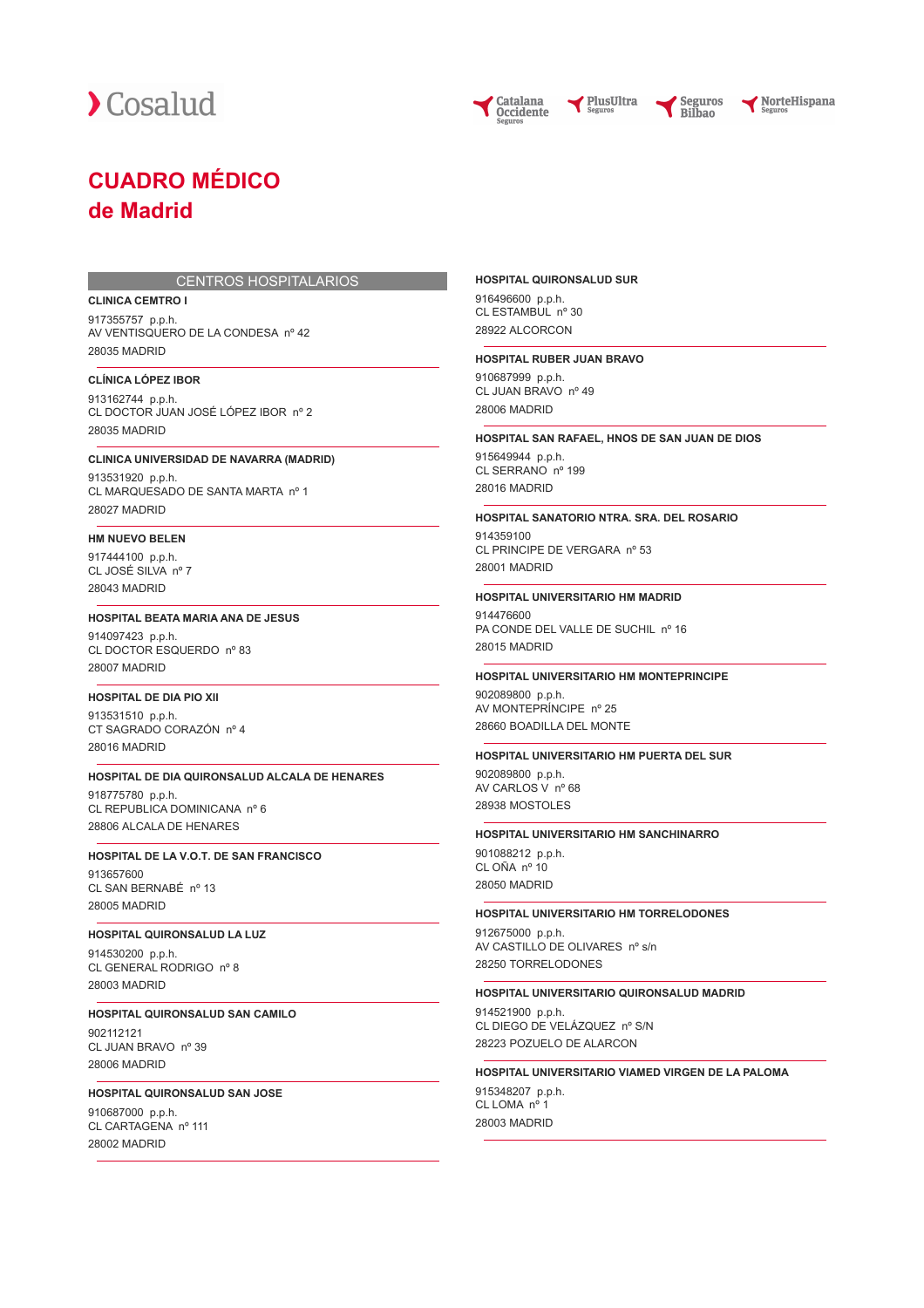#### **HOSPITAL VITHAS LA MILAGROSA**

914472100 CL MODESTO LAFUENTE nº 14 28010 MADRID

## **HOSPITAL VITHAS NUESTRA SRA. DE AMÉRICA**

912143100 CL ARTURO SORIA nº 103 28043 MADRID P.P.H.

#### **HOSPITAL VITHAS PARDO DE ARAVACA**

915129026 p.p.h. CL LA SALLE nº 12 28023 ARAVACA

#### **SANATORIO SAN FRANCISCO DE ASIS**

915617100 CL JOAQUÍN COSTA nº 28 28002 MADRID

#### **SANATORIO VIRGEN DEL MAR**

913539500 p.p.h. CL HONDURAS nº 14 28016 MADRID

#### **URGENCIAS**

## **CENTRO MÉDICO INTEGRAL HENARES**

916487500 CL LONDRES nº 29 28850 TORREJON DE ARDOZ DE LUNES A VIERNES DE 8 A 21 Y SÁBADOS DE 9 A 14 H.

#### **CLINICA CEMTRO I**

917355757 p.p.h. AV VENTISQUERO DE LA CONDESA nº 42 28035 MADRID

## **CLINICA FUENSANTA**

914100200 p.p.h. CL ARTURO SORIA nº 17 28027 MADRID

## **CLÍNICA LÓPEZ IBOR**

913162744 p.p.h. CL DOCTOR JUAN JOSÉ LÓPEZ IBOR nº 2 28035 MADRID

#### **HM NUEVO BELEN**

917444100 p.p.h. CL JOSÉ SILVA nº 7 28043 MADRID

## **HM VALLES**

917374353 p.p.h. CL SANTIAGO nº 14 28801 ALCALA DE HENARES

## **HOSPITAL BEATA MARIA ANA DE JESUS**

914097423 p.p.h. CL DOCTOR ESQUERDO nº 83 28007 MADRID

#### **HOSPITAL DE DIA PIO XII**

913531510 p.p.h. CT SAGRADO CORAZÓN nº 4 28016 MADRID

#### **HOSPITAL DE DIA QUIRONSALUD ALCALA DE HENARES**

918775780 p.p.h. CL REPUBLICA DOMINICANA nº 6 28806 ALCALA DE HENARES

### **HOSPITAL QUIRONSALUD LA LUZ**

914530200 p.p.h. CL GENERAL RODRIGO nº 8 28003 MADRID

#### **HOSPITAL QUIRONSALUD SAN JOSE**

910687000 p.p.h. CL CARTAGENA nº 111 28002 MADRID

#### **HOSPITAL QUIRONSALUD SUR**

916496600 p.p.h. CL ESTAMBUL nº 30 28922 ALCORCON

#### **HOSPITAL QUIRONSALUD VALLE DE HENARES**

913333444 p.p.h. AV CONSTITUCIÓN nº 249 28850 TORREJON DE ARDOZ

#### **HOSPITAL RUBER JUAN BRAVO**

910687999 p.p.h. CL JUAN BRAVO nº 49 28006 MADRID

#### **HOSPITAL SAN RAFAEL, HNOS DE SAN JUAN DE DIOS**

915649944 p.p.h. CL SERRANO nº 199 28016 MADRID

#### **HOSPITAL SANATORIO NTRA. SRA. DEL ROSARIO**

914359100 CL PRINCIPE DE VERGARA nº 53 28001 MADRID

#### **HOSPITAL UNIVERSITARIO HM MADRID**

914476600 PA CONDE DEL VALLE DE SUCHIL nº 16 28015 MADRID

#### **HOSPITAL UNIVERSITARIO HM MONTEPRINCIPE**

902089800 p.p.h. AV MONTEPRÍNCIPE nº 25 28660 BOADILLA DEL MONTE

#### **HOSPITAL UNIVERSITARIO HM PUERTA DEL SUR**

902089800 p.p.h. AV CARLOS V nº 68 28938 MOSTOLES

## **HOSPITAL UNIVERSITARIO HM SANCHINARRO**

901088212 p.p.h. CL OÑA nº 10 28050 MADRID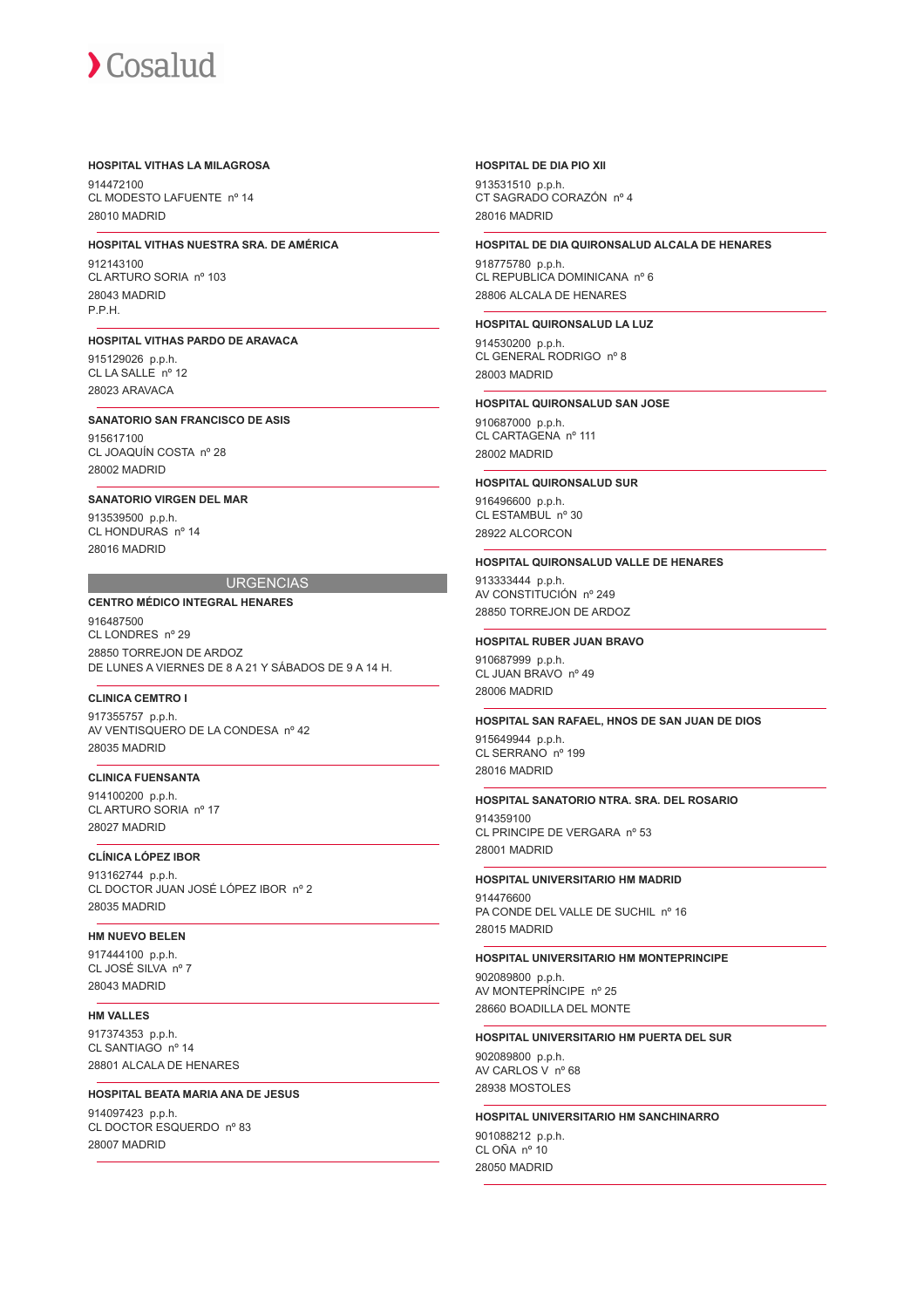#### **HOSPITAL UNIVERSITARIO HM TORRELODONES**

912675000 p.p.h. AV CASTILLO DE OLIVARES nº s/n 28250 TORRELODONES

#### **HOSPITAL UNIVERSITARIO QUIRONSALUD MADRID**

914521900 p.p.h. CL DIEGO DE VELÁZQUEZ nº S/N 28223 POZUELO DE ALARCON

## **HOSPITAL UNIVERSITARIO VIAMED VIRGEN DE LA PALOMA** 915348207 p.p.h.

CL LOMA nº 1 28003 MADRID

#### **HOSPITAL VIAMED SANTA ELENA**

914539400 p.p.h. CL GRANJA nº 8 28003 MADRID

#### **HOSPITAL VITHAS LA MILAGROSA**

914472100 CL MODESTO LAFUENTE nº 14 28010 MADRID

#### **HOSPITAL VITHAS NUESTRA SRA. DE AMÉRICA** 912143100 CL ARTURO SORIA nº 103 28043 MADRID P.P.H.

#### **HOSPITAL VITHAS PARDO DE ARAVACA**

915129026 p.p.h. CL LA SALLE nº 12 28023 ARAVACA

#### **MD ANDERSON INTERNACIONAL ESPAÑA**

917878600 p.p.h. CL ARTURO SORIA nº 270 28033 MADRID

## **SANATORIO SAN FRANCISCO DE ASIS**

915617100 CL JOAQUÍN COSTA nº 28 28002 MADRID

#### **SANATORIO VIRGEN DEL MAR**

913539500 p.p.h. CL HONDURAS nº 14 28016 MADRID

### **URGENCIAS SAN FRANCISCO DE ASIS**

915617100 p.p.h. CL JOAQUIN COSTA nº 28 28006 MADRID

## MADRID

## ACUPUNTURA

## **CENTRO DE INTERMEDIACION MEDICA MONTECARMELO**

914214812 p.p.h. CL MONASTERIO DE OSEIRA nº 5 Piso: BJ Puerta: 2 28049 MADRID

#### **PELAEZ JIMENEZ, MANUEL LUIS**

914027497 p.p.h. CL CONDE DE PEÑALVER nº 28 Piso: 01 28006 MADRID

#### ALERGOLOGÍA

**ALERGIA & ASMA MADRID** 914100200 p.p.h. CL ARTURO SORIA nº 17 28027 MADRID

#### **ANAUT AICUA, ANA**

913577300 p.p.h. CL SAGASTA nº 20 Piso: 01 28004 MADRID MARTES Y JUEVES TARDES

### **ANAUT AICUA, ANA (HTAL. NISA PARDO ARAVACA)**

HOSPITAL VITHAS PARDO DE ARAVACA 915129000 p.p.h. CL LA SALLE nº 12 28023 MADRID

#### **BERNAL RUBIO, LORENA (CLINICA LA LUZ)**

914530200 p.p.h. CL GENERAL RODRIGO nº 8 28003 MADRID

#### **CABRERA FREITAG, PAULA (CLINICA DKF)**

914111779 p.p.h. AV DOCTOR ARCE nº 27 28002 MADRID

#### **CALVO MATESANZ, JUAN MARIA**

915702376 p.p.h. CL LOPE DE HARO nº 12 Piso: 01 Puerta: A 28039 MADRID

#### **CENTRO CLÍNICO BETANZOS**

917302684 p.p.h. AV BETANZOS nº 60 Piso: BJ Puerta: C 28034 MADRID

#### **CENTRO DE INTERMEDIACION MEDICA MONTECARMELO**

914214812 p.p.h. CL MONASTERIO DE OSEIRA nº 5 Piso: BJ Puerta: 2 28049 MADRID

### **CENTRO EUROPEO DE ALERGOLOGIA**

915700909 p.p.h. CL SOR ÁNGELA DE LA CRUZ nº 17 Piso: BJ 28020 MADRID

#### **CENTRO MEDICO ASURA**

916033553 p.p.h. CL ASURA nº 41 Portal: A Piso: BJ 28043 MADRID

#### **CENTRO MEDICO BARAJAS**

917462195 p.p.h. CL BAHÍA DE GANDO nº 1 28042 MADRID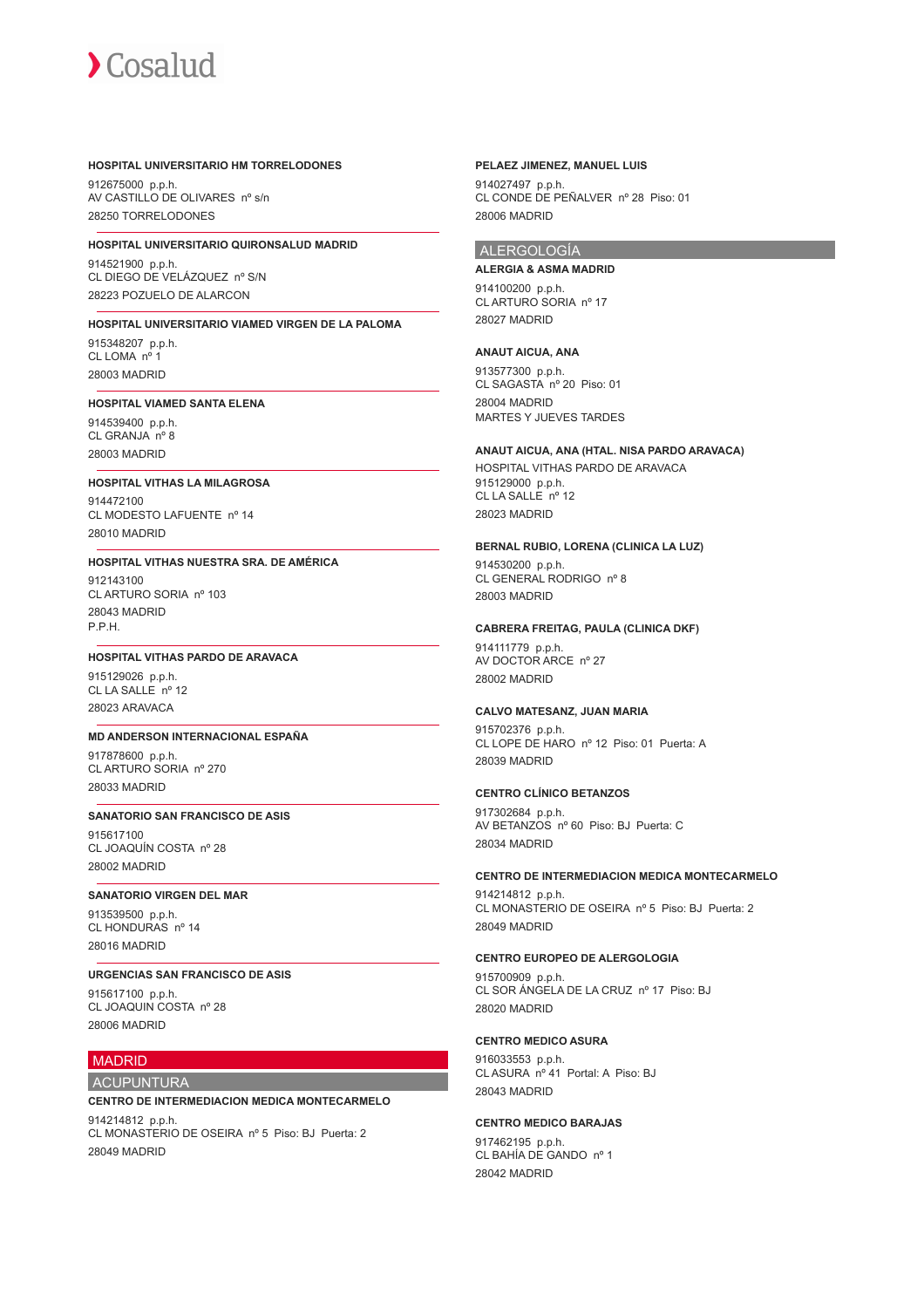#### **CENTRO MÉDICO CLINISALUD**

915255267 CL PINGÜINO nº 23 28047 MADRID HORARIO DE 8:30 A 13H Y DE 16 A 20H

**CENTRO MEDICO FERMIN CABALLERO** 917306678 CL FERMIN CABALLERO nº 47 28035 MADRID

**CENTRO MEDICO INFANTA MERCEDES** 915796705 p.p.h. CL INFANTA MERCEDES nº 8 28020 MADRID

**CENTRO MEDICO JACA (CENTRO MEDICO ALCALA 619)** 917430690 p.p.h.

CL ALCALÁ nº 619 28022 MADRID

## **CENTRO MEDICO LA MASO**

915779377 p.p.h. CL ÚBEDA nº 21 28034 MADRID

**CENTRO MEDICO MAESTRANZA** 915020301 p.p.h.  $CI$  TÉLLEZ  $n^{\circ}$  30 28007 MADRID

#### **CENTRO MEDICO NUÑEZ DE BALBOA**

914449867 p.p.h. CL NÚÑEZ DE BALBOA nº 48 Piso: BJ 28001 MADRID

#### **CENTRO MEDICO SAN BERNARDO**

915916219 p.p.h. CL JERÓNIMO DE LA QUINTANA nº 8 28010 MADRID

## **CENTRO MEDICO SANCHINARRO**

917500706 p.p.h. CL ANA DE AUSTRIA nº 47 Piso: 01 Puerta: b 28050 MADRID

### **CENTRO MÉDICO VADEMECUM**

914411924 p.p.h. CL GENERAL AMPUDIA nº 4 28003 MADRID

**CENTRO MEDICO VALDEBERNARDO** 913014081 p.p.h. CL JUGLARES nº 14 Portal: A 28032 MADRID

**CLINICA DE ASMA Y ALERGIA DOCTORES OJEDA** 915623262 p.p.h. CL OQUENDO nº 23 28006 MADRID

**CLINICA DR. SUBIZA** 915615594 CL GENERAL PARDIÑAS nº 116 28006 MADRID

**CLINICA FUENSANTA** 914100200 p.p.h. CL ARTURO SORIA nº 17

28027 MADRID

**CLINICA SASTRE MADRID** 914256562 p.p.h. AV ENSANCHE DE VALLECAS nº 67 28051 MADRID

**CLINICA SASTRE VALDECARROS** 914256562 p.p.h. CL PILAR DE MADARIAGA ROJO nº 11 28051 MADRID

**CLINICA UNIVERSIDAD DE NAVARRA (MADRID)** 913531920 p.p.h. CL MARQUESADO DE SANTA MARTA nº 1 28027 MADRID

**CONSULTORIO MEDICO CEA BERMUDEZ** 913993025 CL CEA BERMÚDEZ nº 61 28003 MADRID

**COTS MARFIL, PILAR (CLINICA RUBER)** 910687999 p.p.h. CL JUAN BRAVO nº 49 28006 MADRID

**CUETO BAELO, MERCEDES**

915632639 p.p.h. PS HABANA nº 62 28036 MADRID

**DE BARRIO FERNANDEZ, MANUEL (CENTRO MEDICO HORTALEZA)** 915222283 p.p.h. CL HORTALEZA nº 65 28004 MADRID

**DE BARRIO FERNANDEZ, MANUEL (HTAL. VIRGEN DE LA PALOMA)** 911591200 p.p.h. CL LOMA nº 1 28003 MADRID

#### **DE MIGUEL COMES, SILVIA (HSR)**

915649944 p.p.h. CL SERRANO nº 199 28016 MADRID

#### **DIAZ MATEO, PEDRO**

915497453 p.p.h. CL HILARIÓN ESLAVA nº 55 28015 MADRID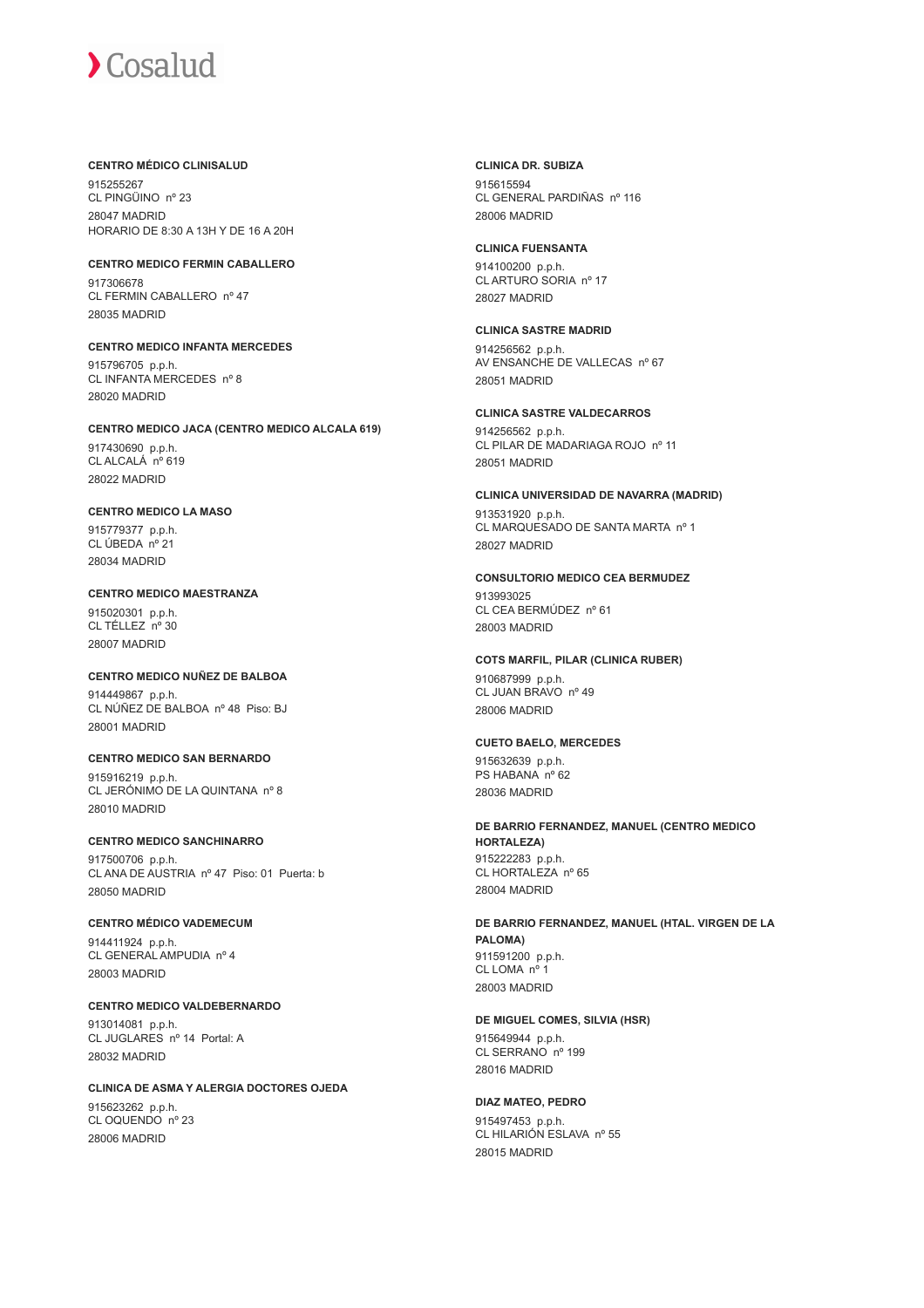#### **GABINETE MEDICO DELICIAS**

912974000 p.p.h. PS DELICIAS nº 65 Portal: A Escalera: 1 28045 MADRID

#### **HMD PINAR**

913027283 p.p.h. AV SAN LUIS nº 166 28033 MADRID

**HOSPITAL BEATA MARIA ANA DE JESUS** 914097423 p.p.h. CL DOCTOR ESQUERDO nº 83 28007 MADRID

#### **HOSPITAL DE DIA PIO XII**

913531510 p.p.h. CT SAGRADO CORAZÓN nº 4 28016 MADRID

**HOSPITAL DE LA V.O.T. DE SAN FRANCISCO** 913657600 CL SAN BERNABÉ nº 13 28005 MADRID

**HOSPITAL QUIRONSALUD LA LUZ** 914530200 p.p.h. CL GENERAL RODRIGO nº 8 28003 MADRID

**HOSPITAL RUBER JUAN BRAVO** 910687999 p.p.h. CL JUAN BRAVO nº 49 28006 MADRID

**HOSPITAL SAN RAFAEL, HNOS DE SAN JUAN DE DIOS** 915649944 p.p.h.

CL SERRANO nº 199 28016 MADRID

**HOSPITAL UNIVERSITARIO HM MADRID** 914476600 PA CONDE DEL VALLE DE SUCHIL nº 16 28015 MADRID

**HOSPITAL UNIVERSITARIO HM SANCHINARRO**

901088212 p.p.h. CL OÑA nº 10 28050 MADRID

**HOSPITAL UNIVERSITARIO VIAMED VIRGEN DE LA PALOMA** 915348207 p.p.h. CL LOMA nº 1

28003 MADRID

## **HOSPITAL VIAMED SANTA ELENA**

914539400 p.p.h. CL GRANJA nº 8 28003 MADRID

**HOSPITAL VITHAS LA MILAGROSA**

914472100 CL MODESTO LAFUENTE nº 14 28010 MADRID

**HUERTAS BARBUDO, BEATRIZ (MD ANDERSON)** MD ANDERSON INTERNACIONAL ESPAÑA 917878600 p.p.h. CL ARTURO SORIA nº 270 28033 MADRID

## **INMUNOMET INTOLERANCIAS Y DISBIOSIS**

650853193 p.p.h. CL DOCTOR ESQUERDO nº 83 28007 MADRID

**LOPEZ GONZALEZ, PAULA (CLINICA LA LUZ)** 914530200 p.p.h. CL GENERAL RODRIGO nº 8 28003 MADRID

## **LUNA PORTA, JUAN ALBERTO**

913862894 p.p.h. CL CÁNDIDO MATEOS nº 18 Piso: 03 Puerta: B 28035 MADRID

#### **MARTIN ROMERO, CARLOS CESAR**

902585847 p.p.h. CL INFANTA MERCEDES nº 8 28020 MADRID

## **MARTIN ROMERO, CARLOS CESAR**

HOSPITAL UNIVERSITARIO HM MADRID 914476600 PA CONDE DEL VALLE DE SUCHIL nº 16 28015 MADRID MARTES Y JUEVES TARDE

## **MD ANDERSON INTERNACIONAL ESPAÑA**

917878600 p.p.h. CL ARTURO SORIA nº 270 28033 MADRID

## **MDH CONDE ORGAZ**

913884434 p.p.h. CL EL ALGABEÑO nº 119 28043 MADRID

## **MDH HORTALEZA**

915358198 p.p.h. CL TORQUEMADA nº 26 28043 MADRID DE 8:30 A 14 Y DE 15:30 A 20 H

## **NOVELA BERLIN, MARIA TERESA**

SANATORIO SAN FRANCISCO DE ASIS 915612268 p.p.h. CL JOAQUÍN COSTA nº 28 28002 MADRID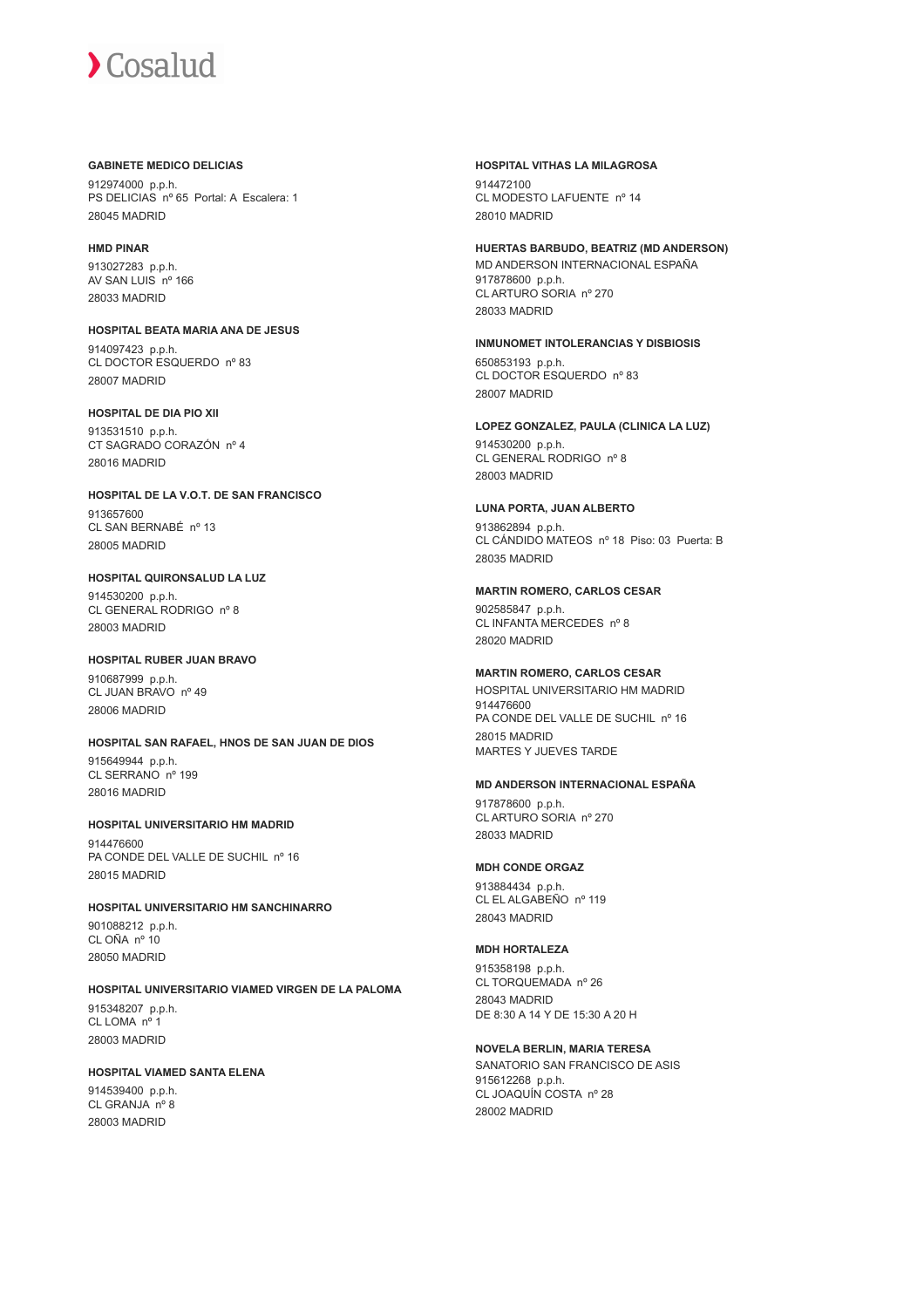#### **POLICLINICA HM GABINETE VELAZQUEZ**

915777773 p.p.h. CL VELÁZQUEZ nº 25 Piso: 01 28001 MADRID

#### **POLICLINICA LOPEZ DE HOYOS**

915193445 p.p.h. CL LOPEZ DE HOYOS nº 155 28002 MADRID

## **POLICLINICA MEPRYSA**

914014338 p.p.h. CL MONTESA nº 15 28006 MADRID

## **POLICLINICO HM ARAPILES**

901088212 p.p.h. CL ARAPILES nº 8 28015 MADRID

## **POLICLINICO HM SANCHINARRO**

902089800 p.p.h. AV MANOTERAS nº 10 28050 MADRID

## **POLO SANCHEZ, FRANCISCO JAVIER**

914359100 p.p.h. CL PRINCIPE DE VERGARA nº 53 28001 MADRID LUNES Y MIERCOLES POR LAS MAÑANAS

## **ROYO CABAÑERO, JAIME**

913657600 p.p.h. CL SAN BERNABÉ nº 13 28005 MADRID

## **RUEDA MONTERO,Mª DE LOS ANGELES**

915129000 p.p.h. CL LA SALLE nº 12 28023 MADRID

## **RUIZ PALOMINO, JULIO**

914313281 p.p.h. CL CASTELLO nº 42 Piso: 03 Puerta: IZ 28001 MADRID

## **SAN ANDRES LARREA,FEDERICO**

912143100 p.p.h. CL ARTURO SORIA nº 105 28043 MADRID

## **SANATORIO VIRGEN DEL MAR**

913539500 p.p.h. CL HONDURAS nº 14 28016 MADRID

#### **SANTAOLALLA MONTOYA, MARCELA (HM SANCHINARRO)** HOSPITAL UNIVERSITARIO HM SANCHINARRO 902107471 p.p.h. CL OÑA nº 10 28050 MADRID

### **VILLALON GARCIA, ANGEL (HSR)**

HOSPITAL SAN RAFAEL, HNOS DE SAN JUAN DE DIOS 915649944 p.p.h. CL SERRANO nº 199 28016 MADRID

#### **VILLALON GARCIA, ANGEL LUIS**

917332154 p.p.h. PA CASTILLA nº 3 28046 MADRID

## ALERGOLOGÍA PEDIÁTRICA

#### **CABRERA FREITAG, PAULA (CLINICA DKF)**

914111779 p.p.h. AV DOCTOR ARCE nº 27 28002 MADRID

## **EQUIPO DR.CABAÑAS GONZALEZ- NEONATOLOGIA (QUIRONSALUD SAN JOSE)**

902024747 p.p.h. CL CARTAGENA nº 111 28002 MADRID

#### **Dres.:**

ORTEGA CASANUEVA, CRISTINA VILLAFAFANA, LISHET

#### **HOSPITAL QUIRONSALUD SAN JOSE**

910687000 p.p.h. CL CARTAGENA nº 111 28002 MADRID

**Dres.:** VILLAFAFANA, LISHET

## **HOSPITAL SAN RAFAEL, HNOS DE SAN JUAN DE DIOS**

915649944 p.p.h. CL SERRANO<sup>nº</sup> 199 28016 MADRID

## **ORTEGA CASANUEVA, CRISTINA (HOSPITAL SAN JOSE)**

HOSPITAL QUIRONSALUD SAN JOSE 902024747 p.p.h. CL CARTAGENA nº 111 28002 MADRID

## **RUEDA MONTERO,Mª DE LOS ANGELES**

915129000 p.p.h. CL LA SALLE<sup>nº</sup> 12 28023 MADRID

## ANÁLISIS CLÍNICOS

## **ABACID (POLICLINICO HM ARAPILES)**

 p.p.h. CL ARAPILES nº 8 28015 MADRID

#### **ABOLAB ANALISIS CLINICOS (LAB. DURAN BELLIDO)**

640514166 p.p.h. CL GOLONDRINA nº 66 Piso: BJ 28023 MADRID CITA PREVIA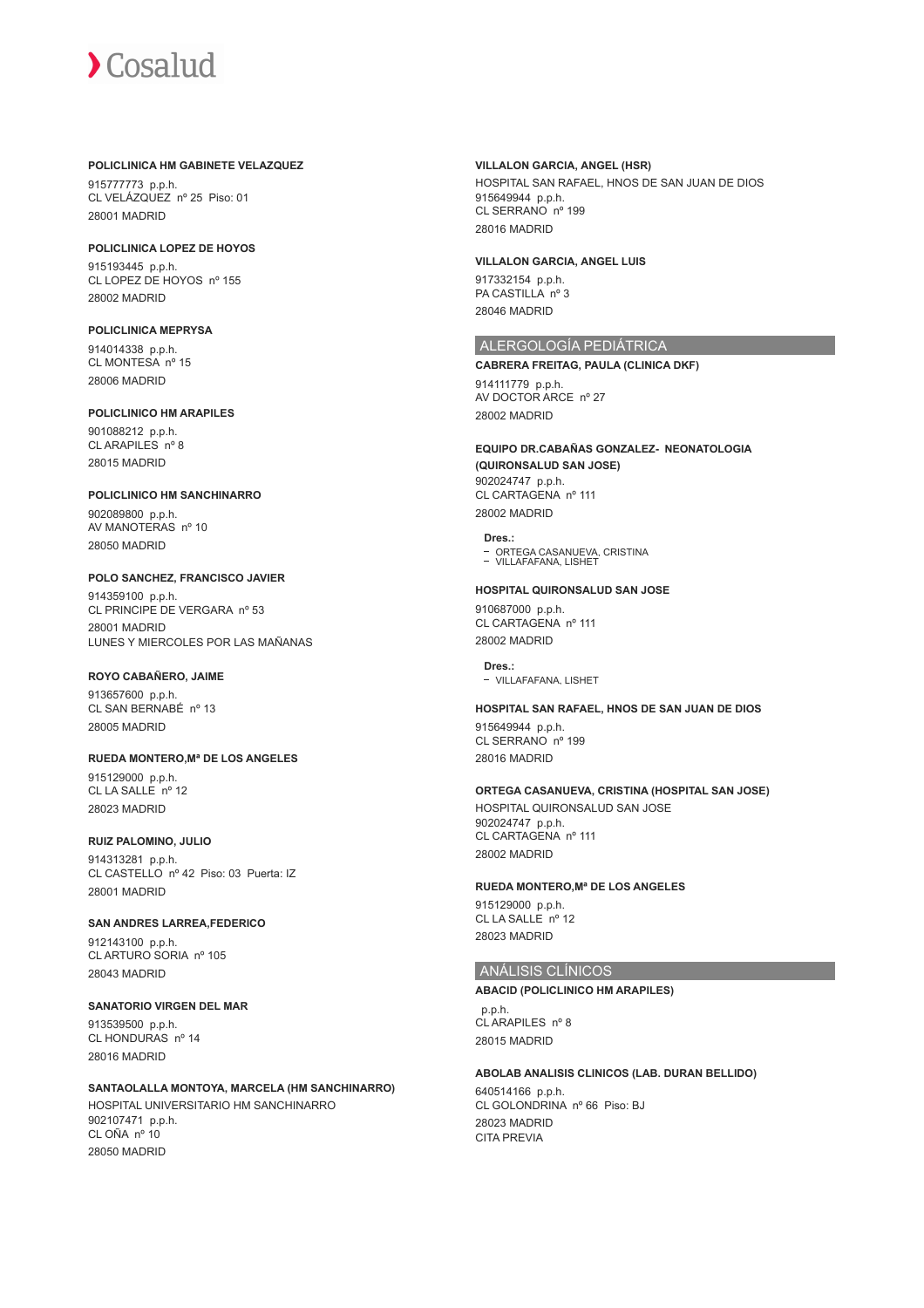#### **ABOLAB ANALISIS CLINICOS (LAB. DURAN BELLIDO)**

914484086 p.p.h. CL CALDERÓN nº 3 Piso: BJ 28042 MADRID DE LUNES A VIERNES DE 8 12 CITA PREVIA

#### **ABOLAB ANALISIS CLINICOS (LAB. DURAN BELLIDO)**

914484086 p.p.h. CL HIERRO nº 4 Piso: EN 28045 MADRID CITA PREVIA

#### **ABOLAB ANALISIS CLINICOS (LAB. DURAN BELLIDO)**

 p.p.h. CL PUERTO RICO nº 50 Piso: BJ 28016 MADRID VIERNES DE 9 A 10 CON CITA PREVIA

#### **ABOLAB ANALISIS CLINICOS (LAB. DURAN BELLIDO)**

 p.p.h. CL ZURBANO nº 29 Piso: BJ 28010 MADRID DE LUNES A VIERNES DE 9 A 11 H

#### **ABOLAB ANALISIS CLINICOS (LAB. DURAN BELLIDO)**

914484086 p.p.h. AV PESETA nº 40 Piso: BJ 28054 MADRID CON CITA PREVIA MARTES DE 8:30 A 9 H

#### **ABOLAB ANALISIS CLINICOS (LAB. DURAN BELLIDO)**

914484086 p.p.h. PS HABANA nº 17 Piso: BJ 28036 MADRID MIERCOLES DE 9 A 10H

#### **ABOLAB ANALISIS CLINICOS (LAB. DURAN BELLIDO)**

914484086 p.p.h. CL ALCANTARA nº 66 28006 MADRID DE LUNES A VIERNES DE 7:30 a 18h SABADOS Y DOMINGOS DE 8:30 A 16

#### **ABOLAB ANALISIS CLINICOS (LAB. DURAN BELLIDO)**

914484086 p.p.h. CL ARENAL nº 7 Piso: BJ 28013 MADRID MARTES DE 8 A 8:30 H CON CITA PREVIA

#### **ABOLAB ANALISIS CLINICOS (LAB. DURAN BELLIDO)**

914484086 p.p.h. CL ESPAÑOLETO nº 4 Piso: BJ 28010 MADRID DE LUNES A VIERNES DE 8 A 10.30H

#### **ABOLAB ANALISIS CLINICOS (LAB. DURAN BELLIDO)**

914484086 p.p.h. CL CAMINO DE LOS VINATEROS nº 70 Piso: BJ 28030 MADRID LUNES MIERCOLES Y VIERNES DE 8 A 10

#### **ABOLAB ANALISIS CLINICOS (LAB. DURAN BELLIDO)**

914484086 p.p.h. CL EL BULEVAR JOSE PRAT nº 8 Piso: BJ 28032 MADRID JUEVES DE 8.30 A 10

#### **ALEMANY LABORATORIO SL**

913081112 CL MONTE ESQUINZA nº 25 Piso: EN 28010 MADRID 08:00-14:00

#### **ALFALAB INTERNACIONAL**

915056312 p.p.h. CL CANCHAL nº 34 28021 MADRID

#### **ALFALAB INTERNACIONAL**

915626727 p.p.h. CL OQUENDO nº 23 28006 MADRID

#### **ALFALAB INTERNACIONAL**

915622974 CL NÚÑEZ DE BALBOA nº 119 Piso: BJ Puerta: CT 28006 MADRID DE LUNES A VIERNES DE 8:30 A 11 H.

#### **ANALIZA**

914297541 p.p.h. CL PRINCIPE DE VERGARA nº 40 28001 MADRID

#### **ANALIZA (CLINICA SANTA ELENA)**

CLINICA SANTA ELENA 915334170 p.p.h. CL ESTUDIANTES nº S/N 28040 MADRID

#### **ARIAS CASAS, ANDRES**

914022589 CL GENERAL DÍAZ PORLIER 57 BJ 28006 MADRID DE LUNES A VIERNES DE 9 A 11 H.

#### **CENTRO CLINICO ZURBANO**

913084774 p.p.h. CL ZURBANO nº 29 28010 MADRID

## **CENTRO DE ESTUDIOS GENETICOS**

SANATORIO SAN FRANCISCO DE ASIS 915610022 CL JOAQUÍN COSTA nº 28 28002 MADRID

#### **CENTRO MEDICO MAESTRANZA**

915020301 p.p.h. CL TÉLLEZ nº 30 28007 MADRID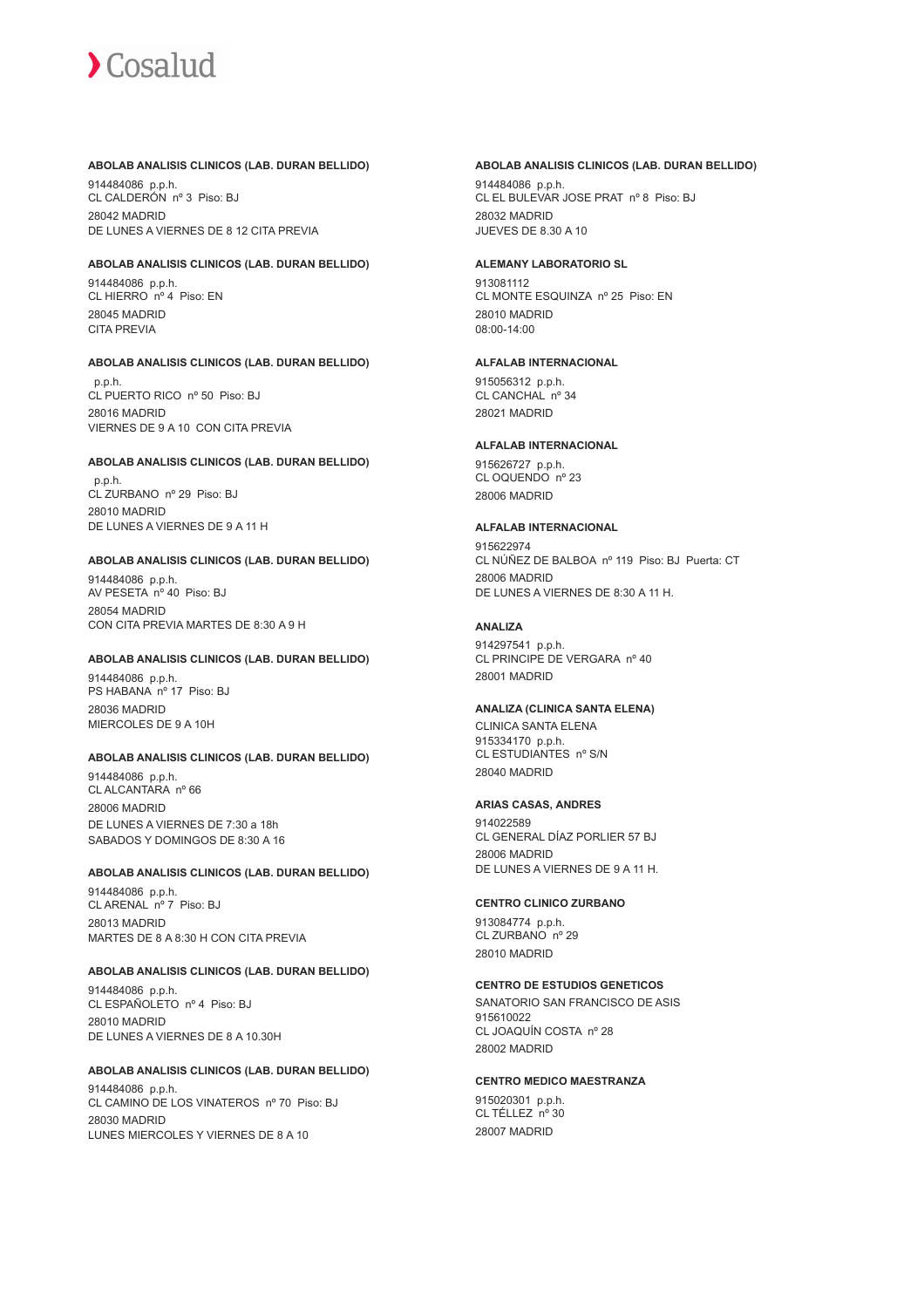## **CIRCAGEN (CGC GENETICS)**

914261144 CL COLOMBIA nº 47 28016 MADRID

**CLINAMAT** 917242760 p.p.h. CL FRANCISCO SILVELA nº 46 28028 MADRID

**CLINAMAT** 915631418 p.p.h. CL PRÍNCIPE DE VERGARA nº 134 Piso: BJ 28002 MADRID

**CLINAMAT** 915759834 p.p.h. CL PADILLA nº 20 28006 MADRID

**CLINAMAT** 914097896 p.p.h. CL ESTRELLA POLAR nº 22 Piso: BJ 28007 MADRID

**CLINAMAT** 915332914 p.p.h. CL REINA MERCEDES nº 13 Piso: BJ 28020 MADRID

## **CLINAMAT**

986855080 p.p.h. CL MERCURIO nº 9 28032 MADRID

**CLINAMAT**

915043116 p.p.h. CL EMBAJADORES nº 198 Piso: 01 28045 MADRID

**CLINICA CEMTRO I** 917355757 p.p.h. AV VENTISQUERO DE LA CONDESA nº 42 28035 MADRID

## **CLINICA RETIRO**

914009318 CL FERNÁN GONZÁLEZ nº 41 28009 MADRID EXTRACIONES DE LUNES A VIERNES DE 8H A 11H

**CLINICA SASTRE MADRID** 914256562 p.p.h. AV ENSANCHE DE VALLECAS nº 67 28051 MADRID

**CLINICA SASTRE VALDECARROS** 914256562 p.p.h. CL PILAR DE MADARIAGA ROJO nº 11 28051 MADRID

## **CONSULTORIO MEDICO CEA BERMUDEZ**

913993025 CL CEA BERMÚDEZ nº 61 28003 MADRID

### **DIAGNOSLAB (MADRID)**

914600699 CL ANTONIO LÓPEZ nº 47 Piso: 01 Puerta: G 28019 MADRID DE 8:30 A 10:30H

## **ESTUDIOS ANALÍTICOS APLICADOS A LA CLÍNICA**

968800600 p.p.h. CL MARQUÉS DE JURA REAL nº 21 28019 MADRID

**ESTUDIOS ANALÍTICOS APLICADOS A LA CLÍNICA** 915334170 p.p.h. CL ESTUDIANTES nº S/N 28040 MADRID

**ESTUDIOS ANALITICOS APLICADOS A LA CLINICA (CM DR KHADER SADI)** 917593236 p.p.h. CR CANILLAS nº 136 Piso: 01 28043 MADRID VIERNES DE 8:30 A 10:30H

#### **ESTUDIOS ANALITICOS APLICADOS A LA CLINICA (LAS NAVES)** 915334170 p.p.h.

CL NAVES nº 9 Piso: 01 Puerta: 14 28005 MADRID

## **HERRERA MARCO, ADOLFO (CLINICA LA LUZ)**

914530200 p.p.h. CL GENERAL RODRIGO nº 8 28003 MADRID

## **HOSPITAL DE DIA PIO XII**

913531510 p.p.h. CT SAGRADO CORAZÓN nº 4 28016 MADRID

**HOSPITAL DE LA V.O.T. DE SAN FRANCISCO** 913657600 CL SAN BERNABÉ nº 13

**HOSPITAL HM NUEVO BELEN (ABACID)**

917567820 p.p.h. CL JOSÉ SILVA nº 7 28043 MADRID

28005 MADRID

**HOSPITAL NORTE SANCHINARRO (ABACID )**

HOSPITAL UNIVERSITARIO HM SANCHINARRO 917567820 p.p.h. CL OÑA nº 10 28050 MADRID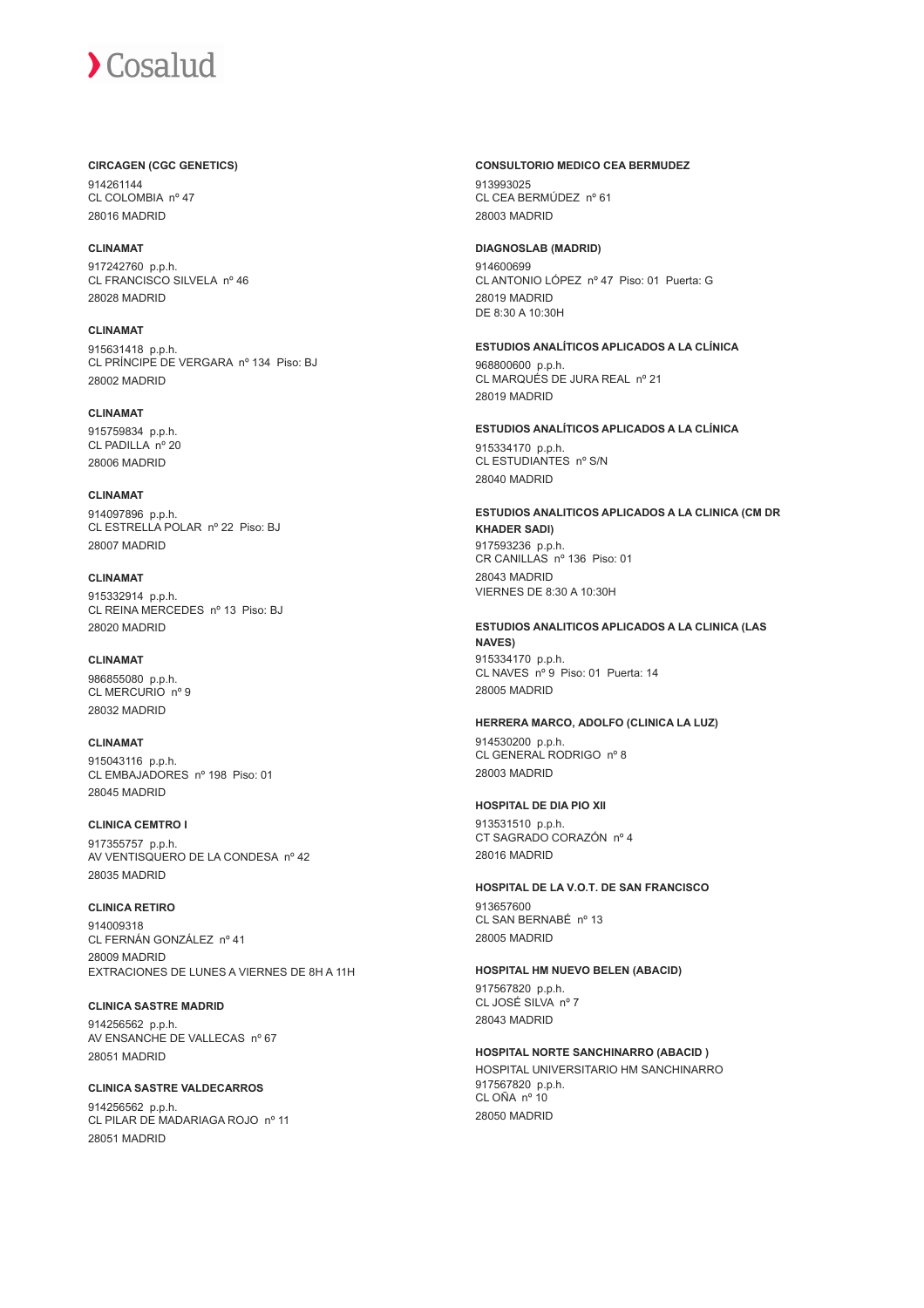#### **HOSPITAL QUIRONSALUD SAN CAMILO**

902112121 CL JUAN BRAVO nº 39 28006 MADRID

## **HOSPITAL QUIRONSALUD SAN JOSE**

910687000 p.p.h. CL CARTAGENA nº 111 28002 MADRID

**Dres.:** GONZALEZ ALFONSO, MARICEL

**HOSPITAL RUBER JUAN BRAVO** 910687999 p.p.h. CL JUAN BRAVO nº 49 28006 MADRID

## **HOSPITAL SANATORIO NTRA. SRA. DEL ROSARIO**

914359100 CL PRINCIPE DE VERGARA nº 53 28001 MADRID

## **HOSPITAL UNIVERSITARIO VIAMED VIRGEN DE LA PALOMA**

915348207 p.p.h. CL LOMA nº 1 28003 MADRID

## **HOSPITAL VITHAS LA MILAGROSA**

914472100 CL MODESTO LAFUENTE nº 14 28010 MADRID

## **HOSPITALES VIRGEN DEL MAR - EDIFICIO LOPEZ POZAS**

913539500 p.p.h. CL GENERAL LÓPEZ POZAS nº 10 28036 MADRID

## **INVESTIGACIONES CLÍNICAS RUBASO**

915638522 CL FERNÁNDEZ DE LA HOZ nº 30 28010 MADRID

## **INVESTIGACIONES CLINICAS RUBASO (NTRA SRA DEL**

**ROSARIO)** HOSPITAL SANATORIO NTRA. SRA. DEL ROSARIO 914359100 p.p.h. CL PRÍNCIPE DE VERGARA nº 53 28006 MADRID

## **LABORATORIO ABACID (HM MADRID)**

912160071 p.p.h. PA CONDE DEL VALLE DE SUCHIL nº 16 28015 MADRID

#### **LABORATORIO CENTRO MEDICO CARPETANA** 914625059 p.p.h. CL VÍA CARPETANA nº 201

28047 MADRID

#### **LABORATORIO DOCTOR MERINO BATRES**

914411722 CL MARGARITAS nº 2 28039 MADRID DE LUNES A VIERNES DE 8:30 A 10:30 H.

### **LABORATORIO DOCTOR MERINO BATRES**

914411722 CL ZURBANO nº 92 28003 MADRID DE LUNES A VIERNES DE 8 A 13 Y SÁBADOS DE 9 A 10 H.

#### **LABORATORIO ECHERVARNE**

913993025 p.p.h. CL GUZMÁN EL BUENO nº 102 28003 MADRID

## **LABORATORIO ECHEVARNE**

913130320 AV CANILLEJAS A VICÁLVARO nº 125 28022 MADRID LUNES, MIERCOLES Y VIERNES DE 08.00 a 10.30

## **LABORATORIO ECHEVARNE**

917500706 p.p.h. CL ANA DE AUSTRIA nº 47 Portal: 4 Piso: 01 Puerta: B 28050 MADRID

## **LABORATORIO ECHEVARNE**

915020301 p.p.h. CL TÉLLEZ nº 30 28007 MADRID

## **LABORATORIO ECHEVARNE**

915099137 p.p.h. CL CONCEJAL FRANCISCO JOSÉ JIMÉNEZ MARTÍN nº 128 28047 MADRID

## **LABORATORIO ECHEVARNE**

911108147 p.p.h. CL SANTA ENGRACIA nº 131 28003 MADRID

## **LABORATORIO ECHEVARNE**

912094000 p.p.h. CL VILLANUEVA nº 9 28001 MADRID

## **LABORATORIO ECHEVARNE (CM CEA BERMUDEZ)**

913665336 p.p.h. CL CEA BERMÚDEZ nº 61 28003 MADRID

## **LABORATORIO GENERAL DE ANALITICA CLINICA**

913130320 AV CANILLEJAS A VICÁLVARO nº 125 28022 MADRID DE LUNES A VIERNES DE 09:00 A 10:00 HS.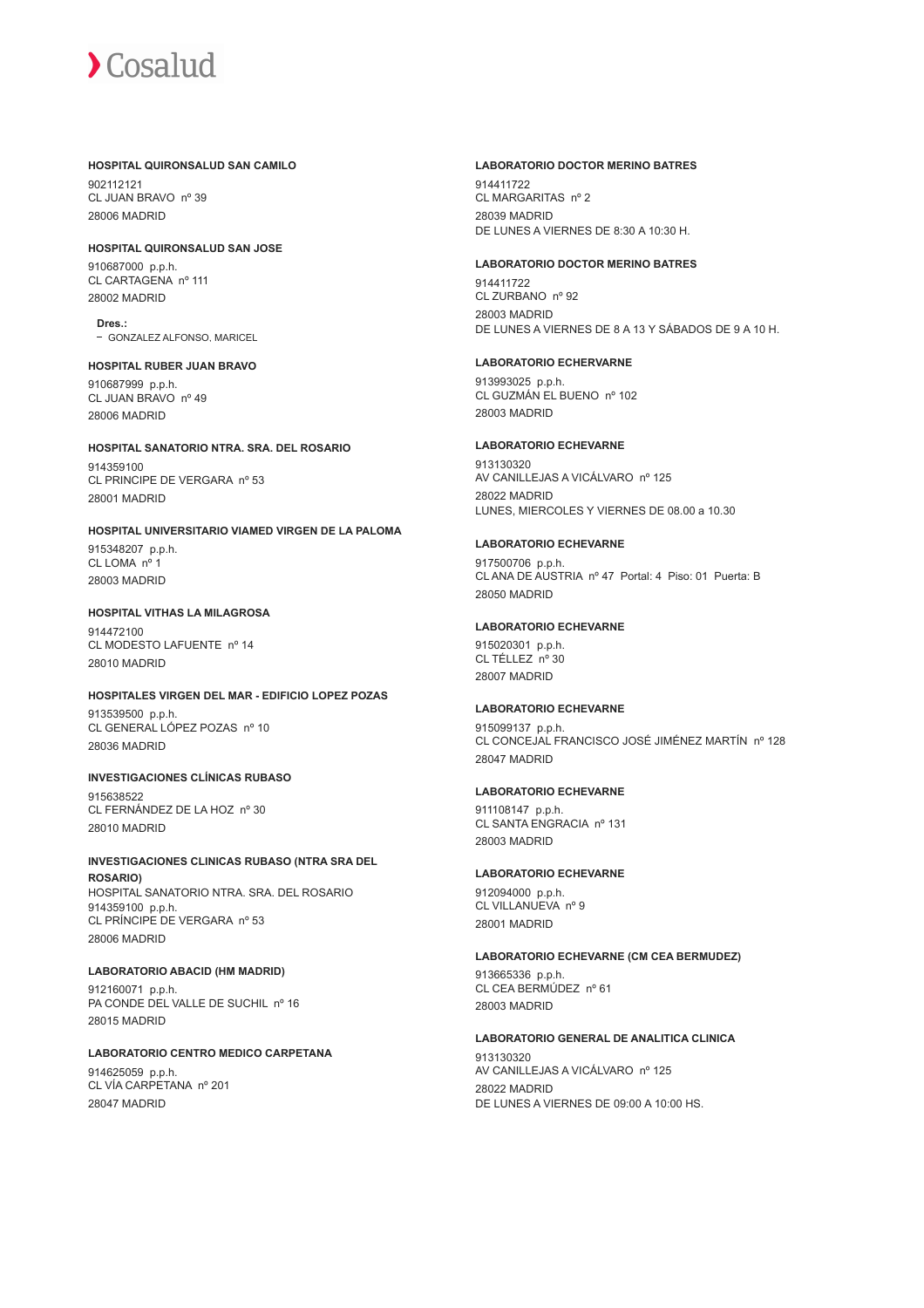#### **LABORATORIO GENERAL DE ANALITICA CLINICA**

914484137 CL SANTA ENGRACIA nº 119 28003 MADRID DE LUNES A VIERNES DE 08:00 A 18:00; SÁBADOS DE 09:00 A 11:00 HS.

## **LABORATORIO GENERAL DE ANALITICA CLINICA**

915332614 CL PONZANO nº 80 Piso: BJ 28003 MADRID DE LUNES A VIERNES DE 08:00 A 11:00; SÁBADOS DE 09:00 A 11:00 HS.

#### **LABORATORIO UNILABS**

917430690 CL ALCALA nº 619 28009 MADRID SIN CITA PREVIA

#### **MD ANDERSON INTERNACIONAL ESPAÑA**

917878600 p.p.h. CL ARTURO SORIA nº 270 28033 MADRID

#### **MEGALAB**

914319711 CL HERMOSILLA nº 84 28001 MADRID DE LUNES A VIERNES DE 08:00 A 10:30 HS.

#### **MEGALAB**

917431316 CL ALCALÁ nº 433 Piso: 01 Puerta: b 28027 MADRID DE LUNES A VIERNES DE 08:30 A 10:30 HS

## **MEGALAB**

917169094 p.p.h. CL JORDÁN nº 16 28010 MADRID

#### **MEGALAB**

913313933 CL VIRGEN DE LAS VIÑAS nº 9 28031 MADRID DE LUNES A VIERNES DE 08:15 A 09:15 HS.

#### **MEGALAB**

915255267 CL PINGÜINO nº 23 28047 MADRID DE LUNES A VIERNES DE 08:30 A 10:00 HS.

#### **MEGALAB**

917302684 AV BETANZOS nº 60 Piso: BJ Puerta: C 28034 MADRID DE LUNES A SABADOS DE 08:30 A 11:00 HS.

#### **MEGALAB**

913456995 PS HABANA nº 170 28036 MADRID DE LUNES A SÁBADO DE 08:30 A 10:30 HS.

#### **MEGALAB**

913885603 CL SILVANO nº 139 28043 MADRID DE LUNES A VIERNES DE 08:30 A 10:30 HS.

#### **MEGALAB**

913327142 CL POZA DE LA SAL nº 24 28031 MADRID DE LUNES A SABADOS DE 08:00 A 10:00 HS.

#### **MEGALAB**

915228710 CL FUENCARRAL nº 92 28004 MADRID DE LUNES A VIERNES DE 09:00 A 10:30 HS.

#### **MEGALAB**

917431316 CL ALCALA nº 433 Piso: 01 Puerta: B 28009 MADRID DE LUNES A VIERNES DE 08:30 A 10:30 HS.

#### **MEGALAB**

915474940 CL GRAN VÍA nº 67 Piso: 07 28013 MADRID DE LUNES A VIERNES DE 08:30 A 10:30 HS.

#### **MEGALAB**

915649943 CL SERRANO nº 199 28016 MADRID DE LUNES A SABADOS DE 08:30 A 10:30 HS.

#### **MEGALAB**

917430690 CL ALCALÁ nº 619 28022 MADRID DE LUNES A VIERNES DE 09:00 A 11:30 HS.

#### **MEGALAB**

915796705 CL INFANTA MERCEDES nº 8 28020 MADRID DE LUNES A VIERNES DE 08:00 A 11:00 HS.

## **MEGALAB**

914771111 CL CARLOS MARTÍN ÁLVAREZ nº 45 Piso: 02 Puerta: c 28018 MADRID DE LUNES A VIERNES DE 09:00 A 11:00 HS.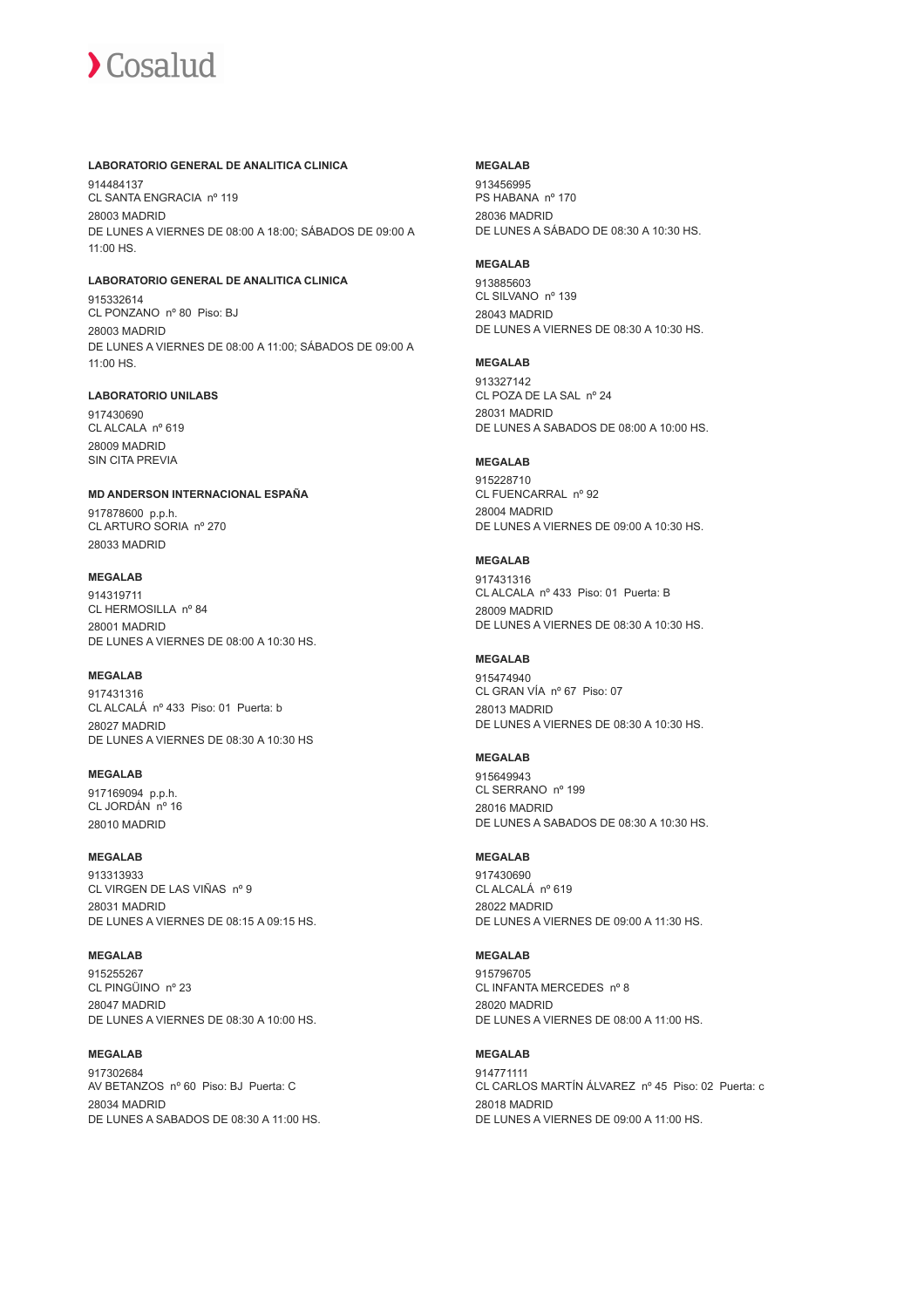### **MEGALAB**

914296287 CL ALFONSO XII nº 42 Piso: 01 28014 MADRID DE LUNES A VIERNES DE 08:00 A 11:30; SÁBADOS DE 08:30 A 10:30 HS.

## **MEGALAB**

913773656 CL ALCALA nº 401 Portal: 1 Piso: 01 Puerta: C 28009 MADRID MIERCOLES, JUEVES Y VIERNES DE 8:30 A 10:30H

#### **MEGALAB**

913101820 p.p.h. CL RAFAEL CALVO nº 13 Piso: BJ Puerta: dc 28010 MADRID

#### **MEGALAB (CENTRAL)**

914296287 CL VALDERRIBAS nº 71 Piso: BJ 28007 MADRID EXTRACCIONES DE 8:00H A 18:30H

## **MEGALAB. POLICLINICA PUENTE DE SEGOVIA**

912461397 p.p.h. PS ERMITA DEL SANTO nº 16 28011 MADRID

## **RUIZ-FALCO LOPEZ, FERNANDO**

915619826 CL LARRA nº 16 Piso: BJ Puerta: dc 28004 MADRID LUNES A VIERNES DE 08:00 A 12:00; SABADOS DE 08:00 A 11:00 HS.

## **SANATORIO SAN FRANCISCO DE ASIS**

915617100 CL JOAQUÍN COSTA nº 28 28002 MADRID

## **SANATORIO VIRGEN DEL MAR**

913539500 p.p.h. CL HONDURAS nº 14 28016 MADRID

#### **SEGESME**

915769500 p.p.h. CL AYALA nº 20 Piso: 01 Puerta: F 28001 MADRID

## **SYNLAB (C.M. NUÑEZ DE BALBOA)**

675876714 p.p.h. CL NÚÑEZ DE BALBOA nº 48 Piso: BJ 28001 MADRID

## **SYNLAB (C.M QUIRURGICO)**

915620290 p.p.h. CL OQUENDO nº 23 28006 MADRID

### **SYNLAB (C.M. ARANAZ SALUD)**

917415694 p.p.h. CL GENERAL ARANAZ nº 91 28027 MADRID

#### **SYNLAB (C.M. ARTILLEROS)**

917722740 p.p.h. CL LUIS DE HOYOS SAINZ nº 50 28030 MADRID

#### **SYNLAB (C.M. VALDEBERNARDO)** 913014081 p.p.h. CL JUGLARES nº 14 Piso: BJ Puerta: 4

28032 MADRID

## **SYNLAB (CENTRO MEDICO SANIMED)**

913721662 p.p.h. RD CABALLERO DE LA MANCHA nº 75 28034 MADRID

#### **SYNLAB (CLIMESA)**

915479111 p.p.h. CL ALBERTO AGUILERA nº 64 Piso: 01 28015 MADRID

## **SYNLAB (CLINICA AGE)** 917375222 p.p.h. PS EDUARDO DATO nº 3 Piso: 01

28010 MADRID

## **SYNLAB (CLINICA ROMAN)**

914466097 p.p.h. CL CARDENAL CISNEROS nº 65 28010 MADRID

## **SYNLAB (CLINICA TAMBRE)**

914116111 p.p.h. CL TAMBRE nº 8 28002 MADRID

## **SYNLAB (CLINICA VIRGEN DEL VILLAR)**

914699637 p.p.h. CL DOCTOR FERRAN nº 9 28026 MADRID

## **SYNLAB (LAB. DR VALOR)**

913234701 p.p.h. CL MAURICIO LEGENDRE nº 15 28046 MADRID

## **SYNLAB (LAB. LOPEZ SALCEDO)**

915559605 p.p.h. CL ORENSE nº 29 Piso: 02 Puerta: D 28020 MADRID

## **SYNLAB (PASEO DE LA HABANA)**

915618486 p.p.h. PS HABANA nº 2 28036 MADRID 07:00 - 20:00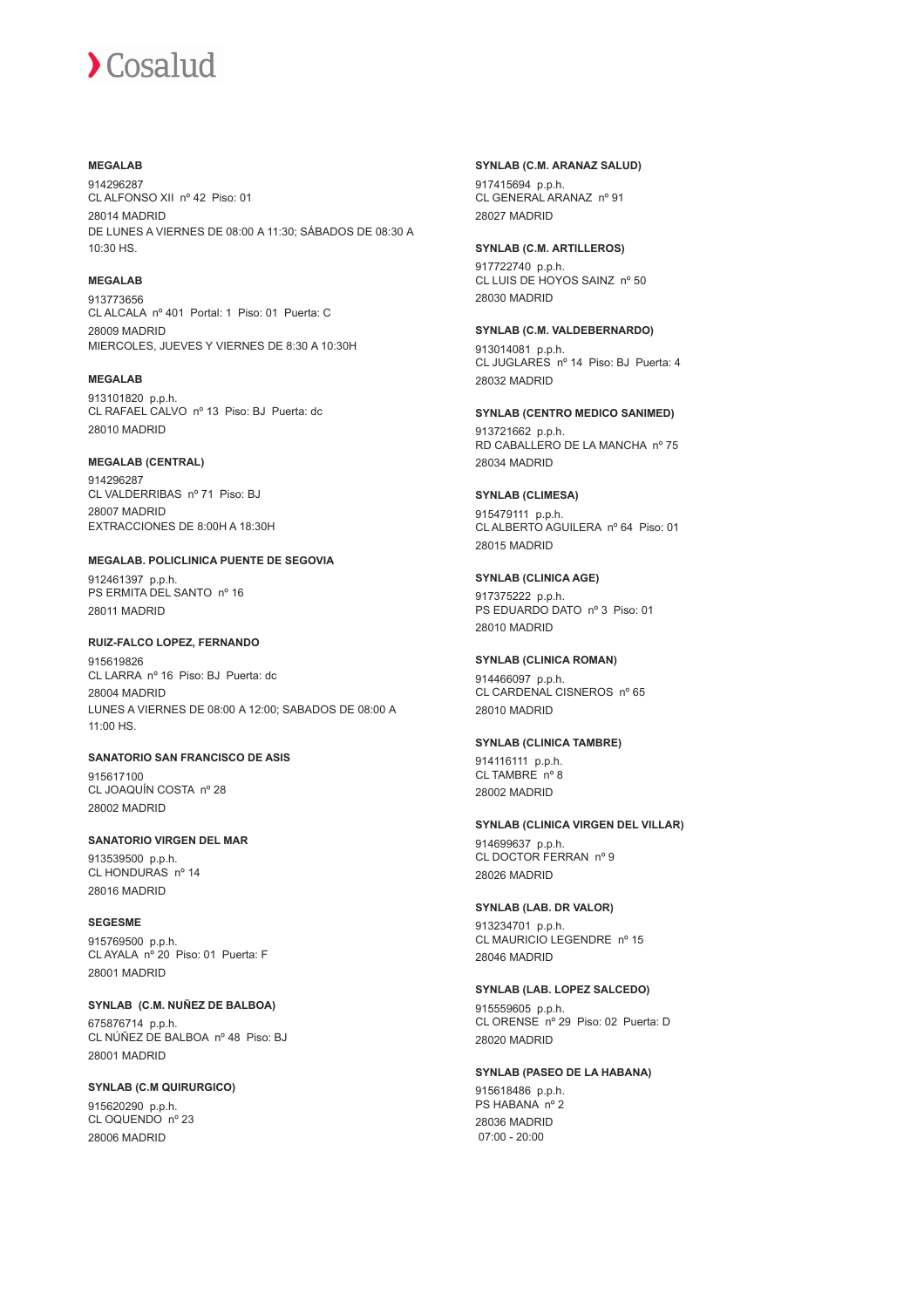#### **SYNLAB (VARELA DE SEIJAS)**

915758845 p.p.h. CL COLUMELA nº 13 Piso: 01 Puerta: DC 28001 MADRID

#### **SYNLAB GINESMAD**

912780285 p.p.h. CL LÓPEZ DE HOYOS nº 84 28002 MADRID

**SYNLAB IASA (ALAMEDA DE OSUNA)** 917471510 CL LA RIOJA nº 19 28042 MADRID DE LUNES A VIERNES DE 9 A 10,30 H.

#### **SYNLAB IASA (CLINICA SASTRE-VALLECAS)**

914256562 AV ENSANCHE DE VALLECAS nº 67 28051 MADRID LUNES, MIÉRCOLES Y VIERNES DE 9:30 A 10:30 H.

#### **SYNLAB IASA (DELICIAS)**

912974000 PS DELICIAS nº 65 28045 MADRID DE LUNES A VIERNES DE 8 A 12:30 H

### **SYNLAB IASA (MORATALAZ)**

914393203 CL CORREGIDOR JUAN FRANCISCO DE LUJÁN nº 14 28030 MADRID DE LUNES A VIERNES DE 8:30 A 10:30 H.

### **SYNLAB IASA (POLICLINICA LONGARES)**

913240193 CL JULIA GARCÍA BOUTAN nº 18 28022 MADRID DE LUNES A VIERNES DE 9 A 10 H. SÁBADOS DE 9,30 A 11,30 H.

## **SYNLAB IASA CENTRAL**

902485500 p.p.h. CL SAGASTA nº 18 28004 MADRID

## **SYNLAB IASA(ALUCHE)**

917194985 CL VALMOJADO nº 119 28047 MADRID DE LUNES A VIERNES DE 8:30 A 13 H. SÁBADOS DE 8:30 A 12 H.

## **SYNLAB MURILLO**

915342030 p.p.h. CL BRAVO MURILLO nº 118 28020 MADRID

#### **SYNLAP (MENENDEZ PELAYO)**

919199300 p.p.h. CL MENENDEZ PELAYO nº 111 28007 MADRID lunes a viernes de 7.30 a 15h sabados de 8 a 14h

#### **UNILABS**

917013972 p.p.h. PA CALLAO<sup>nº</sup> 2 28013 MADRID

#### **UNILABS**

913080012 p.p.h. CL ALMAGRO nº 23 Piso: BJ 28010 MADRID

#### **UNILABS**

914006578 CL LONJA DE LA SEDA nº 41 Piso: BJ 28054 MADRID DE 8 A 14 Y DE 15 A 20 H. SÁBADOS DE 9 A 11 H.

#### **UNILABS**

HOSPITAL VITHAS LA MILAGROSA 914472100 CL MODESTO LAFUENTE nº 14 28010 MADRID DE L. A V. DE 8 A 19 H. SÁBADOS DE 9 A 11 H.

#### **UNILABS**

914412214 CL FERNÁNDEZ DE LA HOZ nº 60 28010 MADRID DE LUNES A VIERNEDS DE 8,30 A 10,30 H.

## **UNILABS**

913882357 p.p.h. CL TORRECILLA DEL PUERTO nº 1 28043 MADRID

## **UNILABS**

915591174 p.p.h. AV VALLADOLID nº 71 28008 MADRID

## **UNILABS**

914111917 CL GENERAL ORAA nº 3 Piso: 01 28006 MADRID DE LUNES A VIERNES DE 8 A 13 H.

## **UNILABS**

HM NUEVO BELEN 914135111 CL JOSÉ SILVA nº 7 28043 MADRID DE LUNES A VIERNES DE 8 A 11 H.

#### **UNILABS**

914014338 CL MONTESA nº 15 28006 MADRID DE LUNES A SÁBADO DE 8 A 12 H.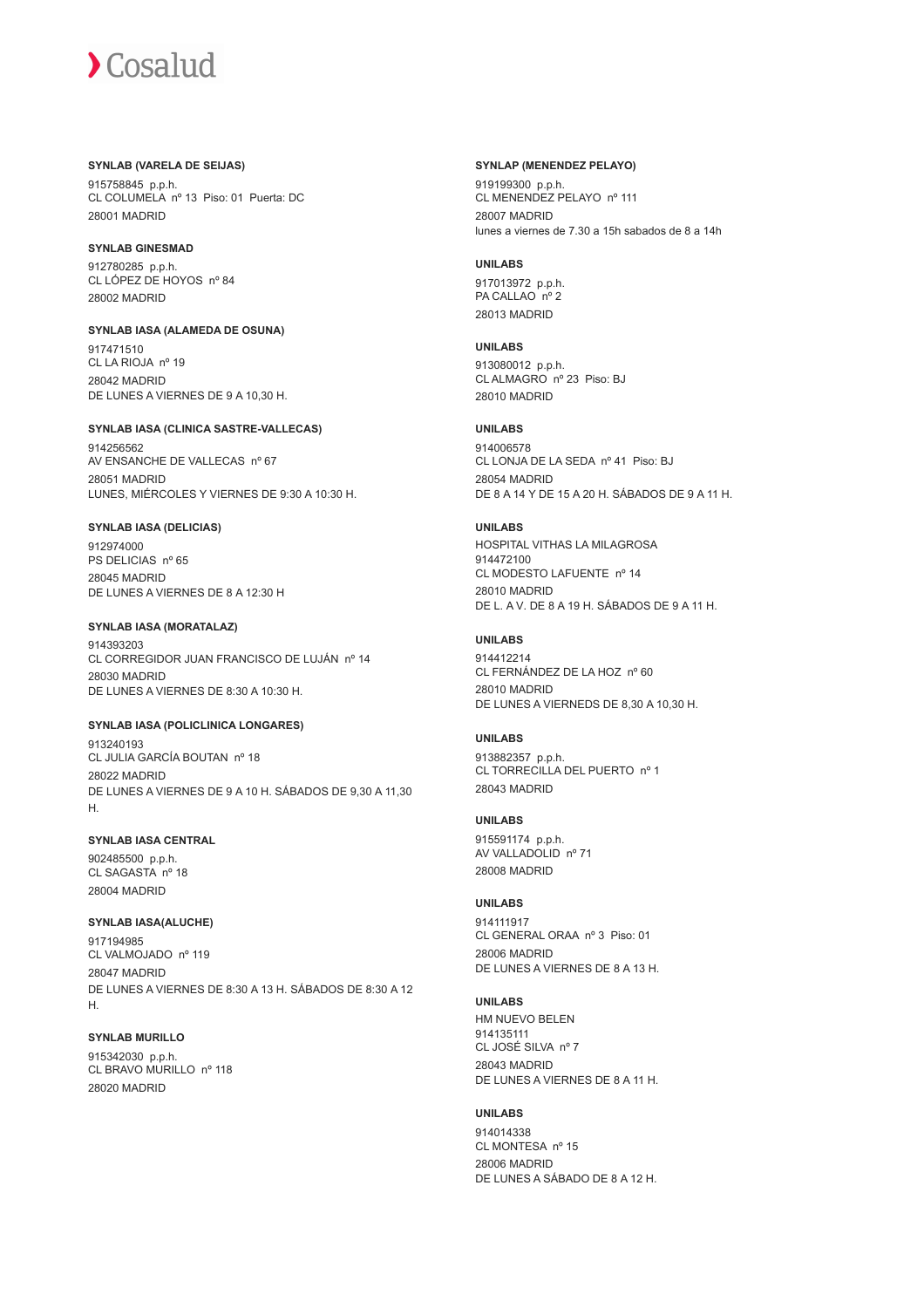## **UNILABS**

915445218 CL ISAAC PERAL nº 42 28015 MADRID DE L. A V. DE 7,30 A 20H. SÁB. DE 8 A 12 H.

## **UNILABS**

914335519 CL JESÚS APRENDIZ nº 19 28007 MADRID DE LUNES A VIERNES DE 8 A 10,30 H.

**UNILABS** 914577764 PS HABANA nº 43 28036 MADRID L A S DE 8:30 A 11 H.

**UNILABS** 917265187 p.p.h. CL JOSÉ MARÍA FERNÁNDEZ LANSEROS nº 7 28017 MADRID

**UNILABS** 913269269 p.p.h. CL CONDESA DE VENADITO nº 18 Piso: BJ 28027 MADRID

## **UNILABS**

917405607 AV MONFORTE DE LEMOS nº 113 28029 MADRID DE L. A V. DE 8 A 11 H. SÁBADOS DE 9 A 11 H.

**UNILABS** 915504399 p.p.h. CL JUAN ESPLANDIU nº 15 28007 MADRID

**UNILABS** 915777773 CL VELÁZQUEZ nº 25 28001 MADRID DE LUNES A VIERNES DE 8 A 11 H.

**UNILABS** 914131266 CL LÓPEZ DE HOYOS nº 155 28002 MADRID

DE LUNES A VIERNES DE 8 A 13,30. SÁB. DE 8,30 A 10 H.

**UNILABS** 915938067 CL SAGASTA nº 20 Piso: 04 28004 MADRID DE LUNES A VIERNES DE 9 A 10,30 H.

**UNILABS** HOSPITAL QUIRONSALUD LA LUZ 913665336 p.p.h. CL GENERAL RODRIGO nº 13 28003 MADRID

**UNILABS** 914314863 p.p.h. CL GOYA nº 30 28001 MADRID

**UNILABS** 915777773 p.p.h. CL JORGE JUAN nº 19 28001 MADRID

**UNILABS** 914594727 p.p.h. CL FRANCOS RODRÍGUEZ nº 102 28039 MADRID

## **UNILABS**

917306678 CL FERMÍN CABALLERO nº 47 28034 MADRID DE L. A V. 8,30 A 10,30 H. SÁBADOS DE 9,30 A 10,30 H.

#### **UNILABS**

913731961 CL LEOPOLDO ALAS CLARÍN nº 51 28035 MADRID DE LUNES A VIERNES DE 9 A 10 H.

#### **UNILABS**

913596083 p.p.h. PS HABANA nº 170 28036 MADRID

### **UNILABS**

914130161 CL CORAZÓN DE MARÍA nº 63 28002 MADRID DE LUNES A VIERNES DE 9 A 10,00 H.

## **UNILABS**

914682861 p.p.h. PS DELICIAS nº 150 28045 MADRID

**UNILABS** 914100204 CL ARTURO SORIA nº 17 28027 MADRID DE LUNES A VIERNES DE 8 A 11 H. SÁB. DE 9 A 11 H.

**UNILABS** 917401690 CM ZARZUELA nº 19 28023 MADRID DE LUNES A VIERNES DE 8,30 A 13 H. SÁB. DE 9 A 11 H.

**UNILABS** 915510909 p.p.h. CL CAVANILLES nº 25 28007 MADRID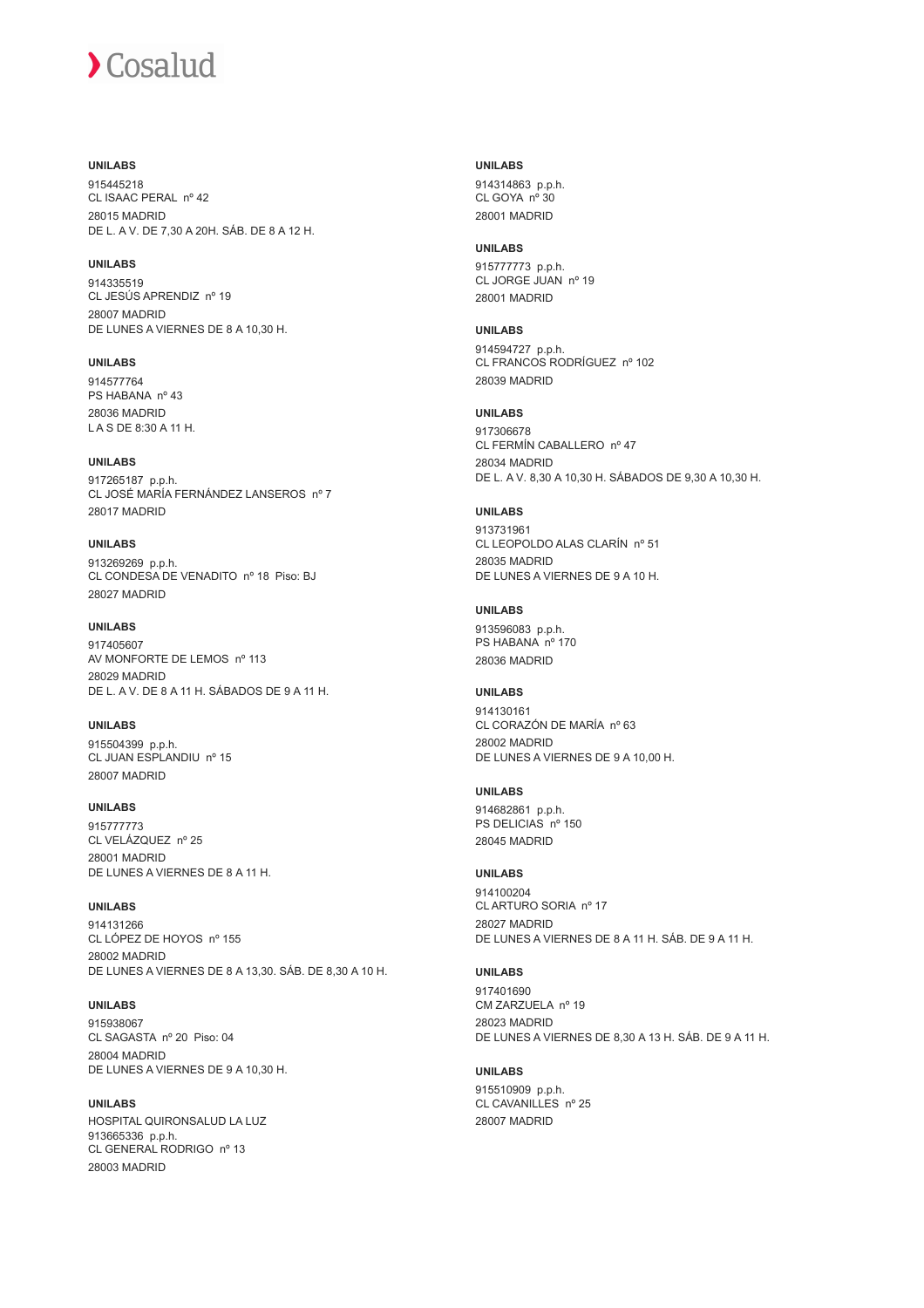#### **UNILABS**

915737209 p.p.h. CL DOCTOR CASTELO nº 10 Piso: 01 Puerta: B 28009 MADRID

**UNILABS** 913144643 p.p.h. CL VILLA DE MARÍN nº 17 28029 MADRID

## **UNILABS** 914771111 p.p.h. CL CARLOS MARTÍN ÁLVAREZ nº 45 Piso: 02 Puerta: C 28018 MADRID

#### **UNILABS**

913802181 p.p.h. CL SIERRA SALVADA nº 31 28038 MADRID

#### **UNILABS**

915183102 p.p.h. CL ESCALONA nº 80 Piso: BJ Puerta: C 28024 MADRID

## **UNILABS**

917173063 p.p.h. CL ILLESCAS nº 74 28047 MADRID

#### **UNILABS (CM CARPETANA)** 014615802 CL VÍA CARPETANA nº 201

28047 MADRID L A V 7:30 A 12H Y 16 A 19H SABADOS 8 A 12H

#### **UNILABS (HTAL PIO XII)** HOSPITAL DE DIA PIO XII 915737209 p.p.h. CT SAGRADO CORAZÓN nº 4 28016 MADRID

**UNILABS (VELAZQUEZ)** GABINETE MEDICO VELAZQUEZ 915751345 p.p.h. CL VELÁZQUEZ nº 14 28001 MADRID

## ANATOMÍA PATOLÓGICA

**GARCIA GARCIA, JUAN FERNANDO (MD ANDERSON)** MD ANDERSON INTERNACIONAL ESPAÑA 917878600 p.p.h. CL ARTURO SORIA nº 270 28033 MADRID

**HOSPITAL UNIVERSITARIO VIAMED VIRGEN DE LA PALOMA** 915348207 p.p.h. CL LOMA<sub>no</sub> 28003 MADRID

#### **LASSO DIAGNOSTICOS**

914466789 CL VIRIATO nº 2 28010 MADRID

### **NIEMBRO DE RASCHE, ENRIQUE**

915743388 p.p.h. CL DUQUE DE SESTO nº 50 28009 MADRID

## **PATH CENTRO DE ESTUDIO MÉDICOS**

917099900 p.p.h. CL GAZTAMBIDE nº 4 28015 MADRID

## **ROJO SEBASTIAN, ALEJANDRO (MD ANDERSON)**

917878600 p.p.h. CL ARTURO SORIA nº 270 28033 MADRID

## **SALAS VILLAR, ISABEL (HM SANCHINARRO)** 902107471 p.p.h.

CL OÑA nº 10 28050 MADRID

## ANESTESIOLOGÍA Y REANIMACIÓN

**CAMARA ANGULO, FERNANDO** 639132331 p.p.h. CL LOMA nº 1 28003 MADRID

## **CEMTRANES**

639613989 p.p.h. CL JULIO PALACIOS nº 5 28029 MADRID

## ANGIOLOGÍA Y CIRUGÍA VASCULAR

## **ABARRATEGUI SORIA, CRISTINA (HM NUEVO BELEN)**

917444100 p.p.h. CL JOSÉ SILVA nº 7 28043 MADRID

## **ABARRATEGUI SORIA, CRISTINA (HSR)**

HOSPITAL SAN RAFAEL, HNOS DE SAN JUAN DE DIOS 915649944 p.p.h. CL SERRANO nº 199 28016 MADRID

#### **ARAUJO PAZOS, MIGUEL (CIRUJANOS VASCULARES)**

915530053 p.p.h. CL SANTA ENGRACIA nº 141 Piso: 02 Puerta: A 28003 MADRID

## **CASTEJON NAVARRO,BORJA (HSR)**

915649944 p.p.h. CL SERRANO nº 199 28016 MADRID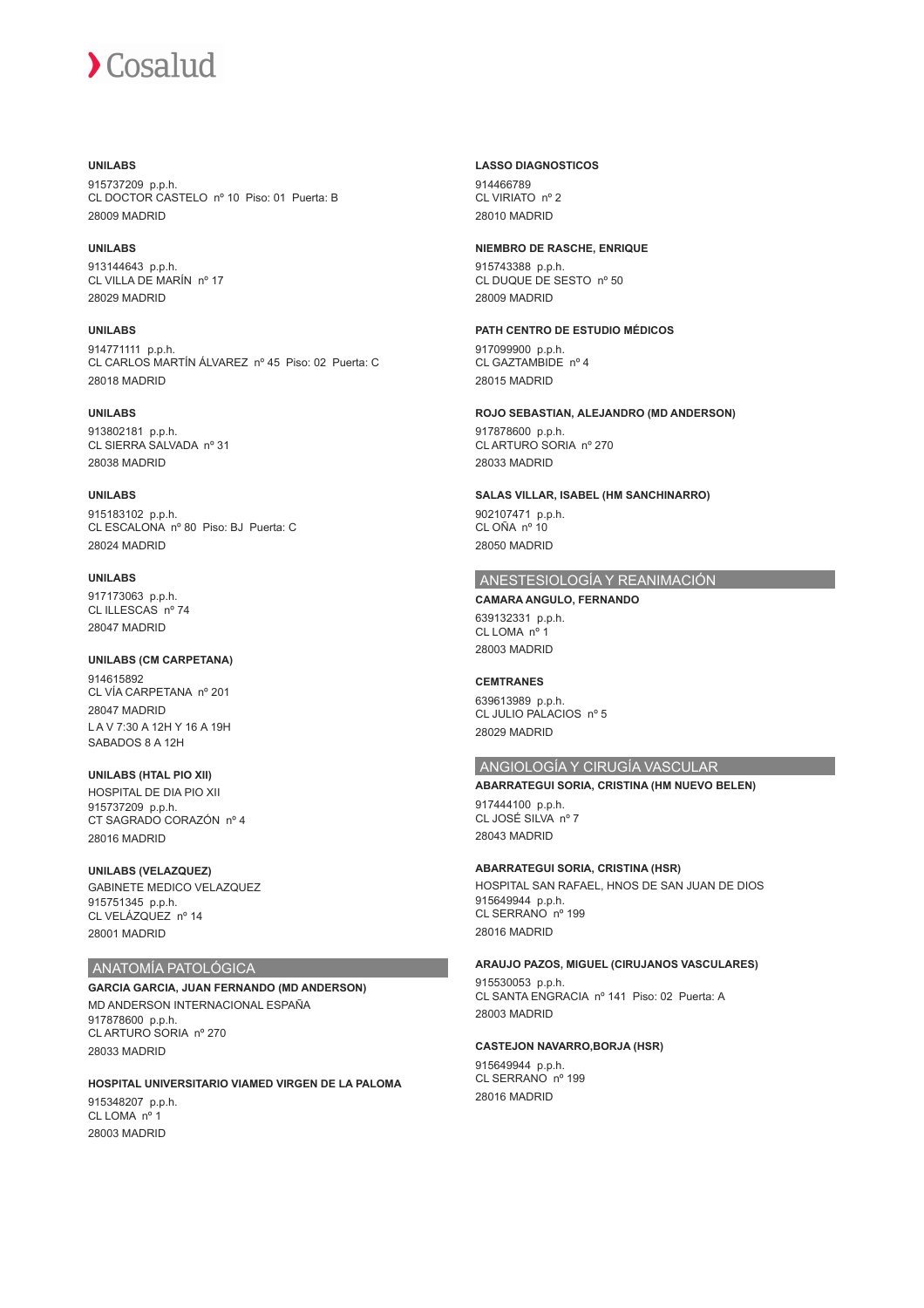#### **CECAM (EQUIPO. DR. FRANCISCO FERNANDEZ-AVILES DIAZ)**

HOSPITAL SAN RAFAEL, HNOS DE SAN JUAN DE DIOS 915633439 p.p.h. CL SERRANO nº 199 Piso: 04 28016 MADRID

## **CENTRO CLÍNICO BETANZOS**

917302684 p.p.h. AV BETANZOS nº 60 Piso: BJ Puerta: C 28034 MADRID

#### **CENTRO MEDICO LA MASO**

915779377 p.p.h. CL ÚBEDA nº 21 28034 MADRID

### **CENTRO MEDICO MAESTRANZA**

915020301 p.p.h. CL TÉLLEZ nº 30 28007 MADRID

#### **CENTRO MEDICO NUÑEZ DE BALBOA**

914449867 p.p.h. CL NÚÑEZ DE BALBOA nº 48 Piso: BJ 28001 MADRID

### **CLINICA CEMTRO I**

917355757 p.p.h. AV VENTISQUERO DE LA CONDESA nº 42 28035 MADRID

#### **CLINICA FUENSANTA**

914100200 p.p.h. CL ARTURO SORIA nº 17 28027 MADRID

## **CLINICA GAIAS CHAMBERÍ**

913085758 p.p.h. CL GENERAL ARRANDO nº 30 28010 MADRID

#### **CLINICA UNIVERSIDAD DE NAVARRA (MADRID)**

913531920 p.p.h. CL MARQUESADO DE SANTA MARTA nº 1 28027 MADRID

#### **DE ABAJO FERNANDEZ, FRANCISCO JAVIER (HSR)**

915649944 p.p.h. CL SERRANO nº 199 28016 MADRID

### **DE BENITO FERNANDEZ, LUIS (HSR)**

915649944 p.p.h. CL SERRANO nº 199 28016 MADRID

## **DESARROLLO SANITARIOS (CLINICA SAN CAMILO)**

HOSPITAL QUIRONSALUD SAN CAMILO 914022100 p.p.h. CL JUAN BRAVO nº 39 28006 MADRID

#### **DESARROLLO SANITARIOS (HOSPITAL BEATA)**

914097423 p.p.h. CL DOCTOR ESQUERDO nº 83 28007 MADRID

#### **DESARROLLO SANITARIOS (HOSPITAL LA MILAGROSA)**

914473499 p.p.h. CL FERNÁNDEZ DE LA HOZ nº 45 28010 MADRID

#### **EQUIPO DR. RIERA DEL MORAL (HOSPITAL SAN JOSE)**

902024747 p.p.h. CL CARTAGENA nº 111 28002 MADRID

#### **Dres.:**

- FERNANDEZ HEREDERO, ALVARO
- HERNANDEZ RUIZ, TERESA JIMENEZ ROMAN ,CARLOS RENATO LAVIRGEN LABRADOR, MARTA
- 
- MARIN MANZANO, ELENA

**EQUIPO DR. SERRANO HERNANDO, FRANCISCO JAVIER (CLINICA RUBER)** 910687999 p.p.h.

CL JUAN BRAVO nº 49 28006 MADRID

#### **EQUIPO DR.LUIS FELIPE RIERA DEL MORAL (HOSPITAL SAN CAMILO)**

902112121 p.p.h. CL JUAN BRAVO nº 39 28006 MADRID

## **Dres.:**

- CUERVO, LETICIA FERNANDEZ, ALVARO
- MARIN, ELENA SALAZAR. ANDRES EDUARDO STEFANOV, STEFAN
- 

## **FUEYO BROS, FRANCISCO JAVIER**

914560548 p.p.h. CL CRISTOBAL BORDIU nº 47 Piso: BJ Puerta: D 28003 MADRID

#### **GABINETE MEDICO DELICIAS**

912974000 p.p.h. PS DELICIAS nº 65 Portal: A Escalera: 1 28045 MADRID

## **GALLO GONZALEZ, PABLO (HSR)**

HOSPITAL SAN RAFAEL, HNOS DE SAN JUAN DE DIOS 915649944 p.p.h. CL SERRANO nº 199 28016 MADRID

## **GANDARIAS ZUÑIGA, CLAUDIO**

SANATORIO SAN FRANCISCO DE ASIS 915430170 p.p.h. CL BENITO GUTIÉRREZ nº 4 Piso: 04 28008 MADRID

## **GANDARIAS ZUÑIGA, CLAUDIO (SAN FRANCISCO DE ASIS)**

915612268 p.p.h. CL JOAQUÍN COSTA nº 28 28002 MADRID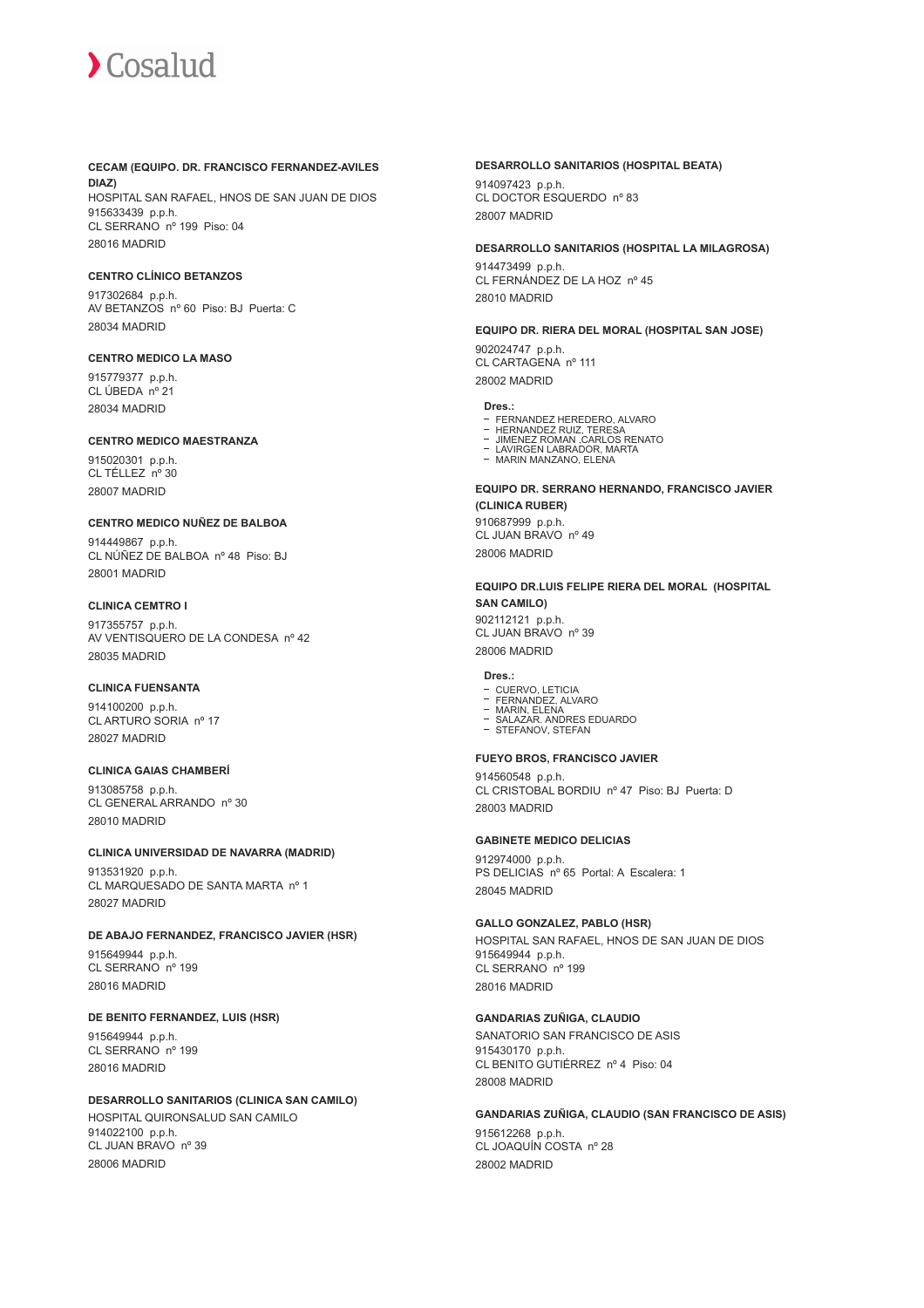#### **GARNICA UREÑA, MARTA (HSR)**

915649944 p.p.h. CL SERRANO nº 199 28016 MADRID

#### **GUILLEUMA AREGAY, JUAN (MADRID)**

914315411 p.p.h. CL PRÍNCIPE DE VERGARA nº 57 Escalera: A Piso: 01 Puerta: C 28006 MADRID

## **HM NUEVO BELEN**

917444100 p.p.h. CL JOSÉ SILVA nº 7 28043 MADRID

## **HOSPITAL DE LA V.O.T. DE SAN FRANCISCO** 913657600

CL SAN BERNABÉ nº 13 28005 MADRID

## **HOSPITAL QUIRONSALUD LA LUZ**

914530200 p.p.h. CL GENERAL RODRIGO nº 8 28003 MADRID

## **HOSPITAL QUIRONSALUD SAN CAMILO** 902112121 CL JUAN BRAVO nº 39

28006 MADRID

## **HOSPITAL QUIRONSALUD SAN JOSE**

910687000 p.p.h. CL CARTAGENA nº 111 28002 MADRID

## **HOSPITAL RUBER JUAN BRAVO** 910687999 p.p.h.

CL JUAN BRAVO nº 49 28006 MADRID

#### **HOSPITAL SAN RAFAEL, HNOS DE SAN JUAN DE DIOS** 915649944 p.p.h. CL SERRANO nº 199

28016 MADRID

## **HOSPITAL UNIVERSITARIO HM MADRID**

914476600 PA CONDE DEL VALLE DE SUCHIL nº 16 28015 MADRID

### **HOSPITAL UNIVERSITARIO HM SANCHINARRO** 901088212 p.p.h. CL OÑA nº 10 28050 MADRID

**HOSPITAL UNIVERSITARIO VIAMED VIRGEN DE LA PALOMA** 915348207 p.p.h. CL LOMA nº 1 28003 MADRID

#### **HOSPITAL VIAMED SANTA ELENA**

914539400 p.p.h. CL GRANJA nº 8 28003 MADRID

## **HOSPITAL VITHAS LA MILAGROSA**

914472100 CL MODESTO LAFUENTE nº 14 28010 MADRID

## **HOSPITAL VITHAS NUESTRA SRA. DE AMÉRICA**

912143100 CL ARTURO SORIA nº 103 28043 MADRID P.P.H.

### **HOSPITALES VIRGEN DEL MAR - EDIFICIO LOPEZ POZAS** 913539500 p.p.h. CL GENERAL LÓPEZ POZAS nº 10 28036 MADRID

**IMEMA INSTITUTO MEDICO ESTETICO DE MADRID**

913501456 p.p.h. CL JUAN HURTADO DE MENDOZA nº 15 28036 MADRID

#### **IZQUIERDO LAMOCA, LUIS MIGUEL (INSTITUTO DE CIRUGIA CHIVA)** 915751411 p.p.h. CL JORGE JUAN nº 82 Piso: BJ Puerta: 1 28009 MADRID

## **LAIME ALVAREZ, ILSEM VERONICA (HM NUEVO BELEN)** 917444100 p.p.h.

CL JOSÉ SILVA nº 7 28043 MADRID

## **MARCH GARCIA, JOSE RAMON**

915129000 p.p.h. CL LA SALLE<sup>nº</sup> 12 28023 MADRID

## **MD ANDERSON INTERNACIONAL ESPAÑA**

917878600 p.p.h. CL ARTURO SORIA nº 270 28033 MADRID

## **MDH HORTALEZA**

915358198 p.p.h. CL TORQUEMADA nº 26 28043 MADRID DE 8:30 A 14 Y DE 15:30 A 20 H

## **MORENO CARRILES, ROSA MARIA (HSR)**

HOSPITAL SAN RAFAEL, HNOS DE SAN JUAN DE DIOS 915649944 p.p.h. CL SERRANO nº 199 28016 MADRID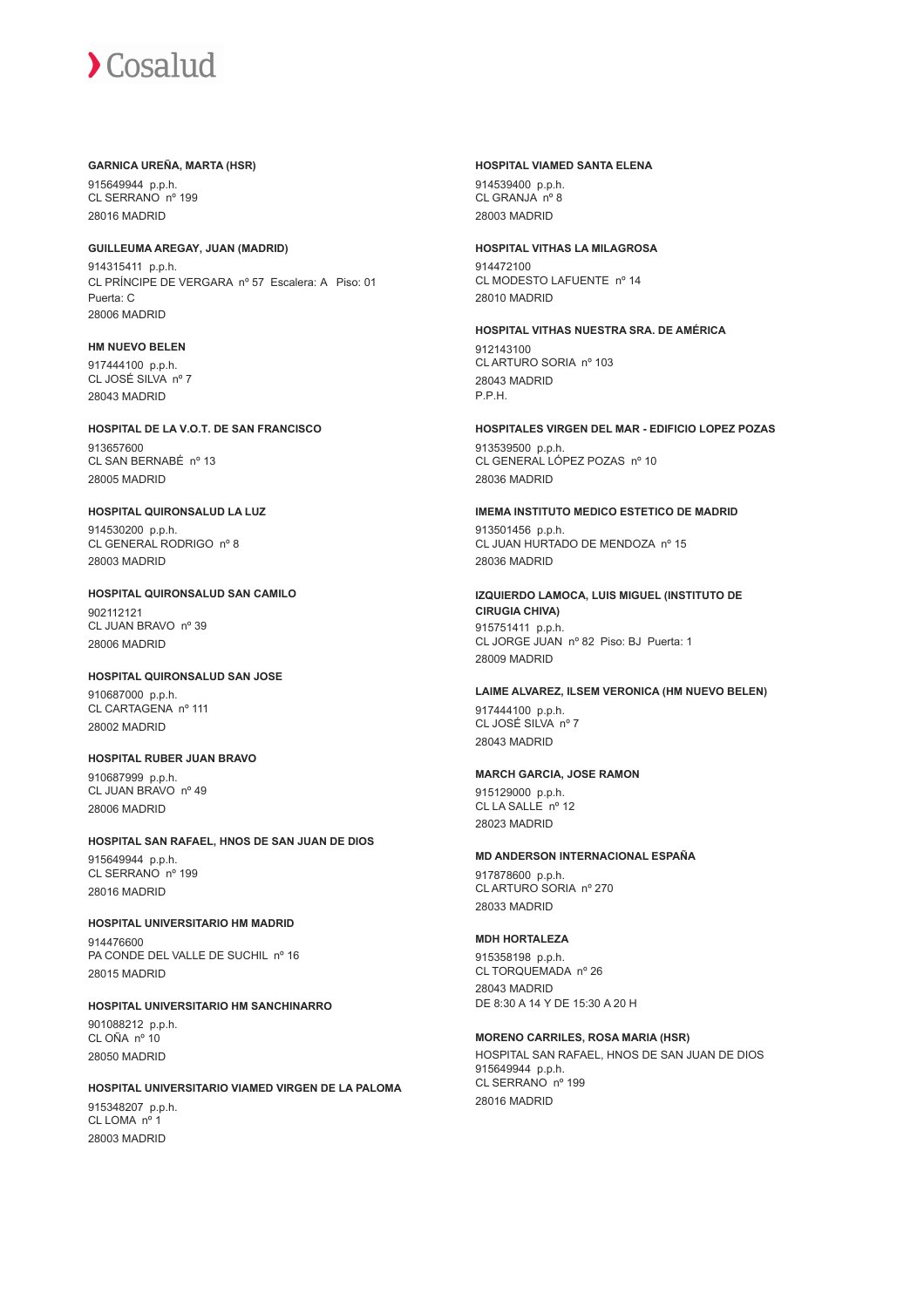#### **OCAÑA GUAITA, JULIA**

915430170 p.p.h. CL BENITO GUTIÉRREZ nº 4 Piso: 04 Puerta: IZ 28008 MADRID

## **POLICLINICA HM GABINETE VELAZQUEZ**

915777773 p.p.h. CL VELÁZQUEZ nº 25 Piso: 01 28001 MADRID

## **PURAS MALLAGRAY, ENRIQUE (CLINICA LA LUZ)** 914530200 p.p.h.

CL GENERAL RODRIGO nº 8 28003 MADRID

## **RAMIREZ ORTEGA, MARTA (CLINICA LA LUZ)**

914530200 p.p.h. CL GENERAL RODRIGO nº 8 28003 MADRID

## **REPARAZ ASENSIO, LUIS (HSR)**

915649944 p.p.h. CL SERRANO nº 199 28016 MADRID

## **SAINZ GONZALEZ, FELIPE (HM SANCHINARRO)**

HOSPITAL UNIVERSITARIO HM SANCHINARRO 902107471 p.p.h. CL OÑA nº 10 28050 MADRID

## **SÁNCHEZ COLL, SALVADOR (H. NTRA SRA DEL ROSARIO)** HOSPITAL SANATORIO NTRA. SRA. DEL ROSARIO 914313829 p.p.h.

CL CASTELLÓ nº 80 28006 MADRID

## **VILA ATIENZA, MARIA (CLINICA LA LUZ)**

914530200 p.p.h. CL GENERAL RODRIGO nº 8 28003 MADRID

## APARATO DIGESTIVO

**ALBERDI APARATO DIGESTIVO** HOSPITAL SANATORIO NTRA. SRA. DEL ROSARIO 914313829 p.p.h. CL CASTELLÓ nº 80 28006 MADRID

## **ARAMBURU MAQUA, JAVIER**

910228747 p.p.h. CL LOMA nº 9 28003 MADRID

#### **CALLEJA PANERO, JOSE LUIS (MD ANDERSON)** MD ANDERSON INTERNACIONAL ESPAÑA 917878600 p.p.h. CL ARTURO SORIA nº 270 28033 MADRID

## **CALVO SERRANO, CARMEN (CLINICA LA LUZ)**

HOSPITAL QUIRONSALUD LA LUZ 914530200 p.p.h. CL GENERAL RODRIGO nº 8 28003 MADRID

### **CASANOVA MARTINEZ, LAURA (HSR)**

HOSPITAL SAN RAFAEL, HNOS DE SAN JUAN DE DIOS 915649944 p.p.h. CL SERRANO<sup>nº</sup> 199 28016 MADRID

## **CASANOVA, CONTRERAS, ALBERDI DIGESTIVOS**

**INTEGRALES** 915747178 p.p.h. AV CONCHA ESPINA nº 55 Piso: 01 Puerta: A 28016 MADRID

## **CASTELLLOTE VARONA, JOSE IGNACIO**

912143183 p.p.h. CL ARTURO SORIA nº 103 28043 MADRID

## **CASTILLO GRAU, PILAR (HSR)**

HOSPITAL SAN RAFAEL, HNOS DE SAN JUAN DE DIOS 915649943 p.p.h. CL SERRANO nº 199 28016 MADRID

## **CASTILLO HERRERA, LUIS ALONSO (HSR)**

915649944 p.p.h. CL SERRANO nº 199 28016 MADRID

#### **CENTRO MEDICO - QUIRURGICO DE ENFERMEDADES DIGESTIVAS DR. GUERRA** 915620290 p.p.h. CL OQUENDO nº 23 28006 MADRID

## **CENTRO MEDICO BARAJAS**

917462195 p.p.h. CL BAHÍA DE GANDO nº 1 28042 MADRID

## **CENTRO MÉDICO CLINISALUD**

915255267 CL PINGÜINO nº 23 28047 MADRID HORARIO DE 8:30 A 13H Y DE 16 A 20H

## **CENTRO MEDICO FERMIN CABALLERO**

917306678 CL FERMIN CABALLERO nº 47 28035 MADRID

## **CENTRO MEDICO INFANTA MERCEDES**

915796705 p.p.h. CL INFANTA MERCEDES nº 8 28020 MADRID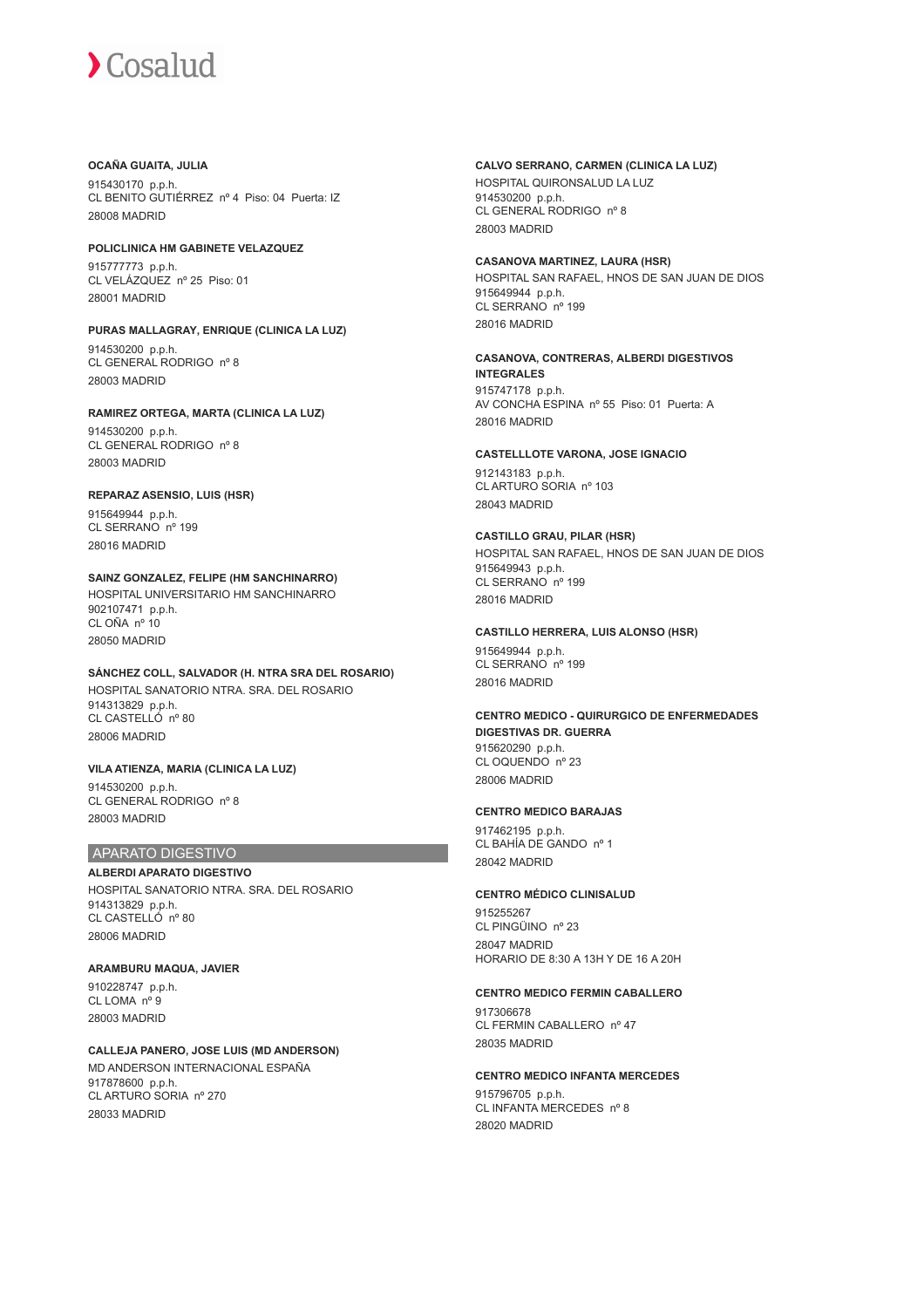#### **CENTRO MEDICO JACA (CENTRO MEDICO ALCALA 619)**

917430690 p.p.h. CL ALCALÁ nº 619 28022 MADRID

## **CENTRO MEDICO LA MASO**

915779377 p.p.h. CL ÚBEDA nº 21 28034 MADRID

## **CENTRO MEDICO LAS ROSAS** 917759462

CL SUECIA nº 63 Piso: BJ 28022 MADRID

## **CENTRO MEDICO MAESTRANZA**

915020301 p.p.h. CL TÉLLEZ nº 30 28007 MADRID

## **CENTRO MEDICO SAN BERNARDO**

915916219 p.p.h. CL JERÓNIMO DE LA QUINTANA nº 8 28010 MADRID

## **CLINICA CEMTRO I**

917355757 p.p.h. AV VENTISQUERO DE LA CONDESA nº 42 28035 MADRID

## **CLINICA FISIOMEDICA MCD**

914695024 p.p.h. CL MARQUÉS DE JURA REAL nº 21 28019 MADRID

## **CLINICA FUENSANTA**

914100200 p.p.h. CL ARTURO SORIA nº 17 28027 MADRID

## **CLINICA SASTRE MADRID**

914256562 p.p.h. AV ENSANCHE DE VALLECAS nº 67 28051 MADRID

## **CLINICA SASTRE VALDECARROS**

914256562 p.p.h. CL PILAR DE MADARIAGA ROJO nº 11 28051 MADRID

## **CLINICA UNIVERSIDAD DE NAVARRA (MADRID)**

913531920 p.p.h. CL MARQUESADO DE SANTA MARTA nº 1 28027 MADRID

## **CONSULTORIO MEDICO CEA BERMUDEZ**

913993025 CL CEA BERMÚDEZ nº 61 28003 MADRID

#### **DEL HIERRO GALINDO, CAROLINA, (HSR)**

 p.p.h. CL SERRANO nº 199 28016 MADRID

## **DIGESTIVO MEDICO QUIRURGICA (DMQ)**

914097423 CL DOCTOR ESQUERDO nº 83 28007 MADRID

## **ENDOSCOPIA DIGESTIVA Y EXPLORACIONES FUNCIONALES**

915483744 p.p.h. AV MEDITERRÁNEO nº 13 Piso: EN Puerta: 2 28007 MADRID

## **EQUIPO DR. GOMEZ GOMEZ, GONZALO (H. QUIRON SAN JOSE)** 902024747 p.p.h.

CL CARTAGENA nº 111 28002 MADRID

## **Dres.:**

- FRANCO UGIDOS, ALEJANDRO
- NARRO BRAVO, ROBERTO PIEDRACOBA CADAHIA, CARLOS JOSE

## **EQUIPO SARBELIO RODRIGUEZ MUÑOZ (H. QUIRON SAN CAMILO)** HOSPITAL QUIRONSALUD SAN CAMILO

902112121 CL JUAN BRAVO nº 39 28006 MADRID

## **EQUIPO SARBELIO RODRIGUEZ MUÑOZ (CLINICA RUBER)**

910687999 p.p.h. CL JUAN BRAVO nº 49 28006 MADRID

## **GABINETE MEDICO DELICIAS**

912974000 p.p.h. PS DELICIAS nº 65 Portal: A Escalera: 1 28045 MADRID

## **GUTIERREZ SANTOS, ANGEL**

914095812 p.p.h. AV MEDITERRÁNEO nº 47 Piso: 02 28007 MADRID

## **HERMIDA RODRIGUEZ, CARLOS**

914539400 CL GRANJA nº 8 28003 MADRID

## **HMD PINAR**

913027283 p.p.h. AV SAN LUIS nº 166 28033 MADRID

## **HOSPITAL DE DIA PIO XII**

913531510 p.p.h. CT SAGRADO CORAZÓN nº 4 28016 MADRID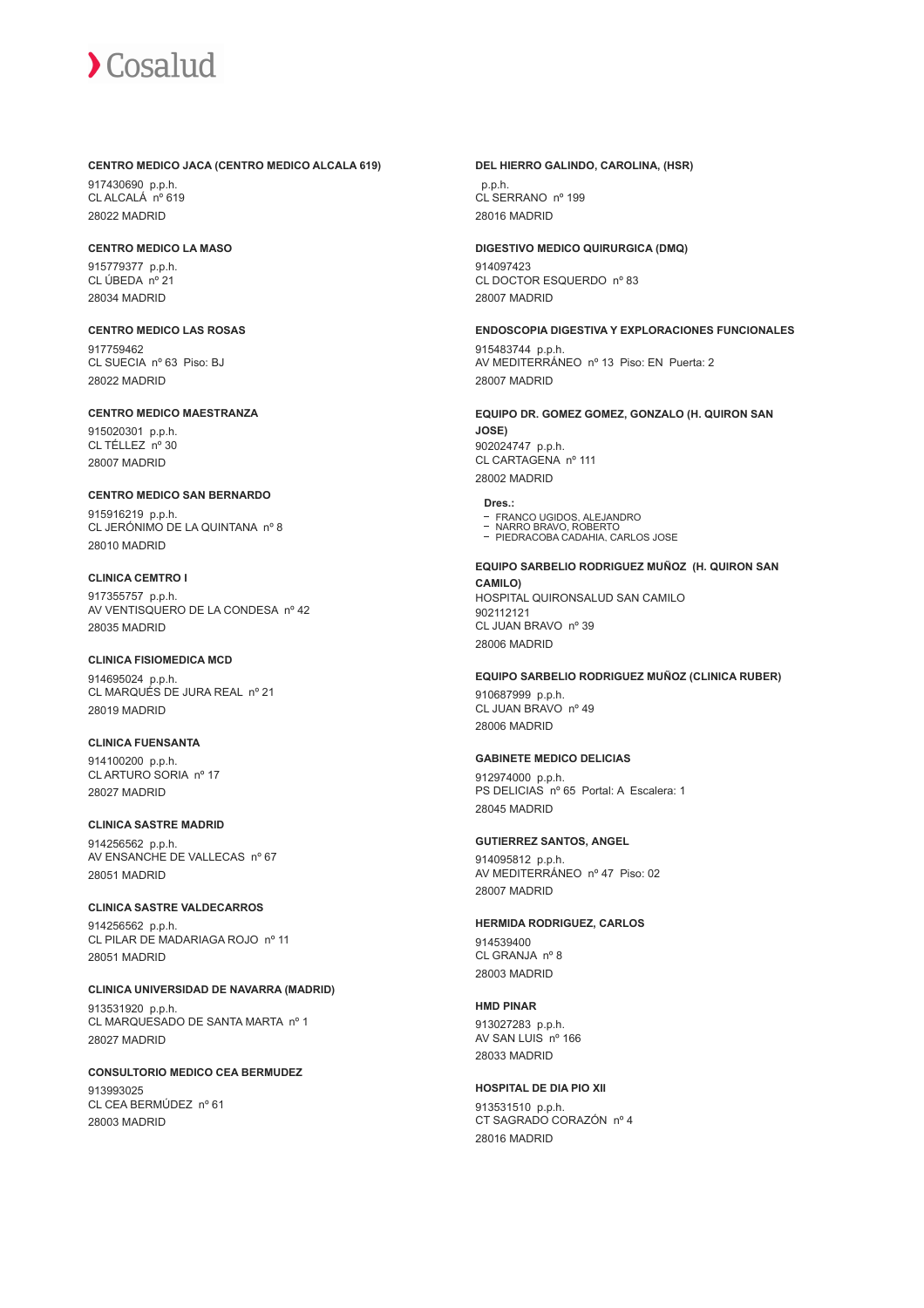#### **HOSPITAL DE LA V.O.T. DE SAN FRANCISCO**

913657600 CL SAN BERNABÉ nº 13 28005 MADRID

## **HOSPITAL QUIRONSALUD LA LUZ**

914530200 p.p.h. CL GENERAL RODRIGO nº 8 28003 MADRID

#### **HOSPITAL QUIRONSALUD SAN CAMILO** 902112121 CL JUAN BRAVO nº 39 28006 MADRID

## **HOSPITAL QUIRONSALUD SAN JOSE**

910687000 p.p.h. CL CARTAGENA nº 111 28002 MADRID

## **HOSPITAL RUBER JUAN BRAVO**

910687999 p.p.h. CL JUAN BRAVO nº 49 28006 MADRID

## **HOSPITAL SAN RAFAEL, HNOS DE SAN JUAN DE DIOS**

915649944 p.p.h. CL SERRANO nº 199 28016 MADRID

#### **HOSPITAL UNIVERSITARIO HM MADRID** 014476600

PA CONDE DEL VALLE DE SUCHIL nº 16 28015 MADRID

## **HOSPITAL UNIVERSITARIO HM SANCHINARRO**

901088212 p.p.h. CL OÑA nº 10 28050 MADRID

#### **HOSPITAL UNIVERSITARIO VIAMED VIRGEN DE LA PALOMA** 915348207 p.p.h. CL LOMA nº 1 28003 MADRID

## **HOSPITAL VIAMED SANTA ELENA**

914539400 p.p.h. CL GRANJA nº 8 28003 MADRID

## **HOSPITAL VITHAS LA MILAGROSA** 914472100

CL MODESTO LAFUENTE nº 14 28010 MADRID

## **HOSPITAL VITHAS NUESTRA SRA. DE AMÉRICA**

912143100 CL ARTURO SORIA nº 103 28043 MADRID P.P.H.

#### **INSTITUTO DE APARATO DIGESTIVO JULIO ALVAREZ VELA**

914473400 p.p.h. CL FERNÁNDEZ DE LA HOZ nº 45 28010 MADRID

### **LOPEZ GOICOECHEA, IGNACIO**

915558284 p.p.h. CL GENERAL MOSCARDÓ nº 20 Piso: 01 Puerta: a 28020 MADRID

#### **MANCEÑIDO MARCOS, NOEMI (HSR)** HOSPITAL SAN RAFAEL, HNOS DE SAN JUAN DE DIOS 915649944 p.p.h. CL SERRANO nº 199 28016 MADRID

**MARTIN GONZALEZ, JESSICA (HM SANCHINARRO)** HOSPITAL UNIVERSITARIO HM SANCHINARRO 902107471 p.p.h. CL OÑA nº 10 28050 MADRID

## **MARTINEZ PORRAS, JOSE LUIS (CLINICA LA LUZ)** HOSPITAL QUIRONSALUD LA LUZ 914530200 p.p.h. CL GENERAL RODRIGO nº 8 28003 MADRID

#### **MD ANDERSON INTERNACIONAL ESPAÑA**

917878600 p.p.h. CL ARTURO SORIA nº 270 28033 MADRID

## **MDH CONDE ORGAZ**

913884434 p.p.h. CL EL ALGABEÑO nº 119 28043 MADRID

## **MDH HORTALEZA**

915358198 p.p.h. CL TORQUEMADA nº 26 28043 MADRID DE 8:30 A 14 Y DE 15:30 A 20 H

#### **MORENO VARA, JOSÉ (UNIDAD INTEGRADA APARATO DIGESTIVO)** SANATORIO SAN FRANCISCO DE ASIS 915617100 CL JOAQUÍN COSTA nº 28 28002 MADRID

## **ORTEGA LOBETE, OLGA (HSR)**

915649944 p.p.h. CL SERRANO nº 199 28016 MADRID

**P.F.B. LAB**

915531531 p.p.h. CL GENERAL DÁVILA nº 7 28003 MADRID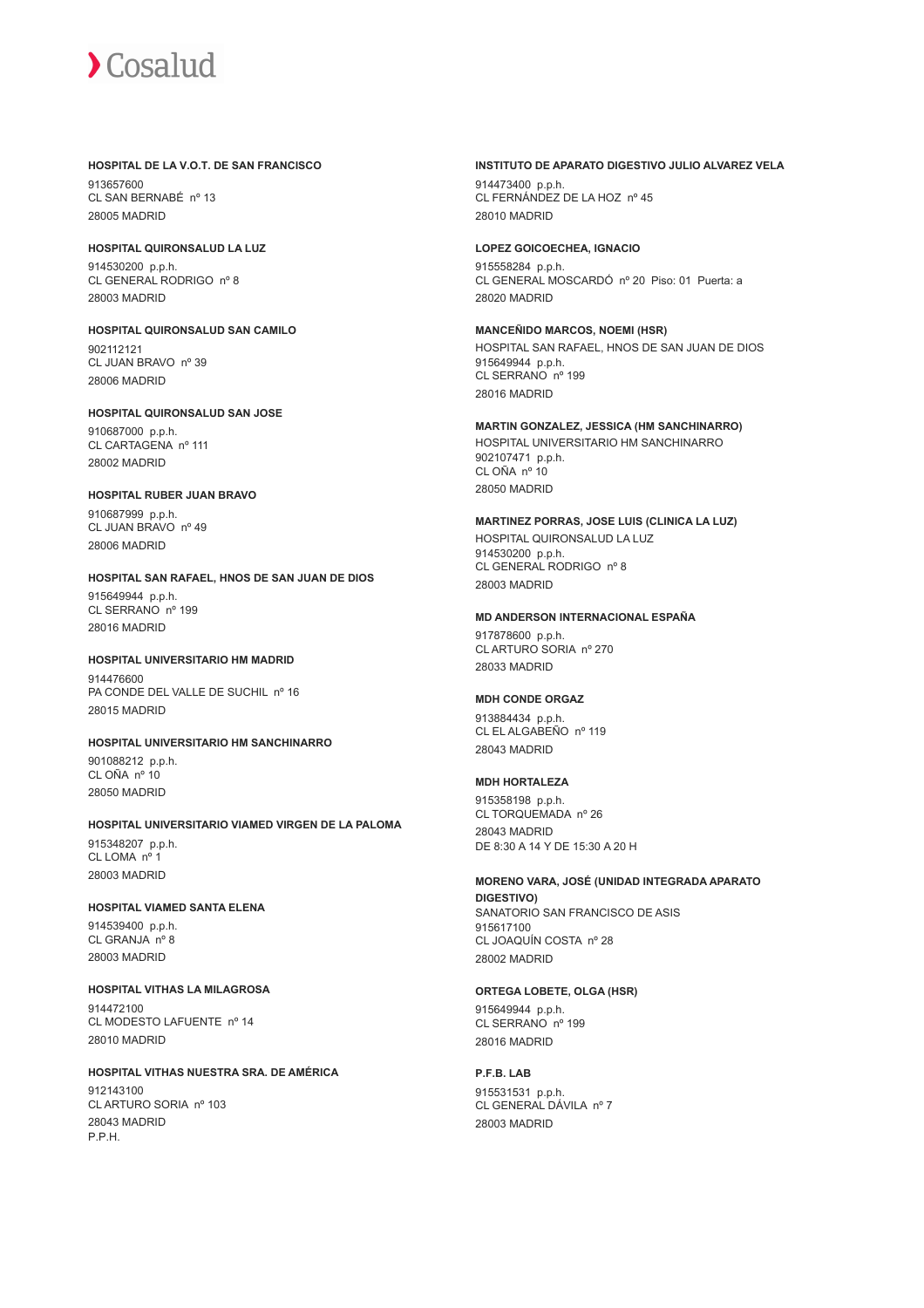#### **PAYERAS LLODRA, GUILLERMO**

915617100 CL JOAQUÍN COSTA nº 28 28002 MADRID DE LUNES A VIERNES DE 9.00 A 13.30 Y 16.00 A 20.00

#### **PEREZ DE LA SERNA BUENO, JULIO (ENDOSCOPIA**

**DIGESTIVA Y FUNCIONALES)** 915483744 p.p.h. AV MEDITERRÁNEO nº 13 Piso: EN Puerta: 2 28007 MADRID

#### **POLICLINICA HM GABINETE VELAZQUEZ**

915777773 p.p.h. CL VELÁZQUEZ nº 25 Piso: 01 28001 MADRID

#### **PRADOS LEIRA, SUSANA (HM SANCHINARRO)**

HOSPITAL UNIVERSITARIO HM SANCHINARRO 902107471 p.p.h. CL OÑA nº 10 28050 MADRID

### **QUINTANILLA LAZARO, ELVIRA (HSR)**

HOSPITAL SAN RAFAEL, HNOS DE SAN JUAN DE DIOS 915649944 p.p.h. CL SERRANO nº 199 28016 MADRID

#### **RABAGO TORRE, LUIS RAMON (HSR)**

HOSPITAL SAN RAFAEL, HNOS DE SAN JUAN DE DIOS 915649944 p.p.h. CL SERRANO nº 199 28016 MADRID

## **RUIZ DE LEON SAN JUAN, ANTONIO (ENDOSCOPIA DIGESTIVA Y EXPLORACIONES FUNCIONALES)**

915483744 p.p.h. AV MEDITERRÁNEO nº 13 Piso: EN Puerta: 2 28007 MADRID

#### **SANATORIO VIRGEN DEL MAR**

913539500 p.p.h. CL HONDURAS nº 14 28016 MADRID

#### **TORRES VALENCIA, DAVID (CLINICA LA LUZ)**

914530200 p.p.h. CL GENERAL RODRIGO nº 8 28003 MADRID

#### **UNIESDIHE**

915739576 CL NÚÑEZ DE BALBOA nº 88 Piso: BJ 28006 MADRID

#### **VILLAPUN BLANCO, MANUEL**

914313829 p.p.h. CL PRINCIPE DE VERGARA nº 53 28001 MADRID

## APARATO DIGESTIVO PEDIÁTRICO

#### **EQUIPO DR.CABAÑAS GONZALEZ- NEONATOLOGIA (QUIRONSALUD SAN JOSE)** 902024747 p.p.h. CL CARTAGENA nº 111

28002 MADRID

**Dres.:** - RODRIGUEZ CHACON, JANNINA LIZBETH

### **HOSPITAL QUIRONSALUD SAN JOSE**

910687000 p.p.h. CL CARTAGENA nº 111 28002 MADRID

#### **HOSPITAL SAN RAFAEL, HNOS DE SAN JUAN DE DIOS**

915649944 p.p.h. CL SERRANO nº 199 28016 MADRID

#### **HOSPITAL UNIVERSITARIO HM SANCHINARRO**

901088212 p.p.h. CL OÑA nº 10 28050 MADRID

#### **JIMÉNEZ ORTEGA, ANA ISABEL-DIGESTIVO PEDIATRICO (HSR)** 915649944 p.p.h. CL SERRANO<sup>nº</sup> 199 28016 MADRID

#### **MAÑANES NEGRO, CLARA (HOSPITAL SAN JOSE)**

902024747 p.p.h. CL CARTAGENA nº 111 28002 MADRID

## **MARTIN GONZALEZ, JESSICA (HM SANCHINARRO)**

HOSPITAL UNIVERSITARIO HM SANCHINARRO 902107471 p.p.h. CL OÑA nº 10 28050 MADRID

#### **RECIO LINARES, ARANZAZU-DIGESTIVO PEDIATRICO (HSR)**

915649944 p.p.h. CL SERRANO nº 199 28016 MADRID

## **RUIZ HERRERO, JANA - DIGESTIVO PEDIATRICO (HSR)**

915649944 p.p.h. CL SERRANO nº 199 28016 MADRID

#### CARDIOLOGÍA

**ALVAREZ GARCIA-ROVES, REYES (CARDIOPATIAS PEDIATRICAS CONGENITAS)** 914136160 p.p.h. CL CLARA DEL REY nº 59 28002 MADRID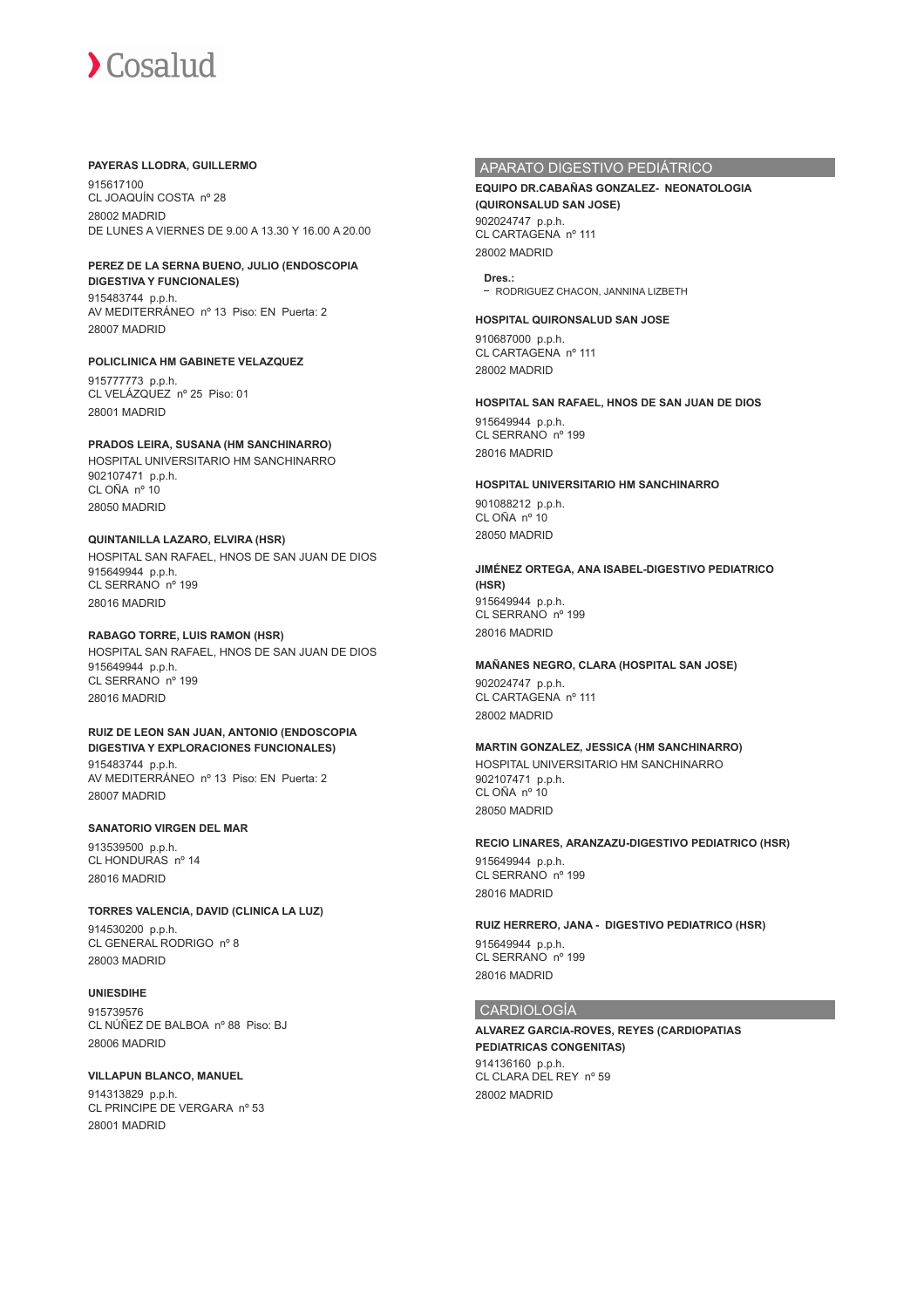#### **ALVAREZ-VIEITEZ BLANCO, ANTONIO**

915749248 CL DOCTOR ESQUERDO nº 34 Piso: 01 28028 MADRID DIARIA DE 17 A 19 H.

## **ALVAREZ-VIEITEZ BLANCO, ANTONIO (CASTELLANA)**

915567850 p.p.h. PS CASTELLANA nº 115 Piso: 08 Puerta: DC 28046 MADRID

#### **ARMADA ROMERO, EDUARDO RAMON(CLINICA LA LUZ)**

914530200 p.p.h. CL GENERAL RODRIGO nº 8 28003 MADRID

## **ARREO DEL VAL, VIVIANA (CARDIOPATIAS PEDIATRICAS**

**CONGENITAS)** 914136160 p.p.h. CL CLARA DEL REY nº 59 28002 MADRID

#### **BATLLE PEREZ, MAURICIO**

915442185 p.p.h. CL HILARIÓN ESLAVA nº 55 Piso: 04 Puerta: 2 28015 MADRID

#### **BENEZET MAZUECOS, JUAN (CLINICA LA LUZ)** HOSPITAL QUIRONSALUD LA LUZ 914530200 p.p.h. CL GENERAL RODRIGO nº 8

28003 MADRID

#### **BENITO BARTOLOME, FERNANDO**

913150205 p.p.h. PS CASTELLANA nº 30 Piso: BJ 28046 MADRID

#### **BENITO BARTOLOMÉ, FERNANDO - CARDIOLOGIA PEDIATRICA (HSR)** 915649944 p.p.h. CL SERRANO nº 199 28016 MADRID

#### **BOVER FREIRE, RAMON**

915939826 PA CONDE DEL VALLE DE SUCHIL nº 6 Piso: BJ Puerta: d 28015 MADRID DE LUNES A JUEVES DE 15:30 A 19:00 HS. P.P.H.

#### **BULLON SANCHEZ. MANUEL**

625894199 p.p.h. AV MANZANARES nº 48 Piso: BJ 28011 MADRID

## **CALVO ORBE, LUIS**

917819041 p.p.h. CL DIEGO DE LEÓN nº 39 Piso: 01 28006 MADRID

#### **CALVO ORBE, LUIS ALFONSO**

914530200 p.p.h. CL GENERAL RODRIGO nº 8 28003 MADRID

#### **CARBONELL SAN ROMAN, ALEJANDRA (CLINICA LA LUZ)**

914530200 p.p.h. CL GENERAL RODRIGO nº 8 28003 MADRID

#### **CARDIOAS**

HOSPITAL VITHAS NUESTRA SRA. DE AMÉRICA 902500112 CL ARTURO SORIA nº 103 28043 MADRID

#### **CARDIOLOGIA HOSPITAL NUESTRA SEÑORA DEL ROSARIO (CORSALUTEM)**

914359100 p.p.h. CL PRÍNCIPE DE VERGARA nº 53 28006 MADRID 10/08/2020 BAJA CM. DESACUERDO DE TARIFAS.

## **CARDIOPATIAS PEDIATRICAS CONGENITAS (CLARA DEL**

**REY)** 914136160 CL CLARA DEL REY nº 59 Piso: 01 Puerta: E 28002 MADRID

#### **CARDIOPATIAS PEDIATRICAS CONGENITAS (HM SANCHINARRO)**

902089800 p.p.h. CL OÑA nº 10 28050 MADRID

## **CECAM (EQUIPO. DR. FRANCISCO FERNANDEZ-AVILES DIAZ)** HOSPITAL SAN RAFAEL, HNOS DE SAN JUAN DE DIOS

915633439 p.p.h. CL SERRANO nº 199 Piso: 04 28016 MADRID

#### **CENTRO CLÍNICO BETANZOS**

917302684 p.p.h. AV BETANZOS nº 60 Piso: BJ Puerta: C 28034 MADRID

## **CENTRO CLINICO ZURBANO**

913084774 p.p.h. CL ZURBANO<sup>nº</sup> 29 28010 MADRID

#### **CENTRO DE INTERMEDIACION MEDICA MONTECARMELO**

914214812 p.p.h. CL MONASTERIO DE OSEIRA nº 5 Piso: BJ Puerta: 2 28049 MADRID

## **CENTRO MEDICO FERMIN CABALLERO** 917306678 CL FERMIN CABALLERO nº 47 28035 MADRID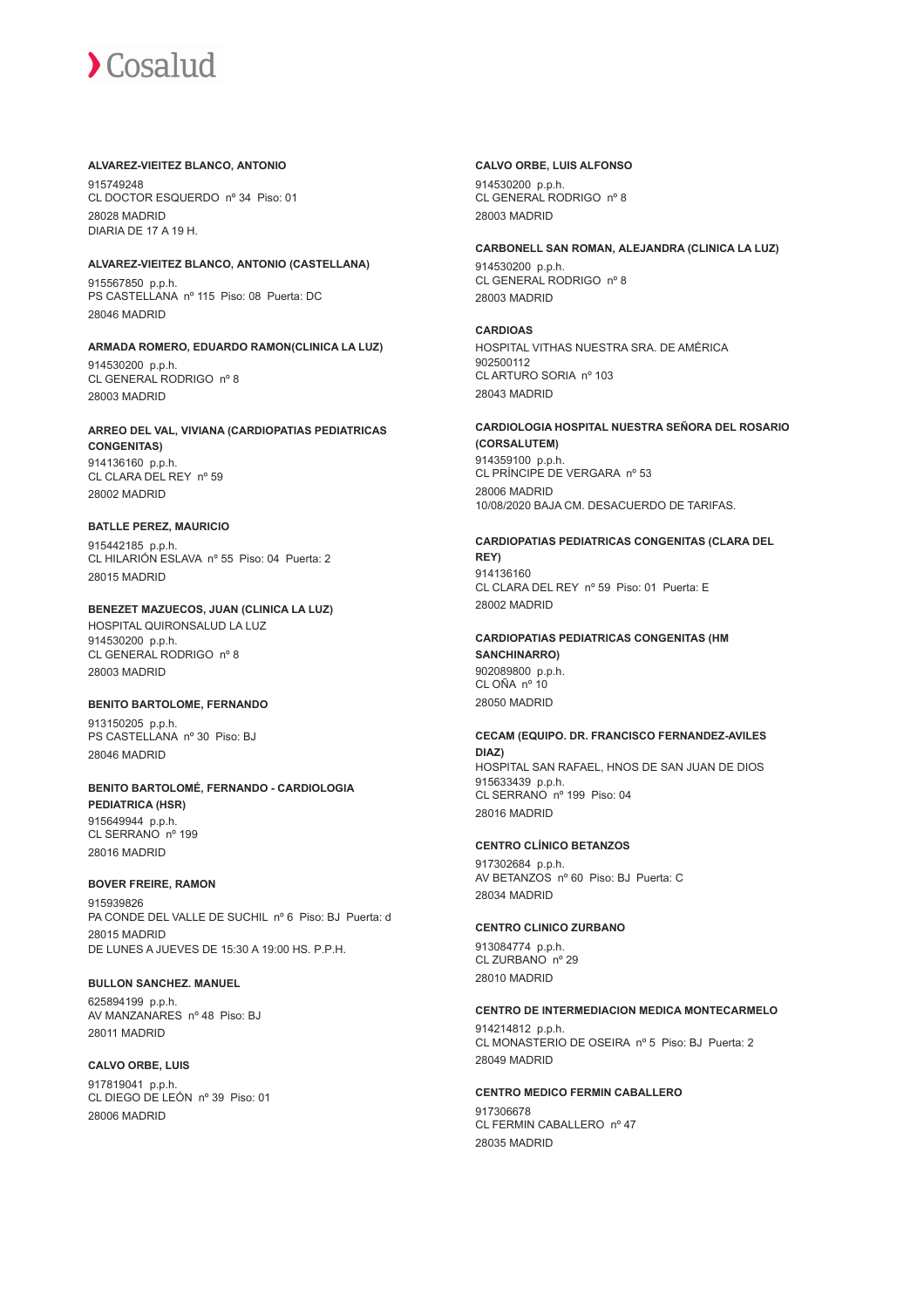#### **CENTRO MEDICO INFANTA MERCEDES**

915796705 p.p.h. CL INFANTA MERCEDES nº 8 28020 MADRID

#### **CENTRO MEDICO JACA (CENTRO MEDICO ALCALA 619)**

917430690 p.p.h. CL ALCALÁ nº 619 28022 MADRID

### **CENTRO MEDICO LA MASO**

915779377 p.p.h. CL ÚBEDA nº 21 28034 MADRID

#### **CENTRO MEDICO MAESTRANZA**

915020301 p.p.h. CL TÉLLEZ nº 30 28007 MADRID

#### **CENTRO MEDICO NUÑEZ DE BALBOA**

914449867 p.p.h. CL NÚÑEZ DE BALBOA nº 48 Piso: BJ 28001 MADRID

#### **CENTRO MEDICO SAN BERNARDO**

915916219 p.p.h. CL JERÓNIMO DE LA QUINTANA nº 8 28010 MADRID

### **CENTRO MEDICO SANIMED**

013721662 RD CABALLERO DE LA MANCHA nº 75 28034 MADRID

## **CLINICA CEMTRO I**

917355757 p.p.h. AV VENTISQUERO DE LA CONDESA nº 42 28035 MADRID

## **CLINICA FISIOMEDICA MCD**

914695024 p.p.h. CL MARQUÉS DE JURA REAL nº 21 28019 MADRID

## **CLINICA FUENSANTA**

914100200 p.p.h. CL ARTURO SORIA nº 17 28027 MADRID

## **CLINICA SASTRE MADRID**

914256562 p.p.h. AV ENSANCHE DE VALLECAS nº 67 28051 MADRID

#### **CLINICA SASTRE VALDECARROS**

914256562 p.p.h. CL PILAR DE MADARIAGA ROJO nº 11 28051 MADRID

#### **CLINICA UNIVERSIDAD DE NAVARRA (MADRID)**

913531920 p.p.h. CL MARQUESADO DE SANTA MARTA nº 1 28027 MADRID

#### **COBOS GIL, MIGUEL ANGEL**

911538716 p.p.h. CL JERÓNIMO DE LA QUINTANA nº 8 28010 MADRID Lunes a Viernes 16:30-20:30

#### **CONSULTORIO MEDICO CEA BERMUDEZ**

913993025 CL CEA BERMÚDEZ nº 61 28003 MADRID

#### **DE LOMBERA ROMERO,FEDERICO**

915044488 p.p.h. CL DOCTOR ESQUERDO nº 83 28007 MADRID

#### **DIAZ CARRETERO, LORENZO V.**

914530200 p.p.h. CL GENERAL RODRIGO nº 8 28003 MADRID

## **DR. PENA TIZON CARDIODIAG**

696072275 p.p.h.  $CI$  I  $OMA$   $n^{\circ}$ 28003 MADRID

## **EQUIPO DR- PIZARRO SANCHEZ (CLINICA RUBER)** 910687999 p.p.h.

CL JUAN BRAVO nº 49 28006 MADRID

**EQUIPO DR. CABRERA RODRIGUEZ (HOSPITAL SAN CAMILO)** 902010232 p.p.h. CL JUAN BRAVO nº 39 28006 MADRID

#### **EQUIPO DR. CABRERA RODRIGUEZ, JOSE ANGEL (QUIRONSALUD SAN JOSE))** 902024747 p.p.h. CL CARTAGENA nº 111 28002 MADRID

## **Dres.:**

- ALVAREZ RAMOS, RAQUEL
- 
- AREVALO GONZALEZ, PAOLA FERNANDEZ RUIZ, Mª AURORA LOBO GONZALEZ, MANUEL MERINO LANZA, MARIA ESTHER
- 

## **FARTO CASADO, MIGUEL ANGEL**

915304064 p.p.h. CL EMBAJADORES nº 198 Piso: 01 Puerta: D 28045 MADRID

#### **FERNANDEZ DIAZ, JOSE ANTONIO**

914530200 p.p.h. CL GENERAL RODRIGO nº 8 28003 MADRID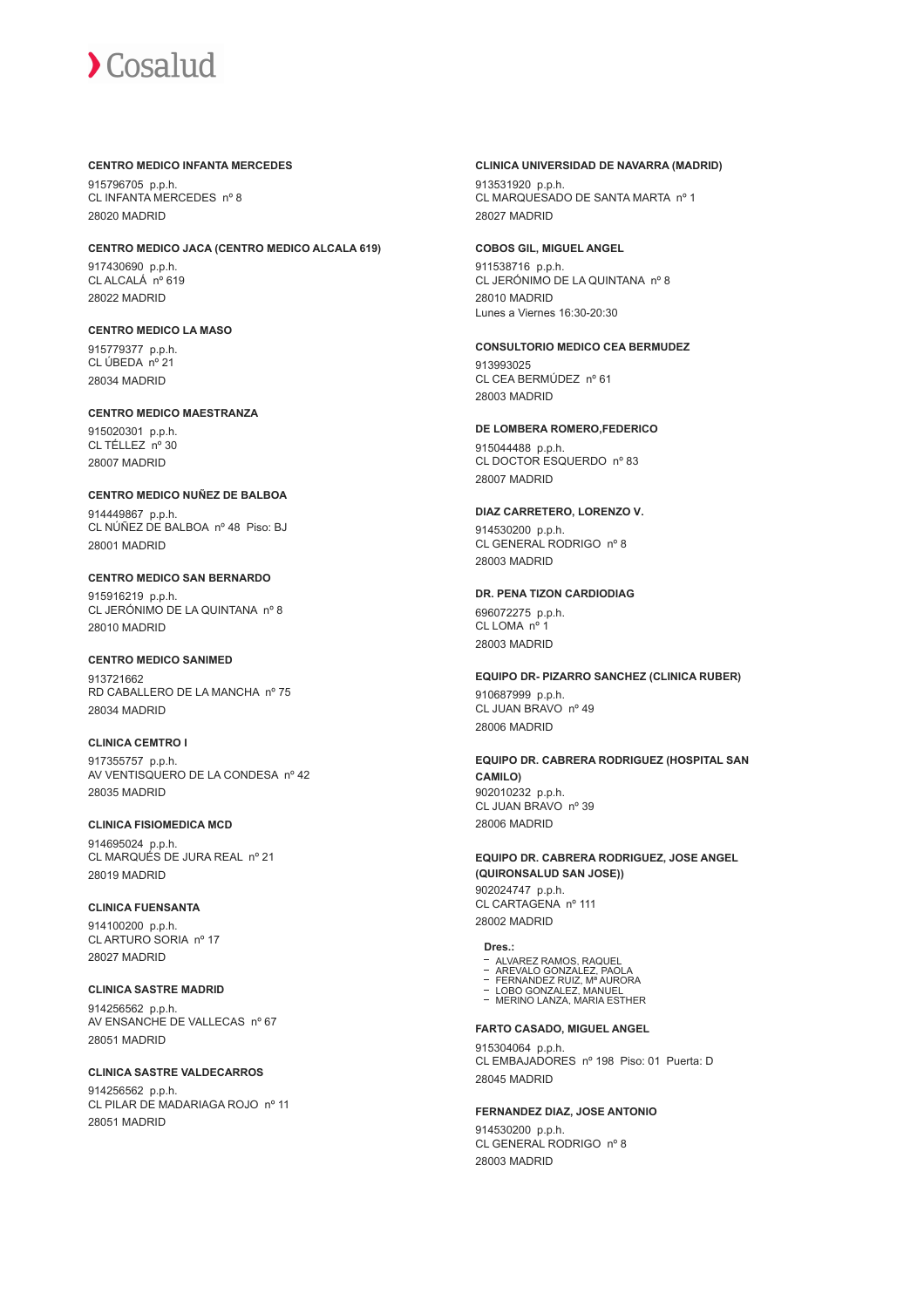## **FERNANDEZ MARTINEZ M DEL MAR - CARIDOLOGIA PEDIATRICA (HSR)**

915649944 p.p.h. CL SERRANO nº 199 28016 MADRID

#### **FERNANDEZ VALLEJO, VICENTE EMILIANO (CLINICA FUENSANTA)**

914100200 p.p.h. CL FEDERICO GUTIÉRREZ nº 1 Piso: EN Puerta: 3 28027 MADRID

**GALEOTE GARCIA, GUILLERMO (CLINICA LA LUZ)** 914530200 p.p.h. CL GENERAL RODRIGO nº 8 28003 MADRID

## **GARCIA AGUADO, MARCOS**

914530200 p.p.h. CL GENERAL RODRIGO nº 8 28003 MADRID

## **GARCIA JIMENEZ, EDUARDO**

915129000 p.p.h. CL LA SALLE nº 16 28023 MADRID

## **GEMMA, DANIELE (CLINICA LA LUZ)**

914530200 p.p.h. CL GENERAL RODRIGO nº 3 28003 MADRID

## **GODOY YOVANOVICH, MIGUEL ALBERTO**

914530200 p.p.h. CL GENERAL RODRIGO nº 8 28003 MADRID

### **GOMEZ MARISCAL, ELOY** 914530200 p.p.h. CL GENERAL RODRIGO nº 8 28003 MADRID

## **HERNANDEZ MADRID, ANTONIO (CARDIONOVA)** 911591200 p.p.h.

CL GENERAL RODRIGO nº 13 28003 MADRID

## **HM NUEVO BELEN**

917444100 p.p.h. CL JOSÉ SILVA nº 7 28043 MADRID

### **HMD PINAR** 913027283 p.p.h. AV SAN LUIS nº 166 28033 MADRID

## **HOSPITAL DE DIA PIO XII**

913531510 p.p.h. CT SAGRADO CORAZÓN nº 4 28016 MADRID

## **HOSPITAL DE LA V.O.T. DE SAN FRANCISCO**

913657600 CL SAN BERNABÉ nº 13 28005 MADRID

## **HOSPITAL QUIRONSALUD LA LUZ**

914530200 p.p.h. CL GENERAL RODRIGO nº 8 28003 MADRID

#### **HOSPITAL QUIRONSALUD SAN CAMILO** 902112121 CL JUAN BRAVO nº 39

28006 MADRID

## **HOSPITAL QUIRONSALUD SAN JOSE**

910687000 p.p.h. CL CARTAGENA nº 111 28002 MADRID

## **HOSPITAL RUBER JUAN BRAVO** 910687999 p.p.h.

CL JUAN BRAVO nº 49 28006 MADRID

## **HOSPITAL SAN RAFAEL, HNOS DE SAN JUAN DE DIOS**

915649944 p.p.h. CL SERRANO nº 199 28016 MADRID

#### **HOSPITAL SANATORIO NTRA. SRA. DEL ROSARIO** 914359100

CL PRINCIPE DE VERGARA nº 53 28001 MADRID

## **HOSPITAL UNIVERSITARIO HM MADRID**

914476600 PA CONDE DEL VALLE DE SUCHIL nº 16 28015 MADRID

#### **HOSPITAL UNIVERSITARIO HM SANCHINARRO**

901088212 p.p.h. CL OÑA nº 10 28050 MADRID

## **HOSPITAL UNIVERSITARIO VIAMED VIRGEN DE LA PALOMA**

915348207 p.p.h. CL LOMA nº 1 28003 MADRID

## **HOSPITAL VIAMED SANTA ELENA**

914539400 p.p.h. CL GRANJA nº 8 28003 MADRID

#### **HOSPITAL VITHAS LA MILAGROSA**

914472100 CL MODESTO LAFUENTE nº 14 28010 MADRID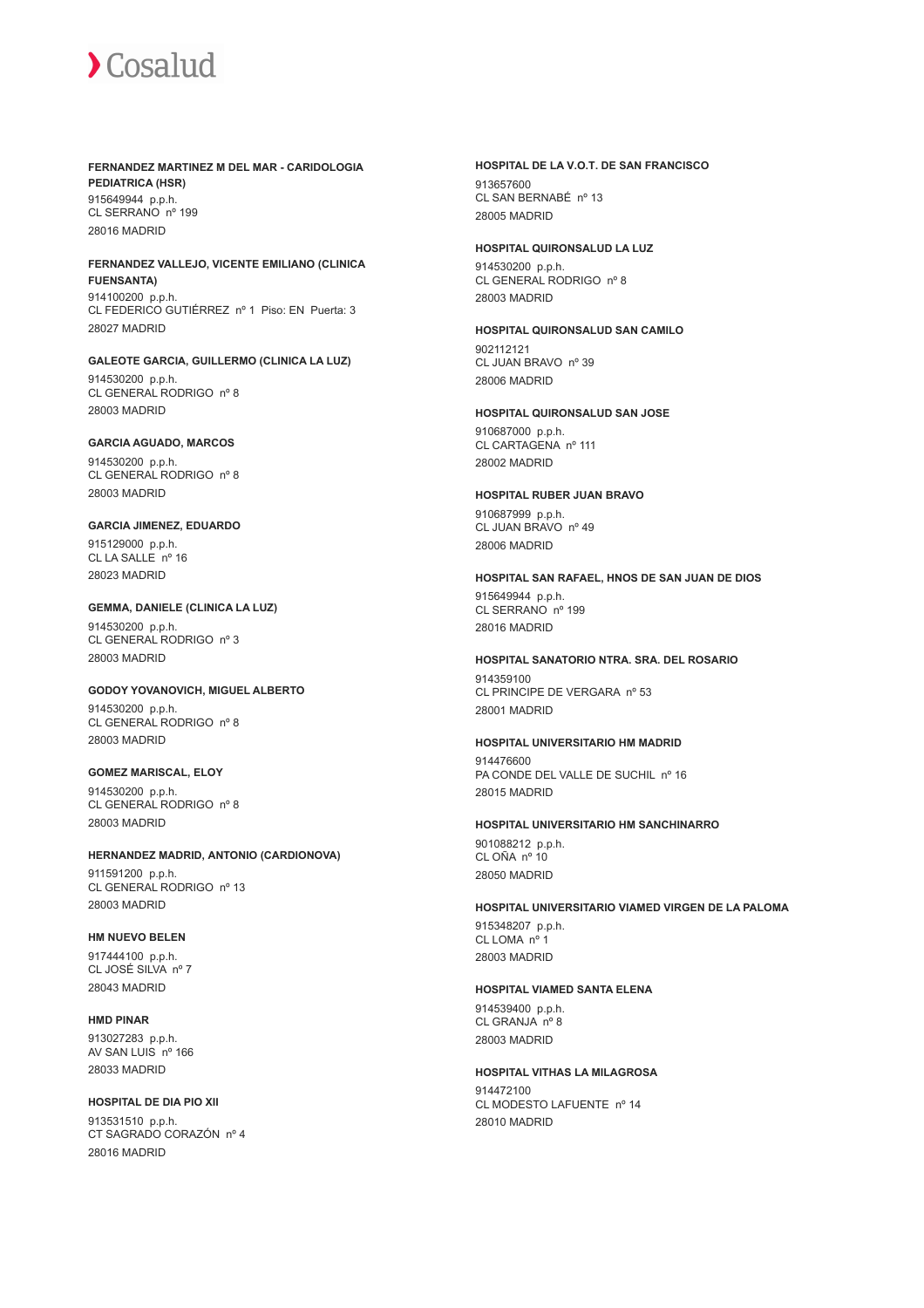#### **HOSPITAL VITHAS NUESTRA SRA. DE AMÉRICA**

912143100 CL ARTURO SORIA nº 103 28043 MADRID P.P.H.

## **HOSPITALES VIRGEN DEL MAR - EDIFICIO LOPEZ POZAS**

913539500 p.p.h. CL GENERAL LÓPEZ POZAS nº 10 28036 MADRID

## **HUSSEIN HUSSEIN, MONZER**

914461121 CL MODESTO LAFUENTE nº 12 Piso: 01 Puerta: dc 28010 MADRID MIERCOLES DE 10 A 13H Y MARTES Y JUEVES DE 16 A 20H

#### **IBORRA CUEVAS, CRISTIAN (CLINICA LA LUZ)**

914530200 p.p.h. CL GENERAL RODRIGO nº 8 28003 MADRID

## **JUNCO RICARDO, MORI (CLINICA LA LUZ)**

914530200 p.p.h. CL GENERAL RODRIGO nº 8 28003 MADRID

#### **JURADO ROMAN, ALFONSO (CLINICA LA LUZ)**

914530200 p.p.h. CL GENERAL RODRIGO nº 8 28003 MADRID

#### **LOPEZ RICARDO, ABRAHAM (CLINICA LA LUZ)**

914530200 p.p.h. CL GENERAL RODRIGO nº 8 28003 MADRID

## **LORENZO ROMEO, JOSE GABRIEL**

913531510 p.p.h. CT SAGRADO CORAZÓN nº 4 28016 MADRID

## **LOZANO ROSADO, ALVARO**

914530200 p.p.h. CL GENERAL RODRIGO nº 8 28003 MADRID

## **MARIN HUERTA, EMILIO**

917405387 p.p.h. AV MONFORTE DE LEMOS nº 113 28029 MADRID

#### **MARTIN MOREIRAS, JAVIER** 914530200 p.p.h. CL GENERAL RODRIGO nº 8 28003 MADRID

## **MARTIN REYES, ROBERTO (CLINICA LA LUZ)** HOSPITAL QUIRONSALUD LA LUZ 914530200 p.p.h. CL GENERAL RODRIGO nº 8 28003 MADRID

#### **MD ANDERSON INTERNACIONAL ESPAÑA**

917878600 p.p.h. CL ARTURO SORIA nº 270 28033 MADRID

### **MDH CONDE ORGAZ**

913884434 p.p.h. CL EL ALGABEÑO nº 119 28043 MADRID

## **MDH HORTALEZA**

915358198 p.p.h. CL TORQUEMADA nº 26 28043 MADRID DE 8:30 A 14 Y DE 15:30 A 20 H

## **MEDRANO LOPEZ, CONSTANCIO**

914530200 p.p.h. CL GENERAL RODRIGO nº 8 28003 MADRID

## **MUÑOZ CALERO, BLANCA (MD ANDERSON)**

MD ANDERSON INTERNACIONAL ESPAÑA 917878600 p.p.h. CL ARTURO SORIA nº 270 28033 MADRID

#### **PALAZUELOS MOLINERO, JORGE (CLINICA LA LUZ)**

914530200 p.p.h. CL GENERAL RODRIGO nº 8 28003 MADRID

## **PARRA JIMENEZ, FRANCISCO JAVIER (HM NUEVO BELEN)**

917444100 p.p.h. CL JOSÉ SILVA nº 7 28043 MADRID

## **PARRA JIMENEZ, FRANCISCO JAVIER (HM SANCHINARRO)**

HOSPITAL UNIVERSITARIO HM SANCHINARRO 902107471 p.p.h. CL OÑA nº 10 28050 MADRID

## **PENA TIZÓN, FRANCISCO JAVIER**

915295891 p.p.h. PS HABANA nº 170 Piso: BJ Puerta: DE 28036 MADRID

## **PEY ILLERA, JAIME**

609006107 p.p.h. CL ARTURO SORIA nº 105 28043 MADRID

## **POLICLINICA HM GABINETE VELAZQUEZ**

915777773 p.p.h. CL VELÁZQUEZ nº 25 Piso: 01 28001 MADRID

## **POLICLINICA LOPEZ DE HOYOS**

915193445 p.p.h. CL LOPEZ DE HOYOS nº 155 28002 MADRID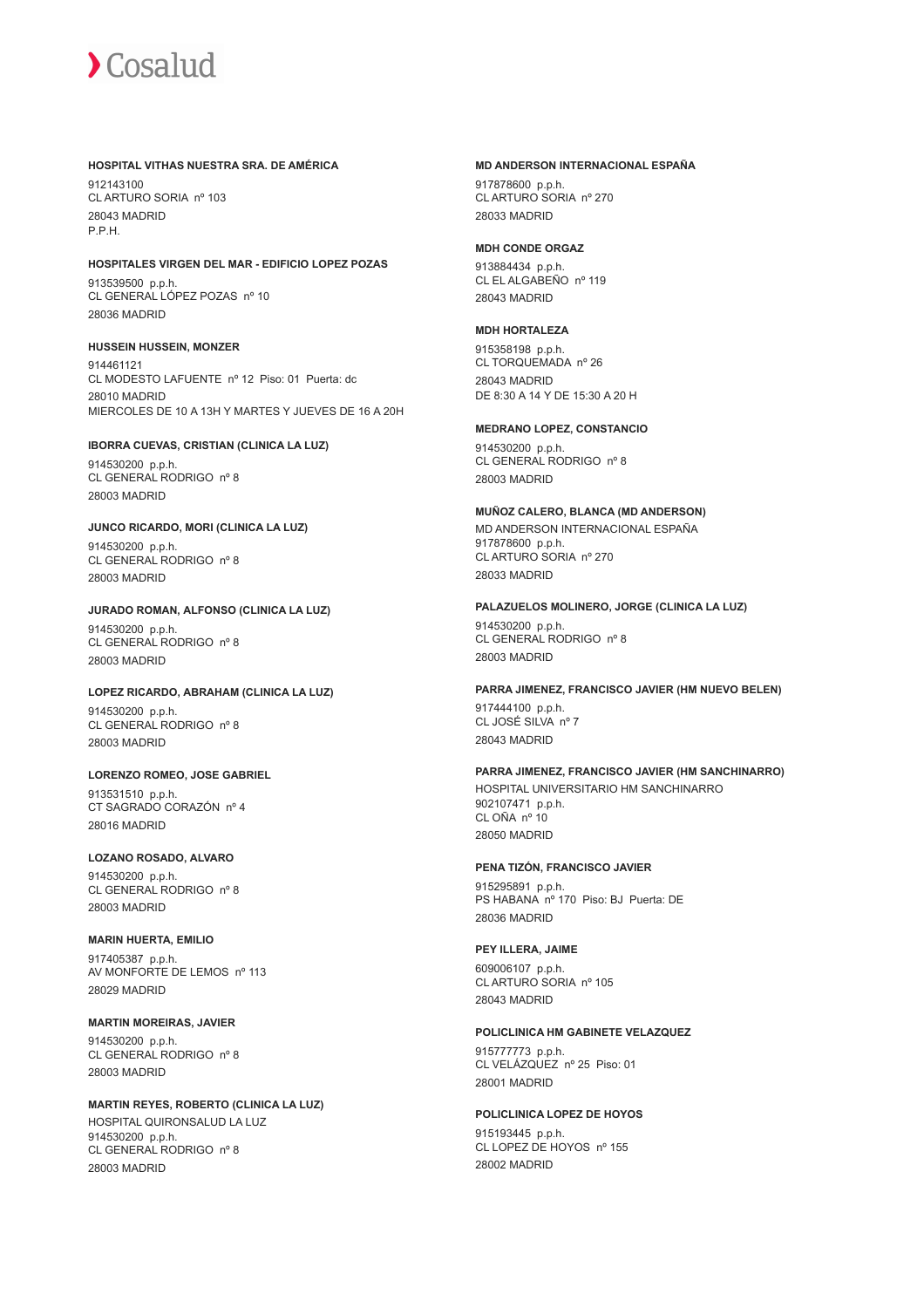#### **POLICLINICA MEPRYSA**

914014338 p.p.h. CL MONTESA nº 15 28006 MADRID

#### **POLICLINICO HM ARAPILES**

901088212 p.p.h. CL ARAPILES nº 8 28015 MADRID

## **PORRO FERNÁNDEZ, JOSÉ CARLOS**

914411924 CL GENERAL AMPUDIA nº 4 28003 MADRID DE LUNES A VIERNES DE 16:00 A 20:00 HS.

## **RODRIGUEZ FERNANDEZ, MONICA (CARDIOPATIAS**

**PEDIATRICAS CONGENITAS)** HOSPITAL UNIVERSITARIO HM MONTEPRINCIPE 914136160 p.p.h. CL CLARA DEL REY nº 59 Piso: 01 Puerta: e 28002 MADRID

## **RODRIGUEZ OGANDO, ALEJANDRO (CARDIOPATIAS**

**PEDIATRICAS CONGENITAS)** 914136160 p.p.h. CL CLARA DEL REY nº 59 Piso: 01 Puerta: e 28002 MADRID

## **ROMERO DAZA, ANGELICA**

914530200 p.p.h. CL GENERAL RODRIGO nº 8 28003 MADRID

#### **RUBIO CAMPAL, JOSE MANUEL** 914530200 p.p.h. CL GENERAL RODRIGO nº 8

28003 MADRID

## **SAEZ RUIZ, ALEJANDRO (CLINICA LA LUZ)**

914530200 p.p.h. CL GENERAL RODRIGO nº 8 28003 MADRID

## **SANATORIO SAN FRANCISCO DE ASIS**

915617100 CL JOAQUÍN COSTA nº 28 28002 MADRID

#### **SÁNCHEZ FERNÁNDEZ-BERNAL, CRISTINA - CARDIOLOGAI PEDIATRICA (HSR)** 915649944 p.p.h.

CL SERRANO nº 199 28016 MADRID

#### **SEGURA DE LA CAL, TERESA (CARDIOPATIAS PEDIATRICAS CONGENITAS)** 914136160 p.p.h. CL CLARA DEL REY nº 59 28002 MADRID

#### **SLIWINSKI HERRERA, JOHN FRANK**

914530200 p.p.h. CL GENERAL RODRIGO nº 8 28003 MADRID

## **SUZACQ FISER, CARLOS (HSR)**

911290186 p.p.h. CL SERRANO nº 199 28016 MADRID

## **UNIDAD CARDIOLOGICA INTEGRAL**

649438052 p.p.h. CL JOAQUÍN COSTA nº 28 28002 MADRID

## **VILLAGRA ALBERT, SANDRA (CARDIOPATIAS**

**PEDIATRICAS CONGENITAS)** HOSPITAL UNIVERSITARIO HM MONTEPRINCIPE 914136160 p.p.h. CL CLARA DEL REY nº 59 Piso: 01 Puerta: e 28002 MADRID

## **VIVAS BALCONES, LUIS DAVID (MD ANDERSON)**

MD ANDERSON INTERNACIONAL ESPAÑA 917878600 p.p.h. CL ARTURO SORIA nº 270 28033 MADRID

## **YUSTE PESCADOR, PABLO**

HOSPITAL QUIRONSALUD LA LUZ 914530205 p.p.h. CL GENERAL RODRIGO nº 8 28003 MADRID

## CIRUGÍA CARDIOVASCULAR

#### **CARDIOPATIAS PEDIATRICAS CONGENITAS (CLARA DEL REY)** 914136160 CL CLARA DEL REY nº 59 Piso: 01 Puerta: E 28002 MADRID

#### **CLINICA UNIVERSIDAD DE NAVARRA (MADRID)**

913531920 p.p.h. CL MARQUESADO DE SANTA MARTA nº 1 28027 MADRID

#### **COBIELLA CARNICER, JAVIER (MD ANDERSON)**

MD ANDERSON INTERNACIONAL ESPAÑA 917878600 p.p.h. CL ARTURO SORIA nº 270 28033 MADRID

## **CORTINA ROMERO, JOSE MARIA**

915938067 p.p.h. CL SAGASTA nº 20 Piso: 04 28004 MADRID

#### **GONZALEZ ROCAFORT, ALVARO (CARDIOPATIAS PEDIATRICAS CONGENITAS)** HOSPITAL UNIVERSITARIO HM MONTEPRINCIPE 914136160 p.p.h. CL CLARA DEL REY nº 59

28002 MADRID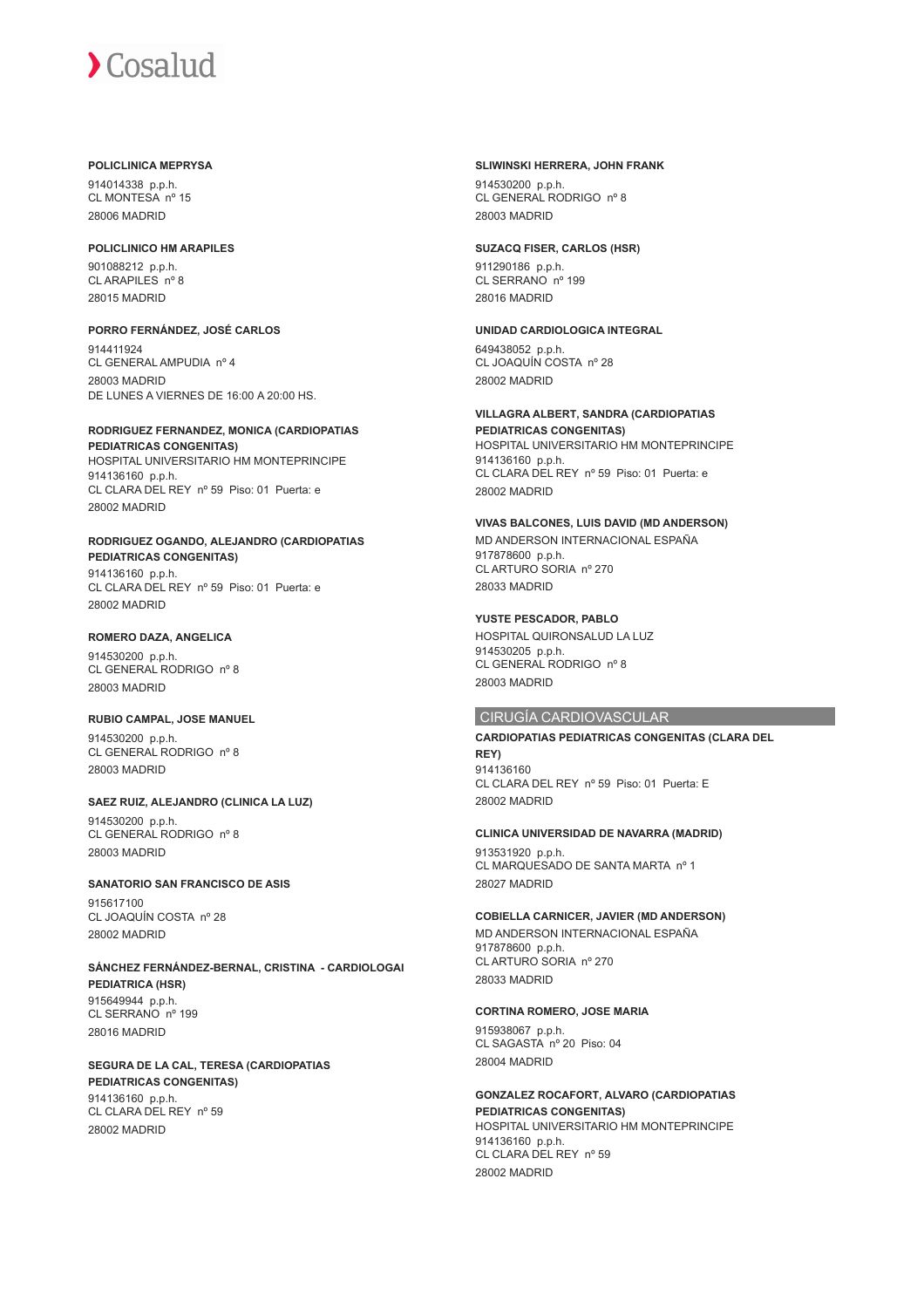#### **HOSPITAL QUIRONSALUD LA LUZ**

914530200 p.p.h. CL GENERAL RODRIGO nº 8 28003 MADRID

**HOSPITAL QUIRONSALUD SAN CAMILO** 902112121 CL JUAN BRAVO nº 39 28006 MADRID

**HOSPITAL UNIVERSITARIO HM SANCHINARRO** 901088212 p.p.h. CL OÑA nº 10 28050 MADRID

## **HOSPITAL VITHAS NUESTRA SRA. DE AMÉRICA**

912143100 CL ARTURO SORIA nº 103 28043 MADRID P.P.H.

## **MD ANDERSON INTERNACIONAL ESPAÑA**

917878600 p.p.h. CL ARTURO SORIA nº 270 28033 MADRID

#### **REY LOIS, JUVENAL (CARDIOPATIAS PEDIATRICAS CONGENITAS)** 914136160 p.p.h. CL CLARA DEL REY nº 59 28002 MADRID

## **SERRANO FIZ, SANTIAGO (CLINICA LA LUZ)**

914530200 p.p.h. CL GENERAL RODRIGO nº 8 28003 MADRID

#### **VILLAGRA BLANCO, FERNANDO (CARDIOPATIAS PEDIATRICAS CONGENITAS)** HOSPITAL UNIVERSITARIO HM MONTEPRINCIPE 914136160 p.p.h. CL CLARA DEL REY nº 59 Piso: 01 Puerta: E 28002 MADRID

## CIRUGÍA GENERAL Y DEL APARATO DIGESTIVO

## **ACEDO DE LA ROSA, FELIPE (ALCORCON)**

915295891 p.p.h. PS HABANA nº 170 Puerta: B 28036 MADRID

## **ALONSO CASADO, OSCAR (MD ANDERSON)**

MD ANDERSON INTERNACIONAL ESPAÑA 917878600 p.p.h. CL ARTURO SORIA nº 270 28033 MADRID

## **ARAMBURU MAQUA, JAVIER**

910228747 p.p.h. CL LOMA nº 9 28003 MADRID

## **ASISTENCIA MEDICA MORATALAZ**

917510486 p.p.h. CL EL BULEVAR JOSE PRAT nº 8 Piso: BJ 28032 MADRID

## **ATAHUALPA ARENAS, FREDY RAUL (CLINICA LA LUZ)** 914530200 p.p.h.

CL GENERAL RODRIGO nº 8 28003 MADRID

#### **CABALLERO DIAZ, ADELARDO (SURGICENTER)** 914110212 p.p.h. CL APOLONIO MORALES nº 4 28036 MADRID

**CASTELL GOMEZ, JOSE TOMAS (CLINICA LA LUZ)** 914530200 p.p.h. CL GENERAL RODRIGO nº 8 28003 MADRID

#### **CASTILLO FE, MARIA JOSE** HOSPITAL SANATORIO NTRA. SRA. DEL ROSARIO 914313829 p.p.h. CL PRÍNCIPE DE VERGARA nº 53 28006 MADRID

**CENTRO CLÍNICO BETANZOS** 917302684 p.p.h. AV BETANZOS nº 60 Piso: BJ Puerta: C 28034 MADRID

#### **CENTRO MEDICO - QUIRURGICO DE ENFERMEDADES DIGESTIVAS DR. GUERRA** 915620290 p.p.h. CL OQUENDO nº 23 28006 MADRID

## **CENTRO MEDICO INFANTA MERCEDES**

915796705 p.p.h. CL INFANTA MERCEDES nº 8 28020 MADRID

## **CENTRO MEDICO JACA (CENTRO MEDICO ALCALA 619)**

917430690 p.p.h. CL ALCALÁ nº 619 28022 MADRID

## **CENTRO MEDICO MAESTRANZA**

915020301 p.p.h. CL TÉLLEZ nº 30 28007 MADRID

#### **CENTRO MEDICO SAN BERNARDO**

915916219 p.p.h. CL JERÓNIMO DE LA QUINTANA nº 8 28010 MADRID

#### **CENTRO MEDICO VALDEBERNARDO**

913014081 p.p.h. CL JUGLARES nº 14 Portal: A 28032 MADRID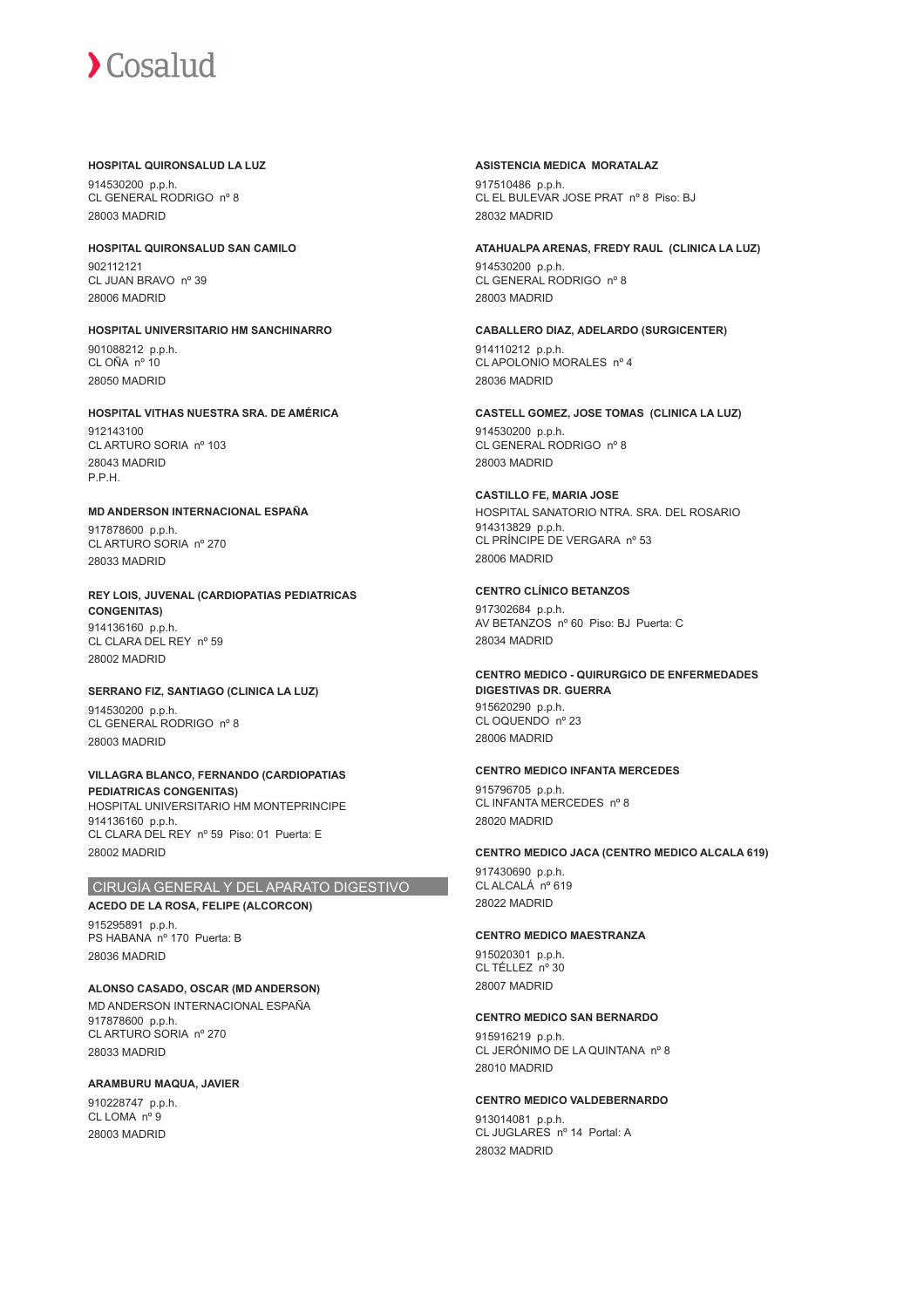#### **CERQUELLA HERNANDEZ, CRISTOBAL**

915648002 p.p.h. CL JOAQUÍN COSTA nº 28 28002 MADRID

#### **CLINICA MEDICO-QUIRURGICA ROKAVA, S.L.**

914315972 p.p.h. CL JOSE ORTEGA Y GASSET nº 40 Piso: 03 Puerta: IZ 28006 MADRID

### **CLINICA SASTRE MADRID**

914256562 p.p.h. AV ENSANCHE DE VALLECAS nº 67 28051 MADRID

#### **CLINICA SASTRE VALDECARROS**

914256562 p.p.h. CL PILAR DE MADARIAGA ROJO nº 11 28051 MADRID

#### **CLINICA UNIVERSIDAD DE NAVARRA (MADRID)** 913531920 p.p.h. CL MARQUESADO DE SANTA MARTA nº 1

28027 MADRID

## **CONSULTORIO MEDICO CEA BERMUDEZ** 913993025

CL CEA BERMÚDEZ nº 61 28003 MADRID

## **DEL CASTILLO DIEZ, FEDERICO (CLINICA LA LUZ)** 914530200 p.p.h.

CL GENERAL RODRIGO nº 8 28003 MADRID

## **DELGADO DIAZ, VICTORIA**

914022100 CL JUAN BRAVO nº 39 28006 MADRID LUNES Y MIERCOLES 11 A 13H

#### **DIAZ GIMENEZ, LUIS MIGUEL**

HOSPITAL SANATORIO NTRA. SRA. DEL ROSARIO 914313829 p.p.h. CL CASTELLÓ nº 80 28006 MADRID

#### **DIGESTIVO MEDICO QUIRURGICA (DMQ)** 914097423 CL DOCTOR ESQUERDO nº 83 28007 MADRID

#### **DURAN ESCRIBANO, CARLOS** HOSPITAL VIRGEN DE LA PALOMA 915361683 p.p.h. CL GENERAL RODRIGO nº 13 28003 MADRID

## **DURAN ESCRIBANO, CARLOS (CLINICA LA LUZ)**

914530200 p.p.h. CL GENERAL RODRIGO nº 8 28003 MADRID

#### **DURAN, HIPOLITO (HM SANCHINARRO)**

902107471 p.p.h. CL OÑA nº 10 28050 MADRID

#### **ENDOCRINOLOGIA MADRID**

629177827 p.p.h. CL DOCTOR ESQUERDO nº 83 28007 MADRID

#### **ENJUTO MARTINEZ, DIEGO (HSR)**

 p.p.h. CL SERRANO nº 199 28016 MADRID

### **EQUIPO DR. JAIME GUIJARRO, JOSE MARIA (QUIRONSALUD SAN JOSE)** 902024747 p.p.h.

CL CARTAGENA nº 111 28002 MADRID

#### **Dres.:**

- HERNANDEZ GARCIA-GALLARDO, DIEGO
- MARTIN GIL, JORGE SANCHEZ RODRIGUEZ, TERESA

#### **EQUIPO DR. LATORRE DE LA CRUZ, CARLOS (QUIRONSALUD SAN JOSE)** 902024747 p.p.h. CL CARTAGENA nº 111 28002 MADRID

#### **EQUIPO DR. MENEU DIAZ(HOSPITAL SAN CAMILO)** 902112121 CL JUAN BRAVO nº 39 28006 MADRID

**EQUIPO DR. MENEU DIAZ, JUAN CARLOS (CLINICA RUBER)** 910687999 p.p.h. CL JUAN BRAVO nº 49 28006 MADRID

#### **FERNANDEZ CEBRIAN, JOSE MARIA (HTAL SAN FRANCISCO DE ASIS)** 915617100 p.p.h. CL JOAQUÍN COSTA nº 28 28002 MADRID

#### **FERNANDEZ LOPEZ, ANGEL**

915932087 p.p.h. CL SANTA ENGRACIA nº 115 Piso: 04 28010 MADRID

#### **FERNANDEZ NESPRAL BERTRAND, VICENTE**

915535712 p.p.h. PA SAN JUAN DE LA CRUZ nº 7 Piso: BJ Puerta: 4 28003 MADRID

#### **GABINETE MEDICO DELICIAS** 912974000 p.p.h. PS DELICIAS nº 65 Portal: A Escalera: 1

28045 MADRID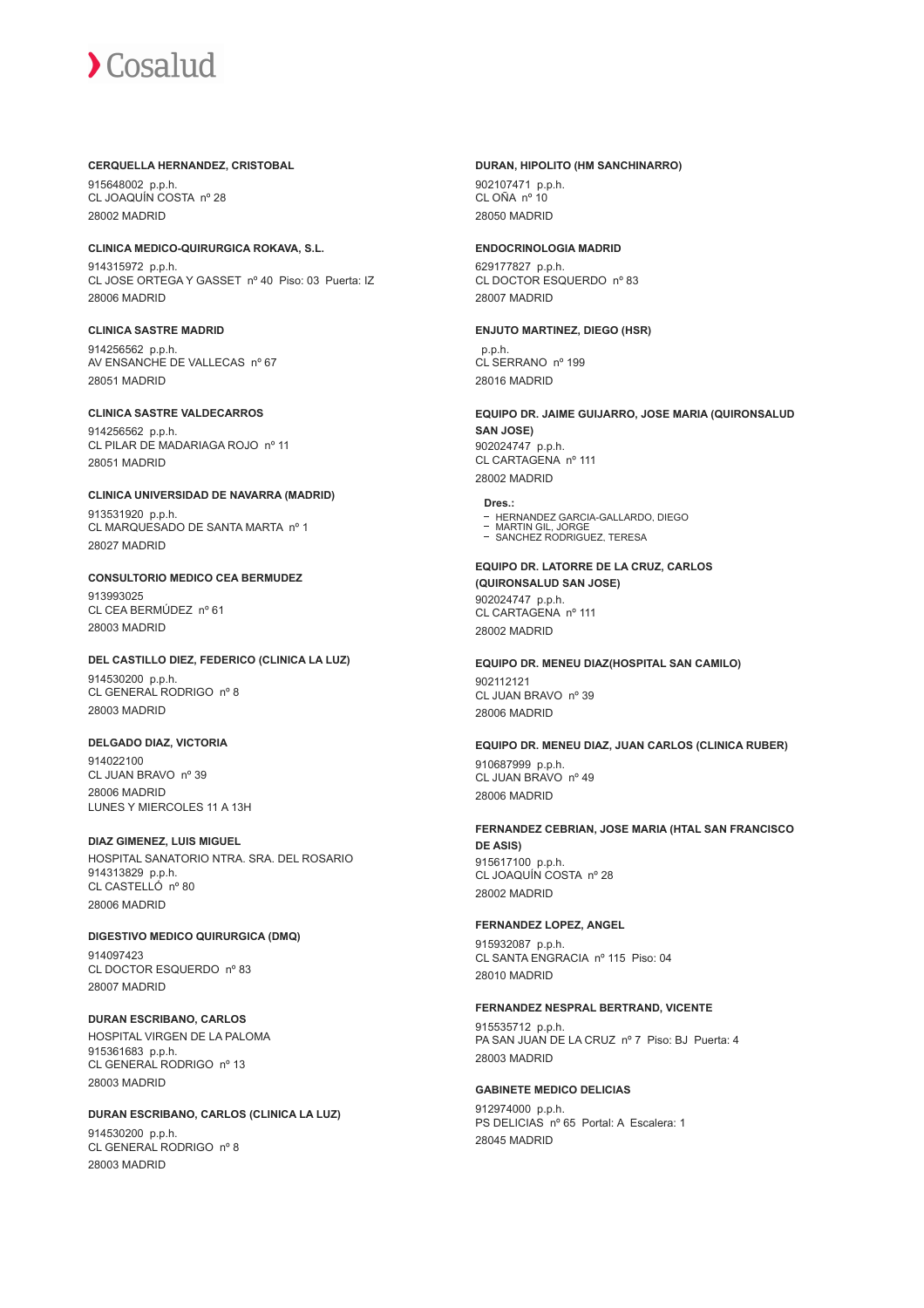#### **GARCIA PADROS, MAXIMO**

HOSPITAL VITHAS LA MILAGROSA 914473499 p.p.h. CL FERNÁNDEZ DE LA HOZ nº 45 28010 MADRID

## **GARROTE NIETO, ENRIQUE (HTAL. NUESTRA SEÑORA DE AMERICA)**

914166850 p.p.h. CL ARTURO SORIA nº 105 28043 MADRID

## **GIL VERA, FERNANDO**

917346676 p.p.h. CL PRÍNCIPE DE VERGARA nº 53 28006 MADRID

## **GIL VERA, FERNANDO (CLINICA SAN CAMILO)**

HOSPITAL QUIRONSALUD SAN CAMILO 917346676 p.p.h. CL JUAN BRAVO nº 39 28006 MADRID

## **GONZALEZ BARRANQUERO, ALBERTO (HM NUEVO BELEN)** p.p.h.

CL JOSÉ SILVA nº 7 28043 MADRID

## **GONZALEZ MORENO, SANTIAGO (MD ANDERSON)**

MD ANDERSON INTERNACIONAL ESPAÑA 917878600 p.p.h. CL ARTURO SORIA nº 270 28033 MADRID

## **GOYANES MARTINEZ, ANTONIO**

CLINICA SANTA ELENA 914539411 p.p.h. CL GRANJA nº 8 28003 MADRID

## **HIDALGO PASCUAL, MANUEL**

HOSPITAL SANATORIO NTRA. SRA. DEL ROSARIO 914313829 p.p.h. CL PRÍNCIPE DE VERGARA nº 53 28006 MADRID

## **HM NUEVO BELEN**

917444100 p.p.h. CL JOSÉ SILVA nº 7 28043 MADRID

## **HOSPITAL DE DIA PIO XII**

913531510 p.p.h. CT SAGRADO CORAZÓN nº 4 28016 MADRID

## **HOSPITAL DE LA V.O.T. DE SAN FRANCISCO**

913657600 CL SAN BERNABÉ nº 13 28005 MADRID

#### **HOSPITAL QUIRONSALUD LA LUZ**

914530200 p.p.h. CL GENERAL RODRIGO nº 8 28003 MADRID

## **HOSPITAL QUIRONSALUD SAN CAMILO**

902112121 CL JUAN BRAVO nº 39 28006 MADRID

## **HOSPITAL QUIRONSALUD SAN JOSE**

910687000 p.p.h. CL CARTAGENA nº 111 28002 MADRID

## **HOSPITAL RUBER JUAN BRAVO**

910687999 p.p.h. CL JUAN BRAVO nº 49 28006 MADRID

## **HOSPITAL SAN RAFAEL, HNOS DE SAN JUAN DE DIOS**

915649944 p.p.h. CL SERRANO nº 199 28016 MADRID

## **HOSPITAL UNIVERSITARIO HM MADRID**

914476600 PA CONDE DEL VALLE DE SUCHIL nº 16 28015 MADRID

## **HOSPITAL UNIVERSITARIO HM SANCHINARRO**

901088212 p.p.h. CL OÑA nº 10 28050 MADRID

## **HOSPITAL UNIVERSITARIO VIAMED VIRGEN DE LA PALOMA**

915348207 p.p.h. CL LOMA nº 1 28003 MADRID

## **HOSPITAL VIAMED SANTA ELENA**

914539400 p.p.h. CL GRANJA nº 8 28003 MADRID

## **HOSPITAL VITHAS LA MILAGROSA**

914472100 CL MODESTO LAFUENTE nº 14 28010 MADRID

## **HOSPITAL VITHAS NUESTRA SRA. DE AMÉRICA**

912143100 CL ARTURO SORIA nº 103 28043 MADRID P.P.H.

## **JORGENSEN, THOMAS WALTHER**

HOSPITAL VITHAS LA MILAGROSA 915631418 p.p.h. CL PRINCIPE DE VERGARA nº 134 28001 MADRID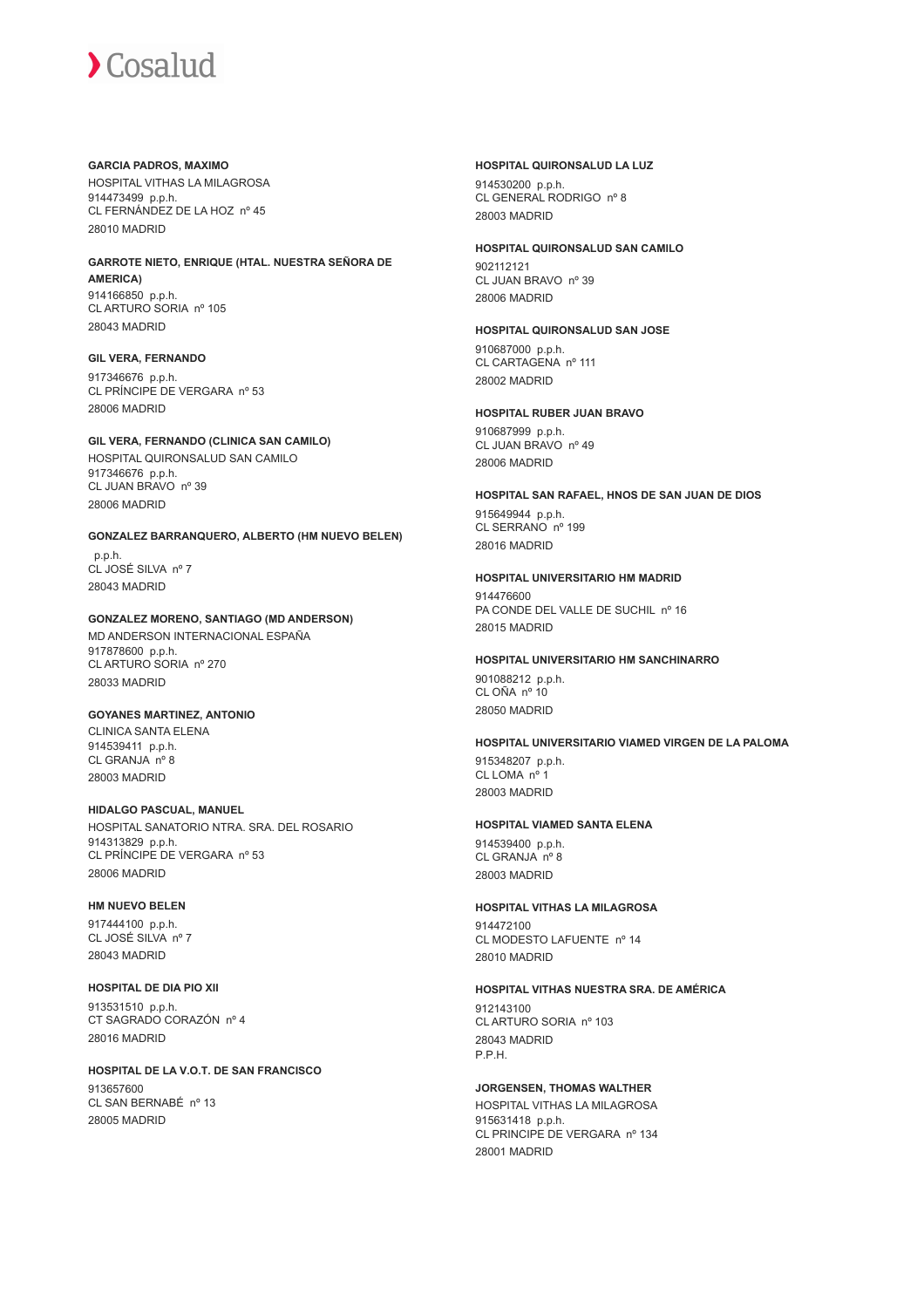#### **LAVALLE ECHEVARRIA, JOSE ANTONIO**

SANATORIO SAN FRANCISCO DE ASIS 915617100 CL JOAQUÍN COSTA nº 28 28002 MADRID LUNES Y MIÉRCOLES

#### **LORENTE MARTINEZ, ANASTASIO**

915557189 p.p.h. CL SAN BERNARDO nº 66 28015 MADRID

#### **MARALLANO SCHWARZ, OSCAR**

915930506 p.p.h. CL MODESTO LAFUENTE nº 14 28010 MADRID

#### **MARTIN MARFIL, PEDRO PABLO (HM NUEVO BELEN)**

917444100 p.p.h. CL JOSÉ SILVA nº 7 28043 MADRID

## **MARTINEZ FERNANDEZ, ROBERTO (HTAL. NUESTRA SEÑORA DE AMERICA)** 902500112 p.p.h. CL ARTURO SORIA nº 105

28043 MADRID MARTES 15:30-18:00H

#### **MARTINEZ PUENTE, MARIA DEL CARMEN**

917355757 p.p.h. AV VENTISQUERO DE LA CONDESA nº 42 28035 MADRID

## **MARTINEZ-ETAYO RIESGO, MANUEL**

914539400 CL GRANJA nº 8 28003 MADRID L,M,X,J 10 A 13H Y 17 A 19H

## **MD ANDERSON INTERNACIONAL ESPAÑA**

917878600 p.p.h. CL ARTURO SORIA nº 270 28033 MADRID

## **MDH HORTALEZA**

915358198 p.p.h. CL TORQUEMADA nº 26 28043 MADRID DE 8:30 A 14 Y DE 15:30 A 20 H

#### **MEDICINA APLICADA** HOSPITAL SANATORIO NTRA. SRA. DEL ROSARIO 914359100 p.p.h. PS CASTELLANA nº 134 28046 MADRID

#### **MENENDEZ GONZALEZ, CARLOS** HOSPITAL VIRGEN DE LA PALOMA 914674370 p.p.h. PS DELICIAS nº 65 28045 MADRID

#### **MONTURIOL JALON, ALBERTO**

915630360 p.p.h. CL JOAQUÍN COSTA nº 28 28002 MADRID

28016 MADRID

#### **MOQUILLAZA SOLLER, LUIS (HSR)** HOSPITAL SAN RAFAEL, HNOS DE SAN JUAN DE DIOS 915649944 p.p.h. CL SERRANO nº 199

**MORENO MORA, ÁNGEL (HSR)** HOSPITAL SAN RAFAEL, HNOS DE SAN JUAN DE DIOS 915649944 p.p.h. CL SERRANO<sup>nº</sup> 199 28016 MADRID

## **OCHAGAVIA CAMARA, SANTIAGO (HSR)**

HOSPITAL SAN RAFAEL, HNOS DE SAN JUAN DE DIOS 915649944 p.p.h. CL SERRANO<sup>nº</sup> 199 28016 MADRID

## **ORTIZ AGUILAR, MANUEL**

HOSPITAL SANATORIO NTRA. SRA. DEL ROSARIO 914313829 p.p.h. CL CASTELLÓ nº 80 28006 MADRID

### **ORTIZ JOHANSSON, CARLOS (HSR)**

HOSPITAL SAN RAFAEL, HNOS DE SAN JUAN DE DIOS 915649944 p.p.h. CL SERRANO<sup>nº</sup> 199 28016 MADRID

## **PARLATO, STEFANIA**

911261680 p.p.h. CL VIRIATO nº 22 Piso: BJ 28010 MADRID

## **PASCUAL MONTERO, JOSE ANTONIO**

CLINICA CEMTRO I 917340011 p.p.h. AV VENTISQUERO DE LA CONDESA nº 42 28035 MADRID

## **PEREA GARCIA, JOSE**

912143100 p.p.h. CL ARTURO SORIA nº 103 28043 MADRID

## **PERTEJO MUÑOZ, MARIA ELSA**

HOSPITAL VIRGEN DE LA PALOMA 915439001 p.p.h. CL LOMA nº 1 28003 MADRID

## **POLICLINICA HM GABINETE VELAZQUEZ**

915777773 p.p.h. CL VELÁZQUEZ nº 25 Piso: 01 28001 MADRID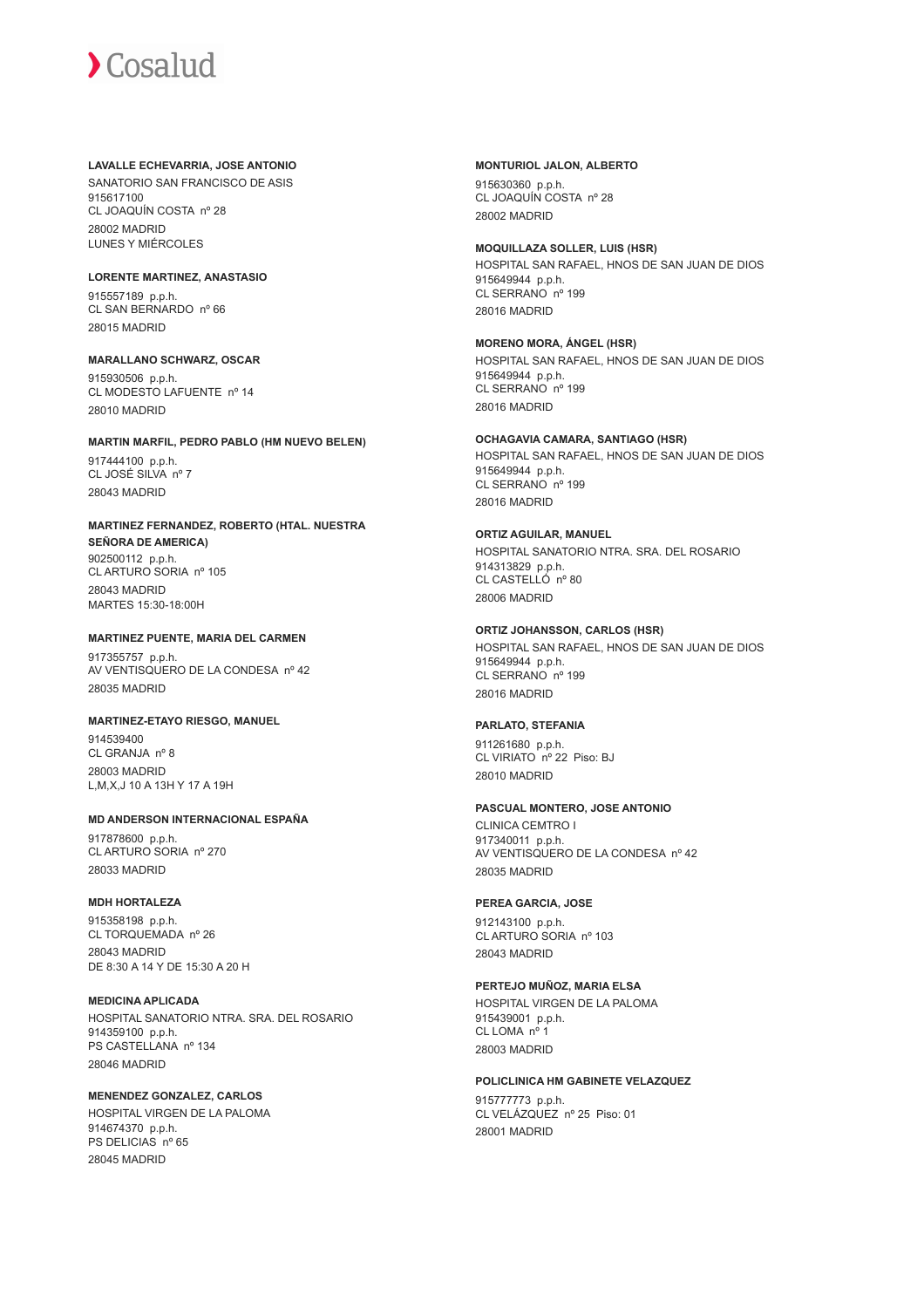#### **POLICLINICA MEPRYSA**

914014338 p.p.h. CL MONTESA nº 15 28006 MADRID

## **POLICLINICO HM ARAPILES**

901088212 p.p.h. CL ARAPILES nº 8 28015 MADRID

#### **SANATORIO SAN FRANCISCO DE ASIS** 915617100 CL JOAQUÍN COSTA nº 28 28002 MADRID

#### **SANATORIO VIRGEN DEL MAR**

913539500 p.p.h. CL HONDURAS nº 14 28016 MADRID

**SANCHEZ CABEZUDO DIAZ GUERRA, CARLOS (HSR)** HOSPITAL SAN RAFAEL, HNOS DE SAN JUAN DE DIOS 915649944 p.p.h. CL SERRANO nº 199 28016 MADRID

#### **SANZ HERRANZ, CARLOS** 915545405 p.p.h. CL EXPLANADA nº 16 28040 MADRID

## **SIERRA GARCIA, ANTONIO**

915044488 p.p.h. CL DOCTOR ESQUERDO nº 83 28007 MADRID

**SOMOZA FERNANDEZ, JOSE MARIA** 915042552 p.p.h. CL DOCTOR ESQUERDO nº 83 28007 MADRID

#### **TALLON IGLESIAS, BENJAMIN (HSR)** HOSPITAL SAN RAFAEL, HNOS DE SAN JUAN DE DIOS 915649944 p.p.h. CL SERRANO nº 199 28016 MADRID

## **TAMAMES GOMEZ, SANTIAGO**

914473400 p.p.h. CL FERNÁNDEZ DE LA HOZ nº 45 28010 MADRID

## **VALIÑO FERNANDEZ, CRISTINA (CLINICA LA LUZ)**

914530200 p.p.h. CL GENERAL RODRIGO nº 8 28003 MADRID

## **VINCENT HAMELIN, ELISABETH**

915732022 p.p.h. CL DOCTOR ESQUERDO nº 83 28007 MADRID

## CIRUGÍA MAXILOFACIAL

## **ACERO SANZ, JULIO**

914319913 p.p.h. CL VELÁZQUEZ nº 27 Piso: 02 28001 MADRID

## **ADIROM PATOLOGÍA DE CARA Y CUELLO**

HOSPITAL SANATORIO NTRA. SRA. DEL ROSARIO 914313829 p.p.h. CL PRÍNCIPE DE VERGARA nº 53 28006 MADRID

## **AYALA SOLA, PABLO**

915649944 p.p.h. CL SERRANO<sup>nº</sup> 199 28016 MADRID

#### **CALDERON POLANCO, JAVIER (H. SAN FRANCISCO DE ASIS)** 915631487 p.p.h. CL JOAQUÍN COSTA nº 28 28002 MADRID

## **CEBRIAN CARRETERO, JOSE LUIS (CLINICA LA LUZ)**

HOSPITAL QUIRONSALUD LA LUZ 914530200 p.p.h. CL GENERAL RODRIGO nº 8 28003 MADRID

## **CENTRO MEDICO CLARA DEL REY**

913333701 p.p.h. CL CLARA DEL REY nº 41 28002 MADRID

## **CENTRO MEDICO LA MASO**

915779377 p.p.h. CL ÚBEDA nº 21 28034 MADRID

## **CLINICA BERGUER**

915544616 p.p.h. AV PABLO IGLESIAS nº 15 28003 MADRID

## **CLINICA FUENSANTA**

914100200 p.p.h. CL ARTURO SORIA nº 17 28027 MADRID

**CONSULTORIO MEDICO CEA BERMUDEZ** 913993025

CL CEA BERMÚDEZ nº 61 28003 MADRID

**EQUIPO DR. CHAMORRO PONS, MANUEL (HOSPITAL SAN CAMILO)** 914022100 p.p.h. CL JUAN BRAVO nº 39 28006 MADRID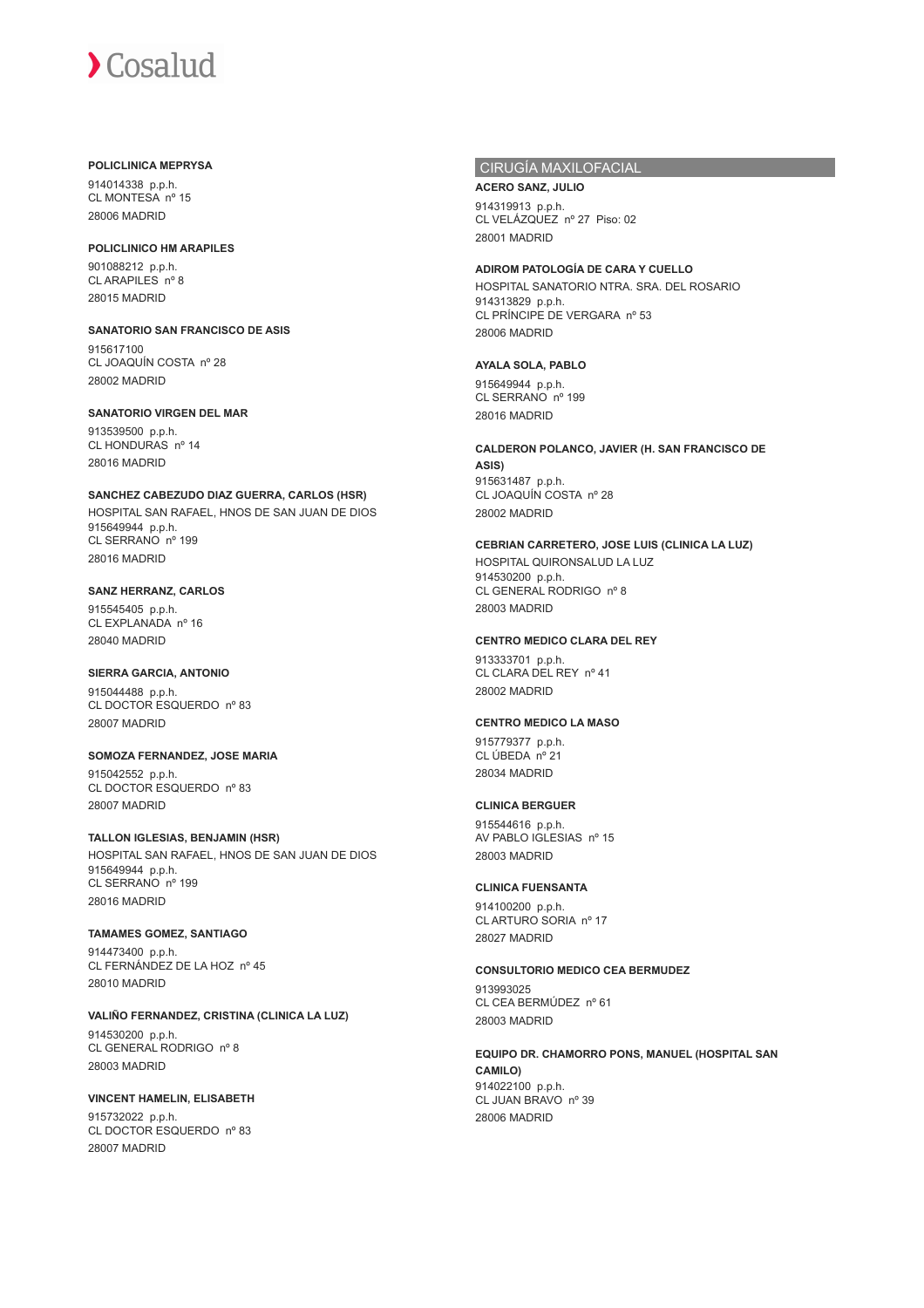#### **FERNANDEZ DOMINGUEZ, MANUEL (HM SANCHINARRO)**

HOSPITAL UNIVERSITARIO HM SANCHINARRO 902107471 p.p.h. CL OÑA nº 10 28050 MADRID

#### **GARCIA RECUERO, IGNACIO ISMAEL**

HOSPITAL SANATORIO NTRA. SRA. DEL ROSARIO 914022273 p.p.h. CL GENERAL DÍAZ PORLIER nº 47 28001 MADRID

## **GARCIA RECUERO, IGNACIO ISMAEL (NTRA SRA DEL**

**ROSARIO)** HOSPITAL SANATORIO NTRA. SRA. DEL ROSARIO 913459100 p.p.h. CL PRÍNCIPE DE VERGARA nº 53 28006 MADRID

#### **GARCIA VEGA, JOSE RAMON**

914012681 p.p.h. CL MONTESA nº 14 Piso: 01 28006 MADRID

#### **GARCIA VEGA, JOSE RAMON (HOSPITAL DENTAL DE MADRID)**

914012681 p.p.h. CL ARTURO SORIA nº 147 28043 MADRID

#### **GARCIA-YANES SANTOS, ANTONIO**

915645202 p.p.h. CL VELÁZQUEZ nº 119 Piso: 02 Puerta: B 28006 MADRID

## **GONZALEZ OTERO, SERGIO (H. QUIRON SAN JOSE)**

914153100 p.p.h. CL CARTAGENA nº 111 28002 MADRID

## **Dres.:**

- 
- ARIAS GALLO, LUIS JAVIER DEMARIA MARTINEZ, GASTON EDUARDO FRANCISCO NARANJO ASPAS, NESTOR HELMUT

- SANCHEZ GALLEGO, CELIA

#### **HOSPITAL DE LA V.O.T. DE SAN FRANCISCO**

913657600 CL SAN BERNABÉ nº 13 28005 MADRID

#### **HOSPITAL QUIRONSALUD LA LUZ**

914530200 p.p.h. CL GENERAL RODRIGO nº 8 28003 MADRID

#### **HOSPITAL QUIRONSALUD SAN CAMILO**

902112121 CL JUAN BRAVO nº 39 28006 MADRID

#### **HOSPITAL QUIRONSALUD SAN JOSE**

910687000 p.p.h. CL CARTAGENA nº 111 28002 MADRID

#### **HOSPITAL RUBER JUAN BRAVO**

910687999 p.p.h. CL JUAN BRAVO nº 49 28006 MADRID

#### **HOSPITAL SAN RAFAEL, HNOS DE SAN JUAN DE DIOS**

915649944 p.p.h. CL SERRANO nº 199 28016 MADRID

### **HOSPITAL UNIVERSITARIO HM MADRID**

914476600 PA CONDE DEL VALLE DE SUCHIL nº 16 28015 MADRID

#### **HOSPITAL UNIVERSITARIO HM SANCHINARRO**

901088212 p.p.h. CL OÑA nº 10 28050 MADRID

## **HOSPITAL UNIVERSITARIO VIAMED VIRGEN DE LA PALOMA** 915348207 p.p.h. CL LOMA nº 1

28003 MADRID

## **HOSPITAL VIAMED SANTA ELENA**

914539400 p.p.h. CL GRANJA nº 8 28003 MADRID

## **LOPEZ-QUILES MARTINEZ, JUAN (CLINICA ARGENSOLA)**

917020445 p.p.h. CL ARGENSOLA nº 20 Piso: 01 28004 MADRID

#### **MALLAGRAY MARTINEZ, RAMIRO**

913500606 p.p.h. CL CAÍDOS DE LA DIVISIÓN AZUL nº 20 Piso: BJ 28016 MADRID

## **MARTIN-GRANIZO LOPEZ, RAFAEL (CLINICA DENTAL COMANDANTE ZORITA)** 915532827 p.p.h.

CL COMANDANTE ZORITA nº 6 Piso: 02 Puerta: 4 28020 MADRID

#### **MARTINEZ ITURRIAGA, MARIA TERESA**

915649944 p.p.h. CL SERRANO nº 199 28016 MADRID

#### **MARTINEZ LAGE, JUAN LUIS**

915352475 p.p.h. AV VALLE nº 13 Piso: 01 28003 MADRID

#### **MD ANDERSON INTERNACIONAL ESPAÑA**

917878600 p.p.h. CL ARTURO SORIA nº 270 28033 MADRID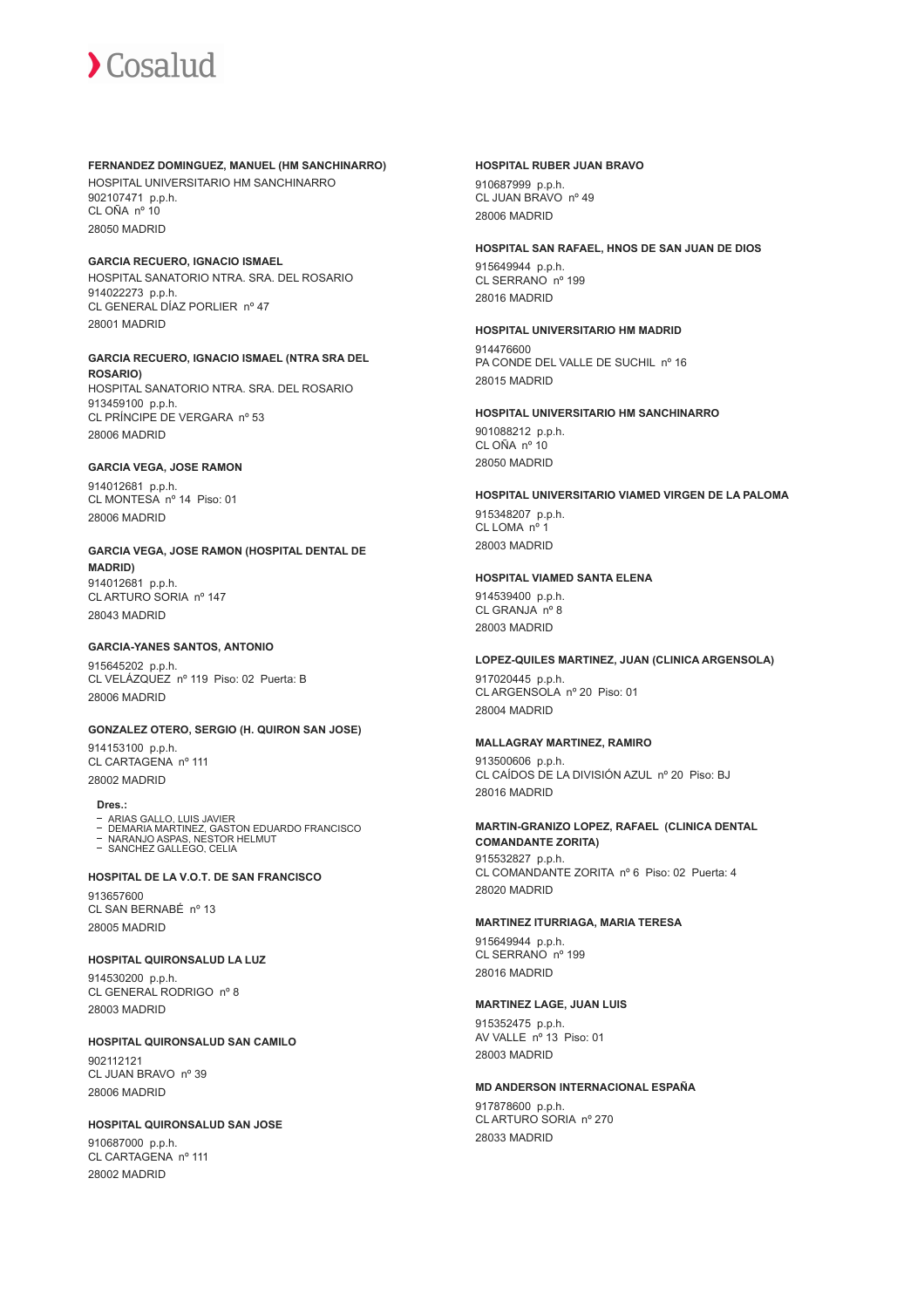#### **MONTESDEOCA GARCIA, NESTOR (CLINICA LA LUZ)**

HOSPITAL QUIRONSALUD LA LUZ 914530200 p.p.h. CL GENERAL RODRIGO nº 8 28003 MADRID

## **MONTESDEOCA GARCIA, NESTOR (MD ANDERSON)**

MD ANDERSON INTERNACIONAL ESPAÑA 917878600 p.p.h. CL ARTURO SORIA nº 270 28033 MADRID

#### **POLICLINICO HM ARAPILES**

901088212 p.p.h. CL ARAPILES nº 8 28015 MADRID

#### **RODRIGUEZ MUÑOZ, MARIA DE LOS ANGELES**

915569477 p.p.h. CL ORENSE nº 67 Piso: 01 Puerta: B 28020 MADRID

#### **SADA GARCIA LOMAS, PABLO (CLINICA SADA)**

915760508 p.p.h. CL VELÁZQUEZ nº 55 Piso: 01 Puerta: D 28001 MADRID

#### **ZAVALA LARA, LUIS (C.M. QUIRURGICO ROKAVA)**

914315972 p.p.h. CL JOSE ORTEGA Y GASSET nº 40 Piso: 03 Puerta: DC 28006 MADRID

## CIRUGÍA PEDIÁTRICA

**AGUADO RONCERO, PABLO (HSR)** HOSPITAL SAN RAFAEL, HNOS DE SAN JUAN DE DIOS 915649944 p.p.h. CL SERRANO nº 199 28016 MADRID

## **ANGULO MADERO, JOSE MARIA (HSR)**

HOSPITAL SAN RAFAEL, HNOS DE SAN JUAN DE DIOS 915649944 p.p.h. CL SERRANO nº 199 28016 MADRID

## **DÍEZ GARCÍA, RICARDO**

915514484 p.p.h. AV CIUDAD DE BARCELONA nº 152 Piso: 06 Puerta: 4 28007 MADRID

#### **EQUIPO DR. FRANCISCO HERNANDEZ OLIVEROS (HOSPITAL SAN JOSE)**

HOSPITAL QUIRONSALUD SAN JOSE 902024747 CL CARTAGENA nº 111 28002 MADRID

#### **Dres.:**

ANDRES MORENO, ANE MIREN HOSPITAL QUIRONSALUD SAN JOSE − DOMINGUEZ AMILLO, EVA<br>HOSPITAL QUIRONSALUD SAN JOSE ROMO MUÑOZ, MARTHA ISABEL HOSPITAL QUIRONSALUD SAN JOSE SERRADILLA RODRIGUEZ, JAVIER

#### **HM NUEVO BELEN**

917444100 p.p.h. CL JOSÉ SILVA nº 7 28043 MADRID

#### **HOSPITAL QUIRONSALUD SAN JOSE**

910687000 p.p.h. CL CARTAGENA nº 111 28002 MADRID

#### **HOSPITAL SAN RAFAEL, HNOS DE SAN JUAN DE DIOS**

915649944 p.p.h. CL SERRANO nº 199 28016 MADRID

## **HOSPITAL VIAMED SANTA ELENA**

914539400 p.p.h. CL GRANJA nº 8 28003 MADRID

#### **HOSPITALES VIRGEN DEL MAR - EDIFICIO LOPEZ POZAS**

913539500 p.p.h. CL GENERAL LÓPEZ POZAS nº 10 28036 MADRID

## **MARTINEZ MARTINEZ, LEOPOLDO MARIA (HM NUEVO BELEN)** 917444100 p.p.h. CL JOSÉ SILVA nº 7

28043 MADRID

#### **MARTINEZ MARTINEZ, LEOPOLDO MARIA (HM SANCHINARRO)**

HOSPITAL UNIVERSITARIO HM SANCHINARRO 902107471 p.p.h. CL OÑA nº 10 28050 MADRID

## **MD ANDERSON INTERNACIONAL ESPAÑA**

917878600 p.p.h. CL ARTURO SORIA nº 270 28033 MADRID

## **OLLERO FRESNO, JUAN CARLOS (HSR)**

HOSPITAL SAN RAFAEL, HNOS DE SAN JUAN DE DIOS 915649944 p.p.h. CL SERRANO nº 199 28016 MADRID

### **ORTIZ RODRIGUEZ, RUBEN (HSR)**

915649944 p.p.h. CL SERRANO nº 199 28016 MADRID

## **PELAEZ MATA, DAVID JOSE (HSR)**

HOSPITAL SAN RAFAEL, HNOS DE SAN JUAN DE DIOS 915649944 p.p.h. CL SERRANO nº 199 28016 MADRID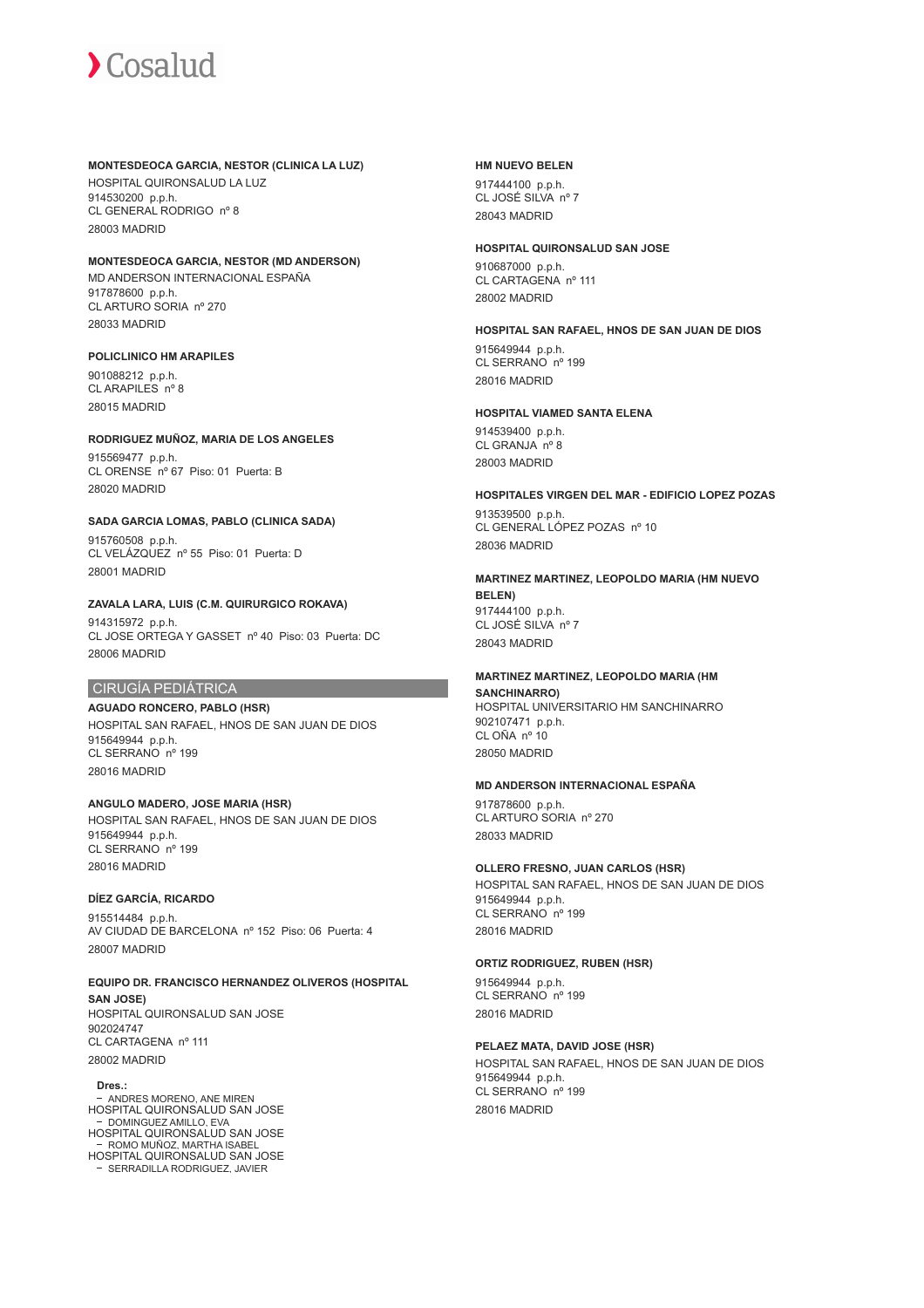#### **PEREZ EGIDO, LAURA (HSR)**

915649944 p.p.h. CL SERRANO nº 199 28016 MADRID

#### **SANZ VILLA, MARIA NIEVES (HSR)**

HOSPITAL SAN RAFAEL, HNOS DE SAN JUAN DE DIOS 915649944 p.p.h. CL SERRANO nº 199 28016 MADRID

## CIRUGÍA PLÁSTICA Y REPARADORA

**AMAYA BENITEZ, MARCO ANTONIO (H. SAN CAMILO)** HOSPITAL QUIRONSALUD SAN CAMILO 902112121 p.p.h. CL JUAN BRAVO nº 39 28006 MADRID

#### **ARMISEN BOBO, ELENA**

914015906 p.p.h. CL JOSE ORTEGA Y GASSET nº 61 Piso: BJ Puerta: D 28006 MADRID

### **BERENGUER FROHNER, BEATRIZ (CLINICA LA LUZ)** 914530200 p.p.h.

CL GENERAL RODRIGO nº 8 28003 MADRID

## **CASADO PEREZ, CESAR (HM SANCHINARRO)**

902107471 p.p.h. CL OÑA nº 10 28050 MADRID

## **CENTRO MEDICO JACA (CENTRO MEDICO ALCALA 619)**

917430690 p.p.h. CL ALCALÁ nº 619 28022 MADRID

## **CENTRO MEDICO MAESTRANZA**

915020301 p.p.h. CL TÉLLEZ nº 30 28007 MADRID

#### **CLINICA FUENSANTA**

914100200 p.p.h. CL ARTURO SORIA nº 17 28027 MADRID

**CLINICA UNIVERSIDAD DE NAVARRA (MADRID)** 913531920 p.p.h. CL MARQUESADO DE SANTA MARTA nº 1 28027 MADRID

**CONSULTORIO MEDICO CEA BERMUDEZ** 913993025 CL CEA BERMÚDEZ nº 61 28003 MADRID

## **DIAZ TORRES, JOSE MARIA**

914352163 p.p.h. CL DON RAMÓN DE LA CRUZ nº 17 Piso: 02 28001 MADRID

#### **FRANCO GONGORA, JOSE MARIA (DKF)**

914111779 p.p.h. AV DOCTOR ARCE nº 27 28002 MADRID

#### **GARCIA GARCIA, MARIA TERESA (CLINICA LA LUZ9**

HOSPITAL QUIRONSALUD LA LUZ 914530200 p.p.h. CL GENERAL RODRIGO nº 8 28003 MADRID

#### **GARCIA PARDO, LOURDES (HSR)**

915649944 p.p.h. CL SERRANO nº 199 28016 MADRID

#### **GARCIA TUTOR, EMILIO (MD ANDERSON)**

MD ANDERSON INTERNACIONAL ESPAÑA 917878600 p.p.h. CL ARTURO SORIA nº 270 28033 MADRID

#### **GUTIERREZ CASTELLANOS, PALOMA**

913091372 p.p.h. CL GENERAL PARDIÑAS nº 60 Piso: BJ 28001 MADRID

#### **HOSPITAL DE LA V.O.T. DE SAN FRANCISCO**

913657600 CL SAN BERNABÉ nº 13 28005 MADRID

## **HOSPITAL QUIRONSALUD LA LUZ**

914530200 p.p.h. CL GENERAL RODRIGO nº 8 28003 MADRID

#### **HOSPITAL QUIRONSALUD SAN CAMILO**

902112121 CL JUAN BRAVO nº 39 28006 MADRID

#### **HOSPITAL SAN RAFAEL, HNOS DE SAN JUAN DE DIOS**

915649944 p.p.h. CL SERRANO nº 199 28016 MADRID

## **HOSPITAL UNIVERSITARIO HM MADRID**

914476600 PA CONDE DEL VALLE DE SUCHIL nº 16 28015 MADRID

#### **HOSPITAL UNIVERSITARIO HM SANCHINARRO**

901088212 p.p.h. CL OÑA nº 10 28050 MADRID

#### **HOSPITAL UNIVERSITARIO VIAMED VIRGEN DE LA PALOMA**

915348207 p.p.h. CL LOMA nº 28003 MADRID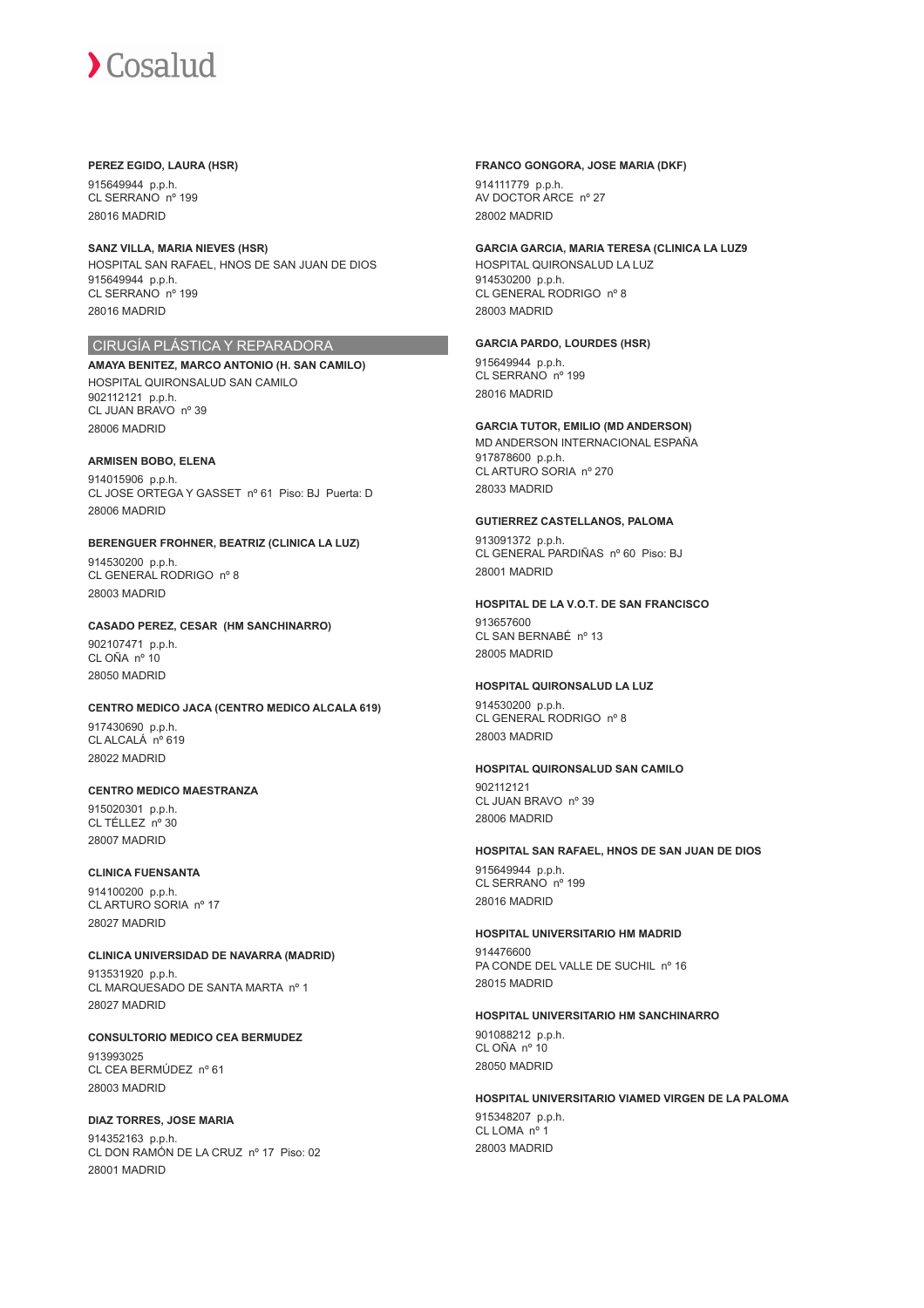#### **HOSPITAL VIAMED SANTA ELENA**

914539400 p.p.h. CL GRANJA nº 8 28003 MADRID

**HOSPITAL VITHAS LA MILAGROSA** 914472100 CL MODESTO LAFUENTE nº 14 28010 MADRID

## **HOSPITALES VIRGEN DEL MAR - EDIFICIO LOPEZ POZAS**

913539500 p.p.h. CL GENERAL LÓPEZ POZAS nº 10 28036 MADRID

## **JUAN PEREZ, FRANCISCO JAVIER (HM NUEVO BELEN)**

917444100 p.p.h. CL JOSÉ SILVA nº 7 28043 MADRID

## **LAJO RIVERA, LUIS ALBERTO (MADRID)**

HOSPITAL VITHAS PARDO DE ARAVACA 914576845 CL SERRANO nº 205 Piso: 01 Puerta: a 28016 MADRID HORARIO DE 16-21H

## **MARIN GUTZKE, MARTINA (HSR)**

HOSPITAL SAN RAFAEL, HNOS DE SAN JUAN DE DIOS 915649944 p.p.h. CL SERRANO nº 199 28016 MADRID

## **MD ANDERSON INTERNACIONAL ESPAÑA**

917878600 p.p.h. CL ARTURO SORIA nº 270 28033 MADRID

## **POLICLINICA HM GABINETE VELAZQUEZ**

915777773 p.p.h. CL VELÁZQUEZ nº 25 Piso: 01 28001 MADRID

## **RODRIGUEZ MENES, HUMBERTO**

902154495 p.p.h. PS HABANA nº 170 Piso: BJ Puerta: C 28036 MADRID

## **VILA SOBRAL, ANTONIO (MD ANDERSON)**

MD ANDERSON INTERNACIONAL ESPAÑA 917878600 p.p.h. CL ARTURO SORIA nº 270 28033 MADRID

## **VILAR SANCHO AGUIRRE, JOSE**

913101300 p.p.h. CL ZURBARÁN nº 7 Piso: 01 Puerta: 2 28010 MADRID

## CIRUGÍA TORÁCICA

**CALATAYUD GASTARDI, JOAQUIN (HSR)** HOSPITAL SAN RAFAEL, HNOS DE SAN JUAN DE DIOS 915649944 p.p.h. CL SERRANO nº 199 28016 MADRID

## **DIAZ AGERO ALVAREZ, PRUDENCIO (HM SANCHINARRO)**

HOSPITAL UNIVERSITARIO HM SANCHINARRO 902107471 p.p.h. CL OÑA nº 10 28050 MADRID

**EQUIPO DR. MORADIELLOS DIEZ, FRANCISCO JAVIER (HOSPITAL SAN CAMILO)** 902112121 p.p.h. CL JUAN BRAVO nº 39 28006 MADRID

## **GARCIA FERNANDEZ, JOSE LUIS (MD ANDERSON)**

MD ANDERSON INTERNACIONAL ESPAÑA 917878600 p.p.h. CL ARTURO SORIA nº 270 28033 MADRID

## **GARRIDO ALISES, JOSE ANTONIO**

HOSPITAL VITHAS PARDO DE ARAVACA 915129000 p.p.h. CL LA SALLE nº 12 28023 MADRID

## **GARRIDO ALISES, JOSE ANTONIO**

914473400 p.p.h. CL FERNÁNDEZ DE LA HOZ nº 45 28010 MADRID

## **GARRIDO ALISES, JOSE ANTONIO**

HOSPITAL QUIRONSALUD LA LUZ 916397118 p.p.h. CL GENERAL RODRIGO nº 8 28003 MADRID

## **HERNANDO TRANCHO, FLORENTINO (CLINICA RUBER)**

910687999 p.p.h. CL JUAN BRAVO nº 49 28006 MADRID

## **HOSPITAL QUIRONSALUD LA LUZ**

914530200 p.p.h. CL GENERAL RODRIGO nº 8 28003 MADRID

## **HOSPITAL QUIRONSALUD SAN CAMILO**

902112121 CL JUAN BRAVO nº 39 28006 MADRID

## **HOSPITAL RUBER JUAN BRAVO**

910687999 p.p.h. CL JUAN BRAVO nº 49 28006 MADRID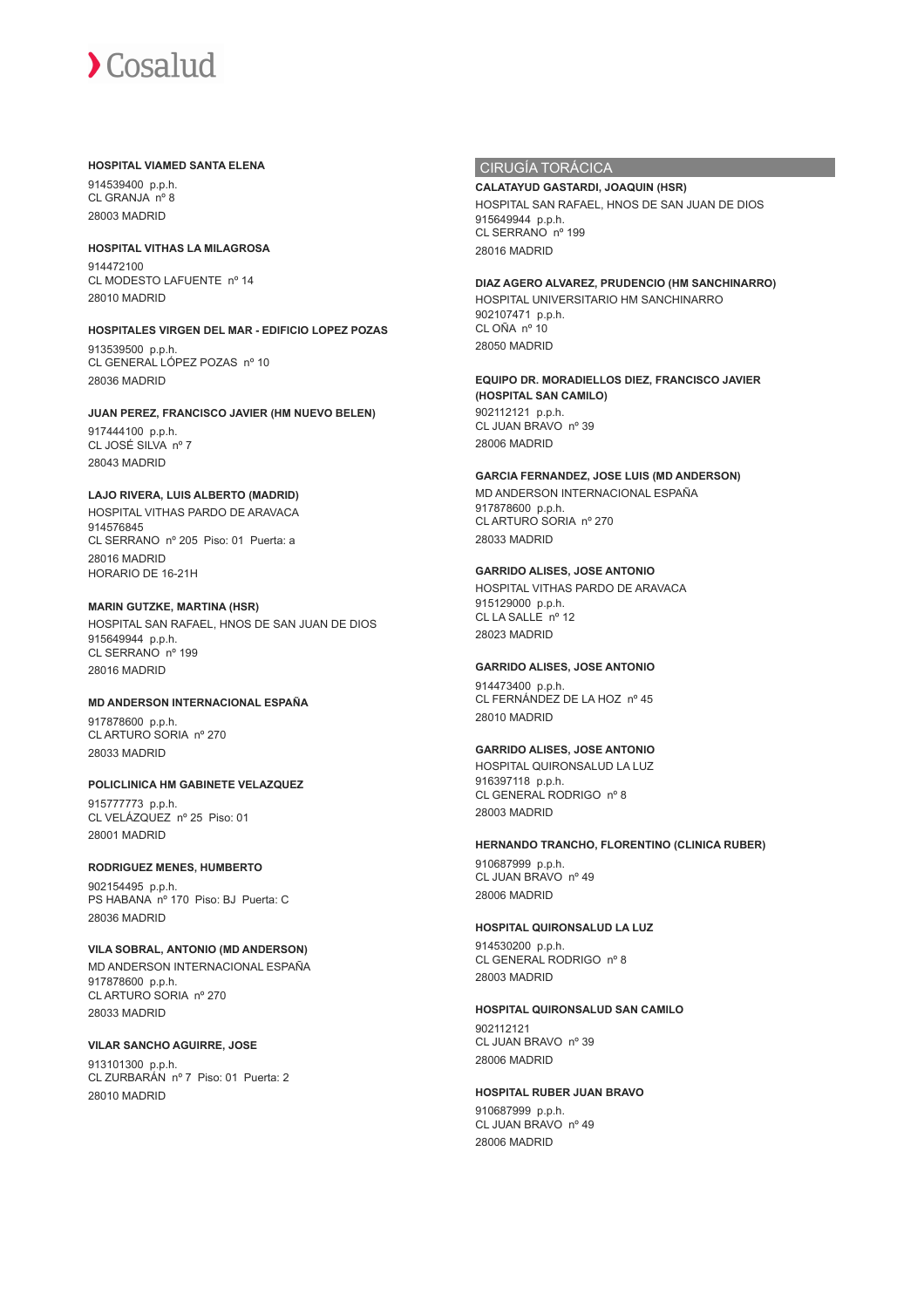#### **HOSPITAL SAN RAFAEL, HNOS DE SAN JUAN DE DIOS**

915649944 p.p.h. CL SERRANO nº 199 28016 MADRID

#### **HOSPITAL UNIVERSITARIO HM SANCHINARRO**

901088212 p.p.h. CL OÑA nº 10 28050 MADRID

## **HOSPITAL UNIVERSITARIO VIAMED VIRGEN DE LA PALOMA** 915348207 p.p.h.

CL LOMA nº 1 28003 MADRID

#### **HOSPITAL VIAMED SANTA ELENA**

914539400 p.p.h. CL GRANJA nº 8 28003 MADRID

#### **HOSPITAL VITHAS NUESTRA SRA. DE AMÉRICA**

912143100 CL ARTURO SORIA nº 103 28043 MADRID P.P.H.

## **HOSPITALES VIRGEN DEL MAR - EDIFICIO LOPEZ POZAS**

913539500 p.p.h. CL GENERAL LÓPEZ POZAS nº 10 28036 MADRID

## **JARABO SARCEDA, JOSE RAMON (HSR)**

HOSPITAL SAN RAFAEL, HNOS DE SAN JUAN DE DIOS 915649944 p.p.h. CL SERRANO nº 199 28016 MADRID

## **MADRIGAL ROYO, LUIS (HM SANCHINARRO)**

HOSPITAL UNIVERSITARIO HM SANCHINARRO 902107471 p.p.h. CL OÑA nº 10 28050 MADRID

## **MD ANDERSON INTERNACIONAL ESPAÑA**

917878600 p.p.h. CL ARTURO SORIA nº 270 28033 MADRID

#### **MORADIELLOS DIAZ, FRANCISCO JAVIER (CLINICA LA LUZ)** HOSPITAL QUIRONSALUD LA LUZ 914530200 p.p.h. CL GENERAL RODRIGO nº 8 28003 MADRID

## **MORENO BALSALOBRE, RAMON**

SANATORIO SAN FRANCISCO DE ASIS 915617100 CL JOAQUÍN COSTA nº 28 28002 MADRID LUNES A VIERNES DE 19.00 A 21.00

#### **MORENO BALSALOBRE, RAMON**

HOSPITAL QUIRONSALUD SAN CAMILO 914022100 CL JUAN BRAVO nº 39 28006 MADRID

#### **MORENO BALSALOBRE, RAMON (MD ANDERSON)**

MD ANDERSON INTERNACIONAL ESPAÑA 917878600 p.p.h. CL ARTURO SORIA nº 270 28033 MADRID

#### **PEREZ ANTON, JOSE ANTONIO**

914743015 p.p.h. CL TOLEDO nº 133 Piso: 05 28005 MADRID

## **DERMATOLOGÍA**

**ABAJO BLANCO,PATRICIA (CLINICA DKF)** 914111779 p.p.h. AV DOCTOR ARCE nº 27 28002 MADRID

## **ABAJO BLANCO,PATRICIA (HOSPITAL VITHAS NUESTRA**

**SRA. DE AMÉRICA)** 915193502 p.p.h. CL ARTURO SORIA nº 103 28043 MADRID

#### **ALBERDI JERONIMO, ENRIQUE**

915546243 p.p.h. CL COMANDANTE ZORITA nº 25 Piso: 01 Puerta: b 28020 MADRID

#### **ALONSO PEREZ, ALEJANDRO (CLINICA LA LUZ)**

914530200 p.p.h. CL GENERAL RODRIGO nº 8 28003 MADRID

#### **ALVAREZ-VIEITEZ BLANCO, ANA**

914359100 p.p.h. CL CASTELLO nº 80 28001 MADRID

## **CENTRO CLÍNICO BETANZOS**

917302684 p.p.h. AV BETANZOS nº 60 Piso: BJ Puerta: C 28034 MADRID

#### **CENTRO DE INTERMEDIACION MEDICA MONTECARMELO**

914214812 p.p.h. CL MONASTERIO DE OSEIRA nº 5 Piso: BJ Puerta: 2 28049 MADRID

## **CENTRO MEDICO BARAJAS**

917462195 p.p.h. CL BAHÍA DE GANDO nº 1 28042 MADRID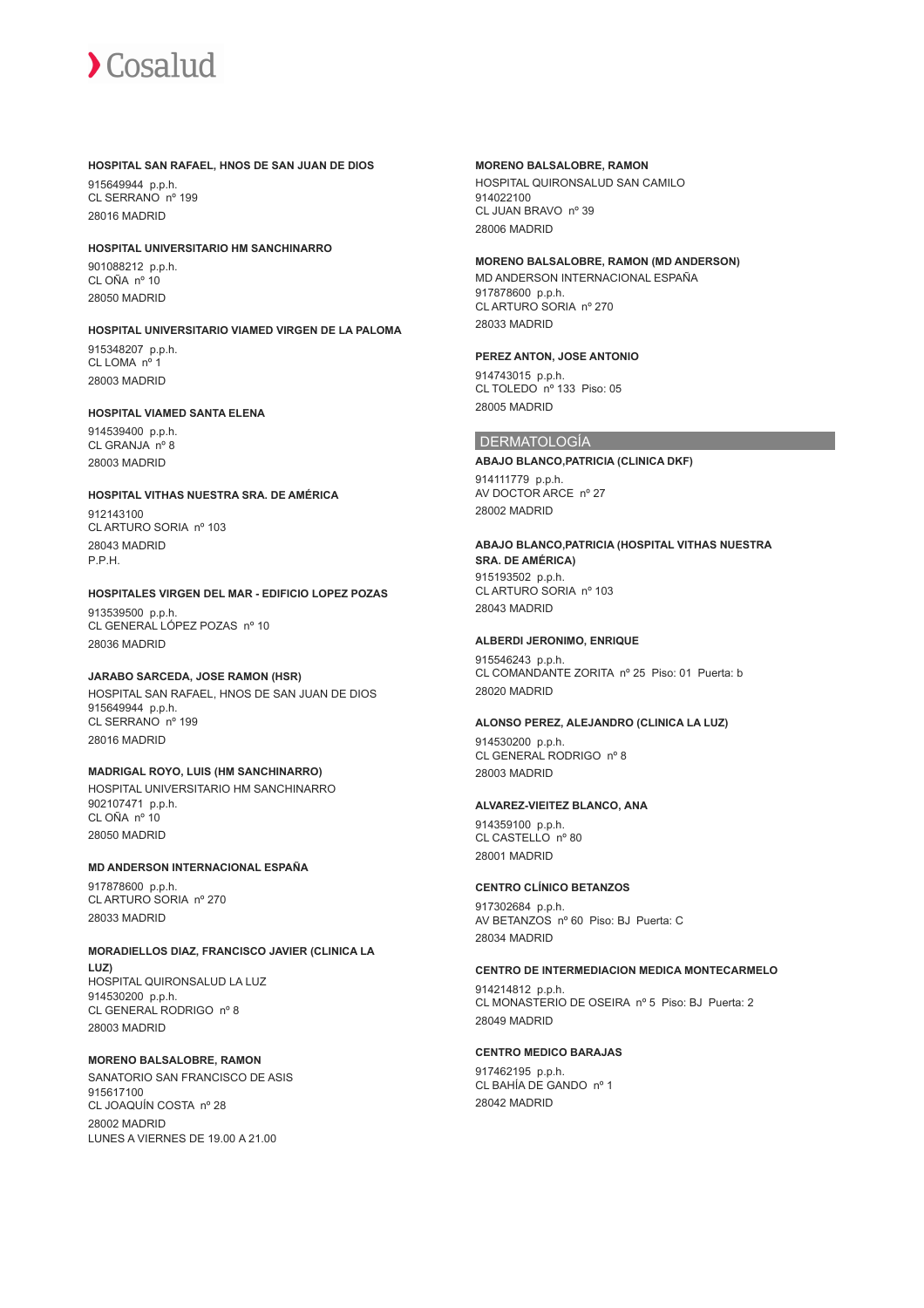#### **CENTRO MÉDICO CLINISALUD**

915255267 CL PINGÜINO nº 23 28047 MADRID HORARIO DE 8:30 A 13H Y DE 16 A 20H

**CENTRO MEDICO FERMIN CABALLERO** 917306678 CL FERMIN CABALLERO nº 47

**CENTRO MEDICO INFANTA MERCEDES**

915796705 p.p.h. CL INFANTA MERCEDES nº 8 28020 MADRID

#### **CENTRO MEDICO JACA (CENTRO MEDICO ALCALA 619)**

917430690 p.p.h. CL ALCALÁ nº 619 28022 MADRID

28035 MADRID

## **CENTRO MEDICO LA MASO**

915779377 p.p.h. CL ÚBEDA nº 21 28034 MADRID

## **CENTRO MEDICO MAESTRANZA**

915020301 p.p.h.  $CI$  TÉLLEZ  $n^{\circ}$  30 28007 MADRID

#### **CENTRO MEDICO NUÑEZ DE BALBOA**

914449867 p.p.h. CL NÚÑEZ DE BALBOA nº 48 Piso: BJ 28001 MADRID

## **CENTRO MEDICO POZA DE LA SAL**

913327142 p.p.h. CL POZA DE LA SAL nº 24 28031 MADRID

## **CENTRO MEDICO SAN BERNARDO**

915916219 p.p.h. CL JERÓNIMO DE LA QUINTANA nº 8 28010 MADRID

## **CENTRO MEDICO SANCHINARRO**

917500706 p.p.h. CL ANA DE AUSTRIA nº 47 Piso: 01 Puerta: b 28050 MADRID

**CENTRO MEDICO SANIMED** 913721662 RD CABALLERO DE LA MANCHA nº 75 28034 MADRID

**CLINICA DERMATOLOGICA LASER** 913781745 p.p.h. CL FERMIN CABALLERO nº 51 Piso: 01 Puerta: A 28035 MADRID

#### **CLÍNICA DERMATOLÓGICA ROO**

915617311 CL RAFAEL CALVO nº 22 28010 MADRID LUNES Y JUEVES MAÑANAS; MIÉRCOLES Y JUEVES DE 16:00 A 20:00 HS.

## **CLINICA FISIOMEDICA MCD**

914695024 p.p.h. CL MARQUÉS DE JURA REAL nº 21 28019 MADRID

#### **CLINICA FUENSANTA**

914100200 p.p.h. CL ARTURO SORIA nº 17 28027 MADRID

#### **CLINICA SASTRE MADRID**

914256562 p.p.h. AV ENSANCHE DE VALLECAS nº 67 28051 MADRID

#### **CLINICA SASTRE VALDECARROS**

914256562 p.p.h. CL PILAR DE MADARIAGA ROJO nº 11 28051 MADRID

#### **CLINICA UNIVERSIDAD DE NAVARRA (MADRID)**

913531920 p.p.h. CL MARQUESADO DE SANTA MARTA nº 1 28027 MADRID

#### **COMUNION ARTIEDA, ALICIA**

915501427 p.p.h. CL ISAAC PERAL nº 12 Piso: EN Puerta: iz 28015 MADRID

## **CONDE TABOADA, ALBERTO (MD ANDERSON)**

MD ANDERSON INTERNACIONAL ESPAÑA 917878600 p.p.h. CL ARTURO SORIA nº 270 28033 MADRID

## **CONSULTORIO MEDICO CEA BERMUDEZ**

913993025 CL CEA BERMÚDEZ nº 61 28003 MADRID

#### **DE EUSEBIO MURILLO, MARIA ESTHER**

918784995 p.p.h. CL ALCALA nº 78 Piso: 01 28009 MADRID

#### **DERMAMORATINOS**

910694032 p.p.h. CL CÁCERES nº 35 28045 MADRID

## **DERMOMEDIC CENTER**

915769054 p.p.h. CL JORGE JUAN nº 36 Piso: 01 Puerta: IZ 28001 MADRID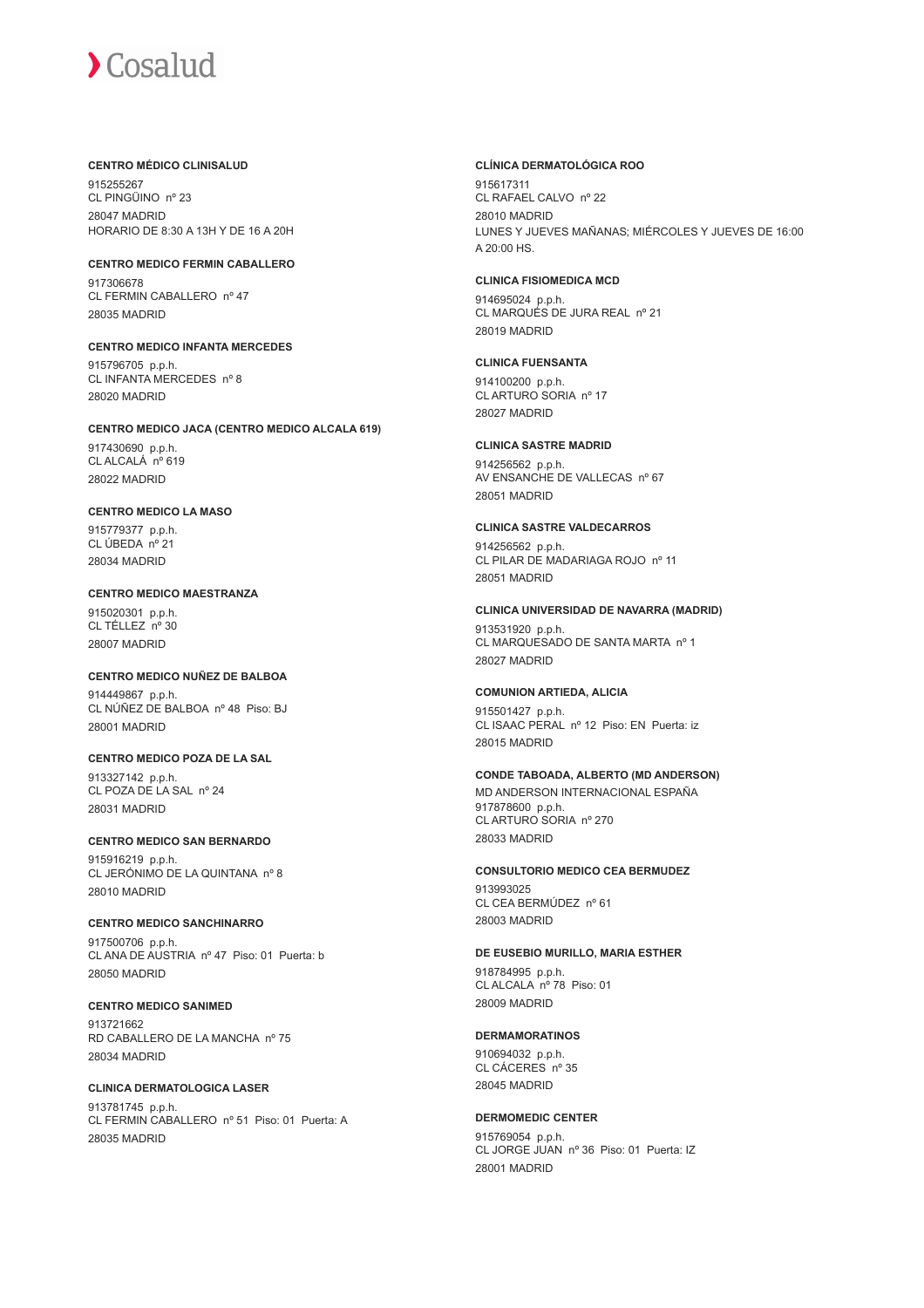#### **ELIAS CALVO, LUIS MANUEL**

902089800 p.p.h. CL ARAPILES nº 8 28015 MADRID Mañanas de Lunes A Viernes de 10 a 13h. Jueves Tardes de 15:30-18:00h

#### **EQUIIPO DRA. CALVO PULIDO, MARIA (HOSPITAL SAN CAMILO)**

902112121 p.p.h. CL JUAN BRAVO nº 39 28006 MADRID

#### **EQUIPO DRA.ALDANONDO FERNANDEZ DE LA MORA, ISABEL (QUIRONSALUD SAN JOSE)**

902024747 p.p.h. CL CARTAGENA nº 111 28002 MADRID

#### **Dres.:**

- 
- 
- ALONSO CASTRO, LETICIA<br>ARANA RAJA, ARANTXA<br>DEL OLMO DOMINGUEZ, NATALIA<br>FERNANDEZ ALONSO, SANDRA<br>FERMOSA GELBARD, ANGELA<br>HERMOSA GELBARD, ANGELA
- 
- 
- JIMENEZ CAUHE, JUAN MIGUEL GOMEZ, LAURA
- PINDADO ORTEGA, CRISTINA

#### **ESPINOSA LARA, PABLO (MD ANDERSON)** MD ANDERSON INTERNACIONAL ESPAÑA 917878600 p.p.h. CL ARTURO SORIA nº 270 28033 MADRID

#### **ESQUIVIAS GOMEZ, JOSE IGNACIO**

917502253 p.p.h. CL ARTURO SORIA nº 144 28043 MADRID

#### **GABINETE MEDICO DELICIAS**

912974000 p.p.h. PS DELICIAS nº 65 Portal: A Escalera: 1 28045 MADRID

#### **GALLEGO VALDES, MIGUEL ANGEL**

915617100 p.p.h. CL JOAQUIN COSTA nº 28 28006 MADRID

#### **HILARIA SANCHEZ, YOLANDA(CLINICA LA LUZ)**

914530200 p.p.h. CL GENERAL RODRIGO nº 8 28003 MADRID

#### **HM NUEVO BELEN**

917444100 p.p.h. CL JOSÉ SILVA nº 7 28043 MADRID

## **HMD PINAR**

913027283 p.p.h. AV SAN LUIS nº 166 28033 MADRID

#### **HOSPITAL DE DIA PIO XII**

913531510 p.p.h. CT SAGRADO CORAZÓN nº 4 28016 MADRID

#### **HOSPITAL DE LA V.O.T. DE SAN FRANCISCO**

913657600 CL SAN BERNABÉ nº 13 28005 MADRID

#### **HOSPITAL QUIRONSALUD LA LUZ**

914530200 p.p.h. CL GENERAL RODRIGO nº 8 28003 MADRID

#### **HOSPITAL QUIRONSALUD SAN CAMILO**

902112121 CL JUAN BRAVO nº 39 28006 MADRID

#### **HOSPITAL QUIRONSALUD SAN JOSE**

910687000 p.p.h. CL CARTAGENA nº 111 28002 MADRID

#### **HOSPITAL RUBER JUAN BRAVO**

910687999 p.p.h. CL JUAN BRAVO nº 49 28006 MADRID

#### **HOSPITAL SAN RAFAEL, HNOS DE SAN JUAN DE DIOS**

915649944 p.p.h. CL SERRANO nº 199 28016 MADRID

#### **HOSPITAL UNIVERSITARIO HM MADRID**

914476600 PA CONDE DEL VALLE DE SUCHIL nº 16 28015 MADRID

#### **HOSPITAL UNIVERSITARIO HM SANCHINARRO**

901088212 p.p.h. CL OÑA nº 10 28050 MADRID

#### **HOSPITAL UNIVERSITARIO VIAMED VIRGEN DE LA PALOMA**

915348207 p.p.h. CL LOMA nº 1 28003 MADRID

#### **HOSPITAL VIAMED SANTA ELENA**

914539400 p.p.h. CL GRANJA nº 8 28003 MADRID

#### **HOSPITAL VITHAS LA MILAGROSA**

914472100 CL MODESTO LAFUENTE nº 14 28010 MADRID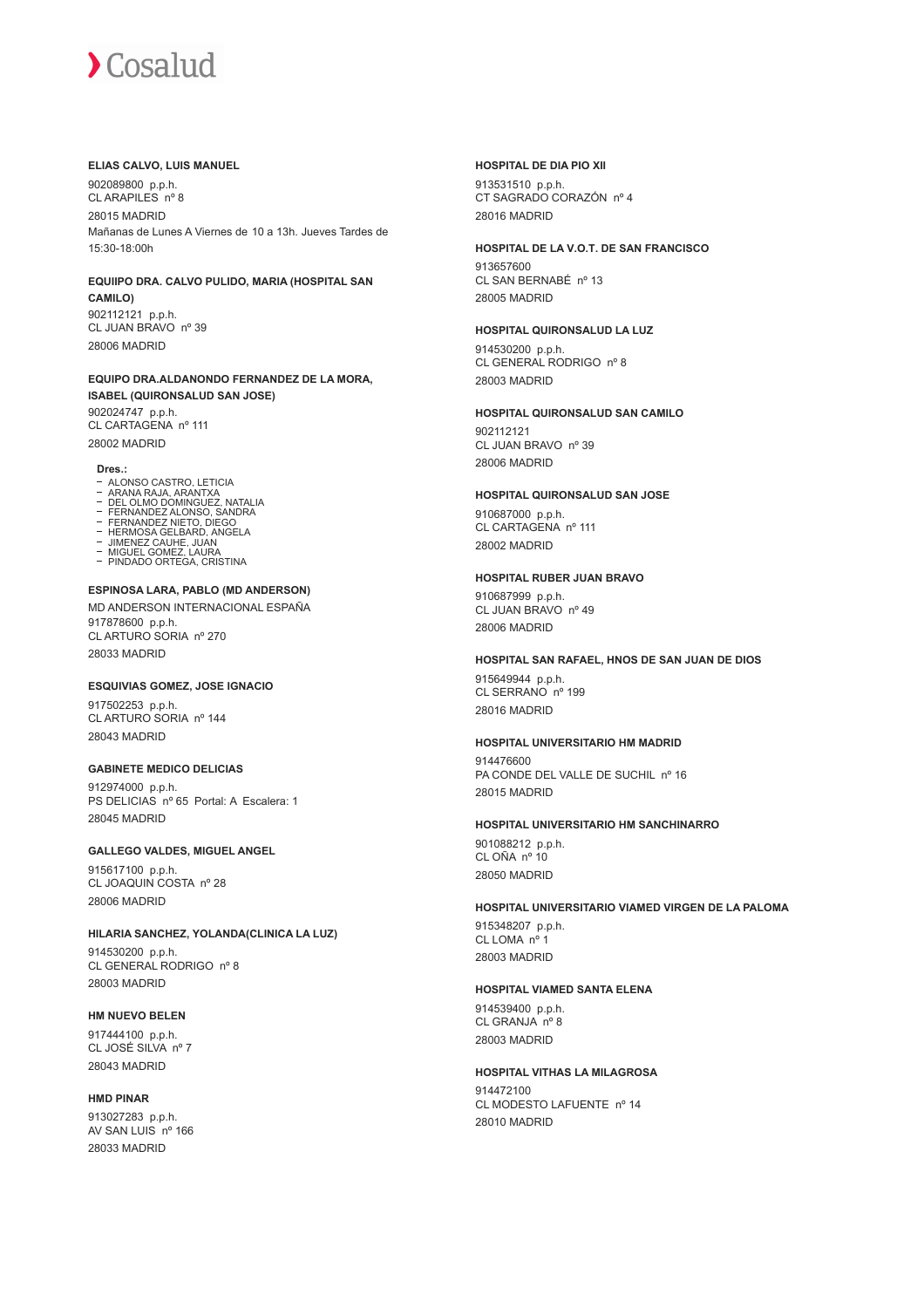#### **HOSPITAL VITHAS NUESTRA SRA. DE AMÉRICA**

912143100 CL ARTURO SORIA nº 103 28043 MADRID P.P.H.

### **HOSPITALES VIRGEN DEL MAR - EDIFICIO LOPEZ POZAS**

913539500 p.p.h. CL GENERAL LÓPEZ POZAS nº 10 28036 MADRID

#### **IMEMA INSTITUTO MEDICO ESTETICO DE MADRID**

913501456 p.p.h. CL JUAN HURTADO DE MENDOZA nº 15 28036 MADRID

#### **INSTITUTO DERMATOLOGICO**

914427225 p.p.h. CL GARCÍA DE PAREDES nº 21 Piso: BJ Puerta: DE 28010 MADRID

#### **ISAZA ZAPATA, RAFAEL**

HOSPITAL VITHAS LA MILAGROSA 914473400 p.p.h. CL FERNÁNDEZ DE LA HOZ nº 45 Piso: BJ 28010 MADRID

#### **MD ANDERSON INTERNACIONAL ESPAÑA**

917878600 p.p.h. CL ARTURO SORIA nº 270 28033 MADRID

#### **MDH CONDE ORGAZ**

913884434 p.p.h. CL EL ALGABEÑO nº 119 28043 MADRID

#### **MDH HORTALEZA**

915358198 p.p.h. CL TORQUEMADA nº 26 28043 MADRID DE 8:30 A 14 Y DE 15:30 A 20 H

## **MULTILASER**

915284220 p.p.h. CL SANTA ISABEL nº 45 28012 MADRID

#### **ORTEGA GOMEZ, ANTONIO CARLOS**

911286544 CL MODESTO LA FUENTE nº 12 Piso: 01 Puerta: dc 28014 MADRID L,MX Y V DE 9:30H A 12:30H

#### **ORTEGA GOMEZ, ANTONIO CARLOS**

911286544 p.p.h. CL MENORCA nº 14 28009 MADRID

#### **PEREZ BEATO DE COS, MARIA PAZ (HM TORRELODONES)**

915615016 p.p.h. CL NACIONES nº 15 28006 MADRID

#### **PINTO ROMERO, ELISA**

902112121 p.p.h. CL JUAN BRAVO nº 39 28006 MADRID

#### **PINTO ROMERO, ELISA (HSR)**

915649944 p.p.h. CL SERRANO nº 199 28016 MADRID

#### **POLICLINICA HM GABINETE VELAZQUEZ**

915777773 p.p.h. CL VELÁZQUEZ nº 25 Piso: 01 28001 MADRID

#### **POLICLINICA LOPEZ DE HOYOS**

915193445 p.p.h. CL LOPEZ DE HOYOS nº 155 28002 MADRID

#### **POLICLINICA MEPRYSA**

914014338 p.p.h. CL MONTESA nº 15 28006 MADRID

#### **POLICLINICO HM ARAPILES**

901088212 p.p.h. CL ARAPILES nº 8 28015 MADRID

#### **POLICLINICO HM SANCHINARRO**

902089800 p.p.h. AV MANOTERAS nº 10 28050 MADRID

#### **PULGAR MARTIN, FERNANDO (HSR)**

915649944 p.p.h. CL SERRANO nº 199 28016 MADRID

#### **ROO RODRIGUEZ, ELIA**

916390838 p.p.h. CL RAFAEL CALVO nº 22 Piso: BJ Puerta: D 28010 MADRID

#### **SANATORIO SAN FRANCISCO DE ASIS**

915617100 CL JOAQUÍN COSTA nº 28 28002 MADRID

#### **SANATORIO VIRGEN DEL MAR**

913539500 p.p.h. CL HONDURAS nº 14 28016 MADRID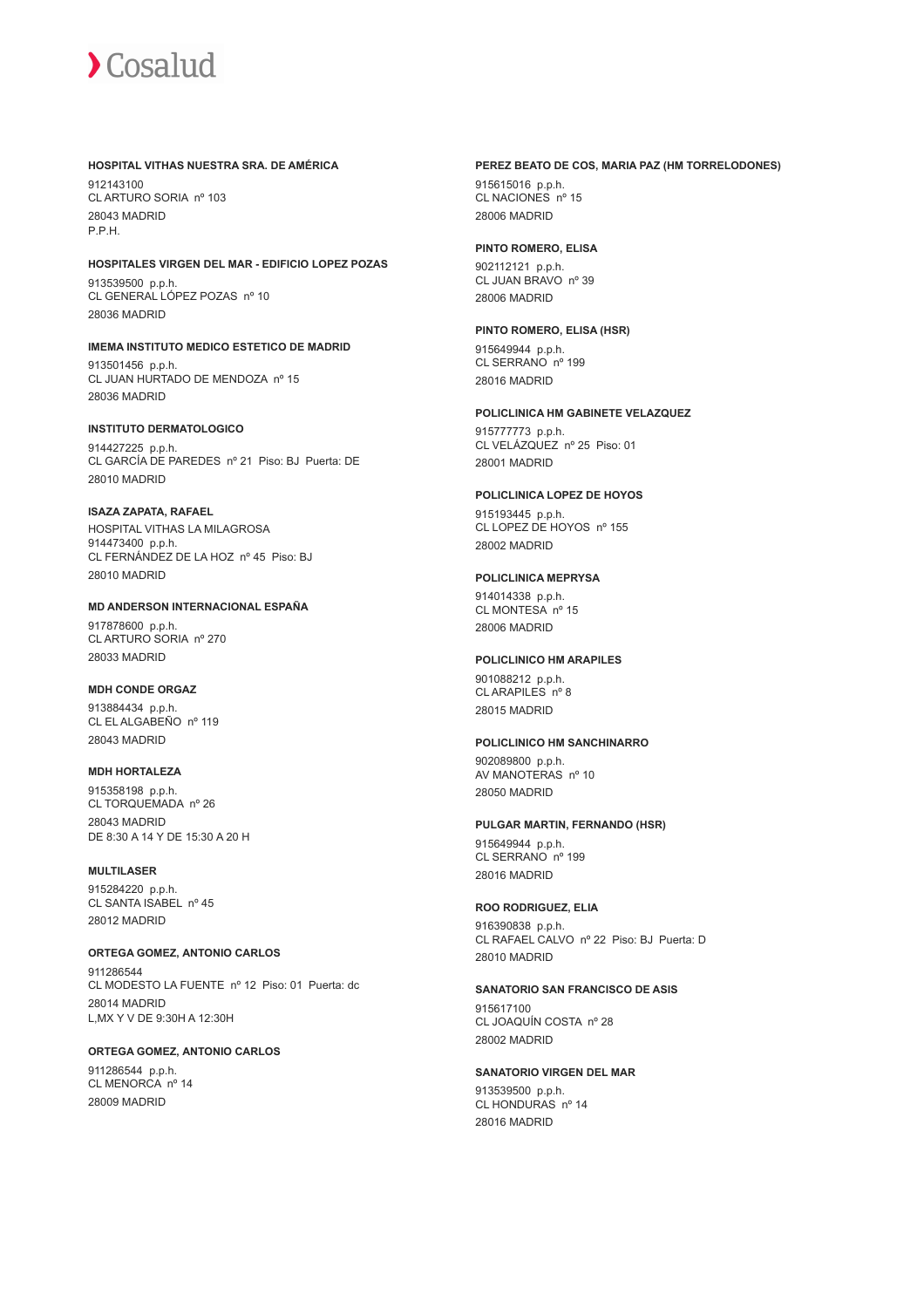#### **SANCHEZ GARCIA, VIRGINIA (HM SANCHINARRO)**

HOSPITAL UNIVERSITARIO HM SANCHINARRO 902107471 p.p.h. CL OÑA nº 10 28050 MADRID

#### **SANZ ASENJO, ADOLFO (CLINICA SANIPIEL)** 915470379

CL ALBERTO AGUILERA nº 32 Piso: 01 Puerta: 2 28015 MADRID

## **SANZ ROBLES, HENAR(CLINICA LA LUZ)** 914530200 p.p.h.

CL GENERAL RODRIGO nº 8 28003 MADRID

### **URRUTIA HERNANDO, SUSANA (HM NUEVO BELEN)**

917444100 p.p.h. CL JOSÉ SILVA nº 7 28043 MADRID

### **VARGAS DIEZ, ERICH ALBERTO**

HOSPITAL UNIVERSITARIO HM MADRID 902476600 p.p.h. CL ARAPILES nº 8 28015 MADRID

## ENDOCRINOLOGÍA

**BALSEIRO COMPOAMOR, MARINA - ENDOCRINO INFANTIL (HSR)** p.p.h. CL SERRANO nº 199 28016 MADRID

#### **BARRIO CASTELLANO, ELVIRA (HSR)**

915649944 p.p.h. CL SERRANO nº 199 28016 MADRID

## **CARRION PASTOR, JUAN MANUEL**

913596083 p.p.h. PS HABANA nº 170 28036 MADRID

#### **CENTRO CLÍNICO BETANZOS**

917302684 p.p.h. AV BETANZOS nº 60 Piso: BJ Puerta: C 28034 MADRID

## **CENTRO DE ENDOCRINOLOGIA**

914312115 p.p.h. CL JOSE ORTEGA Y GASSET nº 40 28006 MADRID

#### **CENTRO MEDICO BARAJAS**

917462195 p.p.h. CL BAHÍA DE GANDO nº 1 28042 MADRID

#### **CENTRO MÉDICO CLINISALUD**

915255267 CL PINGÜINO nº 23 28047 MADRID HORARIO DE 8:30 A 13H Y DE 16 A 20H

### **CENTRO MEDICO FERMIN CABALLERO**

917306678 CL FERMIN CABALLERO nº 47 28035 MADRID

#### **CENTRO MEDICO INFANTA MERCEDES**

915796705 p.p.h. CL INFANTA MERCEDES nº 8 28020 MADRID

#### **CENTRO MEDICO JACA (CENTRO MEDICO ALCALA 619)**

917430690 p.p.h. CL ALCALÁ nº 619 28022 MADRID

## **CENTRO MEDICO LA MASO**

915779377 p.p.h. CL ÚBEDA nº 21 28034 MADRID

### **CENTRO MEDICO MAESTRANZA**

915020301 p.p.h.  $CI$  TÉLLEZ  $n^{\circ}$  30 28007 MADRID

### **CENTRO MEDICO NUÑEZ DE BALBOA**

914449867 p.p.h. CL NÚÑEZ DE BALBOA nº 48 Piso: BJ 28001 MADRID

#### **CENTRO MEDICO SAN BERNARDO**

915916219 p.p.h. CL JERÓNIMO DE LA QUINTANA nº 8 28010 MADRID

#### **CENTRO MEDICO SANCHINARRO**

917500706 p.p.h. CL ANA DE AUSTRIA nº 47 Piso: 01 Puerta: b 28050 MADRID

#### **CLINICA CEMTRO (MONTECARMELO)**

917355757 p.p.h. AV MONASTERIO DE SILOS nº 85 28049 MADRID

#### **CLINICA FISIOMEDICA MCD**

914695024 p.p.h. CL MARQUÉS DE JURA REAL nº 21 28019 MADRID

## **CLINICA SASTRE MADRID**

914256562 p.p.h. AV ENSANCHE DE VALLECAS nº 67 28051 MADRID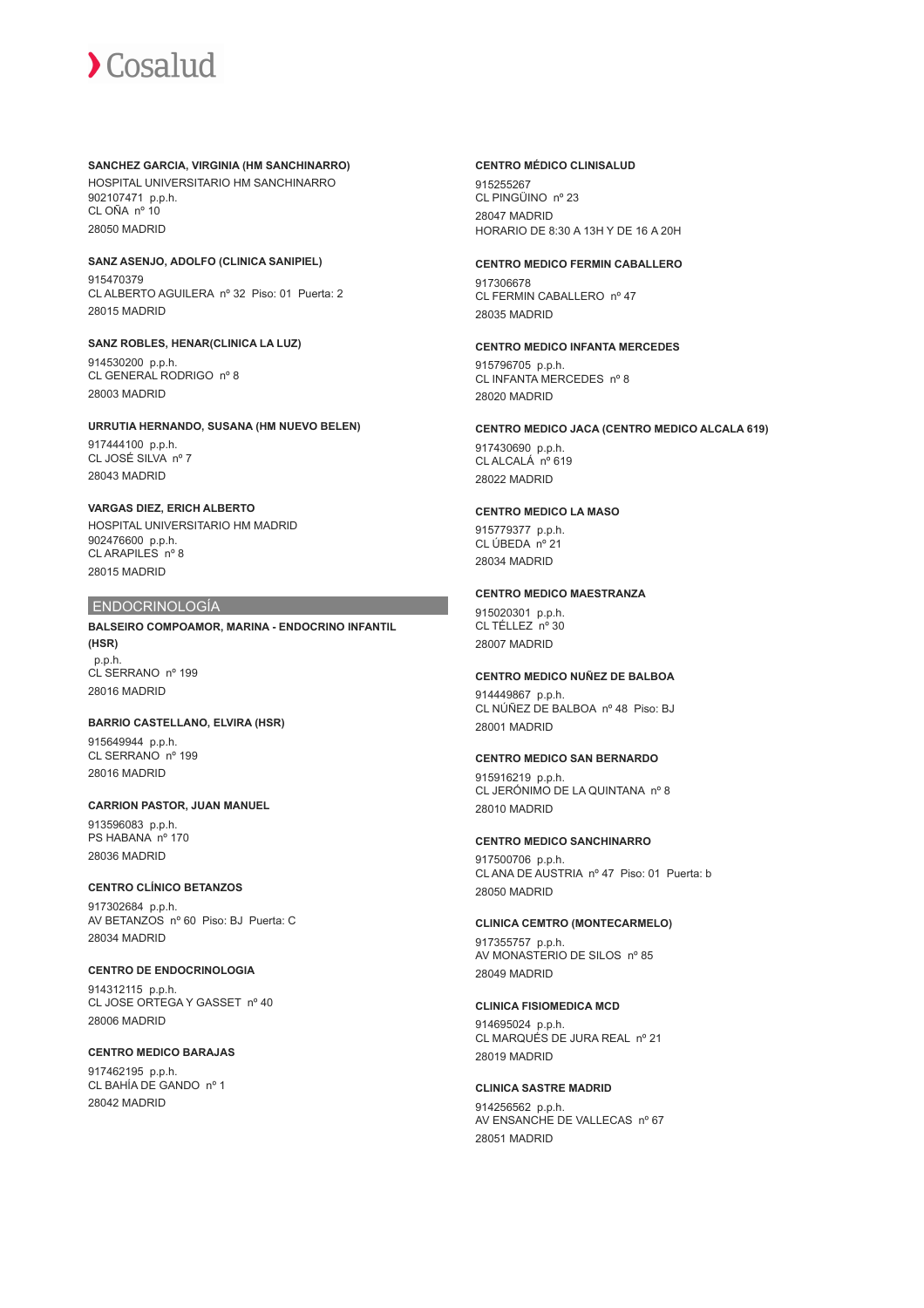#### **CLINICA SASTRE VALDECARROS**

914256562 p.p.h. CL PILAR DE MADARIAGA ROJO nº 11 28051 MADRID

#### **CLINICA UNIVERSIDAD DE NAVARRA (MADRID)**

913531920 p.p.h. CL MARQUESADO DE SANTA MARTA nº 1 28027 MADRID

**CONSULTORIO MEDICO CEA BERMUDEZ** 913993025

CL CEA BERMÚDEZ nº 61 28003 MADRID

#### **CUNILL CASTRO, ANGEL (MADRID)**

914160096 CL CANILLAS nº 93 Piso: 02 Puerta: C 28002 MADRID TARDES DE 16:00 A 20:00 HS. P.P.H.

#### **DE GOROSPE PEREZ-JAUREGUI, CARLOS (NARVAEZ)**

914314882 p.p.h. CL NARVÁEZ nº 7 Piso: 10 Puerta: DR 28009 MADRID MIERCOLES MAÑANAAS JUEVES TARDES

#### **DE GOROSPE PEREZ-JAUREGUI, CARLOS (SANCHO DAVILA)** 917253513 p.p.h. CL SANCHO DÁVILA nº 7 28028 MADRID

#### **DE GOROSPE PEREZ-JAUREGUI, CARLOS (TELLEZ)**

915020301 p.p.h. CL TÉLLEZ nº 30 28007 MADRID LUNES Y MIERCOLES TARDES MARTES Y JUEVES MAÑANAA

#### **DE MINGO DOMINGUEZ, MARIA LUISA (CLINICA LA LUZ)**

HOSPITAL QUIRONSALUD LA LUZ 914530200 p.p.h. CL GENERAL RODRIGO nº 8 28003 MADRID

#### **DR. CHARRO ESTUDIOS ENDOCRINOS**

914452881 p.p.h. CL SANTA CRUZ DE MARCENADO nº 10 Piso: 01 Puerta: DC 28015 MADRID

## **DR. CHARRO ESTUDIOS ENDOCRINOS**

HOSPITAL UNIVERSITARIO HM MADRID 914476600 p.p.h. PA CONDE DEL VALLE DE SUCHIL nº 16 28015 MADRID

#### **DURAN RODRIGUEZ-HERVAS, ALEJANDRA (HSR)**

915649944 p.p.h. CL SERRANO nº 199 28016 MADRID

#### **ENDOCRINOLOGIA MADRID**

629177827 p.p.h. CL DOCTOR ESQUERDO nº 83 28007 MADRID

**EQUIPO DR. JODAR GIMENO, ESTEBAN (HOSPITAL SAN CAMILO)** 902112121 p.p.h. CL JUAN BRAVO nº 39 28006 MADRID

**EQUIPO DR. JOSE ESTEBAN JODAR GIMENO ( CLINICA RUBER)** 910687999 p.p.h. CL JUAN BRAVO nº 39 28006 MADRID

## **EQUIPO DR.JODAR GIMENO, ESTEBAN (QUIRONSALUD SAN JOSE)** 902024747 p.p.h.

CL CARTAGENA nº 111 28002 MADRID

**Dres.:** - SANCHEZ RIVAS, VERONICA

#### **FERNANDEZ FERNANDEZ, LUIS**

914312115 p.p.h. CL JOSÉ ORTEGA Y GASSET nº 40 Piso: 01 28006 MADRID

## **FERNANDEZ RODRIGUEZ, ANA NOELIA - ENDOCRINO**

**INFANTIL (HSR)** p.p.h. CL SERRANO nº 199 28016 MADRID

#### **GARCIA DE ALVARO, MARIA TERESA (HM SANCHINARRO)**

HOSPITAL UNIVERSITARIO HM SANCHINARRO 902107471 CL OÑA nº 10 28050 MADRID

#### **GARCIA DURRUTI, MARIA PILAR (HM NUEVO BELEN)**

917444100 p.p.h. CL JOSÉ SILVA nº 7 28043 MADRID

#### **GOMEZ CANO, Mª ANGELES - ENDOCRINO INFANTIL (HSR)**

915649944 p.p.h. CL SERRANO nº 199 28016 MADRID

#### **GOMEZ MARTIN, JESUS (MD ANDERSON)**

MD ANDERSON INTERNACIONAL ESPAÑA 917878600 p.p.h. CL ARTURO SORIA nº 270 28033 MADRID

#### **HM NUEVO BELEN**

917444100 p.p.h. CL JOSÉ SILVA nº 7 28043 MADRID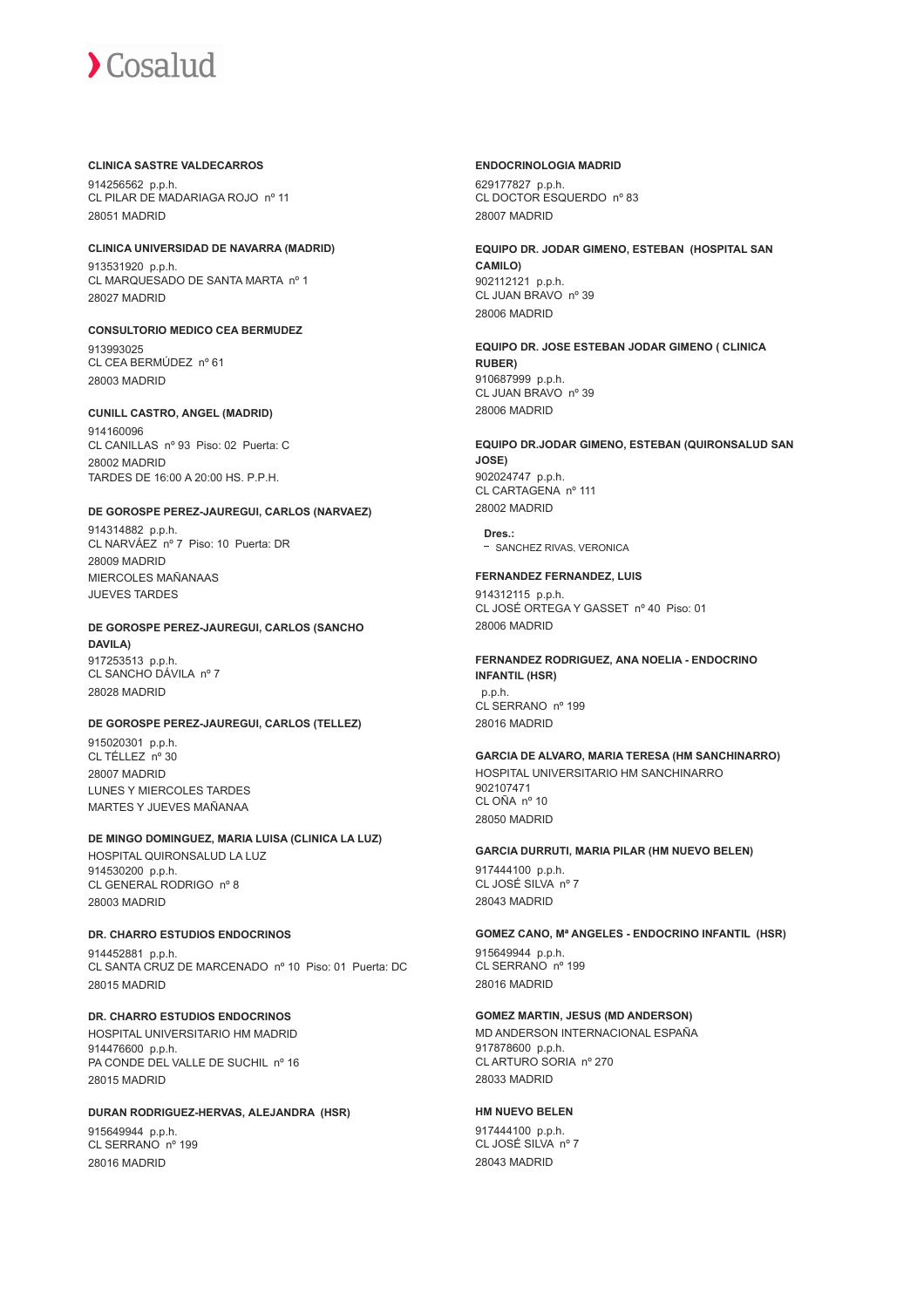#### **HMD PINAR**

913027283 p.p.h. AV SAN LUIS nº 166 28033 MADRID

#### **HOSPITAL DE DIA PIO XII**

913531510 p.p.h. CT SAGRADO CORAZÓN nº 4 28016 MADRID

**HOSPITAL DE LA V.O.T. DE SAN FRANCISCO** 913657600 CL SAN BERNABÉ nº 13 28005 MADRID

#### **HOSPITAL QUIRONSALUD LA LUZ**

914530200 p.p.h. CL GENERAL RODRIGO nº 8 28003 MADRID

**HOSPITAL QUIRONSALUD SAN CAMILO** 902112121 CL JUAN BRAVO nº 39

28006 MADRID

#### **HOSPITAL QUIRONSALUD SAN JOSE**

910687000 p.p.h. CL CARTAGENA nº 111 28002 MADRID

#### **HOSPITAL RUBER JUAN BRAVO**

910687999 p.p.h. CL JUAN BRAVO nº 49 28006 MADRID

## **HOSPITAL SAN RAFAEL, HNOS DE SAN JUAN DE DIOS**

915649944 p.p.h. CL SERRANO nº 199 28016 MADRID

#### **HOSPITAL UNIVERSITARIO HM MADRID** 914476600

PA CONDE DEL VALLE DE SUCHIL nº 16 28015 MADRID

### **HOSPITAL UNIVERSITARIO HM SANCHINARRO**

901088212 p.p.h. CL OÑA nº 10 28050 MADRID

## **HOSPITAL UNIVERSITARIO VIAMED VIRGEN DE LA PALOMA**

915348207 p.p.h. CL LOMA nº 1 28003 MADRID

#### **HOSPITAL VIAMED SANTA ELENA**

914539400 p.p.h. CL GRANJA nº 8 28003 MADRID

#### **HOSPITAL VITHAS LA MILAGROSA**

914472100 CL MODESTO LAFUENTE nº 14 28010 MADRID

#### **HOSPITAL VITHAS NUESTRA SRA. DE AMÉRICA**

912143100 CL ARTURO SORIA nº 103 28043 MADRID P.P.H.

#### **HOSPITALES VIRGEN DEL MAR - EDIFICIO LOPEZ POZAS**

913539500 p.p.h. CL GENERAL LÓPEZ POZAS nº 10 28036 MADRID

#### **IMEMA INSTITUTO MEDICO ESTETICO DE MADRID**

913501456 p.p.h. CL JUAN HURTADO DE MENDOZA nº 15 28036 MADRID

#### **JUNQUERA BAÑARES, SONIA**

915474527 p.p.h. CL ALBERTO AGUILERA nº 29 Piso: 01 Puerta: IZ 28015 MADRID

#### **LAHERA VARGAS, MARCOS (MD ANDERSON)**

MD ANDERSON INTERNACIONAL ESPAÑA 917878600 p.p.h. CL ARTURO SORIA nº 270 28033 MADRID

#### **LUCAS MORANTE, TOMAS (HM SANCHINARRO)**

HOSPITAL UNIVERSITARIO HM SANCHINARRO 902107471 p.p.h. CL OÑA nº 10 28050 MADRID

#### **MANSO PEREZ , ALBA - ENDOCRINO INFANTIL (HSR)**

915649944 p.p.h. CL SERRANO nº 199 28016 MADRID

#### **MARCO HERNANDEZ, MANRIQUE**

915013866 p.p.h. TR TÉLLEZ nº 8 Escalera: 1 Piso: 03 Puerta: Z 28007 MADRID

#### **MD ANDERSON INTERNACIONAL ESPAÑA**

917878600 p.p.h. CL ARTURO SORIA nº 270 28033 MADRID

#### **MDH HORTALEZA**

915358198 p.p.h. CL TORQUEMADA nº 26 28043 MADRID DE 8:30 A 14 Y DE 15:30 A 20 H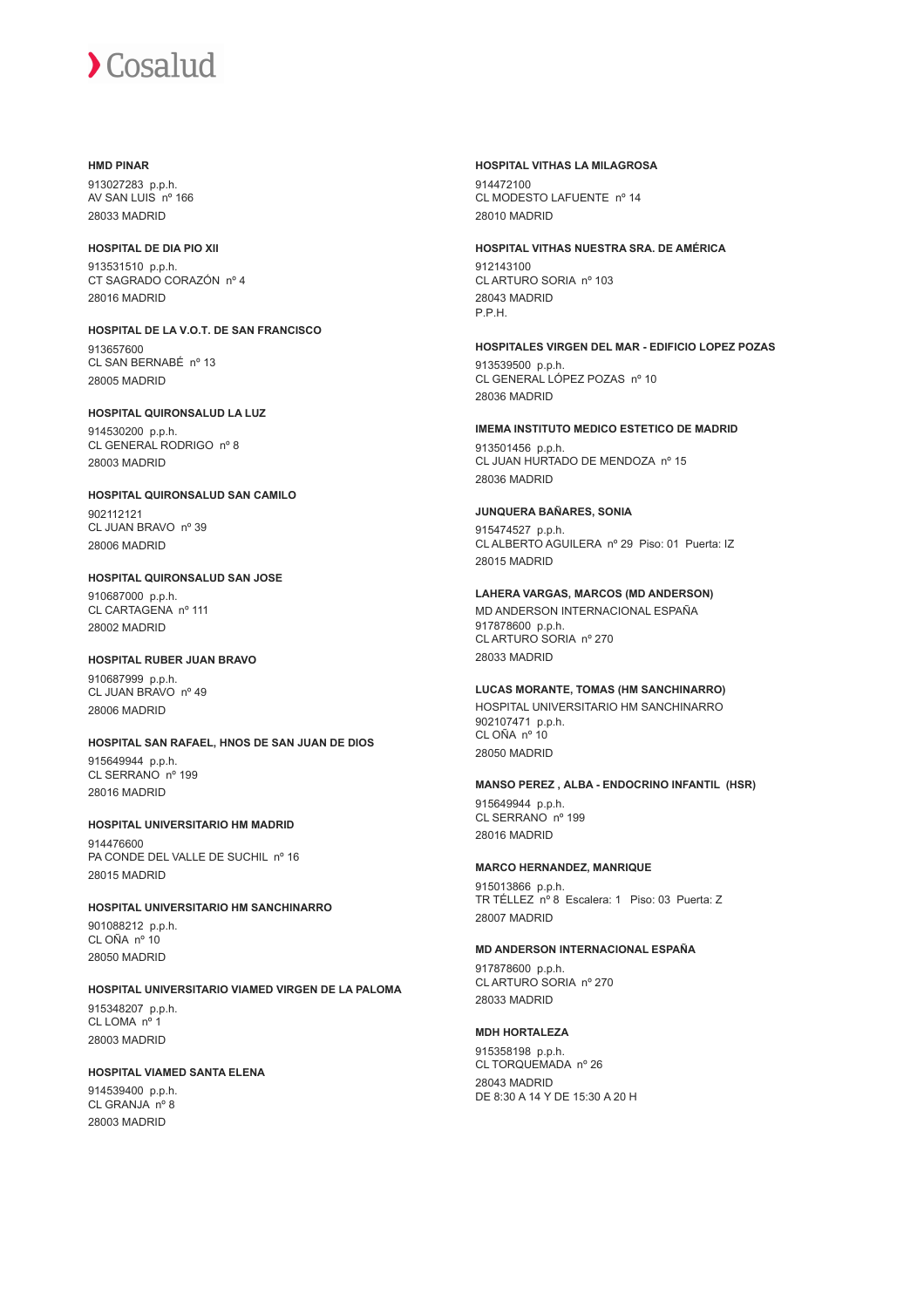#### **PALOMO DOMINGO, MARIA DEL CARMEN (HM NUEVO BELEN)** 917444100 p.p.h. CL JOSÉ SILVA nº 7

28043 MADRID

## **POLICLINICA HM GABINETE VELAZQUEZ**

915777773 p.p.h. CL VELÁZQUEZ nº 25 Piso: 01 28001 MADRID

## **POLICLINICA LOPEZ DE HOYOS**

915193445 p.p.h. CL LOPEZ DE HOYOS nº 155 28002 MADRID

#### **POLICLINICA MEPRYSA**

914014338 p.p.h. CL MONTESA nº 15 28006 MADRID

#### **POLICLINICO HM ARAPILES**

901088212 p.p.h. CL ARAPILES nº 8 28015 MADRID

#### **RLL CENTRO MEDICO DE NUTRICION Y ESTETICA**

914011330 p.p.h. CL CONDE DE PEÑALVER nº 35 Piso: 01 Puerta: B 28006 MADRID

#### **RODRÍGUEZ JIMÉNEZ, CELESTINO (MADRID)**

914011330 p.p.h. CL CONDE DE PEÑALVER nº 35 Piso: 01 Puerta: B 28006 MADRID

#### **ROMERO GARCIA, PATRICIA - ENDOCRINO INFANTIL (HSR)**

915649944 p.p.h. CL SERRANO nº 199 28016 MADRID

#### **SANATORIO VIRGEN DEL MAR**

913539500 p.p.h. CL HONDURAS nº 14 28016 MADRID

#### **Waeel Ibrahim, Alkrekshi (HSR)**

915649944 p.p.h. CL SERRANO nº 199 28016 MADRID

#### ENFERMERÍA

**ABILITY SALUD** 914008106 p.p.h. CL JORGE JUAN nº 141 28028 MADRID

#### **CENTRO CLÍNICO BETANZOS**

917302684 p.p.h. AV BETANZOS nº 60 Piso: BJ Puerta: C 28034 MADRID

#### **CENTRO DE INTERMEDIACION MEDICA MONTECARMELO**

914214812 p.p.h. CL MONASTERIO DE OSEIRA nº 5 Piso: BJ Puerta: 2 28049 MADRID

#### **CENTRO MEDICO BARAJAS**

917462195 p.p.h. CL BAHÍA DE GANDO nº 1 28042 MADRID

#### **CENTRO MÉDICO CLINISALUD**

915255267 CL PINGÜINO nº 23 28047 MADRID HORARIO DE 8:30 A 13H Y DE 16 A 20H

#### **CENTRO MEDICO FERMIN CABALLERO**

917306678 CL FERMIN CABALLERO nº 47 28035 MADRID

### **CENTRO MEDICO INFANTA MERCEDES**

915796705 p.p.h. CL INFANTA MERCEDES nº 8 28020 MADRID

#### **CENTRO MEDICO JACA (CENTRO MEDICO ALCALA 619)**

917430690 p.p.h. CL ALCALÁ nº 619 28022 MADRID

#### **CENTRO MEDICO LA MASO**

915779377 p.p.h. CL ÚBEDA nº 21 28034 MADRID

#### **CENTRO MEDICO LAS ROSAS**

917759462 CL SUECIA nº 63 Piso: BJ 28022 MADRID

#### **CENTRO MEDICO MAESTRANZA**

915020301 p.p.h. CL TÉLLEZ nº 30 28007 MADRID

#### **CENTRO MEDICO NUÑEZ DE BALBOA**

914449867 p.p.h. CL NÚÑEZ DE BALBOA nº 48 Piso: BJ 28001 MADRID

#### **CENTRO MEDICO POZA DE LA SAL**

913327142 p.p.h. CL POZA DE LA SAL nº 24 28031 MADRID

## **CENTRO MEDICO SAN BERNARDO** 915916219 p.p.h. CL JERÓNIMO DE LA QUINTANA nº 8

28010 MADRID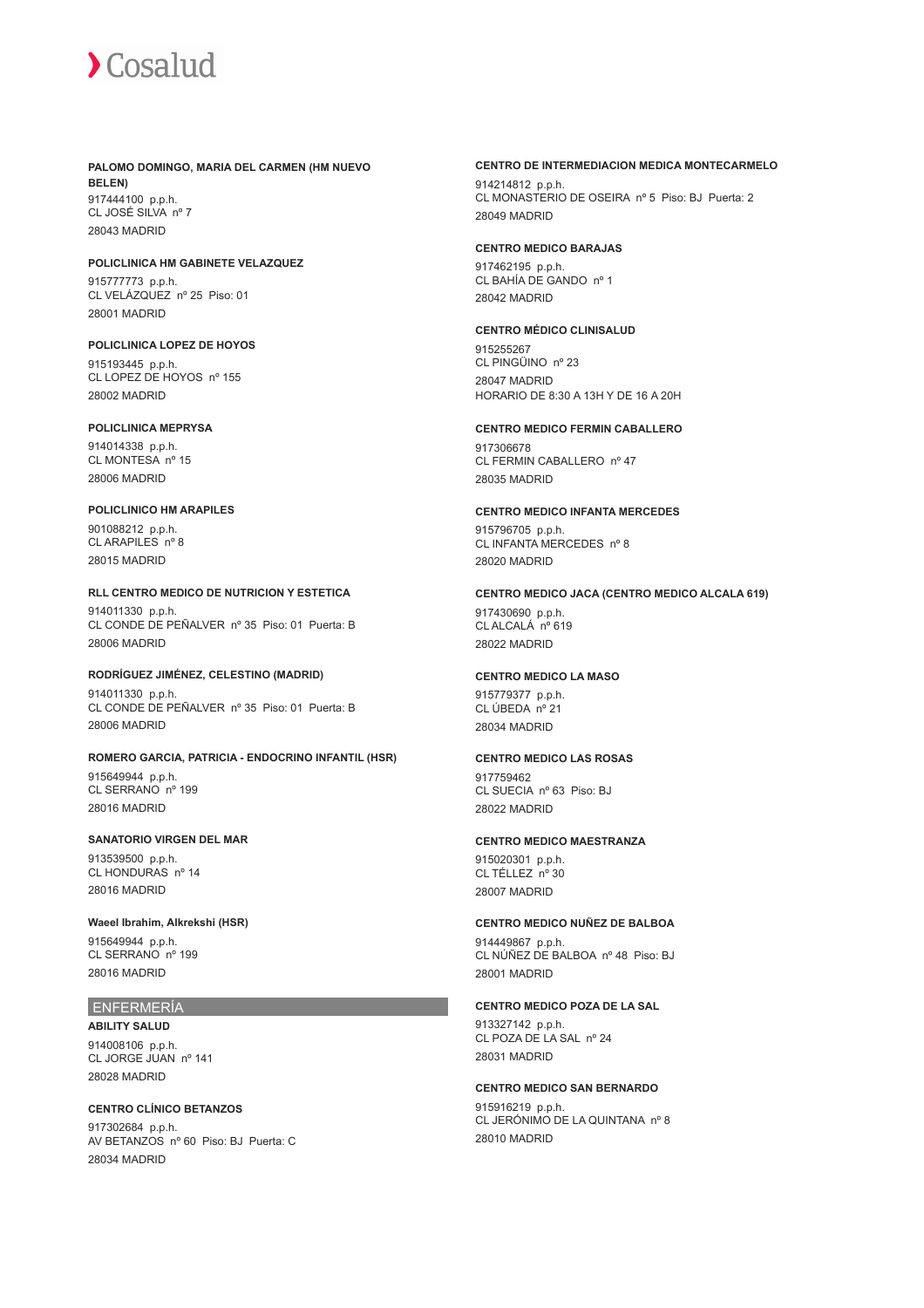#### **CENTRO MEDICO SANIMED**

913721662 RD CABALLERO DE LA MANCHA nº 75 28034 MADRID

**CENTRO MEDICO VALDEBERNARDO** 913014081 p.p.h. CL JUGLARES nº 14 Portal: A 28032 MADRID

#### **CLINICA BERROCAL** 915056312 p.p.h. CL BERROCAL nº 20 28021 MADRID

**CLINICA CEMTRO (MONTECARMELO)** 917355757 p.p.h. AV MONASTERIO DE SILOS nº 85 28049 MADRID

#### **CLINICA CEMTRO I** 917355757 p.p.h. AV VENTISQUERO DE LA CONDESA nº 42 28035 MADRID

### **CLINICA FISIOMEDICA MCD**

914695024 p.p.h. CL MARQUÉS DE JURA REAL nº 21 28019 MADRID

### **CLINICA SASTRE MADRID**

914256562 p.p.h. AV ENSANCHE DE VALLECAS nº 67 28051 MADRID

## **CLINICA SASTRE VALDECARROS**

914256562 p.p.h. CL PILAR DE MADARIAGA ROJO nº 11 28051 MADRID

## **CLÍNICA VIRGEN DEL CAMINO** 914682861 p.p.h.

PS DELICIAS nº 150 Piso: BJ 28045 MADRID

## **CONSULTORIO MEDICO CEA BERMUDEZ**

913993025 CL CEA BERMÚDEZ nº 61 28003 MADRID

## **HOSPITAL DE DIA PIO XII**

913531510 p.p.h. CT SAGRADO CORAZÓN nº 4 28016 MADRID

## **HOSPITAL DE LA V.O.T. DE SAN FRANCISCO**

913657600 CL SAN BERNABÉ nº 13 28005 MADRID

## **HOSPITAL QUIRONSALUD SAN CAMILO**

902112121 CL JUAN BRAVO nº 39 28006 MADRID

## **HOSPITAL QUIRONSALUD SAN JOSE**

910687000 p.p.h. CL CARTAGENA nº 111 28002 MADRID

#### **HOSPITAL SAN RAFAEL, HNOS DE SAN JUAN DE DIOS** 915649944 p.p.h. CL SERRANO nº 199

28016 MADRID

## **HOSPITAL VITHAS NUESTRA SRA. DE AMÉRICA**

912143100 CL ARTURO SORIA nº 103 28043 MADRID P.P.H.

#### **HOSPITALES VIRGEN DEL MAR - EDIFICIO LOPEZ POZAS**

913539500 p.p.h. CL GENERAL LÓPEZ POZAS nº 10 28036 MADRID

### **MD ANDERSON INTERNACIONAL ESPAÑA**

917878600 p.p.h. CL ARTURO SORIA nº 270 28033 MADRID

## **MDH CONDE ORGAZ**

913884434 p.p.h. CL EL ALGABEÑO nº 119 28043 MADRID

## **POLICLINICA LOPEZ DE HOYOS**

915193445 p.p.h. CL LOPEZ DE HOYOS nº 155 28002 MADRID

## **POLICLINICA MEPRYSA**

914014338 p.p.h. CL MONTESA nº 15 28006 MADRID

## **SANATORIO SAN FRANCISCO DE ASIS**

915617100 CL JOAQUÍN COSTA nº 28 28002 MADRID

#### **SANATORIO VIRGEN DEL MAR**

913539500 p.p.h. CL HONDURAS nº 14 28016 MADRID

## ESTOMATOLOGÍA

28001 MADRID

#### **ADAN DEL RIVERO, MARIA DOLORES** 914316659 p.p.h. CL GOYA nº 46 Piso: 01 Puerta: IZ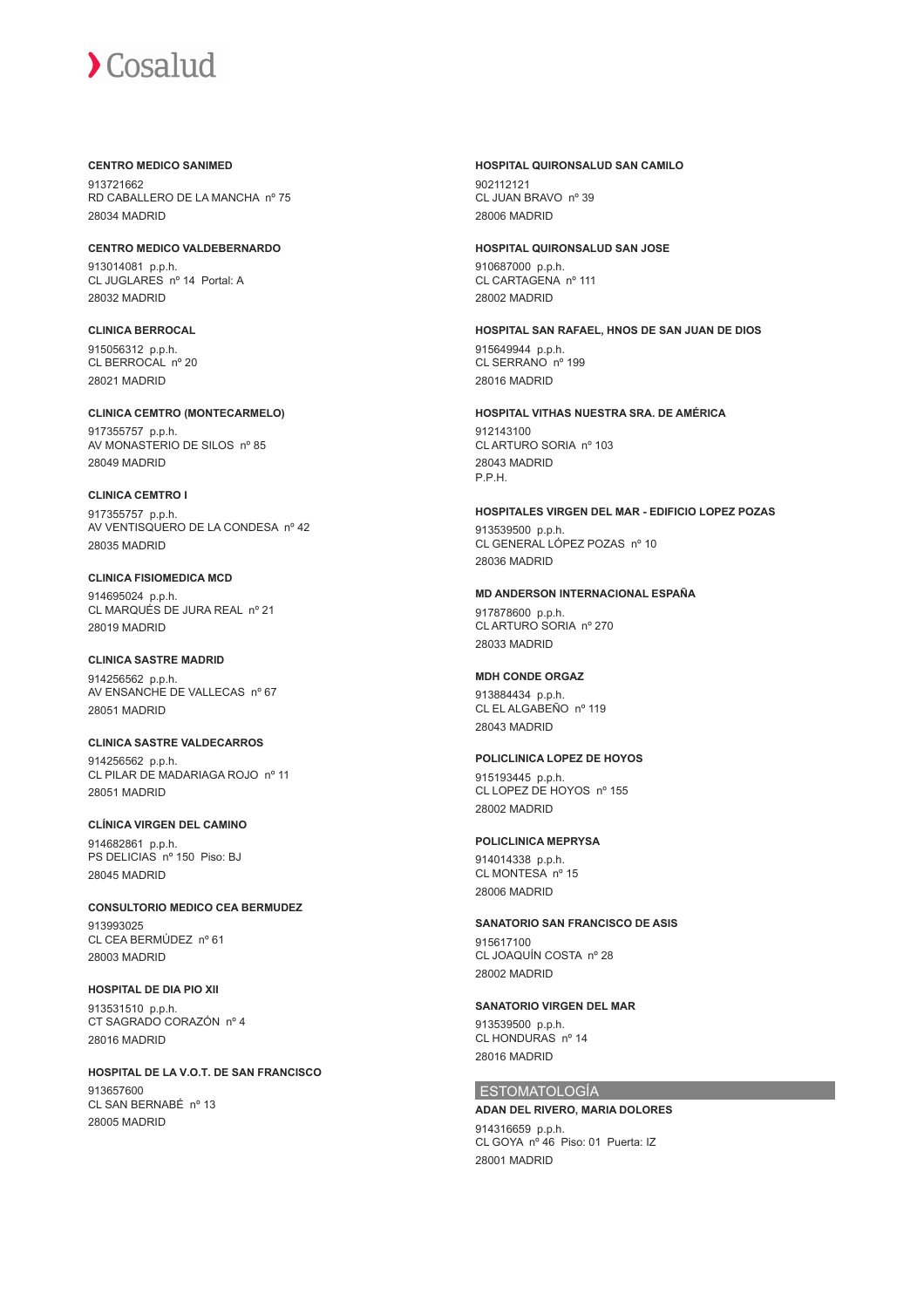#### **ARNAS RODRIGUEZ, MERCEDES (HM SANCHINARRO)**

HOSPITAL UNIVERSITARIO HM SANCHINARRO 902107471 p.p.h. CL OÑA nº 10 28050 MADRID

#### **CAICOYA DE URZÁIZ, ANA**

915943780 p.p.h. CL GENERAL ARRANDO nº 12 Piso: 06 28010 MADRID

**CAZALLA DE LA PARTE, VIRGINIA (CENTRO DENTAL LOS SAUCES)** 915182836 p.p.h. CL MAQUEDA nº 62 28024 MADRID

## **CEDEMA INTEGRAL**

915394319 p.p.h. CL BATALLA DEL SALADO nº 34 Escalera: D Piso: 01 Puerta: B 28045 MADRID

## **CENTRO MEDICO INFANTA MERCEDES**

915796705 p.p.h. CL INFANTA MERCEDES nº 8 28020 MADRID

#### **CENTRO MEDICO MAESTRANZA**

915020301 p.p.h. CL TÉLLEZ nº 30 28007 MADRID

### **CENTRO MEDICO POZA DE LA SAL**

913327142 p.p.h. CL POZA DE LA SAL nº 24 28031 MADRID

#### **CENTRO MEDICO SAN BERNARDO**

915916219 p.p.h. CL JERÓNIMO DE LA QUINTANA nº 8 28010 MADRID

**CENTRO ODONTOLOGICO LORENZO-JUÁREZ** 917817161 p.p.h. CL ALCALÁ nº 145 Piso: 01 Puerta: IZ 28009 MADRID

**CEVEY TEIRA, ADRIÁN HÉCTOR (CLINICA DENTAL TAURO)** 915250256 p.p.h. CL PINGÜINO 23 BJO 28047 MADRID

## **CLINICA BERGUER**

915544616 p.p.h. AV PABLO IGLESIAS nº 15 28003 MADRID

**CLINICA DENTAL ALOS CORTES** 915394492 p.p.h. CL TOMÁS BRETÓN nº 9 28045 MADRID

**CLINICA DENTAL DRES. DE LA PLAZA (DR. ANTONIO DE LA PLAZA JULIAN)** 913566811 p.p.h. CL ALCALA nº 204 Piso: 02 Puerta: b 28009 MADRID

**Dres.:** DE LA PLAZA JULIAN, ANTONIO

#### **CLÍNICA DENTAL NOEMIDENT VILLAVERDE**

915054005 p.p.h. CL MARTÍNEZ OVIOL nº 11 28021 MADRID

## **CLÍNICA DENTAL NOEMIDENT- ROSALES**

917979000 p.p.h. CL BARIO nº 14 Piso: BJ 28021 MADRID

#### **CLINICA DENTAL SERRANO**

914357746 p.p.h. CL HERMOSILLA nº 101 Piso: BJ 28006 MADRID

#### **CLINICA DENTAL VILLA ROSA**

917598741 p.p.h. CL MOTA DEL CUERVO nº 11 Piso: 01 Puerta: A 28043 MADRID

## **CLINICA MIRADENT**

917304201 p.p.h. CL SANGENJO nº 21 Piso: 01 Puerta: DC 28034 MADRID

## **CLINICA ODONTOLÓGICA PELAYO**

914294859 p.p.h. CL PRÍNCIPE nº 33 Piso: 01 28012 MADRID

#### **CLÍNICAS AREA DENTAL**

912440671 p.p.h. CL MIRALLOS nº 16 Piso: 05 Puerta: A 28050 MADRID

#### **CRESPO VELASCO, JOSE**

915281039 CL CANARIAS nº 27 Piso: BJ Puerta: dc 28045 MADRID SIN CITA PREVIA

#### **DENTYCLASS RETIRO**

915753619 p.p.h. CL LOPE DE RUEDA nº 26 28009 MADRID

#### **Dres.:**

- 
- ALONSO TORRE, Mª LORENA ARENA ETCHEVERRY, STEFANIA BONILLO EGÜEN, CARMEN
- 
- GARCIA DE ANDRES, ALFONSO PEREZ UCHA, FELIX RUBIO MORA, ROSA BELEN
- - SANCHEZ LIMA, ESTRELLA TURELL HUELIN, FERNANDO TURELL HUELIN, FERNANDO
-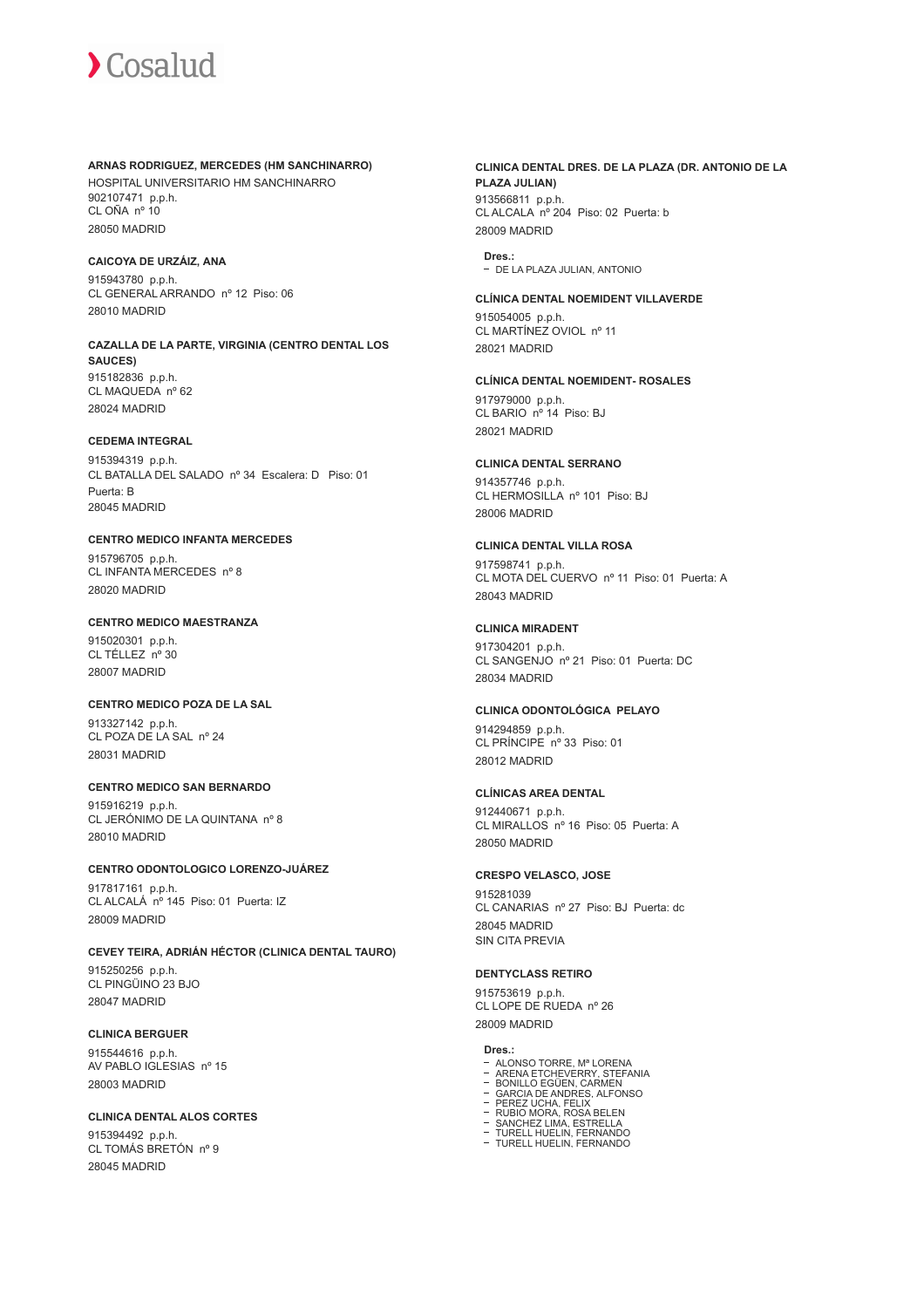#### **DR. F. MORALEDA & ASOCIADOS (SMILELIFE)**

913025289 p.p.h. PA DUQUE DE PASTRANA nº 3 Piso: 03 Puerta: A 28036 MADRID

#### **DURAN GALLARDO, JOSE MANUEL**

915199015 p.p.h. CL SANTA HORTENSIA nº 15 28002 MADRID

#### **ELZAURDIA LOPEZ, CARLOS (CLINICA DENTAL ROMA)**

914449226 p.p.h. PA MANUEL BECERRA nº 20 28028 MADRID

#### **FERNANDEZ PALACIOS MARTINEZ, PEDRO MANUEL**

913500117 p.p.h. CL PADRE DAMIÁN nº 44 28036 MADRID

#### **GARCIA COLLADO, RUBEN**

914017465 p.p.h. CL DIEGO DE LEÓN nº 58 Piso: BJ Puerta: B 28006 MADRID

#### **GARCIA PEREZ, JOSE MANUEL (ARCO)**

915932675 p.p.h. CL GENERAL ARRANDO nº 5 Piso: 01 28010 MADRID

### **GARRIDO LAPEÑA, PILAR** 915393330 p.p.h.

CL ATOCHA nº 68 Piso: 01 28012 MADRID

### **GIL JAIME, RAQUEL**

914261442 p.p.h. CL PRINCIPE DE VERGARA nº 27 Piso: 01 28001 MADRID

#### **HOSPITAL DE LA V.O.T. DE SAN FRANCISCO** 913657600 CL SAN BERNABÉ nº 13 28005 MADRID

#### **HOSPITAL UNIVERSITARIO HM MADRID**

914476600 PA CONDE DEL VALLE DE SUCHIL nº 16 28015 MADRID

**HOSPITAL UNIVERSITARIO HM SANCHINARRO** 901088212 p.p.h. CL OÑA nº 10 28050 MADRID

#### **IMAGEN DENTAL**

917789339 p.p.h. AV PABLO NERUDA nº 114 28018 MADRID

#### **IMPLANTALIA CLINICA DENTAL**

914362640 p.p.h. CL JORGE JUAN nº 75 Piso: 01 Puerta: IZ 28009 MADRID

#### **JUNES NUÑEZ, RICARDO WILFREDO (MADRID)**

915710884 p.p.h. CL MARQUÉS DE VIANA nº 3 Piso: 01 Puerta: 3 28039 MADRID

#### **LOPEZ-QUILES MARTINEZ, JUAN (CLINICA ARGENSOLA)** 917020445 p.p.h. CL ARGENSOLA nº 20 Piso: 01

28004 MADRID

#### **MAROTO NAVARRO, CRISTINA**

913763403 p.p.h. CL CERRO MINGUETE nº 14 Piso: BJ Puerta: 6 28035 MADRID

#### **MARTINEZ SANCHEZ, FELIX JULIAN**

913924583 p.p.h. CL MAESTRA DOLORES MARCO nº 14 Portal: 5 28055 MADRID

#### **MARTINEZ SANCHEZ, FELIX JULIAN (MADRID)**

912876081 p.p.h. CL VICENTE BLASCO IBAÑEZ nº 19 Portal: H Piso: BJ Puerta: B 28050 MADRID

#### **MARTINEZ SANCHEZ, SERGIO**

916217012 p.p.h. CL JOSEFINA ALDECOA nº 40 Piso: BJ 28055 MADRID

#### **MARTINEZ ZARZUELA, ADORACION (28009)**

915749766 p.p.h. CL MENENDEZ PELAYO nº 63 28007 MADRID

#### **MARTINEZ ZARZUELA, ADORACION (28015)**

915447552 CL HILARIÓN ESLAVA nº 12 Piso: 01 Puerta: B 28015 MADRID HORARIO 09:30-13:30 16:00-20:00 CITA PREVIA

#### **PUJOLS BAEZ, GISELA**

914786090 p.p.h. CL LAS MERCEDES nº 8 Piso: BJ 28020 MADRID

#### **QUIROGA QUINTERO, DARIO HELI**

917727696 p.p.h. CL VALDEBERNARDO nº 26 Piso: BJ Puerta: 23 28030 MADRID

#### **REY FERRO, CARMEN**

913447505 p.p.h. CL BRAVO MURILLO nº 153 Piso: 01 Puerta: DC 28020 MADRID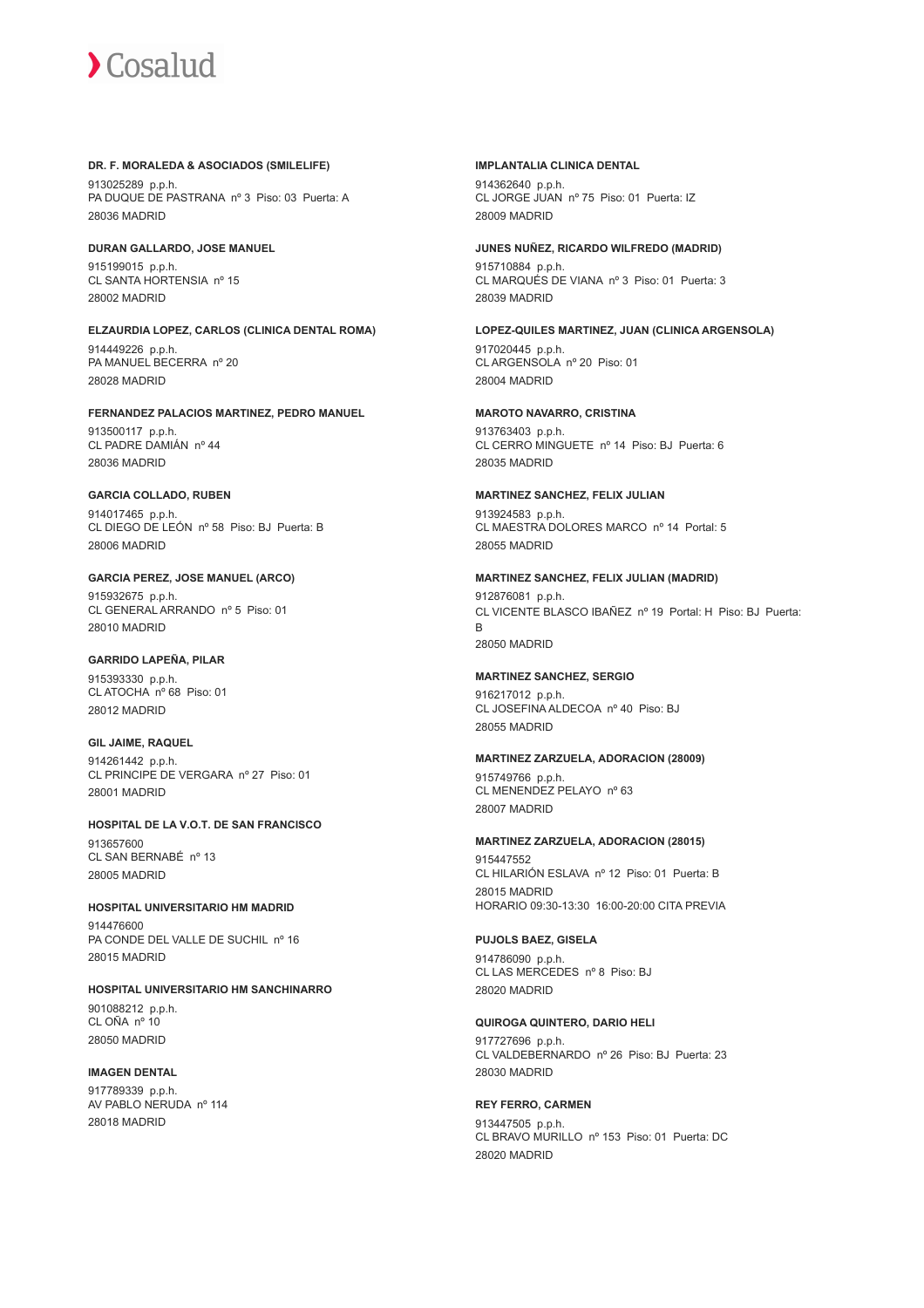#### **RODRIGO LACALLE, CLARA (CLÍNICA DENTAL DRES. RODRIGO)**

914023646 p.p.h. CL GOYA nº 135 Piso: 02 28009 MADRID

### **RODRIGUEZ MUÑOZ, MARIA DE LOS ANGELES**

915569477 p.p.h. CL ORENSE nº 67 Piso: 01 Puerta: B 28020 MADRID

#### **RUMBERO GARCIA, ALFREDO**

913830711 p.p.h. CL CANILLAS nº 1 Piso: 01 Puerta: F 28002 MADRID

#### **SADA GARCIA LOMAS, PABLO (CLINICA SADA)**

915760508 p.p.h. CL VELÁZQUEZ nº 55 Piso: 01 Puerta: D 28001 MADRID

#### **SANCHEZ SALMERON, JOSE TOMAS**

914576043 p.p.h. CL COCHABAMBA nº 13 28016 MADRID

### **SOMOZA DE LA MATA, CARLOS**

914314838 p.p.h. AV FELIPE II nº 34 28009 MADRID

#### FISIOTERAPIA

**ABILITY SALUD** 914008106 p.p.h. CL JORGE JUAN nº 141 28028 MADRID

**ACURART** 911287246 p.p.h. AV GUADALAJARA nº 79 28032 MADRID

## **ARISED REHABILITACION**

913322479 AV SANTA EUGENIA nº 25 Piso: BJ Puerta: 4 28031 MADRID

## **ASISTENCIA MEDICA MORATALAZ**

917510486 p.p.h. CL EL BULEVAR JOSE PRAT nº 8 Piso: BJ 28032 MADRID

#### **CENTRO DE RECUPERACION Y FISIOTERAPIA** 915538440 p.p.h. CL PALENCIA nº 48 28020 MADRID

#### **CENTRO DE REHABILITACION CEFISA** 914341201 CL LEÓN GIL DE PALACIO nº 2 28007 MADRID

#### **CENTRO DE REHABILITACION DEL LENGUAJE**

915759651 p.p.h. AV TOREROS nº 10 28028 MADRID

#### **CENTRO MEDICO CEMERESI**

912940047 p.p.h. CL MARTIN DE LOS HEROS nº 63 28008 MADRID

#### **CENTRO MÉDICO CLINISALUD**

915255267 CL PINGÜINO nº 23 28047 MADRID HORARIO DE 8:30 A 13H Y DE 16 A 20H

#### **CENTRO MEDICO FERMIN CABALLERO**

917306678 CL FERMIN CABALLERO nº 47 28035 MADRID

## **CENTRO MEDICO LA MASO**

915779377 p.p.h. CL ÚBEDA nº 21 28034 MADRID

### **CENTRO MÉDICO VADEMECUM**

914411924 p.p.h. CL GENERAL AMPUDIA nº 4 28003 MADRID

#### **CENTRO MEDICO Y REHABILITACION DR ROZALEN (28028)**

913613141 p.p.h. CL FRANCISCO NAVACERRADA nº 10 28028 MADRID

#### **CENTRO MEDICO Y REHABILITACION DR ROZALEN (28047)**

914658464 p.p.h. CL CARLOS DOMINGO nº 21 28047 MADRID

#### **CENTRO MEDICO Y REHABILITACION DR. ROZALEN (28051)**

915044411 p.p.h. CL CORRAL DE ALMAGUER nº 13 28051 MADRID

#### **CENTRO MEDICO Y REHABILITACION DR.ROZALEN**

915044411 p.p.h. CL O´DONNELL nº 49 Piso: BJ 28009 MADRID

#### **CLINICA BERROCAL**

915056312 p.p.h. CL BERROCAL nº 20 28021 MADRID

#### **CLÍNICA CROSECÓN**

914395371 CL CAMINO DE LOS VINATEROS nº 108 28030 MADRID MAÑANA Y TARDE DE 07:30 A 20:30 HS.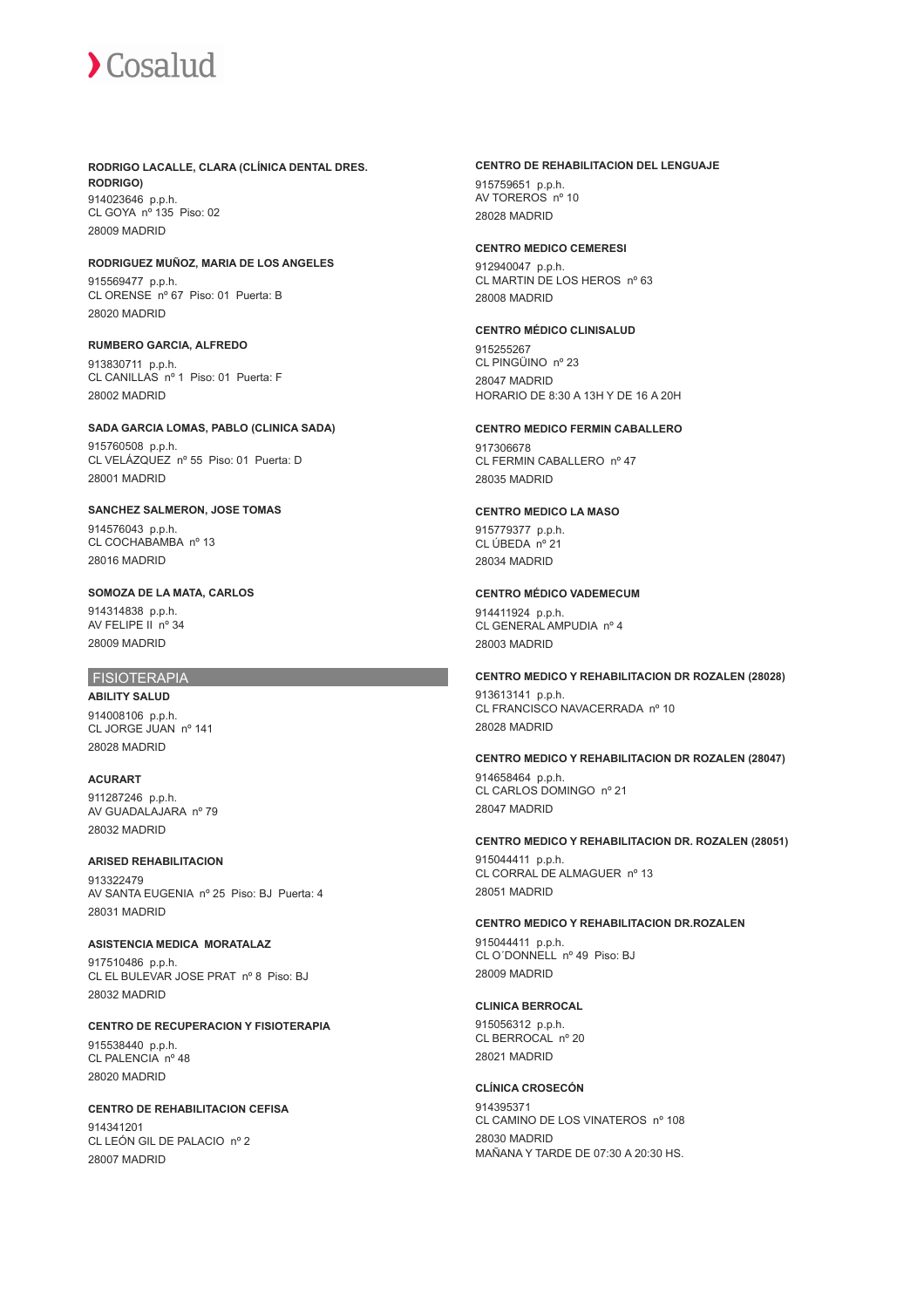#### **CLINICA DE REHABILITACION ESPECIALIZADA (SEPRESA)**

914311132 p.p.h. CL SERRANO nº 27 28001 MADRID

#### **CLINICA FISIOMEDICA MCD**

914695024 p.p.h. CL MARQUÉS DE JURA REAL nº 21 28019 MADRID

## **CLINICA MELISA (ALDEANUEVA)**

917060570 p.p.h. CL ALDEANUEVA DE LA VERA nº 16 28044 MADRID 9 a 14 y de 15 a 21

#### **CLÍNICA RETIRO (CP. 28009)**

914009318 p.p.h. CL FERNÁN GONZÁLEZ nº 41 28009 MADRID

## **CLÍNICA VIRGEN DEL CAMINO**

914682861 p.p.h. PS DELICIAS nº 150 Piso: BJ 28045 MADRID

### **CLINICAS DE REHABILITACION MEDICA (CLINICA ARIMON)**

915336700 CL GUZMÁN EL BUENO nº 133 Piso: BJ 28003 MADRID LUNES Y MARTES DE 16:00 A 20:30; JUEVES DE 10:00 A 14:00 Y DE 16:00 A 20:30 HS.

#### **CONSULTORIO MEDICO CEA BERMUDEZ** 913993025 CL CEA BERMÚDEZ nº 61

28003 MADRID

## **FISIO BALBOA**

917556156 p.p.h. CL NÚÑEZ DE BALBOA nº 85 28006 MADRID

## **FISIOBURGOCENTRO** 915392678 p.p.h. PS ACACIAS nº 39

28005 MADRID

#### **FISIOCASA MADRID**

911154397 p.p.h. PS ERMITA DEL SANTO nº 40 28011 MADRID

#### **FISIOLUTION ( KINEFISIO4, S.L.)**

689027943 p.p.h. PS HABANA nº 87 28036 MADRID

#### **FISIOLUTION. CLINICA DE FISIOTERAPIA Y REHABILITACION**

912877172 p.p.h. CL SAN JUAN DE ORTEGA nº 52 28050 MADRID 8:00H A 22:00H

### **FRANHUR**

915011182 p.p.h. PA CONDE DE CASAL nº 8 28007 MADRID

#### **FRATERSALUD**

917194252 p.p.h. CL QUERO nº 23 28024 MADRID

#### **HONDURAS 7**

913505424 p.p.h. PS HABANA nº 137 28036 MADRID

#### **HOSPITAL BEATA MARIA ANA DE JESUS**

914097423 p.p.h. CL DOCTOR ESQUERDO nº 83 28007 MADRID

#### **HOSPITAL DE LA V.O.T. DE SAN FRANCISCO**

913657600 CL SAN BERNABÉ nº 13 28005 MADRID

#### **HOSPITAL QUIRONSALUD LA LUZ**

914530200 p.p.h. CL GENERAL RODRIGO nº 8 28003 MADRID

#### **HOSPITAL RUBER JUAN BRAVO**

910687999 p.p.h. CL JUAN BRAVO nº 49 28006 MADRID

#### **HOSPITAL SAN RAFAEL, HNOS DE SAN JUAN DE DIOS**

915649944 p.p.h. CL SERRANO nº 199 28016 MADRID

#### **HOSPITAL UNIVERSITARIO HM MADRID**

914476600 PA CONDE DEL VALLE DE SUCHIL nº 16 28015 MADRID

#### **HOSPITAL VIAMED SANTA ELENA**

914539400 p.p.h. CL GRANJA nº 8 28003 MADRID

#### **HOSPITALES VIRGEN DEL MAR - EDIFICIO LOPEZ POZAS**

913539500 p.p.h. CL GENERAL LÓPEZ POZAS nº 10 28036 MADRID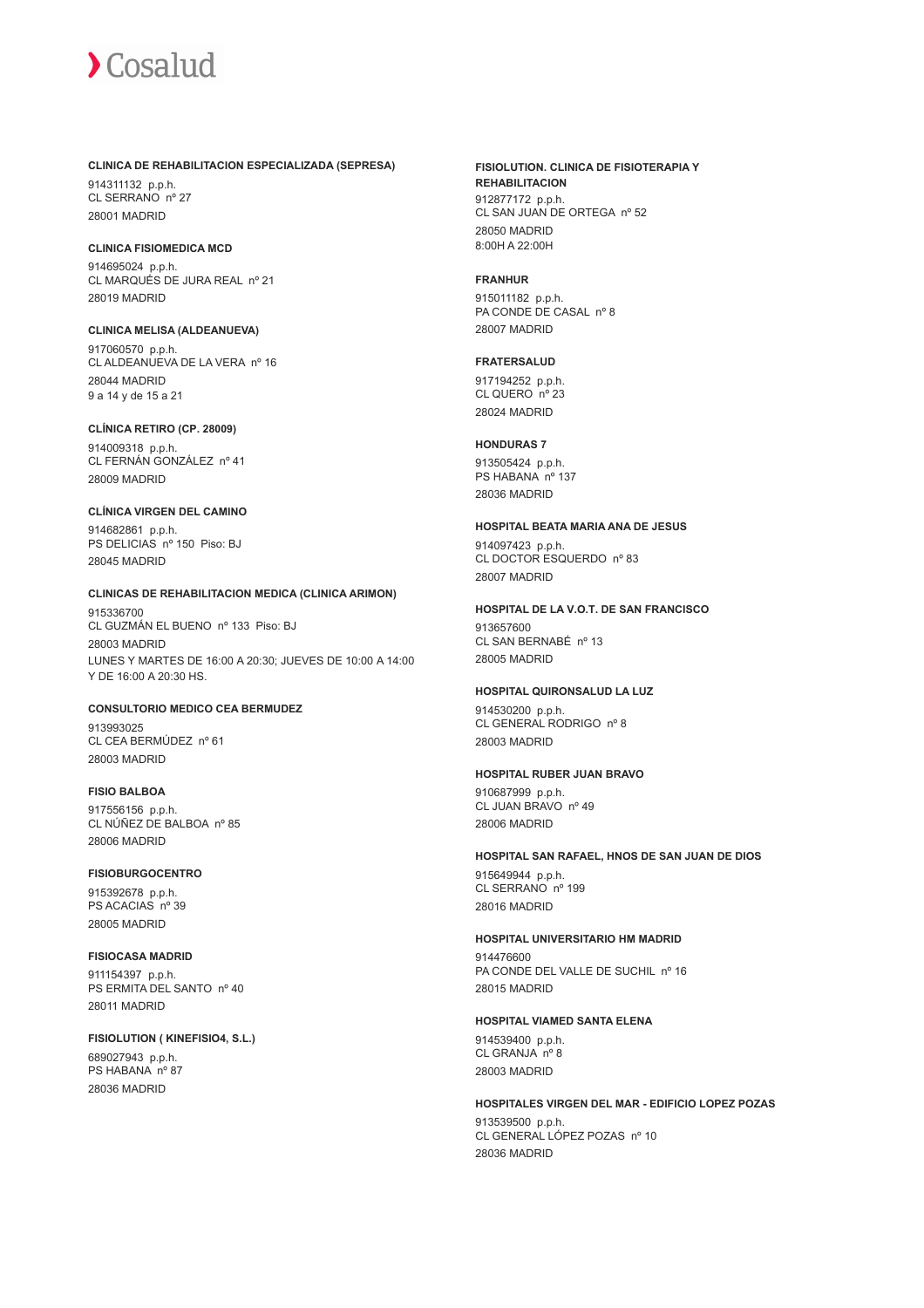

#### **INSTITUTO DE REHABILITACION MEDICA (FISIOGESTION)**

914514640 CL CEA BERMÚDEZ nº 66 28003 MADRID DE LUNES A VIERNES DE 08:00 A 14:00 Y DE 15:00 A 21:00 HS.

#### **INSTITUTO DE REHABILITACION MEDICA (FISIOGESTION)**

918330940 p.p.h. CL MAESTRO GUERRERO nº 8 28015 MADRID

#### **INVESTIGACIONES Y CIRUGÍA ORTOPÉDICA DR. GALINDO ANDUJAR (IMTRA)** 915545405 p.p.h.

CL EXPLANADA nº 16 28040 MADRID

#### **IRF LA SALLE**

917400826 p.p.h. CL GANIMEDES nº 11 28023 MADRID

#### **MDH HORTALEZA**

915358198 p.p.h. CL TORQUEMADA nº 26 28043 MADRID DE 8:30 A 14 Y DE 15:30 A 20 H

#### **POLICLINICA LOPEZ DE HOYOS**

915193445 p.p.h. CL LOPEZ DE HOYOS nº 155 28002 MADRID

#### **REHABILITACIÓN CARPÍN (SERVICIO DE FISIOTERAPIA NTRA. SRA. DEL ROSARIO)** 914359100 p.p.h.

CL PRÍNCIPE DE VERGARA nº 53 28006 MADRID

**SANATORIO SAN FRANCISCO DE ASIS** 915617100 CL JOAQUÍN COSTA nº 28 28002 MADRID

#### **SANATORIO VIRGEN DEL MAR**

913539500 p.p.h. CL HONDURAS nº 14 28016 MADRID

#### **SANSE FISIOTERAPIA**

914582784 CL COSTA RICA nº 2 Piso: 01 Puerta: A 28016 MADRID DE LUNES A VIERNES DE 08:00 A 22:00 HS.

#### **SAUVAGE, NATHALIE THERESE (HM MADRID)**

914476600 p.p.h. PA CONDE DEL VALLE DE SUCHIL nº 16 28015 MADRID

#### **VELAZQUEZ MARTIN, MARIANO (CLINICA LA LUZ)**

HOSPITAL QUIRONSALUD LA LUZ 914530200 p.p.h. CL GENERAL RODRIGO nº 8 28003 MADRID

## GERIATRÍA

#### **HOSPITAL QUIRONSALUD LA LUZ**

914530200 p.p.h. CL GENERAL RODRIGO nº 8 28003 MADRID

#### **HOSPITAL RUBER JUAN BRAVO**

910687999 p.p.h. CL JUAN BRAVO nº 49 28006 MADRID

#### **HOSPITAL VIAMED SANTA ELENA**

914539400 p.p.h. CL GRANJA nº 8 28003 MADRID

#### **ORTIZ ALONSO, FRANCISCO JAVIER**

913196102 CL MONTE ESQUINZA nº 25 Piso: EN Puerta: iz 28010 MADRID A PARTIR DE 17 HRS

#### **PEREZ GUTIERREZ, JOSE LUIS**

915628152 p.p.h. CL CARTAGENA nº 160 Piso: 02 28002 MADRID

#### **PEREZ GUTIERREZ, JOSE LUIS (HTAL. SAN FRANCISCO DE ASIS)** SANATORIO SAN FRANCISCO DE ASIS 915628152 p.p.h. CL JOAQUÍN COSTA nº 28 28002 MADRID

### **SORIA PERDOMO, FRANCISCO JOSE (CLINICA LA LUZ)** 914530200 p.p.h.

CL GENERAL RODRIGO nº 8 28003 MADRID

### GINECOLOGÍA Y OBSTETRICIA

#### **AGRUPACION GINECOLOGICA ESPAÑOLA** 917375222 p.p.h. PS EDUARDO DATO nº 10 Piso: 02 Puerta: 1 28010 MADRID

**ALCALA LLORENTE, SOFIA** HOSPITAL UNIVERSITARIO HM SANCHINARRO 902088592 p.p.h. CL ATAPUERCA nº 8

28054 MADRID

#### **ARCHILLA DEL POZO, BEATRIZ**

915499065 p.p.h. CL PRINCESA nº 74 28008 MADRID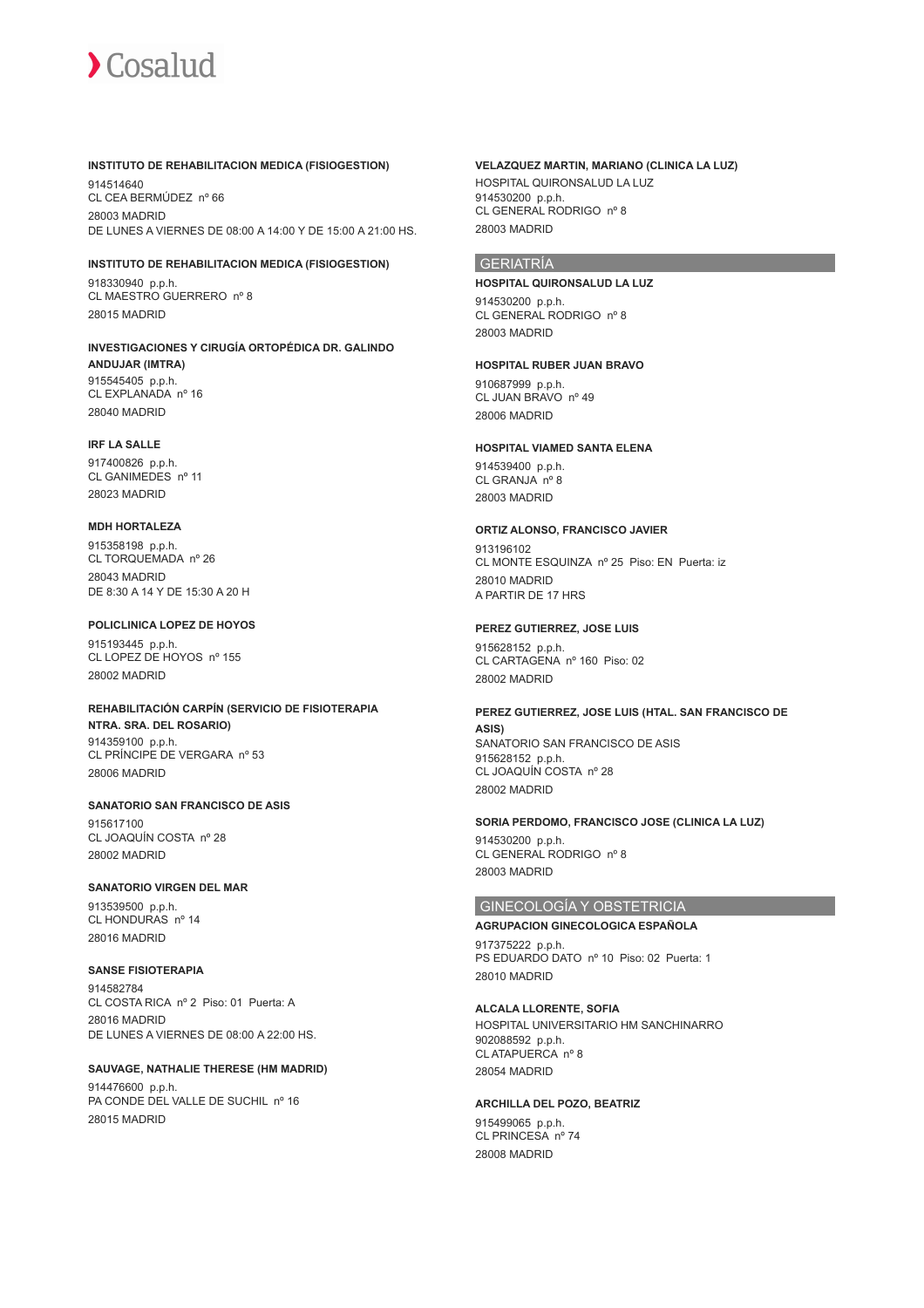#### **ARGENTE GONZALEZ, MARISA (MD ANDERSON)**

MD ANDERSON INTERNACIONAL ESPAÑA 917878600 p.p.h. CL ARTURO SORIA nº 270 28033 MADRID

### **ARGUELLES MARTINEZ, ELENA**

HOSPITAL QUIRONSALUD SAN JOSE 914301842 p.p.h. CL CAMINO DE LOS VINATEROS nº 11 Piso: BJ 28030 MADRID

## **ARREDONDO MUÑOZ-COBO, DIEGO**

915630360 p.p.h. CL JOAQUÍN COSTA nº 28 Piso: 01 Puerta: 25 28002 MADRID

## **ARRIAGA BORRAGEIROS, BEGOÑA (HM NUEVO BELEN)** HM NUEVO BELEN 917444100 p.p.h.

CL JOSÉ SILVA nº 7 28043 MADRID

#### **ASENJO DE LA FUENTE, JUAN ELOY**

914317095 p.p.h. CL AYALA nº 57 Piso: 01 Puerta: D 28001 MADRID

### **AVALO CESPEDES, FAUSTINO S**

HOSPITAL QUIRONSALUD SAN JOSE 902024747 CL CARTAGENA nº 111 Piso: 03 28002 MADRID MARTES Y VIERNES DE 08:00 A 20:00 HS.

#### **BERMEJO AYCART, JUAN IGNACIO**

HOSPITAL VITHAS LA MILAGROSA 914461684 p.p.h. CL NICASIO GALLEGO nº 1 Piso: BJ 28010 MADRID

## **BRUNA CATALAN, ISIDORO**

HOSPITAL UNIVERSITARIO HM SANCHINARRO 902088592 p.p.h. CL OÑA nº 10 28050 MADRID

#### **BUELGA LOPEZ, PAULA**

HOSPITAL UNIVERSITARIO HM SANCHINARRO 902088592 p.p.h. CL OÑA nº 10 28050 MADRID

#### **CANO GINES, ROSA MARIA**

915617100 p.p.h. CL JOAQUIN COSTA nº 28 28006 MADRID LUNES, MIERCOLES Y VIERNES DE 9 A 14 H

#### **CANO VIECO, MARIA LUISA** HOSPITAL UNIVERSITARIO HM SANCHINARRO 902088592 p.p.h. CL ATAPUERCA nº 8 28054 MADRID

#### **CANO VIECO, MARIA LUISA (HM SANCHINARRO)**

HOSPITAL UNIVERSITARIO HM SANCHINARRO 902107471 p.p.h. CL OÑA nº 10 28050 MADRID

### **CAPOLESAN**

914539400 CL GRANJA nº 8 28003 MADRID MARTES Y JUEVES DE 09.30 A 13.30. VIERNES ALTERNOS DE 09.30 A 13.30

#### **CENTRO CLÍNICO BETANZOS**

917302684 p.p.h. AV BETANZOS nº 60 Piso: BJ Puerta: C 28034 MADRID

### **CENTRO DE INTERMEDIACION MEDICA MONTECARMELO**

914214812 p.p.h. CL MONASTERIO DE OSEIRA nº 5 Piso: BJ Puerta: 2 28049 MADRID

### **CENTRO GINECOLOGICO PILAR DE ZARAGOZA**

917266652 p.p.h. AV AMÉRICA nº 33 Piso: 01 28002 MADRID

### **CENTRO MEDICO ASURA**

916033553 p.p.h. CL ASURA nº 41 Portal: A Piso: BJ 28043 MADRID

#### **CENTRO MEDICO BARAJAS**

917462195 p.p.h. CL BAHÍA DE GANDO nº 1 28042 MADRID

#### **CENTRO MEDICO CLARA DEL REY**

913333701 p.p.h. CL CLARA DEL REY nº 41 28002 MADRID

## **CENTRO MÉDICO CLINISALUD**

915255267 CL PINGÜINO nº 23 28047 MADRID HORARIO DE 8:30 A 13H Y DE 16 A 20H

#### **CENTRO MEDICO FERMIN CABALLERO**

917306678 CL FERMIN CABALLERO nº 47 28035 MADRID

**CENTRO MEDICO GRANADOS (JOSE CARLOS GRANADOS MARTINEZ )** 914134526 p.p.h. CL NORMAS nº 6 Piso: 02 Puerta: D 28043 MADRID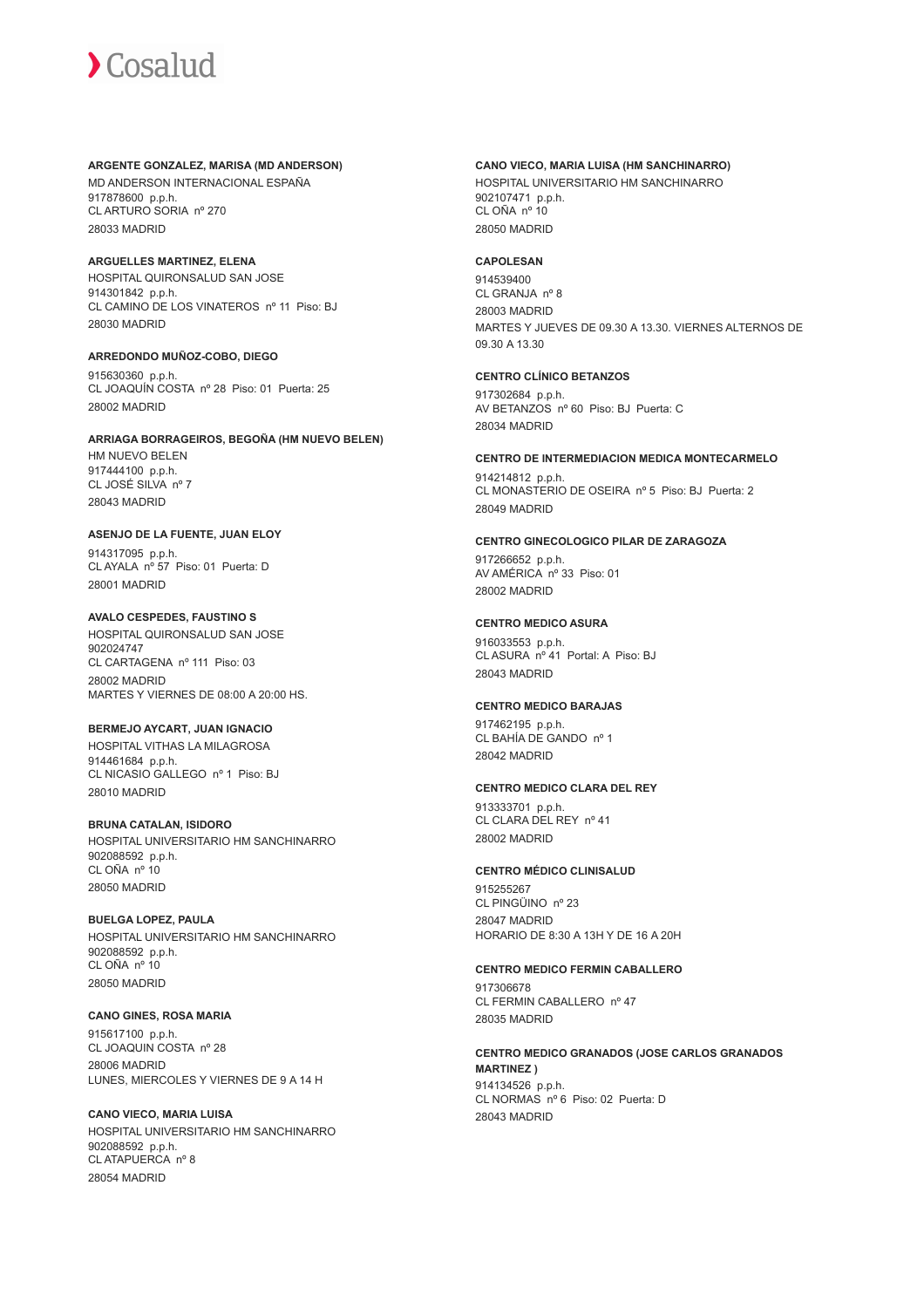#### **CENTRO MEDICO INFANTA MERCEDES**

915796705 p.p.h. CL INFANTA MERCEDES nº 8 28020 MADRID

#### **CENTRO MEDICO JACA (CENTRO MEDICO ALCALA 619)**

917430690 p.p.h. CL ALCALÁ nº 619 28022 MADRID

#### **CENTRO MEDICO LA MASO**

915779377 p.p.h. CL ÚBEDA nº 21 28034 MADRID

## **CENTRO MEDICO MAESTRANZA**

915020301 p.p.h. CL TÉLLEZ nº 30 28007 MADRID

## **CENTRO MEDICO NUÑEZ DE BALBOA**

914449867 p.p.h. CL NÚÑEZ DE BALBOA nº 48 Piso: BJ 28001 MADRID

#### **CENTRO MEDICO SAN BERNARDO**

915916219 p.p.h. CL JERÓNIMO DE LA QUINTANA nº 8 28010 MADRID

#### **CENTRO MEDICO SANCHINARRO**

917500706 p.p.h. CL ANA DE AUSTRIA nº 47 Piso: 01 Puerta: b 28050 MADRID

#### **CENTRO MEDICO SANIMED**

913721662 RD CABALLERO DE LA MANCHA nº 75 28034 MADRID

#### **CLINICA BERROCAL**

915056312 p.p.h. CL BERROCAL nº 20 28021 MADRID

### **CLINICA CEMTRO (MONTECARMELO)**

917355757 p.p.h. AV MONASTERIO DE SILOS nº 85 28049 MADRID

#### **CLINICA CEMTRO I** 917355757 p.p.h. AV VENTISQUERO DE LA CONDESA nº 42 28035 MADRID

#### **CLINICA FISIOMEDICA MCD**

914695024 p.p.h. CL MARQUÉS DE JURA REAL nº 21 28019 MADRID

#### **CLINICA FUENSANTA**

914100200 p.p.h. CL ARTURO SORIA nº 17 28027 MADRID

#### **CLINICA GAIAS CHAMBERÍ**

913085758 p.p.h. CL GENERAL ARRANDO nº 30 28010 MADRID

#### **CLINICA GINECOLOGICA COSTA RICA** 913450926 p.p.h. CL COSTA RICA nº 22 28016 MADRID

**CLINICA SASTRE MADRID** 914256562 p.p.h. AV ENSANCHE DE VALLECAS nº 67 28051 MADRID

## **CLINICA SASTRE VALDECARROS**

914256562 p.p.h. CL PILAR DE MADARIAGA ROJO nº 11 28051 MADRID

#### **CLINICA UNIVERSIDAD DE NAVARRA (MADRID)**

913531920 p.p.h. CL MARQUESADO DE SANTA MARTA nº 1 28027 MADRID

#### **CONSULTORIO MEDICO CEA BERMUDEZ** 913993025

CL CEA BERMÚDEZ nº 61 28003 MADRID

#### **CRISTOBAL GARCIA, IGNACIO**

915776344 p.p.h. PS EDUARDO DATO nº 3 Piso: 01 28010 MADRID

#### **CRUZ GONZALEZ - HERMIDA, LUIS (HM NUEVO BELEN)**

917444100 p.p.h. CL JOSÉ SILVA nº 7 28043 MADRID

### **CRUZ-HERMIDA GONZALEZ, LUIS**

HM NUEVO BELEN 917444100 p.p.h. CL JOSÉ SILVA nº 7 28043 MADRID

## **DE FEDERICO PÉREZ , GONZALO**

914336043 p.p.h. CL CAVANILLES nº 35 Piso: 02 Puerta: D 28007 MADRID

**DE LA FUENTE HERNANDEZ, LUIS ALFONSO** HOSPITAL QUIRONSALUD LA LUZ 915439940 p.p.h. CL GENERAL RODRIGO nº 6 28003 MADRID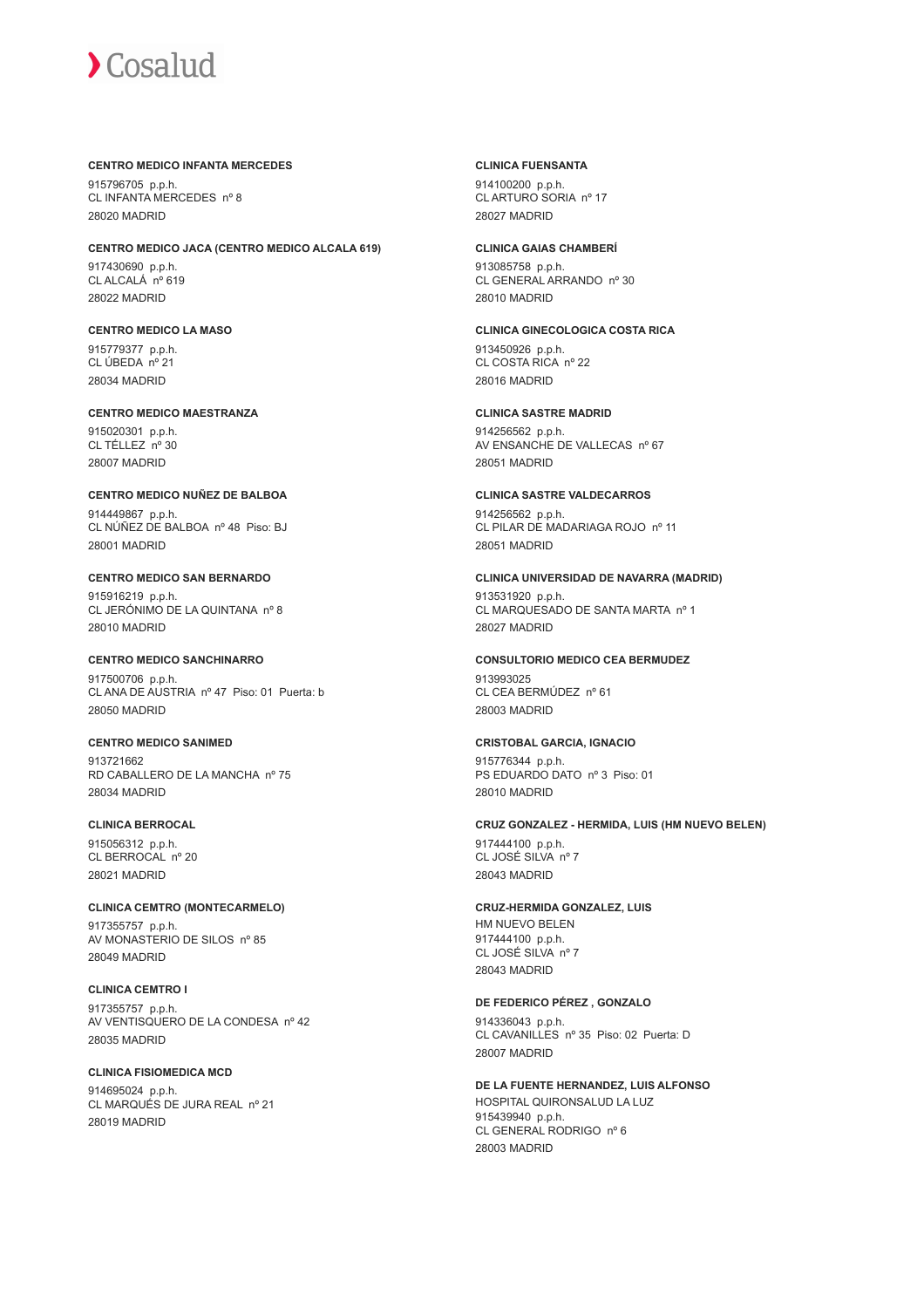#### **DE LA FUENTE SANZ, PABLO**

915736968 p.p.h. CL MÁIQUEZ nº 20 Piso: 01 Puerta: D 28009 MADRID

#### **DE PEDRO CARDENAS, MARIA (HM NUEVO BELEN)**

917444100 p.p.h. CL JOSÉ SILVA nº 7 28043 MADRID

#### **DE PEDRO DE CARDENAS, MARIA (HM NUEVO BELEN)**

917444100 p.p.h. CL JOSÉ SILVA nº 7 28043 MADRID

#### **DEL REAL VIUDES, AMPARO**

914424499 CL PRINCIPE DE VERGARA nº 53 28001 MADRID

## **DEL VILLAR VAZQUEZ, ANA ESTHER (HM NUEVO BELEN)**

HM NUEVO BELEN 917444100 p.p.h. CL JOSÉ SILVA nº 7 28043 MADRID

#### **DELGADO MAGAZ, REYES**

HOSPITAL UNIVERSITARIO HM SANCHINARRO 902088592 p.p.h. CL OÑA nº 10 28050 MADRID

#### **DIAZ GALINDO, MARIA TERESA**

917722740 CL LUIS DE HOYOS SAINZ nº 50 Piso: BJ Puerta: 8 28030 MADRID DE LUNES A VIERNES DE 17:00 A 21:00 HS, P.P.H.

#### **DIAZ MIGUEL, VIRGINIA**

HOSPITAL VIRGEN DE LA PALOMA 913155951 p.p.h.  $CI$  LOMA  $n^{\circ}$  9 28003 MADRID

#### **DIBRA DOKO, PETRIT**

HM NUEVO BELEN 917444100 p.p.h. CL JOSÉ SILVA nº 7 28043 MADRID

#### **DRA. MARISA GOMEZ TRIMIÑO Y LUJAN MEDICOS (SAN FCO. ASIS)**

915617100 p.p.h. CL JOAQUÍN COSTA nº 28 28002 MADRID

#### **ECOGRAFIA MEDICA**

HM NUEVO BELEN 915643331 p.p.h. CL JOAQUÍN MARÍA LÓPEZ nº 44 Piso: BJ 28015 MADRID

#### **EQUIPO DR. JALLOUL CHACKER (QUIRONSALUD SAN JOSE)** 902024747 p.p.h. CL CARTAGENA nº 111 28002 MADRID

## **EQUIPO DR. LOPEZ Y DR. PANIAGUA (QUIRONSALUD SAN JOSE)** 902024747 p.p.h.

CL CARTAGENA nº 111 28002 MADRID

## **Dres.:**

- 
- 
- AMOR VALERA. FRANCISCO JOSE<br>CALIENDO. CONSTANZA<br>CRISTOBAL BLANCO. AITOR<br>GARCIA GONZALEZ, LAURA
- GOMEZ-ROSO JAREÑO, MARIA JOSE MARTIN ESCOBEDO, ANA BELEN NUÑEZ MORANTE, VANESA PIÑEL PEREZ, CARLOS STEINBERG CONTRERAS, GIZELLE
- 
- 
- 
- VIANA LLAMAS, MARIA DEL ROSARIO

#### **EQUIPO DR. SACRISTAN (QUIRONSALUD SAN CAMILO)**

914022100 p.p.h. CL JUAN BRAVO nº 39 28006 MADRID

#### **EQUIPO DR. SAN FRUTOS LLORENTE, LUIS MANUEL (QUIRONSALUD SAN JOSE)**

902024747 p.p.h. CL CARTAGENA nº 111 28002 MADRID

#### **Dres.:**

- 
- ANTON MARAZUELA, MARINA CABRERO GAÑAN, MIGUEL JESUS RODRIGUEZ MERCHANTE, AINHOA
- 

#### **EQUIPO DR.FERNANDEZ MOYA, JOSE MARIA (QUIRONSALUD SAN JOSE)**

902024747 p.p.h.

CL CARTAGENA nº 111 28002 MADRID

#### **Dres.:**

- 
- VAZQUEZ GONZALEZ, RAQUEL ACHA SALAZAR, ADRIANA CAROLINA ALONSO MAYO, CARLOS DEL NUEVO GARCIA, MARIA GARCIA JARA, PAULA GARCIA LUJAN-PRIETO, MARIA
- 
- 
- 
- GUTIERREZ SIMON, MONICA NUÑEZ TAVORA, MARTA ALEJANDRA
- 
- PARILA LOBO, CARMEN RUIZ PATRICIO, VANESA TRIANO MUÑOZ, CARLOS MANUEL
- VELLIDO COTELO, ROCIO

#### **EQUIPO DRA. MORENO ELOLA OLASO, MARIA ARANZAZU (CLINICA RUBER)**

910687999 p.p.h.

CL JUAN BRAVO nº 49 28006 MADRID

#### **EQUIPO DRAS. POYO Y PINGARRON (QUIRONSALUD SAN JOSE)**

914153100 p.p.h. CL CARTAGENA nº 111 28002 MADRID

#### **Dres.:**

- .MARTINEZ GARCIA. MARIA DE LA SOLEDAD<br>BERNAL RODRIGUEZ, ALAN<br>CALVENTE AGUILAR, VIRGINIA<br>EZNARRIAGA PEREZ, ISABEL
- 
-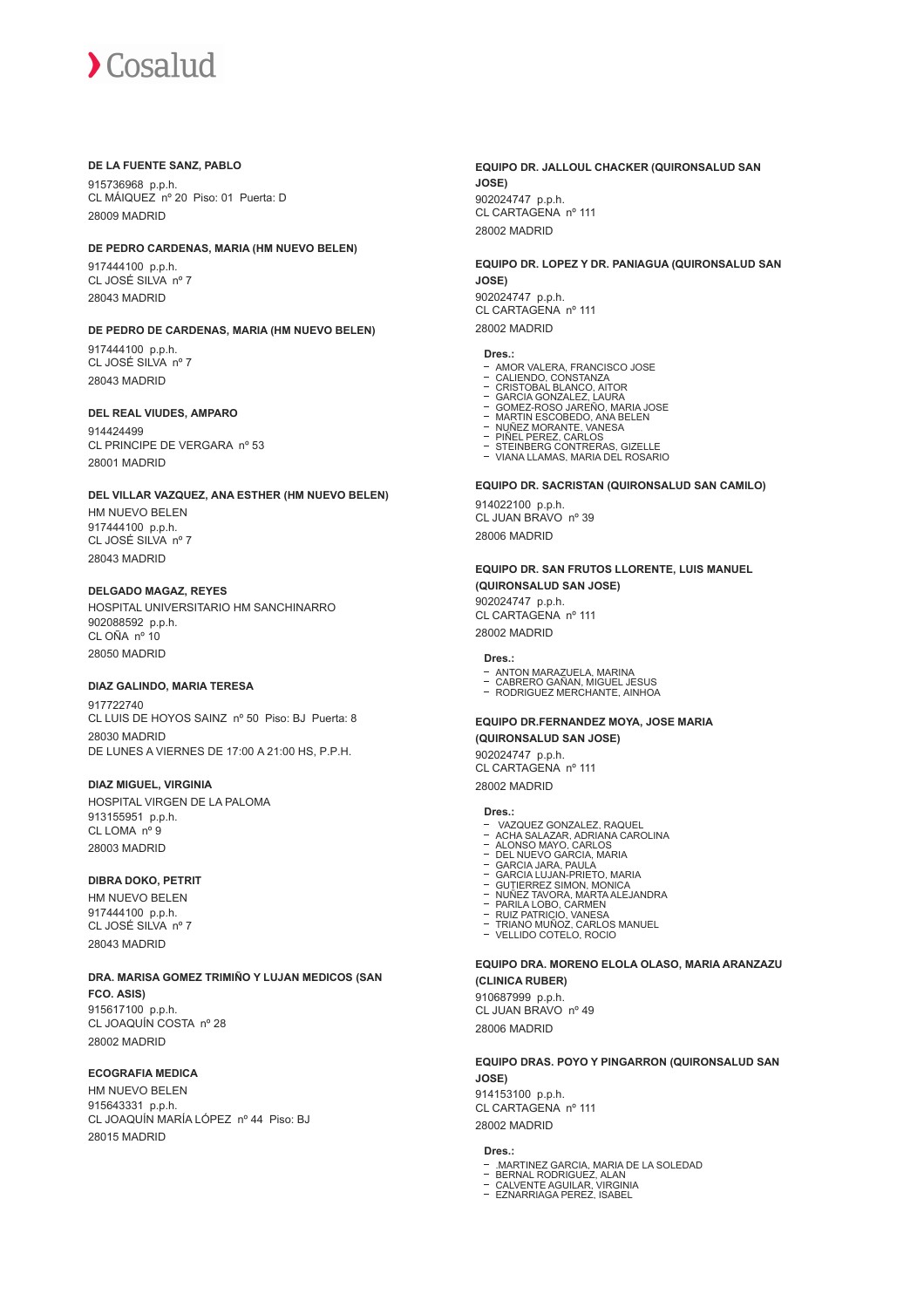

- 
- GUTIERREZ VELEZ, MARIA CARMEN HERRERO CALDERÓN, ROSA ELENA LAFUENTE GONZALEZ, PILAR
- 
- LOPEZ VERDU, HELENA<br>PINILLA RISUEÑO. MARIA EULALIA ISABEL<br>RODRIGUEZ GONZALEZ. PATRICIA<br>TEROL SANCHEZ, PABLO
- 

#### **EQUIPO MEDICO DE GINECOLOGIA Y OBSTETRCIA EGOM (HTAL. LAS TABLAS)**

HOSPITAL UNIVERSITARIO HM SANCHINARRO 902509704 p.p.h. CL SIERRA ATAPUERCA nº 8 28050 MADRID

#### **EQUIPO MEDICO DE GINECOLOGIA Y OBSTETRCIA EGOM (HTAL. MADRID)**

HOSPITAL UNIVERSITARIO HM MADRID 914440225 p.p.h. CL ARAPILES nº 8 28015 MADRID

#### **EQUIPO MEDICO DE GINECOLOGIA Y OBSTETRCIA EGOM (HTAL. NORTE SANCHINARRO)**

HOSPITAL UNIVERSITARIO HM SANCHINARRO 902509704 p.p.h. CL OÑA nº 8 28050 MADRID

#### **ESCUDERO BAYLE, MARGARITA (GINESMAD)**

HOSPITAL QUIRONSALUD SAN JOSE 914153100 p.p.h. CL LOPEZ DE HOYOS nº 84 Piso: BJ Puerta: DC 28002 MADRID

#### **ESPINOSA BARRAJON, JOSE ANGEL**

637759122 p.p.h. CL JOAQUÍN COSTA nº 28 28002 MADRID LUNES A VIERNES DE 8:30 A 20:30

#### **ESTRADA DE CROKAERT, MARIA JOSE (HM NUEVO BELEN)**

917444100 p.p.h. CL JOSÉ SILVA nº 7 28043 MADRID

#### **FERNANDEZ FERNANDEZ, MARA (HM NUEVO BELEN)**

917444100 p.p.h. CL JOSÉ SILVA nº 7 28043 MADRID

#### **FERNÁNDEZ-MORIS LÓPEZ, JULIA MARÍA**

HOSPITAL SANATORIO NTRA. SRA. DEL ROSARIO 913731961 p.p.h. CL LEOPOLDO ALAS CLARÍN nº 51 28035 MADRID

#### **FRESNEDA SANCHEZ, ANTONIO (HM NUEVO BELEN)**

917444100 p.p.h. CL JOSÉ SILVA nº 7 28043 MADRID

### **FRESNEDA SANCHEZ, ANTONIO MARIA**

HM NUEVO BELEN 915196780 p.p.h. CL JOSÉ SILVA nº 7 28043 MADRID

## **GABINETE MEDICO AYALA (GARCIA SANTOS, FRANCISCO**

**JAVIER)** 914317095 CL AYALA nº 57 Piso: 01 Puerta: DC 28001 MADRID

#### **GABINETE MEDICO DELICIAS**

912974000 p.p.h. PS DELICIAS nº 65 Portal: A Escalera: 1 28045 MADRID

#### **GALVEZ BUENO, GLORIA**

HOSPITAL UNIVERSITARIO HM MADRID 902088592 p.p.h. PA CONDE DEL VALLE DE SUCHIL nº 3 28015 MADRID

#### **GARCIA ALARILLA, MIGUEL**

HOSPITAL SAN RAFAEL, HNOS DE SAN JUAN DE DIOS 913092034 p.p.h. CL SERRANO nº 199 Piso: 02 28016 MADRID

#### **GARCIA FERRER, ENRIQUE**

914539400 p.p.h. CL GRANJA nº 8 28003 MADRID

#### **GARCIA SANTOS, FRANCISCO JAVIER (H. ROSARIO)**

914359100 p.p.h. CL PRINCIPE DE VERGARA nº 53 28001 MADRID

#### **GARCIA SANTOS, FRANCISCO JAVIER (HM NUEVO BELEN)** HM NUEVO BELEN 917444100 p.p.h. CL JOSÉ SILVA nº 7 28043 MADRID

#### **GARCIA SANTOS, JAVIER (HM NUEVO BELEN)**

917444100 p.p.h. CL JOSÉ SILVA nº 7 28043 MADRID

#### **GARCIA- ATANCE GARCIA, LOYOLA (HM NUEVO BELEN)**

917444100 p.p.h. CL JOSÉ SILVA nº 7 28043 MADRID

#### **GINE 4 (NUEVO BELEN)**

918337722 p.p.h. CL JOSÉ SILVA nº 7 28043 MADRID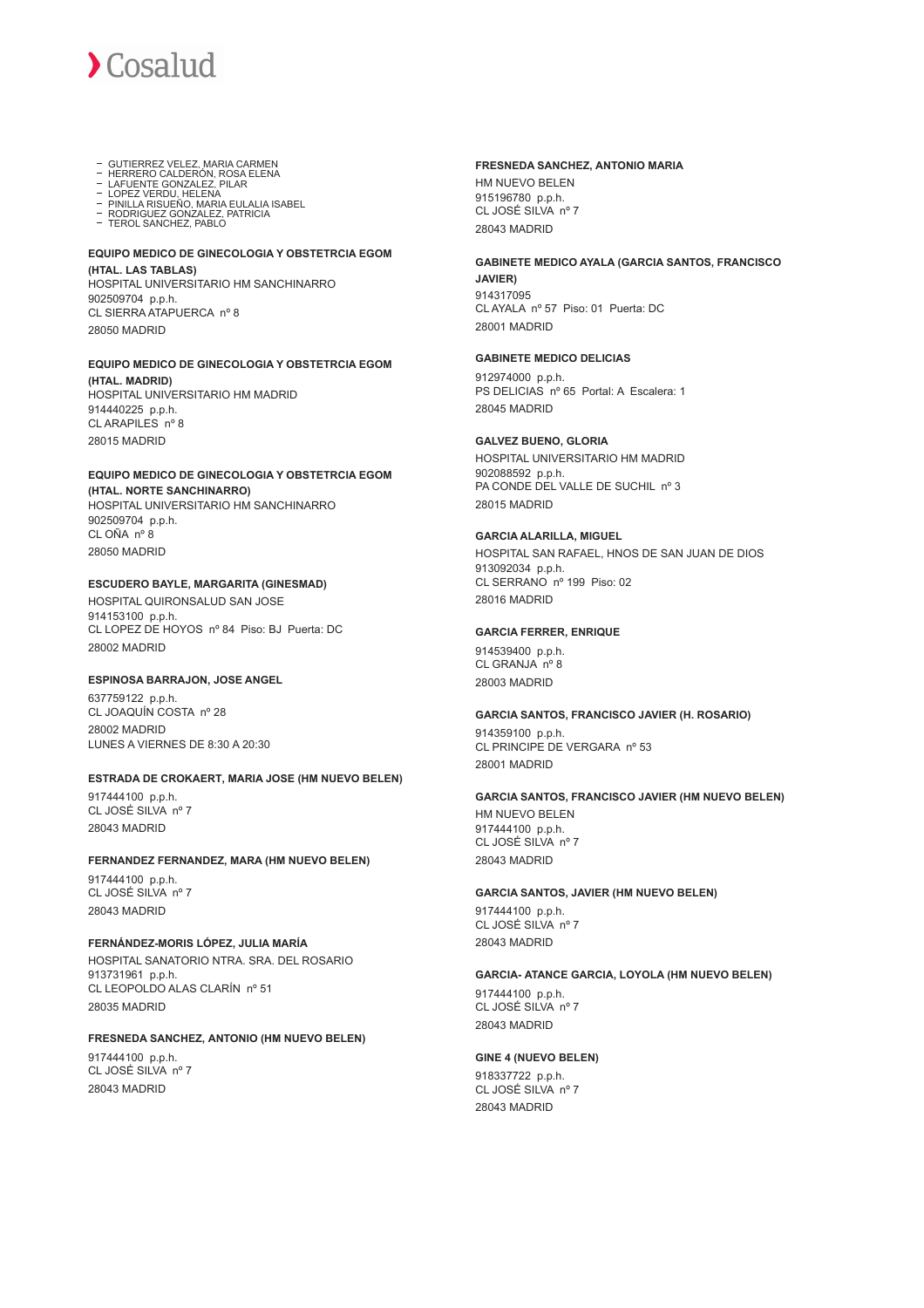#### **GINE4 (CENTRO MEDICO LAS TABLAS)**

915464055 p.p.h. CL SIERRA DE ATAPUERCA nº 8 28050 MADRID

**GINE4 (HTAL. MADRID SANCHINARRO)** HOSPITAL UNIVERSITARIO HM SANCHINARRO 902107471 p.p.h. CL OÑA nº 10 28050 MADRID

**GINE4 (HTAL. MADRID)** HOSPITAL UNIVERSITARIO HM MADRID 914475506 p.p.h. PA CONDE DEL VALLE DE SUCHIL nº 3 28015 MADRID

#### **GINECO DIAGNOSTIC**

917819002 p.p.h. CL HORTALEZA nº 65 Piso: 04 28004 MADRID

**GINECOLOGÍA SAN FRANCISCO DE ASIS** 915617100 p.p.h. CL JOAQUÍN COSTA nº 28 28002 MADRID

### **GINEMAMA**

914530477 p.p.h. CL GENERAL RODRIGO nº 8 28003 MADRID

#### **GINESCOP (DR. FRESNEDA)**

HM NUEVO BELEN 917444100 CL JOSÉ SILVA nº 4 28043 MADRID HORARIO DE 17-19H

**GONZALEZ ALVAREZ, MARIA CRUZ (HM NUEVO BELEN)**

917444100 p.p.h. CL JOSÉ SILVA nº 7 28043 MADRID

#### **GRANADOS GALAINENA, LUIS MARIA (HM NUEVO BELEN)**

917444100 p.p.h. CL JOSÉ SILVA nº 7 28043 MADRID

#### **GRANADOS GALAINENA, LUIS MARIA (HM NUEVO BELEN)**

917444100 p.p.h. CL JOSÉ SILVA nº 7 28043 MADRID

## **GRUPO DE GINECOLOGIA SAN FRANCISCO DE ASIS**

915612268 CL JOAQUÍN COSTA nº 28 28002 MADRID

#### **GYNEMADRID CLINICA (DR. ROBERTO LOPEZ NUEVO)**

915484300 p.p.h. CL MARQUES DE URQUIJO nº 10 Piso: 01 Puerta: IZ 28008 MADRID

**GYNEMED. DRES. JOAQUIN GRANDE GOMEZ Y VICTOR MARTIN DIAZ (HSR)** 915649943 p.p.h. CL SERRANO<sup>nº</sup> 199 28016 MADRID

#### **HERNÁNDEZ MARTÍN, CONCHA** HOSPITAL VITHAS NUESTRA SRA. DE AMÉRICA

917259826 p.p.h. CL NARVÁEZ nº 7 Piso: 01 Puerta: IZ 28009 MADRID

**HERRERO CONDE, MERCEDES** HOSPITAL UNIVERSITARIO HM MADRID 902088592 p.p.h. PA CONDE DEL VALLE DE SUCHIL nº 3 28015 MADRID

#### **HIGUERA ROJO, BALTASAR**

HM NUEVO BELEN 914153000 p.p.h. CL JOSÉ SILVA nº 7 28043 MADRID

#### **HM NUEVO BELEN**

917444100 p.p.h. CL JOSÉ SILVA nº 7 28043 MADRID

#### **HMD PINAR**

913027283 p.p.h. AV SAN LUIS nº 166 28033 MADRID

#### **HOSPITAL DE DIA PIO XII**

913531510 p.p.h. CT SAGRADO CORAZÓN nº 4 28016 MADRID

#### **HOSPITAL DE LA V.O.T. DE SAN FRANCISCO** 913657600 CL SAN BERNABÉ nº 13 28005 MADRID

#### **HOSPITAL QUIRONSALUD LA LUZ**

914530200 p.p.h. CL GENERAL RODRIGO nº 8 28003 MADRID

#### **HOSPITAL QUIRONSALUD SAN JOSE**

910687000 p.p.h. CL CARTAGENA nº 111 28002 MADRID

#### **HOSPITAL RUBER JUAN BRAVO**

910687999 p.p.h. CL JUAN BRAVO nº 49 28006 MADRID

#### **HOSPITAL UNIVERSITARIO HM MADRID**

914476600 PA CONDE DEL VALLE DE SUCHIL nº 16 28015 MADRID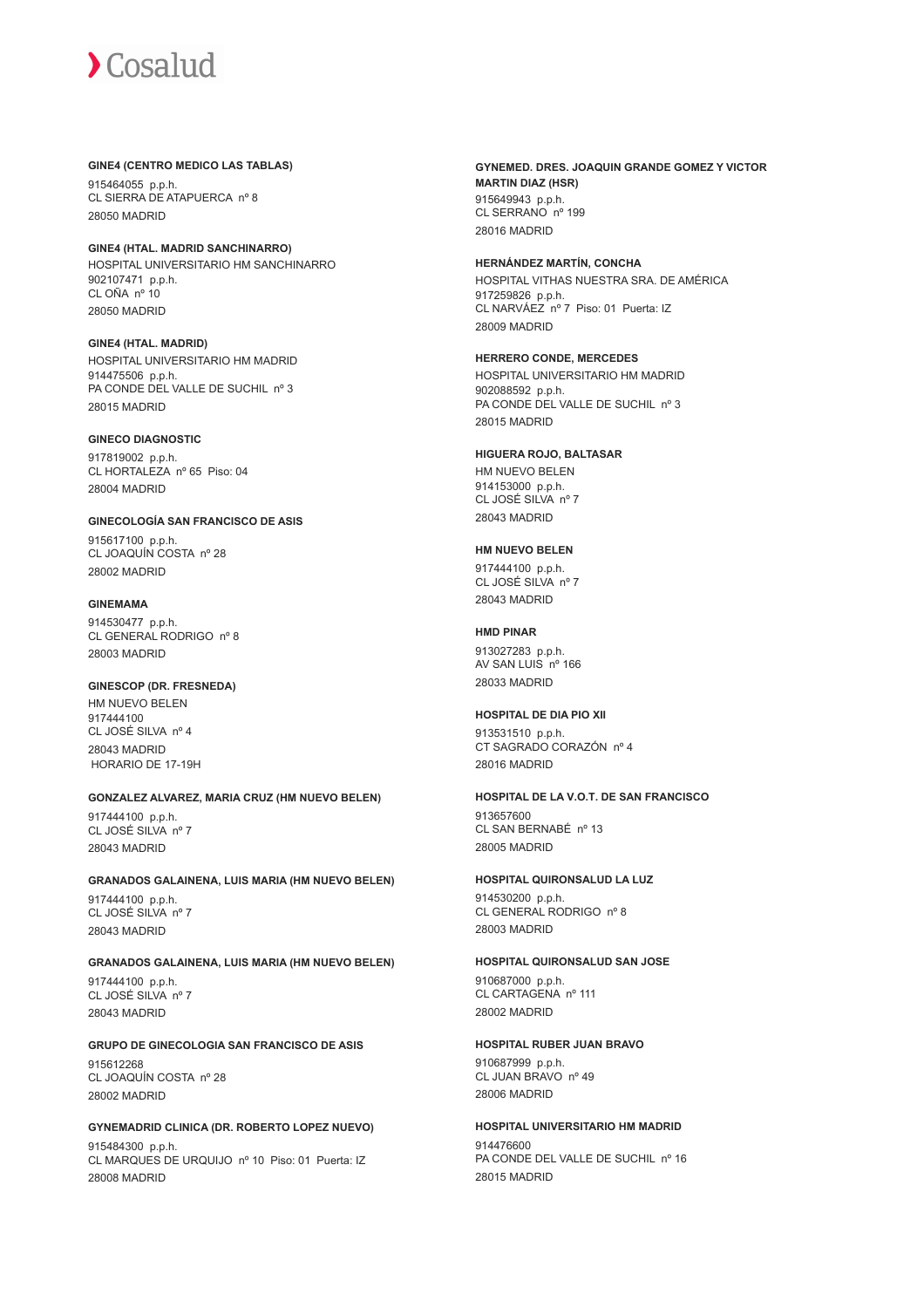

#### **HOSPITAL UNIVERSITARIO HM SANCHINARRO**

901088212 p.p.h. CL OÑA nº 10 28050 MADRID

#### **HOSPITAL UNIVERSITARIO VIAMED VIRGEN DE LA PALOMA**

915348207 p.p.h. CL LOMA<sub>nº1</sub> 28003 MADRID

#### **HOSPITAL VIAMED SANTA ELENA**

914539400 p.p.h. CL GRANJA nº 8 28003 MADRID

#### **HOSPITAL VITHAS LA MILAGROSA**

914472100 CL MODESTO LAFUENTE nº 14 28010 MADRID

#### **HOSPITAL VITHAS NUESTRA SRA. DE AMÉRICA**

912143100 CL ARTURO SORIA nº 103 28043 MADRID P.P.H.

#### **HOSPITALES VIRGEN DEL MAR - EDIFICIO LOPEZ POZAS**

913539500 p.p.h. CL GENERAL LÓPEZ POZAS nº 10 28036 MADRID

#### **INSTITUTO JIMÉNEZ-AYALA**

914318502 CL HERMOSILLA nº 126 Piso: BJ 28028 MADRID

## **LAPUNZINA BADIA, PABLO DANIEL (HM NUEVO BELEN)**

917444100 p.p.h. CL JOSÉ SILVA nº 7 28043 MADRID

### **LOPEZ DURAN, MARIA ISABEL**

913651728 p.p.h. CL SEGOVIA nº 2 Portal: C Piso: 01 Puerta: B 28005 MADRID

#### **LOPEZ DURAN, MARIA ISABEL**

915732022 p.p.h. CL DOCTOR ESQUERDO nº 83 Piso: 01 Puerta: 2 28007 MADRID

**LOPEZ MORENO, FRANCISCO JAVIER** 915443626 p.p.h. CL GAZTAMBIDE nº 52 Piso: BJ 28015 MADRID

#### **LOPEZ PEREZ, FRANCISCO** 913196698 CL BÁRBARA DE BRAGANZA nº 6 Piso: 03 28004 MADRID LUNES, MARTES Y VIERNES DE 16:30 A 20:00H

**LUNA RODRIGUEZ, JUAN** HOSPITAL VITHAS LA MILAGROSA 914473499 p.p.h. CL FERNÁNDEZ DE LA HOZ nº 45 28010 MADRID

#### **MADUEÑO GUZMAN, FRANCISCO (GINESMAD)**

HOSPITAL QUIRONSALUD SAN JOSE 902024747 p.p.h. CL LOPEZ DE HOYOS nº 84 Piso: BJ 28002 MADRID

#### **MAÑAS VARELA, JOSE**

917444100 p.p.h. CL JOSÉ SILVA nº 7 28043 MADRID

## **MAÑAS VARELA, JOSE (HM NUEVO BELEN)**

917444100 p.p.h. CL JOSÉ SILVA nº 7 28043 MADRID

#### **MARCOS FERNANDEZ, MANUEL**

902509704 p.p.h. CL ARAPILES nº 8 28015 MADRID

#### **MARIN PALOMO, CLARA ISABEL (HM NUEVO BELEN)**

917444100 p.p.h. CL JOSÉ SILVA nº 7 28043 MADRID

#### **MAROTO GORDO-PACHECO, JOSE**

HOSPITAL VITHAS LA MILAGROSA 914426080 p.p.h. CL FERNÁNDEZ DE LA HOZ nº 60 Piso: 02 Puerta: C 28010 MADRID

#### **MARTIN-GROMAZ BRAVO, CARMEN MARIA (CENTRO GINECOLOGICO PILAR DE ZARAGOZA**

917266652 p.p.h. AV AMÉRICA nº 33 Piso: 01 28002 MADRID MIERCOLES TARDES

#### **MARTINEZ PIÑERA, MARIANO**

915542506 p.p.h. CL MODESTO LAFUENTE nº 88 Piso: 01 Puerta: IZ 28003 MADRID

#### **MARTINEZ TEN, PILAR (DELTA ECOGRAFIA)**

914320891 p.p.h. CL CONDE DE PEÑALVER nº 14 Escalera: DC Piso: 01 Puerta: IZ 28006 MADRID

#### **MD ANDERSON INTERNACIONAL ESPAÑA**

917878600 p.p.h. CL ARTURO SORIA nº 270 28033 MADRID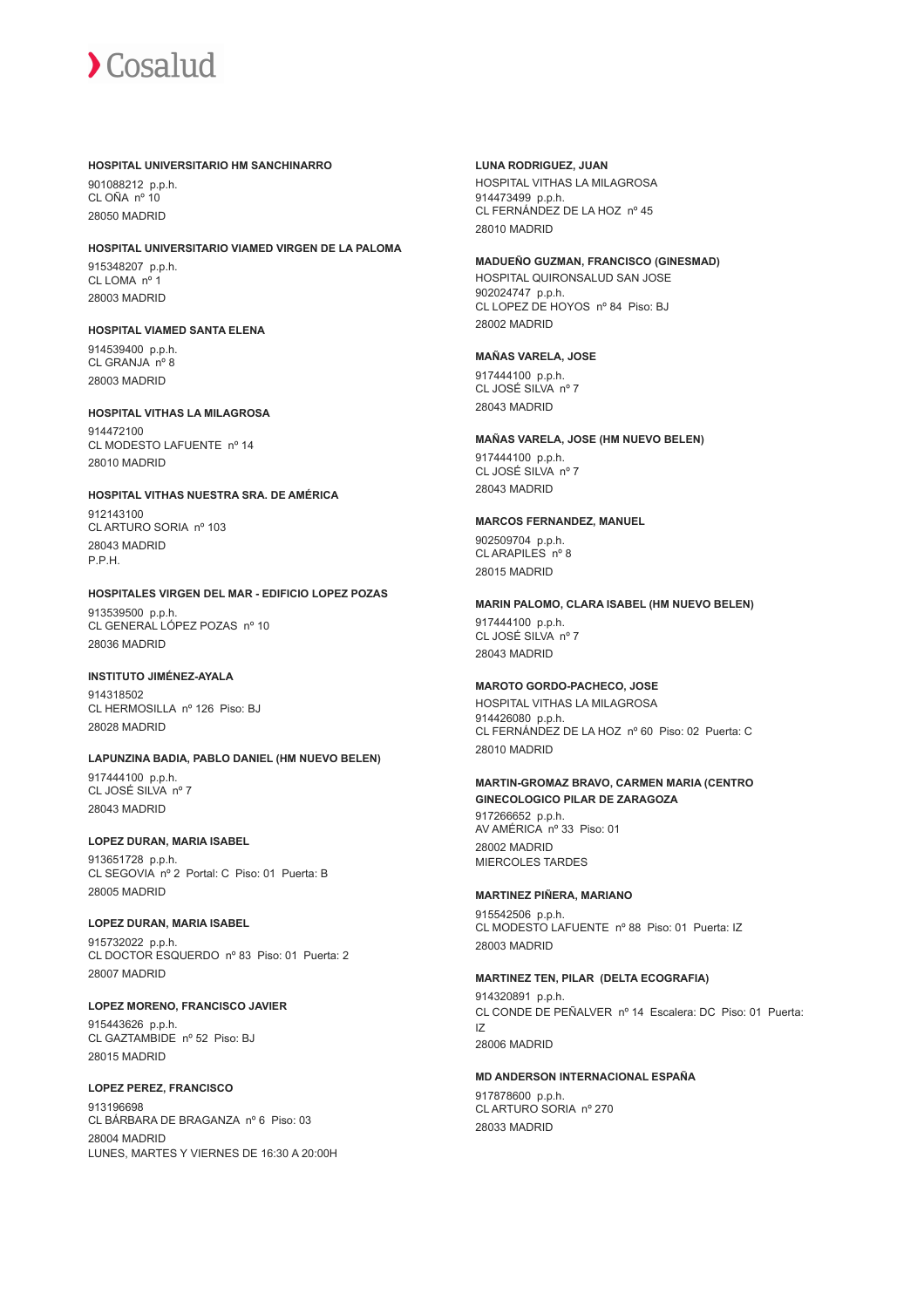#### **MDH HORTALEZA**

915358198 p.p.h. CL TORQUEMADA nº 26 28043 MADRID DE 8:30 A 14 Y DE 15:30 A 20 H

#### **MEDICOS EXPERTOS EN GINECOLOGIA Y OBSTETRICIA**

CLINICA SANTA ELENA 914539400 p.p.h. CL GRANJA nº 8 28003 MADRID

#### **MEDIGYNE ASISTENCIA OBSTETRICA GINECOLOGICA**

914153000 CL JOSÉ SILVA nº 7 28043 MADRID

#### **MENÉNDEZ DE LUARCA BELLIDO, PATRICIA**

917259826 p.p.h. CL NARVÁEZ nº 7 Piso: 01 Puerta: IZ 28009 MADRID

#### **MILLAN SANZ-LOMANA, CARLOS (HM NUEVO BELEN)**

917444100 p.p.h. CL JOSÉ SILVA nº 7 28043 MADRID

#### **MOLERO VILCHEZ, JESÚS (HOSPITAL NTRA. SRA. DEL ROSARIO)**

914359100 p.p.h. CL PRINCIPE DE VERGARA nº 53 28001 MADRID Martes de 15:00 a 17:00 Miércoles de 10:00 a 12:00

Viernes de 10:00 a 12:00

## **NADAL RUBIO, GONZALO (HM NUEVO BELEN)**

917444100 p.p.h. CL JOSÉ SILVA nº 7 28043 MADRID

#### **NAVARRO SOLER, ANTONIO LUIS**

914313829 p.p.h. CL PRÍNCIPE DE VERGARA nº 53 28006 MADRID

## **NUÑEZ- COBOS ECHART, FRANCISCO JAVIER (HM NUEVO BELEN)**

917444100 p.p.h. CL JOSÉ SILVA nº 7 28043 MADRID

### **PADILLA GONZALEZ,GUSTAVO ADOLFO**

914166900 p.p.h. CL ARTURO SORIA nº 105 28043 MADRID

#### **PALACIN MOYA, ALICIA**

HM NUEVO BELEN 917670547 p.p.h. CL JAZMÍN nº 52 Portal: A Piso: 01 Puerta: 2 28033 MADRID

#### **PAREDES ROS, BLANCA (HM NUEVO BELEN)**

917444100 p.p.h. CL JOSÉ SILVA nº 7 28043 MADRID

#### **PELAEZ JIMENEZ, CARLOS LUIS**

914359100 CL JUAN BRAVO nº 25 Piso: BJ Puerta: IZ 28006 MADRID LUNES A MIERCOLES DE 16 A 20H Y JUEVES DE 10 A 13:30H

#### **PERALES LOPEZ, JAVIER**

SANATORIO SAN FRANCISCO DE ASIS 917450437 p.p.h. CL DUQUE DE SEVILLA nº 16 28002 MADRID

#### **PERALTA ASTUDILLO, JULIO**

HOSPITAL SANATORIO NTRA. SRA. DEL ROSARIO 914313829 p.p.h. CL PRÍNCIPE DE VERGARA nº 53 28006 MADRID

#### **PEREZ CONSUEGRA, IIDEMIS (HM NUEVO BELEN)**

917444100 p.p.h. CL JOSÉ SILVA nº 7 28043 MADRID

#### **PEREZ CONSUEGRA, ILDEMIS (HM NUEVO BELEN)**

917444100 p.p.h. CL JOSÉ SILVA nº 7 28043 MADRID

#### **PEREZ FERNANDEZ- PACHECO (HM NUEVO BELEN)**

917444100 p.p.h. CL JOSÉ SILVA nº 7 28043 MADRID

#### **PETRIT DIBRA, DOKO (HM NUEVO BELEN)**

917444100 p.p.h. CL JOSÉ SILVA nº 7 28043 MADRID

## **PINA CANDELA, NATALIA (H, SAN FRANCISCO DE ASIS)** SANATORIO SAN FRANCISCO DE ASIS

916376443 p.p.h. CL JOAQUÍN COSTA nº 28 28002 MADRID

#### **PINGARRON SANTOFIMIA, MARIA DEL CARMEN (CAPOLESAN)** CLINICA SANTA ELENA

914539400 p.p.h. CL GRANJA nº 8 28003 MADRID

#### **PINTADO RECARTE, MARIA DEL PILAR (HM NUEVO BELEN)** HM NUEVO BELEN 917444100 p.p.h. CL JOSÉ SILVA nº 7 28043 MADRID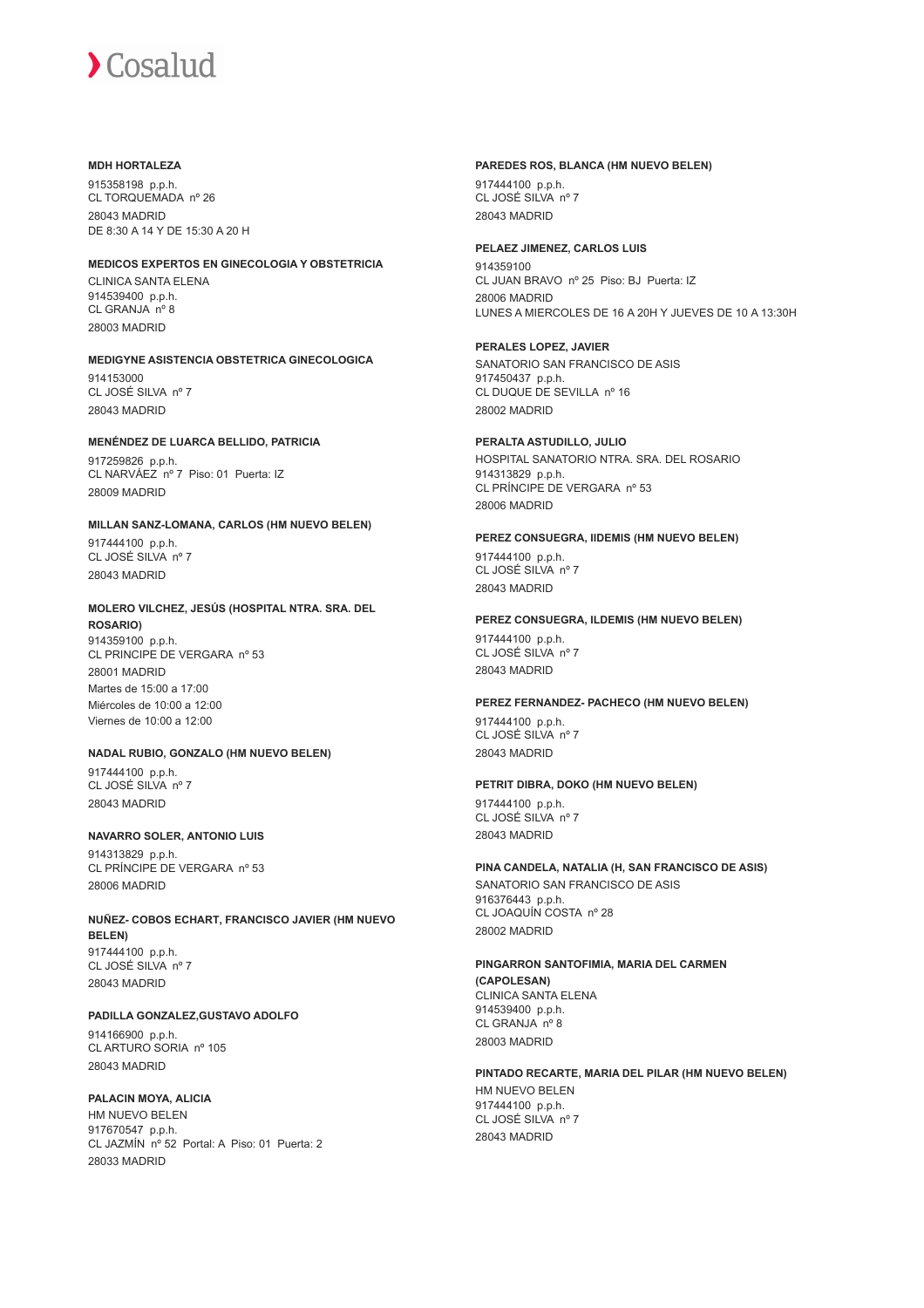#### **POLICLINICA HM GABINETE VELAZQUEZ**

915777773 p.p.h. CL VELÁZQUEZ nº 25 Piso: 01 28001 MADRID

#### **POLICLINICA LOPEZ DE HOYOS**

915193445 p.p.h. CL LOPEZ DE HOYOS nº 155 28002 MADRID

## **POLICLINICA MEPRYSA**

914014338 p.p.h. CL MONTESA nº 15 28006 MADRID

### **POLICLINICO HM ARAPILES**

901088212 p.p.h. CL ARAPILES nº 8 28015 MADRID

#### **POLICLINICO HM SANCHINARRO** 902089800 p.p.h. AV MANOTERAS nº 10 28050 MADRID

**POYO TORCAL, SILVIA (CAPOLESAN)** CLINICA SANTA ELENA 914539400 p.p.h. CL GRANJA nº 8 28003 MADRID

#### **PULIDO RODRÍGUEZ, ALFONSO (H. NISA ARAVACA)**

HOSPITAL VITHAS PARDO DE ARAVACA 915129000 p.p.h. CL LA SALLE nº 12 28023 MADRID

#### **REBOLLO CUADRO, AFRICA**

913993138 p.p.h. CL CEA BERMÚDEZ nº 66 Escalera: CE Piso: 02 Puerta: D 28003 MADRID

## **REQUE CEREIJO, JOSE ANTONIO**

915702247 p.p.h. CL CAPITÁN HAYA nº 48 Piso: 03 28020 MADRID

## **RODRIGUEZ RODRIGUEZ, JOSE MARIA (HM NUEVO BELEN)**

917444100 p.p.h. CL JOSÉ SILVA nº 7 28043 MADRID

#### **RODRIGUEZ SAN MARTIN, FLORENTINO**

915347270 p.p.h. CL LA SALLE nº 12 28023 MADRID

#### **RODRÍGUEZ SAN MARTIN, FLORENTINO**

CLINICA SANTA ELENA 914539400 CL GRANJA nº 8 28003 MADRID VIERNES 8:30 A 21:30H

#### **RODRIGUEZ VILCHES, LOURDES**

914426080 p.p.h. CL FERNÁNDEZ DE LA HOZ nº 60 Piso: BJ 28010 MADRID

#### **ROJO ORIOL, JOSE MARIA**

CLINICA SANTA ELENA 915776344 PS EDUARDO DATO nº 3 Piso: 01 28010 MADRID LUNES Y JUEVES TARDES

#### **ROMERO ALONSO, ESTHER**

662402518 CL MALAGA nº 4 28003 MADRID Lunes: 10 a 14 y 15 a 20 Miércoles: 10 a 14 Jueves: 10 a 14 y 15 a 20

#### **RUIZ FUENTES, DAMARIS**

914359100 p.p.h. CL PRINCIPE DE VERGARA nº 53 28001 MADRID

#### **SAIZ PARDO RUBIO, FRANCISCO**

915535695 CL RÍOS ROSAS nº 46 Piso: 01 Puerta: B 28003 MADRID DE LUNES A VIERNES DE 09:00 A 13:00 Y DE 16:00 A 20:00 HS. P.P.H.

#### **SANDOVAL GONZALEZ-CONDE, CONRADO**

915776344 p.p.h. PS EDUARDO DATO nº 3 Piso: 01 28010 MADRID

#### **SENOSIAIN ECHARTE, RAQUEL (HM NUEVO BELEN)**

917444100 p.p.h. CL JOSÉ SILVA nº 7 28043 MADRID

## **SUAREZ RUBIANO, ANA MARIA**

917302684 p.p.h. AV BETANZOS nº 60 Piso: BJ 28034 MADRID

#### **SUAREZ RUBIANO, ANA MARIA (HM NUEVO BELEN)**

917444100 p.p.h. CL JOSÉ SILVA nº 7 28043 MADRID

#### **TABARA GOMEZ, MARIA**

915617100 p.p.h. CL JOAQUÍN COSTA nº 28 28002 MADRID

## **ULLANA PÉREZ, FÁTIMA**

917259826 p.p.h. CL NARVÁEZ nº 7 Piso: 01 Puerta: IZ 28009 MADRID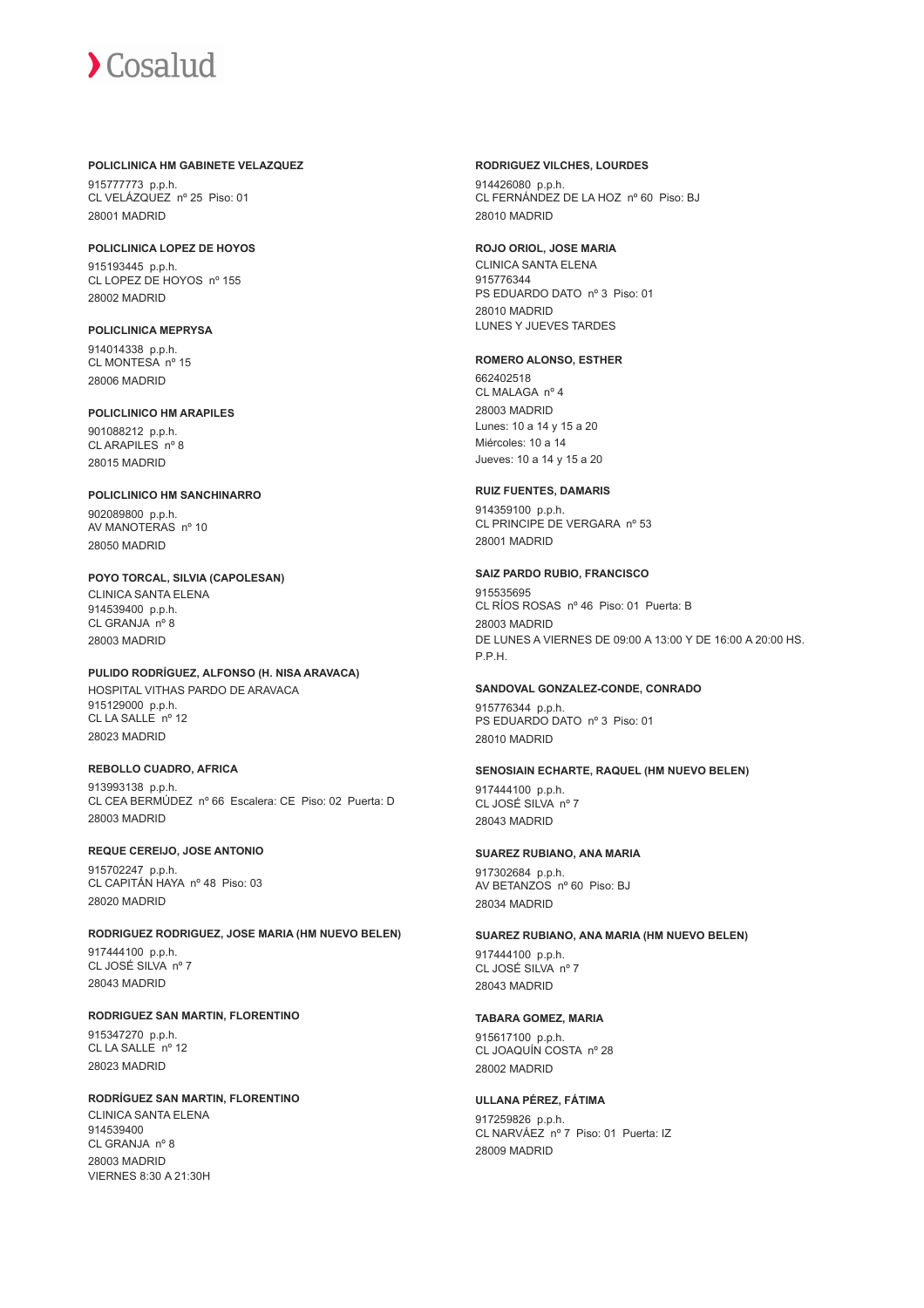#### **VALERO DE BERNABE, JAVIER (HM SANCHINARRO)**

HOSPITAL UNIVERSITARIO HM SANCHINARRO 902107471 p.p.h. CL OÑA nº 10 28050 MADRID

## **VENTURA SERRANO SANCHEZ, GERARDO (MADRID)**

915558157 p.p.h. CL PEDRO TEIXEIRA nº 3 Piso: BJ 28020 MADRID

#### **VENTURA SERRANO SANCHEZ, GERARDO (VIRGEN DE LA PALOMA)** 915557460 p.p.h. CL LOMA nº 1 Piso: BJ 28003 MADRID

### **VILLARREAL ALCARAZ, ANTONIO**

HOSPITAL VITHAS LA MILAGROSA 915943900 p.p.h. CL VIRTUDES nº 13 Piso: 01 Puerta: c 28010 MADRID

#### **VIZCAINO AGOTE, ERNESTO**

915496301 p.p.h. CL BLASCO DE GARAY nº 64 Piso: 02 Puerta: A 28015 MADRID

### **YEBRA MONTERO, CARLOS**

915766807 p.p.h. CL VELÁZQUEZ nº 19 Piso: 01 Puerta: D 28001 MADRID

#### **YORDI YORDI, MIRRUAN**

HM NUEVO BELEN 914153000 CL JOSÉ SILVA nº 7 28043 MADRID LUNES, MIERCOLES Y VIERNES DE 10:00 A 13:00; LUNES Y JUEVES DE 17:30 A 20:00 HS.

#### **YORDI YORDI, MIRRUAN (HM NUEVO BELEN)**

917444100 p.p.h. CL JOSÉ SILVA nº 7 28043 MADRID

#### **YUSTE CARRERA, ALFONSO** HOSPITAL VITHAS LA MILAGROSA 914473400 p.p.h. CL FERNÁNDEZ DE LA HOZ nº 45 28010 MADRID

#### **ZAPARDIEL GUTIERREZ, IGNACIO**

915617100 p.p.h. CL JOAQUIN COSTA nº 28 Puerta: 26 28006 MADRID

## HEMATOLOGÍA

#### **ALAEZ USON, MARIA CONCEPCION (CLINICA LA LUZ9** 914530200 p.p.h. CL GENERAL RODRIGO nº 8 28003 MADRID

#### **BAPRISAN**

915547810 CL GRANJA nº 8 28003 MADRID

### **CENTRO CLÍNICO BETANZOS**

917302684 p.p.h. AV BETANZOS nº 60 Piso: BJ Puerta: C 28034 MADRID

## **CENTRO MEDICO LA MASO**

915779377 p.p.h. CL ÚBEDA nº 21 28034 MADRID

## **CENTRO MEDICO MAESTRANZA**

915020301 p.p.h. CL TÉLLEZ nº 30 28007 MADRID

### **CLINICA UNIVERSIDAD DE NAVARRA (MADRID)**

913531920 p.p.h. CL MARQUESADO DE SANTA MARTA nº 1 28027 MADRID

#### **DE OÑA NAVARRETE, RAQUEL (MD ANDERSON)** MD ANDERSON INTERNACIONAL ESPAÑA

917878600 p.p.h. CL ARTURO SORIA nº 270 28033 MADRID

#### **EQUIPO DR. FERNANDEZ-RAÑADA DE LA GANDARA (HOSPITAL SAN CAMILO)** 902112121 p.p.h. CL JUAN BRAVO nº 39 28006 MADRID

## **ESPECIALISTAS ASOCIADOS ANESTESIOLOGIA RUBASO**

913198115 PS HABANA nº 15 Piso: 06 Puerta: IZ 28036 MADRID SIN CITA PREVIA

## **ESTEVEZ FERNANDEZ, MONICA (MD ANDERSON)**

MD ANDERSON INTERNACIONAL ESPAÑA 917878600 p.p.h. CL ARTURO SORIA nº 270 28033 MADRID

#### **HEMOTEP**

914484137 CL SANTA ENGRACIA nº 119 28003 MADRID DE 16:00 Á 20:00 HORAS

## **HOSPITAL DE LA V.O.T. DE SAN FRANCISCO**

913657600 CL SAN BERNABÉ nº 13 28005 MADRID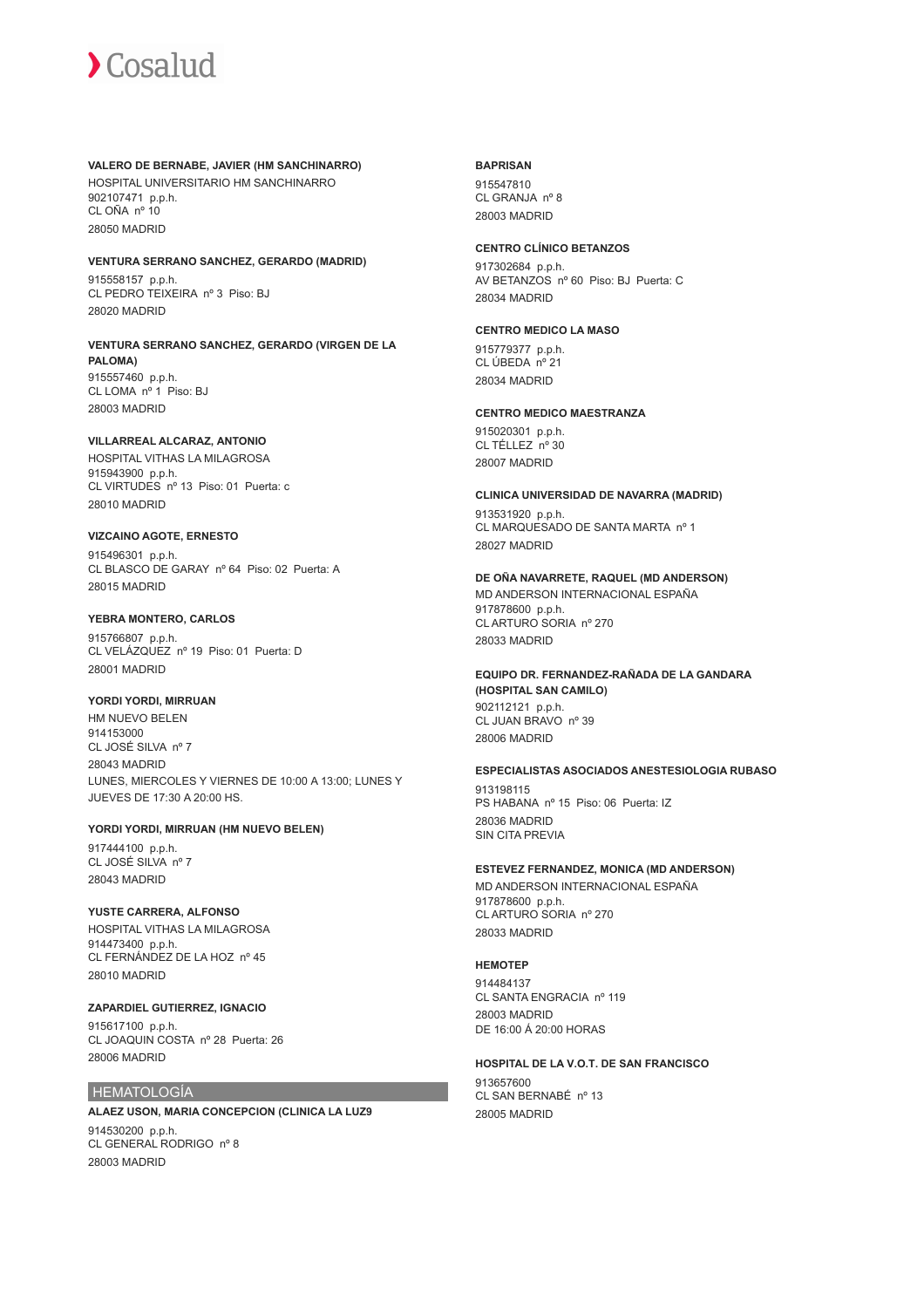#### **HOSPITAL QUIRONSALUD LA LUZ**

914530200 p.p.h. CL GENERAL RODRIGO nº 8 28003 MADRID

**HOSPITAL QUIRONSALUD SAN CAMILO**

902112121 CL JUAN BRAVO nº 39 28006 MADRID

**HOSPITAL QUIRONSALUD SAN JOSE** 910687000 p.p.h. CL CARTAGENA nº 111

28002 MADRID

**Dres.:** - SECADO TORRES, ALEJANDRA (EQUIPO DR. FERNANDEZ RAÑADA)

#### **HOSPITAL RUBER JUAN BRAVO**

910687999 p.p.h. CL JUAN BRAVO nº 49 28006 MADRID

#### **HOSPITAL SAN RAFAEL, HNOS DE SAN JUAN DE DIOS**

915649944 p.p.h. CL SERRANO nº 199 28016 MADRID

#### **HOSPITAL UNIVERSITARIO HM MADRID**

914476600 PA CONDE DEL VALLE DE SUCHIL nº 16 28015 MADRID

#### **HOSPITAL UNIVERSITARIO HM SANCHINARRO**

901088212 p.p.h. CL OÑA nº 10 28050 MADRID

#### **HOSPITAL UNIVERSITARIO VIAMED VIRGEN DE LA PALOMA**

915348207 p.p.h. CL LOMA nº 1 28003 MADRID

#### **HOSPITAL VIAMED SANTA ELENA**

914539400 p.p.h. CL GRANJA nº 8 28003 MADRID

#### **MARI JIMENEZ, MARIA PILAR (HM NUEVO BELEN)** 917444100 p.p.h. CL JOSÉ SILVA nº 7

28043 MADRID

#### **MD ANDERSON INTERNACIONAL ESPAÑA**

917878600 p.p.h. CL ARTURO SORIA nº 270 28033 MADRID

#### **PEREZ DE OTEYZA, JAIME (HM NUEVO BELEN)**

 p.p.h. CL JOSÉ SILVA nº 7 28043 MADRID

### **PEREZ DE OTEYZA, JAIME (HM SANCHINARRO)**

HOSPITAL UNIVERSITARIO HM SANCHINARRO 902107471 p.p.h. CL OÑA nº 10 28050 MADRID

#### **SANATORIO VIRGEN DEL MAR**

913539500 p.p.h. CL HONDURAS nº 14 28016 MADRID

#### **SANCHEZ RAMIREZ, JOSE (CLINICA LA LUZ)**

914530200 p.p.h. CL GENERAL RODRIGO nº 8 28003 MADRID

#### **SYNLAB (CLIMESA)**

915479111 p.p.h. CL ALBERTO AGUILERA nº 64 Piso: 01 28015 MADRID

#### HOMEOPATÍA

#### **CENTRO DE REHABILITACION DEL LENGUAJE**

915759651 p.p.h. AV TOREROS nº 10 28028 MADRID

#### **PELAEZ JIMENEZ, MANUEL LUIS**

914027497 p.p.h. CL CONDE DE PEÑALVER nº 28 Piso: 01 28006 MADRID

## LOGOFONIATRÍA

#### **ACURART**

911287246 p.p.h. AV GUADALAJARA nº 79 28032 MADRID

#### **ARELA LOGOPEDIA**

917319349 p.p.h. CL MELCHOR FERNÁNDEZ ALMAGRO nº 68 Piso: 01 28029 MADRID

## **CENTER CENTRO DE PSICOLOGIA CLINICA**

914473335 p.p.h. CL FRANCISCO DE ROJAS nº 3 Piso: 01 Puerta: DC 28010 MADRID LUNES A VIERNES 10:00-21:00

#### **CENTRO DE INTERMEDIACION MEDICA MONTECARMELO**

914214812 p.p.h. CL MONASTERIO DE OSEIRA nº 5 Piso: BJ Puerta: 2 28049 MADRID

#### **CENTRO DE REHABILITACION DEL LENGUAJE**

915759651 p.p.h. AV TOREROS nº 10 28028 MADRID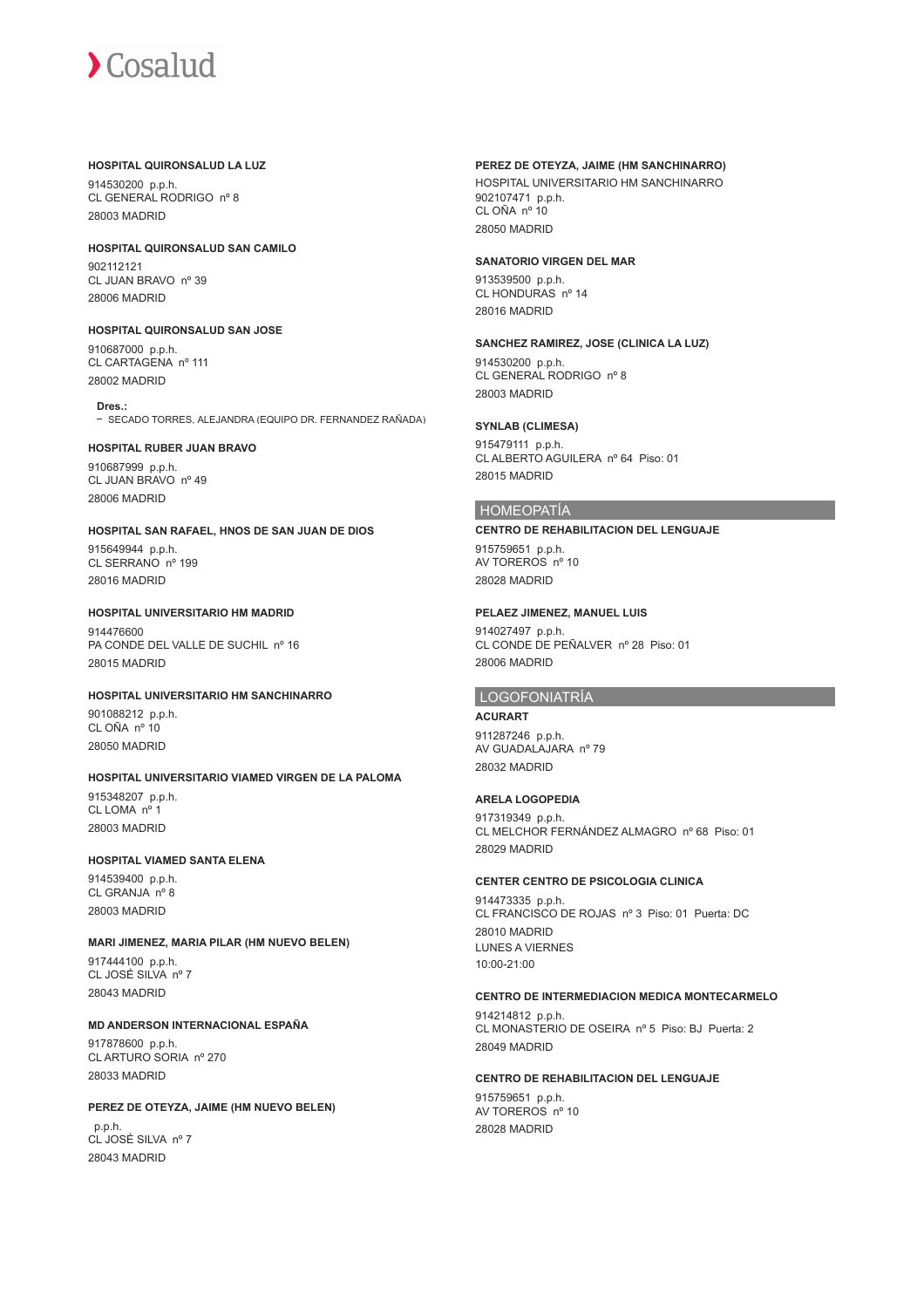#### **CENTRO MEDICO JACA (CENTRO MEDICO ALCALA 619)**

917430690 p.p.h. CL ALCALÁ nº 619 28022 MADRID

#### **CENTRO MEDICO LA MASO**

915779377 p.p.h. CL ÚBEDA nº 21 28034 MADRID

## **CENTRO MEDICO MAESTRANZA**

915020301 p.p.h. CL TÉLLEZ nº 30 28007 MADRID

#### **CENTRO MEDICO NUÑEZ DE BALBOA**

914449867 p.p.h. CL NÚÑEZ DE BALBOA nº 48 Piso: BJ 28001 MADRID

#### **CHIMENO AMIGO, REMEDIOS**

914723549 CL FERNÁNDEZ DE LA HOZ nº 62 28010 MADRID **TARDES** 

#### **GIL MORALES, JUANA (HSR)**

HOSPITAL SAN RAFAEL, HNOS DE SAN JUAN DE DIOS 915649944 p.p.h. CL SERRANO nº 199 28016 MADRID

#### **HOSPITAL SAN RAFAEL, HNOS DE SAN JUAN DE DIOS**

915649944 p.p.h. CL SERRANO nº 199 28016 MADRID

#### **IRF LA SALLE**

917400826 p.p.h. CL GANIMEDES nº 11 28023 MADRID

#### **LARRAONDO MOSQUERA, ALEYDA**

914010190 p.p.h. CL DON RAMÓN DE LA CRUZ nº 93 Piso: BJ 28006 MADRID

#### **LOGOFON**

914418934 p.p.h. CL CORAZÓN DE MARÍA nº 15 Piso: 04 Puerta: C 28002 MADRID

#### **MARTIN MARINA, MARIA TERESA**

914175359 p.p.h. CL ORENSE nº 29 Piso: 01 Puerta: B 28020 MADRID

#### **MARTIN VILLERGAS, BEGOÑA (HSR)**

HOSPITAL SAN RAFAEL, HNOS DE SAN JUAN DE DIOS 915649944 p.p.h. CL SERRANO nº 199 28016 MADRID

#### **POLICLINICA LOPEZ DE HOYOS**

915193445 p.p.h. CL LOPEZ DE HOYOS nº 155 28002 MADRID

#### **REALES VEIGA, BEATRIZ (HSR)**

 p.p.h. CL SERRANO nº 199 28016 MADRID

## **MATRONAS**

**HOSPITAL QUIRONSALUD SAN JOSE** 910687000 p.p.h. CL CARTAGENA nº 111 28002 MADRID

#### **HOSPITAL UNIVERSITARIO VIAMED VIRGEN DE LA PALOMA** 915348207 p.p.h. CL LOMA nº 1 28003 MADRID

**REHABILITACIÓN CARPÍN (SERVICIO DE FISIOTERAPIA NTRA. SRA. DEL ROSARIO)** 914359100 p.p.h. CL PRÍNCIPE DE VERGARA nº 53 28006 MADRID

#### MEDICINA GENERAL

**ABILITY SALUD** 914008106 p.p.h.

CL JORGE JUAN nº 141 28028 MADRID

#### **ACURART**

911287246 p.p.h. AV GUADALAJARA nº 79 28032 MADRID

#### **AHMAD NIMER, KALLAM**

917593236 p.p.h. CR CANILLAS nº 136 Piso: 01 28043 MADRID DE LUNES A VIERNES DE 10:30 A 14:00 Y DE 17:00 A 20:00 HS. EXCEPTO MIÉRCOLES TARDE.

#### **ALCALDE GUTIERREZ, MANUEL**

913711080 CL MÉRIDA nº 8 Piso: BJ 28030 MADRID 11:30 A 13 Y 17 A 19:30 DE LUNES A VIERNES

#### **ALONSO CASTRILLO ALMSTRON, CRISTINA**

SANATORIO SAN FRANCISCO DE ASIS 915630360 p.p.h. CL JOAQUÍN COSTA nº 28 28002 MADRID

#### **ALVAREZ LEBOREIRO, JOSE MARIA**

915414692 p.p.h. CL PRÍNCIPE DE VERGARA nº 53 28006 MADRID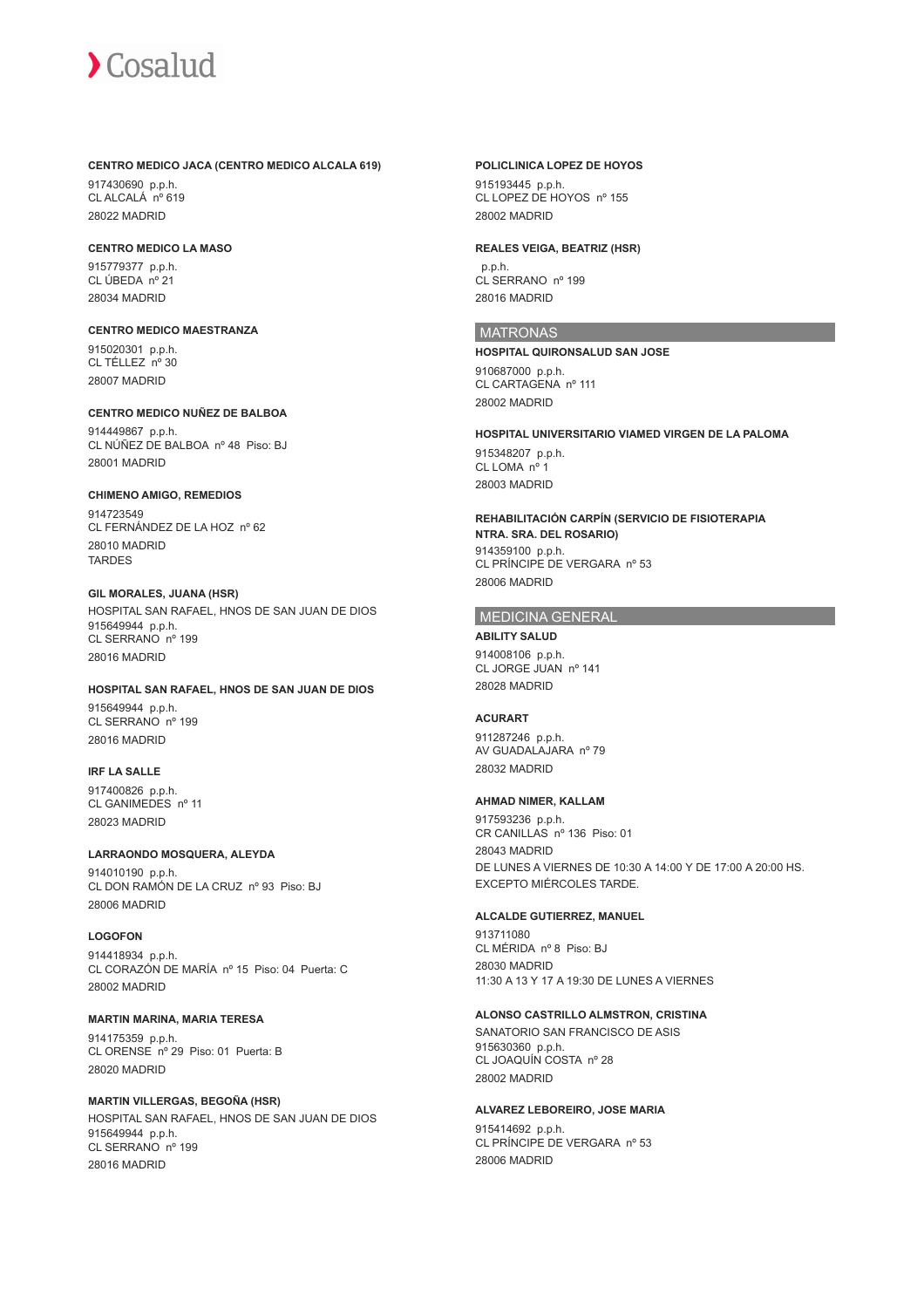#### **ANDRES MARCOS, ANDRES TOMAS**

914692492 CL NAVES nº 9 Piso: 01 28005 MADRID DE 16:00 A 17:30 HS.

### **ASISTENCIA MEDICA MORATALAZ**

917510486 p.p.h. CL EL BULEVAR JOSE PRAT nº 8 Piso: BJ 28032 MADRID

#### **BARAJAS LOZANO, VALENTIN**

917986309 p.p.h. CL ESPERANZA MACARENA nº 13 Piso: BJ 28021 MADRID DE LUNES A VIERNES DE 17 A 19 H.

#### **BARROSO GONZALEZ, ANDRES**

914200192 p.p.h. CL JUAN DE MENA nº 11 Piso: BJ Puerta: B 28014 MADRID

#### **CENTRO CLÍNICO BETANZOS**

917302684 p.p.h. AV BETANZOS nº 60 Piso: BJ Puerta: C 28034 MADRID

#### **CENTRO CLINICO ZURBANO**

913084774 p.p.h. CL ZURBANO nº 29 28010 MADRID

#### **CENTRO DE INTERMEDIACION MEDICA MONTECARMELO**

914214812 p.p.h. CL MONASTERIO DE OSEIRA nº 5 Piso: BJ Puerta: 2 28049 MADRID

## **CENTRO MÉDICO ARROYOFRESNO**

917399511 p.p.h. CL CERRO MINGUETE nº 5 28035 MADRID

#### **CENTRO MEDICO ASURA**

916033553 p.p.h. CL ASURA nº 41 Portal: A Piso: BJ 28043 MADRID

#### **CENTRO MEDICO BARAJAS** 917462195 p.p.h. CL BAHÍA DE GANDO nº 1 28042 MADRID

**CENTRO MEDICO CEMERESI** 912940047 p.p.h. CL MARTIN DE LOS HEROS nº 63 28008 MADRID

#### **CENTRO MEDICO CLARA DEL REY** 913333701 p.p.h. CL CLARA DEL REY nº 41 28002 MADRID

#### **CENTRO MÉDICO CLINISALUD**

915255267 CL PINGÜINO nº 23 28047 MADRID HORARIO DE 8:30 A 13H Y DE 16 A 20H

#### **CENTRO MEDICO FERMIN CABALLERO**

917306678 CL FERMIN CABALLERO nº 47 28035 MADRID

#### **CENTRO MEDICO INFANTA MERCEDES**

915796705 p.p.h. CL INFANTA MERCEDES nº 8 28020 MADRID

#### **CENTRO MEDICO JACA (CENTRO MEDICO ALCALA 619)**

917430690 p.p.h. CL ALCALÁ nº 619 28022 MADRID

#### **CENTRO MEDICO LA MASO**

915779377 p.p.h. CL ÚBEDA nº 21 28034 MADRID

#### **CENTRO MEDICO LAS ROSAS**

917759462 CL SUECIA nº 63 Piso: BJ 28022 MADRID

#### **CENTRO MEDICO MAESTRANZA**

915020301 p.p.h. CL TÉLLEZ nº 30 28007 MADRID

#### **CENTRO MEDICO NUÑEZ DE BALBOA**

914449867 p.p.h. CL NÚÑEZ DE BALBOA nº 48 Piso: BJ 28001 MADRID

#### **CENTRO MEDICO POZA DE LA SAL**

913327142 p.p.h. CL POZA DE LA SAL nº 24 28031 MADRID

#### **CENTRO MEDICO QUINTA LOS MOLINOS**

913932324 p.p.h. CL IQUITOS nº 2 Piso: BJ Puerta: a 28027 MADRID

#### **CENTRO MEDICO SAN BERNARDO**

915916219 p.p.h. CL JERÓNIMO DE LA QUINTANA nº 8 28010 MADRID

**CENTRO MEDICO SANCHINARRO** 917500706 p.p.h. CL ANA DE AUSTRIA nº 47 Piso: 01 Puerta: b 28050 MADRID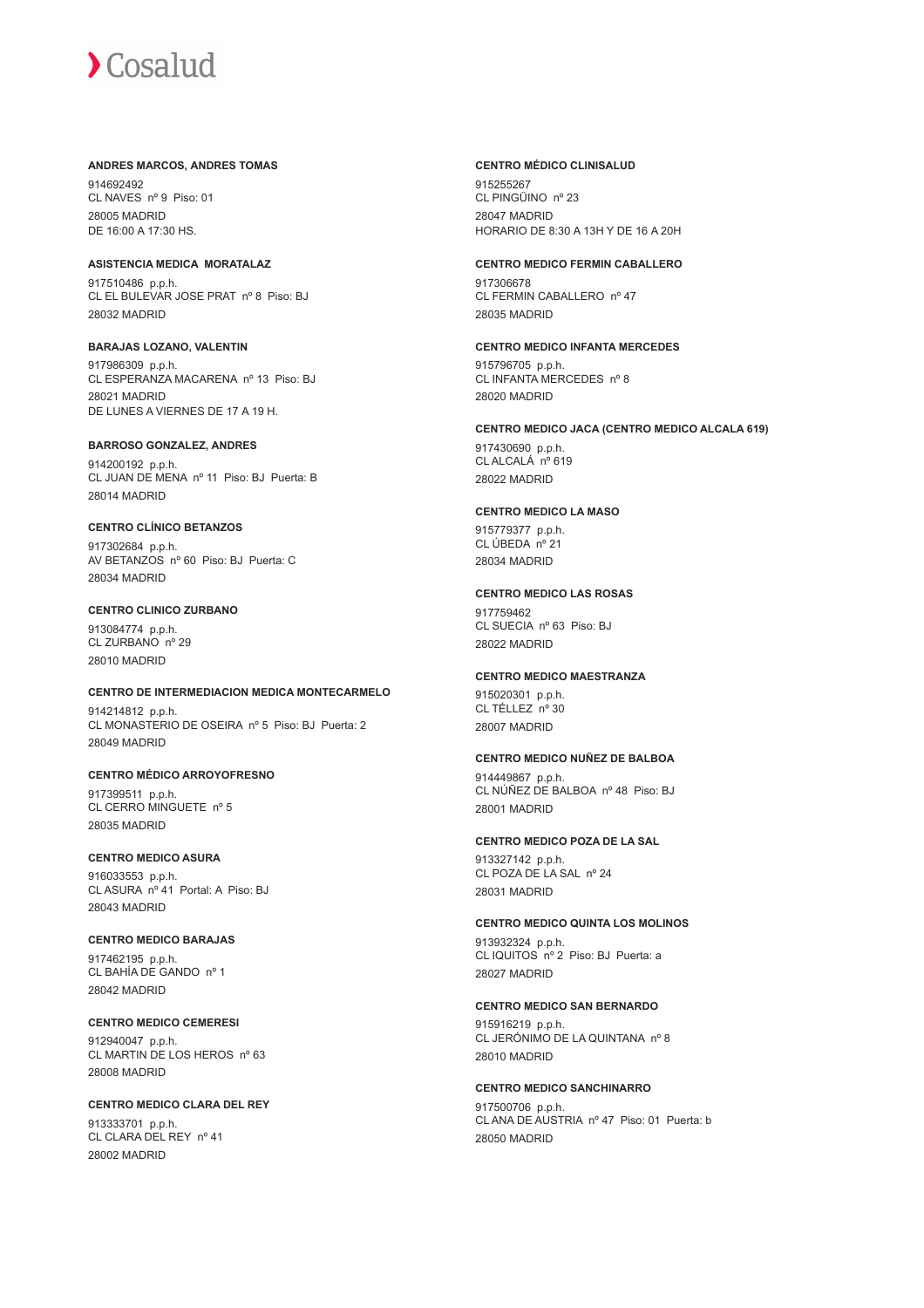#### **CENTRO MEDICO SANIMED**

913721662 RD CABALLERO DE LA MANCHA nº 75 28034 MADRID

#### **CENTRO MÉDICO VADEMECUM**

914411924 p.p.h. CL GENERAL AMPUDIA nº 4 28003 MADRID

**CENTRO MEDICO VALDEBERNARDO** 913014081 p.p.h. CL JUGLARES nº 14 Portal: A 28032 MADRID

#### **CLEMENTE RAMOS, LUIS MIGUEL**

910133966 p.p.h. CL CONDES DEL VAL nº 18 Piso: BJ Puerta: IZ 28036 MADRID

#### **CLINICA BERROCAL**

915056312 p.p.h. CL BERROCAL nº 20 28021 MADRID

#### **CLINICA FISIOMEDICA MCD**

914695024 p.p.h. CL MARQUÉS DE JURA REAL nº 21 28019 MADRID

#### **CLINICA FUENSANTA**

914100200 p.p.h. CL ARTURO SORIA nº 17 28027 MADRID

#### **CLINICA GAIAS CHAMBERÍ**

913085758 p.p.h. CL GENERAL ARRANDO nº 30 28010 MADRID

## **CLÍNICA RETIRO (CP. 28009)**

914009318 p.p.h. CL FERNÁN GONZÁLEZ nº 41 28009 MADRID

#### **CLINICA SASTRE MADRID**

914256562 p.p.h. AV ENSANCHE DE VALLECAS nº 67 28051 MADRID

## **CLINICA SASTRE VALDECARROS**

914256562 p.p.h. CL PILAR DE MADARIAGA ROJO nº 11 28051 MADRID

#### **CLINICA UNIVERSIDAD DE NAVARRA (MADRID)**

913531920 p.p.h. CL MARQUESADO DE SANTA MARTA nº 1 28027 MADRID

#### **CLÍNICA VIRGEN DEL CAMINO**

914682861 p.p.h. PS DELICIAS nº 150 Piso: BJ 28045 MADRID

### **CONSULTORIO MEDICO CEA BERMUDEZ**

913993025 CL CEA BERMÚDEZ nº 61 28003 MADRID

#### **CONSULTORIO MEDICO MARTINEZ DIAZ**

913810363 p.p.h. CL TORQUEMADA nº 17 Piso: BJ Puerta: 4 28043 MADRID

#### **DE ANDRES VARELA, CRISTINA**

913532550 p.p.h. CL NTRA SEÑORA DE LUJÁN nº 25 28016 MADRID

#### **DE LA FUENTE IGLESIAS, MARTA MARIA** HOSPITAL SANATORIO NTRA. SRA. DEL ROSARIO 914359100 p.p.h. CL CASTELLÓ nº 80 28006 MADRID

#### **DE LA TORRE GOMEZ, FRANCISCO JAVIER**

913731961 CL LEOPOLDO ALAS CLARÍN nº 51 28035 MADRID DE LUNES A VIERNES DE 9 A 10 H.

## **DIAZ MARTINEZ, MARIA PILAR**

915690997 AV MANZANARES nº 144 Piso: BJ 28019 MADRID DE LUNES A VIERNES DE 10:00 A 12:00 HS. P.P.H.

## **EQUIPO DR.ELGEADI SALEH, GHASSAN (QUIRONSALUD SAN JOSE) MEDICINA GENERAL**

902024747 p.p.h. CL CARTAGENA nº 111 28002 MADRID

**Dres.:** DOMINGUEZ GOMEZ, LEIDY SORÁNGEL ECHEGARAY NUÑEZ, NATALIA

#### **FERNANDEZ DE LA BARRERA,FERNANDO**

912143100 p.p.h. CL ARTURO SORIA nº 105 28043 MADRID DE 16 A 18:30

#### **GABINETE MEDICO DELICIAS**

912974000 p.p.h. PS DELICIAS nº 65 Portal: A Escalera: 1 28045 MADRID

## **GARCIA MICO, JUAN CARLOS**

915732022 p.p.h. CL DOCTOR ESQUERDO nº 83 28007 MADRID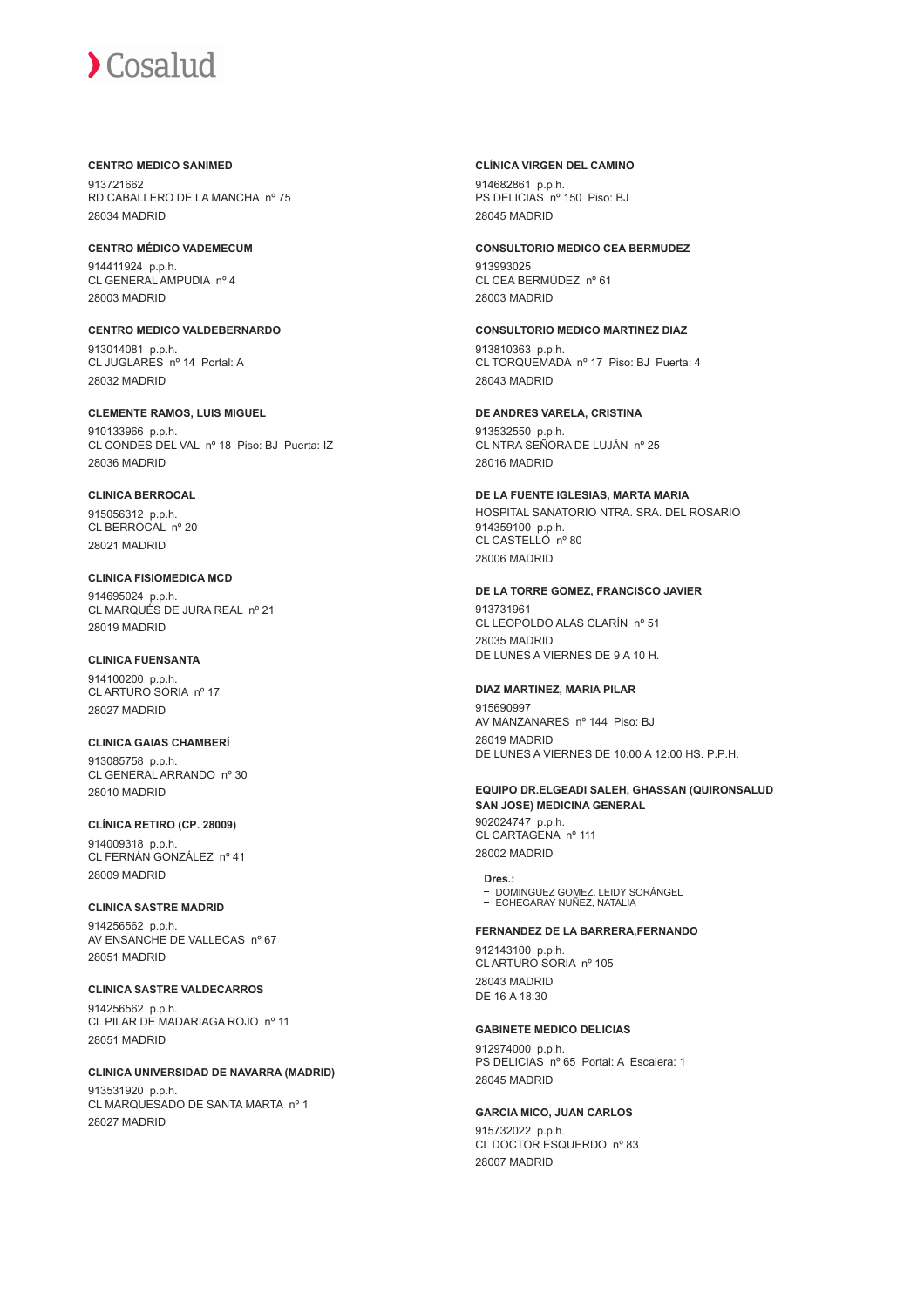#### **GAVA TRAUATOLOGIA Y CIRUGIA ORTOPEDICA**

913657600 p.p.h. CL SAN BERNABÉ nº 13 28005 MADRID

#### **GOMEZ LOPEZ, JERONIMO**

914054237 CL SANTA PRISCA nº 5 Piso: BJ 28017 MADRID DE LUNES A VIERNES DE 9,45 A 11 H.

**GROW CLINIC**

913766962 p.p.h. AV MONASTERIO DE SILOS nº 75 28049 MADRID EXCLUSIVAMENTE LUNES Y JUEVES

#### **HM NUEVO BELEN**

917444100 p.p.h. CL JOSÉ SILVA nº 7 28043 MADRID

#### **HMD PINAR**

913027283 p.p.h. AV SAN LUIS nº 166 28033 MADRID

#### **HOSPITAL DE DIA PIO XII**

913531510 p.p.h. CT SAGRADO CORAZÓN nº 4 28016 MADRID

#### **HOSPITAL DE LA V.O.T. DE SAN FRANCISCO** 913657600

CL SAN BERNABÉ nº 13 28005 MADRID

## **HOSPITAL QUIRONSALUD LA LUZ**

914530200 p.p.h. CL GENERAL RODRIGO nº 8 28003 MADRID

## **HOSPITAL QUIRONSALUD SAN JOSE**

910687000 p.p.h. CL CARTAGENA nº 111 28002 MADRID

## **HOSPITAL UNIVERSITARIO HM MADRID**

914476600 PA CONDE DEL VALLE DE SUCHIL nº 16 28015 MADRID

### **HOSPITAL UNIVERSITARIO VIAMED VIRGEN DE LA PALOMA** 915348207 p.p.h. CL LOMA nº 1 28003 MADRID

## **HOSPITAL VIAMED SANTA ELENA**

914539400 p.p.h. CL GRANJA nº 8 28003 MADRID

#### **HOSPITALES VIRGEN DEL MAR - EDIFICIO LOPEZ POZAS**

913539500 p.p.h. CL GENERAL LÓPEZ POZAS nº 10 28036 MADRID

#### **JIMENEZ LOPEZ, GUILLERMO**

917986309 PS ALBERTO PALACIOS nº 3 Piso: 01 28021 MADRID DE LUNES A SÁBADO, DE 11:00 A 13:30H. Y DE LUNES A VIERNES DE 17:00 A 19:30H.

#### **LOPEZ VIGIL, JOSE ANTONIO**

913452391 p.p.h. CL COSTA RICA nº 32 Piso: BJ 28016 MADRID

#### **LOPEZ-PINTOR GONZALEZ,VALENTIN**

916732392 p.p.h. CL CALAHORRA nº 126 28032 MADRID

#### **LORENZO AYUSO, NICOLAS**

917399511 p.p.h. AV VENTISQUERO DE LA CONDESA nº 13 Piso: BJ 28035 MADRID

#### **LOZANO HERRERA, JOSE MARIA**

915410281 p.p.h. CL FERRAZ nº 5 Piso: 01 28008 MADRID

#### **MADRIGAL FERNANDEZ ROLDAN, ARTURO**

915525364 p.p.h. CL SÁNCHEZ BARCAIZTEGUI nº 34 Piso: 03 Puerta: 1 28007 MADRID

### **MARTIN GOMEZ, MARIA LUISA**

SANATORIO VIRGEN DEL MAR 913831408 p.p.h. CL NTRA SEÑORA DE LUJÁN nº 25 28016 MADRID

#### **MDH CONDE ORGAZ**

913884434 p.p.h. CL EL ALGABEÑO nº 119 28043 MADRID

#### **MDH HORTALEZA**

915358198 p.p.h. CL TORQUEMADA nº 26 28043 MADRID DE 8:30 A 14 Y DE 15:30 A 20 H

#### **MEDICINA INTERNA ABELLÁN Y GONZÁLEZ**

SANATORIO SAN FRANCISCO DE ASIS 915630360 p.p.h. CL JOAQUÍN COSTA nº 28 28002 MADRID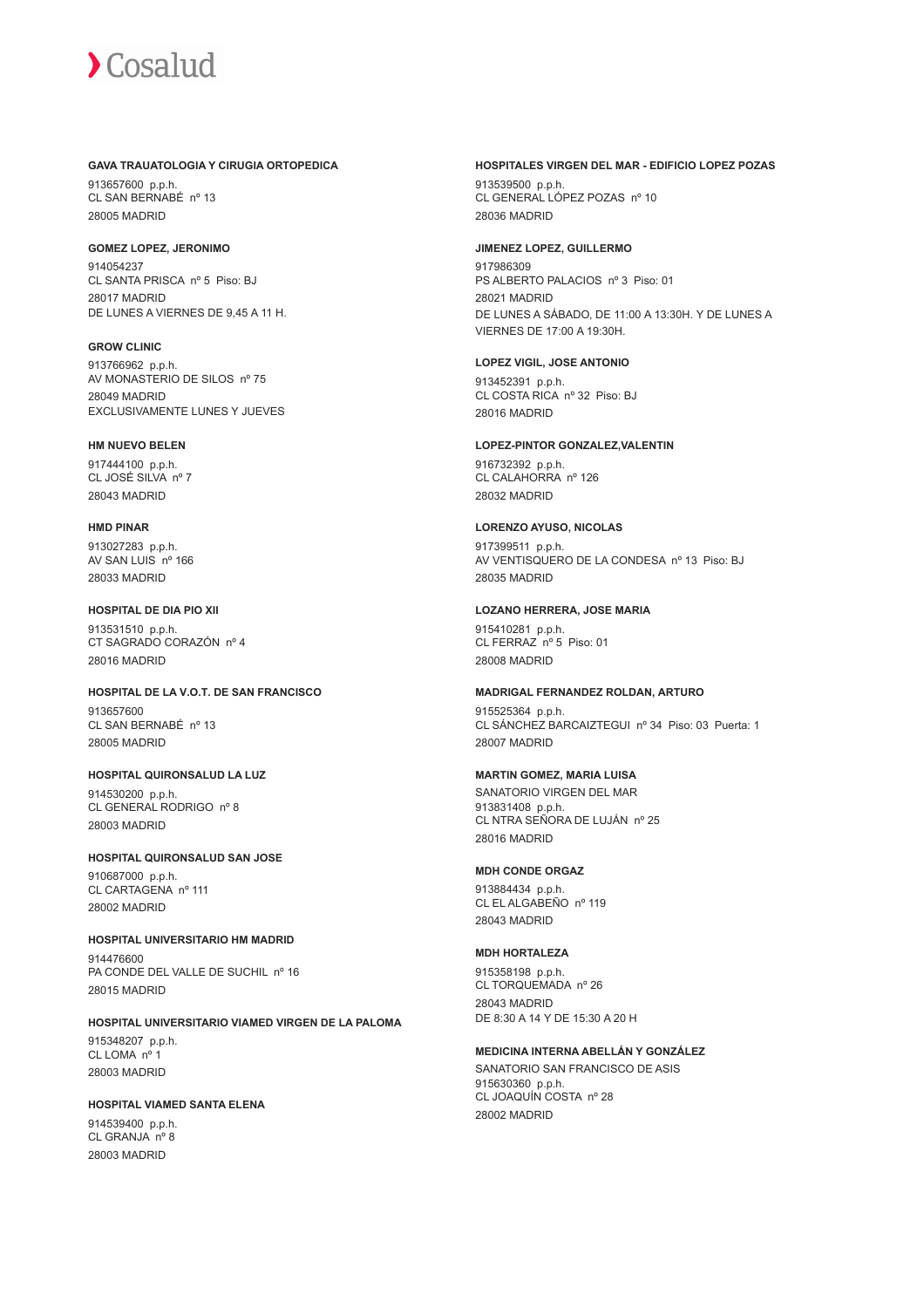#### **MEDIESTETIC (MADRID)**

914261499 p.p.h. PA MARQUÉS DE SALAMANCA nº 10 28006 MADRID

#### **MIGUEL MARTINEZ, JOSE ANTONIO**

914175359 CL ORENSE nº 29 Escalera: D Piso: 01 Puerta: b 28020 MADRID DIARIA DE 16 A 17 H,

#### **MINGUEZ FELIPE, MIGUEL ANGEL**

915471009 CL MARQUÉS DE URQUIJO nº 6 Piso: 01 Puerta: D 28008 MADRID L, M, X, J DE 18.30 A 19.30

#### **MONTEQUI FITERA, JUAN CARLOS**

917194985 p.p.h. CL VALMOJADO nº 119 28047 MADRID

#### **MUIÑOS FERNANDEZ, NUNO AQUILINO**

915779632 CL PRINCIPE DE VERGARA nº 13 Piso: 03 Puerta: B 28001 MADRID L y X de 16:30 a 18:00 ; M, J, V de 12:00 a 14:00

#### **MUÑOZ-DELGADO BUCHO, LUIS MIGUEL**

915779632 p.p.h. CL PRÍNCIPE DE VERGARA nº 13 Piso: 03 Puerta: B 28001 MADRID

#### **NARANJO CIRAUQUI, MARIA DEL CARMEN** HOSPITAL BEATA MARIA ANA DE JESUS 915732022 p.p.h. CL DOCTOR ESQUERDO nº 83

28007 MADRID

#### **NAVARRETE GALAN, ADRIAN**

914674370 p.p.h. PS DELICIAS nº 65 28045 MADRID

## **NUÑEZ HOLGUERAS, JOSE IGNACIO**

913456276 p.p.h. AV PÍO XII nº 57 Piso: BJ Puerta: IZ 28016 MADRID

#### **OGALLAS RAYA, FUENSANTA**

913055283 p.p.h. CL SATURNO nº 78 28042 MADRID

#### **PASCUAL SEGOVIA, JUAN CARLOS**

627787369 CL SAN CRISPÍN nº 7 28011 MADRID DE LUNES A VIERNES DE 19 A 20 H.

#### **PELAEZ JIMENEZ, MANUEL LUIS**

914027497 p.p.h. CL CONDE DE PEÑALVER nº 28 Piso: 01 28006 MADRID

#### **PELAEZ TRAPOTE, MARIA VICTORIA**

915629638 p.p.h. PS HABANA nº 17 Piso: 01 Puerta: B 28036 MADRID

#### **PEREZ GUTIERREZ, JOSE LUIS**

915628152 p.p.h. CL CARTAGENA nº 160 Piso: 02 28002 MADRID

#### **PEREZ GUTIERREZ, JOSE LUIS (HTAL. SAN FRANCISCO DE ASIS)**

SANATORIO SAN FRANCISCO DE ASIS 915628152 p.p.h. CL JOAQUÍN COSTA nº 28 28002 MADRID

### **POLICLINICA HM GABINETE VELAZQUEZ**

915777773 p.p.h. CL VELÁZQUEZ nº 25 Piso: 01 28001 MADRID

#### **POLICLINICA LOPEZ DE HOYOS**

915193445 p.p.h. CL LOPEZ DE HOYOS nº 155 28002 MADRID

#### **POLICLINICA MEPRYSA**

914014338 p.p.h. CL MONTESA nº 15 28006 MADRID

#### **POLICLINICA PUENTE DE SEGOVIA**

912461397 p.p.h. PS ERMITA DEL SANTO nº 16 28011 MADRID

#### **PRETEL PRETEL, ARTURO**

917471510 CL LA RIOJA nº 19 Piso: BJ 28042 MADRID DE LUNES A VIERNES DE 16,30 A 19 H.

#### **REGULES MUÑOZ, PILAR**

914152643 p.p.h. CL CARDENAL SILICEO nº 35 Escalera: 2 Piso: EN Puerta: 4 28002 MADRID

#### **RODRIGUEZ GARCIA, MARIA DOLORES (CLINICA LA LUZ)**

914530200 p.p.h. CL GENERAL RODRIGO nº 8 28003 MADRID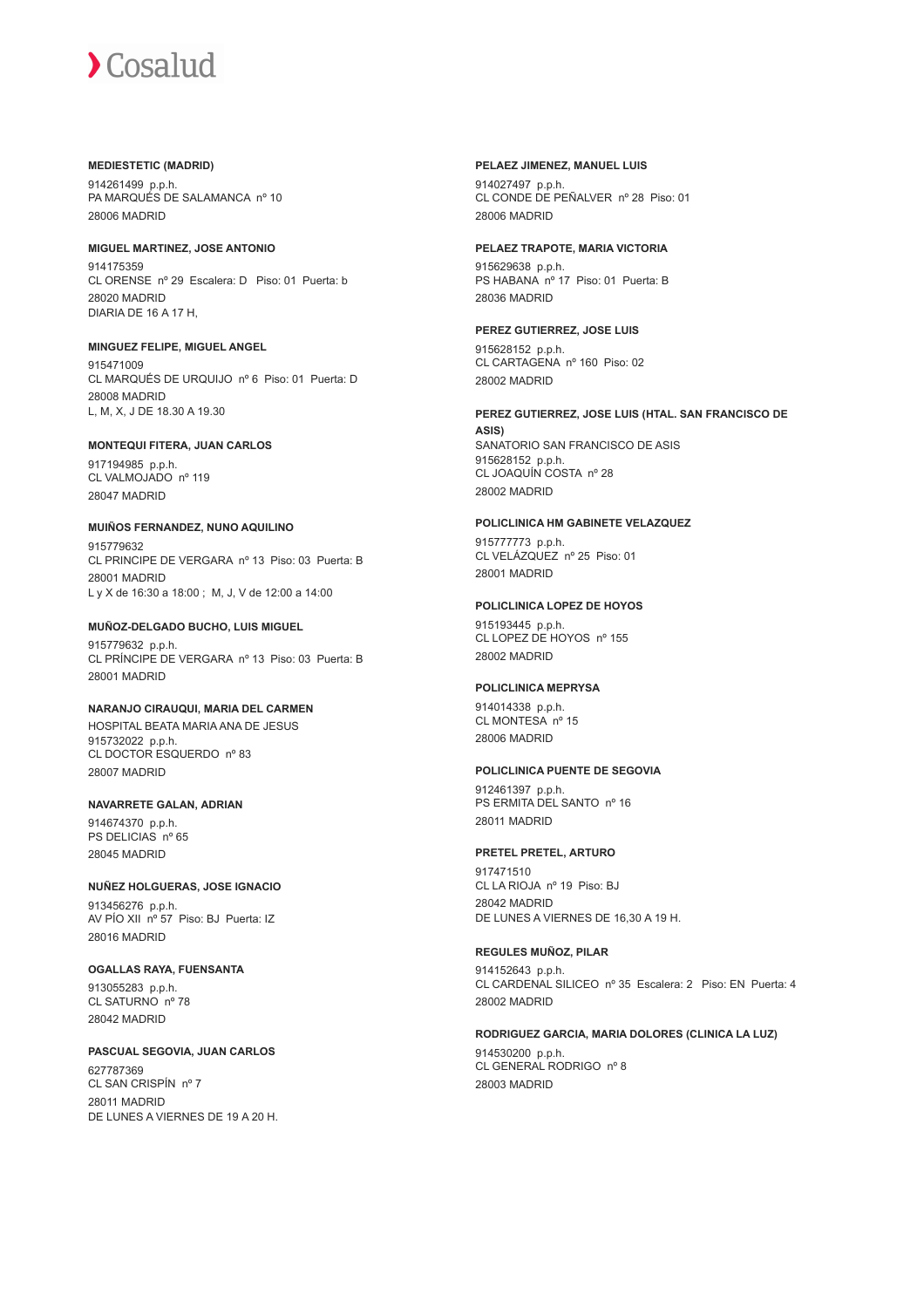#### **RUIZ COTOLI, SILVIA**

913711080 CL MÉRIDA nº 8 Piso: BJ 28030 MADRID LUNES A VIERNES 11:30 A 13 Y 17 A 19:30 HRS

#### **RUIZ GOMES, MARIA**

913241514 p.p.h. CL SUECIA nº 37 28022 MADRID

#### **SANCHEZ ORTEGA, ENRIQUE**

915102458 CL TORRELAGUNA nº 70 Piso: BJ 28043 MADRID DE L. A J. DE 18 A 20 Y X. Y V. DE 11 A 12,30 H.

#### **SANTIAGO MARI, ALFONSO JOSE (HM NUEVO BELEN)**

917444100 p.p.h. CL JOSÉ SILVA nº 7 28043 MADRID

#### **SHEHEBAR TOKAN, AMIN SHUBI**

915181117 p.p.h. CL ILLESCAS nº 65 Piso: BJ 28024 MADRID

#### **TAPIA CELADA, LUIS**

914485554 p.p.h. CL SAGASTA nº 13 Piso: 02 28004 MADRID

#### **VALLE LEON, MIGUEL ANGEL**

914699637 p.p.h. CL DOCTOR FERRAN nº 9 Piso: BJ 28026 MADRID

**VILLALBA HERVELLA, JESUS** 913667016 PS ERMITA DEL SANTO nº 21 Piso: 02 Puerta: I 28011 MADRID L A V DE 17 A 19 H.

## MEDICINA INTERNA

#### **CALERO MORENO , FRANCISCO**

915228375 p.p.h. CL CARRETAS nº 12 Piso: 05 Puerta: 5 28012 MADRID

**CALVO ELIPE, ALBERTO (HSR)** HOSPITAL SAN RAFAEL, HNOS DE SAN JUAN DE DIOS 915649944 p.p.h. CL SERRANO nº 199 28016 MADRID

#### **CENTRO CLÍNICO BETANZOS** 917302684 p.p.h. AV BETANZOS nº 60 Piso: BJ Puerta: C 28034 MADRID

#### **CENTRO MEDICO FERMIN CABALLERO**

917306678 CL FERMIN CABALLERO nº 47 28035 MADRID

#### **CENTRO MEDICO INFANTA MERCEDES**

915796705 p.p.h. CL INFANTA MERCEDES nº 8 28020 MADRID

#### **CENTRO MEDICO LA MASO**

915779377 p.p.h. CL ÚBEDA nº 21 28034 MADRID

#### **CENTRO MEDICO SAN BERNARDO**

915916219 p.p.h. CL JERÓNIMO DE LA QUINTANA nº 8 28010 MADRID

#### **CENTRO MÉDICO VADEMECUM**

914411924 p.p.h. CL GENERAL AMPUDIA nº 4 28003 MADRID

#### **CLINICA CEMTRO I**

917355757 p.p.h. AV VENTISQUERO DE LA CONDESA nº 42 28035 MADRID

#### **CLINICA FUENSANTA**

914100200 p.p.h. CL ARTURO SORIA nº 17 28027 MADRID

#### **CLÍNICA LÓPEZ IBOR**

913162744 p.p.h. CL DOCTOR JUAN JOSÉ LÓPEZ IBOR nº 2 28035 MADRID

#### **CLINICA UNIVERSIDAD DE NAVARRA (MADRID)**

913531920 p.p.h. CL MARQUESADO DE SANTA MARTA nº 1 28027 MADRID

#### **CONSULTORIO MEDICO CEA BERMUDEZ**

913993025 CL CEA BERMÚDEZ nº 61 28003 MADRID

#### **CORBATON ANCHUELO, ARTURO**

914356408 p.p.h. CL ORENSE nº 29 Piso: 01 Puerta: b 28020 MADRID

#### **DIAZ LOPEZ, MARIA ISABEL (HSR)**

HOSPITAL SAN RAFAEL, HNOS DE SAN JUAN DE DIOS 915649944 p.p.h. CL SERRANO nº 199 28016 MADRID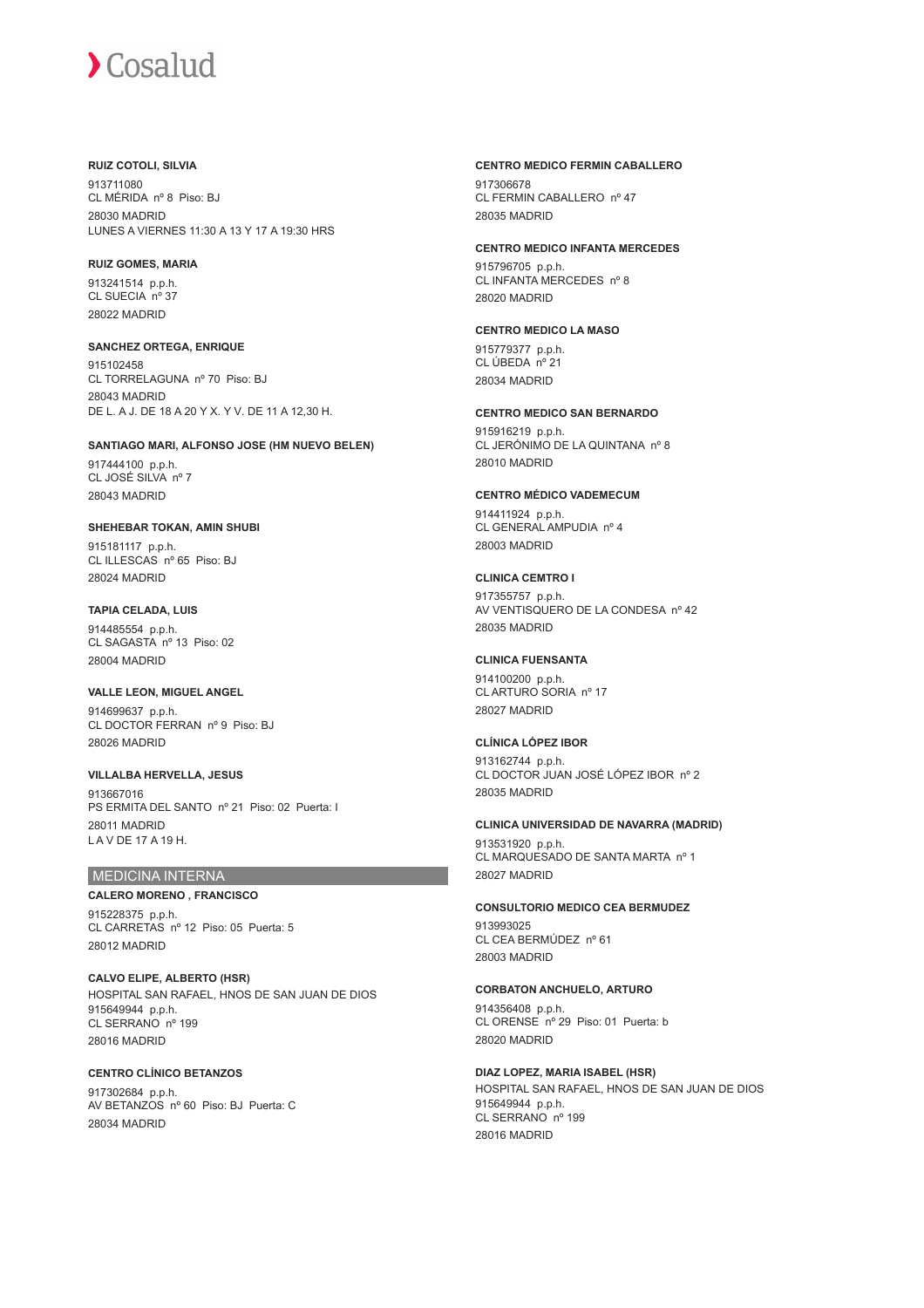#### **EQUIPO DR.CARNEVALLI (QUIRONSALUD SAN JOSE)**

902024747 p.p.h. CL CARTAGENA nº 111 28002 MADRID

**Dres.:** - MONEORTE GOMEZ, MªJOSE

#### **EQUIPO DRA. SANZ GARCIA (CLINICA RUBER)** 910687999 p.p.h.

CL JUAN BRAVO nº 49 28006 MADRID

**EQUIPO DRA. SANZ GARCIA, ROSA MARTA (HOSPITAL SAN CAMILO)** 902112121 p.p.h. CL JUAN BRAVO nº 39 28006 MADRID

#### **FERNANDEZ DEL MORAL, RAFAEL**

902500112 p.p.h. CL HILARIÓN ESLAVA nº 62 Piso: 01 Puerta: D 28015 MADRID

## **FERRER CIVEIRA, MARIA (MD ANDERSON)** MD ANDERSON INTERNACIONAL ESPAÑA

917878600 p.p.h. CL ARTURO SORIA nº 270 28033 MADRID

#### **GOMEZ AGÜERO, FELIX**

915636832 p.p.h. CL OÑA nº 29 Piso: 01 Puerta: A 28050 MADRID

## **GOMEZ ALVAREZ, DAVID FELIPE (CLINICA LA LUZ)**

914530200 p.p.h. CL GENERAL RODRIGO nº 8 28003 MADRID

#### **GONZALEZ DE LA CRUZ, HECTOR**

916255134 p.p.h. PS HABANA nº 170 28036 MADRID

#### **GONZALEZ DE LA CRUZ, HECTOR**

913596083 p.p.h. CL NTRA SEÑORA DE LUJÁN nº 3 28016 MADRID

**HM NUEVO BELEN** 917444100 p.p.h. CL JOSÉ SILVA nº 7 28043 MADRID

#### **HOSPITAL DE LA V.O.T. DE SAN FRANCISCO** 913657600 CL SAN BERNABÉ nº 13 28005 MADRID

#### **HOSPITAL QUIRONSALUD LA LUZ**

914530200 p.p.h. CL GENERAL RODRIGO nº 8 28003 MADRID

#### **HOSPITAL RUBER JUAN BRAVO**

910687999 p.p.h. CL JUAN BRAVO nº 49 28006 MADRID

## **HOSPITAL SAN RAFAEL, HNOS DE SAN JUAN DE DIOS**

915649944 p.p.h. CL SERRANO nº 199 28016 MADRID

## **HOSPITAL UNIVERSITARIO HM MADRID**

914476600 PA CONDE DEL VALLE DE SUCHIL nº 16 28015 MADRID

## **HOSPITAL UNIVERSITARIO HM SANCHINARRO** 901088212 p.p.h.

CL OÑA nº 10 28050 MADRID

#### **HOSPITAL UNIVERSITARIO VIAMED VIRGEN DE LA PALOMA**

915348207 p.p.h. CL LOMA nº 28003 MADRID

#### **HOSPITAL VIAMED SANTA ELENA**

914539400 p.p.h. CL GRANJA nº 8 28003 MADRID

#### **HOSPITAL VITHAS LA MILAGROSA**

914472100 CL MODESTO LAFUENTE nº 14 28010 MADRID

## **HOSPITAL VITHAS NUESTRA SRA. DE AMÉRICA**

912143100 CL ARTURO SORIA nº 103 28043 MADRID P.P.H.

#### **HOSPITALES VIRGEN DEL MAR - EDIFICIO LOPEZ POZAS**

913539500 p.p.h. CL GENERAL LÓPEZ POZAS nº 10 28036 MADRID

#### **MASA VÁZQUEZ, CÁNDIDO**

HOSPITAL UNIVERSITARIO HM MADRID 902089800 p.p.h. PA CONDE DEL VALLE DE SUCHIL nº 16 28015 MADRID

#### **MASA VÁZQUEZ, CÁNDIDO**

HOSPITAL UNIVERSITARIO HM SANCHINARRO 902107471 p.p.h. CL OÑA nº 10 28050 MADRID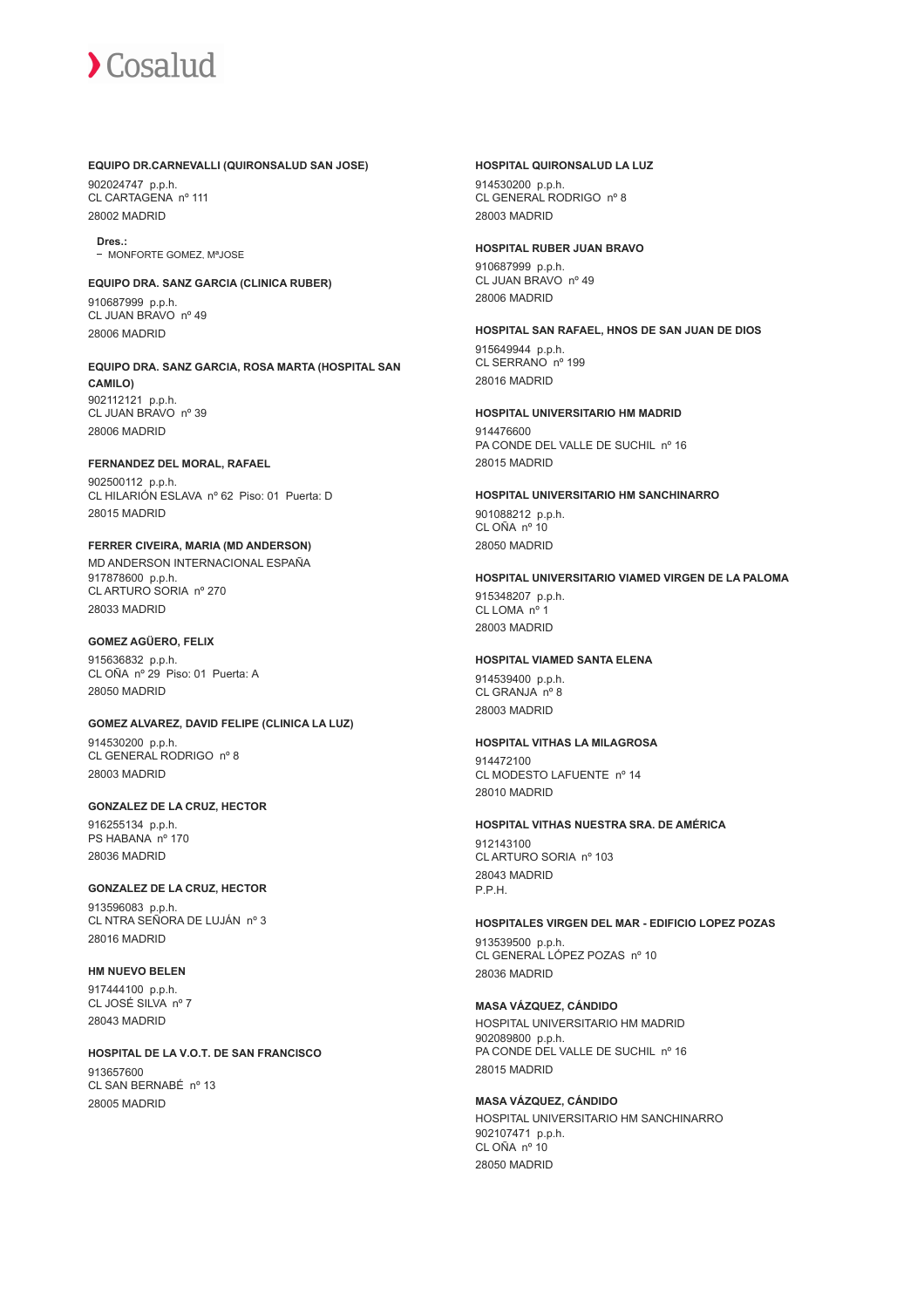#### **MASA VAZQUEZ, CANDIDO (HM SANCHINARRO)**

HOSPITAL UNIVERSITARIO HM SANCHINARRO 902107471 p.p.h. CL OÑA nº 10 28050 MADRID

#### **MD ANDERSON INTERNACIONAL ESPAÑA**

917878600 p.p.h. CL ARTURO SORIA nº 270 28033 MADRID

#### **MDH HORTALEZA**

915358198 p.p.h. CL TORQUEMADA nº 26 28043 MADRID DE 8:30 A 14 Y DE 15:30 A 20 H

## **MEDICINA INTERNA ABELLÁN Y GONZÁLEZ**

SANATORIO SAN FRANCISCO DE ASIS 915630360 p.p.h. CL JOAQUÍN COSTA nº 28 28002 MADRID

### **MENDIVIL FERRER, MAR (MD ANDERSON)**

MD ANDERSON INTERNACIONAL ESPAÑA 917878600 p.p.h. CL ARTURO SORIA nº 270 28033 MADRID

#### **MICLINSA**

913882357 CL TORRECILLA DEL PUERTO nº 1 Piso: BJ Puerta: IZ 28043 MADRID

#### **MORA SAINZ, JOSE (V.O.T)**

HOSPITAL DE LA V.O.T. DE SAN FRANCISCO 913657600 p.p.h. CL SAN BERNABÉ nº 13 28005 MADRID

#### **NIETO SANCHEZ, ANGEL**

914539400 p.p.h. CL GRANJA nº 8 28003 MADRID

#### **PACHON RODRIGUEZ, JOSEFINA (CLINICA LA LUZ)**

HOSPITAL QUIRONSALUD LA LUZ 914530200 p.p.h. CL GENERAL RODRIGO nº 8 28003 MADRID

#### **PALACIO NEBREDA, MARIA DEL MAR (HSR)**

915649944 p.p.h. CL SERRANO nº 199 28016 MADRID

#### **PALLARES FERNANDEZ, JOSE MANUEL**

915941046 p.p.h. PA CONDE DEL VALLE DE SUCHIL nº 16 28015 MADRID

#### **POLICLINICO HM ARAPILES**

901088212 p.p.h. CL ARAPILES nº 8 28015 MADRID

#### **PROSPER RAMOS, LAURA (HM NUEVO BELEN)**

917444100 p.p.h. CL JOSÉ SILVA nº 7 28043 MADRID

### **RODRIGUEZ CALDERON, JUAN LUIS (HSR)**

HOSPITAL SAN RAFAEL, HNOS DE SAN JUAN DE DIOS 915649944 p.p.h. CL SERRANO nº 199 28016 MADRID

#### **SANATORIO SAN FRANCISCO DE ASIS**

915617100 CL JOAQUÍN COSTA nº 28 28002 MADRID

#### **SANATORIO VIRGEN DEL MAR**

913539500 p.p.h. CL HONDURAS nº 14 28016 MADRID

#### **SEGESME**

915769500 p.p.h. CL AYALA nº 20 Piso: 01 Puerta: F 28001 MADRID

#### **SERRANO MARTINEZ, MANUEL (CLINICA LA LUZ)**

914530200 p.p.h. CL GENERAL RODRIGO nº 8 28003 MADRID

#### **SERRANO MORTE, ALMUDENA (CLINICA LA LUZ)**

914530200 p.p.h. CL GENERAL RODRIGO nº 8 28003 MADRID

#### **SHELLICK ALJELANI,AMARA (HSR)**

915649944 p.p.h. CL SERRANO nº 199 28016 MADRID

#### **VILLARES FERNANDEZ, PAULA (HM NUEVO BELEN)**

917444100 p.p.h. CL JOSÉ SILVA nº 7 28043 MADRID

## MEDICINA NUCLEAR

#### **CENTRO CLINICO ZURBANO**

913084774 p.p.h. CL ZURBANO nº 29 28010 MADRID

#### **CENTRO DE MEDICINA NUCLEAR DOCTOR PEREZ PIQUERAS** 914100200 p.p.h. CL ARTURO SORIA nº 17 28027 MADRID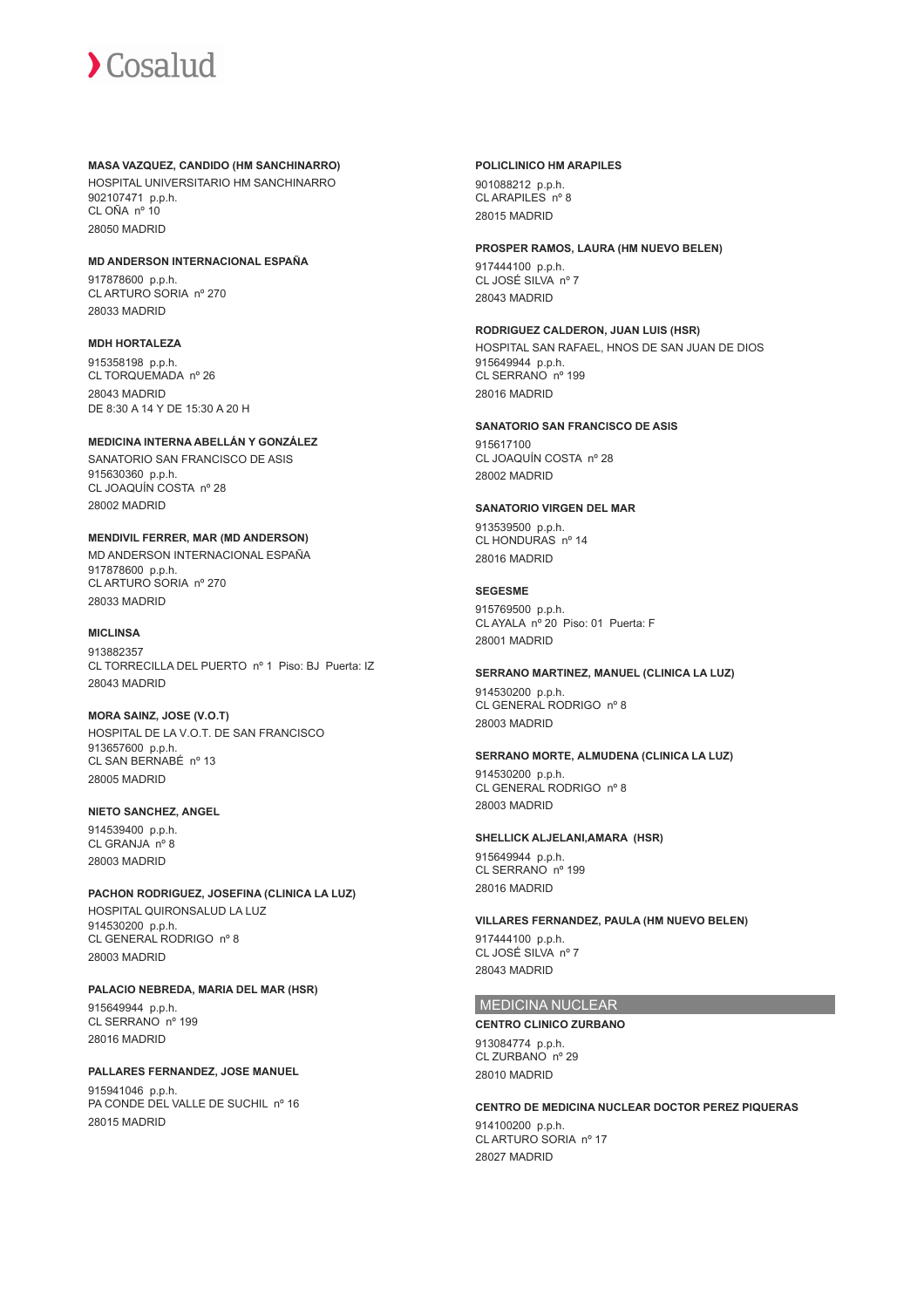#### **CLINICA AMBULATORIO GAMMA**

914116697 p.p.h. CL OQUENDO nº 23 Piso: BJ 28006 MADRID

#### **CLINICA GAIAS CHAMBERÍ**

913085758 p.p.h. CL GENERAL ARRANDO nº 30 28010 MADRID

## **CLÍNICA RETIRO II**

915749789 p.p.h. PA DOCTOR LAGUNA nº 8 28009 MADRID

### **FOCUSCAN**

913769487 p.p.h. CL DOCTOR JUAN JOSÉ LÓPEZ IBOR nº 2 28035 MADRID

## **GARCIA CAÑAMAQUE, LINA (HM SANCHINARRO)** HOSPITAL UNIVERSITARIO HM SANCHINARRO

902107471 p.p.h. CL OÑA nº 10 28050 MADRID

#### **HOSPITAL QUIRONSALUD LA LUZ** 914530200 p.p.h. CL GENERAL RODRIGO nº 8 28003 MADRID

## **HOSPITAL UNIVERSITARIO HM SANCHINARRO**

901088212 p.p.h. CL OÑA nº 10 28050 MADRID

## **HOSPITAL VITHAS NUESTRA SRA. DE AMÉRICA** 912143100

CL ARTURO SORIA nº 103 28043 MADRID P.P.H.

#### **INSTITUTO TECNOLOGICO DE SERVICIOS SANITARIOS** 911781760 p.p.h.

CL GÓMEZ HEMANS nº 2 Piso: 01 28033 MADRID

## **MADARIAGA UNCETA-BARRENECHEA, PAZ**

HOSPITAL QUIRONSALUD LA LUZ 914530200 p.p.h. CL GENERAL RODRIGO nº 8 28003 MADRID

## **MD ANDERSON INTERNACIONAL ESPAÑA**

917878600 p.p.h. CL ARTURO SORIA nº 270 28033 MADRID

### MEDICINA PREVENTIVA

**HOSPITAL DE DIA PIO XII** 913531510 p.p.h. CT SAGRADO CORAZÓN nº 4 28016 MADRID

### **MD ANDERSON INTERNACIONAL ESPAÑA**

917878600 p.p.h. CL ARTURO SORIA nº 270 28033 MADRID

## NEFROLOGÍA

#### **CLINICA FUENSANTA**

914100200 p.p.h. CL ARTURO SORIA nº 17 28027 MADRID

#### **CLINICA SASTRE VALDECARROS**

914256562 p.p.h. CL PILAR DE MADARIAGA ROJO nº 11 28051 MADRID

#### **DE ALVAREZ MORENO, FERNANDO (HM SANCHINARRO)**

HOSPITAL UNIVERSITARIO HM SANCHINARRO 902107471 p.p.h. CL OÑA nº 10 28050 MADRID

#### **DE LA FLOR MERINO, JOSE (HSR)**

 p.p.h. CL SERRANO nº 199 28016 MADRID

#### **DOS SANTOS DA SILVA, MARISOL MARGARITA (HM SANCHINARRO)** HOSPITAL UNIVERSITARIO HM SANCHINARRO

902107471 CL OÑA nº 10 28050 MADRID

## **EQUIPO DR. DELGADO LILLO, RAMON (CLINICA RUBER)**

902112121 p.p.h. CL JUAN BRAVO nº 49 28006 MADRID

#### **EQUIPO DR.CABAÑAS GONZALEZ- NEONATOLOGIA (QUIRONSALUD SAN JOSE)** 902024747 p.p.h. CL CARTAGENA nº 111

28002 MADRID **Dres.:**

- TEJADO BALSERA, JUAN JOSE

#### **GONZALEZ PARRA, EMILIO (CLINICA LA LUZ)**

HOSPITAL QUIRONSALUD LA LUZ 914530200 p.p.h. CL GENERAL RODRIGO nº 8 28003 MADRID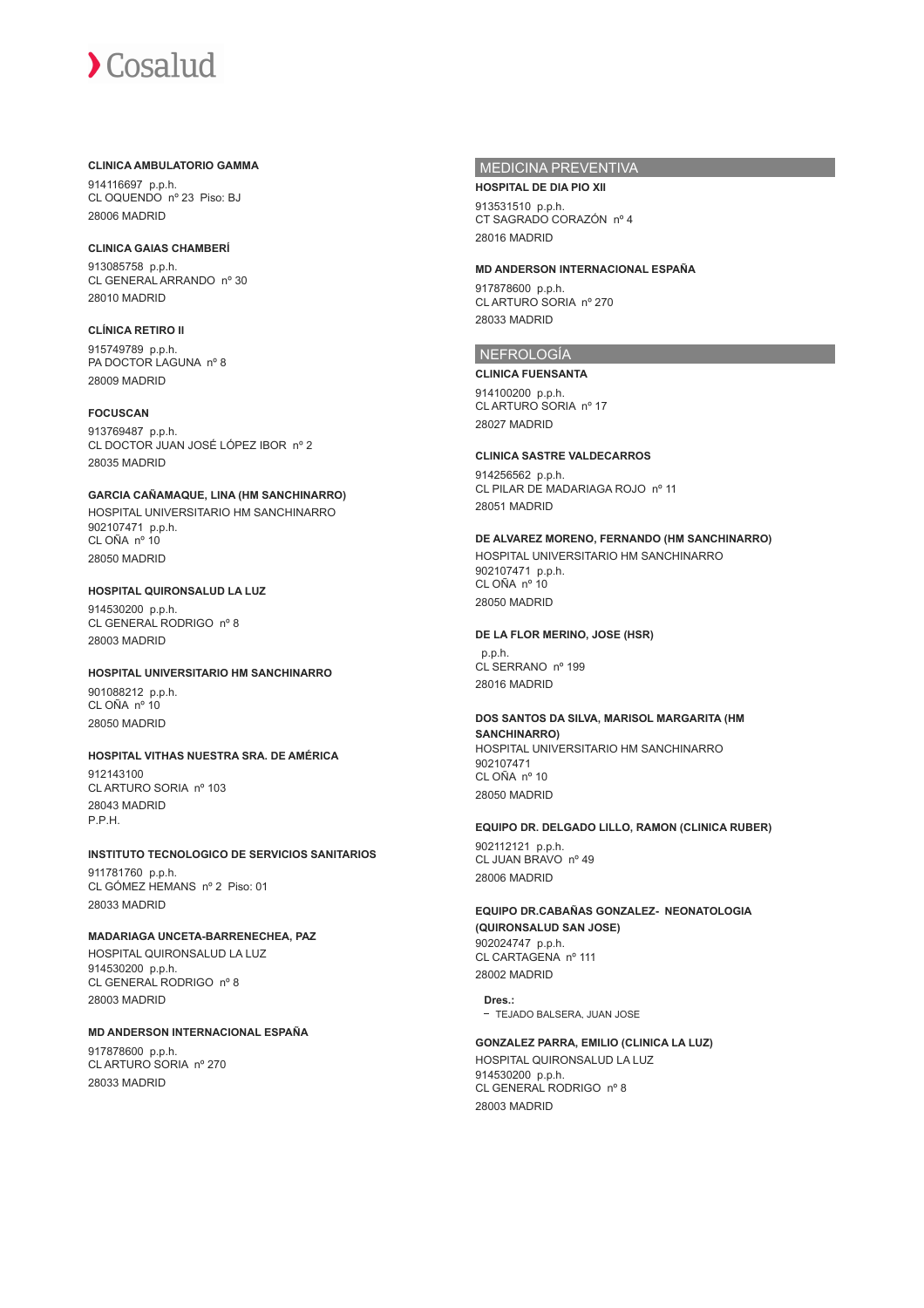#### **HOSPITAL QUIRONSALUD LA LUZ**

914530200 p.p.h. CL GENERAL RODRIGO nº 8 28003 MADRID

**HOSPITAL QUIRONSALUD SAN CAMILO** 902112121 CL JUAN BRAVO nº 39 28006 MADRID

### **HOSPITAL RUBER JUAN BRAVO** 910687999 p.p.h.

CL JUAN BRAVO nº 49 28006 MADRID

#### **HOSPITAL SAN RAFAEL, HNOS DE SAN JUAN DE DIOS**

915649944 p.p.h. CL SERRANO nº 199 28016 MADRID

### **HOSPITAL UNIVERSITARIO HM SANCHINARRO** 901088212 p.p.h.

CL OÑA nº 10 28050 MADRID

#### **HOSPITAL VIAMED SANTA ELENA**

914539400 p.p.h. CL GRANJA nº 8 28003 MADRID

### **HOSPITAL VITHAS NUESTRA SRA. DE AMÉRICA**

012143100 CL ARTURO SORIA nº 103 28043 MADRID P.P.H.

#### **IZQUIERDO GARCÍA, ELVIRA (HSR INFANTIL)**

915649944 p.p.h. CL SERRANO nº 199 28016 MADRID

#### **LIAÑO GARCIA, FERNANDO (MD ANDERSON)** MD ANDERSON INTERNACIONAL ESPAÑA

917878600 p.p.h. CL ARTURO SORIA nº 270 28033 MADRID

#### **MD ANDERSON INTERNACIONAL ESPAÑA**

917878600 p.p.h. CL ARTURO SORIA nº 270 28033 MADRID

#### **SANZ GUAJARDO, AURELIO**

915553731 p.p.h. CL JOAQUÍN COSTA nº 28 28002 MADRID

### NEUMOLOGÍA

## **ALLAN CHARLES, SAM CERNA (MD ANDERSON)**

MD ANDERSON INTERNACIONAL ESPAÑA 917878600 p.p.h. CL ARTURO SORIA nº 270 28033 MADRID

#### **CALERO MORENO , FRANCISCO**

915228375 p.p.h. CL CARRETAS nº 12 Piso: 05 Puerta: 5 28012 MADRID

#### **CANSECO GONZÁLEZ, FELIPE**

HOSPITAL SANATORIO NTRA. SRA. DEL ROSARIO 914313829 p.p.h. CL PRÍNCIPE DE VERGARA nº 53 28006 MADRID

#### **CARREÑO HERNANDEZ, MARIA CRUZ (HM SANCHINARRO)**

HOSPITAL UNIVERSITARIO HM SANCHINARRO 902107471 p.p.h. CL OÑA nº 10 28050 MADRID

### **CENTRO CLÍNICO BETANZOS**

917302684 p.p.h. AV BETANZOS nº 60 Piso: BJ Puerta: C 28034 MADRID

#### **CENTRO MEDICO JACA (CENTRO MEDICO ALCALA 619)**

917430690 p.p.h. CL ALCALÁ nº 619 28022 MADRID

#### **CENTRO MEDICO LA MASO**

915779377 p.p.h. CL ÚBEDA nº 21 28034 MADRID

#### **CENTRO MEDICO MAESTRANZA**

915020301 p.p.h. CL TÉLLEZ nº 30 28007 MADRID

#### **CLINICA CEMTRO (MONTECARMELO)**

917355757 p.p.h. AV MONASTERIO DE SILOS nº 85 28049 MADRID

#### **CLINICA SASTRE MADRID**

914256562 p.p.h. AV ENSANCHE DE VALLECAS nº 67 28051 MADRID

#### **CLINICA SASTRE VALDECARROS**

914256562 p.p.h. CL PILAR DE MADARIAGA ROJO nº 11 28051 MADRID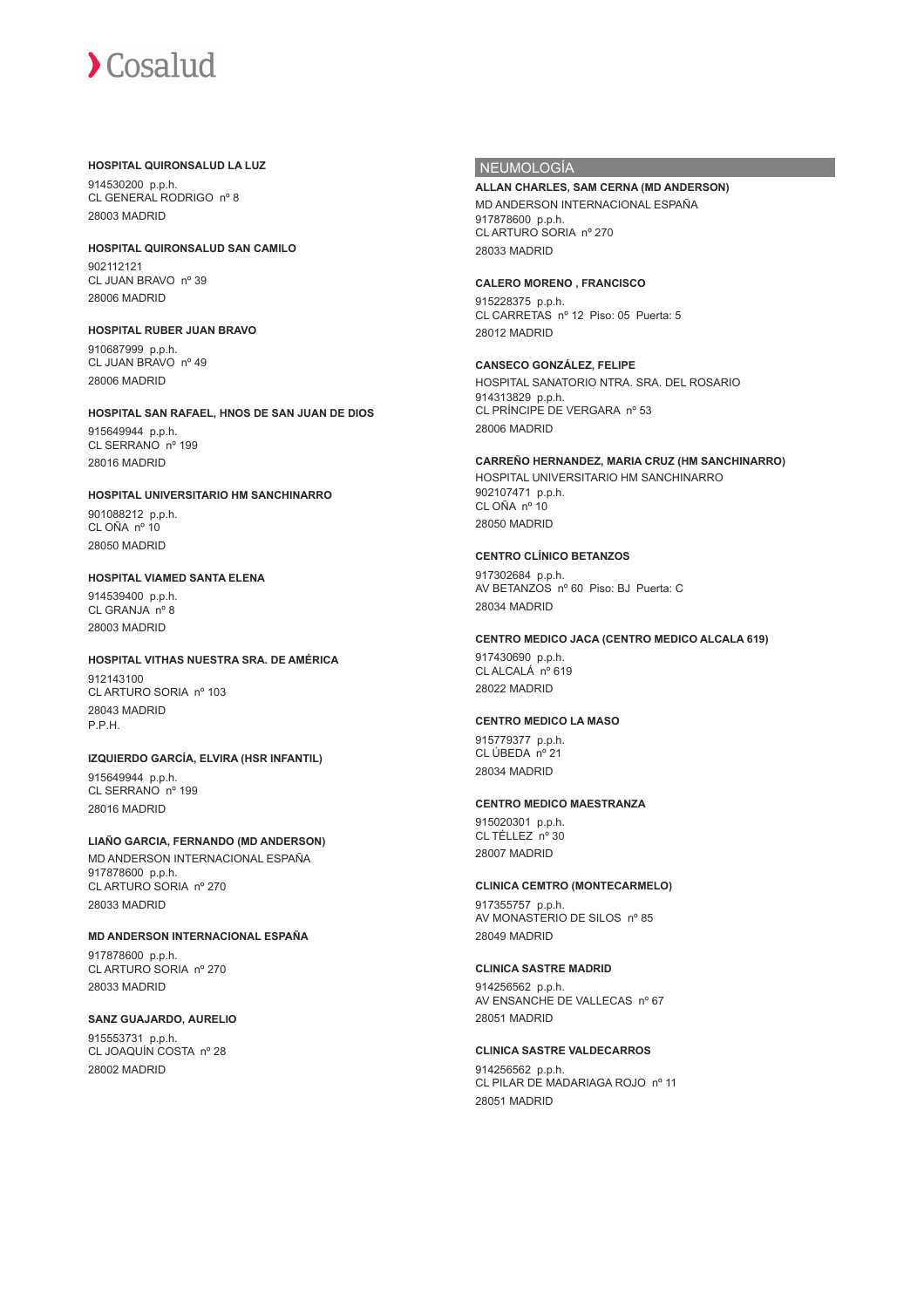#### **CLINICA UNIVERSIDAD DE NAVARRA (MADRID)**

913531920 p.p.h. CL MARQUESADO DE SANTA MARTA nº 1 28027 MADRID

**CONSULTORIO MEDICO CEA BERMUDEZ** 913993025 CL CEA BERMÚDEZ nº 61 28003 MADRID

**DE TORRES SOLIS, ISABEL (CLINICA LA LUZ)** 914530200 p.p.h. CL GENERAL RODRIGO nº 8

28003 MADRID

**DIAZ LOBATO, SALVADOR (QUIRONSALUD SAN JOSE)** 902024747 p.p.h. CL CARTAGENA nº 111 28002 MADRID

**ECHAVE-SUSTAETA, JOSÉ MARÍA (RUBER)** 910687999 p.p.h. CL JUAN BRAVO nº 49 28006 MADRID

**EQUIPO DR. ECHAVE-SUSTAETA MARIA-TOME, JOSE MARIA (HOSPITAL SAN CAMILO)** 902112121 p.p.h. CL JUAN BRAVO nº 39 28006 MADRID

**FORCEN VICENTE DE VEGA, ELENA (MD ANDERSON)** MD ANDERSON INTERNACIONAL ESPAÑA 917878600 p.p.h. CL ARTURO SORIA nº 270 28033 MADRID

**HOSPITAL DE LA V.O.T. DE SAN FRANCISCO** 913657600 CL SAN BERNABÉ nº 13 28005 MADRID

**HOSPITAL QUIRONSALUD LA LUZ** 914530200 p.p.h. CL GENERAL RODRIGO nº 8 28003 MADRID

**HOSPITAL QUIRONSALUD SAN CAMILO** 902112121 CL JUAN BRAVO nº 39 28006 MADRID

**HOSPITAL QUIRONSALUD SAN JOSE** 910687000 p.p.h. CL CARTAGENA nº 111 28002 MADRID

**HOSPITAL RUBER JUAN BRAVO** 910687999 p.p.h. CL JUAN BRAVO nº 49 28006 MADRID

#### **HOSPITAL SAN RAFAEL, HNOS DE SAN JUAN DE DIOS** 915649944 p.p.h.

CL SERRANO nº 199 28016 MADRID

#### **HOSPITAL UNIVERSITARIO HM MADRID**

914476600 PA CONDE DEL VALLE DE SUCHIL nº 16 28015 MADRID

**HOSPITAL UNIVERSITARIO HM SANCHINARRO**

901088212 p.p.h. CL OÑA nº 10 28050 MADRID

**HOSPITAL UNIVERSITARIO VIAMED VIRGEN DE LA PALOMA** 915348207 p.p.h.

CL LOMA nº 1 28003 MADRID

#### **HOSPITAL VIAMED SANTA ELENA**

914539400 p.p.h. CL GRANJA nº 8 28003 MADRID

### **HOSPITAL VITHAS LA MILAGROSA**

914472100 CL MODESTO LAFUENTE nº 14 28010 MADRID

## **HOSPITAL VITHAS NUESTRA SRA. DE AMÉRICA**

012143100 CL ARTURO SORIA nº 103 28043 MADRID P.P.H.

#### **HOSPITALES VIRGEN DEL MAR - EDIFICIO LOPEZ POZAS**

913539500 p.p.h. CL GENERAL LÓPEZ POZAS nº 10 28036 MADRID

#### **LINARES LEJARRAGA, LUCIA (HM SANCHINARRO)**

902107471 p.p.h. CL OÑA nº 10 28050 MADRID

#### **MARTINEZ CRUZ, RAFAEL**

915632639 p.p.h. PS HABANA nº 62 28036 MADRID

#### **POLICLINICA HM GABINETE VELAZQUEZ**

915777773 p.p.h. CL VELÁZQUEZ nº 25 Piso: 01 28001 MADRID

### **POLICLINICO HM ARAPILES** 901088212 p.p.h.

CL ARAPILES nº 8 28015 MADRID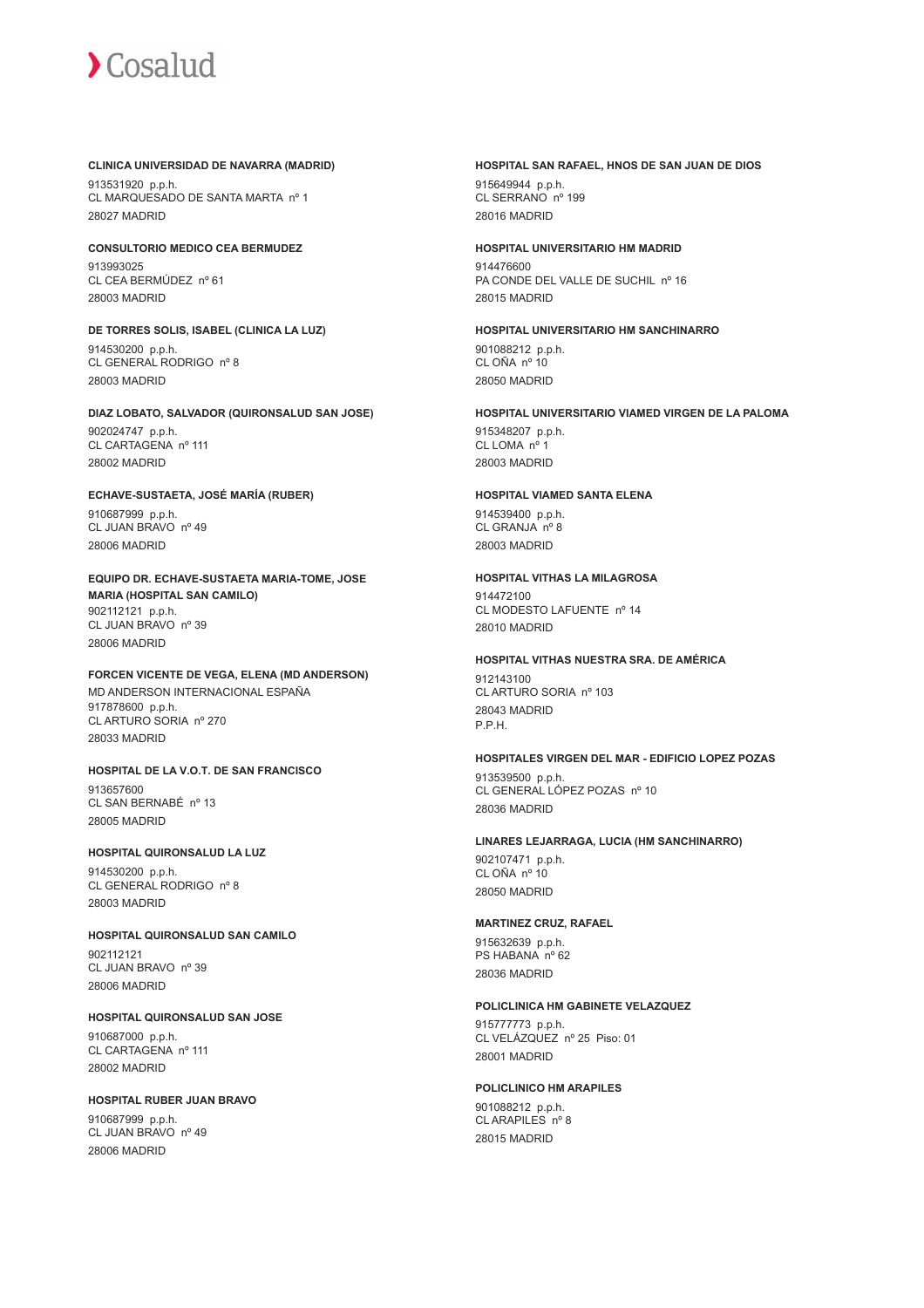#### **SALGADO ARANDA, SERGIO (HSR)**

915649944 p.p.h. CL SERRANO nº 199 28016 MADRID

## **SÁNCHEZ HERNÁNDEZ, IGNACIO M.**

SANATORIO SAN FRANCISCO DE ASIS 915630360 p.p.h. CL JOAQUÍN COSTA nº 28 28002 MADRID

### NEUMOLOGÍA PEDIÁTRICA

**CHEN XILEI, XU (HSR)** 915649944 p.p.h. CL SERRANO nº 199 28016 MADRID

#### **EQUIPO DR.CABAÑAS GONZALEZ- NEONATOLOGIA (QUIRONSALUD SAN JOSE)** 902024747 p.p.h. CL CARTAGENA nº 111

28002 MADRID **Dres.:**

.ORTEGA CASANUEVA, CRISTINA RODRIGUEZ ALBARRAN, ALFONSO

#### **HOSPITAL QUIRONSALUD SAN JOSE** 910687000 p.p.h. CL CARTAGENA nº 111 28002 MADRID

#### **HOSPITAL SAN RAFAEL, HNOS DE SAN JUAN DE DIOS**

915649944 p.p.h. CL SERRANO nº 199 28016 MADRID

#### **HOSPITAL UNIVERSITARIO HM SANCHINARRO**

901088212 p.p.h. CL OÑA nº 10 28050 MADRID

#### **LINARES LEJARRAGA, LUCIA (HM SANCHINARRO)**

902107471 p.p.h. CL OÑA nº 10 28050 MADRID

#### **URIBE POSADA, AMALIA (HSR)**

915649944 p.p.h. CL SERRANO nº 199 28016 MADRID

#### NEUROCIRUGÍA

**BENDALA AYUSO, ANTONIO (HSR)** HOSPITAL SAN RAFAEL, HNOS DE SAN JUAN DE DIOS 915649944 p.p.h. CL SERRANO nº 199 28016 MADRID

#### **CALVO PEREZ, JUAN CARLOS (HSR)**

HOSPITAL SAN RAFAEL, HNOS DE SAN JUAN DE DIOS 915649944 p.p.h. CL SERRANO nº 199 28016 MADRID

#### **CARCELLER BENITO , FERNANDO**

914530200 p.p.h. CL GENERAL RODRIGO nº 8 28003 MADRID

#### **CENTRO MEDICO JACA (CENTRO MEDICO ALCALA 619)**

917430690 p.p.h. CL ALCALÁ nº 619 28022 MADRID

#### **DE LA TORRE GUTIERREZ, MANUEL (HTAL VITHAS LA MILAGROSA)** 900264964 p.p.h.

CL MODESTO LA FUENTE nº 14 28014 MADRID

#### **DIAMANTOPOULOS FERNANDEZ, JORGE (HM MADRID)**

914444408 PA CONDE DEL VALLE DE SUCHIL nº 16 28015 MADRID LUNES DE 14-17H

## **DIAMANTOPOULOS FERNANDEZ, JORGE (HM**

**SANCHINARRO)** HOSPITAL UNIVERSITARIO HM SANCHINARRO 917567800 CL OÑA nº 10 28050 MADRID M Y J DE 16-20H

#### **EQUIPO DR. BUDKE NEUKAMP, MARCELO (CLINICA LA LUZ)** 914530200 p.p.h. CL GENERAL RODRIGO nº 8

28003 MADRID

#### **EQUIPO DR. GONZALEZ-LLANOS FERNANDEZ DE MESA FCO (CLINICA LA LUZ)** 914530200 p.p.h. CL GENERAL RODRIGO nº 8 28003 MADRID

#### **EQUIPO DR.ELGEADI SALEH, GHASSAN (QUIRONSALUD SAN JOSE) NEUROCIRUGIA** 913887934 CL CARTAGENA nº 111

28002 MADRID

## **Dres.:**

AREVALO SÁENZ, ANA ALEJANDRA RODRIGUEZ RUBIO, DAVID

#### **GOMEZ DE LA RIVA , ALVARO**

914530200 p.p.h. CL GENERAL RODRIGO nº 8 28003 MADRID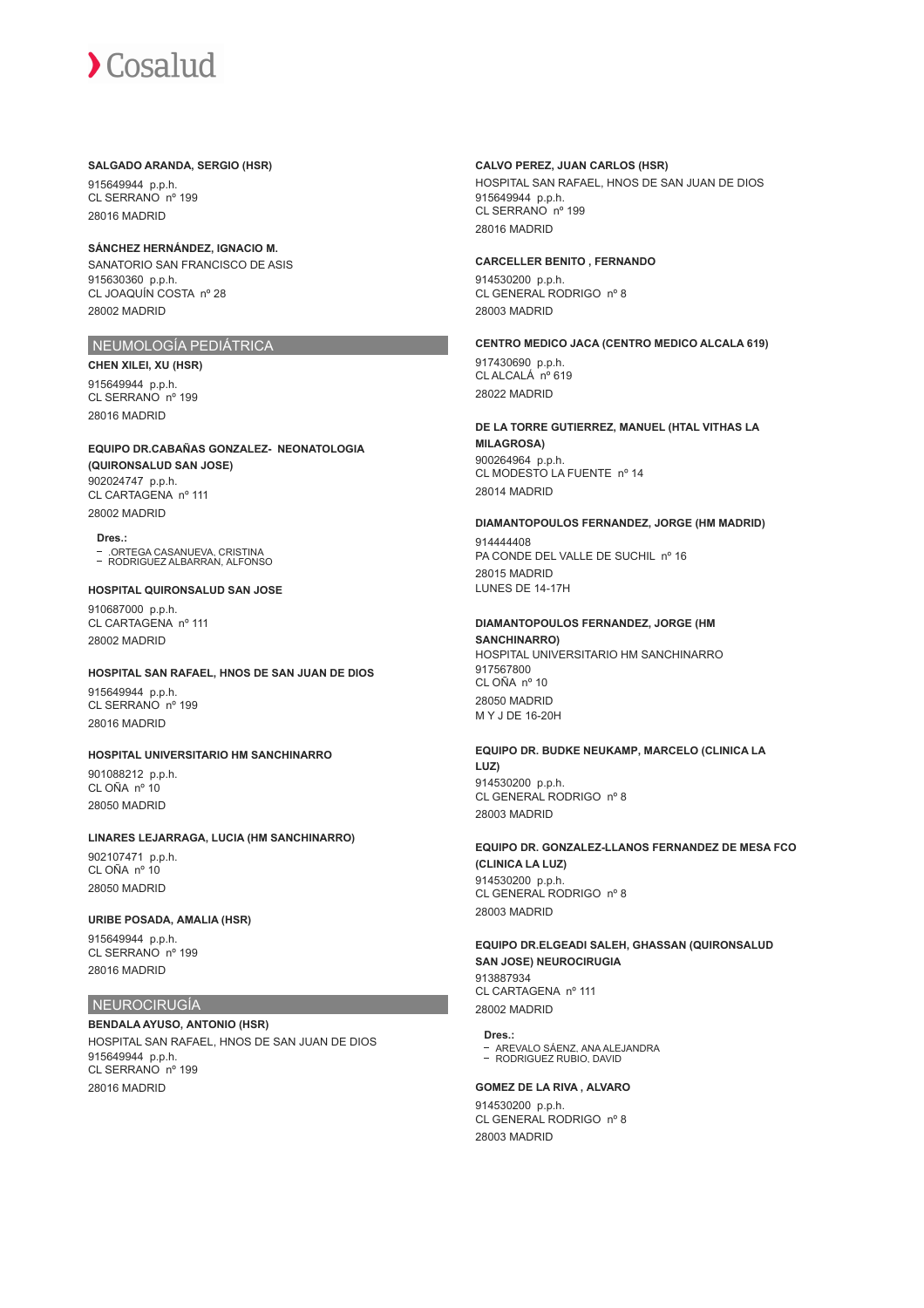#### **GONZALEZ LLANOS FERNANDEZ DE MESA, FRANCISCO (MD ANDERSON)**

MD ANDERSON INTERNACIONAL ESPAÑA 917878600 p.p.h. CL ARTURO SORIA nº 270 28033 MADRID

#### **GONZALEZ-LLANOS FERNANDEZ DE MESA, FRANCISCO ((HTAL DE AMERICA)** 902500112 p.p.h. CL ARTURO SORIA nº 105 28043 MADRID

**HOSPITAL DE LA V.O.T. DE SAN FRANCISCO** 913657600 CL SAN BERNABÉ nº 13 28005 MADRID

#### **HOSPITAL QUIRONSALUD LA LUZ**

914530200 p.p.h. CL GENERAL RODRIGO nº 8 28003 MADRID

## **HOSPITAL QUIRONSALUD SAN CAMILO**

902112121 CL JUAN BRAVO nº 39 28006 MADRID

#### **HOSPITAL QUIRONSALUD SAN JOSE**

910687000 p.p.h. CL CARTAGENA nº 111 28002 MADRID

### **HOSPITAL SAN RAFAEL, HNOS DE SAN JUAN DE DIOS**

915649944 p.p.h. CL SERRANO nº 199 28016 MADRID

#### **HOSPITAL UNIVERSITARIO HM MADRID** 914476600 PA CONDE DEL VALLE DE SUCHIL nº 16 28015 MADRID

## **HOSPITAL UNIVERSITARIO HM SANCHINARRO**

901088212 p.p.h. CL OÑA nº 10 28050 MADRID

## **HOSPITAL VIAMED SANTA ELENA**

914539400 p.p.h. CL GRANJA nº 8 28003 MADRID

#### **HOSPITAL VITHAS NUESTRA SRA. DE AMÉRICA** 912143100 CL ARTURO SORIA nº 103

28043 MADRID P.P.H.

### **INSTITUTO CLAVEL (MADRID)**

910010783 p.p.h. CL JOAQUIN COSTA nº 28 28006 MADRID

#### **ISLA GUERRERO, ALBERTO**

917355757 p.p.h. AV VENTISQUERO DE LA CONDESA nº 42 28035 MADRID

#### **MARTIN RODRIGUEZ, JOSE GERARDO**

915531114 PS SAN FRANCISCO DE SALES nº 41 Escalera: 2 Piso: 03 Puerta: D 28003 MADRID DE LUNES A VIERNES DE 16:00 A 20:00 HS.

#### **MD ANDERSON INTERNACIONAL ESPAÑA**

917878600 p.p.h. CL ARTURO SORIA nº 270 28033 MADRID

#### **PEREZ LOPEZ, CARLOS**

SANATORIO SAN FRANCISCO DE ASIS 902003982 p.p.h. CL JOAQUÍN COSTA nº 28 28002 MADRID

#### **POLICLINICO HM ARAPILES**

901088212 p.p.h. CL ARAPILES nº 8 28015 MADRID

## **SACEDA GUTIERREZ , JAVIER MANUEL**

914530200 p.p.h. CL GENERAL RODRIGO nº 8 28003 MADRID

#### **SANATORIO VIRGEN DEL MAR**

913539500 p.p.h. CL HONDURAS nº 14 28016 MADRID

#### **SANTOS BENITEZ, HUGO**

902875215 p.p.h. CL JUAN BRAVO nº 49 28006 MADRID

#### **TORRE GUTIERREZ, MANUEL DE LA (HTAL VITHAS PARDO DE ARAVACA)** 914451754 p.p.h. CL LA SALLE nº 12 28023 MADRID

#### NEUROFISIOLOGÍA

**AGUILERA VERGARA, MARIANO (HSR)** HOSPITAL SAN RAFAEL, HNOS DE SAN JUAN DE DIOS 915649944 p.p.h. CL SERRANO nº 199 28016 MADRID

#### **AM CLINIC (HOSPITAL VIRGEN DEL MAR)**

SANATORIO VIRGEN DEL MAR 913539500 p.p.h. CL NTRA SEÑORA DE LUJÁN nº 17 28016 MADRID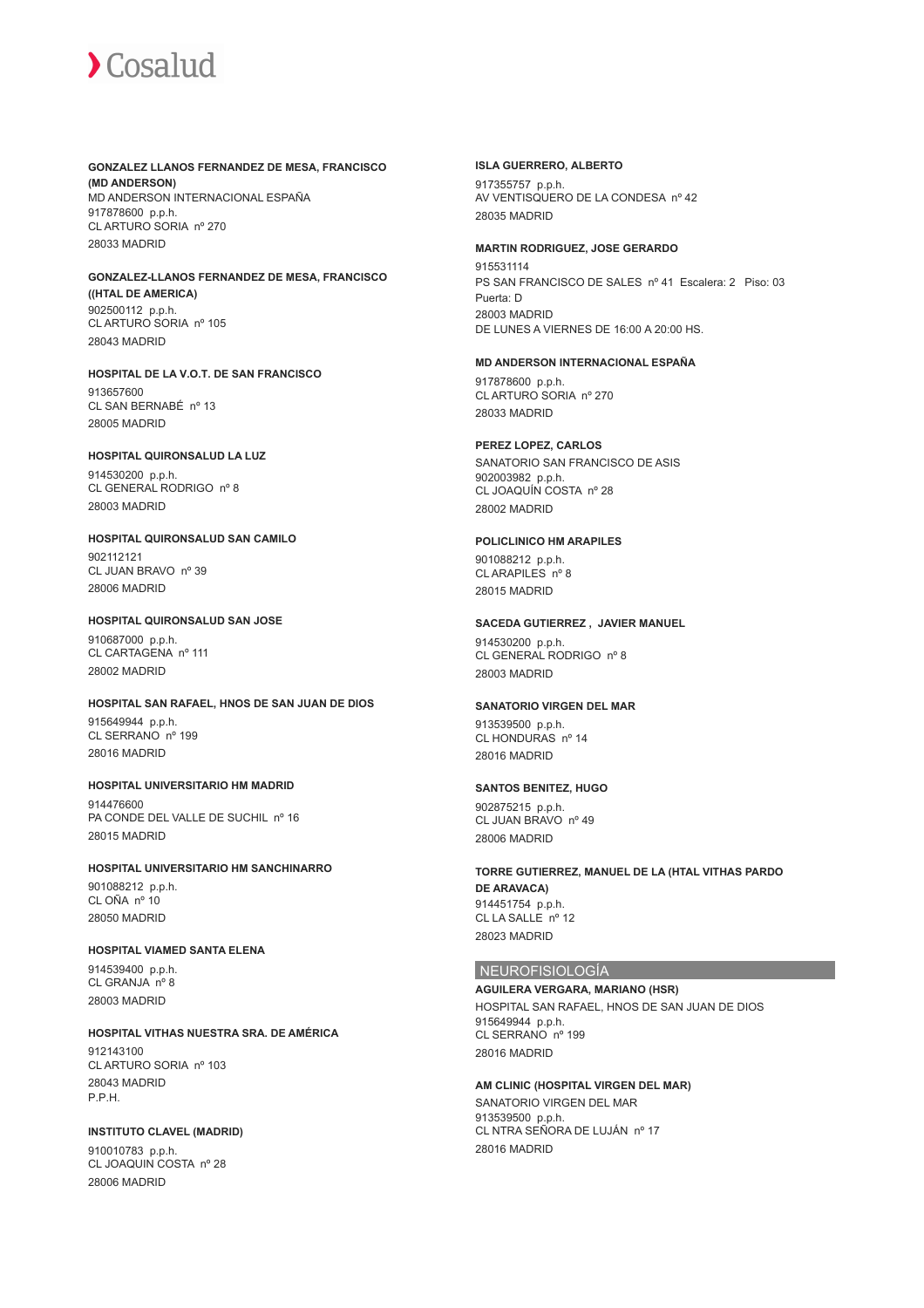#### **ANCIONES RODRIGUEZ, BUENAVENTURA (AM. CLINIC)**

HOSPITAL SANATORIO NTRA. SRA. DEL ROSARIO 915778037 p.p.h. CL PRINCIPE DE VERGARA nº 53 28001 MADRID

#### **BRAVO QUELLE, NATALIA (HSR)**

 p.p.h. CL SERRANO nº 199 28016 MADRID

#### **CARBONELL CADENAS DE LLANO, JOAQUIN** SANATORIO SAN FRANCISCO DE ASIS 914315808 p.p.h. CL O´DONNELL nº 20 Piso: 01 Puerta: D

28009 MADRID

## **CARBONELL MARTINEZ, JOSE JOAQUIN**

914351206 p.p.h. CL JOAQUÍN COSTA nº 28 Piso: 01 28002 MADRID

## **CENTRO DE ESTUDIOS NEUROLOGICOS VARELA DE SEIJAS**

915758845 p.p.h. CL COLUMELA nº 13 Piso: 01 Puerta: DC 28001 MADRID

## **CENTRO MEDICO BARAJAS**

917462195 p.p.h. CL BAHÍA DE GANDO nº 1 28042 MADRID

## **CENTRO MEDICO MAESTRANZA**

915020301 p.p.h. CL TÉLLEZ nº 30 28007 MADRID

## **CLINICA CEMTRO I**

917355757 p.p.h. AV VENTISQUERO DE LA CONDESA nº 42 28035 MADRID

## **CLÍNICA RETIRO (CP. 28009)**

914009318 p.p.h. CL FERNÁN GONZÁLEZ nº 41 28009 MADRID

**EQUIPO DR. PEREZ DE VARGAS MARTÍNEZ, ALBERTO IGNACIO (QUIRONSALUD SAN JOSE)** 914153100 p.p.h. CL CARTAGENA nº 111 28002 MADRID

**Dres.:**

#### EBRAT MANCILLA, EDWIIN EDUARDO

GOMEZ ANSEDE, CONCEPCION ALICIA LUJAN BONETE, MANUEL

#### **GONZALEZ SANCHEZ FERRO,FRANCISCO**

645841479 p.p.h. CL DOCTOR ESQUERDO nº 83 28007 MADRID

#### **GUZMAN MENDEZ, MIGUEL (HSR)**

 p.p.h. CL SERRANO nº 199 28016 MADRID

#### **HOSPITAL DE DIA PIO XII**

913531510 p.p.h. CT SAGRADO CORAZÓN nº 4 28016 MADRID

### **HOSPITAL DE LA V.O.T. DE SAN FRANCISCO** 913657600

CL SAN BERNABÉ nº 13 28005 MADRID

### **HOSPITAL QUIRONSALUD LA LUZ**

914530200 p.p.h. CL GENERAL RODRIGO nº 8 28003 MADRID

#### **HOSPITAL QUIRONSALUD SAN CAMILO** 902112121

CL JUAN BRAVO nº 39 28006 MADRID

### **HOSPITAL RUBER JUAN BRAVO**

910687999 p.p.h. CL JUAN BRAVO nº 49 28006 MADRID

## **HOSPITAL SAN RAFAEL, HNOS DE SAN JUAN DE DIOS**

915649944 p.p.h. CL SERRANO nº 199 28016 MADRID

## **HOSPITAL SANATORIO NTRA. SRA. DEL ROSARIO**

914359100 CL PRINCIPE DE VERGARA nº 53 28001 MADRID

#### **HOSPITAL UNIVERSITARIO HM SANCHINARRO**

901088212 p.p.h. CL OÑA nº 10 28050 MADRID

### **HOSPITAL VIAMED SANTA ELENA**

914539400 p.p.h. CL GRANJA nº 8 28003 MADRID

## **HOSPITAL VITHAS LA MILAGROSA**

914472100 CL MODESTO LAFUENTE nº 14 28010 MADRID

#### **HOSPITAL VITHAS NUESTRA SRA. DE AMÉRICA**

912143100 CL ARTURO SORIA nº 103 28043 MADRID P.P.H.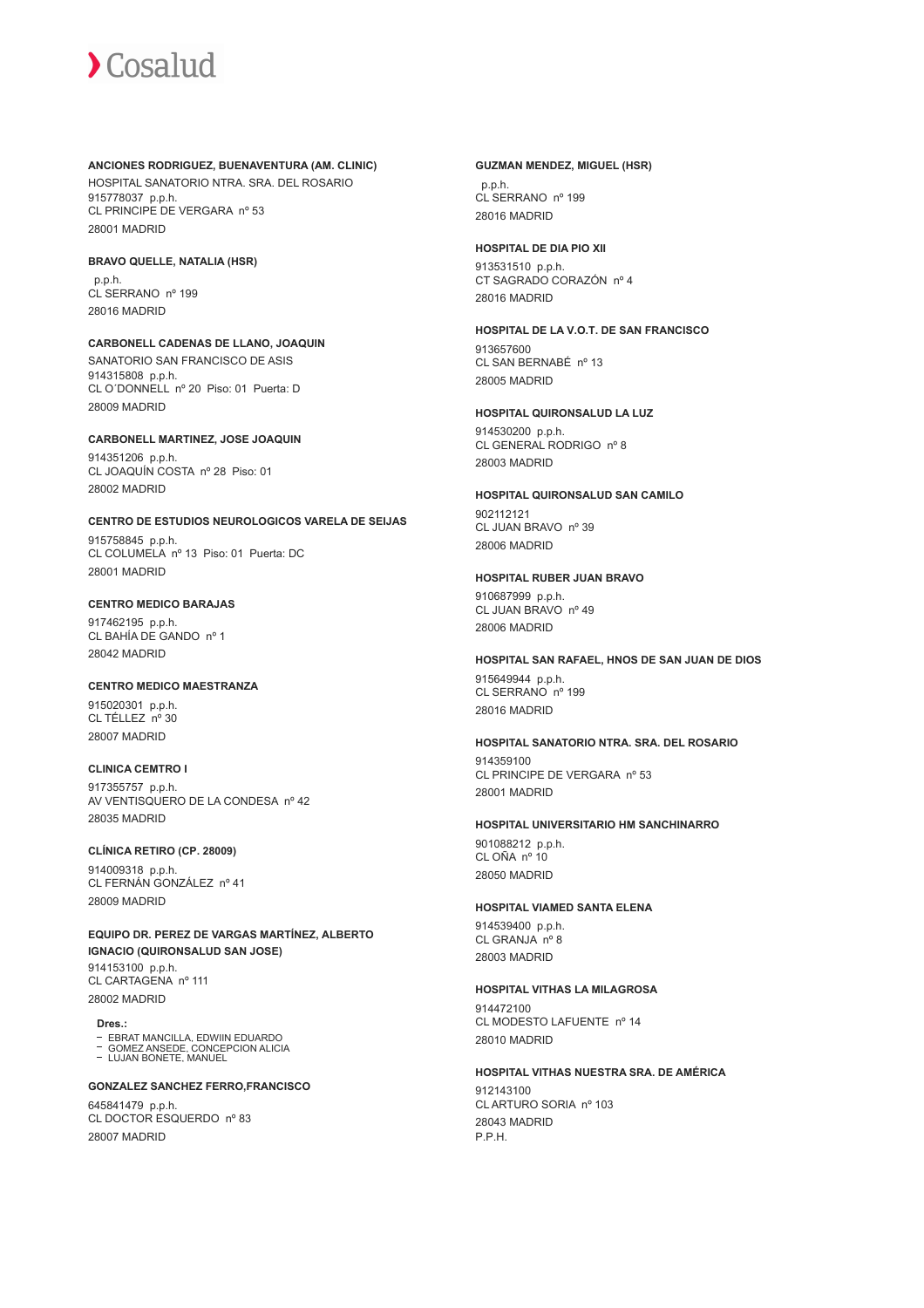#### **LOPEZ ESTEBAN, PILAR**

902089800 p.p.h. CL GRANJA nº 8 28003 MADRID

## **MARTIN ALBARRAN, SUSANA**

915490957 p.p.h. CL HILARIÓN ESLAVA nº 55 Piso: 01 Puerta: A 28015 MADRID

**NEUROADVANCE (NEA)** 610238959 p.p.h. CL HILARIÓN ESLAVA nº 55 Piso: 03 Puerta: 6 28015 MADRID

# **NEUROMAGISTER**

927181360 CL MARROQUINA nº 14 Piso: 03 Puerta: B 28030 MADRID

# **POLICLINICO HM ARAPILES**

901088212 p.p.h. CL ARAPILES nº 8 28015 MADRID

**RIZEA, CRISTIAN (CLINICA LA LUZ)** 914530200 p.p.h. CL GENERAL RODRIGO nº 8 28003 MADRID

**SAPIA ROMAN, MARIA TERESA** 915758845 p.p.h. CL COLUMELA nº 13 Piso: 01 28001 MADRID

# NEUROLOGÍA

**ALARCON ALACIO, JUANA (HSR)** HOSPITAL SAN RAFAEL, HNOS DE SAN JUAN DE DIOS 915649944 p.p.h. CL SERRANO nº 199 28016 MADRID

**AM CLINIC (HOSPITAL VIRGEN DEL MAR)** SANATORIO VIRGEN DEL MAR 913539500 p.p.h. CL NTRA SEÑORA DE LUJÁN nº 17 28016 MADRID

**ANCIONES MARTIN, CARLA (CLINICA LA LUZ)**

914530200 p.p.h. CL GENERAL RODRIGO nº 8 28003 MADRID

**ANCIONES RODRIGUEZ, BUENAVENTURA (AM. CLINIC)** HOSPITAL SANATORIO NTRA. SRA. DEL ROSARIO 915778037 p.p.h. CL PRINCIPE DE VERGARA nº 53 28001 MADRID

#### **CASARIEGO CORDOBA, PABLO**

915104400 p.p.h. CL CORAZÓN DE MARÍA nº 64 28002 MADRID

## **CASARIEGO CORDOBA, PABLO**

915432423 p.p.h. CL HILARIÓN ESLAVA nº 55 28015 MADRID

**CENTRO DE ESTUDIOS NEUROLOGICOS VARELA DE SEIJAS**

915758845 p.p.h. CL COLUMELA nº 13 Piso: 01 Puerta: DC 28001 MADRID

# **CENTRO MEDICO INFANTA MERCEDES**

915796705 p.p.h. CL INFANTA MERCEDES nº 8 28020 MADRID

**CENTRO MEDICO JACA (CENTRO MEDICO ALCALA 619)**

917430690 p.p.h. CL ALCALÁ<sup>no</sup> 619 28022 MADRID

# **CENTRO MEDICO LA MASO**

915779377 p.p.h. CL ÚBEDA nº 21 28034 MADRID

# **CENTRO MEDICO MAESTRANZA**

915020301 p.p.h. CL TÉLLEZ nº 30 28007 MADRID

# **CENTRO MEDICO NUÑEZ DE BALBOA**

914449867 p.p.h. CL NÚÑEZ DE BALBOA nº 48 Piso: BJ 28001 MADRID

# **CENTRO MEDICO SAN BERNARDO**

915916219 p.p.h. CL JERÓNIMO DE LA QUINTANA nº 8 28010 MADRID

# **CENTRO MÉDICO VADEMECUM**

914411924 p.p.h. CL GENERAL AMPUDIA nº 4 28003 MADRID

# **CIPAP. CENTRO DE INVESTIGACION PSICOLOGIA APLICADA Y PSICOTERAPIA** 914461121 p.p.h.

CL GARCIA DE PAREDES nº 68 Piso: BJ 28010 MADRID

**CLINICA CEMTRO (MONTECARMELO)** 917355757 p.p.h.

AV MONASTERIO DE SILOS nº 85 28049 MADRID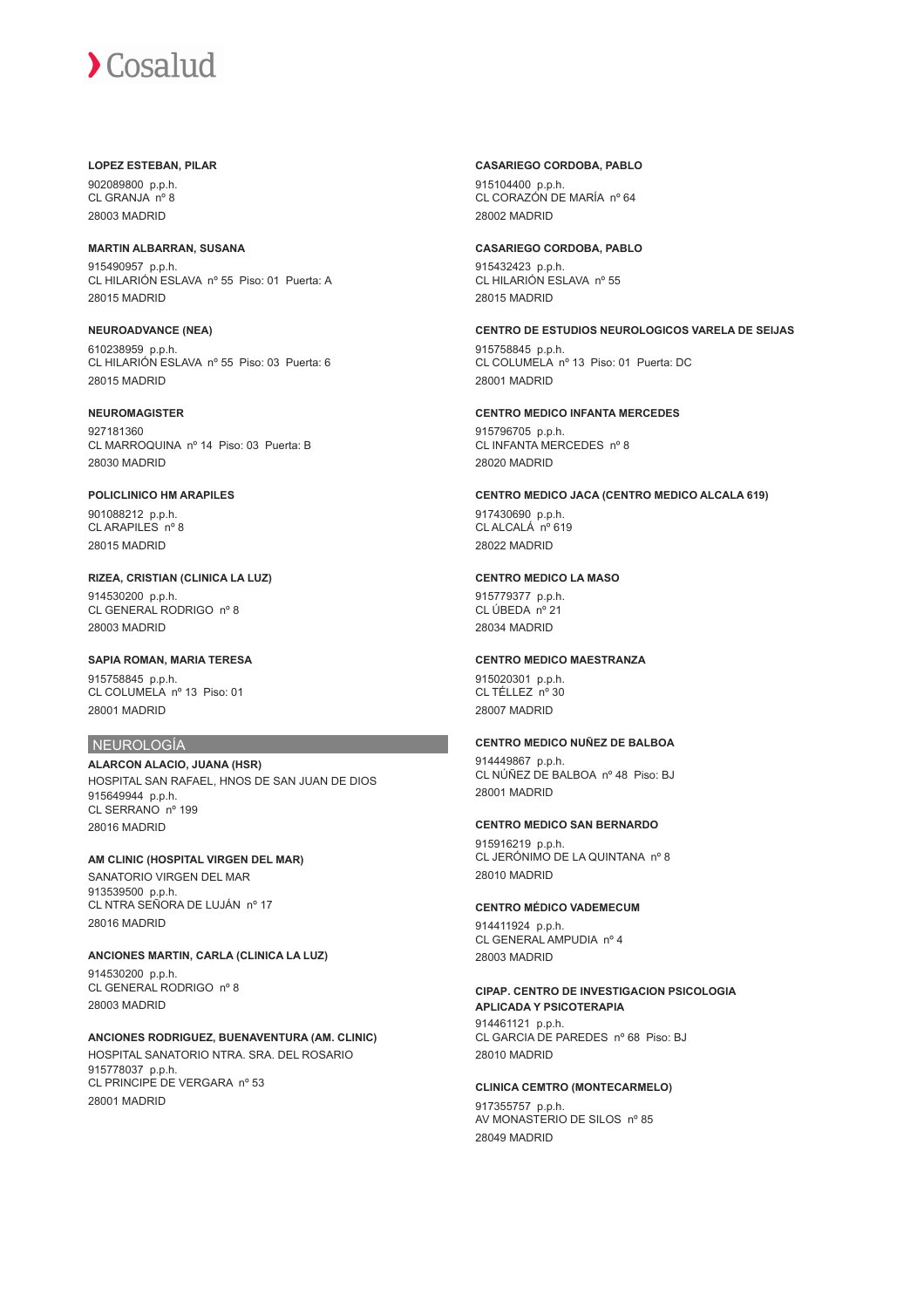## **CLINICA FUENSANTA**

914100200 p.p.h. CL ARTURO SORIA nº 17 28027 MADRID

## **CLINICA GAIAS CHAMBERÍ**

913085758 p.p.h. CL GENERAL ARRANDO nº 30 28010 MADRID

#### **CLINICA NTRA SRA DE LA PAZ (ORDEN HOSPITALARIA DE SAN JUAN DE DIOS)** 914156000 CL LOPEZ DE HOYOS nº 259 28002 MADRID

**CLÍNICA RETIRO (CP. 28009)** 914009318 p.p.h. CL FERNÁN GONZÁLEZ nº 41 28009 MADRID

# **CLINICA SASTRE MADRID**

914256562 p.p.h. AV ENSANCHE DE VALLECAS nº 67 28051 MADRID

# **CLINICA SASTRE VALDECARROS**

914256562 p.p.h. CL PILAR DE MADARIAGA ROJO nº 11 28051 MADRID

#### **CLINICA UNIVERSIDAD DE NAVARRA (MADRID)**

913531920 p.p.h. CL MARQUESADO DE SANTA MARTA nº 1 28027 MADRID

# **CONSULTORIO MEDICO CEA BERMUDEZ**

913993025 CL CEA BERMÚDEZ nº 61 28003 MADRID

# **DOMINGUEZ SALGADO, MANUEL**

HOSPITAL VITHAS LA MILAGROSA 914473400 p.p.h. CL FERNÁNDEZ DE LA HOZ nº 45 28010 MADRID

**EQUIPO DR. PEREZ DE VARGAS MARTÍNEZ, ALBERTO IGNACIO (QUIRONSALUD SAN JOSE)** 914153100 p.p.h. CL CARTAGENA nº 111 28002 MADRID

**Dres.:**

- AGUDO HERRERA, ROLANDO ALFREDO
- DE LA FUENTE SANZ, ELISA EBRAT MANCILLA, EDWIIN EDUARDO GOMEZ ANSEDE, CONCEPCION ALICIA LUJAN BONETE, MANUEL

# **EQUIPO DR. RAFAEL ARROYO (HOSPITAL SAN CAMILO)**

902112121 p.p.h. CL JUAN BRAVO nº 39 28006 MADRID

# **FERNANDEZ RODRIGUEZ, REBECA (CLINICA LA LUZ)**

HOSPITAL QUIRONSALUD LA LUZ 914530200 p.p.h. CL GENERAL RODRIGO nº 8 28003 MADRID

#### **GONZALO MARTINEZ, JUAN FRANCISCO (MD ANDERSON)**

MD ANDERSON INTERNACIONAL ESPAÑA 917878600 p.p.h. CL ARTURO SORIA nº 270 28033 MADRID

#### **GUIJARRO CASTRO, CRISTINA** HOSPITAL VITHAS LA MILAGROSA

914473499 p.p.h. CL FERNÁNDEZ DE LA HOZ nº 45 28010 MADRID

#### **HERRERA MUÑOZ, ANA MARIA (HSR)**

915649944 p.p.h. CL SERRANO<sup>nº</sup> 199 28016 MADRID

# **HM NUEVO BELEN**

917444100 p.p.h. CL JOSÉ SILVA nº 7 28043 MADRID

# **HMD PINAR**

913027283 p.p.h. AV SAN LUIS nº 166 28033 MADRID

# **HOSPITAL DE DIA PIO XII**

913531510 p.p.h. CT SAGRADO CORAZÓN nº 4 28016 MADRID

### **HOSPITAL DE LA V.O.T. DE SAN FRANCISCO**

913657600 CL SAN BERNABÉ nº 13 28005 MADRID

# **HOSPITAL QUIRONSALUD LA LUZ**

914530200 p.p.h. CL GENERAL RODRIGO nº 8 28003 MADRID

# **HOSPITAL QUIRONSALUD SAN CAMILO**

902112121 CL JUAN BRAVO nº 39 28006 MADRID

# **HOSPITAL QUIRONSALUD SAN JOSE**

910687000 p.p.h. CL CARTAGENA nº 111 28002 MADRID

# **HOSPITAL RUBER JUAN BRAVO**

910687999 p.p.h. CL JUAN BRAVO nº 49 28006 MADRID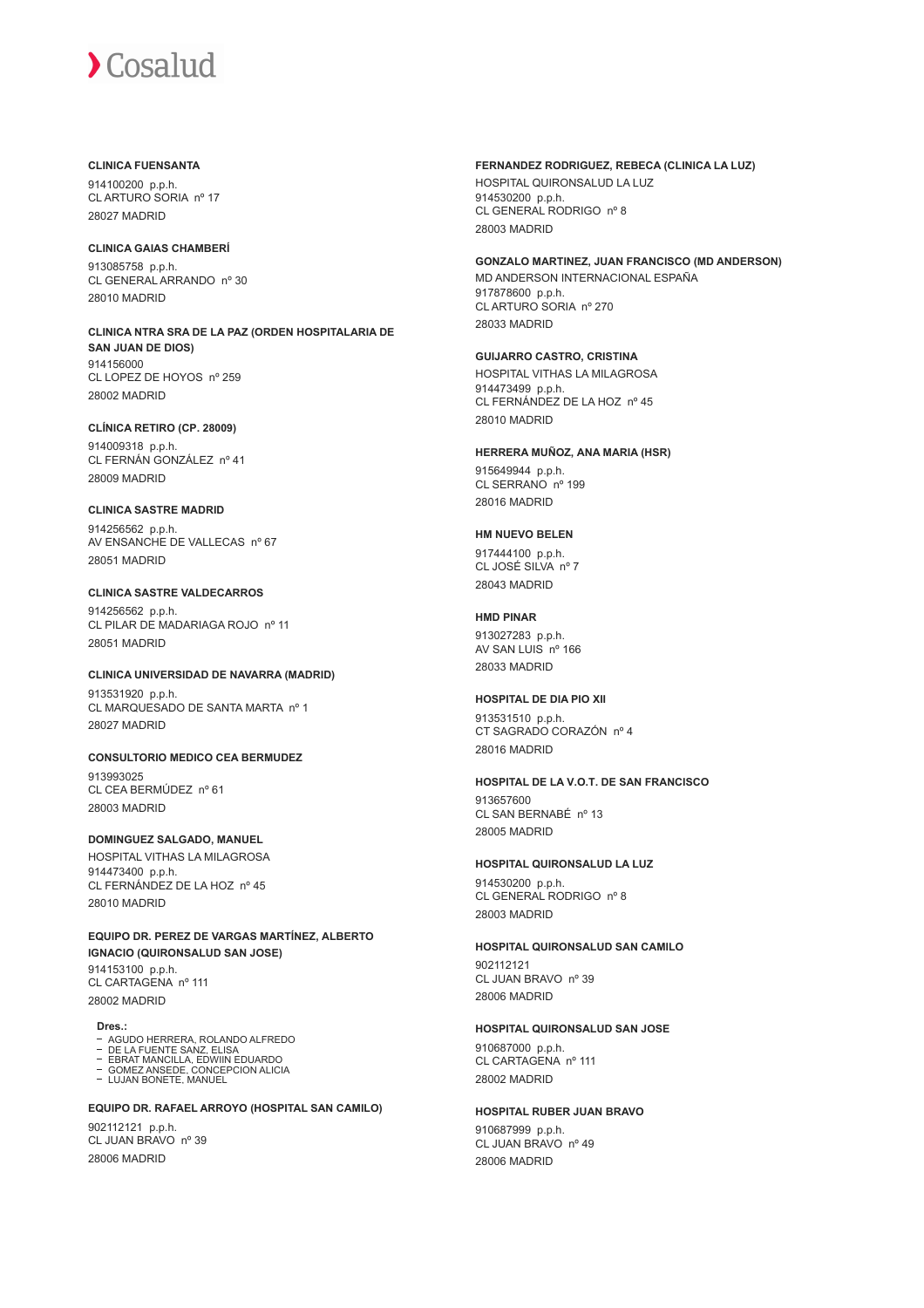

#### **HOSPITAL SAN RAFAEL, HNOS DE SAN JUAN DE DIOS**

915649944 p.p.h. CL SERRANO nº 199 28016 MADRID

**HOSPITAL UNIVERSITARIO HM MADRID** 914476600 PA CONDE DEL VALLE DE SUCHIL nº 16 28015 MADRID

**HOSPITAL UNIVERSITARIO HM SANCHINARRO** 901088212 p.p.h. CL OÑA nº 10 28050 MADRID

**HOSPITAL UNIVERSITARIO VIAMED VIRGEN DE LA PALOMA** 915348207 p.p.h. CL LOMA nº 1 28003 MADRID

# **HOSPITAL VIAMED SANTA ELENA**

914539400 p.p.h. CL GRANJA nº 8 28003 MADRID

#### **HOSPITAL VITHAS NUESTRA SRA. DE AMÉRICA**

912143100 CL ARTURO SORIA nº 103 28043 MADRID P.P.H.

# **IRF LA SALLE**

917400826 p.p.h. CL GANIMEDES nº 11 28023 MADRID

**LOPEZ ESTEBAN, PILAR** 902089800 p.p.h.

CL GRANJA nº 8 28003 MADRID

# **MARTINEZ POLES, JAVIER (CLINICA LA LUZ)**

914530200 p.p.h. CL GENERAL RODRIGO nº 8 28003 MADRID

#### **MD ANDERSON INTERNACIONAL ESPAÑA**

917878600 p.p.h. CL ARTURO SORIA nº 270 28033 MADRID

#### **MDH HORTALEZA**

915358198 p.p.h. CL TORQUEMADA nº 26 28043 MADRID DE 8:30 A 14 Y DE 15:30 A 20 H

#### **NEUROADVANCE (NEA)**

610238959 p.p.h. CL HILARIÓN ESLAVA nº 55 Piso: 03 Puerta: 6 28015 MADRID

#### **NEUROMAGISTER**

927181360 CL MARROQUINA nº 14 Piso: 03 Puerta: B 28030 MADRID

# **OCHOA MULAS, MARTA (HM NUEVO BELEN)**

917444100 p.p.h. CL JOSÉ SILVA nº 7 28043 MADRID

#### **OCHOA MULAS, MARTA (HM SANCHINARRO)**

HOSPITAL UNIVERSITARIO HM SANCHINARRO 902107471 p.p.h. CL OÑA nº 10 28050 MADRID

#### **PINTOR ZAMORA, MIGUEL (CLINICA LA LUZ)**

914530200 p.p.h. CL GENERAL RODRIGO nº 8 28003 MADRID

### **POLICLINICA LOPEZ DE HOYOS**

915193445 p.p.h. CL LOPEZ DE HOYOS nº 155 28002 MADRID

#### **POLICLINICA MEPRYSA**

914014338 p.p.h. CL MONTESA nº 15 28006 MADRID

#### **POLICLINICO HM ARAPILES**

901088212 p.p.h. CL ARAPILES nº 8 28015 MADRID

#### **RAMOS CARRILLO,LUIS FERNANDO**

913612328 p.p.h. CL DOCTOR ESQUERDO nº 83 28007 MADRID

#### **SANATORIO VIRGEN DEL MAR**

913539500 p.p.h. CL HONDURAS nº 14 28016 MADRID

#### **SEPULVEDA SANCHEZ, JUAN MANUEL (MD ANDERSON)**

MD ANDERSON INTERNACIONAL ESPAÑA 917878600 p.p.h. CL ARTURO SORIA nº 270 28033 MADRID

#### **VALES MONTERO, MARTA (CLINICA LA LUZ)**

914530200 p.p.h. CL GENERAL RODRIGO nº 8 28003 MADRID

# NEUROLOGÍA PEDIÁTRICA

**CENTRO DE ESTUDIOS NEUROLOGICOS VARELA DE SEIJAS** 915758845 p.p.h. CL COLUMELA nº 13 Piso: 01 Puerta: DC 28001 MADRID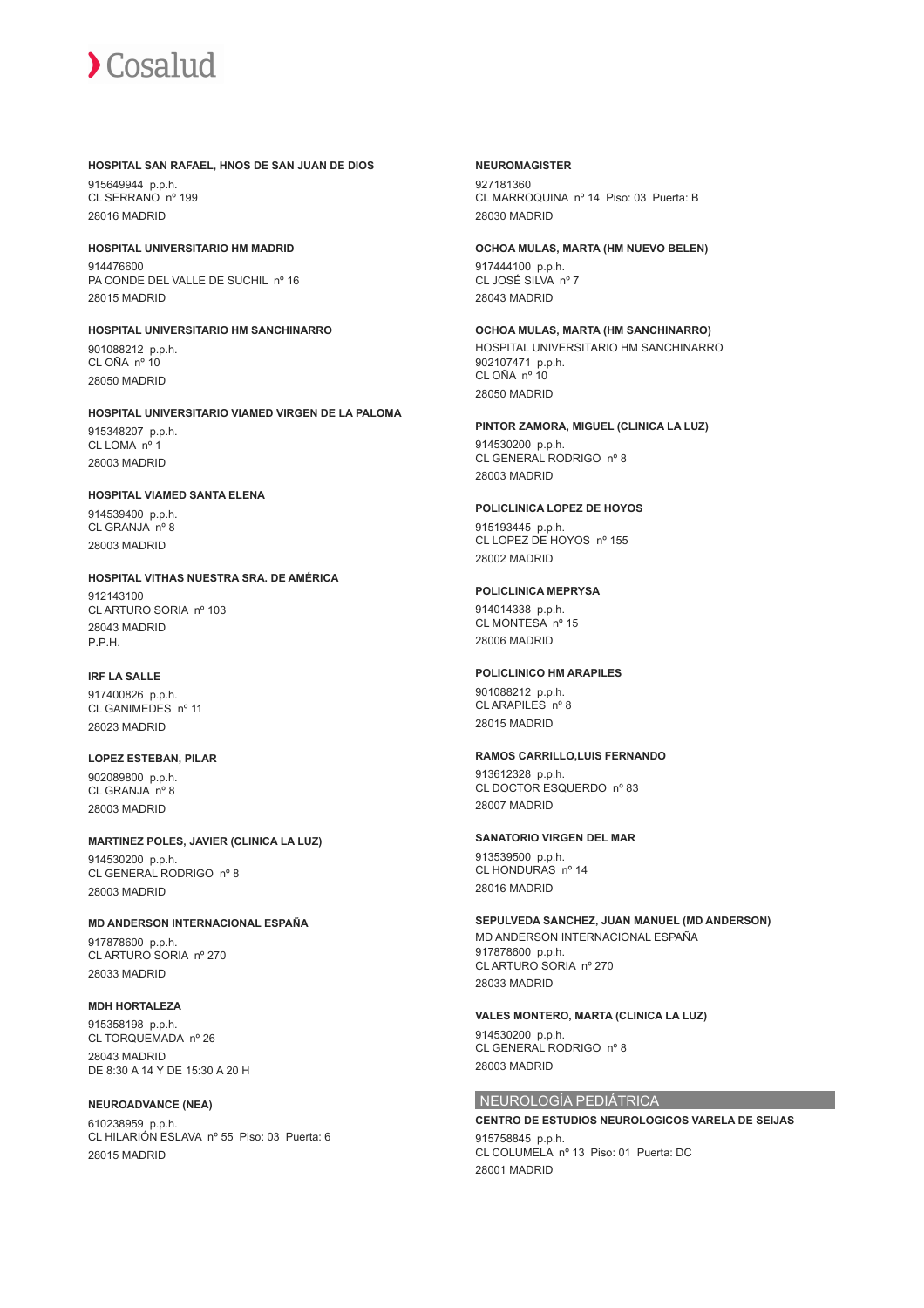#### **DOMINGUEZ SALGADO, MANUEL**

HOSPITAL VITHAS LA MILAGROSA 914473400 p.p.h. CL FERNÁNDEZ DE LA HOZ nº 45 28010 MADRID

#### **EQUIPO DR.CABAÑAS GONZALEZ- NEONATOLOGIA (QUIRONSALUD SAN JOSE)** 902024747 p.p.h. CL CARTAGENA nº 111

28002 MADRID

**Dres.:** FERRANDO LUCAS, MARIA TERESA VILLACIEROS HERNANDEZ, LUCIA

# **HOSPITAL QUIRONSALUD LA LUZ**

914530200 p.p.h. CL GENERAL RODRIGO nº 8 28003 MADRID

# **HOSPITAL SAN RAFAEL, HNOS DE SAN JUAN DE DIOS**

915649944 p.p.h. CL SERRANO nº 199 28016 MADRID

# OFTALMOLOGÍA

**ABA OFTALMOLOGIA** 915044488 p.p.h. CL DOCTOR ESQUERDO nº 83 Puerta: 37 28007 MADRID

# **ABATE MORENO, ROBERTO (HSR)**

915649944 p.p.h. CL SERRANO nº 199 28016 MADRID

# **ALVAREZ FERNANDEZ, MARIA (HSR)**

915649944 p.p.h. CL SERRANO nº 199 28016 MADRID

# **AMQ OFTALMOS, S.L.P.**

913662508 p.p.h. CL ÁNGEL nº 19 28005 MADRID

#### **ARMADA MARESCA, FELIX (CLINICA SAN FRANCISCO DE ASIS)** 915612268 p.p.h.

CL JOAQUÍN COSTA nº 28 28002 MADRID

# **AVER CLINICA OFTALMOLOGICA**

917813480 p.p.h. CL MENENDEZ PELAYO nº 7 28007 MADRID

# **AVER CLINICA OFTALMOLOGICA (MANUEL BECERRA)**

917813480 p.p.h. PA MANUEL BECERRA nº 18 Piso: 01 28028 MADRID

# **BIOMITEC**

917684300 p.p.h. CL ARTURO SORIA nº 320 28033 MADRID

# **CAMINO HUERGA, CONCEPCION**

606755463 p.p.h. PA CONDE DEL VALLE DE SUCHIL nº 16 28015 MADRID

# **CAÑAS DIAZ, JUAN**

HOSPITAL QUIRONSALUD SAN JOSE 915521222 p.p.h. CL DOCTOR ESQUERDO nº 112 28007 MADRID

#### **CEMTRANES**

639613989 p.p.h. CL JULIO PALACIOS nº 5 28029 MADRID

# **CENTRO CLÍNICO BETANZOS**

917302684 p.p.h. AV BETANZOS nº 60 Piso: BJ Puerta: C 28034 MADRID

#### **CENTRO DEL LASER REFRACTIVO DE MADRID**

915484271 p.p.h. CL SANTA CRUZ DE MARCENADO nº 33 28015 MADRID

#### **CENTRO INTERNACIONAL DE OFTALMOLOGÍA AVANZADA DR FERNANDEZ VIGO (MADRID)** 917020826 p.p.h.

CL ZURBANO nº 71 28010 MADRID

# **CENTRO MEDICO INFANTA MERCEDES**

915796705 p.p.h. CL INFANTA MERCEDES nº 8 28020 MADRID

# **CENTRO MEDICO JACA (CENTRO MEDICO ALCALA 619)**

917430690 p.p.h. CL ALCALÁ<sup>no</sup> 619 28022 MADRID

# **CENTRO MEDICO LA MASO**

915779377 p.p.h. CL ÚBEDA nº 21 28034 MADRID

# **CENTRO MEDICO MAESTRANZA**

915020301 p.p.h. CL TÉLLEZ nº 30 28007 MADRID

#### **CENTRO MEDICO NUÑEZ DE BALBOA**

914449867 p.p.h. CL NÚÑEZ DE BALBOA nº 48 Piso: BJ 28001 MADRID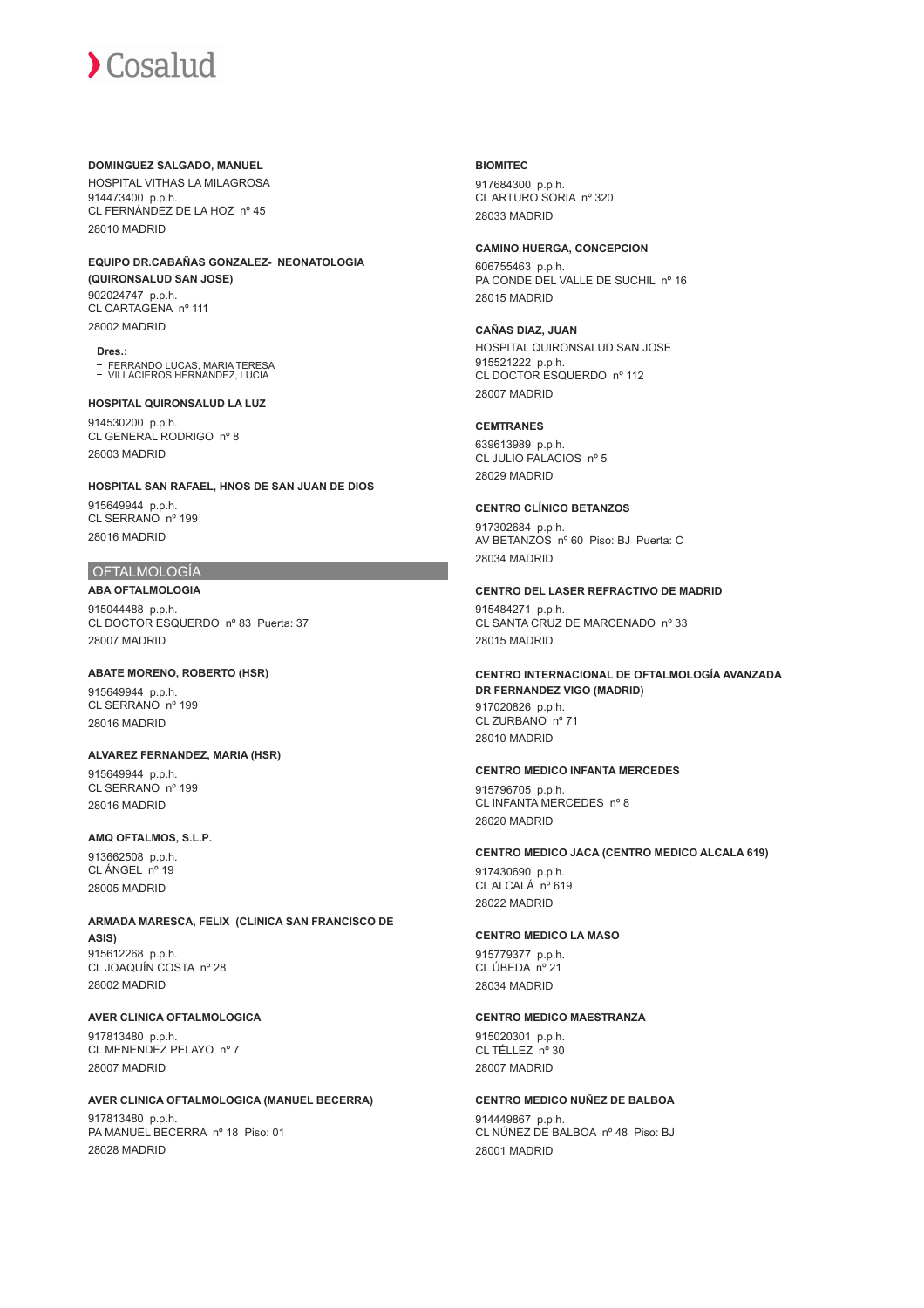## **CENTRO MEDICO SAN BERNARDO**

915916219 p.p.h. CL JERÓNIMO DE LA QUINTANA nº 8 28010 MADRID

# **CIRUGIA OCULAR DE MADRID**

915913019 PA CONDE DEL VALLE DE SUCHIL nº 6 28015 MADRID

# **CLINICA AGUILAR DE OFTALMOLOGIA**

HOSPITAL UNIVERSITARIO HM MADRID 915913019 p.p.h. PA CONDE DEL VALLE DE SUCHIL nº 6 28015 MADRID

# **CLINICA ARCHE**

913540572 p.p.h. PS ACACIAS nº 30 Piso: BJ Puerta: 6 28005 MADRID

### **CLINICA BAVIERA MADRID**

900180100 p.p.h. CL MELCHOR FERNÁNDEZ ALMAGRO nº 9 28029 MADRID

# **CLINICA BAVIERA MADRID CASTELLANA** 900180100 p.p.h. PS CASTELLANA nº 20 28046 MADRID

# **CLINICA BAVIERA VENTAS**

900180100 p.p.h. CL ALCALA nº 269 28009 MADRID

# **CLINICA CEMTRO (MONTECARMELO)**

917355757 p.p.h. AV MONASTERIO DE SILOS nº 85 28049 MADRID

# **CLINICA FUENSANTA**

914100200 p.p.h. CL ARTURO SORIA nº 17 28027 MADRID

# **CLINICA OFTALMOLOGICA JIMENEZ-OTERO**

913834839 p.p.h. CL PLATERIAS nº 1 28016 MADRID

# **CLINICA OFTALMOLOGICA SUAREZ LEOZ**

914471114 CL MODESTO LAFUENTE nº 9 28010 MADRID

# **CLINICA REMENTERIA**

913083838 p.p.h. CL ALMAGRO nº 36 Piso: EN Puerta: D 28010 MADRID

#### **CLINICA SASTRE MADRID**

914256562 p.p.h. AV ENSANCHE DE VALLECAS nº 67 28051 MADRID

#### **CLINICA SASTRE VALDECARROS**

914256562 p.p.h. CL PILAR DE MADARIAGA ROJO nº 11 28051 MADRID

# **CLINICA UNIVERSIDAD DE NAVARRA (MADRID)** 913531920 p.p.h. CL MARQUESADO DE SANTA MARTA nº 1

28027 MADRID

# **CLÍNICA VIRGEN DEL CAMINO** 914682861 p.p.h.

PS DELICIAS nº 150 Piso: BJ 28045 MADRID

#### **DE NOVA FERNANDEZ - YAÑEZ, ELISA (CLINICA LA LUZ)** 914530200 p.p.h. CL GENERAL RODRIGO nº 8 28003 MADRID

# **DEL HIERRO ZARZUELO, ALMUDENA (CLINICA LA LUZ)**

914530200 p.p.h. CL GENERAL RODRIGO nº 8 28003 MADRID

# **DONATE LOPEZ. JUAN (CLINICA LA LUZ)**

HOSPITAL QUIRONSALUD LA LUZ 914530200 p.p.h. CL GENERAL RODRIGO nº 8 28003 MADRID

#### **DONZIS KOSOVSKY, LUCIANO ANDRES (HSR)**

915649944 p.p.h. CL SERRANO nº 199 28016 MADRID

#### **DR.RAGAEI KAMEL, NABIL (QUIRONSALUD SAN JOSE)**

910687000 p.p.h. CL CARTAGENA nº 111 28002 MADRID

- **Dres.:**<br>- AVILA ALVAREZ BEATRIZ
- 
- 
- 
- 
- 
- AVILA ALVAREZ, BEATRIZ<br>BENITEZ HERRERO, JAVIER<br>CRIADO MUÑOZ, MARIA PILAR<br>DONZIS KOSOSKY, LUCIANO<br>FERNANDEZ SAÑUDO, MARTA<br>GOMEZ PEREZ, PATRICIA<br>GIMEZ PEREZ, PATRICIA<br>MHANNA, HASAN<br>OLEÑIK MEMMEL, ANDREA ROMINA<br>OLEÑIK MEMMEL,
- 
- 
- PEREZ VELASCO. ALICIA<br>SOPESEN CALDERON, CARMEN<br>TORRES GORDO, Mª ALICIA<br>VLEMING PINILLA, EDUARDO NICOLAS

#### **EQUIPO DE DR. JIMNEZ, ALFARO, IGNACIO (QUIRON SAN CAMILO**

902112121 p.p.h. CL JUAN BRAVO nº 39 28006 MADRID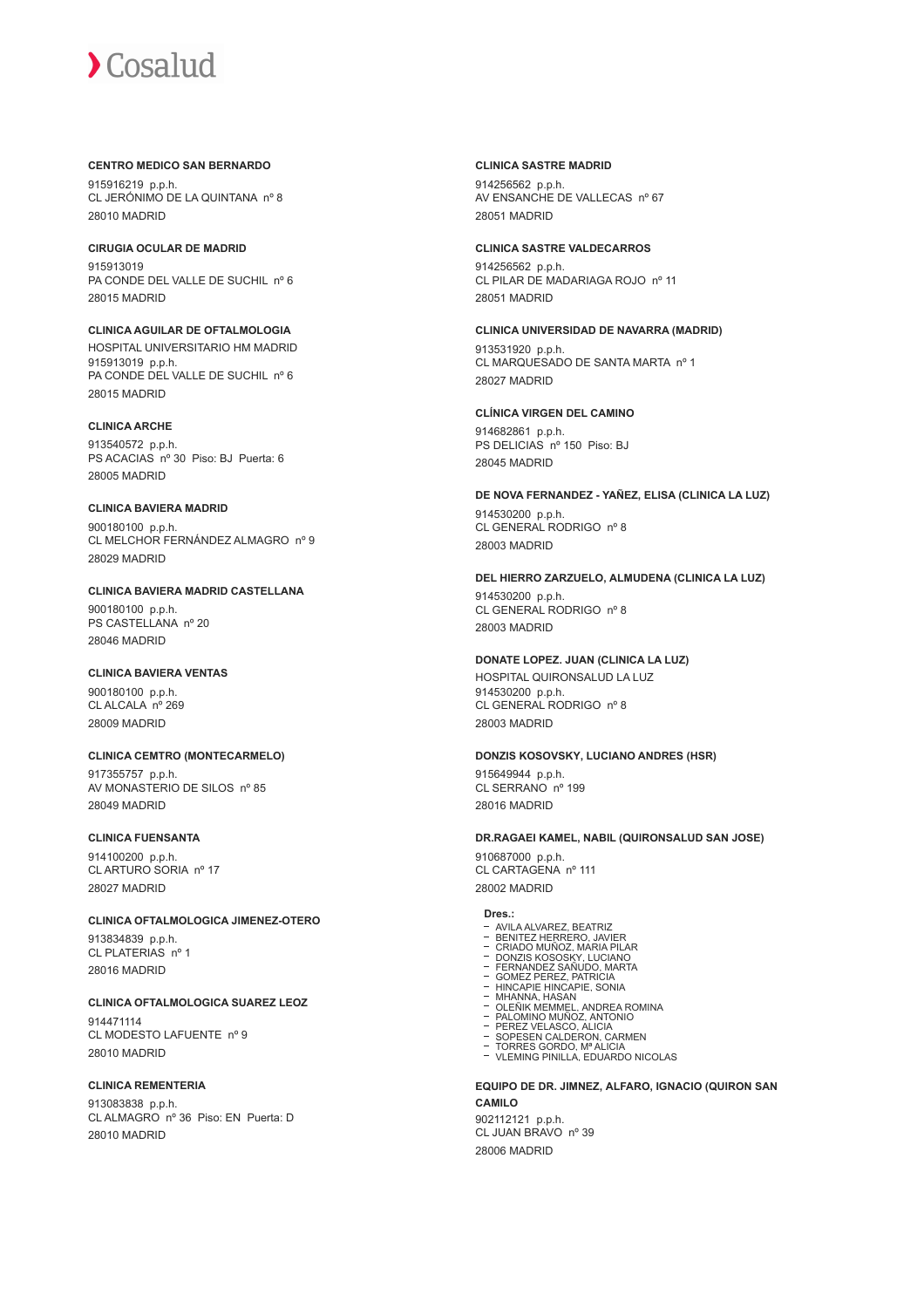## **ESCRIVA DE BALAGUER GARCIA, SANTIAGO**

915757673 p.p.h. CL PRÍNCIPE DE VERGARA nº 56 Piso: 02 28006 MADRID

**FERNANDEZ SANCHEZ, MARIA JESUS** 913151011 p.p.h.

CL PRÍNCIPE DE VERGARA nº 256 Piso: BJ 28016 MADRID

# **FUSTER GONZÁLEZ, FERNANDO**

915443448 p.p.h. CL GUZMÁN EL BUENO nº 41 28015 MADRID

**GARCIA ALONSO, ENRIQUE RAFAEL (HTAL AMERICA)** HOSPITAL VITHAS NUESTRA SRA. DE AMÉRICA 902500112 p.p.h. CL ARTURO SORIA nº 105 28043 MADRID

# **GARCIA ALONSO, FELIPE**

915016820 p.p.h. AV MONTE IGUELDO nº 1 Piso: 02 Puerta: I 28053 MADRID

# **GARCIA GIL DE BERNABE, JAVIER (CLINICA LA LUZ)** HOSPITAL QUIRONSALUD LA LUZ

914530200 p.p.h. CL GENERAL RODRIGO nº 8 28003 MADRID

# **GARCIA RECIO,CRISTINA (HSR)**

915649944 p.p.h. CL SERRANO nº 199 28016 MADRID

# **GENTILE CABRERA, NATHALY (HSR)**

915649944 p.p.h. CL SERRANO nº 199 28016 MADRID

# **GONZALEZ GARCIA, CRISTINA (CLINICA LA LUZ)**

914530200 p.p.h. CL GENERAL RODRIGO nº 8 28003 MADRID

**GUTIERREZ SEVILLA, MIGUEL ANGEL (HSR)** HOSPITAL SAN RAFAEL, HNOS DE SAN JUAN DE DIOS 915649944 p.p.h. CL SERRANO nº 199 28016 MADRID

# **HMD PINAR**

913027283 p.p.h. AV SAN LUIS nº 166 28033 MADRID

# **HOSPITAL DE DIA PIO XII**

913531510 p.p.h. CT SAGRADO CORAZÓN nº 4 28016 MADRID

# **HOSPITAL DE LA V.O.T. DE SAN FRANCISCO**

913657600 CL SAN BERNABÉ nº 13 28005 MADRID

# **HOSPITAL QUIRONSALUD LA LUZ**

914530200 p.p.h. CL GENERAL RODRIGO nº 8 28003 MADRID

#### **HOSPITAL QUIRONSALUD SAN CAMILO** 902112121 CL JUAN BRAVO nº 39

28006 MADRID

# **HOSPITAL RUBER JUAN BRAVO**

910687999 p.p.h. CL JUAN BRAVO nº 49 28006 MADRID

# **HOSPITAL SAN RAFAEL, HNOS DE SAN JUAN DE DIOS** 915649944 p.p.h. CL SERRANO nº 199

28016 MADRID

# **HOSPITAL UNIVERSITARIO HM MADRID**

914476600 PA CONDE DEL VALLE DE SUCHIL nº 16 28015 MADRID

# **HOSPITAL UNIVERSITARIO HM SANCHINARRO**

901088212 p.p.h. CL OÑA nº 10 28050 MADRID

#### **HOSPITAL UNIVERSITARIO VIAMED VIRGEN DE LA PALOMA**

915348207 p.p.h. CL LOMA nº 1 28003 MADRID

# **HOSPITAL VIAMED SANTA ELENA**

914539400 p.p.h. CL GRANJA nº 8 28003 MADRID

# **HOSPITAL VITHAS NUESTRA SRA. DE AMÉRICA**

912143100 CL ARTURO SORIA nº 103 28043 MADRID P.P.H.

# **HOSPITALES VIRGEN DEL MAR - EDIFICIO LOPEZ POZAS**

913539500 p.p.h. CL GENERAL LÓPEZ POZAS nº 10 28036 MADRID

# **INSAUSTI GARCIA, ALFREDO (HSR)** 915649944 p.p.h. CL SERRANO nº 199 28016 MADRID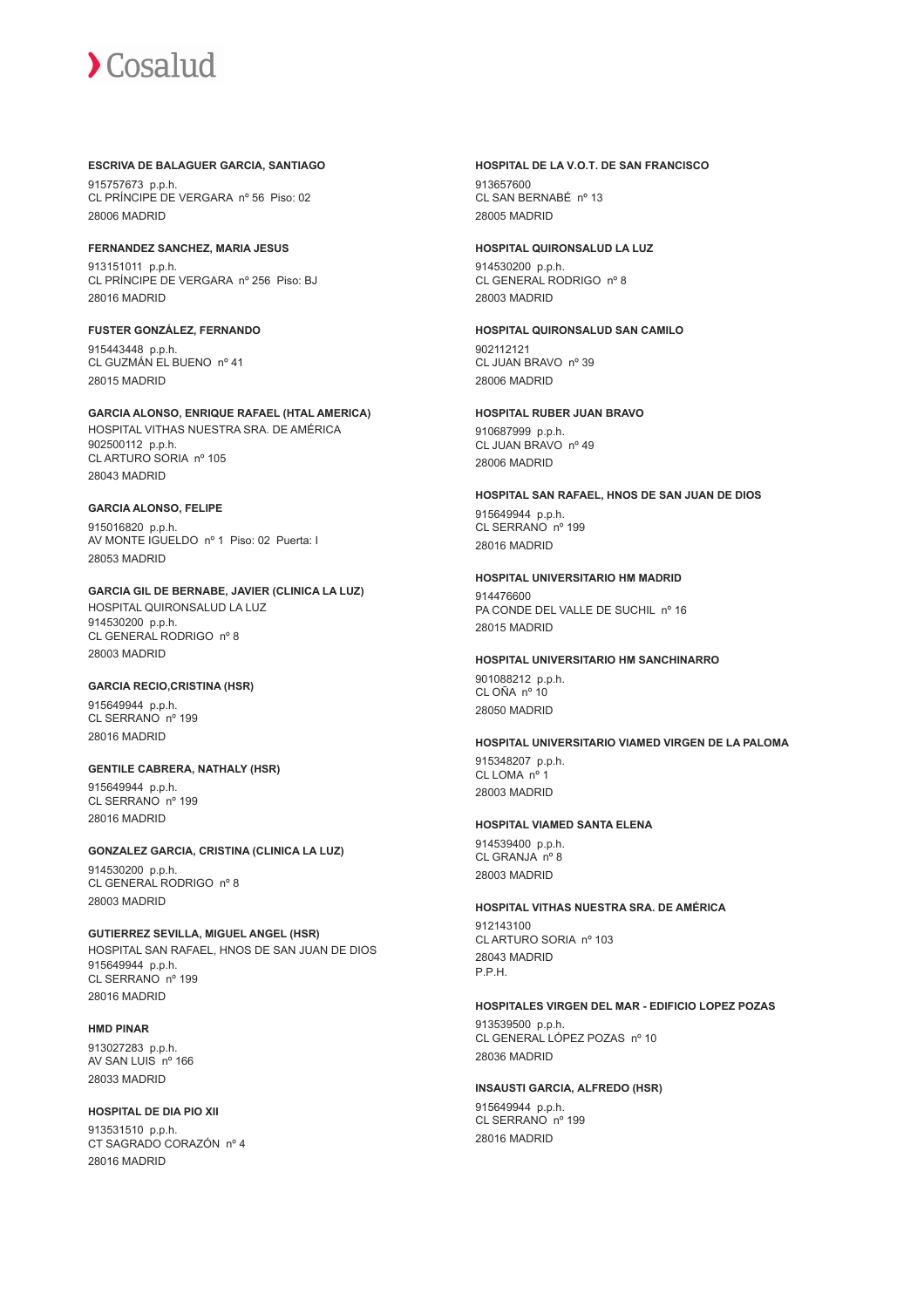#### **INSTITUTO DE ESTETICA Y LASER OCULAR PADILLA**

913090780 p.p.h. CL PADILLA nº 76 28006 MADRID

#### **JIMENEZ SANTOS, MARIA AURELIA (CLINICA LA LUZ)**

914530200 p.p.h. CL GENERAL RODRIGO nº 8 28003 MADRID

**LASERVISION CLINICA OFTALMOLOGICA**

914448230 CL JOSE ORTEGA Y GASSET nº 56 28006 MADRID LUNES A JUEVES DE 08:00 A 21:00 HS.

#### **LOPEZ ABAD, CONSUELO (CLINICA LA LUZ)**

HOSPITAL QUIRONSALUD LA LUZ 914530200 p.p.h. CL GENERAL RODRIGO nº 8 28003 MADRID

### **LÓPEZ GUAJARDO, LORENZO**

918311793 p.p.h. CL GRANJA nº 8 Piso: 01 28003 MADRID

#### **LOPEZ MOLINA, MARIA ISABEL**

915430232 p.p.h. CL CEA BERMÚDEZ nº 61 28003 MADRID

# **LUQUE MIALDEA, FRANCISCO**

902089800 p.p.h. CL GUECHO nº 8 28023 MADRID

# **Mª TERESA GÓMEZ FERNÁNDEZ**

915129000 p.p.h. CL LA SALLE nº 12 28023 MADRID

#### **MARTIN OSES, FELIX**

HOSPITAL VITHAS PARDO DE ARAVACA 915129000 p.p.h.  $CL$  LA SALLE  $n^{\circ}$  12 28023 MADRID

**MARTINEZ DE CARNEROS (CLINICA JUAN RAMON JIMENEZ)** 914571208 p.p.h. CL JUAN RAMÓN JIMÉNEZ nº 2 28036 MADRID

**Dres.:**

MARTINEZ DE CARNEROS LLORENTE, ALFONSO MARTINEZ DE CARNEROS LLORENTE, PALOMA

### **MARTINEZ DE CARNEROS (CLINICA OFTALMOLOGIA VELAZQUEZ)** 915778800 p.p.h.

CL VELÁZQUEZ nº 54 Piso: 01 28001 MADRID LUNES A VIERNES 9:00 A 14:30 Y 16:00 A 19:30

#### **Dres.:**

MARTINEZ DE CARNEROS LLORENTE, ALFONSO LUNES A VIERNES 9:00 A 14:30 Y 16:00 A 19:30 MARTINEZ DE CARNEROS LLORENTE, PALOMA

#### **MD ANDERSON INTERNACIONAL ESPAÑA**

917878600 p.p.h. CL ARTURO SORIA nº 270 28033 MADRID

#### **MDH CONDE ORGAZ**

913884434 p.p.h. CL EL ALGABEÑO nº 119 28043 MADRID

# **MDH HORTALEZA**

915358198 p.p.h. CL TORQUEMADA nº 26 28043 MADRID DE 8:30 A 14 Y DE 15:30 A 20 H

## **MIRANZA IOA**

915353570 CL GALILEO nº 104 28003 MADRID LUNES A VIERNES DE 09:30 A 13:30 Y DE 15:30 A 18:30 HS. P.P.H.

#### **MOLINA RUIZ, ADELAIDA**

915430232 p.p.h. CL CEA BERMÚDEZ nº 61 Piso: 01 Puerta: D 28003 MADRID

#### **NORAM CLINICA 2006**

913100142 p.p.h. CL ALMAGRO nº 2 Piso: BJ Puerta: IZ 28010 MADRID

#### **NOVOFTAL (CLINICA NOVOVISION)**

914111111 p.p.h. PS CASTELLANA nº 54 28046 MADRID

#### **OFTALVIST MADRID**

917814343 p.p.h. CL JUAN BRAVO nº 1 28006 MADRID

# **OFTALVIST MONCLOA**

915426010 p.p.h. AV VALLADOLID nº 81 28008 MADRID

#### **PARRO TOBAJAS, ESTHER (HSR)**

 p.p.h. CL SERRANO nº 199 28016 MADRID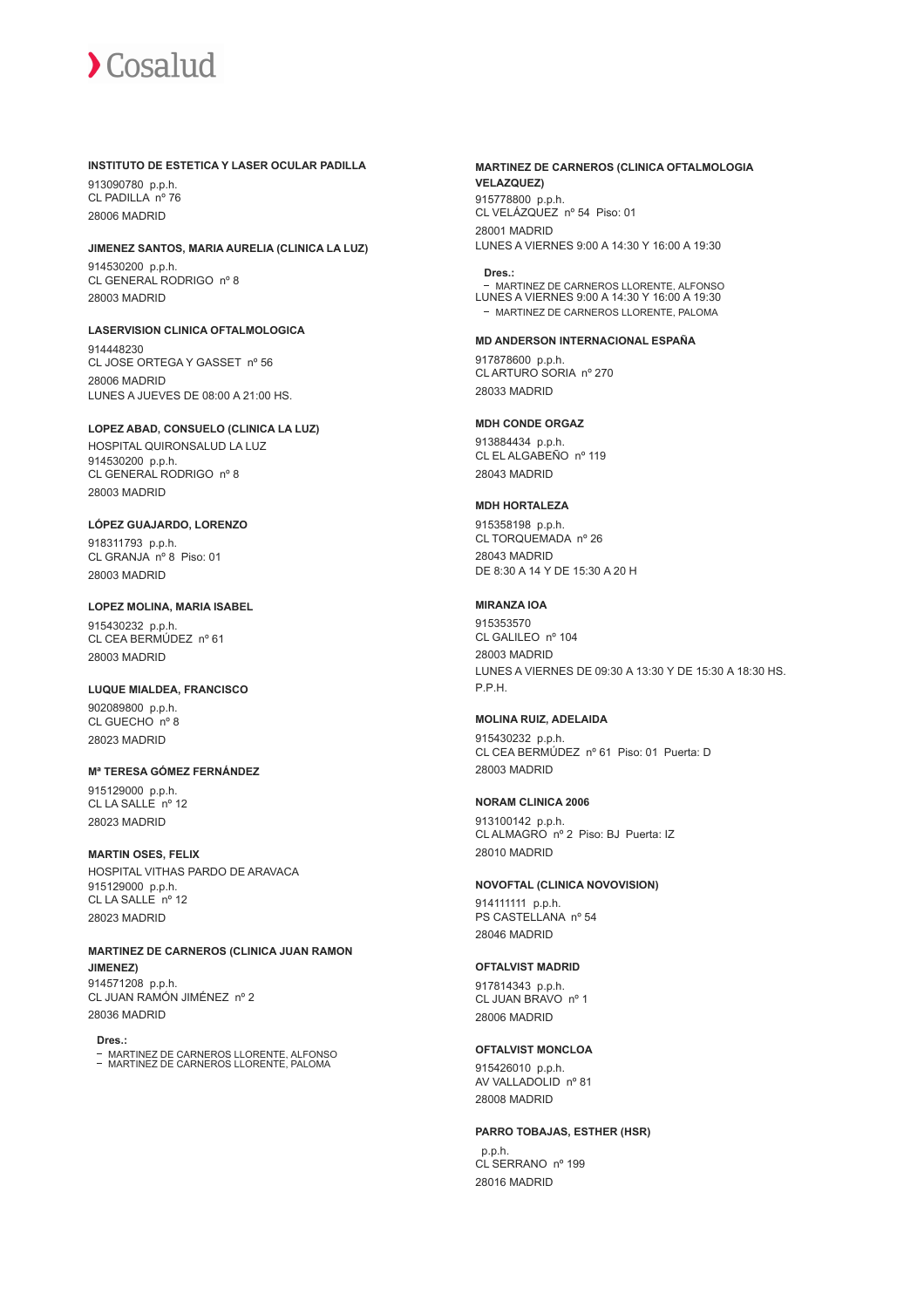#### **PARRO TOBAJAS, ISABEL (HSR)**

 p.p.h. CL SERRANO nº 199 28016 MADRID

### **POLICLINICA HM GABINETE VELAZQUEZ**

915777773 p.p.h. CL VELÁZQUEZ nº 25 Piso: 01 28001 MADRID

# **POLICLINICA MEPRYSA**

914014338 p.p.h. CL MONTESA nº 15 28006 MADRID

#### **RAGAEI KAMEL, NABIL (HTAL QUIRON SAN JOSE)** HOSPITAL QUIRONSALUD SAN JOSE 912997310 p.p.h. CL CARTAGENA nº 111

28002 MADRID

# **RAMIREZ SORIA, PILAR (HSR)**

 p.p.h. CL SERRANO nº 199 28016 MADRID

# **ROMO LÓPEZ, ANGEL**

915740623 p.p.h. CL IBIZA nº 37 Piso: 01 28009 MADRID

# **ROMO LOPEZ, ANGEL (CLINICA LA LUZ)**

914530200 p.p.h. CL GENERAL RODRIGO nº 8 28003 MADRID

# **ROYO SANS, MARIANO (HSR)**

HOSPITAL SAN RAFAEL, HNOS DE SAN JUAN DE DIOS 915649944 p.p.h. CL SERRANO nº 199 28016 MADRID

# **SANATORIO VIRGEN DEL MAR**

913539500 p.p.h. CL HONDURAS nº 14 28016 MADRID

#### **SANTOS BUESO, ENRIQUE (CLINICA LA LUZ)** HOSPITAL QUIRONSALUD LA LUZ 914530200 p.p.h. CL GENERAL RODRIGO nº 8 28003 MADRID

# **SEBASTIAN DE ERICE SANCHEZ OCAÑA, MARIA**

915970385 p.p.h. CL ORENSE nº 29 Escalera: IZ Piso: BJ 28020 MADRID

# **TOLEDANO FERNANDEZ, NICOLAS (HM SANCHINARRO)**

HOSPITAL UNIVERSITARIO HM SANCHINARRO 902107471 p.p.h. CL OÑA nº 10 28050 MADRID

# **TORRES PEÑA, JOSE LUIS (HSR)**

915649944 p.p.h. CL SERRANO nº 199 28016 MADRID

#### **VALVERDE MEGIAS, ALICIA (CLINICA LA LUZ)**

914530200 CL GENERAL RODRIGO nº 8 28003 MADRID

# **VILLAZON TRABANCO, AMELIA**

913539500 p.p.h. CL NTRA SEÑORA DE LUJÁN nº 25 28016 MADRID

# **VISSUM CORPORACION MADRID (SANTA HORTENSIA)**

915353570 p.p.h. CL GALILEO nº 104 28003 MADRID

#### **VIZUETA RODRIGUEZ, LUISA (HSR)**

915649944 p.p.h. CL SERRANO<sup>nº</sup> 199 28016 MADRID

# **ZARAGOZA CASARES, PABLO** HOSPITAL VITHAS PARDO DE ARAVACA 915129000 CL LA SALLE nº 12

28023 MADRID DE LUNES A VIERNES DE 10:00 A 13:00 Y DE 16:00 A 20:00 HS.

# ONCOLOGÍA MÉDICA

#### **ALVAREZ GALLEGO, RAFAEL (HM SANCHINARRO)** HOSPITAL UNIVERSITARIO HM SANCHINARRO 902107471 p.p.h. CL OÑA nº 10 28050 MADRID

#### **CARBALLO GONZALEZ, NATALIA (MD ANDERSON)**

MD ANDERSON INTERNACIONAL ESPAÑA 917878600 p.p.h. CL ARTURO SORIA nº 270 28033 MADRID

# **CLINICA ROMAN FERNANDEZ**

914466097 p.p.h. CL CARDENAL CISNEROS nº 65 28010 MADRID

# **CLINICA UNIVERSIDAD DE NAVARRA (MADRID)**

913531920 p.p.h. CL MARQUESADO DE SANTA MARTA nº 1 28027 MADRID

# **CUBILO GRACIAN, ANTONIO (HM NUEVO BELEN)**

917444100 p.p.h. CL JOSÉ SILVA nº 7 28043 MADRID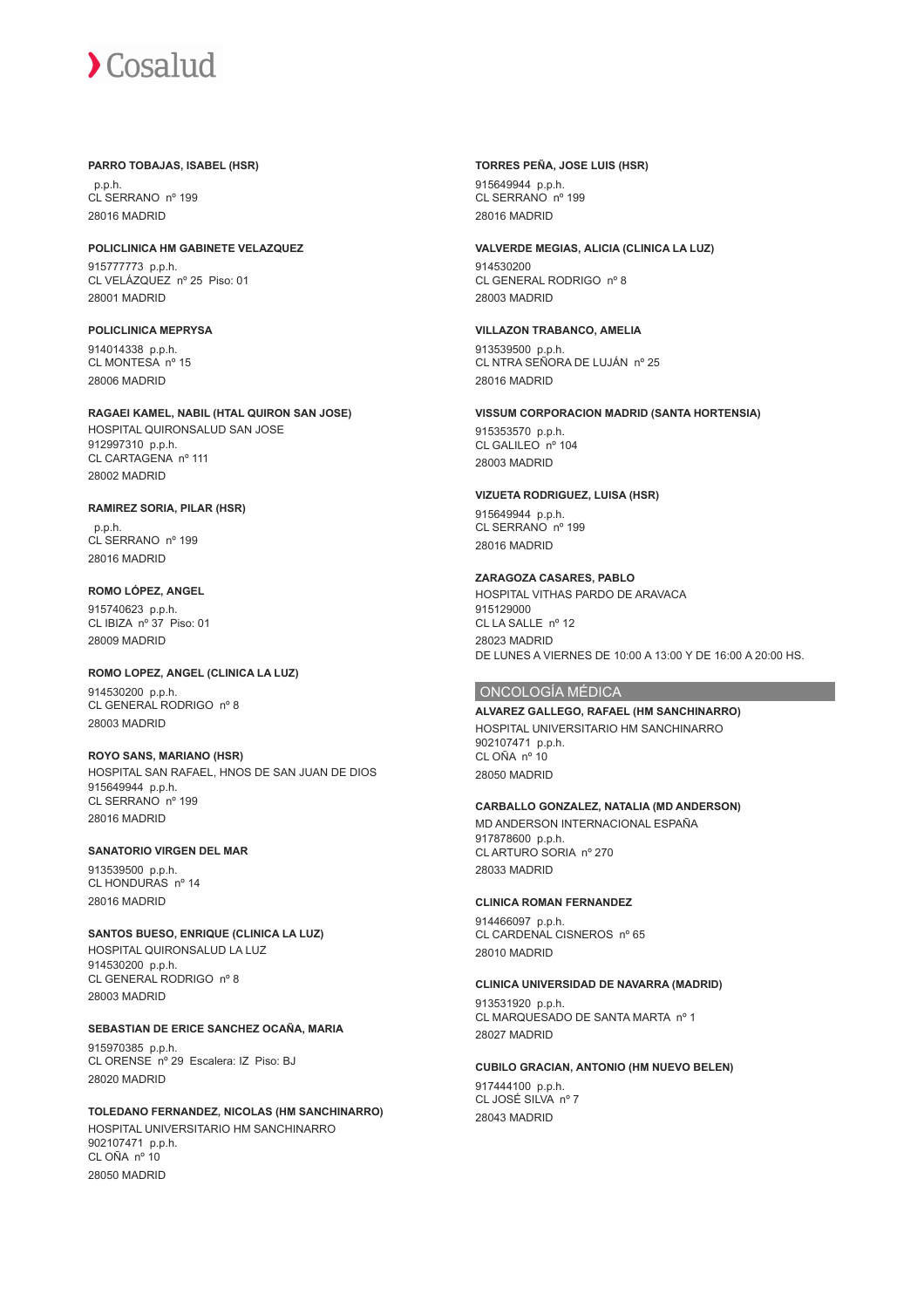#### **EQUIPO DR. CORTES CASTAN (HOSPITAL SAN CAMILO)**

902112121 p.p.h. CL JUAN BRAVO nº 39 28006 MADRID

## **GONZALEZ MARTIN, ANTONIO (MD ANDERSON)** MD ANDERSON INTERNACIONAL ESPAÑA

917878600 p.p.h. CL ARTURO SORIA nº 270 28033 MADRID

# **GONZALEZ MERINO, TERESA (CLINICA LA LUZ)**

914530200 p.p.h. CL GENERAL RODRIGO nº 8 28003 MADRID

# **GUILLEN SACOTO, CECILIA (CLINICA LA LUZ)**

914530200 p.p.h. CL GENERAL RODRIGO nº 8 28003 MADRID

# **HM NUEVO BELEN**

917444100 p.p.h. CL JOSÉ SILVA nº 7 28043 MADRID

# **HORNERDO MUGUIRO, F. JAVIER (CLINICA LA LUZ)** 914530200 p.p.h. CL GENERAL RODRIGO nº 8 28003 MADRID

# **HOSPITAL QUIRONSALUD LA LUZ**

914530200 p.p.h. CL GENERAL RODRIGO nº 8 28003 MADRID

# **HOSPITAL QUIRONSALUD SAN CAMILO**

902112121 CL JUAN BRAVO nº 39 28006 MADRID

# **HOSPITAL RUBER JUAN BRAVO**

910687999 p.p.h. CL JUAN BRAVO nº 49 28006 MADRID

# **HOSPITAL UNIVERSITARIO HM MADRID**

914476600 PA CONDE DEL VALLE DE SUCHIL nº 16 28015 MADRID

# **HOSPITAL UNIVERSITARIO HM SANCHINARRO**

901088212 p.p.h. CL OÑA nº 10 28050 MADRID

# **HOSPITAL VITHAS LA MILAGROSA**

914472100 CL MODESTO LAFUENTE nº 14 28010 MADRID

### **LOPEZ CRIADO, PILAR (MD ANDERSON)**

MD ANDERSON INTERNACIONAL ESPAÑA 917878600 p.p.h. CL ARTURO SORIA nº 270 28033 MADRID

# **MD ANDERSON INTERNACIONAL ESPAÑA**

917878600 p.p.h. CL ARTURO SORIA nº 270 28033 MADRID

#### **PEREZ CARRION, RAMON (CLINICA LA LUZ)**

914530200 p.p.h. CL GENERAL RODRIGO nº 8 28003 MADRID

#### **RIQUELME OLIVEIRA, ALEJANDRO (CLINICA LA LUZ)** 914530200 p.p.h. CL GENERAL RODRIGO nº 8

28003 MADRID

# **RUBIO RODRIGUEZ, CARMEN (HM SANCHINARRO)** HOSPITAL UNIVERSITARIO HM SANCHINARRO

902107471 p.p.h. CL OÑA nº 10 28050 MADRID

# OTORRINOLARINGOLOGÍA

**ADIROM PATOLOGÍA DE CARA Y CUELLO** HOSPITAL SANATORIO NTRA. SRA. DEL ROSARIO 914313829 p.p.h. CL PRÍNCIPE DE VERGARA nº 53 28006 MADRID

# **ALONSO SANCHEZ, JOSEFA**

HOSPITAL VITHAS NUESTRA SRA. DE AMÉRICA 915199112 p.p.h. CL ARTURO SORIA nº 142 Piso: 01 Puerta: A 28043 MADRID

# **ALONSO SECO, ANTONIO**

915199112 p.p.h. CL ARTURO SORIA nº 142 Piso: 01 Puerta: A 28043 MADRID

# **ALTIOREM CENTRO MEDICO**

915634504 p.p.h. CL DIEGO DE LEÓN nº 47 Piso: BJ Puerta: DC 28006 MADRID L a J 9:00 a 14:00 h y 15:30 a 19h - V 8:30 a 13:30

# **ALVAREZ DE COZAR, FELIPE**

915616584 p.p.h. CL SERRANO 93 1º 28006 MADRID

# **ALVAREZ VICENT, JUAN JOSE**

HOSPITAL QUIRONSALUD LA LUZ 914530273 p.p.h. CL GENERAL RODRIGO nº 8 28003 MADRID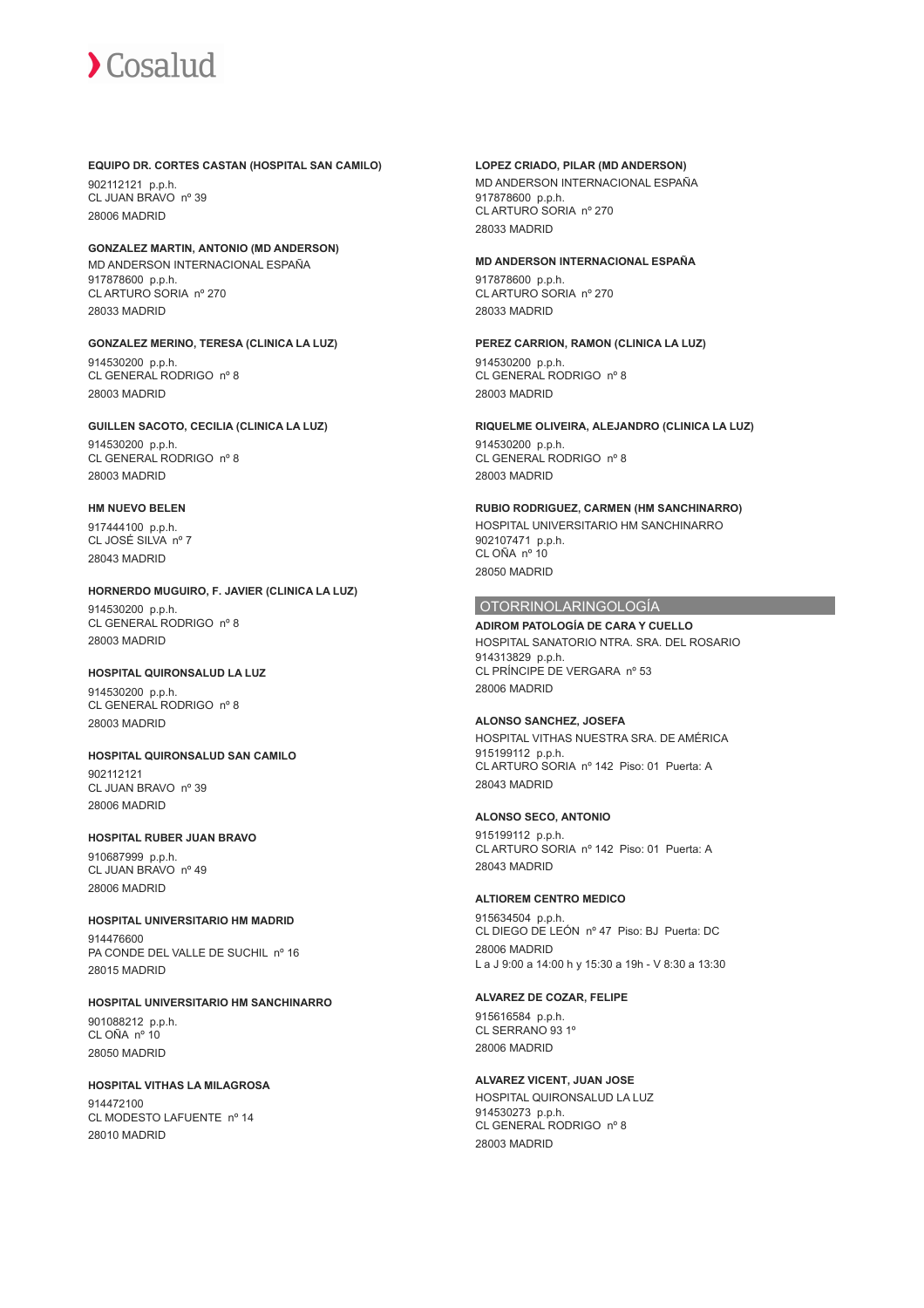#### **AMARO MERINO, PEDRO MANUEL**

HOSPITAL VIRGEN DE LA PALOMA 913531510 p.p.h. CT SAGRADO CORAZÓN nº 4 28016 MADRID

#### **AMARO MERINO, PEDRO MANUEL (CLINICA EL VERTIGO)**

CLINICA SANTA ELENA 915342030 p.p.h. CL JORGE JUAN nº 94 28009 MADRID

#### **ANTOLI CANDELA CANO, FRANCISCO (HM SANCHINARRO)** HOSPITAL UNIVERSITARIO HM SANCHINARRO 902107471 p.p.h. CL OÑA nº 10 28050 MADRID

# **APARICIO FERNANDEZ, JOSE MIGUEL**

914203138 p.p.h. CL ALBERTO AGUILERA nº 64 Piso: 01 28015 MADRID

# **ARMIÑO MEGIDO, JUAN CARLOS (HSR)**

HOSPITAL SAN RAFAEL, HNOS DE SAN JUAN DE DIOS 915649944 p.p.h. CL SERRANO nº 199 28016 MADRID

# **ARROYO GARGALLO, RAMON**

915535841 p.p.h. CL LOMA nº 9 28003 MADRID

# **ASFOR. ASOCIACIÓN SAN FRANCISCO ORL**

915620568 p.p.h. CL JOAQUÍN COSTA nº 28 28002 MADRID

#### **BALLIVIAN YAÑEZ, HUGO (CLINICA LA LUZ)** HOSPITAL QUIRONSALUD LA LUZ

914530200 p.p.h. CL GENERAL RODRIGO nº 8 28003 MADRID

# **BALLIVIAN YAÑEZ, HUGO (MADRID)**

914027180 p.p.h. CL PADILLA 37 1º IZQ 28006 MADRID

#### **BARAJAS DEL ROSAL, CARLOS** HOSPITAL SANATORIO NTRA. SRA. DEL ROSARIO 915617417 p.p.h.

CL PRÍNCIPE DE VERGARA nº 73 Piso: 01 28006 MADRID

# **BUENO RIOS, ANTONIO**

915129000 CL LA SALLE nº 12 28023 MADRID

# **BUENO RIOS, ANTONIO**

913532550 p.p.h. CL NTRA SEÑORA DE LUJÁN nº 25 28016 MADRID

# **CENTRO CLÍNICO BETANZOS**

917302684 p.p.h. AV BETANZOS nº 60 Piso: BJ Puerta: C 28034 MADRID

# **CENTRO DE REHABILITACION DEL LENGUAJE**

915759651 p.p.h. AV TOREROS nº 10 28028 MADRID

# **CENTRO MEDICO BARAJAS**

917462195 p.p.h. CL BAHÍA DE GANDO nº 1 28042 MADRID

# **CENTRO MÉDICO CLINISALUD**

915255267 CL PINGÜINO nº 23 28047 MADRID HORARIO DE 8:30 A 13H Y DE 16 A 20H

# **CENTRO MEDICO FERMIN CABALLERO**

917306678 CL FERMIN CABALLERO nº 47 28035 MADRID

# **CENTRO MEDICO INFANTA MERCEDES**

915796705 p.p.h. CL INFANTA MERCEDES nº 8 28020 MADRID

# **CENTRO MEDICO JACA (CENTRO MEDICO ALCALA 619)**

917430690 p.p.h. CL ALCALÁ nº 619 28022 MADRID

# **CENTRO MEDICO LA MASO**

915779377 p.p.h. CL ÚBEDA nº 21 28034 MADRID

# **CENTRO MEDICO MAESTRANZA**

915020301 p.p.h. CL TÉLLEZ nº 30 28007 MADRID

# **CENTRO MEDICO SAN BERNARDO**

915916219 p.p.h. CL JERÓNIMO DE LA QUINTANA nº 8 28010 MADRID

# **CENTRO MEDICO SANIMED**

913721662 RD CABALLERO DE LA MANCHA nº 75 28034 MADRID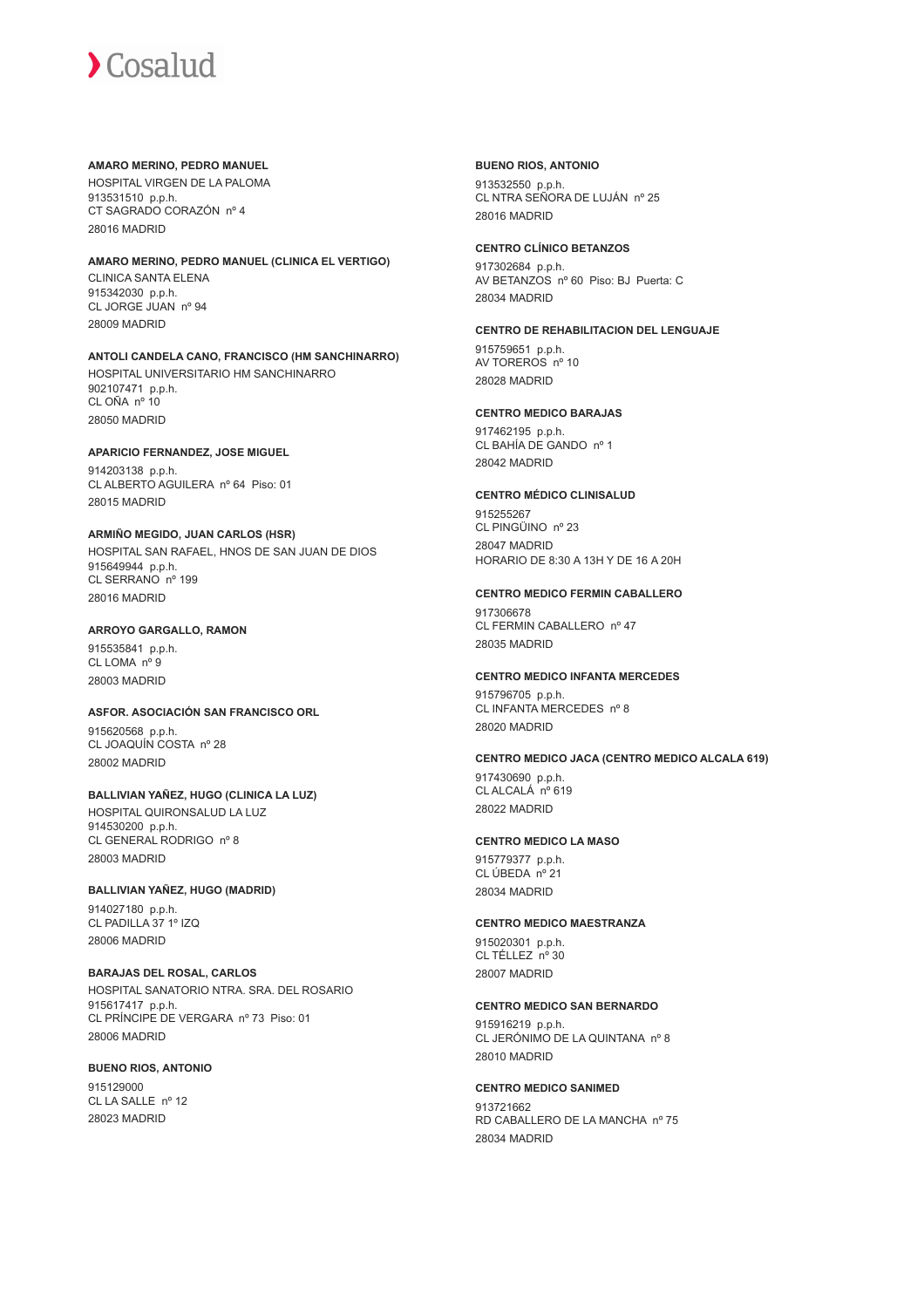#### **CENTRO ORL AVANZADA PROFESOR GAVILAN**

HOSPITAL QUIRONSALUD LA LUZ 914530457 CL GENERAL RODRIGO nº 8 28003 MADRID HORARIO DE 10-14H Y 16-20H

# **CLINICA CEMTRO (MONTECARMELO)**

917355757 p.p.h. AV MONASTERIO DE SILOS nº 85 28049 MADRID

#### **CLINICA FISIOMEDICA MCD**

914695024 p.p.h. CL MARQUÉS DE JURA REAL nº 21 28019 MADRID

# **CLINICA FUENSANTA**

914100200 p.p.h. CL ARTURO SORIA nº 17 28027 MADRID

#### **CLÍNICA O.R.L. FERNÁNDEZ**

HOSPITAL SANATORIO NTRA. SRA. DEL ROSARIO 914311721 p.p.h. CL NÚÑEZ DE BALBOA nº 12 28001 MADRID

# **CLINICA ORL ANTOLI CANDELA**

914132347 CL ARTURO SORIA nº 119 28043 MADRID HORARIO DE LUNES A VIERNES DE 9:00 A 19:00H

#### **CLINICA ORL ANTOLI CANDELA (HTAL SANCHINARRO)**

902107471 CL OÑA nº 10 28050 MADRID LUNES A VIERNES DE 10-13 Y 16-19

#### **CLINICA SASTRE MADRID**

914256562 p.p.h. AV ENSANCHE DE VALLECAS nº 67 28051 MADRID

# **CLINICA SASTRE VALDECARROS**

914256562 p.p.h. CL PILAR DE MADARIAGA ROJO nº 11 28051 MADRID

# **CLINICA UNIVERSIDAD DE NAVARRA (MADRID)** 913531920 p.p.h. CL MARQUESADO DE SANTA MARTA nº 1

28027 MADRID

#### **CONSULTORIO MEDICO CEA BERMUDEZ** 913993025 CL CEA BERMÚDEZ nº 61 28003 MADRID

## **DENIA LAFUENTE, ANTONIO**

HOSPITAL SANATORIO NTRA. SRA. DEL ROSARIO 915758100 p.p.h. CL CASTELLO nº 80 28001 MADRID

#### **DIAZ-MAURIÑO GARRIDO-LESTACHE, MARIA NIEVES**

917025249 p.p.h. CL JOSÉ ABASCAL nº 63 28003 MADRID

# **EQUIPO DR. ALACIO CASERO, JOAQUIN (HOSPITAL SAN CAMILO)** 902112121 p.p.h.

CL JUAN BRAVO nº 39 28006 MADRID

# **EQUIPO DR. RUIZ ESCUDERO (QUIRONSALUD SAN JOSE)**

902024747 p.p.h. CL CARTAGENA nº 111 28002 MADRID

#### **Dres.:**

- 
- FERNANDEZ MANZANO, CRISTOBAL JESUS<br>HERNANDEZ CALVIN, FRANCISCO JAVIER<br>MERA MENENDEZ, FERNANDO DAVID<br>MORATO GALAN, MARTA
- 
- PEREZ LAZARO, ARANCHA

#### **FRAILE AZPEITIA, ANTONIO**

915934989 p.p.h. CL GONZALO DE CÓRDOBA nº 17 Piso: 02 Puerta: A 28010 MADRID

#### **GABINETE MEDICO DELICIAS**

912974000 p.p.h. PS DELICIAS nº 65 Portal: A Escalera: 1 28045 MADRID

#### **GARCIA FERNANDEZ, ALFREDO (HM NUEVO BELEN)**

917444100 p.p.h. CL JOSÉ SILVA nº 7 28043 MADRID

# **GARCIA TRIGUERO, DAVID**

915631418 CL PRINCIPE DE VERGARA nº 134 28001 MADRID MARTES 16-19H

# **GUTIERREZ TRIGUERO, MANUEL**

915044488 p.p.h. CL DOCTOR ESQUERDO nº 83 28007 MADRID

#### **HM NUEVO BELEN**

917444100 p.p.h. CL JOSÉ SILVA nº 7 28043 MADRID

# **HMD PINAR**

913027283 p.p.h. AV SAN LUIS nº 166 28033 MADRID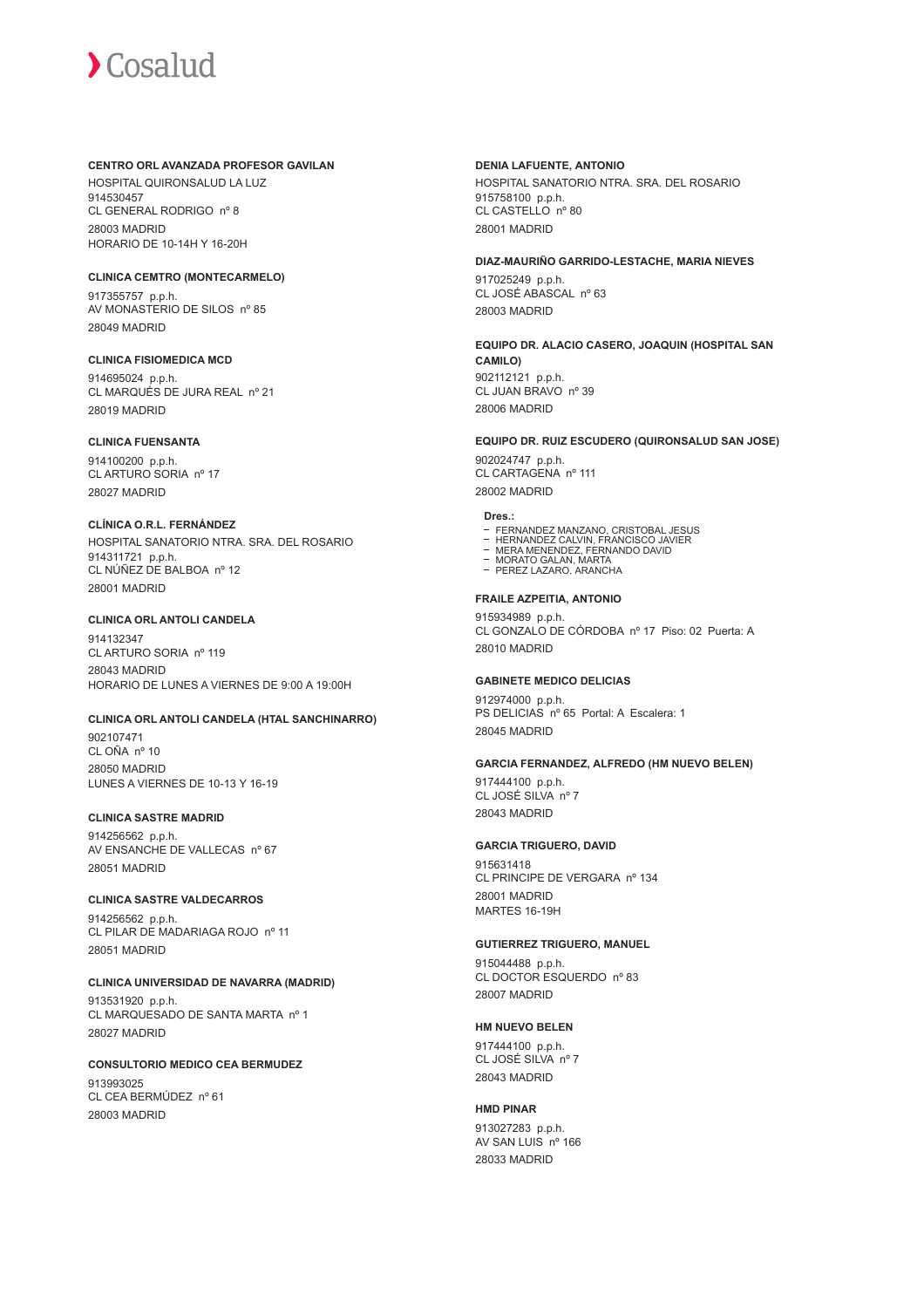#### **HORNA RODRIGUEZ, JOAQUIN**

CLINICA SANTA ELENA 915610677 CL PRÍNCIPE DE VERGARA nº 211 Piso: 01 Puerta: IZ 28002 MADRID

# **HOSPITAL BEATA MARIA ANA DE JESUS**

914097423 p.p.h. CL DOCTOR ESQUERDO nº 83 28007 MADRID

# **HOSPITAL DE DIA PIO XII**

913531510 p.p.h. CT SAGRADO CORAZÓN nº 4 28016 MADRID

#### **HOSPITAL DE LA V.O.T. DE SAN FRANCISCO** 913657600 CL SAN BERNABÉ nº 13

28005 MADRID

# **HOSPITAL QUIRONSALUD LA LUZ**

914530200 p.p.h. CL GENERAL RODRIGO nº 8 28003 MADRID

# **HOSPITAL QUIRONSALUD SAN CAMILO** 902112121 CL JUAN BRAVO nº 39 28006 MADRID

# **HOSPITAL QUIRONSALUD SAN JOSE**

910687000 p.p.h. CL CARTAGENA nº 111 28002 MADRID

# **HOSPITAL RUBER JUAN BRAVO**

910687999 p.p.h. CL JUAN BRAVO nº 49 28006 MADRID

# **HOSPITAL SAN RAFAEL, HNOS DE SAN JUAN DE DIOS**

915649944 p.p.h. CL SERRANO nº 199 28016 MADRID

# **HOSPITAL SANATORIO NTRA. SRA. DEL ROSARIO**

914359100 CL PRINCIPE DE VERGARA nº 53 28001 MADRID

# **HOSPITAL UNIVERSITARIO HM MADRID**

914476600 PA CONDE DEL VALLE DE SUCHIL nº 16 28015 MADRID

# **HOSPITAL UNIVERSITARIO HM SANCHINARRO** 901088212 p.p.h.

CL OÑA nº 10 28050 MADRID

## **HOSPITAL UNIVERSITARIO VIAMED VIRGEN DE LA PALOMA**

915348207 p.p.h. CL LOMA nº 1 28003 MADRID

# **HOSPITAL VIAMED SANTA ELENA**

914539400 p.p.h. CL GRANJA nº 8 28003 MADRID

# **HOSPITAL VITHAS LA MILAGROSA**

914472100 CL MODESTO LAFUENTE nº 14 28010 MADRID

# **HOSPITAL VITHAS NUESTRA SRA. DE AMÉRICA**

912143100 CL ARTURO SORIA nº 103 28043 MADRID P.P.H.

# **HOSPITALES VIRGEN DEL MAR - EDIFICIO LOPEZ POZAS**

913539500 p.p.h. CL GENERAL LÓPEZ POZAS nº 10 28036 MADRID

# **INSTITUTO ORL ALONSO**

HOSPITAL VITHAS NUESTRA SRA. DE AMÉRICA 015100112 CL ARTURO SORIA nº 142 Piso: 01 Puerta: A 28043 MADRID

# **JIMÉNEZ FERRERES, LUIS (HSR)**

HOSPITAL SAN RAFAEL, HNOS DE SAN JUAN DE DIOS 915649944 p.p.h. CL SERRANO nº 199 28016 MADRID

# **JIMENEZ FERRERES, LUIS (MD ANDERSON)**

MD ANDERSON INTERNACIONAL ESPAÑA 917878600 p.p.h. CL ARTURO SORIA nº 270 28033 MADRID

# **JIMENEZ HUERTA, IGNACIO**

HOSPITAL VITHAS PARDO DE ARAVACA 915129000 p.p.h. CL LA SALLE nº 12 28023 MADRID

# **LASSO DE LA VEGA ZAMORA, MARIA DEL MAR (CLINICA**

**LA LUZ)** HOSPITAL QUIRONSALUD LA LUZ 914530200 p.p.h. CL GENERAL RODRIGO nº 8 28003 MADRID

# **LEON CERUELO, LUIS**

914316813 p.p.h. CL GOYA nº 99 Piso: 07 28009 MADRID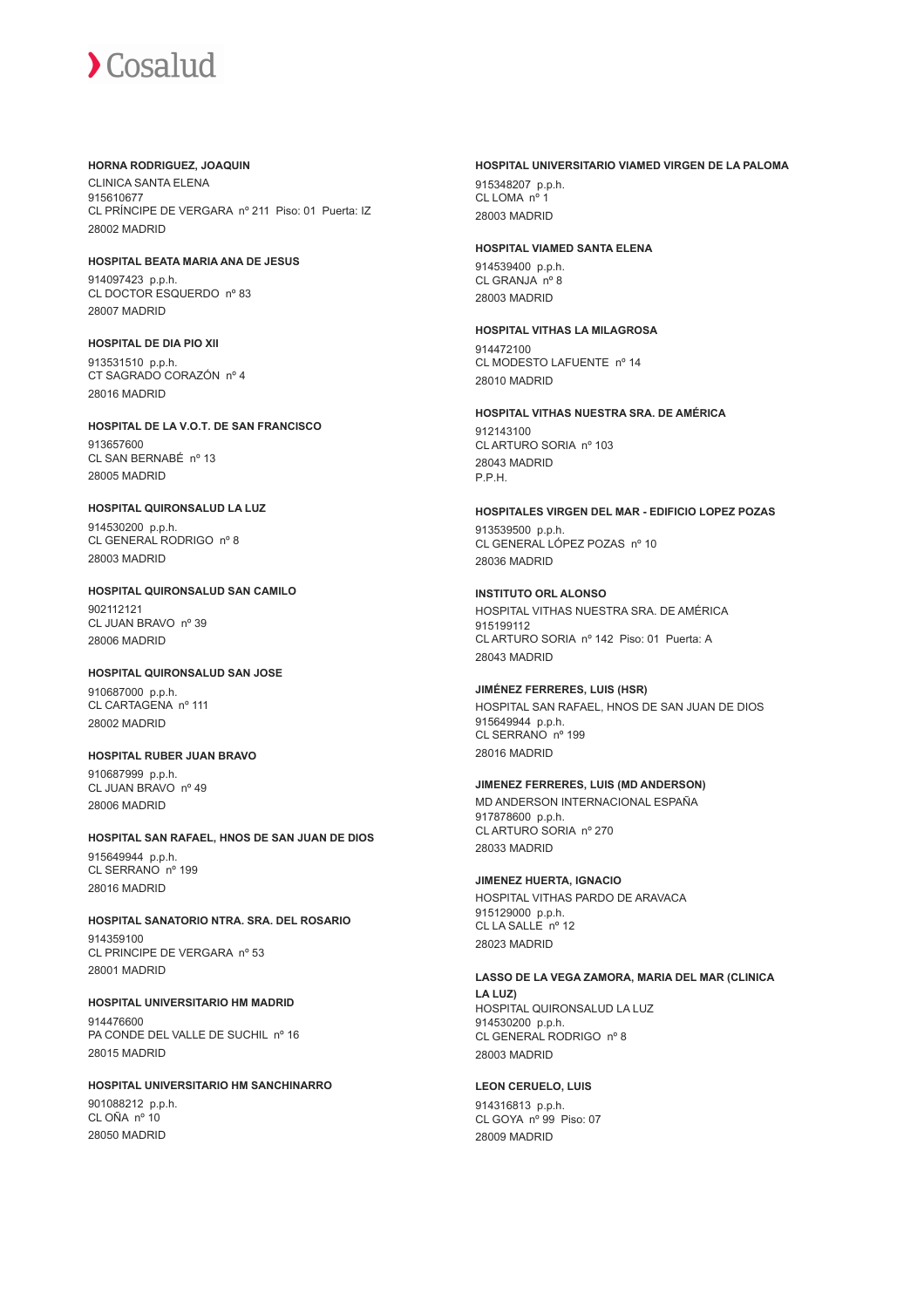#### **LOPEZ MOYA GRUPO ORL**

914338909 p.p.h. CL ANTONIA CALAS nº 4 28053 MADRID

**LORENZO MOLINA, FRANCISCO (HSR)** HOSPITAL SAN RAFAEL, HNOS DE SAN JUAN DE DIOS 915649944 p.p.h. CL SERRANO nº 199 28016 MADRID

**LOWY BENOLIEL, ALEJANDRO SAMUEL**

915753763 p.p.h. CL GOYA nº 50 Piso: 01 28001 MADRID

#### **MATA CASTRO, NIEVES (28010)**

914473400 p.p.h. CL FERNÁNDEZ DE LA HOZ nº 45 28010 MADRID Lunes a Viernes de 9:30 a 13:30 horas Lunes a Jueves de 16:00 a 20:00 horas

# **MD ANDERSON INTERNACIONAL ESPAÑA**

917878600 p.p.h. CL ARTURO SORIA nº 270 28033 MADRID

# **MDH CONDE ORGAZ**

913884434 p.p.h. CL EL ALGABEÑO nº 119 28043 MADRID

#### **MDH HORTALEZA**

915358198 p.p.h. CL TORQUEMADA nº 26 28043 MADRID DE 8:30 A 14 Y DE 15:30 A 20 H

#### **MIRON LOPEZ, CARLOS**

915916219 CL JERÓNIMO DE LA QUINTANA nº 8 28010 MADRID DE LUNES A VIERNES 11:00 A 14:00 Y DE 17:00 A 20:00 HS.

#### **MONTIEL DIEZ, MARIA ESTHER (CENTRO MEDICO ROMA OTORRINOLARINGOLOGÍA)** 914023436 p.p.h. PA MANUEL BECERRA nº 18 28028 MADRID

**ORTIZ GARCIA, PABLO** 914480839 p.p.h. CL MODESTO LAFUENTE nº 14 28010 MADRID

**PEÑARROCHA TARES, JULIO** HOSPITAL VITHAS PARDO DE ARAVACA 915436920 p.p.h. CL FERRAZ nº 55 28008 MADRID

# **PEREZ RULL, JOAQUIN (CLINICA UECA)** 915222283 p.p.h.

CL HORTALEZA nº 65 28004 MADRID

#### **PEREZ RULL, JOAQUIN (UNIDAD MEDICA MULTIDISCIPLINAR)** 915916219 CL JERÓNIMO DE LA QUINTANA nº 8 28010 MADRID MAÑANAS Y TARDES.

**PEREZ RULL, JOAQUIN (UNIDAD MEDICA MULTIDISCIPLINAR)** 914473400 p.p.h. CL FERNÁNDEZ DE LA HOZ nº 45 28010 MADRID

# **POLETTI SERAFINI, DANIEL HORACIO**

915753763 p.p.h. CL GOYA nº 50 Piso: 01 28001 MADRID

# **POLICLINICA HM GABINETE VELAZQUEZ**

915777773 p.p.h. CL VELÁZQUEZ nº 25 Piso: 01 28001 MADRID

#### **POLICLINICA LOPEZ DE HOYOS**

915193445 p.p.h. CL LOPEZ DE HOYOS nº 155 28002 MADRID

# **POLICLINICA MEPRYSA**

914014338 p.p.h. CL MONTESA nº 15 28006 MADRID

# **RABOSO GARCIA-BAQUERO, EDUARDO (MD ANDERSON)**

MD ANDERSON INTERNACIONAL ESPAÑA 917878600 p.p.h. CL ARTURO SORIA nº 270 28033 MADRID

# **REDONDO DEL BARCO, FRANCISCO (HSR)**

HOSPITAL SAN RAFAEL, HNOS DE SAN JUAN DE DIOS 915649944 p.p.h. CL SERRANO nº 199 28016 MADRID

# **RODRIGUEZ RIVERO, ANTONIO (CLINICA ODONNELL)**

HOSPITAL BEATA MARIA ANA DE JESUS 915740101 p.p.h. CL FERNÁN GONZÁLEZ nº 29 Piso: 01 Puerta: A 28009 MADRID

#### **ROMERO CASTELLANO, LUIS**

915740101 p.p.h. CL FERNÁN GONZÁLEZ nº 29 Piso: 01 28009 MADRID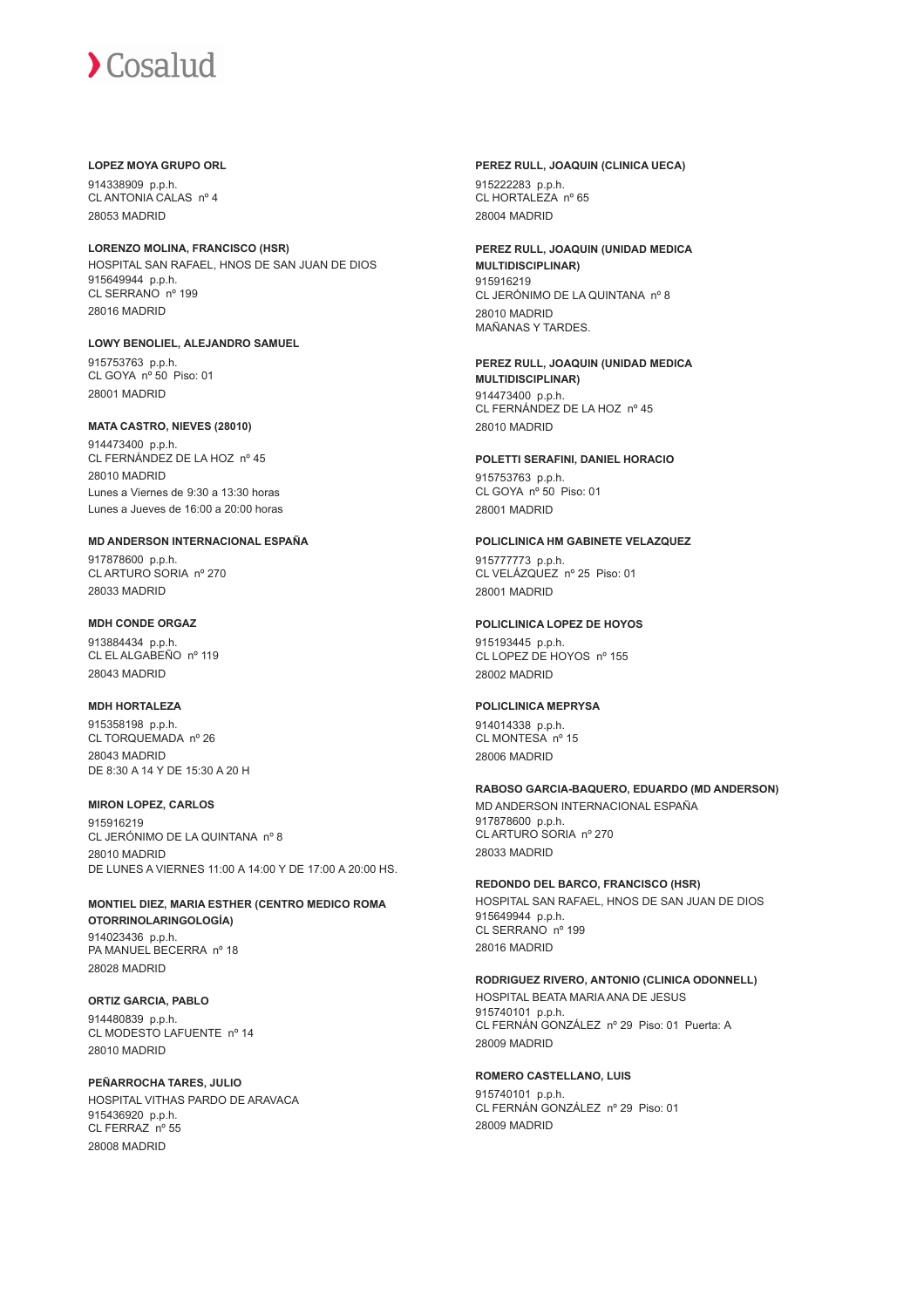#### **RUIZ ESCUDERO, CARLOS (CLINICA LA LUZ)**

HOSPITAL QUIRONSALUD LA LUZ 914530200 p.p.h. CL GENERAL RODRIGO nº 8 28003 MADRID

#### **SANATORIO VIRGEN DEL MAR**

913539500 p.p.h. CL HONDURAS nº 14 28016 MADRID

#### **VICENTE HERRERO, FRANCISCO JAVIER**

915757271 p.p.h. CL LAGASCA nº 104 Piso: BJ Puerta: IZ 28006 MADRID

### **VILLAZON RUIZ, LUIS JOAQUIN**

HOSPITAL VIRGEN DE LA PALOMA 915348207 p.p.h. CL LOMA nº 1 28003 MADRID

# OTROS PROVEEDORES

**HOSPITAL UNIVERSITARIO VIAMED VIRGEN DE LA PALOMA** 915348207 p.p.h. CL LOMA nº 1 28003 MADRID

# **HOSPITAL VIAMED SANTA ELENA**

914539400 p.p.h. CL GRANJA nº 8 28003 MADRID

# PEDIATRÍA

# **AGUILERA BENITZ, DAMARIS (HSR)**

915649944 p.p.h. CL SERRANO nº 199 28016 MADRID

#### **AHMAD NIMER, KALLAM**

917593236 p.p.h. CR CANILLAS nº 136 Piso: 01 28043 MADRID DE LUNES A VIERNES DE 10:30 A 14:00 Y DE 17:00 A 20:00 HS. EXCEPTO MIÉRCOLES TARDE.

# **ALVAREZ VIEITEZ, JOSE MANUEL (28003)**

913993052 p.p.h. CL CEA BERMÚDEZ nº 61 28003 MADRID

# **ALVAREZ VIEITEZ, JOSE MANUEL (28028)**

915749248 p.p.h. CL DOCTOR ESQUERDO nº 34 28028 MADRID

# **ALVAREZ VIEITEZ, JOSE MANUEL (28046)**

915567850 PS CASTELLANA nº 115 Piso: 08 28046 MADRID MARTES Y JUEVES DE 18 A 20 H.

#### **ALVAREZ-VIEITEZ BLANCO, GERMAN (28003)**

913993025 CL CEA BERMÚDEZ nº 61 28003 MADRID MARTES Y JUEVES DE 17:30 A 20:00 HS. P.P.H.

### **ALVAREZ-VIEITEZ BLANCO, GERMAN (28028)**

915732758 CL DOCTOR ESQUERDO nº 34 Piso: 01 Puerta: DC 28028 MADRID DE LUNES A VIERNES DE 10:00 A 13:00 HS. P.P.H.

#### **ASISTENCIA MEDICA MORATALAZ**

917510486 p.p.h. CL EL BULEVAR JOSE PRAT nº 8 Piso: BJ 28032 MADRID

#### **BABYNAT-ALICIA COLOMBO**

914153100 CL SANGENJO nº 27 Piso: 08 Puerta: A 28034 MADRID

#### **BODAS PINEDO, ANDRES**

913731961 p.p.h. CL LEOPOLDO ALAS CLARÍN nº 51 28035 MADRID

#### **BORTRAN PRIETO, MARTA (HM NUEVO BELEN)**

HM NUEVO BELEN 917444100 p.p.h. CL JOSÉ SILVA nº 7 28043 MADRID

#### **CARCAR BENITO, MARIA LOURDES**

913264777 p.p.h. AV MARQUÉS DE CORBERA nº 48 Piso: BJ 28017 MADRID

#### **CENTRO CLÍNICO BETANZOS**

917302684 p.p.h. AV BETANZOS nº 60 Piso: BJ Puerta: C 28034 MADRID

# **CENTRO DE INTERMEDIACION MEDICA MONTECARMELO**

914214812 p.p.h. CL MONASTERIO DE OSEIRA nº 5 Piso: BJ Puerta: 2 28049 MADRID

#### **CENTRO MÉDICO ARROYOFRESNO**

917399511 p.p.h. CL CERRO MINGUETE nº 5 28035 MADRID

# **CENTRO MEDICO ASURA**

916033553 p.p.h. CL ASURA nº 41 Portal: A Piso: BJ 28043 MADRID

# **CENTRO MEDICO BARAJAS**

917462195 p.p.h. CL BAHÍA DE GANDO nº 1 28042 MADRID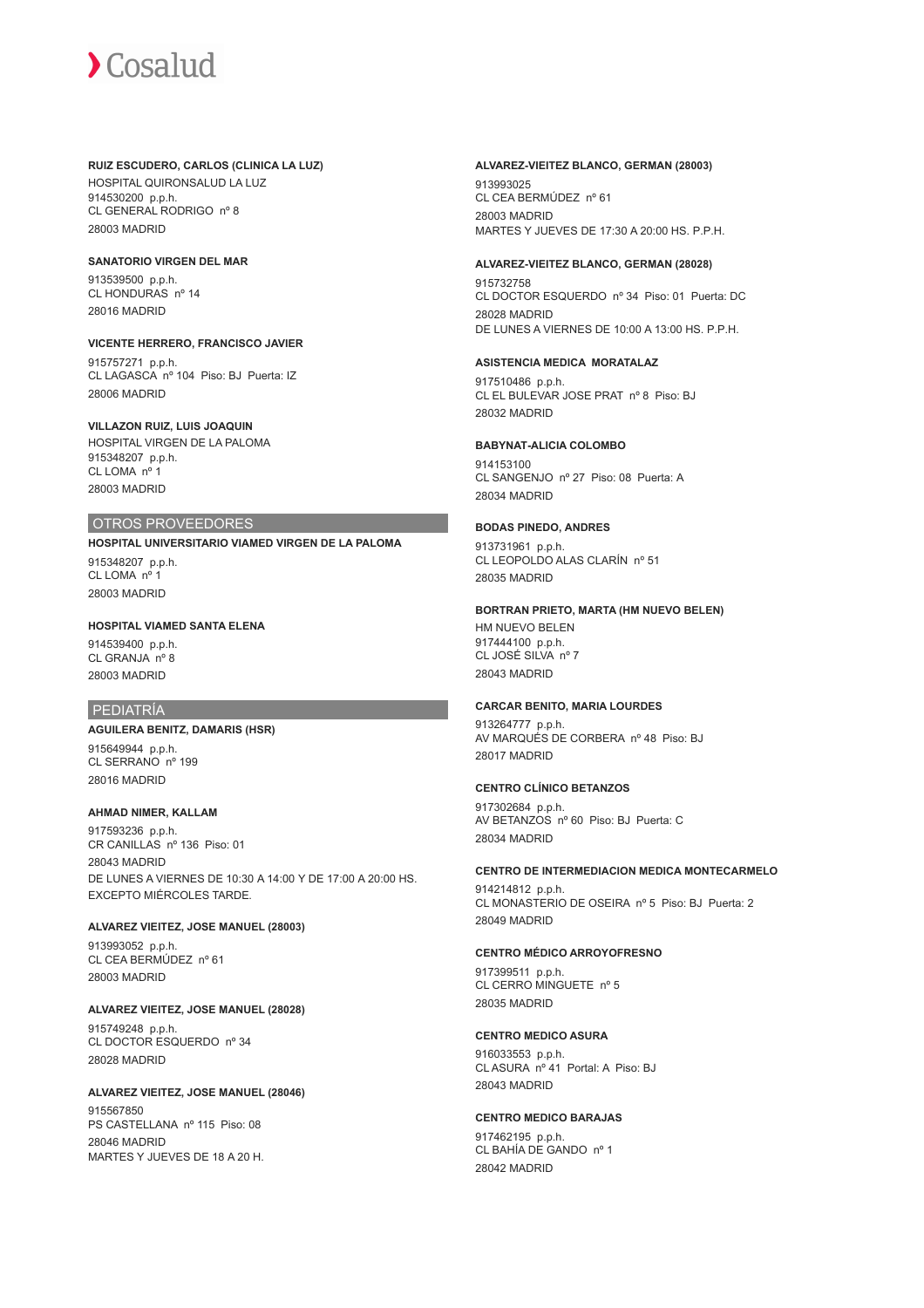#### **CENTRO MÉDICO CLINISALUD**

915255267 CL PINGÜINO nº 23 28047 MADRID HORARIO DE 8:30 A 13H Y DE 16 A 20H

# **CENTRO MEDICO INFANTA MERCEDES**

915796705 p.p.h. CL INFANTA MERCEDES nº 8 28020 MADRID

### **CENTRO MEDICO JACA (CENTRO MEDICO ALCALA 619)**

917430690 p.p.h. CL ALCALÁ nº 619 28022 MADRID

#### **CENTRO MEDICO LA MASO**

915779377 p.p.h. CL ÚBEDA nº 21 28034 MADRID

# **CENTRO MEDICO LAS ROSAS**

017750462 CL SUECIA nº 63 Piso: BJ 28022 MADRID

## **CENTRO MEDICO MAESTRANZA**

915020301 p.p.h.  $CI$  TÉLLEZ  $n^{\circ}$  30 28007 MADRID

# **CENTRO MEDICO POZA DE LA SAL**

913327142 p.p.h. CL POZA DE LA SAL nº 24 28031 MADRID

# **CENTRO MEDICO SANCHINARRO**

917500706 p.p.h. CL ANA DE AUSTRIA nº 47 Piso: 01 Puerta: b 28050 MADRID

# **CENTRO MEDICO SANIMED**

913721662 RD CABALLERO DE LA MANCHA nº 75 28034 MADRID

#### **CLINICA BERROCAL**

915056312 p.p.h. CL BERROCAL nº 20 28021 MADRID

#### **CLINICA CEMTRO (MONTECARMELO)**

917355757 p.p.h. AV MONASTERIO DE SILOS nº 85 28049 MADRID

## **CLINICA FUENSANTA**

914100200 p.p.h. CL ARTURO SORIA nº 17 28027 MADRID

#### **CLINICA GAIAS CHAMBERÍ**

913085758 p.p.h. CL GENERAL ARRANDO nº 30 28010 MADRID

#### **CLINICA SASTRE MADRID**

914256562 p.p.h. AV ENSANCHE DE VALLECAS nº 67 28051 MADRID

# **CLINICA SASTRE VALDECARROS**

914256562 p.p.h. CL PILAR DE MADARIAGA ROJO nº 11 28051 MADRID

#### **CLINICA UNIVERSIDAD DE NAVARRA (MADRID)**

913531920 p.p.h. CL MARQUESADO DE SANTA MARTA nº 1 28027 MADRID

#### **CONSULTORIO MEDICO CEA BERMUDEZ** 913993025 CL CEA BERMÚDEZ nº 61

28003 MADRID

#### **DE VELASCO CASERO, MATILDE (HM SANCHINARRO)**

HOSPITAL UNIVERSITARIO HM SANCHINARRO 902107471 p.p.h. CL OÑA nº 10 28050 MADRID

#### **DE VICENTE AYMAT, ANA**

913721662 p.p.h. RD CABALLERO DE LA MANCHA nº 75 28034 MADRID

#### **EQUIPO DR.CABAÑAS GONZALEZ- NEONATOLOGIA (QUIRONSALUD SAN JOSE)**

902024747 p.p.h. CL CARTAGENA nº 111 28002 MADRID

#### **Dres.:**

- 
- 
- 
- 
- 
- 
- BARTUCCI, ANDREA<br>BODEGAS CANORA, INMACULADA<br>FERRANDO LUCAS, IMARIA TERESA<br>HERNANDEZ PALOMO, ROSA<br>ORTEGA CASANUEVA, CRISTINA<br>PELAYO BAEZA, FRANCISCO, JOSE<br>PEREZ GRANDE, MARIA DEL CARMEN<br>RODRIGUEZ CHACON, JANNINA LIZBETH<br>ROD
- 
- 

#### **FERNANDEZ MARTINEZ, Mª DEL MAR (HSR NEONATOLOGIA)**

 p.p.h. CL SERRANO nº 199 28016 MADRID

#### **FUENTES SANCHEZ, MARIA LUISA**

915748003 p.p.h. CL IBIZA nº 66 Piso: 01 Puerta: B 28009 MADRID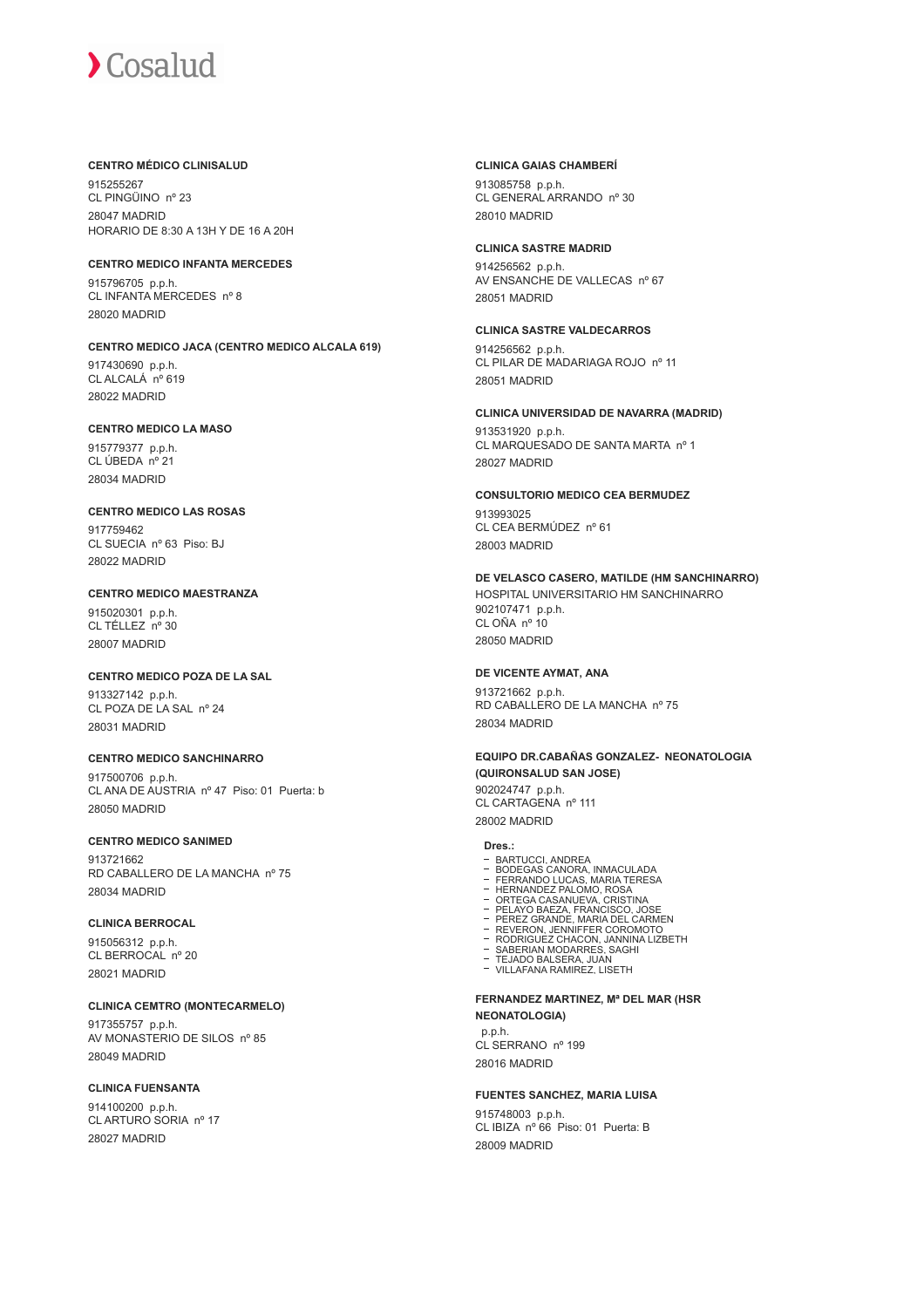#### **GARCIA VILLAR, DANIEL**

915572587 p.p.h. CL DOCE DE OCTUBRE nº 11 Piso: 01 Puerta: D 28009 MADRID

## **GARCIA- SAN MIGUEL RODRIGUEZ- ALARCON, MARTA**

 p.p.h. CL JOSÉ SILVA nº 7 28043 MADRID

**GIMENO PITA, PATRICIA (HSR)** HOSPITAL SAN RAFAEL, HNOS DE SAN JUAN DE DIOS 915649944 p.p.h. CL SERRANO nº 199 28016 MADRID

# **GOMEZ AGÜERO, FELIX**

915636832 p.p.h. CL OÑA nº 29 Piso: 01 Puerta: A 28050 MADRID

#### **GOMEZ QUIROGA, MARIA EUGENIA** 914130216 p.p.h. CL PRADILLO nº 6 Piso: 02 28002 MADRID

**GORGE CAMACHO, JORGE** 914699159 p.p.h. CL MARQUÉS DE JURA REAL nº 24 Piso: 01 28019 MADRID

#### **GROW CLINIC**

913766962 p.p.h. AV MONASTERIO DE SILOS nº 75 28049 MADRID EXCLUSIVAMENTE LUNES Y JUEVES

# **HERNANDEZ CARBONELL, MARINA (HM NUEVO BELEN)**

917444100 p.p.h. CL JOSÉ SILVA nº 7 28043 MADRID

#### **HM NUEVO BELEN**

917444100 p.p.h. CL JOSÉ SILVA nº 7 28043 MADRID

**HOLGUERAS BRAGADO, ANA (HSR NEONATOLOGIA)** 915649944 p.p.h. CL SERRANO nº 199 28016 MADRID

**HORCAJO MARTINEZ, MARIA GLORIA** HOSPITAL VIRGEN DE LA PALOMA 914539400 p.p.h. CL LOMA nº 9 28003 MADRID

**HOSPITAL QUIRONSALUD SAN JOSE** 910687000 p.p.h. CL CARTAGENA nº 111 28002 MADRID

# **HOSPITAL SAN RAFAEL, HNOS DE SAN JUAN DE DIOS** 915649944 p.p.h.

CL SERRANO nº 199 28016 MADRID

#### **HOSPITAL UNIVERSITARIO HM SANCHINARRO**

901088212 p.p.h. CL OÑA nº 10 28050 MADRID

# **HOSPITAL UNIVERSITARIO VIAMED VIRGEN DE LA PALOMA** 915348207 p.p.h.

CL LOMA nº 1 28003 MADRID

# **HOSPITAL VIAMED SANTA ELENA**

914539400 p.p.h. CL GRANJA nº 8 28003 MADRID

**HOSPITAL VITHAS LA MILAGROSA** 914472100 CL MODESTO LAFUENTE nº 14 28010 MADRID

# **HOSPITAL VITHAS NUESTRA SRA. DE AMÉRICA**

912143100 CL ARTURO SORIA nº 103 28043 MADRID P.P.H.

# **HOSPITALES VIRGEN DEL MAR - EDIFICIO LOPEZ POZAS**

913539500 p.p.h. CL GENERAL LÓPEZ POZAS nº 10 28036 MADRID

# **LAORDEN FERRERO, LUIS**

902575114 p.p.h. AV MONFORTE DE LEMOS nº 113 28029 MADRID

# **LIRIO CASERO, JULIAN (HSR)**

915649944 p.p.h. CL SERRANO nº 199 28016 MADRID

# **MANZANARES BLAZQUEZ, PATRICIA (HM NUEVO BELEN)**

917444100 p.p.h. CL JOSÉ SILVA nº 7 28043 MADRID

# **MARCO HERNANDEZ, MANRIQUE**

915013866 p.p.h. TR TÉLLEZ nº 8 Escalera: 1 Piso: 03 Puerta: Z 28007 MADRID

**MARTINEZ LOPEZ, ANA ISABEL** 914009318 p.p.h. CL FERNÁN GONZÁLEZ nº 41 28009 MADRID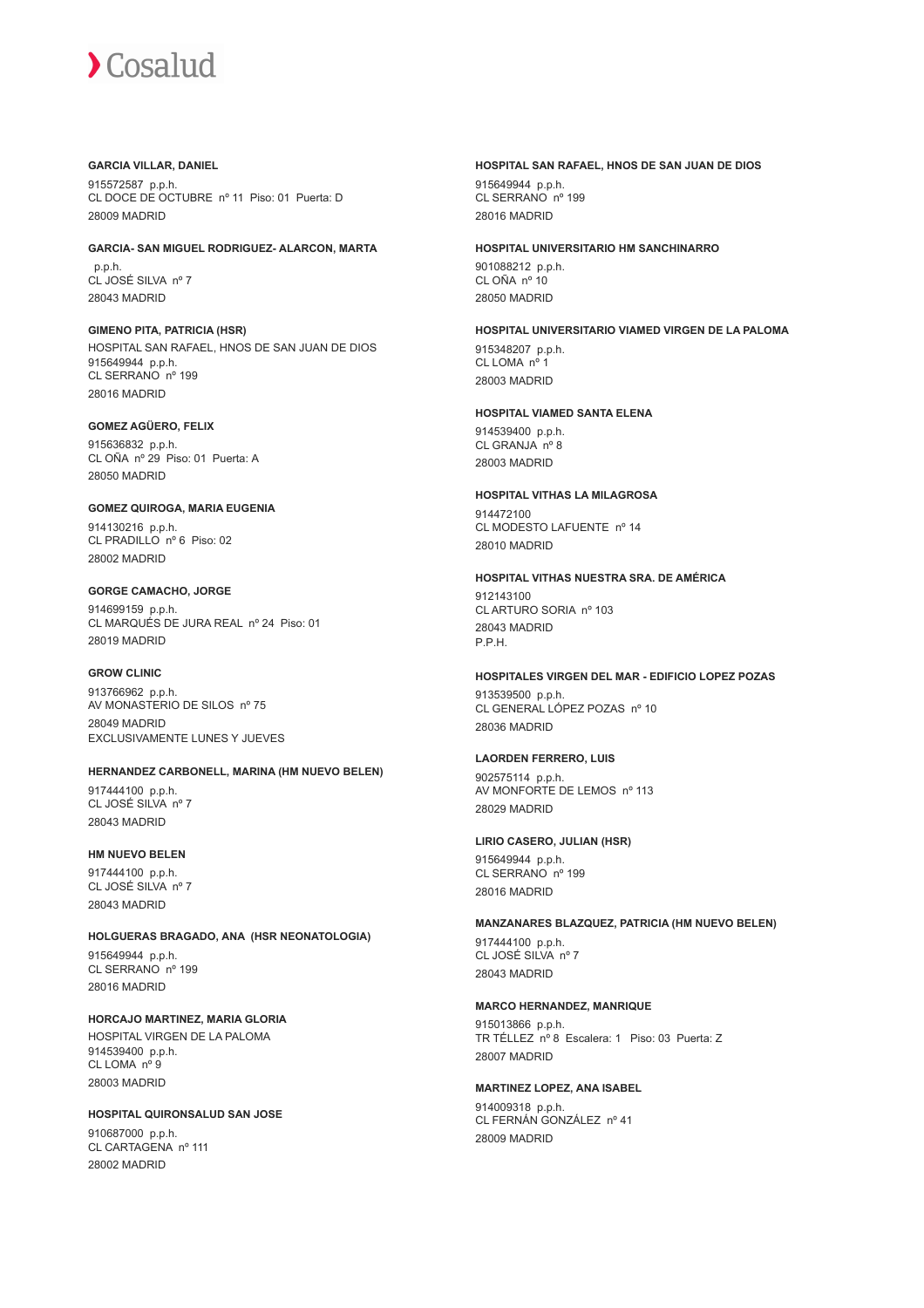

#### **MEDINA CALABRIA, ANA GEMA (HM NUEVO BELEN)**

917444100 p.p.h. CL JOSÉ SILVA nº 7 28043 MADRID

#### **MONZON BUENO, ANA ISABEL** 609067006 p.p.h. CL NAVES nº 9 Piso: 01 Puerta: 14

28005 MADRID

**MOTTA CALDERON, MARCO (HSR)** 915649944 p.p.h. CL SERRANO nº 199 28016 MADRID

#### **MUÑOZ-DELGADO BUCHO, MARIA CARMEN** 914318094 p.p.h. CL GENERAL PARDIÑAS nº 31 Piso: BJ 28001 MADRID

**PEREZ ALVAREZ, TERESA (HSR)** HOSPITAL SAN RAFAEL, HNOS DE SAN JUAN DE DIOS 915649944 p.p.h. CL SERRANO nº 199 28016 MADRID

**POLICLINICA LOPEZ DE HOYOS** 915193445 p.p.h. CL LOPEZ DE HOYOS nº 155 28002 MADRID

# **POLICLINICO HM SANCHINARRO** 902089800 p.p.h.

AV MANOTERAS nº 10 28050 MADRID

# **QUIRALTE PAREDES, ISABEL (HM NUEVO BELEN)**

HM NUEVO BELEN 917444100 p.p.h. CL JOSÉ SILVA nº 7 28043 MADRID

#### **RODRIGUEZ ALARCON GARCIA SAN MIGUEL, MARTA (HM NUEVO BELEN)** HM NUEVO BELEN 917444100 p.p.h. CL JOSÉ SILVA nº 7 28043 MADRID

#### **RUIZ HERNANDEZ, FERNANDO (HSR)**

915649944 p.p.h. CL SERRANO nº 199 28016 MADRID

# **SANATORIO VIRGEN DEL MAR**

913539500 p.p.h. CL HONDURAS nº 14 28016 MADRID

#### **SEVILLA CASTELLANOS, ISABEL (HSR NEONATOLOGIA)**

915649944 p.p.h. CL SERRANO nº 199 28016 MADRID

# **TRIANA JUNCO, MIRYAM (HM NUEVO BELEN)**

917444100 p.p.h. CL JOSÉ SILVA nº 7 28043 MADRID

# PODOLOGÍA

**ABILITY SALUD** 914008106 p.p.h. CL JORGE JUAN nº 141 28028 MADRID

#### **ACURART**

911287246 p.p.h. AV GUADALAJARA nº 79 28032 MADRID

# **CASTRO PODÓLOGOS**

914477811 p.p.h. PA CHAMBERÍ nº 9 28010 MADRID

# **CENTRO DE REHABILITACION CEFISA**

914341201 CL LEÓN GIL DE PALACIO nº 2 28007 MADRID

# **CENTRO MÉDICO ARROYOFRESNO**

917399511 p.p.h. CL CERRO MINGUETE nº 5 28035 MADRID

# **CENTRO MEDICO BARAJAS**

917462195 p.p.h. CL BAHÍA DE GANDO nº 1 28042 MADRID

## **CENTRO MEDICO CEMERESI**

912940047 p.p.h. CL MARTIN DE LOS HEROS nº 63 28008 MADRID

#### **CENTRO MÉDICO CLINISALUD**

915255267 CL PINGÜINO nº 23 28047 MADRID HORARIO DE 8:30 A 13H Y DE 16 A 20H

#### **CENTRO MEDICO FERMIN CABALLERO**

917306678 CL FERMIN CABALLERO nº 47 28035 MADRID

### **CENTRO MEDICO INFANTA MERCEDES**

915796705 p.p.h. CL INFANTA MERCEDES nº 8 28020 MADRID

#### **CENTRO MEDICO JACA (CENTRO MEDICO ALCALA 619)**

917430690 p.p.h. CL ALCALÁ<sup>no</sup> 619 28022 MADRID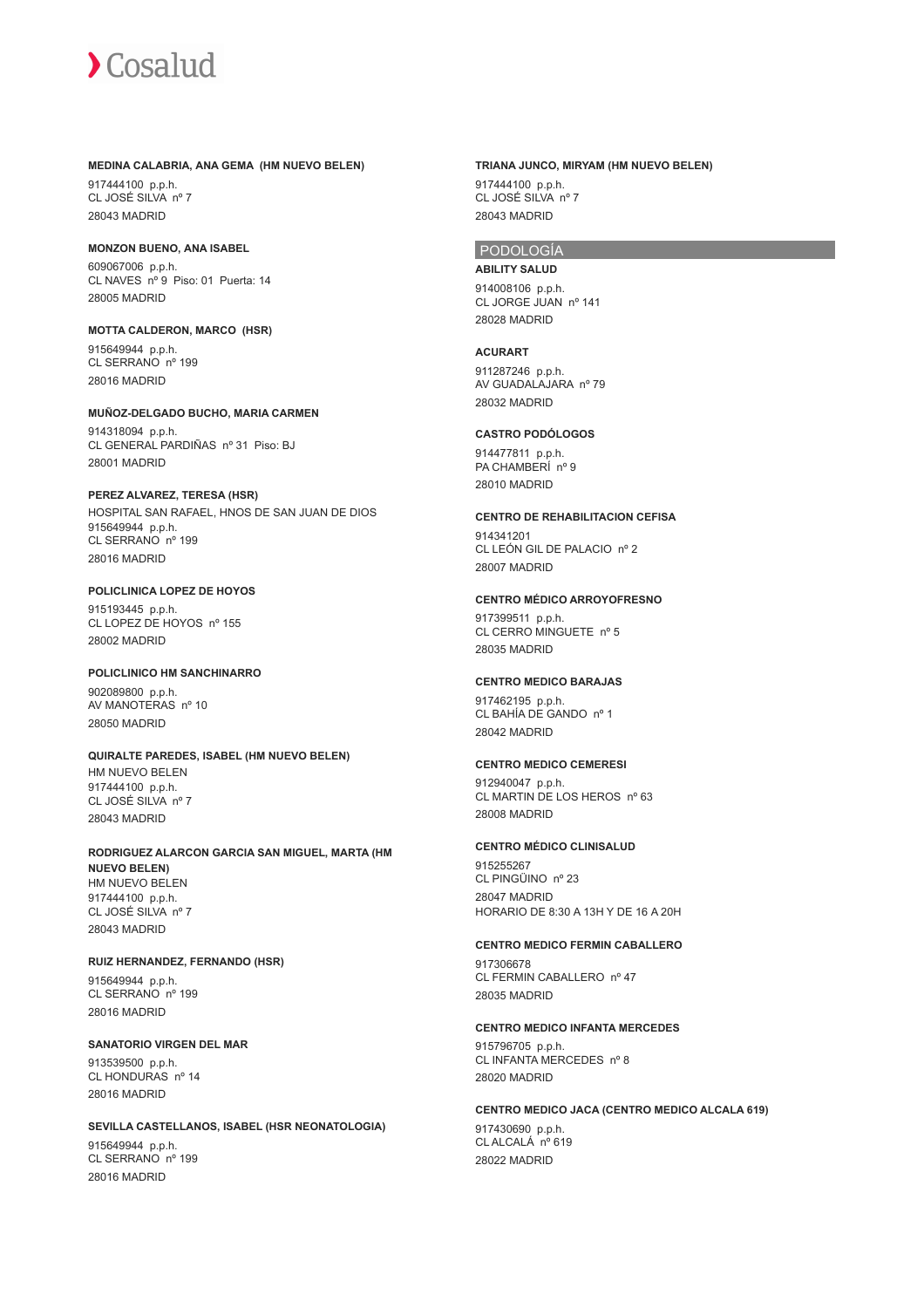#### **CENTRO MEDICO MAESTRANZA**

915020301 p.p.h. CL TÉLLEZ nº 30 28007 MADRID

**CENTRO MEDICO POZA DE LA SAL** 913327142 p.p.h. CL POZA DE LA SAL nº 24 28031 MADRID

**CENTRO MEDICO SAN BERNARDO** 915916219 p.p.h. CL JERÓNIMO DE LA QUINTANA nº 8 28010 MADRID

**CENTRO ORTOPEDICO Y QUIRURGICO DEL PIE** 913092162 p.p.h. CL DIEGO DE LEÓN nº 69 Piso: 03 Puerta: E 28006 MADRID

**CLINICA ARCHE** 913540572 p.p.h. PS ACACIAS nº 30 Piso: BJ Puerta: 6 28005 MADRID

**CLINICA DEL PARQUE** 918052731 p.p.h. CL GREGORIO BENÍTEZ nº 16 28043 MADRID

**CLINICA FISIOMEDICA MCD** 914695024 p.p.h. CL MARQUÉS DE JURA REAL nº 21 28019 MADRID

**CLINICA FUENSANTA** 914100200 p.p.h. CL ARTURO SORIA nº 17 28027 MADRID

**CLINICA MELISA (ALDEANUEVA)** 917060570 p.p.h. CL ALDEANUEVA DE LA VERA nº 16 28044 MADRID 9 a 14 y de 15 a 21

**CLINICA MELISA, S.L.** 912585250 p.p.h. CL LAGUNA nº 129 28025 MADRID 9 a 14 y de 15 a 21

**CLINICA PODOLOGICA ELENA ADAN** 913784103 AV MONFORTE DE LEMOS nº 105 Piso: 01 Puerta: 2 28029 MADRID HORARIO DE LUNES A VIERNES DE 9:30-13:30 Y 16:30A 19:30H

### **CLINICA SASTRE VALDECARROS**

914256562 p.p.h. CL PILAR DE MADARIAGA ROJO nº 11 28051 MADRID

**COCO GOMEZ, MANUEL (COBERTURAS SANITARIAS)**

915228710 p.p.h. CL FUENCARRAL nº 92 28004 MADRID

**CONSULTORIO MEDICO CEA BERMUDEZ**

913993025 CL CEA BERMÚDEZ nº 61 28003 MADRID

**CRESPO VELASCO, JOSE**

915281039 CL CANARIAS nº 27 Piso: BJ Puerta: dc 28045 MADRID SIN CITA PREVIA

**FISIOBURGOCENTRO**

915392678 p.p.h. PS ACACIAS nº 39 28005 MADRID

# **FISIOLUTION ( KINEFISIO4, S.L.)**

689027943 p.p.h. PS HABANA nº 87 28036 MADRID

**FISIOLUTION. CLINICA DE FISIOTERAPIA Y REHABILITACION** 912877172 p.p.h. CL SAN JUAN DE ORTEGA nº 52 28050 MADRID 8:00H A 22:00H

# **FRANHUR**

915011182 p.p.h. PA CONDE DE CASAL nº 8 28007 MADRID

# **FRATERSALUD**

917194252 p.p.h. CL QUERO nº 23 28024 MADRID

# **GALIANA RODRIGUEZ, ALBERTO**

915478305 p.p.h. CL ALBERTO AGUILERA nº 31 28015 MADRID

**HERNANDEZ AROCA, ESTHER PATRICIA (CENTRO PODOLÓGICO AROCA)** 913675841 p.p.h. CL GUTIERRE DE CETINA nº 19 Piso: 01 Puerta: c 28017 MADRID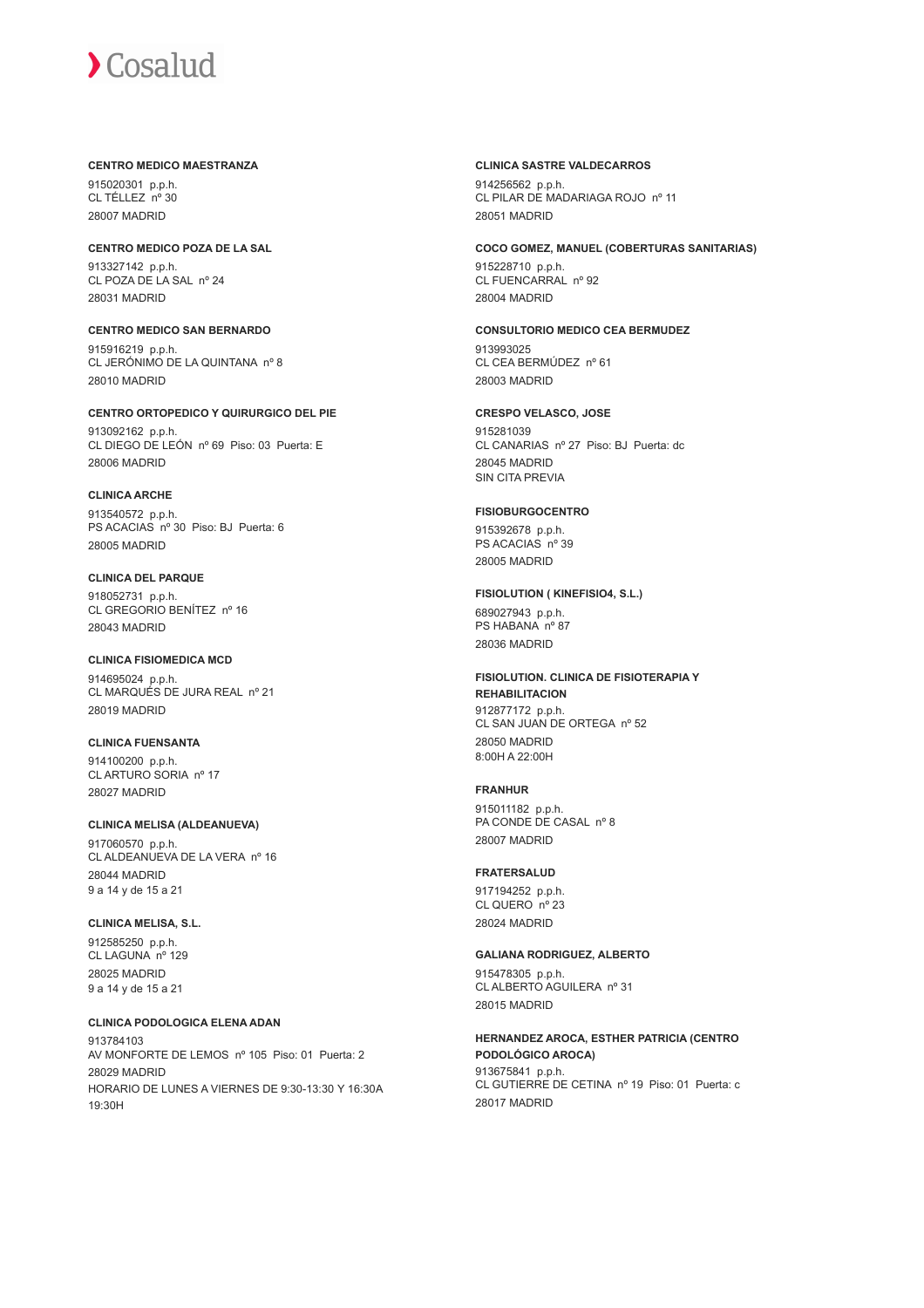## **HOSPITAL DE DIA PIO XII**

913531510 p.p.h. CT SAGRADO CORAZÓN nº 4 28016 MADRID

### **IRF LA SALLE**

917400826 p.p.h. CL GANIMEDES nº 11 28023 MADRID

**JORDAN DE LA CAMARA, CARLOS** 915190594 CL PEDRO SALINAS nº 6 28043 MADRID DE LUNES A VIERNES DE 16:30 A 20:30 HS.

#### **POLICLINICA MEPRYSA**

914014338 p.p.h. CL MONTESA nº 15 28006 MADRID

# **VAQUERO GAMARRA, JESUS**

662187155 p.p.h. CL SANTA ENGRACIA nº 56 28010 MADRID

# **VAZQUEZ CORDON, IRIA**

915197842 p.p.h. CL AGASTIA nº 77 28043 MADRID

# PREPARACIÓN AL PARTO

#### **ABASCAL PREPARACION AL PARTO**

914424471 p.p.h. CL JOSÉ ABASCAL nº 57 Piso: 05 28003 MADRID

**AGUIRRE DE CÁRCER, ALVARO** 915330443 p.p.h.

CL RÍOS ROSAS nº 54 Piso: BJ 28003 MADRID

**CENTRO MEDICO GRANADOS (JOSE CARLOS GRANADOS MARTINEZ )** 914134526 p.p.h. CL NORMAS nº 6 Piso: 02 Puerta: D

28043 MADRID

# **GROW CLINIC**

913766962 p.p.h. AV MONASTERIO DE SILOS nº 75 28049 MADRID EXCLUSIVAMENTE LUNES Y JUEVES

### **HERRERO REYES, ANDREA**

CLINICA SANTA ELENA 914539400 CL GRANJA nº 8 28003 MADRID

#### **HM NUEVO BELEN**

917444100 p.p.h. CL JOSÉ SILVA nº 7 28043 MADRID

#### **HOSPITAL QUIRONSALUD SAN JOSE**

910687000 p.p.h. CL CARTAGENA nº 111 28002 MADRID

## **HOSPITAL SAN RAFAEL, HNOS DE SAN JUAN DE DIOS**

915649944 p.p.h. CL SERRANO nº 199 28016 MADRID

#### **HOSPITAL VIAMED SANTA ELENA**

914539400 p.p.h. CL GRANJA nº 8 28003 MADRID

# PROCESOS HOSPITALARIOS

# **HOSPITAL UNIVERSITARIO VIAMED VIRGEN DE LA PALOMA**

915348207 p.p.h. CL LOMA nº 1 28003 MADRID

# PSICOLOGÍA

#### **ACTIVA PSICOLOGIA Y FORMACION**

914464748 p.p.h. GL BILBAO nº 1 28004 MADRID

#### **CARRASCOSA ALBO, MARTA (CLINICA LA LUZ)**

914530200 p.p.h. CL GENERAL RODRIGO nº 8 28003 MADRID

#### **CENTER CENTRO DE PSICOLOGIA CLINICA**

914473335 p.p.h. CL FRANCISCO DE ROJAS nº 3 Piso: 01 Puerta: DC 28010 MADRID LUNES A VIERNES 10:00-21:00

## **CENTRO DE ESTUDIOS NEUROLOGICOS VARELA DE SEIJAS** 915758845 p.p.h.

CL COLUMELA nº 13 Piso: 01 Puerta: DC 28001 MADRID

# **CENTRO DE INTERMEDIACION MEDICA MONTECARMELO**

914214812 p.p.h. CL MONASTERIO DE OSEIRA nº 5 Piso: BJ Puerta: 2 28049 MADRID

# **CENTRO DE REHABILITACION DEL LENGUAJE**

915759651 p.p.h. AV TOREROS nº 10 28028 MADRID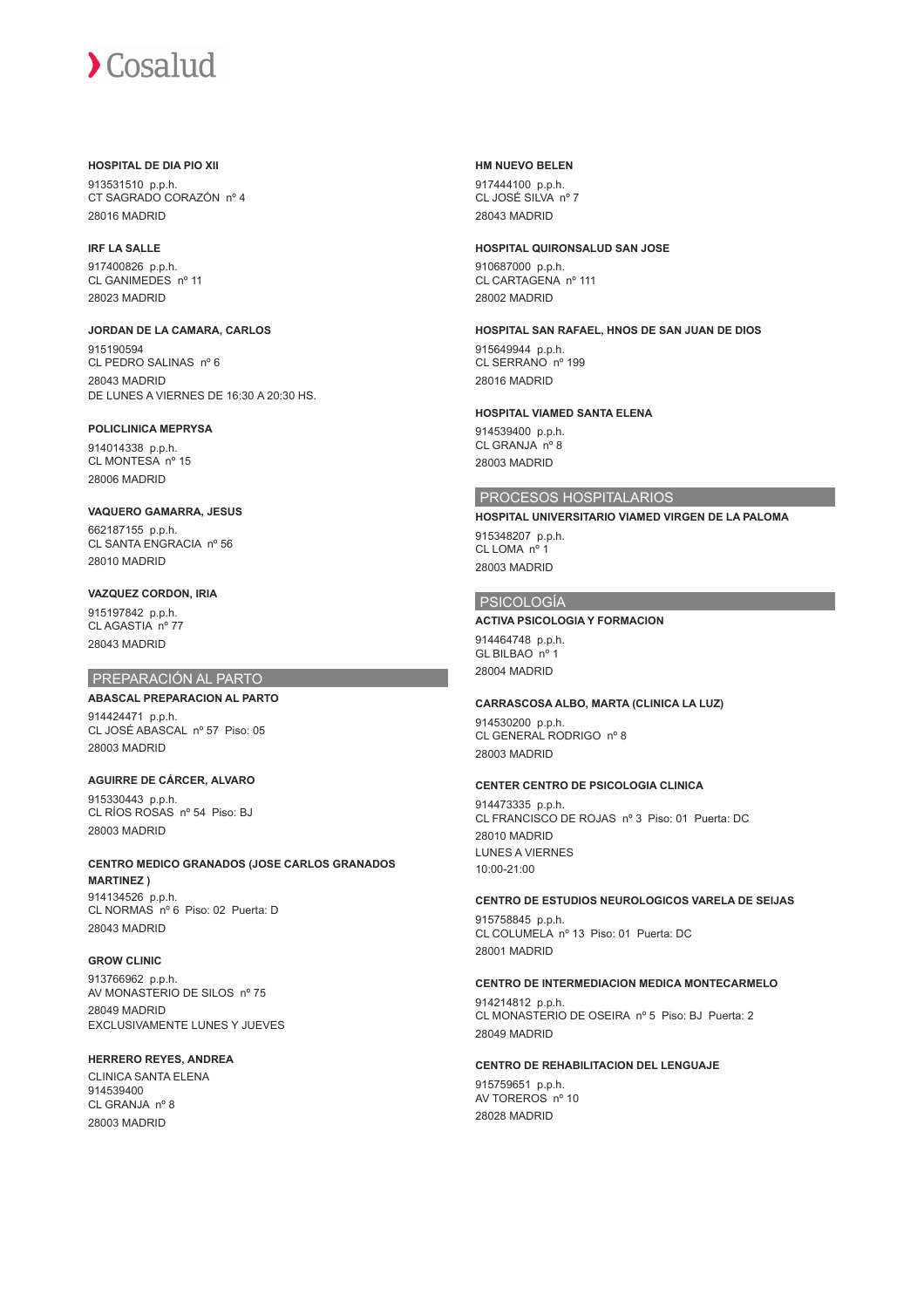#### **CENTRO MEDICO LA MASO**

915779377 p.p.h. CL ÚBEDA nº 21 28034 MADRID

**CENTRO MEDICO MAESTRANZA** 915020301 p.p.h. CL TÉLLEZ nº 30 28007 MADRID

#### **CENTRO MEDICO NUÑEZ DE BALBOA** 914449867 p.p.h. CL NÚÑEZ DE BALBOA nº 48 Piso: BJ

28001 MADRID

#### **CENTRO MEDICO POZA DE LA SAL**

913327142 p.p.h. CL POZA DE LA SAL nº 24 28031 MADRID

# **CENTRO MEDICO SAN BERNARDO**

915916219 p.p.h. CL JERÓNIMO DE LA QUINTANA nº 8 28010 MADRID

**CIPAP. CENTRO DE INVESTIGACION PSICOLOGIA APLICADA Y PSICOTERAPIA** 914461121 p.p.h. CL MODESTO LAFUENTE nº 12 Piso: 01 Puerta: DC 28010 MADRID

# **CLASIFICAL PSICOLOGOS**

917526174 p.p.h. CL CONDE DE PEÑALVER nº 52 Piso: BJ Puerta: D 28006 MADRID

# **CLINICA FISIOMEDICA MCD**

914695024 p.p.h. CL MARQUÉS DE JURA REAL nº 21 28019 MADRID

# **CLÍNICA LÓPEZ IBOR**

913162744 p.p.h. CL DOCTOR JUAN JOSÉ LÓPEZ IBOR nº 2 28035 MADRID

# **CLINICA MELISA (ALDEANUEVA)**

917060570 p.p.h. CL ALDEANUEVA DE LA VERA nº 16 28044 MADRID 9 a 14 y de 15 a 21

# **CLINICA MELISA, S.L.**

912585250 p.p.h. CL LAGUNA nº 129 28025 MADRID 9 a 14 y de 15 a 21

# **CLINICA SASTRE MADRID**

914256562 p.p.h. AV ENSANCHE DE VALLECAS nº 67 28051 MADRID

#### **CLINICA SASTRE VALDECARROS**

914256562 p.p.h. CL PILAR DE MADARIAGA ROJO nº 11 28051 MADRID

#### **CONDE HERNANDEZ, MIRIAM (PRAGMA PSICOLOGIA MADRID)**

604108835 p.p.h. CL COLOMBIA nº 3 Piso: 01 Puerta: DO 28016 MADRID

#### **EQUIPO PSICOLOGIA SC**

652292223 p.p.h. CL CORREGIDOR DIEGO DE VALDERRABANO nº 74 Piso: BJ Puerta: B 28030 MADRID

# **GOMEZ CRESPO, JOSE ADOLFO**

677311931 p.p.h. CL VIRGEN DE LOS PELIGROS nº 8 Piso: 02 Puerta: A 28013 MADRID

#### **GUTIERREZ SERRANO, NOEMI**

917257993 p.p.h. CL IBIZA nº 37 Piso: 02 Puerta: I 28009 MADRID

# **HOSPITAL QUIRONSALUD LA LUZ**

914530200 p.p.h. CL GENERAL RODRIGO nº 8 28003 MADRID

#### **MONTERO BLANCO, LAURA**

917257993 p.p.h. CL IBIZA nº 37 Piso: 02 Puerta: I 28009 MADRID

#### **NEUROADVANCE (NEA)**

610238959 p.p.h. CL HILARIÓN ESLAVA nº 55 Piso: 03 Puerta: 6 28015 MADRID

# **POLICLINICA LOPEZ DE HOYOS**

915193445 p.p.h. CL LOPEZ DE HOYOS nº 155 28002 MADRID

#### **PSICOMENTIS**

661472786 p.p.h. CL JUAN DE OLÍAS nº 1 28020 MADRID

#### PSIQUIATRÍA

## **ALCAZAR FERNANDEZ, JOSE LUIS**

974462177 p.p.h. CL ARAPILES nº 17 Piso: 03 Puerta: C 28015 MADRID

#### **BOTELLA SERRANO, IGNACIO**

902010232 p.p.h. CL JUAN BRAVO nº 49 28006 MADRID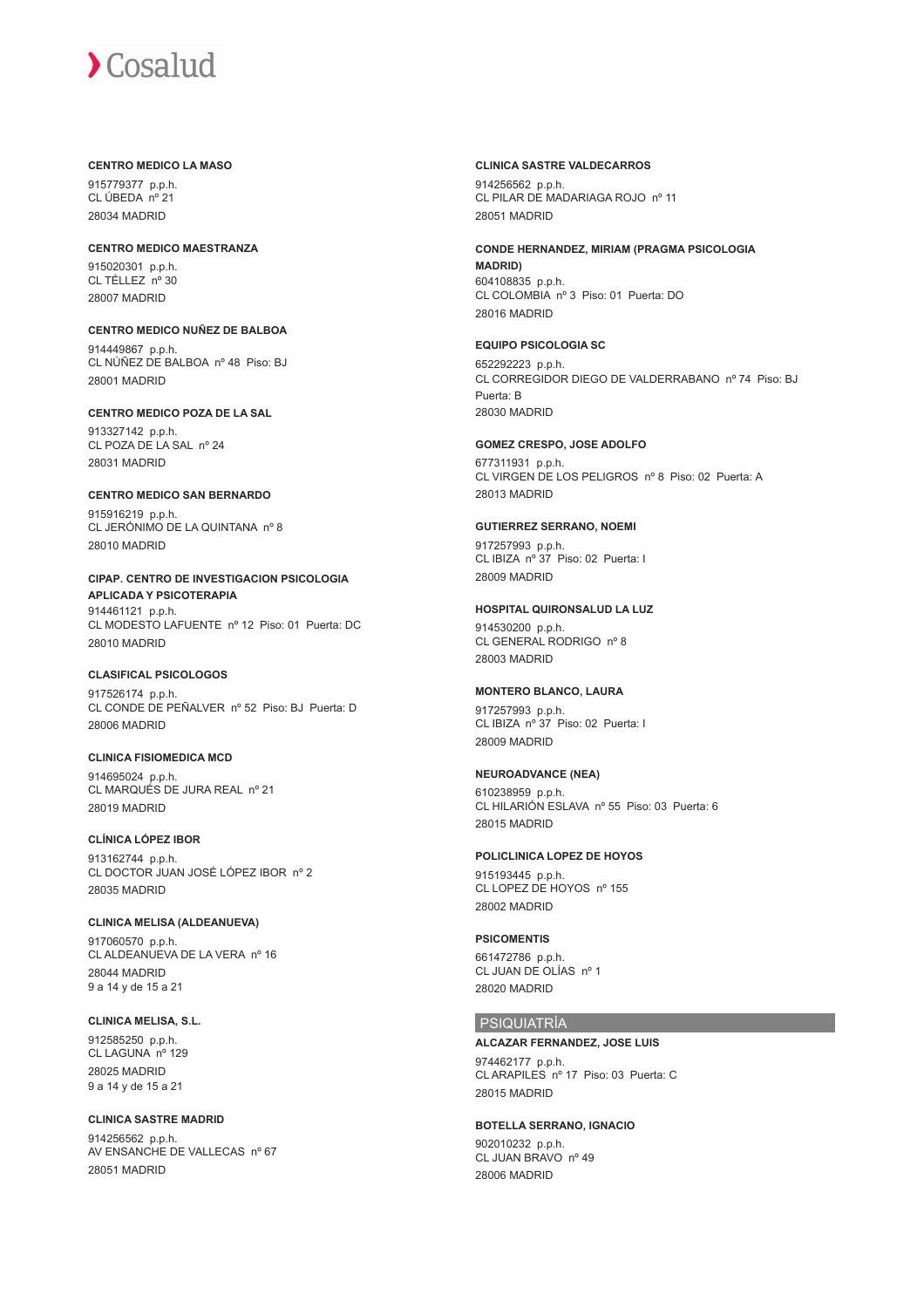#### **CABALLERO MARTINEZ, LUIS (HM SANCHINARRO)**

HOSPITAL UNIVERSITARIO HM SANCHINARRO 902107471 p.p.h. CL OÑA nº 10 28050 MADRID

#### **CASADO PRIETO, MARIA ANGELES**

915714978 p.p.h. CL INFANTA MERCEDES nº 67 Piso: 03 Puerta: 10 28020 MADRID

#### **CENTER CENTRO DE PSICOLOGIA CLINICA**

914473335 p.p.h. CL FRANCISCO DE ROJAS nº 3 Piso: 01 Puerta: DC 28010 MADRID LUNES A VIERNES 10:00-21:00

# **CENTRO DE ESTUDIOS NEUROLOGICOS VARELA DE SEIJAS**

915758845 p.p.h. CL COLUMELA nº 13 Piso: 01 Puerta: DC 28001 MADRID

## **CENTRO DE INTERMEDIACION MEDICA MONTECARMELO**

914214812 p.p.h. CL MONASTERIO DE OSEIRA nº 5 Piso: BJ Puerta: 2 28049 MADRID

# **CENTRO MEDICO INFANTA MERCEDES**

915796705 p.p.h. CL INFANTA MERCEDES nº 8 28020 MADRID

# **CENTRO MEDICO JACA (CENTRO MEDICO ALCALA 619)**

917430690 p.p.h. CL ALCALÁ nº 619 28022 MADRID

### **CENTRO MEDICO LA MASO**

915779377 p.p.h. CL ÚBEDA nº 21 28034 MADRID

#### **CENTRO MEDICO NUÑEZ DE BALBOA** 914449867 p.p.h. CL NÚÑEZ DE BALBOA nº 48 Piso: BJ 28001 MADRID

# **CENTRO MEDICO POZA DE LA SAL**

913327142 p.p.h. CL POZA DE LA SAL nº 24 28031 MADRID

#### **CIPAP. CENTRO DE INVESTIGACION PSICOLOGIA APLICADA Y PSICOTERAPIA** 914461121 p.p.h.

CL MODESTO LAFUENTE nº 12 Piso: 01 Puerta: DC 28010 MADRID

#### **CLINICA FISIOMEDICA MCD**

914695024 p.p.h. CL MARQUÉS DE JURA REAL nº 21 28019 MADRID

## **CLÍNICA LÓPEZ IBOR**

913162744 p.p.h. CL DOCTOR JUAN JOSÉ LÓPEZ IBOR nº 2 28035 MADRID

# **CLINICA NEUROPSIQUIATRICA DR. LEON**

914332948 p.p.h. PA MARIANO DE CAVIA nº 3 28007 MADRID

#### **CLINICA NTRA SRA DE LA PAZ (ORDEN HOSPITALARIA DE SAN JUAN DE DIOS)**

914156000 CL LOPEZ DE HOYOS nº 259 28002 MADRID

# **CLÍNICA RETIRO (CP. 28009)**

914009318 p.p.h. CL FERNÁN GONZÁLEZ nº 41 28009 MADRID

#### **CLINICA SASTRE MADRID**

914256562 p.p.h. AV ENSANCHE DE VALLECAS nº 67 28051 MADRID

# **CLINICA SASTRE VALDECARROS**

914256562 p.p.h. CL PILAR DE MADARIAGA ROJO nº 11 28051 MADRID

#### **CLINICA UNIVERSIDAD DE NAVARRA (MADRID)**

913531920 p.p.h. CL MARQUESADO DE SANTA MARTA nº 1 28027 MADRID

# **CONSULTORIO MEDICO CEA BERMUDEZ**

913993025 CL CEA BERMÚDEZ nº 61 28003 MADRID

# **DE LEIVA RODRIGUEZ, ANA**

914487454 p.p.h. CL BLASCO DE GARAY nº 10 Piso: 05 Puerta: B 28015 MADRID

# **EQUIPO PSICOLOGIA SC**

652292223 p.p.h. CL CORREGIDOR DIEGO DE VALDERRABANO nº 74 Piso: BJ Puerta: B 28030 MADRID

### **H.H.S.C.J. CLÍNICA SAN MIGUEL** 914135011

CL ARTURO SORIA nº 204 28043 MADRID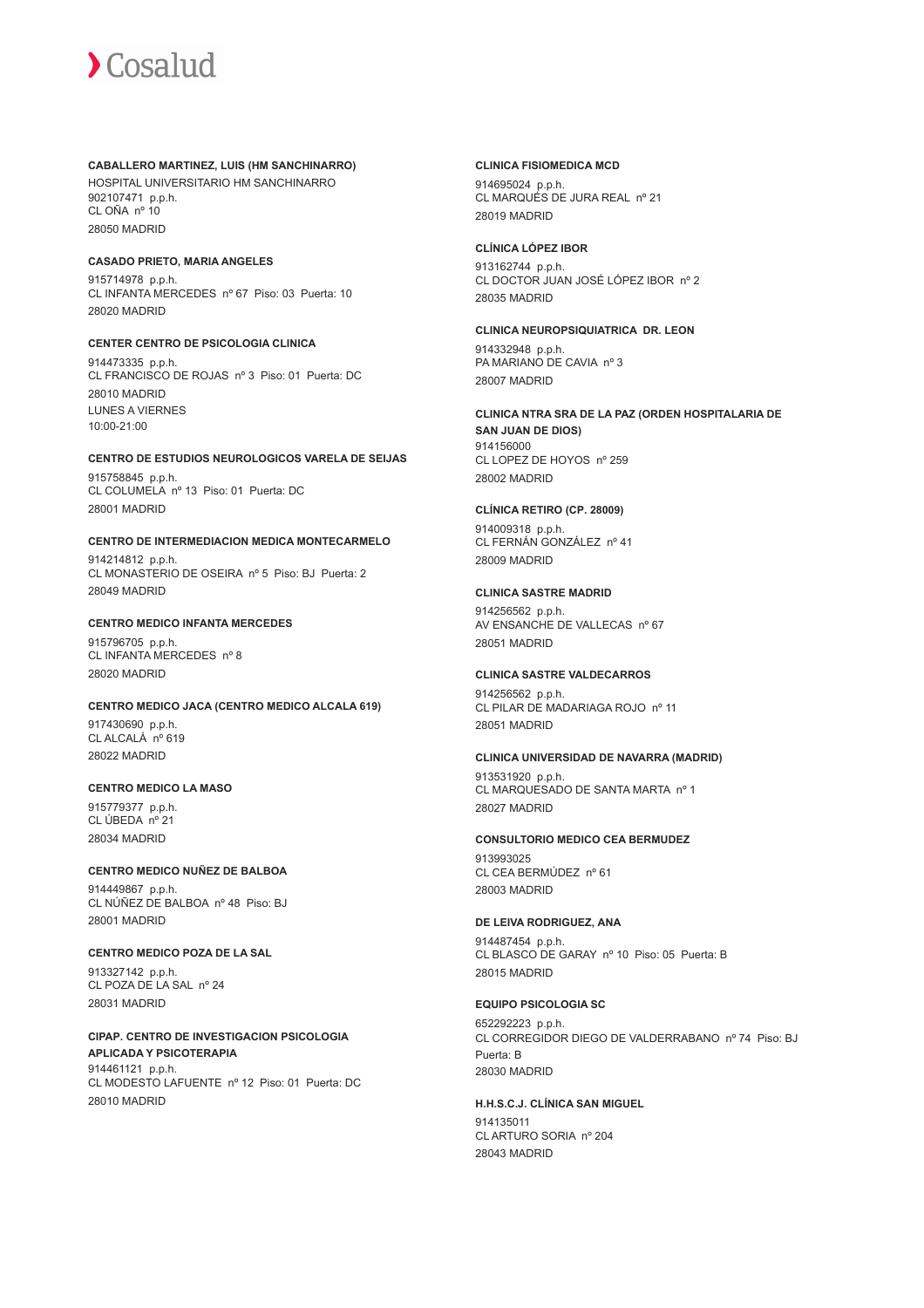#### **HERNANDEZ HERREROS, MARIANO**

913162740 p.p.h. CL NUEVA ZELINDA nº 44 28035 MADRID

# **HOSPITAL QUIRONSALUD LA LUZ**

914530200 p.p.h. CL GENERAL RODRIGO nº 8 28003 MADRID

**HOSPITAL QUIRONSALUD SAN CAMILO** 902112121 CL JUAN BRAVO nº 39 28006 MADRID

#### **HOSPITAL RUBER JUAN BRAVO**

910687999 p.p.h. CL JUAN BRAVO nº 49 28006 MADRID

**HOSPITAL UNIVERSITARIO HM MADRID** 914476600 PA CONDE DEL VALLE DE SUCHIL nº 16 28015 MADRID

# **IRF LA SALLE**

28010 MADRID

917400826 p.p.h. CL GANIMEDES nº 11 28023 MADRID

**JAUREGUIZAR MONEREO, EVA** 913081982 p.p.h. CL MIGUEL ÁNGEL nº 6 Piso: 07

**SANCHEZ GONZALEZ, ANTONIO** 915501542 p.p.h. CL ANDRÉS MELLADO nº 19 Piso: 01 28015 MADRID

**VAHUGAN JURADO, MAURICIO (CLINICA LA LUZ)** 914530200 p.p.h. CL GENERAL RODRIGO nº 8 28003 MADRID

#### PUERICULTURA

**CARDENAL Y SEGARRA , MARIA LOURDES** 917173063 CL ILLESCAS nº 74 28047 MADRID DIARIA DE 09:00 A 11:00 HS.

**CENTRO CLÍNICO BETANZOS** 917302684 p.p.h. AV BETANZOS nº 60 Piso: BJ Puerta: C 28034 MADRID

#### **CENTRO MEDICO QUINTA LOS MOLINOS**

913932324 p.p.h. CL IQUITOS nº 2 Piso: BJ Puerta: a 28027 MADRID

#### **CENTRO MEDICO VALDEBERNARDO**

913014081 p.p.h. CL JUGLARES nº 14 Portal: A 28032 MADRID

#### **CLINICA BERROCAL**

915056312 p.p.h. CL BERROCAL nº 20 28021 MADRID

### **CONSULTORIO MEDICO MARTINEZ DIAZ**

913810363 p.p.h. CL TORQUEMADA nº 17 Piso: BJ Puerta: 4 28043 MADRID

#### **LOPEZ-PINTOR GONZALEZ,VALENTIN**

916732392 p.p.h. CL CALAHORRA nº 126 28032 MADRID

#### **LORENZO AYUSO, NICOLAS**

917399511 p.p.h. AV VENTISQUERO DE LA CONDESA nº 13 Piso: BJ 28035 MADRID

## **MONTEQUI FITERA, JUAN CARLOS**

917194985 p.p.h. CL VALMOJADO nº 119 28047 MADRID

#### RADIODIAGNÓSTICO

### **ABAD FERNANDEZ, CRISTINA (HM NUEVO BELEN)**

917444100 p.p.h. CL JOSÉ SILVA nº 7 28043 MADRID

# **ALDER DIAGNÓSTICO (ABIREM)**

914340222 p.p.h. CL JESÚS APRENDIZ nº 19 Piso: BJ 28007 MADRID

#### **BALLESTA VICENTE, FRANCISCO (HM NUEVO BELEN)**

917444100 p.p.h. CL JOSÉ SILVA nº 7 28043 MADRID

# **BARRON AZURMENDI, ESTHER**

914311926 p.p.h. CL JOSÉ MARTÍNEZ DE VELASCO nº 4 Piso: 01 Puerta: B 28007 MADRID

#### **BLAZQUEZ SANCHEZ, JAVIER**

915617100 CL JOAQUÍN COSTA nº 28 28002 MADRID DE 15 A 22H

**BLAZQUEZ SANCHEZ, JAVIER (MD ANDERSON)** MD ANDERSON INTERNACIONAL ESPAÑA 917878600 p.p.h. CL ARTURO SORIA nº 270 28033 MADRID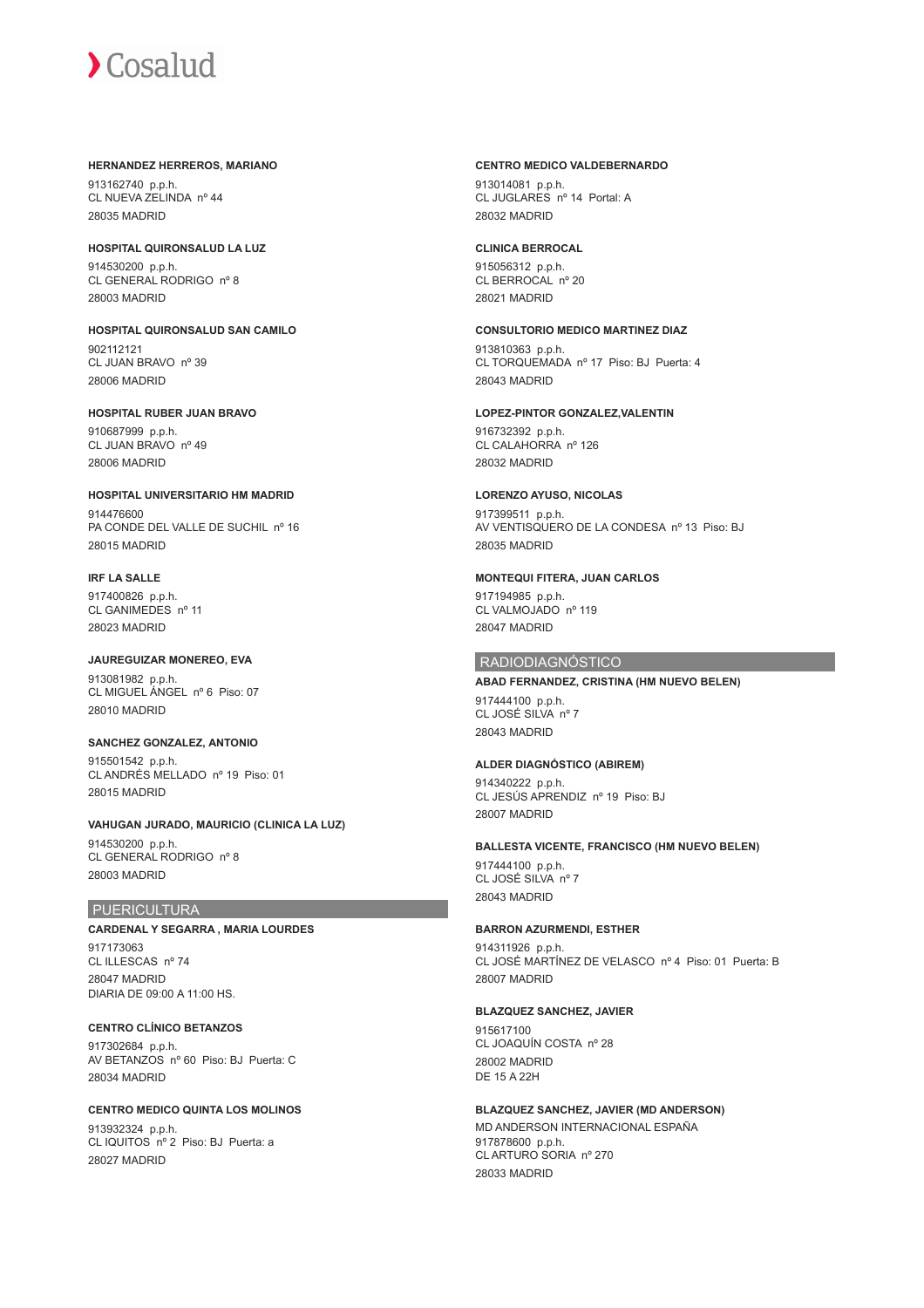#### **CAMACHO MOLINA, JESUS (HM NUEVO BELEN)**

917444100 p.p.h. CL JOSÉ SILVA nº 7 28043 MADRID

#### **CASTILLO MARTINEZ, ERNESTO (INSTITUTO RADIOLOGICO E.CASTILLO)** 914414984

CL FERNÁNDEZ DE LA HOZ nº 51 28003 MADRID

## **CENTRO CLINICO ZURBANO**

913084774 p.p.h. CL ZURBANO nº 29 28010 MADRID

#### **CENTRO DE DIAGNOSTICO ECOGRAFICO**

914314882 p.p.h. CL NARVÁEZ nº 7 Piso: 01 Puerta: dc 28009 MADRID

### **CENTRO DE DIAGNOSTICO LA MILAGROSA (Q DIAGNOSTICA)**

915940820 CL MODESTO LAFUENTE nº 14 28010 MADRID

#### **CENTRO DE INTERMEDIACION MEDICA MONTECARMELO**

914214812 p.p.h. CL MONASTERIO DE OSEIRA nº 5 Piso: BJ Puerta: 2 28049 MADRID

### **CENTRO DE MEDICINA NUCLEAR**

HOSPITAL VITHAS LA MILAGROSA 915938442 p.p.h. CL MODESTO LAFUENTE nº 14 28010 MADRID

#### **CENTRO MEDICO - QUIRURGICO DE ENFERMEDADES DIGESTIVAS DR. GUERRA** 915620290 p.p.h. CL OQUENDO nº 23

28006 MADRID

# **CENTRO MEDICO ASURA**

916033553 p.p.h. CL ASURA nº 41 Portal: A Piso: BJ 28043 MADRID

#### **CENTRO MEDICO BARAJAS**

917462195 p.p.h. CL BAHÍA DE GANDO nº 1 28042 MADRID

# **CENTRO MEDICO INFANTA MERCEDES**

915796705 p.p.h. CL INFANTA MERCEDES nº 8 28020 MADRID

# **CENTRO MEDICO JACA (CENTRO MEDICO ALCALA 619)**

917430690 p.p.h. CL ALCALÁ nº 619 28022 MADRID

#### **CENTRO MEDICO LA MASO**

915779377 p.p.h. CL ÚBEDA nº 21 28034 MADRID

#### **CENTRO MEDICO MAESTRANZA**

915020301 p.p.h. CL TÉLLEZ nº 30 28007 MADRID

## **CENTRO MEDICO SAN BERNARDO**

915916219 p.p.h. CL JERÓNIMO DE LA QUINTANA nº 8 28010 MADRID

# **CENTRO PET RECOLETAS LA MILAGROSA**

915940820 CL MODESTO LAFUENTE nº 14 28010 MADRID

# **CENTRO QDIAGNOSTICA FUENSANTA (Q DIAGNOSTICA)**

915344468 p.p.h. CL ARTURO SORIA nº 17 28027 MADRID

# **CENTRO RADIOLÓGICO DE LA MAMA**

915749418 p.p.h. CL FERNÁN GONZÁLEZ nº 66 28009 MADRID

# **CLINICA CEMTRO I**

917355757 p.p.h. AV VENTISQUERO DE LA CONDESA nº 42 28035 MADRID

# **CLINICA CEMTRO II**

917355757 p.p.h. AV VENTISQUERO DE LA CONDESA nº 48 28035 MADRID

# **CLINICA FUENSANTA**

914100200 p.p.h. CL ARTURO SORIA nº 17 28027 MADRID

# **CLINICA GAIAS CHAMBERÍ**

913085758 p.p.h. CL GENERAL ARRANDO nº 30 28010 MADRID

# **CLÍNICA RETIRO II**

915749789 p.p.h. PA DOCTOR LAGUNA nº 8 28009 MADRID

# **CLINICA SASTRE MADRID**

914256562 p.p.h. AV ENSANCHE DE VALLECAS nº 67 28051 MADRID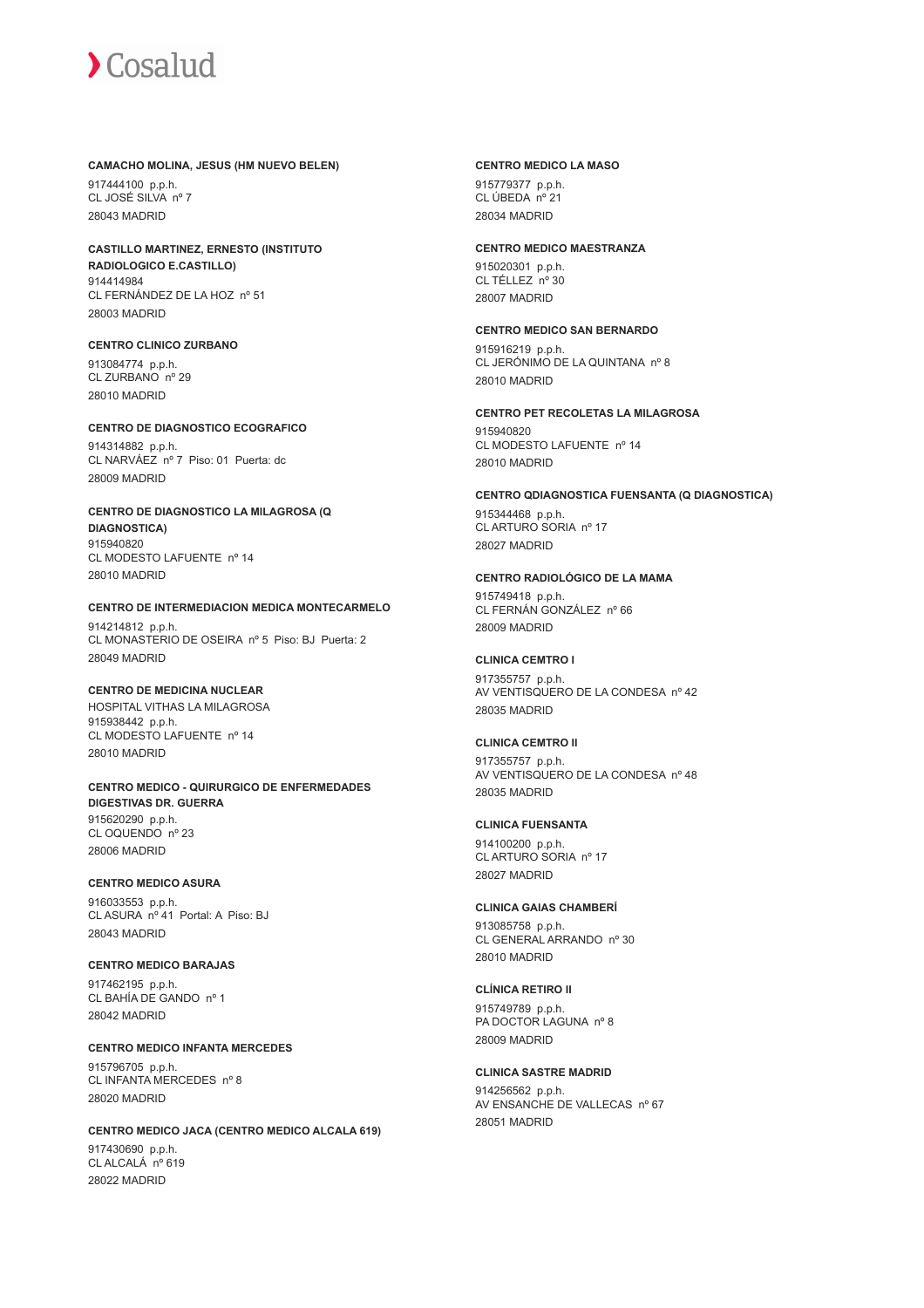#### **CLINICA SASTRE VALDECARROS**

914256562 p.p.h. CL PILAR DE MADARIAGA ROJO nº 11 28051 MADRID

**COBO SOLER, JULIO (HM NUEVO BELEN)**

917444100 p.p.h. CL JOSÉ SILVA nº 7 28043 MADRID

**CORTINA MORENO, BEGOÑA (HM NUEVO BELEN)** HM NUEVO BELEN 917444100 p.p.h. CL JOSÉ SILVA nº 7 28043 MADRID

**DELGADO CARRASCO, JOSE (HM NUEVO BELEN)** 917444100 p.p.h. CL JOSÉ SILVA nº 7 28043 MADRID

**DIAGNOSTICO BUCOFACIAL DR. ORTEGA PIGA**

915755382 p.p.h. CL AYALA nº 58 28001 MADRID

# **ECOGRAFIA MEDICA**

HM NUEVO BELEN 915643331 p.p.h. CL JOAQUÍN MARÍA LÓPEZ nº 44 Piso: BJ 28015 MADRID

**FOCUSCAN**

913769487 p.p.h. CL DOCTOR JUAN JOSÉ LÓPEZ IBOR nº 2 28035 MADRID

**GABINETE MEDICO DELICIAS** 912974000 p.p.h. PS DELICIAS nº 65 Portal: A Escalera: 1 28045 MADRID

#### **HM NUEVO BELEN**

917444100 p.p.h. CL JOSÉ SILVA nº 7 28043 MADRID

**HMD PINAR** 913027283 p.p.h. AV SAN LUIS nº 166 28033 MADRID

**HOSPITAL BEATA MARIA ANA DE JESUS**

914097423 p.p.h. CL DOCTOR ESQUERDO nº 83 28007 MADRID

**HOSPITAL DE LA V.O.T. DE SAN FRANCISCO**

913657600 CL SAN BERNABÉ nº 13 28005 MADRID

#### **HOSPITAL QUIRONSALUD LA LUZ**

914530200 p.p.h. CL GENERAL RODRIGO nº 8 28003 MADRID

**HOSPITAL QUIRONSALUD SAN CAMILO**

902112121 CL JUAN BRAVO nº 39 28006 MADRID

**HOSPITAL QUIRONSALUD SAN JOSE** 910687000 p.p.h. CL CARTAGENA nº 111 28002 MADRID

**HOSPITAL RUBER JUAN BRAVO** 910687999 p.p.h. CL JUAN BRAVO nº 49 28006 MADRID

**HOSPITAL SAN RAFAEL, HNOS DE SAN JUAN DE DIOS** 915649944 p.p.h. CL SERRANO nº 199 28016 MADRID

**HOSPITAL SANATORIO NTRA. SRA. DEL ROSARIO** 914359100 CL PRINCIPE DE VERGARA nº 53 28001 MADRID

# **HOSPITAL UNIVERSITARIO HM MADRID**

014476600 PA CONDE DEL VALLE DE SUCHIL nº 16 28015 MADRID

**HOSPITAL UNIVERSITARIO HM SANCHINARRO**

901088212 p.p.h. CL OÑA nº 10 28050 MADRID

**HOSPITAL UNIVERSITARIO VIAMED VIRGEN DE LA PALOMA**

915348207 p.p.h. CL LOMA nº 1 28003 MADRID

#### **HOSPITAL VITHAS LA MILAGROSA**

914472100 CL MODESTO LAFUENTE nº 14 28010 MADRID

#### **HOSPITALES VIRGEN DEL MAR - EDIFICIO LOPEZ POZAS**

913539500 p.p.h. CL GENERAL LÓPEZ POZAS nº 10 28036 MADRID

#### **INSTITUTO TECNOLOGICO DE SERVICIOS SANITARIOS**

911781760 p.p.h. CL GÓMEZ HEMANS nº 2 Piso: 01 28033 MADRID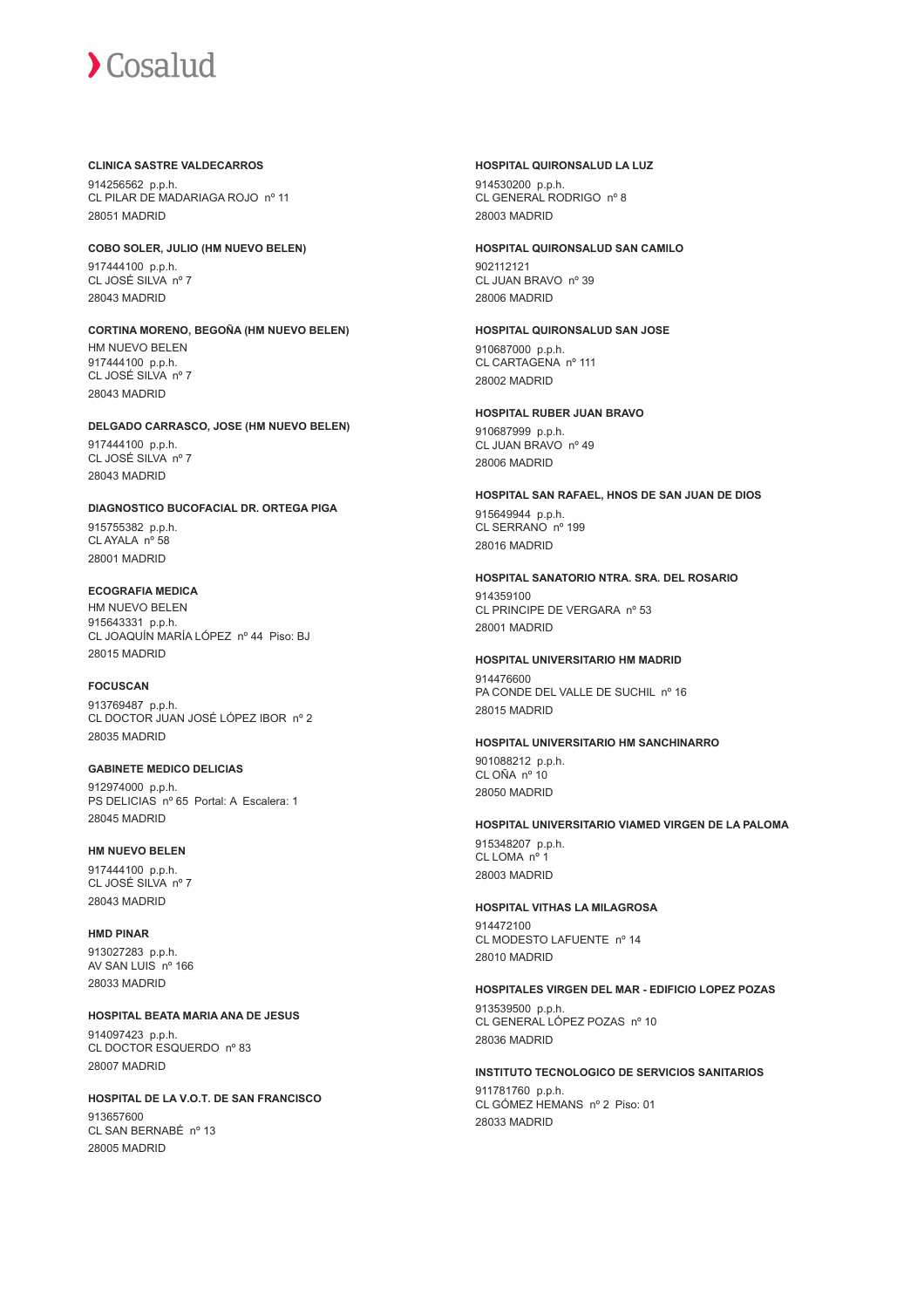#### **INVESTIGACIONES Y CIRUGÍA ORTOPÉDICA DR. GALINDO ANDUJAR (IMTRA)** 915545405 p.p.h. CL EXPLANADA nº 16

28040 MADRID

# **J.M. SEGURA CABRAL**

914314882 p.p.h. CL NARVÁEZ nº 7 Piso: 01 28009 MADRID

#### **JUNQUERA BAÑARES, SONIA**

915474527 p.p.h. CL ALBERTO AGUILERA nº 29 Piso: 01 Puerta: IZ 28015 MADRID

#### **LARRUGA REY, JULIO**

917991790 p.p.h. AV MONFORTE DE LEMOS nº 113 28029 MADRID

#### **LEE BRUNNER, ANNA (HM NUEVO BELEN)**

917444100 p.p.h. CL JOSÉ SILVA nº 7 28043 MADRID

#### **MAMOGRAFIA NUESTRA SEÑORA DEL ROSARIO**

915777011 p.p.h. CL PRINCIPE DE VERGARA nº 53 Piso: 01 28001 MADRID Lunes a Viernes 8:00h a 13:00h 15:00h a 19:00h ACTIVO DESDE 01/08/2021

### **MARCOS DE PAZ, LOURDES MARIA (HM NUEVO BELEN)**

917444100 p.p.h. CL JOSÉ SILVA nº 7 28043 MADRID

# **MARTINEZ TEN, PILAR (DELTA ECOGRAFIA)**

914320891 p.p.h. CL CONDE DE PEÑALVER nº 14 Escalera: DC Piso: 01 Puerta: IZ 28006 MADRID

#### **MD ANDERSON INTERNACIONAL ESPAÑA**

917878600 p.p.h. CL ARTURO SORIA nº 270 28033 MADRID

# **MDH CONDE ORGAZ**

913884434 p.p.h. CL EL ALGABEÑO nº 119 28043 MADRID

## **MDH HORTALEZA**

915358198 p.p.h. CL TORQUEMADA nº 26 28043 MADRID DE 8:30 A 14 Y DE 15:30 A 20 H

#### **MURO DE LA FUENTE, AVERTANO**

914314882 p.p.h. CL NARVÁEZ nº 7 Piso: 01 28009 MADRID

### **MURO DE LA FUENTE, AVERTANO (HM SANCHINARRO)**

HOSPITAL UNIVERSITARIO HM SANCHINARRO 902107471 p.p.h. CL OÑA nº 10 28050 MADRID

#### **PEREZ RODRIGO, SILVIA (MD ANDERSON)**

MD ANDERSON INTERNACIONAL ESPAÑA 917878600 p.p.h. CL ARTURO SORIA nº 270 28033 MADRID

# **POLICLINICA HM GABINETE VELAZQUEZ**

915777773 p.p.h. CL VELÁZQUEZ nº 25 Piso: 01 28001 MADRID

# **POLICLINICA LOPEZ DE HOYOS**

915193445 p.p.h. CL LOPEZ DE HOYOS nº 155 28002 MADRID

# **POLICLINICA MEPRYSA**

914014338 p.p.h. CL MONTESA nº 15 28006 MADRID

# **RADIODIAGNOSTICO SAN FRANCISCO DE ASIS**

915617100 p.p.h. CL JOAQUIN COSTA nº 28 28006 MADRID

#### **RESONA.CENTRO DE IMAGEN AVANZADA**

913084088 p.p.h. CL ESPAÑOLETO nº 22 28010 MADRID

# **RESONANCIA ABIERTA LA VAGUADA (GRUPO TIDI)**

917312396 p.p.h. PA FONSAGRADA nº 1 28029 MADRID

**RESONANCIA MAGNETICA NUESTRA SEÑORA DEL ROSARIO** 914313744 p.p.h. CL PRINCIPE DE VERGARA nº 53 28001 MADRID

#### **RESONANCIA MAGNETICA SAN FRANCISCO DE ASIS (AFFIDEA)** 915635165 CL JOAQUÍN COSTA nº 28 28002 MADRID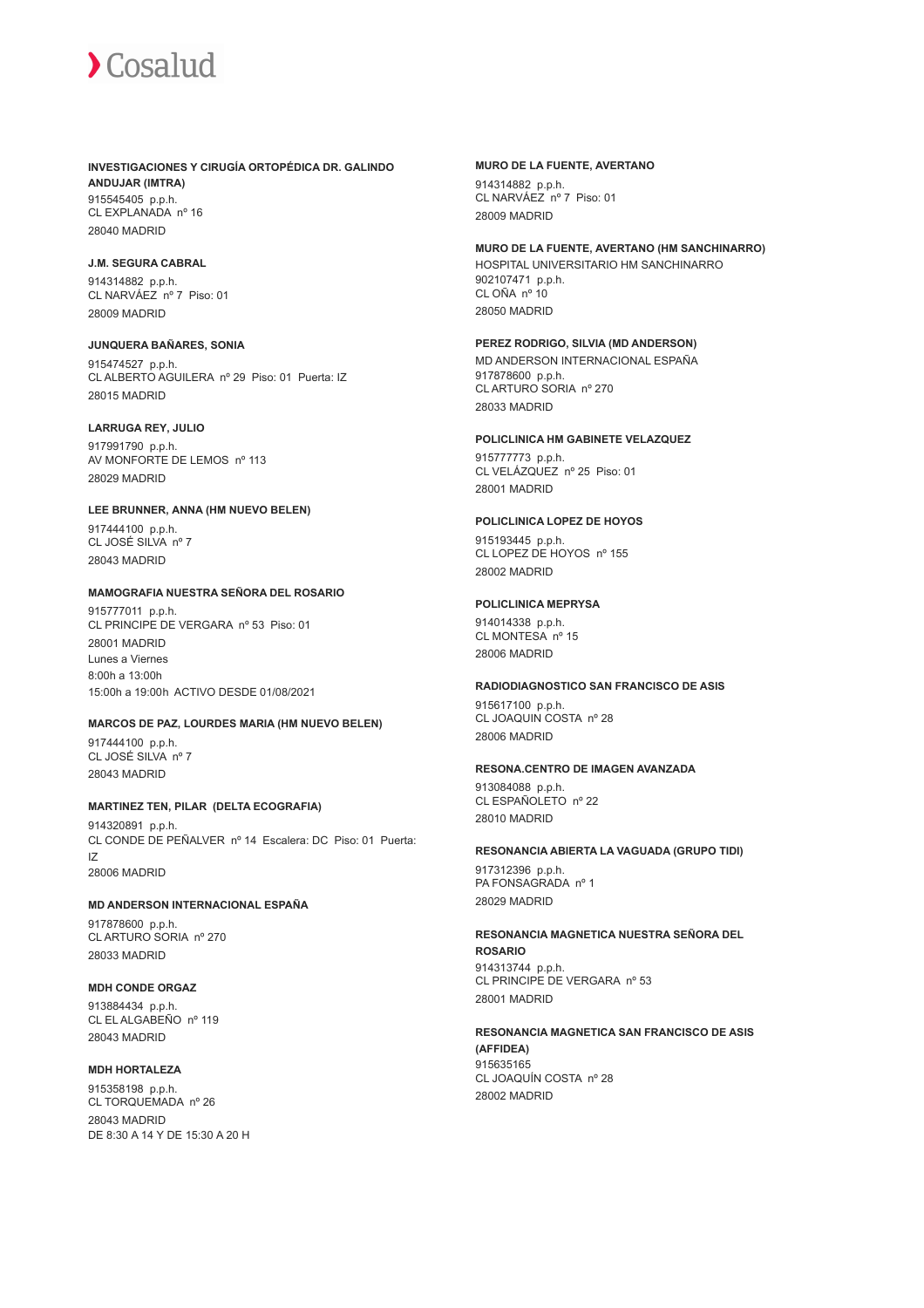# **RUIZ DE BURGOS MORENO, JUAN EVANGELISTA (C.E. UROLOGICAS)**

915134950 p.p.h. CL MARÍA DE MOLINA nº 22 Piso: 01 Puerta: IZ 28006 MADRID

## **SAN FRANCISCO DE ASÍS, TAC**

SANATORIO SAN FRANCISCO DE ASIS 915612687 p.p.h. CL JOAQUÍN COSTA nº 28 28002 MADRID

# **SANATORIO SAN FRANCISCO DE ASIS**

915617100 CL JOAQUÍN COSTA nº 28 28002 MADRID

# **SANATORIO VIRGEN DEL MAR**

913539500 p.p.h. CL HONDURAS nº 14 28016 MADRID

# **TAGARRO FERRERO, DAVID (HTA, VIRGEN DE LA PALOMA)**

HOSPITAL VIRGEN DE LA PALOMA 915348207 p.p.h. CL LOMA nº 1 28003 MADRID

# **UNIDAD DE ECOGRAFÍA UROLÓGICA**

915045753 p.p.h. CL O´DONNELL nº 46 Piso: 01 Puerta: E 28009 MADRID

#### **UNIDAD DE RADIODIAGNOSTICO DEL HOSPITAL DE DIA PIO XII**

913531510 CT SAGRADO CORAZÓN nº 4 28016 MADRID

# **UNIDAD DE RESONANCIA Y TOMOGRAFIA**

913770343 p.p.h. CL ARTURO SORIA nº 17 28027 MADRID

# RADIOTERAPIA

#### **CENTRO DE MEDICINA NUCLEAR** HOSPITAL VITHAS LA MILAGROSA 915938442 p.p.h. CL MODESTO LAFUENTE nº 14 28010 MADRID

**CENTRO PET RECOLETAS LA MILAGROSA** 915940820 CL MODESTO LAFUENTE nº 14 28010 MADRID

# **CLINICA AMBULATORIO GAMMA**

914116697 p.p.h. CL OQUENDO nº 23 Piso: BJ 28006 MADRID

#### **CLINICA ROMAN FERNANDEZ**

914466097 p.p.h. CL CARDENAL CISNEROS nº 65 28010 MADRID

#### **CLINICA UNIVERSIDAD DE NAVARRA (MADRID)**

913531920 p.p.h. CL MARQUESADO DE SANTA MARTA nº 1 28027 MADRID

# **CUBILO GRACIAN, ANTONIO (HM NUEVO BELEN)**

917444100 p.p.h. CL JOSÉ SILVA nº 7 28043 MADRID

# **GENESISCARE MADRID SAN FRANCISCO DE ASIS**

915643060 CL JOAQUÍN COSTA nº 28 28002 MADRID

# **HM NUEVO BELEN**

917444100 p.p.h. CL JOSÉ SILVA nº 7 28043 MADRID

# **HOSPITAL BEATA MARIA ANA DE JESUS**

914097423 p.p.h. CL DOCTOR ESQUERDO nº 83 28007 MADRID

# **HOSPITAL QUIRONSALUD LA LUZ**

914530200 p.p.h. CL GENERAL RODRIGO nº 8 28003 MADRID

# **HOSPITAL RUBER JUAN BRAVO**

910687999 p.p.h. CL JUAN BRAVO nº 49 28006 MADRID

# **HOSPITAL UNIVERSITARIO HM MADRID**

914476600 PA CONDE DEL VALLE DE SUCHIL nº 16 28015 MADRID

# **HOSPITAL UNIVERSITARIO HM SANCHINARRO**

901088212 p.p.h. CL OÑA nº 10 28050 MADRID

# **MD ANDERSON INTERNACIONAL ESPAÑA**

917878600 p.p.h. CL ARTURO SORIA nº 270 28033 MADRID

# **PEREZ CARRION, RAMON (CLINICA LA LUZ)**

914530200 p.p.h. CL GENERAL RODRIGO nº 8 28003 MADRID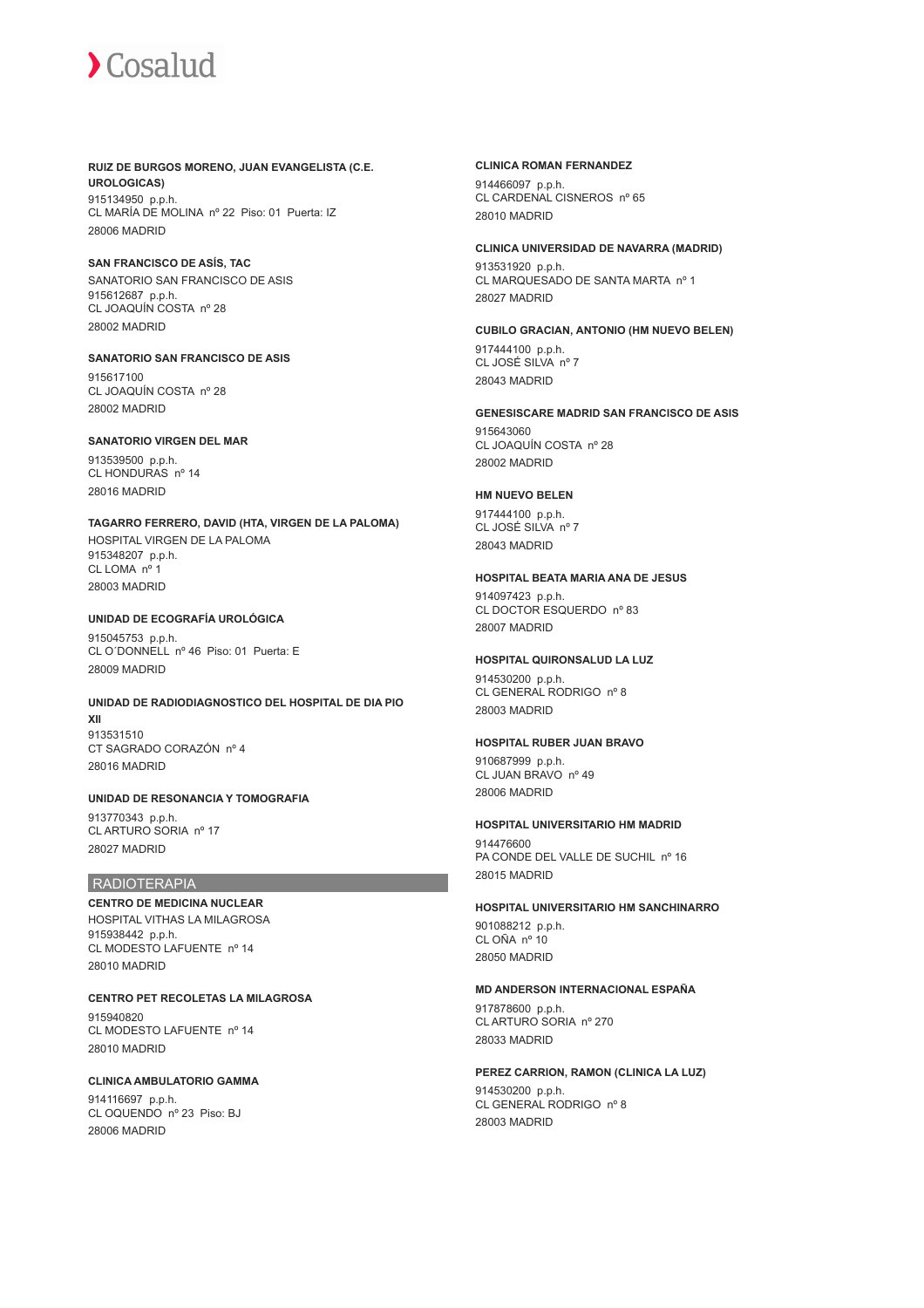#### **RUBIO RODRIGUEZ, CARMEN (HM SANCHINARRO)**

HOSPITAL UNIVERSITARIO HM SANCHINARRO 902107471 p.p.h. CL OÑA nº 10 28050 MADRID

#### **YORDI YORDI, MIRRUAN (HM NUEVO BELEN)**

917444100 p.p.h. CL JOSÉ SILVA nº 7 28043 MADRID

# REHABILITACIÓN

**ACURART** 911287246 p.p.h. AV GUADALAJARA nº 79 28032 MADRID

#### **ARISED REHABILITACION**

913322479 AV SANTA EUGENIA nº 25 Piso: BJ Puerta: 4 28031 MADRID

#### **CENTRO DE RECUPERACION Y FISIOTERAPIA**

915538440 p.p.h. CL PALENCIA nº 48 28020 MADRID

# **CENTRO DE REHABILITACION CEFISA**

914341201 CL LEÓN GIL DE PALACIO nº 2 28007 MADRID

# **CENTRO DE REHABILITACION DEL LENGUAJE**

915759651 p.p.h. AV TOREROS nº 10 28028 MADRID

# **CENTRO MEDICO JACA (CENTRO MEDICO ALCALA 619)**

917430690 p.p.h. CL ALCALÁ nº 619 28022 MADRID

**CENTRO MEDICO Y REHABILITACION DR ROZALEN (28047)** 914658464 p.p.h. CL CARLOS DOMINGO nº 21 28047 MADRID

# **CENTRO MEDICO Y REHABILITACION DR. ROZALEN (28051)**

915044411 p.p.h. CL CORRAL DE ALMAGUER nº 13 28051 MADRID

# **CLÍNICA CROSECÓN**

914395371 CL CAMINO DE LOS VINATEROS nº 108 28030 MADRID MAÑANA Y TARDE DE 07:30 A 20:30 HS.

#### **CLINICA DE REHABILITACION ESPECIALIZADA (SEPRESA)**

914311132 p.p.h. CL SERRANO nº 27 28001 MADRID

#### **CLINICA MELISA (ALDEANUEVA)**

917060570 p.p.h. CL ALDEANUEVA DE LA VERA nº 16 28044 MADRID 9 a 14 y de 15 a 21

#### **CLÍNICA RETIRO (CP. 28009)**

914009318 p.p.h. CL FERNÁN GONZÁLEZ nº 41 28009 MADRID

# **CONGAR REHABILITACION, S.L.**

606641222 p.p.h. CL SANGENJO nº 34 28034 MADRID

#### **DEL AMO PEREZ, AUREA (HSR)**

 p.p.h. CL SERRANO nº 199 28016 MADRID

#### **FISIO BALBOA**

917556156 p.p.h. CL NÚÑEZ DE BALBOA nº 85 28006 MADRID

#### **FISIOBURGOCENTRO**

915392678 p.p.h. PS ACACIAS nº 39 28005 MADRID

# **FISIOLUTION ( KINEFISIO4, S.L.)**

689027943 p.p.h. PS HABANA nº 87 28036 MADRID

# **FISIOLUTION. CLINICA DE FISIOTERAPIA Y REHABILITACION** 912877172 p.p.h.

CL SAN JUAN DE ORTEGA nº 52 28050 MADRID 8:00H A 22:00H

# **HOSPITAL BEATA MARIA ANA DE JESUS**

914097423 p.p.h. CL DOCTOR ESQUERDO nº 83 28007 MADRID

# **HOSPITAL DE LA V.O.T. DE SAN FRANCISCO**

913657600 CL SAN BERNABÉ nº 13 28005 MADRID

# **HOSPITAL QUIRONSALUD LA LUZ**

914530200 p.p.h. CL GENERAL RODRIGO nº 8 28003 MADRID

# **HOSPITAL RUBER JUAN BRAVO**

910687999 p.p.h. CL JUAN BRAVO nº 49 28006 MADRID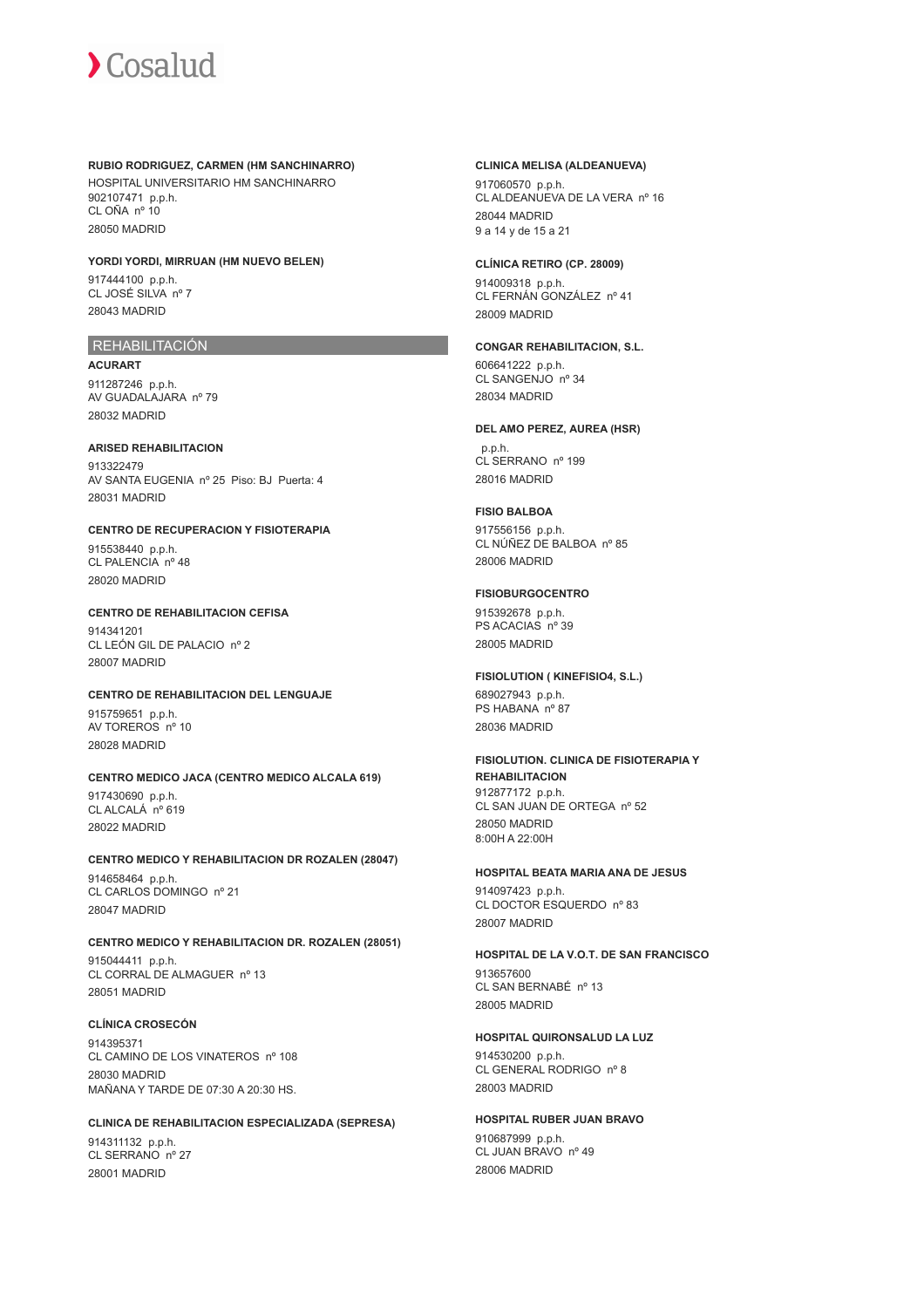

#### **HOSPITAL SAN RAFAEL, HNOS DE SAN JUAN DE DIOS**

915649944 p.p.h. CL SERRANO nº 199 28016 MADRID

**HOSPITAL UNIVERSITARIO HM MADRID** 914476600 PA CONDE DEL VALLE DE SUCHIL nº 16 28015 MADRID

#### **INSTITUTO DE REHABILITACION MEDICA (FISIOGESTION)**

914514640 CL CEA BERMÚDEZ nº 66 28003 MADRID DE LUNES A VIERNES DE 08:00 A 14:00 Y DE 15:00 A 21:00 HS.

#### **INSTITUTO DE REHABILITACION MEDICA (FISIOGESTION)**

918330940 p.p.h. CL MAESTRO GUERRERO nº 8 28015 MADRID

#### **IRF LA SALLE**

917400826 p.p.h. CL GANIMEDES nº 11 28023 MADRID

# **JIMENEZ RUIZ, MARIA MODESTA (HM SANCHINARRO)**

HOSPITAL UNIVERSITARIO HM SANCHINARRO 902107471 p.p.h. CL OÑA nº 10 28050 MADRID

# **LANZAS MELENDO, GUILLERMO (HSR)**

 p.p.h. CL SERRANO nº 199 28016 MADRID

## **MARTIN RODRIGUEZ, JORGE (CLINICA LA LUZ)**

914530200 p.p.h. CL GENERAL RODRIGO nº 8 28003 MADRID

#### **MORALES CABEZAS, MATILDE (HSR)**

 p.p.h. CL SERRANO nº 199 28016 MADRID

# **POLICLINICA LOPEZ DE HOYOS**

915193445 p.p.h. CL LOPEZ DE HOYOS nº 155 28002 MADRID

**SANATORIO SAN FRANCISCO DE ASIS** 915617100 CL JOAQUÍN COSTA nº 28 28002 MADRID

# **SAUVAGE, NATHALIE THERESE (HM MADRID)**

914476600 p.p.h. PA CONDE DEL VALLE DE SUCHIL nº 16 28015 MADRID

#### **SERRANO PEREZ, FERNANDO**

914097423 p.p.h. CL DOCTOR ESQUERDO nº 83 28007 MADRID

# REUMATOLOGÍA

**CENTRO CLÍNICO BETANZOS** 917302684 p.p.h. AV BETANZOS nº 60 Piso: BJ Puerta: C 28034 MADRID

#### **CENTRO CLINICO ZURBANO**

913084774 p.p.h. CL ZURBANO<sup>nº</sup> 29 28010 MADRID

# **CENTRO DE INTERMEDIACION MEDICA MONTECARMELO**

914214812 p.p.h. CL MONASTERIO DE OSEIRA nº 5 Piso: BJ Puerta: 2 28049 MADRID

#### **CENTRO MEDICO BARAJAS**

917462195 p.p.h. CL BAHÍA DE GANDO nº 1 28042 MADRID

#### **CENTRO MÉDICO CLINISALUD**

915255267 CL PINGÜINO nº 23 28047 MADRID HORARIO DE 8:30 A 13H Y DE 16 A 20H

#### **CENTRO MEDICO FERMIN CABALLERO**

917306678 CL FERMIN CABALLERO nº 47 28035 MADRID

#### **CENTRO MEDICO JACA (CENTRO MEDICO ALCALA 619)**

917430690 p.p.h. CL ALCALÁ nº 619 28022 MADRID

#### **CENTRO MEDICO LA MASO**

915779377 p.p.h. CL ÚBEDA nº 21 28034 MADRID

#### **CENTRO MEDICO MAESTRANZA**

915020301 p.p.h. CL TÉLLEZ nº 30 28007 MADRID

#### **CLINICA CEMTRO (MONTECARMELO)**

917355757 p.p.h. AV MONASTERIO DE SILOS nº 85 28049 MADRID

#### **CLINICA FUENSANTA**

914100200 p.p.h. CL ARTURO SORIA nº 17 28027 MADRID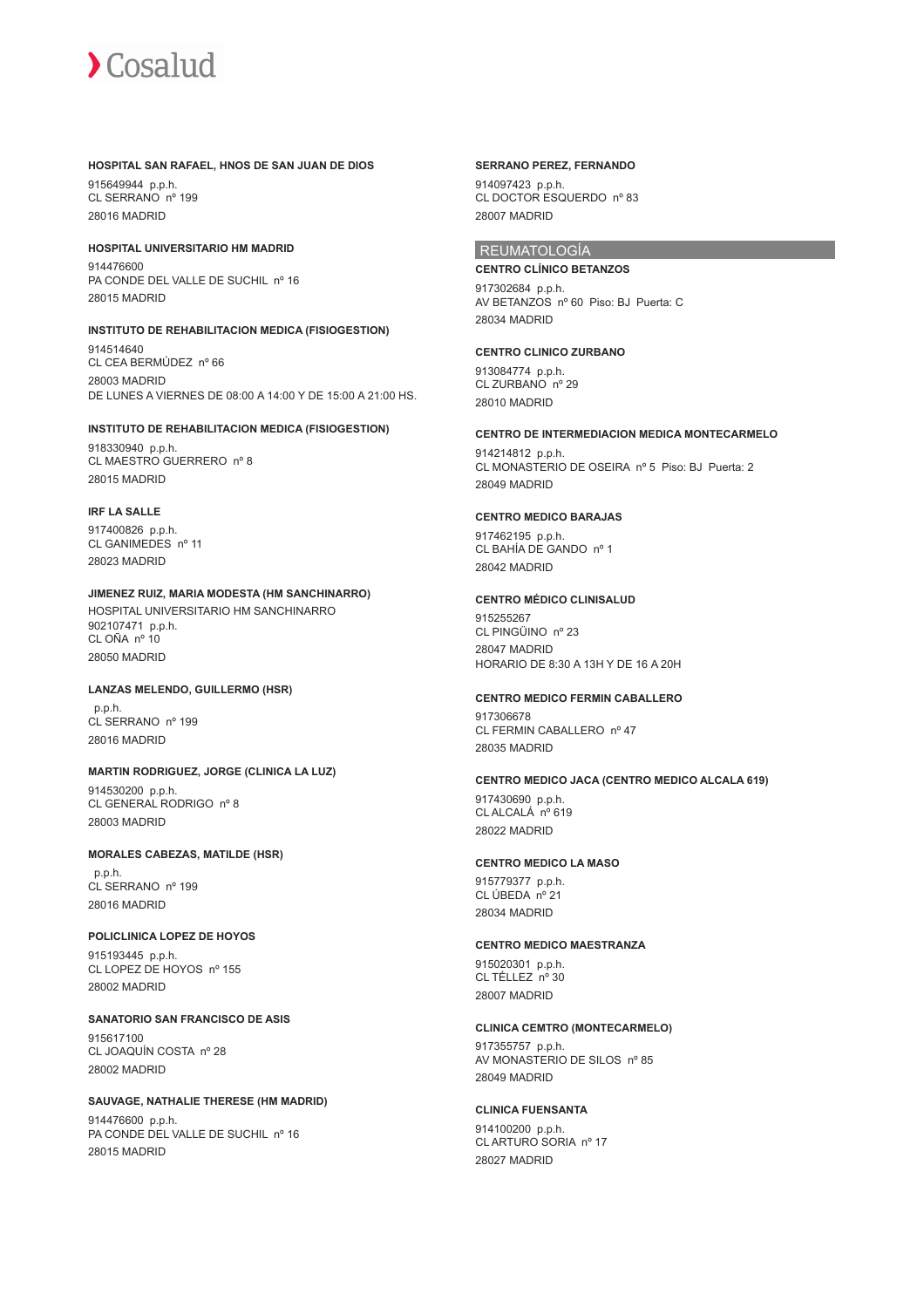#### **CLINICA GAIAS CHAMBERÍ**

913085758 p.p.h. CL GENERAL ARRANDO nº 30 28010 MADRID

## **CLINICA SASTRE MADRID**

914256562 p.p.h. AV ENSANCHE DE VALLECAS nº 67 28051 MADRID

### **CLINICA SASTRE VALDECARROS** 914256562 p.p.h. CL PILAR DE MADARIAGA ROJO nº 11 28051 MADRID

# **CLINICA UNIVERSIDAD DE NAVARRA (MADRID)** 913531920 p.p.h.

CL MARQUESADO DE SANTA MARTA nº 1 28027 MADRID

### **CONSULTORIO MEDICO CEA BERMUDEZ** 913993025 CL CEA BERMÚDEZ nº 61 28003 MADRID

# **GABINETE MEDICO DELICIAS**

912974000 p.p.h. PS DELICIAS nº 65 Portal: A Escalera: 1 28045 MADRID

# **GONZÁLEZ, JORGE (HM SANCHINARRO)** 902107471 p.p.h. CL OÑA nº 10 28050 MADRID

#### **HASSAN LASRY, CLAUDE MICHELLE** HOSPITAL VITHAS NUESTRA SRA. DE AMÉRICA 913885614 p.p.h. CL ARTURO SORIA nº 105 Piso: 01 28043 MADRID

#### **HOSPITAL DE LA V.O.T. DE SAN FRANCISCO** 913657600 CL SAN BERNABÉ nº 13 28005 MADRID

# **HOSPITAL QUIRONSALUD LA LUZ**

914530200 p.p.h. CL GENERAL RODRIGO nº 8 28003 MADRID

# **HOSPITAL RUBER JUAN BRAVO**

910687999 p.p.h. CL JUAN BRAVO nº 49 28006 MADRID

#### **HOSPITAL SAN RAFAEL, HNOS DE SAN JUAN DE DIOS** 915649944 p.p.h. CL SERRANO nº 199 28016 MADRID

## **HOSPITAL UNIVERSITARIO HM MADRID**

914476600 PA CONDE DEL VALLE DE SUCHIL nº 16 28015 MADRID

# **HOSPITAL UNIVERSITARIO HM SANCHINARRO**

901088212 p.p.h. CL OÑA nº 10 28050 MADRID

#### **HOSPITAL VIAMED SANTA ELENA** 914539400 p.p.h. CL GRANJA nº 8 28003 MADRID

**HOSPITALES VIRGEN DEL MAR - EDIFICIO LOPEZ POZAS** 913539500 p.p.h.

CL GENERAL LÓPEZ POZAS nº 10 28036 MADRID

#### **ILLERA MARTIN, OSCAR (HSR)** HOSPITAL SAN RAFAEL, HNOS DE SAN JUAN DE DIOS 915649944 CL SERRANO nº 199 28016 MADRID MARTES Y JUEVES TARDE

# **IRF LA SALLE**

917400826 p.p.h. CL GANIMEDES nº 11 28023 MADRID

# **JUANES MONTMETERME, ALEXIA (CLINICA LA LUZ)**

HOSPITAL QUIRONSALUD LA LUZ 914530200 p.p.h. CL GENERAL RODRIGO nº 8 28003 MADRID

# **MD ANDERSON INTERNACIONAL ESPAÑA**

917878600 p.p.h. CL ARTURO SORIA nº 270 28033 MADRID

# **MDH HORTALEZA**

915358198 p.p.h. CL TORQUEMADA nº 26 28043 MADRID DE 8:30 A 14 Y DE 15:30 A 20 H

# **POLICLINICA MEPRYSA**

914014338 p.p.h. CL MONTESA nº 15 28006 MADRID

# **POLICLINICA PUENTE DE SEGOVIA**

912461397 p.p.h. PS ERMITA DEL SANTO nº 16 28011 MADRID

# **POLICLINICO HM ARAPILES**

901088212 p.p.h. CL ARAPILES nº 8 28015 MADRID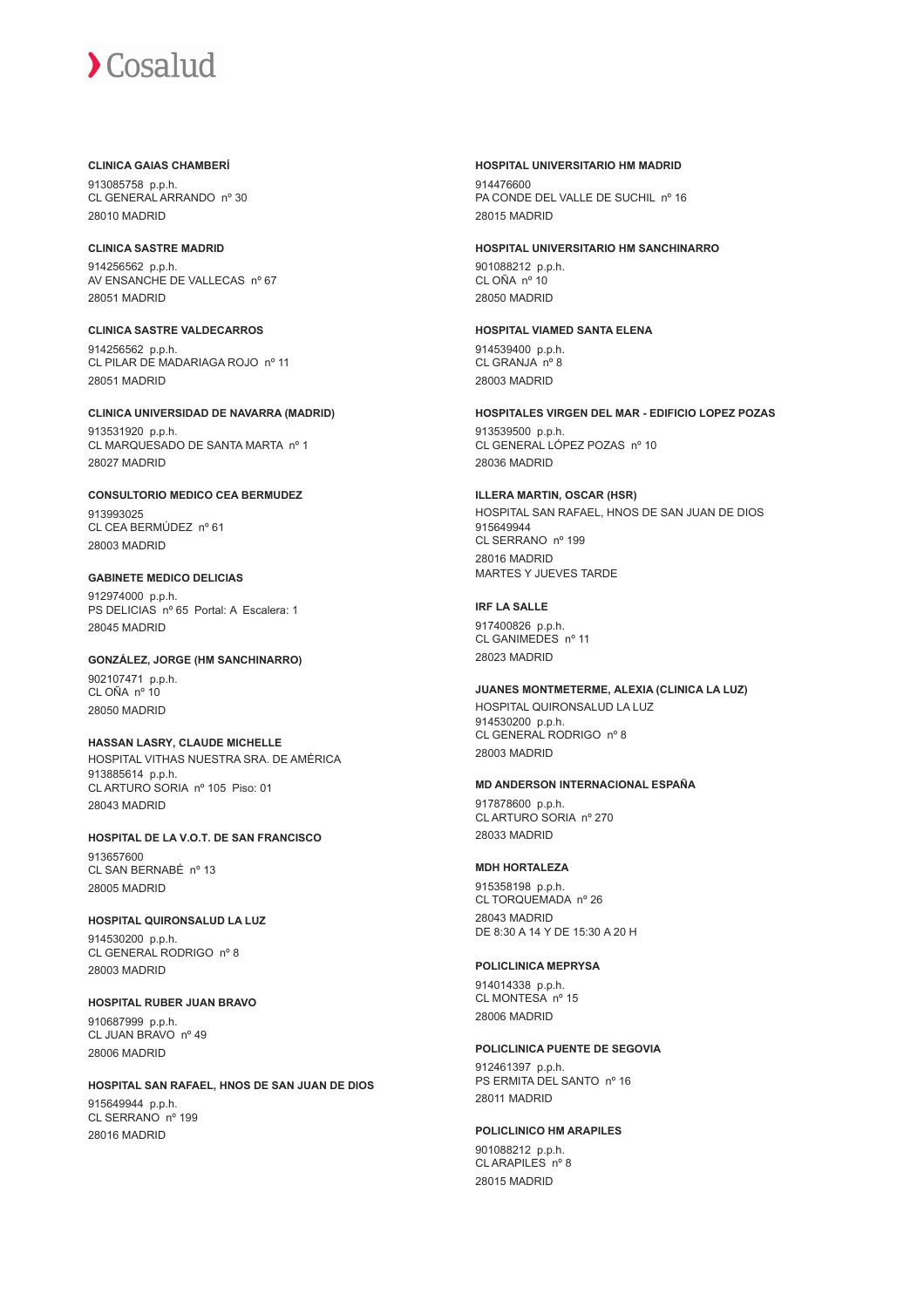#### **POLICLINICO HM SANCHINARRO**

902089800 p.p.h. AV MANOTERAS nº 10 28050 MADRID

#### **REUMATOLOGIA GERECHTER**

910687999 p.p.h. CL JUAN BRAVO nº 49 28006 MADRID

#### **REUMATOLOGIA SAN FRANCISCO DE ASIS**

915617100 p.p.h. CL JOAQUÍN COSTA nº 28 28002 MADRID

#### **SALAS ICARDO, LUIS GONZAGA (HSR INFANTIL)**

915649944 CL SERRANO nº 199 28016 MADRID LUNES TARDE. PEDIATRICO

#### **TORNERO MOLINA, JESUS**

914473407 p.p.h. CL JOSÉ ABASCAL nº 42 Piso: 02 Puerta: IZ 28003 MADRID

**TORRIJOS ESLAVA, ANTONIO (MD ANDERSON)** MD ANDERSON INTERNACIONAL ESPAÑA 917878600 p.p.h. CL ARTURO SORIA nº 270 28033 MADRID

#### TRATAMIENTO DEL DOLOR

# **ABEJON GONZALEZ, DAVID (QUIRON SAN CAMILO)**

902112121 p.p.h. CL JUAN BRAVO nº 39 28006 MADRID

# **ALBESA CARO, NELLY** 902875204 p.p.h.

CL JUAN BRAVO nº 46 28006 MADRID

# **BLANCO ARIAS, TANIA (MD ANDERSON)**

MD ANDERSON INTERNACIONAL ESPAÑA 917878600 p.p.h. CL ARTURO SORIA nº 270 28033 MADRID

# **CLINICA CEMTRO (MONTECARMELO)**

917355757 p.p.h. AV MONASTERIO DE SILOS nº 85 28049 MADRID

## **DIAZ MOURIZ, ANTONIO (CLINICA LA LUZ)**

914530200 p.p.h. CL GENERAL RODRIGO nº 8 28003 MADRID

#### **DR. DELGADO CIDRANES, ERNESTO**

679620947 p.p.h. CL FERNÁNDEZ DE LA HOZ nº 45 28010 MADRID DE 10 A 14 Y DE 16 A 20 H

#### **EQUIPO DR. ABEJON GONZALEZ, DAVID (QUIRONSALUD SAN JOSE)**

902024747 p.p.h. CL CARTAGENA nº 111 28002 MADRID

#### **Dres.:**

ABAD SALOM, CRISTINA<br>MONZON RUBIO, EVA Mª

- PEREZ TORO, JONATAN RIOS LLORENTE, ALBERTO
- 

#### **GONZALEZ MONTERO, LUCIO (HSR)**

 p.p.h. CL SERRANO nº 199 28016 MADRID

# **HERNANDEZ GARCIA, JOSE MARIA (HTAL. AMERICA)** HOSPITAL VITHAS NUESTRA SRA. DE AMÉRICA

902500112 p.p.h. CL ARTURO SORIA nº 103 28043 MADRID

#### **HOSPITAL QUIRONSALUD LA LUZ**

914530200 p.p.h. CL GENERAL RODRIGO nº 8 28003 MADRID

#### **HOSPITAL RUBER JUAN BRAVO**

910687999 p.p.h. CL JUAN BRAVO nº 49 28006 MADRID

#### **HOSPITAL SAN RAFAEL, HNOS DE SAN JUAN DE DIOS**

915649944 p.p.h. CL SERRANO nº 199 28016 MADRID

# **HOSPITAL UNIVERSITARIO HM MADRID**

914476600 PA CONDE DEL VALLE DE SUCHIL nº 16 28015 MADRID

#### **HOSPITAL UNIVERSITARIO HM SANCHINARRO**

901088212 p.p.h. CL OÑA nº 10 28050 MADRID

#### **HOSPITAL UNIVERSITARIO VIAMED VIRGEN DE LA PALOMA**

915348207 p.p.h. CL LOMA nº 1 28003 MADRID

# **MD ANDERSON INTERNACIONAL ESPAÑA**

917878600 p.p.h. CL ARTURO SORIA nº 270 28033 MADRID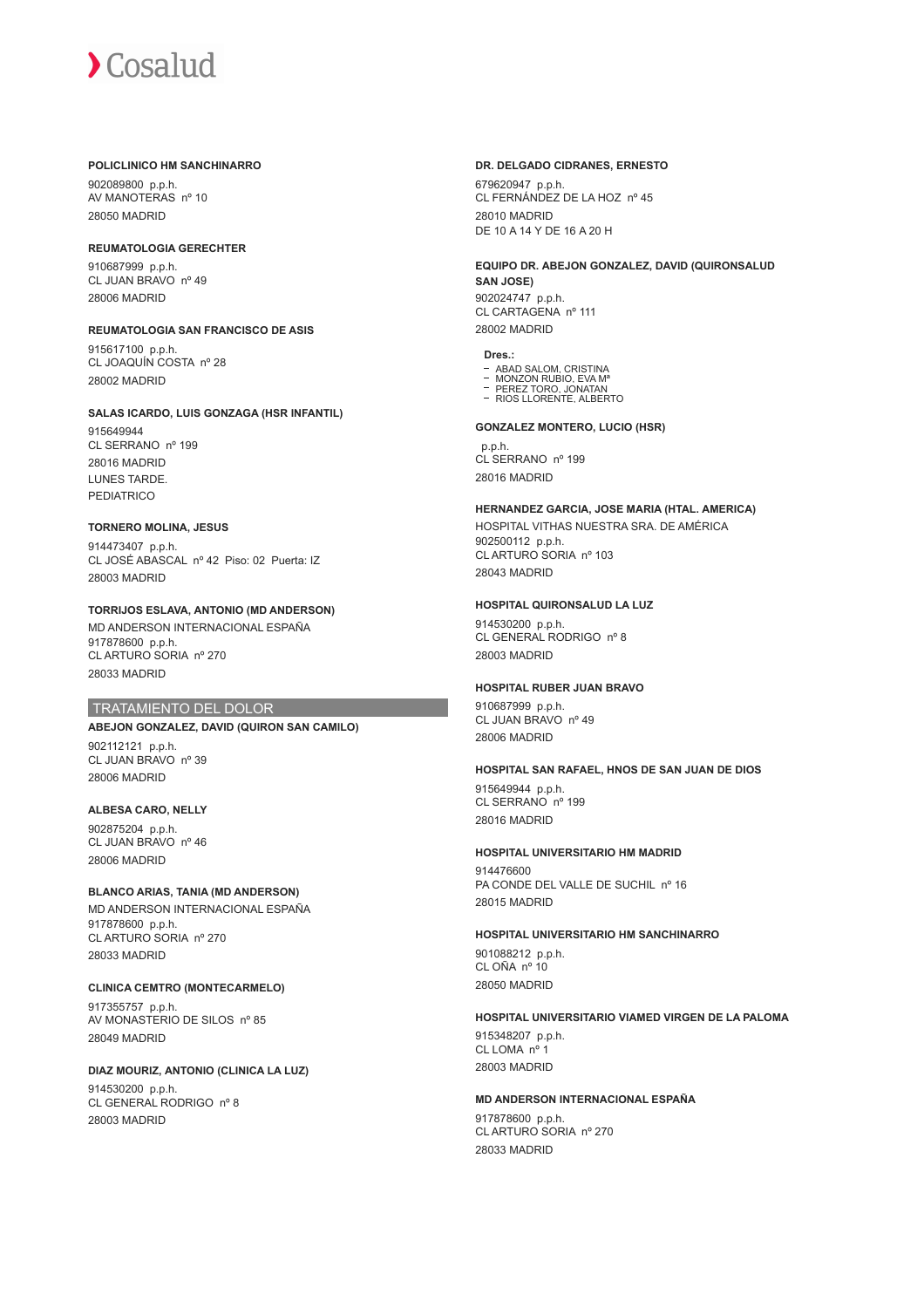#### **ORST CASTRO, ALEJANDRO (HSR)**

 p.p.h. CL SERRANO nº 199 28016 MADRID

#### **PEREZ CAJARAVILLE, JUAN (HM NUEVO BELEN)**

917444100 p.p.h. CL JOSÉ SILVA nº 7 28043 MADRID

# **PEREZ CAJARAVILLE, JUAN (HM SANCHINARRO)**

HOSPITAL UNIVERSITARIO HM SANCHINARRO 902107471 p.p.h. CL OÑA nº 10 28050 MADRID

# **PEREZ CAJARAVILLE, JUAN JOSE (HM MADRID)** 914476600 p.p.h.

PA CONDE DEL VALLE DE SUCHIL nº 16 28015 MADRID

# **POLICLINICO HM ARAPILES**

901088212 p.p.h. CL ARAPILES nº 8 28015 MADRID

#### **RUIZ PEREZ, ANTONIO (INSTITUTO DE DOLOR)** 914261442 p.p.h. CL PRINCIPE DE VERGARA nº 27 Piso: 01 28001 MADRID

## **SANATORIO VIRGEN DEL MAR**

913539500 p.p.h. CL HONDURAS nº 14 28016 MADRID

# TRAUMATOLOGÍA PEDIÁTRICA

**CLINICA CEMTRO I** 917355757 p.p.h. AV VENTISQUERO DE LA CONDESA nº 42 28035 MADRID

**EQUIPO DR.FERNANDEZ FDZ-ARROYO,ANTONIO (QUIRONSALUD SAN JOSE)** 902024747 p.p.h. CL CARTAGENA nº 111 28002 MADRID

#### **HOSPITAL QUIRONSALUD SAN JOSE**

910687000 p.p.h. CL CARTAGENA nº 111 28002 MADRID

#### **HOSPITAL SAN RAFAEL, HNOS DE SAN JUAN DE DIOS**

915649944 p.p.h. CL SERRANO nº 199 28016 MADRID

**TRAUMATOLOGOS ASOCIADOS (SANATORIO NTRA SRA DEL ROSARIO)** 917813690 CL CASTELLO nº 80 28001 MADRID

# TRAUMATOLOGÍA Y CIRUGIA ORTOPÉDICA

**ALVAREZ SAINZ-EZQUERRA, JESUS** HOSPITAL UNIVERSITARIO HM MADRID 915597406 p.p.h. CL ALBERTO AGUILERA nº 15 28015 MADRID

# **ANTON RODRIGALVAREZ, LUIS MIGUEL (CLINICA SANTA**

**ELENA)** 915547790 p.p.h. CL GRANJA nº 8 28003 MADRID

#### **AOS TRAUMATOLOGIA**

914185820 p.p.h. CL DIEGO DE LEÓN nº 22 Piso: 01 Puerta: IZ 28006 MADRID

#### **ARRIAZA CANTOS, ALVARO (HSR)**

915649944 p.p.h. CL SERRANO nº 199 28016 MADRID

#### **ASISTENCIA MEDICA MORATALAZ**

917510486 p.p.h. CL EL BULEVAR JOSE PRAT nº 8 Piso: BJ 28032 MADRID

#### **ASOCIACION DE CIRUJANOS DEL APARATO LOCOMOTOR**

HOSPITAL SANATORIO NTRA. SRA. DEL ROSARIO 914310123 p.p.h. CL CASTELLO nº 80 28001 MADRID

#### **BARANDIARÁN LUCA DE TENA, FERNANDO**

HOSPITAL SAN RAFAEL, HNOS DE SAN JUAN DE DIOS 915762013 p.p.h. CL SERRANO nº 199 28016 MADRID

### **BARJA PEREIRO, ARTURO**

HOSPITAL BEATA MARIA ANA DE JESUS 915762072 p.p.h. CL PRINCIPE DE VERGARA nº 35 Piso: 01 Puerta: IZ 28001 MADRID

# **BLANCO NAVARRO, JUAN MANUEL, (HSR)**

 p.p.h. CL SERRANO nº 199 28016 MADRID

### **BOSCH MARTIN, ASUNCION (HSR)**

 p.p.h. CL SERRANO nº 199 28016 MADRID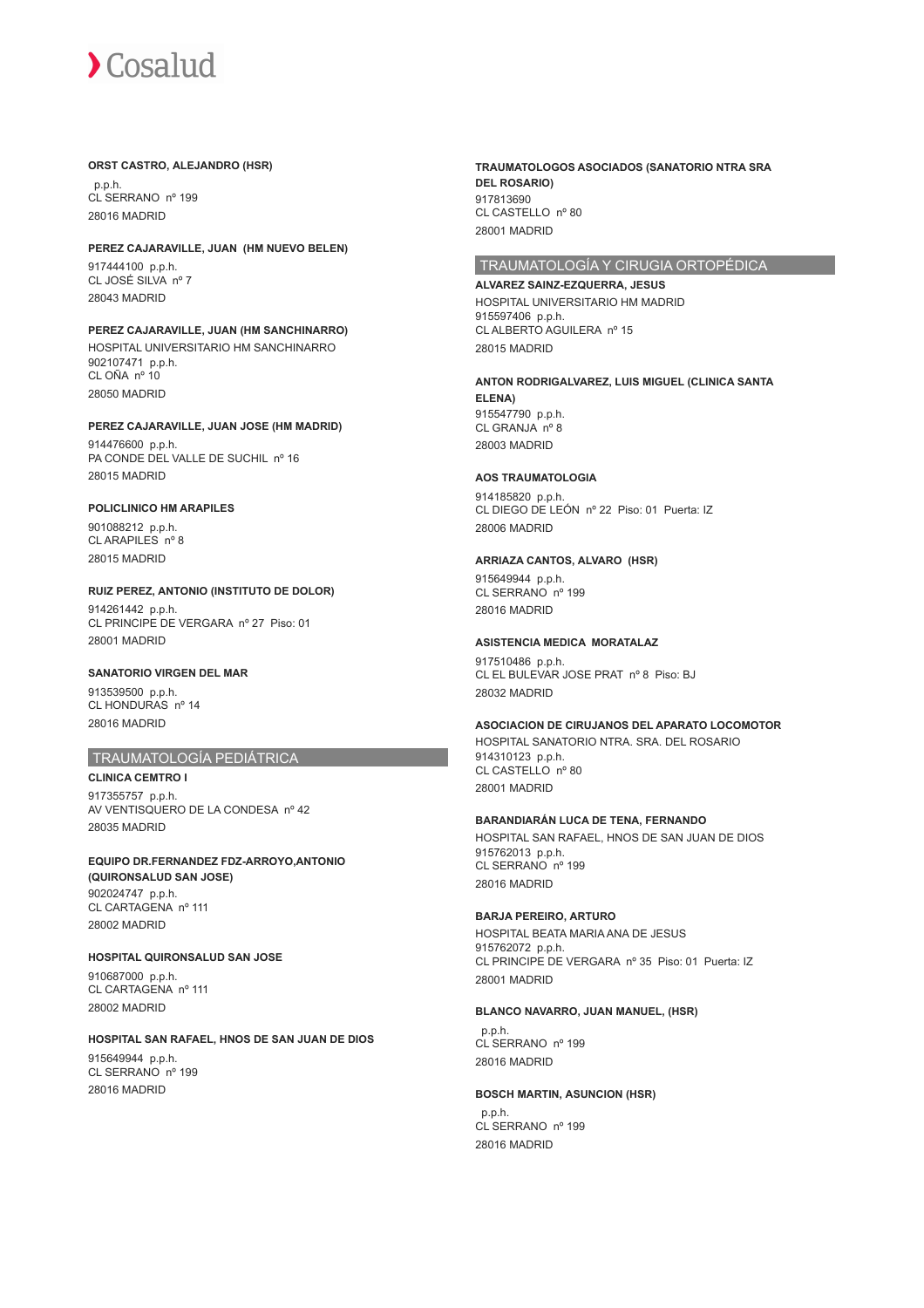**CASTRILLO AMORES, MIGUEL ANGEL** HOSPITAL BEATA MARIA ANA DE JESUS 914097423 p.p.h. CL DOCTOR ESQUERDO nº 83 28007 MADRID

#### **CENTRO CLÍNICO BETANZOS**

917302684 p.p.h. AV BETANZOS nº 60 Piso: BJ Puerta: C 28034 MADRID

**CENTRO DE RECUPERACION Y FISIOTERAPIA** 915538440 p.p.h. CL PALENCIA nº 48 28020 MADRID

#### **CENTRO MEDICO BARAJAS**

917462195 p.p.h. CL BAHÍA DE GANDO nº 1 28042 MADRID

**CENTRO MEDICO CLARA DEL REY**

913333701 p.p.h. CL CLARA DEL REY nº 41 28002 MADRID

# **CENTRO MÉDICO CLINISALUD**

915255267 CL PINGÜINO nº 23 28047 MADRID HORARIO DE 8:30 A 13H Y DE 16 A 20H

# **CENTRO MEDICO FERMIN CABALLERO**

917306678 CL FERMIN CABALLERO nº 47 28035 MADRID

# **CENTRO MEDICO INFANTA MERCEDES**

915796705 p.p.h. CL INFANTA MERCEDES nº 8 28020 MADRID

#### **CENTRO MEDICO JACA (CENTRO MEDICO ALCALA 619)** 917430690 p.p.h. CL ALCALÁ nº 619

28022 MADRID

#### **CENTRO MEDICO LA MASO**

915779377 p.p.h. CL ÚBEDA nº 21 28034 MADRID

#### **CENTRO MEDICO MAESTRANZA**

915020301 p.p.h. CL TÉLLEZ nº 30 28007 MADRID

# **CENTRO MEDICO SAN BERNARDO**

915916219 p.p.h. CL JERÓNIMO DE LA QUINTANA nº 8 28010 MADRID

**CENTRO MEDICO SANIMED** 913721662 RD CABALLERO DE LA MANCHA nº 75 28034 MADRID

# **CENTRO MÉDICO VADEMECUM**

914411924 p.p.h. CL GENERAL AMPUDIA nº 4 28003 MADRID

# **CHICO MERINO, MANUEL** 914355098 p.p.h.

CL GOYA nº 30 28001 MADRID

# **CHIVATO VIVANCO, FELIX (HSR)** 915649944 p.p.h.

CL SERRANO<sup>nº</sup> 199 28016 MADRID

#### **CLINICA CEMTRO I**

917355757 p.p.h. AV VENTISQUERO DE LA CONDESA nº 42 28035 MADRID

# **CLINICA CEMTRO II**

917355757 p.p.h. AV VENTISQUERO DE LA CONDESA nº 48 28035 MADRID

#### **CLINICA FISIOMEDICA MCD**

914695024 p.p.h. CL MARQUÉS DE JURA REAL nº 21 28019 MADRID

### **CLINICA FUENSANTA**

914100200 p.p.h. CL ARTURO SORIA nº 17 28027 MADRID

#### **CLINICA GAIAS CHAMBERÍ**

913085758 p.p.h. CL GENERAL ARRANDO nº 30 28010 MADRID

# **CLINICA SASTRE MADRID**

914256562 p.p.h. AV ENSANCHE DE VALLECAS nº 67 28051 MADRID

#### **CLINICA SASTRE VALDECARROS**

914256562 p.p.h. CL PILAR DE MADARIAGA ROJO nº 11 28051 MADRID

#### **CLINICA UNIVERSIDAD DE NAVARRA (MADRID)**

913531920 p.p.h. CL MARQUESADO DE SANTA MARTA nº 1 28027 MADRID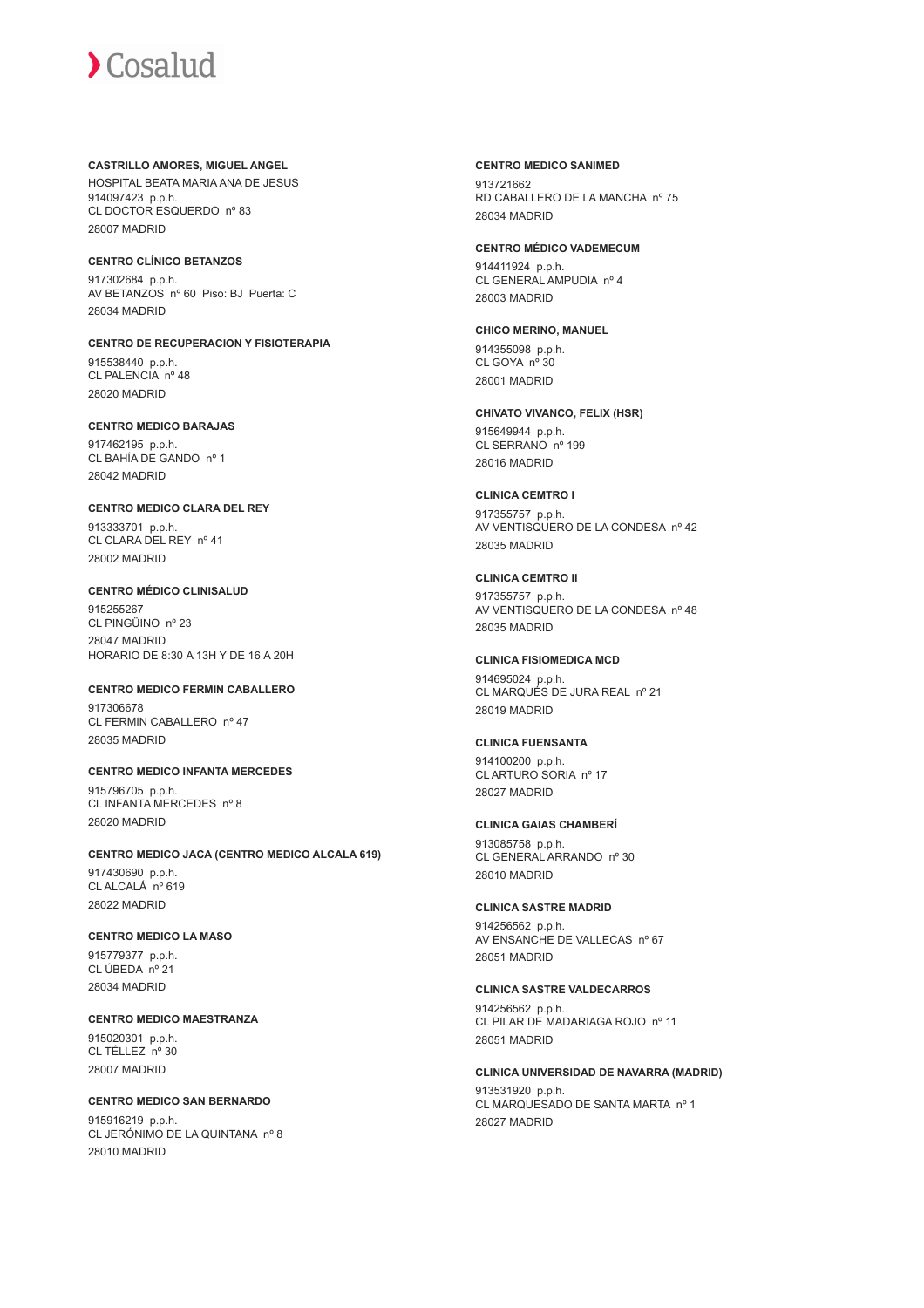#### **CLÍNICA VIRGEN DEL CAMINO**

914682861 p.p.h. PS DELICIAS nº 150 Piso: BJ 28045 MADRID

#### **CONSULTORIO MEDICO CEA BERMUDEZ**

913993025 CL CEA BERMÚDEZ nº 61 28003 MADRID

# **CORTES ARCAS, LUIS**

CLINICA SANTA ELENA 916537021 p.p.h. CL IBIZA nº 52 28009 MADRID

#### **DELGADO SERRANO, PEDRO JOSE (HM NUEVO BELEN)**

917444100 p.p.h. CL JOSÉ SILVA nº 7 28043 MADRID

## **DIAZ FREIRE, PABLO**

28001 MADRID

HOSPITAL SANATORIO NTRA. SRA. DEL ROSARIO 914313829 p.p.h. CL CASTELLO nº 80 28001 MADRID

#### **DIAZ MAURIÑO GARRIDO LESTACHE, JUAN (H. NTRA SRA DEL ROSARIO)** 917813690 p.p.h. CL PRINCIPE DE VERGARA nº 53

#### **DIEZ VAZQUEZ, VICENTE ANGEL**

SANATORIO VIRGEN DEL MAR 902332550 p.p.h. CL NTRA SEÑORA DE LUJÁN nº 25 28016 MADRID

# **DR G NAVLET Y DRA ASENJO GISMERO (MAS QUE**

**TRAUMA)** 915044488 p.p.h. CL DOCTOR ESQUERDO nº 83 28007 MADRID

# **EQUIPO DE TRAUMATOLOGIA DR. VILA (H. QUIRON SAN CAMILO)**

902112121 CL JUAN BRAVO nº 39 28006 MADRID

# **EQUIPO DR. GARCIA ROMERO (QUIRONSALUD SAN JOSE)**

902024747 p.p.h. CL CARTAGENA nº 111 28002 MADRID

# **Dres.:**

RIOS LLORENTE, ALBERTO SOBRINO SERRANO, FRANCISCO JOSE

# **EQUIPO DR.ELGEADI SALEH, GHASSAN (QUIRONSALUD SAN JOSE) TRAUMATOLOGIA**

902024747 p.p.h. CL CARTAGENA nº 111 28002 MADRID

#### **Dres.:**

- ALVAREZ MUÑOZ, MONICA
- 
- 
- ARNAL BURRO, JAVIER<br>CARALLERO GARCIA, ALBERTO<br>CARDENAS SALAS, JEANS JARED<br>GUNZALEZ PINILLA, JUAN<br>GUNZALEZ BERCIANO, JAVIER JOSE<br>MARTINEZ MENDUIÑA, AMAIA<br>MURUZABAL GOMEZ, MIGUEL<br>ORTEGA BRIONES, ALINA
- 
- $\overline{a}$
- 
- ORTEGA MUÑOZ, GREGORIO RODRIGUEZ VAQUERO, GIA RUIZ VICENTE, ROGER
- SLONIEC, JACEK STEFAN

#### **ESCOBAR ALONSO, RICARDO**

915044488 p.p.h. CL DOCTOR ESQUERDO nº 83 28007 MADRID L A V por la mañana L Y V por la tarde

#### **ESPARRAGOZA CABRERA, LUIS ALEJANDRO**

HOSPITAL VITHAS PARDO DE ARAVACA 915129000 p.p.h. CL LA SALLE nº 12 28023 MADRID

# **ESTÉVEZ RUIZ DE CASTAÑEDA, ANTONIO**

HOSPITAL VITHAS NUESTRA SRA. DE AMÉRICA 902500112 p.p.h. CL ARTURO SORIA nº 105 Piso: 02 28043 MADRID

#### **FERNANDEZ BAILLO GALLEGO DE LA SACRISTANA, NICOMEDES (HM SANCHINARRO)**

HOSPITAL UNIVERSITARIO HM SANCHINARRO 902107471 p.p.h. CL OÑA nº 10 28050 MADRID

#### **FERREIRA VILLANOVA, FRANCISCO JAVIER (HSR)**

915649944 p.p.h. CL SERRANO nº 199 28016 MADRID

# **FINOL ZUAZUA, EDEN CECILIA**

917510486 p.p.h. CL EL BULEVAR JOSE PRAT nº 8 28032 MADRID

# **FRANCH VALVERDE, CARLOS**

HOSPITAL VITHAS PARDO DE ARAVACA 915129000 p.p.h. CL LA SALLE nº 12 28023 MADRID

# **GABINETE MEDICO DELICIAS**

912974000 p.p.h. PS DELICIAS nº 65 Portal: A Escalera: 1 28045 MADRID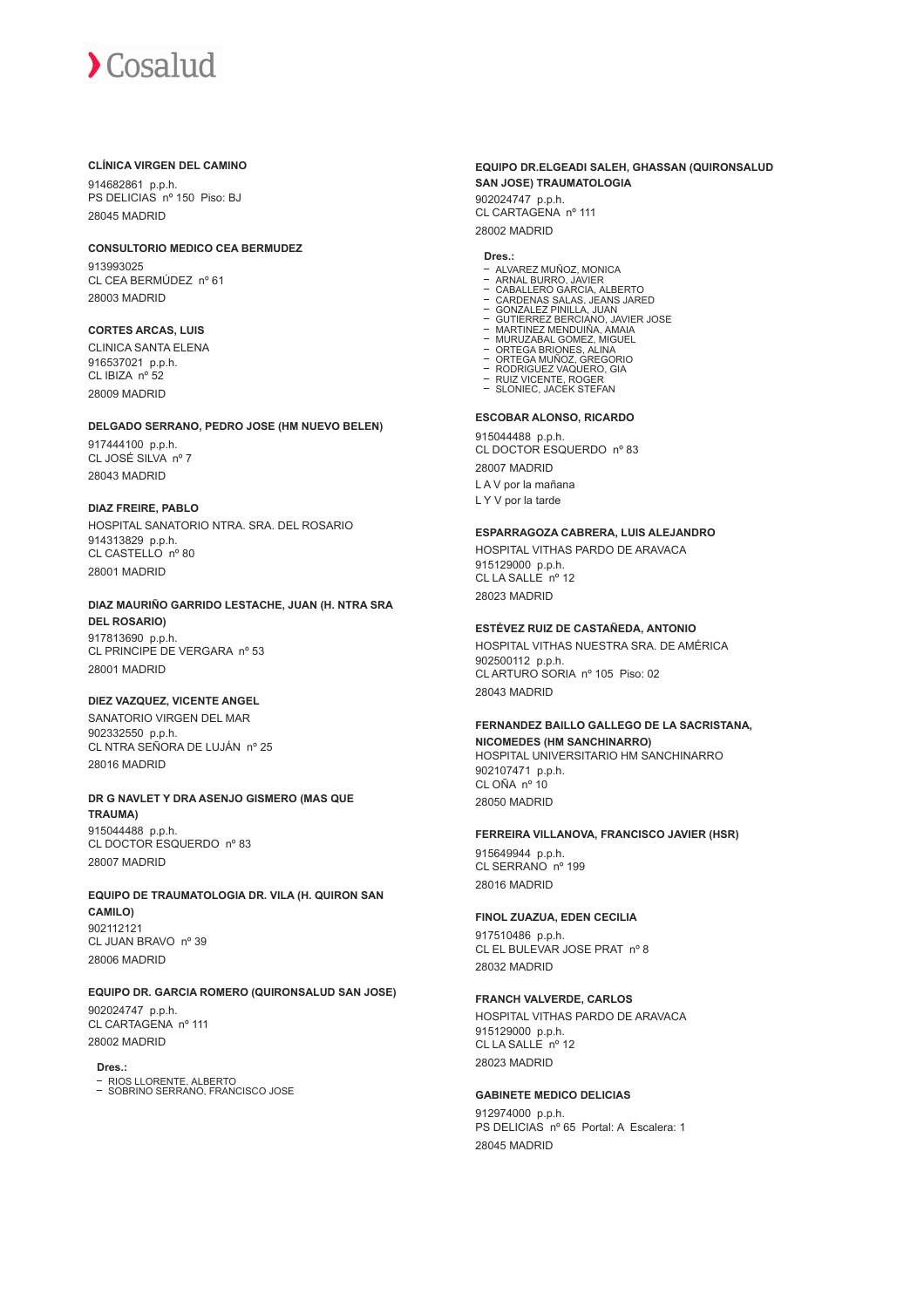#### **GALINDO ANDUJAR, ENRIQUE**

915545405 p.p.h. CL EXPLANADA nº 16 28040 MADRID

#### **GARCIA FEIJOO DE SOTOMAYOR, FRANCISCO JAVIER**

913657600 p.p.h. CL CALERUEGA nº 87 Piso: 05 Puerta: E 28033 MADRID

**GARCIA GONZALEZ, BENJAMIN (HSR)** HOSPITAL SAN RAFAEL, HNOS DE SAN JUAN DE DIOS 915649944 p.p.h. CL SERRANO nº 199 28016 MADRID

**GARCIA MUÑOZ, WILMA (HSR)** HOSPITAL SAN RAFAEL, HNOS DE SAN JUAN DE DIOS

915649944 p.p.h. CL SERRANO nº 199 28016 MADRID

**GARCIA-LOMAS PICO, LUIS ALFONSO (HTAL AMERICA)** 902500112 p.p.h. CL ARTURO SORIA nº 103 Piso: 03 28043 MADRID

# **GAVA TRAUATOLOGIA Y CIRUGIA ORTOPEDICA**

913657600 p.p.h. CL SAN BERNABÉ nº 13 28005 MADRID

# **GONZALEZ-ARROYO MARTINEZ, JOSE MARIA**

913262694 CL ARTURO SORIA nº 105 28043 MADRID MARTES, JUEVES Y VIERNES TARDES PPH CIR. ARTROSCOPICA CIRUGIA HOMBRO, RODILLA Y CADERA

## **GUERRAS PEREZ, JUAN IGNACIO**

SANATORIO SAN FRANCISCO DE ASIS 915086439 CL EUGENIA DE MONTIJO nº 112 Piso: 02 Puerta: B 28044 MADRID LUNES MIERCOLES Y VIERNES

**GUERRAS PEREZ, JUAN IGNACIO** 917173063 p.p.h. CL ILLESCAS nº 74 Piso: BJ 28047 MADRID

**GUIJARRO GALIANO, JOSE MIGUEL (CLINICA LA LUZ)** HOSPITAL QUIRONSALUD LA LUZ 914530200 p.p.h. CL GENERAL RODRIGO nº 8 28003 MADRID

**HERNANDEZ ESTEBAN, PABLO** 650355442 p.p.h. CL DOCTOR ESQUERDO nº 83 28007 MADRID

## **HERNANDEZ GIL, CARLOS**

650355442 p.p.h. CL DOCTOR ESQUERDO nº 83 28007 MADRID MARTES 16:00-19:30 JUEVES 10:00-12:30

### **HERNANDEZ NAVARRO, MANUEL**

HOSPITAL UNIVERSITARIO HM MADRID 914476600 p.p.h. PA CONDE DEL VALLE DE SUCHIL nº 16 28015 MADRID

#### **HERRANZ RUIZ, JOSE**

HOSPITAL UNIVERSITARIO HM MADRID 902088680 p.p.h. PA CONDE DEL VALLE DE SUCHIL nº 16 28015 MADRID

#### **HERRERO GARCIA DE OSMA, MARIA JESUS**

HOSPITAL VITHAS LA MILAGROSA 915945198 CL ALONSO CANO nº 29 28010 MADRID

#### **HEVIA SIERRA, EDUARDO**

914440225 p.p.h. PA CONDE DEL VALLE DE SUCHIL nº 3 28015 MADRID LUNES Y JUEVES DE 16 A 21

#### **HM NUEVO BELEN**

917444100 p.p.h. CL JOSÉ SILVA nº 7 28043 MADRID

#### **HMD PINAR**

913027283 p.p.h. AV SAN LUIS nº 166 28033 MADRID

#### **HOSPITAL DE DIA PIO XII**

913531510 p.p.h. CT SAGRADO CORAZÓN nº 4 28016 MADRID

#### **HOSPITAL DE LA V.O.T. DE SAN FRANCISCO**

913657600 CL SAN BERNABÉ nº 13 28005 MADRID

### **HOSPITAL QUIRONSALUD LA LUZ**

914530200 p.p.h. CL GENERAL RODRIGO nº 8 28003 MADRID

#### **HOSPITAL QUIRONSALUD SAN CAMILO**

902112121 CL JUAN BRAVO nº 39 28006 MADRID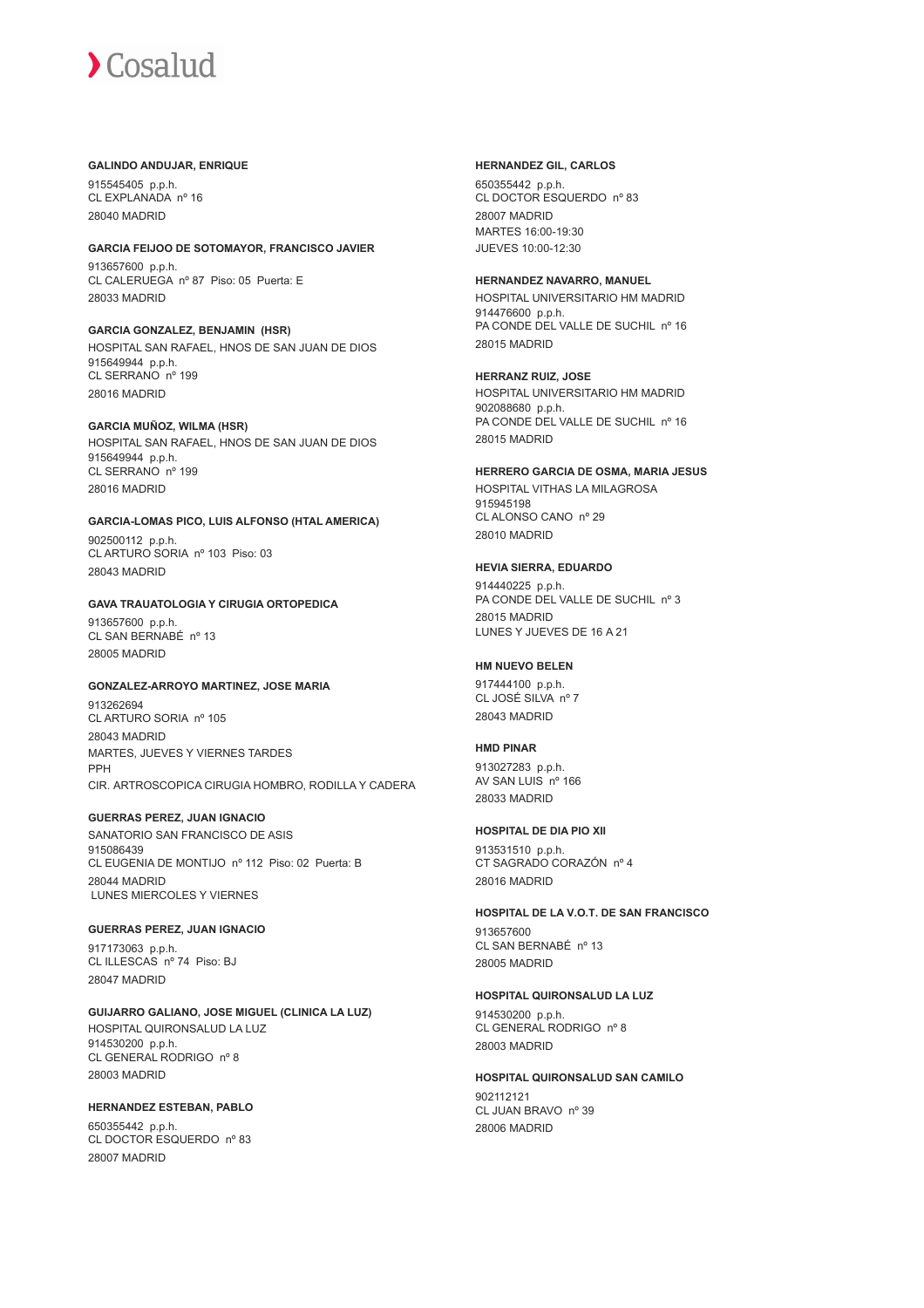#### **HOSPITAL QUIRONSALUD SAN JOSE**

910687000 p.p.h. CL CARTAGENA nº 111 28002 MADRID

#### **HOSPITAL RUBER JUAN BRAVO**

910687999 p.p.h. CL JUAN BRAVO nº 49 28006 MADRID

# **HOSPITAL SAN RAFAEL, HNOS DE SAN JUAN DE DIOS**

915649944 p.p.h. CL SERRANO nº 199 28016 MADRID

#### **HOSPITAL UNIVERSITARIO HM MADRID** 914476600

PA CONDE DEL VALLE DE SUCHIL nº 16 28015 MADRID

# **HOSPITAL UNIVERSITARIO HM SANCHINARRO**

901088212 p.p.h. CL OÑA nº 10 28050 MADRID

# **HOSPITAL UNIVERSITARIO VIAMED VIRGEN DE LA PALOMA**

915348207 p.p.h. CL LOMA nº 28003 MADRID

# **HOSPITAL VIAMED SANTA ELENA**

914539400 p.p.h. CL GRANJA nº 8 28003 MADRID

# **HOSPITAL VITHAS LA MILAGROSA**

914472100 CL MODESTO LAFUENTE nº 14 28010 MADRID

# **HOSPITAL VITHAS NUESTRA SRA. DE AMÉRICA**

912143100 CL ARTURO SORIA nº 103 28043 MADRID P.P.H.

# **HOSPITALES VIRGEN DEL MAR - EDIFICIO LOPEZ POZAS**

913539500 p.p.h. CL GENERAL LÓPEZ POZAS nº 10 28036 MADRID

### **INVESTIGACIONES Y CIRUGÍA ORTOPÉDICA DR. GALINDO ANDUJAR (IMTRA)** 915545405 p.p.h. CL EXPLANADA nº 16 28040 MADRID

# **JARA SANCHEZ, FERNANDO**

915044488 p.p.h. PJ DOCTOR ESQUERDO nº 83 28028 MADRID

## **JUAREZ COZAR, JOSE**

914097423 CL DOCTOR ESQUERDO nº 83 28007 MADRID

# **KAYUKO 2000, S.L.**

915762013 CL VELÁZQUEZ nº 14 Piso: 05 Puerta: D 28001 MADRID

# **LADERO MORALES, FERNANDO (CLINICA SANTA ELENA)**

914539400 CL GRANJA nº 8 28003 MADRID VIERNES 16-20H

# **LEAL HELMLING, JOSE LUIS**

HOSPITAL BEATA MARIA ANA DE JESUS 687031714 p.p.h. CL DOCTOR ESQUERDO nº 83 28007 MADRID

# **LOBATO KROPNICK, CARLOS**

913738671 p.p.h. CL JUAN BRAVO nº 39 28006 MADRID

# **MARAVER LOPEZ DEL VALLE, LUIS**

913596063 p.p.h. PS CASTELLANA nº 170 28046 MADRID

# **MARGALLON MEROLLA, GONZALO (HSR)**

 p.p.h. CL SERRANO nº 199 28016 MADRID

# **MARTI GONZALEZ, JOSE CARLOS (HSR)**

915649944 p.p.h. CL SERRANO nº 199 28016 MADRID

# **MARTIN DOMINGUEZ, JUAN CARLOS (HSR)**

HOSPITAL SAN RAFAEL, HNOS DE SAN JUAN DE DIOS 915649944 p.p.h. CL SERRANO nº 199 28016 MADRID

# **MARTINEZ LLOREDA, ANGEL**

913144643 p.p.h. CL VILLA DE MARÍN nº 17 Piso: BJ 28029 MADRID

# **MARTINEZ MENENDEZ, PABLO**

 p.p.h. CL GRANJA nº 8 28003 MADRID Lunes, Martes y Miércoles de 16:00h-19:00h

# **MD ANDERSON INTERNACIONAL ESPAÑA**

917878600 p.p.h. CL ARTURO SORIA nº 270 28033 MADRID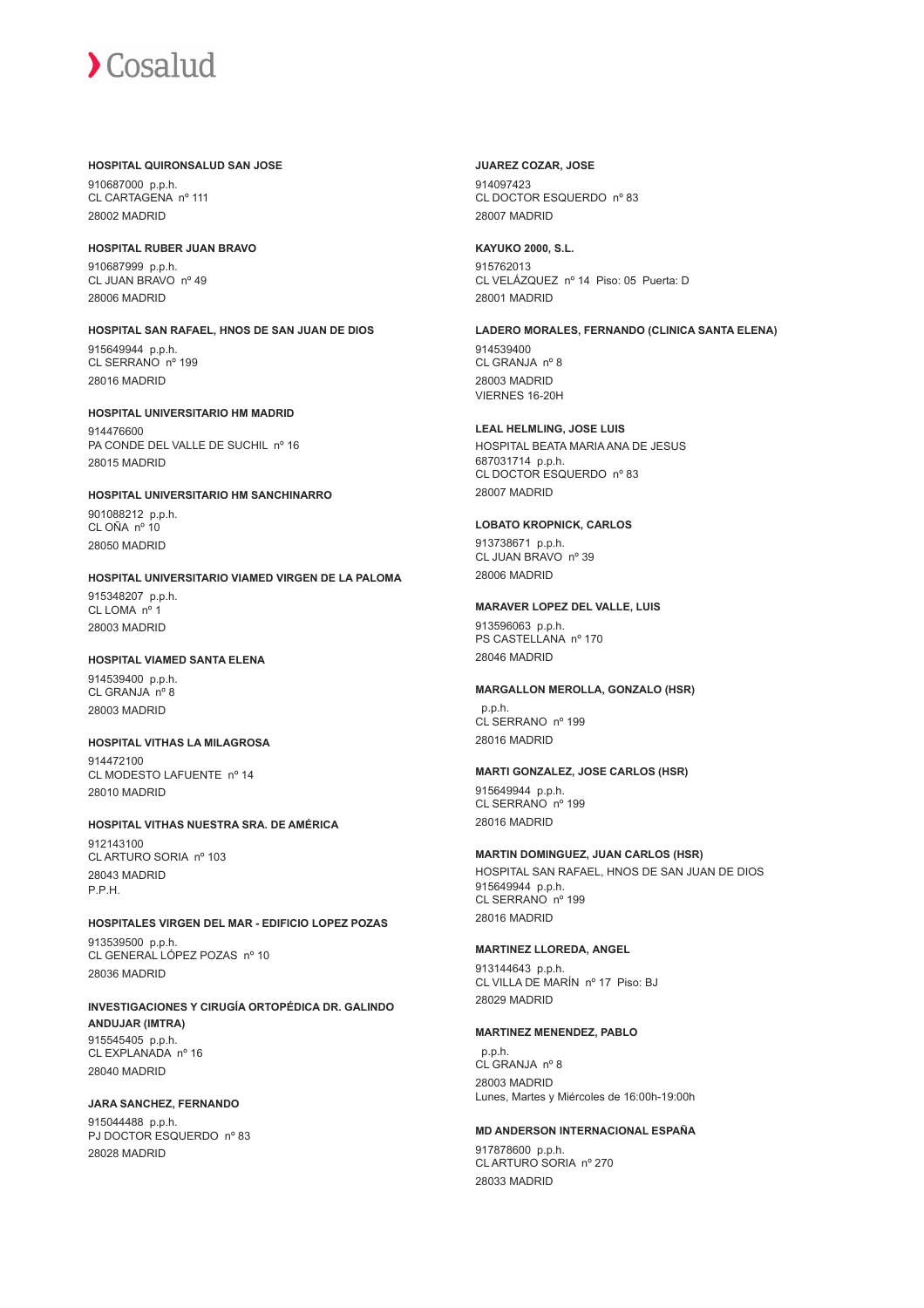# **MDH CONDE ORGAZ**

913884434 p.p.h. CL EL ALGABEÑO nº 119 28043 MADRID

#### **MDH HORTALEZA**

915358198 p.p.h. CL TORQUEMADA nº 26 28043 MADRID DE 8:30 A 14 Y DE 15:30 A 20 H

# **MOCOROA RODRIGUEZ, AGUSTIN** 914530362 p.p.h.

CL GENERAL RODRIGO nº 8 28003 MADRID

# **MOSCARDO MORALES-VARA, ENRIQUE**

914539400 p.p.h. CL LOMA nº 9 28003 MADRID

#### **MUÑOZ JAUREGUIALZO, AGUSTIN**

915415048 p.p.h. CL FERRAZ nº 33 28008 MADRID

# **MUÑOZ-MINGARRO MARTINEZ, PALOMA (CLINICA LA**

**LUZ)** 914530200 p.p.h. CL GENERAL RODRIGO nº 8 28003 MADRID

# **ORTIZ CRUZ, EDUARDO JOSE (MD ANDERSON)**

MD ANDERSON INTERNACIONAL ESPAÑA 917878600 p.p.h. CL ARTURO SORIA nº 270 28033 MADRID

# **PALACIOS CABEZAS, PABLO**

917567900 CL OÑA nº 10 28050 MADRID DE LUNES A VIERNES DE 10:00 A 13:00 Y DE 16:00 A 20:00 HS.

# **PALACIOS CABEZAS, PABLO (HM SANCHINARRO)**

HOSPITAL UNIVERSITARIO HM SANCHINARRO 902107471 p.p.h. CL OÑA nº 10 28050 MADRID

#### **PERERA DE GREGORIO, ARTURO** 914231599 p.p.h.

CL JUAN BRAVO nº 49 Piso: 04 28006 MADRID

# **POLICLINICA HM GABINETE VELAZQUEZ**

915777773 p.p.h. CL VELÁZQUEZ nº 25 Piso: 01 28001 MADRID

#### **POLICLINICA LOPEZ DE HOYOS**

915193445 p.p.h. CL LOPEZ DE HOYOS nº 155 28002 MADRID

## **POLICLINICA MEPRYSA**

914014338 p.p.h. CL MONTESA nº 15 28006 MADRID

# **POLICLINICO HM ARAPILES**

901088212 p.p.h. CL ARAPILES nº 8 28015 MADRID

# **PRIETO SANTOS, EDUARDO**

915542071 p.p.h. PS SAN FRANCISCO DE SALES nº 36 28003 MADRID

#### **PUCHOL LOPEZ, JOSE ANTONIO** HOSPITAL VIRGEN DE LA PALOMA 915527138 PS REINA CRISTINA nº 24 Piso: 01 Puerta: 13 28014 MADRID

# **PUCHOL LOPEZ, JOSE ANTONIO**

HOSPITAL VIRGEN DE LA PALOMA 915541200 CL LOMA nº 1 28003 MADRID LUNES A VIERNES DE 10 A11

# **RAYO SANCHEZ, ALFONSO**

915640146 p.p.h. CL JOAQUÍN COSTA nº 28 28002 MADRID

# **RODRIGUEZ HERNANDEZ, CRISTOBAL (HSR)**

915649944 p.p.h. CL SERRANO nº 199 28016 MADRID

# **RUIZ MEZCUA, JUAN RAMON**

915957100 AV VALLADOLID nº 83 28008 MADRID LUNES A VIERNES DE 17-20H

#### **RUIZ MEZCUA, JUAN RAMON (CM. VADEMECUM)**

914411924 p.p.h. CL GENERAL AMPUDIA nº 4 28003 MADRID

# **SANCHEZ HERNANDEZ, JUAN CARLOS**

915617100 p.p.h. CL JOAQUIN COSTA nº 28 28006 MADRID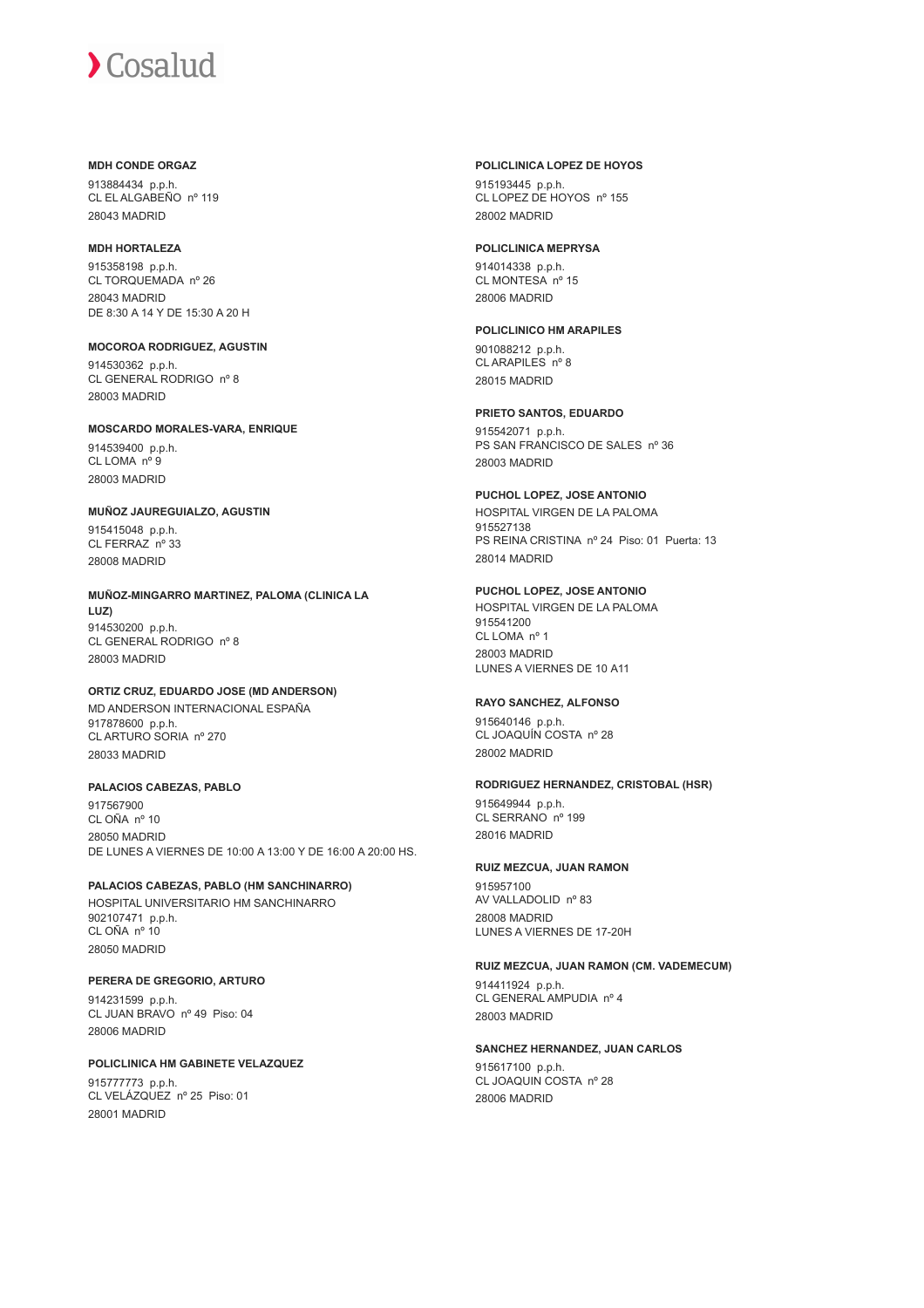**SELLERS RIPOLL, FERNANDO** HOSPITAL UNIVERSITARIO HM TORRELODONES 914338871 p.p.h. CL ANTONIA CALAS nº 4 Piso: 01 28053 MADRID

**SELLERS RIPOLL, FERNANDO** HOSPITAL BEATA MARIA ANA DE JESUS 914097423 CL DOCTOR ESQUERDO nº 83 28007 MADRID

**SERFATY GRAÑERA, DAVID** HOSPITAL SANATORIO NTRA. SRA. DEL ROSARIO 914313829 CL CASTELLO nº 80 28001 MADRID HORARIO DE 16:30-20H

**SOLER IVAÑEZ, ISABEL (CLINICA LA LUZ)**

914530200 p.p.h. CL GENERAL RODRIGO nº 8 28003 MADRID

**SOPESEN VERAMENDI, JOSE LUIS**

914022100 p.p.h. CL JUAN BRAVO nº 39 28006 MADRID

**STUDER DE OYA, ALEXIS TOMAS**

914539400 p.p.h. CL GRANJA nº 8 28003 MADRID

**TORRIJOS GARRIDO, PEDRO JOSE**

HOSPITAL VITHAS PARDO DE ARAVACA 915129000 p.p.h.  $CL$  LA SALLE  $n^{\circ}$  12 28023 MADRID

## **TRAUMAFRAN**

HOSPITAL VITHAS PARDO DE ARAVACA 915129000 CL LA SALLE nº 12 28023 MADRID

**TRAUMATOLOGOS ASOCIADOS (SANATORIO NTRA SRA DEL ROSARIO)** 917813690 CL CASTELLO nº 80 28001 MADRID

**VALERA TRUJILLO, RAFAEL** HOSPITAL QUIRONSALUD SAN CAMILO 914022100 CL JUAN BRAVO nº 39 28006 MADRID DE LUNES A JUEVES.

**VIDAL BUJANDA, CARLOS (HTAL. AMERICA)** HOSPITAL VITHAS NUESTRA SRA. DE AMÉRICA 902500112 p.p.h. CL ARTURO SORIA nº 105 Piso: 01 28043 MADRID

**VILLARTA NUÑEZ-CORTES, MANUEL**

SANATORIO SAN FRANCISCO DE ASIS 913657600 CL COMERCIO nº 5 Escalera: 2 Piso: 06 Puerta: D 28007 MADRID MARTES, JUEVES Y VIERNES

**VIÑUALES GARCIA, JUAN IGNACIO** HOSPITAL BEATA MARIA ANA DE JESUS 914097423 p.p.h. CL DOCTOR ESQUERDO nº 83 28007 MADRID

**ZARZOSO SANCHEZ, RAFAEL** HOSPITAL UNIVERSITARIO HM MADRID 902088680 p.p.h. PA CONDE DEL VALLE DE SUCHIL nº 16 Piso: 01 28015 MADRID

**ZURBANO SASTRE, ANGEL**

915593891 p.p.h. CL UNIÓN nº 10 Piso: 02 28013 MADRID

# UROLOGÍA

**ARANCE, IGNACIO (UROLOGIA INTEGRAL NSR)**

914359100 p.p.h. CL PRINCIPE DE VERGARA nº 53 28001 MADRID

**BALMORI BOTICARIO,CARLOS**

914313829 p.p.h. CL MARÍA DE MOLINA nº 22 28006 MADRID

**CAMBRONERO SANTOS, JAVIER**

HOSPITAL QUIRONSALUD SAN JOSE 902024747 p.p.h. CL CARTAGENA nº 111 28002 MADRID

### **CENTRO CLÍNICO BETANZOS**

917302684 p.p.h. AV BETANZOS nº 60 Piso: BJ Puerta: C 28034 MADRID

#### **CENTRO MEDICO BARAJAS**

917462195 p.p.h. CL BAHÍA DE GANDO nº 1 28042 MADRID

#### **CENTRO MEDICO FERMIN CABALLERO**

917306678 CL FERMIN CABALLERO nº 47 28035 MADRID

#### **CENTRO MEDICO INFANTA MERCEDES**

915796705 p.p.h. CL INFANTA MERCEDES nº 8 28020 MADRID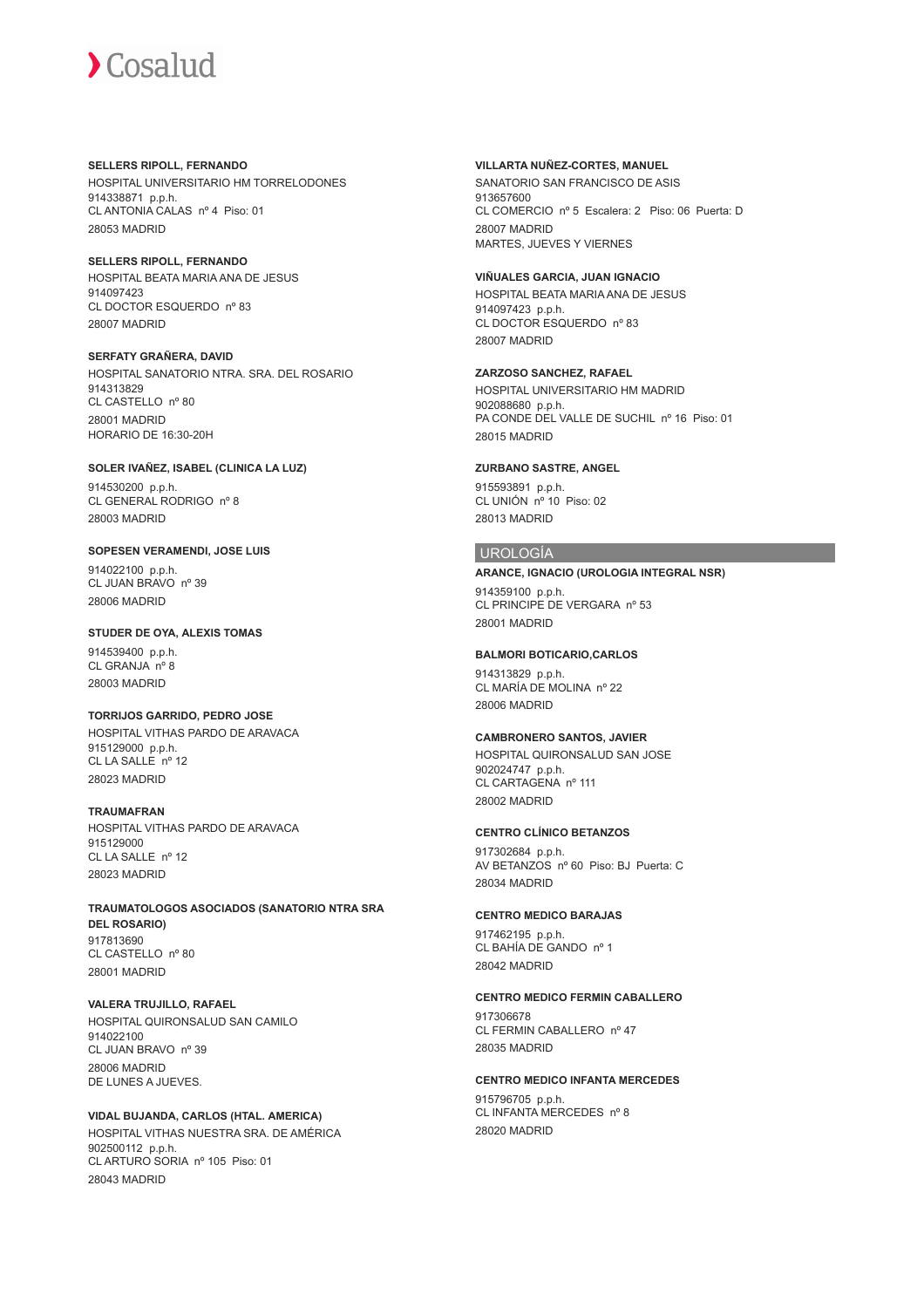#### **CENTRO MEDICO JACA (CENTRO MEDICO ALCALA 619)**

917430690 p.p.h. CL ALCALÁ nº 619 28022 MADRID

# **CENTRO MEDICO LA MASO**

915779377 p.p.h. CL ÚBEDA nº 21 28034 MADRID

#### **CENTRO MEDICO MAESTRANZA** 915020301 p.p.h. CL TÉLLEZ nº 30

28007 MADRID

# **CENTRO MEDICO NUÑEZ DE BALBOA**

914449867 p.p.h. CL NÚÑEZ DE BALBOA nº 48 Piso: BJ 28001 MADRID

# **CENTRO MEDICO SANIMED**

913721662 RD CABALLERO DE LA MANCHA nº 75 28034 MADRID

# **CISNEROS LEDO, JESUS (CLINICA LA LUZ)**

914530200 p.p.h. CL GENERAL RODRIGO nº 8 28003 MADRID

# **CLEMENTE RAMOS, LUIS MIGUEL**

910133966 p.p.h. CL CONDES DEL VAL nº 18 Piso: BJ Puerta: IZ 28036 MADRID

# **CLINICA CEMTRO II**

917355757 p.p.h. AV VENTISQUERO DE LA CONDESA nº 48 28035 MADRID

# **CLINICA FISIOMEDICA MCD**

914695024 p.p.h. CL MARQUÉS DE JURA REAL nº 21 28019 MADRID

# **CLINICA FUENSANTA**

914100200 p.p.h. CL ARTURO SORIA nº 17 28027 MADRID

**CLINICA UROLOGICA JAVIER CORRAL ROSILLO**

915434025 p.p.h. CL HILARIÓN ESLAVA nº 55 28015 MADRID

# **CONSULTORIO MEDICO CEA BERMUDEZ**

913993025 CL CEA BERMÚDEZ nº 61 28003 MADRID

### **CRESPO MARTÍNEZ, LUIS**

HOSPITAL SAN RAFAEL, HNOS DE SAN JUAN DE DIOS 915649943 CL SERRANO nº 199 28016 MADRID UROLOGIA INFANTIL

## **DE FATA CHILLON, FERNANDO RAMON**

914231599 p.p.h. CL JUAN BRAVO nº 49 Piso: 08 28006 MADRID

**DE LA MORENA, JOSE MANUEL (UROLOGIA INTEGRAL NSR)** 914359100 p.p.h. CL PRINCIPE DE VERGARA nº 53 28001 MADRID

# **DE PALACIO ESPAÑA, ANDRÉS**

HOSPITAL SAN RAFAEL, HNOS DE SAN JUAN DE DIOS 915649943 p.p.h. CL SERRANO nº 199 28016 MADRID

# **DEL RIO ANDREU, MANUEL (QUIRON PREVENCION)**

663258643 p.p.h. CL PRINCIPE DE VERGARA nº 134 28001 MADRID

# **DÍAZ NARANJO, SARA**

HOSPITAL SAN RAFAEL, HNOS DE SAN JUAN DE DIOS 915649943 p.p.h. CL SERRANO nº 199 28016 MADRID

# **DIZ RODRIGUEZ, MANUEL RAMON**

914473400 p.p.h. CL MODESTO LAFUENTE nº 14 28010 MADRID

# **DUARTE, JOSE MANUEL (UROLOGIA INTEGRAL NSR)**

914359100 p.p.h. CL PRINCIPE DE VERGARA nº 53 28001 MADRID

**EQUIPO DR. LOPEZ TELLO (QUIRONSALUD SAN JOSE) UROLOGIA** 902024747 p.p.h. CL CARTAGENA nº 111 28002 MADRID

# **Dres.:**

- 
- 
- BOLUFER MORAGUES, EDUARDO EGUIBAR GONZALEZ, ARITZ MAINEZ RODRIGUEZ, JUAN ANTONIO PORTILLA EASTMOND, ALEJANDRA
- SANCHEZ GOMEZ, FRANCISCO JAVIER

**EQUIPO DR. MARTIN OSES, EDUARDO (QUIRONSALUD SAN CAMILO)**

914022100 p.p.h. CL JUAN BRAVO nº 39 28006 MADRID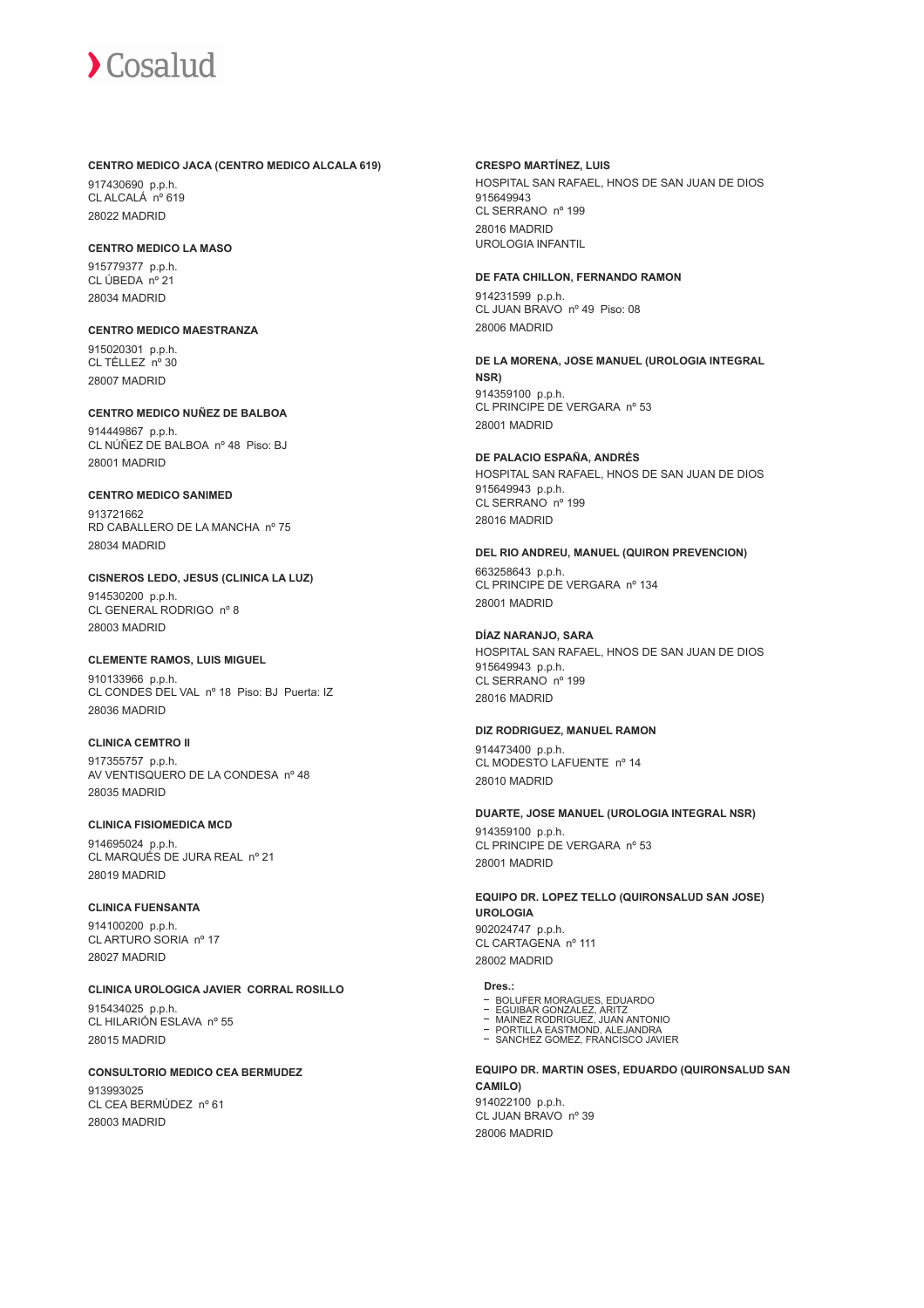# **EQUIPO DR. SANTOS CAMBRONERO (QUIRONSALUD SAN JOSE) UROLOGIA**

902024747 p.p.h. CL CARTAGENA nº 111 28002 MADRID

#### **Dres.:**

ALCOJOR BALLESTEROS, IGNACIO - ALCOJOR BALLEO (LITETATION)<br>- CARRASCO RIVERO, CRISTINA

## **ESCALERA, CARLOS (HM SANCHINARRO)**

HOSPITAL UNIVERSITARIO HM SANCHINARRO 902107471 p.p.h. CL OÑA nº 10 28050 MADRID

### **FERNÁNDEZ FERNÁNDEZ, ELDIBERTO MANUEL**

HOSPITAL SAN RAFAEL, HNOS DE SAN JUAN DE DIOS 915649943 p.p.h. CL SERRANO nº 199 28016 MADRID

#### **GABINETE MEDICO DELICIAS**

912974000 p.p.h. PS DELICIAS nº 65 Portal: A Escalera: 1 28045 MADRID

### **GARCÍA MATRES CORTÉS, MARÍA JUSTA**

HOSPITAL SAN RAFAEL, HNOS DE SAN JUAN DE DIOS 915649943 p.p.h. CL SERRANO nº 199 28016 MADRID

# **GARCIA MEDIERO, JOSE MARIA (MD ANDERSON)**

MD ANDERSON INTERNACIONAL ESPAÑA 917878600 p.p.h. CL ARTURO SORIA nº 270 28033 MADRID

## **GARCÍA NAVAS, RICARDO**

HOSPITAL SAN RAFAEL, HNOS DE SAN JUAN DE DIOS 915649943 p.p.h. CL SERRANO nº 199 28016 MADRID

# **GIL MORADILLO, JAVIER (UROLOGIA INTEGRAL NSR)**

914359100 p.p.h. CL PRINCIPE DE VERGARA nº 53 28001 MADRID

# **GÓMEZ SANCHA, FERNANDO (CLINICA CEMTRO)**

917355757 p.p.h. AV VENTISQUERO DE LA CONDESA nº 42 Piso: 02 28035 MADRID

# **GONZÁLEZ-CHAMORRO, FERNANDO**

HOSPITAL SAN RAFAEL, HNOS DE SAN JUAN DE DIOS 915649943 p.p.h. CL SERRANO nº 199 28016 MADRID

## **GRUPO UROLÓGICO SAN RAFAEL**

HOSPITAL SAN RAFAEL, HNOS DE SAN JUAN DE DIOS 915649943 CL SERRANO nº 199 28016 MADRID

## **HM NUEVO BELEN**

917444100 p.p.h. CL JOSÉ SILVA nº 7 28043 MADRID

### **HMD PINAR**

913027283 p.p.h. AV SAN LUIS nº 166 28033 MADRID

#### **HOSPITAL DE DIA PIO XII**

913531510 p.p.h. CT SAGRADO CORAZÓN nº 4 28016 MADRID

### **HOSPITAL DE LA V.O.T. DE SAN FRANCISCO**

913657600 CL SAN BERNABÉ nº 13 28005 MADRID

#### **HOSPITAL QUIRONSALUD LA LUZ**

914530200 p.p.h. CL GENERAL RODRIGO nº 8 28003 MADRID

## **HOSPITAL QUIRONSALUD SAN CAMILO**

902112121 CL JUAN BRAVO nº 39 28006 MADRID

#### **HOSPITAL RUBER JUAN BRAVO**

910687999 p.p.h. CL JUAN BRAVO nº 49 28006 MADRID

#### **HOSPITAL SAN RAFAEL, HNOS DE SAN JUAN DE DIOS**

915649944 p.p.h. CL SERRANO nº 199 28016 MADRID

#### **HOSPITAL UNIVERSITARIO HM MADRID**

914476600 PA CONDE DEL VALLE DE SUCHIL nº 16 28015 MADRID

# **HOSPITAL UNIVERSITARIO HM SANCHINARRO**

901088212 p.p.h. CL OÑA nº 10 28050 MADRID

#### **HOSPITAL UNIVERSITARIO VIAMED VIRGEN DE LA PALOMA**

915348207 p.p.h. CL LOMA nº 1 28003 MADRID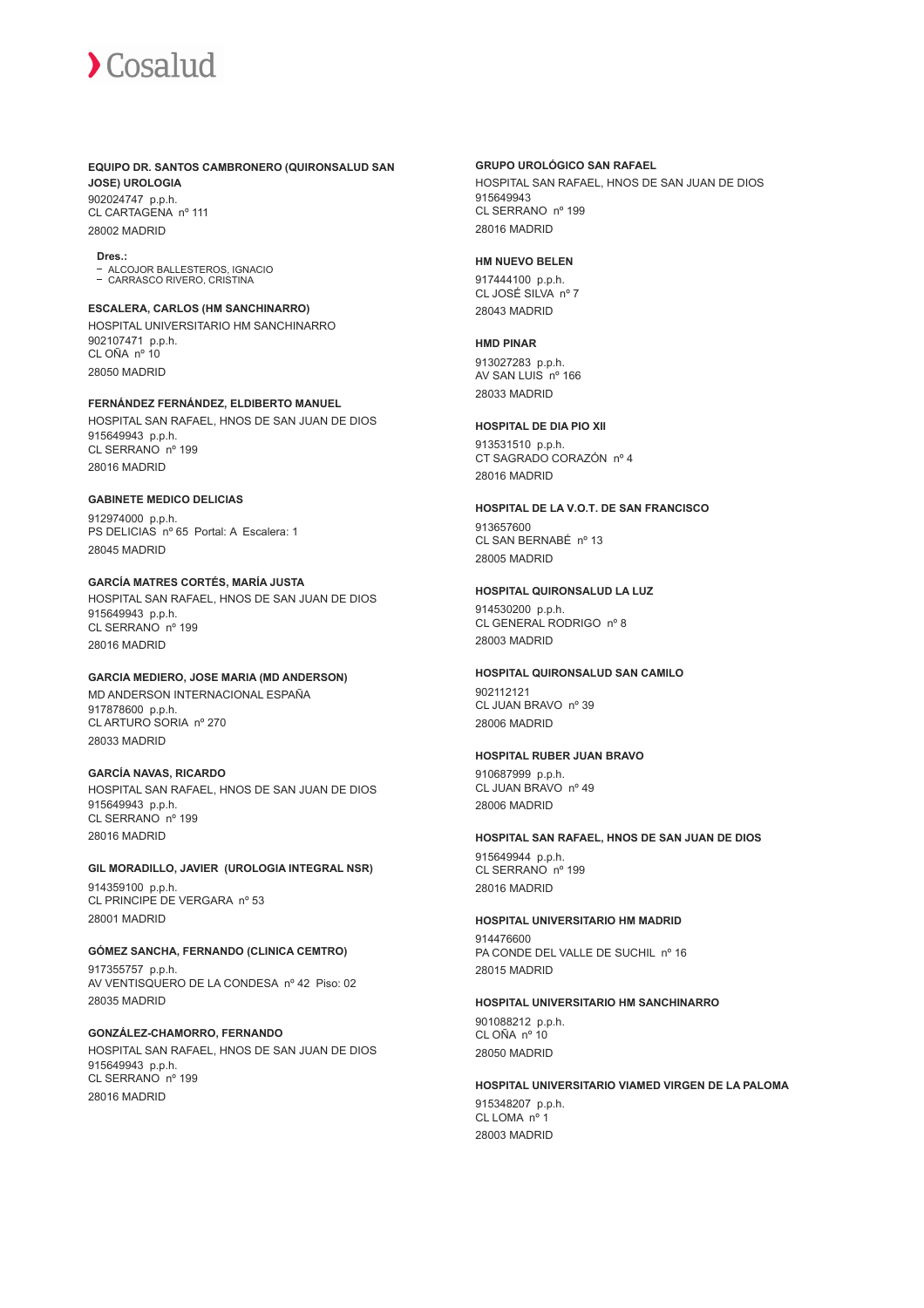#### **HOSPITAL VIAMED SANTA ELENA**

914539400 p.p.h. CL GRANJA nº 8 28003 MADRID

# **HOSPITAL VITHAS LA MILAGROSA**

914472100 CL MODESTO LAFUENTE nº 14 28010 MADRID

# **HOSPITAL VITHAS NUESTRA SRA. DE AMÉRICA** 912143100 CL ARTURO SORIA nº 103

28043 MADRID P.P.H.

# **HOSPITALES VIRGEN DEL MAR - EDIFICIO LOPEZ POZAS**

913539500 p.p.h. CL GENERAL LÓPEZ POZAS nº 10 28036 MADRID

## **IGLESIAS PRIETO, JOSE IGNACIO (CLINICA LA LUZ)** 914530200 p.p.h. CL GENERAL RODRIGO nº 8

28003 MADRID

# **LOPEZ-FANDO LAVALLE, LUIS**

915617100 p.p.h. CL JOAQUÍN COSTA nº 28 28002 MADRID

# **MASSARRAH HALABI, JORGE (CLINICA LA LUZ)**

914530200 p.p.h. CL GENERAL RODRIGO nº 8 28003 MADRID

# **MD ANDERSON INTERNACIONAL ESPAÑA**

917878600 p.p.h. CL ARTURO SORIA nº 270 28033 MADRID

# **MDH CONDE ORGAZ**

913884434 p.p.h. CL EL ALGABEÑO nº 119 28043 MADRID

# **MDH HORTALEZA**

915358198 p.p.h. CL TORQUEMADA nº 26 28043 MADRID DE 8:30 A 14 Y DE 15:30 A 20 H

# **MORENO SIERRA, JESÚS**

914539400 p.p.h. CL GRANJA nº 8 28003 MADRID

# **NUÑEZ MORA, CARLOS (MD ANDERSON)**

MD ANDERSON INTERNACIONAL ESPAÑA 917878600 p.p.h. CL ARTURO SORIA nº 270 28033 MADRID

## **OROZCO FARIÑAS, RODOLFO (CLINICA LA LUZ)**

914530200 p.p.h. CL GENERAL RODRIGO nº 8 28003 MADRID

# **ORTIZ DE MENDIVIL BAELE, IGNACIO**

HOSPITAL QUIRONSALUD SAN CAMILO 913098213 p.p.h. CL JUAN BRAVO nº 39 28006 MADRID

# **PAÑOS LOZANO, PEDRO (UROLOGIA MADRID)**

910052158 p.p.h. CL MÁIQUEZ nº 21 Piso: 01 Puerta: 12 28009 MADRID

#### **PAÑOS LOZANO, PEDRO (UROLOGIA MADRID, HTAL BEATA MARIA ANA)** 915044488 p.p.h. CL DOCTOR ESQUERDO nº 83 28007 MADRID

# **PEINADO IBARRA, FRANCISCO (HOSPITAL SAN CAMILO)**

902112121 p.p.h. CL JUAN BRAVO nº 39 28006 MADRID

# **PEREZ BUSTAMANTE, IGNACIO**

914022100 p.p.h. CL RAFAEL BERGAMIN nº 18 28043 MADRID

# **PEREZ CASTRO ELLENDT, ENRIQUE (CLINICA LA LUZ)**

914530200 p.p.h. CL GENERAL RODRIGO nº 8 28003 MADRID

## **PEREZ-LANZAC DE LORCA, ALBERTO (HTAL LA BEATA MARIA ANA)** 916534503 p.p.h. CL DOCTOR ESQUERDO nº 83

28007 MADRID M Y J 16.3. A 19.30H

#### **PEREZ-LANZAC DE LORCA, ALBERTO (HTAL VIAMED LA PALOMA)** 916534503 p.p.h. CL LOMA nº 1 28003 MADRID X Y J 10.00H 12.00H

# **POLICLINICA HM GABINETE VELAZQUEZ**

915777773 p.p.h. CL VELÁZQUEZ nº 25 Piso: 01 28001 MADRID

# **POLICLINICA MEPRYSA**

914014338 p.p.h. CL MONTESA nº 15 28006 MADRID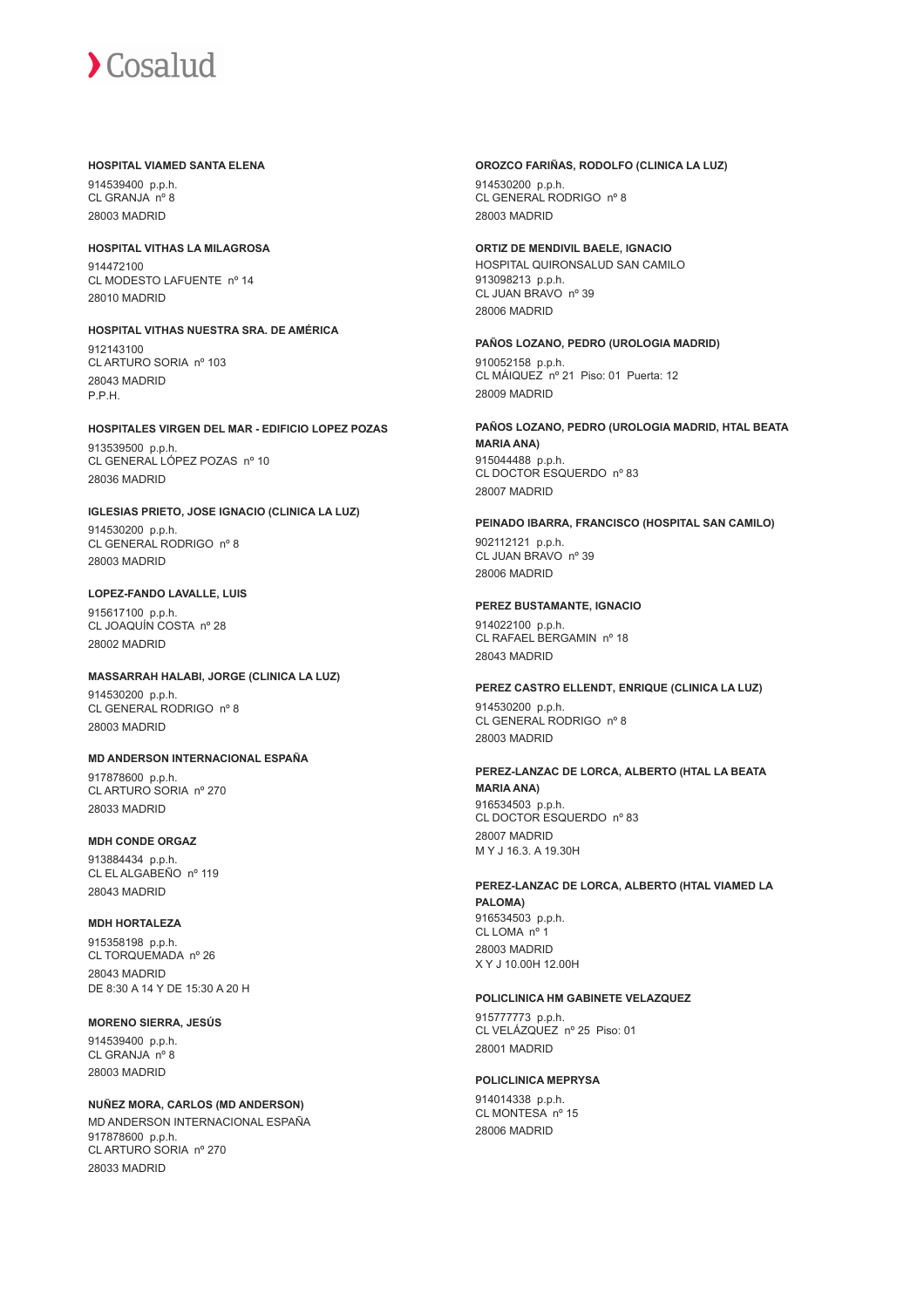#### **POLICLINICO HM ARAPILES**

901088212 p.p.h. CL ARAPILES nº 8 28015 MADRID

### **RAMOS RONCERO, CARLOS**

915630538 p.p.h. CL JUAN BRAVO nº 53 Piso: 01 Puerta: A 28006 MADRID LUNES A JUEVES DE 9:30 A 13:30Y DE 16:00 A 18:30H Y LOS VIERNES DE 9:30 A 13:30.

### **ROC CLINIC**

912627104 p.p.h. PS GENERAL MARTÍNEZ CAMPOS nº 17 Piso: 01 Puerta: B 28010 MADRID

### **ROC UROLOGIA (HM NUEVO BELEN)**

902089800 p.p.h. CL JOSÉ SILVA nº 7 28043 MADRID

### **ROC UROLOGIA (POLICLINICO HM TELEFONICA)**

914275153 p.p.h. RD COMUNICACIÓN nº S/N 28050 MADRID

#### **ROMERO OTERO, JAVIER (HM NUEVO BELEN)**

917444100 p.p.h. CL JOSÉ SILVA nº 7 28043 MADRID

# **RUIZ DE BURGOS MORENO, JUAN EVANGELISTA (C.E. UROLOGICAS)** 915134950 p.p.h.

CL MARÍA DE MOLINA nº 22 Piso: 01 Puerta: IZ 28006 MADRID

# **SANCHEZ DE LA MUELA NAVERAL, PEDRO**

917816629 p.p.h. CL JOSE ORTEGA Y GASSET nº 40 Piso: 01 Puerta: IZ 28006 MADRID

# **SERVICIO UROLOGICO JUAN ANGEL BURGOS REVILLA**

HOSPITAL VITHAS NUESTRA SRA. DE AMÉRICA 914153311 p.p.h. CL ARTURO SORIA nº 105 28043 MADRID

# **SUAREZ FONSECA, CARLOS GUSTAVO**

913098213 CL JUAN BRAVO nº 49 Piso: 06 28006 MADRID DE LUNES A JUEVES DE 16:00 A 18:30 HS, P.P.H.

# **TABERNERO GOMEZ, ANGEL JOSE (CLINICA LA LUZ)**

914530200 p.p.h. CL GENERAL RODRIGO nº 8 28003 MADRID

## **TAMAYO, JUAN CARLOS (UROLOGIA INTEGRAL NSR)**

914359100 p.p.h. CL PRINCIPE DE VERGARA nº 53 28001 MADRID

# **UNIDAD DE ECOGRAFÍA UROLÓGICA**

915045753 p.p.h. CL O´DONNELL nº 46 Piso: 01 Puerta: E 28009 MADRID

# **UROCIRUGIA MADRID (ANTONIO PALENCIA ANAYA)**

HOSPITAL SANATORIO NTRA. SRA. DEL ROSARIO 914369100 p.p.h. CL PRÍNCIPE DE VERGARA nº 53

### **UROLOGIA INTEGRAL**

28006 MADRID

915942730 CL MODESTO LAFUENTE nº 14 28010 MADRID

# **UROLOGIA INTEGRAL NSR**

914359100 p.p.h. CL PRINCIPE DE VERGARA nº 53 28001 MADRID DE 10:00 A 14:00H A 16:00 A 19:30H

# MALAGA

# ANÁLISIS CLÍNICOS

# **SYNLAB CENTRO MEDICO MAPFRE MALAGA**

951305500 p.p.h. AV ANDALUCIA nº 34 29006 MALAGA

### HEMATOLOGÍA

#### **MORALES MUÑOZ, ELENA MARIA**

952224367 p.p.h. AV PINTOR JOAQUÍN SOROLLA nº 2 29016 MALAGA

# NEUMOLOGÍA

#### **CASADO MIRANDA, ESTEFANIA**

952224367 p.p.h. AV PINTOR JOAQUÍN SOROLLA nº 2 29016 MALAGA

# AJALVIR

# ALERGOLOGÍA

#### **CEMAJ ESPECILIDADES Y EMERGENCIAS**

918844089 p.p.h. CR M-113 (DAGANZO-PARACUELLOS DEL JARAMA) nº 6 28864 AJALVIR

### ANÁLISIS CLÍNICOS

#### **DR. GOYA ANALISIS (CEMAJ AJALVIR)** 918844089 p.p.h. CR M-113 (DAGANZO-PARACUELLOS DEL JARAMA) nº 6 28864 AJALVIR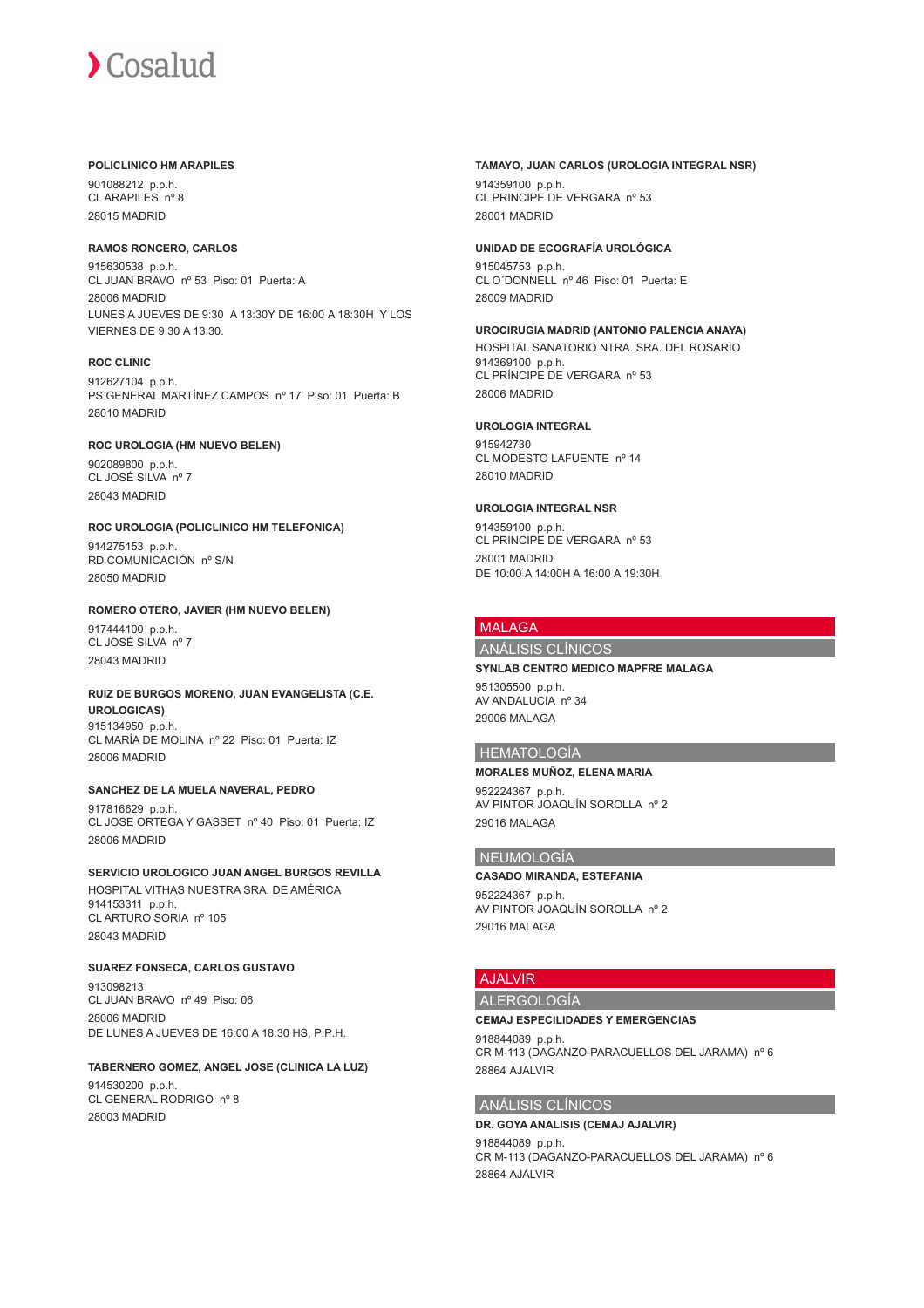# **CARDIOLOGÍA**

#### **CEMAJ ESPECILIDADES Y EMERGENCIAS**

918844089 p.p.h. CR M-113 (DAGANZO-PARACUELLOS DEL JARAMA) nº 6 28864 AJALVIR

# CIRUGÍA GENERAL Y DEL APARATO DIGESTIVO

**CEMAJ ESPECILIDADES Y EMERGENCIAS** 918844089 p.p.h. CR M-113 (DAGANZO-PARACUELLOS DEL JARAMA) nº 6 28864 AJALVIR

### DERMATOLOGÍA

#### **CEMAJ ESPECILIDADES Y EMERGENCIAS**

918844089 p.p.h. CR M-113 (DAGANZO-PARACUELLOS DEL JARAMA) nº 6 28864 AJALVIR

## ENDOCRINOLOGÍA

## **CEMAJ ESPECILIDADES Y EMERGENCIAS**

918844089 p.p.h. CR M-113 (DAGANZO-PARACUELLOS DEL JARAMA) nº 6 28864 AJALVIR

# ENFERMERÍA

# **CEMAJ ESPECILIDADES Y EMERGENCIAS**

918844089 p.p.h. CR M-113 (DAGANZO-PARACUELLOS DEL JARAMA) nº 6 28864 AJALVIR

# ESTOMATOLOGÍA

# **CEMAJ ESPECILIDADES Y EMERGENCIAS**

918844089 p.p.h. CR M-113 (DAGANZO-PARACUELLOS DEL JARAMA) nº 6 28864 AJALVIR

#### FISIOTERAPIA

#### **CEMAJ ESPECILIDADES Y EMERGENCIAS**

918844089 p.p.h. CR M-113 (DAGANZO-PARACUELLOS DEL JARAMA) nº 6 28864 AJALVIR

# GINECOLOGÍA Y OBSTETRICIA

## **CEMAJ ESPECILIDADES Y EMERGENCIAS**

918844089 p.p.h. CR M-113 (DAGANZO-PARACUELLOS DEL JARAMA) nº 6 28864 AJALVIR

## MEDICINA GENERAL

#### **CEMAJ ESPECILIDADES Y EMERGENCIAS**

918844089 p.p.h. CR M-113 (DAGANZO-PARACUELLOS DEL JARAMA) nº 6 28864 AJALVIR

## NEUROLOGÍA

## **CEMAJ ESPECILIDADES Y EMERGENCIAS**

918844089 p.p.h. CR M-113 (DAGANZO-PARACUELLOS DEL JARAMA) nº 6 28864 AJALVIR

# **OFTALMOLOGÍA**

#### **CEMAJ ESPECILIDADES Y EMERGENCIAS**

918844089 p.p.h. CR M-113 (DAGANZO-PARACUELLOS DEL JARAMA) nº 6 28864 AJALVIR

# OTORRINOLARINGOLOGÍA

**CEMAJ ESPECILIDADES Y EMERGENCIAS** 918844089 p.p.h. CR M-113 (DAGANZO-PARACUELLOS DEL JARAMA) nº 6 28864 AJALVIR

#### PEDIATRÍA

#### **CEMAJ ESPECILIDADES Y EMERGENCIAS** 918844089 p.p.h.

CR M-113 (DAGANZO-PARACUELLOS DEL JARAMA) nº 6 28864 AJALVIR

### PODOLOGÍA

### **CEMAJ ESPECILIDADES Y EMERGENCIAS**

918844089 p.p.h. CR M-113 (DAGANZO-PARACUELLOS DEL JARAMA) nº 6 28864 AJALVIR

# PSICOLOGÍA

## **CEMAJ ESPECILIDADES Y EMERGENCIAS**

918844089 p.p.h. CR M-113 (DAGANZO-PARACUELLOS DEL JARAMA) nº 6 28864 AJALVIR

# PSIQUIATRÍA

# **CEMAJ ESPECILIDADES Y EMERGENCIAS**

918844089 p.p.h. CR M-113 (DAGANZO-PARACUELLOS DEL JARAMA) nº 6 28864 AJALVIR

### RADIODIAGNÓSTICO

**CEMAJ ESPECILIDADES Y EMERGENCIAS** 918844089 p.p.h. CR M-113 (DAGANZO-PARACUELLOS DEL JARAMA) nº 6

# TRAUMATOLOGÍA Y CIRUGIA ORTOPÉDICA

**CEMAJ ESPECILIDADES Y EMERGENCIAS** 918844089 p.p.h.

CR M-113 (DAGANZO-PARACUELLOS DEL JARAMA) nº 6 28864 AJALVIR

#### UROLOGÍA

28864 AJALVIR

#### **CEMAJ ESPECILIDADES Y EMERGENCIAS**

918844089 p.p.h. CR M-113 (DAGANZO-PARACUELLOS DEL JARAMA) nº 6 28864 AJALVIR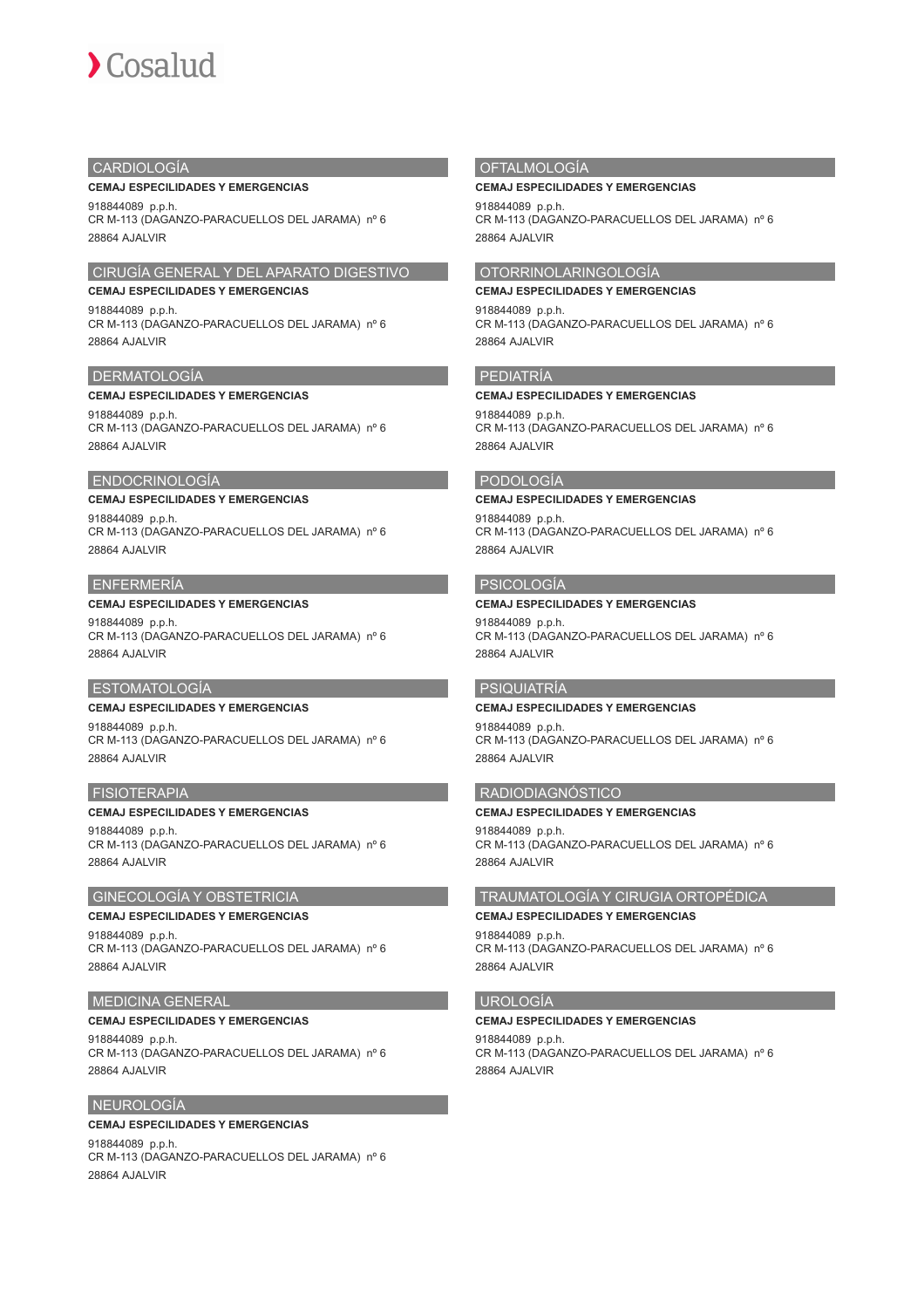# ALCALA DE HENARES

# ACUPUNTURA

## **CENTRO MEDICO COMPLUTENSE (ALCALA DE HENARES)** 902575780 CL VIA COMPLUTENSE nº 77

28805 ALCALA DE HENARES DE LUNES A VIERNES DE 9,30 A 14 H. Y DE 17 A 19,30 H.

# ALERGOLOGÍA

**ANAUT AICUA, ANA** 918796757 p.p.h. CL PARQUE DE SAN FERNANDO nº 4 Piso: BJ 28807 ALCALA DE HENARES

### **CENTRO MEDICO COMPLUTENSE (ALCALA DE HENARES)**

902575780 CL VIA COMPLUTENSE nº 77 28805 ALCALA DE HENARES DE LUNES A VIERNES DE 9,30 A 14 H. Y DE 17 A 19,30 H.

### **HOSPITAL DE DIA QUIRONSALUD ALCALA DE HENARES**

918775780 p.p.h. CL REPUBLICA DOMINICANA nº 6 28806 ALCALA DE HENARES

# **POLICLINICO HM CRUZ VERDE**

918775454 p.p.h. PA LA CRUZ VERDE nº 1 28807 ALCALA DE HENARES

### **SAN ANDRES LARREA, FEDERICO (HM ALCALA)**

917374353 p.p.h. CL SANTIAGO nº 14 28801 ALCALA DE HENARES

#### ANÁLISIS CLÍNICOS

# **ABOLAB ANALISIS CLINICOS (LAB. DURAN BELLIDO)**

914484086 p.p.h. CL ALFONSO DAVALO nº 11 Piso: BJ 28805 ALCALA DE HENARES LUNES A VIERNES DE 8 A 11 CON CITA PREVIA

#### **DR. GOYA ANALISIS (LA GARENA)**

911379559 p.p.h. AV JUAN CARLOS I nº 14 Piso: 01 28806 ALCALA DE HENARES

# **DR. GOYA ANALISIS (VIA COMPLUTENSE)**

918893600 CL VIA COMPLUTENSE nº 73 28805 ALCALA DE HENARES DE LUNES A VIERNES 08:30 A 10:30 HS.

# **HM VALLES**

917374353 p.p.h. CL SANTIAGO nº 14 28801 ALCALA DE HENARES

#### **MEGALAB**

918827904 CL VIA COMPLUTENSE nº 117 28805 ALCALA DE HENARES DE LUNES A SÁBADO DE 08:30 A 11:00 HS.

#### **PEREDA, JOSE MARIA (GOYA ANALISIS)**

918893600 p.p.h. CL JOSÉ MARÍA PEREDA nº 30 28806 ALCALA DE HENARES

## **POLICLINICO HM CRUZ VERDE**

918775454 p.p.h. PA LA CRUZ VERDE nº 1 28807 ALCALA DE HENARES

## **RECIO VILLAVERDE, JULIÁN LUIS**

918823844 CL LUIS VIVES nº 11 Piso: 01 28803 ALCALA DE HENARES DE LUNES A VIERNES DE 9,30 A 10,30 H.

# **UNILABS**

918883262 p.p.h. PA LA CRUZ VERDE nº 1 28807 ALCALA DE HENARES

#### ANATOMÍA PATOLÓGICA

**HM VALLES** 917374353 p.p.h. CL SANTIAGO nº 14 28801 ALCALA DE HENARES

#### **POLICLINICO HM CRUZ VERDE**

918775454 p.p.h. PA LA CRUZ VERDE nº 1 28807 ALCALA DE HENARES

# ANGIOLOGÍA Y CIRUGÍA VASCULAR

# **CENTRO MEDICO COMPLUTENSE (ALCALA DE HENARES)** 902575780

CL VIA COMPLUTENSE nº 77 28805 ALCALA DE HENARES DE LUNES A VIERNES DE 9,30 A 14 H. Y DE 17 A 19,30 H.

#### **HM VALLES**

917374353 p.p.h. CL SANTIAGO nº 14 28801 ALCALA DE HENARES

#### **HOSPITAL DE DIA QUIRONSALUD ALCALA DE HENARES**

918775780 p.p.h. CL REPUBLICA DOMINICANA nº 6 28806 ALCALA DE HENARES

# APARATO DIGESTIVO

#### **CABAÑAS ARMESILLA, MARIA DOLORES** 917374353 p.p.h.

CL SANTIAGO nº 14 28801 ALCALA DE HENARES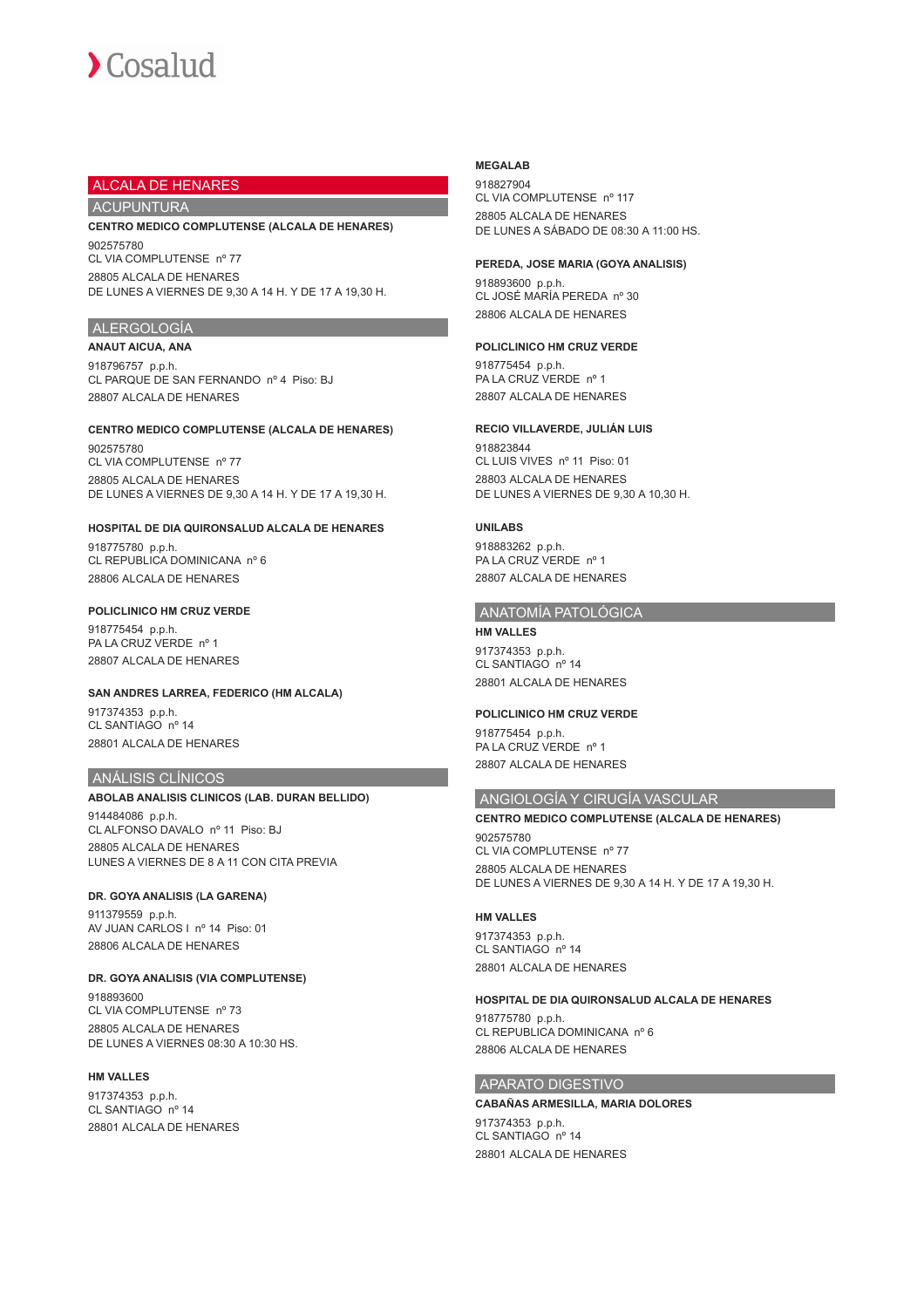## **CENTRO MEDICO COMPLUTENSE (ALCALA DE HENARES)**

902575780 CL VIA COMPLUTENSE nº 77 28805 ALCALA DE HENARES DE LUNES A VIERNES DE 9,30 A 14 H. Y DE 17 A 19,30 H.

#### **HM VALLES**

917374353 p.p.h. CL SANTIAGO nº 14 28801 ALCALA DE HENARES

#### **HOSPITAL DE DIA QUIRONSALUD ALCALA DE HENARES**

918775780 p.p.h. CL REPUBLICA DOMINICANA nº 6 28806 ALCALA DE HENARES

#### **POLICLINICO HM CRUZ VERDE**

918775454 p.p.h. PA LA CRUZ VERDE nº 1 28807 ALCALA DE HENARES

#### CARDIOLOGÍA

**CENTRO MEDICO COMPLUTENSE (ALCALA DE HENARES)** 902575780 CL VIA COMPLUTENSE nº 77 28805 ALCALA DE HENARES DE LUNES A VIERNES DE 9,30 A 14 H. Y DE 17 A 19,30 H.

#### **HM VALLES**

917374353 p.p.h. CL SANTIAGO nº 14 28801 ALCALA DE HENARES

#### **HOSPITAL DE DIA QUIRONSALUD ALCALA DE HENARES**

918775780 p.p.h. CL REPUBLICA DOMINICANA nº 6 28806 ALCALA DE HENARES

#### **PORRO FERNÁNDEZ, JOSÉ CARLOS**

918883262 CL SANTIAGO nº 14 28801 ALCALA DE HENARES LUNES DE 17:30 Y MIERCOLES DE 18:30 HS.

# CIRUGÍA GENERAL Y DEL APARATO DIGESTIVO

## **CENTRO MEDICO COMPLUTENSE (ALCALA DE HENARES)**

902575780 CL VIA COMPLUTENSE nº 77 28805 ALCALA DE HENARES DE LUNES A VIERNES DE 9,30 A 14 H. Y DE 17 A 19,30 H.

#### **HM VALLES**

917374353 p.p.h. CL SANTIAGO nº 14 28801 ALCALA DE HENARES

# **HOSPITAL DE DIA QUIRONSALUD ALCALA DE HENARES**

918775780 p.p.h. CL REPUBLICA DOMINICANA nº 6 28806 ALCALA DE HENARES

#### **POLICLINICO HM CRUZ VERDE**

918775454 p.p.h. PA LA CRUZ VERDE nº 1 28807 ALCALA DE HENARES

# CIRUGÍA MAXILOFACIAL

**CENTRO MEDICO COMPLUTENSE (ALCALA DE HENARES)** 902575780 CL VIA COMPLUTENSE nº 77 28805 ALCALA DE HENARES DE LUNES A VIERNES DE 9,30 A 14 H. Y DE 17 A 19,30 H.

#### **HM VALLES**

917374353 p.p.h. CL SANTIAGO nº 14 28801 ALCALA DE HENARES

#### **HOSPITAL DE DIA QUIRONSALUD ALCALA DE HENARES**

918775780 p.p.h. CL REPUBLICA DOMINICANA nº 6 28806 ALCALA DE HENARES

#### **POLICLINICO HM CRUZ VERDE**

918775454 p.p.h. PA LA CRUZ VERDE nº 1 28807 ALCALA DE HENARES

# CIRUGÍA PLÁSTICA Y REPARADORA

# **HM VALLES**

917374353 p.p.h. CL SANTIAGO nº 14 28801 ALCALA DE HENARES

#### **POLICLINICO HM CRUZ VERDE**

918775454 p.p.h. PA LA CRUZ VERDE nº 1 28807 ALCALA DE HENARES

#### DERMATOLOGÍA

# **CENTRO MEDICO COMPLUTENSE (ALCALA DE HENARES)** 902575780

CL VIA COMPLUTENSE nº 77 28805 ALCALA DE HENARES DE LUNES A VIERNES DE 9,30 A 14 H. Y DE 17 A 19,30 H.

# **DE EUSEBIO MURILLO, MARIA ESTHER (DERMAIMAGEN)**

918784995 p.p.h. AV JUAN CARLOS I nº 13 Puerta: 54 28806 ALCALA DE HENARES

#### **HM VALLES**

917374353 p.p.h. CL SANTIAGO nº 14 28801 ALCALA DE HENARES

## **HOSPITAL DE DIA QUIRONSALUD ALCALA DE HENARES**

918775780 p.p.h. CL REPUBLICA DOMINICANA nº 6 28806 ALCALA DE HENARES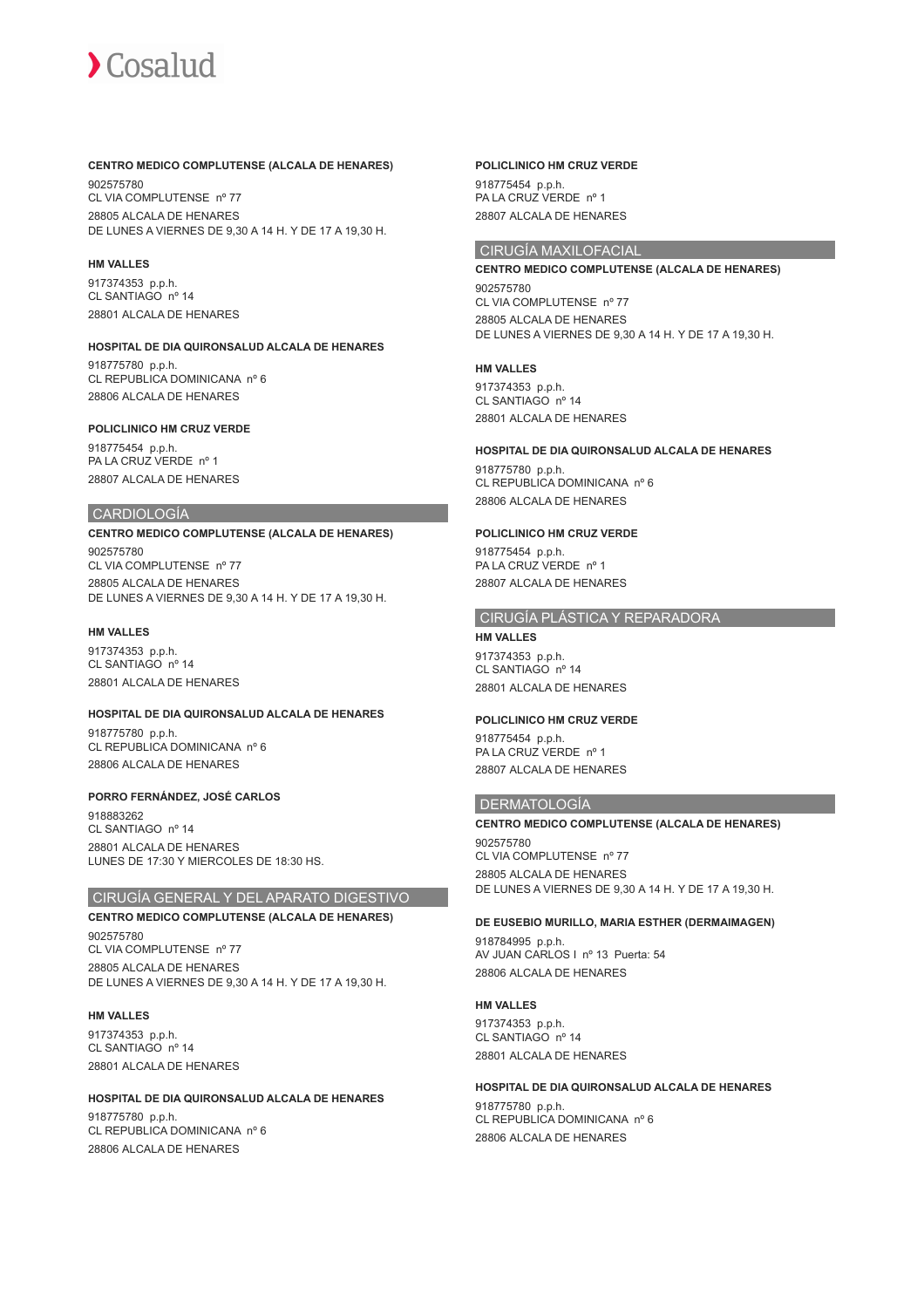#### **POLICLINICO HM CRUZ VERDE**

918775454 p.p.h. PA LA CRUZ VERDE nº 1 28807 ALCALA DE HENARES

# ENDOCRINOLOGÍA

**CENTRO MEDICO COMPLUTENSE (ALCALA DE HENARES)** 902575780 CL VIA COMPLUTENSE nº 77 28805 ALCALA DE HENARES

DE LUNES A VIERNES DE 9,30 A 14 H. Y DE 17 A 19,30 H.

#### **CUNILL CASTRO, ANGEL (ALCALA)**

918891585 p.p.h. CR PASTRANA nº 37 Piso: 01 Puerta: D 28801 ALCALA DE HENARES

# **HOSPITAL DE DIA QUIRONSALUD ALCALA DE HENARES**

918775780 p.p.h. CL REPUBLICA DOMINICANA nº 6 28806 ALCALA DE HENARES

#### **POLICLINICO HM CRUZ VERDE**

918775454 p.p.h. PA LA CRUZ VERDE nº 1 28807 ALCALA DE HENARES

#### ENFERMERÍA

# **CENTRO MEDICO COMPLUTENSE (ALCALA DE HENARES)**

902575780 CL VIA COMPLUTENSE nº 77 28805 ALCALA DE HENARES DE LUNES A VIERNES DE 9,30 A 14 H. Y DE 17 A 19,30 H.

#### **HM VALLES**

917374353 p.p.h. CL SANTIAGO nº 14 28801 ALCALA DE HENARES

# **HOSPITAL DE DIA QUIRONSALUD ALCALA DE HENARES**

918775780 p.p.h. CL REPUBLICA DOMINICANA nº 6 28806 ALCALA DE HENARES

#### **MONEVA VICENTE, RAQUEL**

918893234 AV LOPE DE FIGUEROA nº 20 Piso: 01 28804 ALCALA DE HENARES DE LUNES A VIERNES DE 11 A 13 Y DE 17 A 20 H. SÁBADOS P.P.H.

## ESTOMATOLOGÍA

# **CENTRO MEDICO COMPLUTENSE (ALCALA DE HENARES)**

902575780 CL VIA COMPLUTENSE nº 77 28805 ALCALA DE HENARES DE LUNES A VIERNES DE 9,30 A 14 H. Y DE 17 A 19,30 H.

#### **GUZMAN ALDANA, SANDRA (CLINICA SALUD DENTAL)**

911827130 p.p.h. AV JUAN DE AUSTRIA nº 28 28804 ALCALA DE HENARES

## FISIOTERAPIA

**MARTINEZ DIAZ, DAVID (QUIROFLEX)** 661616624 p.p.h. CL DIEGO ROS Y MEDRANO nº 16 28806 ALCALA DE HENARES

## GINECOLOGÍA Y OBSTETRICIA

**CENTRO MEDICO COMPLUTENSE (ALCALA DE HENARES)** 902575780 CL VIA COMPLUTENSE nº 77 28805 ALCALA DE HENARES DE LUNES A VIERNES DE 9,30 A 14 H. Y DE 17 A 19,30 H.

## **GRANDE GOMEZ, JOAQUIN**

918820189 p.p.h. CL VIA COMPLUTENSE nº 77 28805 ALCALA DE HENARES LUNES A VIERNES MAÑANA Y TARDE

#### **HM VALLES**

917374353 p.p.h. CL SANTIAGO nº 14 28801 ALCALA DE HENARES

#### **HOSPITAL DE DIA QUIRONSALUD ALCALA DE HENARES**

918775780 p.p.h. CL REPUBLICA DOMINICANA nº 6 28806 ALCALA DE HENARES

#### **MOLERO VILCHEZ, JESÚS (TOCOGYN)**

918023967 p.p.h. AV JUAN CARLOS I nº 14 28806 ALCALA DE HENARES

#### **POLICLINICO HM CRUZ VERDE**

918775454 p.p.h. PA LA CRUZ VERDE nº 1 28807 ALCALA DE HENARES

#### **VALLE MARTIN, JOSE LUIS**

918892045 p.p.h. AV GUADALAJARA nº 34 Piso: BJ 28805 ALCALA DE HENARES

# HEMATOLOGÍA

#### **CENTRO MEDICO COMPLUTENSE (ALCALA DE HENARES)**

902575780 CL VIA COMPLUTENSE nº 77 28805 ALCALA DE HENARES DE LUNES A VIERNES DE 9,30 A 14 H. Y DE 17 A 19,30 H.

#### **HM VALLES**

917374353 p.p.h. CL SANTIAGO nº 14 28801 ALCALA DE HENARES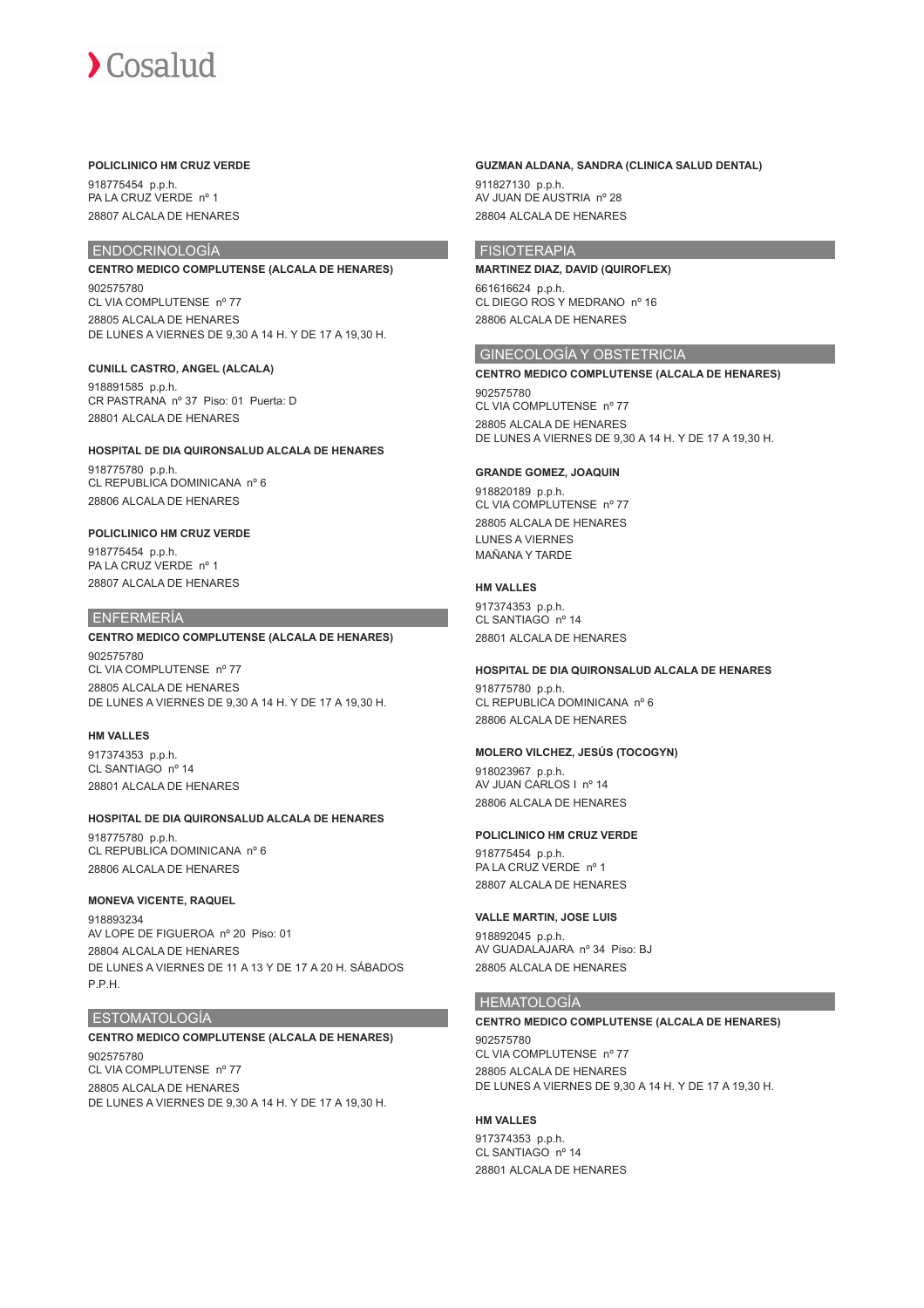#### **POLICLINICO HM CRUZ VERDE**

918775454 p.p.h. PA LA CRUZ VERDE nº 1 28807 ALCALA DE HENARES

# HOMEOPATÍA

**CENTRO MEDICO COMPLUTENSE (ALCALA DE HENARES)** 902575780 CL VIA COMPLUTENSE nº 77 28805 ALCALA DE HENARES DE LUNES A VIERNES DE 9,30 A 14 H. Y DE 17 A 19,30 H.

#### LOGOFONIATRÍA

# **CENTRO MEDICO COMPLUTENSE (ALCALA DE HENARES)**

902575780 CL VIA COMPLUTENSE nº 77 28805 ALCALA DE HENARES DE LUNES A VIERNES DE 9,30 A 14 H. Y DE 17 A 19,30 H.

#### MEDICINA GENERAL

# **CABALLERO MURILLO, JOSE FRANCISCO** 628983975

PS AGUADORES nº 1 28804 ALCALA DE HENARES LUNES A VIERNES DE 10.00 A 13.00. LUNES, MIERCOLES Y VIERNES DE 17.00 A 20.00

# **CENTRO MEDICO COMPLUTENSE (ALCALA DE HENARES)**

902575780 CL VIA COMPLUTENSE nº 77 28805 ALCALA DE HENARES DE LUNES A VIERNES DE 9,30 A 14 H. Y DE 17 A 19,30 H.

#### **HM VALLES**

917374353 p.p.h. CL SANTIAGO nº 14 28801 ALCALA DE HENARES

#### **HOSPITAL DE DIA QUIRONSALUD ALCALA DE HENARES**

918775780 p.p.h. CL REPUBLICA DOMINICANA nº 6 28806 ALCALA DE HENARES

#### **LEBRERO LEBRERO, LUCIO MARIA**

916725673 CL SORIA nº 20 28804 ALCALA DE HENARES MAÑANA Y TARDE DE LUNES A VIERNES. SÁB. DE 10 A 14 H.

#### **POLICLINICO HM CRUZ VERDE**

918775454 p.p.h. PA LA CRUZ VERDE nº 1 28807 ALCALA DE HENARES

#### **SOBRINO RODRIGUEZ, FELIX**

CENTRO MEDICO COMPLUTENSE (ALCALA DE HENARES) 918893149 CL VIA COMPLUTENSE nº 77 28805 ALCALA DE HENARES DE LUNES A VIERNES DE 10 A 13 H.

# MEDICINA INTERNA

#### **CENTRO MEDICO COMPLUTENSE (ALCALA DE HENARES)**

902575780 CL VIA COMPLUTENSE nº 77 28805 ALCALA DE HENARES DE LUNES A VIERNES DE 9,30 A 14 H. Y DE 17 A 19,30 H.

#### **HM VALLES**

917374353 p.p.h. CL SANTIAGO nº 14 28801 ALCALA DE HENARES

#### **POLICLINICO HM CRUZ VERDE**

918775454 p.p.h. PA LA CRUZ VERDE nº 1 28807 ALCALA DE HENARES

## MEDICINA NUCLEAR

**HM VALLES** 917374353 p.p.h.

CL SANTIAGO nº 14 28801 ALCALA DE HENARES

#### NEFROLOGÍA

# **CENTRO MEDICO COMPLUTENSE (ALCALA DE HENARES)**

902575780 CL VIA COMPLUTENSE nº 77 28805 ALCALA DE HENARES DE LUNES A VIERNES DE 9,30 A 14 H. Y DE 17 A 19,30 H.

#### **POLICLINICO HM CRUZ VERDE**

918775454 p.p.h. PA LA CRUZ VERDE nº 1 28807 ALCALA DE HENARES

#### NEUMOLOGÍA

**CENTRO MEDICO COMPLUTENSE (ALCALA DE HENARES)** 902575780 CL VIA COMPLUTENSE nº 77 28805 ALCALA DE HENARES DE LUNES A VIERNES DE 9,30 A 14 H. Y DE 17 A 19,30 H.

#### **HOSPITAL DE DIA QUIRONSALUD ALCALA DE HENARES**

918775780 p.p.h. CL REPUBLICA DOMINICANA nº 6 28806 ALCALA DE HENARES

#### **POLICLINICO HM CRUZ VERDE**

918775454 p.p.h. PA LA CRUZ VERDE nº 1 28807 ALCALA DE HENARES

#### NEUROFISIOLOGÍA

### **CENTRO MEDICO COMPLUTENSE (ALCALA DE HENARES)** 902575780 CL VIA COMPLUTENSE nº 77 28805 ALCALA DE HENARES DE LUNES A VIERNES DE 9,30 A 14 H. Y DE 17 A 19,30 H.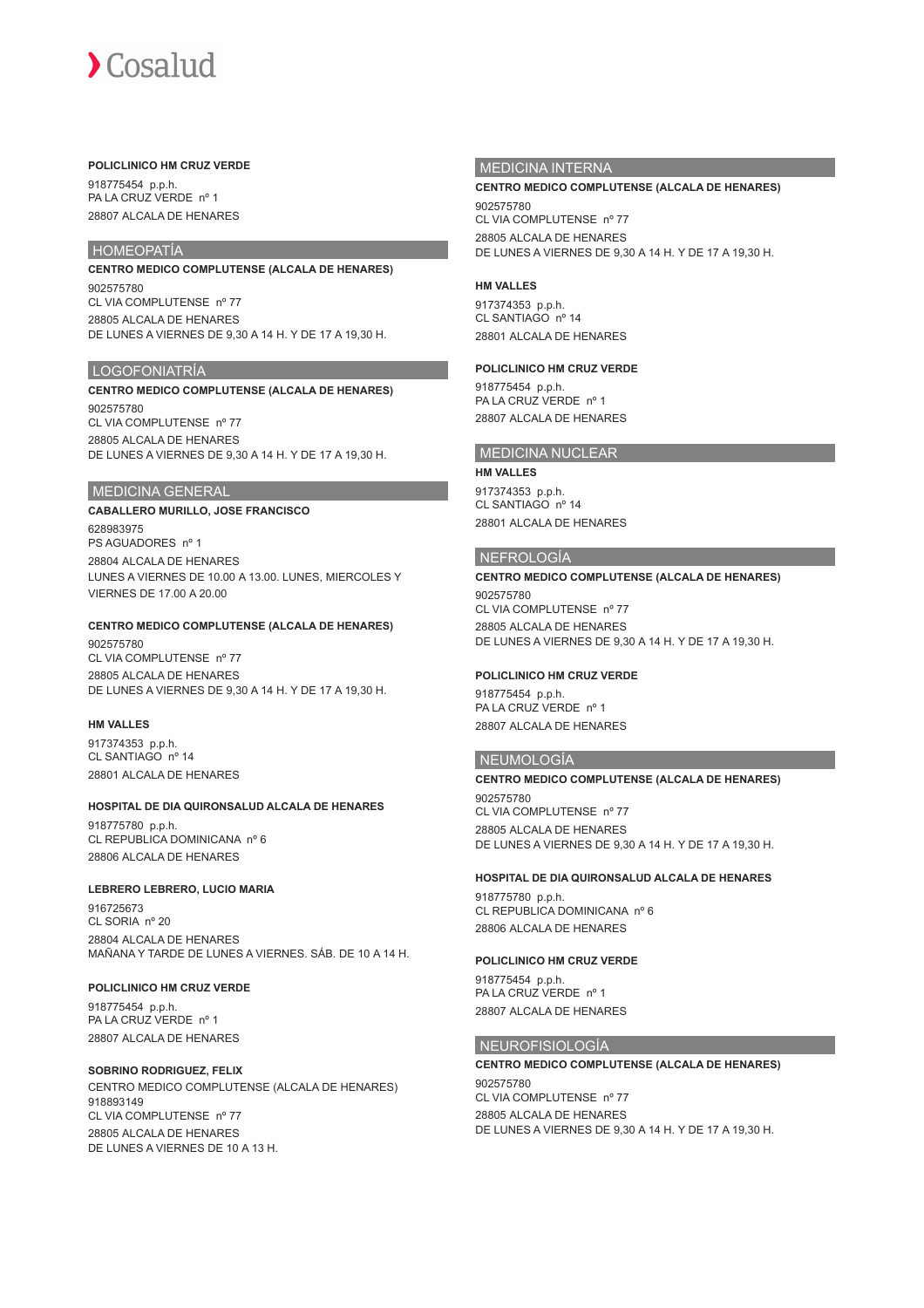#### **HM VALLES**

917374353 p.p.h. CL SANTIAGO nº 14 28801 ALCALA DE HENARES

#### **HOSPITAL DE DIA QUIRONSALUD ALCALA DE HENARES**

918775780 p.p.h. CL REPUBLICA DOMINICANA nº 6 28806 ALCALA DE HENARES

# NEUROLOGÍA

### **CENTRO MEDICO COMPLUTENSE (ALCALA DE HENARES)** 902575780 CL VIA COMPLUTENSE nº 77 28805 ALCALA DE HENARES DE LUNES A VIERNES DE 9,30 A 14 H. Y DE 17 A 19,30 H.

#### **HOSPITAL DE DIA QUIRONSALUD ALCALA DE HENARES**

918775780 p.p.h. CL REPUBLICA DOMINICANA nº 6 28806 ALCALA DE HENARES

### **POLICLINICO HM CRUZ VERDE**

918775454 p.p.h. PA LA CRUZ VERDE nº 1 28807 ALCALA DE HENARES

### OFTALMOLOGÍA

# **CENTRO MEDICO COMPLUTENSE (ALCALA DE HENARES)**

902575780 CL VIA COMPLUTENSE nº 77 28805 ALCALA DE HENARES DE LUNES A VIERNES DE 9,30 A 14 H. Y DE 17 A 19,30 H.

#### **CLINICA BAVIERA ALCALA DE HENARES**

900180100 p.p.h. CL BEATAS nº 6 28801 ALCALA DE HENARES

# **HM VALLES**

917374353 p.p.h. CL SANTIAGO nº 14 28801 ALCALA DE HENARES

#### **HOSPITAL DE DIA QUIRONSALUD ALCALA DE HENARES**

918775780 p.p.h. CL REPUBLICA DOMINICANA nº 6 28806 ALCALA DE HENARES

# **POLICLINICO HM CRUZ VERDE**

918775454 p.p.h. PA LA CRUZ VERDE nº 1 28807 ALCALA DE HENARES

# ONCOLOGÍA MÉDICA

**HM VALLES** 917374353 p.p.h. CL SANTIAGO nº 14 28801 ALCALA DE HENARES

# OTORRINOLARINGOLOGÍA

# **CENTRO MEDICO COMPLUTENSE (ALCALA DE HENARES)**

902575780 CL VIA COMPLUTENSE nº 77 28805 ALCALA DE HENARES DE LUNES A VIERNES DE 9,30 A 14 H. Y DE 17 A 19,30 H.

## **HM VALLES**

917374353 p.p.h. CL SANTIAGO nº 14 28801 ALCALA DE HENARES

### **HOSPITAL DE DIA QUIRONSALUD ALCALA DE HENARES**

918775780 p.p.h. CL REPUBLICA DOMINICANA nº 6 28806 ALCALA DE HENARES

### **POLICLINICO HM CRUZ VERDE**

918775454 p.p.h. PA LA CRUZ VERDE nº 1 28807 ALCALA DE HENARES

### PEDIATRÍA

**CENTRO MEDICO COMPLUTENSE (ALCALA DE HENARES)** 902575780 CL VIA COMPLUTENSE nº 77 28805 ALCALA DE HENARES DE LUNES A VIERNES DE 9,30 A 14 H. Y DE 17 A 19,30 H.

## **HM VALLES**

917374353 p.p.h. CL SANTIAGO nº 14 28801 ALCALA DE HENARES

#### **HOSPITAL DE DIA QUIRONSALUD ALCALA DE HENARES**

918775780 p.p.h. CL REPUBLICA DOMINICANA nº 6 28806 ALCALA DE HENARES

# **POLICLINICO HM CRUZ VERDE**

918775454 p.p.h. PA LA CRUZ VERDE nº 1 28807 ALCALA DE HENARES

# PODOLOGÍA

**CANO JURADO, JOSE (CLINICA BRUDER)** 911379559 p.p.h. AV JUAN CARLOS I nº 14 Piso: BJ 28806 ALCALA DE HENARES

# **FRAILE UCETA, MARIA ESTHER**

918781091 p.p.h. CL JULIO CARO BAROJA nº S/N 28806 ALCALA DE HENARES

### PREPARACIÓN AL PARTO

### **JIMENEZ SALAS, ANA MARIA**

918026491 p.p.h. CL DÁMASO ALONSO nº 14 Piso: BJ 28806 ALCALA DE HENARES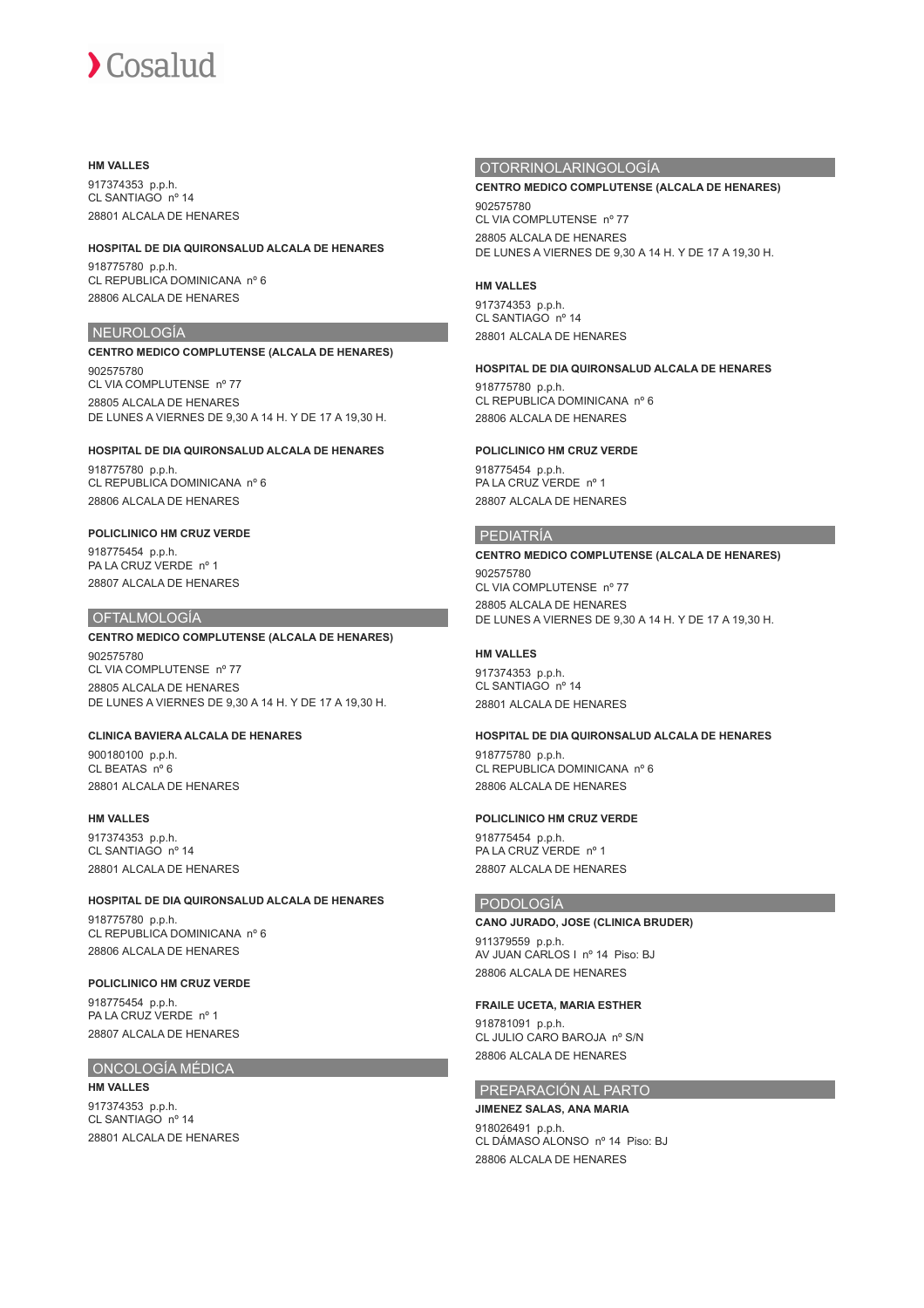

## PSICOLOGÍA

#### **POLICLINICO HM VIRGEN DEL VAL**

918805362 p.p.h. CL ZARAGOZA nº 6 28804 ALCALA DE HENARES

# PSIQUIATRÍA

**POLICLINICO HM VIRGEN DEL VAL**

918805362 p.p.h. CL ZARAGOZA nº 6 28804 ALCALA DE HENARES

# **PUERICULTURA**

**CENTRO MEDICO COMPLUTENSE (ALCALA DE HENARES)** 902575780 CL VIA COMPLUTENSE nº 77 28805 ALCALA DE HENARES DE LUNES A VIERNES DE 9,30 A 14 H. Y DE 17 A 19,30 H.

#### RADIODIAGNÓSTICO

**ALCALA DIAGNOSTICA** 918824759 p.p.h. AV GUADALAJARA nº 42 28805 ALCALA DE HENARES

#### **CENTRO MEDICO COMPLUTENSE (ALCALA DE HENARES)**

902575780 CL VIA COMPLUTENSE nº 77 28805 ALCALA DE HENARES DE LUNES A VIERNES DE 9,30 A 14 H. Y DE 17 A 19,30 H.

#### **HM VALLES**

917374353 p.p.h. CL SANTIAGO nº 14 28801 ALCALA DE HENARES

#### **HOSPITAL DE DIA QUIRONSALUD ALCALA DE HENARES**

918775780 p.p.h. CL REPUBLICA DOMINICANA nº 6 28806 ALCALA DE HENARES

#### **RUEDA ELIAS, OSCAR**

918784995 p.p.h. AV JUAN CARLOS I nº 13 Puerta: 54 28806 ALCALA DE HENARES

#### **RUEDA ELIAS, OSCAR (TOCOGYN)**

918023967 p.p.h. CL FAUSTO ELHUYAR nº 9 28806 ALCALA DE HENARES

# RADIOTERAPIA

**HM VALLES**

917374353 p.p.h. CL SANTIAGO nº 14 28801 ALCALA DE HENARES

# **REHABILITACIÓN**

#### **CENTRO MEDICO COMPLUTENSE (ALCALA DE HENARES)**

902575780 CL VIA COMPLUTENSE nº 77 28805 ALCALA DE HENARES DE LUNES A VIERNES DE 9,30 A 14 H. Y DE 17 A 19,30 H.

#### **HOSPITAL DE DIA QUIRONSALUD ALCALA DE HENARES**

918775780 p.p.h. CL REPUBLICA DOMINICANA nº 6 28806 ALCALA DE HENARES

#### **POLICLINICO HM CRUZ VERDE**

918775454 p.p.h. PA LA CRUZ VERDE nº 1 28807 ALCALA DE HENARES

#### **POLICLINICO HM VIRGEN DEL VAL**

918805362 p.p.h. CL ZARAGOZA nº 6 28804 ALCALA DE HENARES

#### REUMATOLOGÍA

**CENTRO MEDICO COMPLUTENSE (ALCALA DE HENARES)** 902575780 CL VIA COMPLUTENSE nº 77 28805 ALCALA DE HENARES DE LUNES A VIERNES DE 9,30 A 14 H. Y DE 17 A 19,30 H.

# **HOSPITAL DE DIA QUIRONSALUD ALCALA DE HENARES** 918775780 p.p.h.

CL REPUBLICA DOMINICANA nº 6 28806 ALCALA DE HENARES

#### **POLICLINICO HM CRUZ VERDE**

918775454 p.p.h. PA LA CRUZ VERDE nº 1 28807 ALCALA DE HENARES

#### TRATAMIENTO DEL DOLOR

**HM VALLES** 917374353 p.p.h. CL SANTIAGO nº 14 28801 ALCALA DE HENARES

## TRAUMATOLOGÍA Y CIRUGIA ORTOPÉDICA

**CENTRO MEDICO COMPLUTENSE (ALCALA DE HENARES)** 902575780 CL VIA COMPLUTENSE nº 77 28805 ALCALA DE HENARES DE LUNES A VIERNES DE 9,30 A 14 H. Y DE 17 A 19,30 H.

#### **HM VALLES**

917374353 p.p.h. CL SANTIAGO nº 14 28801 ALCALA DE HENARES

#### **HOSPITAL DE DIA QUIRONSALUD ALCALA DE HENARES**

918775780 p.p.h. CL REPUBLICA DOMINICANA nº 6 28806 ALCALA DE HENARES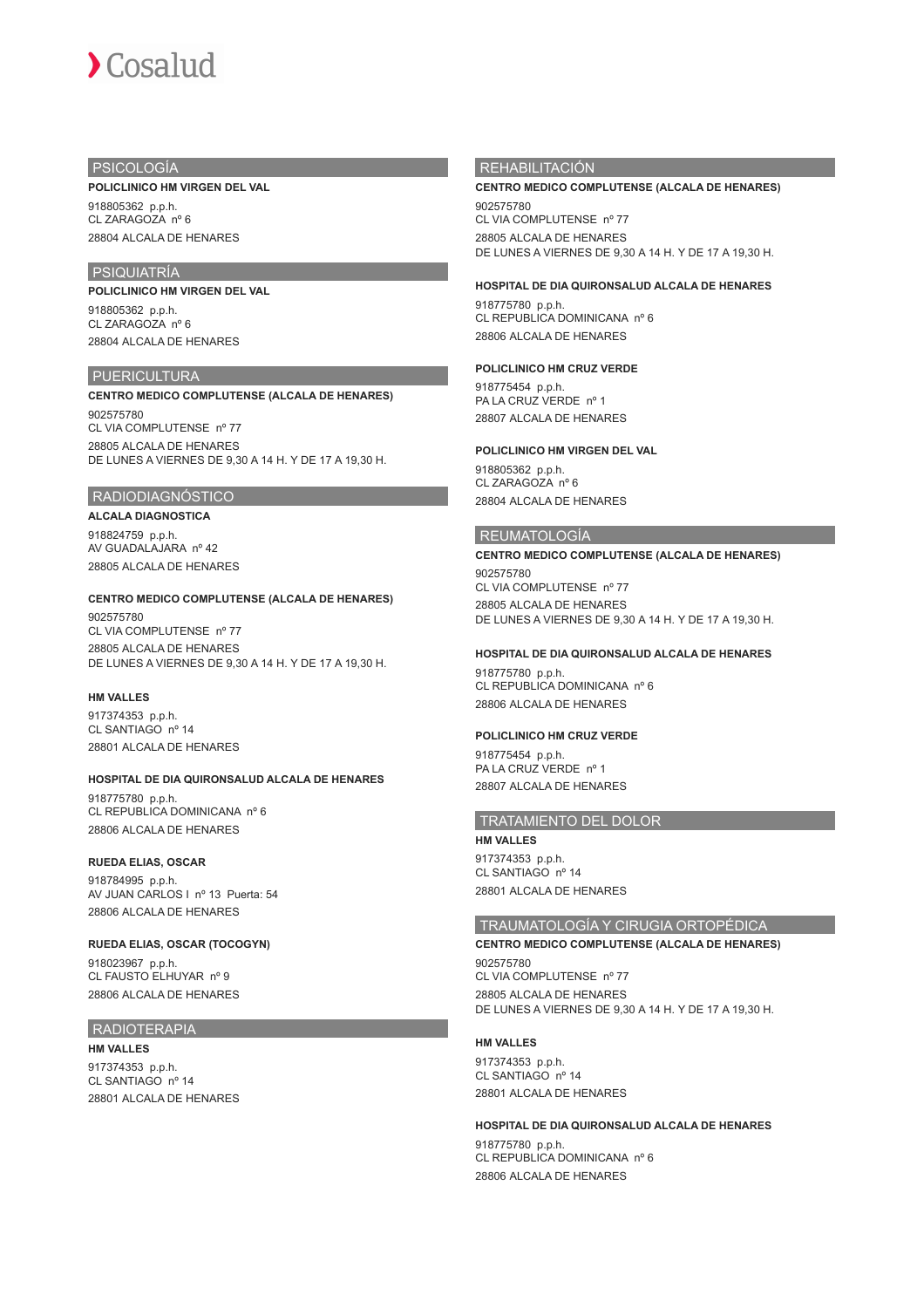#### **SANTIAGO PEREZ, JUAN ANTONIO**

902575780 p.p.h. CL VIA COMPLUTENSE nº 77 28805 ALCALA DE HENARES

# UROLOGÍA

**CENTRO MEDICO COMPLUTENSE (ALCALA DE HENARES)** 902575780 CL VIA COMPLUTENSE nº 77 28805 ALCALA DE HENARES DE LUNES A VIERNES DE 9,30 A 14 H. Y DE 17 A 19,30 H.

#### **HM VALLES**

917374353 p.p.h. CL SANTIAGO nº 14 28801 ALCALA DE HENARES

**HOSPITAL DE DIA QUIRONSALUD ALCALA DE HENARES** 918775780 p.p.h. CL REPUBLICA DOMINICANA nº 6 28806 ALCALA DE HENARES

## VIDEOCONSULTA

**POLICLINICO HM CRUZ VERDE** 918775454 p.p.h. PA LA CRUZ VERDE nº 1 28807 ALCALA DE HENARES

# ALCOBENDAS

# ACUPUNTURA **CLINICA VALDELASFUENTES**

912293636 p.p.h. CL MARQUÉS DE LA VALDAVIA nº 107 28100 ALCOBENDAS

# ALERGOLOGÍA

#### **CENTRO CLÍNICO LA CHOPERA** 916610021 p.p.h. PS LA CHOPERA nº 121 28100 ALCOBENDAS

# **CLINICA VALDELASFUENTES**

912293636 p.p.h. CL MARQUÉS DE LA VALDAVIA nº 107 28100 ALCOBENDAS

**CUETO BAELO, MERCEDES (CM VALDAVIA)** CENTRO MÉDICO VALDAVIA (ALCOBENDAS) 916614927 p.p.h. CL MARQUÉS DE LA VALDAVIA nº 43 28100 ALCOBENDAS

**POLICLINICO HM CENTRO MEDICO LA MORALEJA** 916500662 p.p.h. PS ALCOBENDAS nº 10 28109 ALCOBENDAS

## ANÁLISIS CLÍNICOS

# **ABACID - ANALISIS CLINICOS** 916522238 p.p.h. CL MARQUÉS DE LA VALDAVIA nº 84

28100 ALCOBENDAS

## **ABOLAB ANALISIS CLINICOS (LAB. DURAN BELLIDO)**

914484086 p.p.h. CL RAMÓN Y CAJAL nº 25 Piso: BJ 28100 ALCOBENDAS JUEVES DE 8 A 8:30 CON CITA PREVIA

### **CENTRO CLÍNICO LA CHOPERA**

916610021 p.p.h. PS LA CHOPERA nº 121 28100 ALCOBENDAS

### **CENTRO MÉDICO VALDAVIA (ALCOBENDAS)**

902027807 p.p.h. CL MARQUÉS DE LA VALDAVIA nº 43 28100 ALCOBENDAS

#### **CLINICA VALDELASFUENTES**

912293636 p.p.h. CL MARQUÉS DE LA VALDAVIA nº 107 28100 ALCOBENDAS

### **SYNLAB. (CM LA CHOPERA)**

916610021 p.p.h. PS LA CHOPERA nº 121 28100 ALCOBENDAS lunes a viernes de 8 a 11 h. Sábado 9:30 a 11 h.

#### **UNILABS (CLINICA VALDELASFUENTES)**

912293636 CL MARQUÉS DE LA VALDAVIA nº 107 28100 ALCOBENDAS DE 8:30 A 11 H.

#### ANGIOLOGÍA Y CIRUGÍA VASCULAR

**CENTRO CLÍNICO LA CHOPERA** 916610021 p.p.h. PS LA CHOPERA nº 121 28100 ALCOBENDAS

#### **CLINICA VALDELASFUENTES**

912293636 p.p.h. CL MARQUÉS DE LA VALDAVIA nº 107 28100 ALCOBENDAS

# **POLICLINICO HM CENTRO MEDICO LA MORALEJA**

916500662 p.p.h. PS ALCOBENDAS nº 10 28109 ALCOBENDAS

# APARATO DIGESTIVO

# **CENTRO CLÍNICO LA CHOPERA**

916610021 p.p.h. PS LA CHOPERA nº 121 28100 ALCOBENDAS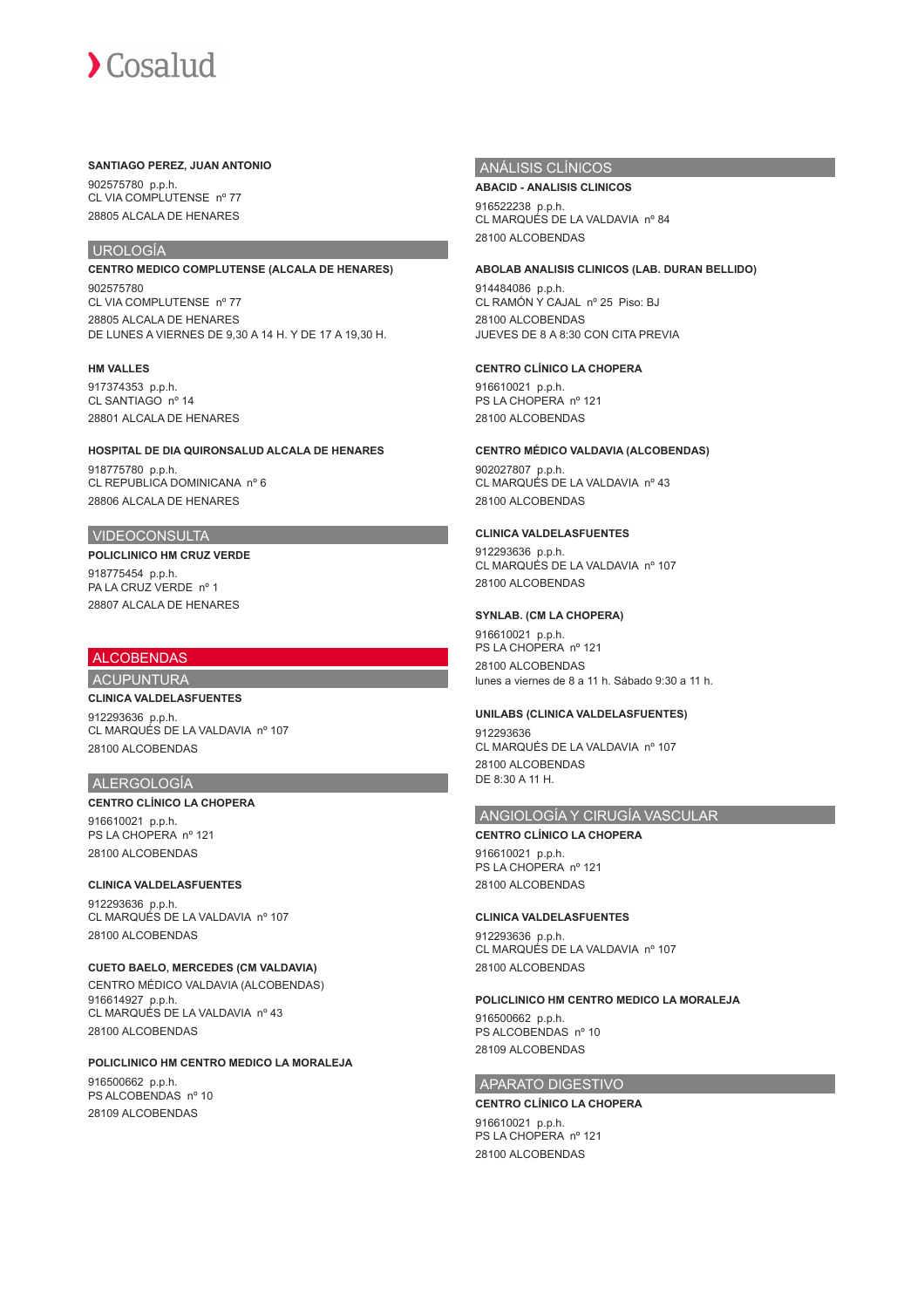### **CENTRO MÉDICO VALDAVIA (ALCOBENDAS)**

902027807 p.p.h. CL MARQUÉS DE LA VALDAVIA nº 43 28100 ALCOBENDAS

#### **CLINICA VALDELASFUENTES**

912293636 p.p.h. CL MARQUÉS DE LA VALDAVIA nº 107 28100 ALCOBENDAS

**POLICLINICO HM CENTRO MEDICO LA MORALEJA** 916500662 p.p.h. PS ALCOBENDAS nº 10 28109 ALCOBENDAS

# CARDIOLOGÍA

#### **CENTRO CLÍNICO LA CHOPERA** 916610021 p.p.h. PS LA CHOPERA nº 121 28100 ALCOBENDAS

**CENTRO MÉDICO VALDAVIA (ALCOBENDAS)** 902027807 p.p.h. CL MARQUÉS DE LA VALDAVIA nº 43

28100 ALCOBENDAS

# **CLINICA VALDELASFUENTES** 912293636 p.p.h. CL MARQUÉS DE LA VALDAVIA nº 107

28100 ALCOBENDAS

**POLICLINICO HM CENTRO MEDICO LA MORALEJA** 916500662 p.p.h. PS ALCOBENDAS nº 10 28109 ALCOBENDAS

# CIRUGÍA GENERAL Y DEL APARATO DIGESTIVO

**CENTRO CLÍNICO LA CHOPERA** 916610021 p.p.h. PS LA CHOPERA nº 121 28100 ALCOBENDAS

**CENTRO MÉDICO VALDAVIA (ALCOBENDAS)** 902027807 p.p.h. CL MARQUÉS DE LA VALDAVIA nº 43 28100 ALCOBENDAS

## **CLINICA VALDELASFUENTES** 912293636 p.p.h.

CL MARQUÉS DE LA VALDAVIA nº 107 28100 ALCOBENDAS

**POLICLINICO HM CENTRO MEDICO LA MORALEJA** 916500662 p.p.h. PS ALCOBENDAS nº 10 28109 ALCOBENDAS

**SANCHEZ LOPEZ, JOSE DANIEL** CENTRO CLÍNICO LA CHOPERA 916610021 p.p.h. PS CHOPERA nº 121 28100 ALCOBENDAS

# CIRUGÍA MAXILOFACIAL

#### **CENTRO COLUMELA (ALCOBENDAS)**

916540276 AV ESPAÑA nº 56 Piso: 01 28100 ALCOBENDAS LUNES A VIERNES DE 10:00 A 14:00 Y 16:00 A 20:00 HS.

# CIRUGÍA PEDIÁTRICA

**CENTRO CLÍNICO LA CHOPERA**

916610021 p.p.h. PS LA CHOPERA nº 121 28100 ALCOBENDAS

## CIRUGÍA PLÁSTICA Y REPARADORA

**CLINICA VALDELASFUENTES** 912293636 p.p.h. CL MARQUÉS DE LA VALDAVIA nº 107 28100 ALCOBENDAS

# DERMATOLOGÍA

**CENTRO CLÍNICO LA CHOPERA** 916610021 p.p.h. PS LA CHOPERA nº 121

28100 ALCOBENDAS

# **CENTRO MÉDICO VALDAVIA (ALCOBENDAS)**

902027807 p.p.h. CL MARQUÉS DE LA VALDAVIA nº 43 28100 ALCOBENDAS

# **CLINICA VALDELASFUENTES**

912293636 p.p.h. CL MARQUÉS DE LA VALDAVIA nº 107 28100 ALCOBENDAS

# **POLICLINICO HM CENTRO MEDICO LA MORALEJA**

916500662 p.p.h. PS ALCOBENDAS nº 10 28109 ALCOBENDAS

# ENDOCRINOLOGÍA

**CENTRO CLÍNICO LA CHOPERA** 916610021 p.p.h. PS LA CHOPERA nº 121 28100 ALCOBENDAS

# **CENTRO MEDICO ALCOBENDAS**

916516973 CL LA MARQUESA VIUDA DE ALDAMA nº 10 28100 ALCOBENDAS DE LUNES A VIERNES DE 12:00 A 14:00 HS.

#### **CENTRO MÉDICO VALDAVIA (ALCOBENDAS)**

902027807 p.p.h. CL MARQUÉS DE LA VALDAVIA nº 43 28100 ALCOBENDAS

### **CLINICA VALDELASFUENTES**

912293636 p.p.h. CL MARQUÉS DE LA VALDAVIA nº 107 28100 ALCOBENDAS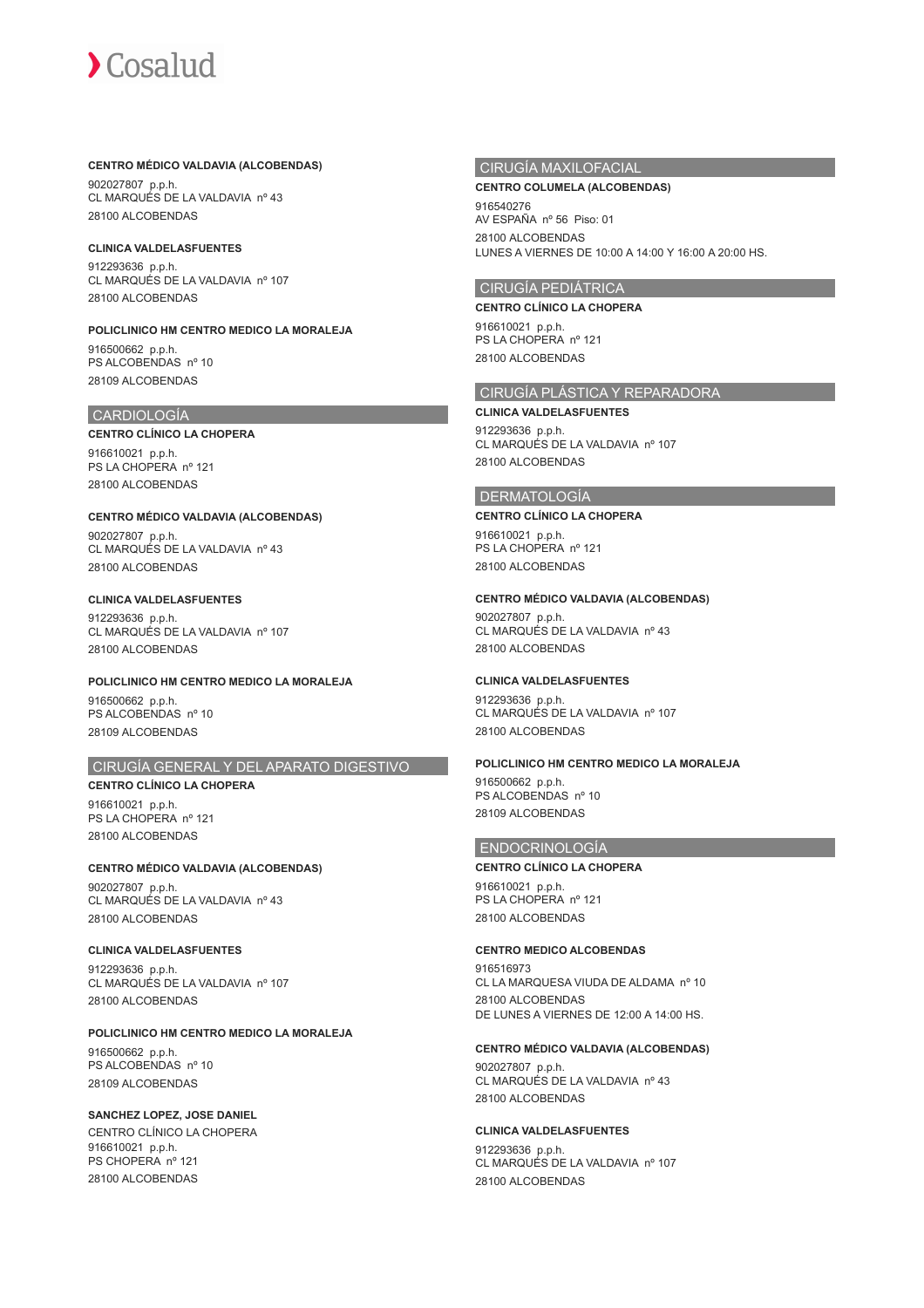#### **SANTIAGO PACHECO, MARIA ASUNCION**

916516913 p.p.h. CL LA MARQUESA VIUDA DE ALDAMA nº 10 28100 ALCOBENDAS

# ENFERMERÍA

**ANDRÉ CONSULTA DE ENFERMERÍA (ALCOBENDAS)** CENTRO MÉDICO VALDAVIA (ALCOBENDAS) 916614927 CL MARQUÉS DE LA VALDAVIA nº 43 28100 ALCOBENDAS DE LUNES A VIERNES DE 16 A 17,30 H.

## **CENTRO CLÍNICO LA CHOPERA**

916610021 p.p.h. PS LA CHOPERA nº 121 28100 ALCOBENDAS

#### **CENTRO MEDICO ALCOBENDAS**

916516973 CL LA MARQUESA VIUDA DE ALDAMA nº 10 28100 ALCOBENDAS DE LUNES A VIERNES DE 12:00 A 14:00 HS.

### **CENTRO MÉDICO VALDAVIA (ALCOBENDAS)**

902027807 p.p.h. CL MARQUÉS DE LA VALDAVIA nº 43 28100 ALCOBENDAS

#### **CLINICA VALDELASFUENTES**

912293636 p.p.h. CL MARQUÉS DE LA VALDAVIA nº 107 28100 ALCOBENDAS

# ESTOMATOLOGÍA

**CENTRO COLUMELA (ALCOBENDAS)** 916540276 AV ESPAÑA nº 56 Piso: 01 28100 ALCOBENDAS LUNES A VIERNES DE 10:00 A 14:00 Y 16:00 A 20:00 HS.

#### **CENTRO MÉDICO VALDAVIA (ALCOBENDAS)** 902027807 p.p.h. CL MARQUÉS DE LA VALDAVIA nº 43

28100 ALCOBENDAS

# **CLINICA VALDELASFUENTES**

912293636 p.p.h. CL MARQUÉS DE LA VALDAVIA nº 107 28100 ALCOBENDAS

# FISIOTERAPIA

**CENTRO CLÍNICO LA CHOPERA** 916610021 p.p.h. PS LA CHOPERA nº 121 28100 ALCOBENDAS

# **CLINICA VALDELASFUENTES**

912293636 p.p.h. CL MARQUÉS DE LA VALDAVIA nº 107 28100 ALCOBENDAS

#### **DOMINGUEZ GONZALEZ, OSCAR (LOGOGEN CENTRO DE DESARROLLO)** 916623299 p.p.h. CL SEGOVIA nº 17 28100 ALCOBENDAS

#### **INSTITUTO DE REHABILITACION MEDICA (FISIOGESTION)**

910608312 p.p.h. CL MARQUÉS DE LA VALDAVIA nº 42 Piso: BJ 28100 ALCOBENDAS

# GINECOLOGÍA Y OBSTETRICIA

**CENTRO CLÍNICO LA CHOPERA**

916610021 p.p.h. PS LA CHOPERA nº 121 28100 ALCOBENDAS

## **CENTRO MEDICO ALCOBENDAS**

916516973 CL LA MARQUESA VIUDA DE ALDAMA nº 10 28100 ALCOBENDAS DE LUNES A VIERNES DE 12:00 A 14:00 HS.

#### **CENTRO MÉDICO VALDAVIA (ALCOBENDAS)**

902027807 p.p.h. CL MARQUÉS DE LA VALDAVIA nº 43 28100 ALCOBENDAS

#### **CLINICA VALDELASFUENTES**

912293636 p.p.h. CL MARQUÉS DE LA VALDAVIA nº 107 28100 ALCOBENDAS

#### **POLICLINICO HM CENTRO MEDICO LA MORALEJA**

916500662 p.p.h. PS ALCOBENDAS nº 10 28109 ALCOBENDAS

#### HEMATOLOGÍA

**CLINICA VALDELASFUENTES** 912293636 p.p.h. CL MARQUÉS DE LA VALDAVIA nº 107 28100 ALCOBENDAS

#### LOGOFONIATRÍA

**DOMINGUEZ GONZALEZ, OSCAR (LOGOGEN CENTRO DE DESARROLLO)** 916623299 p.p.h. CL SEGOVIA nº 17 28100 ALCOBENDAS

#### MEDICINA DEPORTIVA

**POLICLINICO HM CENTRO MEDICO LA MORALEJA** 916500662 p.p.h. PS ALCOBENDAS nº 10 28109 ALCOBENDAS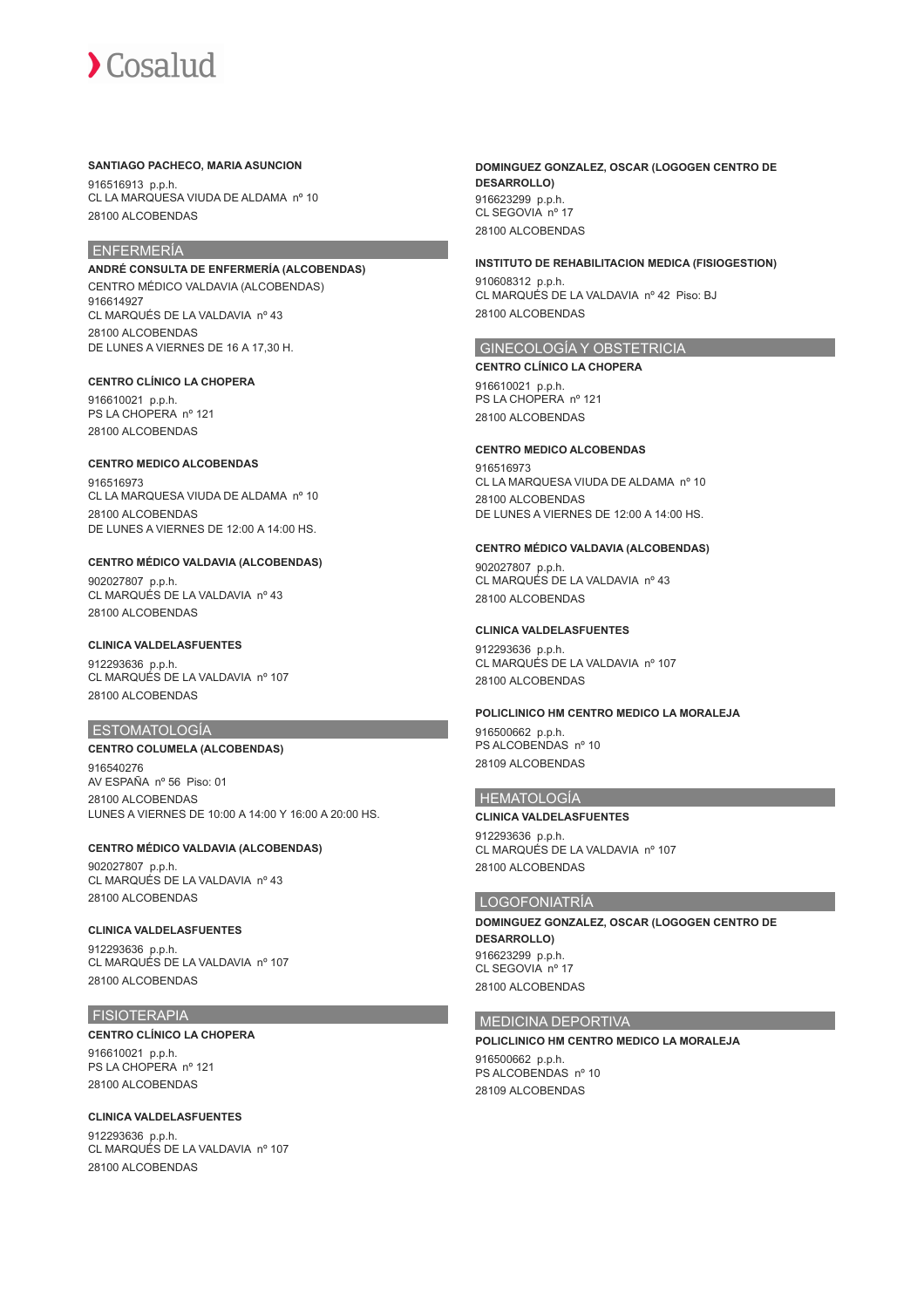# MEDICINA GENERAL

#### **CASADO GALAN, MARIA JESUS**

916614927 p.p.h. CL MARQUÉS DE LA VALDAVIA nº 43 28100 ALCOBENDAS

**CENTRO CLÍNICO LA CHOPERA** 916610021 p.p.h. PS LA CHOPERA nº 121 28100 ALCOBENDAS

#### **CENTRO MEDICO ALCOBENDAS**

916516973 CL LA MARQUESA VIUDA DE ALDAMA nº 10 28100 ALCOBENDAS DE LUNES A VIERNES DE 12:00 A 14:00 HS.

# **CENTRO MÉDICO VALDAVIA (ALCOBENDAS)**

902027807 p.p.h. CL MARQUÉS DE LA VALDAVIA nº 43 28100 ALCOBENDAS

#### **CLINICA VALDELASFUENTES**

912293636 p.p.h. CL MARQUÉS DE LA VALDAVIA nº 107 28100 ALCOBENDAS

#### **DEL REY MARIN, ENRIQUE**

916610021 p.p.h. PS CHOPERA nº 121 28100 ALCOBENDAS

**POLICLINICO HM CENTRO MEDICO LA MORALEJA** 916500662 p.p.h. PS ALCOBENDAS nº 10 28109 ALCOBENDAS

## MEDICINA INTERNA

**CLINICA VALDELASFUENTES** 912293636 p.p.h. CL MARQUÉS DE LA VALDAVIA nº 107 28100 ALCOBENDAS

### NEUROLOGÍA

#### **CENTRO MÉDICO VALDAVIA (ALCOBENDAS)**

902027807 p.p.h. CL MARQUÉS DE LA VALDAVIA nº 43 28100 ALCOBENDAS

#### **CLINICA VALDELASFUENTES**

912293636 p.p.h. CL MARQUÉS DE LA VALDAVIA nº 107 28100 ALCOBENDAS

#### OFTALMOLOGÍA

# **CARAMES DE LORITE, JUAN JOSE**

916625771 p.p.h. CL MARQUÉS DE LA VALDAVIA nº 65 28100 ALCOBENDAS

#### **CENTRO MEDICO ALCOBENDAS**

916516973 CL LA MARQUESA VIUDA DE ALDAMA nº 10 28100 ALCOBENDAS DE LUNES A VIERNES DE 12:00 A 14:00 HS.

#### **CENTRO MÉDICO VALDAVIA (ALCOBENDAS)**

902027807 p.p.h. CL MARQUÉS DE LA VALDAVIA nº 43 28100 ALCOBENDAS

## **CLINCIA BAVIERA ALCOBENDAS**

900180100 p.p.h. CL LA MARQUESA VIUDA DE ALDAMA nº 28 28100 ALCOBENDAS

#### **CLINICA VALDELASFUENTES**

912293636 p.p.h. CL MARQUÉS DE LA VALDAVIA nº 107 28100 ALCOBENDAS

#### **POLICLINICO HM CENTRO MEDICO LA MORALEJA**

916500662 p.p.h. PS ALCOBENDAS nº 10 28109 ALCOBENDAS

## OTORRINOLARINGOLOGÍA

**CENTRO CLÍNICO LA CHOPERA** 916610021 p.p.h. PS LA CHOPERA nº 121 28100 ALCOBENDAS

#### **CENTRO MÉDICO VALDAVIA (ALCOBENDAS)**

902027807 p.p.h. CL MARQUÉS DE LA VALDAVIA nº 43 28100 ALCOBENDAS

# **CLINICA VALDELASFUENTES**

912293636 p.p.h. CL MARQUÉS DE LA VALDAVIA nº 107 28100 ALCOBENDAS

# **POLICLINICO HM CENTRO MEDICO LA MORALEJA**

916500662 p.p.h. PS ALCOBENDAS nº 10 28109 ALCOBENDAS

# **PEDIATRÍA**

#### **CENTRO CLÍNICO LA CHOPERA**

916610021 p.p.h. PS LA CHOPERA nº 121 28100 ALCOBENDAS

#### **CLINICA VALDELASFUENTES**

912293636 p.p.h. CL MARQUÉS DE LA VALDAVIA nº 107 28100 ALCOBENDAS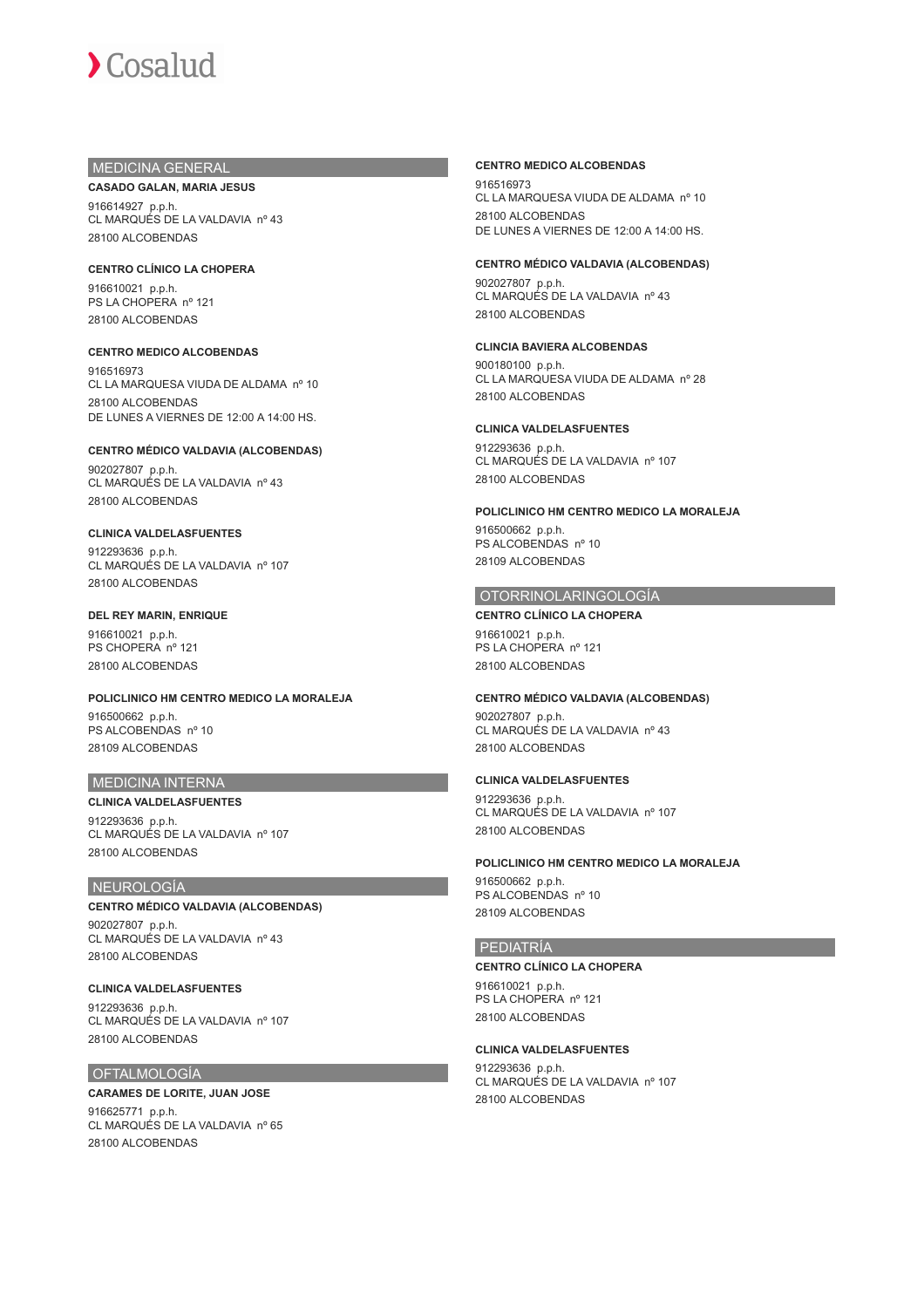#### **DEL REY MARIN, ENRIQUE**

916610021 p.p.h. PS CHOPERA nº 121 28100 ALCOBENDAS

# PODOLOGÍA

**CENTRO CLÍNICO LA CHOPERA** 916610021 p.p.h. PS LA CHOPERA nº 121 28100 ALCOBENDAS

**CLINICA VALDELASFUENTES** 912293636 p.p.h. CL MARQUÉS DE LA VALDAVIA nº 107 28100 ALCOBENDAS

**DOMINGUEZ GONZALEZ, OSCAR (LOGOGEN CENTRO DE DESARROLLO)** 916623299 p.p.h. CL SEGOVIA nº 17 28100 ALCOBENDAS

# PREPARACIÓN AL PARTO

# **CLINICA VALDELASFUENTES**

912293636 p.p.h. CL MARQUÉS DE LA VALDAVIA nº 107 28100 ALCOBENDAS

# PSICOLOGÍA

# **CENTRO CLÍNICO LA CHOPERA**

916610021 p.p.h. PS LA CHOPERA nº 121 28100 ALCOBENDAS

**DOMINGUEZ GONZALEZ, OSCAR (LOGOGEN CENTRO DE DESARROLLO)** 916623299 p.p.h. CL SEGOVIA nº 17 28100 ALCOBENDAS

# PSIQUIATRÍA

# **CENTRO CLÍNICO LA CHOPERA**

916610021 p.p.h. PS LA CHOPERA nº 121 28100 ALCOBENDAS

# **CLINICA VALDELASFUENTES**

912293636 p.p.h. CL MARQUÉS DE LA VALDAVIA nº 107 28100 ALCOBENDAS

# PUERICULTURA

# **CENTRO MÉDICO VALDAVIA (ALCOBENDAS)**

902027807 p.p.h. CL MARQUÉS DE LA VALDAVIA nº 43 28100 ALCOBENDAS

# RADIODIAGNÓSTICO

#### **CENTRO CLÍNICO LA CHOPERA**

916610021 p.p.h. PS LA CHOPERA nº 121 28100 ALCOBENDAS

#### **CENTRO DE RESONANCIAS ALCOBENDAS**

916587912 p.p.h. CL MARQUÉS DE LA VALDAVIA nº 102 28100 ALCOBENDAS

**CENTRO MÉDICO VALDAVIA (ALCOBENDAS)**

902027807 p.p.h. CL MARQUÉS DE LA VALDAVIA nº 43 28100 ALCOBENDAS

# **CLINICA VALDELASFUENTES**

912293636 p.p.h. CL MARQUÉS DE LA VALDAVIA nº 107 28100 ALCOBENDAS

### **POLICLINICO HM CENTRO MEDICO LA MORALEJA**

916500662 p.p.h. PS ALCOBENDAS nº 10 28109 ALCOBENDAS

# REHABILITACIÓN

## **CENTRO CLÍNICO LA CHOPERA**

916610021 p.p.h. PS LA CHOPERA nº 121 28100 ALCOBENDAS

#### **CENTRO MÉDICO VALDAVIA (ALCOBENDAS)**

902027807 p.p.h. CL MARQUÉS DE LA VALDAVIA nº 43 28100 ALCOBENDAS

# **CLINICA VALDELASFUENTES**

912293636 p.p.h. CL MARQUÉS DE LA VALDAVIA nº 107 28100 ALCOBENDAS

#### **INSTITUTO DE REHABILITACION MEDICA (FISIOGESTION)**

910608312 p.p.h. CL MARQUÉS DE LA VALDAVIA nº 42 Piso: BJ 28100 ALCOBENDAS

#### REUMATOLOGÍA

**CENTRO CLÍNICO LA CHOPERA**

916610021 p.p.h. PS LA CHOPERA nº 121 28100 ALCOBENDAS

#### **CENTRO MÉDICO VALDAVIA (ALCOBENDAS)**

902027807 p.p.h. CL MARQUÉS DE LA VALDAVIA nº 43 28100 ALCOBENDAS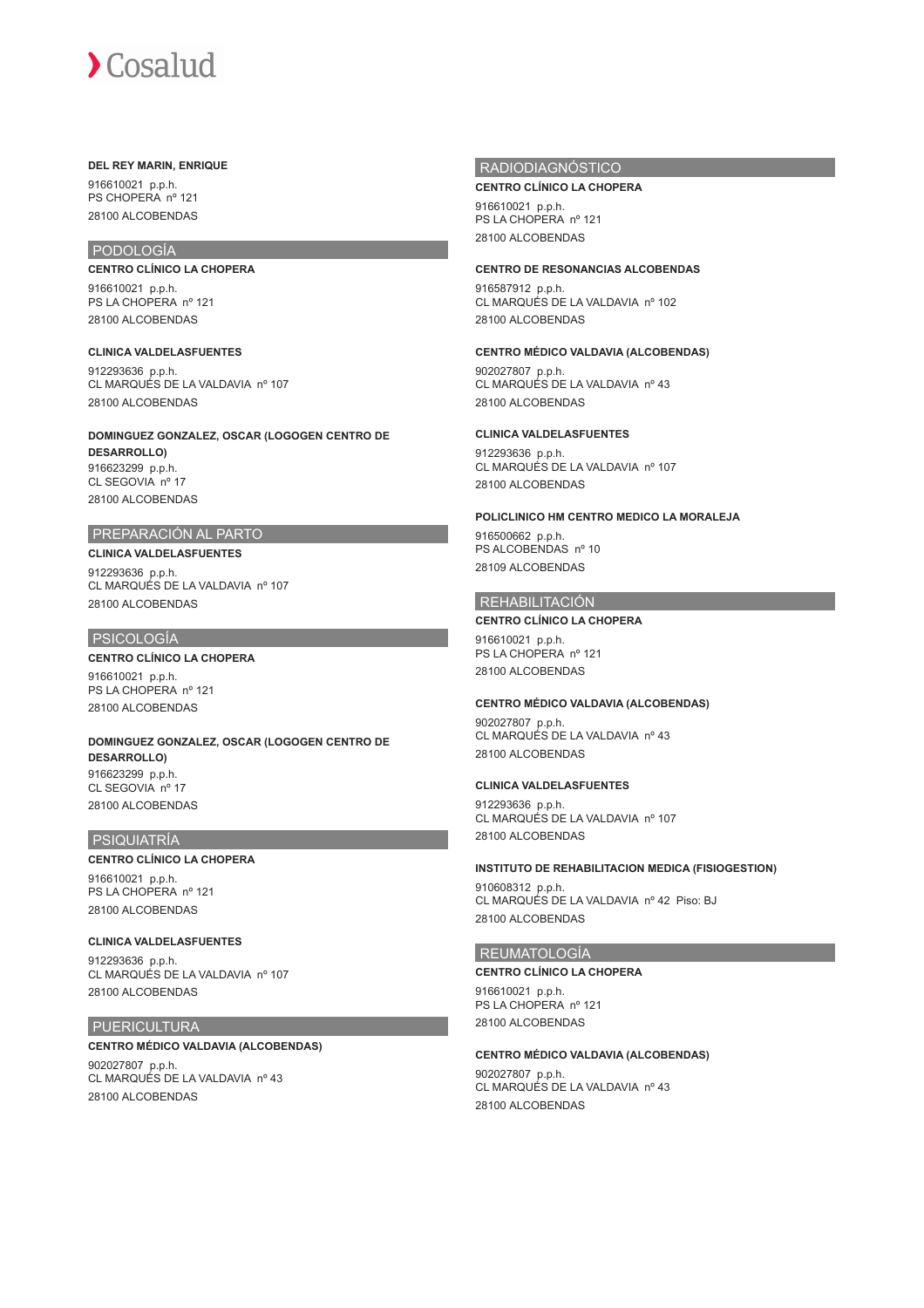#### **CLINICA VALDELASFUENTES**

912293636 p.p.h. CL MARQUÉS DE LA VALDAVIA nº 107 28100 ALCOBENDAS

# TRAUMATOLOGÍA Y CIRUGIA ORTOPÉDICA

**CENTRO CLÍNICO LA CHOPERA** 916610021 p.p.h. PS LA CHOPERA nº 121 28100 ALCOBENDAS

**CENTRO MÉDICO VALDAVIA (ALCOBENDAS)** 902027807 p.p.h. CL MARQUÉS DE LA VALDAVIA nº 43 28100 ALCOBENDAS

# **CLINICA VALDELASFUENTES** 912293636 p.p.h. CL MARQUÉS DE LA VALDAVIA nº 107

28100 ALCOBENDAS

**POLICLINICO HM CENTRO MEDICO LA MORALEJA** 916500662 p.p.h.

PS ALCOBENDAS nº 10 28109 ALCOBENDAS

# UROLOGÍA

**CENTRO CLÍNICO LA CHOPERA**

916610021 p.p.h. PS LA CHOPERA nº 121 28100 ALCOBENDAS

# **CENTRO MEDICO ALCOBENDAS**

916516973 CL LA MARQUESA VIUDA DE ALDAMA nº 10 28100 ALCOBENDAS DE LUNES A VIERNES DE 12:00 A 14:00 HS.

# **CENTRO MÉDICO VALDAVIA (ALCOBENDAS)**

902027807 p.p.h. CL MARQUÉS DE LA VALDAVIA nº 43 28100 ALCOBENDAS

#### **CLINICA VALDELASFUENTES**

912293636 p.p.h. CL MARQUÉS DE LA VALDAVIA nº 107 28100 ALCOBENDAS

# **POLICLINICO HM CENTRO MEDICO LA MORALEJA**

916500662 p.p.h. PS ALCOBENDAS nº 10 28109 ALCOBENDAS

# ALCORCON

ACUPUNTURA **CLINICA GALIANO**

916431337 p.p.h. CL VIRGEN DE ICIAR nº 15 28921 ALCORCON

#### **PEREZ CID, ENRIQUE FELIX (CENTRO MEDICO OSHADI)**

916104308 CL CABO SAN VICENTE nº 16 28924 ALCORCON LUNES A VIERNES DE 10:00 A 14:00 Y DE 17:00 A 20:00

# ALERGOLOGÍA

#### **CENTRO MÉDICO LOS CASTILLOS**

914881210 p.p.h. CL LOS LIRIOS nº 1 Piso: BJ Puerta: 1 28925 ALCORCON

## **CLINICA GALIANO**

916431337 p.p.h. CL VIRGEN DE ICIAR nº 15 28921 ALCORCON

#### **HENRIQUEZ SANTANA , AYTHAMY**

916496600 p.p.h. CL ESTAMBUL nº 30 28922 ALCORCON

#### **HOSPITAL QUIRONSALUD SUR**

916496600 p.p.h. CL ESTAMBUL nº 30 28922 ALCORCON

### **LUNA PORTA, JUAN ALBERTO**

916120813 p.p.h. CL RÍO SEGRE nº 4 Piso: BJ 28923 ALCORCON

#### **RUIZ HORNILLOS , FCO JAVIER**

916496600 p.p.h. CL ESTAMBUL nº 30 28922 ALCORCON

### **RUIZ HORNILLOS , FCO JAVIER**

916496600 p.p.h. CL ESTAMBUL nº 30 28922 ALCORCON

#### **SANCHEZ MORENO , VANESA**

916496600 p.p.h. CL ESTAMBUL nº 30 28922 ALCORCON

#### **SOLA MARTINEZ , FCO JAVIER**

916496600 p.p.h. CL ESTAMBUL nº 30 28922 ALCORCON

# ANÁLISIS CLÍNICOS

**DRES. DÍEZ PEÑAS LAB. DE ANÁLISIS CLÍNICOS (CENTRO MEDICO ROCAR)** 916437026 CL FUENLABRADA nº 4 Piso: 01 Puerta: A 28922 ALCORCON LUNES A SABADO DE 8 A 9H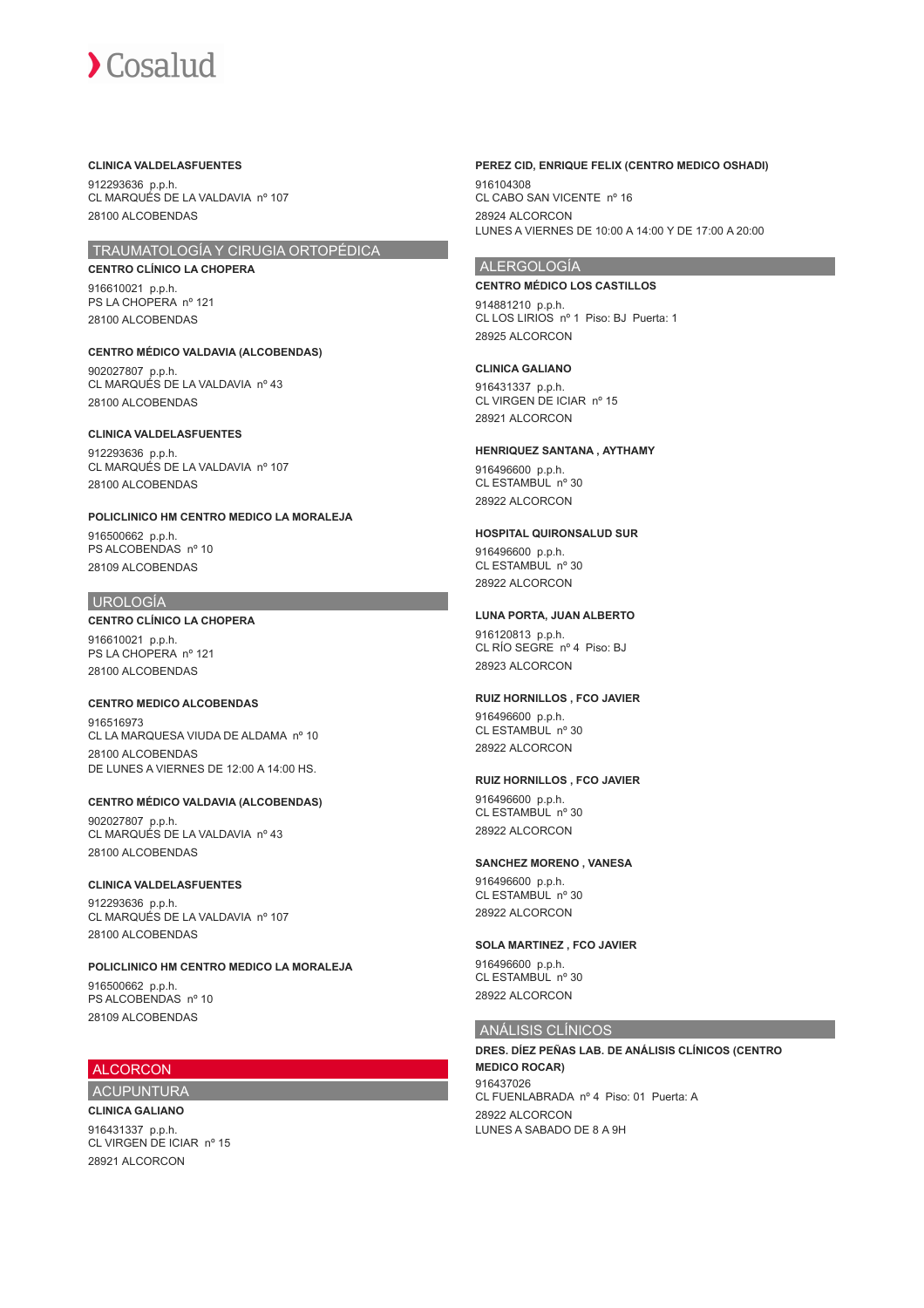### **ESTUDIOS ANALÍTICOS APLICADOS A LA CLÍNICA**

916426409 p.p.h. AV LEGANES nº 4 28923 ALCORCON

#### **ESTUDIOS ANALÍTICOS APLICADOS A LA CLÍNICA (C.M. CEMAL)** 916426409 p.p.h. AV LEGANES nº 4 28923 ALCORCON

**HOSPITAL QUIRONSALUD SUR**

916496600 p.p.h. CL ESTAMBUL nº 30 28922 ALCORCON

#### **LABORATORIO DE ANALISIS CLINICOS DRES. DIEZ PEÑAS**

**(CLINICA GALIANO)** CLINICA GALIANO 916431337 CL VIRGEN DE ICIAR nº 15 28921 ALCORCON L-X-V DE 9:10 A 9:30H

## **MARTIN MARTIN, ANDRES (ALCORCON)**

916444298 p.p.h. CL LAS FÁBRICAS nº 3 28923 ALCORCON

# **MEGALAB**

916496600 CL ESTAMBUL nº 30 28922 ALCORCON DE LUNES A VIERNES DE 08:00 A 11:00; SABADOS DE 08:30 A 10:30 HS.

#### **SYNLAB (CLINICA NEXO)**

914881579 p.p.h. CL PADRÓN nº 6 28925 ALCORCON

#### **SYNLAB. (ALCORCON)**

916433211 p.p.h. CL VIRGEN DE ICIAR nº 5 28921 ALCORCON

#### **UNILABS**

CENTRO MÉDICO LOS CASTILLOS 914881210 CL LOS LIRIOS nº 1 28925 ALCORCON DE L. A V. DE 8 A 22 H. SÁBADPS DE 10 A 14,30 H.

# ANGIOLOGÍA Y CIRUGÍA VASCULAR

#### **ALFAYATE GARCIA , JESUS MANUEL**

916496600 p.p.h. CL ESTAMBUL nº 30 28922 ALCORCON

#### **CERVELL RODRIGUEZ , DEBORHA**

916496600 p.p.h. CL ESTAMBUL nº 30 28922 ALCORCON

#### **HOSPITAL QUIRONSALUD SUR**

916496600 p.p.h. CL ESTAMBUL nº 30 28922 ALCORCON

## **PURAS MALLAGRAY , ENRIQUE**

916496600 p.p.h. CL ESTAMBUL nº 30 28922 ALCORCON

### **RAMIREZ ORTEGA , MARTA**

916496600 p.p.h. CL ESTAMBUL nº 30 28922 ALCORCON

# **VILA ATIENZA , MARIA**

916496600 p.p.h. CL ESTAMBUL nº 30 28922 ALCORCON

## APARATO DIGESTIVO

**CENTRO MÉDICO LOS CASTILLOS** 914881210 p.p.h. CL LOS LIRIOS nº 1 Piso: BJ Puerta: 1 28925 ALCORCON

# **GARCIA LOPEZ, MARIA PILAR**

916440490 p.p.h. CL CISNEROS nº 1 Piso: 01 Puerta: B 28921 ALCORCON

# **HOSPITAL QUIRONSALUD SUR**

916496600 p.p.h. CL ESTAMBUL nº 30 28922 ALCORCON

## CARDIOLOGÍA

**BENEZET MAZUECOS , JUAN** 916496600 p.p.h. CL ESTAMBUL nº 30 28922 ALCORCON

# **CENTRO MÉDICO LOS CASTILLOS**

914881210 p.p.h. CL LOS LIRIOS nº 1 Piso: BJ Puerta: 1 28925 ALCORCON

#### **FERNANDEZ DIAZ , JOSE ANTONIO**

916496600 p.p.h. CL ESTAMBUL nº 30 28922 ALCORCON

#### **HOSPITAL QUIRONSALUD SUR**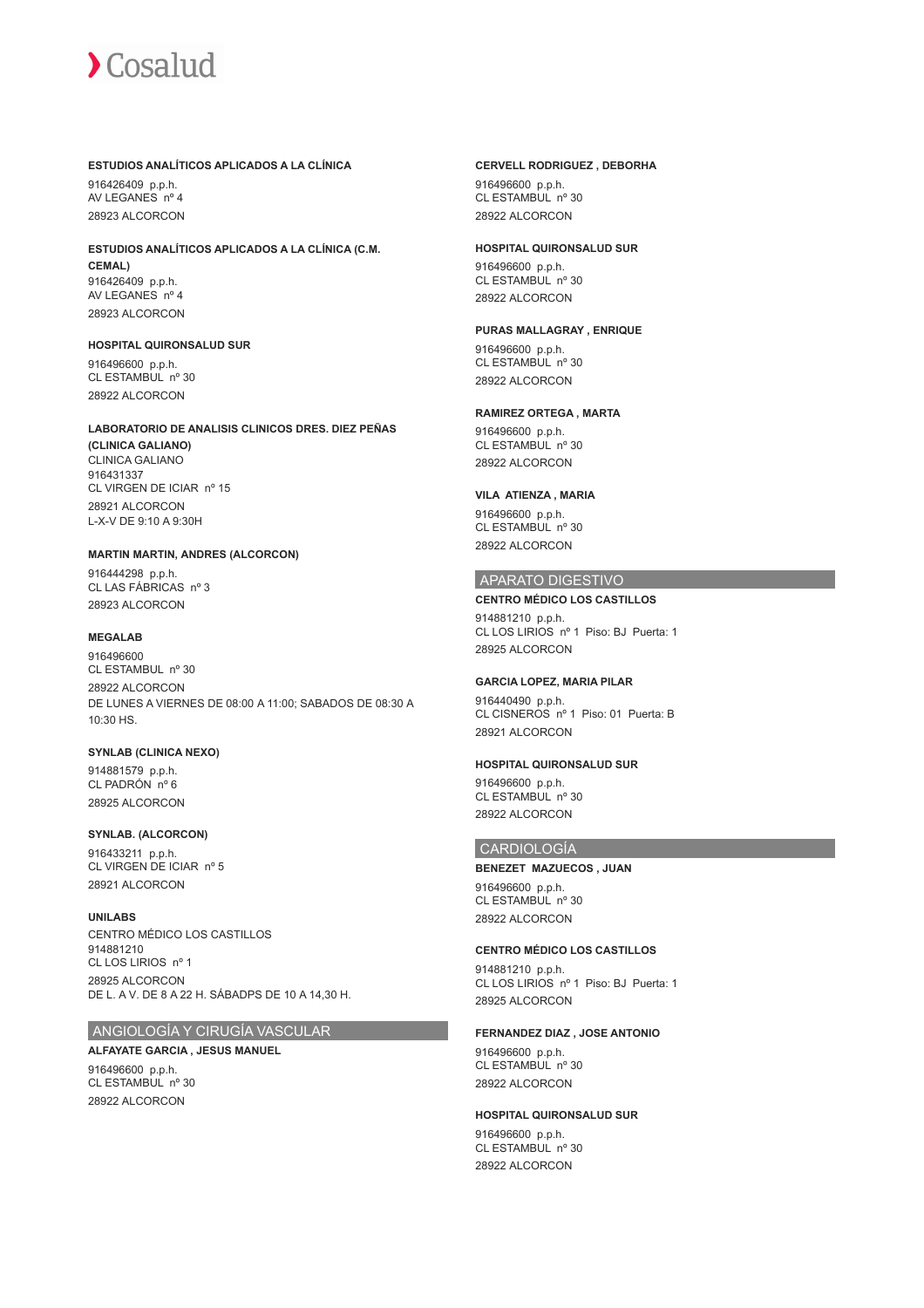#### **JIMENEZ HERNANDEZ , ROSA MARIA**

916496600 p.p.h. CL ESTAMBUL nº 30 28922 ALCORCON

**LOPEZ RICARDO , ABRAHAM** 916496600 p.p.h. CL ESTAMBUL nº 30 28922 ALCORCON

**LOZANO ROSADO , ALVARO** 916496600 p.p.h. CL ESTAMBUL nº 30 28922 ALCORCON

**MORI JUNCO , RICARDO ANTONIO** 916496600 p.p.h. CL ESTAMBUL nº 30 28922 ALCORCON

**RUBIO CAMPAL , JOSE MANUEL** 916496600 p.p.h. CL ESTAMBUL nº 30 28922 ALCORCON

**SANCHEZ-AQUINO GONZALEZ , ROSA** 916496600 p.p.h. CL ESTAMBUL nº 30 28922 ALCORCON

**SANCHO CARMONA , DAVID** 916496600 p.p.h. CL ESTAMBUL nº 30 28922 ALCORCON

**SERRANO ANTOLIN , JOSE MARIA** 916496600 p.p.h. CL ESTAMBUL nº 30 28922 ALCORCON

**TALAVERA CALLE , PEDRO LUIS** 916496600 p.p.h. CL ESTAMBUL nº 30 28922 ALCORCON

#### CIRUGÍA CARDIOVASCULAR

**HOSPITAL QUIRONSALUD SUR** 916496600 p.p.h. CL ESTAMBUL nº 30 28922 ALCORCON

# CIRUGÍA GENERAL Y DEL APARATO DIGESTIVO

**ALVAREZ ANTOLINEZ , MARIANO** 916496600 p.p.h.  $CI$  ESTAMBUL  $n^{\circ}$  30 28922 ALCORCON

**BARZOLA NAVARRO , ERNESTO JESUS** 916496600 p.p.h. CL ESTAMBUL nº 30 28922 ALCORCON

**BURNEO ESTEVES , MAURICIO** 916496600 p.p.h. CL ESTAMBUL nº 30 28922 ALCORCON

#### **CENTRO MÉDICO LOS CASTILLOS**

914881210 p.p.h. CL LOS LIRIOS nº 1 Piso: BJ Puerta: 1 28925 ALCORCON

# **CLINICA GALIANO**

916431337 p.p.h. CL VIRGEN DE ICIAR nº 15 28921 ALCORCON

**CRUZ CIDONCHA , ARTURO**

916496600 p.p.h. CL ESTAMBUL nº 30 28922 ALCORCON

#### **DANES GRASES , JUAN EMMANUEL**

916496600 p.p.h. CL ESTAMBUL nº 30 28922 ALCORCON

#### **DOMINGO GARCIA , PEDRO**

916496600 p.p.h. CL ESTAMBUL nº 30 28922 ALCORCON

# **GARCIA SEPULVEDA , MARIA ESTHER**

916496600 p.p.h. CL ESTAMBUL nº 30 28922 ALCORCON

#### **HOSPITAL QUIRONSALUD SUR**

916496600 p.p.h. CL ESTAMBUL nº 30 28922 ALCORCON

#### **LASSES MARTINEZ , BIBIANA**

916496600 p.p.h. CL ESTAMBUL nº 30 28922 ALCORCON

# **LOPEZ MARTINEZ , CARLOS**

916496600 p.p.h. CL ESTAMBUL nº 30 28922 ALCORCON

#### **LUSILLA LOPEZ , ALEJANDRO**

916496600 p.p.h. CL ESTAMBUL nº 30 28922 ALCORCON

#### **MILIANI MOLINA , CARLOS JESUS**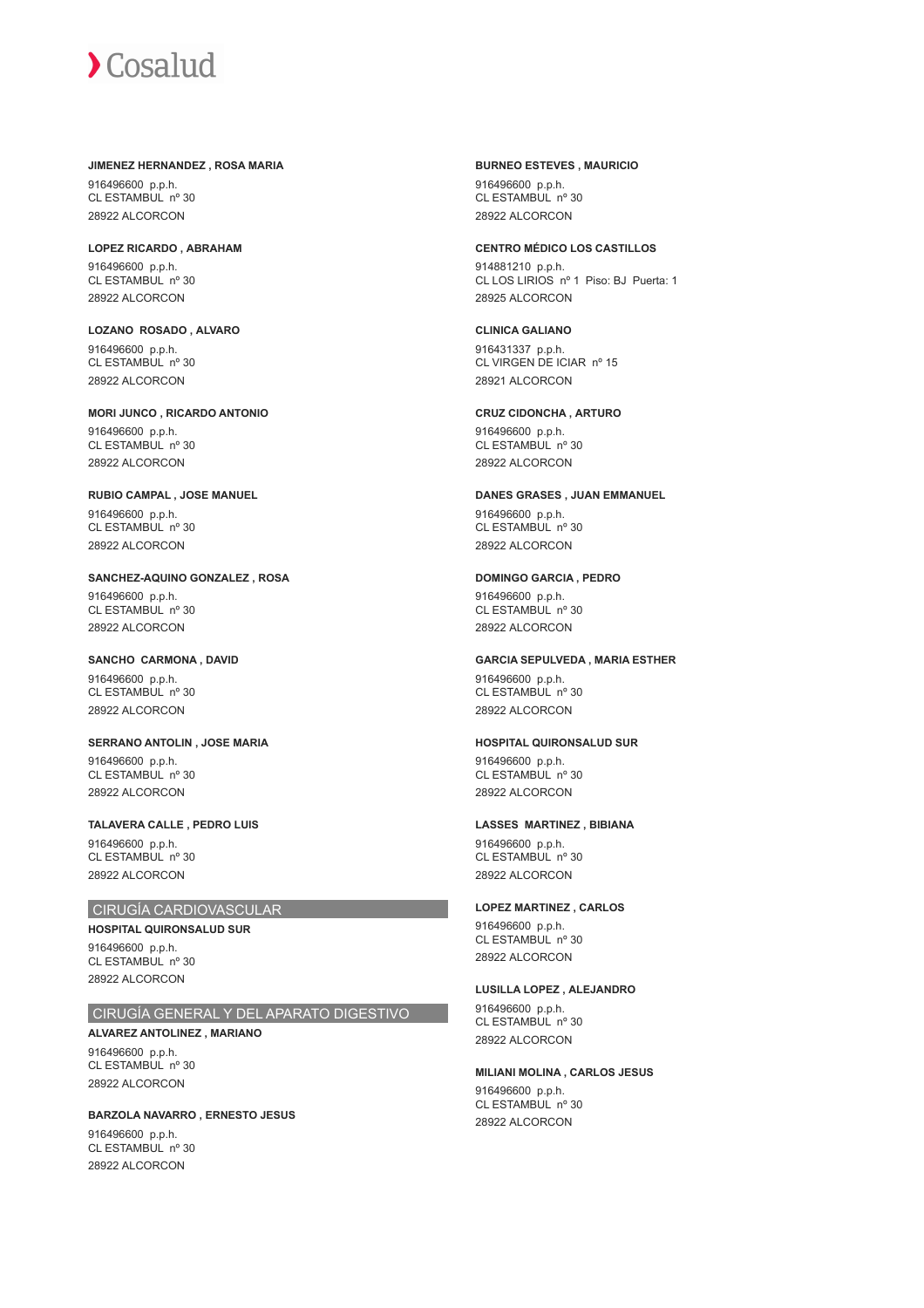#### **MORENO SANGUINO , CARLOS**

916496600 p.p.h. CL ESTAMBUL nº 30 28922 ALCORCON

**PEREZ TORRES , JORGE BRIAN** 916496600 p.p.h. CL ESTAMBUL nº 30 28922 ALCORCON

**RESTREPO NUÑEZ , RAFAEL MAURICIO** 916496600 p.p.h. CL ESTAMBUL nº 30 28922 ALCORCON

**ROZO CORONEL , ORLANDO ARTURO** 916496600 p.p.h. CL ESTAMBUL nº 30 28922 ALCORCON

**SAENZ MONTORO , JOSE** 916496600 p.p.h. CL ESTAMBUL nº 30 28922 ALCORCON

**SEÑARIS ROMAY , JOSE FERNANDO** 916496600 p.p.h. CL ESTAMBUL nº 30 28922 ALCORCON

**TEJERINA , JUAN GABRIEL** 916496600 p.p.h. CL ESTAMBUL nº 30 28922 ALCORCON

# CIRUGÍA MAXILOFACIAL

**CENTRO MÉDICO LOS CASTILLOS** 914881210 p.p.h. CL LOS LIRIOS nº 1 Piso: BJ Puerta: 1 28925 ALCORCON

**DOMINGUEZ MEDINA , DAVID AARON** 916496600 p.p.h. CL ESTAMBUL nº 30 28922 ALCORCON

**HOSPITAL QUIRONSALUD SUR** 916496600 p.p.h. CL ESTAMBUL nº 30 28922 ALCORCON

# CIRUGÍA PEDIÁTRICA

**AGUADO RONCERO , PABLO** 916496600 p.p.h.  $CI$  ESTAMBUL  $n^{\circ}$  30 28922 ALCORCON

**ALONSO CALDERON , J LORENZO** 916496600 p.p.h. CL ESTAMBUL nº 30 28922 ALCORCON

### **DIEZ GARCIA , RICARDO**

916496600 p.p.h. CL ESTAMBUL nº 30 28922 ALCORCON

#### **FUENTES CEBALLO , ENNIO**

916496600 p.p.h. CL ESTAMBUL nº 30 28922 ALCORCON

**HOSPITAL QUIRONSALUD SUR**

916496600 p.p.h. CL ESTAMBUL nº 30 28922 ALCORCON

**SANZ BRAVO , EVA ESMERALDA**

916496600 p.p.h. CL ESTAMBUL nº 30 28922 ALCORCON

# CIRUGÍA PLÁSTICA Y REPARADORA

**AVILES MARTIN , EDUARDO** 916496600 p.p.h. CL ESTAMBUL nº 30 28922 ALCORCON

#### **ESPINO RODRIGUEZ , FCO JAVIER**

916496600 p.p.h. CL ESTAMBUL nº 30 28922 ALCORCON

### **HOSPITAL QUIRONSALUD SUR**

916496600 p.p.h. CL ESTAMBUL nº 30 28922 ALCORCON

# **SANCHEZ MARTIN , JESUS**

916496600 p.p.h. CL ESTAMBUL nº 30 28922 ALCORCON

#### CIRUGÍA TORÁCICA

**BELLIDO REYES , YURI ANTHONY** 916496600 p.p.h. CL ESTAMBUL nº 30 28922 ALCORCON

## **HOSPITAL QUIRONSALUD SUR**

916496600 p.p.h. CL ESTAMBUL nº 30 28922 ALCORCON

## **MUGURUZA TRUEBA , IGNACIO**

916496600 p.p.h.  $CI$  ESTAMBUL  $n^{\circ}$  30 28922 ALCORCON

# **RINCON GARCIA , DAVID ALBERTO**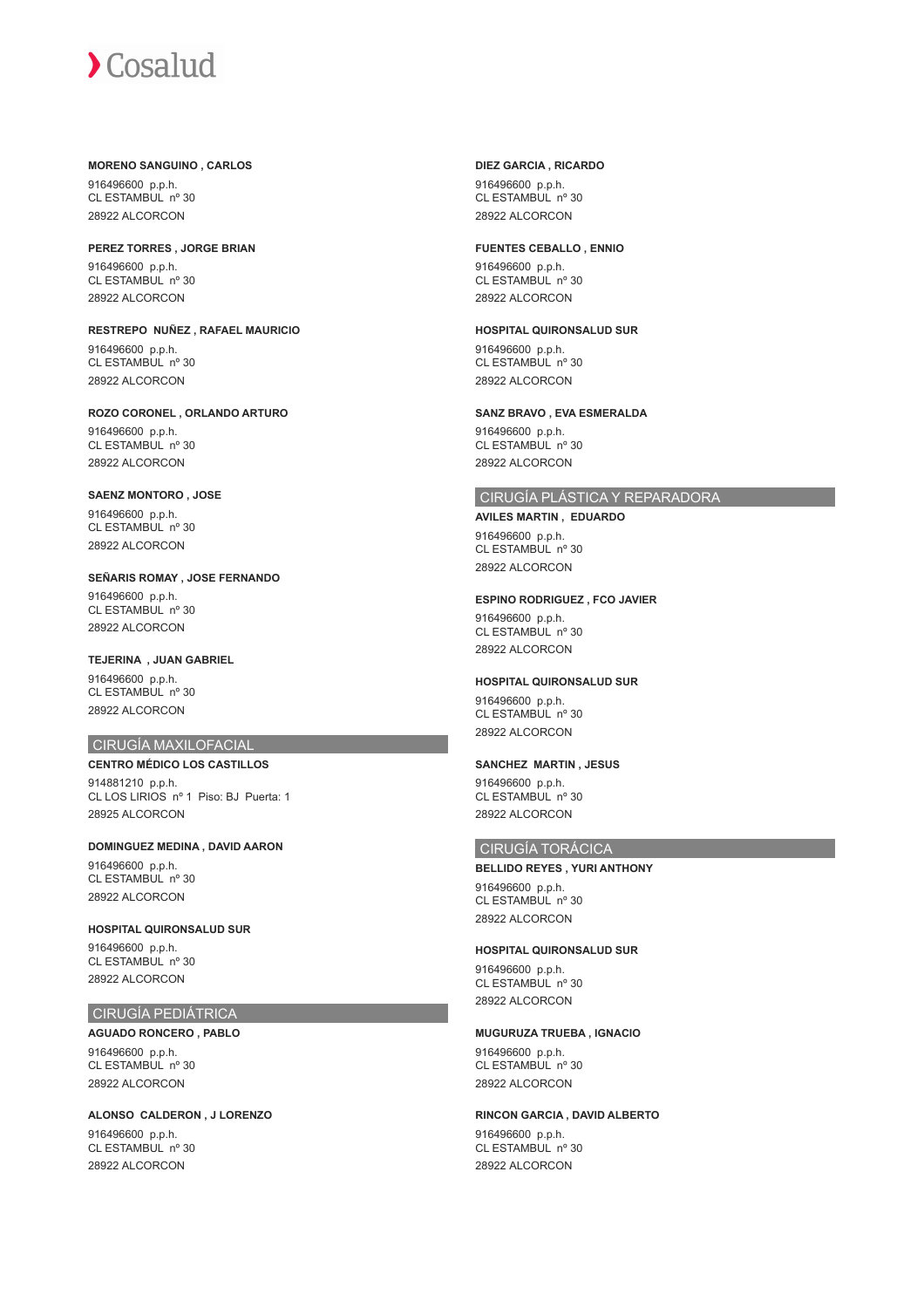#### **VICENTE ANTUNES , SARA ISABEL**

916496600 p.p.h. CL ESTAMBUL nº 30 28922 ALCORCON

# DERMATOLOGÍA

**ALONSO PEREZ , ALEJANDRO** 916496600 p.p.h. CL ESTAMBUL nº 30 28922 ALCORCON

**CENTRO MÉDICO LOS CASTILLOS** 914881210 p.p.h. CL LOS LIRIOS nº 1 Piso: BJ Puerta: 1 28925 ALCORCON

**HAMED , HISHAM YOUSEF** 916440490 p.p.h. CL CISNEROS nº 1 Piso: 01 Puerta: B 28921 ALCORCON

**HOSPITAL QUIRONSALUD SUR** 916496600 p.p.h. CL ESTAMBUL nº 30 28922 ALCORCON

**MARTINEZ SANCHEZ , DIEGO** 916496600 p.p.h. CL ESTAMBUL nº 30 28922 ALCORCON

**MORATINOS MARTINEZ , MARTA** 916496600 p.p.h. CL ESTAMBUL nº 30 28922 ALCORCON

**RUIZ RIVERO , JUNCAL** 916496600 p.p.h. CL ESTAMBUL nº 30 28922 ALCORCON

#### ENDOCRINOLOGÍA

**CENTRO MÉDICO LOS CASTILLOS** 914881210 p.p.h. CL LOS LIRIOS nº 1 Piso: BJ Puerta: 1 28925 ALCORCON

**GARCIA-VALDECASAS VAZQUEZ , LEOPOLDO** 916496600 p.p.h. CL ESTAMBUL nº 30 28922 ALCORCON

**HOSPITAL QUIRONSALUD SUR** 916496600 p.p.h.  $CI$  ESTAMBUL  $n^{\circ}$  30 28922 ALCORCON

**PERCOVICH HUALPA , JUAN CARLOS** 916496600 p.p.h. CL ESTAMBUL nº 30 28922 ALCORCON

# ENFERMERÍA

**CENTRO MÉDICO LOS CASTILLOS**

914881210 p.p.h. CL LOS LIRIOS nº 1 Piso: BJ Puerta: 1 28925 ALCORCON

#### **CLINICA NEXO**

914881579 CL PADRÓN nº 6 28925 ALCORCON L-V DE 8 A 21H Y SABADOS DE 10 A 14H

## **ESPAÑA GONZALEZ, JOSEFINA**

916433211 CL VIRGEN DE ICIAR nº 5 28921 ALCORCON DE LUNES A VIERNES DE 10 A 11 Y DE 17 A 18,15 H.

# **FIGUEIRA REY, ESTHER**

914880206 p.p.h. CL ISLAS CIÉS nº 9 28925 ALCORCON

#### **HOSPITAL QUIRONSALUD SUR**

916496600 p.p.h. CL ESTAMBUL nº 30 28922 ALCORCON

# ESTOMATOLOGÍA

**CENTRO MÉDICO LOS CASTILLOS** 914881210 p.p.h. CL LOS LIRIOS nº 1 Piso: BJ Puerta: 1 28925 ALCORCON

#### **FERNANDEZ CALDERON, OLGA**

916127913 p.p.h. AV LA LIBERTAD nº 7 28924 ALCORCON

# FISIOTERAPIA

**CENTRO MÉDICO LOS CASTILLOS**

914881210 p.p.h. CL LOS LIRIOS nº 1 Piso: BJ Puerta: 1 28925 ALCORCON

#### **CLINICA GALIANO**

916431337 p.p.h. CL VIRGEN DE ICIAR nº 15 28921 ALCORCON

#### **CLINICA NEXO**

914881579 CL PADRÓN nº 6 28925 ALCORCON L-V DE 8 A 21H Y SABADOS DE 10 A 14H

#### **HOSPITAL QUIRONSALUD SUR**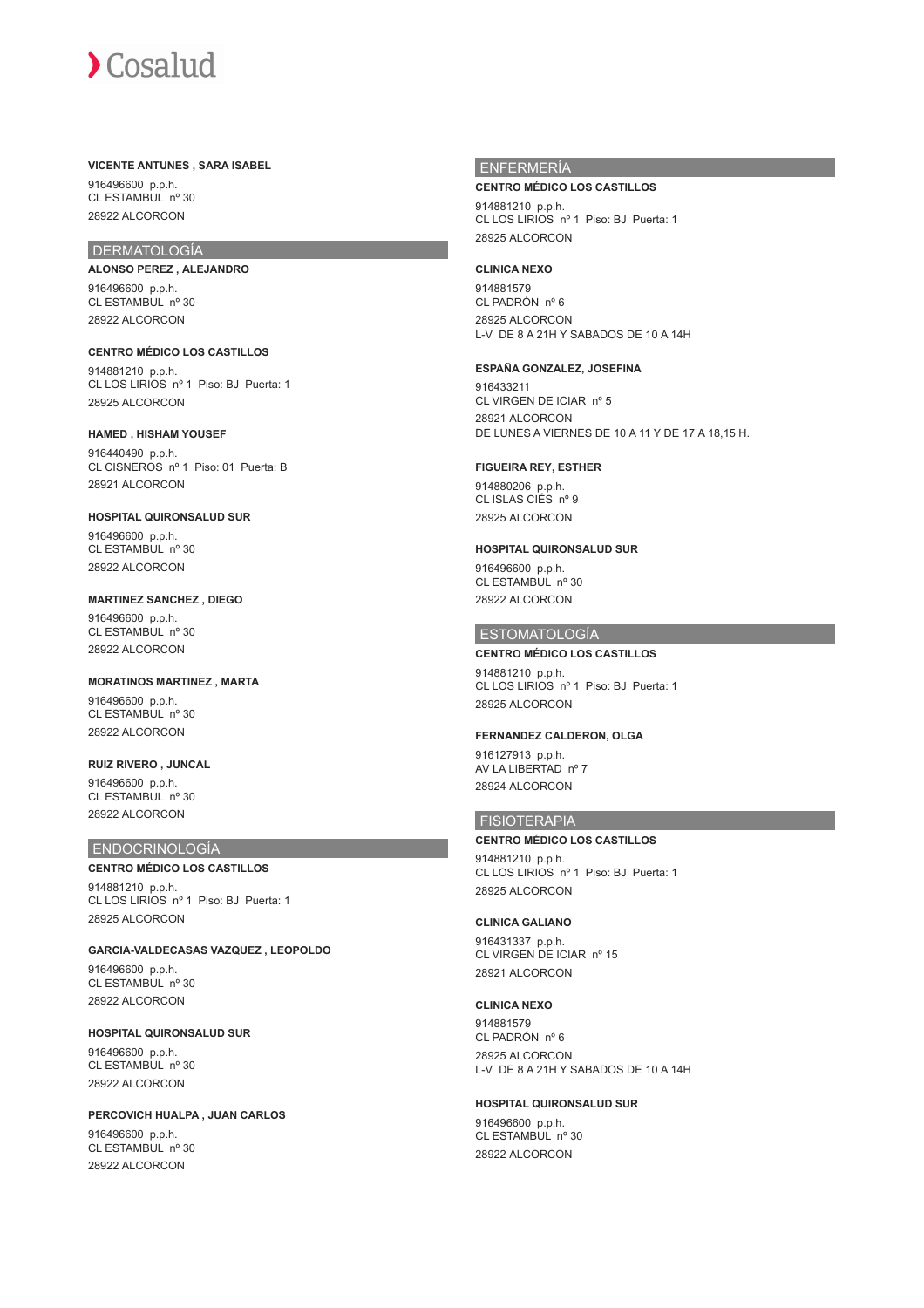**MERCADO CHAMORRO, MARIA ELENA (FISIOSUR ALCORCON)** 916441075 p.p.h. CL MAYOR nº 84

28922 ALCORCON

**REHABILITACION PARQUE LISBOA** 916109239 p.p.h. CL PORTO COLÓN nº 10 28924 ALCORCON

# GINECOLOGÍA Y OBSTETRICIA

**ABAD SANZ , Mª ROSA** 916496600 p.p.h. CL ESTAMBUL nº 30 28922 ALCORCON

**APAESTEGUI VELASQUEZ , FELICITAS** 916496600 p.p.h. CL ESTAMBUL nº 30

28922 ALCORCON

### **ARAÑO MICLIN, MARLENE EUSEBIA**

916440490 p.p.h. CL CISNEROS nº 1 Piso: 01 Puerta: B 28921 ALCORCON

**BERNAL RODRIGUEZ , ALAN MILIET** 916496600 p.p.h. CL ESTAMBUL nº 30 28922 ALCORCON

#### **CENTRO MÉDICO LOS CASTILLOS**

914881210 p.p.h. CL LOS LIRIOS nº 1 Piso: BJ Puerta: 1 28925 ALCORCON

**CLINICA GALIANO**

916431337 p.p.h. CL VIRGEN DE ICIAR nº 15 28921 ALCORCON

# **CLINICA NEXO**

914881579 CL PADRÓN nº 6 28925 ALCORCON L-V DE 8 A 21H Y SABADOS DE 10 A 14H

**FERNANDEZ LOPEZ , NATALIA** 916496600 p.p.h.

CL ESTAMBUL nº 30 28922 ALCORCON

## **GAMEZ ALDERETE , FCO DE ASIS**

916496600 p.p.h. CL ESTAMBUL nº 30 28922 ALCORCON

**HIGUERAS CONDE , DOLORES** 916496600 p.p.h.

CL ESTAMBUL nº 30 28922 ALCORCON

# **HOSPITAL QUIRONSALUD SUR**

916496600 p.p.h. CL ESTAMBUL nº 30 28922 ALCORCON

#### **LEFELMAN SCHWARTZ , EZEQUIEL**

916496600 p.p.h. CL ESTAMBUL nº 30 28922 ALCORCON

## **LOPEZ BUENO , Mª JESUS**

916496600 p.p.h. CL ESTAMBUL nº 30

# 28922 ALCORCON

**MARTIN RAMIRO, ANGEL**

HOSPITAL QUIRONSALUD SUR 902020068 p.p.h. CL ESTAMBUL nº 30 28922 ALCORCON

#### **MARTIN-ONDARZA GONZALEZ , M CARMEN**

916496600 p.p.h. CL ESTAMBUL nº 30 28922 ALCORCON

### **MAURA TEJEDA , FLOR ISABEL**

916496600 p.p.h. CL ESTAMBUL nº 30 28922 ALCORCON

#### **NAVARRO XXX , EDGARD ALFONSO**

916496600 p.p.h. CL ESTAMBUL nº 30 28922 ALCORCON

#### **OTEO DOMINGUEZ , CARMEN**

916496600 p.p.h. CL ESTAMBUL nº 30 28922 ALCORCON

#### **SAN MARTIN MORAL , RAQUEL**

916496600 p.p.h. CL ESTAMBUL nº 30 28922 ALCORCON

#### **SANCHEZ MIGUEL , TAMARA**

916496600 p.p.h. CL ESTAMBUL nº 30 28922 ALCORCON

# **SEVILLA ROS , J ANTONIO**

916496600 p.p.h. CL ESTAMBUL nº 30 28922 ALCORCON

## HEMATOLOGÍA

# **CENTRO MÉDICO LOS CASTILLOS**

914881210 p.p.h. CL LOS LIRIOS nº 1 Piso: BJ Puerta: 1 28925 ALCORCON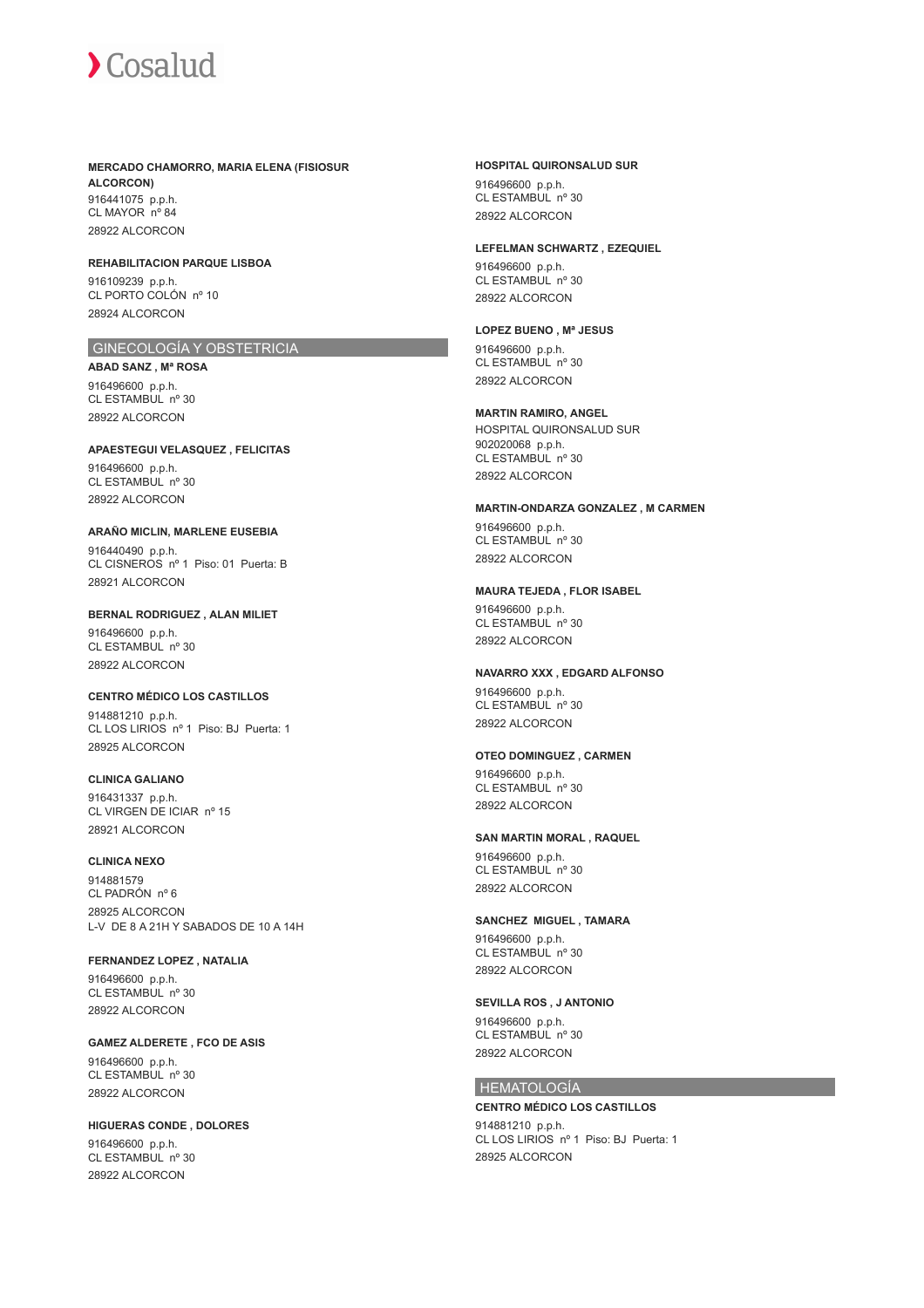#### **GARCIA FERNANDEZ , SONIA**

916496600 p.p.h. CL ESTAMBUL nº 30 28922 ALCORCON

**HERNANDEZ RIVAS , JOSE ANGEL**

916496600 p.p.h. CL ESTAMBUL nº 30 28922 ALCORCON

**HOSPITAL QUIRONSALUD SUR** 916496600 p.p.h. CL ESTAMBUL nº 30 28922 ALCORCON

**PEREZ RODRIGUEZ , GUILLERMO** 916496600 p.p.h.

CL ESTAMBUL nº 30 28922 ALCORCON

# HOMEOPATÍA

**PEREZ CID, ENRIQUE FELIX (CENTRO MEDICO OSHADI)** 916104308 CL CABO SAN VICENTE nº 16 28924 ALCORCON LUNES A VIERNES DE 10:00 A 14:00 Y DE 17:00 A 20:00

# LOGOFONIATRÍA

# **CENTRO MÉDICO LOS CASTILLOS**

914881210 p.p.h. CL LOS LIRIOS nº 1 Piso: BJ Puerta: 1 28925 ALCORCON

**CLINICA NEXO**

914881579 CL PADRÓN nº 6 28925 ALCORCON L-V DE 8 A 21H Y SABADOS DE 10 A 14H

# MEDICINA GENERAL

### **AGULLO FERNANDEZ, FRANCISCO**

916433211 p.p.h. CL VIRGEN DE ICIAR nº 5 28921 ALCORCON

#### **CENTRO MÉDICO LOS CASTILLOS**

914881210 p.p.h. CL LOS LIRIOS nº 1 Piso: BJ Puerta: 1 28925 ALCORCON

### **CLINICA GALIANO**

916431337 p.p.h. CL VIRGEN DE ICIAR nº 15 28921 ALCORCON

# **CLINICA NEXO**

914881579 CL PADRÓN nº 6 28925 ALCORCON L-V DE 8 A 21H Y SABADOS DE 10 A 14H

# MEDICINA INTERNA

#### **FERNANDEZ VILLAR , AGUSTIN**

916496600 p.p.h. CL ESTAMBUL nº 30 28922 ALCORCON

#### **GARCIA DE VIEDMA LAPETRA , ROCIO**

916496600 p.p.h. CL ESTAMBUL nº 30 28922 ALCORCON

# **HERNANDEZ BLANCO , CLARA**

916496600 p.p.h. CL ESTAMBUL nº 30 28922 ALCORCON

# **HOSPITAL QUIRONSALUD SUR**

916496600 p.p.h. CL ESTAMBUL nº 30 28922 ALCORCON

#### **MARTIN RODRIGUEZ , LUIS Mª**

916496600 p.p.h. CL ESTAMBUL nº 30 28922 ALCORCON

## **PASTOR DE BLAS , MARTA**

916496600 p.p.h. CL ESTAMBUL nº 30 28922 ALCORCON

#### **RAMIREZ PEÑAHERRERA , JORGE**

916496600 p.p.h. CL ESTAMBUL nº 30 28922 ALCORCON

# **SANCHEZ MINGO , M CRISTINA**

916496600 p.p.h. CL ESTAMBUL nº 30 28922 ALCORCON

# NEFROLOGÍA

**HOSPITAL QUIRONSALUD SUR** 916496600 p.p.h. CL ESTAMBUL nº 30 28922 ALCORCON

# **LOPEZ REVUELTA , KATIA**

916496600 p.p.h. CL ESTAMBUL nº 30 28922 ALCORCON

## NEUMOLOGÍA

#### **ALMONACID SANCHEZ , CARLOS** 916496600 p.p.h. CL ESTAMBUL nº 30 28922 ALCORCON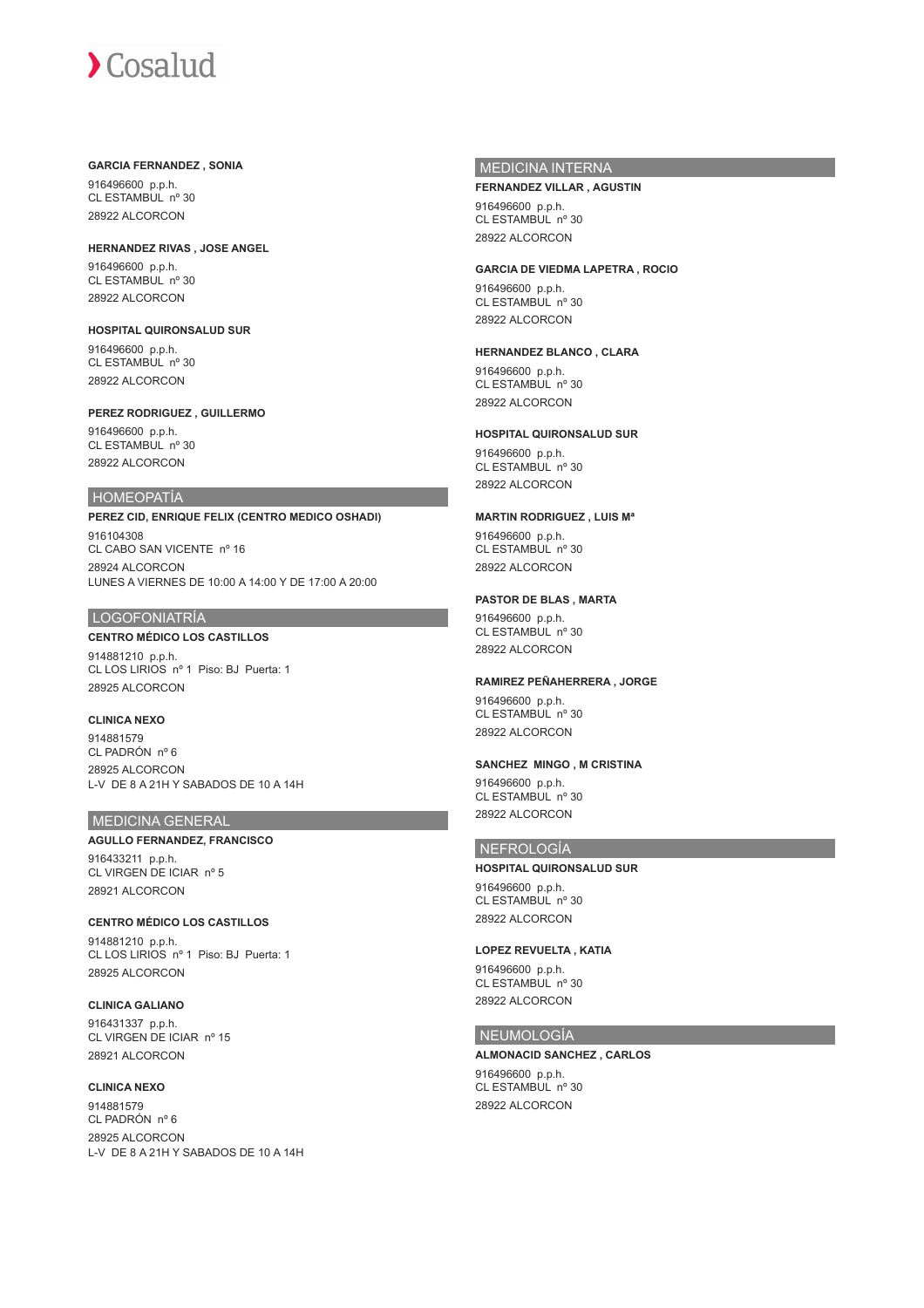### **CENTRO MÉDICO LOS CASTILLOS**

914881210 p.p.h. CL LOS LIRIOS nº 1 Piso: BJ Puerta: 1 28925 ALCORCON

**FERNANDEZ FRANCES , JESUS** 916496600 p.p.h. CL ESTAMBUL nº 30 28922 ALCORCON

**HOSPITAL QUIRONSALUD SUR** 916496600 p.p.h. CL ESTAMBUL nº 30 28922 ALCORCON

**MUÑOZ MENDEZ , JESUS** 916496600 p.p.h. CL ESTAMBUL nº 30 28922 ALCORCON

**ROMERO PERALTA , SOFIA** 916496600 p.p.h. CL ESTAMBUL nº 30 28922 ALCORCON

# NEUROCIRUGÍA

**ABREU CALDERON , FEDERICO** 916496600 p.p.h. CL ESTAMBUL nº 30 28922 ALCORCON

**ALVAREZ SALGADO , JUAN ANTONIO** 916496600 p.p.h. CL ESTAMBUL nº 30 28922 ALCORCON

**GONZALEZ-LLANOS FERNANDEZ DE LA MESA , FRANCISCO** 916496600 p.p.h. CL ESTAMBUL nº 30 28922 ALCORCON

**HOSPITAL QUIRONSALUD SUR** 916496600 p.p.h. CL ESTAMBUL nº 30 28922 ALCORCON

# NEUROFISIOLOGÍA

**DE LLANO SAN CLAUDIO, IGNACIO** 916433383 CL SANTO DOMINGO nº 11 28921 ALCORCON

**FERNANDEZ PLAZA , JOSE LUIS**

916496600 p.p.h. CL ESTAMBUL nº 30 28922 ALCORCON

**HOSPITAL QUIRONSALUD SUR** 916496600 p.p.h.

CL ESTAMBUL nº 30 28922 ALCORCON

#### **LARROSA GONZALO , OSCAR** 916496600 p.p.h. CL ESTAMBUL nº 30 28922 ALCORCON

# NEUROLOGÍA

**ACOSTA REVELES , MARCO ANTONIO** 916496600 p.p.h. CL ESTAMBUL nº 30 28922 ALCORCON

**APARICIO HERNANDEZ , MARIA** 916496600 p.p.h. CL ESTAMBUL nº 30 28922 ALCORCON

**CARNEADO RUIZ , JOAQUIN**

916496600 p.p.h. CL ESTAMBUL nº 30 28922 ALCORCON

### **CELADA LUIS , GUILLERMO**

916496600 p.p.h. CL ESTAMBUL nº 30 28922 ALCORCON

**CENTRO MÉDICO LOS CASTILLOS**

914881210 p.p.h. CL LOS LIRIOS nº 1 Piso: BJ Puerta: 1 28925 ALCORCON

**FERNANDEZ BORRELL , ATANASIO FRANCISCO**

916496600 p.p.h. CL ESTAMBUL nº 30 28922 ALCORCON

# **GARCIA MALO , CELIA**

916496600 p.p.h. CL ESTAMBUL nº 30 28922 ALCORCON

**HOSPITAL QUIRONSALUD SUR**

916496600 p.p.h. CL ESTAMBUL nº 30 28922 ALCORCON

# **MUÑOZ BLANCO, JOSE LUIS**

916440490 p.p.h. CL CISNEROS nº 1 Piso: 01 Puerta: B 28921 ALCORCON

**MURCIA GARCIA , FRANCISCO JOSE** 916496600 p.p.h. CL ESTAMBUL nº 30 28922 ALCORCON

**PASCUAL MATEO , CARLOS** 916496600 p.p.h. CL ESTAMBUL nº 30 28922 ALCORCON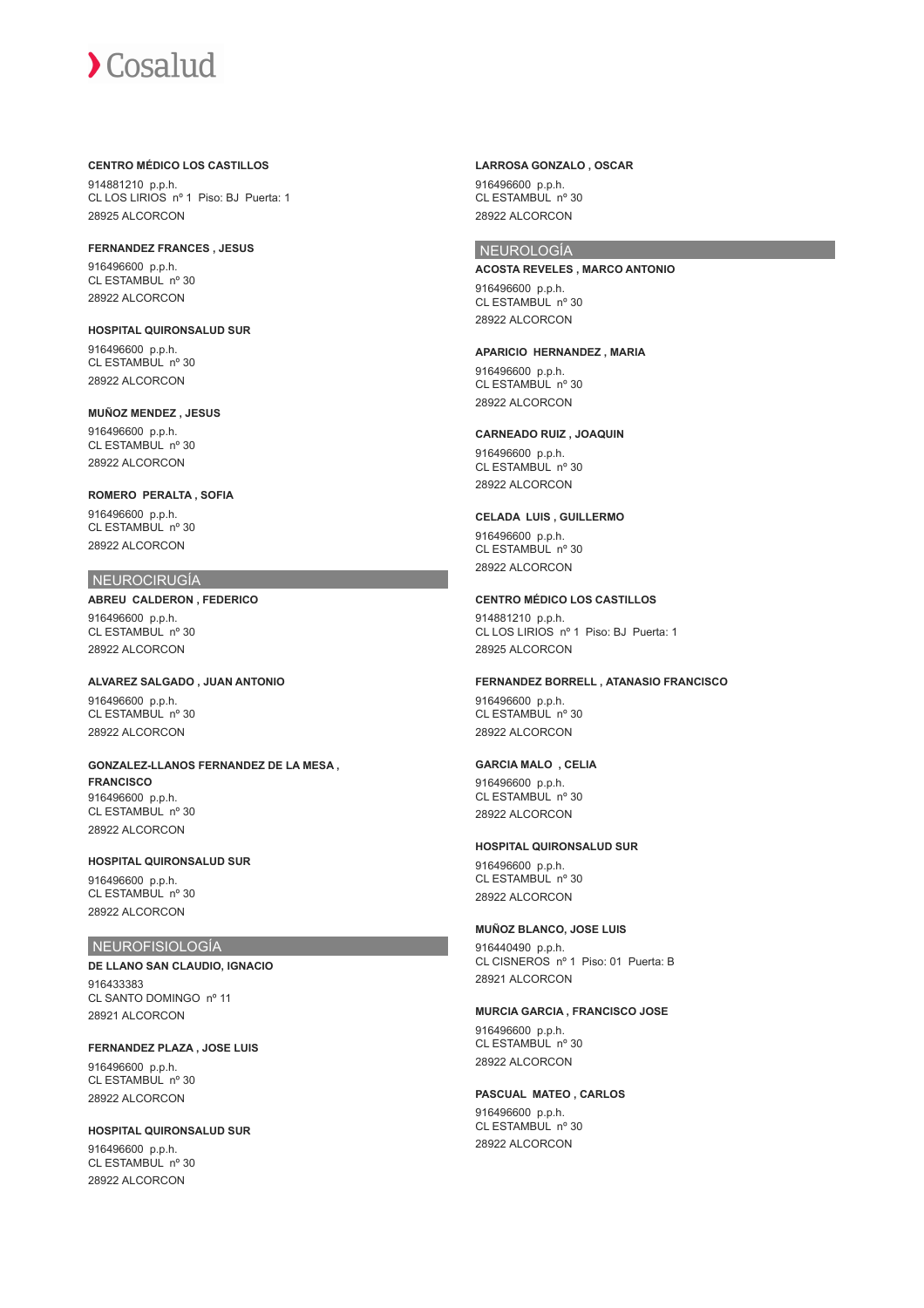#### **PAVON CRUZ , MARIA REBECA**

916496600 p.p.h. CL ESTAMBUL nº 30 28922 ALCORCON

**RODRIGUEZ GONZALEZ , ALBERTO** 916496600 p.p.h. CL ESTAMBUL nº 30 28922 ALCORCON

**TEBA DEL PINO , FERNANDO** 916496600 p.p.h. CL ESTAMBUL nº 30 28922 ALCORCON

# **OFTALMOLOGÍA**

**AJAMI KASHANI , SIRANOUSH** 916496600 p.p.h. CL ESTAMBUL nº 30 28922 ALCORCON

**ALBANDEA JIMENEZ , ANA ROSA** 916496600 p.p.h. CL ESTAMBUL nº 30 28922 ALCORCON

**CENTRAL OCULAR DR. ANTOLIN** 916127989 p.p.h. CL MAYOR nº 19 Piso: 03 Puerta: B 28921 ALCORCON

**CENTRO MÉDICO LOS CASTILLOS** 914881210 p.p.h. CL LOS LIRIOS nº 1 Piso: BJ Puerta: 1 28925 ALCORCON

**CRIADO MUÑOZ , PILAR** 916496600 p.p.h. CL ESTAMBUL nº 30 28922 ALCORCON

**FERNANDEZ SAÑUDO , MARTA** 916496600 p.p.h.

CL ESTAMBUL nº 30 28922 ALCORCON

**FERNANDEZ-GAYTAN CARBALLAL , LUIS** 916496600 p.p.h. CL ESTAMBUL nº 30 28922 ALCORCON

**HOSPITAL QUIRONSALUD SUR** 916496600 p.p.h. CL ESTAMBUL nº 30 28922 ALCORCON

**PALOMINO MUÑOZ , ANTONIO** 916496600 p.p.h. CL ESTAMBUL nº 30 28922 ALCORCON

# **PORTERO BENITO , ALEJANDRO**

916496600 p.p.h. CL ESTAMBUL nº 30 28922 ALCORCON

#### **SOPESEN CALDERON , CARMEN**

916496600 p.p.h. CL ESTAMBUL nº 30 28922 ALCORCON

**YEPEZ RIVAS , RAFAEL DARIO**

916496600 p.p.h. CL ESTAMBUL nº 30 28922 ALCORCON

**ZARRATEA HERREROS , LAURA**

916496600 p.p.h. CL ESTAMBUL nº 30 28922 ALCORCON

# ONCOLOGÍA MÉDICA

**DERRICO , GABRIELE ANTONIO** 916496600 p.p.h. CL ESTAMBUL nº 30 28922 ALCORCON

# **HOSPITAL QUIRONSALUD SUR**

916496600 p.p.h. CL ESTAMBUL nº 30 28922 ALCORCON

# OTORRINOLARINGOLOGÍA

**BALLIVIAN YAÑEZ , HUGO** 916496600 p.p.h. CL ESTAMBUL nº 30 28922 ALCORCON

# **BERNALDEZ MILLAN , RICARDO**

916496600 p.p.h. CL ESTAMBUL nº 30 28922 ALCORCON

#### **CENTRO MÉDICO LOS CASTILLOS**

914881210 p.p.h. CL LOS LIRIOS nº 1 Piso: BJ Puerta: 1 28925 ALCORCON

### **CLINICA GALIANO**

916431337 p.p.h. CL VIRGEN DE ICIAR nº 15 28921 ALCORCON

# **DE LUCAS COLLANTES , PABLO I.**

916496600 p.p.h.  $CI$  ESTAMBUL  $n^{\circ}$  30 28922 ALCORCON

# **HOSPITAL QUIRONSALUD SUR**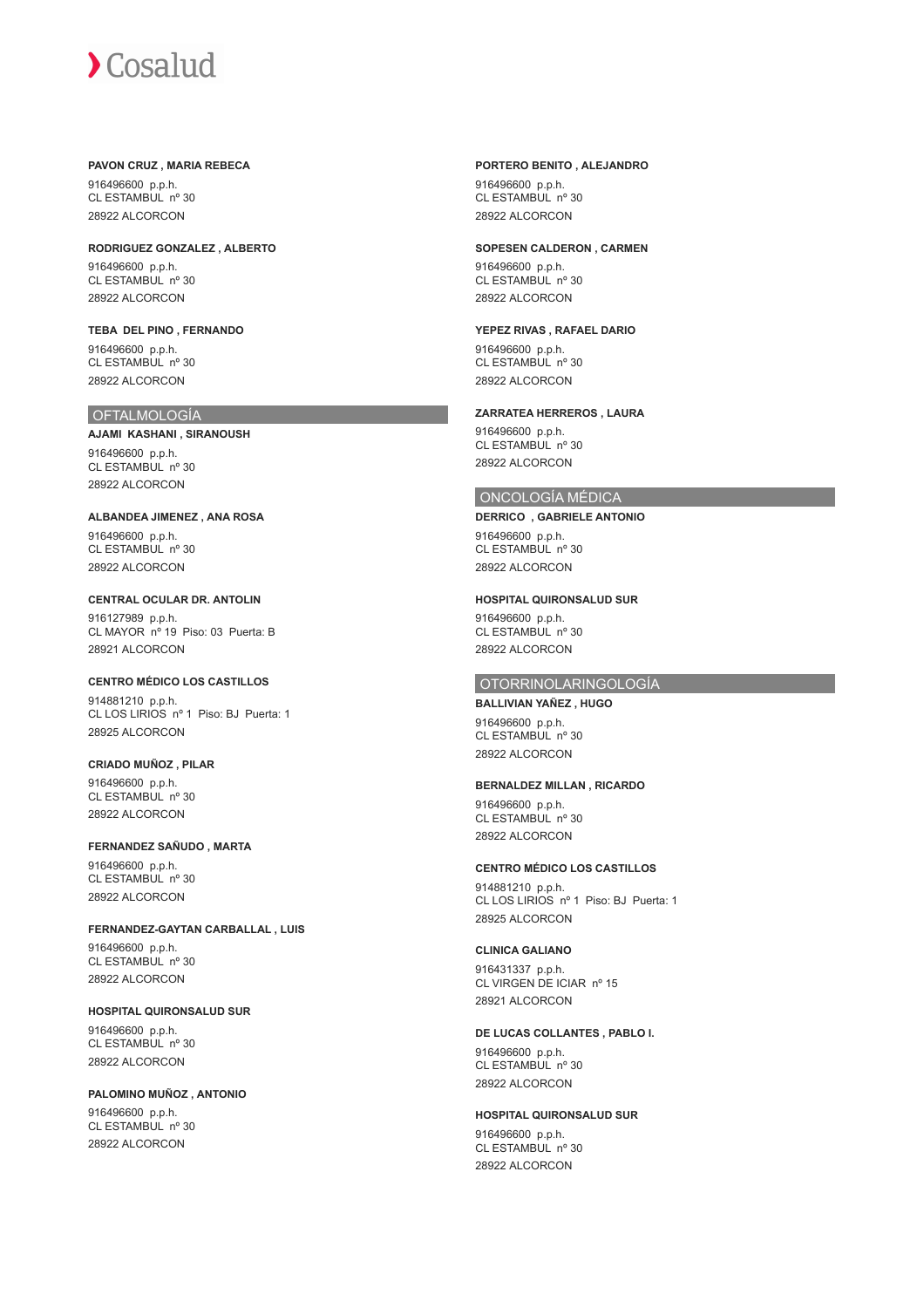#### **MATEOS SERRANO , BLANCA**

916496600 p.p.h. CL ESTAMBUL nº 30 28922 ALCORCON

**MERA MENENDEZ , FERNANDO**

916496600 p.p.h. CL ESTAMBUL nº 30 28922 ALCORCON

# PEDIATRÍA

**BAUTISTA LOZANO , DIEGO** 916496600 p.p.h. CL ESTAMBUL nº 30 28922 ALCORCON

**CENTRO MÉDICO LOS CASTILLOS** 914881210 p.p.h. CL LOS LIRIOS nº 1 Piso: BJ Puerta: 1 28925 ALCORCON

# **CLINICA GALIANO**

916431337 p.p.h. CL VIRGEN DE ICIAR nº 15 28921 ALCORCON

# **CLINICA NEXO**

914881579 CL PADRÓN nº 6 28925 ALCORCON L-V DE 8 A 21H Y SABADOS DE 10 A 14H

# **GALAVIZ CALLE , DOLORES**

916496600 p.p.h. CL ESTAMBUL nº 30 28922 ALCORCON

#### **GARCIA ROMERO , M MAR** 916496600 p.p.h. CL ESTAMBUL nº 30 28922 ALCORCON

# **HERNANDEZ FLORES , JOSE DE JESUS**

916496600 p.p.h. CL ESTAMBUL nº 30 28922 ALCORCON

**HOSPITAL QUIRONSALUD SUR** 916496600 p.p.h. CL ESTAMBUL nº 30 28922 ALCORCON

# **MARTIN OLIVAR, LOURDES**

916414133 CL POLVORANCA nº 70 Escalera: 1 Piso: 02 Puerta: A 28923 ALCORCON DE LUNES A VIERNES DE 17 A 18 H.

# **MEDRANO LOPEZ, CONSTANCIO**

916496600 p.p.h. CL ESTAMBUL nº 30 28922 ALCORCON

# **MUÑOZ JAREÑO , NURIA**

916496600 p.p.h. CL ESTAMBUL nº 30 28922 ALCORCON

## **ROSICH DE CACHO , MARIA**

916496600 p.p.h. CL ESTAMBUL nº 30 28922 ALCORCON

# **SANCHEZ DEHESA , ROSA MARIA**

916496600 p.p.h. CL ESTAMBUL nº 30 28922 ALCORCON

# **SANCHEZ SANCHEZ , CESAR**

916496600 p.p.h. CL ESTAMBUL nº 30 28922 ALCORCON

# **URTIAGA BARRIENTOS, ANTONIO**

916111564 p.p.h. PA LAS FRAGUAS nº 8 Piso: 01 28921 ALCORCON

# **ZARATE OSUNA , FERNANDO**

916496600 p.p.h. CL ESTAMBUL nº 30 28922 ALCORCON

# PODOLOGÍA

# **CENTRO MÉDICO LOS CASTILLOS**

914881210 p.p.h. CL LOS LIRIOS nº 1 Piso: BJ Puerta: 1 28925 ALCORCON

## **CLINICA GALIANO**

916431337 p.p.h. CL VIRGEN DE ICIAR nº 15 28921 ALCORCON

# **CLINICA NEXO**

914881579 CL PADRÓN nº 6 28925 ALCORCON L-V DE 8 A 21H Y SABADOS DE 10 A 14H

# PREPARACIÓN AL PARTO

**CLINICA GALIANO** 916431337 p.p.h. CL VIRGEN DE ICIAR nº 15

28921 ALCORCON

#### **HOSPITAL QUIRONSALUD SUR**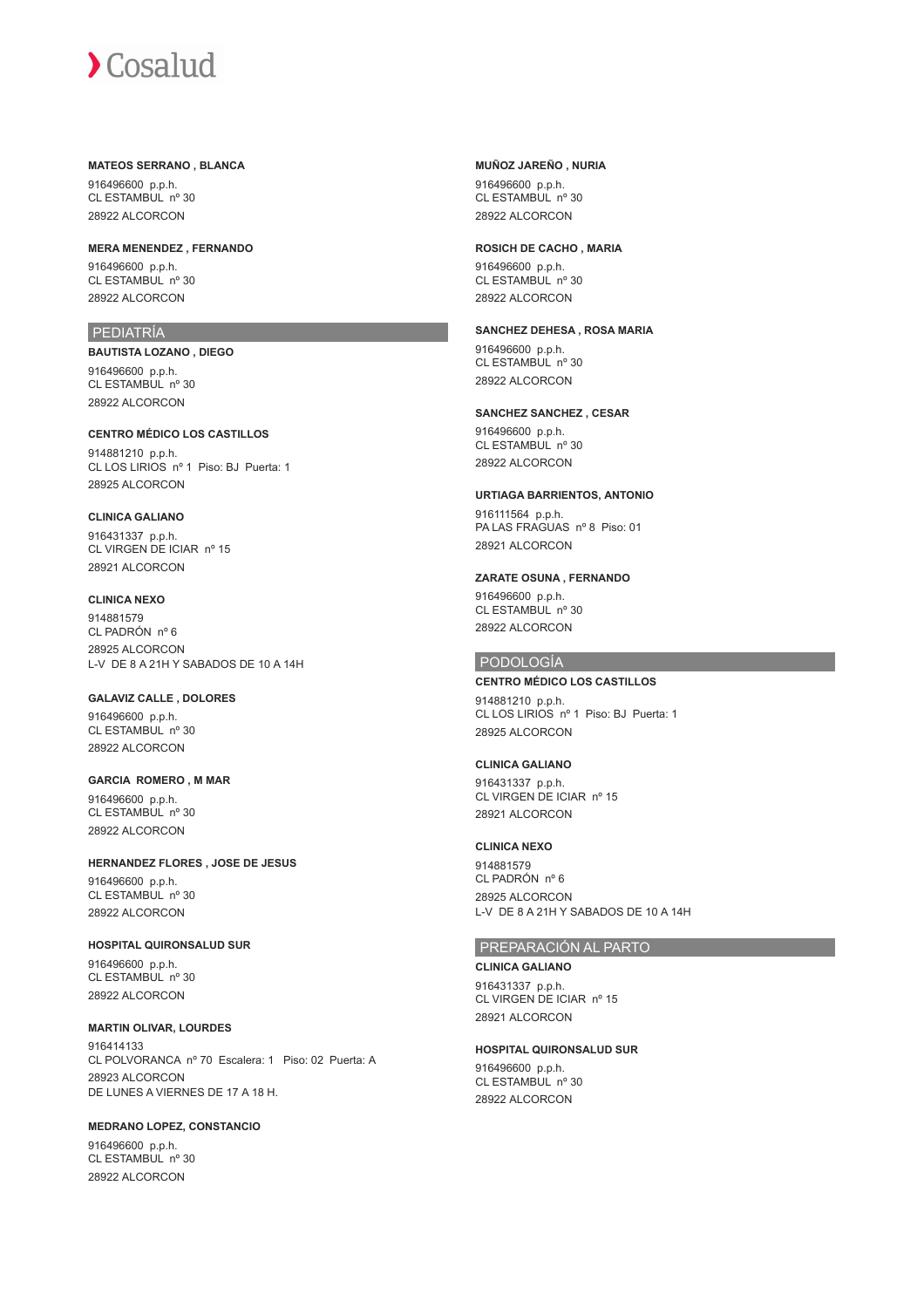# PSICOLOGÍA

#### **CENTRO MÉDICO LOS CASTILLOS**

914881210 p.p.h. CL LOS LIRIOS nº 1 Piso: BJ Puerta: 1 28925 ALCORCON

### **CLINICA GALIANO**

916431337 p.p.h. CL VIRGEN DE ICIAR nº 15 28921 ALCORCON

## **CLINICA NEXO**

914881579 CL PADRÓN nº 6 28925 ALCORCON L-V DE 8 A 21H Y SABADOS DE 10 A 14H

# PSIQUIATRÍA

#### **CENTRO MÉDICO LOS CASTILLOS**

914881210 p.p.h. CL LOS LIRIOS nº 1 Piso: BJ Puerta: 1 28925 ALCORCON

#### **CLINICA GALIANO**

916431337 p.p.h. CL VIRGEN DE ICIAR nº 15 28921 ALCORCON

## RADIODIAGNÓSTICO

# **CENTRO MÉDICO LOS CASTILLOS**

914881210 p.p.h. CL LOS LIRIOS nº 1 Piso: BJ Puerta: 1 28925 ALCORCON

### **CLINICA NEXO**

914881579 CL PADRÓN nº 6 28925 ALCORCON L-V DE 8 A 21H Y SABADOS DE 10 A 14H

#### **HOSPITAL QUIRONSALUD SUR**

916496600 p.p.h. CL ESTAMBUL nº 30 28922 ALCORCON

# REHABILITACIÓN

# **CENTRO MÉDICO LOS CASTILLOS**

914881210 p.p.h. CL LOS LIRIOS nº 1 Piso: BJ Puerta: 1 28925 ALCORCON

**CLINICA GALIANO** 916431337 p.p.h. CL VIRGEN DE ICIAR nº 15 28921 ALCORCON

# **ESCOLANTE CASTRO , OSCAR**

916496600 p.p.h. CL ESTAMBUL nº 30 28922 ALCORCON

#### **HOSPITAL QUIRONSALUD SUR**

916496600 p.p.h. CL ESTAMBUL nº 30 28922 ALCORCON

#### **ORTEGA MORENO , IVAN**

916496600 p.p.h. CL ESTAMBUL nº 30 28922 ALCORCON

#### **REHABILITACION PARQUE LISBOA**

916109239 p.p.h. CL PORTO COLÓN nº 10 28924 ALCORCON

#### **SERRANO PEREZ , FERNANDO**

916496600 p.p.h. CL ESTAMBUL nº 30 28922 ALCORCON

#### REUMATOLOGÍA

**HOSPITAL QUIRONSALUD SUR** 916496600 p.p.h. CL ESTAMBUL nº 30 28922 ALCORCON

# TRATAMIENTO DEL DOLOR

**HOSPITAL QUIRONSALUD SUR** 916496600 p.p.h. CL ESTAMBUL nº 30 28922 ALCORCON

# TRAUMATOLOGÍA Y CIRUGIA ORTOPÉDICA

**BALLESTEROS MASSO , RAFAEL** 916496600 p.p.h. CL ESTAMBUL nº 30 28922 ALCORCON

#### **BENITO DEL CARMEN, FELIPE**

914880206 p.p.h. CL ISLAS CIÉS nº 9 28925 ALCORCON

#### **CANILLAS DEL REY , FERNANDO MANUEL**

916496600 p.p.h. CL ESTAMBUL nº 30 28922 ALCORCON

#### **CENTRO MÉDICO LOS CASTILLOS**

914881210 p.p.h. CL LOS LIRIOS nº 1 Piso: BJ Puerta: 1 28925 ALCORCON

#### **CLINICA NEXO**

914881579 CL PADRÓN nº 6 28925 ALCORCON L-V DE 8 A 21H Y SABADOS DE 10 A 14H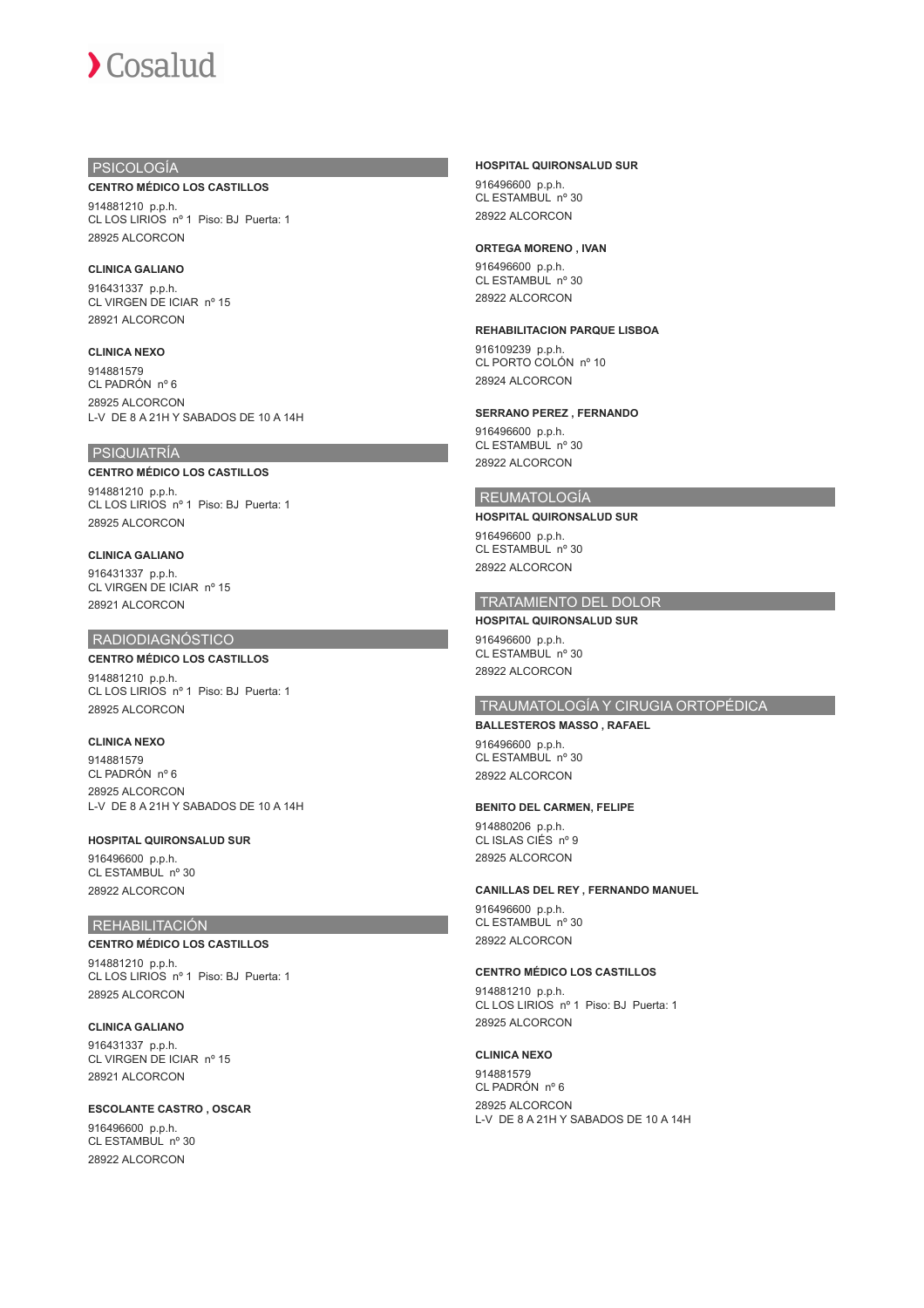#### **DE CABO TEJERINA , GONZALO**

916496600 p.p.h. CL ESTAMBUL nº 30 28922 ALCORCON

**DURAN GIMENEZ-RICO , PABLO** 916496600 p.p.h. CL ESTAMBUL nº 30 28922 ALCORCON

**ESCOBAR ANTON , DAVID** 916496600 p.p.h. CL ESTAMBUL nº 30 28922 ALCORCON

**ESCRIBANO ULIBARRI , CESAR** 916496600 p.p.h. CL ESTAMBUL nº 30 28922 ALCORCON

**GRANERO MORE, VICENTE ENRIQUE** 916433383 p.p.h. CL SANTO DOMINGO nº 11 28921 ALCORCON

**GRAY LAYMON , PEDRO** 916496600 p.p.h. CL ESTAMBUL nº 30 28922 ALCORCON

**HOSPITAL QUIRONSALUD SUR** 916496600 p.p.h. CL ESTAMBUL nº 30 28922 ALCORCON

**LOPEZ FRANCO , MARIANO** 916496600 p.p.h. CL ESTAMBUL nº 30 28922 ALCORCON

**LOPEZ-CASERO QUIROS , RAFAEL** 916496600 p.p.h. CL ESTAMBUL nº 30

28922 ALCORCON

# **MARTINEZ LLOREDA, ANGEL**

916120813 p.p.h. CL RÍO SEGRE nº 4 Piso: BJ 28923 ALCORCON

**MINGUEZ PEREZ , HILARIO**

916496600 p.p.h. CL ESTAMBUL nº 30 28922 ALCORCON

#### **REHABILITACION PARQUE LISBOA**

916109239 p.p.h. CL PORTO COLÓN nº 10 28924 ALCORCON

#### **RODRIGUEZ GARZON , ALDARA** 916496600 p.p.h. CL ESTAMBUL nº 30

28922 ALCORCON

## **SANCHEZ GUTIERREZ , SEGUNDO JOSE**

916496600 p.p.h. CL ESTAMBUL nº 30 28922 ALCORCON

**SANCHEZ HERNANDEZ , JUAN CARLOS**

916496600 p.p.h. CL ESTAMBUL nº 30 28922 ALCORCON

# **SORIANO MAS , ANDRES**

916496600 p.p.h. CL ESTAMBUL nº 30 28922 ALCORCON

**TORRIJOS GARRIDO , PEDRO JOSE**

916496600 p.p.h. CL ESTAMBUL nº 30 28922 ALCORCON

# **VICARIO DE LA TORRE , VERONICA**

916496600 p.p.h. CL ESTAMBUL nº 30 28922 ALCORCON

# UROLOGÍA

## **CENTRO MÉDICO LOS CASTILLOS**

914881210 p.p.h. CL LOS LIRIOS nº 1 Piso: BJ Puerta: 1 28925 ALCORCON

# **CLINICA NEXO**

914881579 CL PADRÓN nº 6 28925 ALCORCON L-V DE 8 A 21H Y SABADOS DE 10 A 14H

#### **HOSPITAL QUIRONSALUD SUR**

916496600 p.p.h. CL ESTAMBUL nº 30 28922 ALCORCON

# ALGETE

28120 ALGETE

# ALERGOLOGÍA

**CECLISA- CYTO-GINE SERVICIOS SANITARIOS** 916280136 p.p.h. CL CALDO nº 25 28110 ALGETE

**CENTRO MEDICO SANTO DOMINGO** 918319219 p.p.h. AV GUADALIX nº 35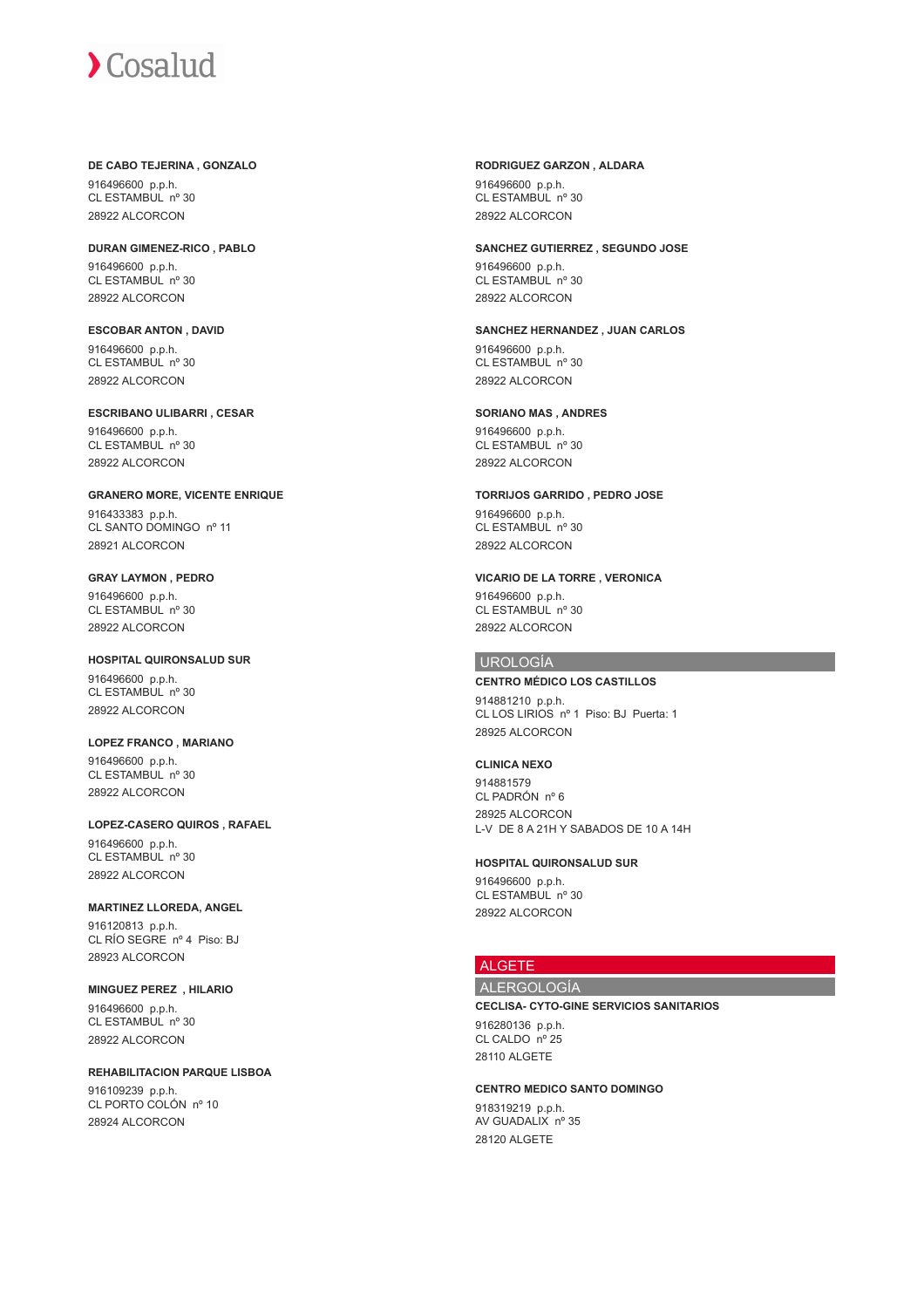# **CLINICA ALGETE**

916280503 p.p.h. CL NOGAL nº 2 28110 ALGETE

# ANÁLISIS CLÍNICOS

# **CENTRO MEDICO SANTO DOMINGO**

918319219 p.p.h. AV GUADALIX nº 35 28120 ALGETE

# **MEGALAB**

916292050 CL LIMÓN VERDE nº 25 28110 ALGETE LUNES, MIERCOLES Y VIERNES DE 08:30 A 10:30 HS.

## **MEGALAB**

916280503 CL NOGAL nº 2 28110 ALGETE DE LUNES A VIERNES DE 08:00 A 10:00 HS.

#### **UNILABS**

916280136 p.p.h. CL CALDO nº 25 28110 ALGETE

**UNILABS** 918319219 p.p.h. AV GUADALIX nº 37 28120 ALGETE

# ANGIOLOGÍA Y CIRUGÍA VASCULAR

**CLINICA ALGETE** 916280503 p.p.h. CL NOGAL nº 2 28110 ALGETE

# APARATO DIGESTIVO

**CLINICA ALGETE** 916280503 p.p.h. CL NOGAL nº 2 28110 ALGETE

# CARDIOLOGÍA

**CECLISA- CYTO-GINE SERVICIOS SANITARIOS**

916280136 p.p.h. CL CALDO nº 25 28110 ALGETE

#### **CLINICA ALGETE**

916280503 p.p.h. CL NOGAL nº 2 28110 ALGETE

# CIRUGÍA GENERAL Y DEL APARATO DIGESTIVO

**CECLISA- CYTO-GINE SERVICIOS SANITARIOS**

916280136 p.p.h. CL CALDO nº 25 28110 ALGETE

#### **CLINICA ALGETE**

916280503 p.p.h. CL NOGAL nº 2 28110 ALGETE

# **DERMATOLOGÍA**

**CECLISA- CYTO-GINE SERVICIOS SANITARIOS** 916280136 p.p.h.

CL CALDO nº 25 28110 ALGETE

#### **CENTRO MEDICO SANTO DOMINGO**

918319219 p.p.h. AV GUADALIX nº 35 28120 ALGETE

# **CLINICA ALGETE**

916280503 p.p.h. CL NOGAL nº 2 28110 ALGETE

## ENFERMERÍA

#### **CENTRO MEDICO SANTO DOMINGO**

918319219 p.p.h. AV GUADALIX nº 35 28120 ALGETE

#### **CLINICA ALGETE**

916280503 p.p.h. CL NOGAL nº 2 28110 ALGETE

# GINECOLOGÍA Y OBSTETRICIA

# **CECLISA- CYTO-GINE SERVICIOS SANITARIOS** 916280136 p.p.h.

CL CALDO nº 25 28110 ALGETE

# **CENTRO MEDICO SANTO DOMINGO**

918319219 p.p.h. AV GUADALIX nº 35 28120 ALGETE

#### **CLINICA ALGETE**

916280503 p.p.h. CL NOGAL nº 2 28110 ALGETE

## MEDICINA GENERAL

#### **CECLISA- CYTO-GINE SERVICIOS SANITARIOS**

916280136 p.p.h. CL CALDO nº 25 28110 ALGETE

## **CENTRO MEDICO SANTO DOMINGO**

918319219 p.p.h. AV GUADALIX nº 35 28120 ALGETE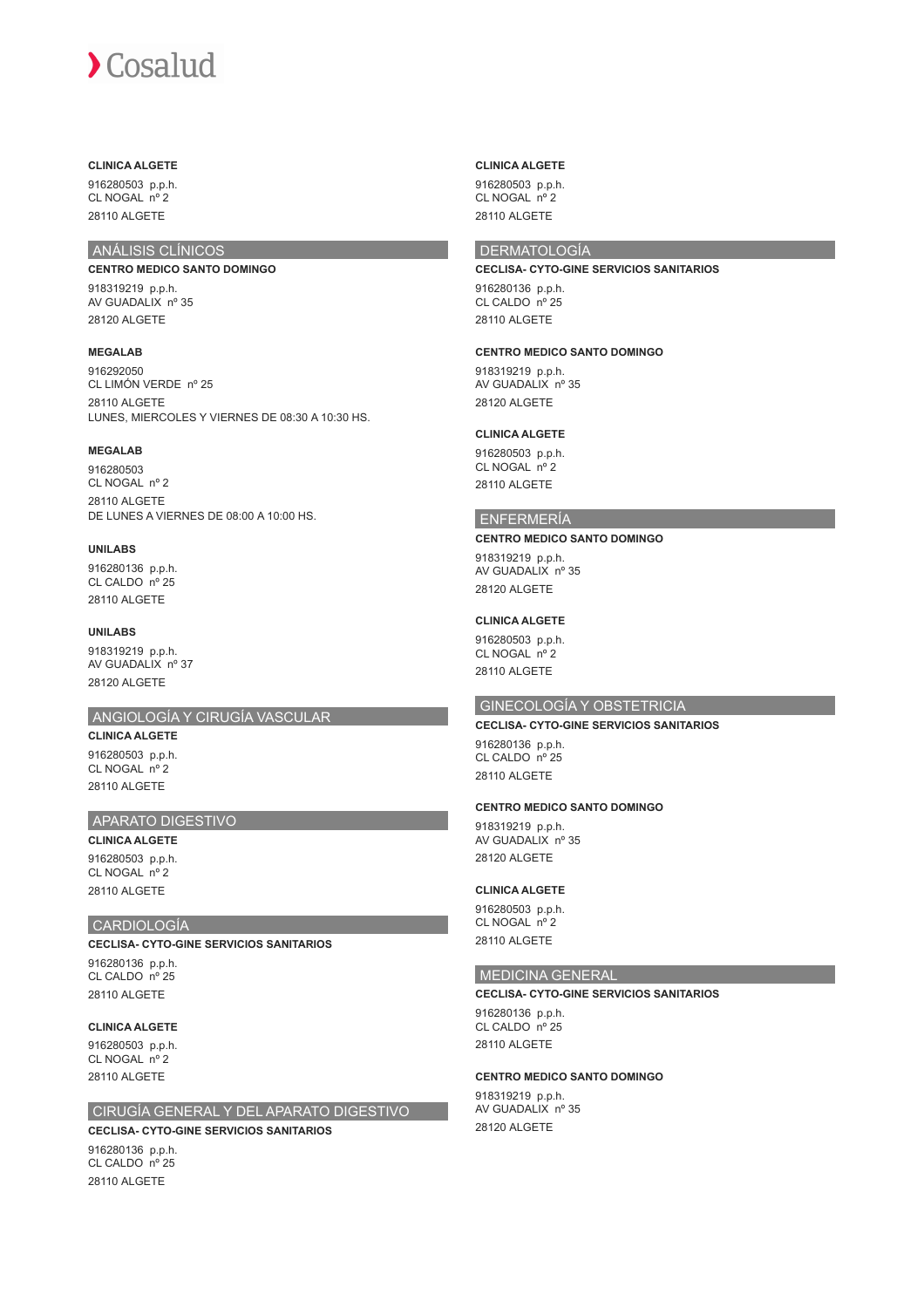## **CLINICA ALGETE**

916280503 p.p.h. CL NOGAL nº 2 28110 ALGETE

# MEDICINA INTERNA

#### **CECLISA- CYTO-GINE SERVICIOS SANITARIOS**

916280136 p.p.h. CL CALDO nº 25 28110 ALGETE

# OFTALMOLOGÍA

**CECLISA- CYTO-GINE SERVICIOS SANITARIOS**

916280136 p.p.h. CL CALDO nº 25 28110 ALGETE

#### **CLINICA ALGETE**

916280503 p.p.h. CL NOGAL nº 2 28110 ALGETE

## OTORRINOLARINGOLOGÍA

**CECLISA- CYTO-GINE SERVICIOS SANITARIOS** 916280136 p.p.h.

CL CALDO nº 25 28110 ALGETE

# **CLINICA ALGETE**

916280503 p.p.h. CL NOGAL nº 2 28110 ALGETE

#### PEDIATRÍA

## **CENTRO MEDICO SANTO DOMINGO**

918319219 p.p.h. AV GUADALIX nº 35 28120 ALGETE

# **CLINICA ALGETE**

916280503 p.p.h. CL NOGAL nº 2 28110 ALGETE

# PODOLOGÍA

**CECLISA- CYTO-GINE SERVICIOS SANITARIOS**

916280136 p.p.h. CL CALDO nº 25 28110 ALGETE

# **CLINICA ALGETE**

916280503 p.p.h. CL NOGAL nº 2 28110 ALGETE

## RADIODIAGNÓSTICO

### **CENTRO MEDICO SANTO DOMINGO** 918319219 p.p.h. AV GUADALIX nº 35 28120 ALGETE

#### **CLINICA ALGETE**

916280503 p.p.h. CL NOGAL nº 2 28110 ALGETE

# REHABILITACIÓN

**CECLISA- CYTO-GINE SERVICIOS SANITARIOS** 916280136 p.p.h. CL CALDO nº 25

# REUMATOLOGÍA

**CLINICA ALGETE** 916280503 p.p.h. CL NOGAL nº 2 28110 ALGETE

28110 ALGETE

# TRAUMATOLOGÍA Y CIRUGIA ORTOPÉDICA

#### **CENTRO MEDICO SANTO DOMINGO**

918319219 p.p.h. AV GUADALIX nº 35 28120 ALGETE

#### **CLINICA ALGETE**

916280503 p.p.h. CL NOGAL nº 2 28110 ALGETE

### UROLOGÍA

#### **CECLISA- CYTO-GINE SERVICIOS SANITARIOS** 916280136 p.p.h. CL CALDO nº 25 28110 ALGETE

#### **CENTRO MEDICO SANTO DOMINGO**

918319219 p.p.h. AV GUADALIX nº 35 28120 ALGETE

# **CLINICA ALGETE**

916280503 p.p.h. CL NOGAL nº 2 28110 ALGETE

# ALPEDRETE

# ALERGOLOGÍA

**CENTRO MEDICO ALPEDRETE**

917825039 p.p.h. CL COLLADO MEDIANO nº 4 28430 ALPEDRETE

# ANÁLISIS CLÍNICOS

#### **DIAGNOSLAB (C.M. ALPEDRETE)**

678497846 p.p.h. CL COLLADO MEDIANO nº 4 28430 ALPEDRETE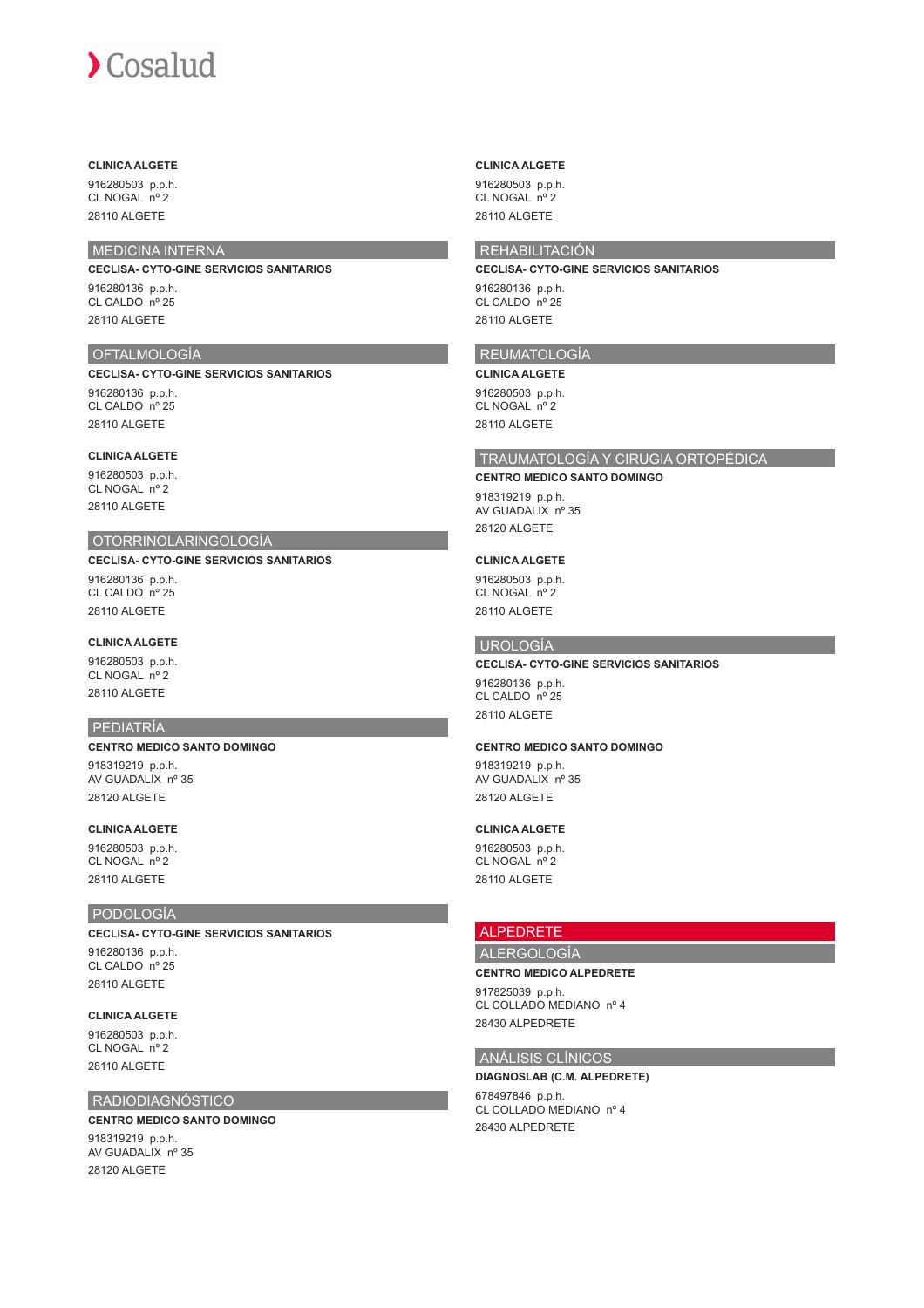# ENFERMERÍA

#### **CENTRO MEDICO ALPEDRETE**

917825039 p.p.h. CL COLLADO MEDIANO nº 4 28430 ALPEDRETE

# FISIOTERAPIA

#### **CENTRO MEDICO ALPEDRETE**

917825039 p.p.h. CL COLLADO MEDIANO nº 4 28430 ALPEDRETE

# GINECOLOGÍA Y OBSTETRICIA

#### **CENTRO MEDICO ALPEDRETE**

917825039 p.p.h. CL COLLADO MEDIANO nº 4 28430 ALPEDRETE

## MEDICINA GENERAL

#### **CENTRO MEDICO ALPEDRETE**

917825039 p.p.h. CL COLLADO MEDIANO nº 4 28430 ALPEDRETE

## **PEREZ MORENO, ROSA MARIA**

918571540 p.p.h. CL LAS NAVILLAS nº 2 Piso: BJ 28430 ALPEDRETE

#### PSICOLOGÍA

#### **CENTRO MEDICO ALPEDRETE**

917825039 p.p.h. CL COLLADO MEDIANO nº 4 28430 ALPEDRETE

## **PUERICULTURA**

### **PEREZ MORENO, ROSA MARIA** 918571540 p.p.h. CL LAS NAVILLAS nº 2 Piso: BJ 28430 ALPEDRETE

## TRAUMATOLOGÍA Y CIRUGIA ORTOPÉDICA

**CENTRO MEDICO ALPEDRETE** 917825039 p.p.h. CL COLLADO MEDIANO nº 4 28430 ALPEDRETE

# ARANJUEZ

# ALERGOLOGÍA

**CLINICA ATLAS** 918925373 CL POSTAS nº 81 28300 ARANJUEZ

**CLÍNICA RICHER** 918915591 p.p.h. CL REY nº 6 28300 ARANJUEZ

### **INSTITUTO DE REHABILITACION ARANJUEZ**

918929330 p.p.h. CL LAS MORERAS nº 38 28300 ARANJUEZ

# ANÁLISIS CLÍNICOS

**CLINICA ATLAS** 918925373 CL POSTAS nº 81 28300 ARANJUEZ

#### **EUROFINS MEGALAB LABORATORIO CLINICO SANITARIO**

918754586 p.p.h. CL CAPITÁN ANGOSTO GÓMEZ CASTRILLÓN nº 30 28300 ARANJUEZ LUNES A VIERNES DE 08.30 A 11.30H.

## **MEGALAB**

918925373 CL POSTAS nº 81 28300 ARANJUEZ DE LUNES A VIERNES DE 08:00 A 09:00 HS.

#### **MEGALAB**

918915591 CL REY nº 8 28300 ARANJUEZ LUNES A VIERNES DE 9:15H A 10:00H

#### ANGIOLOGÍA Y CIRUGÍA VASCULAR

**CLINICA ATLAS** 918925373 CL POSTAS nº 81 28300 ARANJUEZ

#### APARATO DIGESTIVO

# **CLINICA ATLAS**

918925373 CL POSTAS nº 81 28300 ARANJUEZ

#### **CLÍNICA RICHER**

918915591 p.p.h. CL REY nº 6 28300 ARANJUEZ

## CARDIOLOGÍA

**CLINICA ATLAS** 918925373 CL POSTAS nº 81 28300 ARANJUEZ

# **CLÍNICA RICHER**

918915591 p.p.h. CL REY nº 6 28300 ARANJUEZ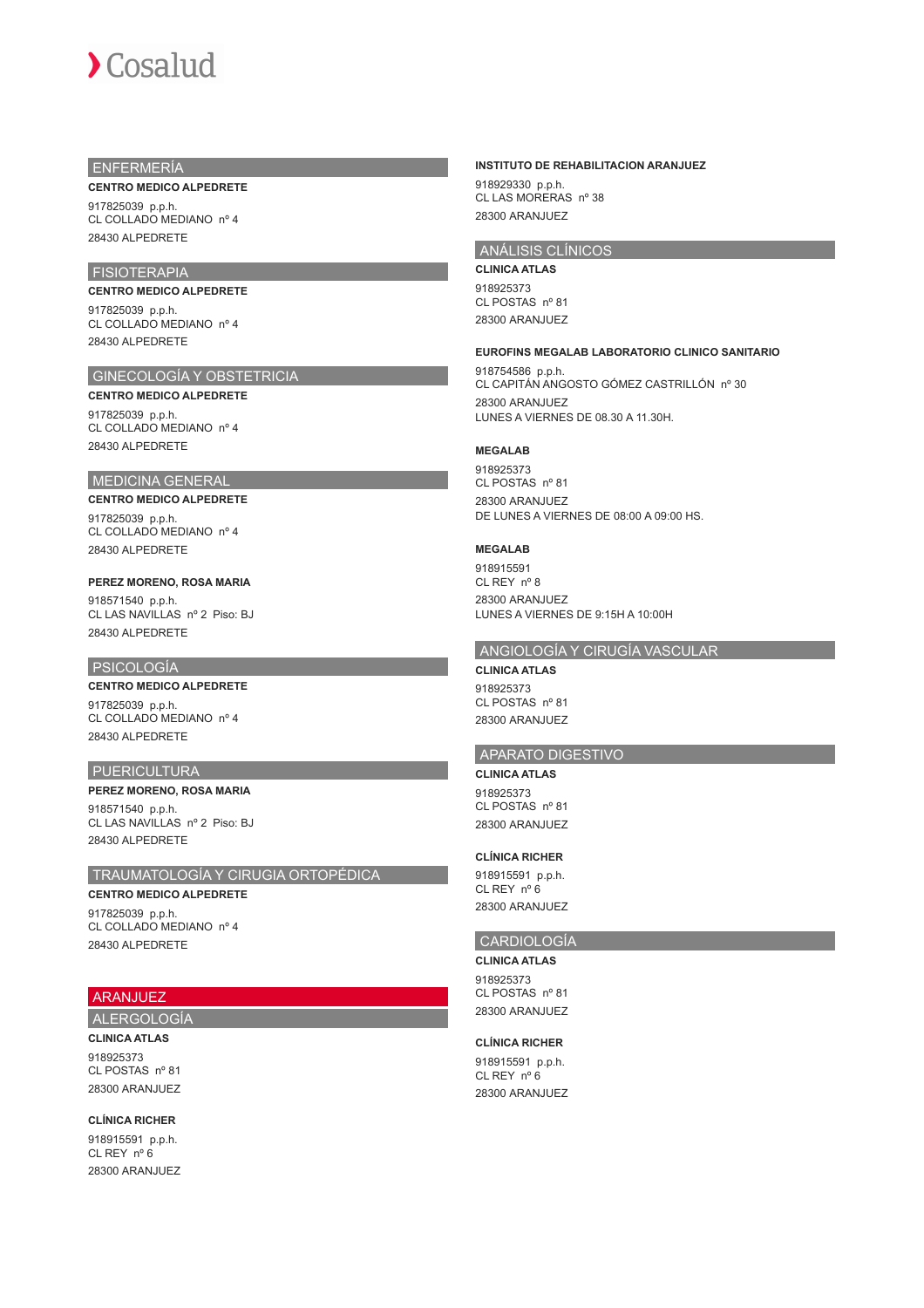# CIRUGÍA GENERAL Y DEL APARATO DIGESTIVO

**CLINICA ATLAS** 918925373 CL POSTAS nº 81 28300 ARANJUEZ

#### **CLÍNICA RICHER**

918915591 p.p.h. CL REY nº 6 28300 ARANJUEZ

### DERMATOLOGÍA

**CLINICA ATLAS** 918925373 CL POSTAS nº 81 28300 ARANJUEZ

#### **CLÍNICA RICHER**

918915591 p.p.h. CL REY nº 6 28300 ARANJUEZ

# ENDOCRINOLOGÍA

**CLINICA ATLAS** 918925373 CL POSTAS nº 81 28300 ARANJUEZ

#### **CLÍNICA RICHER**

918915591 p.p.h. CL REY nº 6 28300 ARANJUEZ

### ENFERMERÍA

**CLINICA ATLAS** 018025373 CL POSTAS nº 81 28300 ARANJUEZ

#### **CLÍNICA RICHER**

918915591 p.p.h. CL REY nº 6 28300 ARANJUEZ

# **FISIOTERAPIA**

**CLINICA ATLAS** 918925373 CL POSTAS nº 81 28300 ARANJUEZ

## **CLÍNICA RICHER**

918915591 p.p.h. CL REY nº 6 28300 ARANJUEZ

### **INSTITUTO DE REHABILITACION ARANJUEZ**

918929330 p.p.h. CL LAS MORERAS nº 38 28300 ARANJUEZ

# GINECOLOGÍA Y OBSTETRICIA

**CLINICA ATLAS** 918925373 CL POSTAS nº 81 28300 ARANJUEZ

#### **CLÍNICA RICHER**

918915591 p.p.h. CL REY nº 6 28300 ARANJUEZ

#### **INSTITUTO DE REHABILITACION ARANJUEZ**

918929330 p.p.h. CL LAS MORERAS nº 38 28300 ARANJUEZ

# HEMATOLOGÍA

**CLÍNICA RICHER** 918915591 p.p.h. CL REY nº 6 28300 ARANJUEZ

## LOGOFONIATRÍA

**CLINICA ATLAS** 918925373 CL POSTAS nº 81 28300 ARANJUEZ

#### **INSTITUTO DE REHABILITACION ARANJUEZ**

918929330 p.p.h. CL LAS MORERAS nº 38 28300 ARANJUEZ

# MEDICINA GENERAL

# **CLINICA ATLAS**

918925373 CL POSTAS nº 81 28300 ARANJUEZ

#### **CLÍNICA RICHER**

918915591 p.p.h. CL REY nº 6 28300 ARANJUEZ

#### **INSTITUTO DE REHABILITACION ARANJUEZ**

918929330 p.p.h. CL LAS MORERAS nº 38 28300 ARANJUEZ

#### MEDICINA INTERNA

**CLINICA ATLAS** 918925373

CL POSTAS nº 81 28300 ARANJUEZ

### **CLÍNICA RICHER**

918915591 p.p.h. CL REY nº 6 28300 ARANJUEZ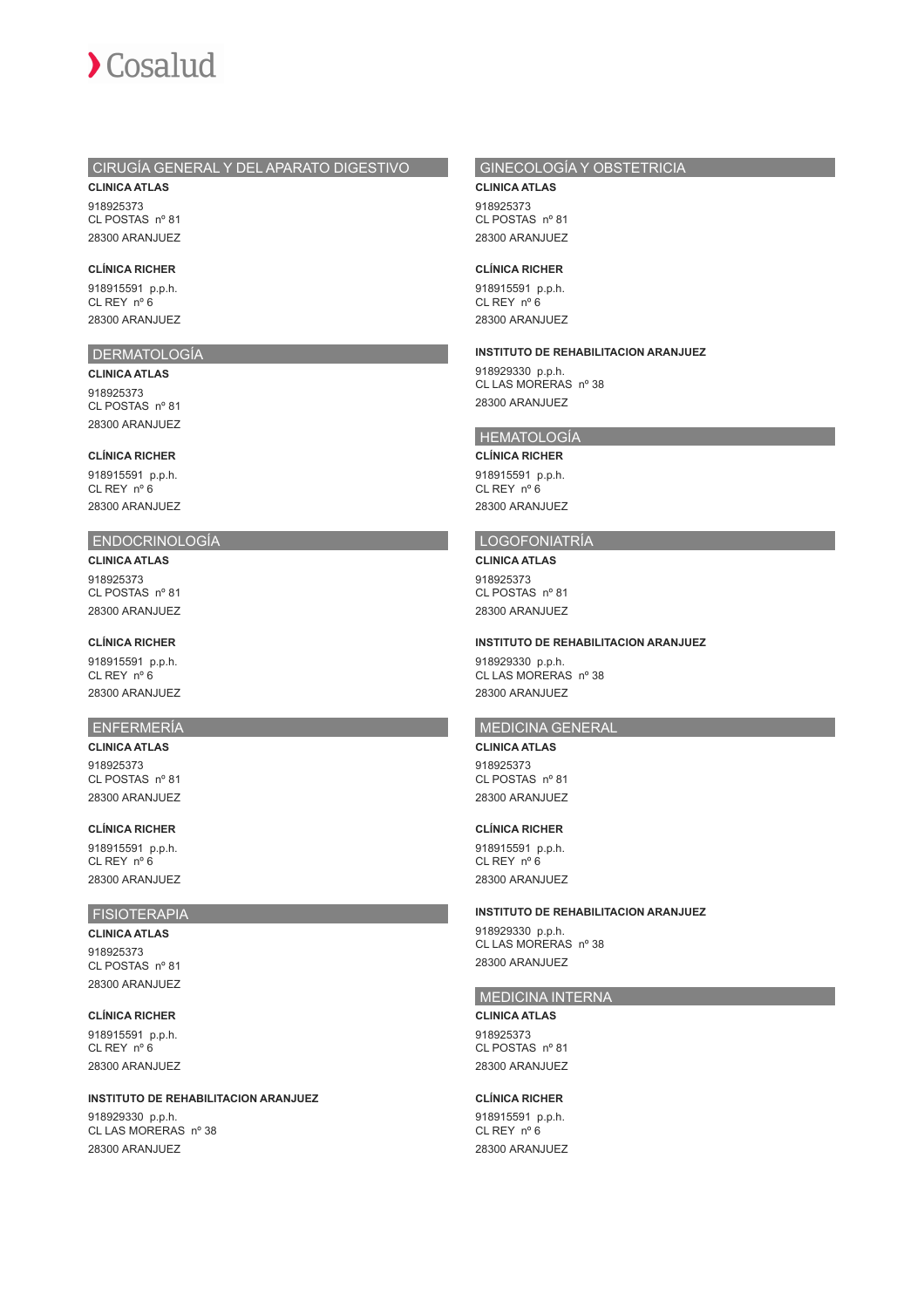# NEUMOLOGÍA

**CLINICA ATLAS** 918925373 CL POSTAS nº 81 28300 ARANJUEZ

#### **CLÍNICA RICHER**

918915591 p.p.h. CL REY nº 6 28300 ARANJUEZ

# NEUROFISIOLOGÍA

**CLINICA ATLAS** 918925373 CL POSTAS nº 81 28300 ARANJUEZ

# NEUROLOGÍA

**CLÍNICA RICHER** 918915591 p.p.h. CL REY nº 6 28300 ARANJUEZ

# OFTALMOLOGÍA

**CLINICA ATLAS** 918925373

CL POSTAS nº 81 28300 ARANJUEZ

# **CLÍNICA RICHER**

918915591 p.p.h. CL REY nº 6 28300 ARANJUEZ

#### OTORRINOLARINGOLOGÍA

**CLINICA ATLAS** 918925373 CL POSTAS nº 81 28300 ARANJUEZ

# PEDIATRÍA

**CLINICA ATLAS** 918925373 CL POSTAS nº 81 28300 ARANJUEZ

**INSTITUTO DE REHABILITACION ARANJUEZ**

918929330 p.p.h. CL LAS MORERAS nº 38 28300 ARANJUEZ

# PODOLOGÍA

**CLINICA ATLAS** 918925373 CL POSTAS nº 81 28300 ARANJUEZ

# PREPARACIÓN AL PARTO

**CLINICA ATLAS** 918925373 CL POSTAS nº 81 28300 ARANJUEZ

# PSICOLOGÍA

#### **INSTITUTO DE REHABILITACION ARANJUEZ**

918929330 p.p.h. CL LAS MORERAS nº 38 28300 ARANJUEZ

# PSIQUIATRÍA

**CLINICA ATLAS** 918925373 CL POSTAS nº 81 28300 ARANJUEZ

#### **CLÍNICA RICHER**

918915591 p.p.h. CL REY nº 6 28300 ARANJUEZ

# RADIODIAGNÓSTICO

**CLINICA ATLAS**

918925373 CL POSTAS nº 81 28300 ARANJUEZ

#### **CLÍNICA RICHER**

918915591 p.p.h. CL REY nº 6 28300 ARANJUEZ

#### REHABILITACIÓN

#### **INSTITUTO DE REHABILITACION ARANJUEZ**

918929330 p.p.h. CL LAS MORERAS nº 38 28300 ARANJUEZ

# REUMATOLOGÍA

# **CLÍNICA RICHER**

918915591 p.p.h. CL REY nº 6 28300 ARANJUEZ

# TRAUMATOLOGÍA Y CIRUGIA ORTOPÉDICA

**CLINICA ATLAS** 918925373 CL POSTAS nº 81

28300 ARANJUEZ

#### **CLÍNICA RICHER**

918915591 p.p.h. CL REY nº 6 28300 ARANJUEZ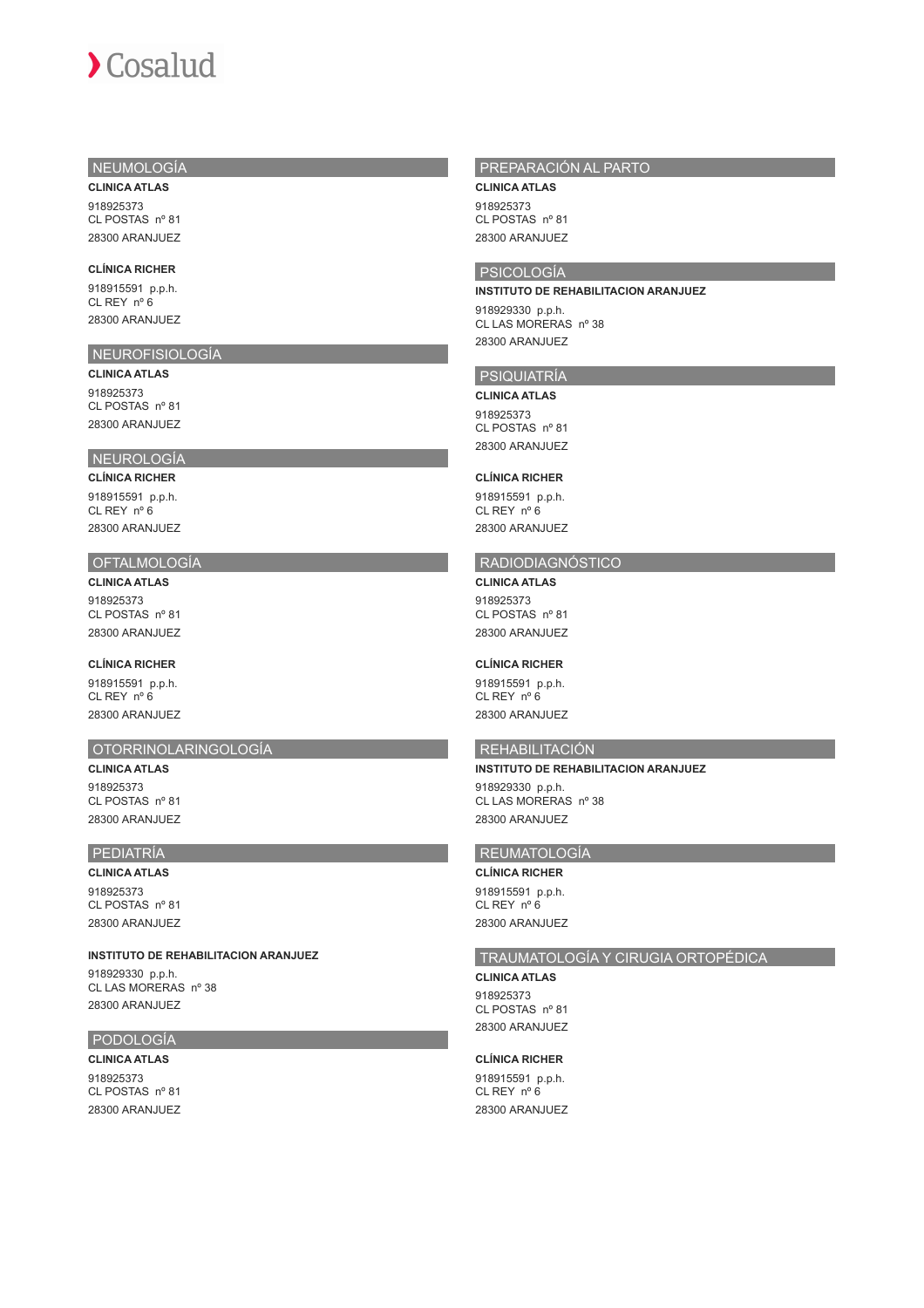#### **INSTITUTO DE REHABILITACION ARANJUEZ**

918929330 p.p.h. CL LAS MORERAS nº 38 28300 ARANJUEZ

# UROLOGÍA

**CLINICA ATLAS** 918925373 CL POSTAS nº 81 28300 ARANJUEZ

# **CLÍNICA RICHER**

918915591 p.p.h. CL REY nº 6 28300 ARANJUEZ

# **ARAVACA**

#### ALERGOLOGÍA

#### **HOSPITAL VITHAS PARDO DE ARAVACA**

915129026 p.p.h. CL LA SALLE nº 12 28023 ARAVACA

#### **INSTITUTO DE MEDICINA EGR**

917401690 p.p.h. CM ZARZUELA nº 19 28023 ARAVACA

# ANÁLISIS CLÍNICOS

# **HOSPITAL VITHAS PARDO DE ARAVACA**

915129026 p.p.h. CL LA SALLE<sup>nº</sup> 12 28023 ARAVACA

## **U.R.H. GARCIA DEL REAL**

017401690 CM ZARZUELA nº 19 28023 ARAVACA

# ANGIOLOGÍA Y CIRUGÍA VASCULAR

## **HOSPITAL VITHAS PARDO DE ARAVACA**

915129026 p.p.h. CL LA SALLE nº 12 28023 ARAVACA

# **INSTITUTO DE MEDICINA EGR**

917401690 p.p.h. CM ZARZUELA nº 19 28023 ARAVACA

# APARATO DIGESTIVO

# **HOSPITAL VITHAS PARDO DE ARAVACA**

915129026 p.p.h. CL LA SALLE nº 12 28023 ARAVACA

# CARDIOLOGÍA

#### **HOSPITAL VITHAS PARDO DE ARAVACA**

915129026 p.p.h. CL LA SALLE nº 12 28023 ARAVACA

#### **INSTITUTO DE MEDICINA EGR**

917401690 p.p.h. CM ZARZUELA nº 19 28023 ARAVACA

# CIRUGÍA CARDIOVASCULAR

**HOSPITAL VITHAS PARDO DE ARAVACA** 915129026 p.p.h. CL LA SALLE nº 12 28023 ARAVACA

# CIRUGÍA GENERAL Y DEL APARATO DIGESTIVO

#### **ARAVACA QUIRÚRGICA**

HOSPITAL VITHAS PARDO DE ARAVACA 915129000 CL LA SALLE nº 12 28023 ARAVACA

# **HOSPITAL VITHAS PARDO DE ARAVACA**

915129026 p.p.h. CL LA SALLE nº 12 28023 ARAVACA

# **INSTITUTO DE MEDICINA EGR**

917401690 p.p.h. CM ZARZUELA nº 19 28023 ARAVACA

# **MACHADO LIENDO, PEDRO JOSE**

915129026 p.p.h. CL LA SALLE<sup>nº</sup> 12 28023 ARAVACA

# CIRUGÍA MAXILOFACIAL

# **CLINICA DENTAL VALDEMARIN (DR. LUIS ZAVALA)** HOSPITAL VITHAS PARDO DE ARAVACA 913070806 p.p.h.

AV VALDEMARIN nº 167 28023 ARAVACA

#### **HOSPITAL VITHAS PARDO DE ARAVACA**

915129026 p.p.h. CL LA SALLE nº 12 28023 ARAVACA

#### **ZAVALA LARA, LUIS (H. NISA PARDO ARAVACA)**

HOSPITAL VITHAS PARDO DE ARAVACA 915129026  $CI$   $I$  A SALLE  $n^{\circ}$  12 28023 ARAVACA MARTES 19-20:30H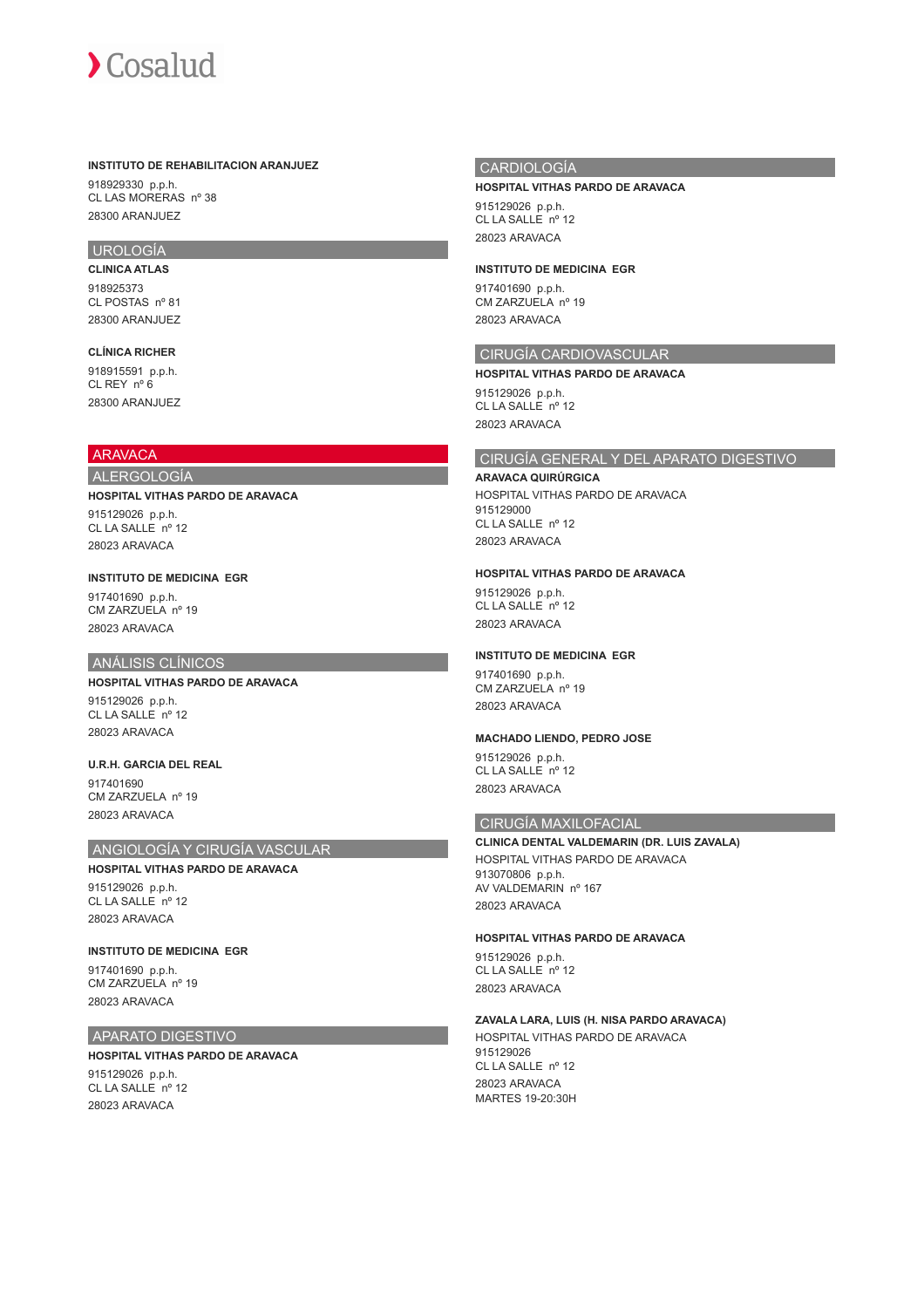

# CIRUGÍA PEDIÁTRICA

#### **HOSPITAL VITHAS PARDO DE ARAVACA**

915129026 p.p.h. CL LA SALLE nº 12 28023 ARAVACA

# CIRUGÍA PLÁSTICA Y REPARADORA

# **FRANCO GONGORA, JOSE MARIA**

917144323  $CI$   $I$   $A$   $S$  $A$  $I$  $F$   $n^{\circ}$  12 28023 ARAVACA LUNES Y MARTES POR LA TARDE

## **HOSPITAL VITHAS PARDO DE ARAVACA**

915129026 p.p.h. CL LA SALLE nº 12 28023 ARAVACA

#### **INSTITUTO DE MEDICINA EGR**

917401690 p.p.h. CM ZARZUELA nº 19 28023 ARAVACA

#### CIRUGÍA TORÁCICA

**HOSPITAL VITHAS PARDO DE ARAVACA** 915129026 p.p.h. CL LA SALLE nº 12 28023 ARAVACA

# DERMATOLOGÍA

**HOSPITAL VITHAS PARDO DE ARAVACA** 915129026 p.p.h. CL LA SALLE nº 12 28023 ARAVACA

## **INSTITUTO DE MEDICINA EGR** 917401690 p.p.h.

CM ZARZUELA nº 19 28023 ARAVACA

# ENDOCRINOLOGÍA

**HOSPITAL VITHAS PARDO DE ARAVACA** 915129026 p.p.h. CL LA SALLE nº 12 28023 ARAVACA

# **INSTITUTO DE MEDICINA EGR**

917401690 p.p.h. CM ZARZUELA nº 19 28023 ARAVACA

# ENFERMERÍA

#### **HOSPITAL VITHAS PARDO DE ARAVACA**

915129026 p.p.h. CL LA SALLE nº 12 28023 ARAVACA

# GINECOLOGÍA Y OBSTETRICIA

# **CAPOLESAN. (EQUIPO DE GINECOLOGIA DEL HOS. NISA PARDO ARAVACA)**

HOSPITAL VITHAS PARDO DE ARAVACA 915129000 p.p.h. CL LA SALLE<sup>nº</sup> 12 28023 ARAVACA

#### **DRA. MARISA GOMEZ TRIMIÑO Y LUJAN MEDICOS**

HOSPITAL VITHAS PARDO DE ARAVACA 915129000 CL LA SALLE nº 12 28023 ARAVACA HORARIO DE 8:30 A 13:30H

#### **HOSPITAL VITHAS PARDO DE ARAVACA**

915129026 p.p.h. CL LA SALLE nº 12 28023 ARAVACA

#### **INSTITUTO DE MEDICINA EGR**

917401690 p.p.h. CM ZARZUELA nº 19 28023 ARAVACA

# **PINGARRON SANTOFIMIA, MARIA DEL CARMEN**

**(CAPOLESAN)** HOSPITAL VITHAS PARDO DE ARAVACA 915129000 p.p.h. CL LA SALLE nº 12 28023 ARAVACA

## **POYO TORCAL, SILVIA (CAPOLESAN)**

HOSPITAL VITHAS PARDO DE ARAVACA 915129000 p.p.h. CL LA SALLE nº 12 28023 ARAVACA

#### HEMATOLOGÍA

#### **HOSPITAL VITHAS PARDO DE ARAVACA**

915129026 p.p.h.  $CL$   $L$   $A$  SALLE n<sup>o</sup> 12 28023 ARAVACA

# LOGOFONIATRÍA

**HOSPITAL VITHAS PARDO DE ARAVACA** 915129026 p.p.h. CL LA SALLE nº 12 28023 ARAVACA

#### MATRONAS

**HOSPITAL VITHAS PARDO DE ARAVACA** 915129026 p.p.h. CL LA SALLE nº 12

28023 ARAVACA

# MEDICINA GENERAL

**HOSPITAL VITHAS PARDO DE ARAVACA** 915129026 p.p.h. CL LA SALLE<sup>no</sup> 12 28023 ARAVACA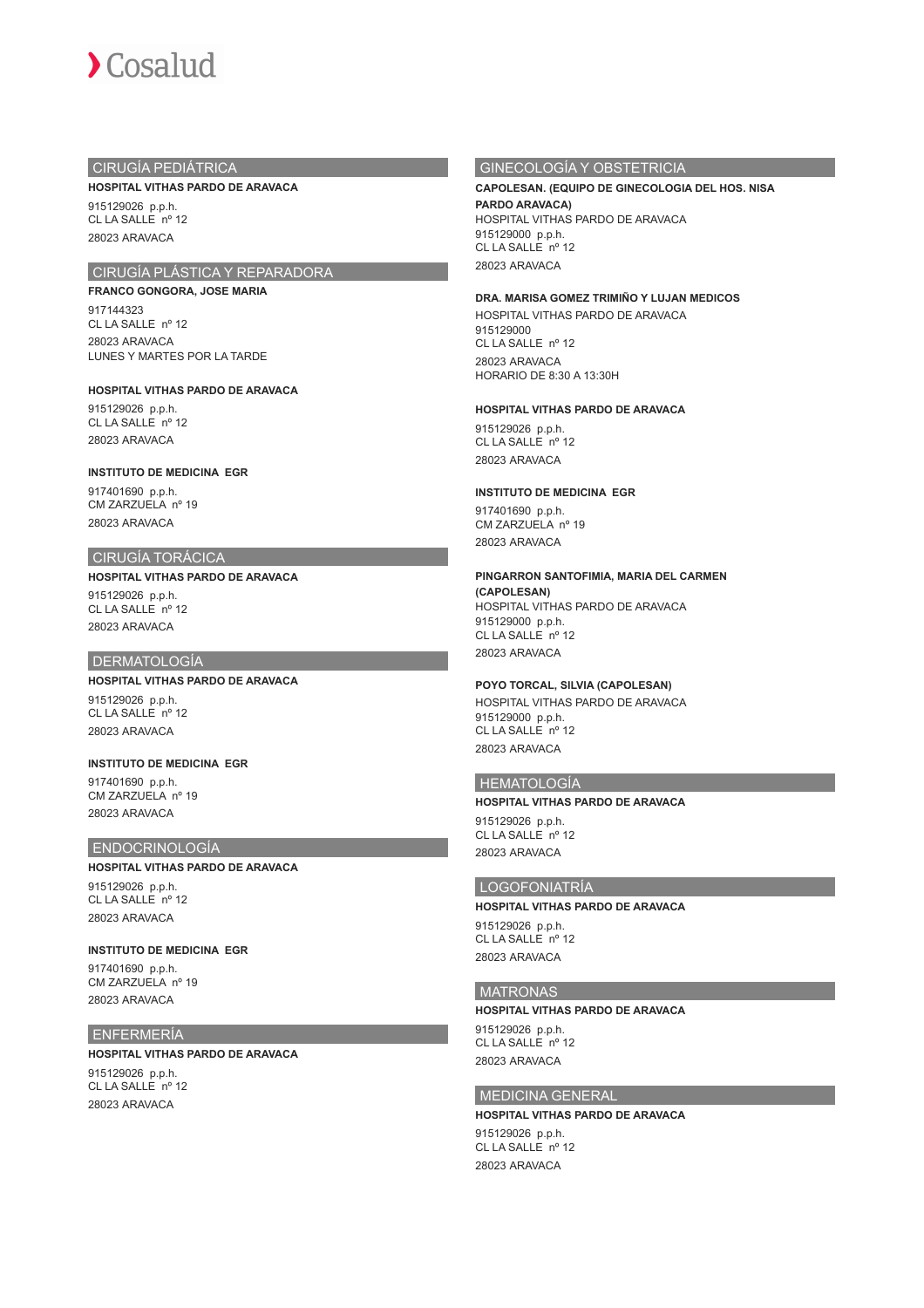## **INSTITUTO DE MEDICINA EGR**

917401690 p.p.h. CM ZARZUELA nº 19 28023 ARAVACA

# MEDICINA INTERNA

## **HOSPITAL VITHAS PARDO DE ARAVACA**

915129026 p.p.h. CL LA SALLE nº 12 28023 ARAVACA

# NEFROLOGÍA

**HOSPITAL VITHAS PARDO DE ARAVACA**

915129026 p.p.h. CL LA SALLE nº 12 28023 ARAVACA

# **NEUMOLOGÍA**

## **HOSPITAL VITHAS PARDO DE ARAVACA**

915129026 p.p.h. CL LA SALLE nº 12 28023 ARAVACA

# NEUROCIRUGÍA

## **HOSPITAL VITHAS PARDO DE ARAVACA**

915129026 p.p.h. CL LA SALLE nº 12 28023 ARAVACA

# **INSTITUTO DE MEDICINA EGR**

917401690 p.p.h. CM ZARZUELA nº 19 28023 ARAVACA

# NEUROFISIOLOGÍA

# **HOSPITAL VITHAS PARDO DE ARAVACA**

915129026 p.p.h.  $CI I A S A I I F n<sup>o</sup> 12$ 28023 ARAVACA

## **INSTITUTO DE MEDICINA EGR**

917401690 p.p.h. CM ZARZUELA nº 19 28023 ARAVACA

## NEUROLOGÍA

# **HOSPITAL VITHAS PARDO DE ARAVACA** 915129026 p.p.h. CL LA SALLE nº 12 28023 ARAVACA

# OFTALMOLOGÍA

**HOSPITAL VITHAS PARDO DE ARAVACA** 915129026 p.p.h. CL LA SALLE nº 12 28023 ARAVACA

## ONCOLOGÍA MÉDICA

#### **HOSPITAL VITHAS PARDO DE ARAVACA**

915129026 p.p.h. CL LA SALLE nº 12 28023 ARAVACA

# OTORRINOLARINGOLOGÍA

## **GARCIA FERNANDEZ, ALFREDO**

915129000 p.p.h. CL LA SALLE<sup>no</sup> 12 28023 ARAVACA

## **HOSPITAL VITHAS PARDO DE ARAVACA**

915129026 p.p.h. CL LA SALLE nº 12 28023 ARAVACA

## PEDIATRÍA

## **HOSPITAL VITHAS PARDO DE ARAVACA**

915129026 p.p.h. CL LA SALLE<sup>nº</sup> 12 28023 ARAVACA

# PREPARACIÓN AL PARTO

## **HOSPITAL VITHAS PARDO DE ARAVACA**

915129026 p.p.h. CL LA SALLE<sup>nº</sup> 12 28023 ARAVACA

## RADIODIAGNÓSTICO

# **HOSPITAL VITHAS PARDO DE ARAVACA**

915129026 p.p.h. CL LA SALLE nº 12 28023 ARAVACA

## **INSTITUTO DE MEDICINA EGR**

917401690 p.p.h. CM ZARZUELA nº 19 28023 ARAVACA

# REUMATOLOGÍA

**HOSPITAL VITHAS PARDO DE ARAVACA** 915129026 p.p.h. CL LA SALLE nº 12 28023 ARAVACA

## **INSTITUTO DE MEDICINA EGR**

917401690 p.p.h. CM ZARZUELA nº 19 28023 ARAVACA

# TRATAMIENTO DEL DOLOR

# **HOSPITAL VITHAS PARDO DE ARAVACA**

915129026 p.p.h. CL LA SALLE nº 12 28023 ARAVACA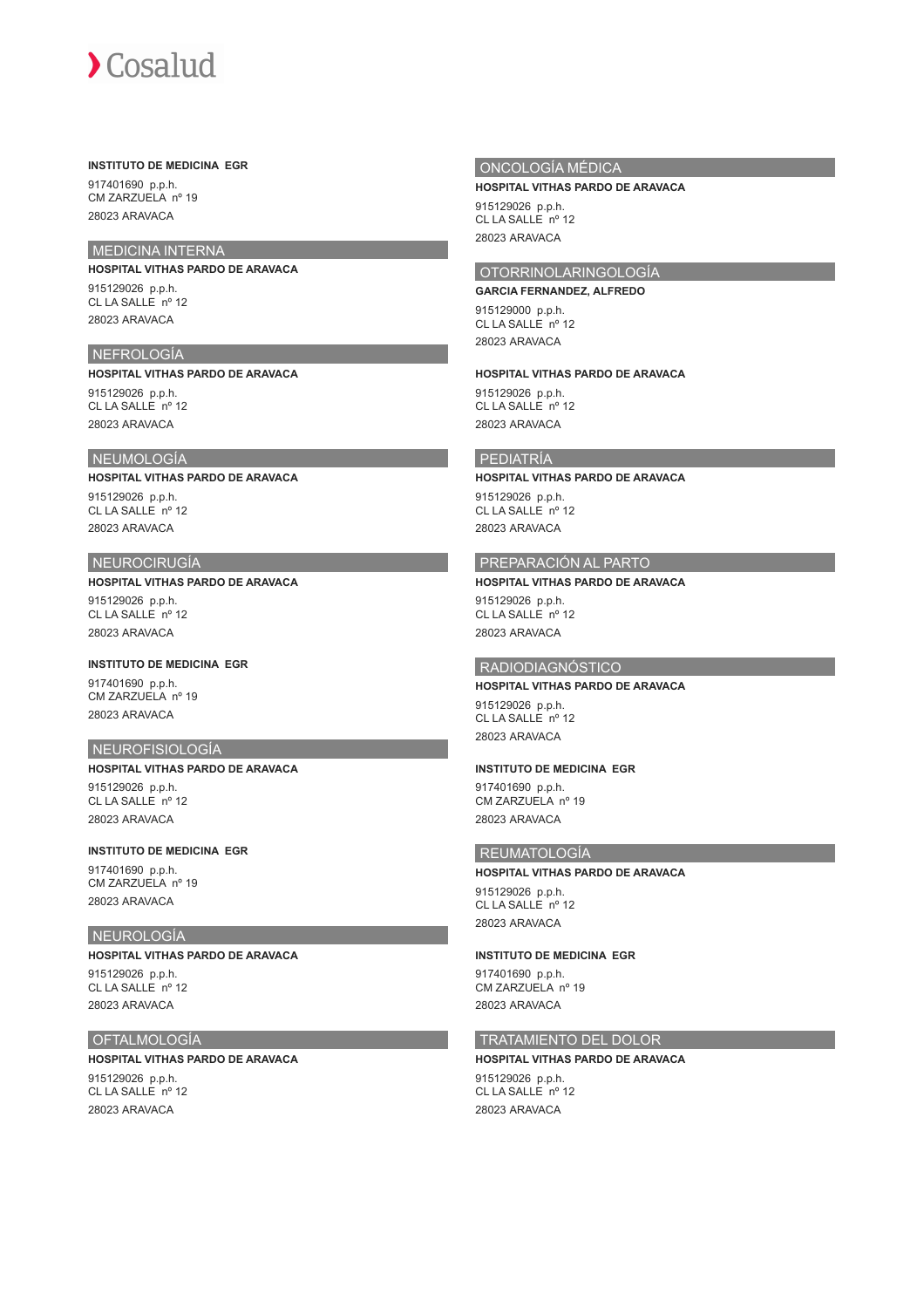

## TRAUMATOLOGÍA Y CIRUGIA ORTOPÉDICA

**HOSPITAL VITHAS PARDO DE ARAVACA**

915129026 p.p.h. CL LA SALLE nº 12 28023 ARAVACA

**INSTITUTO DE MEDICINA EGR**

917401690 p.p.h. CM ZARZUELA nº 19 28023 ARAVACA

**LADERO MORALES, FERNANDO (HTAL. NISA PARDO ARAVACA)** HOSPITAL VITHAS PARDO DE ARAVACA 915129000 CL LA SALLE nº 12 28023 ARAVACA

## UROLOGÍA

LUNES 16-21H

**AVELLANA FONTANELLA, JOSE ANTONIO** HOSPITAL VITHAS PARDO DE ARAVACA 915129000 p.p.h. CL LA SALLE nº 12 28023 ARAVACA

**HOSPITAL VITHAS PARDO DE ARAVACA** 915129026 p.p.h. CL LA SALLE nº 12 28023 ARAVACA

# **INSTITUTO DE MEDICINA EGR**

917401690 p.p.h. CM ZARZUELA nº 19 28023 ARAVACA

# ARGANDA DEL REY

# ALERGOLOGÍA

**CENTRO MEDICO ARGANDA**

918757566 p.p.h. AV LOS DERECHOS HUMANOS nº 12 28500 ARGANDA DEL REY

## **CLINICA MEDICA SAN JUAN**

918702473 p.p.h. CL PUERTA DEL PARQUE nº 2 28500 ARGANDA DEL REY

## ANÁLISIS CLÍNICOS

# **LABCO MADRID (CM ARGANDA)**

918757566 AV LOS DERECHOS HUMANOS nº 10 28500 ARGANDA DEL REY DE LUNES A VIERNES DE 8,30 A 11 H.

## **MEGALAB**

918702473 CL PUERTA DEL PARQUE nº 2 28500 ARGANDA DEL REY DE LUNES A SABADOS DE 08:30 A 10:45 HS.

## **MEGALAB**

918710299 CL JUAN DE LA CIERVA nº 18 Puerta: 7 28500 ARGANDA DEL REY DE LUNES A VIERNES DE 08:15 A 9:00 HS.

## **SYNLAB. CENTRO MEDICO ARGANDA**

918757566 p.p.h. AV LOS DERECHOS HUMANOS nº 10 28500 ARGANDA DEL REY Lunes a viernes de 8:30 a 10:00 h

# ANGIOLOGÍA Y CIRUGÍA VASCULAR

**CENTRO MEDICO ARGANDA** 918757566 p.p.h. AV LOS DERECHOS HUMANOS nº 12 28500 ARGANDA DEL REY

## APARATO DIGESTIVO

**CENTRO MEDICO ARGANDA** 918757566 p.p.h. AV LOS DERECHOS HUMANOS nº 12 28500 ARGANDA DEL REY

## **CLINICA MEDICA SAN JUAN**

918702473 p.p.h. CL PUERTA DEL PARQUE nº 2 28500 ARGANDA DEL REY

## CARDIOLOGÍA **CENTRO MEDICO ARGANDA**

918757566 p.p.h. AV LOS DERECHOS HUMANOS nº 12

28500 ARGANDA DEL REY

**CLINICA MEDICA SAN JUAN** 918702473 p.p.h. CL PUERTA DEL PARQUE nº 2 28500 ARGANDA DEL REY

# CIRUGÍA GENERAL Y DEL APARATO DIGESTIVO

**CENTRO MEDICO ARGANDA** 918757566 p.p.h. AV LOS DERECHOS HUMANOS nº 12 28500 ARGANDA DEL REY

## **CLINICA MEDICA SAN JUAN**

918702473 p.p.h. CL PUERTA DEL PARQUE nº 2 28500 ARGANDA DEL REY

## CIRUGÍA PLÁSTICA Y REPARADORA

## **CENTRO MEDICO ARGANDA**

918757566 p.p.h. AV LOS DERECHOS HUMANOS nº 12 28500 ARGANDA DEL REY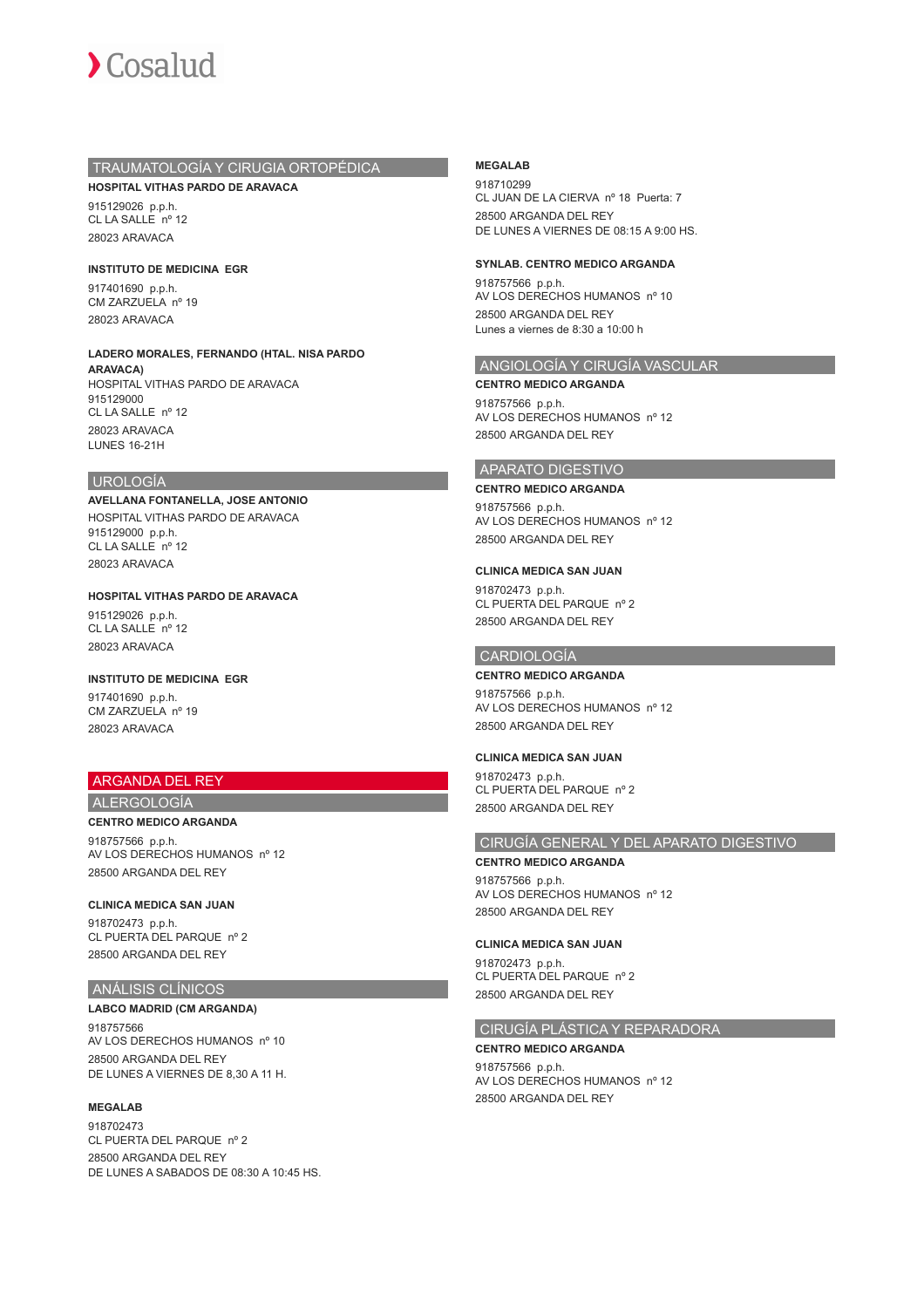# DERMATOLOGÍA

28500 ARGANDA DEL REY

**CENTRO MEDICO ARGANDA** 918757566 p.p.h. AV LOS DERECHOS HUMANOS nº 12

**CLINICA MEDICA SAN JUAN** 918702473 p.p.h. CL PUERTA DEL PARQUE nº 2 28500 ARGANDA DEL REY

# ENDOCRINOLOGÍA

**CENTRO MEDICO ARGANDA** 918757566 p.p.h. AV LOS DERECHOS HUMANOS nº 12 28500 ARGANDA DEL REY

## **CLINICA MEDICA SAN JUAN**

918702473 p.p.h. CL PUERTA DEL PARQUE nº 2 28500 ARGANDA DEL REY

## ENFERMERÍA

**CENTRO MEDICO ARGANDA**

918757566 p.p.h. AV LOS DERECHOS HUMANOS nº 12 28500 ARGANDA DEL REY

## **CLINICA MEDICA SAN JUAN**

918702473 p.p.h. CL PUERTA DEL PARQUE nº 2 28500 ARGANDA DEL REY

## ESTOMATOLOGÍA

**CLINICA MEDICA SAN JUAN** 918702473 p.p.h. CL PUERTA DEL PARQUE nº 2 28500 ARGANDA DEL REY

## FISIOTERAPIA

## **CENTRO MEDICO ARGANDA**

918757566 p.p.h. AV LOS DERECHOS HUMANOS nº 12 28500 ARGANDA DEL REY

**CLINICA MEDICA SAN JUAN**

918702473 p.p.h. CL PUERTA DEL PARQUE nº 2 28500 ARGANDA DEL REY

## GINECOLOGÍA Y OBSTETRICIA

**CENTRO MEDICO ARGANDA** 918757566 p.p.h. AV LOS DERECHOS HUMANOS nº 12 28500 ARGANDA DEL REY

**CLINICA MEDICA SAN JUAN** 918702473 p.p.h. CL PUERTA DEL PARQUE nº 2 28500 ARGANDA DEL REY

# MEDICINA GENERAL

**CENTRO MEDICO ARGANDA** 918757566 p.p.h. AV LOS DERECHOS HUMANOS nº 12 28500 ARGANDA DEL REY

## **CLINICA MEDICA SAN JUAN**

918702473 p.p.h. CL PUERTA DEL PARQUE nº 2 28500 ARGANDA DEL REY

## **RAMOS CASADO, MANUEL**

918712272 CL JUAN DE LA CIERVA nº 18 28500 ARGANDA DEL REY DE 14,30 A 18 H.

## MEDICINA INTERNA

## **CENTRO MEDICO ARGANDA**

918757566 p.p.h. AV LOS DERECHOS HUMANOS nº 12 28500 ARGANDA DEL REY

# NEUMOLOGÍA

#### **CENTRO MEDICO ARGANDA**

918757566 p.p.h. AV LOS DERECHOS HUMANOS nº 12 28500 ARGANDA DEL REY

## **CLINICA MEDICA SAN JUAN**

918702473 p.p.h. CL PUERTA DEL PARQUE nº 2 28500 ARGANDA DEL REY

## NEUROLOGÍA

**CENTRO MEDICO ARGANDA** 918757566 p.p.h. AV LOS DERECHOS HUMANOS nº 12 28500 ARGANDA DEL REY

## **CLINICA MEDICA SAN JUAN**

918702473 p.p.h. CL PUERTA DEL PARQUE nº 2 28500 ARGANDA DEL REY

# OFTALMOLOGÍA

**CENTRO MEDICO ARGANDA** 918757566 p.p.h. AV LOS DERECHOS HUMANOS nº 12 28500 ARGANDA DEL REY

## **CLINICA MEDICA SAN JUAN**

918702473 p.p.h. CL PUERTA DEL PARQUE nº 2 28500 ARGANDA DEL REY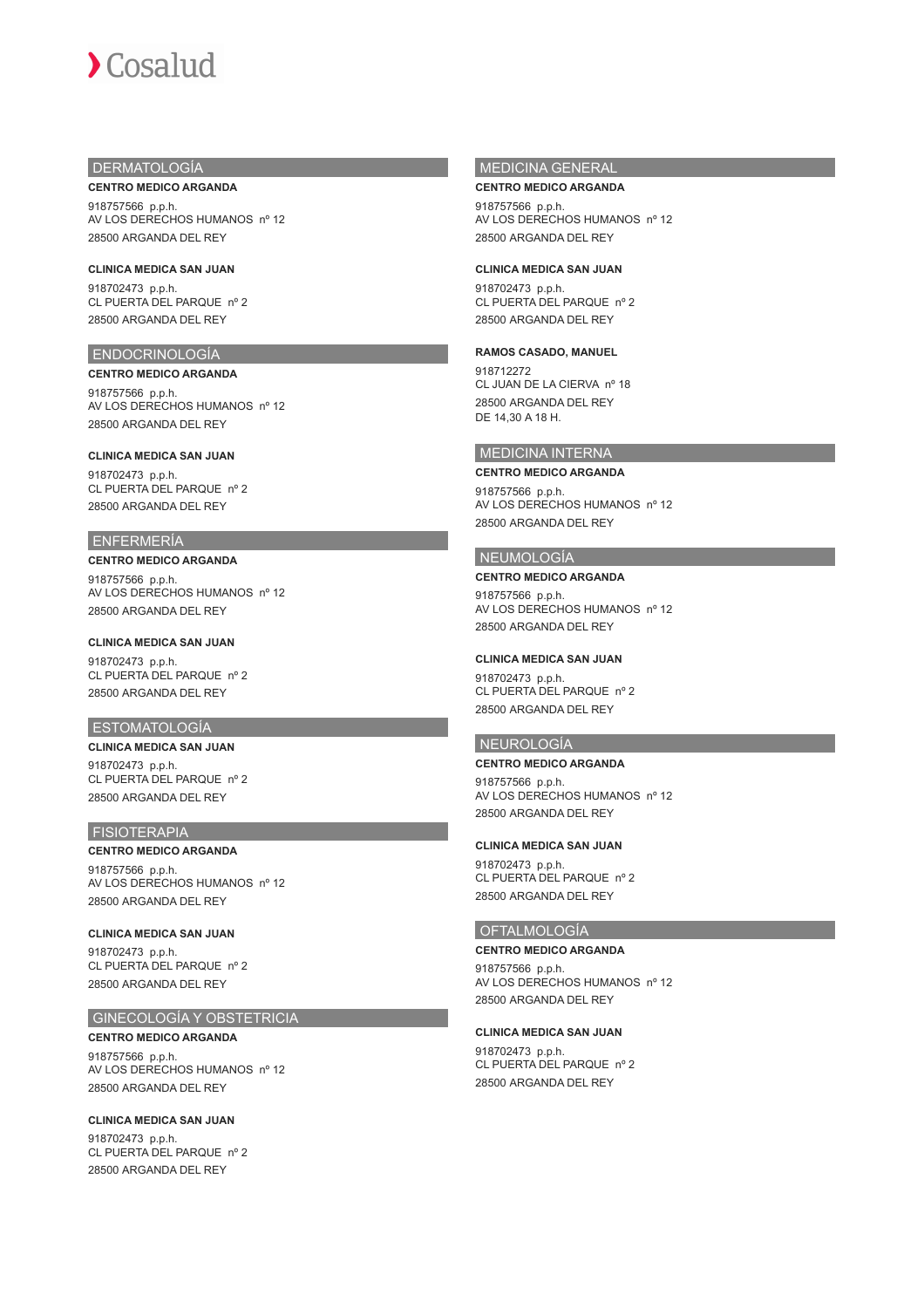# OTORRINOLARINGOLOGÍA

**CENTRO MEDICO ARGANDA** 918757566 p.p.h. AV LOS DERECHOS HUMANOS nº 12 28500 ARGANDA DEL REY

## **CLINICA MEDICA SAN JUAN**

918702473 p.p.h. CL PUERTA DEL PARQUE nº 2 28500 ARGANDA DEL REY

## PEDIATRÍA

## **CENTRO MEDICO ARGANDA**

918757566 p.p.h. AV LOS DERECHOS HUMANOS nº 12 28500 ARGANDA DEL REY

# **CLINICA MEDICA SAN JUAN**

918702473 p.p.h. CL PUERTA DEL PARQUE nº 2 28500 ARGANDA DEL REY

# PODOLOGÍA

## **CLINICA MEDICA SAN JUAN**

918702473 p.p.h. CL PUERTA DEL PARQUE nº 2 28500 ARGANDA DEL REY

# PSIQUIATRÍA

# **CENTRO MEDICO ARGANDA**

918757566 p.p.h. AV LOS DERECHOS HUMANOS nº 12 28500 ARGANDA DEL REY

# **CLINICA MEDICA SAN JUAN**

918702473 p.p.h. CL PUERTA DEL PARQUE nº 2 28500 ARGANDA DEL REY

## PUERICULTURA

# **CLINICA MEDICA SAN JUAN**

918702473 p.p.h. CL PUERTA DEL PARQUE nº 2 28500 ARGANDA DEL REY

## RADIODIAGNÓSTICO

## **CENTRO MEDICO ARGANDA**

918757566 p.p.h. AV LOS DERECHOS HUMANOS nº 12 28500 ARGANDA DEL REY

# **CLINICA MEDICA SAN JUAN**

918702473 p.p.h. CL PUERTA DEL PARQUE nº 2 28500 ARGANDA DEL REY

# **REHABILITACIÓN**

**CENTRO MEDICO ARGANDA** 918757566 p.p.h. AV LOS DERECHOS HUMANOS nº 12 28500 ARGANDA DEL REY

# REUMATOLOGÍA

**CENTRO MEDICO ARGANDA** 918757566 p.p.h. AV LOS DERECHOS HUMANOS nº 12 28500 ARGANDA DEL REY

### **CLINICA MEDICA SAN JUAN**

918702473 p.p.h. CL PUERTA DEL PARQUE nº 2 28500 ARGANDA DEL REY

# TRAUMATOLOGÍA Y CIRUGIA ORTOPÉDICA

## **CENTRO MEDICO ARGANDA**

918757566 p.p.h. AV LOS DERECHOS HUMANOS nº 12 28500 ARGANDA DEL REY

## **CLINICA MEDICA SAN JUAN**

918702473 p.p.h. CL PUERTA DEL PARQUE nº 2 28500 ARGANDA DEL REY

# UROLOGÍA

# **CENTRO MEDICO ARGANDA**

918757566 p.p.h. AV LOS DERECHOS HUMANOS nº 12 28500 ARGANDA DEL REY

## **CLINICA MEDICA SAN JUAN**

918702473 p.p.h. CL PUERTA DEL PARQUE nº 2 28500 ARGANDA DEL REY

# ARROYOMOLINOS

ALERGOLOGÍA

## **CENTRO MEDICO AVERROES ARROYOMOLINOS**

916091020 p.p.h. CL CULLERA nº 1 Piso: BJ Puerta: 12 28939 ARROYOMOLINOS

# ANÁLISIS CLÍNICOS

## **CENTRO MEDICO AVERROES ARROYOMOLINOS**

916091020 p.p.h. CL CULLERA nº 1 Piso: BJ Puerta: 12 28939 ARROYOMOLINOS

**ESTUDIOS ANALITICOS APLICADOS A LA CLINICA (BIENESTAR SALUD)** 913258434 p.p.h. PA MAYOR nº 14 28939 ARROYOMOLINOS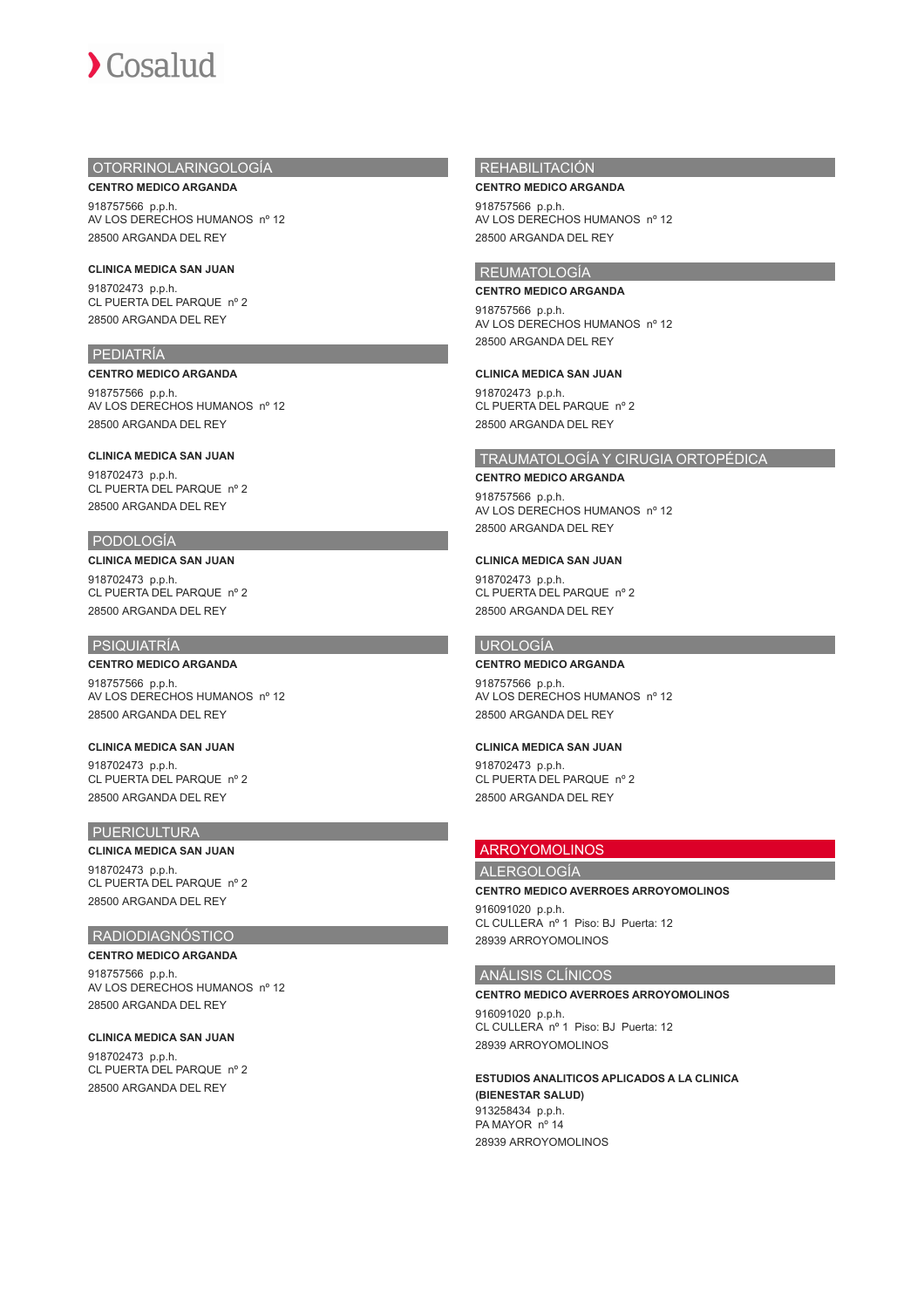## **LABORATORIO DE ANALISIS CLINICOS DRES DIEZ PEÑAS (CENTRO CLINICO VANGUARDIA)**

916013790 p.p.h. CL MARBELLA nº 41 Piso: BJ Puerta: 1 28939 ARROYOMOLINOS

## **SYNLAB (CM AVERROES)**

916091020 p.p.h. CL CULLERA nº 1 28939 ARROYOMOLINOS

## APARATO DIGESTIVO

## **CENTRO MEDICO AVERROES ARROYOMOLINOS**

916091020 p.p.h. CL CULLERA nº 1 Piso: BJ Puerta: 12 28939 ARROYOMOLINOS

## CARDIOLOGÍA

## **CENTRO MEDICO AVERROES ARROYOMOLINOS**

916091020 p.p.h. CL CULLERA nº 1 Piso: BJ Puerta: 12 28939 ARROYOMOLINOS

# CIRUGÍA GENERAL Y DEL APARATO DIGESTIVO

## **CENTRO MEDICO AVERROES ARROYOMOLINOS**

916091020 p.p.h. CL CULLERA nº 1 Piso: BJ Puerta: 12 28939 ARROYOMOLINOS

# CIRUGÍA PLÁSTICA Y REPARADORA

## **CENTRO MEDICO AVERROES ARROYOMOLINOS** 916091020 p.p.h.

CL CULLERA nº 1 Piso: BJ Puerta: 12 28939 ARROYOMOLINOS

# DERMATOLOGÍA

## **CENTRO MEDICO AVERROES ARROYOMOLINOS**

916091020 p.p.h. CL CULLERA nº 1 Piso: BJ Puerta: 12 28939 ARROYOMOLINOS

## ENDOCRINOLOGÍA

# **CENTRO MEDICO AVERROES ARROYOMOLINOS**

916091020 p.p.h. CL CULLERA nº 1 Piso: BJ Puerta: 12 28939 ARROYOMOLINOS

## ENFERMERÍA

# **CENTRO MEDICO AVERROES ARROYOMOLINOS**

916091020 p.p.h. CL CULLERA nº 1 Piso: BJ Puerta: 12 28939 ARROYOMOLINOS

## FISIOTERAPIA

## **CENTRO MEDICO AVERROES ARROYOMOLINOS**

916091020 p.p.h. CL CULLERA nº 1 Piso: BJ Puerta: 12 28939 ARROYOMOLINOS

# GINECOLOGÍA Y OBSTETRICIA

#### **CENTRO MEDICO AVERROES ARROYOMOLINOS**

916091020 p.p.h. CL CULLERA nº 1 Piso: BJ Puerta: 12 28939 ARROYOMOLINOS

## MEDICINA GENERAL

#### **ANALISIS CENTRO CLINICO BIENESTAR SALUD**

913258434 p.p.h. PA MAYOR nº 14 28939 ARROYOMOLINOS DE LUNES A VIERNES DE 8 A 14 Y DE 16 A 20 SABADOS DE 8:30 A 11 H

## **CENTRO MEDICO AVERROES ARROYOMOLINOS**

916091020 p.p.h. CL CULLERA nº 1 Piso: BJ Puerta: 12 28939 ARROYOMOLINOS

## OFTALMOLOGÍA

## **CENTRO MEDICO AVERROES ARROYOMOLINOS** 916091020 p.p.h.

CL CULLERA nº 1 Piso: BJ Puerta: 12 28939 ARROYOMOLINOS

# OTORRINOLARINGOLOGÍA

## **CENTRO MEDICO AVERROES ARROYOMOLINOS**

916091020 p.p.h. CL CULLERA nº 1 Piso: BJ Puerta: 12 28939 ARROYOMOLINOS

## PEDIATRÍA

#### **CENTRO MEDICO AVERROES ARROYOMOLINOS**

916091020 p.p.h. CL CULLERA nº 1 Piso: BJ Puerta: 12 28939 ARROYOMOLINOS

## PODOLOGÍA

## **ANALISIS CENTRO CLINICO BIENESTAR SALUD**

913258434 p.p.h. PA MAYOR nº 14 28939 ARROYOMOLINOS DE LUNES A VIERNES DE 8 A 14 Y DE 16 A 20 SABADOS DE 8:30 A 11 H

#### **CENTRO MEDICO AVERROES ARROYOMOLINOS**

916091020 p.p.h. CL CULLERA nº 1 Piso: BJ Puerta: 12 28939 ARROYOMOLINOS

## PSICOLOGÍA

#### **CENTRO MEDICO AVERROES ARROYOMOLINOS**

916091020 p.p.h. CL CULLERA nº 1 Piso: BJ Puerta: 12 28939 ARROYOMOLINOS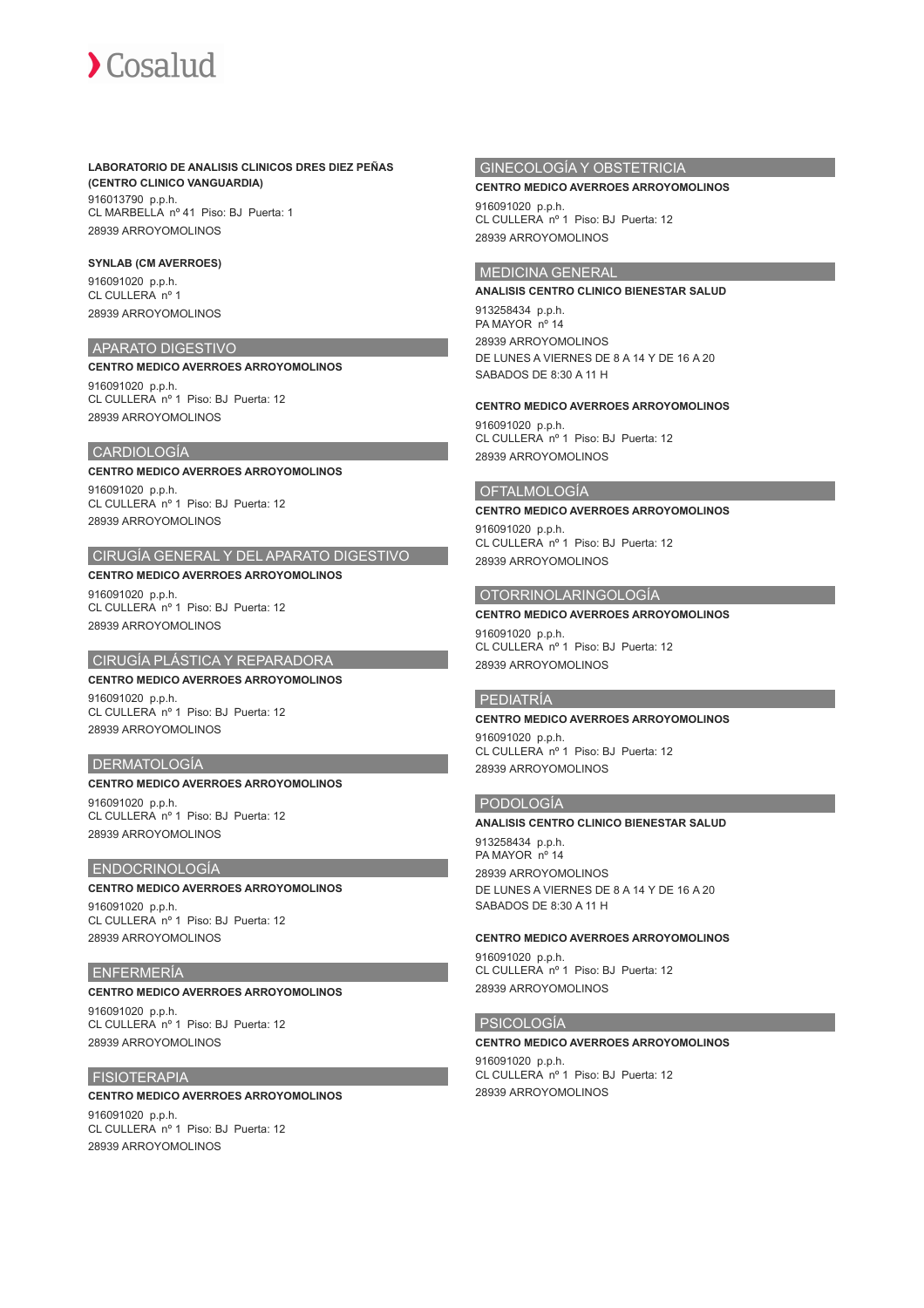

# RADIODIAGNÓSTICO

#### **CENTRO MEDICO AVERROES ARROYOMOLINOS**

916091020 p.p.h. CL CULLERA nº 1 Piso: BJ Puerta: 12 28939 ARROYOMOLINOS

# TRAUMATOLOGÍA Y CIRUGIA ORTOPÉDICA

**CENTRO MEDICO AVERROES ARROYOMOLINOS** 916091020 p.p.h. CL CULLERA nº 1 Piso: BJ Puerta: 12 28939 ARROYOMOLINOS

## UROLOGÍA

#### **CENTRO MEDICO AVERROES ARROYOMOLINOS**

916091020 p.p.h. CL CULLERA nº 1 Piso: BJ Puerta: 12 28939 ARROYOMOLINOS

# BARAJAS DE MADRID

ENFERMERÍA

# **CLINICA MAYOR BARAJAS**

663323300 p.p.h. PA MAYOR nº 17 28012 BARAJAS DE MADRID lunes a viernes de 8.30 a 20 horas.

## GINECOLOGÍA Y OBSTETRICIA

# **CLINICA MAYOR BARAJAS**

663323300 p.p.h. PA MAYOR nº 17 28012 BARAJAS DE MADRID lunes a viernes de 8.30 a 20 horas.

# MEDICINA GENERAL

## **CLINICA MAYOR BARAJAS**

663323300 p.p.h. PA MAYOR nº 17 28012 BARAJAS DE MADRID lunes a viernes de 8.30 a 20 horas.

## PEDIATRÍA

#### **CLINICA MAYOR BARAJAS**

663323300 p.p.h. PA MAYOR nº 17 28012 BARAJAS DE MADRID lunes a viernes de 8.30 a 20 horas.

# PODOLOGÍA

#### **CLINICA MAYOR BARAJAS**

663323300 p.p.h. PA MAYOR nº 17 28012 BARAJAS DE MADRID lunes a viernes de 8.30 a 20 horas.

# TRAUMATOLOGÍA Y CIRUGIA ORTOPÉDICA

**CLINICA MAYOR BARAJAS** 663323300 p.p.h. PA MAYOR nº 17 28012 BARAJAS DE MADRID lunes a viernes de 8.30 a 20 horas.

# BOADILLA DEL MONTE

# ALERGOLOGÍA

**CENTRO MEDICO BOADILLA**

916323212 AV NUEVO MUNDO nº 14 28660 BOADILLA DEL MONTE DE LUNES A VIERNES DE 8 A 11H. SÁBADOS DE 9 A 10 H.

#### **HOSPITAL UNIVERSITARIO HM MONTEPRINCIPE**

902089800 p.p.h. AV MONTEPRÍNCIPE nº 25 28660 BOADILLA DEL MONTE

**Dres.:** - MUÑOZ PEREIRA, MARIA

## **MEDICENTRO BOADILLA**

902148138 p.p.h. AV INFANTE DON LUIS nº 8 28660 BOADILLA DEL MONTE

### **MUÑOZ PEREIRA, MARIA JESUS**

917089900 p.p.h. AV MONTEPRÍNCIPE nº 25 28660 BOADILLA DEL MONTE

## ANÁLISIS CLÍNICOS

**ESTUDIOS ANALÍTICOS APLICADOS A LA CLÍNICA (BOADILLA)** 915334781 AV NUEVO MUNDO nº 11 28660 BOADILLA DEL MONTE

# **HOSPITAL MONTEPRINCIPE (ABACID)**

HOSPITAL UNIVERSITARIO HM MONTEPRINCIPE 917089926 p.p.h. AV MONTEPRÍNCIPE nº 25 28660 BOADILLA DEL MONTE

## **MEGALAB**

918581572 p.p.h. AV NUEVO MUNDO nº 14 28660 BOADILLA DEL MONTE

# ANGIOLOGÍA Y CIRUGÍA VASCULAR

## **CENTRO MEDICO BOADILLA**

916323212 AV NUEVO MUNDO nº 14 28660 BOADILLA DEL MONTE DE LUNES A VIERNES DE 8 A 11H. SÁBADOS DE 9 A 10 H.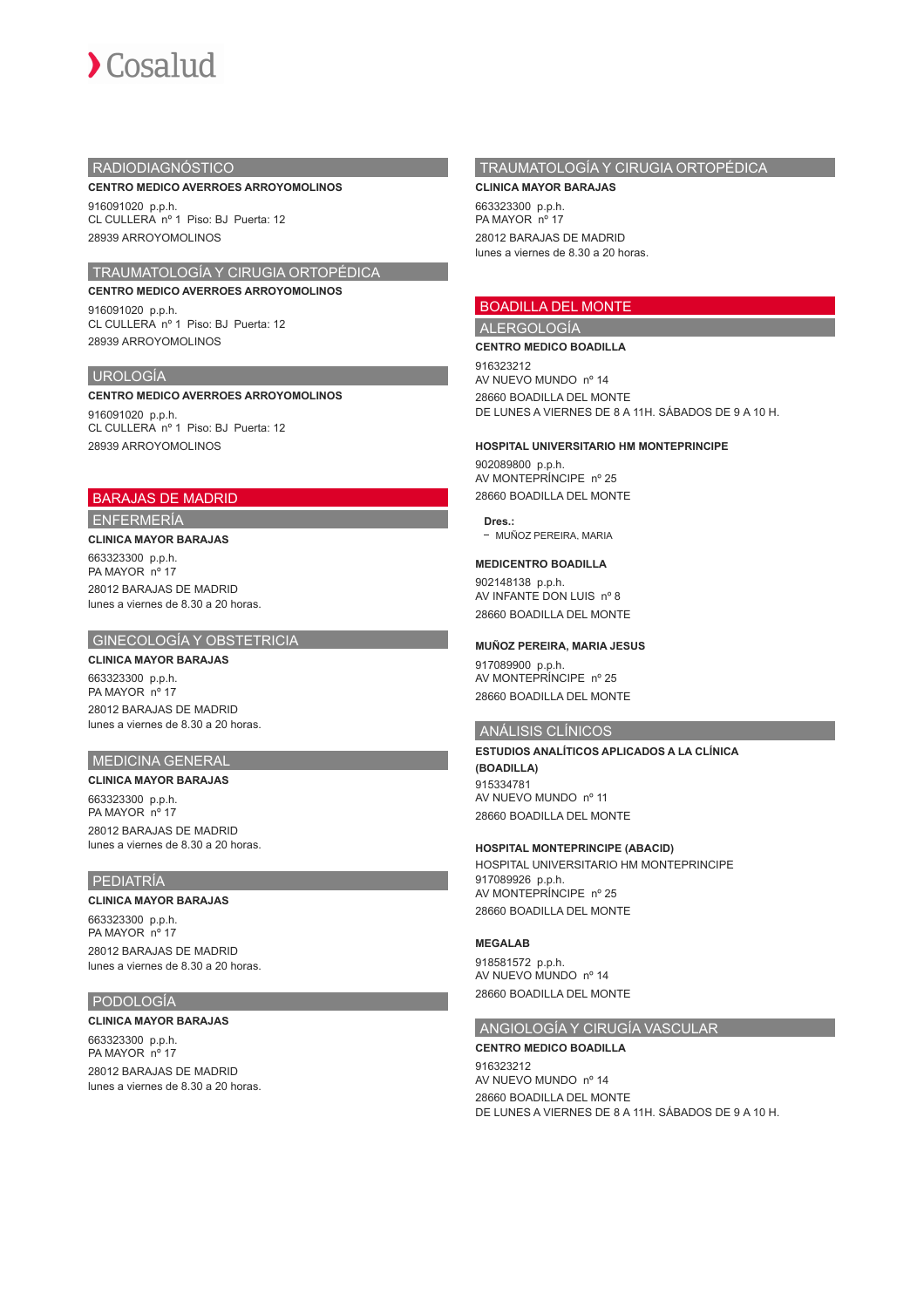#### **HOSPITAL UNIVERSITARIO HM MONTEPRINCIPE**

902089800 p.p.h. AV MONTEPRÍNCIPE nº 25 28660 BOADILLA DEL MONTE

## **IZQUIERDO LAMOCA, LUIS MIGUEL (HOSPITAL MONTEPRINCIPE)** 902089800 p.p.h. AV MONTEPRÍNCIPE nº 25

28660 BOADILLA DEL MONTE

# **MEDICENTRO BOADILLA**

902148138 p.p.h. AV INFANTE DON LUIS nº 8 28660 BOADILLA DEL MONTE

## APARATO DIGESTIVO

**BARRIO MERINO, ALFONSO (HTAL MONTEPRINCIPE)** HOSPITAL UNIVERSITARIO HM MONTEPRINCIPE 902089800 p.p.h. AV MONTEPRÍNCIPE nº 25 28660 BOADILLA DEL MONTE

## **CENTRO MEDICO BOADILLA**

916323212 AV NUEVO MUNDO nº 14 28660 BOADILLA DEL MONTE DE LUNES A VIERNES DE 8 A 11H. SÁBADOS DE 9 A 10 H.

## **HOSPITAL UNIVERSITARIO HM MONTEPRINCIPE**

902089800 p.p.h. AV MONTEPRÍNCIPE nº 25 28660 BOADILLA DEL MONTE

## **MEDICENTRO BOADILLA**

902148138 p.p.h. AV INFANTE DON LUIS nº 8 28660 BOADILLA DEL MONTE

## **MORENO ALMAZAN, LUIS (HTAL. MONTEPRINCIPE)**

902089800 p.p.h. AV MONTEPRÍNCIPE nº 25 28660 BOADILLA DEL MONTE

# APARATO DIGESTIVO PEDIÁTRICO

# **SORIA LOPEZ, MARTA (HTAL MONTEPRINCIPE)**

902089800 p.p.h. AV MONTEPRÍNCIPE nº 25 28660 BOADILLA DEL MONTE

## CARDIOLOGÍA

**ABELLEIRA PANDEIRO, CESAR (CARDIOPATIAS PEDIATRICAS CONGENITAS)** 914136160 p.p.h. AV MONTEPRÍNCIPE nº 25 28660 BOADILLA DEL MONTE

**CARDIOPATIAS PEDIATRICAS CONGENITAS (HTAL HM MONTEPRINCIPE)** 914136160 p.p.h. AV MONTEPRÍNCIPE nº 25 28660 BOADILLA DEL MONTE

## **CAZZANIGA BULLON, MARIO EDGARDO**

HOSPITAL UNIVERSITARIO HM MONTEPRINCIPE 902513030 p.p.h. AV MONTEPRÍNCIPE nº 25 28660 BOADILLA DEL MONTE

## **CENTRO MEDICO BOADILLA**

916323212 AV NUEVO MUNDO nº 14 28660 BOADILLA DEL MONTE DE LUNES A VIERNES DE 8 A 11H. SÁBADOS DE 9 A 10 H.

## **HOSPITAL UNIVERSITARIO HM MONTEPRINCIPE**

902089800 p.p.h. AV MONTEPRÍNCIPE nº 25 28660 BOADILLA DEL MONTE

# **LABRANDERO LERA, CARLOS (CARDIOPATIAS**

**PEDIATRICAS CONGENITAS)** 914136160 p.p.h. AV MONTEPRÍNCIPE nº 25 28660 BOADILLA DEL MONTE

## **MEDICENTRO BOADILLA**

902148138 p.p.h. AV INFANTE DON LUIS nº 8 28660 BOADILLA DEL MONTE

# **PARRA JIMENEZ, FRANCISCO JAVIER (HM**

**MONTEPRINCIPE)** 902089800 p.p.h. AV MONTEPRÍNCIPE nº 25 28660 BOADILLA DEL MONTE

## **RODRIGUEZ RODRIGO, FRANCISCO JOSE (HTAL. MONTEPRINCIPE)**

HOSPITAL UNIVERSITARIO HM MONTEPRINCIPE 912110114 p.p.h. AV MONTEPRÍNCIPE nº 25 28660 BOADILLA DEL MONTE

## **SOBRINO BALADRON, ADOLFO (CARDIOPATIAS PEDIATRICAS CONGENITAS)** 914136160 p.p.h. AV MONTEPRÍNCIPE nº 25 28660 BOADILLA DEL MONTE

## CIRUGÍA CARDIOVASCULAR

**CARDIOPATIAS PEDIATRICAS CONGENITAS (HTAL HM MONTEPRINCIPE)** 914136160 p.p.h. AV MONTEPRÍNCIPE nº 25 28660 BOADILLA DEL MONTE

# **GONZÁLEZ PINTO, ANGEL**

HOSPITAL UNIVERSITARIO HM MONTEPRINCIPE 902513030 p.p.h. AV MONTEPRÍNCIPE nº 25 28660 BOADILLA DEL MONTE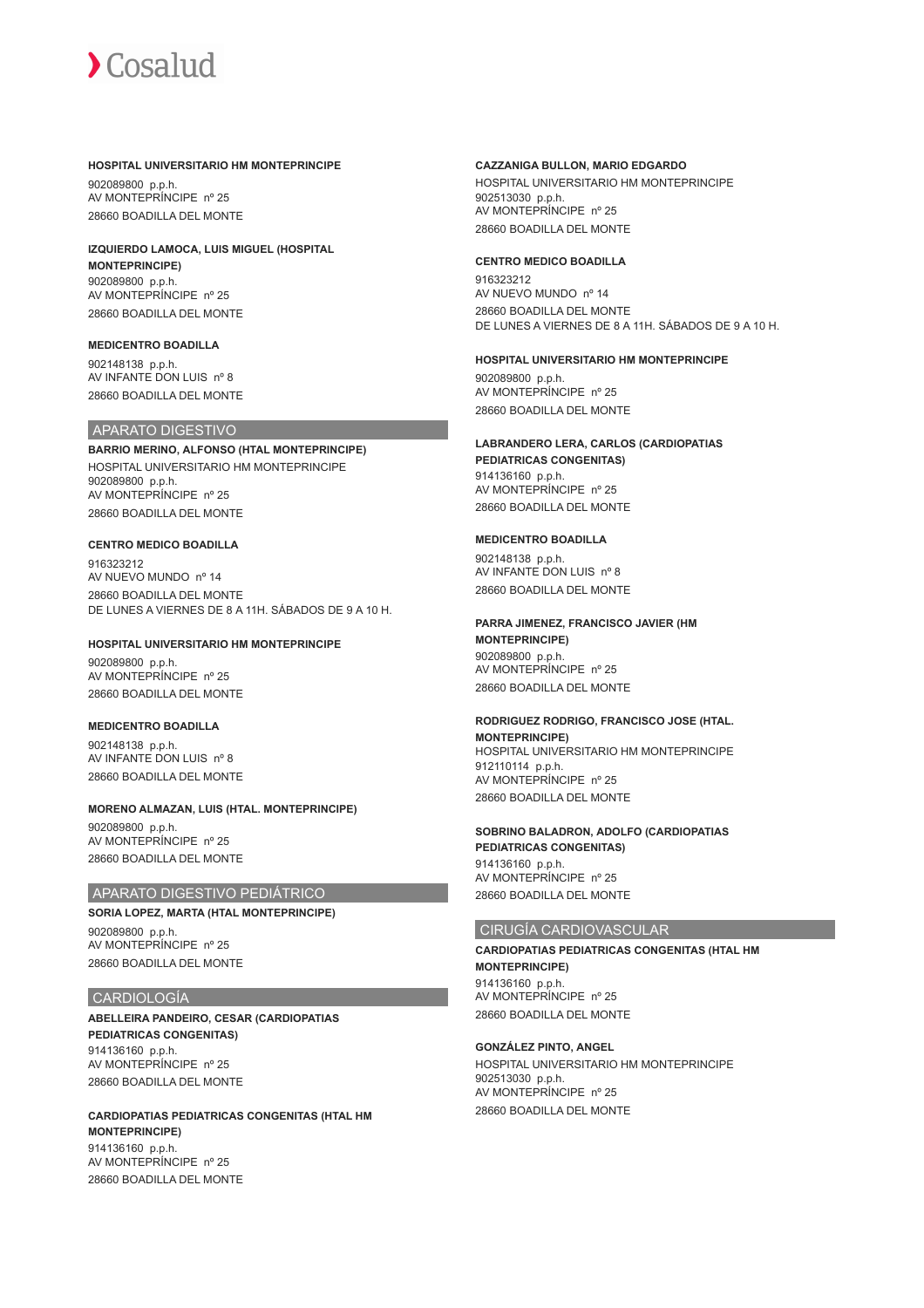

### **HOSPITAL UNIVERSITARIO HM MONTEPRINCIPE**

902089800 p.p.h. AV MONTEPRÍNCIPE nº 25 28660 BOADILLA DEL MONTE

# CIRUGÍA GENERAL Y DEL APARATO DIGESTIVO

**ACEDO DE LA ROSA, FELIPE (HTAL. MONTEPRINCIPE)** HOSPITAL UNIVERSITARIO HM MONTEPRINCIPE 902089800 p.p.h. AV MONTEPRÍNCIPE nº 25 28660 BOADILLA DEL MONTE

## **CENTRO MEDICO BOADILLA**

916323212 AV NUEVO MUNDO nº 14 28660 BOADILLA DEL MONTE DE LUNES A VIERNES DE 8 A 11H. SÁBADOS DE 9 A 10 H.

#### **FERNANDEZ NESPRAL BERTRAND, VICENTE (HM MONTEPRINCIPE)**

902513030 p.p.h. AV MONTEPRÍNCIPE nº 25 28660 BOADILLA DEL MONTE

# **HOSPITAL UNIVERSITARIO HM MONTEPRINCIPE**

902089800 p.p.h. AV MONTEPRÍNCIPE nº 25 28660 BOADILLA DEL MONTE

#### **LAPUENTE SASTRE, FERNANDO (HTAL. MONTEPRINCIPE)**

HOSPITAL UNIVERSITARIO HM MONTEPRINCIPE 902089800 p.p.h. AV MONTEPRÍNCIPE nº 25 28660 BOADILLA DEL MONTE

# **MARTIN MARFIL, PEDRO PABLO (HTAL. MONTEPRINCIPE)**

HOSPITAL UNIVERSITARIO HM MONTEPRINCIPE 902089800 p.p.h. AV MONTEPRÍNCIPE nº 25 28660 BOADILLA DEL MONTE

#### **MEDICENTRO BOADILLA**

902148138 p.p.h. AV INFANTE DON LUIS nº 8 28660 BOADILLA DEL MONTE

## **SAN ROMAN DIEGO, JUAN (HTAL MONTEPRINCIPE)**

HOSPITAL UNIVERSITARIO HM MONTEPRINCIPE 902089800 p.p.h. AV MONTEPRÍNCIPE nº 25 28660 BOADILLA DEL MONTE

# **VAZQUEZ PERFECTO, RICARDO (HTAL. MONTEPRINCIPE)**

HOSPITAL UNIVERSITARIO HM MONTEPRINCIPE 902089800 p.p.h. AV MONTEPRÍNCIPE nº 25 28660 BOADILLA DEL MONTE

# CIRUGÍA MAXILOFACIAL

## **FERNANDEZ DOMINGUEZ, MANUEL (HTAL. MONTEPRINCIPE)** 902089800 p.p.h.

AV MONTEPRÍNCIPE nº 25 28660 BOADILLA DEL MONTE

## **HOSPITAL UNIVERSITARIO HM MONTEPRINCIPE**

902089800 p.p.h. AV MONTEPRÍNCIPE nº 25 28660 BOADILLA DEL MONTE

## CIRUGÍA PEDIÁTRICA

**HOSPITAL UNIVERSITARIO HM MONTEPRINCIPE**

902089800 p.p.h. AV MONTEPRÍNCIPE nº 25 28660 BOADILLA DEL MONTE

# **MARTINEZ MARTINEZ, LEOPOLDO MARIA (HTAL.**

**MONTEPRINCIPE)** HOSPITAL UNIVERSITARIO HM MONTEPRINCIPE 902089800 p.p.h. AV MONTEPRÍNCIPE nº 25 28660 BOADILLA DEL MONTE

## CIRUGÍA PLÁSTICA Y REPARADORA

## **HOSPITAL UNIVERSITARIO HM MONTEPRINCIPE** 902089800 p.p.h. AV MONTEPRÍNCIPE nº 25

28660 BOADILLA DEL MONTE

## **SANTOS HEREDERO, FRANCISCO JAVIER (HTAL**

**MONTEPRINCIPE)** HOSPITAL UNIVERSITARIO HM MONTEPRINCIPE 902089800 p.p.h. AV MONTEPRÍNCIPE nº 25 28660 BOADILLA DEL MONTE

## CIRUGÍA TORÁCICA

## **HOSPITAL UNIVERSITARIO HM MONTEPRINCIPE** 902089800 p.p.h. AV MONTEPRÍNCIPE nº 25 28660 BOADILLA DEL MONTE

#### **PEÑALVER PASCUAL, RAFAEL (HTAL. MONTEPRINCIPE)**

902089800 p.p.h. AV MONTEPRÍNCIPE nº 25 28660 BOADILLA DEL MONTE

#### DERMATOLOGÍA

#### **CENTRO MEDICO BOADILLA**

916323212 AV NUEVO MUNDO nº 14 28660 BOADILLA DEL MONTE DE LUNES A VIERNES DE 8 A 11H. SÁBADOS DE 9 A 10 H.

### **HOSPITAL UNIVERSITARIO HM MONTEPRINCIPE**

902089800 p.p.h. AV MONTEPRÍNCIPE nº 25 28660 BOADILLA DEL MONTE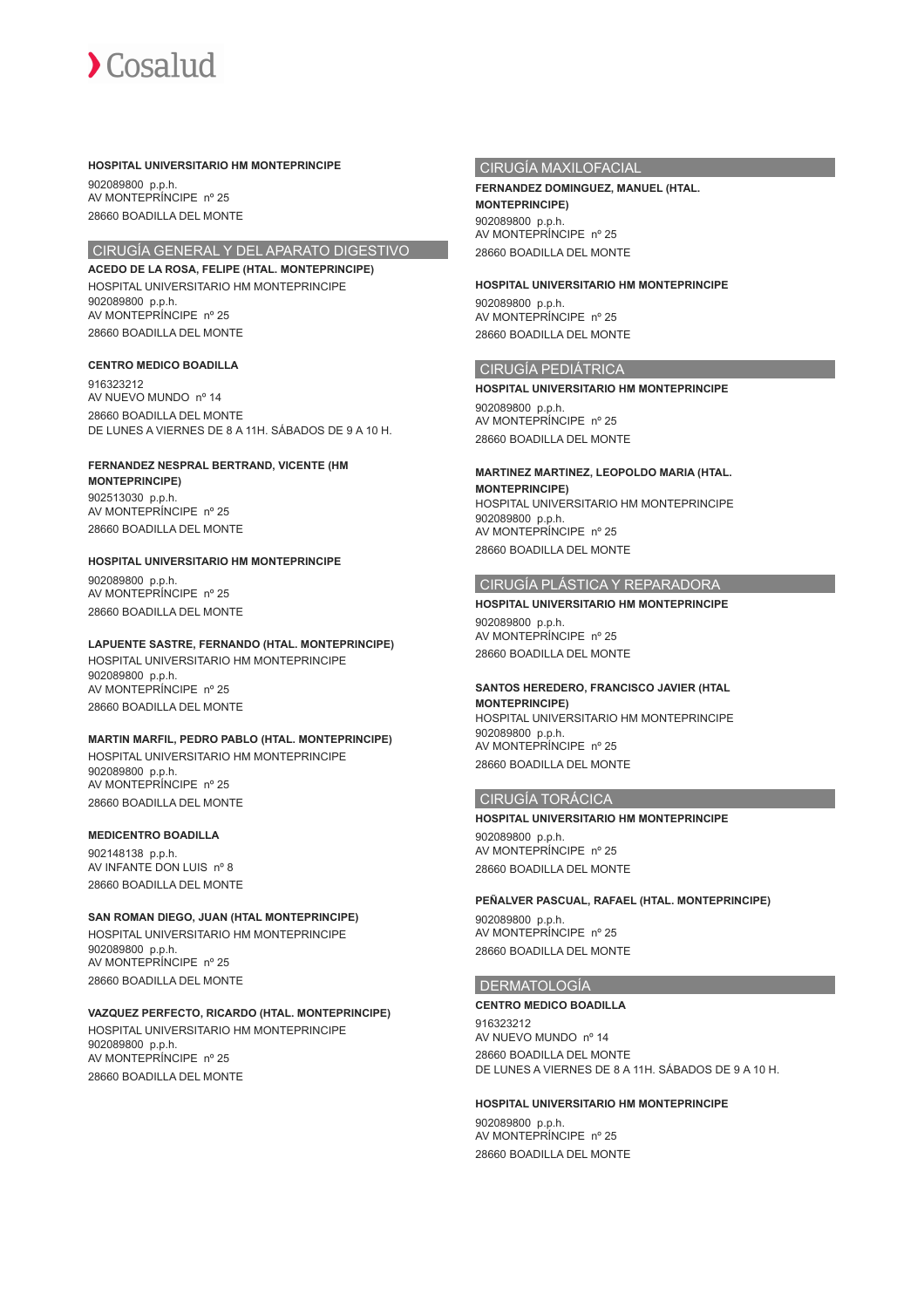#### **MEDICENTRO BOADILLA**

902148138 p.p.h. AV INFANTE DON LUIS nº 8 28660 BOADILLA DEL MONTE

# **NOVO LENS, RAQUEL (HTAL. MONTEPRINCIPE)**

HOSPITAL UNIVERSITARIO HM MONTEPRINCIPE 902089800 p.p.h. AV MONTEPRÍNCIPE nº 25 28660 BOADILLA DEL MONTE

## ENDOCRINOLOGÍA

## **CENTRO MEDICO BOADILLA**

916323212 AV NUEVO MUNDO nº 14 28660 BOADILLA DEL MONTE DE LUNES A VIERNES DE 8 A 11H. SÁBADOS DE 9 A 10 H.

## **GARCIA DURRUTI, PILAR (HTAL. MONTEPRINCIPE)**

HOSPITAL UNIVERSITARIO HM MONTEPRINCIPE 902089800 p.p.h. AV MONTEPRÍNCIPE nº 25 28660 BOADILLA DEL MONTE

## **HOSPITAL UNIVERSITARIO HM MONTEPRINCIPE**

902089800 p.p.h. AV MONTEPRÍNCIPE nº 25 28660 BOADILLA DEL MONTE

## **MEDICENTRO BOADILLA**

902148138 p.p.h. AV INFANTE DON LUIS nº 8 28660 BOADILLA DEL MONTE

## **RODRIGUEZ SANCHEZ, AMPARO (HTAL. MONTEPRINCIPE)** HOSPITAL UNIVERSITARIO HM MONTEPRINCIPE 902089800 p.p.h. AV MONTEPRÍNCIPE nº 25 28660 BOADILLA DEL MONTE

## ENFERMERÍA

**CENTRO MEDICO BOADILLA** 916323212 AV NUEVO MUNDO nº 14 28660 BOADILLA DEL MONTE DE LUNES A VIERNES DE 8 A 11H. SÁBADOS DE 9 A 10 H.

## **GESPROSER MEDICA**

916327766 p.p.h. AV NUEVO MUNDO nº 11 28660 BOADILLA DEL MONTE

## **MEDICENTRO BOADILLA**

902148138 p.p.h. AV INFANTE DON LUIS nº 8 28660 BOADILLA DEL MONTE

## ESTOMATOLOGÍA

#### **CENTRO MEDICO BOADILLA**

916323212 AV NUEVO MUNDO nº 14 28660 BOADILLA DEL MONTE DE LUNES A VIERNES DE 8 A 11H. SÁBADOS DE 9 A 10 H.

### **FERNANDEZ DOMINGUEZ, PEDRO (HTAL. MONTEPRINCIPE)**

HOSPITAL UNIVERSITARIO HM MONTEPRINCIPE 902089800 p.p.h. AV MONTEPRÍNCIPE nº 25 28660 BOADILLA DEL MONTE

## **HOSPITAL UNIVERSITARIO HM MONTEPRINCIPE**

902089800 p.p.h. AV MONTEPRÍNCIPE nº 25 28660 BOADILLA DEL MONTE

## **MEDICENTRO BOADILLA**

902148138 p.p.h. AV INFANTE DON LUIS nº 8 28660 BOADILLA DEL MONTE

## **STETIDENT BOADILLA**

916326964 CR MAJADAHONDA nº 34 28660 BOADILLA DEL MONTE DE LUNES A VIERNES DE 12:00 A 20:00 HS. P.P.H.

# FISIOTERAPIA

## **CENTRO MEDICO BOADILLA**

916323212 AV NUEVO MUNDO nº 14 28660 BOADILLA DEL MONTE DE LUNES A VIERNES DE 8 A 11H. SÁBADOS DE 9 A 10 H.

#### **HOSPITAL UNIVERSITARIO HM MONTEPRINCIPE**

902089800 p.p.h. AV MONTEPRÍNCIPE nº 25 28660 BOADILLA DEL MONTE

## GINECOLOGÍA Y OBSTETRICIA

**BABY NATURE - CENTRO MARTERNO - INFANTIL** 636662258 p.p.h. CM SAN SEBASTIÁN nº 1 28660 BOADILLA DEL MONTE

## **CENTRO MEDICO BOADILLA**

916323212 AV NUEVO MUNDO nº 14 28660 BOADILLA DEL MONTE DE LUNES A VIERNES DE 8 A 11H. SÁBADOS DE 9 A 10 H.

### **EQUIPO MEDICO DE GINECOLOGIA Y OBSTETRICIA EGOM (HTAL. MADRID MONTEPRINCIPE)** HOSPITAL UNIVERSITARIO HM MONTEPRINCIPE 912110107 p.p.h. AV MONTEPRÍNCIPE nº 25

28660 BOADILLA DEL MONTE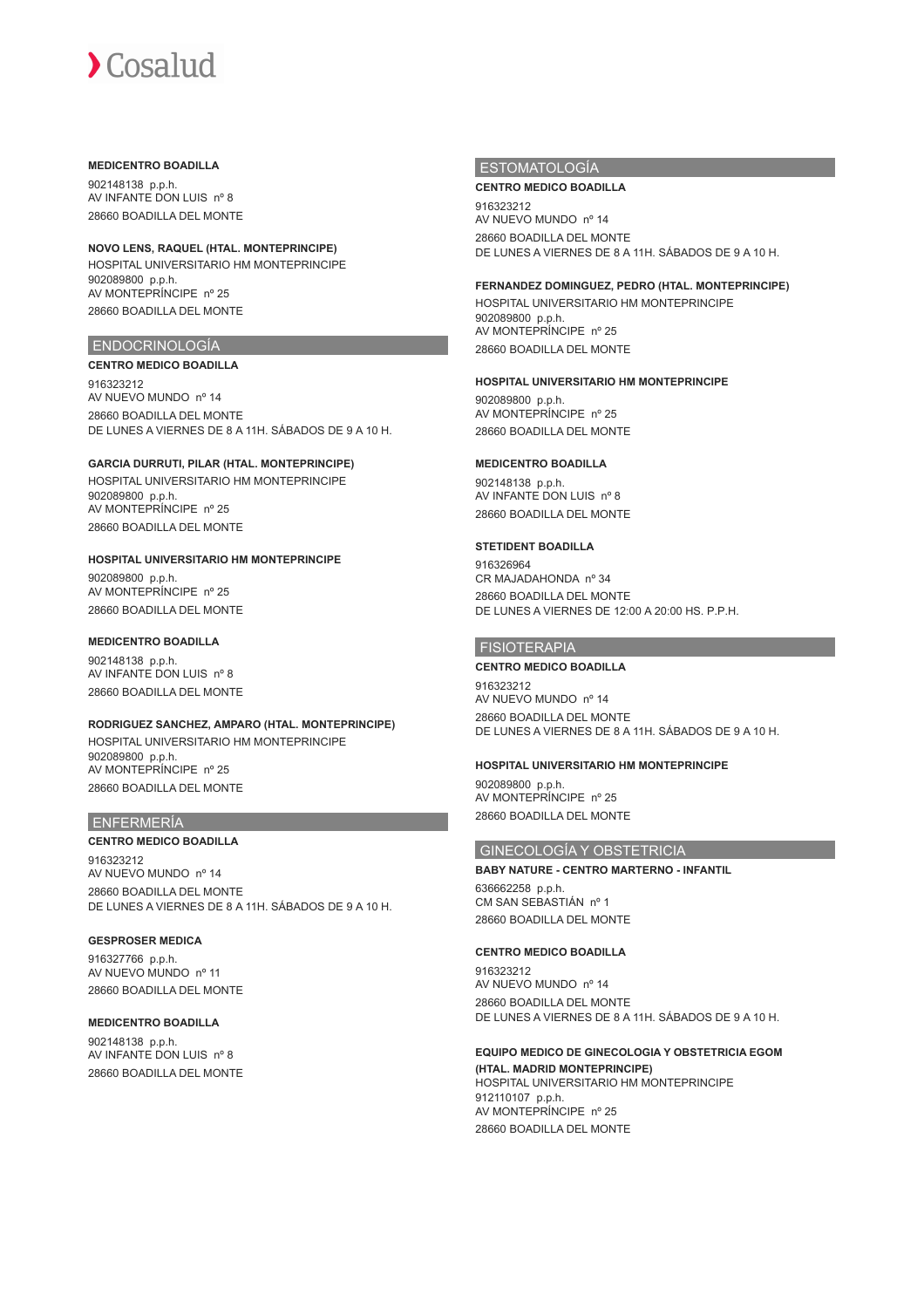## **GINE4 (HTAL. MONTEPRINCIPE)**

HOSPITAL UNIVERSITARIO HM MONTEPRINCIPE 912110103 p.p.h. AV MONTEPRÍNCIPE nº 25 28660 BOADILLA DEL MONTE

# **HOSPITAL UNIVERSITARIO HM MONTEPRINCIPE** 902089800 p.p.h.

AV MONTEPRÍNCIPE nº 25 28660 BOADILLA DEL MONTE

**LLOP VENTUREIRA, MARIA BEATRIZ** HOSPITAL UNIVERSITARIO HM MONTEPRINCIPE 902088592 p.p.h. AV MONTEPRÍNCIPE nº 25 28660 BOADILLA DEL MONTE

# **MEDICENTRO BOADILLA**

902148138 p.p.h. AV INFANTE DON LUIS nº 8 28660 BOADILLA DEL MONTE

## **RODRIGUEZ BERTOS, ISABEL**

HOSPITAL UNIVERSITARIO HM MONTEPRINCIPE 902088592 p.p.h. AV MONTEPRÍNCIPE nº 25 28660 BOADILLA DEL MONTE

# **SERRANO HERNANDEZ, MARGARITA (CAF-BOADILLA)**

HOSPITAL UNIVERSITARIO HM MONTEPRINCIPE 916324099 CL SANTILLANA DEL MAR nº 27 Piso: BJ 28660 BOADILLA DEL MONTE LUNES POR LA TARDE

# HEMATOLOGÍA

# **HOSPITAL UNIVERSITARIO HM MONTEPRINCIPE**

902089800 p.p.h. AV MONTEPRÍNCIPE nº 25 28660 BOADILLA DEL MONTE

# **LOPEZ-IBOR ALIÑO, BLANCA (HTAL. MONTEPRINCIPE)**

HOSPITAL UNIVERSITARIO HM MONTEPRINCIPE 902089800 p.p.h. AV MONTEPRÍNCIPE nº 25 28660 BOADILLA DEL MONTE

# **RODRIGO ALVAREZ, MARIA ESTHER (HTAL.**

**MONTEPRINCIPE)** HOSPITAL UNIVERSITARIO HM MONTEPRINCIPE 902089800 p.p.h. AV MONTEPRÍNCIPE nº 25 28660 BOADILLA DEL MONTE

# MEDICINA GENERAL

# **CABEZA RAMIS, JUAN ANTONIO**

916337563 p.p.h. CL SECUNDINO ZUAZO nº 1 Portal: 1 Piso: 01 Puerta: B 28660 BOADILLA DEL MONTE

## **CENTRO MEDICO BOADILLA**

916323212 AV NUEVO MUNDO nº 14 28660 BOADILLA DEL MONTE DE LUNES A VIERNES DE 8 A 11H. SÁBADOS DE 9 A 10 H.

# **GARCIA CHAVEZ, ADRIANA**

916323418 p.p.h. CR MAJADAHONDA nº 46 28660 BOADILLA DEL MONTE

# **GESPROSER MEDICA**

916327766 p.p.h. AV NUEVO MUNDO nº 11 28660 BOADILLA DEL MONTE

## **MEDICENTRO BOADILLA**

902148138 p.p.h. AV INFANTE DON LUIS nº 8 28660 BOADILLA DEL MONTE

# MEDICINA INTERNA

**BARBERAN LOPEZ, JOSE (HTAL MONTEPRINCIPE)** HOSPITAL UNIVERSITARIO HM MONTEPRINCIPE 902089800 p.p.h. AV MONTEPRÍNCIPE nº 25 28660 BOADILLA DEL MONTE

## **CENTRO MEDICO BOADILLA**

916323212 AV NUEVO MUNDO nº 14 28660 BOADILLA DEL MONTE DE LUNES A VIERNES DE 8 A 11H. SÁBADOS DE 9 A 10 H.

# **HOSPITAL UNIVERSITARIO HM MONTEPRINCIPE**

902089800 p.p.h. AV MONTEPRÍNCIPE nº 25 28660 BOADILLA DEL MONTE

## **MASA VÁZQUEZ, CÁNDIDO**

HOSPITAL UNIVERSITARIO HM MONTEPRINCIPE 902089800 p.p.h. AV MONTEPRÍNCIPE nº 25 28660 BOADILLA DEL MONTE

# NEFROLOGÍA

**DE ALVARO MORENO, FERNANDO (HTAL. MONTEPRINCIPE)** HOSPITAL UNIVERSITARIO HM MONTEPRINCIPE 902089800 p.p.h. AV MONTEPRÍNCIPE nº 25 28660 BOADILLA DEL MONTE

## **HOSPITAL UNIVERSITARIO HM MONTEPRINCIPE**

902089800 p.p.h. AV MONTEPRÍNCIPE nº 25 28660 BOADILLA DEL MONTE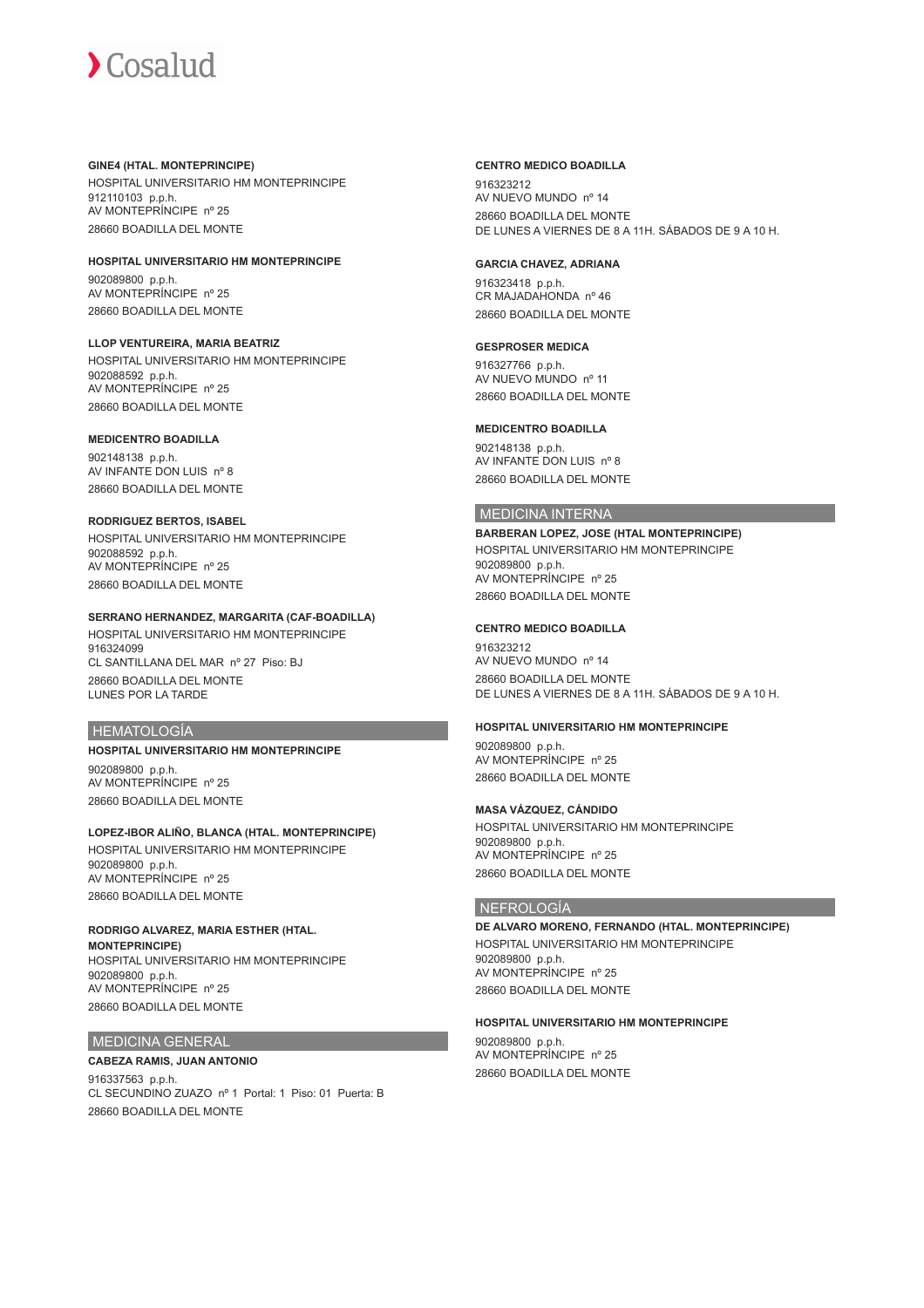

# NEUMOLOGÍA

#### **CENTRO MEDICO BOADILLA**

916323212 AV NUEVO MUNDO nº 14 28660 BOADILLA DEL MONTE DE LUNES A VIERNES DE 8 A 11H. SÁBADOS DE 9 A 10 H.

## **FERNANDEZ-LA HERA MARTINEZ, JUAN RAMON (HM**

**MONTEPPRINCIPE)** 917089900 p.p.h. AV MONTEPRÍNCIPE nº 25 28660 BOADILLA DEL MONTE

## **FERREIRO ALVAREZ, MARIA JOSE (HTAL MONTEPRINCIPE)**

HOSPITAL UNIVERSITARIO HM MONTEPRINCIPE 902089800 p.p.h. AV MONTEPRÍNCIPE nº 25 28660 BOADILLA DEL MONTE

# **GOMEZ FERNANDEZ, MAXIMO (HTAL. MONTEPRINCIPE)**

902089800 p.p.h. AV MONTEPRÍNCIPE nº 25 28660 BOADILLA DEL MONTE

# **HOSPITAL UNIVERSITARIO HM MONTEPRINCIPE**

902089800 p.p.h. AV MONTEPRÍNCIPE nº 25 28660 BOADILLA DEL MONTE

## **MEDICENTRO BOADILLA**

902148138 p.p.h. AV INFANTE DON LUIS nº 8 28660 BOADILLA DEL MONTE

## **QUEZADA LOAIZA, CARLOS ANDRES (HM MONTEPRINCIPE)** 902089800 p.p.h.

AV MONTEPRÍNCIPE nº 25 28660 BOADILLA DEL MONTE

# NEUMOLOGÍA PEDIÁTRICA

**CORCINO RUSSO, MARIANA (HTAL MONTEPRINCIPE)** HOSPITAL UNIVERSITARIO HM MONTEPRINCIPE 902089800 p.p.h. AV MONTEPRÍNCIPE nº 25 28660 BOADILLA DEL MONTE

## NEUROCIRUGÍA

**DIAMANTOPOULOS FERNANDEZ, JORGE (HM MONTEPRINCIPE)** 917089900 AV MONTEPRÍNCIPE nº 25 28660 BOADILLA DEL MONTE M Y J 16-20H

## **HOSPITAL UNIVERSITARIO HM MONTEPRINCIPE**

902089800 p.p.h. AV MONTEPRÍNCIPE nº 25 28660 BOADILLA DEL MONTE

## NEUROFISIOLOGÍA

#### **HOSPITAL UNIVERSITARIO HM MONTEPRINCIPE**

902089800 p.p.h. AV MONTEPRÍNCIPE nº 25 28660 BOADILLA DEL MONTE

## NEUROLOGÍA

**CABETAS FELIPE, MARIA MERCEDES** 916326040 AV NUEVO MUNDO nº 14

28660 BOADILLA DEL MONTE

## **CENTRO MEDICO BOADILLA**

916323212 AV NUEVO MUNDO nº 14 28660 BOADILLA DEL MONTE DE LUNES A VIERNES DE 8 A 11H. SÁBADOS DE 9 A 10 H.

## **HOSPITAL UNIVERSITARIO HM MONTEPRINCIPE**

902089800 p.p.h. AV MONTEPRÍNCIPE nº 25 28660 BOADILLA DEL MONTE

## **MEDICENTRO BOADILLA**

902148138 p.p.h. AV INFANTE DON LUIS nº 8 28660 BOADILLA DEL MONTE

## **OCHOA MULAS, MARTA (HTAL MONTEPRINCIPE)**

HOSPITAL UNIVERSITARIO HM MONTEPRINCIPE 902089800 p.p.h. AV MONTEPRÍNCIPE nº 25 28660 BOADILLA DEL MONTE

#### OFTALMOLOGÍA

## **BERNABEU ARIAS, GONZALO (HM MONTEPRINCIPE)**

902089800 p.p.h. AV MONTEPRÍNCIPE nº 25 28660 BOADILLA DEL MONTE

#### **CENTRO MEDICO BOADILLA**

916323212 AV NUEVO MUNDO nº 14 28660 BOADILLA DEL MONTE DE LUNES A VIERNES DE 8 A 11H. SÁBADOS DE 9 A 10 H.

#### **HOSPITAL UNIVERSITARIO HM MONTEPRINCIPE**

902089800 p.p.h. AV MONTEPRÍNCIPE nº 25 28660 BOADILLA DEL MONTE

#### **MEDICENTRO BOADILLA**

902148138 p.p.h. AV INFANTE DON LUIS nº 8 28660 BOADILLA DEL MONTE

## ONCOLOGÍA MÉDICA

**HOSPITAL UNIVERSITARIO HM MONTEPRINCIPE** 902089800 p.p.h. AV MONTEPRÍNCIPE nº 25 28660 BOADILLA DEL MONTE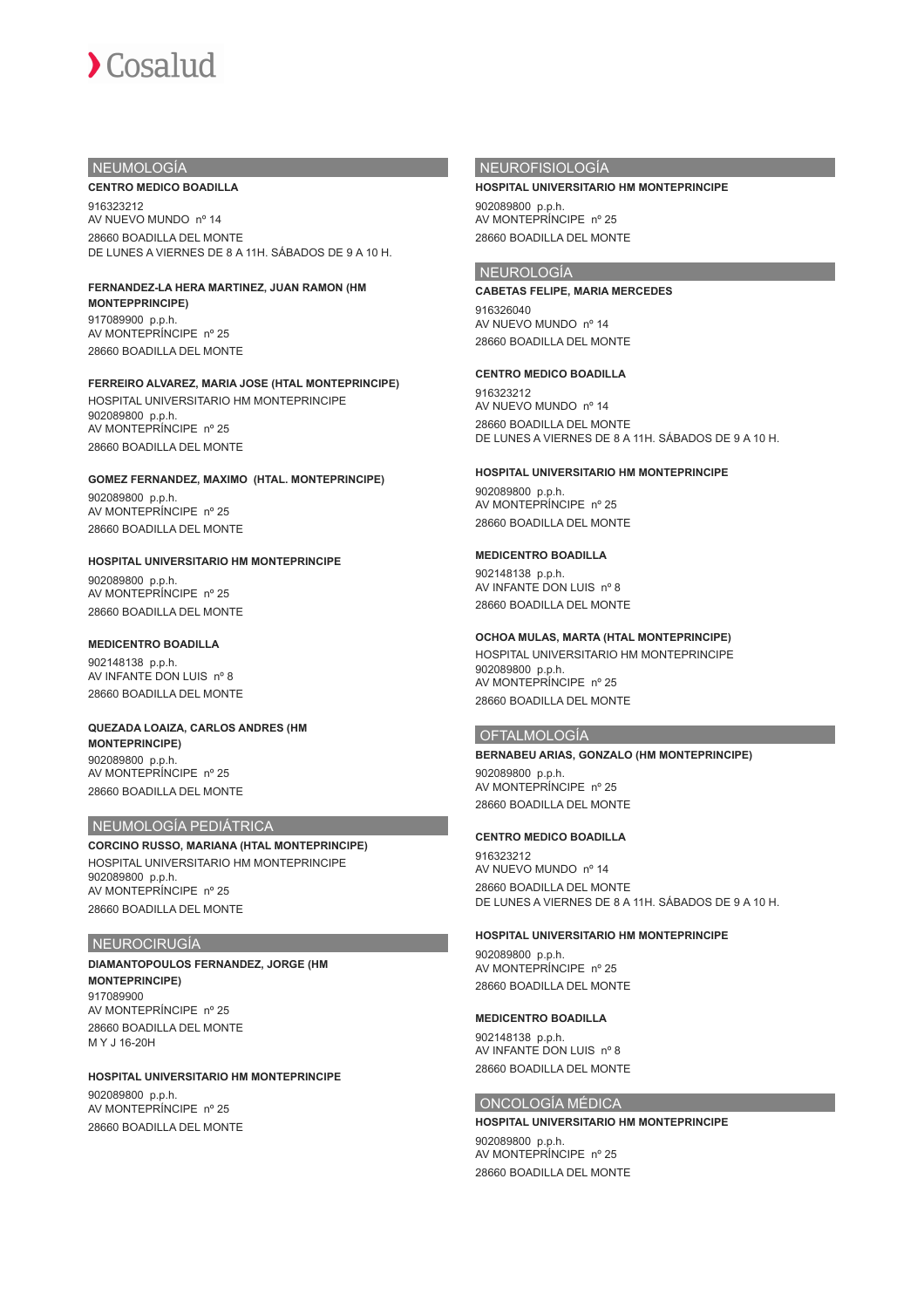### **LOPEZ-IBOR ALIÑO, BLANCA (HTAL. MONTEPRINCIPE)**

HOSPITAL UNIVERSITARIO HM MONTEPRINCIPE 902089800 p.p.h. AV MONTEPRÍNCIPE nº 25 28660 BOADILLA DEL MONTE

## **RODRIGUEZ PASCUAL, JESUS (HTAL. MONTEPRINCIPE)**

902089800 p.p.h. AV MONTEPRÍNCIPE nº 25 28660 BOADILLA DEL MONTE

## OTORRINOLARINGOLOGÍA

**CENTRO MEDICO BOADILLA**

916323212 AV NUEVO MUNDO nº 14 28660 BOADILLA DEL MONTE DE LUNES A VIERNES DE 8 A 11H. SÁBADOS DE 9 A 10 H.

## **CLINICA ORL ANTOLI CANDELA (HTAL MONTEPRINCIPE)**

902513030 AV MONTEPRÍNCIPE nº 25 28660 BOADILLA DEL MONTE HORARIO DE LUNES A VIERNES 10-13H Y 16-19H

### **EQUIPO DR. GARCIA FERNANDEZ, ALFREDO (HTAL MONTEPRINCIPE)**

902089800 p.p.h. AV MONTEPRÍNCIPE nº 25 28660 BOADILLA DEL MONTE

# **HOSPITAL UNIVERSITARIO HM MONTEPRINCIPE**

902089800 p.p.h. AV MONTEPRÍNCIPE nº 25 28660 BOADILLA DEL MONTE

# **MEDICENTRO BOADILLA**

902148138 p.p.h. AV INFANTE DON LUIS nº 8 28660 BOADILLA DEL MONTE

## PEDIATRÍA

## **CENTRO MEDICO BOADILLA**

916323212 AV NUEVO MUNDO nº 14 28660 BOADILLA DEL MONTE DE LUNES A VIERNES DE 8 A 11H. SÁBADOS DE 9 A 10 H.

## **HOSPITAL UNIVERSITARIO HM MONTEPRINCIPE**

902089800 p.p.h. AV MONTEPRÍNCIPE nº 25 28660 BOADILLA DEL MONTE

## **MEDICENTRO BOADILLA**

902148138 p.p.h. AV INFANTE DON LUIS nº 8 28660 BOADILLA DEL MONTE

## **ROMERA MODAMIO, GERARDO (HTAL. MONTEPRINCIPE)**

HOSPITAL UNIVERSITARIO HM MONTEPRINCIPE 902089800 p.p.h. AV MONTEPRÍNCIPE nº 25 28660 BOADILLA DEL MONTE

## **SERRANO HERNANDEZ, MARGARITA (CAF-BOADILLA)**

HOSPITAL UNIVERSITARIO HM MONTEPRINCIPE 916324099 CL SANTILLANA DEL MAR nº 27 Piso: BJ 28660 BOADILLA DEL MONTE LUNES POR LA TARDE

## PODOLOGÍA

## **CENTRO MEDICO BOADILLA**

916323212 AV NUEVO MUNDO nº 14 28660 BOADILLA DEL MONTE DE LUNES A VIERNES DE 8 A 11H. SÁBADOS DE 9 A 10 H.

## **GESPROSER MEDICA**

916327766 p.p.h. AV NUEVO MUNDO nº 11 28660 BOADILLA DEL MONTE

## **MEDICENTRO BOADILLA**

902148138 p.p.h. AV INFANTE DON LUIS nº 8 28660 BOADILLA DEL MONTE

## PREPARACIÓN AL PARTO

**BABY NATURE - CENTRO MARTERNO - INFANTIL** 636662258 p.p.h. CM SAN SEBASTIÁN nº 1 28660 BOADILLA DEL MONTE

## PSICOLOGÍA

### **CENTRO MEDICO BOADILLA**

916323212 AV NUEVO MUNDO nº 14 28660 BOADILLA DEL MONTE DE LUNES A VIERNES DE 8 A 11H. SÁBADOS DE 9 A 10 H.

## PSIQUIATRÍA

#### **CENTRO MEDICO BOADILLA**

916323212 AV NUEVO MUNDO nº 14 28660 BOADILLA DEL MONTE DE LUNES A VIERNES DE 8 A 11H. SÁBADOS DE 9 A 10 H.

## **MEDICENTRO BOADILLA**

902148138 p.p.h. AV INFANTE DON LUIS nº 8 28660 BOADILLA DEL MONTE

## RADIODIAGNÓSTICO

## **CENTRO MEDICO BOADILLA**

916323212 AV NUEVO MUNDO nº 14 28660 BOADILLA DEL MONTE DE LUNES A VIERNES DE 8 A 11H. SÁBADOS DE 9 A 10 H.

### **HOSPITAL UNIVERSITARIO HM MONTEPRINCIPE**

902089800 p.p.h. AV MONTEPRÍNCIPE nº 25 28660 BOADILLA DEL MONTE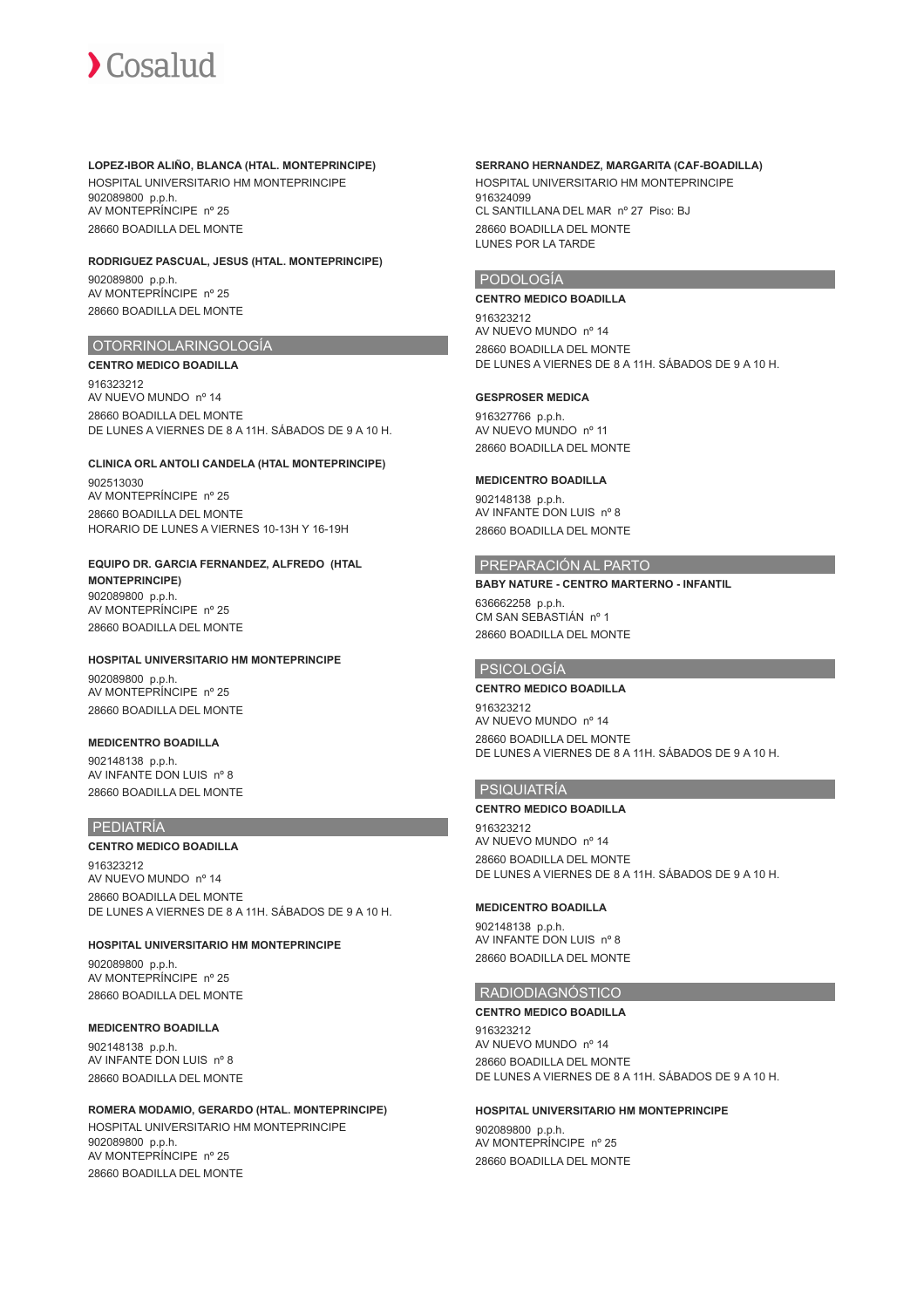### **MEDICENTRO BOADILLA**

902148138 p.p.h. AV INFANTE DON LUIS nº 8 28660 BOADILLA DEL MONTE

# RADIOTERAPIA

**HOSPITAL UNIVERSITARIO HM MONTEPRINCIPE** 902089800 p.p.h. AV MONTEPRÍNCIPE nº 25

28660 BOADILLA DEL MONTE

# REHABILITACIÓN

**CURA ITUARTE, PAULA (HTAL. MONTEPRINCIPE)** HOSPITAL UNIVERSITARIO HM MONTEPRINCIPE 902089800 p.p.h. AV MONTEPRÍNCIPE nº 25 28660 BOADILLA DEL MONTE

## **HOSPITAL UNIVERSITARIO HM MONTEPRINCIPE**

902089800 p.p.h. AV MONTEPRÍNCIPE nº 25 28660 BOADILLA DEL MONTE

# REUMATOLOGÍA

## **CENTRO MEDICO BOADILLA**

916323212 AV NUEVO MUNDO nº 14 28660 BOADILLA DEL MONTE DE LUNES A VIERNES DE 8 A 11H. SÁBADOS DE 9 A 10 H.

## **GARCIA DE LA PEÑA LEFEBVRE, PALOMA (HTAL**

**MONTEPRINCIPE)** HOSPITAL UNIVERSITARIO HM MONTEPRINCIPE 902089800 p.p.h. AV MONTEPRÍNCIPE nº 25 28660 BOADILLA DEL MONTE

## **HOSPITAL UNIVERSITARIO HM MONTEPRINCIPE**

902089800 p.p.h. AV MONTEPRÍNCIPE nº 25 28660 BOADILLA DEL MONTE

#### **MEDICENTRO BOADILLA**

902148138 p.p.h. AV INFANTE DON LUIS nº 8 28660 BOADILLA DEL MONTE

## TRATAMIENTO DEL DOLOR

**HERNANDEZ GARCIA, JOSE MARIA (MONTEPRINCIPE)** HOSPITAL UNIVERSITARIO HM MONTEPRINCIPE 902513030 p.p.h. AV MONTEPRÍNCIPE nº 25 28660 BOADILLA DEL MONTE

# **HOSPITAL UNIVERSITARIO HM MONTEPRINCIPE**

902089800 p.p.h. AV MONTEPRÍNCIPE nº 25 28660 BOADILLA DEL MONTE

## **PEREZ CAJARAVILLE, JUAN (HM MONTEPRINCIPE)**

HOSPITAL UNIVERSITARIO HM MONTEPRINCIPE 902213030 p.p.h. AV MONTEPRÍNCIPE nº 25 28660 BOADILLA DEL MONTE

# TRAUMATOLOGÍA Y CIRUGIA ORTOPÉDICA

# **A2 TRAUMA**

902089800 p.p.h. AV MONTEPRÍNCIPE nº 25 28660 BOADILLA DEL MONTE

## **CENTRO MEDICO BOADILLA**

916323212 AV NUEVO MUNDO nº 14 28660 BOADILLA DEL MONTE DE LUNES A VIERNES DE 8 A 11H. SÁBADOS DE 9 A 10 H.

## **DIEZ HERRERA, FRANCISCO**

917089900 p.p.h. AV MONTEPRÍNCIPE nº 25 28660 BOADILLA DEL MONTE

#### **HOSPITAL UNIVERSITARIO HM MONTEPRINCIPE**

902089800 p.p.h. AV MONTEPRÍNCIPE nº 25 28660 BOADILLA DEL MONTE

## **MEDICENTRO BOADILLA**

902148138 p.p.h. AV INFANTE DON LUIS nº 8 28660 BOADILLA DEL MONTE

# **TRUAN BLANCO, JUAN RAMON**

914166900 p.p.h. AV MONTEPRÍNCIPE nº 25 28660 BOADILLA DEL MONTE

## UROLOGÍA

**CENTRO MEDICO BOADILLA** 916323212 AV NUEVO MUNDO nº 14 28660 BOADILLA DEL MONTE DE LUNES A VIERNES DE 8 A 11H. SÁBADOS DE 9 A 10 H.

#### **HOSPITAL UNIVERSITARIO HM MONTEPRINCIPE**

902089800 p.p.h. AV MONTEPRÍNCIPE nº 25 28660 BOADILLA DEL MONTE

## **MEDICENTRO BOADILLA**

902148138 p.p.h. AV INFANTE DON LUIS nº 8 28660 BOADILLA DEL MONTE

## **ROC UROLOGIA (HM MONTEPRINCIPE)**

912110133 p.p.h. AV MONTEPRÍNCIPE nº 25 28660 BOADILLA DEL MONTE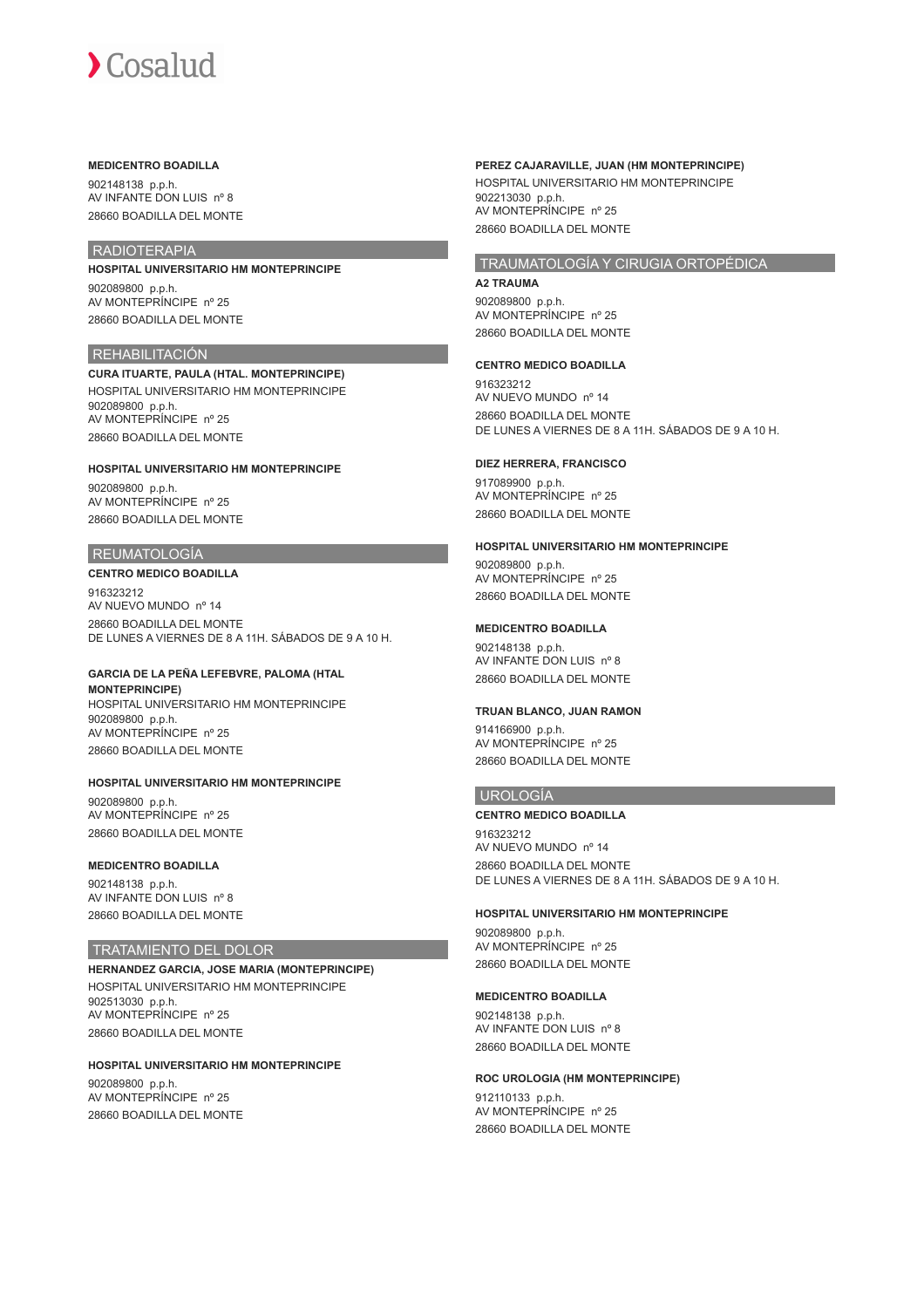# **BRUNETE**

# ANÁLISIS CLÍNICOS

## **DIAGNOSLAB (CLINICA REAL)**

918164025 p.p.h. TR REAL DE SAN SEBASTIÁN nº 3 28690 BRUNETE

## **FRESEIRO MARTINEZ, M.CARMEN**

918164025 TR REAL DE SAN SEBASTIÁN nº 2 Piso: BJ 28690 BRUNETE LUNES DE 10 A 10,30 Y MIÉRCOLES Y VIERNES DE 8 A 9 H.

# **FISIOTERAPIA**

**FISIOMED**

918159800 p.p.h. CL SOROLLA nº 1 Piso: BJ 28690 BRUNETE

# TRAUMATOLOGÍA Y CIRUGIA ORTOPÉDICA

**FISIOMED** 918159800 p.p.h. CL SOROLLA nº 1 Piso: BJ 28690 BRUNETE

# **CERCEDILLA**

# ANÁLISIS CLÍNICOS

**DIAGNOSLAB (CERCEDILLA)** 610753046 p.p.h. TR DOCTOR CAÑADAS LÓPEZ nº 5 28470 CERCEDILLA

# **CERVELLO**

# ANÁLISIS CLÍNICOS

**LABORATORIO ECHEVARNE (KINETIC SALUT)**

936603785 p.p.h. PA ONZE DE SETEMBRE nº 7 08758 CERVELLO Martes y jueves de 8 a 10h

# CIEMPOZUELOS

# ANÁLISIS CLÍNICOS

**LABCO MADRID (CIEMPOZUELOS)** 918015643 CL CONCORDIA nº 3 28350 CIEMPOZUELOS DE LUNES A VIERNES DE 8,30 A 10,30 H.

# CARDIOLOGÍA

# **CLINICA CENTRO SUR**

918015643 p.p.h. CL CONCORDIA nº 3 28350 CIEMPOZUELOS

# DERMATOLOGÍA

**CLINICA CENTRO SUR**

918015643 p.p.h. CL CONCORDIA nº 3 28350 CIEMPOZUELOS

# ENFERMERÍA **CLINICA CENTRO SUR**

918015643 p.p.h. CL CONCORDIA nº 3 28350 CIEMPOZUELOS

# FISIOTERAPIA

## **CLINICA CENTRO SUR**

918015643 p.p.h. CL CONCORDIA nº 3 28350 CIEMPOZUELOS

# GINECOLOGÍA Y OBSTETRICIA

## **CLINICA CENTRO SUR**

918015643 p.p.h. CL CONCORDIA nº 3 28350 CIEMPOZUELOS

# LOGOFONIATRÍA

**CLINICA CENTRO SUR** 918015643 p.p.h. CL CONCORDIA nº 3 28350 CIEMPOZUELOS

# MEDICINA GENERAL

**CLINICA CENTRO SUR** 918015643 p.p.h. CL CONCORDIA nº 3 28350 CIEMPOZUELOS

# OFTALMOLOGÍA

**CLINICA CENTRO SUR** 918015643 p.p.h. CL CONCORDIA nº 3 28350 CIEMPOZUELOS

# OTORRINOLARINGOLOGÍA

**CLINICA CENTRO SUR**

918015643 p.p.h. CL CONCORDIA nº 3 28350 CIEMPOZUELOS

## PODOLOGÍA

#### **CLINICA CENTRO SUR**

918015643 p.p.h. CL CONCORDIA nº 3 28350 CIEMPOZUELOS

# PSICOLOGÍA

## **CLINICA CENTRO SUR**

918015643 p.p.h. CL CONCORDIA nº 3 28350 CIEMPOZUELOS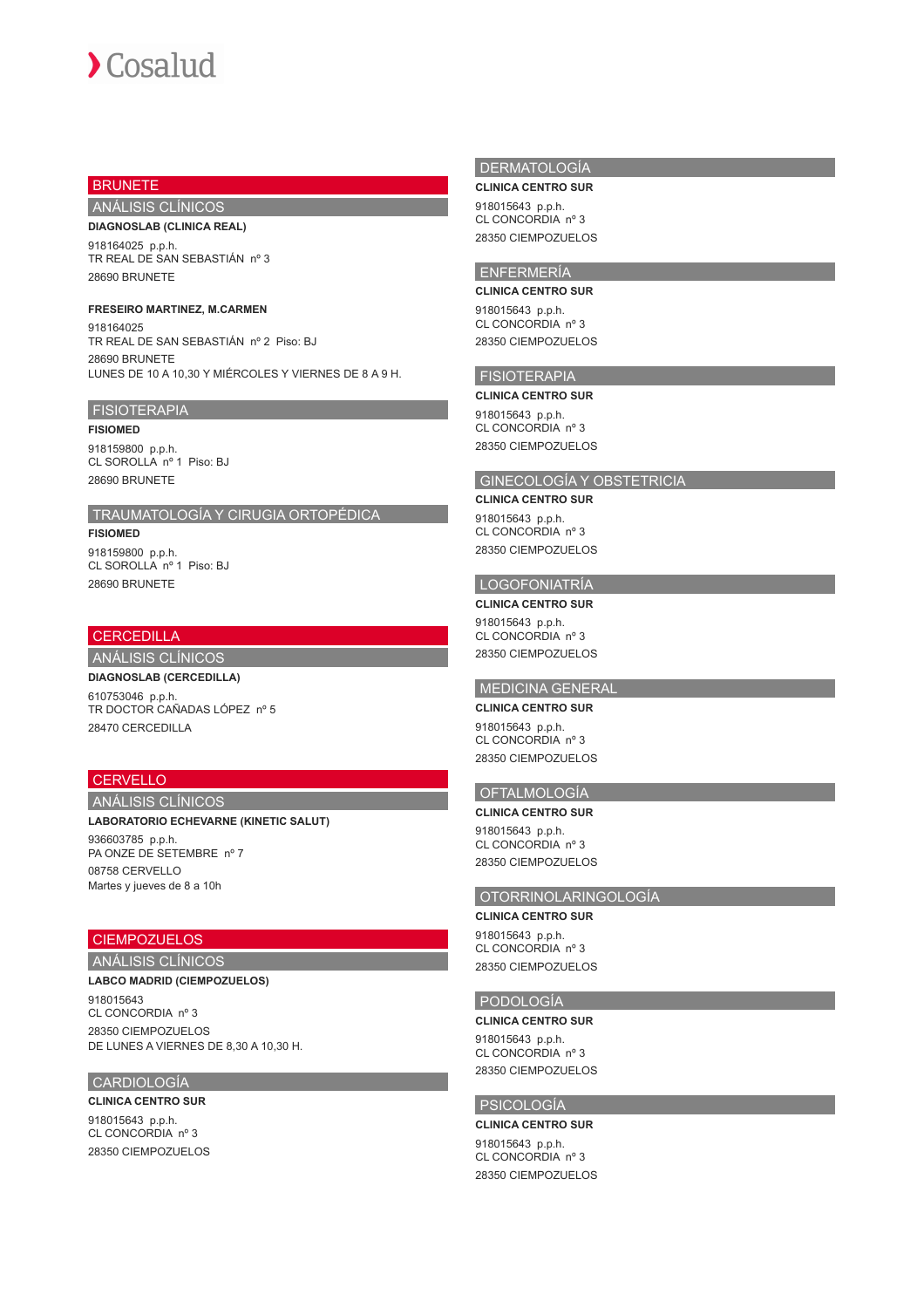# PSIQUIATRÍA

**CLINICA CENTRO SUR**

918015643 p.p.h. CL CONCORDIA nº 3 28350 CIEMPOZUELOS

# PUERICULTURA

**CLINICA CENTRO SUR** 918015643 p.p.h. CL CONCORDIA nº 3 28350 CIEMPOZUELOS

# RADIODIAGNÓSTICO

**CLINICA CENTRO SUR** 918015643 p.p.h. CL CONCORDIA nº 3 28350 CIEMPOZUELOS

# TRAUMATOLOGÍA Y CIRUGIA ORTOPÉDICA

**CLINICA CENTRO SUR**

918015643 p.p.h. CL CONCORDIA nº 3 28350 CIEMPOZUELOS

# UROLOGÍA

**CLINICA CENTRO SUR** 918015643 p.p.h. CL CONCORDIA nº 3 28350 CIEMPOZUELOS

## **COBEÑA**

ANÁLISIS CLÍNICOS

**UNILABS** 916719164 CL PLOMO nº 2 28863 COBEÑA DE LUNES A VIERNES DE 8 A 10,30 Y SÁBADOS DE 9 A 11,30 H.

# COLLADO VILLALBA

# ALERGOLOGÍA **CLINICA MEDICA VILLALBA (CLINICA LOS BELGAS)**

911922626 CL PEREDA nº 1 28400 COLLADO VILLALBA DE LUNES A VIERNES DE 8,30 A 21 H. Y SÁB. Y DOM. DE 9 A 21 H

## ANÁLISIS CLÍNICOS

**ABOLAB ANALISIS CLINICOS (LAB. DURAN BELLIDO)** 914484086 p.p.h. CL REAL nº 35 Piso: BJ 28400 COLLADO VILLALBA DE LUNES A VIERNES DE 8 A 11 CON CITA PREVIA

## **DIAGNOSLAB (C.P. REAL)**

912795207 p.p.h. CL REAL nº 35 Piso: 01 28400 COLLADO VILLALBA

## **DIAGNOSLAB (CENTRO MEDICA VILLALBA)**

918506262 p.p.h. CL PEREDA nº 5 28400 COLLADO VILLALBA

## **DIAGNOSLAB (COLLADO VILLALBA)**

918507914 p.p.h. CL CAMINO DEL BERROCAL nº 4 28400 COLLADO VILLALBA

### **LABORATORIO DOCTOR MERINO BATRES**

914411722 CL SUERTES nº 4 28400 COLLADO VILLALBA MARTES Y VIERNES DE 8,30 A 10 H.

# APARATO DIGESTIVO

**CALVO FERNANDEZ, SANTIAGO**

918506262 CL PEREDA nº 3 28400 COLLADO VILLALBA TARDES

## **CLINICA MEDICA VILLALBA (CLINICA LOS BELGAS)**

911922626 CL PEREDA nº 1 28400 COLLADO VILLALBA DE LUNES A VIERNES DE 8,30 A 21 H. Y SÁB. Y DOM. DE 9 A 21 H

# CARDIOLOGÍA

## **CLINICA MEDICA VILLALBA (CLINICA LOS BELGAS)**

911922626 CL PEREDA nº 1 28400 COLLADO VILLALBA DE LUNES A VIERNES DE 8,30 A 21 H. Y SÁB. Y DOM. DE 9 A 21 H

## **GARCIA GONZALEZ, FLORENTINO**

CLINICA MEDICA VILLALBA (CLINICA LOS BELGAS) 918506262 p.p.h. CL PEREDA nº 1 28400 COLLADO VILLALBA

# CIRUGÍA GENERAL Y DEL APARATO DIGESTIVO

**CALVO FERNANDEZ, SANTIAGO** 918506262 CL PEREDA nº 3

28400 COLLADO VILLALBA **TARDES**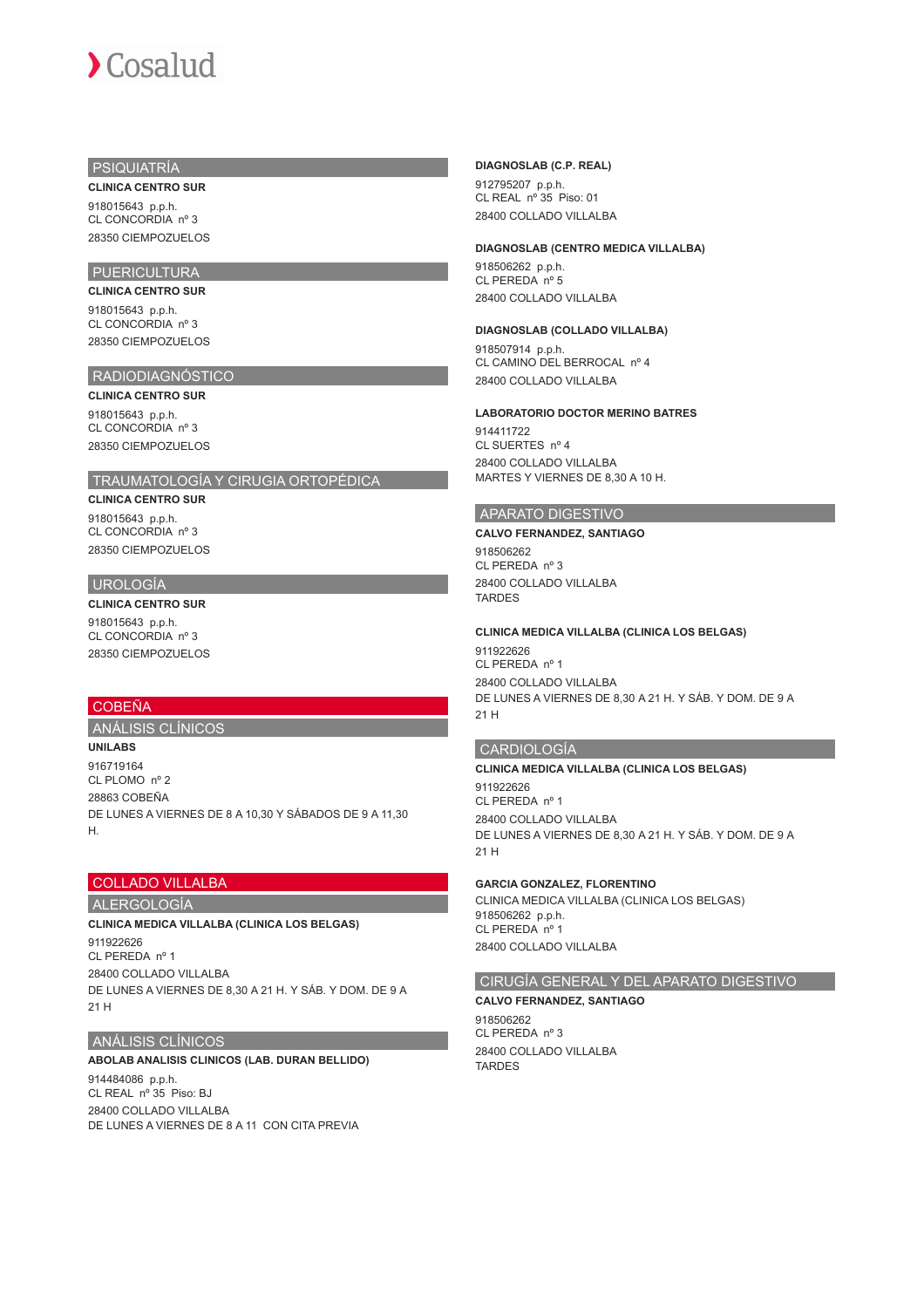## **CLINICA MEDICA VILLALBA (CLINICA LOS BELGAS)**

911922626 CL PEREDA nº 1 28400 COLLADO VILLALBA DE LUNES A VIERNES DE 8,30 A 21 H. Y SÁB. Y DOM. DE 9 A 21 H

## CIRUGÍA MAXILOFACIAL

# **CLINICA MEDICA VILLALBA (CLINICA LOS BELGAS)**

011022626 CL PEREDA nº 1 28400 COLLADO VILLALBA DE LUNES A VIERNES DE 8,30 A 21 H. Y SÁB. Y DOM. DE 9 A 21 H

## DERMATOLOGÍA

## **CLINICA MEDICA VILLALBA (CLINICA LOS BELGAS)**

911922626 CL PEREDA nº 1 28400 COLLADO VILLALBA DE LUNES A VIERNES DE 8,30 A 21 H. Y SÁB. Y DOM. DE 9 A 21 H

## ENDOCRINOLOGÍA

## **CLINICA MEDICA VILLALBA (CLINICA LOS BELGAS)**

911922626 CL PEREDA nº 1 28400 COLLADO VILLALBA DE LUNES A VIERNES DE 8,30 A 21 H. Y SÁB. Y DOM. DE 9 A 21 H

## ENFERMERÍA

# **CLINICA MEDICA VILLALBA (CLINICA LOS BELGAS)**

911922626 CL PEREDA nº 1 28400 COLLADO VILLALBA DE LUNES A VIERNES DE 8,30 A 21 H. Y SÁB. Y DOM. DE 9 A 21 H

## **FISIOVITALLY**

918493716 p.p.h. CL BATALLA DE BAILEN nº 27 28400 COLLADO VILLALBA

### ESTOMATOLOGÍA

# **CLINICA MEDICA VILLALBA (CLINICA LOS BELGAS)**

911922626 CL PEREDA nº 1 28400 COLLADO VILLALBA DE LUNES A VIERNES DE 8,30 A 21 H. Y SÁB. Y DOM. DE 9 A 21 H

## FISIOTERAPIA

## **CLINICA MEDICA VILLALBA (CLINICA LOS BELGAS)** 911922626

CL PEREDA nº 1 28400 COLLADO VILLALBA DE LUNES A VIERNES DE 8,30 A 21 H. Y SÁB. Y DOM. DE 9 A 21 H

#### **FISIOVITALLY**

918493716 p.p.h. CL BATALLA DE BAILEN nº 27 28400 COLLADO VILLALBA

# GINECOLOGÍA Y OBSTETRICIA

## **CLINICA MEDICA VILLALBA (CLINICA LOS BELGAS)**

911922626 CL PEREDA nº 1 28400 COLLADO VILLALBA DE LUNES A VIERNES DE 8,30 A 21 H. Y SÁB. Y DOM. DE 9 A 21 H

## MEDICINA GENERAL

## **CLINICA MEDICA VILLALBA (CLINICA LOS BELGAS)**

911922626 CL PEREDA nº 1 28400 COLLADO VILLALBA DE LUNES A VIERNES DE 8,30 A 21 H. Y SÁB. Y DOM. DE 9 A 21 H

# **FISIOVITALLY**

918493716 p.p.h. CL BATALLA DE BAILEN nº 27 28400 COLLADO VILLALBA

## **LINDO TORRES, ANGEL LUIS**

918284342 p.p.h. CL GERTRUDIS GÓMEZ DE AVELLANEDA nº 2 28400 COLLADO VILLALBA

## MEDICINA INTERNA

# **CLINICA MEDICA VILLALBA (CLINICA LOS BELGAS)**

911922626 CL PEREDA nº 1 28400 COLLADO VILLALBA DE LUNES A VIERNES DE 8,30 A 21 H. Y SÁB. Y DOM. DE 9 A 21 H

## NEUROFISIOLOGÍA

### **ALEMANY ROSALES, BEATRIZ** 918284342

CL GERTRUDIS GÓMEZ DE AVELLANEDA nº 2 28400 COLLADO VILLALBA LUNES A VIERNES DE 09.00 A 21.00

## **CLINICA MEDICA VILLALBA (CLINICA LOS BELGAS)**

911922626 CL PEREDA nº 1 28400 COLLADO VILLALBA DE LUNES A VIERNES DE 8,30 A 21 H. Y SÁB. Y DOM. DE 9 A 21 H

## NEUROLOGÍA

**CABETAS FELIPE, MARIA MERCEDES** CLINICA MEDICA VILLALBA (CLINICA LOS BELGAS) 918513331 p.p.h. CL PEREDA nº 1 28400 COLLADO VILLALBA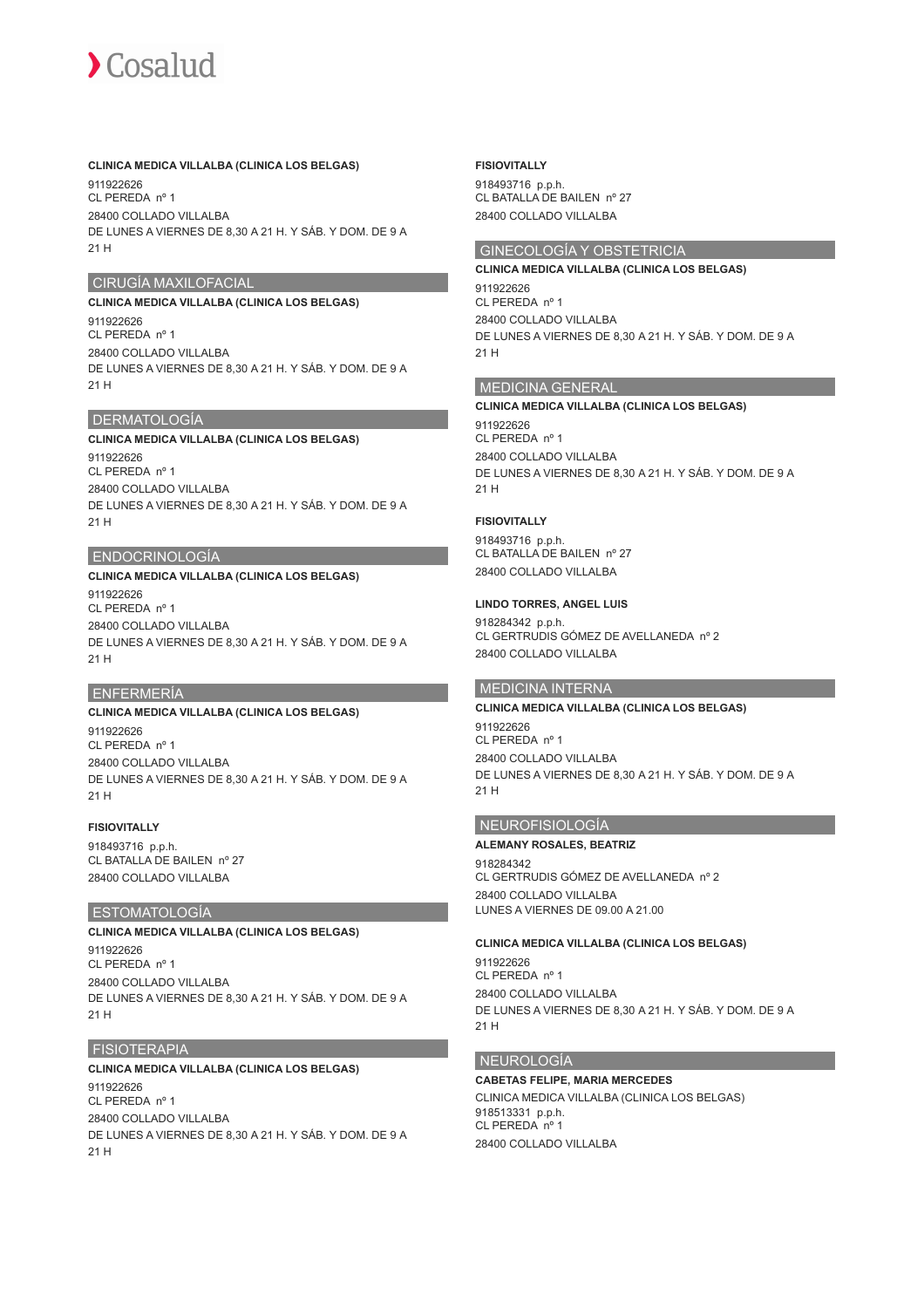# OFTALMOLOGÍA

# **CLINICA MEDICA VILLALBA (CLINICA LOS BELGAS)**

911922626 CL PEREDA nº 1 28400 COLLADO VILLALBA DE LUNES A VIERNES DE 8,30 A 21 H. Y SÁB. Y DOM. DE 9 A 21 H

# OTORRINOLARINGOLOGÍA

## **CLINICA MEDICA VILLALBA (CLINICA LOS BELGAS)** 911922626

CL PEREDA nº 1 28400 COLLADO VILLALBA DE LUNES A VIERNES DE 8,30 A 21 H. Y SÁB. Y DOM. DE 9 A 21 H

## **VILLAZON RUIZ, LUIS JOAQUIN**

CLINICA MEDICA VILLALBA (CLINICA LOS BELGAS) 918513331 p.p.h. CL PEREDA nº 1 28400 COLLADO VILLALBA

# PODOLOGÍA

## **CLINICA MEDICA VILLALBA (CLINICA LOS BELGAS)**

911922626 CL PEREDA nº 1 28400 COLLADO VILLALBA DE LUNES A VIERNES DE 8,30 A 21 H. Y SÁB. Y DOM. DE 9 A 21 H

# **FISIOVITALLY**

918493716 p.p.h. CL BATALLA DE BAILEN nº 27 28400 COLLADO VILLALBA

# PSICOLOGÍA

## **CLINICA MEDICA VILLALBA (CLINICA LOS BELGAS)**

911922626 CL PEREDA nº 1 28400 COLLADO VILLALBA DE LUNES A VIERNES DE 8,30 A 21 H. Y SÁB. Y DOM. DE 9 A 21 H

# **TRAESME (COLLADO VILLABALBA)**

918284342 CL GERTRUDIS GÓMEZ DE AVELLANEDA nº 2 28400 COLLADO VILLALBA LUNES, MARTES, MIERCOLES Y JUEVES DE 16-20H

# PSIQUIATRÍA

# **CLINICA MEDICA VILLALBA (CLINICA LOS BELGAS)**

911922626 CL PEREDA nº 1 28400 COLLADO VILLALBA DE LUNES A VIERNES DE 8,30 A 21 H. Y SÁB. Y DOM. DE 9 A 21 H

## **SANCHEZ GONZALEZ, ANTONIO**

CLINICA MEDICA VILLALBA (CLINICA LOS BELGAS) 918506262 p.p.h. CL PEREDA nº 1 28400 COLLADO VILLALBA

# RADIODIAGNÓSTICO

# **CLINICA MEDICA VILLALBA (CLINICA LOS BELGAS)**

911922626 CL PEREDA nº 1 28400 COLLADO VILLALBA DE LUNES A VIERNES DE 8,30 A 21 H. Y SÁB. Y DOM. DE 9 A 21 H

## REHABILITACIÓN

# **CLINICA MEDICA VILLALBA (CLINICA LOS BELGAS)**

911922626 CL PEREDA nº 1 28400 COLLADO VILLALBA DE LUNES A VIERNES DE 8,30 A 21 H. Y SÁB. Y DOM. DE 9 A 21 H

# TRAUMATOLOGÍA Y CIRUGIA ORTOPÉDICA

**CLINICA MEDICA VILLALBA (CLINICA LOS BELGAS)** 911922626 CL PEREDA nº 1 28400 COLLADO VILLALBA DE LUNES A VIERNES DE 8,30 A 21 H. Y SÁB. Y DOM. DE 9 A 21 H

# **TRAESME (COLLADO VILLABALBA)**

918284342 CL GERTRUDIS GÓMEZ DE AVELLANEDA nº 2 28400 COLLADO VILLALBA LUNES, MARTES, MIERCOLES Y JUEVES DE 16-20H

# UROLOGÍA

# **CLINICA MEDICA VILLALBA (CLINICA LOS BELGAS)**

911922626 CL PEREDA nº 1 28400 COLLADO VILLALBA DE LUNES A VIERNES DE 8,30 A 21 H. Y SÁB. Y DOM. DE 9 A 21 H

# COLMENAR VIEJO

ALERGOLOGÍA

## **POLICLINICA EL MIRADOR**

902933017 p.p.h. CL MOLINO DE VIENTO nº 14 28770 COLMENAR VIEJO

# ANÁLISIS CLÍNICOS

## **MEGALAB (CLINICA ALSANA)**

918467809 CL SOCORRO nº 2 28770 COLMENAR VIEJO LUNES, MIÉRCOLES Y VIERNES DE 09:00 A 11:00 HS.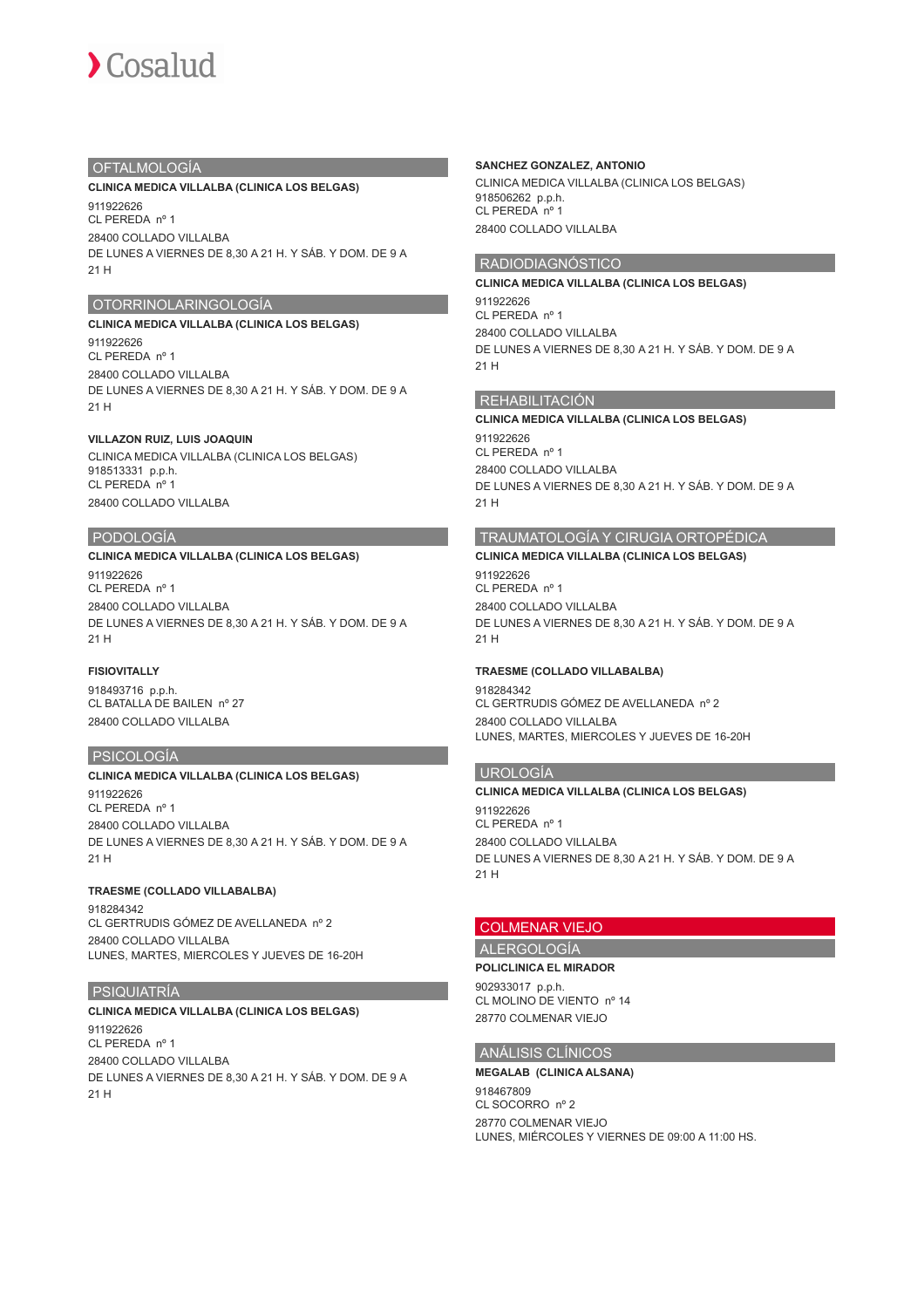## **SYNLAB. IASA (COLMENAR)**

918464672 PA LA VAQUILLA nº 6 28770 COLMENAR VIEJO

# **UNILABS**

902933017 CL MOLINO DE VIENTO nº 14 28770 COLMENAR VIEJO DE LUNES A VIERNES DE 9 A 11 H.

## ANGIOLOGÍA Y CIRUGÍA VASCULAR

### **CLINICAS ALSANA**

918467809 p.p.h. CL SOCORRO nº 4 28770 COLMENAR VIEJO

# **POLICLINICA EL MIRADOR**

902933017 p.p.h. CL MOLINO DE VIENTO nº 14 28770 COLMENAR VIEJO

## APARATO DIGESTIVO

**POLICLINICA EL MIRADOR** 902933017 p.p.h. CL MOLINO DE VIENTO nº 14 28770 COLMENAR VIEJO

## CARDIOLOGÍA

**POLICLINICA EL MIRADOR**

902933017 p.p.h. CL MOLINO DE VIENTO nº 14 28770 COLMENAR VIEJO

# CIRUGÍA GENERAL Y DEL APARATO DIGESTIVO

**POLICLINICA EL MIRADOR** 902933017 p.p.h. CL MOLINO DE VIENTO nº 14 28770 COLMENAR VIEJO

# **SOMOZA FERNANDEZ, JOSE MARIA**

HOSPITAL BEATA MARIA ANA DE JESUS 918456145 p.p.h. PA LA VAQUILLA nº 7 Piso: BJ 28770 COLMENAR VIEJO

## DERMATOLOGÍA

**POLICLINICA EL MIRADOR**

902933017 p.p.h. CL MOLINO DE VIENTO nº 14 28770 COLMENAR VIEJO

## ENDOCRINOLOGÍA

## **POLICLINICA EL MIRADOR**

902933017 p.p.h. CL MOLINO DE VIENTO nº 14 28770 COLMENAR VIEJO

## ENFERMERÍA

#### **CASTRO PEREZ, DOLORES**

918456145 p.p.h.  $PA$  LA VAOULLA nº 7 28770 COLMENAR VIEJO

### **POLICLINICA EL MIRADOR**

902933017 p.p.h. CL MOLINO DE VIENTO nº 14 28770 COLMENAR VIEJO

# ESTOMATOLOGÍA

**GOMEZ FONT, RAFAEL** 918464180 p.p.h. CL CAPITÁN GÓMEZ PINTO nº 9 28770 COLMENAR VIEJO

## **PITILLAS ROBLEDO, MARTA**

915463294 p.p.h. CL LA COLMENA DEL CURA nº 17 Piso: BJ Puerta: 3 28770 COLMENAR VIEJO

# GINECOLOGÍA Y OBSTETRICIA

**CLINICAS ALSANA** 918467809 p.p.h.

CL SOCORRO nº 4 28770 COLMENAR VIEJO

## **POLICLINICA EL MIRADOR**

902933017 p.p.h. CL MOLINO DE VIENTO nº 14 28770 COLMENAR VIEJO

## MEDICINA GENERAL

# **MASRI JUNAIDI, MOHAMED BACHIR**

918454321 p.p.h. PA LA VAQUILLA nº 7 28770 COLMENAR VIEJO

# **ORTEGA PEREZ, JUAN ANTONIO**

918452021 p.p.h. CL GOYA nº 34 28770 COLMENAR VIEJO

## **POLICLINICA EL MIRADOR**

902933017 p.p.h. CL MOLINO DE VIENTO nº 14 28770 COLMENAR VIEJO

## MEDICINA INTERNA

## **POLICLINICA EL MIRADOR**

902933017 p.p.h. CL MOLINO DE VIENTO nº 14 28770 COLMENAR VIEJO

# NEUROLOGÍA

**POLICLINICA EL MIRADOR** 902933017 p.p.h. CL MOLINO DE VIENTO nº 14 28770 COLMENAR VIEJO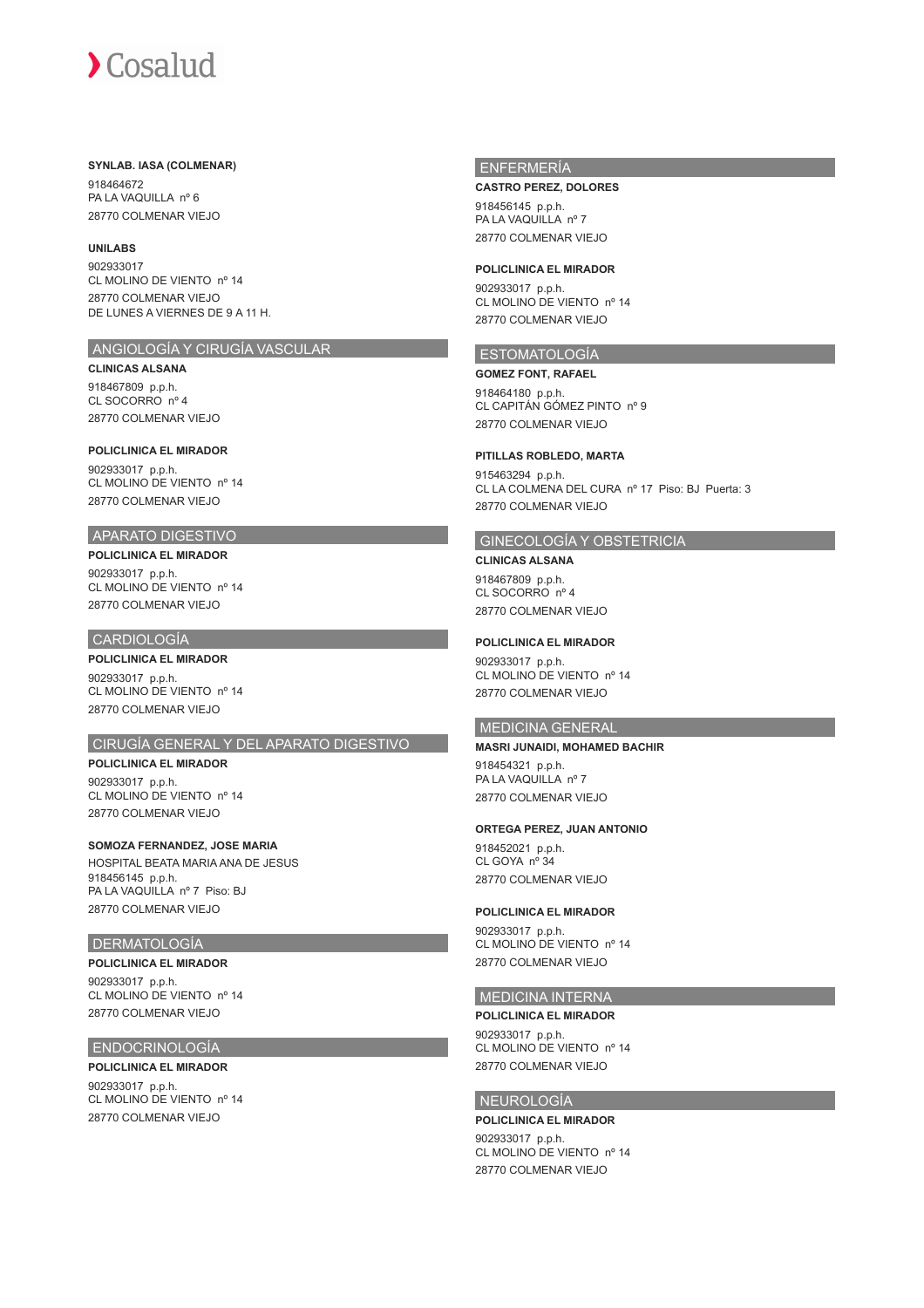# OFTALMOLOGÍA

**POLICLINICA EL MIRADOR** 902933017 p.p.h. CL MOLINO DE VIENTO nº 14

# 28770 COLMENAR VIEJO

# OTORRINOLARINGOLOGÍA **POLICLINICA EL MIRADOR**

902933017 p.p.h. CL MOLINO DE VIENTO nº 14 28770 COLMENAR VIEJO

# PEDIATRÍA

#### **POLICLINICA EL MIRADOR**

902933017 p.p.h. CL MOLINO DE VIENTO nº 14 28770 COLMENAR VIEJO

# PODOLOGÍA

## **CLINICAS ALSANA**

918467809 p.p.h. CL SOCORRO nº 4 28770 COLMENAR VIEJO

#### **POLICLINICA EL MIRADOR**

902933017 p.p.h. CL MOLINO DE VIENTO nº 14 28770 COLMENAR VIEJO

## PSICOLOGÍA

## **GABINETE DE PSICOLOGIA COLMENAR**

918462655 p.p.h. CL LA MOSQUILONA nº 55 Piso: 02 Puerta: A 28770 COLMENAR VIEJO MAÑANAS DE 10:00 A 14:00 TARDES DE 17:00 A 21:00

## **POLICLINICA EL MIRADOR**

902933017 p.p.h. CL MOLINO DE VIENTO nº 14 28770 COLMENAR VIEJO

# **PSIQUIATRÍA**

### **POLICLINICA EL MIRADOR**

902933017 p.p.h. CL MOLINO DE VIENTO nº 14 28770 COLMENAR VIEJO

## PUERICULTURA

# **MASRI JUNAIDI, MOHAMED BACHIR**

918454321 p.p.h. PA LA VAQUILLA nº 7 28770 COLMENAR VIEJO

# RADIODIAGNÓSTICO

**POLICLINICA EL MIRADOR** 902933017 p.p.h. CL MOLINO DE VIENTO nº 14 28770 COLMENAR VIEJO

## REUMATOLOGÍA

**POLICLINICA EL MIRADOR**

902933017 p.p.h. CL MOLINO DE VIENTO nº 14 28770 COLMENAR VIEJO

# TRAUMATOLOGÍA Y CIRUGIA ORTOPÉDICA

**POLICLINICA EL MIRADOR** 902933017 p.p.h.

CL MOLINO DE VIENTO nº 14 28770 COLMENAR VIEJO

## UROLOGÍA

**POLICLINICA EL MIRADOR**

902933017 p.p.h. CL MOLINO DE VIENTO nº 14 28770 COLMENAR VIEJO

## **COSLADA**

# ALERGOLOGÍA

**CLINICA CISME** 916725673 p.p.h. CL MACHES GÓMEZ nº 2 28821 COSLADA

#### **CLINICA COSLADA**

916714512 p.p.h. AV PRINCIPES DE ESPAÑA nº 3 28823 COSLADA

# **CLINICA COSLADA ESPECIALIDADES MEDICAS**

916720210 p.p.h. AV PRINCIPES DE ESPAÑA nº 1 28823 COSLADA

## **CLINICA SASTRE COSLADA**

916694244 p.p.h. CL HONDURAS nº 6 Piso: BJ Puerta: 9 28822 COSLADA LUNES A VIERNES DE 8 A 14H Y 16 A 21H

# ANÁLISIS CLÍNICOS

**CLINICA CISME** 916725673 p.p.h. CL MACHES GÓMEZ nº 2 28821 COSLADA

#### **CLINICA SASTRE COSLADA**

916694244 p.p.h. CL HONDURAS nº 6 Piso: BJ Puerta: 9 28822 COSLADA LUNES A VIERNES DE 8 A 14H Y 16 A 21H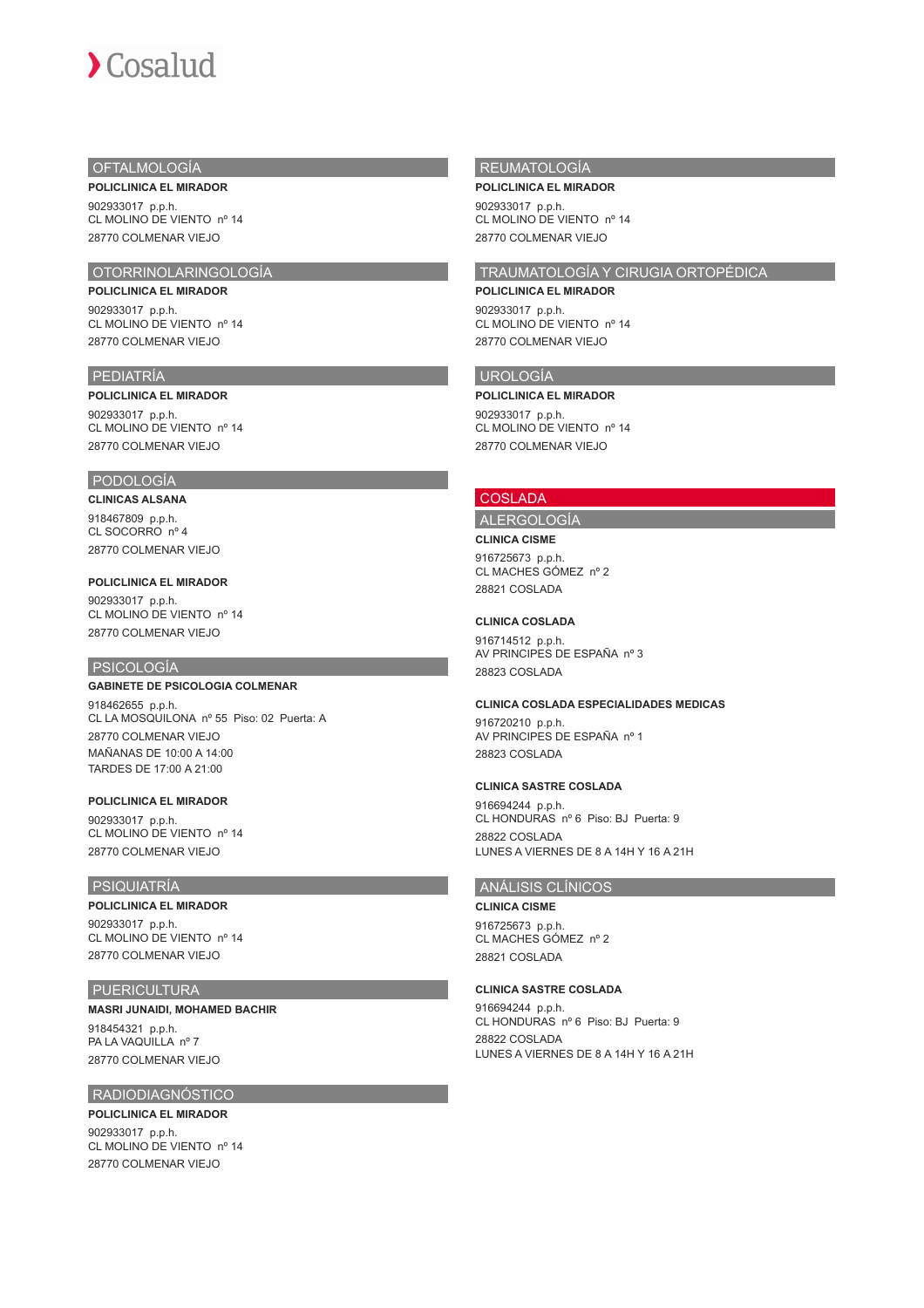## **SANZ TOBES, JOSÉ**

CLINICA CISME 916725673 CL MACHES GÓMEZ nº 2 28821 COSLADA DE LUNES A VIERNES DE 8,30 A 10,30 Y SÁBADOS DE 8,30 A 10 H

## **SYNLAB IASA (CLINICA CISME)**

916725673 CL MACHES GÓMEZ nº 2 28821 COSLADA DE LUNES A VIERNES DE 9 A 10 H.

## **SYNLAB IASA (CLINICA SASTRE)**

916694244 CL HONDURAS nº 6 28822 COSLADA DE LUNES A VIERNES DE 8:30 A 10:30 H.

## **UNILABS**

916714512 AV PRINCIPES DE ESPAÑA nº S/N 28823 COSLADA DE LUNES A VIERNES DE 9 A 11 H.

# ANGIOLOGÍA Y CIRUGÍA VASCULAR

**CLINICA COSLADA** 916714512 p.p.h. AV PRINCIPES DE ESPAÑA nº 3 28823 COSLADA

## APARATO DIGESTIVO

**CLINICA COSLADA** 916714512 p.p.h. AV PRINCIPES DE ESPAÑA nº 3 28823 COSLADA

## **CLINICA COSLADA ESPECIALIDADES MEDICAS**

916720210 p.p.h. AV PRINCIPES DE ESPAÑA nº 1 28823 COSLADA

## **CLINICA SASTRE COSLADA**

916694244 p.p.h. CL HONDURAS nº 6 Piso: BJ Puerta: 9 28822 COSLADA LUNES A VIERNES DE 8 A 14H Y 16 A 21H

# CARDIOLOGÍA

**CLINICA CISME** 916725673 p.p.h. CL MACHES GÓMEZ nº 2 28821 COSLADA

## **CLINICA COSLADA**

916714512 p.p.h. AV PRINCIPES DE ESPAÑA nº 3 28823 COSLADA

# **CLINICA COSLADA ESPECIALIDADES MEDICAS**

916720210 p.p.h. AV PRINCIPES DE ESPAÑA nº 1 28823 COSLADA

## **CLINICA SASTRE COSLADA**

916694244 p.p.h. CL HONDURAS nº 6 Piso: BJ Puerta: 9 28822 COSLADA LUNES A VIERNES DE 8 A 14H Y 16 A 21H

## CIRUGÍA GENERAL Y DEL APARATO DIGESTIVO

#### **CLINICA CISME**

916725673 p.p.h. CL MACHES GÓMEZ nº 2 28821 COSLADA

# **CLINICA COSLADA**

916714512 p.p.h. AV PRINCIPES DE ESPAÑA nº 3 28823 COSLADA

### **CLINICA SASTRE COSLADA**

916694244 p.p.h. CL HONDURAS nº 6 Piso: BJ Puerta: 9 28822 COSLADA LUNES A VIERNES DE 8 A 14H Y 16 A 21H

## DERMATOLOGÍA

**CLINICA CISME** 916725673 p.p.h. CL MACHES GÓMEZ nº 2 28821 COSLADA

# **CLINICA COSLADA**

916714512 p.p.h. AV PRINCIPES DE ESPAÑA nº 3 28823 COSLADA

# **CLINICA COSLADA ESPECIALIDADES MEDICAS**

916720210 p.p.h. AV PRINCIPES DE ESPAÑA nº 1 28823 COSLADA

## **CLINICA SASTRE COSLADA**

916694244 p.p.h. CL HONDURAS nº 6 Piso: BJ Puerta: 9 28822 COSLADA LUNES A VIERNES DE 8 A 14H Y 16 A 21H

# ENDOCRINOLOGÍA

#### **CLINICA CISME**

916725673 p.p.h. CL MACHES GÓMEZ nº 2 28821 COSLADA

## **CLINICA COSLADA**

916714512 p.p.h. AV PRINCIPES DE ESPAÑA nº 3 28823 COSLADA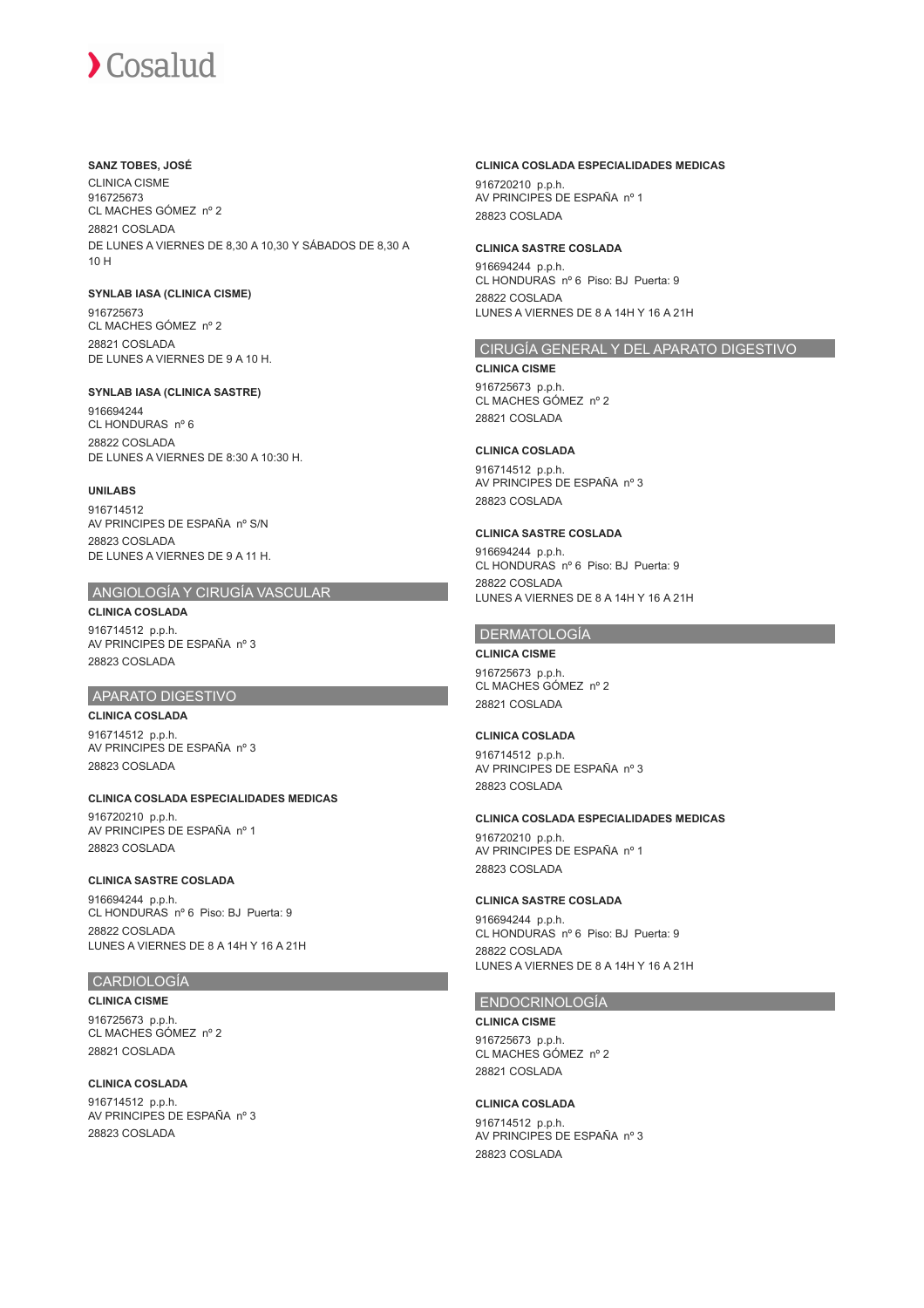## **CLINICA COSLADA ESPECIALIDADES MEDICAS**

916720210 p.p.h. AV PRINCIPES DE ESPAÑA nº 1 28823 COSLADA

## **CLINICA SASTRE COSLADA**

916694244 p.p.h. CL HONDURAS nº 6 Piso: BJ Puerta: 9 28822 COSLADA LUNES A VIERNES DE 8 A 14H Y 16 A 21H

## ENFERMERÍA

**CLINICA CISME** 916725673 p.p.h. CL MACHES GÓMEZ nº 2 28821 COSLADA

## **CLINICA COSLADA**

916714512 p.p.h. AV PRINCIPES DE ESPAÑA nº 3 28823 COSLADA

### **CLINICA COSLADA ESPECIALIDADES MEDICAS**

916720210 p.p.h. AV PRINCIPES DE ESPAÑA nº 1 28823 COSLADA

## **CLINICA SASTRE COSLADA**

916694244 p.p.h. CL HONDURAS nº 6 Piso: BJ Puerta: 9 28822 COSLADA LUNES A VIERNES DE 8 A 14H Y 16 A 21H

## ESTOMATOLOGÍA

# **CLINICA COSLADA ESPECIALIDADES MEDICAS** 916720210 p.p.h. AV PRINCIPES DE ESPAÑA nº 1 28823 COSLADA

# FISIOTERAPIA

**CLINICA CISME** 916725673 p.p.h. CL MACHES GÓMEZ nº 2 28821 COSLADA

**CLINICA COSLADA ESPECIALIDADES MEDICAS** 916720210 p.p.h. AV PRINCIPES DE ESPAÑA nº 1 28823 COSLADA

# GINECOLOGÍA Y OBSTETRICIA

**CLINICA CISME** 916725673 p.p.h. CL MACHES GÓMEZ nº 2 28821 COSLADA

**CLINICA COSLADA** 916714512 p.p.h. AV PRINCIPES DE ESPAÑA nº 3 28823 COSLADA

## **CLINICA EL OLIVO**

912314964 p.p.h. CL OCÉANO ATLÁNTICO nº 6 28821 COSLADA

## **CLINICA SASTRE COSLADA**

916694244 p.p.h. CL HONDURAS nº 6 Piso: BJ Puerta: 9 28822 COSLADA LUNES A VIERNES DE 8 A 14H Y 16 A 21H

# MEDICINA GENERAL

#### **CLINICA CISME**

916725673 p.p.h. CL MACHES GÓMEZ nº 2 28821 COSLADA

# **CLINICA COSLADA**

916714512 p.p.h. AV PRINCIPES DE ESPAÑA nº 3 28823 COSLADA

## **CLINICA EL OLIVO**

912314964 p.p.h. CL OCÉANO ATLÁNTICO nº 6 28821 COSLADA

## **CLINICA SASTRE COSLADA**

916694244 p.p.h. CL HONDURAS nº 6 Piso: BJ Puerta: 9 28822 COSLADA LUNES A VIERNES DE 8 A 14H Y 16 A 21H

### **LEBRERO LEBRERO, LUCIO MARIA (COSLADA)**

CLINICA CISME 916725673 p.p.h. CL MACHES GÓMEZ nº 2 28821 COSLADA

# MEDICINA INTERNA

## **CLINICA CISME**

916725673 p.p.h. CL MACHES GÓMEZ nº 2 28821 COSLADA

## **CLINICA EL OLIVO**

912314964 p.p.h. CL OCÉANO ATLÁNTICO nº 6 28821 COSLADA

## NEUMOLOGÍA

**CLINICA CISME** 916725673 p.p.h. CL MACHES GÓMEZ nº 2 28821 COSLADA

## **CLINICA SASTRE COSLADA**

916694244 p.p.h. CL HONDURAS nº 6 Piso: BJ Puerta: 9 28822 COSLADA LUNES A VIERNES DE 8 A 14H Y 16 A 21H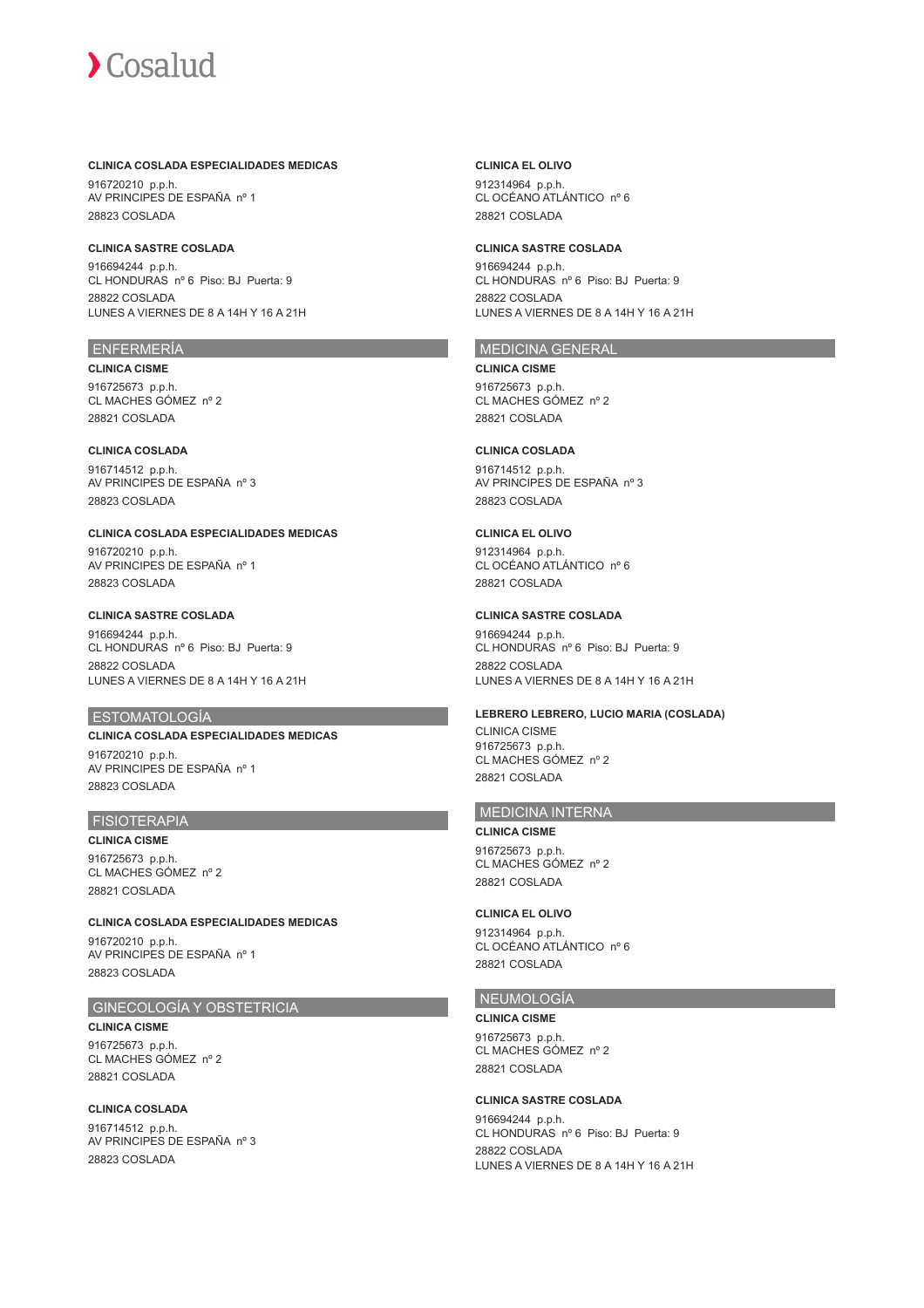# NEUROLOGÍA

**CLINICA COSLADA** 916714512 p.p.h. AV PRINCIPES DE ESPAÑA nº 3 28823 COSLADA

## **CLINICA SASTRE COSLADA**

916694244 p.p.h. CL HONDURAS nº 6 Piso: BJ Puerta: 9 28822 COSLADA LUNES A VIERNES DE 8 A 14H Y 16 A 21H

# OFTALMOLOGÍA

**CLINICA COSLADA** 916714512 p.p.h. AV PRINCIPES DE ESPAÑA nº 3 28823 COSLADA

**CLINICA COSLADA ESPECIALIDADES MEDICAS**

916720210 p.p.h. AV PRINCIPES DE ESPAÑA nº 1 28823 COSLADA

## **CLINICA SASTRE COSLADA**

916694244 p.p.h. CL HONDURAS nº 6 Piso: BJ Puerta: 9 28822 COSLADA LUNES A VIERNES DE 8 A 14H Y 16 A 21H

# OTORRINOLARINGOLOGÍA

**CLINICA CISME** 916725673 p.p.h. CL MACHES GÓMEZ nº 2 28821 COSLADA

**CLINICA COSLADA** 916714512 p.p.h. AV PRINCIPES DE ESPAÑA nº 3 28823 COSLADA

# **CLINICA COSLADA ESPECIALIDADES MEDICAS**

916720210 p.p.h. AV PRINCIPES DE ESPAÑA nº 1 28823 COSLADA

# **CLINICA EL OLIVO**

912314964 p.p.h. CL OCÉANO ATLÁNTICO nº 6 28821 COSLADA

# **CLINICA SASTRE COSLADA**

916694244 p.p.h. CL HONDURAS nº 6 Piso: BJ Puerta: 9 28822 COSLADA LUNES A VIERNES DE 8 A 14H Y 16 A 21H

# PEDIATRÍA

**CLINICA CISME** 916725673 p.p.h. CL MACHES GÓMEZ nº 2 28821 COSLADA

# **CLINICA COSLADA**

916714512 p.p.h. AV PRINCIPES DE ESPAÑA nº 3 28823 COSLADA

## **CLINICA COSLADA ESPECIALIDADES MEDICAS**

916720210 p.p.h. AV PRINCIPES DE ESPAÑA nº 1 28823 COSLADA

## **CLINICA EL OLIVO**

912314964 p.p.h. CL OCÉANO ATLÁNTICO nº 6 28821 COSLADA

# **CLINICA SASTRE COSLADA**

916694244 p.p.h. CL HONDURAS nº 6 Piso: BJ Puerta: 9 28822 COSLADA LUNES A VIERNES DE 8 A 14H Y 16 A 21H

## PSICOLOGÍA

## **CLINICA COSLADA ESPECIALIDADES MEDICAS**

916720210 p.p.h. AV PRINCIPES DE ESPAÑA nº 1 28823 COSLADA

## **CLINICA SASTRE COSLADA**

916694244 p.p.h. CL HONDURAS nº 6 Piso: BJ Puerta: 9 28822 COSLADA LUNES A VIERNES DE 8 A 14H Y 16 A 21H

# PSIQUIATRÍA

**CLINICA CISME** 916725673 p.p.h. CL MACHES GÓMEZ nº 2 28821 COSLADA

# **CLINICA COSLADA**

916714512 p.p.h. AV PRINCIPES DE ESPAÑA nº 3 28823 COSLADA

# **CLINICA COSLADA ESPECIALIDADES MEDICAS**

916720210 p.p.h. AV PRINCIPES DE ESPAÑA nº 1 28823 COSLADA

# **CLINICA SASTRE COSLADA**

916694244 p.p.h. CL HONDURAS nº 6 Piso: BJ Puerta: 9 28822 COSLADA LUNES A VIERNES DE 8 A 14H Y 16 A 21H

# RADIODIAGNÓSTICO

**CLINICA CISME** 916725673 p.p.h. CL MACHES GÓMEZ nº 2 28821 COSLADA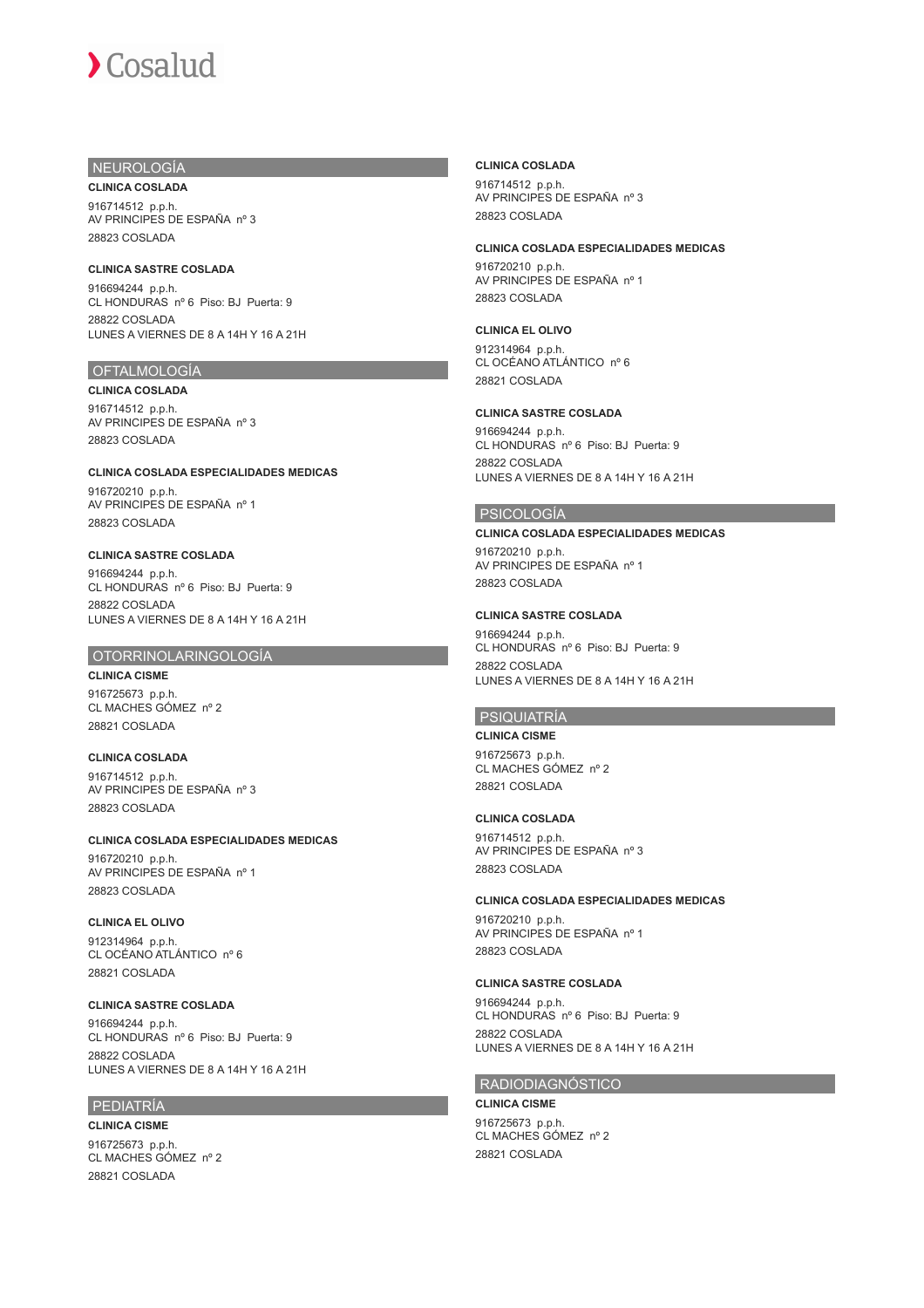# **CLINICA COSLADA**

916714512 p.p.h. AV PRINCIPES DE ESPAÑA nº 3 28823 COSLADA

## **CLINICA COSLADA ESPECIALIDADES MEDICAS**

916720210 p.p.h. AV PRINCIPES DE ESPAÑA nº 1 28823 COSLADA

# **CLINICA SASTRE COSLADA**

916694244 p.p.h. CL HONDURAS nº 6 Piso: BJ Puerta: 9 28822 COSLADA LUNES A VIERNES DE 8 A 14H Y 16 A 21H

## **DMI SALUD COSLADA**

912903036 p.p.h. AV LA CAÑADA nº 17 28823 COSLADA

## **MORALES BRIONES, SANTOS**

CLINICA CISME 916725673 p.p.h. CL MACHES GÓMEZ nº 2 28821 COSLADA

# REHABILITACIÓN

**CLINICA CISME** 916725673 p.p.h. CL MACHES GÓMEZ nº 2 28821 COSLADA

# **CLINICA COSLADA**

916714512 p.p.h. AV PRINCIPES DE ESPAÑA nº 3 28823 COSLADA

## **CLINICA COSLADA ESPECIALIDADES MEDICAS** 916720210 p.p.h. AV PRINCIPES DE ESPAÑA nº 1 28823 COSLADA

# REUMATOLOGÍA

# **CLINICA SASTRE COSLADA**

916694244 p.p.h. CL HONDURAS nº 6 Piso: BJ Puerta: 9 28822 COSLADA LUNES A VIERNES DE 8 A 14H Y 16 A 21H

# TRAUMATOLOGÍA Y CIRUGIA ORTOPÉDICA

**CLINICA CISME** 916725673 p.p.h. CL MACHES GÓMEZ nº 2 28821 COSLADA

# **CLINICA COSLADA**

916714512 p.p.h. AV PRINCIPES DE ESPAÑA nº 3 28823 COSLADA

## **CLINICA COSLADA ESPECIALIDADES MEDICAS**

916720210 p.p.h. AV PRINCIPES DE ESPAÑA nº 1 28823 COSLADA

## **CLINICA SASTRE COSLADA**

916694244 p.p.h. CL HONDURAS nº 6 Piso: BJ Puerta: 9 28822 COSLADA LUNES A VIERNES DE 8 A 14H Y 16 A 21H

# UROLOGÍA

**CLINICA CISME**

916725673 p.p.h. CL MACHES GÓMEZ nº 2 28821 COSLADA

# **CLINICA COSLADA**

916714512 p.p.h. AV PRINCIPES DE ESPAÑA nº 3 28823 COSLADA

## **CLINICA COSLADA ESPECIALIDADES MEDICAS**

916720210 p.p.h. AV PRINCIPES DE ESPAÑA nº 1 28823 COSLADA

# DAGANZO DE ARRIBA

ALERGOLOGÍA

## **CENTRO INTEGRAL SANITARIO**

918841002 p.p.h. CL VALDECIPRIAN nº 19 28814 DAGANZO DE ARRIBA

# ENFERMERÍA

## **CENTRO INTEGRAL SANITARIO**

918841002 p.p.h. CL VALDECIPRIAN nº 19 28814 DAGANZO DE ARRIBA

# ESTOMATOLOGÍA

# **CENTRO INTEGRAL SANITARIO**

918841002 p.p.h. CL VALDECIPRIAN nº 19 28814 DAGANZO DE ARRIBA

## FISIOTERAPIA

## **CENTRO INTEGRAL SANITARIO**

918841002 p.p.h. CL VALDECIPRIAN nº 19 28814 DAGANZO DE ARRIBA

# GINECOLOGÍA Y OBSTETRICIA

# **CENTRO INTEGRAL SANITARIO**

918841002 p.p.h. CL VALDECIPRIAN nº 19 28814 DAGANZO DE ARRIBA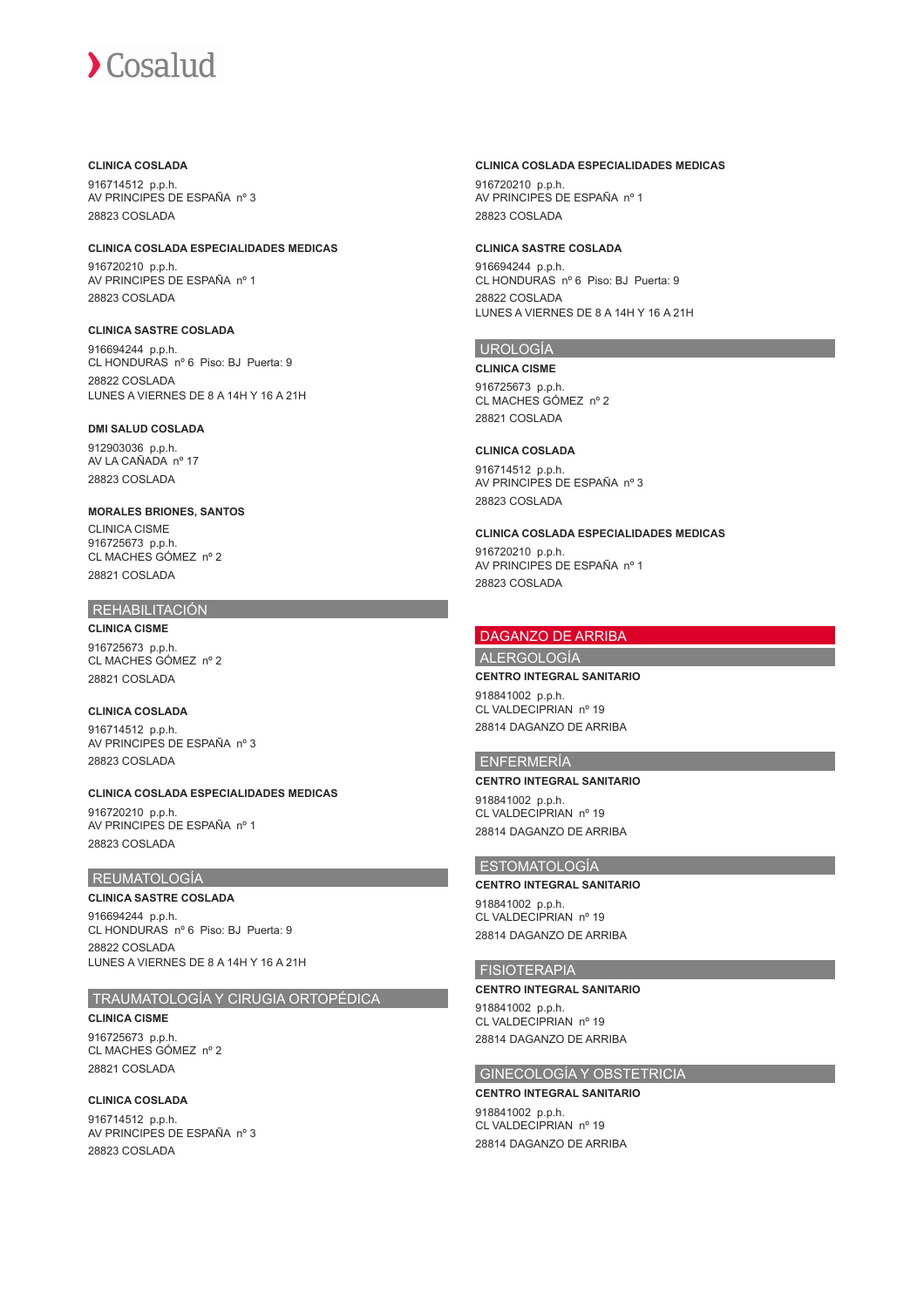# MEDICINA GENERAL

## **CENTRO INTEGRAL SANITARIO**

918841002 p.p.h. CL VALDECIPRIAN nº 19 28814 DAGANZO DE ARRIBA

# PEDIATRÍA

**CENTRO INTEGRAL SANITARIO** 918841002 p.p.h.

CL VALDECIPRIAN nº 19 28814 DAGANZO DE ARRIBA

# PODOLOGÍA

## **CENTRO INTEGRAL SANITARIO**

918841002 p.p.h. CL VALDECIPRIAN nº 19 28814 DAGANZO DE ARRIBA

## PSICOLOGÍA

**CENTRO INTEGRAL SANITARIO** 918841002 p.p.h.

CL VALDECIPRIAN nº 19 28814 DAGANZO DE ARRIBA

# PSIQUIATRÍA

**CENTRO INTEGRAL SANITARIO** 918841002 p.p.h. CL VALDECIPRIAN nº 19 28814 DAGANZO DE ARRIBA

# PUERICULTURA

# **CENTRO INTEGRAL SANITARIO**

918841002 p.p.h. CL VALDECIPRIAN nº 19 28814 DAGANZO DE ARRIBA

# DONOSTIA-SAN SEBASTIAN

ANÁLISIS CLÍNICOS

**SYNLAB SAN SEBASTIAN** 943844003 p.p.h. CL HERNANI nº 4 20004 DONOSTIA-SAN SEBASTIAN

# **EIVISSA**

ANÁLISIS CLÍNICOS

## **SYNLAB IBIZA**

971071131 AV IGNASI WALLIS nº 35 07800 EIVISSA LUNES A VIERNES DE 07.30 A 14.30

# FUENLABRADA

ALERGOLOGÍA

#### **CLINICA IBERMEDIC (FUENLABRADA)**

916061347 p.p.h. CL SEGOVIA nº 6 28941 FUENLABRADA

#### **CLINICA MADRID (28943)**

916084214 AV EUROPA nº 23 28943 FUENLABRADA MARTES DE 10:00 A 12:00 HS.

#### **CLINICA MADRID (28945)**

916000754 p.p.h. CL LEGANÉS nº 35 28945 FUENLABRADA

# ANÁLISIS CLÍNICOS

**CLINICA MADRID (28943)** 916084214 AV EUROPA nº 23 28943 FUENLABRADA MARTES DE 10:00 A 12:00 HS.

## **DRES. DÍEZ PEÑAS LAB. DE ANÁLISIS CLÍNICOS (CLINICA SAN ESTEBAN)** 916902306 AV LOS ESTADOS nº 4 Piso: BJ 28945 FUENLABRADA LUNES A SABADO DE 8:30 A 9:15H

## **DRES. DÍEZ PEÑAS LAB. DE ANÁLISIS CLÍNICOS (CLINICA ASIMEDIC)** 916077380 PA ORENSE nº 9 Piso: BJ 28942 FUENLABRADA LUNES A SABADO DE 9:30 A 10:30H

**DRES. DÍEZ PEÑAS LAB. DE ANÁLISIS CLÍNICOS (CLINICA VALDESERRANO)** 916064034 p.p.h. PA VALDESERRANO nº 5 28944 FUENLABRADA

**ESTUDIOS ANALITICOS APLICADOS A LA CLINICA (C.M. ZAMORA)** 916150447 p.p.h. CL ZAMORA nº 6 28941 FUENLABRADA

# ANGIOLOGÍA Y CIRUGÍA VASCULAR

**CLINICA IBERMEDIC (FUENLABRADA)** 916061347 p.p.h. CL SEGOVIA nº 6 28941 FUENLABRADA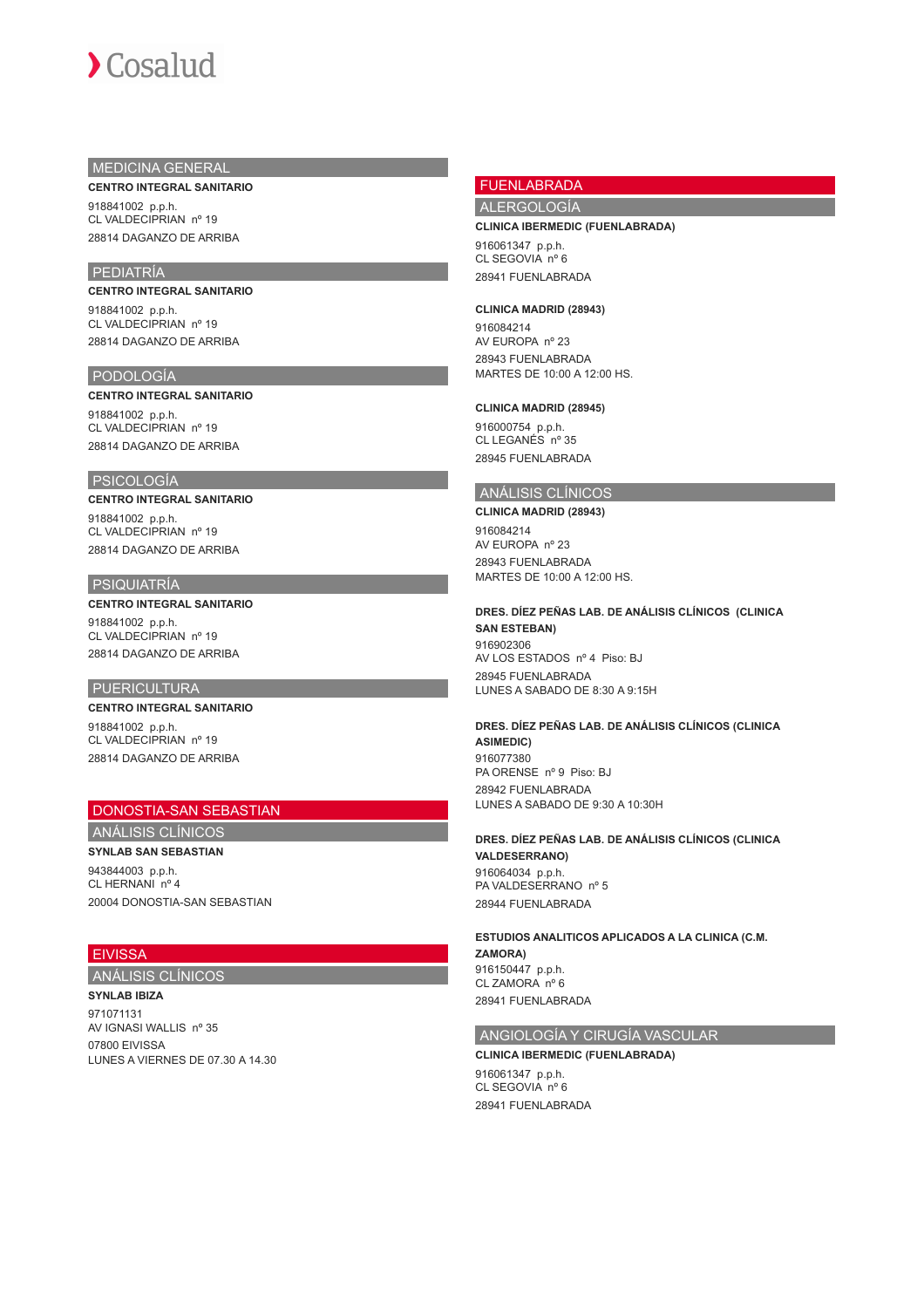

# APARATO DIGESTIVO

## **CLINICA IBERMEDIC (FUENLABRADA)**

916061347 p.p.h. CL SEGOVIA nº 6 28941 FUENLABRADA

# CARDIOLOGÍA

#### **CLINICA IBERMEDIC (FUENLABRADA)**

916061347 p.p.h. CL SEGOVIA nº 6 28941 FUENLABRADA

#### **CLINICA MADRID (28943)**

916084214 AV EUROPA nº 23 28943 FUENLABRADA MARTES DE 10:00 A 12:00 HS.

## CIRUGÍA GENERAL Y DEL APARATO DIGESTIVO

**CLINICA IBERMEDIC (FUENLABRADA)**

916061347 p.p.h. CL SEGOVIA nº 6 28941 FUENLABRADA

## **CLINICA MADRID (28943)**

916084214 AV EUROPA nº 23 28943 FUENLABRADA MARTES DE 10:00 A 12:00 HS.

### **CLINICA MADRID (28945)**

916000754 p.p.h. CL LEGANÉS nº 35 28945 FUENLABRADA

# CIRUGÍA MAXILOFACIAL

## **CLINICA IBERMEDIC (FUENLABRADA)**

916061347 p.p.h. CL SEGOVIA nº 6 28941 FUENLABRADA

# CIRUGÍA PLÁSTICA Y REPARADORA

# **CLINICA IBERMEDIC (FUENLABRADA)**

916061347 p.p.h. CL SEGOVIA nº 6 28941 FUENLABRADA

# **DERMATOLOGÍA**

#### **CLINICA IBERMEDIC (FUENLABRADA)**

916061347 p.p.h. CL SEGOVIA nº 6 28941 FUENLABRADA

## **CLINICA MADRID (28943)**

916084214 AV EUROPA nº 23 28943 FUENLABRADA MARTES DE 10:00 A 12:00 HS.

### **CLINICA MADRID (28945)**

916000754 p.p.h. CL LEGANÉS nº 35 28945 FUENLABRADA

# ENDOCRINOLOGÍA

**CLINICA IBERMEDIC (FUENLABRADA)** 916061347 p.p.h. CL SEGOVIA nº 6 28941 FUENLABRADA

#### **CLINICA MADRID (28943)**

916084214 AV EUROPA nº 23 28943 FUENLABRADA MARTES DE 10:00 A 12:00 HS.

## **CLINICA MADRID (28945)**

916000754 p.p.h. CL LEGANÉS nº 35 28945 FUENLABRADA

## ENFERMERÍA

## **CLINICA IBERMEDIC (FUENLABRADA)**

916061347 p.p.h. CL SEGOVIA nº 6 28941 FUENLABRADA

## **CLINICA MADRID (28943)**

916084214 AV EUROPA nº 23 28943 FUENLABRADA MARTES DE 10:00 A 12:00 HS.

## **CLINICA MADRID (28945)**

916000754 p.p.h. CL LEGANÉS nº 35 28945 FUENLABRADA

# ESTOMATOLOGÍA

# **CLINICA IBERMEDIC (FUENLABRADA)**

916061347 p.p.h. CL SEGOVIA nº 6 28941 FUENLABRADA

## **CLINICA MADRID (28943)**

916084214 AV EUROPA nº 23 28943 FUENLABRADA MARTES DE 10:00 A 12:00 HS.

#### **CLINICA MADRID (28945)**

916000754 p.p.h. CL LEGANÉS nº 35 28945 FUENLABRADA

# FISIOTERAPIA

**CLINICA IBERMEDIC (FUENLABRADA)** 916061347 p.p.h. CL SEGOVIA nº 6 28941 FUENLABRADA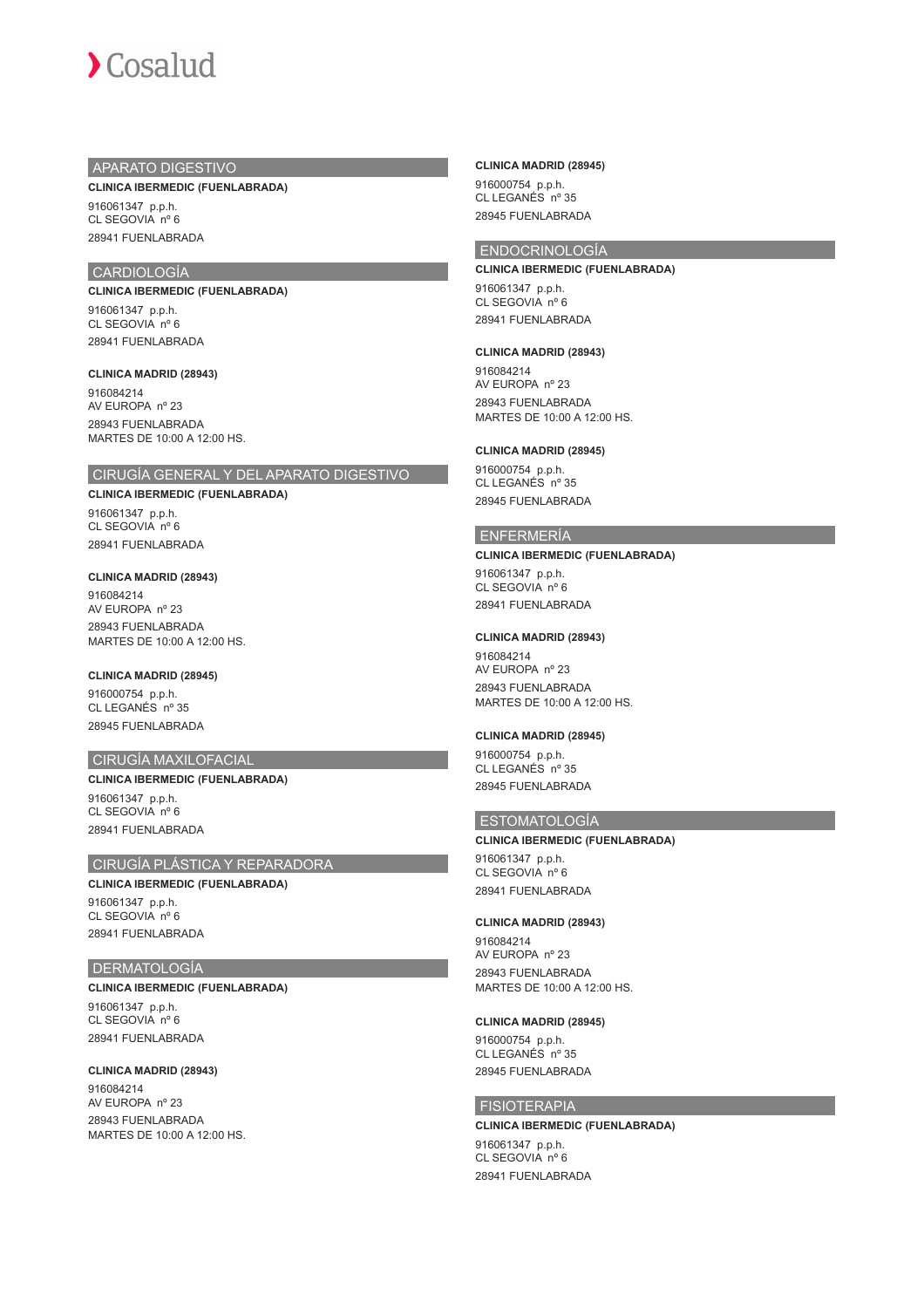## **CLINICA MADRID (28943)**

916084214 AV EUROPA nº 23 28943 FUENLABRADA MARTES DE 10:00 A 12:00 HS.

# **CLINICA MADRID (28945)**

916000754 p.p.h. CL LEGANÉS nº 35 28945 FUENLABRADA

# GINECOLOGÍA Y OBSTETRICIA

**CLINICA IBERMEDIC (FUENLABRADA)** 916061347 p.p.h. CL SEGOVIA nº 6 28941 FUENLABRADA

## **CLINICA MADRID (28943)**

916084214 AV EUROPA nº 23 28943 FUENLABRADA MARTES DE 10:00 A 12:00 HS.

## **CLINICA MADRID (28945)**

916000754 p.p.h. CL LEGANÉS nº 35 28945 FUENLABRADA

# MEDICINA GENERAL

**CLINICA IBERMEDIC (FUENLABRADA)** 916061347 p.p.h. CL SEGOVIA nº 6 28941 FUENLABRADA

# **CLINICA MADRID (28943)**

916084214 AV EUROPA nº 23 28943 FUENLABRADA MARTES DE 10:00 A 12:00 HS.

## **CLINICA MADRID (28945)**

916000754 p.p.h. CL LEGANÉS nº 35 28945 FUENLABRADA

# **CLINICA PEDIATRICA LOMA**

916063601<br>CL DINAMARCA nº 9 Piso: BJ 28942 FUENLABRADA DE LUNES A VIERNES DE 17 A 20 H.

**DIAZ VAZQUEZ, LUIS MIGUEL (ASIMEDIC)** 916077380 PA ORENSE nº 9 Piso: EN Puerta: C 28942 FUENLABRADA

**FORNIES REJAS, RAFAEL (ASIMEDIC)** 916077380 PA ORENSE nº 9 Piso: BJ Puerta: C 28942 FUENLABRADA

# NEUMOLOGÍA

## **CLINICA IBERMEDIC (FUENLABRADA)**

916061347 p.p.h. CL SEGOVIA nº 6 28941 FUENLABRADA

## NEUROLOGÍA

## **CLINICA IBERMEDIC (FUENLABRADA)**

916061347 p.p.h. CL SEGOVIA nº 6 28941 FUENLABRADA

## **CLINICA MADRID (28943)**

916084214 AV EUROPA nº 23 28943 FUENLABRADA MARTES DE 10:00 A 12:00 HS.

## **CLINICA MADRID (28945)**

916000754 p.p.h. CL LEGANÉS nº 35 28945 FUENLABRADA

# OFTALMOLOGÍA

# **CLINICA IBERMEDIC (FUENLABRADA)**

916061347 p.p.h. CL SEGOVIA nº 6 28941 FUENLABRADA

## **CLINICA MADRID (28943)**

916084214 AV EUROPA nº 23 28943 FUENLABRADA MARTES DE 10:00 A 12:00 HS.

# PEDIATRÍA

## **CLINICA IBERMEDIC (FUENLABRADA)**

916061347 p.p.h. CL SEGOVIA nº 6 28941 FUENLABRADA

## **CLINICA MADRID (28943)**

916084214 AV EUROPA nº 23 28943 FUENLABRADA MARTES DE 10:00 A 12:00 HS.

# **CLINICA MADRID (28945)**

916000754 p.p.h. CL LEGANÉS nº 35 28945 FUENLABRADA

## **CLINICA PEDIATRICA LOMA**

916063601<br>CL DINAMARCA nº 9 Piso: BJ 28942 FUENLABRADA DE LUNES A VIERNES DE 17 A 20 H.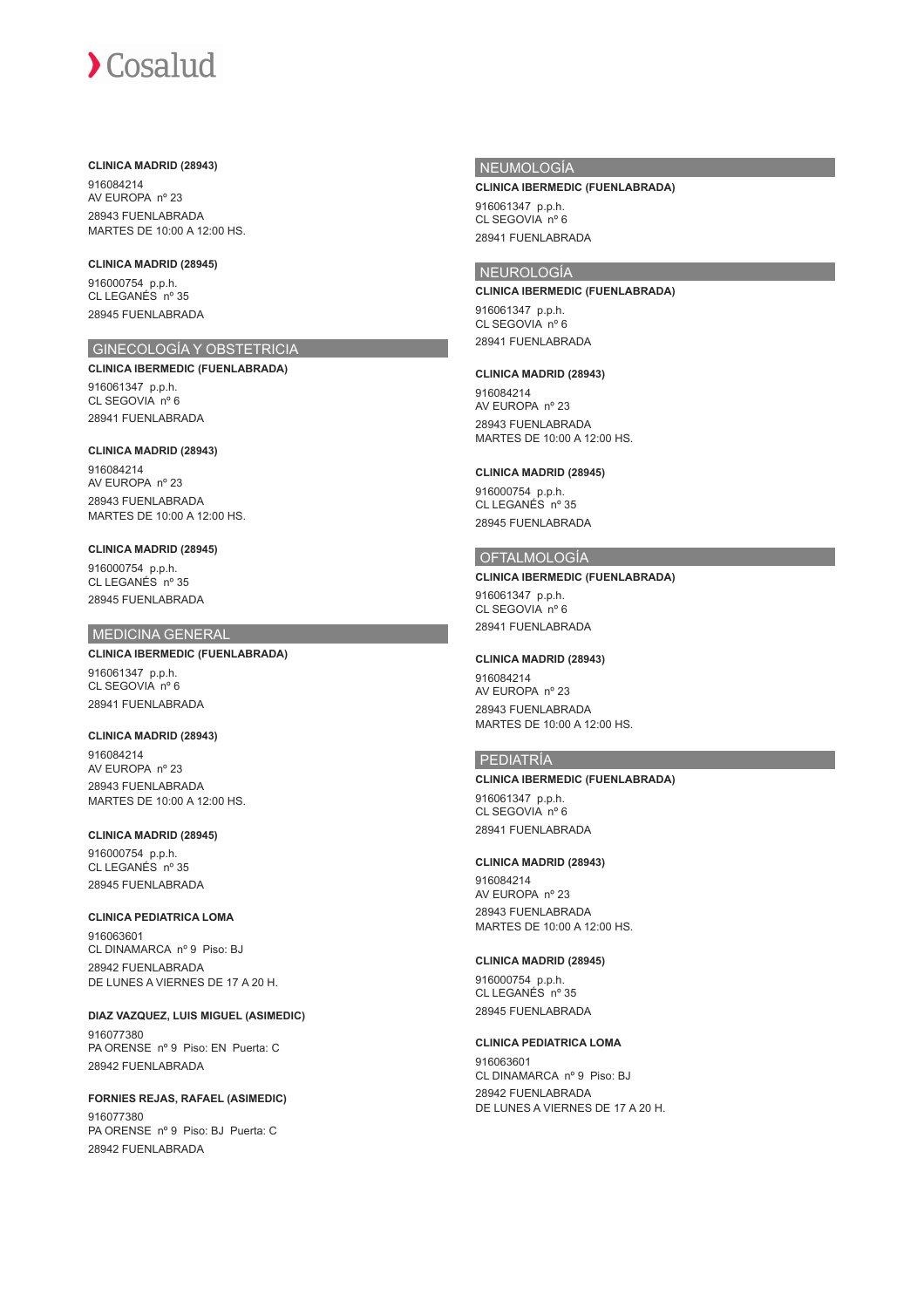# PODOLOGÍA

#### **CLINICA MADRID (28943)**

916084214 AV EUROPA nº 23 28943 FUENLABRADA MARTES DE 10:00 A 12:00 HS.

## **CLINICA MADRID (28945)**

916000754 p.p.h. CL LEGANÉS nº 35 28945 FUENLABRADA

# PSICOLOGÍA

### **CLINICA IBERMEDIC (FUENLABRADA)**

916061347 p.p.h. CL SEGOVIA nº 6 28941 FUENLABRADA

## PSIQUIATRÍA

## **CLINICA MADRID (28943)**

916084214 AV EUROPA nº 23 28943 FUENLABRADA MARTES DE 10:00 A 12:00 HS.

# **CLINICA MADRID (28945)**

916000754 p.p.h. CL LEGANÉS nº 35 28945 FUENLABRADA

# PUERICULTURA

# **FORNIES REJAS, RAFAEL (ASIMEDIC)**

916077380 PA ORENSE nº 9 Piso: BJ Puerta: C 28942 FUENLABRADA

## RADIODIAGNÓSTICO

**CENTRO DE DIAGNOSTICO FUENLABRADA (Q DIAGNOSTICA)** 916064755 CL HIGUERAL nº 5 28944 FUENLABRADA

**CENTRO MEDICO RADIOLOGICO FUENLABRADA** 916065282 p.p.h. CL NAZARET nº 24 Puerta: BI 28941 FUENLABRADA

## **CLINICA MADRID (28943)**

916084214 AV EUROPA nº 23 28943 FUENLABRADA MARTES DE 10:00 A 12:00 HS.

## **CLINICA MADRID (28945)**

916000754 p.p.h. CL LEGANÉS nº 35 28945 FUENLABRADA

## **DMI SALUD FUENLABRADA**

911091944 p.p.h. PA CÁDIZ nº 2 28941 FUENLABRADA DE 9 A 20 H

## REUMATOLOGÍA

### **CLINICA IBERMEDIC (FUENLABRADA)**

916061347 p.p.h. CL SEGOVIA nº 6 28941 FUENLABRADA

### **CLINICA MADRID (28945)**

916000754 p.p.h. CL LEGANÉS nº 35 28945 FUENLABRADA

# TRAUMATOLOGÍA Y CIRUGIA ORTOPÉDICA

# **CLINICA IBERMEDIC (FUENLABRADA)**

916061347 p.p.h. CL SEGOVIA nº 6 28941 FUENLABRADA

## **CLINICA MADRID (28945)**

916000754 p.p.h. CL LEGANÉS nº 35 28945 FUENLABRADA

# UROLOGÍA

# **CLINICA IBERMEDIC (FUENLABRADA)**

916061347 p.p.h. CL SEGOVIA nº 6 28941 FUENLABRADA

## **CLINICA MADRID (28943)**

916084214 AV EUROPA nº 23 28943 FUENLABRADA MARTES DE 10:00 A 12:00 HS.

## **CLINICA MADRID (28945)**

916000754 p.p.h. CL LEGANÉS nº 35 28945 FUENLABRADA

# FUENTE EL SAZ DE JARAMA

ALERGOLOGÍA

**CLINICA NORSALUD** 916223027 p.p.h. CL LA TERCIÀ nº 3 28140 FUENTE EL SAZ DE JARAMA

## **MEDINA ALFARO, ILEANA MARIA**

CLINICA NORSALUD 916223027 p.p.h. CL LA TERCIÀ nº 3 28140 FUENTE EL SAZ DE JARAMA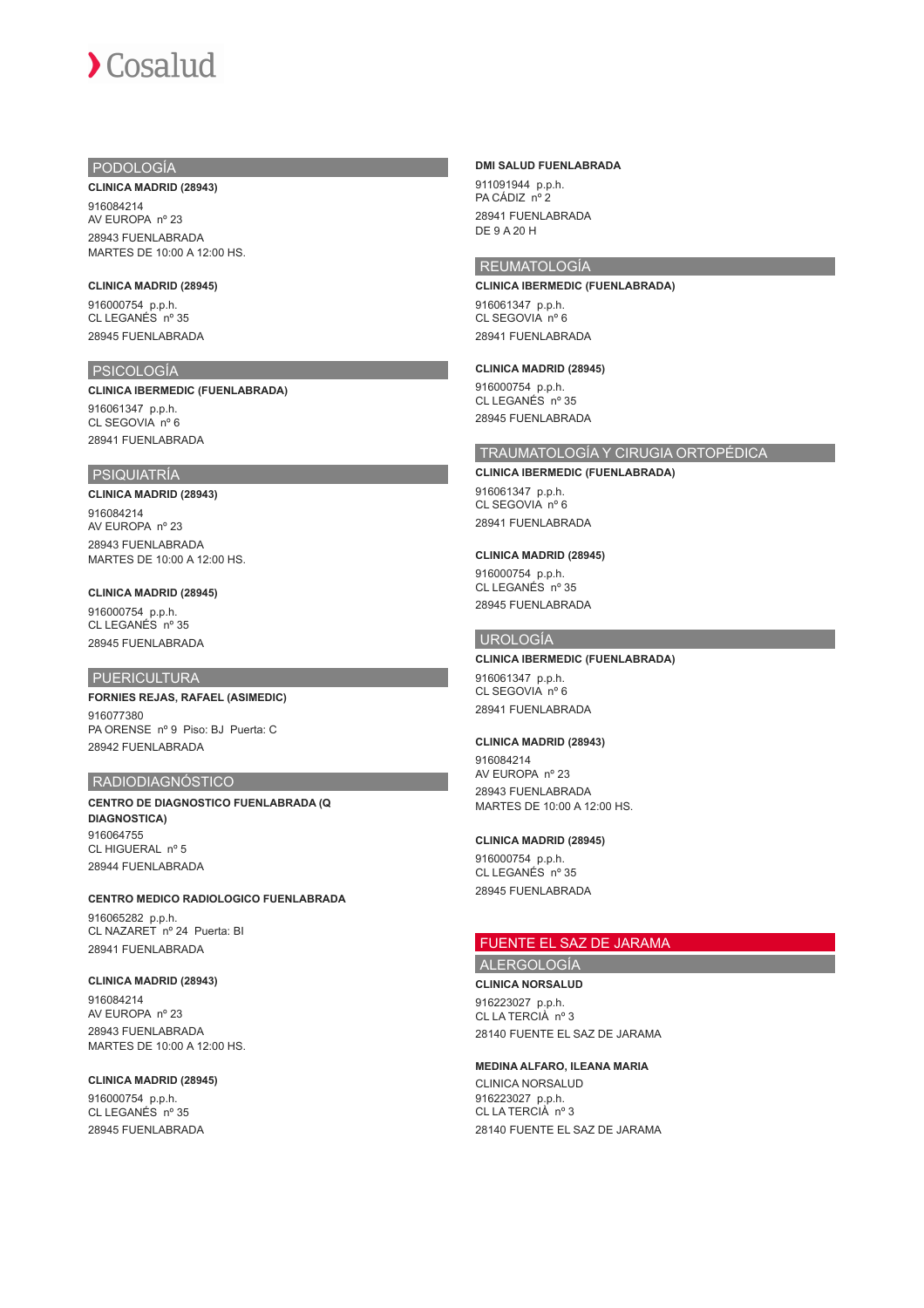## **PADIAL VILCHEZ, ANTONIA**

CLINICA NORSALUD 916223027 p.p.h. CL LA TERCIÀ nº 3 28140 FUENTE EL SAZ DE JARAMA

# ANÁLISIS CLÍNICOS

**MEGALAB** CLINICA NORSALUD 916223027 CL LA TERCIÀ nº 3 28140 FUENTE EL SAZ DE JARAMA DE LUNES A VIERNES DE 08:30 A 10:30; SABADOS DE 09:00 A 11:00 HS.

## APARATO DIGESTIVO

**CLINICA NORSALUD** 916223027 p.p.h. CL LA TERCIÀ nº 3 28140 FUENTE EL SAZ DE JARAMA

# CARDIOLOGÍA

**CLINICA NORSALUD**

916223027 p.p.h. CL LA TERCIÀ nº 3 28140 FUENTE EL SAZ DE JARAMA

# CIRUGÍA GENERAL Y DEL APARATO DIGESTIVO

**CLINICA NORSALUD** 916223027 p.p.h. CL LA TERCIÀ nº 3 28140 FUENTE EL SAZ DE JARAMA

**DELGADO DÍAZ, VICTORIA (CLINICA NORSALUD)** CLINICA NORSALUD 916223027 p.p.h. CL LA TERCIÀ nº 3 28140 FUENTE EL SAZ DE JARAMA

# DERMATOLOGÍA

**CLINICA NORSALUD** 916223027 p.p.h. CL LA TERCIÀ nº 3 28140 FUENTE EL SAZ DE JARAMA

**RUBIO DE LA TORRE, FRANCISCO** CLINICA NORSALUD 916223027 p.p.h. CL LA TERCIÀ nº 3 28140 FUENTE EL SAZ DE JARAMA

# ENDOCRINOLOGÍA

**CADENAS DÍAZ, BENITO L.** CLINICA NORSALUD 916223027 p.p.h. CL LA TERCIÀ nº 3 28140 FUENTE EL SAZ DE JARAMA

## **CLINICA NORSALUD**

916223027 p.p.h. CL LA TERCIÀ nº 3 28140 FUENTE EL SAZ DE JARAMA

# ENFERMERÍA

**CLINICA NORSALUD** 916223027 p.p.h. CL LA TERCIÀ nº 3 28140 FUENTE EL SAZ DE JARAMA

# FISIOTERAPIA

**CLINICA NORSALUD** 916223027 p.p.h. CL LA TERCIÀ nº 3 28140 FUENTE EL SAZ DE JARAMA

## GINECOLOGÍA Y OBSTETRICIA

## **CLINICA NORSALUD**

916223027 p.p.h. CL LA TERCIÀ nº 3 28140 FUENTE EL SAZ DE JARAMA

## **DE ANDRÉS BAEZA, PALOMA**

CLINICA NORSALUD 916223027 p.p.h. CL LA TERCIÀ nº 3 28140 FUENTE EL SAZ DE JARAMA

# **FUENTE CORRAL, CARMEN**

CLINICA NORSALUD 916223027 CL LA TERCIÀ nº 3 28140 FUENTE EL SAZ DE JARAMA

# **LOBO MARTÍNEZ, SONIA**

CLINICA NORSALUD 916223027 p.p.h. CL LA TERCIÀ nº 3 28140 FUENTE EL SAZ DE JARAMA

# MEDICINA GENERAL

**CLINICA NORSALUD** 916223027 p.p.h. CL LA TERCIÀ nº 3 28140 FUENTE EL SAZ DE JARAMA

## **DE PABLO PRATS, ESTHER**

CLINICA NORSALUD 916223027 p.p.h. CL LA TERCIÀ nº 3 28140 FUENTE EL SAZ DE JARAMA

## **ORTEGA LUQUE, PILAR**

CLINICA NORSALUD 916223027 p.p.h. CL LA TERCIÀ nº 3 28140 FUENTE EL SAZ DE JARAMA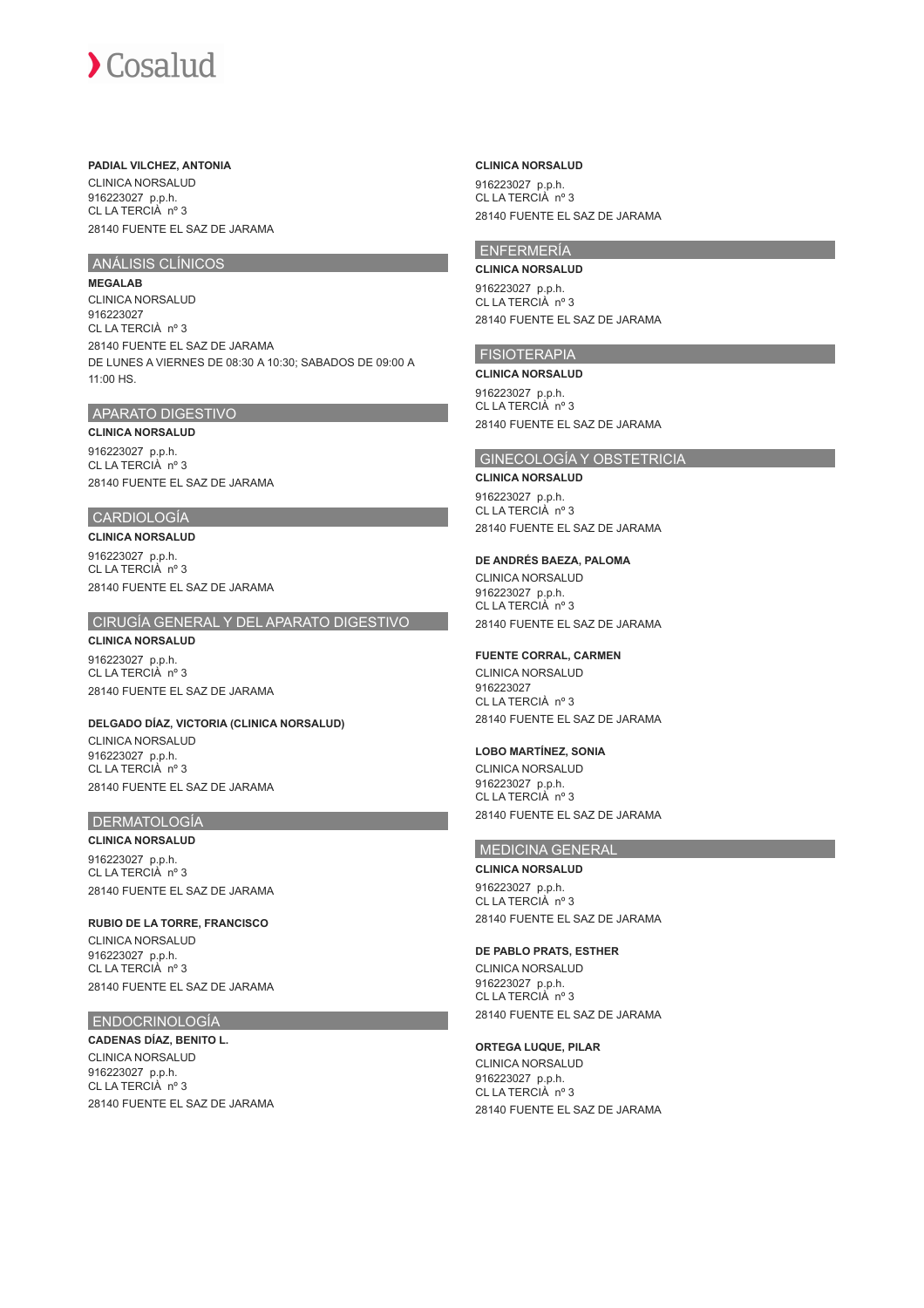# **OFTALMOLOGÍA**

**CLINICA NORSALUD** 916223027 p.p.h. CL LA TERCIÀ nº 3 28140 FUENTE EL SAZ DE JARAMA

**SALVADOR RUÍZ-MALO, RAFAEL** CLINICA NORSALUD 916223027 p.p.h. CL LA TERCIÀ nº 3 28140 FUENTE EL SAZ DE JARAMA

# PEDIATRÍA

**BIBER KNABL, GABRIELA** CLINICA NORSALUD 916223027 p.p.h. CL LA TERCIÀ nº 3 28140 FUENTE EL SAZ DE JARAMA

## **CLINICA NORSALUD**

916223027 p.p.h. CL LA TERCIÀ nº 3 28140 FUENTE EL SAZ DE JARAMA

# PODOLOGÍA

**CARRASCO GRIFE ANTONIO** CLINICA NORSALUD 916223027 p.p.h. CL LA TERCIÀ nº 3 28140 FUENTE EL SAZ DE JARAMA

## **CLINICA NORSALUD**

916223027 p.p.h. CL LA TERCIÀ nº 3 28140 FUENTE EL SAZ DE JARAMA

# RADIODIAGNÓSTICO

**CLINICA NORSALUD** 916223027 p.p.h. CL LA TERCIÀ nº 3 28140 FUENTE EL SAZ DE JARAMA

## TRAUMATOLOGÍA Y CIRUGIA ORTOPÉDICA

**CLINICA NORSALUD** 916223027 p.p.h. CL LA TERCIÀ nº 3 28140 FUENTE EL SAZ DE JARAMA

**ECHEVARRÍA MUÑOZ, RITA** CLINICA NORSALUD 916223027 p.p.h. CL LA TERCIÀ nº 3 28140 FUENTE EL SAZ DE JARAMA

# **SOBRINI SAGASTA DE ILURDOZ, MARTA MARIA**

CLINICA NORSALUD 916223027 p.p.h. CL LA TERCIÀ nº 3 28140 FUENTE EL SAZ DE JARAMA

# UROLOGÍA

**CHEHAITLI, ALI M.** CLINICA NORSALUD 916223027 p.p.h. CL LA TERCIÀ nº 3 28140 FUENTE EL SAZ DE JARAMA

## **CLINICA NORSALUD**

916223027 p.p.h. CL LA TERCIÀ nº 3 28140 FUENTE EL SAZ DE JARAMA

# GALAPAGAR

ALERGOLOGÍA **CENTRO MÉDICO PAIDOS**

918585447 p.p.h. CL LA RAMONA nº 17 28260 GALAPAGAR

# ANÁLISIS CLÍNICOS

**MEGALAB**

918582725 p.p.h. CL LOS PANADEROS nº 6 28260 GALAPAGAR

# ANGIOLOGÍA Y CIRUGÍA VASCULAR

**OCHOA, LORENZO (ALPAMA SERVICIOS MEDICOS)**

918592671 p.p.h. UR PINAR DE PUENTE NUEVO nº 15 28260 GALAPAGAR

## ENFERMERÍA

**CENTRO MÉDICO PAIDOS** 918585447 p.p.h. CL LA RAMONA nº 17 28260 GALAPAGAR

## FISIOTERAPIA

## **CENTRO MÉDICO PAIDOS**

918585447 p.p.h. CL LA RAMONA nº 17 28260 GALAPAGAR

# GINECOLOGÍA Y OBSTETRICIA

**CENTRO MÉDICO PAIDOS** 918585447 p.p.h. CL LA RAMONA nº 17 28260 GALAPAGAR

## MEDICINA GENERAL

## **CENTRO MÉDICO PAIDOS**

918585447 p.p.h. CL LA RAMONA nº 17 28260 GALAPAGAR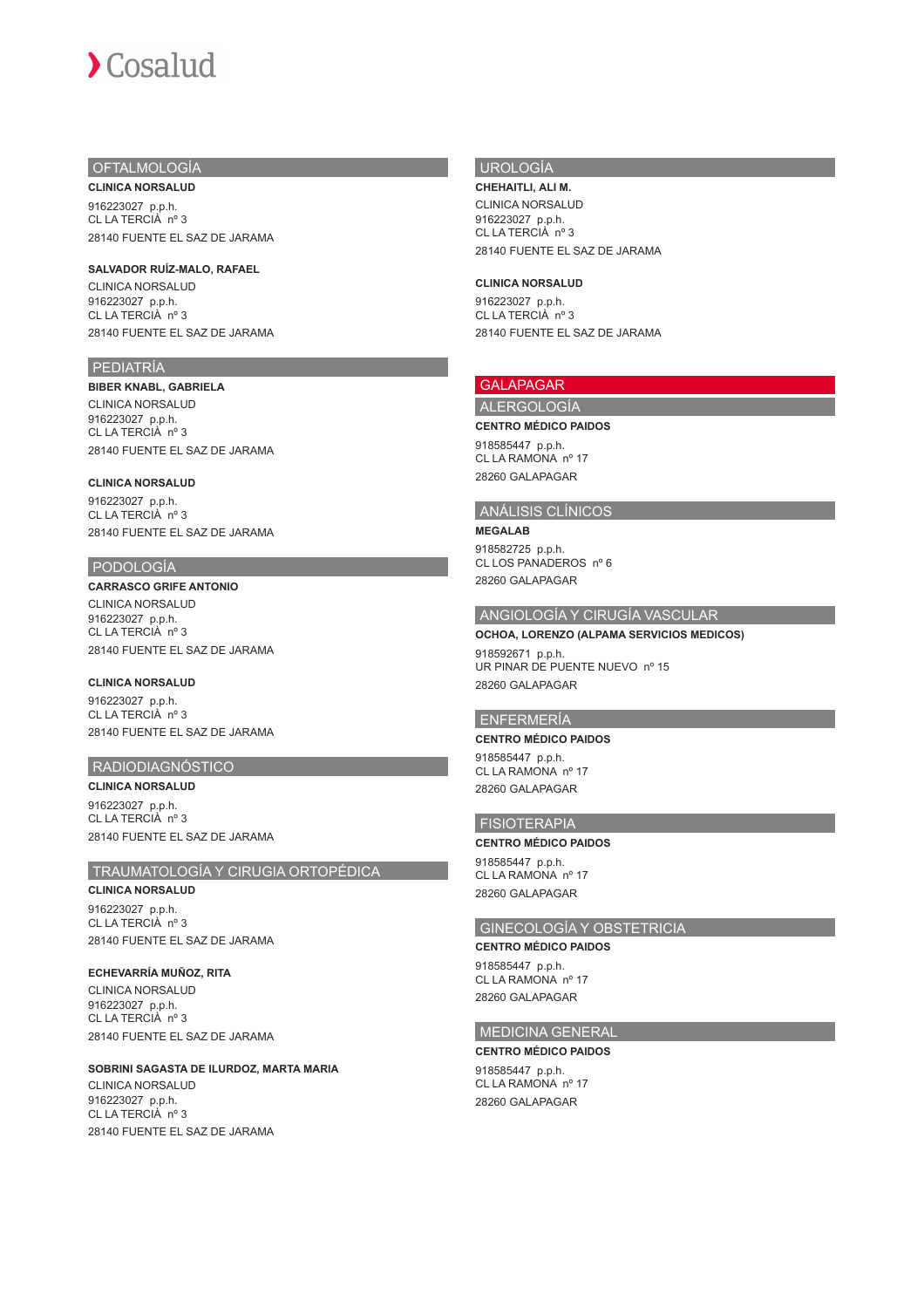#### **MOLINA IGLESIAS, MARIA DOLORES**

918586003 AV LOS VOLUNTARIOS nº 16 28260 GALAPAGAR MAÑANAS DE 10 A 13 H. Y TARDES DE 17 A 20,30 H

## NEUMOLOGÍA

## **CENTRO MÉDICO PAIDOS**

918585447 p.p.h. CL LA RAMONA nº 17 28260 GALAPAGAR

# OFTALMOLOGÍA

# **CENTRO MÉDICO PAIDOS**

918585447 p.p.h. CL LA RAMONA nº 17 28260 GALAPAGAR

## OTORRINOLARINGOLOGÍA

# **CENTRO MÉDICO PAIDOS**

918585447 p.p.h. CL LA RAMONA nº 17 28260 GALAPAGAR

## PEDIATRÍA

**CASAÑAS MIRANDA , RUPERTO** 918586003 AV LOS VOLUNTARIOS nº 16 28260 GALAPAGAR DE LUNES A VIERNES DE 10 A 13 Y DE 17 A 20,30 H. SÁBADOS DE

## **CENTRO MÉDICO PAIDOS**

918585447 p.p.h. CL LA RAMONA nº 17 28260 GALAPAGAR

# **MOLINA IGLESIAS, MARIA DOLORES**

918586003 AV LOS VOLUNTARIOS nº 16 28260 GALAPAGAR MAÑANAS DE 10 A 13 H. Y TARDES DE 17 A 20,30 H

# RADIODIAGNÓSTICO

## **CENTRO MÉDICO PAIDOS**

918585447 p.p.h. CL LA RAMONA nº 17 28260 GALAPAGAR

# TRAUMATOLOGÍA Y CIRUGIA ORTOPÉDICA

**AGÜERA GAVALDA, MERCEDES** 915646905 p.p.h. CL LA RAMONA nº 17 28260 GALAPAGAR

**CENTRO MÉDICO PAIDOS** 918585447 p.p.h. CL LA RAMONA nº 17 28260 GALAPAGAR

# **GETAFE**

# ALERGOLOGÍA

### **CLINICA IBERMEDIC GETAFE**

916829657 p.p.h. CL GALVEZ nº 6 28902 GETAFE

#### **CLINICA SECTOR 3**

916821343 p.p.h. AV LAS ARCAS DEL AGUA nº 6 Piso: 01 28905 GETAFE

#### **HERRERO PADILLA, ANA BELEN (ARTESON)**

CLINICA SECTOR 3 916821343 p.p.h. AV LAS ARCAS DEL AGUA nº 6 28905 GETAFE

### **HERRERO PADILLA, ANA BELEN (CLINICA BUCOR)**

916966720 p.p.h. CL CAPITÁN CARLOS HAYA nº 5 28901 GETAFE

## **POLICLINICO HM GETAFE**

914957221 p.p.h. CL JOSE MARIA PEREZ PERIDIS nº 2 28903 GETAFE

## ANÁLISIS CLÍNICOS

## **ABACID (POLICLINICO HM GETAFE)**

914608000 p.p.h. CL JOSE MARIA PEREZ PERIDIS nº 2 28903 GETAFE

## **CLINICA SECTOR 3**

916821343 p.p.h. AV LAS ARCAS DEL AGUA nº 6 Piso: 01 28905 GETAFE

#### **ESTUDIOS ANALÍTICOS APLICADOS A LA CLÍNICA**

916968923 p.p.h. CL HUELVA nº 1 28903 GETAFE

#### **LACOP**

916959471 CL CUESTAS ALTAS nº 14 Piso: BJ 28901 GETAFE HORARIO DE LUNES A VIERNES DE 9 A 11 Y SABADOS DE 10 A 11H

# **MEGALAB**

916824010 CL SIERRA nº 23 28901 GETAFE DE LUNES A VIERNES DE 08:30 A 10:30 HS.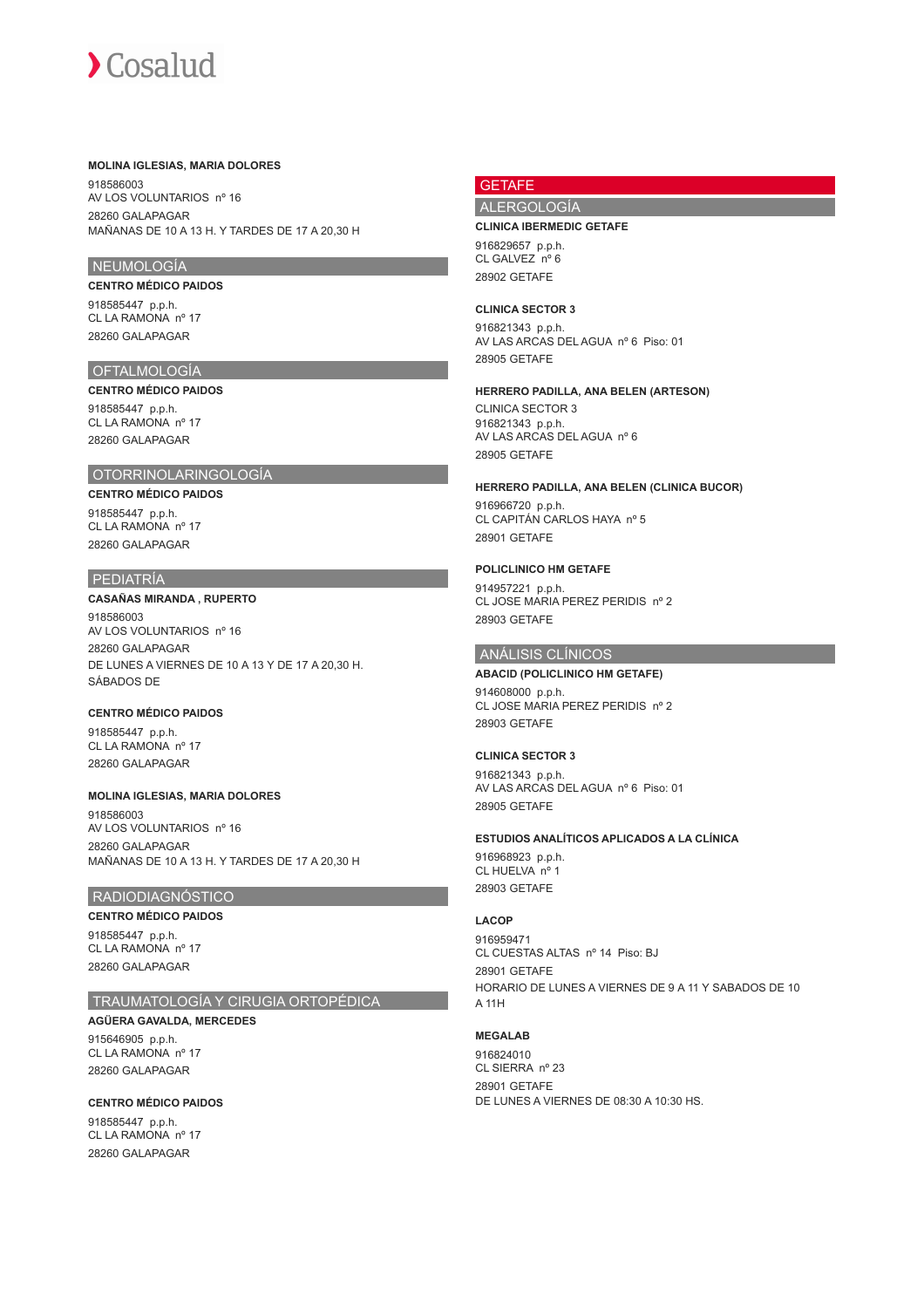## **SYNLAB (CLINICA BUCOR)**

916966720 p.p.h. CL CAPITÁN CARLOS HAYA nº 5 28901 GETAFE

# ANGIOLOGÍA Y CIRUGÍA VASCULAR

**CLINICA IBERMEDIC GETAFE**

916829657 p.p.h. CL GALVEZ nº 6 28902 GETAFE

**POLICLINICO HM GETAFE** 914957221 p.p.h. CL JOSE MARIA PEREZ PERIDIS nº 2 28903 GETAFE

# APARATO DIGESTIVO

**CLINICA IBERMEDIC GETAFE** 916829657 p.p.h. CL GALVEZ nº 6 28902 GETAFE

**POLICLINICO HM GETAFE** 914957221 p.p.h. CL JOSE MARIA PEREZ PERIDIS nº 2 28903 GETAFE

# CARDIOLOGÍA

28902 GETAFE

**CENTRO CLINICO QUIRURGICO 2000** 916651717 p.p.h. AV JUAN CARLOS I nº 13 Piso: 01 28905 GETAFE

**CLINICA IBERMEDIC GETAFE** 916829657 p.p.h. CL GALVEZ nº 6

**CLINICA SECTOR 3** 916821343 p.p.h. AV LAS ARCAS DEL AGUA nº 6 Piso: 01 28905 GETAFE

**POLICLINICO HM GETAFE** 914957221 p.p.h. CL JOSE MARIA PEREZ PERIDIS nº 2 28903 GETAFE

# CIRUGÍA GENERAL Y DEL APARATO DIGESTIVO

**CLINICA IBERMEDIC GETAFE** 916829657 p.p.h. CL GALVEZ nº 6 28902 GETAFE

**CLINICA SECTOR 3** 916821343 p.p.h. AV LAS ARCAS DEL AGUA nº 6 Piso: 01 28905 GETAFE

**MAGNETOSUR**

916839450 p.p.h. CL ÁLVARO DE BAZÁN nº 15 28902 GETAFE

**POLICLINICO HM GETAFE**

914957221 p.p.h. CL JOSE MARIA PEREZ PERIDIS nº 2 28903 GETAFE

# CIRUGÍA MAXILOFACIAL

**CLINICA IBERMEDIC GETAFE** 916829657 p.p.h. CL GALVEZ<sup>no</sup> 6 28902 GETAFE

**POLICLINICO HM GETAFE**

914957221 p.p.h. CL JOSE MARIA PEREZ PERIDIS nº 2 28903 GETAFE

# CIRUGÍA PLÁSTICA Y REPARADORA

**CENTRO CLINICO QUIRURGICO 2000** 916651717 p.p.h. AV JUAN CARLOS I nº 13 Piso: 01 28905 GETAFE

## **CLINICA IBERMEDIC GETAFE**

916829657 p.p.h. CL GALVEZ<sup>n°</sup> 6 28902 GETAFE

## **POLICLINICO HM GETAFE**

914957221 p.p.h. CL JOSE MARIA PEREZ PERIDIS nº 2 28903 GETAFE

# **DERMATOLOGÍA**

**CENTRO CLINICO QUIRURGICO 2000**

916651717 p.p.h. AV JUAN CARLOS I nº 13 Piso: 01 28905 GETAFE

## **CLINICA IBERMEDIC GETAFE**

916829657 p.p.h. CL GALVEZ nº 6 28902 GETAFE

### **CLINICA SECTOR 3**

916821343 p.p.h. AV LAS ARCAS DEL AGUA nº 6 Piso: 01 28905 GETAFE

#### **JIMENEZ REYES, JOSE**

916828522 p.p.h. CL CRUZ nº 4 Piso: 02 Puerta: C 28901 GETAFE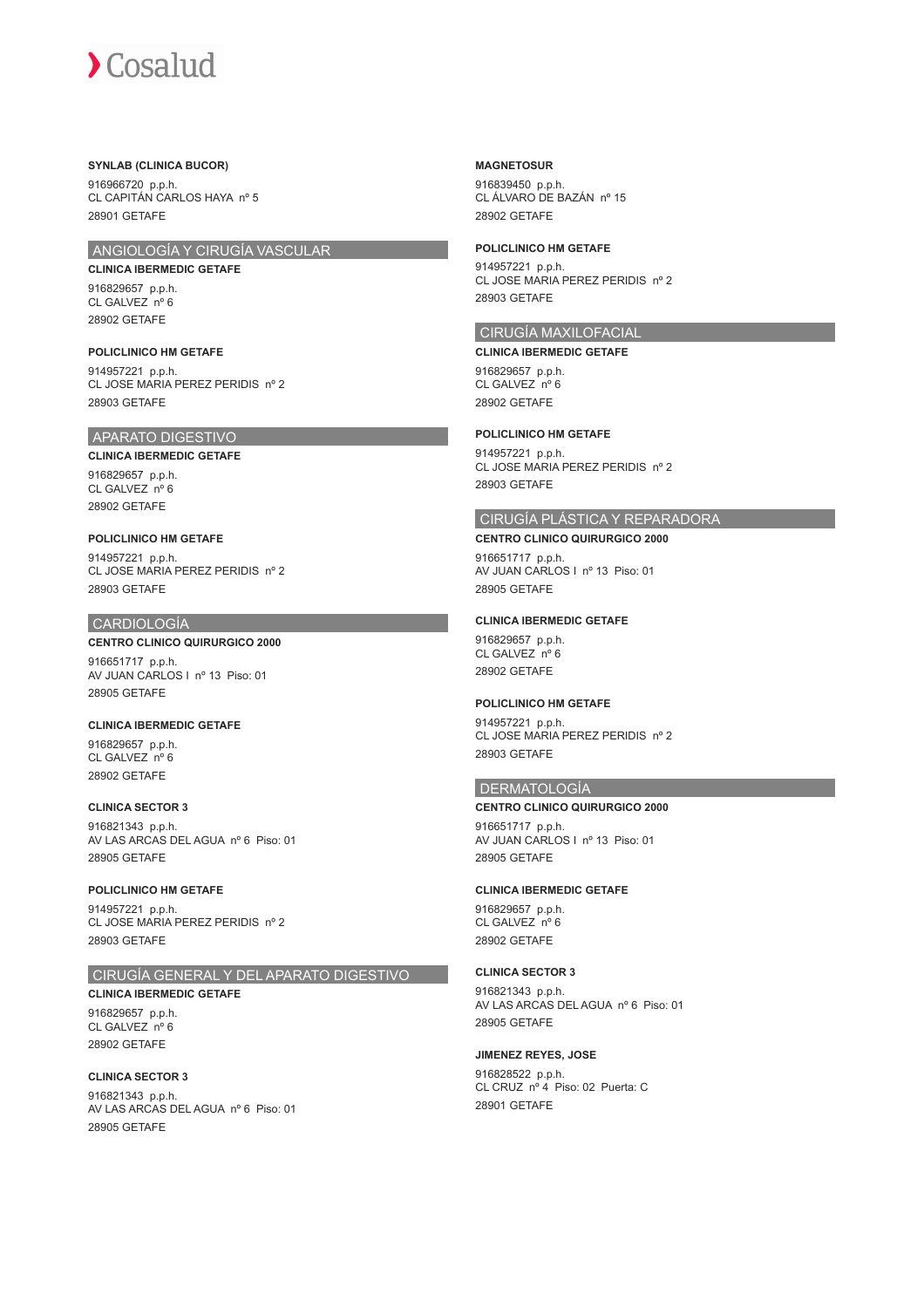# ENDOCRINOLOGÍA

**CLINICA IBERMEDIC GETAFE**

916829657 p.p.h. CL GALVEZ nº 6 28902 GETAFE

## **CLINICA SECTOR 3**

916821343 p.p.h. AV LAS ARCAS DEL AGUA nº 6 Piso: 01 28905 GETAFE

**POLICLINICO HM GETAFE** 914957221 p.p.h. CL JOSE MARIA PEREZ PERIDIS nº 2 28903 GETAFE

# ENFERMERÍA

### **CLINICA IBERMEDIC GETAFE**

916829657 p.p.h. CL GALVEZ nº 6 28902 GETAFE

# **CLINICA SECTOR 3**

916821343 p.p.h. AV LAS ARCAS DEL AGUA nº 6 Piso: 01 28905 GETAFE

## **MAGNETOSUR**

916839450 p.p.h. CL ÁLVARO DE BAZÁN nº 15 28902 GETAFE

# **ESTOMATOLOGÍA**

**CENTRO CLINICO QUIRURGICO 2000** 916651717 p.p.h. AV JUAN CARLOS I nº 13 Piso: 01 28905 GETAFE

# **CLINICA IBERMEDIC GETAFE**

916829657 p.p.h. CL GALVEZ nº 6 28902 GETAFE

## FISIOTERAPIA

## **CENTRO CLINICO QUIRURGICO 2000**

916651717 p.p.h. AV JUAN CARLOS I nº 13 Piso: 01 28905 GETAFE

## **CLINICA IBERMEDIC GETAFE**

916829657 p.p.h. CL GALVEZ nº 6 28902 GETAFE

## **FISIOGESTION GETAFE**

902760445 p.p.h. CL PIZARRO nº 28 28902 GETAFE

# GINECOLOGÍA Y OBSTETRICIA

**CENTRO CLINICO QUIRURGICO 2000**

916651717 p.p.h. AV JUAN CARLOS I nº 13 Piso: 01 28905 GETAFE

## **CLINICA IBERMEDIC GETAFE**

916829657 p.p.h. CL GALVEZ nº 6 28902 GETAFE

# **CLINICA SECTOR 3**

916821343 p.p.h. AV LAS ARCAS DEL AGUA nº 6 Piso: 01 28905 GETAFE

# **GINEGETAFE**

916836541 CL COMANDANTE ERNESTO CHE GUEVARA nº 1 Piso: BJ 28901 GETAFE

## **MAGNETOSUR**

916839450 p.p.h. CL ÁLVARO DE BAZÁN nº 15 28902 GETAFE

## **PINGARRON SANTOFIMIA, MARIA DEL CARMEN**

**(GINEGETAFE)** GINEGETAFE 916836541 p.p.h. CL COMANDANTE ERNESTO CHE GUEVARA nº 1 Piso: BJ 28901 GETAFE

## **POLICLINICO HM GETAFE**

914957221 p.p.h. CL JOSE MARIA PEREZ PERIDIS nº 2 28903 GETAFE

## **POYO TORCAL, SILVIA (GINEGETAFE)**

GINEGETAFE 916836541 p.p.h. CL COMANDANTE ERNESTO CHE GUEVARA nº 1 Piso: BJ 28901 GETAFE

# HEMATOLOGÍA

# **POLICLINICO HM GETAFE**

914957221 p.p.h. CL JOSE MARIA PEREZ PERIDIS nº 2 28903 GETAFE

## HOMEOPATÍA

## **CENTRO CLINICO QUIRURGICO 2000**

916651717 p.p.h. AV JUAN CARLOS I nº 13 Piso: 01 28905 GETAFE

# LOGOFONIATRÍA

## **FISIOGESTION GETAFE** 902760445 p.p.h. CL PIZARRO nº 28

28902 GETAFE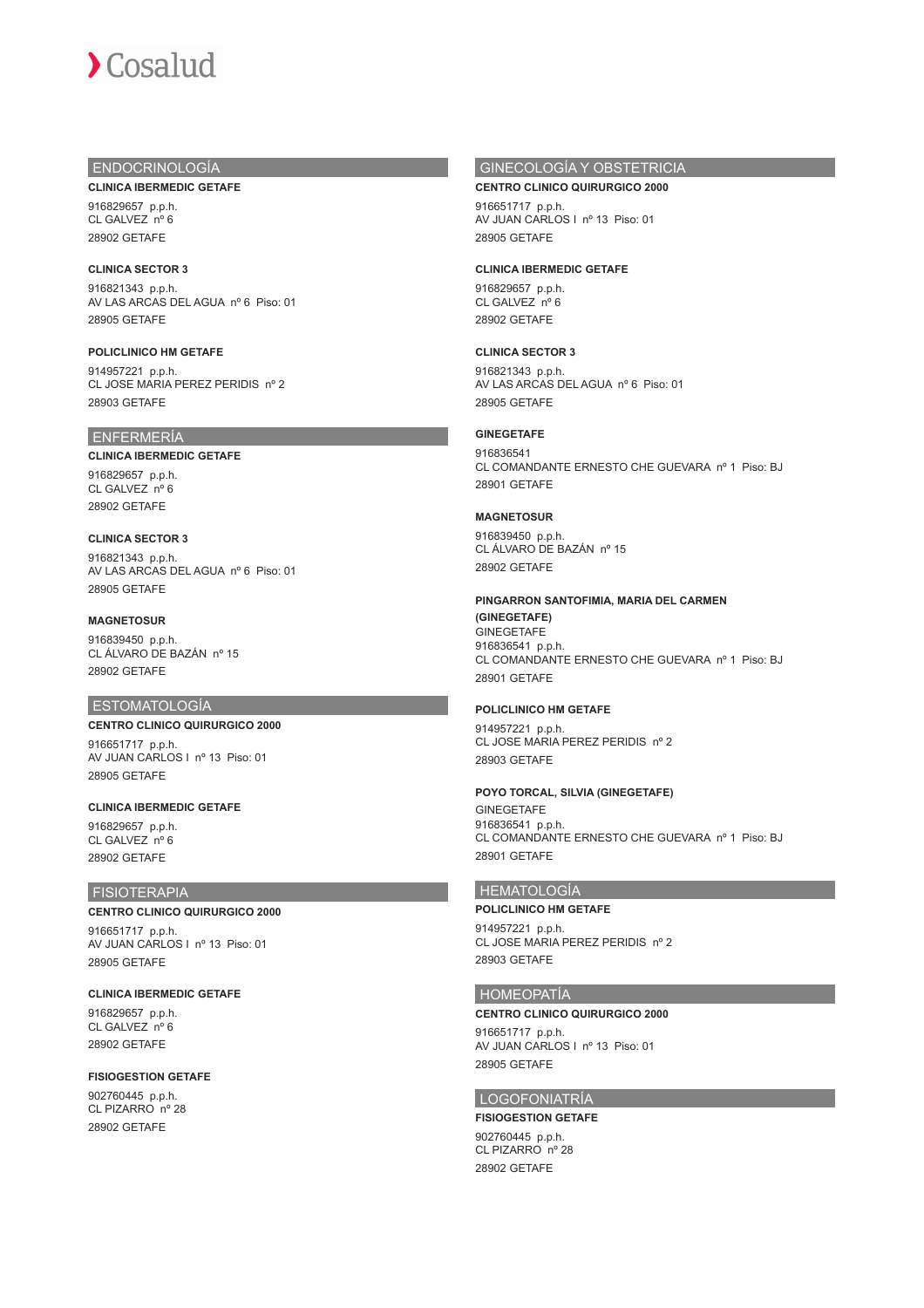# MEDICINA GENERAL

**CENTRO CLINICO QUIRURGICO 2000**

916651717 p.p.h. AV JUAN CARLOS I nº 13 Piso: 01 28905 GETAFE

**CLINICA IBERMEDIC GETAFE** 916829657 p.p.h. CL GALVEZ nº 6 28902 GETAFE

**CLINICA SECTOR 3** 916821343 p.p.h. AV LAS ARCAS DEL AGUA nº 6 Piso: 01 28905 GETAFE

**MAGNETOSUR** 916839450 p.p.h. CL ÁLVARO DE BAZÁN nº 15 28902 GETAFE

**POLICLINICO HM GETAFE** 914957221 p.p.h. CL JOSE MARIA PEREZ PERIDIS nº 2 28903 GETAFE

# NEUMOLOGÍA

**CLINICA IBERMEDIC GETAFE** 916829657 p.p.h. CL GALVEZ nº 6 28902 GETAFE

**POLICLINICO HM GETAFE** 914957221 p.p.h. CL JOSE MARIA PEREZ PERIDIS nº 2 28903 GETAFE

## NEUROCIRUGÍA

**POLICLINICO HM GETAFE** 914957221 p.p.h. CL JOSE MARIA PEREZ PERIDIS nº 2 28903 GETAFE

# NEUROFISIOLOGÍA

**POLICLINICO HM GETAFE** 914957221 p.p.h. CL JOSE MARIA PEREZ PERIDIS nº 2 28903 GETAFE

## NEUROLOGÍA

**CLINICA IBERMEDIC GETAFE** 916829657 p.p.h. CL GALVEZ nº 6 28902 GETAFE

**POLICLINICO HM GETAFE** 914957221 p.p.h. CL JOSE MARIA PEREZ PERIDIS nº 2 28903 GETAFE

# OFTALMOLOGÍA

**CENTRO CLINICO QUIRURGICO 2000**

916651717 p.p.h. AV JUAN CARLOS I nº 13 Piso: 01 28905 GETAFE

## **CLINICA BAVIERA GETAFE**

900180100 p.p.h. CL MADRID nº 12 28901 GETAFE

## **CLINICA IBERMEDIC GETAFE**

916829657 p.p.h. CL GALVEZ nº 6 28902 GETAFE

# **CLINICA SECTOR 3**

916821343 p.p.h. AV LAS ARCAS DEL AGUA nº 6 Piso: 01 28905 GETAFE

**POLICLINICO HM GETAFE**

914957221 p.p.h. CL JOSE MARIA PEREZ PERIDIS nº 2 28903 GETAFE

**VISSUM CORPORACION GETAFE** 916825321 p.p.h. CL POLVORANCA nº 9 Portal: A 28901 GETAFE

# OTORRINOLARINGOLOGÍA

**CENTRO CLINICO QUIRURGICO 2000** 916651717 p.p.h. AV JUAN CARLOS I nº 13 Piso: 01 28905 GETAFE

## **CLINICA IBERMEDIC GETAFE**

916829657 p.p.h. CL GALVEZ nº 6 28902 GETAFE

## **CLINICA SECTOR 3**

916821343 p.p.h. AV LAS ARCAS DEL AGUA nº 6 Piso: 01 28905 GETAFE

**LASSO LUIS, OLGA (GETAFE)**

912193183 p.p.h. PS MARÍA LEJARRAGA nº 5 28905 GETAFE

**MAGNETOSUR**

916839450 p.p.h. CL ÁLVARO DE BAZÁN nº 15 28902 GETAFE

# **POLICLINICO HM GETAFE**

914957221 p.p.h. CL JOSE MARIA PEREZ PERIDIS nº 2 28903 GETAFE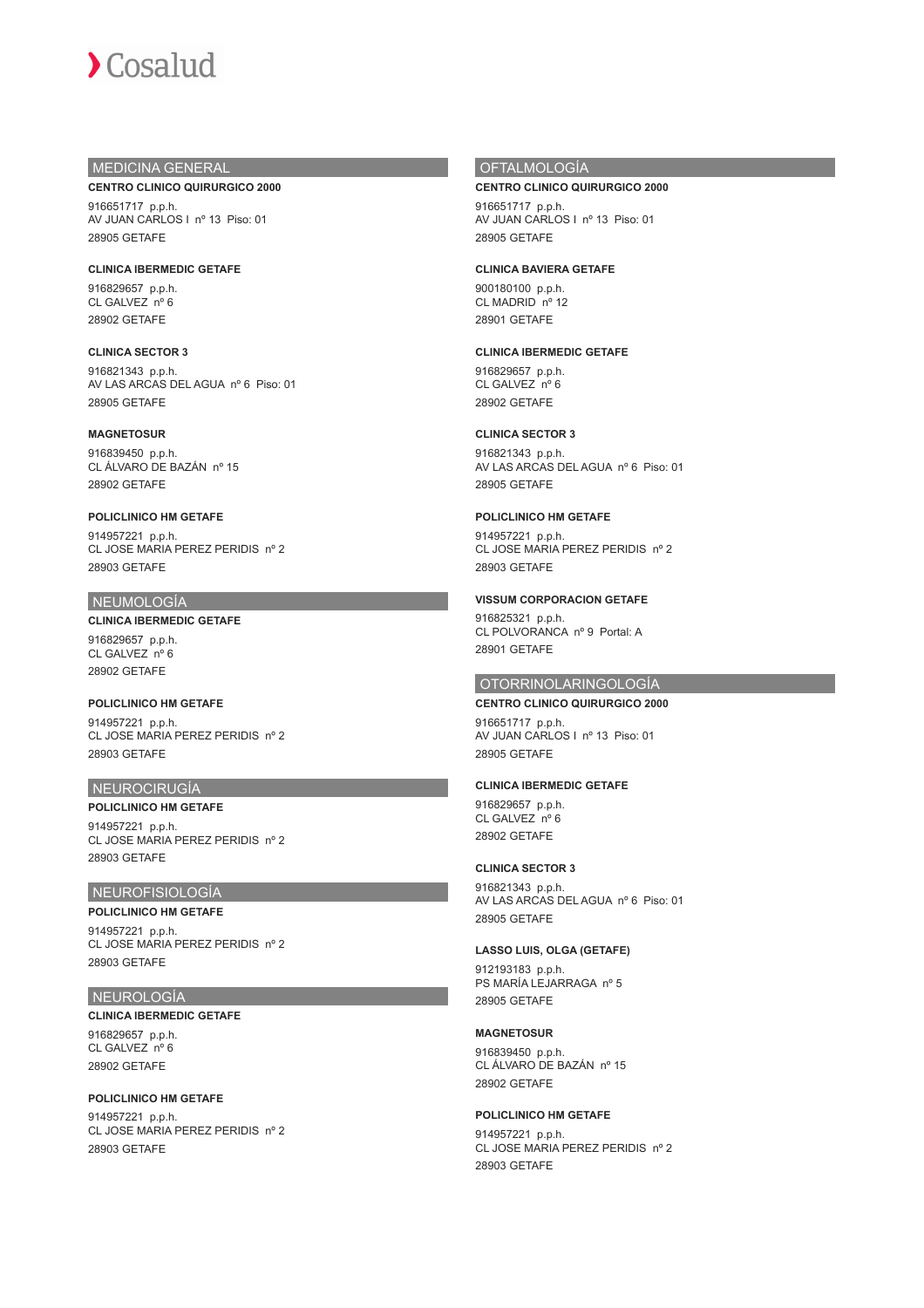

## **RODRIGUEZ RIVERO, ANTONIO (CLINICA BUCOR)**

916966720 p.p.h. CL CAPITÁN CARLOS HAYA nº 5 28901 GETAFE

# PEDIATRÍA

**CLINICA IBERMEDIC GETAFE** 916829657 p.p.h. CL GALVEZ nº 6 28902 GETAFE

**CLINICA SECTOR 3** 916821343 p.p.h. AV LAS ARCAS DEL AGUA nº 6 Piso: 01 28905 GETAFE

**POLICLINICO HM GETAFE** 914957221 p.p.h. CL JOSE MARIA PEREZ PERIDIS nº 2 28903 GETAFE

## PODOLOGÍA

**CENTRO CLINICO QUIRURGICO 2000** 916651717 p.p.h. AV JUAN CARLOS I nº 13 Piso: 01 28905 GETAFE

**CLINICA IBERMEDIC GETAFE**

916829657 p.p.h. CL GALVEZ nº 6 28902 GETAFE

# **MAGNETOSUR**

916839450 p.p.h. CL ÁLVARO DE BAZÁN nº 15 28902 GETAFE

## PSICOLOGÍA

**CENTRO CLINICO QUIRURGICO 2000** 916651717 p.p.h. AV JUAN CARLOS I nº 13 Piso: 01 28905 GETAFE

**CLINICA IBERMEDIC GETAFE**

916829657 p.p.h. CL GALVEZ nº 6 28902 GETAFE

# PSIQUIATRÍA

**CLINICA IBERMEDIC GETAFE** 916829657 p.p.h. CL GALVEZ nº 6 28902 GETAFE

## **POLICLINICO HM GETAFE**

914957221 p.p.h. CL JOSE MARIA PEREZ PERIDIS nº 2 28903 GETAFE

# **RADIODIAGNÓSTICO**

#### **CENTRO CLINICO QUIRURGICO 2000**

916651717 p.p.h. AV JUAN CARLOS I nº 13 Piso: 01 28905 GETAFE

#### **CLINICA IBERMEDIC GETAFE**

916829657 p.p.h. CL GALVEZ nº 6 28902 GETAFE

# **MAGNETOSUR**

916839450 p.p.h. CL ÁLVARO DE BAZÁN nº 15 28902 GETAFE

# **POLICLINICO HM GETAFE**

914957221 p.p.h. CL JOSE MARIA PEREZ PERIDIS nº 2 28903 GETAFE

# REHABILITACIÓN

**CENTRO CLINICO QUIRURGICO 2000**

916651717 p.p.h. AV JUAN CARLOS I nº 13 Piso: 01 28905 GETAFE

## **CLINICA IBERMEDIC GETAFE**

916829657 p.p.h. CL GALVEZ<sup>n°</sup> 6 28902 GETAFE

## **FISIOGESTION GETAFE**

902760445 p.p.h. CL PIZARRO nº 28 28902 GETAFE

# REUMATOLOGÍA

**CLINICA IBERMEDIC GETAFE**

916829657 p.p.h. CL GALVEZ nº 6 28902 GETAFE

## **POLICLINICO HM GETAFE**

914957221 p.p.h. CL JOSE MARIA PEREZ PERIDIS nº 2 28903 GETAFE

## TRAUMATOLOGÍA Y CIRUGIA ORTOPÉDICA

## **CENTRO CLINICO QUIRURGICO 2000**

916651717 p.p.h. AV JUAN CARLOS I nº 13 Piso: 01 28905 GETAFE

## **CLINICA IBERMEDIC GETAFE**

916829657 p.p.h. CL GALVEZ nº 6 28902 GETAFE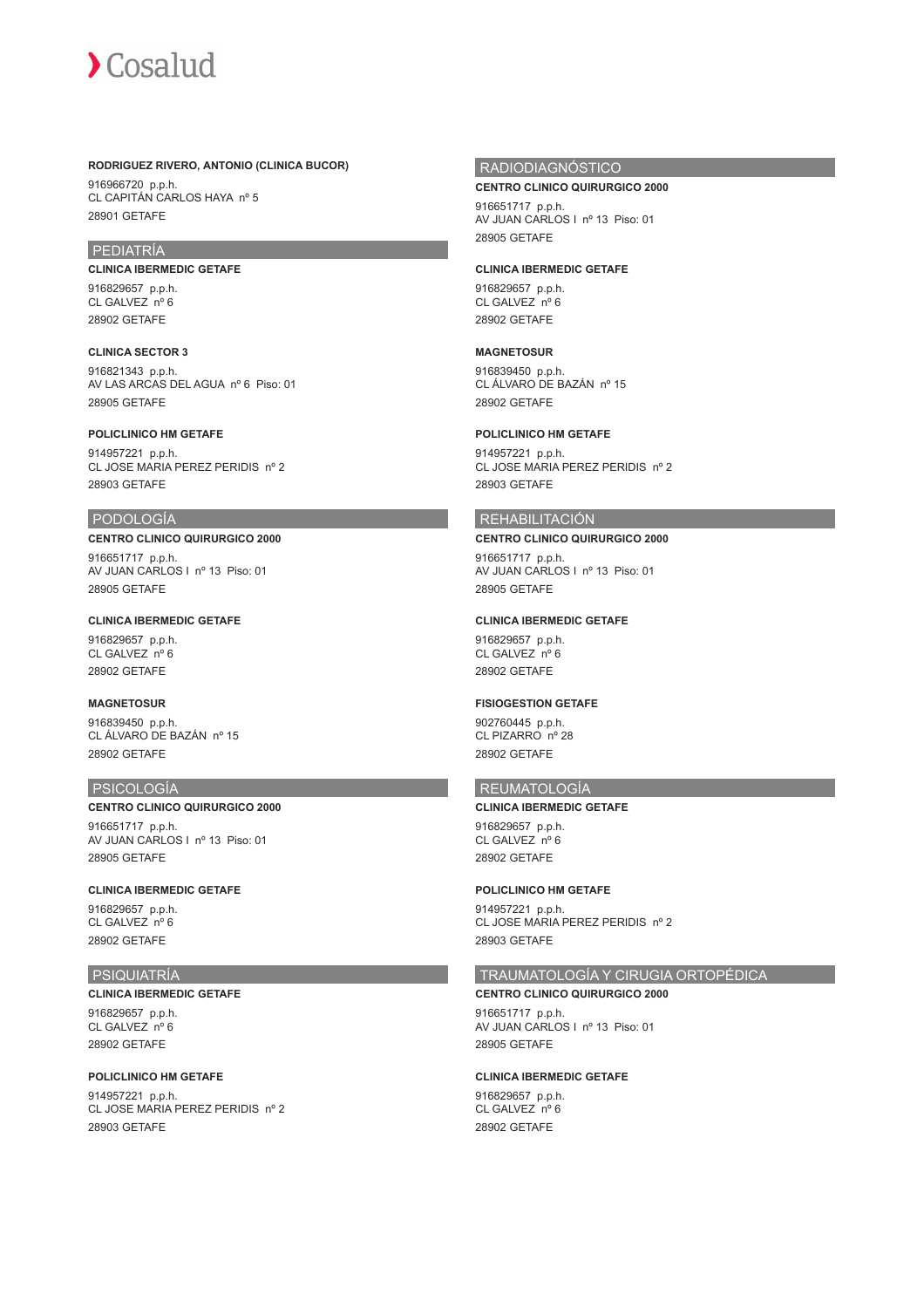## **CLINICA SECTOR 3**

916821343 p.p.h. AV LAS ARCAS DEL AGUA nº 6 Piso: 01 28905 GETAFE

# **MAGNETOSUR**

916839450 p.p.h. CL ÁLVARO DE BAZÁN nº 15 28902 GETAFE

**POLICLINICO HM GETAFE** 914957221 p.p.h. CL JOSE MARIA PEREZ PERIDIS nº 2 28903 GETAFE

# UROLOGÍA

**CENTRO CLINICO QUIRURGICO 2000** 916651717 p.p.h. AV JUAN CARLOS I nº 13 Piso: 01 28905 GETAFE

# **CLINICA IBERMEDIC GETAFE**

916829657 p.p.h. CL GALVEZ nº 6 28902 GETAFE

**POLICLINICO HM GETAFE** 914957221 p.p.h. CL JOSE MARIA PEREZ PERIDIS nº 2 28903 GETAFE

**ROC UROLOGIA (POLICLINICO GETAFE)** 902089800 p.p.h. CL JOSÉ MARÍA "PERIDIS" nº 2 28903 GETAFE

**VALLEJO HERRADOR, JORGE** 916966720 p.p.h. CL CAPITÁN CARLOS HAYA nº 5 Piso: BJ 28901 GETAFE

# GUADARRAMA

# ANÁLISIS CLÍNICOS

# **LABORATORIO DOCTOR MERINO BATRES**

914411722 CL CARLOS MARTÍNEZ nº 1 Piso: 01 Puerta: C 28440 GUADARRAMA MARTES Y VIERNES DE 9 A 10 H

**LABORATORIO DOCTOR MERINO BATRES** 914411722 CL DOS DE MAYO nº 1 Piso: BJ 28440 GUADARRAMA MARTES Y VIERNES DE 10 A 11 H.

# ENFERMERÍA

# **CENTRO MÉDICO PLAZA**

918540231 p.p.h. CL JOAQUÍN RODRIGO nº 6 28440 GUADARRAMA

**NEVADO VITAL, VICTORIO**

CENTRO MÉDICO PLAZA 918540231 p.p.h. CL JOAQUÍN RODRIGO nº 4 28440 GUADARRAMA

# MEDICINA GENERAL

## **ALVAREZ RAÑA, ROSA**

918547435 CL DOS DE MAYO nº 1 Piso: BJ 28440 GUADARRAMA DE LUNES A VIERNES DE 10 A 14 Y DE 17 A 21 H. SÁBADOS DE 10 A 13 H.

# **CENTRO MÉDICO PLAZA**

918540231 p.p.h. CL JOAQUÍN RODRIGO nº 6 28440 GUADARRAMA

# **ORIZALES BALADO, ANTONIO**

CENTRO MÉDICO PLAZA 918540231 p.p.h. CL JOAQUÍN RODRIGO nº 4 28440 GUADARRAMA

# PUERICULTURA

**ALVAREZ RAÑA, ROSA** 918547435 CL DOS DE MAYO nº 1 Piso: BJ 28440 GUADARRAMA DE LUNES A VIERNES DE 10 A 14 Y DE 17 A 21 H. SÁBADOS DE 10 A 13 H.

# LAS ROZAS DE MADRID

ALERGOLOGÍA

# **ASYAL CENTRO MÉDICO NORTE**

916373738 p.p.h. CL EBRO nº 1 Piso: BJ Puerta: A 28231 LAS ROZAS DE MADRID

# **CENTRO MEDICO EL BURGO**

916394311 p.p.h. AV ESPAÑA nº 105 28231 LAS ROZAS DE MADRID

# **CLINICA MONMAR**

916404162 p.p.h. CL CAMILO JOSE CELA nº 7 28231 LAS ROZAS DE MADRID

# ANÁLISIS CLÍNICOS

# **LABORATORIO ECHEVARNE**

916374799 CL LONJA nº 13 28231 LAS ROZAS DE MADRID MARTES Y VIERNES DE 08.00 A 10.30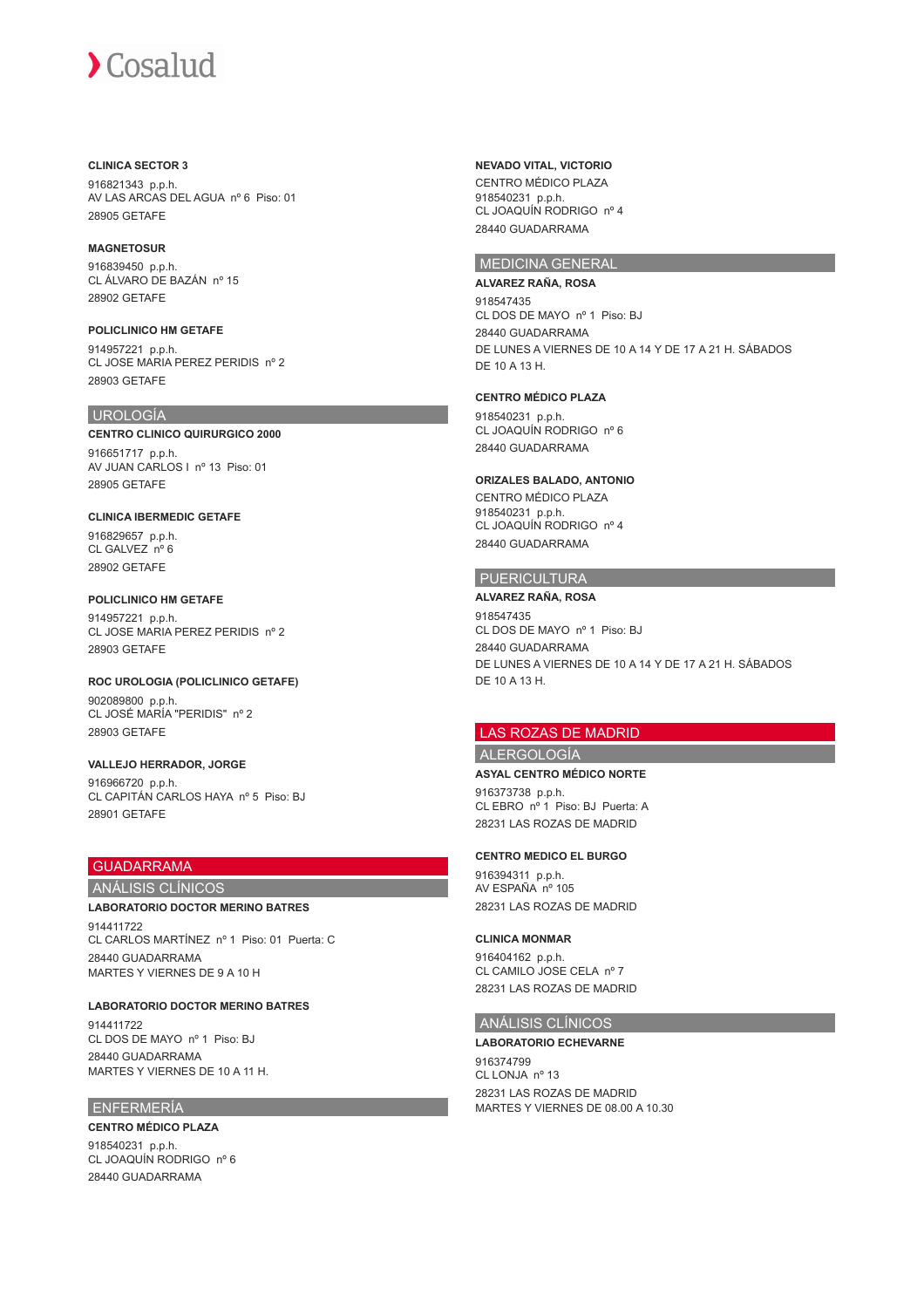## **MUÑOZ VAZQUEZ, PILAR**

917103775 CL REAL nº 34 28231 LAS ROZAS DE MADRID DE LUNES A VIERNES, DE 8:30 A 11:00 H. SÁBADOS DE 9:00 A 11:00 H.

# **SYNLAB (C.E.SANTIAGO AMÓN)**

916376443 p.p.h. CL SANTIAGO AMÓN nº 25 28231 LAS ROZAS DE MADRID

### **SYNLAB (C.M EL BURGO)**

916394311 p.p.h. AV ESPAÑA nº 105 28231 LAS ROZAS DE MADRID

## **SYNLAB IASA (CLINICA MONMAR)**

916404162 CL CAMILO JOSÉ CELA nº 7 28232 LAS ROZAS DE MADRID DE LUNES A VIERNES DE 8,30 A 12 H. Y SÁBADOS DE 9 A 12 H.

# ANESTESIOLOGÍA Y REANIMACIÓN

# **GABALDON RIVILLA, MANUEL**

686926696 p.p.h. CL MIRTO nº 2 Portal: 15 28231 LAS ROZAS DE MADRID

## CARDIOLOGÍA

**CENTRO MEDICO EL BURGO** 916394311 p.p.h. AV ESPAÑA nº 105 28231 LAS ROZAS DE MADRID

## **CLINICA MONMAR**

916404162 p.p.h. CL CAMILO JOSE CELA nº 7 28231 LAS ROZAS DE MADRID

## CIRUGÍA GENERAL Y DEL APARATO DIGESTIVO

**CENTRO MEDICO EL BURGO** 916394311 p.p.h. AV ESPAÑA nº 105

28231 LAS ROZAS DE MADRID

**CLINICA MONMAR** 916404162 p.p.h. CL CAMILO JOSE CELA nº 7 28231 LAS ROZAS DE MADRID

## DERMATOLOGÍA

**CENTRO MEDICO EL BURGO** 916394311 p.p.h. AV ESPAÑA nº 105 28231 LAS ROZAS DE MADRID

### **CLINICA MONMAR**

916404162 p.p.h. CL CAMILO JOSE CELA nº 7 28231 LAS ROZAS DE MADRID

# ENDOCRINOLOGÍA

**CENTRO MEDICO EL BURGO** 916394311 p.p.h. AV ESPAÑA nº 105 28231 LAS ROZAS DE MADRID

## **CLINICA MONMAR**

916404162 p.p.h. CL CAMILO JOSE CELA nº 7 28231 LAS ROZAS DE MADRID

# ENFERMERÍA

## **CENTRO MEDICO EL BURGO**

916394311 p.p.h. AV ESPAÑA nº 105 28231 LAS ROZAS DE MADRID

## **CLINICA MONMAR**

916404162 p.p.h. CL CAMILO JOSE CELA nº 7 28231 LAS ROZAS DE MADRID

## **GOMEZ ISLA, JOSE LUIS**

916376411 CL SANTIAGO AMÓN nº 25 28231 LAS ROZAS DE MADRID DE LUNES A VIERNES DE 18 A 19 H.

# ESTOMATOLOGÍA

# **CLINICA DENTAL EARLENE ORTIZ**

916317063 CL MILOS nº 8 28232 LAS ROZAS DE MADRID

## **SALVADOR TENORIO, JUAN CARLOS**

917104522 p.p.h. CL REAL nº 35 Piso: 01 Puerta: C 28231 LAS ROZAS DE MADRID

# FISIOTERAPIA

## **FISIOBURGOCENTRO LAS ROZAS**

916360324 p.p.h. CL COMUNIDAD DE MADRID nº 37 28231 LAS ROZAS DE MADRID

# GINECOLOGÍA Y OBSTETRICIA

**CENTRO MEDICO EL BURGO** 916394311 p.p.h. AV ESPAÑA nº 105 28231 LAS ROZAS DE MADRID

## **CLINICA MONMAR**

916404162 p.p.h. CL CAMILO JOSE CELA nº 7 28231 LAS ROZAS DE MADRID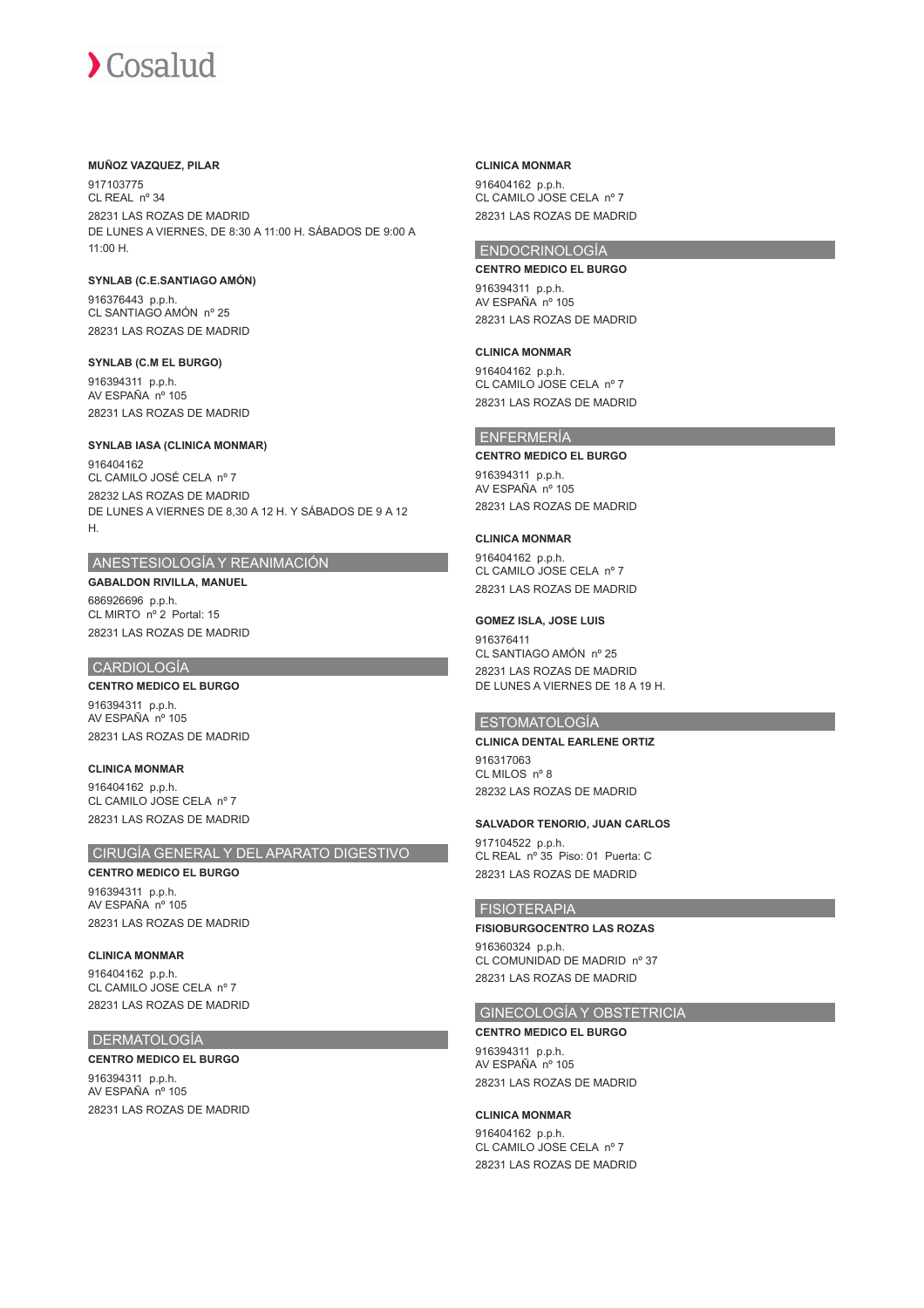#### **PINA CANDELA, NATALIA (ROZAS)**

916376443 p.p.h. CL SANTIAGO AMÓN nº 25 Piso: BJ 28231 LAS ROZAS DE MADRID

## MEDICINA GENERAL

**CENTRO MEDICO EL BURGO** 916394311 p.p.h. AV ESPAÑA nº 105 28231 LAS ROZAS DE MADRID

#### **CLINICA ARJONA**

688695944 p.p.h. CL ANDRÉS SEGOVIA nº 5 28231 LAS ROZAS DE MADRID

## **CLINICA MONMAR**

916404162 p.p.h. CL CAMILO JOSE CELA nº 7 28231 LAS ROZAS DE MADRID

## MEDICINA INTERNA

**CLINICA MONMAR** 916404162 p.p.h. CL CAMILO JOSE CELA nº 7 28231 LAS ROZAS DE MADRID

## NEUMOLOGÍA

**CENTRO MEDICO EL BURGO** 916394311 p.p.h.

AV ESPAÑA nº 105 28231 LAS ROZAS DE MADRID

#### NEUROLOGÍA

**CLINICA MONMAR** 916404162 p.p.h. CL CAMILO JOSE CELA nº 7 28231 LAS ROZAS DE MADRID

#### **OFTALMOLOGÍA**

#### **CENTRO MEDICO EL BURGO**

916394311 p.p.h. AV ESPAÑA nº 105 28231 LAS ROZAS DE MADRID

#### **CLINICA ARJONA**

688695944 p.p.h. CL ANDRÉS SEGOVIA nº 5 28231 LAS ROZAS DE MADRID

#### **CLINICA MONMAR**

916404162 p.p.h. CL CAMILO JOSE CELA nº 7 28231 LAS ROZAS DE MADRID

#### **LEONATO DOMINGUEZ, MARIA SOLEDAD**

916371803 p.p.h. CL LONJA nº 13 28231 LAS ROZAS DE MADRID

## OTORRINOLARINGOLOGÍA

**CENTRO MEDICO EL BURGO** 916394311 p.p.h. AV ESPAÑA nº 105 28231 LAS ROZAS DE MADRID

#### **CLINICA MONMAR**

916404162 p.p.h. CL CAMILO JOSE CELA nº 7 28231 LAS ROZAS DE MADRID

## **GABINETE DIAGNOSTICO Y TRATAMIENTO**

**OTORRINOLARINGOLOGICO** 916372407 p.p.h. CL REAL nº 51 Piso: 02 Puerta: C 28231 LAS ROZAS DE MADRID

#### PEDIATRÍA

#### **CENTRO MEDICO EL BURGO**

916394311 p.p.h. AV ESPAÑA nº 105 28231 LAS ROZAS DE MADRID

#### **CLINICA MONMAR**

916404162 p.p.h. CL CAMILO JOSE CELA nº 7 28231 LAS ROZAS DE MADRID

#### **DARNA CARVAJAL, MARIO**

616371803 p.p.h. CL LONJA nº 13 28231 LAS ROZAS DE MADRID

#### **PAZOS GARCIA, ALEJANDRO**

916314995 p.p.h. AV ATENAS nº 75 Piso: 01 28232 LAS ROZAS DE MADRID

#### PODOLOGÍA

#### **CENTRO MEDICO EL BURGO**

916394311 p.p.h. AV ESPAÑA nº 105 28231 LAS ROZAS DE MADRID

#### **CLINICA ARJONA**

688695944 p.p.h. CL ANDRÉS SEGOVIA nº 5 28231 LAS ROZAS DE MADRID

#### **CLINICA MONMAR**

916404162 p.p.h. CL CAMILO JOSE CELA nº 7 28231 LAS ROZAS DE MADRID

#### PSICOLOGÍA

**CLINICA ARJONA** 688695944 p.p.h. CL ANDRÉS SEGOVIA nº 5 28231 LAS ROZAS DE MADRID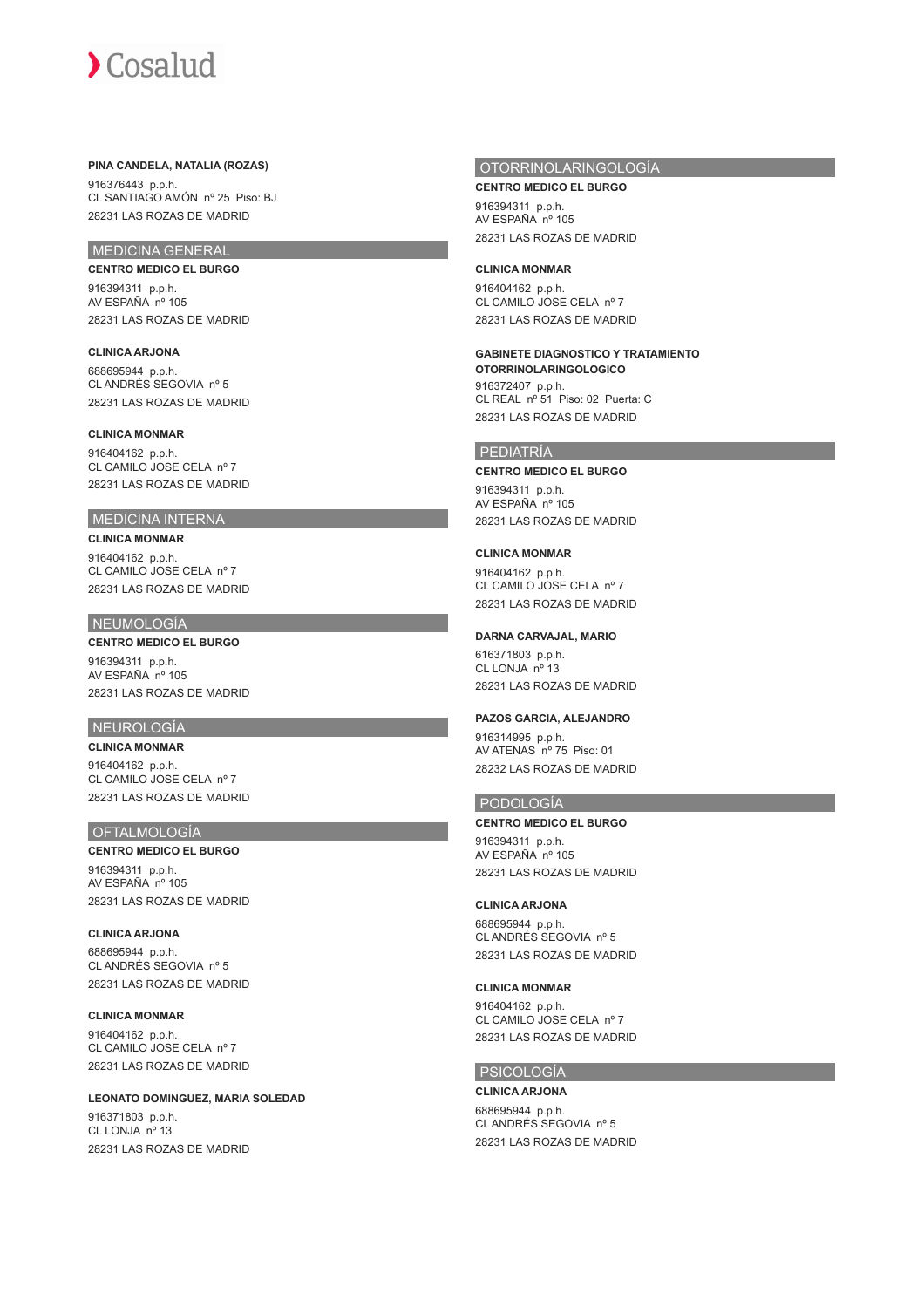#### **CLINICA MONMAR**

916404162 p.p.h. CL CAMILO JOSE CELA nº 7 28231 LAS ROZAS DE MADRID

#### **INTERVENCIONES ORIENTAK**

918198469 p.p.h. CL LONDRES nº 38 28232 LAS ROZAS DE MADRID DE 9 A 21

## PSIQUIATRÍA

**CLINICA MONMAR** 916404162 p.p.h. CL CAMILO JOSE CELA nº 7 28231 LAS ROZAS DE MADRID

#### **INTERVENCIONES ORIENTAK**

918198469 p.p.h. CL LONDRES nº 38 28232 LAS ROZAS DE MADRID DE 9 A 21

#### RADIODIAGNÓSTICO

**CENTRO MEDICO EL BURGO** 916394311 p.p.h. AV ESPAÑA nº 105 28231 LAS ROZAS DE MADRID

## **CLINICA MONMAR**

916404162 p.p.h. CL CAMILO JOSE CELA nº 7 28231 LAS ROZAS DE MADRID

## REHABILITACIÓN

**FISIOBURGOCENTRO LAS ROZAS** 916360324 p.p.h. CL COMUNIDAD DE MADRID nº 37 28231 LAS ROZAS DE MADRID

#### REUMATOLOGÍA

#### **CENTRO MEDICO EL BURGO**

916394311 p.p.h. AV ESPAÑA nº 105 28231 LAS ROZAS DE MADRID

## TRAUMATOLOGÍA Y CIRUGIA ORTOPÉDICA

**CENTRO MEDICO EL BURGO** 916394311 p.p.h. AV ESPAÑA nº 105 28231 LAS ROZAS DE MADRID

## **CLINICA MONMAR**

916404162 p.p.h. CL CAMILO JOSE CELA nº 7 28231 LAS ROZAS DE MADRID

#### UROLOGÍA

**CLINICA MONMAR** 916404162 p.p.h. CL CAMILO JOSE CELA nº 7

28231 LAS ROZAS DE MADRID

## LEGANES

#### ALERGOLOGÍA

**INTERMEDIC CENTROS MÉDICOS LEGANES** 916882474 CL BUREBA nº 28

28915 LEGANES

#### **MEDICENTRO LEGANES**

902933084 p.p.h. AV LA MANCHA nº 23 28911 LEGANES

#### ANÁLISIS CLÍNICOS

**ABOLAB LEGANES** 914484086 p.p.h. PA FUENTE HONDA nº 3 28911 LEGANES VIERNES DE 9:30 A 10 H

## ANGIOLOGÍA Y CIRUGÍA VASCULAR

**MEDICENTRO LEGANES** 902933084 p.p.h. AV LA MANCHA nº 23 28911 LEGANES

## APARATO DIGESTIVO

### **INTERMEDIC CENTROS MÉDICOS LEGANES**

916882474 CL BUREBA nº 28 28915 LEGANES

#### **MEDICENTRO LEGANES**

902933084 p.p.h. AV LA MANCHA nº 23 28911 LEGANES

#### CARDIOLOGÍA

#### **INTERMEDIC CENTROS MÉDICOS LEGANES** 916882474

CL BUREBA nº 28 28915 LEGANES

#### **MEDICENTRO LEGANES**

902933084 p.p.h. AV LA MANCHA nº 23 28911 LEGANES

## CIRUGÍA GENERAL Y DEL APARATO DIGESTIVO

**INTERMEDIC CENTROS MÉDICOS LEGANES** 916882474 CL BUREBA nº 28 28915 LEGANES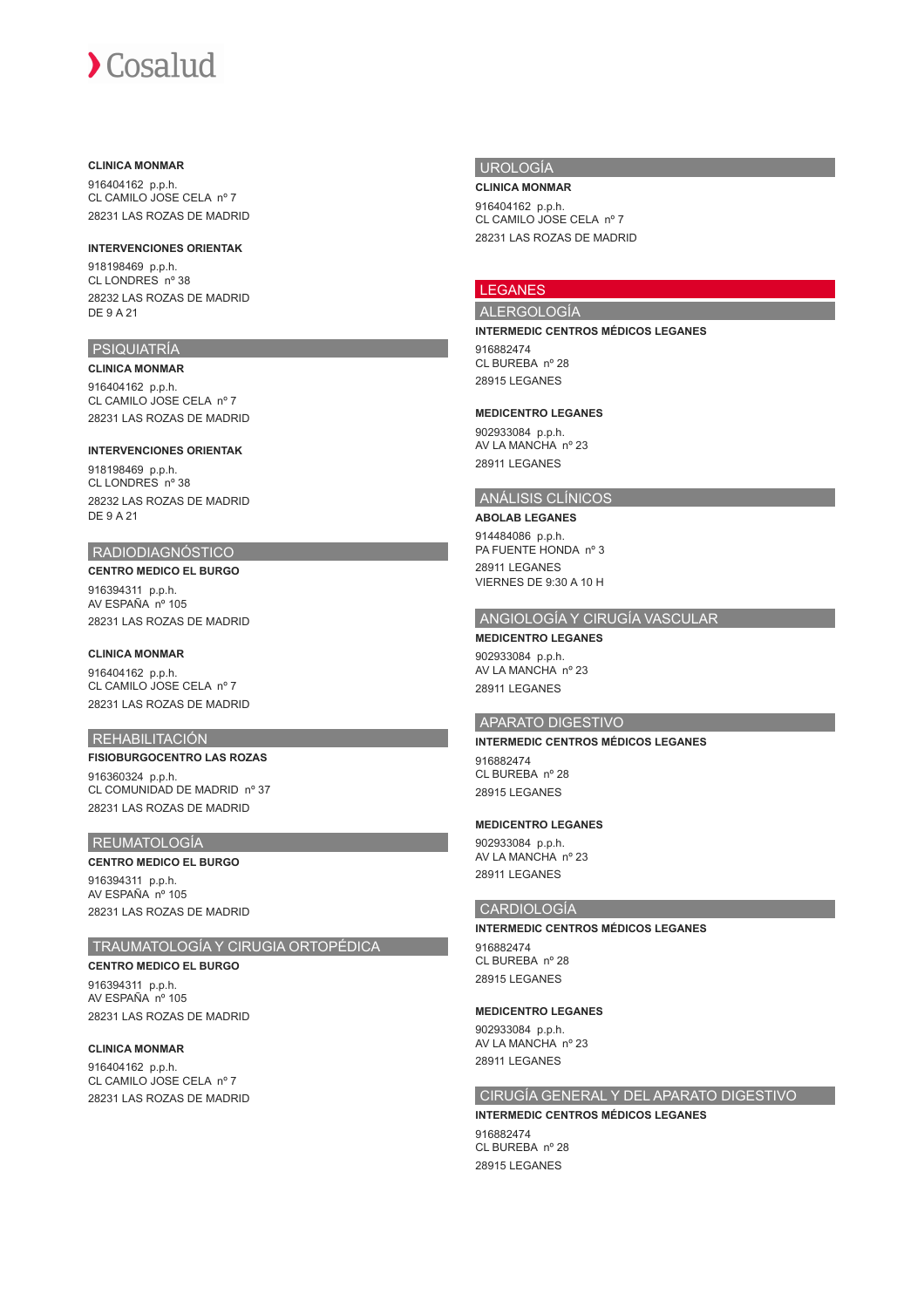#### **MEDICENTRO LEGANES**

902933084 p.p.h. AV LA MANCHA nº 23 28911 LEGANES

## CIRUGÍA MAXILOFACIAL

## **INTERMEDIC CENTROS MÉDICOS LEGANES**

916882474 CL BUREBA nº 28 28915 LEGANES

## CIRUGÍA PLÁSTICA Y REPARADORA

**INTERMEDIC CENTROS MÉDICOS LEGANES** 916882474 CL BUREBA nº 28 28915 LEGANES

#### DERMATOLOGÍA

**INTERMEDIC CENTROS MÉDICOS LEGANES** 916882474 CL BUREBA nº 28 28915 LEGANES

## **MEDICENTRO LEGANES**

902933084 p.p.h. AV LA MANCHA nº 23 28911 LEGANES

#### ENDOCRINOLOGÍA

## **INTERMEDIC CENTROS MÉDICOS LEGANES**

916882474 CL BUREBA nº 28 28915 LEGANES

#### **MEDICENTRO LEGANES**

902933084 p.p.h. AV LA MANCHA nº 23 28911 LEGANES

#### ENFERMERÍA

## **INTERMEDIC CENTROS MÉDICOS LEGANES**

916882474 CL BUREBA nº 28 28915 LEGANES

#### **MEDICENTRO LEGANES**

902933084 p.p.h. AV LA MANCHA nº 23 28911 LEGANES

#### ESTOMATOLOGÍA

**INTERMEDIC CENTROS MÉDICOS LEGANES**

916882474 CL BUREBA nº 28 28915 LEGANES

## FISIOTERAPIA

#### **INTERMEDIC CENTROS MÉDICOS LEGANES**

916882474 CL BUREBA nº 28

## 28915 LEGANES

## **MEDICENTRO LEGANES**

902933084 p.p.h. AV LA MANCHA nº 23 28911 LEGANES

## GINECOLOGÍA Y OBSTETRICIA

**INTERMEDIC CENTROS MÉDICOS LEGANES** 916882474 CL BUREBA nº 28

28915 LEGANES

## **MEDICENTRO LEGANES**

902933084 p.p.h. AV LA MANCHA nº 23 28911 LEGANES

## **SEGARRA REY, JULIO**

CLINICA SANTA ELENA 902933089 AV LA MANCHA nº 23 28911 LEGANES 16 A 20 HORAS

## MEDICINA GENERAL

#### **INTERMEDIC CENTROS MÉDICOS LEGANES**

916882474 CL BUREBA nº 28 28915 LEGANES

#### **MEDICENTRO LEGANES**

902933084 p.p.h. AV LA MANCHA nº 23 28911 LEGANES

## NEUMOLOGÍA

## **INTERMEDIC CENTROS MÉDICOS LEGANES**

916882474 CL BUREBA nº 28 28915 LEGANES

#### **MEDICENTRO LEGANES**

902933084 p.p.h. AV LA MANCHA nº 23 28911 LEGANES

#### NEUROCIRUGÍA

## **MEDICENTRO LEGANES**

902933084 p.p.h. AV LA MANCHA nº 23 28911 LEGANES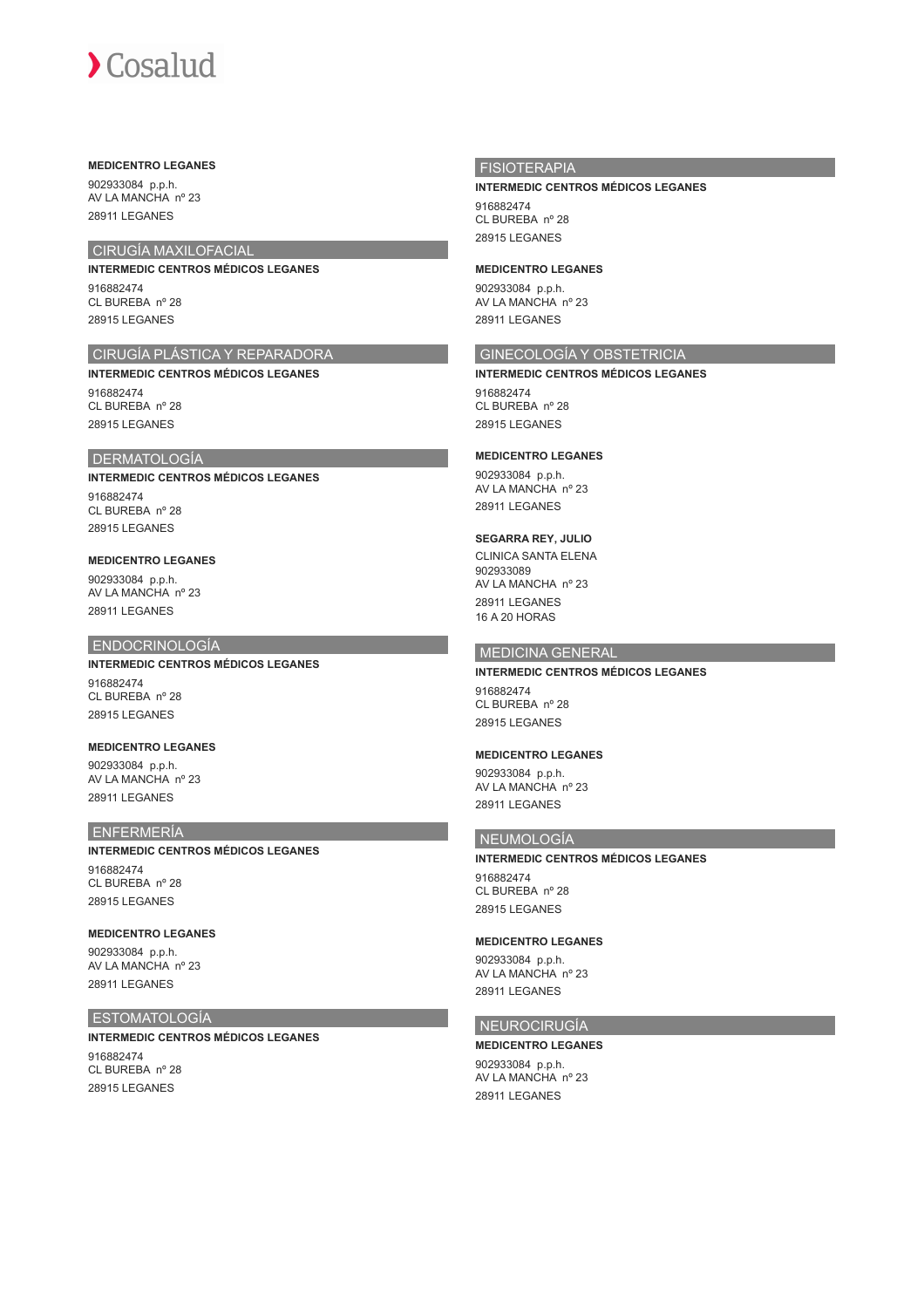## NEUROFISIOLOGÍA **MEDICENTRO LEGANES**

902933084 p.p.h. AV LA MANCHA nº 23 28911 LEGANES

## NEUROLOGÍA

**INTERMEDIC CENTROS MÉDICOS LEGANES** 916882474 CL BUREBA nº 28 28915 LEGANES

#### **MEDICENTRO LEGANES**

902933084 p.p.h. AV LA MANCHA nº 23 28911 LEGANES

#### OFTALMOLOGÍA

**INTERMEDIC CENTROS MÉDICOS LEGANES** 916882474 CL BUREBA nº 28 28915 LEGANES

#### **MEDICENTRO LEGANES**

902933084 p.p.h. AV LA MANCHA nº 23 28911 LEGANES

#### OTORRINOLARINGOLOGÍA

#### **INTERMEDIC CENTROS MÉDICOS LEGANES**

916882474 CL BUREBA nº 28 28915 LEGANES

#### **MEDICENTRO LEGANES**

902933084 p.p.h. AV LA MANCHA nº 23 28911 LEGANES

#### PEDIATRÍA

**INTERMEDIC CENTROS MÉDICOS LEGANES** 916882474 CL BUREBA nº 28 28915 LEGANES

#### PSICOLOGÍA

**INTERMEDIC CENTROS MÉDICOS LEGANES** 916882474 CL BUREBA nº 28 28915 LEGANES

#### PSIQUIATRÍA

**INTERMEDIC CENTROS MÉDICOS LEGANES** 916882474 CL BUREBA nº 28 28915 LEGANES

#### **MEDICENTRO LEGANES**

902933084 p.p.h. AV LA MANCHA nº 23 28911 LEGANES

## **PUERICULTURA**

**MEDICENTRO LEGANES** 902933084 p.p.h. AV LA MANCHA nº 23 28911 LEGANES

## RADIODIAGNÓSTICO

**INTERMEDIC CENTROS MÉDICOS LEGANES** 916882474 CL BUREBA nº 28

## **MEDICENTRO LEGANES**

28915 LEGANES

902933084 p.p.h. AV LA MANCHA nº 23 28911 LEGANES

## REHABILITACIÓN

#### **MEDICENTRO LEGANES**

902933084 p.p.h. AV LA MANCHA nº 23 28911 LEGANES

## REUMATOLOGÍA

## **INTERMEDIC CENTROS MÉDICOS LEGANES** 916882474

CL BUREBA nº 28 28915 LEGANES

#### **MEDICENTRO LEGANES**

902933084 p.p.h. AV LA MANCHA nº 23 28911 LEGANES

#### TRAUMATOLOGÍA Y CIRUGIA ORTOPÉDICA

## **DIEZ VAZQUEZ, VICENTE ANGEL**

SANATORIO VIRGEN DEL MAR 916932797 p.p.h. CL PALOMARES nº 10 Piso: BJ 28911 LEGANES

#### **INTERMEDIC CENTROS MÉDICOS LEGANES**

916882474 CL BUREBA nº 28 28915 LEGANES

#### **MEDICENTRO LEGANES**

902933084 p.p.h. AV LA MANCHA nº 23 28911 LEGANES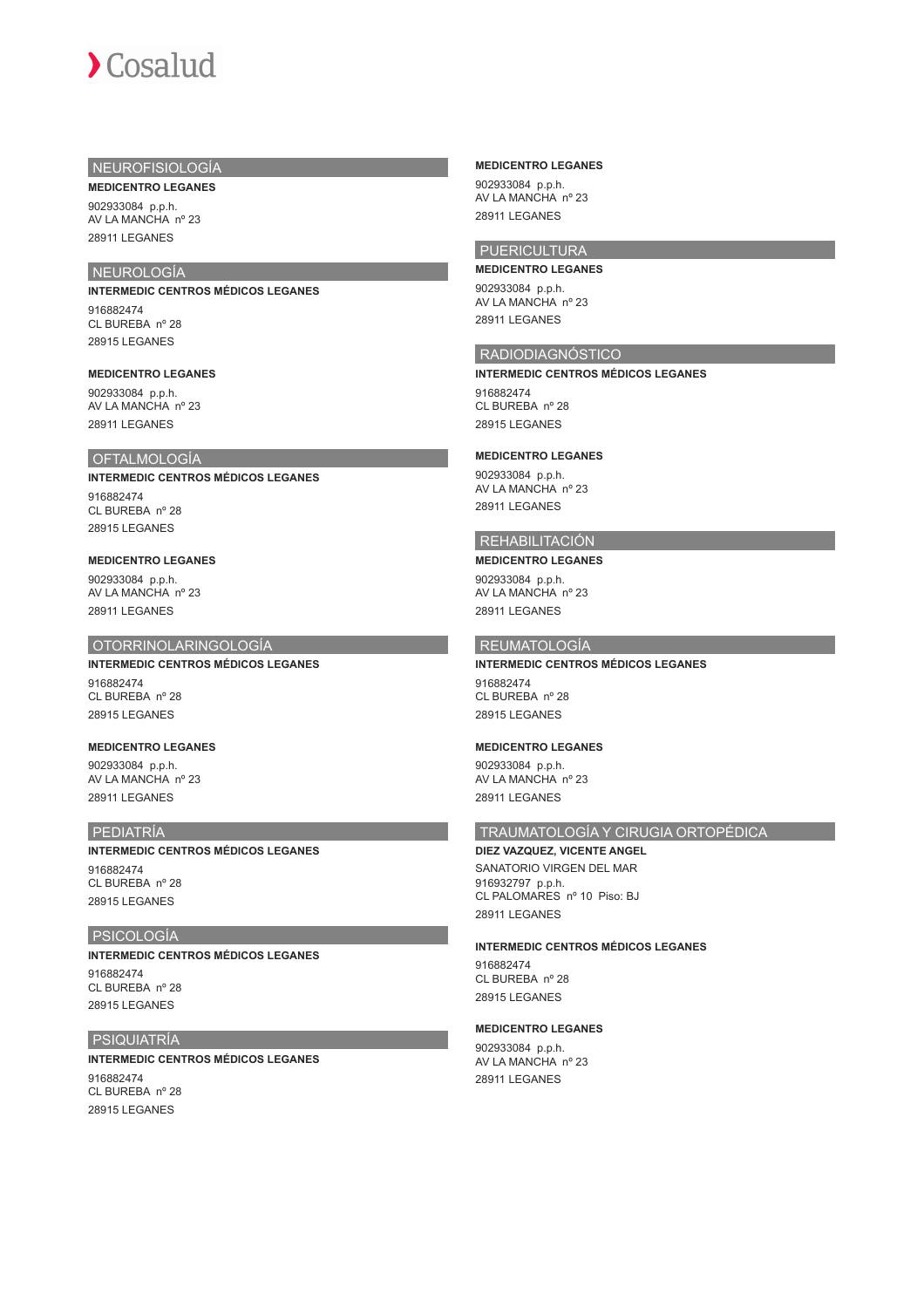## UROLOGÍA

**INTERMEDIC CENTROS MÉDICOS LEGANES**

916882474 CL BUREBA nº 28 28915 LEGANES

#### **MEDICENTRO LEGANES**

902933084 p.p.h. AV LA MANCHA nº 23 28911 LEGANES

## LOS MOLINOS

TRAUMATOLOGÍA Y CIRUGIA ORTOPÉDICA

**RODRIGUEZ DURANTEZ, JOSE ANTONIO**

918043397 p.p.h. CL LA MINA nº 7 28460 LOS MOLINOS

#### MAJADAHONDA

ALERGOLOGÍA

#### **CENTRO MEDICO AVERROES**

916390838 CL MIGUEL HERNÁNDEZ nº 19 28220 MAJADAHONDA MARTES DE 15:30 A 18:30H

## **NUEVO CENTRO MEDICO MAJADAHONDA**

916381247 p.p.h. CL ROSALÍA DE CASTRO nº 2 28220 MAJADAHONDA

## ANÁLISIS CLÍNICOS

**CENTRO MEDICO AVERROES** 916390838 CL MIGUEL HERNÁNDEZ nº 19 28220 MAJADAHONDA MARTES DE 15:30 A 18:30H

#### **DIAGNOSLAB (CENTRO MEDICO MAJADAHONDA)** 916381247 p.p.h. CR M-516 (BOADILLA) nº 2

28220 MAJADAHONDA

## **ESTUDIOS ANALÍTICOS APLICADOS A LA CLÍNICA (AVERROES)** 916390838 p.p.h. CL MIGUEL HERNÁNDEZ nº 19

28220 MAJADAHONDA

## **LABCO MADRID (CENTRO MEDICO SALUD SIGLO XXI)**

917372995 p.p.h. CL PUERTO DE LOS LEONES nº 8 28220 MAJADAHONDA

## ANGIOLOGÍA Y CIRUGÍA VASCULAR

#### **CENTRO MEDICO AVERROES**

916390838 CL MIGUEL HERNÁNDEZ nº 19 28220 MAJADAHONDA MARTES DE 15:30 A 18:30H

#### **MICHEL GUISASOLA, IGNACIO**

916394615 p.p.h. CL PUERTO DE LOS LEONES nº 1 Piso: 01 28220 MAJADAHONDA

### **NUEVO CENTRO MEDICO MAJADAHONDA**

916381247 p.p.h. CL ROSALÍA DE CASTRO nº 2 28220 MAJADAHONDA

#### APARATO DIGESTIVO

#### **CENTRO MEDICO AVERROES**

916390838 CL MIGUEL HERNÁNDEZ nº 19 28220 MAJADAHONDA MARTES DE 15:30 A 18:30H

#### **NUEVO CENTRO MEDICO MAJADAHONDA**

916381247 p.p.h. CL ROSALÍA DE CASTRO nº 2 28220 MAJADAHONDA

## CARDIOLOGÍA

## **CENTRO MEDICO AVERROES**

916390838 CL MIGUEL HERNÁNDEZ nº 19 28220 MAJADAHONDA MARTES DE 15:30 A 18:30H

#### **NUEVO CENTRO MEDICO MAJADAHONDA**

916381247 p.p.h. CL ROSALÍA DE CASTRO nº 2 28220 MAJADAHONDA

#### **RODRIGUEZ RODRIGO, FRANCISCO JOSE**

916394615 p.p.h. CL PUERTO DE LOS LEONES nº 1 Piso: 01 28220 MAJADAHONDA

#### CIRUGÍA GENERAL Y DEL APARATO DIGESTIVO

#### **ACEDO DE LA ROSA, FELIPE (MAJADAHONDA)**

916390838 p.p.h. CL MIGUEL HERNÁNDEZ nº 19 28220 MAJADAHONDA MARTES DE 16:00 A 18:00 H

#### **CENTRO MEDICO AVERROES**

916390838 CL MIGUEL HERNÁNDEZ nº 19 28220 MAJADAHONDA MARTES DE 15:30 A 18:30H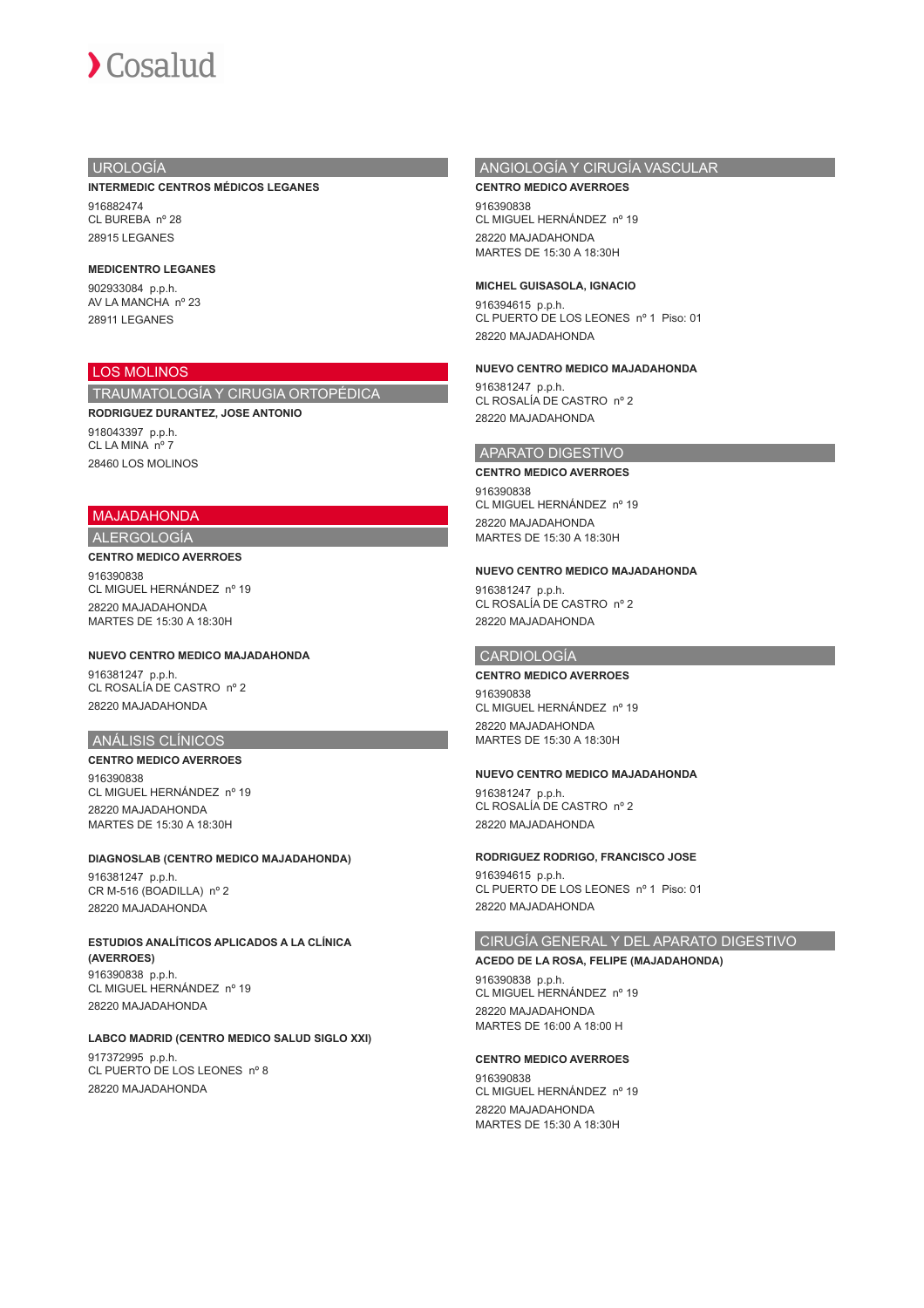#### **NUEVO CENTRO MEDICO MAJADAHONDA**

916381247 p.p.h. CL ROSALÍA DE CASTRO nº 2 28220 MAJADAHONDA

## CIRUGÍA MAXILOFACIAL

#### **CENTRO MEDICO AVERROES**

916390838 CL MIGUEL HERNÁNDEZ nº 19 28220 MAJADAHONDA MARTES DE 15:30 A 18:30H

### CIRUGÍA PEDIÁTRICA

#### **CENTRO MEDICO AVERROES**

916390838 CL MIGUEL HERNÁNDEZ nº 19 28220 MAJADAHONDA MARTES DE 15:30 A 18:30H

## CIRUGÍA PLÁSTICA Y REPARADORA

#### **CENTRO MEDICO AVERROES**

916390838 CL MIGUEL HERNÁNDEZ nº 19 28220 MAJADAHONDA MARTES DE 15:30 A 18:30H

#### DERMATOLOGÍA

#### **CENTRO MEDICO AVERROES**

916390838 CL MIGUEL HERNÁNDEZ nº 19 28220 MAJADAHONDA MARTES DE 15:30 A 18:30H

#### **NUEVO CENTRO MEDICO MAJADAHONDA**

916381247 p.p.h. CL ROSALÍA DE CASTRO nº 2 28220 MAJADAHONDA

#### **PUMAR MATESANZ, CONSUELO**

916391195 CL PUERTO DE LOS LEONES nº 1 Piso: 01 Puerta: 10 28220 MAJADAHONDA

#### ENDOCRINOLOGÍA

#### **CENTRO MEDICO AVERROES**

916390838 CL MIGUEL HERNÁNDEZ nº 19 28220 MAJADAHONDA MARTES DE 15:30 A 18:30H

#### **NUEVO CENTRO MEDICO MAJADAHONDA**

916381247 p.p.h. CL ROSALÍA DE CASTRO nº 2 28220 MAJADAHONDA

#### ENFERMERÍA

#### **CENTRO MEDICO AVERROES**

916390838 CL MIGUEL HERNÁNDEZ nº 19 28220 MAJADAHONDA MARTES DE 15:30 A 18:30H

#### **GOMEZ ISLA, JOSE LUIS**

609641385 CL IGLESIA nº 9 28220 MAJADAHONDA LUNES A VIERNES DE 19 A 20H. SÁBADOS Y FESTIVOS DE 12 A 13H.

#### **NUEVO CENTRO MEDICO MAJADAHONDA**

916381247 p.p.h. CL ROSALÍA DE CASTRO nº 2 28220 MAJADAHONDA

## ESTOMATOLOGÍA

**CENTRO ODONTOLOGICO INTERNACIONAL MAJADAHONDA** 916391011 p.p.h.

CL PUERTO DE LOS LEONES nº 2 Piso: 01 28220 MAJADAHONDA

#### **FISIOTERAPIA**

**CENTRO MEDICO AVERROES** 916390838 CL MIGUEL HERNÁNDEZ nº 19 28220 MAJADAHONDA MARTES DE 15:30 A 18:30H

#### **MONTERO DEL CASTILLO, MARIA**

910172250 p.p.h. CL PUERTO DE LOS LEONES nº 1 28220 MAJADAHONDA

#### GERIATRÍA

#### **CENTRO MEDICO AVERROES**

916390838 CL MIGUEL HERNÁNDEZ nº 19 28220 MAJADAHONDA MARTES DE 15:30 A 18:30H

## GINECOLOGÍA Y OBSTETRICIA

**CENTRO MEDICO AVERROES** 916390838 CL MIGUEL HERNÁNDEZ nº 19 28220 MAJADAHONDA MARTES DE 15:30 A 18:30H

#### **NUEVO CENTRO MEDICO MAJADAHONDA**

916381247 p.p.h. CL ROSALÍA DE CASTRO nº 2 28220 MAJADAHONDA

#### **RODRIGUEZ ZAMBRANO, MIGUEL ANGEL (MAJADAHONDA)**

696614364 p.p.h. CL ROSALÍA DE CASTRO nº 3 28220 MAJADAHONDA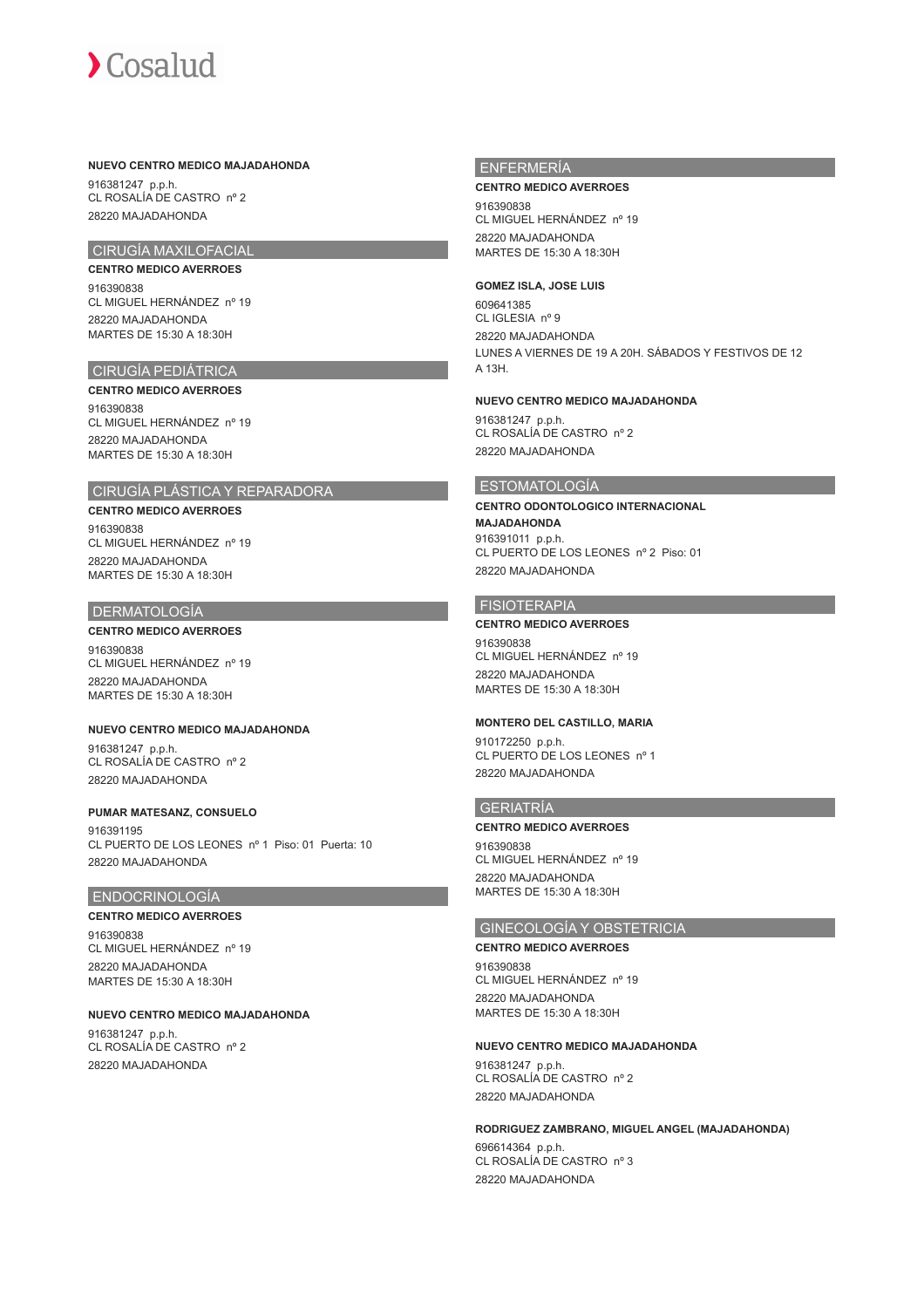#### **YUSTE CARRERA, ALFONSO**

911961963 p.p.h. AV ESPAÑA nº 26 28220 MAJADAHONDA

## **HEMATOLOGÍA**

**NUEVO CENTRO MEDICO MAJADAHONDA** 916381247 p.p.h. CL ROSALÍA DE CASTRO nº 2 28220 MAJADAHONDA

## MEDICINA GENERAL

**CENTRO MEDICO AVERROES** 916390838 CL MIGUEL HERNÁNDEZ nº 19 28220 MAJADAHONDA MARTES DE 15:30 A 18:30H

#### **GARCIA FERNANDEZ, JULIO**

911961963 p.p.h. AV ESPAÑA nº 26 28220 MAJADAHONDA

#### **NUEVO CENTRO MEDICO MAJADAHONDA**

916381247 p.p.h. CL ROSALÍA DE CASTRO nº 2 28220 MAJADAHONDA

#### MEDICINA INTERNA

## **CENTRO MEDICO AVERROES**

916390838 CL MIGUEL HERNÁNDEZ nº 19 28220 MAJADAHONDA MARTES DE 15:30 A 18:30H

#### NEUMOLOGÍA

**CENTRO MEDICO AVERROES** 916390838 CL MIGUEL HERNÁNDEZ nº 19 28220 MAJADAHONDA

MARTES DE 15:30 A 18:30H

#### **NUEVO CENTRO MEDICO MAJADAHONDA**

916381247 p.p.h. CL ROSALÍA DE CASTRO nº 2 28220 MAJADAHONDA

#### NEUROFISIOLOGÍA

## **NUEVO CENTRO MEDICO MAJADAHONDA**

916381247 p.p.h. CL ROSALÍA DE CASTRO nº 2 28220 MAJADAHONDA

#### NEUROLOGÍA

### **CASARIEGO CORDOBA, PABLO**

916381247 CM BOADILLA DEL MONTE nº 2 28220 MAJADAHONDA MIERCOLES DE 9-13H

#### **CENTRO MEDICO AVERROES**

916390838 CL MIGUEL HERNÁNDEZ nº 19 28220 MAJADAHONDA MARTES DE 15:30 A 18:30H

#### **NUEVO CENTRO MEDICO MAJADAHONDA**

916381247 p.p.h. CL ROSALÍA DE CASTRO nº 2 28220 MAJADAHONDA

## OFTALMOLOGÍA

#### **CENTRO MEDICO AVERROES**

916390838 CL MIGUEL HERNÁNDEZ nº 19 28220 MAJADAHONDA MARTES DE 15:30 A 18:30H

#### **CLINICA BAVIERA MAJADAHONDA**

900180100 p.p.h. CL GRAN VÍA nº 19 28220 MAJADAHONDA

#### **NUEVO CENTRO MEDICO MAJADAHONDA**

916381247 p.p.h. CL ROSALÍA DE CASTRO nº 2 28220 MAJADAHONDA

## OTORRINOLARINGOLOGÍA

**CENTRO MEDICO AVERROES** 916390838 CL MIGUEL HERNÁNDEZ nº 19 28220 MAJADAHONDA MARTES DE 15:30 A 18:30H

#### **NUEVO CENTRO MEDICO MAJADAHONDA**

916381247 p.p.h. CL ROSALÍA DE CASTRO nº 2 28220 MAJADAHONDA

#### PEDIATRÍA

#### **CENTRO MEDICO AVERROES**

916390838 CL MIGUEL HERNÁNDEZ nº 19 28220 MAJADAHONDA MARTES DE 15:30 A 18:30H

#### **NUEVO CENTRO MEDICO MAJADAHONDA**

916381247 p.p.h. CL ROSALÍA DE CASTRO nº 2 28220 MAJADAHONDA

#### **PASCUAL MARCOS, MARIA JESUS**

CENTRO MEDICO SALUD SIGLO 21 917372995 p.p.h. CL PUERTO DE LOS LEONES nº 8 28220 MAJADAHONDA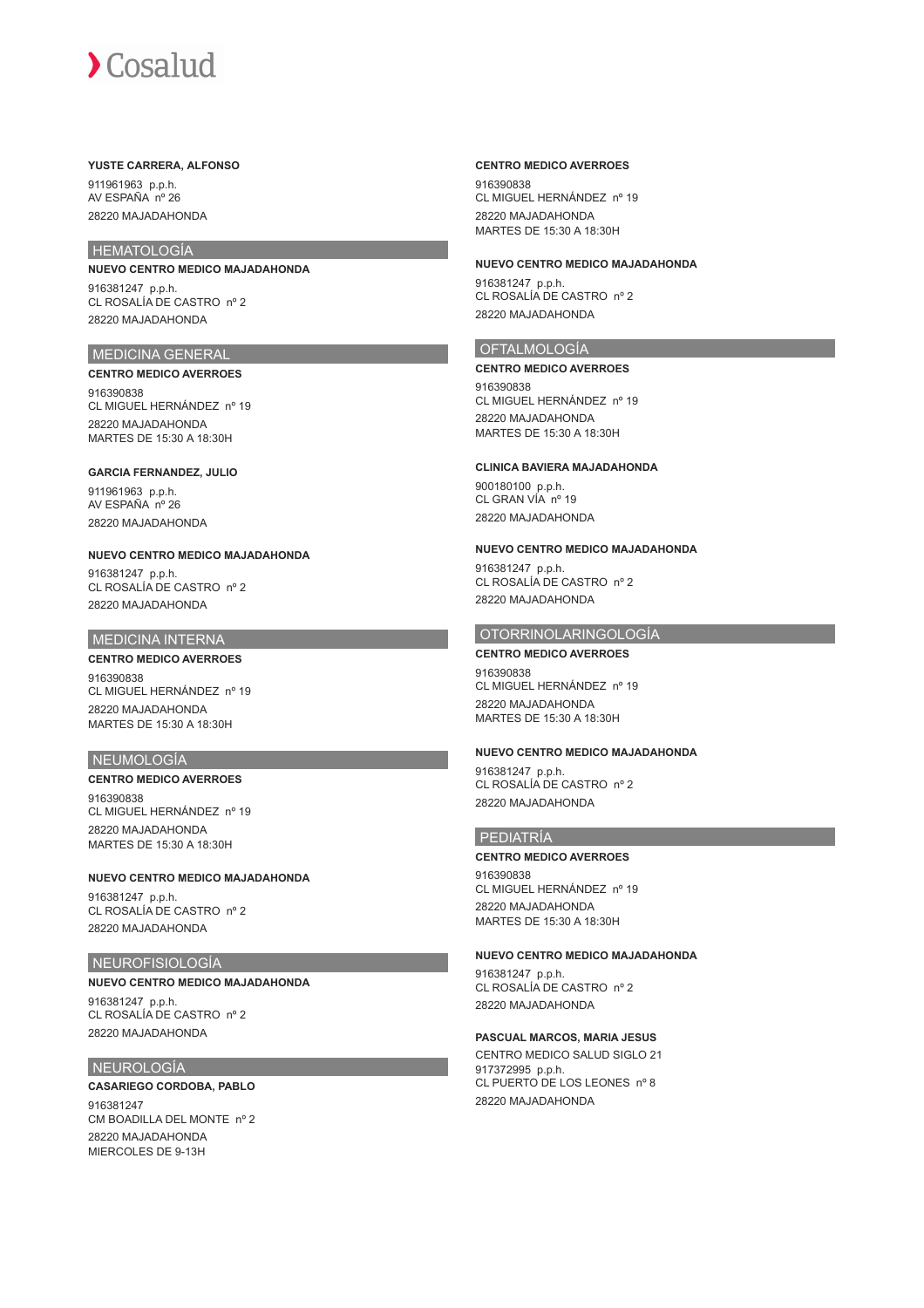#### PODOLOGÍA

#### **CENTRO MEDICO AVERROES**

916390838 CL MIGUEL HERNÁNDEZ nº 19 28220 MAJADAHONDA MARTES DE 15:30 A 18:30H

## **NUEVO CENTRO MEDICO MAJADAHONDA**

916381247 p.p.h. CL ROSALÍA DE CASTRO nº 2 28220 MAJADAHONDA

#### PSIQUIATRÍA

#### **CENTRO MEDICO AVERROES**

916390838 CL MIGUEL HERNÁNDEZ nº 19 28220 MAJADAHONDA MARTES DE 15:30 A 18:30H

## RADIODIAGNÓSTICO

**CENTRO MEDICO AVERROES** 916390838 CL MIGUEL HERNÁNDEZ nº 19 28220 MAJADAHONDA MARTES DE 15:30 A 18:30H

#### **NUEVO CENTRO MEDICO MAJADAHONDA**

916381247 p.p.h. CL ROSALÍA DE CASTRO nº 2 28220 MAJADAHONDA

#### REUMATOLOGÍA

#### **CENTRO MEDICO AVERROES**

916390838 CL MIGUEL HERNÁNDEZ nº 19 28220 MAJADAHONDA MARTES DE 15:30 A 18:30H

#### **NUEVO CENTRO MEDICO MAJADAHONDA**

916381247 p.p.h. CL ROSALÍA DE CASTRO nº 2 28220 MAJADAHONDA

## TRATAMIENTO DEL DOLOR

**HERNANDEZ GARCIA, JOSE MARIA (CENTRO MEDICO AVERROES)** 916390838 p.p.h. CL MIGUEL HERNÁNDEZ nº 19 28220 MAJADAHONDA

#### TRAUMATOLOGÍA Y CIRUGIA ORTOPÉDICA

**CENTRO MEDICO AVERROES** 916390838 CL MIGUEL HERNÁNDEZ nº 19 28220 MAJADAHONDA MARTES DE 15:30 A 18:30H

#### **GARCIA-LOMAS PICO, LUIS ALFONSO (ORTRAMA)**

670235066 AV LAS MORERAS nº 17 28220 MAJADAHONDA

#### **HERRANZ RUIZ, JOSE**

916381247 p.p.h. CL GRAN VÍA nº 43 28220 MAJADAHONDA

#### **NUEVO CENTRO MEDICO MAJADAHONDA**

916381247 p.p.h. CL ROSALÍA DE CASTRO nº 2 28220 MAJADAHONDA

#### **SANCHEZ BARBERO, JUAN CARLOS (ARTROTRAUMA)**

916345960 CL PUERTO DE LOS LEONES nº 2 Piso: 01 Puerta: 9 28220 MAJADAHONDA LUNES A VIERNES DE 16 A 21H

## UROLOGÍA

#### **CENTRO MEDICO AVERROES**

916390838 CL MIGUEL HERNÁNDEZ nº 19 28220 MAJADAHONDA MARTES DE 15:30 A 18:30H

#### **NUEVO CENTRO MEDICO MAJADAHONDA**

916381247 p.p.h. CL ROSALÍA DE CASTRO nº 2 28220 MAJADAHONDA

## MEJORADA DEL CAMPO

## ALERGOLOGÍA **CENTROS MEDICOS SAMARIN**

916794477 p.p.h. CL GUADIANA nº 1 28840 MEJORADA DEL CAMPO

#### CARDIOLOGÍA

#### **CENTROS MEDICOS SAMARIN**

916794477 p.p.h. CL GUADIANA nº 1 28840 MEJORADA DEL CAMPO

## CIRUGÍA GENERAL Y DEL APARATO DIGESTIVO

**CENTROS MEDICOS SAMARIN** 916794477 p.p.h.

CL GUADIANA nº 1 28840 MEJORADA DEL CAMPO

#### ENFERMERÍA

**CENTROS MEDICOS SAMARIN** 916794477 p.p.h. CL GUADIANA nº 1 28840 MEJORADA DEL CAMPO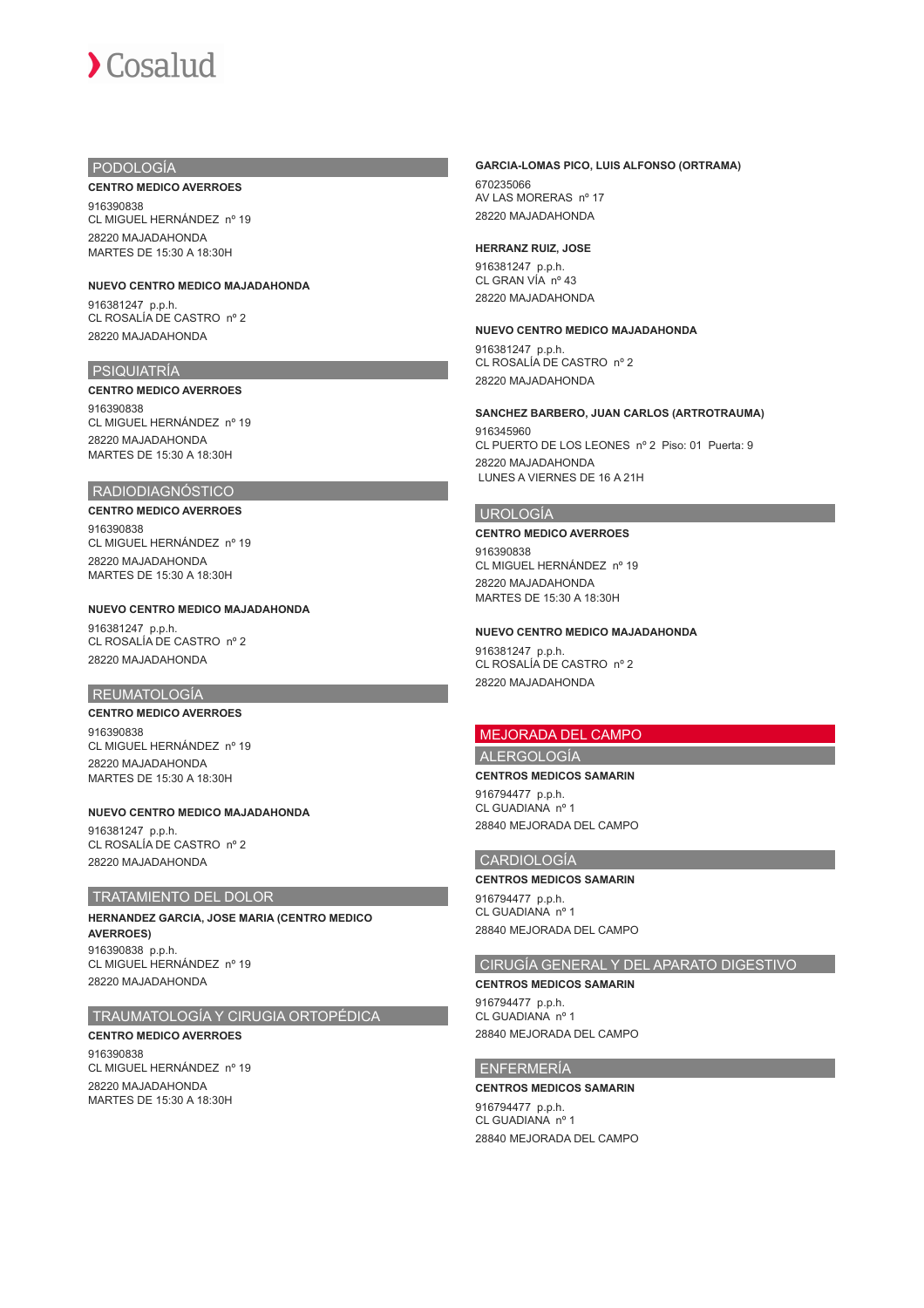

## ESTOMATOLOGÍA

**CENTROS MEDICOS SAMARIN**

916794477 p.p.h. CL GUADIANA nº 1 28840 MEJORADA DEL CAMPO

## FISIOTERAPIA

**CENTROS MEDICOS SAMARIN** 916794477 p.p.h. CL GUADIANA nº 1 28840 MEJORADA DEL CAMPO

#### **CLINICA MAPER**

910858443 CL CASTILLA nº 4 Piso: BJ Puerta: 10 28840 MEJORADA DEL CAMPO L A V DE 10-14 H Y 16:30 A 21:00H S 10-14H

## GINECOLOGÍA Y OBSTETRICIA

**CENTROS MEDICOS SAMARIN**

916794477 p.p.h. CL GUADIANA nº 1 28840 MEJORADA DEL CAMPO

#### LOGOFONIATRÍA

#### **CLINICA MAPER**

910858443 CL CASTILLA nº 4 Piso: BJ Puerta: 10 28840 MEJORADA DEL CAMPO L A V DE 10-14 H Y 16:30 A 21:00H S 10-14H

## MEDICINA GENERAL

**CENTROS MEDICOS SAMARIN** 916794477 p.p.h. CL GUADIANA nº 1 28840 MEJORADA DEL CAMPO

**CLINICA MAPER**

910858443 CL CASTILLA nº 4 Piso: BJ Puerta: 10 28840 MEJORADA DEL CAMPO L A V DE 10-14 H Y 16:30 A 21:00H S 10-14H

#### OFTALMOLOGÍA

**CENTROS MEDICOS SAMARIN** 916794477 p.p.h. CL GUADIANA nº 1 28840 MEJORADA DEL CAMPO

#### OTORRINOLARINGOLOGÍA

## **CENTROS MEDICOS SAMARIN** 916794477 p.p.h.

CL GUADIANA nº 1 28840 MEJORADA DEL CAMPO

#### PEDIATRÍA

**CENTROS MEDICOS SAMARIN**

916794477 p.p.h. CL GUADIANA nº 1 28840 MEJORADA DEL CAMPO

## PODOLOGÍA

**CENTROS MEDICOS SAMARIN**

916794477 p.p.h. CL GUADIANA nº 1 28840 MEJORADA DEL CAMPO

#### **CLINICA MAPER**

910858443 CL CASTILLA nº 4 Piso: BJ Puerta: 10 28840 MEJORADA DEL CAMPO L A V DE 10-14 H Y 16:30 A 21:00H S 10-14H

## PSICOLOGÍA

### **CENTROS MEDICOS SAMARIN**

916794477 p.p.h. CL GUADIANA nº 1 28840 MEJORADA DEL CAMPO

## **CLINICA MAPER**

910858443 CL CASTILLA nº 4 Piso: BJ Puerta: 10 28840 MEJORADA DEL CAMPO L A V DE 10-14 H Y 16:30 A 21:00H S 10-14H

## PSIQUIATRÍA

## **CENTROS MEDICOS SAMARIN**

916794477 p.p.h. CL GUADIANA nº 1 28840 MEJORADA DEL CAMPO

#### **CLINICA MAPER**

910858443 CL CASTILLA nº 4 Piso: BJ Puerta: 10 28840 MEJORADA DEL CAMPO L A V DE 10-14 H Y 16:30 A 21:00H S 10-14H

#### RADIODIAGNÓSTICO **CENTROS MEDICOS SAMARIN**

916794477 p.p.h. CL GUADIANA nº 1 28840 MEJORADA DEL CAMPO

#### REHABILITACIÓN

#### **CENTROS MEDICOS SAMARIN**

916794477 p.p.h. CL GUADIANA nº 1 28840 MEJORADA DEL CAMPO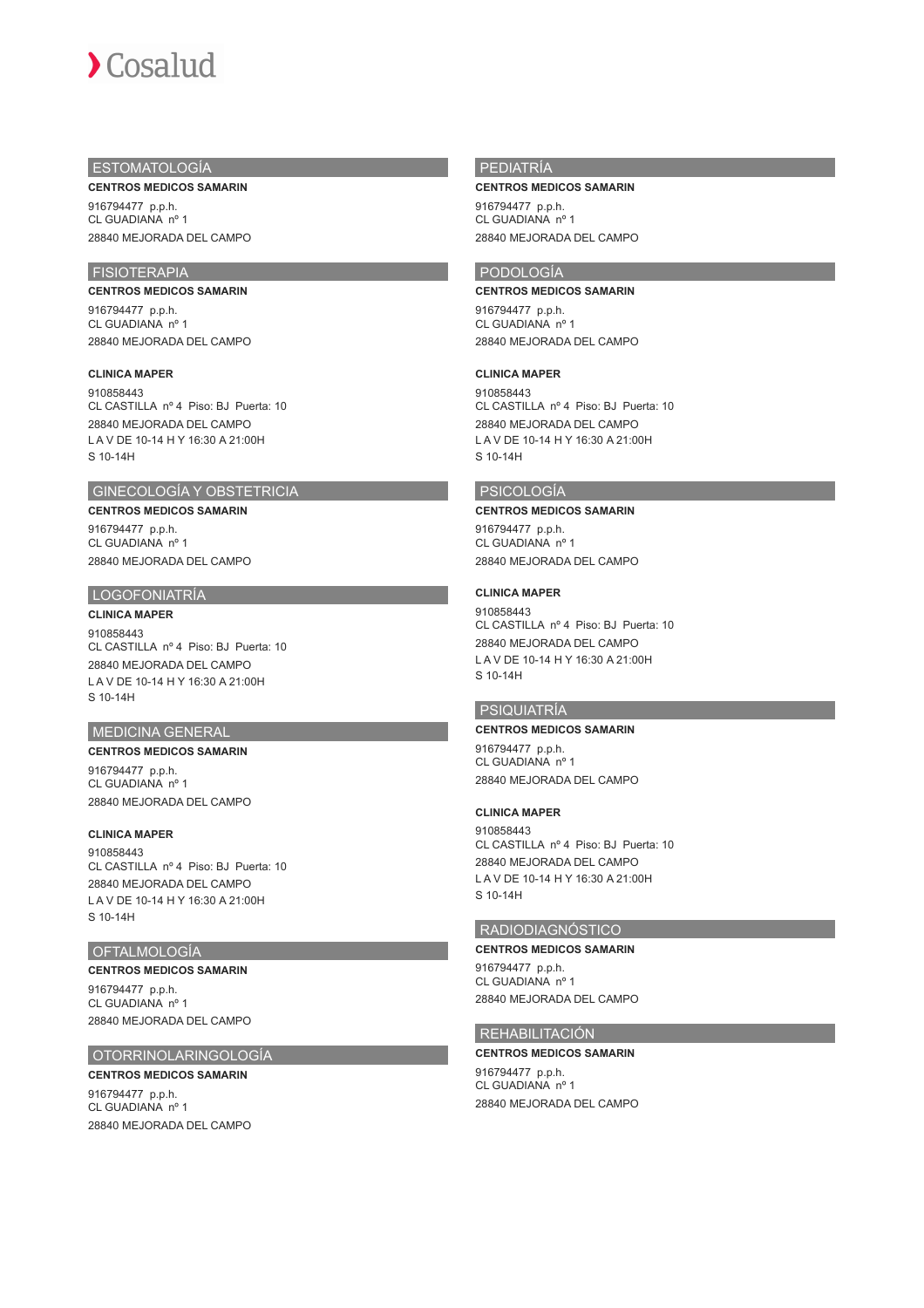

## TRAUMATOLOGÍA Y CIRUGIA ORTOPÉDICA

**CENTROS MEDICOS SAMARIN** 916794477 p.p.h. CL GUADIANA nº 1 28840 MEJORADA DEL CAMPO

#### UROLOGÍA

**CENTROS MEDICOS SAMARIN** 916794477 p.p.h. CL GUADIANA nº 1 28840 MEJORADA DEL CAMPO

## MORALZARZAL

## ACUPUNTURA

**CLINICA RM MORALZARZAL**

918578644 p.p.h. CL PICO MARTILLO nº 22 28411 MORALZARZAL

## ALERGOLOGÍA

**CLINICA RM MORALZARZAL** 918578644 p.p.h.

CL PICO MARTILLO nº 22 28411 MORALZARZAL

#### ANÁLISIS CLÍNICOS

**DIAGNOSLAB (R.M. MORALZARZAL)** 918578644 p.p.h.

CL PICO MARTILLO nº 22 28411 MORALZARZAL

## APARATO DIGESTIVO

**CLINICA RM MORALZARZAL**

918578644 p.p.h. CL PICO MARTILLO nº 22 28411 MORALZARZAL

#### CARDIOLOGÍA

#### **CLINICA RM MORALZARZAL**

918578644 p.p.h. CL PICO MARTILLO nº 22 28411 MORALZARZAL

#### CIRUGÍA GENERAL Y DEL APARATO DIGESTIVO

**CLINICA RM MORALZARZAL** 918578644 p.p.h.

CL PICO MARTILLO nº 22 28411 MORALZARZAL

#### DERMATOLOGÍA

**CLINICA RM MORALZARZAL** 918578644 p.p.h. CL PICO MARTILLO nº 22 28411 MORALZARZAL

#### ENDOCRINOLOGÍA

**CLINICA RM MORALZARZAL** 918578644 p.p.h.

CL PICO MARTILLO nº 22 28411 MORALZARZAL

## ENFERMERÍA

**CLINICA RM MORALZARZAL**

918578644 p.p.h. CL PICO MARTILLO nº 22 28411 MORALZARZAL

### FISIOTERAPIA

#### **CLINICA RM MORALZARZAL**

918578644 p.p.h. CL PICO MARTILLO nº 22 28411 MORALZARZAL

#### GINECOLOGÍA Y OBSTETRICIA

#### **CLINICA RM MORALZARZAL**

918578644 p.p.h. CL PICO MARTILLO nº 22 28411 MORALZARZAL

## LOGOFONIATRÍA

**CLINICA RM MORALZARZAL** 918578644 p.p.h. CL PICO MARTILLO nº 22

28411 MORALZARZAL

## MEDICINA GENERAL

**CLINICA RM MORALZARZAL** 918578644 p.p.h. CL PICO MARTILLO nº 22 28411 MORALZARZAL

## MEDICINA INTERNA

**CLINICA RM MORALZARZAL** 918578644 p.p.h. CL PICO MARTILLO nº 22 28411 MORALZARZAL

## NEUMOLOGÍA

#### **CLINICA RM MORALZARZAL**

918578644 p.p.h. CL PICO MARTILLO nº 22 28411 MORALZARZAL

## OFTALMOLOGÍA

#### **CLINICA RM MORALZARZAL**

918578644 p.p.h. CL PICO MARTILLO nº 22 28411 MORALZARZAL

## OTORRINOLARINGOLOGÍA

#### **CLINICA RM MORALZARZAL**

918578644 p.p.h. CL PICO MARTILLO nº 22 28411 MORALZARZAL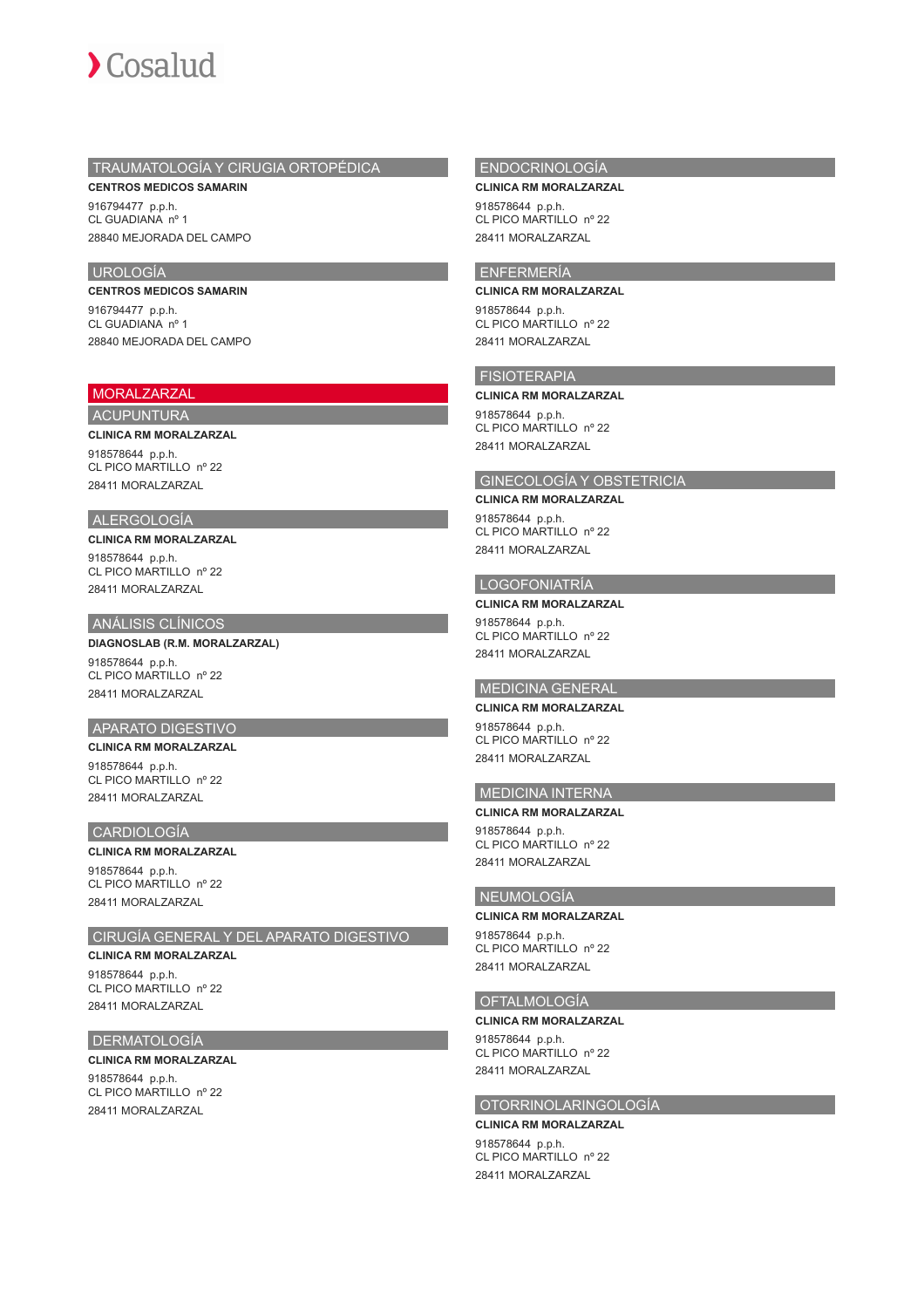### PEDIATRÍA

#### **CLINICA RM MORALZARZAL**

918578644 p.p.h. CL PICO MARTILLO nº 22 28411 MORALZARZAL

## PODOLOGÍA

**CLINICA RM MORALZARZAL** 918578644 p.p.h. CL PICO MARTILLO nº 22 28411 MORALZARZAL

#### PSICOLOGÍA

#### **CLINICA RM MORALZARZAL**

918578644 p.p.h. CL PICO MARTILLO nº 22 28411 MORALZARZAL

## PSIQUIATRÍA

#### **CLINICA RM MORALZARZAL**

918578644 p.p.h. CL PICO MARTILLO nº 22 28411 MORALZARZAL

## RADIODIAGNÓSTICO

#### **CLINICA RM MORALZARZAL** 918578644 p.p.h. CL PICO MARTILLO nº 22 28411 MORALZARZAL

#### REHABILITACIÓN

## **CLINICA RM MORALZARZAL**

918578644 p.p.h. CL PICO MARTILLO nº 22 28411 MORALZARZAL

## TRAUMATOLOGÍA Y CIRUGIA ORTOPÉDICA

**CLINICA RM MORALZARZAL** 918578644 p.p.h. CL PICO MARTILLO nº 22 28411 MORALZARZAL

### UROLOGÍA

#### **CLINICA RM MORALZARZAL**

918578644 p.p.h. CL PICO MARTILLO nº 22 28411 MORALZARZAL

## **MOSTOLES**

## ALERGOLOGÍA **CENTRO MEDICO ZUBER**

916462750 p.p.h. AV LA CONSTITUCIÓN nº 74 28931 MOSTOLES

#### **CLINICA BAUMANN**

916640600 CL PINTOR VELÁZQUEZ nº 27 28935 MOSTOLES DE 9 A 14 H. Y DE 16 A 21 H.

#### **HOSPITAL UNIVERSITARIO HM PUERTA DEL SUR**

902089800 p.p.h. AV CARLOS V nº 68 28938 MOSTOLES

### **IBERMEDIC SUR (MOSTOLES)**

916142370 CL RÍO SELLA nº 10 28934 MOSTOLES

#### **MUÑOZ PEREIRA, MARIA (HM PUERTA DEL SUR)**

902089800 p.p.h. AV CARLOS V nº 68 28938 MOSTOLES

### ANÁLISIS CLÍNICOS

**ANALIZA (CENTRO MEDICO MOSTOLES)**

916171586 p.p.h. AV DOS DE MAYO nº 36 28934 MOSTOLES

#### **DRES. DÍEZ PEÑAS LAB. DE ANÁLISIS CLÍNICOS**

916174931 CL SIMÓN HERNÁNDEZ nº 39 Piso: BJ Puerta: 4 28937 MOSTOLES LUNES A VIERNES DE 7:30 A 13:30 Y 17 A 19:30H SABADOS 8:30 A 13:30H

#### **DRES. DÍEZ PEÑAS LAB. DE ANÁLISIS CLÍNICOS (CLINICA RIBERA)** CLINICA RIBERA

916450488 p.p.h. CL PINTOR EL GRECO nº 9 28933 MOSTOLES

### **DRES. DÍEZ PEÑAS LAB. DE ANÁLISIS CLÍNICOS (CLINICA VILLAFONTANA** 916146403 p.p.h.

CL SIMÓN HERNÁNDEZ nº S/N 28931 MOSTOLES

#### **HOSPITAL PUERTA DEL SUR (ABACID)**

HOSPITAL UNIVERSITARIO HM PUERTA DEL SUR 912673111 p.p.h. AV CARLOS V nº 70 28938 MOSTOLES

#### **LABCO MADRID (IBERMEDIC MOSTOLES)**

916473627 p.p.h. CL RIO SELLA nº 10 28934 MOSTOLES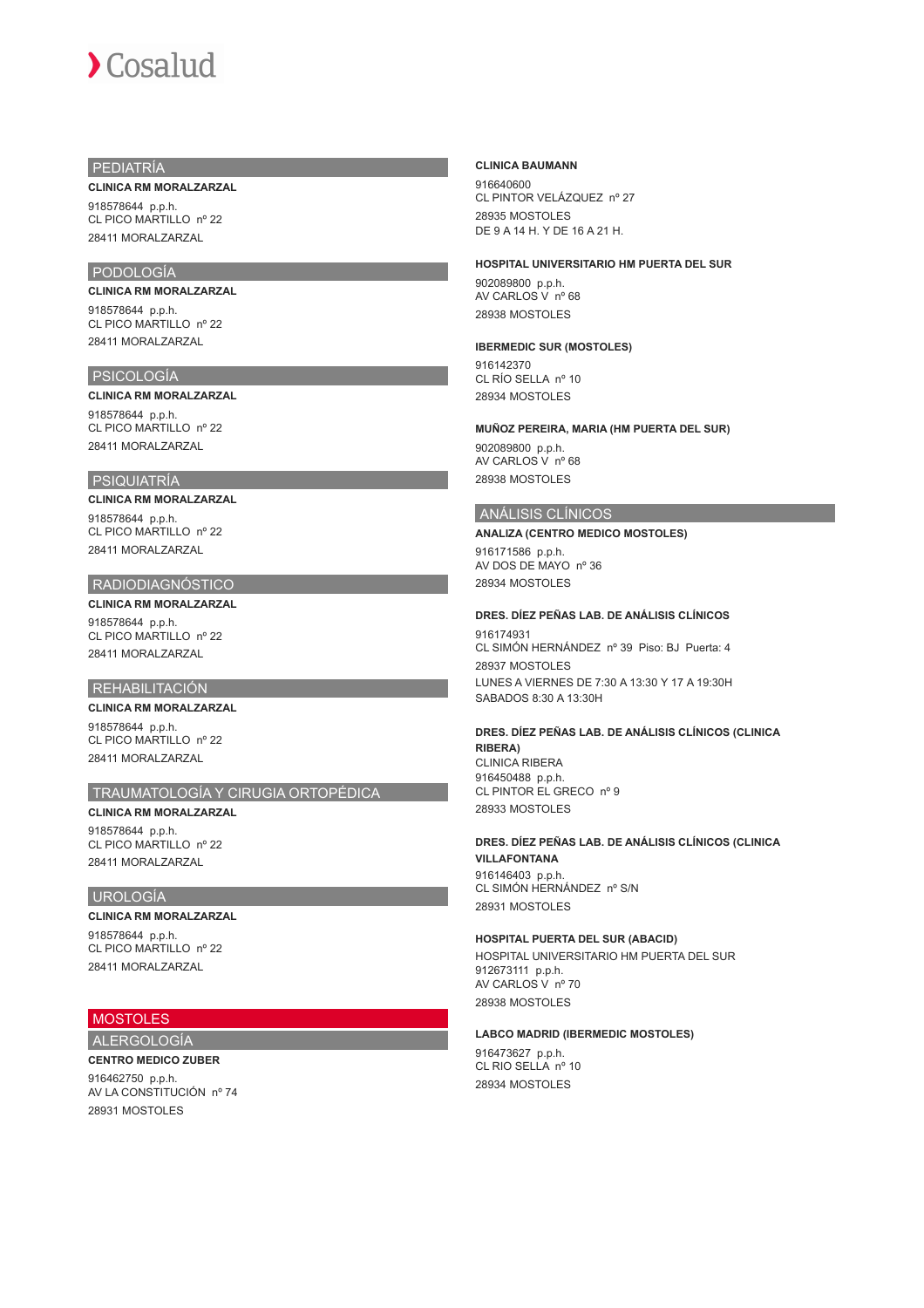#### **MEGALAB**

916171926 CL JUAN DE JUANES nº 2 Piso: BJ 28933 MOSTOLES DE LUNES A VIERNES DE 09:00 A 10:00 HS.

#### **SYNLAB (CLINICA BAUMANN)**

916640438 p.p.h. CL PINTOR VELÁZQUEZ nº 27 28935 MOSTOLES lunes a sábado 8:30 a 10:30 h.

#### **SYNLAB (CLINICA ZUBER)**

916462750 p.p.h. AV LA CONSTITUCIÓN nº 74 28931 MOSTOLES

#### **SYNLAB (LAB. JOSE LUIS VALLEJO)**

916468120 CL LA LIBERTAD nº 28 Piso: 01 Puerta: DC 28937 MOSTOLES A V DE 08:00 H A 18:00 HORAS; SABADOS DE 08:00 H A 13:00 HORAS

## ANGIOLOGÍA Y CIRUGÍA VASCULAR

## **HOSPITAL UNIVERSITARIO HM PUERTA DEL SUR**

902089800 p.p.h. AV CARLOS V nº 68 28938 MOSTOLES

#### **IBERMEDIC SUR (MOSTOLES)** 916142370 CL RÍO SELLA nº 10 28934 MOSTOLES

**IZQUIERDO LAMOCA, LUIS MIGUEL (HTAL TORRELODONES)** 902089800 p.p.h. AV CARLOS V nº 68

#### APARATO DIGESTIVO

28938 MOSTOLES

**CENTRO MEDICO ZUBER** 916462750 p.p.h. AV LA CONSTITUCIÓN nº 74 28931 MOSTOLES

**CLINICA BAUMANN** 916640600 CL PINTOR VELÁZQUEZ nº 27 28935 MOSTOLES DE 9 A 14 H. Y DE 16 A 21 H.

#### **HOSPITAL UNIVERSITARIO HM PUERTA DEL SUR** 902089800 p.p.h.

AV CARLOS V nº 68 28938 MOSTOLES

#### **IBERMEDIC SUR (MOSTOLES)**

916142370  $CI$  RÍO SELLA nº 10 28934 MOSTOLES

#### **MORENO ALMAZAN, LUIS (HM PUERTA DEL SUR)**

912673100 p.p.h. AV CARLOS V nº 68 28938 MOSTOLES

## CARDIOLOGÍA

**CARDIOPATIAS PEDIATRICAS CONGENITAS (HM PUERTA DEL SUR)** 902089800 p.p.h. AV CARLOS V nº 68 28938 MOSTOLES

#### **CENTRO MEDICO ZUBER**

916462750 p.p.h. AV LA CONSTITUCIÓN nº 74 28931 MOSTOLES

## **CLINICA BAUMANN**

916640600 CL PINTOR VELÁZQUEZ nº 27 28935 MOSTOLES DE 9 A 14 H. Y DE 16 A 21 H.

#### **HOSPITAL UNIVERSITARIO HM PUERTA DEL SUR**

902089800 p.p.h. AV CARLOS V nº 68 28938 MOSTOLES

#### **IBERMEDIC SUR (MOSTOLES)**

916142370 CL RÍO SELLA nº 10 28934 MOSTOLES

#### **PARRA JIMENEZ, FRANCISCO JAVIER (HM PUERTA DEL SUR)** 912673100 p.p.h. AV CARLOS V nº 68

28938 MOSTOLES

#### **SUZACQ FISER, CARLOS**

CENTRO MEDICO ZUBER 916462750 p.p.h. AV LA CONSTITUCIÓN nº 74 28931 MOSTOLES

## CIRUGÍA CARDIOVASCULAR

**CENTRO MEDICO ZUBER** 916462750 p.p.h. AV LA CONSTITUCIÓN nº 74 28931 MOSTOLES

#### **GONZALEZ PINTO, ANGEL (HM PUERTA DEL SUR)**

912673100 p.p.h. AV CARLOS V nº 68 28938 MOSTOLES

#### **HOSPITAL UNIVERSITARIO HM PUERTA DEL SUR** 902089800 p.p.h. AV CARLOS V nº 68 28938 MOSTOLES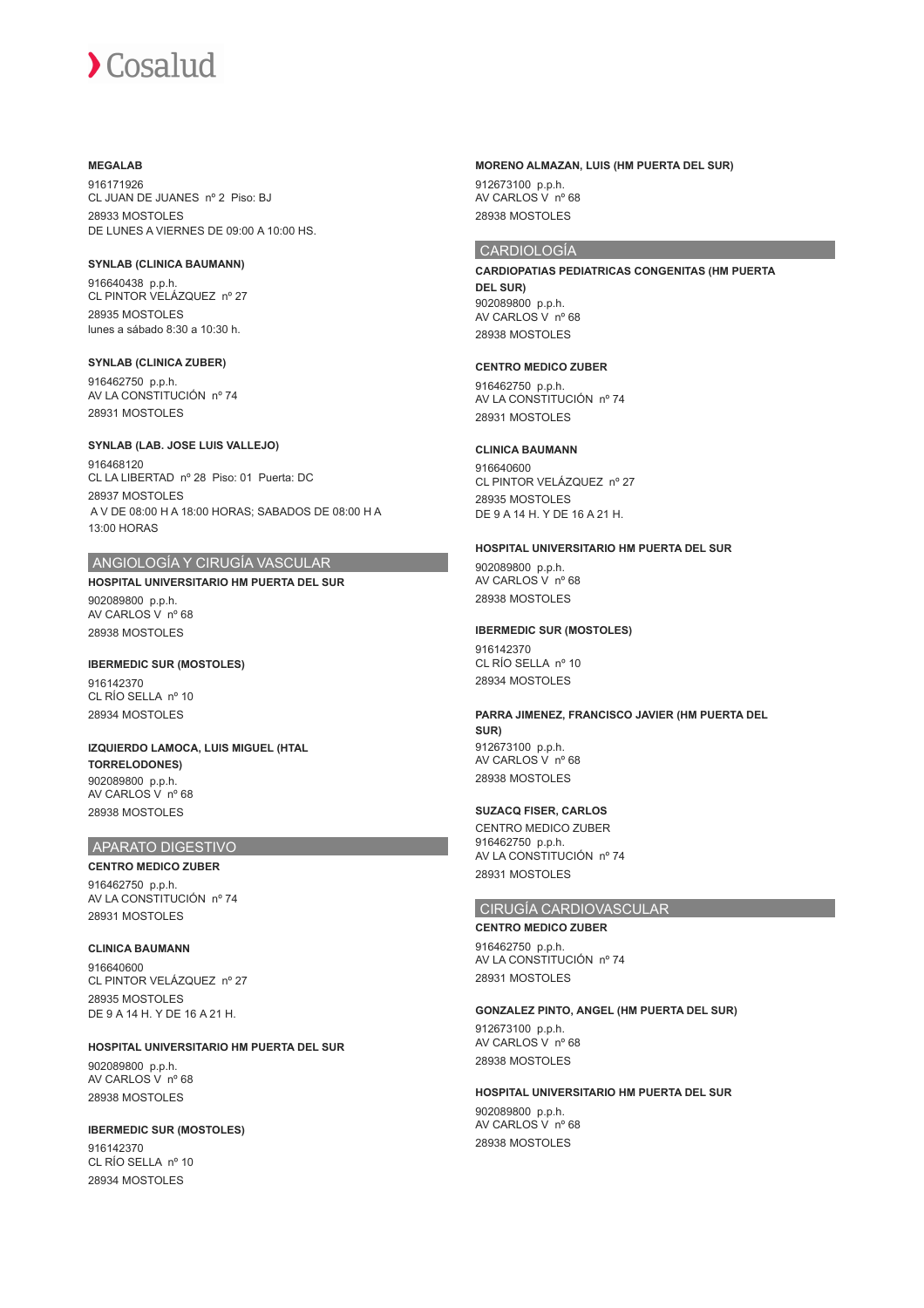

## CIRUGÍA GENERAL Y DEL APARATO DIGESTIVO

**CENTRO MEDICO ZUBER** 916462750 p.p.h. AV LA CONSTITUCIÓN nº 74 28931 MOSTOLES

#### **CLINICA BAUMANN**

916640600 CL PINTOR VELÁZQUEZ nº 27 28935 MOSTOLES DE 9 A 14 H. Y DE 16 A 21 H.

#### **HOSPITAL UNIVERSITARIO HM PUERTA DEL SUR**

902089800 p.p.h. AV CARLOS V nº 68 28938 MOSTOLES

#### **IBERMEDIC SUR (MOSTOLES)**

916142370 CL RÍO SELLA nº 10 28934 MOSTOLES

#### **SANCHEZ LOPEZ, JOSE DANIEL**

CLINICA RIBERA 916146403 p.p.h. CL PINTOR EL GRECO nº 9 28933 MOSTOLES

#### **SANCHEZ PERNAUTE, ANDRES (HM PUERTA DEL SUR)**

912673100 p.p.h. AV CARLOS V nº 68 28938 MOSTOLES

#### CIRUGÍA MAXILOFACIAL

**FERNANDEZ DOMINGUEZ, MANUEL** HOSPITAL UNIVERSITARIO HM PUERTA DEL SUR 902089800 p.p.h. AV CARLOS V nº 70 28938 MOSTOLES

## **HOSPITAL UNIVERSITARIO HM PUERTA DEL SUR**

902089800 p.p.h. AV CARLOS V nº 68 28938 MOSTOLES

#### **IBERMEDIC SUR (MOSTOLES)** 916142370 CL RÍO SELLA nº 10 28934 MOSTOLES

#### CIRUGÍA PEDIÁTRICA

**HOSPITAL UNIVERSITARIO HM PUERTA DEL SUR**

902089800 p.p.h. AV CARLOS V nº 68 28938 MOSTOLES

**MARTINEZ MARTINEZ, LEOPOLDO (HM PUERTA DEL SUR)** 912673100 p.p.h. AV CARLOS V nº 68 28938 MOSTOLES

## CIRUGÍA PLÁSTICA Y REPARADORA

#### **HOSPITAL UNIVERSITARIO HM PUERTA DEL SUR**

902089800 p.p.h. AV CARLOS V nº 68 28938 MOSTOLES

#### **IBERMEDIC SUR (MOSTOLES)**

916142370 CL RÍO SELLA nº 10 28934 MOSTOLES

#### **SANTOS HEREDERO, XAVIER (HM PUERTA DEL SUR)**

912673100 p.p.h. AV CARLOS V nº 68 28938 MOSTOLES

#### CIRUGÍA TORÁCICA

**HOSPITAL UNIVERSITARIO HM PUERTA DEL SUR** 902089800 p.p.h.

AV CARLOS V nº 68 28938 MOSTOLES

#### **PEÑALVER PASCUAL, LUIS (HM PUERTA DEL SUR)**

912673100 p.p.h. AV CARLOS V nº 68 28938 MOSTOLES

## DERMATOLOGÍA

#### **CENTRO MEDICO ZUBER**

916462750 p.p.h. AV LA CONSTITUCIÓN nº 74 28931 MOSTOLES

#### **CLINICA BAUMANN**

916640600 CL PINTOR VELÁZQUEZ nº 27 28935 MOSTOLES DE 9 A 14 H. Y DE 16 A 21 H.

#### **HOSPITAL UNIVERSITARIO HM PUERTA DEL SUR**

902089800 p.p.h. AV CARLOS V nº 68 28938 MOSTOLES

#### **IBERMEDIC SUR (MOSTOLES)**

916142370 CL RÍO SELLA nº 10 28934 MOSTOLES

#### **MARTINEZ MARTA, MARIA DEL PILAR**

916640438 p.p.h. CL PINTOR VELÁZQUEZ nº 27 28935 MOSTOLES

#### **NOVO LENS, MARIA RAQUEL (HM PUERTA DEL SUR)**

912673100 p.p.h. AV CARLOS V nº 68 28938 MOSTOLES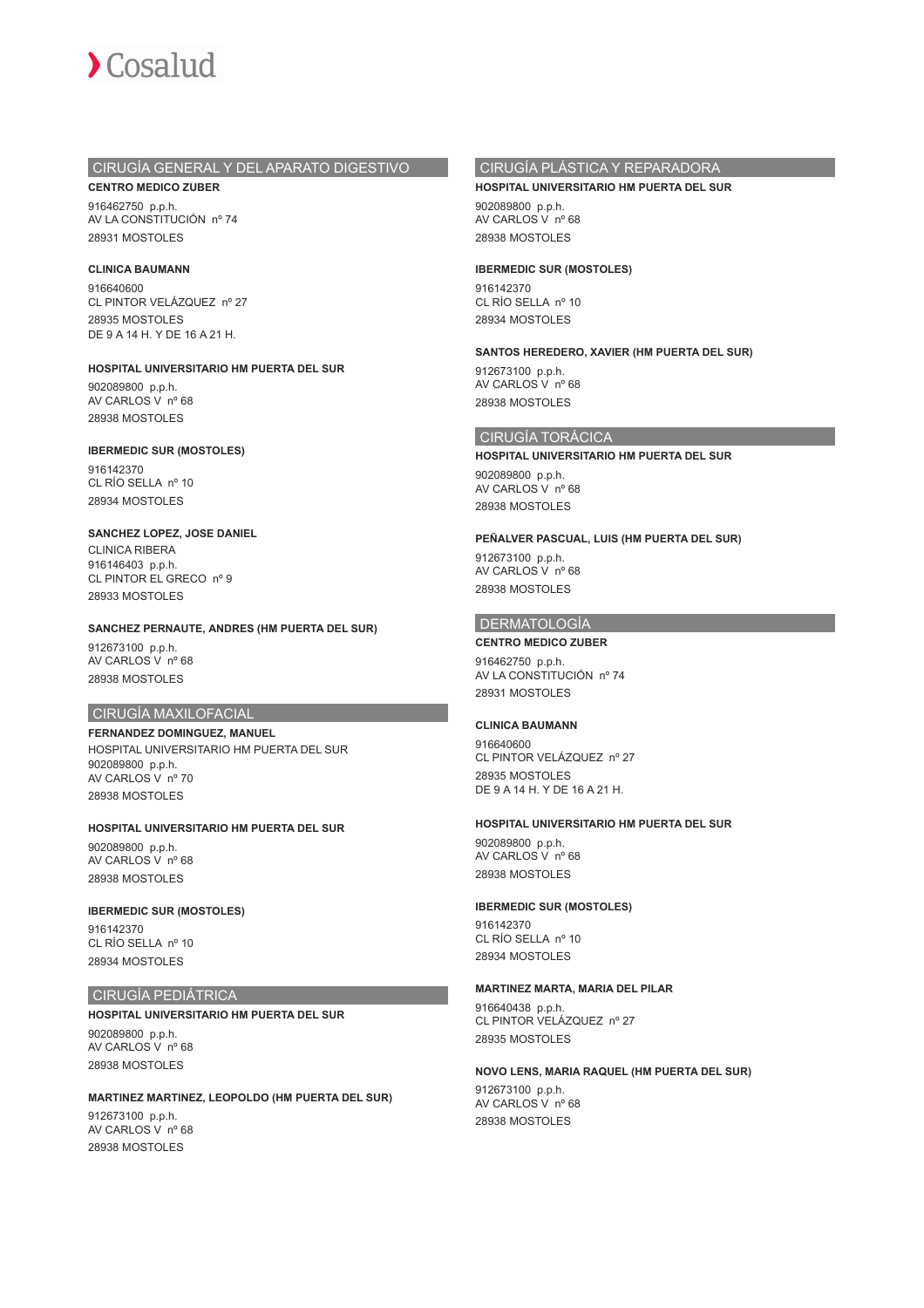## ENDOCRINOLOGÍA

**CENTRO MEDICO ZUBER**

916462750 p.p.h. AV LA CONSTITUCIÓN nº 74 28931 MOSTOLES

#### **DIAZ PEREZ, JOSE ANGEL (HM PUERTA DEL SUR)**

912673100 p.p.h. AV CARLOS V nº 68 28938 MOSTOLES

**HOSPITAL UNIVERSITARIO HM PUERTA DEL SUR** 902089800 p.p.h. AV CARLOS V nº 68 28938 MOSTOLES

## **IBERMEDIC SUR (MOSTOLES)**

916142370 CL RÍO SELLA nº 10 28934 MOSTOLES

**TOLEDANO FERNANDEZ, CARMEN (CENTOR MEDICO MOSTOLES)** 916171586 p.p.h. AV DOS DE MAYO nº 36 Piso: 01 28934 MOSTOLES

#### ENFERMERÍA

#### **ALONSO MONTOIRO, JOSE LUIS**

916450226 CL MONTECARLO nº 1 Piso: BJ 28936 MOSTOLES DE LUNES A VIERNES DE 18 A 20 Y SÁBADOS DE 11 A 12 H.

#### **CENTRO MEDICO ZUBER**

916462750 p.p.h. AV LA CONSTITUCIÓN nº 74 28931 MOSTOLES

#### **CLINICA BAUMANN**

916640600 CL PINTOR VELÁZQUEZ nº 27 28935 MOSTOLES DE 9 A 14 H. Y DE 16 A 21 H.

**IBERMEDIC SUR (MOSTOLES)** 916142370 CL RÍO SELLA nº 10 28934 MOSTOLES

## ESTOMATOLOGÍA

**CENTRO MEDICO ZUBER** 916462750 p.p.h. AV LA CONSTITUCIÓN nº 74 28931 MOSTOLES

**CLINICA BAUMANN** 916640600 CL PINTOR VELÁZQUEZ nº 27 28935 MOSTOLES DE 9 A 14 H. Y DE 16 A 21 H.

#### **CLINICA RIBERA**

916146403 p.p.h. CL PINTOR EL GRECO nº 9 28933 MOSTOLES

## FISIOTERAPIA

**CLINICA BAUMANN** 916640600 CL PINTOR VELÁZQUEZ nº 27 28935 MOSTOLES DE 9 A 14 H. Y DE 16 A 21 H.

#### **DALREN CONSULTORIO MEDICO DENTAL, S.L.**

916479163 p.p.h. AV LOS SAUCES nº 40 28935 MOSTOLES

#### **HOSPITAL UNIVERSITARIO HM PUERTA DEL SUR**

902089800 p.p.h. AV CARLOS V nº 68 28938 MOSTOLES

#### **IBERMEDIC SUR (MOSTOLES)**

916142370 CL RÍO SELLA nº 10 28934 MOSTOLES

#### **INSTITUTO RELATER**

916181157 p.p.h. CL PINTOR EL GRECO nº 23 Piso: BJ 28933 MOSTOLES

#### GINECOLOGÍA Y OBSTETRICIA

## **CENTRO MEDICO ZUBER**

916462750 p.p.h. AV LA CONSTITUCIÓN nº 74 28931 MOSTOLES

#### **CLINICA BAUMANN**

916640600 CL PINTOR VELÁZQUEZ nº 27 28935 MOSTOLES DE 9 A 14 H. Y DE 16 A 21 H.

#### **DALREN CONSULTORIO MEDICO DENTAL, S.L.**

916479163 p.p.h. AV LOS SAUCES nº 40 28935 MOSTOLES

#### **HOSPITAL UNIVERSITARIO HM PUERTA DEL SUR**

902089800 p.p.h. AV CARLOS V nº 68 28938 MOSTOLES

## **IBERMEDIC SUR (MOSTOLES)** 916142370

CL RÍO SELLA nº 10 28934 MOSTOLES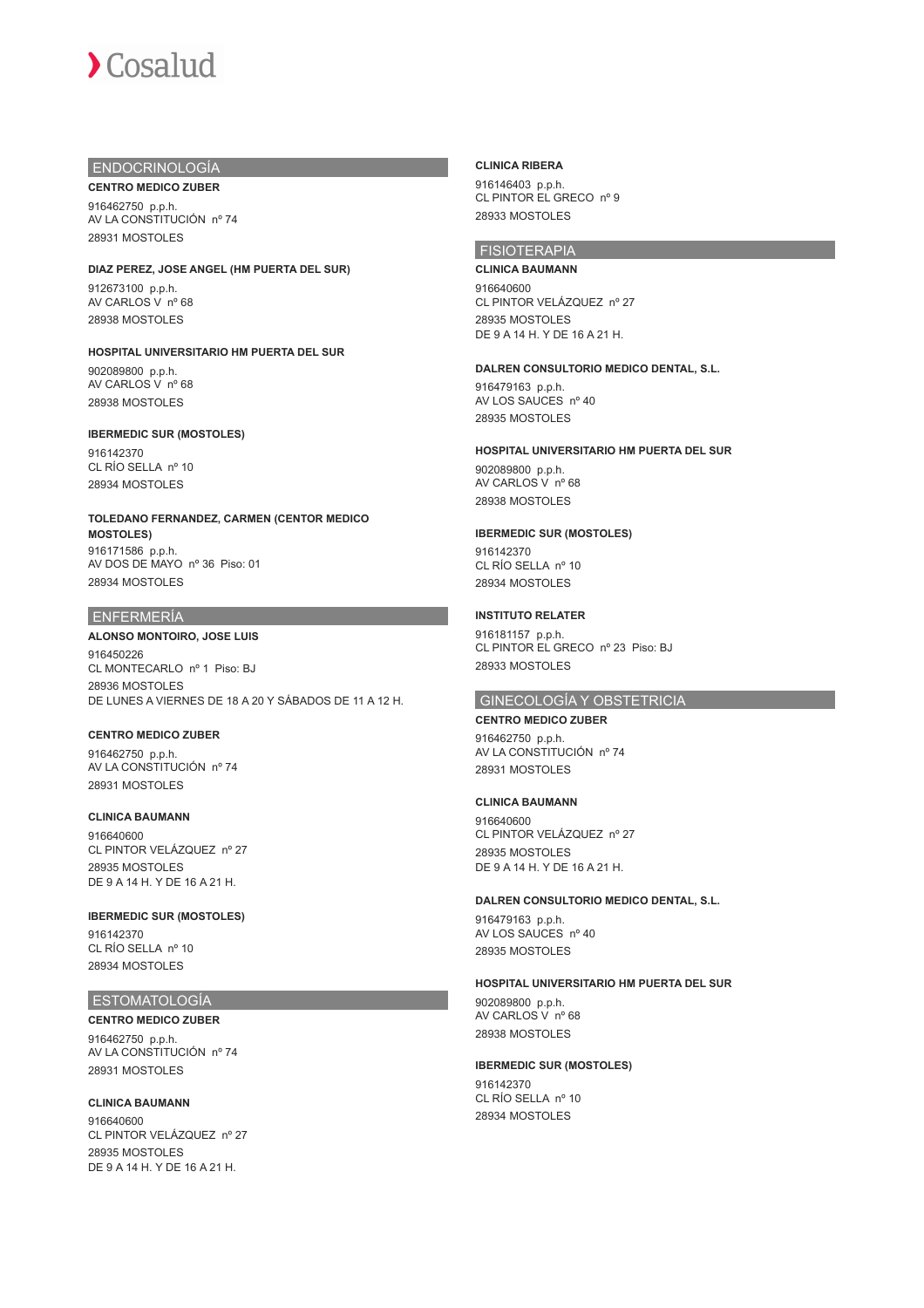#### **PERALTA ASTUDILLO, JULIO (MOSTOLES)**

CENTRO MEDICO ZUBER 916468625 p.p.h. AV LA CONSTITUCIÓN nº 74 Piso: 04 28931 MOSTOLES

#### **RODRIGUEZ ZAMBRANO, MIGUEL ANGEL (HTAL PUERTA DEL SUR)** HOSPITAL UNIVERSITARIO HM MADRID

646310894 p.p.h. CL CARLOS QUINTO nº 70 28936 MOSTOLES

#### HEMATOLOGÍA

#### **GARCÍA FERNÁNDEZ, SONIA MARÍA (HM PUERTA DEL SUR)**

912673100 p.p.h. AV CARLOS V nº 68 28938 MOSTOLES

## **HOSPITAL UNIVERSITARIO HM PUERTA DEL SUR**

902089800 p.p.h. AV CARLOS V nº 68 28938 MOSTOLES

## **PEREZ DE OTEYZA, JAIME (HM PUERTA DEL SUR)**

912673100 p.p.h. AV CARLOS V nº 68 28938 MOSTOLES

## MEDICINA GENERAL

#### **AGUADO BENEDI, MARIA JOSE**

916135433 p.p.h. CL PINTOR VELÁZQUEZ nº 3 Piso: 09 Puerta: c 28932 MOSTOLES

#### **CENTRO MEDICO ZUBER**

916462750 p.p.h. AV LA CONSTITUCIÓN nº 74 28931 MOSTOLES

#### **CLINICA BAUMANN**

916640600 CL PINTOR VELÁZQUEZ nº 27 28935 MOSTOLES DE 9 A 14 H. Y DE 16 A 21 H.

#### **DALREN CONSULTORIO MEDICO DENTAL, S.L.**

916479163 p.p.h. AV LOS SAUCES nº 40 28935 MOSTOLES

#### **DE PORRES ORTIZ DE URBINA, IGNACIO (CENTRO MEDICO MOSTOLES)** 916176556 p.p.h. AV DOS DE MAYO nº 36 Piso: 01 28934 MOSTOLES

#### **GRANADO MACIAS, JOSE ANTONIO** 914968689 p.p.h. CL LAS PALMAS nº 53 Piso: BJ Puerta: 5 28938 MOSTOLES

## **HOSPITAL UNIVERSITARIO HM PUERTA DEL SUR**

902089800 p.p.h. AV CARLOS V nº 68 28938 MOSTOLES

#### **IBERMEDIC SUR (MOSTOLES)**

916142370 CL RÍO SELLA nº 10 28934 MOSTOLES

## MEDICINA INTERNA

**HOSPITAL UNIVERSITARIO HM PUERTA DEL SUR** 902089800 p.p.h. AV CARLOS V nº 68 28938 MOSTOLES

#### **IBERMEDIC SUR (MOSTOLES)** 916142370 CL RÍO SELLA nº 10 28934 MOSTOLES

**NUÑEZ DE LA CUERDA, ELENA (HM PUERTA DEL SUR)** 912673100 p.p.h. AV CARLOS V nº 68 28938 MOSTOLES

## MEDICINA NUCLEAR

**CARRERAS DELGADO, JOSE LUIS (HM PUERTA DEL SUR)** 912673100 p.p.h. AV CARLOS V nº 68 28938 MOSTOLES

## **HOSPITAL UNIVERSITARIO HM PUERTA DEL SUR**

902089800 p.p.h. AV CARLOS V nº 68 28938 MOSTOLES

#### NEFROLOGÍA

**DE ALVARO MORENO, FERNANDO (HM PUERTA DEL SUR)** 912673100 p.p.h. AV CARLOS V nº 68 28938 MOSTOLES

#### **HOSPITAL UNIVERSITARIO HM PUERTA DEL SUR**

902089800 p.p.h. AV CARLOS V nº 68 28938 MOSTOLES

## **NEUMOLOGÍA**

#### **CENTRO MEDICO ZUBER**

916462750 p.p.h. AV LA CONSTITUCIÓN nº 74 28931 MOSTOLES

#### **GOMEZ FERNANDEZ, MAXIMO (HM PUERTA DEL SUR)**

912673100 p.p.h. AV CARLOS V nº 68 28938 MOSTOLES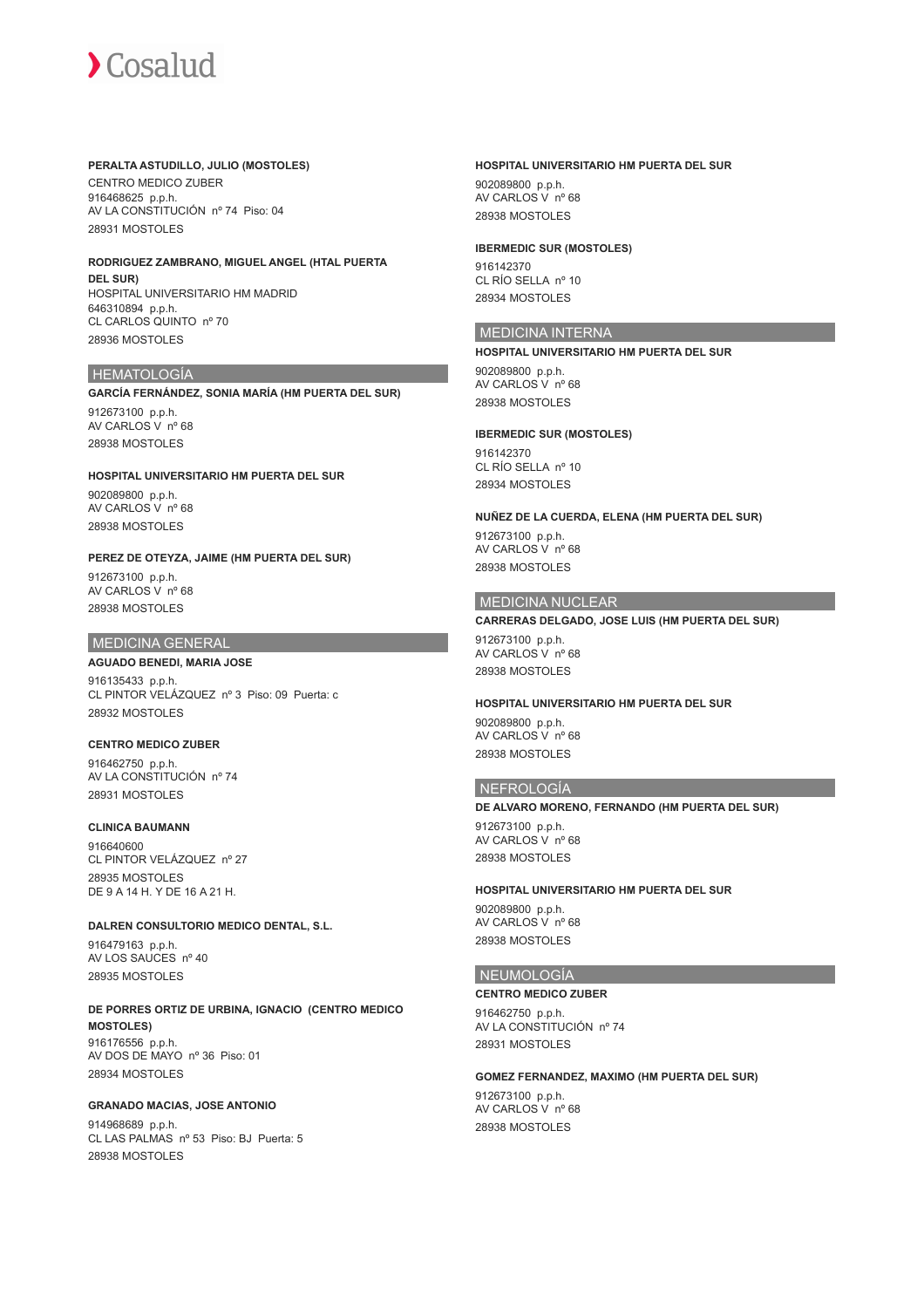#### **HOSPITAL UNIVERSITARIO HM PUERTA DEL SUR**

902089800 p.p.h. AV CARLOS V nº 68 28938 MOSTOLES

#### **IBERMEDIC SUR (MOSTOLES)**

916142370 CL RÍO SELLA nº 10 28934 MOSTOLES

## NEUROCIRUGÍA

**DIAMANTOPOULOS FERNANDEZ, JORGE (HM PUERTA DEL SUR)** 901088212 p.p.h. CL CARLOS QUINTO nº 70 28936 MOSTOLES

## **HOSPITAL UNIVERSITARIO HM PUERTA DEL SUR** 902089800 p.p.h.

AV CARLOS V nº 68 28938 MOSTOLES

#### NEUROFISIOLOGÍA

#### **HOSPITAL UNIVERSITARIO HM PUERTA DEL SUR**

902089800 p.p.h. AV CARLOS V nº 68 28938 MOSTOLES

#### **TRABA LOPEZ, ALFREDO (HM PUERTA DEL SUR)**

912673100 p.p.h. AV CARLOS V nº 68 28938 MOSTOLES

## NEUROLOGÍA

## **HOSPITAL UNIVERSITARIO HM PUERTA DEL SUR**

902089800 p.p.h. AV CARLOS V nº 68 28938 MOSTOLES

#### **IBERMEDIC SUR (MOSTOLES)**

916142370 CL RÍO SELLA nº 10 28934 MOSTOLES

#### **OCHOA MULAS, MARTA (HM PUERTA DEL SUR)**

912673100 p.p.h. AV CARLOS V nº 68 28938 MOSTOLES

## OFTALMOLOGÍA

**CARLOS TELLO, MIGUEL** CENTRO MEDICO ZUBER 916462750 p.p.h. AV LA CONSTITUCIÓN nº 74 Piso: 01 28931 MOSTOLES

#### **CENTRO MEDICO ZUBER**

916462750 p.p.h. AV LA CONSTITUCIÓN nº 74 28931 MOSTOLES

#### **CLINICA BAUMANN**

916640600 CL PINTOR VELÁZQUEZ nº 27 28935 MOSTOLES DE 9 A 14 H. Y DE 16 A 21 H.

#### **CLINICA BAVIERA MOSTOLES**

900180100 p.p.h. CL ANTONIO HERNÁNDEZ nº 9 28931 MOSTOLES

## **GARCIA SAENZ, SOFIA (HM PUERTA DEL SUR)**

912673100 p.p.h. AV CARLOS V nº 68 28938 MOSTOLES

#### **HOSPITAL UNIVERSITARIO HM PUERTA DEL SUR**

902089800 p.p.h. AV CARLOS V nº 68 28938 MOSTOLES

#### **IBERMEDIC SUR (MOSTOLES)**

916142370 CL RÍO SELLA nº 10 28934 MOSTOLES

#### ONCOLOGÍA MÉDICA

#### **HOSPITAL UNIVERSITARIO HM PUERTA DEL SUR**

902089800 p.p.h. AV CARLOS V nº 68 28938 MOSTOLES

#### OTORRINOLARINGOLOGÍA

## **CENTRO MEDICO ZUBER**

916462750 p.p.h. AV LA CONSTITUCIÓN nº 74 28931 MOSTOLES

#### **CLINICA BAUMANN**

916640600 CL PINTOR VELÁZQUEZ nº 27 28935 MOSTOLES DE 9 A 14 H. Y DE 16 A 21 H.

#### **GARCIA FERNANDEZ, ALFREDO (HM PUERTA DEL SUR)**

912673100 p.p.h. AV CARLOS V nº 68 28938 MOSTOLES

#### **HOSPITAL UNIVERSITARIO HM PUERTA DEL SUR**

902089800 p.p.h. AV CARLOS V nº 68 28938 MOSTOLES

#### **IBERMEDIC SUR (MOSTOLES)** 916142370

CL RÍO SELLA nº 10 28934 MOSTOLES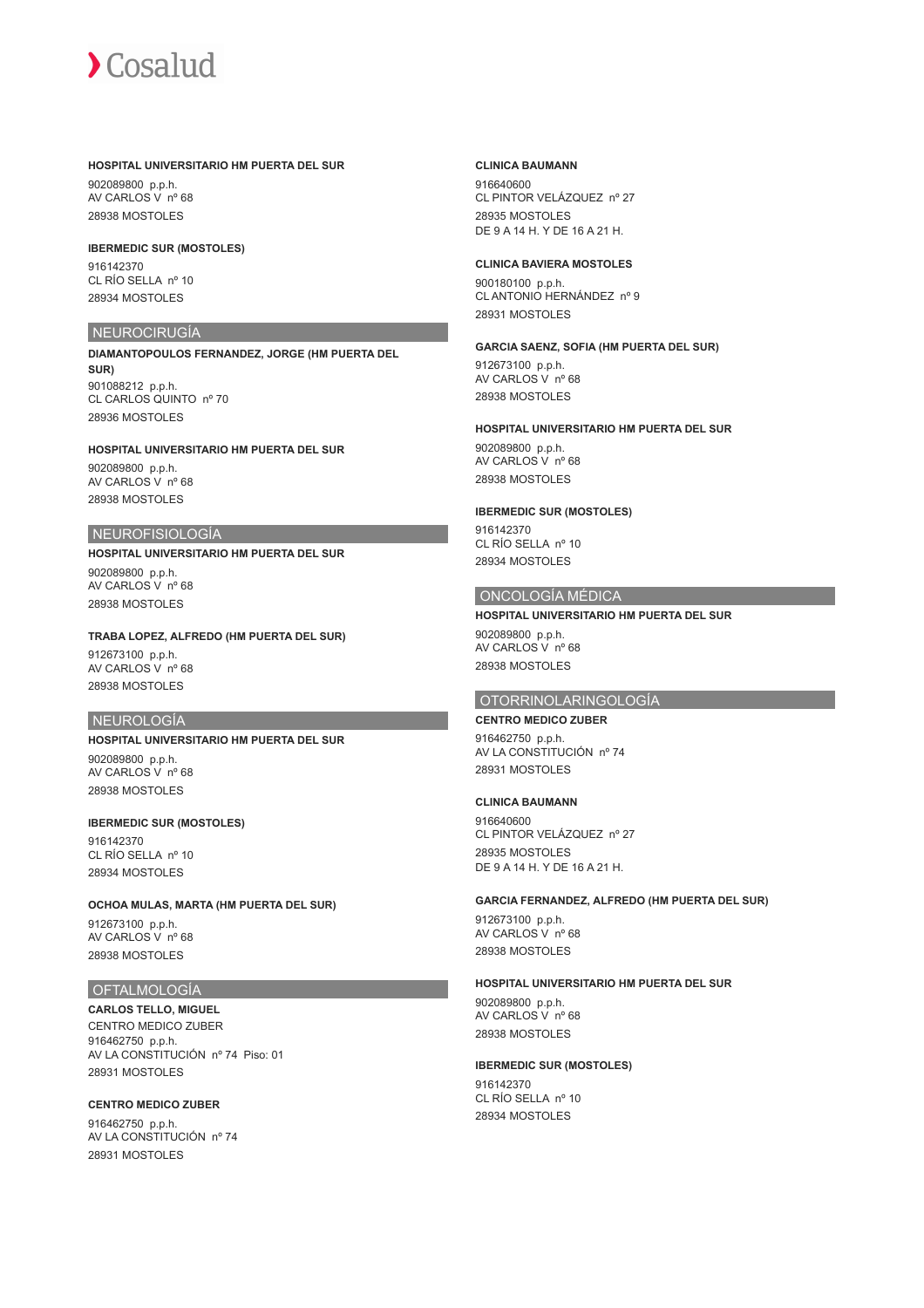

**MATA CASTRO, NIEVES (HTAL.UNIVERSITARIO HM PUERTA DEL SUR)** 902089800 p.p.h. AV CARLOS V nº 68 28938 MOSTOLES

#### PEDIATRÍA

## **CENTRO MEDICO ZUBER**

916462750 p.p.h. AV LA CONSTITUCIÓN nº 74 28931 MOSTOLES

**HOSPITAL UNIVERSITARIO HM PUERTA DEL SUR** 902089800 p.p.h.

AV CARLOS V nº 68 28938 MOSTOLES

#### **IBERMEDIC SUR (MOSTOLES)**

916142370  $CI$  RÍO SELLA nº 10 28934 MOSTOLES

**LLANA MARTIN, ISABEL (HM PUERTA DEL SUR)**

912673100 p.p.h. AV CARLOS V nº 68 28938 MOSTOLES

#### PODOLOGÍA

## **CLINICA BAUMANN**

916640600 CL PINTOR VELÁZQUEZ nº 27 28935 MOSTOLES DE 9 A 14 H. Y DE 16 A 21 H.

#### **INSTITUTO RELATER**

916181157 p.p.h. CL PINTOR EL GRECO nº 23 Piso: BJ 28933 MOSTOLES

**NOTARIO MARTIN, MARIA ISABEL (CLINICA PODOLOGICA CARRERA)** 912268858 p.p.h. CL LA CARRERA nº 7 28931 MOSTOLES

#### POLICLINICOS

#### **DALREN CONSULTORIO MEDICO DENTAL, S.L.**

916479163 p.p.h. AV LOS SAUCES nº 40 28935 MOSTOLES

## PREPARACIÓN AL PARTO

**RODRIGUEZ ZAMBRANO, MIGUEL ANGEL (HTAL PUERTA DEL SUR)** HOSPITAL UNIVERSITARIO HM MADRID 646310894 p.p.h. CL CARLOS QUINTO nº 70 28936 MOSTOLES

## PSICOLOGÍA

**CENTRO MEDICO ZUBER**

916462750 p.p.h. AV LA CONSTITUCIÓN nº 74 28931 MOSTOLES

#### **IBERMEDIC SUR (MOSTOLES)**

916142370 CL RÍO SELLA nº 10 28934 MOSTOLES

#### PSIQUIATRÍA

**CABALLERO MARTINEZ, LUIS MARIA (HM PUERTA DEL SUR)** 912673100 p.p.h. AV CARLOS V nº 68 28938 MOSTOLES

#### **CENTRO MEDICO ZUBER**

916462750 p.p.h. AV LA CONSTITUCIÓN nº 74 28931 MOSTOLES

#### **HOSPITAL UNIVERSITARIO HM PUERTA DEL SUR**

902089800 p.p.h. AV CARLOS V nº 68 28938 MOSTOLES

#### **IBERMEDIC SUR (MOSTOLES)**

916142370 CL RÍO SELLA nº 10 28934 MOSTOLES

## RADIODIAGNÓSTICO

#### **CENTRO MEDICO ZUBER**

916462750 p.p.h. AV LA CONSTITUCIÓN nº 74 28931 MOSTOLES

#### **CLINICA BAUMANN**

916640600 CL PINTOR VELÁZQUEZ nº 27 28935 MOSTOLES DE 9 A 14 H. Y DE 16 A 21 H.

#### **HOSPITAL UNIVERSITARIO HM PUERTA DEL SUR**

902089800 p.p.h. AV CARLOS V nº 68 28938 MOSTOLES

#### **IBERMEDIC SUR (MOSTOLES)**

916142370 CL RÍO SELLA nº 10 28934 MOSTOLES

#### **RADIOLOGIA PUERTA DEL SUR**

912673100 p.p.h. AV CARLOS V nº 68 28938 MOSTOLES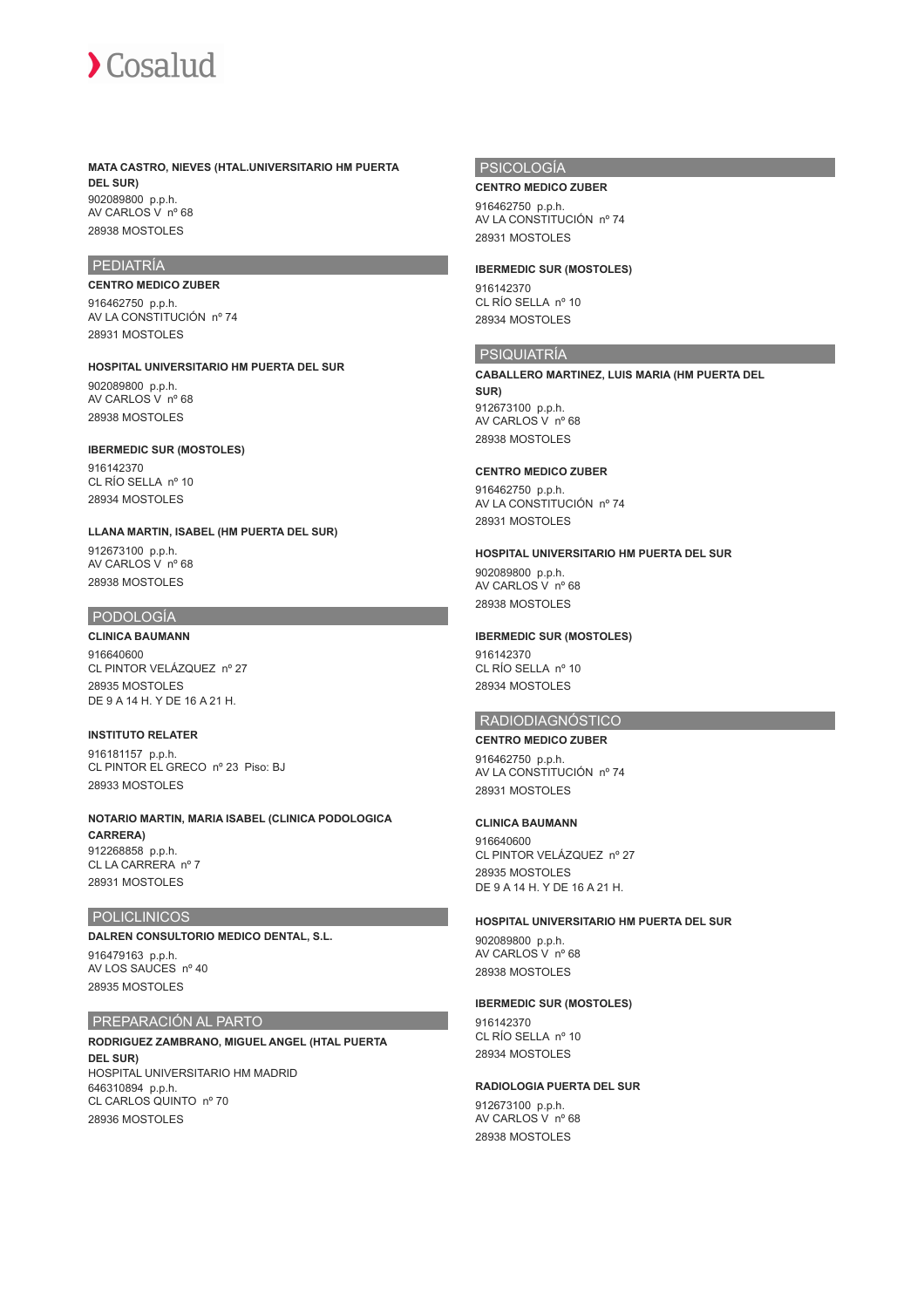#### **RESONANCIA ABIERTA IBERMEDIC**

914968813 p.p.h. CL LA LIBERTAD nº 31 28936 MOSTOLES

## RADIOTERAPIA

**HOSPITAL UNIVERSITARIO HM PUERTA DEL SUR** 902089800 p.p.h.

AV CARLOS V nº 68 28938 MOSTOLES

## **REHABILITACIÓN DALREN CONSULTORIO MEDICO DENTAL, S.L.**

916479163 p.p.h. AV LOS SAUCES nº 40 28935 MOSTOLES

#### **HOSPITAL UNIVERSITARIO HM PUERTA DEL SUR**

902089800 p.p.h. AV CARLOS V nº 68 28938 MOSTOLES

#### **IBERMEDIC SUR (MOSTOLES)** 916142370

CL RÍO SELLA nº 10 28934 MOSTOLES

## **ROBEÑO ROGER, DANIEL (HM PUERTA DEL SUR)**

912673100 p.p.h. AV CARLOS V nº 68 28938 MOSTOLES

## REUMATOLOGÍA

**GARCIA DE LA PEÑA LEFEBVRE, PALOMA (HM PUERTA DEL SUR)** 912673100 p.p.h. AV CARLOS V nº 68 28938 MOSTOLES

### **HOSPITAL UNIVERSITARIO HM PUERTA DEL SUR**

902089800 p.p.h. AV CARLOS V nº 68 28938 MOSTOLES

#### **IBERMEDIC SUR (MOSTOLES)**

916142370 CL RÍO SELLA nº 10 28934 MOSTOLES

#### TRATAMIENTO DEL DOLOR

**HOSPITAL UNIVERSITARIO HM PUERTA DEL SUR** 902089800 p.p.h.

AV CARLOS V nº 68 28938 MOSTOLES

**PEREZ CAJARAVILLE, JUAN (HM PUERTA DEL SUR)** HOSPITAL UNIVERSITARIO HM PUERTA DEL SUR 912673100 p.p.h. AV CARLOS V nº 68 28938 MOSTOLES

## TRAUMATOLOGÍA Y CIRUGIA ORTOPÉDICA

**CENTRO MEDICO ZUBER** 916462750 p.p.h. AV LA CONSTITUCIÓN nº 74 28931 MOSTOLES

#### **CLINICA BAUMANN**

916640600 CL PINTOR VELÁZQUEZ nº 27 28935 MOSTOLES DE 9 A 14 H. Y DE 16 A 21 H.

## **CONDE MORA, ALFONSO (CENTRO MEDICO MOSTOLES)**

916176556 p.p.h. AV DOS DE MAYO nº 36 28934 MOSTOLES

#### **DALREN CONSULTORIO MEDICO DENTAL, S.L.**

916479163 p.p.h. AV LOS SAUCES nº 40 28935 MOSTOLES

#### **HOSPITAL UNIVERSITARIO HM PUERTA DEL SUR**

902089800 p.p.h. AV CARLOS V nº 68 28938 MOSTOLES

#### **IBERMEDIC SUR (MOSTOLES)**

916142370 CL RÍO SELLA nº 10 28934 MOSTOLES

### **INSTITUTO RELATER**

916181157 p.p.h. CL PINTOR EL GRECO nº 23 Piso: BJ 28933 MOSTOLES

#### **MARTINEZ LLOREDA, ANGEL**

916450488 p.p.h. PA VILLAFONTANA nº S/N 28937 MOSTOLES

#### **SANZ FERRANDO, LUIS ALFONSO (HM PUERTA DEL SUR)**

912673100 p.p.h. AV CARLOS V nº 68 28938 MOSTOLES

#### **SELLERS RIPOLL, FERNANDO**

INSTITUTO RELATER 916181157 p.p.h. CL PINTOR EL GRECO nº 23 Piso: BJ 28933 MOSTOLES

#### UROLOGÍA

**CENTRO MEDICO ZUBER** 916462750 p.p.h. AV LA CONSTITUCIÓN nº 74 28931 MOSTOLES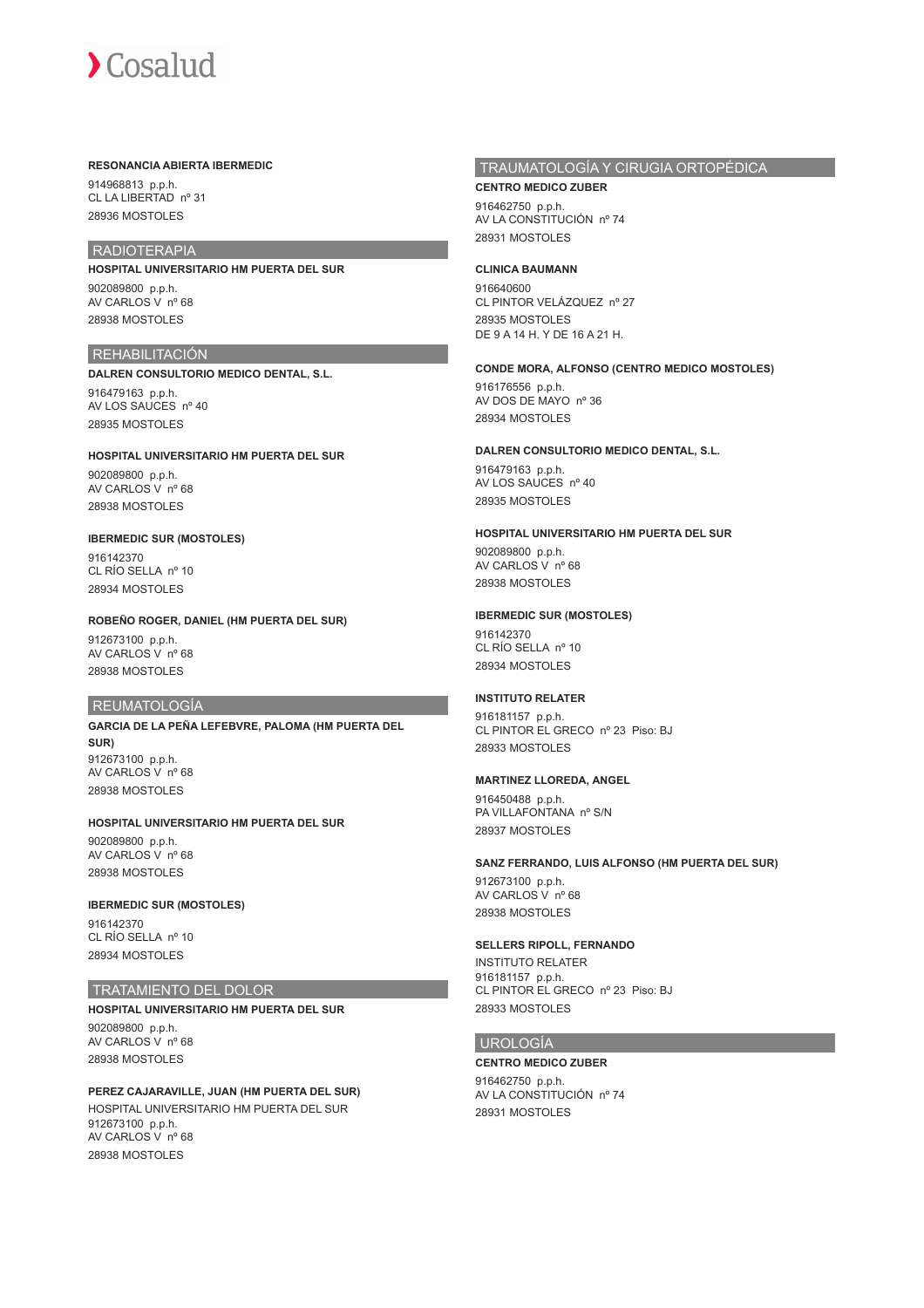#### **DALREN CONSULTORIO MEDICO DENTAL, S.L.**

916479163 p.p.h. AV LOS SAUCES nº 40 28935 MOSTOLES

#### **HOSPITAL UNIVERSITARIO HM PUERTA DEL SUR**

902089800 p.p.h. AV CARLOS V nº 68 28938 MOSTOLES

#### **IBERMEDIC SUR (MOSTOLES)**

916142370 CL RÍO SELLA nº 10 28934 MOSTOLES

#### **LLORENTE ABARCA, CARLOS (HM PUERTA DEL SUR)**

912673100 p.p.h. AV CARLOS V nº 68 28938 MOSTOLES

#### **ROC UROLOGIA (HM PUERTA DEL SUR)**

902089800 p.p.h. AV CARLOS V nº 68 28938 MOSTOLES

#### NAVALCARNERO

## ALERGOLOGÍA

#### **CENTRO MEDICO GAVA**

918114811 p.p.h. CL LA CUESTA DEL ÁGUILA nº 37 28600 NAVALCARNERO

### ANÁLISIS CLÍNICOS

**DRES. DÍEZ PEÑAS LAB. DE ANÁLISIS CLÍNICOS (CENTRO MEDICO GAVA)** 918844089 CL LA CUESTA DEL ÁGUILA nº 37 28600 NAVALCARNERO DE LUNES A SÁBADO DE 8 A 14 H.

#### **FRESEIRO MARTINEZ, M.CARMEN**

918114282 TR DOCTORA nº 2 28600 NAVALCARNERO MARTES DE 8 A 10 H.

#### **SYNLAB (CENTRO MEDICO GAVA)**

918114811 p.p.h. CL LA CUESTA DEL ÁGUILA nº 37 28600 NAVALCARNERO lunes a viernes de 8 a 10 h. sabados de 9 a 11 h

## ANGIOLOGÍA Y CIRUGÍA VASCULAR

**CENTRO MEDICO GAVA** 918114811 p.p.h. CL LA CUESTA DEL ÁGUILA nº 37 28600 NAVALCARNERO

#### APARATO DIGESTIVO

**CENTRO MEDICO GAVA** 918114811 p.p.h. CL LA CUESTA DEL ÁGUILA nº 37 28600 NAVALCARNERO

#### CARDIOLOGÍA

**CENTRO MEDICO GAVA** 918114811 p.p.h. CL LA CUESTA DEL ÁGUILA nº 37 28600 NAVALCARNERO

## CIRUGÍA GENERAL Y DEL APARATO DIGESTIVO

**CENTRO MEDICO GAVA**

918114811 p.p.h. CL LA CUESTA DEL ÁGUILA nº 37 28600 NAVALCARNERO

## **DERMATOLOGÍA**

#### **CENTRO MEDICO GAVA**

918114811 p.p.h. CL LA CUESTA DEL ÁGUILA nº 37 28600 NAVALCARNERO

## ENDOCRINOLOGÍA

**CENTRO MEDICO GAVA** 918114811 p.p.h. CL LA CUESTA DEL ÁGUILA nº 37 28600 NAVALCARNERO

#### ENFERMERÍA

**CENTRO MEDICO GAVA** 918114811 p.p.h. CL LA CUESTA DEL ÁGUILA nº 37 28600 NAVALCARNERO

## FISIOTERAPIA

**CENTRO MEDICO GAVA** 918114811 p.p.h. CL LA CUESTA DEL ÁGUILA nº 37 28600 NAVALCARNERO

## GINECOLOGÍA Y OBSTETRICIA

**CENTRO MEDICO GAVA**

918114811 p.p.h. CL LA CUESTA DEL ÁGUILA nº 37 28600 NAVALCARNERO

#### HOMEOPATÍA

#### **CENTRO MEDICO GAVA**

918114811 p.p.h. CL LA CUESTA DEL ÁGUILA nº 37 28600 NAVALCARNERO

## LOGOFONIATRÍA

#### **CENTRO MEDICO GAVA**

918114811 p.p.h. CL LA CUESTA DEL ÁGUILA nº 37 28600 NAVALCARNERO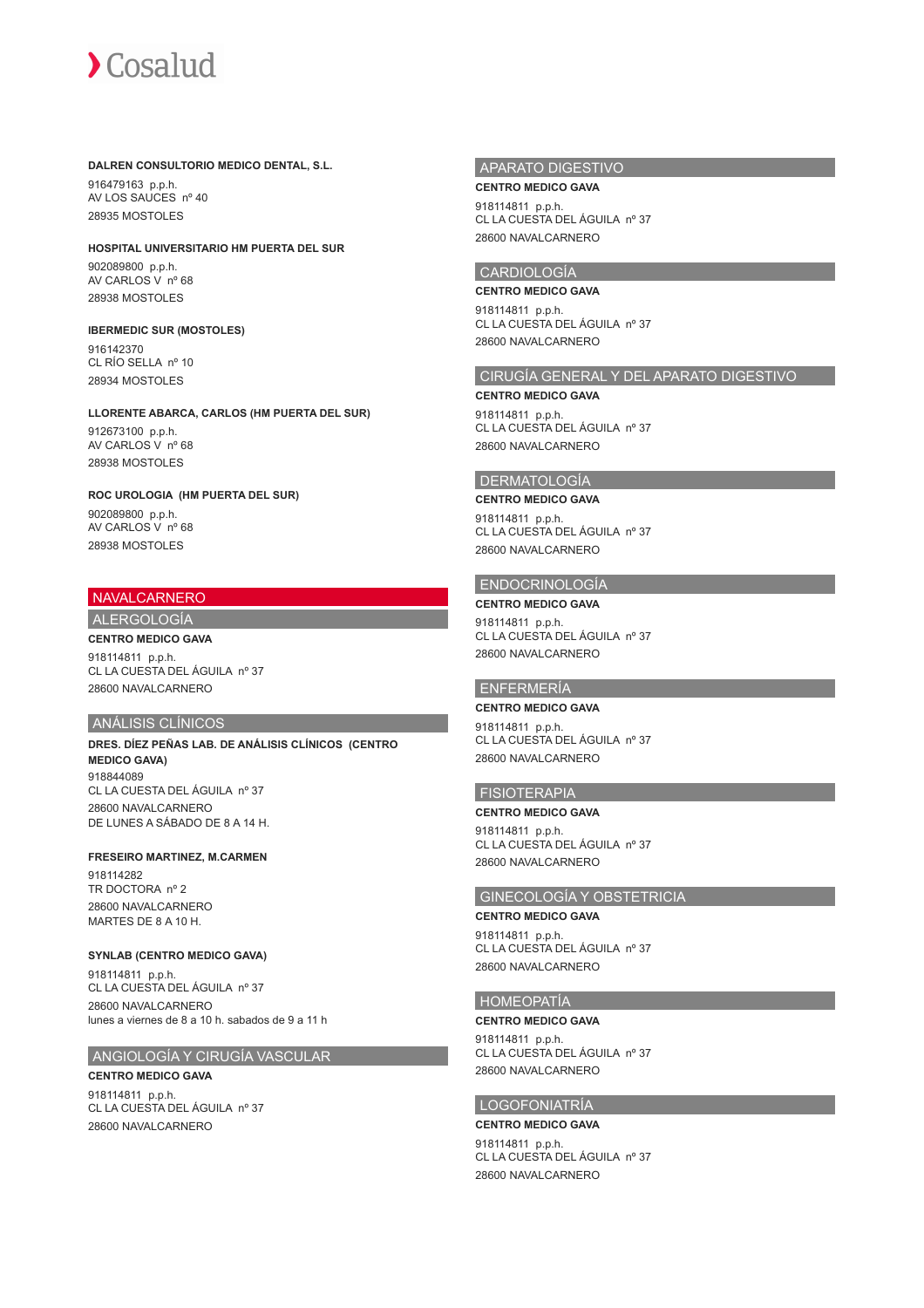## MEDICINA GENERAL

**CENTRO MEDICO GAVA** 918114811 p.p.h. CL LA CUESTA DEL ÁGUILA nº 37

## MEDICINA INTERNA

## **CENTRO MEDICO GAVA**

28600 NAVALCARNERO

918114811 p.p.h. CL LA CUESTA DEL ÁGUILA nº 37 28600 NAVALCARNERO

### NEUROLOGÍA

#### **CENTRO MEDICO GAVA**

918114811 p.p.h. CL LA CUESTA DEL ÁGUILA nº 37 28600 NAVALCARNERO

#### OFTALMOLOGÍA

#### **CENTRO MEDICO GAVA**

918114811 p.p.h. CL LA CUESTA DEL ÁGUILA nº 37 28600 NAVALCARNERO

#### OTORRINOLARINGOLOGÍA

**CENTRO MEDICO GAVA** 918114811 p.p.h. CL LA CUESTA DEL ÁGUILA nº 37 28600 NAVALCARNERO

## PEDIATRÍA

## **CENTRO MEDICO GAVA** 918114811 p.p.h.

CL LA CUESTA DEL ÁGUILA nº 37 28600 NAVALCARNERO

## PODOLOGÍA

**CENTRO MEDICO GAVA** 918114811 p.p.h. CL LA CUESTA DEL ÁGUILA nº 37 28600 NAVALCARNERO

## PREPARACIÓN AL PARTO

**CENTRO MEDICO GAVA** 918114811 p.p.h. CL LA CUESTA DEL ÁGUILA nº 37 28600 NAVALCARNERO

## PSICOLOGÍA

**CENTRO MEDICO GAVA** 918114811 p.p.h. CL LA CUESTA DEL ÁGUILA nº 37 28600 NAVALCARNERO

#### PSIQUIATRÍA

#### **CENTRO MEDICO GAVA**

918114811 p.p.h. CL LA CUESTA DEL ÁGUILA nº 37 28600 NAVALCARNERO

#### RADIODIAGNÓSTICO

**CENTRO MEDICO GAVA** 918114811 p.p.h. CL LA CUESTA DEL ÁGUILA nº 37 28600 NAVALCARNERO

## REHABILITACIÓN

**CENTRO MEDICO GAVA** 918114811 p.p.h. CL LA CUESTA DEL ÁGUILA nº 37 28600 NAVALCARNERO

## TRAUMATOLOGÍA Y CIRUGIA ORTOPÉDICA

**CENTRO MEDICO GAVA**

918114811 p.p.h. CL LA CUESTA DEL ÁGUILA nº 37 28600 NAVALCARNERO

### UROLOGÍA

#### **CENTRO MEDICO GAVA**

918114811 p.p.h. CL LA CUESTA DEL ÁGUILA nº 37 28600 NAVALCARNERO

#### PARACUELLOS DE JARAMA

## **ALERGOLOGÍA**

**CEMAJ-CEMTRO MEDICO MIRAMADRID**

902886418 p.p.h. CL QUEVEDO nº S/N 28860 PARACUELLOS DE JARAMA

#### ANÁLISIS CLÍNICOS

#### **CEMAJ-CEMTRO MEDICO MIRAMADRID**

902886418 p.p.h. CL QUEVEDO nº S/N 28860 PARACUELLOS DE JARAMA

#### **DR. GOYA ANALISIS (CEMAJ MIRAMADRID)**

918844089 p.p.h. CL QUEVEDO nº S/N 28860 PARACUELLOS DE JARAMA

#### CIRUGÍA GENERAL Y DEL APARATO DIGESTIVO

#### **CEMAJ-CEMTRO MEDICO MIRAMADRID**

902886418 p.p.h. CL QUEVEDO nº S/N 28860 PARACUELLOS DE JARAMA

#### ENDOCRINOLOGÍA

## **CEMAJ-CEMTRO MEDICO MIRAMADRID**

902886418 p.p.h. CL QUEVEDO nº S/N 28860 PARACUELLOS DE JARAMA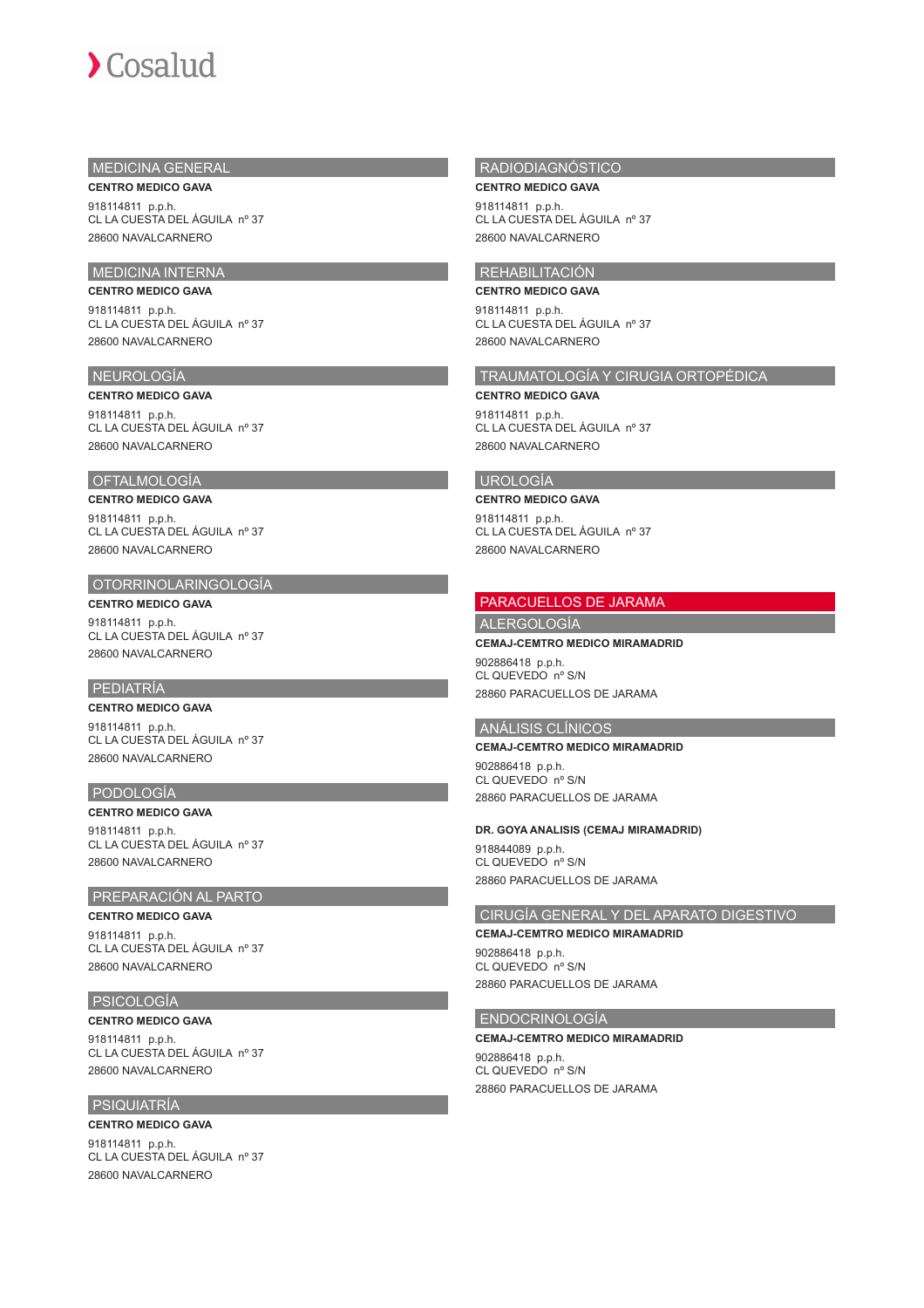## ENFERMERÍA

#### **CEMAJ-CEMTRO MEDICO MIRAMADRID**

902886418 p.p.h. CL QUEVEDO nº S/N 28860 PARACUELLOS DE JARAMA

## ESTOMATOLOGÍA

**CEMAJ-CEMTRO MEDICO MIRAMADRID** 902886418 p.p.h. CL QUEVEDO nº S/N 28860 PARACUELLOS DE JARAMA

#### FISIOTERAPIA

#### **CEMAJ-CEMTRO MEDICO MIRAMADRID**

902886418 p.p.h. CL QUEVEDO nº S/N 28860 PARACUELLOS DE JARAMA

## GINECOLOGÍA Y OBSTETRICIA

#### **CEMAJ-CEMTRO MEDICO MIRAMADRID**

902886418 p.p.h. CL QUEVEDO nº S/N 28860 PARACUELLOS DE JARAMA

#### MEDICINA GENERAL

## **CEMAJ-CEMTRO MEDICO MIRAMADRID**

902886418 p.p.h. CL QUEVEDO nº S/N 28860 PARACUELLOS DE JARAMA

## OTORRINOLARINGOLOGÍA

## **CEMAJ-CEMTRO MEDICO MIRAMADRID**

902886418 p.p.h. CL QUEVEDO nº S/N 28860 PARACUELLOS DE JARAMA

#### PEDIATRÍA

**CEMAJ-CEMTRO MEDICO MIRAMADRID** 902886418 p.p.h. CL QUEVEDO nº S/N

28860 PARACUELLOS DE JARAMA

#### PSIQUIATRÍA

#### **CEMAJ-CEMTRO MEDICO MIRAMADRID**

902886418 p.p.h. CL QUEVEDO nº S/N 28860 PARACUELLOS DE JARAMA

#### TRAUMATOLOGÍA Y CIRUGIA ORTOPÉDICA

## **CEMAJ-CEMTRO MEDICO MIRAMADRID**

902886418 p.p.h. CL QUEVEDO nº S/N 28860 PARACUELLOS DE JARAMA

#### UROLOGÍA

#### **CEMAJ-CEMTRO MEDICO MIRAMADRID** 902886418 p.p.h.

CL QUEVEDO nº S/N 28860 PARACUELLOS DE JARAMA

#### PARETS DEL VALLES

ANÁLISIS CLÍNICOS

**SYNLAB (CENTRE DE MEDICINA I FISIOTERAPIA VALLES CLINIC)** 914070261 CL L´EMPORDÀ nº 30 08150 PARETS DEL VALLES DE LUNES A VIERNES DE 9,30 A 13,00 Y DE 15,30 A 20,30 H.

## PARLA

## ALERGOLOGÍA **CLINICA WELLCARE MEDICA**

916644545 p.p.h. AV LAS LAGUNAS nº 4 28981 PARLA

#### **POLICLINICA MADRID SUR**

916644410 p.p.h. CL FEDERICA MONTSENY nº 1 28981 PARLA

## ANÁLISIS CLÍNICOS

#### **LABORATORIOS SURLAB (CENTRO SALUD 2000)**

916052350 CL RÍO MIÑO nº 9 28981 PARLA DE LUNES A SÁBADOS DE 09:30 A 10:30 HS.

#### **SYNLAB (POLICLINICA MADRID SUR)**

916644410 p.p.h. CL FEDERICA MONTSENY nº 12 28981 PARLA lunes a viernes de 8:30 a 10:30 h. Sábados de 9 a 10 h

#### **SYNLAB IASA (WELLCARE)**

916644545 AV LAS LAGUNAS nº 4 28981 PARLA DE LUNES A VIERNES, DE 08.00 A 11.00

#### ANGIOLOGÍA Y CIRUGÍA VASCULAR

## **POLICLINICA MADRID SUR**

916644410 p.p.h. CL FEDERICA MONTSENY nº 1 28981 PARLA

#### APARATO DIGESTIVO

**CLINICA WELLCARE MEDICA** 916644545 p.p.h. AV LAS LAGUNAS nº 4 28981 PARLA

#### **POLICLINICA MADRID SUR**

916644410 p.p.h. CL FEDERICA MONTSENY nº 1 28981 PARLA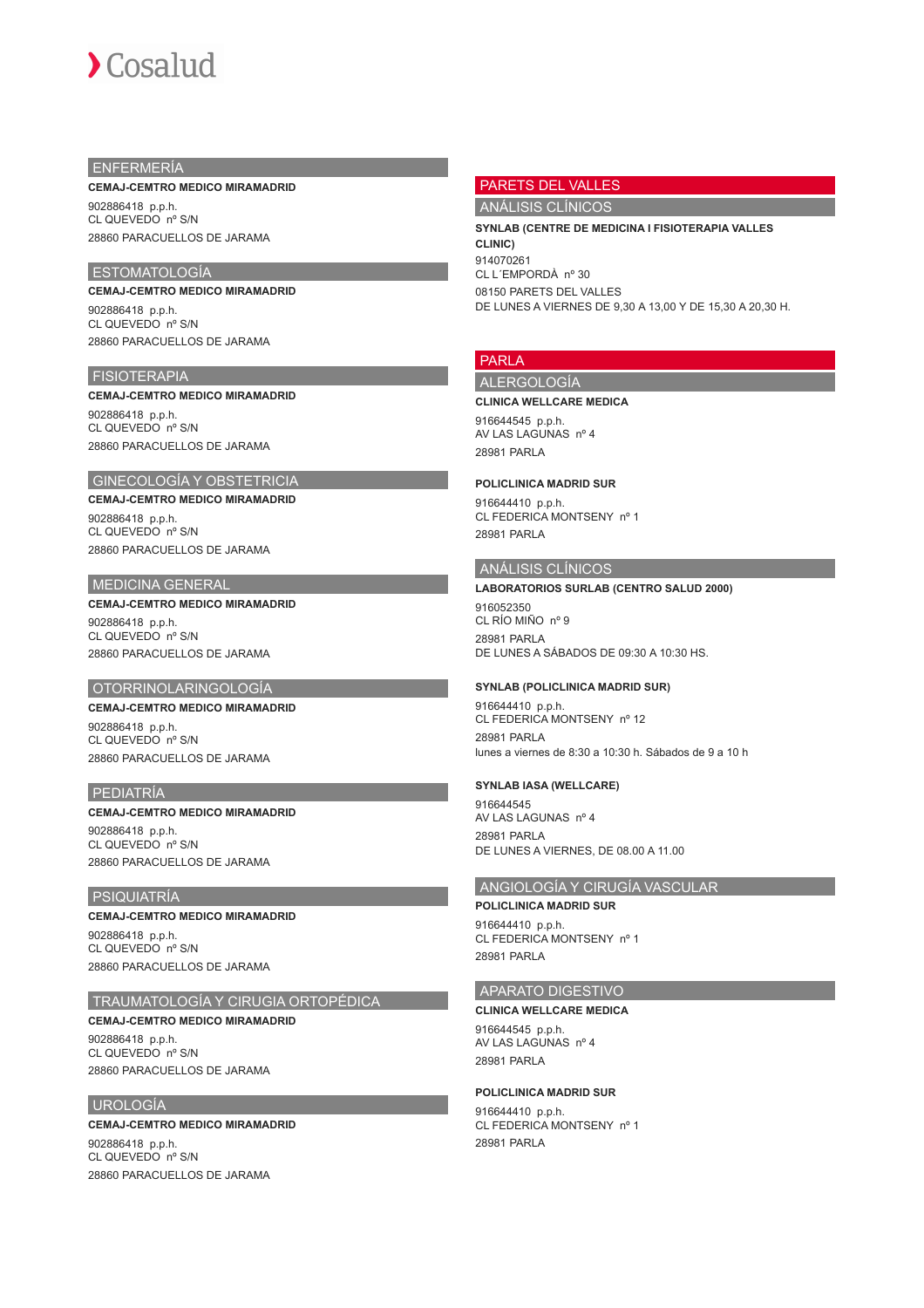## CARDIOLOGÍA

#### **CLINICA WELLCARE MEDICA**

916644545 p.p.h. AV LAS LAGUNAS nº 4 28981 PARLA

#### **POLICLINICA MADRID SUR**

916644410 p.p.h. CL FEDERICA MONTSENY nº 1 28981 PARLA

## CIRUGÍA GENERAL Y DEL APARATO DIGESTIVO

#### **CLINICA WELLCARE MEDICA**

916644545 p.p.h. AV LAS LAGUNAS nº 4 28981 PARLA

### **POLICLINICA MADRID SUR**

916644410 p.p.h. CL FEDERICA MONTSENY nº 1 28981 PARLA

## CIRUGÍA PLÁSTICA Y REPARADORA

**CLINICA WELLCARE MEDICA** 916644545 p.p.h. AV LAS LAGUNAS nº 4 28981 PARLA

#### **POLICLINICA MADRID SUR**

916644410 p.p.h. CL FEDERICA MONTSENY nº 1 28981 PARLA

#### DERMATOLOGÍA

## **CLINICA WELLCARE MEDICA**

916644545 p.p.h. AV LAS LAGUNAS nº 4 28981 PARLA

## **POLICLINICA MADRID SUR**

916644410 p.p.h. CL FEDERICA MONTSENY nº 1 28981 PARLA

## ENDOCRINOLOGÍA

#### **CLINICA WELLCARE MEDICA**

916644545 p.p.h. AV LAS LAGUNAS nº 4 28981 PARLA

**RODRÍGUEZ JIMÉNEZ, CELESTINO (PARLA)**

659867111 p.p.h. CL SAN ANTÓN nº 66 Piso: BJ 28982 PARLA

#### ENFERMERÍA

#### **CLINICA WELLCARE MEDICA**

916644545 p.p.h. AV LAS LAGUNAS nº 4 28981 PARLA

#### **POLICLINICA MADRID SUR**

916644410 p.p.h. CL FEDERICA MONTSENY nº 1 28981 PARLA

## ESTOMATOLOGÍA

**CLINICA WELLCARE MEDICA** 916644545 p.p.h. AV LAS LAGUNAS nº 4 28981 PARLA

## **POLICLINICA MADRID SUR**

916644410 p.p.h. CL FEDERICA MONTSENY nº 1 28981 PARLA

## FISIOTERAPIA

## **CLINICA WELLCARE MEDICA**

916644545 p.p.h. AV LAS LAGUNAS nº 4 28981 PARLA

## **POLICLINICA MADRID SUR**

916644410 p.p.h. CL FEDERICA MONTSENY nº 1 28981 PARLA

## GINECOLOGÍA Y OBSTETRICIA

**CLINICA WELLCARE MEDICA** 916644545 p.p.h. AV LAS LAGUNAS nº 4 28981 PARLA

#### **POLICLINICA MADRID SUR**

916644410 p.p.h. CL FEDERICA MONTSENY nº 1 28981 PARLA

## MEDICINA GENERAL

#### **CLINICA WELLCARE MEDICA**

916644545 p.p.h. AV LAS LAGUNAS nº 4 28981 PARLA

#### **POLICLINICA MADRID SUR**

916644410 p.p.h. CL FEDERICA MONTSENY nº 1 28981 PARLA

#### MEDICINA INTERNA

#### **CLINICA WELLCARE MEDICA**

916644545 p.p.h. AV LAS LAGUNAS nº 4 28981 PARLA

## **POLICLINICA MADRID SUR**

916644410 p.p.h. CL FEDERICA MONTSENY nº 1 28981 PARLA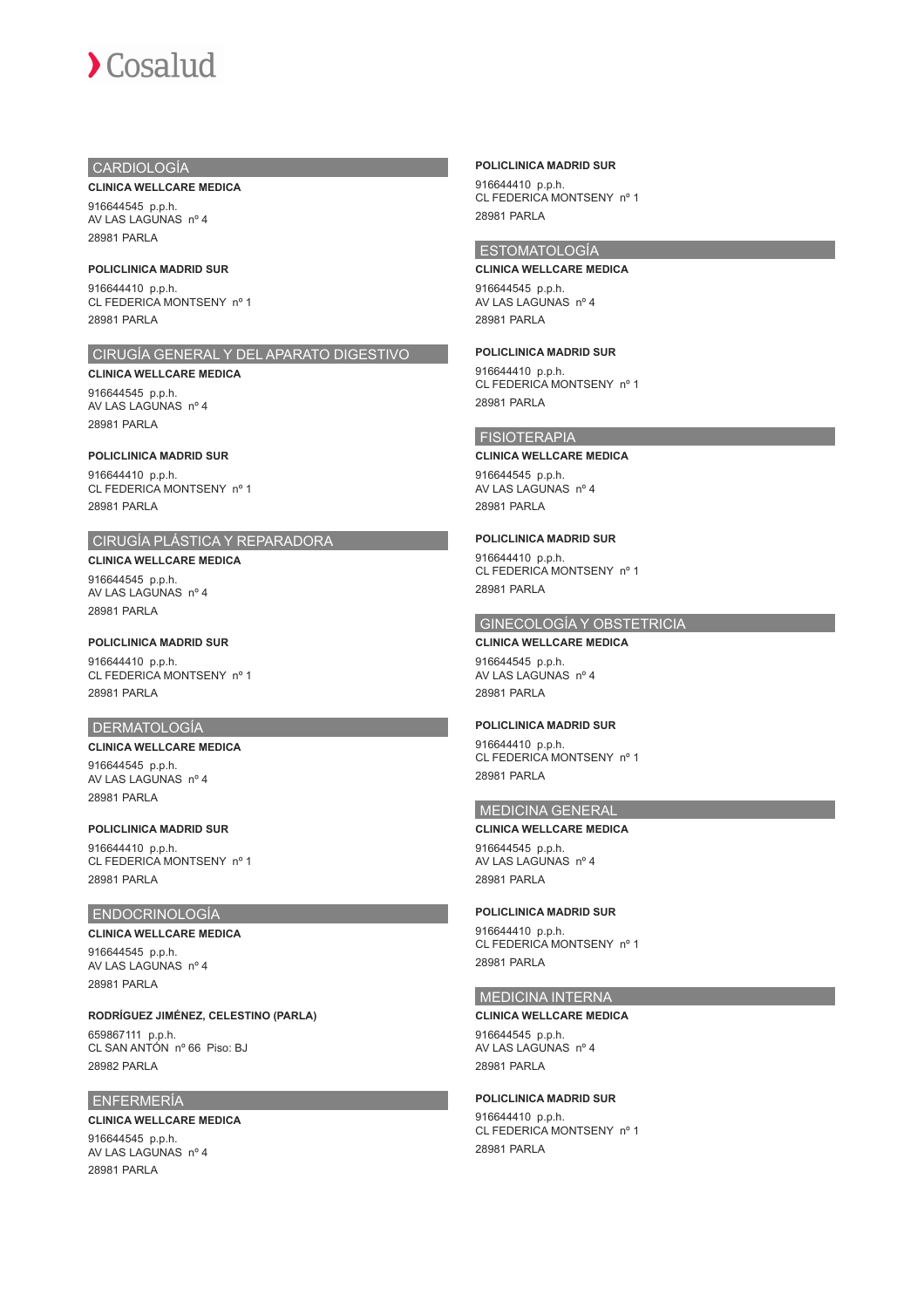## NEUMOLOGÍA

#### **CLINICA WELLCARE MEDICA**

916644545 p.p.h. AV LAS LAGUNAS nº 4 28981 PARLA

#### **POLICLINICA MADRID SUR**

916644410 p.p.h. CL FEDERICA MONTSENY nº 1 28981 PARLA

## NEUROLOGÍA

**CLINICA WELLCARE MEDICA** 916644545 p.p.h. AV LAS LAGUNAS nº 4

#### OFTALMOLOGÍA

28981 PARLA

## **CLINICA WELLCARE MEDICA**

916644545 p.p.h. AV LAS LAGUNAS nº 4 28981 PARLA

#### **POLICLINICA MADRID SUR** 916644410 p.p.h. CL FEDERICA MONTSENY nº 1 28981 PARLA

#### OTORRINOLARINGOLOGÍA

**CLINICA WELLCARE MEDICA** 916644545 p.p.h. AV LAS LAGUNAS nº 4 28981 PARLA

#### **POLICLINICA MADRID SUR** 916644410 p.p.h. CL FEDERICA MONTSENY nº 1 28981 PARLA

#### PEDIATRÍA

#### **CLINICA WELLCARE MEDICA**

916644545 p.p.h. AV LAS LAGUNAS nº 4 28981 PARLA

#### **CRC. PSICOLOGIA Y MEDICINA PARLA** 915295266 p.p.h. CL GUADALAJARA nº 17 Piso: BJ 28982 PARLA

#### **POLICLINICA MADRID SUR**

916644410 p.p.h. CL FEDERICA MONTSENY nº 1 28981 PARLA

## PODOLOGÍA

#### **CLINICA WELLCARE MEDICA** 916644545 p.p.h. AV LAS LAGUNAS nº 4 28981 PARLA

#### **POLICLINICA MADRID SUR**

916644410 p.p.h. CL FEDERICA MONTSENY nº 1 28981 PARLA

## PREPARACIÓN AL PARTO

**CLINICA WELLCARE MEDICA** 916644545 p.p.h. AV LAS LAGUNAS nº 4 28981 PARLA

## **POLICLINICA MADRID SUR**

916644410 p.p.h. CL FEDERICA MONTSENY nº 1 28981 PARLA

## PSICOLOGÍA

## **CRC. PSICOLOGIA Y MEDICINA PARLA**

915295266 p.p.h. CL GUADALAJARA nº 17 Piso: BJ 28982 PARLA

## PSIQUIATRÍA

#### **POLICLINICA MADRID SUR**

916644410 p.p.h. CL FEDERICA MONTSENY nº 1 28981 PARLA

#### RADIODIAGNÓSTICO

## **CLINICA WELLCARE MEDICA**

916644545 p.p.h. AV LAS LAGUNAS nº 4 28981 PARLA

#### **DMI SALUD PARLA**

911091945 p.p.h. AV LEGUARIO nº 49 28981 PARLA DE 9 A 20 H

#### **POLICLINICA MADRID SUR**

916644410 p.p.h. CL FEDERICA MONTSENY nº 1 28981 PARLA

## REHABILITACIÓN

## **CLINICA WELLCARE MEDICA**

916644545 p.p.h. AV LAS LAGUNAS nº 4 28981 PARLA

#### **POLICLINICA MADRID SUR**

916644410 p.p.h. CL FEDERICA MONTSENY nº 1 28981 PARLA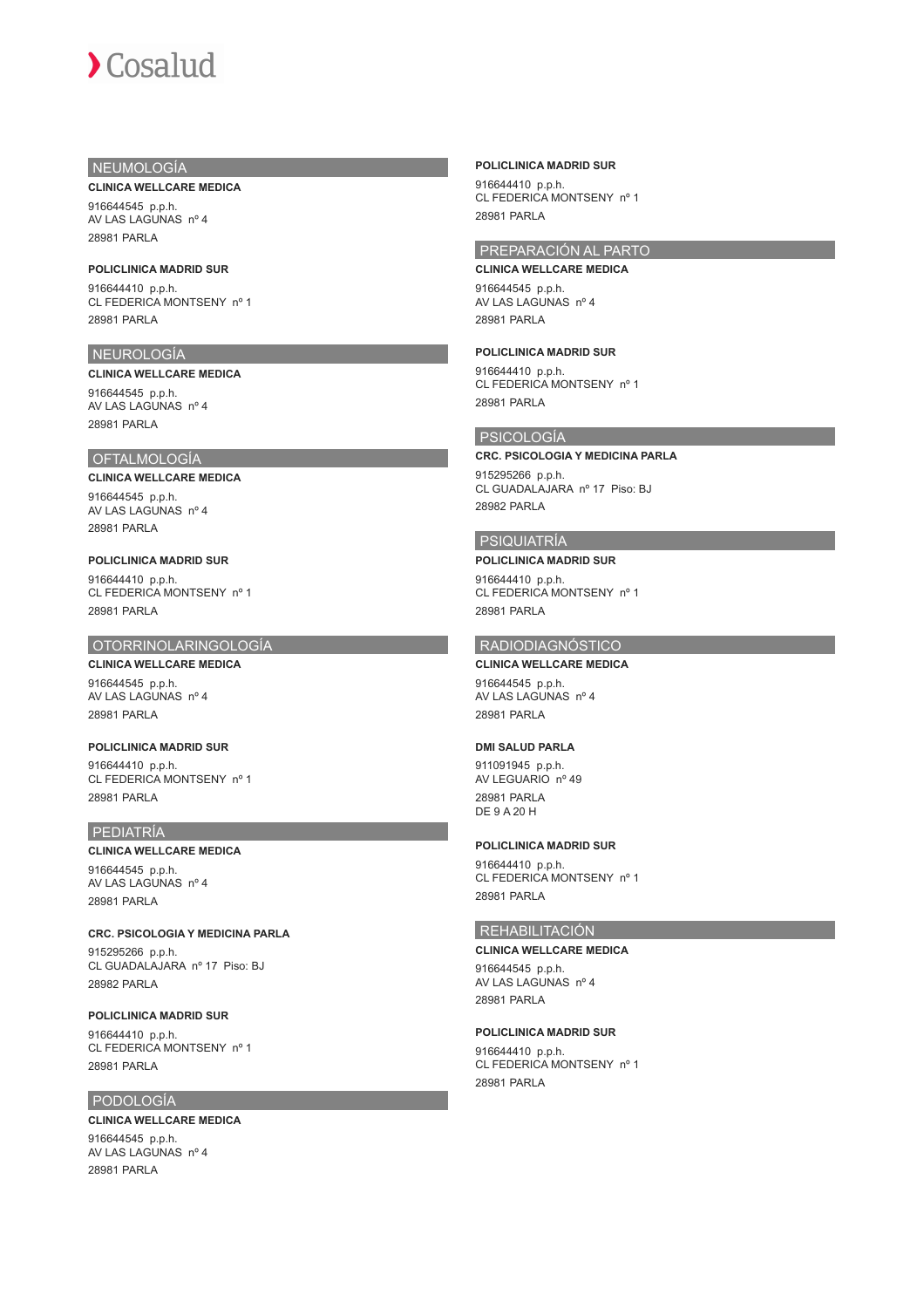

## TRAUMATOLOGÍA Y CIRUGIA ORTOPÉDICA

**CLINICA WELLCARE MEDICA** 916644545 p.p.h. AV LAS LAGUNAS nº 4 28981 PARLA

### **POLICLINICA MADRID SUR**

916644410 p.p.h. CL FEDERICA MONTSENY nº 1 28981 PARLA

#### UROLOGÍA

#### **CLINICA WELLCARE MEDICA**

916644545 p.p.h. AV LAS LAGUNAS nº 4 28981 PARLA

#### **POLICLINICA MADRID SUR**

916644410 p.p.h. CL FEDERICA MONTSENY nº 1 28981 PARLA

## PINTO

## ALERGOLOGÍA

**CENTRO MÉDICO PINTO** 916923565 CL MOLINO nº 8 28320 PINTO

#### ANÁLISIS CLÍNICOS

**ESTUDIOS ANALÍTICOS APLICADOS A LA CLÍNICA** 916291649 CL SALVADOR DALÍ nº 12 28320 PINTO JUEVES DE 9:00 A 10:00H

#### **LABCO MADRID (CENTRO MEDICO PINTO)**

916926050 p.p.h. CL PABLO PICASSO nº 10 28320 PINTO

#### **MEGALAB (PINTO)**

918958295 p.p.h. CL GRECO, 41 28320 PINTO

#### **SANILAB (CENTRO MEDICO PINTO)**

916923565 p.p.h. CL MOLINO nº 8 28320 PINTO

## ANGIOLOGÍA Y CIRUGÍA VASCULAR

#### **CENTRO MÉDICO PINTO** 916923565 CL MOLINO nº 8

28320 PINTO

#### APARATO DIGESTIVO

**CENTRO MÉDICO PINTO**

916923565 CL MOLINO nº 8 28320 PINTO

## CIRUGÍA GENERAL Y DEL APARATO DIGESTIVO

**CENTRO MÉDICO PINTO** 916923565 CL MOLINO nº 8

28320 PINTO

#### DERMATOLOGÍA

#### **CENTRO MÉDICO PINTO**

916923565 CL MOLINO nº 8 28320 PINTO

#### ENDOCRINOLOGÍA

**CENTRO MÉDICO PINTO** 916923565

#### CL MOLINO nº 8 28320 PINTO

#### ENFERMERÍA

**CENTRO MÉDICO PINTO** 916923565 CL MOLINO nº 8 28320 PINTO

## ESTOMATOLOGÍA

**CENTRO MÉDICO PINTO** 916923565 CL MOLINO nº 8 28320 PINTO

## FISIOTERAPIA

#### **CENTRO MÉDICO MI SALUD**

916921355 p.p.h. CL HOSPITAL nº 14 28320 PINTO

#### **COCA GABALDON, MANUEL**

916921649 p.p.h. CL SALVADOR DALÍ nº 12 Piso: BJ 28320 PINTO

## GINECOLOGÍA Y OBSTETRICIA

**CENTRO MÉDICO PINTO** 916923565 CL MOLINO nº 8 28320 PINTO

## MEDICINA GENERAL

#### **CENTRO MÉDICO PINTO**

916923565 CL MOLINO nº 8 28320 PINTO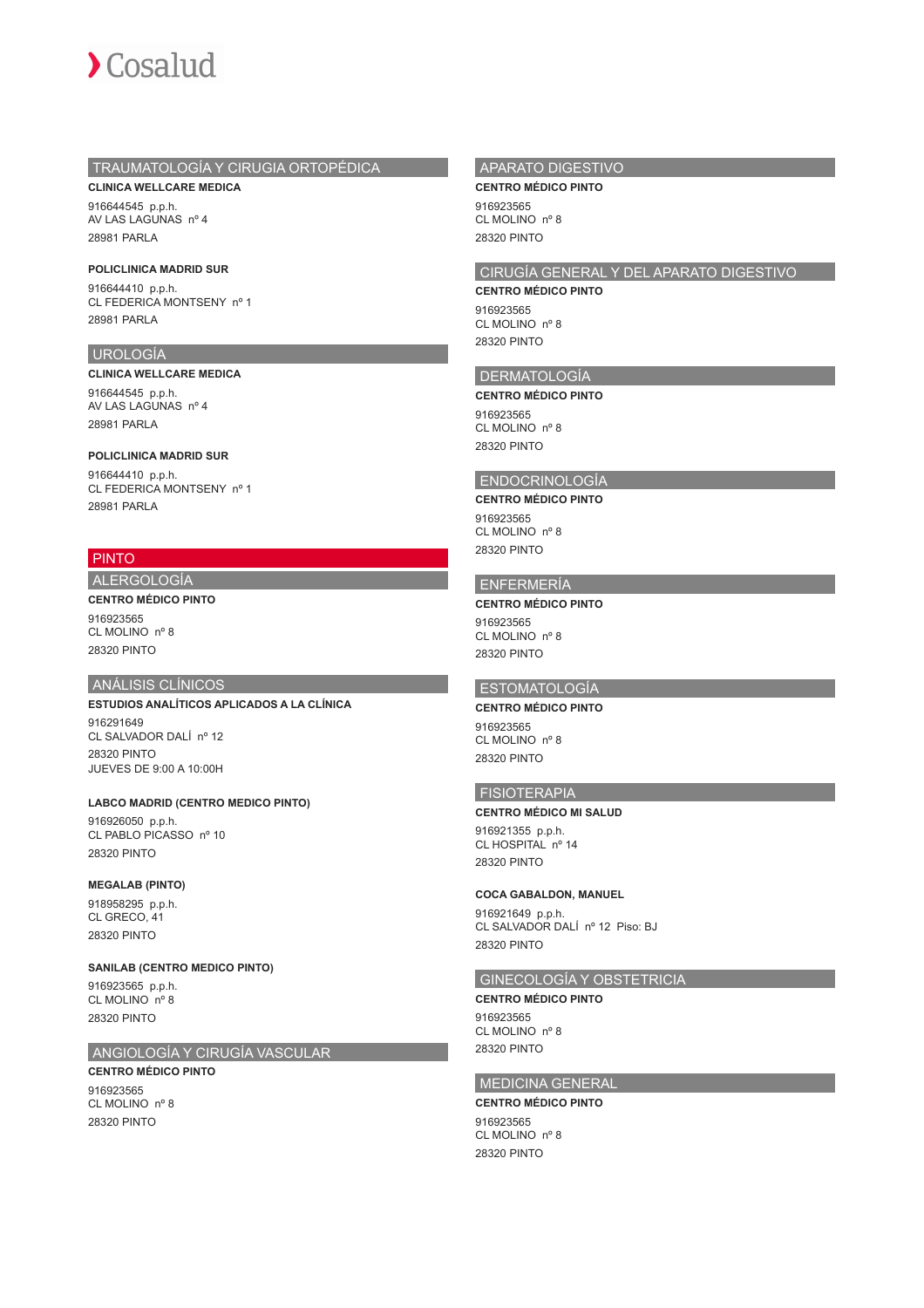#### **COCA GABALDON, MANUEL**

916921649 p.p.h. CL SALVADOR DALÍ nº 12 Piso: BJ 28320 PINTO

## OFTALMOLOGÍA

## **CENTRO MÉDICO PINTO**

916923565 CL MOLINO nº 8 28320 PINTO

## PEDIATRÍA

**CENTRO MÉDICO PINTO** 916923565 CL MOLINO nº 8 28320 PINTO

#### PODOLOGÍA

## **CENTRO MÉDICO MI SALUD** 916921355 p.p.h.

CL HOSPITAL nº 14 28320 PINTO

#### **CENTRO MÉDICO PINTO**

916923565 CL MOLINO nº 8 28320 PINTO

#### **COCA GABALDON, MANUEL**

916921649 p.p.h. CL SALVADOR DALÍ nº 12 Piso: BJ 28320 PINTO

#### PSICOLOGÍA

## **CENTRO MÉDICO MI SALUD**

916921355 p.p.h. CL HOSPITAL nº 14 28320 PINTO

#### **CENTRO MÉDICO PINTO**

916923565 CL MOLINO nº 8 28320 PINTO

## PSIQUIATRÍA

**CENTRO MÉDICO PINTO** 916923565 CL MOLINO nº 8 28320 PINTO

#### RADIODIAGNÓSTICO

#### **CENTRO MÉDICO PINTO**

916923565 CL MOLINO nº 8 28320 PINTO

## TRAUMATOLOGÍA Y CIRUGIA ORTOPÉDICA

**CENTRO MÉDICO MI SALUD** 916921355 p.p.h. CL HOSPITAL nº 14 28320 PINTO

#### **CENTRO MÉDICO PINTO**

916923565 CL MOLINO nº 8 28320 PINTO

#### **COCA GABALDON, MANUEL**

916921649 p.p.h. CL SALVADOR DALÍ nº 12 Piso: BJ 28320 PINTO

## UROLOGÍA

#### **CENTRO MÉDICO PINTO**

916923565 CL MOLINO nº 8 28320 PINTO

## POZUELO DE ALARCON

## ALERGOLOGÍA

#### **CENTRO MEDICO SOMOSAGUAS**

917991790 p.p.h. CM HUERTAS nº 6 28223 POZUELO DE ALARCON

#### **HERRERO PADILLA, ANA BELEN (C.M. SOMOSAGUAS)**

917991790 p.p.h. CM HUERTAS nº 6 28223 POZUELO DE ALARCON

#### **HOSPITAL UNIVERSITARIO QUIRONSALUD MADRID**

914521900 p.p.h. CL DIEGO DE VELÁZQUEZ nº S/N 28223 POZUELO DE ALARCON

#### **Dres.:**

- PEREZ MONTERO, ANA

#### **HOYOS SANABRIA, MERCEDES**

913525711 p.p.h. CL PARÍS nº 2 28224 POZUELO DE ALARCON

## **NOVALBOS WISHER, ANA PALOMA**

902151016 p.p.h. CL DIEGO DE VELÁZQUEZ nº S/N 28223 POZUELO DE ALARCON

#### **PLAZA DÍAZ , Mª ARANZAZU**

902151016 p.p.h. CL DIEGO DE VELÁZQUEZ nº S/N 28223 POZUELO DE ALARCON

## **SIERRA MAESTRO, ELENA**

902151016 p.p.h. CL DIEGO DE VELÁZQUEZ nº S/N 28223 POZUELO DE ALARCON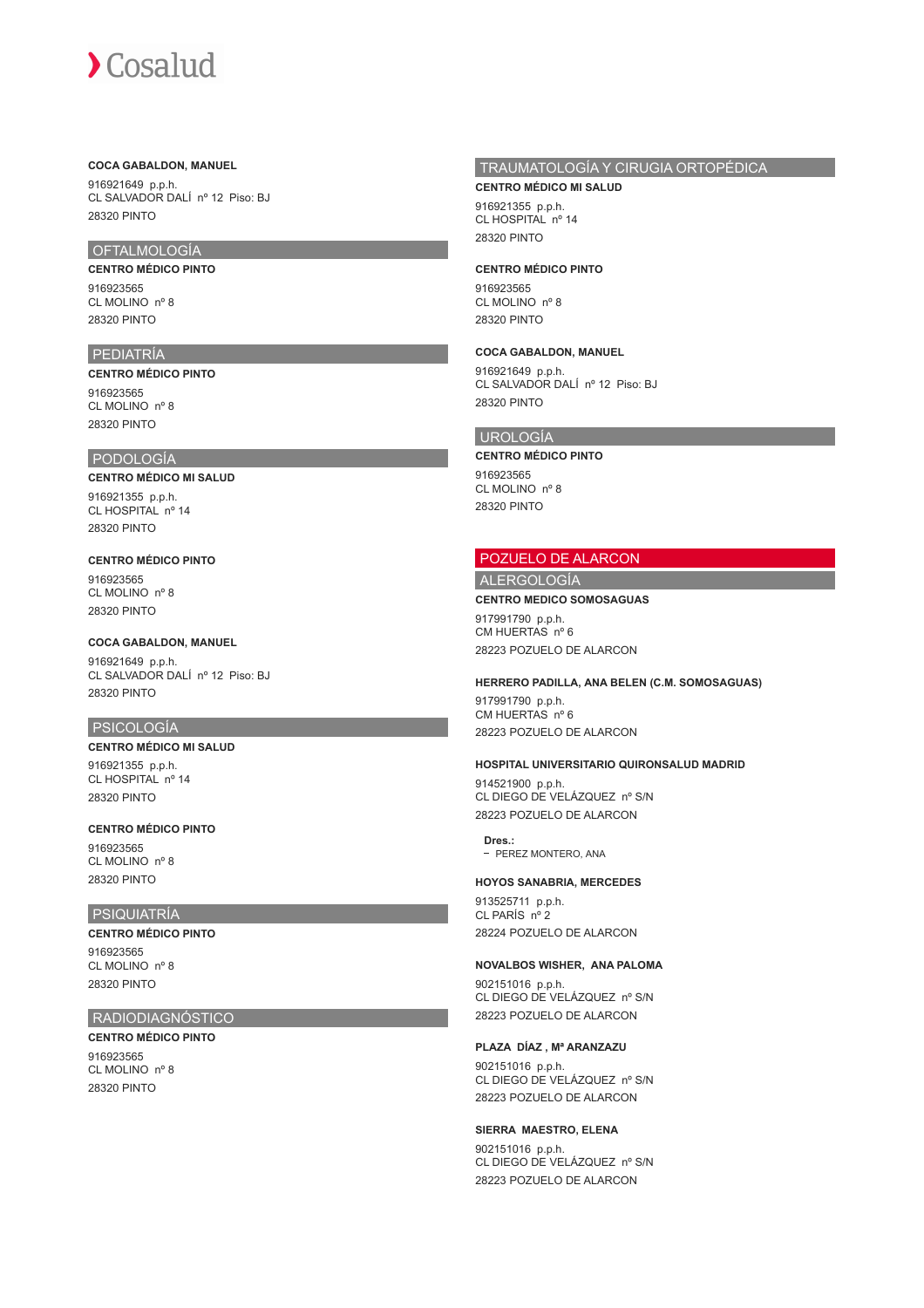## ANÁLISIS CLÍNICOS

## **CENTRO ANALITICO POZUELO**

917157722 CL CALVARIO nº 3 Piso: 02 28223 POZUELO DE ALARCON DE LUNES A VIERNES DE 08:00 A 12:00 HS.

#### **HOSPITAL UNIVERSITARIO QUIRONSALUD MADRID**

914521900 p.p.h. CL DIEGO DE VELÁZQUEZ nº S/N 28223 POZUELO DE ALARCON

## **LABORATORIO GENERAL DE ANALITICA CLINICA**

CENTRO MEDICO SOMOSAGUAS 917991790 CM HUERTAS nº 6 28223 POZUELO DE ALARCON DE LUNES A VIERNES DE 08:00 A 11:00; SÁBADOS DE 09:00 A 10:45 HS.

#### **SYNLAB (CENTRO DE ANALISIS FEMENINOS)**

913527078 p.p.h. CR HUMERA nº 63 28224 POZUELO DE ALARCON

#### **SYNLAB POZUELO DE ALARCON**

919119900 p.p.h. CL FRANCIA nº 4 28224 POZUELO DE ALARCON L A V DE 7.30H A 19H S 8H A 11H

#### **UNILABS**

917991790 p.p.h. CM HUERTAS nº 6 28223 POZUELO DE ALARCON

## ANGIOLOGÍA Y CIRUGÍA VASCULAR

**ALFAYATE GARCÍA, JESÚS** 902151016 p.p.h. CL DIEGO DE VELÁZQUEZ nº S/N 28223 POZUELO DE ALARCON

#### **CERVELL RODRÍGUEZ, DEBORAH**

902151016 p.p.h. CL DIEGO DE VELÁZQUEZ nº S/N 28223 POZUELO DE ALARCON

#### **HOSPITAL UNIVERSITARIO QUIRONSALUD MADRID**

914521900 p.p.h. CL DIEGO DE VELÁZQUEZ nº S/N 28223 POZUELO DE ALARCON

#### **MALO BENAGES , ESTEBAN JAVIER**

902151016 p.p.h. CL DIEGO DE VELÁZQUEZ nº S/N 28223 POZUELO DE ALARCON

#### **PURAS MALLAGRAY, ENRIQUE (CEVIFE)**

902151016 p.p.h. CL DIEGO DE VELÁZQUEZ nº 2 28223 POZUELO DE ALARCON

### **RAMÍREZ ORTEGA, MARTA**

902151016 p.p.h. CL DIEGO DE VELÁZQUEZ nº S/N 28223 POZUELO DE ALARCON

#### **VILA ATIENZA, MARÍA**

902151016 p.p.h. CL DIEGO DE VELÁZQUEZ nº S/N 28223 POZUELO DE ALARCON

## APARATO DIGESTIVO

**CENTRO MEDICO SOMOSAGUAS** 917991790 p.p.h. CM HUERTAS nº 6 28223 POZUELO DE ALARCON

#### **HOSPITAL UNIVERSITARIO QUIRONSALUD MADRID** 914521900 p.p.h. CL DIEGO DE VELÁZQUEZ nº S/N

28223 POZUELO DE ALARCON

## CARDIOLOGÍA

**AVILA BARAHONA, PALOMA** 902151016 p.p.h.

CL DIEGO DE VELÁZQUEZ nº S/N 28223 POZUELO DE ALARCON

#### **CASADO ÁLVAREZ , RAQUEL**

902151016 p.p.h. CL DIEGO DE VELÁZQUEZ nº S/N 28223 POZUELO DE ALARCON

#### **CAZZANIGA BULLON, MARIO EDGARDO**

913520195 p.p.h. CM HUERTAS nº 6 28223 POZUELO DE ALARCON

#### **CENTRO MEDICO SOMOSAGUAS**

917991790 p.p.h. CM HUERTAS nº 6 28223 POZUELO DE ALARCON

### **FERNÁNDEZ RUIZ, MARÍA AURORA**

902151016 p.p.h. CL DIEGO DE VELÁZQUEZ nº S/N 28223 POZUELO DE ALARCON

#### **FRAILE SANZ, CRISTINA**

902151016 p.p.h. CL DIEGO DE VELÁZQUEZ nº S/N 28223 POZUELO DE ALARCON

#### **GARCÍA LUNAR , INÉS**

902151016 p.p.h. CL DIEGO DE VELÁZQUEZ nº S/N 28223 POZUELO DE ALARCON

## **HOSPITAL UNIVERSITARIO QUIRONSALUD MADRID**

914521900 p.p.h. CL DIEGO DE VELÁZQUEZ nº S/N 28223 POZUELO DE ALARCON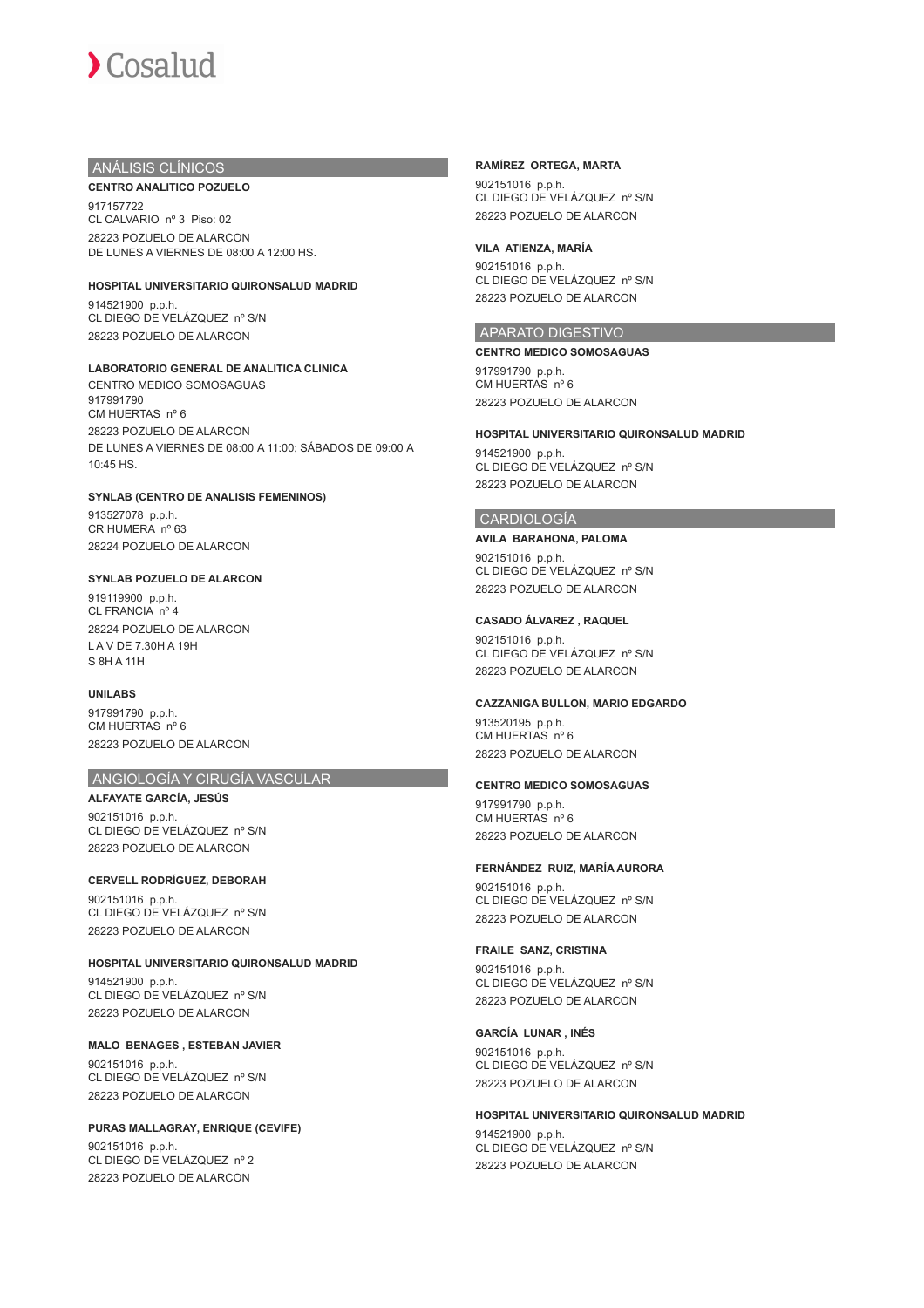#### **MARTÍ SÁNCHEZ , DAVID**

902151016 p.p.h. CL DIEGO DE VELÁZQUEZ nº S/N 28223 POZUELO DE ALARCON

### **MERINO LANZA, Mª ESTHER**

902151016 p.p.h. CL DIEGO DE VELÁZQUEZ nº S/N 28223 POZUELO DE ALARCON

## **MOLINA BLÁZQUEZ, LUIS** 902151016 p.p.h.

CL DIEGO DE VELÁZQUEZ nº S/N 28223 POZUELO DE ALARCON

#### **MORENO PLANAS , JAVIER**

902151016 p.p.h. CL DIEGO DE VELÁZQUEZ nº S/N 28223 POZUELO DE ALARCON

#### **MORENO VINUES, CARLOS**

902151016 p.p.h. CL DIEGO DE VELÁZQUEZ nº S/N 28223 POZUELO DE ALARCON

#### **NÚÑEZ PERNAS, DANIEL**

902151016 p.p.h. CL DIEGO DE VELÁZQUEZ nº S/N 28223 POZUELO DE ALARCON

## **PASTOR PLANAS , ANA**

902151016 p.p.h. CL DIEGO DE VELÁZQUEZ nº S/N 28223 POZUELO DE ALARCON

### **PORTA SÁNCHEZ , ANDREU**

902151016 p.p.h. CL DIEGO DE VELÁZQUEZ nº S/N 28223 POZUELO DE ALARCON

#### **RIVERO JIMÉNEZ, NATALIA**

902151016 p.p.h. CL DIEGO DE VELÁZQUEZ nº S/N 28223 POZUELO DE ALARCON

## **RUBIO ALONSO, BELÉN**

902151016 p.p.h. CL DIEGO DE VELÁZQUEZ nº S/N 28223 POZUELO DE ALARCON

## **TEROL ESTEBAN, IGNACIO**

CENTRO MEDICO SOMOSAGUAS 917991790 p.p.h. CM HUERTAS nº 6 28223 POZUELO DE ALARCON

## **URMENETA ULLOA, JAVIER**

902151016 p.p.h. CL DIEGO DE VELÁZQUEZ nº S/N 28223 POZUELO DE ALARCON

#### **VILCHEZ TSCHISCHKE, JEAN PAUL**

902151016 p.p.h. CL DIEGO DE VELÁZQUEZ nº S/N 28223 POZUELO DE ALARCON

## CIRUGÍA CARDIOVASCULAR

**CENTENO RODRÍGUEZ, JORGE** 902151016 p.p.h. CL DIEGO DE VELÁZQUEZ nº S/N 28223 POZUELO DE ALARCON

## **GRECO MARTINEZ , RUBÉN 0SVALDO** 902151016 p.p.h.

CL DIEGO DE VELÁZQUEZ nº S/N 28223 POZUELO DE ALARCON

## **HOSPITAL UNIVERSITARIO QUIRONSALUD MADRID**

914521900 p.p.h. CL DIEGO DE VELÁZQUEZ nº S/N 28223 POZUELO DE ALARCON

#### **OSPINA MOSQUERA, VICTOR MANUEL**

902151016 p.p.h. CL DIEGO DE VELÁZQUEZ nº S/N 28223 POZUELO DE ALARCON

## **RUFILANCHAS, FORTEZA, CENTENO SL (HOSPITAL**

**QUIRON)** HOSPITAL UNIVERSITARIO QUIRONSALUD MADRID 648764149<br>CL DIEGO DE VELÁZQUEZ nº 1 28223 POZUELO DE ALARCON CONSULTA PETICIÓN DE HORA VIA TELEFÓNICA

## CIRUGÍA GENERAL Y DEL APARATO DIGESTIVO

#### **ÁLVAREZ DE SIERRA HERNÁNDEZ , PEDRO**

902151016 p.p.h. CL DIEGO DE VELÁZQUEZ nº S/N 28223 POZUELO DE ALARCON

### **CAYÓN MARCO , ROBERTO**

902151016 p.p.h. CL DIEGO DE VELÁZQUEZ nº S/N 28223 POZUELO DE ALARCON

#### **CENTRO MEDICO SOMOSAGUAS**

917991790 p.p.h. CM HUERTAS nº 6 28223 POZUELO DE ALARCON

#### **CONDE SOMESO , SILVIA**

902151016 p.p.h. CL DIEGO DE VELÁZQUEZ nº S/N 28223 POZUELO DE ALARCON

## **GIL LÓPEZ , JOSÉ MARÍA**

902151016 p.p.h. CL DIEGO DE VELÁZQUEZ nº S/N 28223 POZUELO DE ALARCON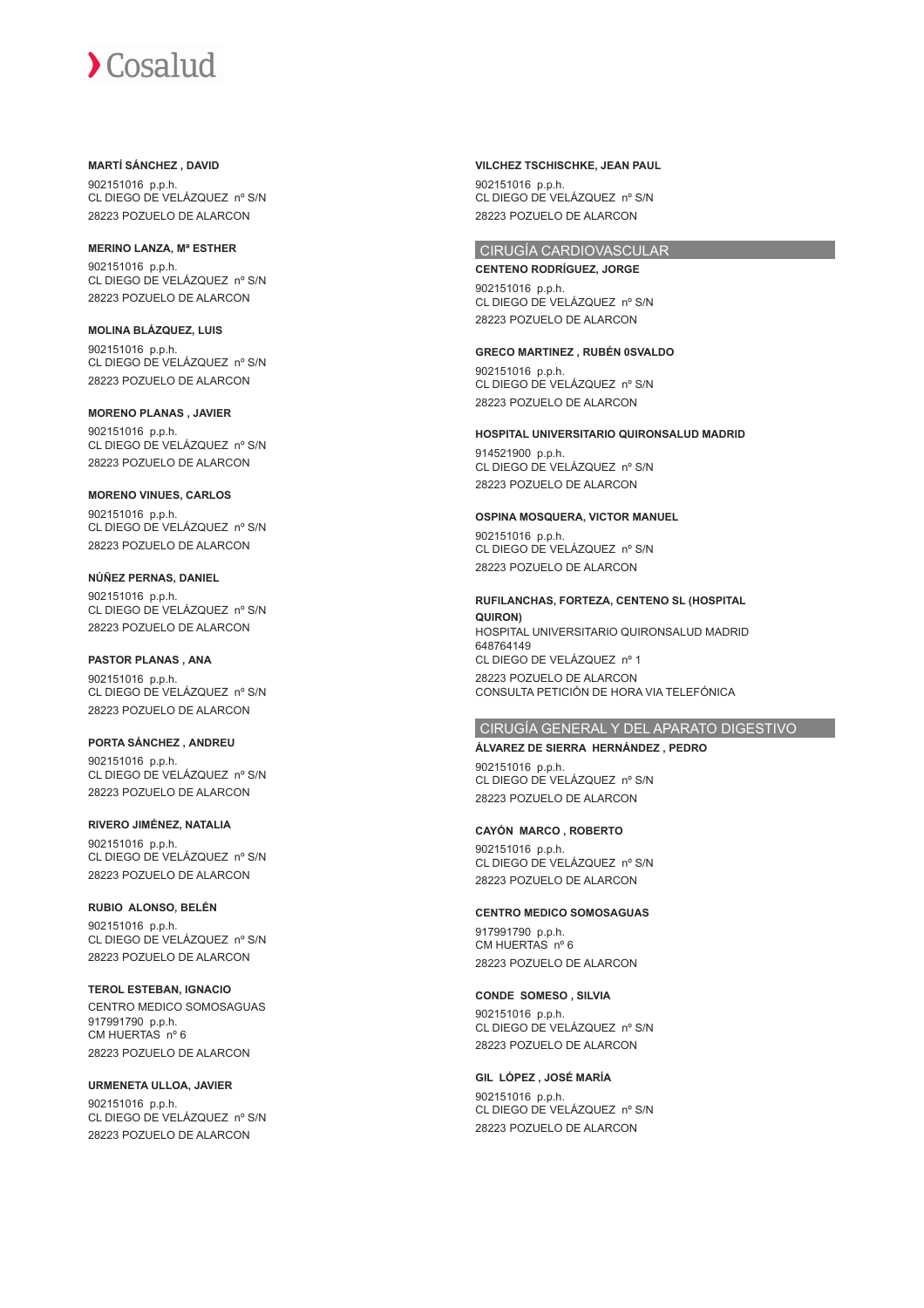#### **HOSPITAL UNIVERSITARIO QUIRONSALUD MADRID**

914521900 p.p.h. CL DIEGO DE VELÁZQUEZ nº S/N 28223 POZUELO DE ALARCON

**ZAPATA SYRO , TOMÁS CAMILO** 902151016 p.p.h. CL DIEGO DE VELÁZQUEZ nº S/N 28223 POZUELO DE ALARCON

**ZÁRATE GÓMEZ , JORGE** 902151016 p.p.h. CL DIEGO DE VELÁZQUEZ nº S/N 28223 POZUELO DE ALARCON

## CIRUGÍA MAXILOFACIAL

**DE LA PEÑA VARELA , GONZALO** 902151016 p.p.h. CL DIEGO DE VELÁZQUEZ nº S/N 28223 POZUELO DE ALARCON

**GUERRA MARTÍNEZ , ANA BELÉN** 902151016 p.p.h. CL DIEGO DE VELÁZQUEZ nº S/N 28223 POZUELO DE ALARCON

**NÁJERA SOTORRÍO, FERNANDO** 902151016 p.p.h. CL DIEGO DE VELÁZQUEZ nº S/N 28223 POZUELO DE ALARCON

**ROMANCE GARCÍA, ANA ISABEL** 902151016 p.p.h. CL DIEGO DE VELÁZQUEZ nº S/N 28223 POZUELO DE ALARCON

**RUIZ MARTÍN , IRENE** 902151016 p.p.h. CL DIEGO DE VELÁZQUEZ nº S/N 28223 POZUELO DE ALARCON

#### CIRUGÍA PEDIÁTRICA

**ALONSO CALDERÓN , JOSÉ LORENZO** 902151016 p.p.h. CL DIEGO DE VELÁZQUEZ nº S/N 28223 POZUELO DE ALARCON

**ANDRÉS MORENO, ANE MIREN** 902151016 p.p.h. CL DIEGO DE VELÁZQUEZ nº S/N 28223 POZUELO DE ALARCON

**DOMÍNGUEZ AMILLO, EVA ESTHER** 902151016 p.p.h. CL DIEGO DE VELÁZQUEZ nº S/N 28223 POZUELO DE ALARCON

**HOSPITAL UNIVERSITARIO QUIRONSALUD MADRID** 914521900 p.p.h. CL DIEGO DE VELÁZQUEZ nº S/N 28223 POZUELO DE ALARCON

#### **LÓPEZ PEREIRA, PEDRO**

902151016 p.p.h. CL DIEGO DE VELÁZQUEZ nº S/N 28223 POZUELO DE ALARCON

#### **LÓPEZ SANTAMARÍA, MANUEL VICENTE**

902151016 p.p.h. CL DIEGO DE VELÁZQUEZ nº S/N 28223 POZUELO DE ALARCON

#### **MARTHA ISABEL ROMO , MUÑOZ**

902151016 p.p.h. CL DIEGO DE VELÁZQUEZ nº S/N 28223 POZUELO DE ALARCON

#### **MIGUEL FERRERO , MIRIAM**

902151016 p.p.h. CL DIEGO DE VELÁZQUEZ nº S/N 28223 POZUELO DE ALARCON

#### CIRUGÍA TORÁCICA

**AMOR ALONSO , SERGIO** 902151016 p.p.h. CL DIEGO DE VELÁZQUEZ nº S/N 28223 POZUELO DE ALARCON

#### **HOSPITAL UNIVERSITARIO QUIRONSALUD MADRID**

914521900 p.p.h. CL DIEGO DE VELÁZQUEZ nº S/N 28223 POZUELO DE ALARCON

#### **MORADIELLOS DÍEZ, FRANCISCO JAVIER**

902151016 p.p.h. CL DIEGO DE VELÁZQUEZ nº S/N 28223 POZUELO DE ALARCON

## **VALDEBENITO MONTECINO, ANA PAZ**

902151016 p.p.h. CL DIEGO DE VELÁZQUEZ nº S/N 28223 POZUELO DE ALARCON

#### DERMATOLOGÍA

**ALEGRE SÁNCHEZ , ADRIÁN** 902151016 p.p.h. CL DIEGO DE VELÁZQUEZ nº S/N 28223 POZUELO DE ALARCON

#### **ALÉS FERNÁNDEZ , MARTINA**

902151016 p.p.h. CL DIEGO DE VELÁZQUEZ nº S/N 28223 POZUELO DE ALARCON

#### **CENTRO MEDICO SOMOSAGUAS**

917991790 p.p.h. CM HUERTAS nº 6 28223 POZUELO DE ALARCON

#### **DE ARGILA FERNÁNDEZ-DURÁN, DIEGO** 902151016 p.p.h. CL DIEGO DE VELÁZQUEZ nº S/N 28223 POZUELO DE ALARCON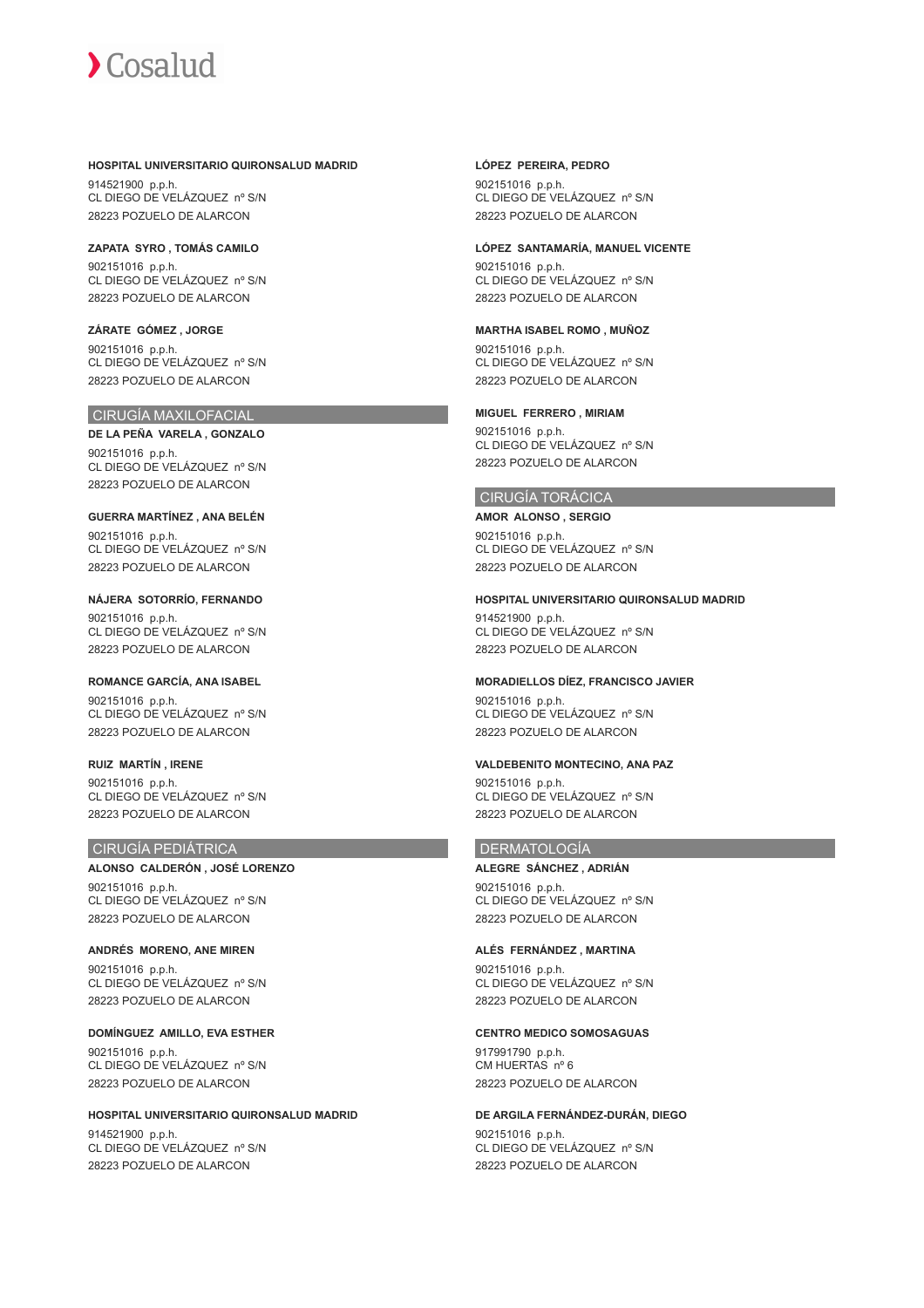#### **DELGADO JIMÉNEZ, YOLANDA**

902151016 p.p.h. CL DIEGO DE VELÁZQUEZ nº S/N 28223 POZUELO DE ALARCON

## **GALLO GUTIÉRREZ , ELENA**

902151016 p.p.h. CL DIEGO DE VELÁZQUEZ nº S/N 28223 POZUELO DE ALARCON

## **GAMO VILLEGAS, REYES**

902151016 p.p.h. CL DIEGO DE VELÁZQUEZ nº S/N 28223 POZUELO DE ALARCON

## **GARCÍA MONTERO , PEDRO PABLO**

902151016 p.p.h. CL DIEGO DE VELÁZQUEZ nº S/N 28223 POZUELO DE ALARCON

## **HOSPITAL UNIVERSITARIO QUIRONSALUD MADRID**

914521900 p.p.h. CL DIEGO DE VELÁZQUEZ nº S/N 28223 POZUELO DE ALARCON

## **MORALES GORDILLO, VICTORIANO**

902151016 p.p.h. CL DIEGO DE VELÁZQUEZ nº S/N 28223 POZUELO DE ALARCON

## **NAVARRO VIDAL , BEATRIZ**

902151016 p.p.h. CL DIEGO DE VELÁZQUEZ nº S/N 28223 POZUELO DE ALARCON

### **PEDRÁZ MUÑOZ , JAVIER**

902151016 p.p.h. CL DIEGO DE VELÁZQUEZ nº S/N 28223 POZUELO DE ALARCON

#### **ROJAS MORA, ESTER**

902151016 p.p.h. CL DIEGO DE VELÁZQUEZ nº S/N 28223 POZUELO DE ALARCON

## **RUIZ GENAO, DIANA**

902151016 p.p.h. CL DIEGO DE VELÁZQUEZ nº S/N 28223 POZUELO DE ALARCON

#### **ZAMORA MARTÍNEZ , ELENA** 902151016 p.p.h. CL DIEGO DE VELÁZQUEZ nº S/N 28223 POZUELO DE ALARCON

## ENDOCRINOLOGÍA

## **AZRIEL MIRA , SHARONA** 902151016 p.p.h.

CL DIEGO DE VELÁZQUEZ nº S/N 28223 POZUELO DE ALARCON

#### **CENTRO MEDICO SOMOSAGUAS**

917991790 p.p.h. CM HUERTAS nº 6 28223 POZUELO DE ALARCON

#### **CIVANTOS MODINO , SORALLA**

902151016 p.p.h. CL DIEGO DE VELÁZQUEZ nº S/N 28223 POZUELO DE ALARCON

## **DE LUNA BOQUERA , IRIS DE LUNA**

902151016 p.p.h. CL DIEGO DE VELÁZQUEZ nº S/N 28223 POZUELO DE ALARCON

## **GALLEGO RODRÍGUEZ, SERGIO**

902151016 p.p.h. CL DIEGO DE VELÁZQUEZ nº S/N 28223 POZUELO DE ALARCON

#### **GARCÍA ROMERO DE TEJADA, GEMA**

902151016 p.p.h. CL DIEGO DE VELÁZQUEZ nº S/N 28223 POZUELO DE ALARCON

#### **HOSPITAL UNIVERSITARIO QUIRONSALUD MADRID**

914521900 p.p.h. CL DIEGO DE VELÁZQUEZ nº S/N 28223 POZUELO DE ALARCON

## **MARCO MARTÍNEZ , AMPARO**

902151016 p.p.h. CL DIEGO DE VELÁZQUEZ nº S/N 28223 POZUELO DE ALARCON

### **MARÍN DÍEZ , JOSÉ FERNANDO**

902151016 p.p.h. CL DIEGO DE VELÁZQUEZ nº S/N 28223 POZUELO DE ALARCON

#### **PÉREZ ARROYO , Mª BEATRIZ**

902151016 p.p.h. CL DIEGO DE VELÁZQUEZ nº S/N 28223 POZUELO DE ALARCON

## **RODRÍGUEZ LÓPEZ , MARGARITA**

902151016 p.p.h. CL DIEGO DE VELÁZQUEZ nº S/N 28223 POZUELO DE ALARCON

#### **SÁNCHEZ RIVAS , VERÓNICA**

902151016 p.p.h. CL DIEGO DE VELÁZQUEZ nº S/N 28223 POZUELO DE ALARCON

#### **ZAPATERO LARRAURI, MIRIAM**

902151016 p.p.h. CL DIEGO DE VELÁZQUEZ nº S/N 28223 POZUELO DE ALARCON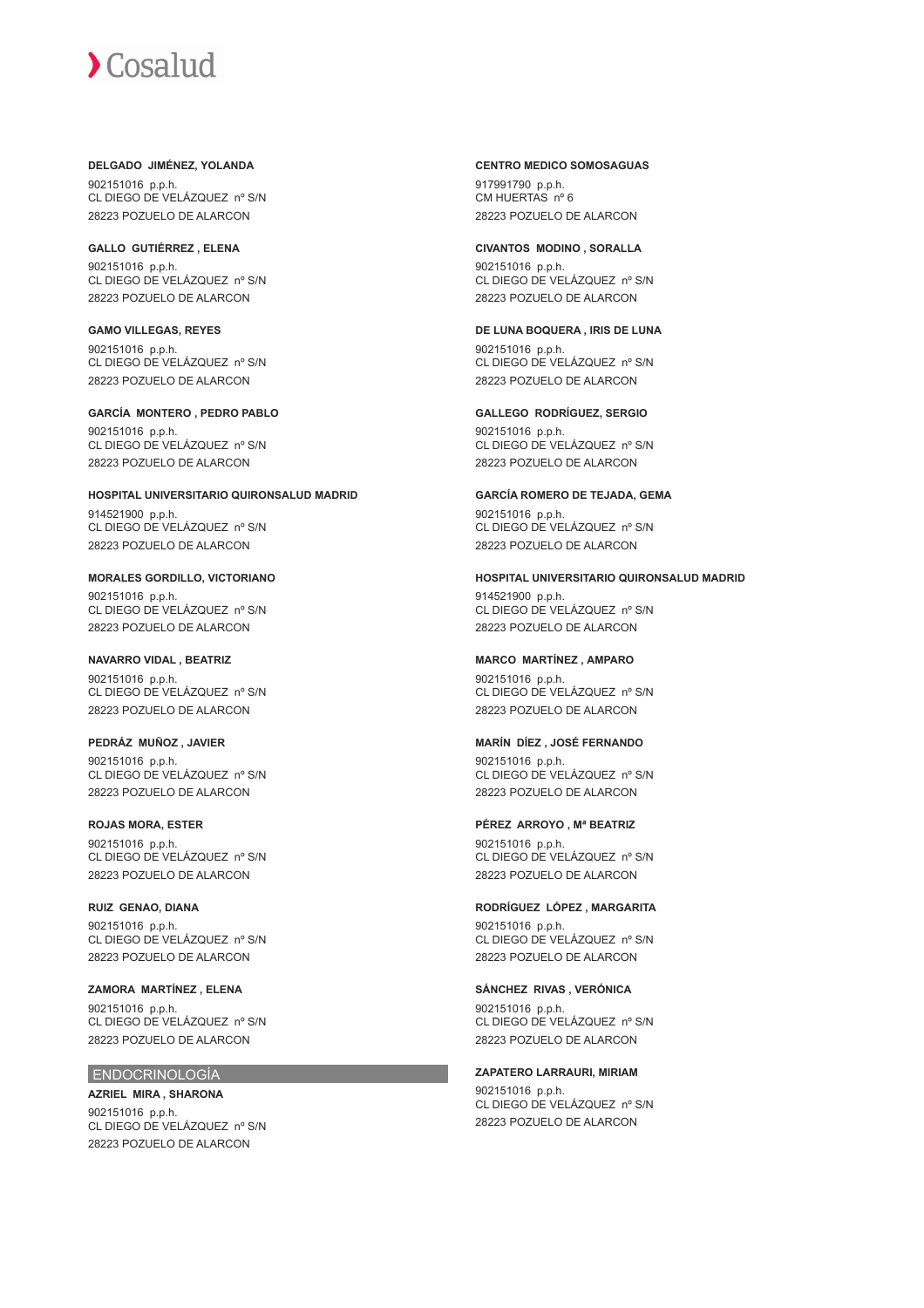## ENFERMERÍA

#### **CENTRO MEDICO SOMOSAGUAS**

917991790 p.p.h. CM HUERTAS nº 6 28223 POZUELO DE ALARCON

**HOSPITAL UNIVERSITARIO QUIRONSALUD MADRID** 914521900 p.p.h. CL DIEGO DE VELÁZQUEZ nº S/N 28223 POZUELO DE ALARCON

#### ESTOMATOLOGÍA

**CENTRO MEDICO SOMOSAGUAS** 917991790 p.p.h. CM HUERTAS nº 6 28223 POZUELO DE ALARCON

## **CEVEY TEIRA, ADRIÁN HÉCTOR** 917156755 p.p.h.

AV MONTECLARO nº 4 28223 POZUELO DE ALARCON

### **SOLIS VELLOSILLO, MARIA CONCEPCION**

913513825 p.p.h. CL SAN ROQUE nº 16 Piso: 01 Puerta: A 28223 POZUELO DE ALARCON

## FISIOTERAPIA

**CALVO VINSSAC, DIANA (CENTRO ESTETICO BIOMECANICO)** 910008140 p.p.h. AV MONTECLARO nº S/N 28223 POZUELO DE ALARCON LUNES A JUEVES DE 10:30-19:30H

#### **CENTRO MEDICO SOMOSAGUAS** 917991790 p.p.h. CM HUERTAS nº 6 28223 POZUELO DE ALARCON

#### **FISIOTERAPIA POZUELO** 913524329 p.p.h. CL LOPE DE VEGA nº 2 28223 POZUELO DE ALARCON

#### **GESANISA RECUPERACION FUNCIONAL**

913513528 p.p.h. CL PARÍS nº 4 28224 POZUELO DE ALARCON

## **HOSPITAL UNIVERSITARIO QUIRONSALUD MADRID**

914521900 p.p.h. CL DIEGO DE VELÁZQUEZ nº S/N 28223 POZUELO DE ALARCON

#### GINECOLOGÍA Y OBSTETRICIA

#### **CAÑAMARES MARTÍN , Mª AINHORA**

902151016 p.p.h. CL DIEGO DE VELÁZQUEZ nº S/N 28223 POZUELO DE ALARCON

#### **CENTRO ANALISIS FEMENINO (POZUELO)**

HOSPITAL UNIVERSITARIO HM TORRELODONES 913527078 CR HUMERA nº 63 28224 POZUELO DE ALARCON

#### **CENTRO MEDICO SOMOSAGUAS**

917991790 p.p.h. CM HUERTAS nº 6 28223 POZUELO DE ALARCON

#### **CRUCEYRA BETRIU, MIREIA**

902151016 p.p.h. CL DIEGO DE VELÁZQUEZ nº S/N 28223 POZUELO DE ALARCON

#### **CUESTA LOUYS, JENNIFER**

902151016 p.p.h. CL DIEGO DE VELÁZQUEZ nº S/N 28223 POZUELO DE ALARCON

#### **DE HARO GARCÍA , Mª DEL MAR**

902151016 p.p.h. CL DIEGO DE VELÁZQUEZ nº S/N 28223 POZUELO DE ALARCON

### **GARCÍA GALVEZ , GEMA**

902151016 p.p.h. CL DIEGO DE VELÁZQUEZ nº S/N 28223 POZUELO DE ALARCON

#### **GARICANO VIÑARÁS, AINHOA**

902151016 p.p.h. CL DIEGO DE VELÁZQUEZ nº S/N 28223 POZUELO DE ALARCON

#### **HENRIQUEZ LINARES, ALEXANDRA EVA**

902151016 p.p.h. CL DIEGO DE VELÁZQUEZ nº S/N 28223 POZUELO DE ALARCON

#### **HERNANDEZ CORTÉS , GINÉS**

902151016 p.p.h. CL DIEGO DE VELÁZQUEZ nº S/N 28223 POZUELO DE ALARCON

#### **HOSPITAL UNIVERSITARIO QUIRONSALUD MADRID**

914521900 p.p.h. CL DIEGO DE VELÁZQUEZ nº S/N 28223 POZUELO DE ALARCON

#### **IACOPONI , SARA**

902151016 p.p.h. CL DIEGO DE VELÁZQUEZ nº S/N 28223 POZUELO DE ALARCON

#### **LUCAS DE ORTEGA, CONCEPCIÓN**

902151016 p.p.h. CL DIEGO DE VELÁZQUEZ nº S/N 28223 POZUELO DE ALARCON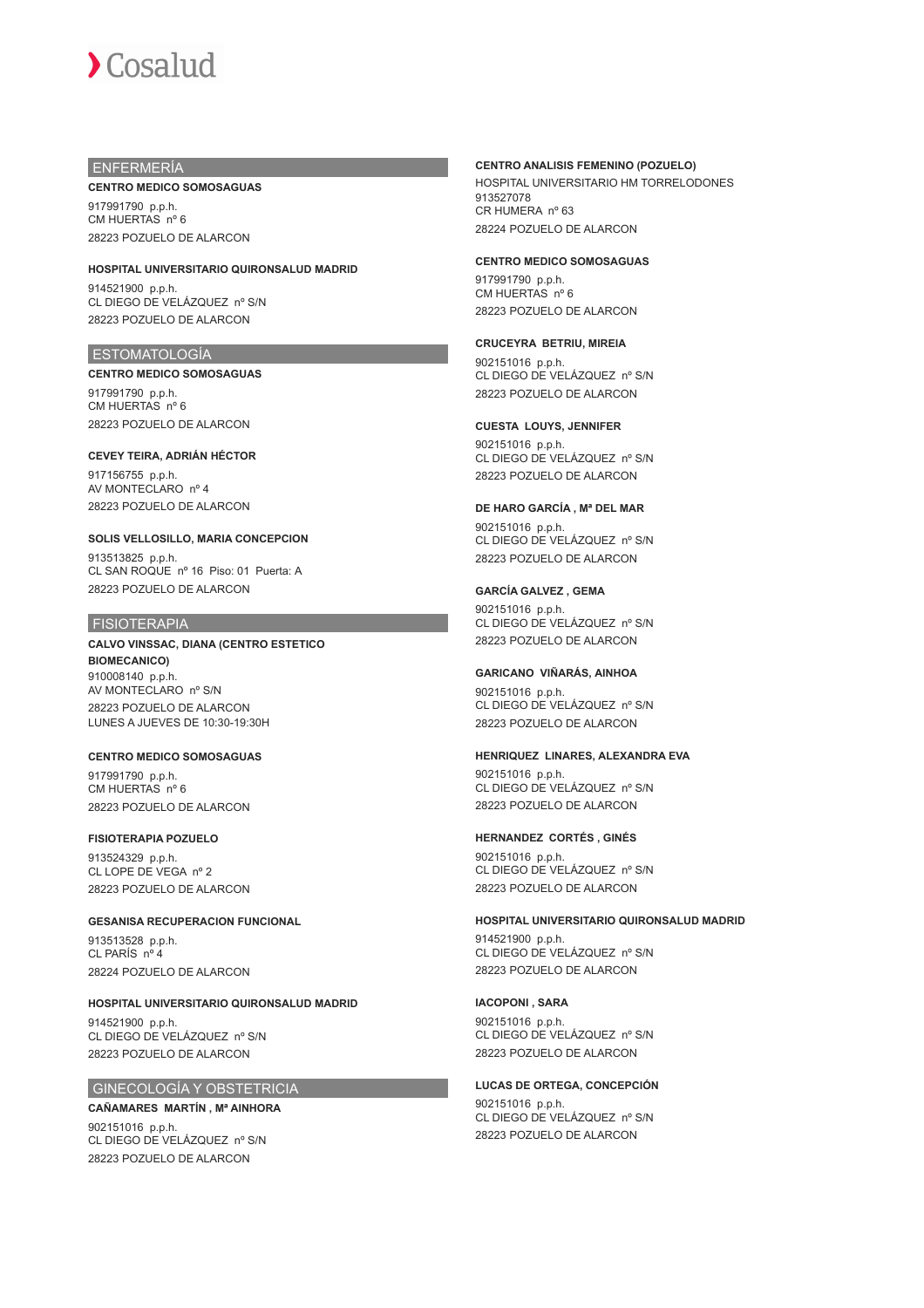**MARÍN CAMACHO , SILVIA**

902151016 p.p.h. CL DIEGO DE VELÁZQUEZ nº S/N 28223 POZUELO DE ALARCON

**MARTÍNEZ MOYA, MARÍA** 902151016 p.p.h. CL DIEGO DE VELÁZQUEZ nº S/N 28223 POZUELO DE ALARCON

**MATEOS GUILLEM, ALEJANDRA MARÍA** 902151016 p.p.h. CL DIEGO DE VELÁZQUEZ nº S/N 28223 POZUELO DE ALARCON

**REVELLÓ ÁLVAREZ, ROCIO** 902151016 p.p.h. CL DIEGO DE VELÁZQUEZ nº S/N 28223 POZUELO DE ALARCON

**RODRIGUEZ MARQUEZ, CRISTINA** 902151016 p.p.h. CL DIEGO DE VELÁZQUEZ nº S/N 28223 POZUELO DE ALARCON

**RODRÍGUEZ LEÓN, JOSÉ ALBERTO** 902151016 p.p.h. CL DIEGO DE VELÁZQUEZ nº S/N 28223 POZUELO DE ALARCON

**SEGARRA REY, JULIO** CENTRO MEDICO SOMOSAGUAS 917991790 p.p.h. CM HUERTAS nº 6 28223 POZUELO DE ALARCON

**TAMARIT DEGENHARDT, INÉS** 902151016 p.p.h. CL DIEGO DE VELÁZQUEZ nº S/N 28223 POZUELO DE ALARCON

**VALDÉS DEVESA , VICTORIA** 902151016 p.p.h. CL DIEGO DE VELÁZQUEZ nº S/N 28223 POZUELO DE ALARCON

## **HEMATOLOGÍA**

**ALÁEZ USÓN, CONCEPCIÓN** 902151016 p.p.h. CL DIEGO DE VELÁZQUEZ nº S/N 28223 POZUELO DE ALARCON

**ALONSO ALONSO, ARÁNZAZU** 902151016 p.p.h. CL DIEGO DE VELÁZQUEZ nº S/N 28223 POZUELO DE ALARCON

**DELGADO PARRA , IRENE** 902151016 p.p.h. CL DIEGO DE VELÁZQUEZ nº S/N 28223 POZUELO DE ALARCON

#### **HOSPITAL UNIVERSITARIO QUIRONSALUD MADRID**

914521900 p.p.h. CL DIEGO DE VELÁZQUEZ nº S/N 28223 POZUELO DE ALARCON

#### **MARTÍNEZ CHAMORRO, CARMEN**

902151016 p.p.h. CL DIEGO DE VELÁZQUEZ nº S/N 28223 POZUELO DE ALARCON

**NAVAS ELORZA, BEGOÑA** 902151016 p.p.h. CL DIEGO DE VELÁZQUEZ nº S/N 28223 POZUELO DE ALARCON

**PRADILLO FERNÁNDEZ, VIRGINIA**

902151016 p.p.h. CL DIEGO DE VELÁZQUEZ nº S/N 28223 POZUELO DE ALARCON

**SEGADO TORRES, ALEJANDRA** 902151016 p.p.h. CL DIEGO DE VELÁZQUEZ nº S/N 28223 POZUELO DE ALARCON

#### MEDICINA GENERAL

**ALBA NUÑEZ, FELIX** 913525087 p.p.h. CL SAN ROQUE nº 8 Piso: 01 Puerta: B 28223 POZUELO DE ALARCON

#### **CENTRO MEDICO SOMOSAGUAS**

917991790 p.p.h. CM HUERTAS nº 6 28223 POZUELO DE ALARCON

## MEDICINA INTERNA

**AGUILAR ROMO , EVA MARÍA** 902151016 p.p.h. CL DIEGO DE VELÁZQUEZ nº S/N 28223 POZUELO DE ALARCON

**BARRENA PUERTAS , RUTH** 902151016 p.p.h. CL DIEGO DE VELÁZQUEZ nº S/N 28223 POZUELO DE ALARCON

**CARRALÓN GONZÁLEZ , MARÍA MARAVILLAS** 902151016 p.p.h. CL DIEGO DE VELÁZQUEZ nº S/N 28223 POZUELO DE ALARCON

**HOSPITAL UNIVERSITARIO QUIRONSALUD MADRID** 914521900 p.p.h. CL DIEGO DE VELÁZQUEZ nº S/N 28223 POZUELO DE ALARCON

**LOZANO CRUZ, PATRICIA** 902151016 p.p.h. CL DIEGO DE VELÁZQUEZ nº S/N 28223 POZUELO DE ALARCON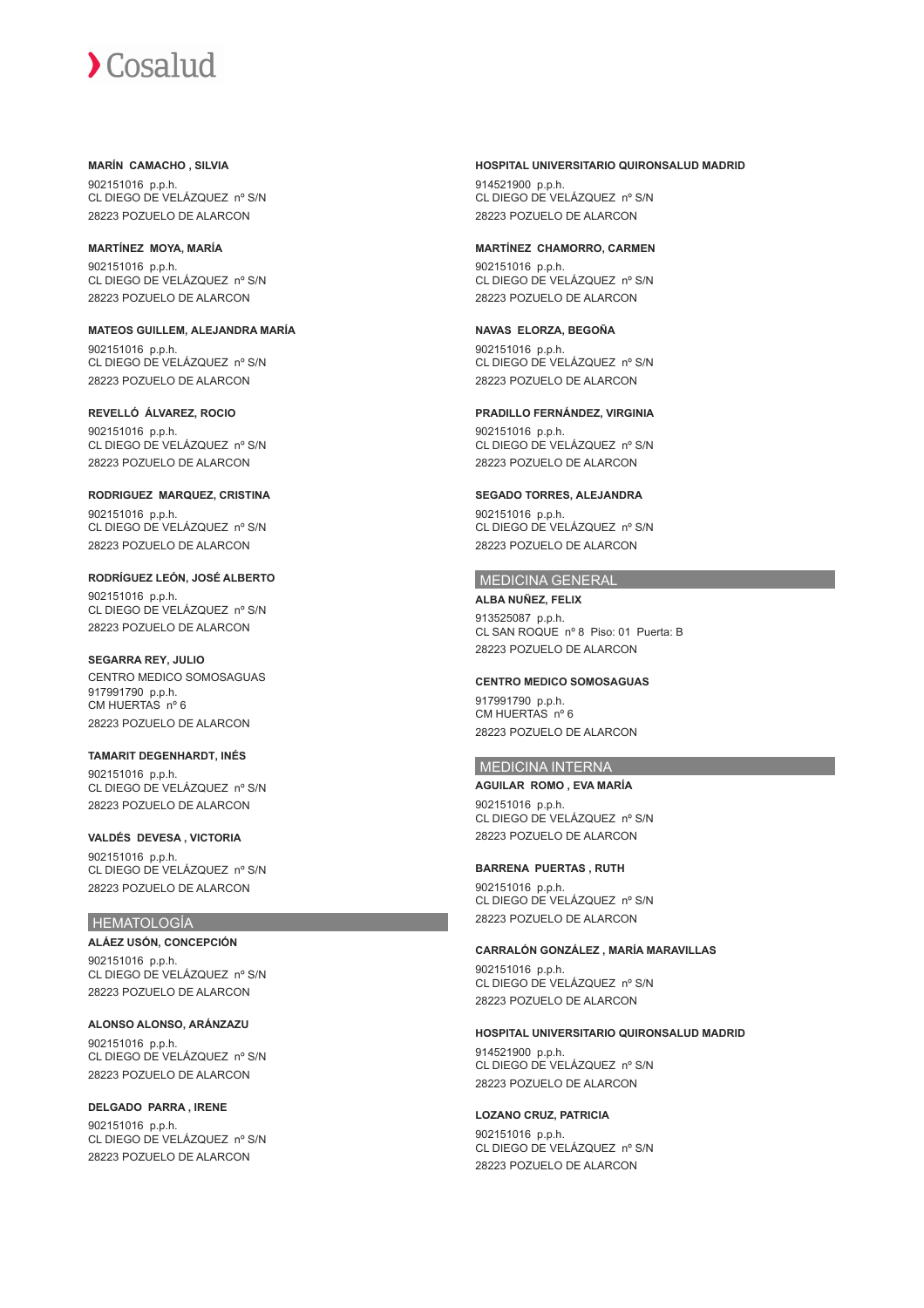#### **MONEREO ALONSO , ALFONSO**

902151016 p.p.h. CL DIEGO DE VELÁZQUEZ nº S/N 28223 POZUELO DE ALARCON

**SANCHEZ MANZANO , Mª DOLORES**

902151016 p.p.h. CL DIEGO DE VELÁZQUEZ nº S/N 28223 POZUELO DE ALARCON

## MEDICINA NUCLEAR

**HOSPITAL UNIVERSITARIO QUIRONSALUD MADRID** 914521900 p.p.h. CL DIEGO DE VELÁZQUEZ nº S/N 28223 POZUELO DE ALARCON

## NEFROLOGÍA

**AMANN PRADA , RAQUEL** 902151016 p.p.h. CL DIEGO DE VELÁZQUEZ nº S/N 28223 POZUELO DE ALARCON

**HERNÁNDEZ SEVILLANO, BEATRIZ** 902151016 p.p.h. CL DIEGO DE VELÁZQUEZ nº S/N 28223 POZUELO DE ALARCON

**HOSPITAL UNIVERSITARIO QUIRONSALUD MADRID** 914521900 p.p.h. CL DIEGO DE VELÁZQUEZ nº S/N 28223 POZUELO DE ALARCON

#### **TORNERO MOLINA , FERNANDO**

902151016 p.p.h. CL DIEGO DE VELÁZQUEZ nº S/N 28223 POZUELO DE ALARCON

#### NEUMOLOGÍA

**ALONSO MORALEJO, RODRIGO** 902151016 p.p.h. CL DIEGO DE VELÁZQUEZ nº S/N 28223 POZUELO DE ALARCON

## **CENTRO MEDICO SOMOSAGUAS**

917991790 p.p.h. CM HUERTAS nº 6 28223 POZUELO DE ALARCON

#### **COMECHE CASANOVA , LORENA AÍDA**

902151016 p.p.h. CL DIEGO DE VELÁZQUEZ nº S/N 28223 POZUELO DE ALARCON

#### **FORCÉN VICENTE DE VERA, ELENA** 902151016 p.p.h. CL DIEGO DE VELÁZQUEZ nº S/N 28223 POZUELO DE ALARCON

#### **GARCÍA LUJÁN, RICARDO**

902151016 p.p.h. CL DIEGO DE VELÁZQUEZ nº S/N 28223 POZUELO DE ALARCON

#### **HOSPITAL UNIVERSITARIO QUIRONSALUD MADRID**

914521900 p.p.h. CL DIEGO DE VELÁZQUEZ nº S/N 28223 POZUELO DE ALARCON

#### **LUNA PAREDES, Mª CARMEN**

902151016 p.p.h. CL DIEGO DE VELÁZQUEZ nº S/N 28223 POZUELO DE ALARCON

#### **VILLAVERDE DE LUCAS, MARÍA**

902151016 p.p.h. CL DIEGO DE VELÁZQUEZ nº S/N 28223 POZUELO DE ALARCON

#### NEUROCIRUGÍA

**ARACIL GONZÁLEZ, Mª CRISTINA** 902151016 p.p.h. CL DIEGO DE VELÁZQUEZ nº S/N 28223 POZUELO DE ALARCON

#### **HOSPITAL UNIVERSITARIO QUIRONSALUD MADRID**

914521900 p.p.h. CL DIEGO DE VELÁZQUEZ nº S/N 28223 POZUELO DE ALARCON

## **LEY URZÁIZ , LUIS**

902151016 p.p.h. CL DIEGO DE VELÁZQUEZ nº S/N 28223 POZUELO DE ALARCON

#### NEUROFISIOLOGÍA

**HOSPITAL UNIVERSITARIO QUIRONSALUD MADRID** 914521900 p.p.h. CL DIEGO DE VELÁZQUEZ nº S/N

## NEUROLOGÍA

**CAPITÁN MANJÓN, CARLOS** 902151016 p.p.h. CL DIEGO DE VELÁZQUEZ nº S/N 28223 POZUELO DE ALARCON

28223 POZUELO DE ALARCON

#### **CARRERA PUERTA, CÉSAR**

902151016 p.p.h. CL DIEGO DE VELÁZQUEZ nº S/N 28223 POZUELO DE ALARCON

#### **CASANOVA PEÑO, LUIS IGNACIO**

902151016 p.p.h. CL DIEGO DE VELÁZQUEZ nº S/N 28223 POZUELO DE ALARCON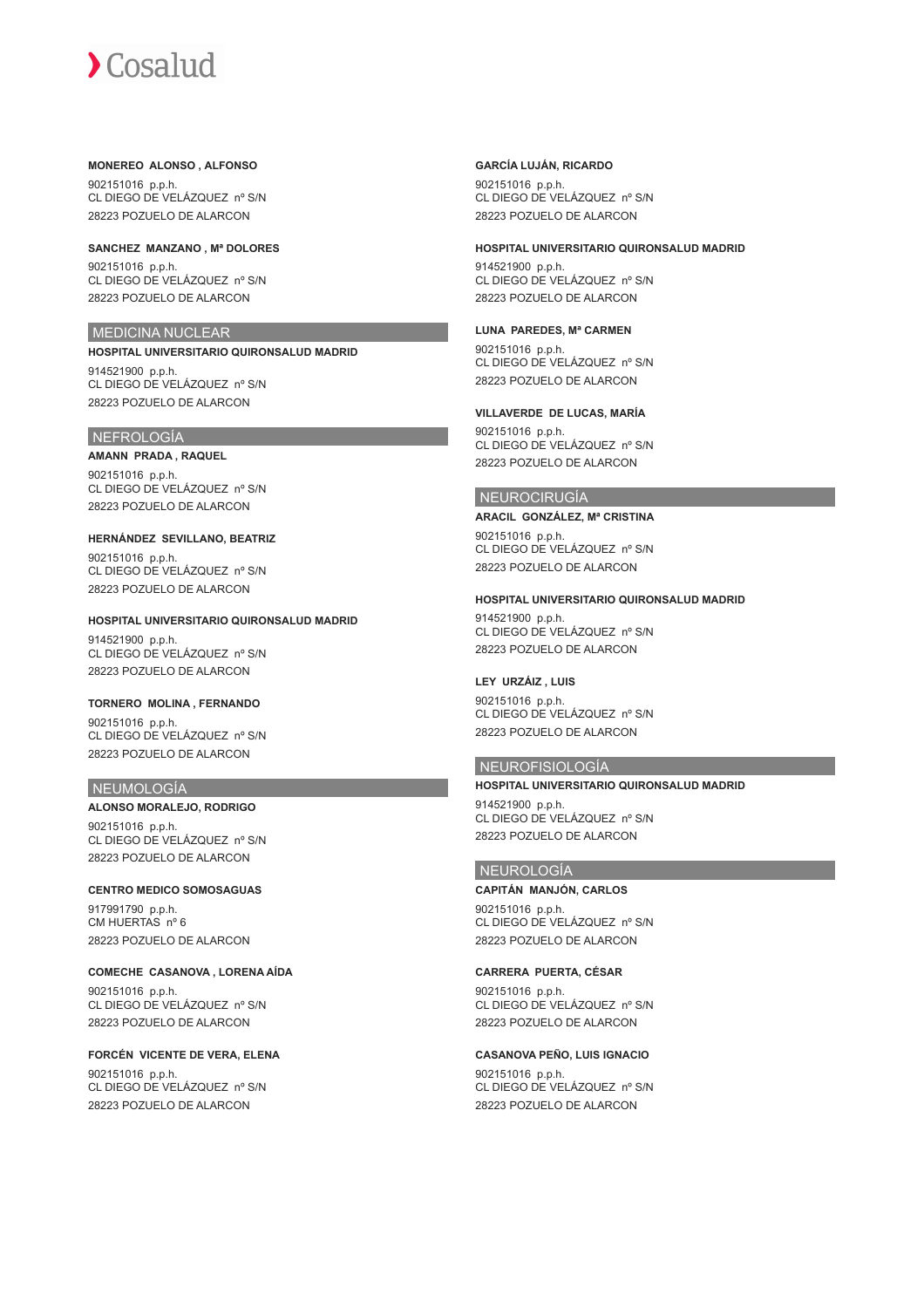## **DEL LLANO SAN CLAUDIO, IGNACIO**

902151016 p.p.h. CL DIEGO DE VELÁZQUEZ nº S/N 28223 POZUELO DE ALARCON

**FERNÁNDEZ , ANA LAURA** 902151016 p.p.h. CL DIEGO DE VELÁZQUEZ nº S/N 28223 POZUELO DE ALARCON

**GARCÍA COBOS , ROCÍO** 902151016 p.p.h. CL DIEGO DE VELÁZQUEZ nº S/N 28223 POZUELO DE ALARCON

**GARCÍA ORTELLS, DAVID** 902151016 p.p.h. CL DIEGO DE VELÁZQUEZ nº S/N 28223 POZUELO DE ALARCON

#### **GÓMEZ CAICOYA , ANNE** 902151016 p.p.h. CL DIEGO DE VELÁZQUEZ nº S/N 28223 POZUELO DE ALARCON

**GÓMEZ CIBEIRA, EMILIO**

902151016 p.p.h. CL DIEGO DE VELÁZQUEZ nº S/N 28223 POZUELO DE ALARCON

## **GÓMEZ VICENTE , LIDIA**

902151016 p.p.h. CL DIEGO DE VELÁZQUEZ nº S/N 28223 POZUELO DE ALARCON

**GÓMEZ ARGUELLES, JOSÉ MARÍA** 902151016 p.p.h. CL DIEGO DE VELÁZQUEZ nº S/N

28223 POZUELO DE ALARCON

## **HEVIA VITAL , PALACIOS**

902151016 p.p.h. CL DIEGO DE VELÁZQUEZ nº S/N 28223 POZUELO DE ALARCON

## **HOSPITAL UNIVERSITARIO QUIRONSALUD MADRID**

914521900 p.p.h. CL DIEGO DE VELÁZQUEZ nº S/N 28223 POZUELO DE ALARCON

#### **JIMÉNEZ DE DOMINGO, ANA**

902151016 p.p.h. CL DIEGO DE VELÁZQUEZ nº S/N 28223 POZUELO DE ALARCON

#### **LERMO SANDOVAL, JORGE ANTONIO**

902151016 p.p.h. CL DIEGO DE VELÁZQUEZ nº S/N 28223 POZUELO DE ALARCON

**LÓPEZ RUIZ , PEDRO** 902151016 p.p.h. CL DIEGO DE VELÁZQUEZ nº S/N 28223 POZUELO DE ALARCON

#### **MORENO FERNÁNDEZ, PEDRO**

902151016 p.p.h. CL DIEGO DE VELÁZQUEZ nº S/N 28223 POZUELO DE ALARCON

## **PÉREZ PÉREZ, ALICIA**

902151016 p.p.h. CL DIEGO DE VELÁZQUEZ nº S/N 28223 POZUELO DE ALARCON

#### **RODRÍGUEZ LUNA, JOSE MANUEL**

902151016 p.p.h. CL DIEGO DE VELÁZQUEZ nº S/N 28223 POZUELO DE ALARCON

#### **RODRÍGUEZ LUNA, JOSE MANUEL**

902151016 p.p.h. CL DIEGO DE VELÁZQUEZ nº S/N 28223 POZUELO DE ALARCON

#### **SANZ MAYAYO, ENRIQUE**

902151016 p.p.h. CL DIEGO DE VELÁZQUEZ nº S/N 28223 POZUELO DE ALARCON

#### **TÉLLEZ MARTÍNEZ-FORNÉS, MIGUEL FRANCISCO**

902151016 p.p.h. CL DIEGO DE VELÁZQUEZ nº S/N 28223 POZUELO DE ALARCON

#### NEUROLOGÍA PEDIÁTRICA

**FERRANDO LUCAS, TERESA** 902151016 p.p.h. CL DIEGO DE VELÁZQUEZ nº S/N 28223 POZUELO DE ALARCON

#### OFTALMOLOGÍA

**AREVALO CORTÉS , EVA** 902151016 p.p.h. CL DIEGO DE VELÁZQUEZ nº S/N 28223 POZUELO DE ALARCON

#### **ARRIOLA VILLALOBOS, PEDRO**

902151016 p.p.h. CL DIEGO DE VELÁZQUEZ nº S/N 28223 POZUELO DE ALARCON

#### **CENTRO MEDICO SOMOSAGUAS**

917991790 p.p.h. CM HUERTAS nº 6 28223 POZUELO DE ALARCON

#### **CLARIANA MARTÍN, ANTONIO**

902151016 p.p.h. CL DIEGO DE VELÁZQUEZ nº S/N 28223 POZUELO DE ALARCON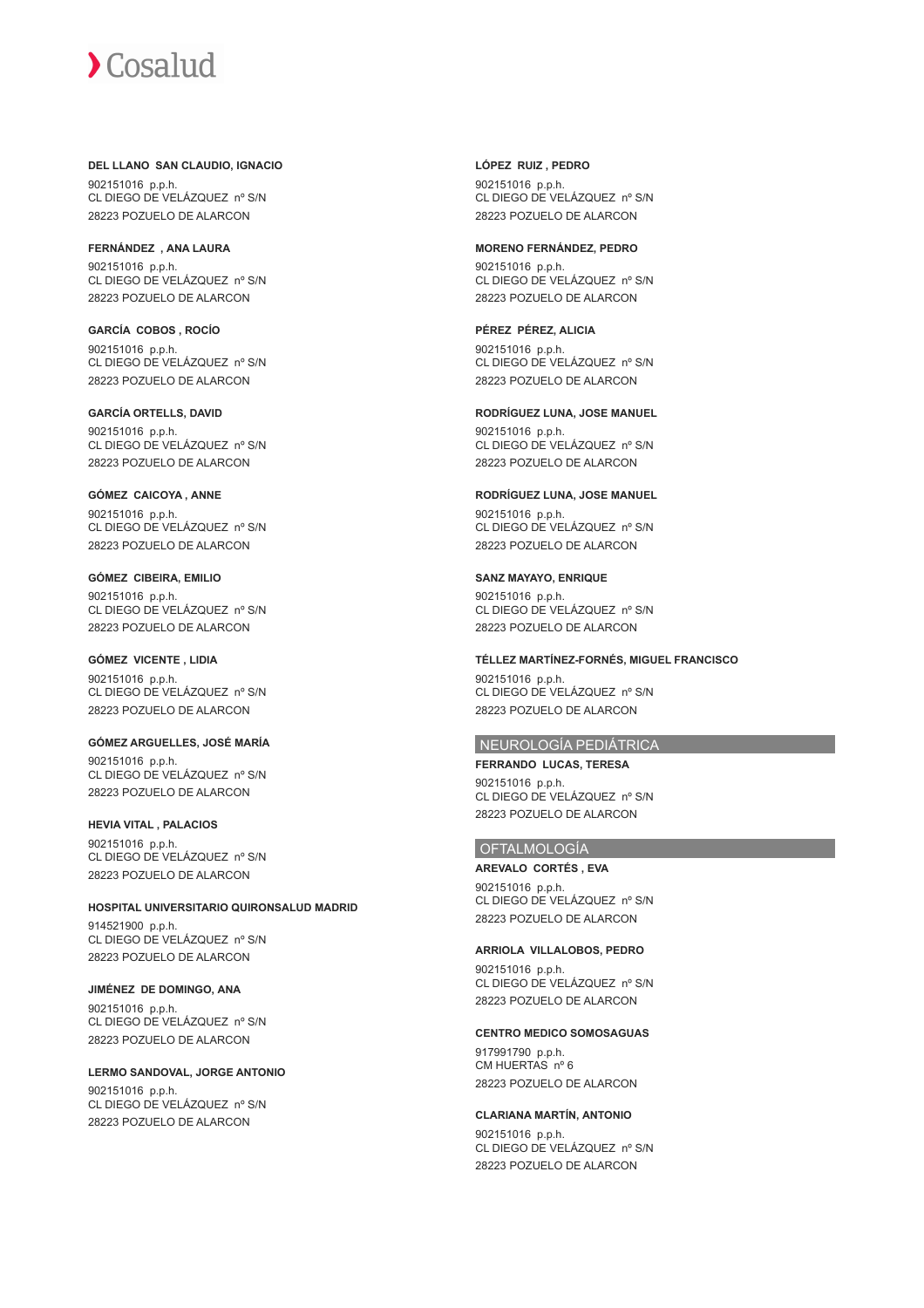#### **ELÍAS DE TEJADA CASANOVA , MACARENA**

902151016 p.p.h. CL DIEGO DE VELÁZQUEZ nº S/N 28223 POZUELO DE ALARCON

#### **FERNÁNDEZ DE ARÉVALO FERNÁNDEZ DE ARÉVALO , BERNARDO TOMÁS** 902151016 p.p.h. CL DIEGO DE VELÁZQUEZ nº S/N

28223 POZUELO DE ALARCON

## **FERNANDEZ DE BOBADILLA OSORIO, RAQUEL**

913514617 p.p.h. CL FRANCIA nº 2 28224 POZUELO DE ALARCON

## **GÓMEZ SAN GIL , YANIRA**

902151016 p.p.h. CL DIEGO DE VELÁZQUEZ nº S/N 28223 POZUELO DE ALARCON

#### **HERNÁNDEZ GARCÍA, ELENA**

902151016 p.p.h. CL DIEGO DE VELÁZQUEZ nº S/N 28223 POZUELO DE ALARCON

#### **HOSPITAL UNIVERSITARIO QUIRONSALUD MADRID**

914521900 p.p.h. CL DIEGO DE VELÁZQUEZ nº S/N 28223 POZUELO DE ALARCON

## **RIBA GARCÍA, JUAN DE SAHAGÚN** 902151016 p.p.h.

CL DIEGO DE VELÁZQUEZ nº S/N 28223 POZUELO DE ALARCON

#### **ROMERO DOMINGUEZ , MARTA**

902151016 p.p.h. CL DIEGO DE VELÁZQUEZ nº S/N 28223 POZUELO DE ALARCON

#### **VIRSEDA MORENO, SILVIA**

902151016 p.p.h. CL DIEGO DE VELÁZQUEZ nº S/N 28223 POZUELO DE ALARCON

#### ONCOLOGÍA MÉDICA

**ALMAGRO CASADO, ELENA** 902151016 p.p.h. CL DIEGO DE VELÁZQUEZ nº S/N 28223 POZUELO DE ALARCON

**CASTRO MARCOS, ELENA** 902151016 p.p.h. CL DIEGO DE VELÁZQUEZ nº S/N 28223 POZUELO DE ALARCON

**D'ERRICO , GABRIELLE ANTONIO** 902151016 p.p.h. CL DIEGO DE VELÁZQUEZ nº S/N 28223 POZUELO DE ALARCON

#### **GONZÁLEZ CORTIJO , LUCÍA**

902151016 p.p.h. CL DIEGO DE VELÁZQUEZ nº S/N 28223 POZUELO DE ALARCON

#### **GONZÁLEZ GONZÁLEZ , JOSÉ FEDERICO**

902151016 p.p.h. CL DIEGO DE VELÁZQUEZ nº S/N 28223 POZUELO DE ALARCON

#### **HOSPITAL UNIVERSITARIO QUIRONSALUD MADRID**

914521900 p.p.h. CL DIEGO DE VELÁZQUEZ nº S/N 28223 POZUELO DE ALARCON

#### **LOZANO MEJORADA, REBECA**

902151016 p.p.h. CL DIEGO DE VELÁZQUEZ nº S/N 28223 POZUELO DE ALARCON

#### **OLMOS HIDALGO , DAVID**

902151016 p.p.h. CL DIEGO DE VELÁZQUEZ nº S/N 28223 POZUELO DE ALARCON

## **QUINTELA FANDIÑO, MIGUEL ÁNGEL**

902151016 p.p.h. CL DIEGO DE VELÁZQUEZ nº S/N 28223 POZUELO DE ALARCON

## **RUBIO VIQUERA , BELÉN**

902151016 p.p.h. CL DIEGO DE VELÁZQUEZ nº S/N 28223 POZUELO DE ALARCON

#### OTORRINOLARINGOLOGÍA

**ABAD PASCUAL , ANA MARTA** 902151016 p.p.h. CL DIEGO DE VELÁZQUEZ nº S/N 28223 POZUELO DE ALARCON

#### **APARICIO FERNANDEZ , JOSE MIGUEL**

902151016 p.p.h. CL DIEGO DE VELÁZQUEZ nº S/N 28223 POZUELO DE ALARCON

## **CENTRO MEDICO SOMOSAGUAS**

917991790 p.p.h. CM HUERTAS nº 6 28223 POZUELO DE ALARCON

**DE LUCAS COLLANTES , PABLO IGNACIO** 902151016 p.p.h. CL DIEGO DE VELÁZQUEZ nº S/N 28223 POZUELO DE ALARCON

**DOMINGUEZ OVEJAS, SILVIA VERÓNICA** 902151016 p.p.h. CL DIEGO DE VELÁZQUEZ nº S/N

28223 POZUELO DE ALARCON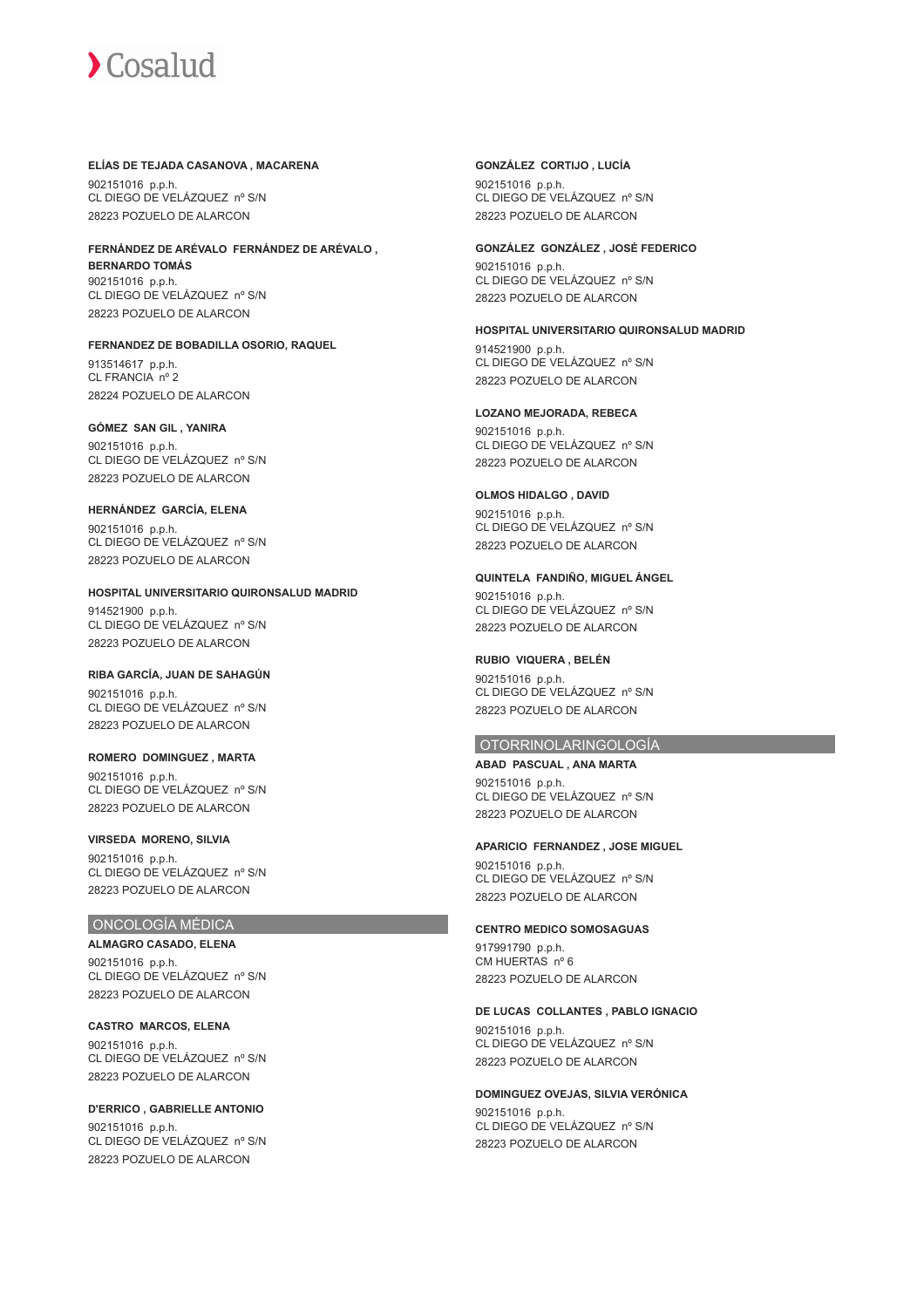#### **FERNÁNDEZ MANZANO, CRISTOBAL JESÚS**

902151016 p.p.h. CL DIEGO DE VELÁZQUEZ nº S/N 28223 POZUELO DE ALARCON

#### **HERNÁNDEZ CALVÍN, JAVIER**

914521900 p.p.h. CL DIEGO DE VELÁZQUEZ nº S/N 28223 POZUELO DE ALARCON

## **HOSPITAL UNIVERSITARIO QUIRONSALUD MADRID**

914521900 p.p.h. CL DIEGO DE VELÁZQUEZ nº S/N 28223 POZUELO DE ALARCON

#### **MACHADO MARTÍN , ANA ELVIRA**

902151016 p.p.h. CL DIEGO DE VELÁZQUEZ nº S/N 28223 POZUELO DE ALARCON

#### **PÉREZ MARTÍNEZ , MARÍA CECILIA** 902151016 p.p.h. CL DIEGO DE VELÁZQUEZ nº S/N 28223 POZUELO DE ALARCON

#### **SÁNCHEZ POTENCIANO, MARCIAL**

902151016 p.p.h. CL DIEGO DE VELÁZQUEZ nº S/N 28223 POZUELO DE ALARCON

## PEDIATRÍA

#### **BEJERANO HOYO, ESTELA**

902151016 p.p.h. CL DIEGO DE VELÁZQUEZ nº S/N 28223 POZUELO DE ALARCON

## **BODEGAS CANORA, INMACULADA**

902151016 p.p.h. CL DIEGO DE VELÁZQUEZ nº S/N 28223 POZUELO DE ALARCON

#### **CENTRO MEDICO SOMOSAGUAS**

917991790 p.p.h. CM HUERTAS nº 6 28223 POZUELO DE ALARCON

## **ESTEBAN GUTIÉRREZ, MARÍA**

902151016 p.p.h. CL DIEGO DE VELÁZQUEZ nº S/N 28223 POZUELO DE ALARCON

#### **GASCÓN GARCÍA, MARÍA**

902151016 p.p.h. CL DIEGO DE VELÁZQUEZ nº S/N 28223 POZUELO DE ALARCON

#### **HERNÁNDEZ PALOMO , ROSA MARÍA** 902151016 p.p.h. CL DIEGO DE VELÁZQUEZ nº S/N 28223 POZUELO DE ALARCON

#### **HOSPITAL UNIVERSITARIO QUIRONSALUD MADRID**

914521900 p.p.h. CL DIEGO DE VELÁZQUEZ nº S/N 28223 POZUELO DE ALARCON

#### **MARTÍNEZ GARCÍA , Mª SOLEDAD**

902151016 p.p.h. CL DIEGO DE VELÁZQUEZ nº S/N 28223 POZUELO DE ALARCON

#### **MOCHALES AGUADO, MARIA ANGELES**

917154271 p.p.h. CL FRANCISCO Y JOSÉ MARTÍN GRANIZO nº 5 28224 POZUELO DE ALARCON

#### **ONRUBIA VAQUERO , Mª ISABEL**

902151016 p.p.h. CL DIEGO DE VELÁZQUEZ nº S/N 28223 POZUELO DE ALARCON

#### **RECUERO GONZÁLO, RICARDO**

902151016 p.p.h. CL DIEGO DE VELÁZQUEZ nº S/N 28223 POZUELO DE ALARCON

#### **RODRIGUEZ CUITIÑO, LUCÍA ALEJANDRA**

902151016 p.p.h. CL DIEGO DE VELÁZQUEZ nº S/N 28223 POZUELO DE ALARCON

## **SERRANO SIMONNEAU, JOSE LUIS**

917991790 p.p.h. CM HUERTAS nº 6 28223 POZUELO DE ALARCON

#### **SILVANA GRADO, VANESSA FRANCIS**

902151016 p.p.h. CL DIEGO DE VELÁZQUEZ nº S/N 28223 POZUELO DE ALARCON

#### **TOVAR VICENTE , YOLANDA**

902151016 p.p.h. CL DIEGO DE VELÁZQUEZ nº S/N 28223 POZUELO DE ALARCON

## PREPARACIÓN AL PARTO

**HOSPITAL UNIVERSITARIO QUIRONSALUD MADRID** 914521900 p.p.h. CL DIEGO DE VELÁZQUEZ nº S/N 28223 POZUELO DE ALARCON

#### RADIODIAGNÓSTICO

**CENTRO MEDICO SOMOSAGUAS** 917991790 p.p.h. CM HUERTAS nº 6 28223 POZUELO DE ALARCON

## **HOSPITAL UNIVERSITARIO QUIRONSALUD MADRID** 914521900 p.p.h. CL DIEGO DE VELÁZQUEZ nº S/N

28223 POZUELO DE ALARCON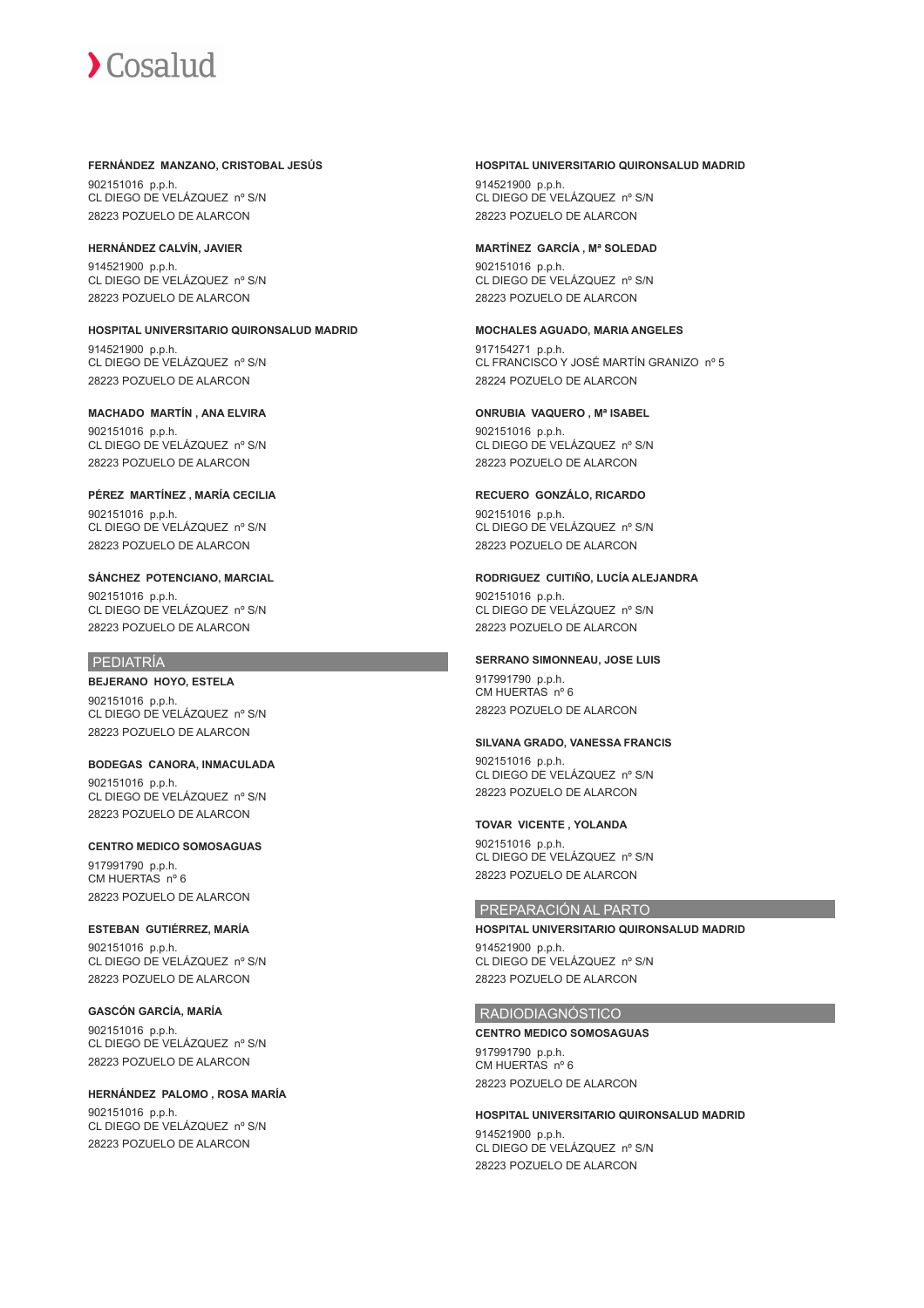#### **LARRUGA REY, JULIO**

CENTRO MEDICO SOMOSAGUAS 917991790 p.p.h. CM HUERTAS nº 6 28223 POZUELO DE ALARCON

### RADIOTERAPIA

## **HOSPITAL UNIVERSITARIO QUIRONSALUD MADRID**

914521900 p.p.h. CL DIEGO DE VELÁZQUEZ nº S/N 28223 POZUELO DE ALARCON

#### REHABILITACIÓN

**ALONSO ÁLVAREZ, BELÉN**

902151016 p.p.h. CL DIEGO DE VELÁZQUEZ nº S/N 28223 POZUELO DE ALARCON

**DELPÓN HUETE , MARÍA EUGENIA** 902151016 p.p.h. CL DIEGO DE VELÁZQUEZ nº S/N 28223 POZUELO DE ALARCON

#### **FISIOTERAPIA POZUELO**

913524329 p.p.h. CL LOPE DE VEGA nº 2 28223 POZUELO DE ALARCON

#### **GIJÓN MORENO , LEONOR**

902151016 p.p.h. CL DIEGO DE VELÁZQUEZ nº S/N 28223 POZUELO DE ALARCON

#### **GONZÁLEZ PEÑA , ALBERTO**

902151016 p.p.h. CL DIEGO DE VELÁZQUEZ nº S/N 28223 POZUELO DE ALARCON

## **GUADAÑO GARCÍA , ICIAR**

902151016 p.p.h. CL DIEGO DE VELÁZQUEZ nº S/N 28223 POZUELO DE ALARCON

#### **HOSPITAL UNIVERSITARIO QUIRONSALUD MADRID**

914521900 p.p.h. CL DIEGO DE VELÁZQUEZ nº S/N 28223 POZUELO DE ALARCON

#### **MARTÍN CID , TERESA**

902151016 p.p.h. CL DIEGO DE VELÁZQUEZ nº S/N 28223 POZUELO DE ALARCON

#### REUMATOLOGÍA

#### **GONZÁLEZ BENITEZ, ROBERTO DANIEL**

902151016 p.p.h. CL DIEGO DE VELÁZQUEZ nº S/N 28223 POZUELO DE ALARCON

#### **GÓNZÁLEZ GÓMEZ , Mª LUISA**

902151016 p.p.h. CL DIEGO DE VELÁZQUEZ nº S/N 28223 POZUELO DE ALARCON

#### **HOSPITAL UNIVERSITARIO QUIRONSALUD MADRID**

914521900 p.p.h. CL DIEGO DE VELÁZQUEZ nº S/N 28223 POZUELO DE ALARCON

#### **JANTA , IUSTINA**

902151016 p.p.h. CL DIEGO DE VELÁZQUEZ nº S/N 28223 POZUELO DE ALARCON

#### **MARTÍNEZ BARRIO, JULIA**

902151016 p.p.h. CL DIEGO DE VELÁZQUEZ nº S/N 28223 POZUELO DE ALARCON

#### **MORENO ZAZO, MARCO**

902151016 p.p.h. CL DIEGO DE VELÁZQUEZ nº S/N 28223 POZUELO DE ALARCON

#### **PEREZ GONZALEZ, ELSA (CENTRO ESTETICO BIOMEDICO)**

910008140 p.p.h. AV MONTECLARO nº S/N 28223 POZUELO DE ALARCON LUNES Y MARTES DE 10:30 A 15:30H

#### **SERRANO BENAVENTE, BELÉN**

902151016 p.p.h. CL DIEGO DE VELÁZQUEZ nº S/N 28223 POZUELO DE ALARCON

## TRATAMIENTO DEL DOLOR

#### **FAJARDO PÉREZ, MARIO**

902151016 p.p.h. CL DIEGO DE VELÁZQUEZ nº S/N 28223 POZUELO DE ALARCON

#### **HOSPITAL UNIVERSITARIO QUIRONSALUD MADRID**

914521900 p.p.h. CL DIEGO DE VELÁZQUEZ nº S/N 28223 POZUELO DE ALARCON

#### **MONZÓN RUBIO , EVA MARÍA**

902151016 p.p.h. CL DIEGO DE VELÁZQUEZ nº S/N 28223 POZUELO DE ALARCON

#### **ZAMORA GARCÍA, ALEJANDRO**

902151016 p.p.h. CL DIEGO DE VELÁZQUEZ nº S/N 28223 POZUELO DE ALARCON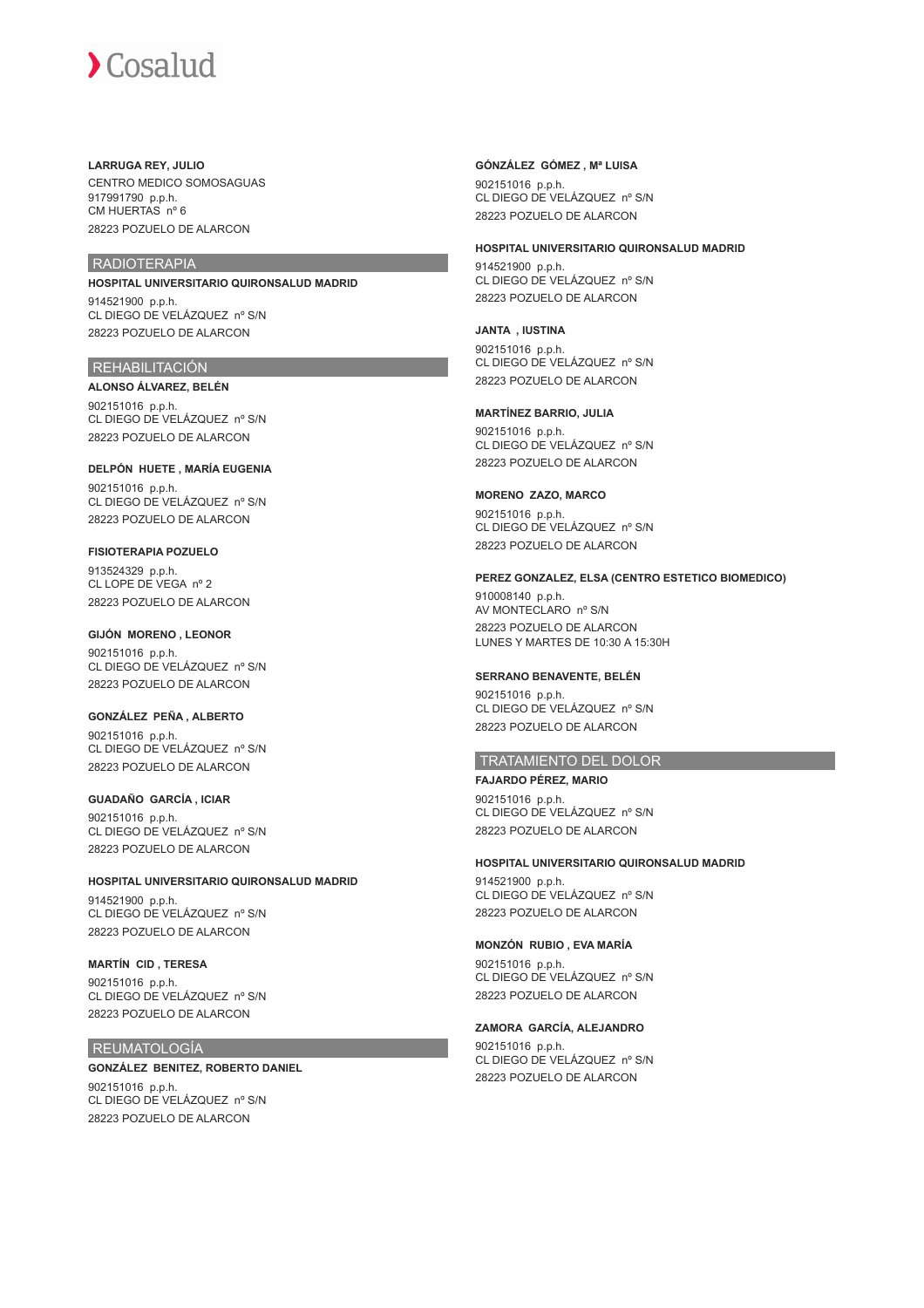## TRAUMATOLOGÍA Y CIRUGIA ORTOPÉDICA

**CARRILLO ALBORNOZ NUÑO, RODRIGO** 902151016 p.p.h. CL DIEGO DE VELÁZQUEZ nº S/N 28223 POZUELO DE ALARCON

**CENTRO MEDICO SOMOSAGUAS** 917991790 p.p.h. CM HUERTAS nº 6 28223 POZUELO DE ALARCON

**CORELLA MONTOLLA, FERNANDO** 902151016 p.p.h. CL DIEGO DE VELÁZQUEZ nº S/N 28223 POZUELO DE ALARCON

**CUERVAS-MONS CANTON, MANUEL** 902151016 p.p.h. CL DIEGO DE VELÁZQUEZ nº S/N 28223 POZUELO DE ALARCON

**GONZÁLEZ MORÁN, GASPAR** 902151016 p.p.h. CL DIEGO DE VELÁZQUEZ nº S/N 28223 POZUELO DE ALARCON

**GUTIÉRREZ NAVARTE , FRANCISCO DE BORJA** 902151016 p.p.h. CL DIEGO DE VELÁZQUEZ nº S/N 28223 POZUELO DE ALARCON

**HOSPITAL UNIVERSITARIO QUIRONSALUD MADRID** 914521900 p.p.h. CL DIEGO DE VELÁZQUEZ nº S/N 28223 POZUELO DE ALARCON

**LAREDO RIVERO, RAFAEL** 902151016 p.p.h. CL DIEGO DE VELÁZQUEZ nº S/N 28223 POZUELO DE ALARCON

**MARTÍN FUENTES , ANA MARÍA** 902151016 p.p.h. CL DIEGO DE VELÁZQUEZ nº S/N 28223 POZUELO DE ALARCON

**MARTÍNEZ LÓPEZ, NURIA** 902151016 p.p.h. CL DIEGO DE VELÁZQUEZ nº S/N 28223 POZUELO DE ALARCON

**MARTÍNEZ DE ALBORNOZ TORRENTE, PILAR** 902151016 p.p.h. CL DIEGO DE VELÁZQUEZ nº S/N 28223 POZUELO DE ALARCON

**MARTOS TORREJÓN , SARA** 902151016 p.p.h. CL DIEGO DE VELÁZQUEZ nº S/N 28223 POZUELO DE ALARCON

### **MERINO GUTIÉRREZ , IGNACIO**

902151016 p.p.h. CL DIEGO DE VELÁZQUEZ nº S/N 28223 POZUELO DE ALARCON

### **ZAFRA JIMÉNEZ, JOSÉ ALBERTO**

902151016 p.p.h. CL DIEGO DE VELÁZQUEZ nº S/N 28223 POZUELO DE ALARCON

## UROLOGÍA

**CENTRO MEDICO SOMOSAGUAS** 917991790 p.p.h. CM HUERTAS nº 6 28223 POZUELO DE ALARCON

**HOSPITAL UNIVERSITARIO QUIRONSALUD MADRID**

914521900 p.p.h. CL DIEGO DE VELÁZQUEZ nº S/N 28223 POZUELO DE ALARCON

## RIVAS-VACIAMADRID

ALERGOLOGÍA

### **CENTRO MEDICO LAGOS DE RIVAS**

916701070 p.p.h. AV LEVANTE nº 126 28521 RIVAS-VACIAMADRID

### **MULTISALUD CLINICA LEVANTE**

914994545 p.p.h. CL ANTONIO MUÑOZ MOLINA nº 1 Piso: BJ Puerta: 11 28521 RIVAS-VACIAMADRID

### **SALUDDIA CENTRO MEDICO**

917372953 p.p.h. PA LA CONSTITUCIÓN nº 2 Piso: BJ Puerta: 20 28522 RIVAS-VACIAMADRID

## ANÁLISIS CLÍNICOS

**MEGALAB** 916701018 p.p.h. AV LEVANTE nº 109 28521 RIVAS-VACIAMADRID

### **SYNLAB IASA (CLINICA VICTORIA)**

916061347 p.p.h. CL TORCADA nº 1 28522 RIVAS-VACIAMADRID

## **UNILABS**

916701070 p.p.h. AV LEVANTE nº 126 28521 RIVAS-VACIAMADRID

## **UNILABS**

913012206 p.p.h. PA MONTE CIRUELO nº 2 28523 RIVAS-VACIAMADRID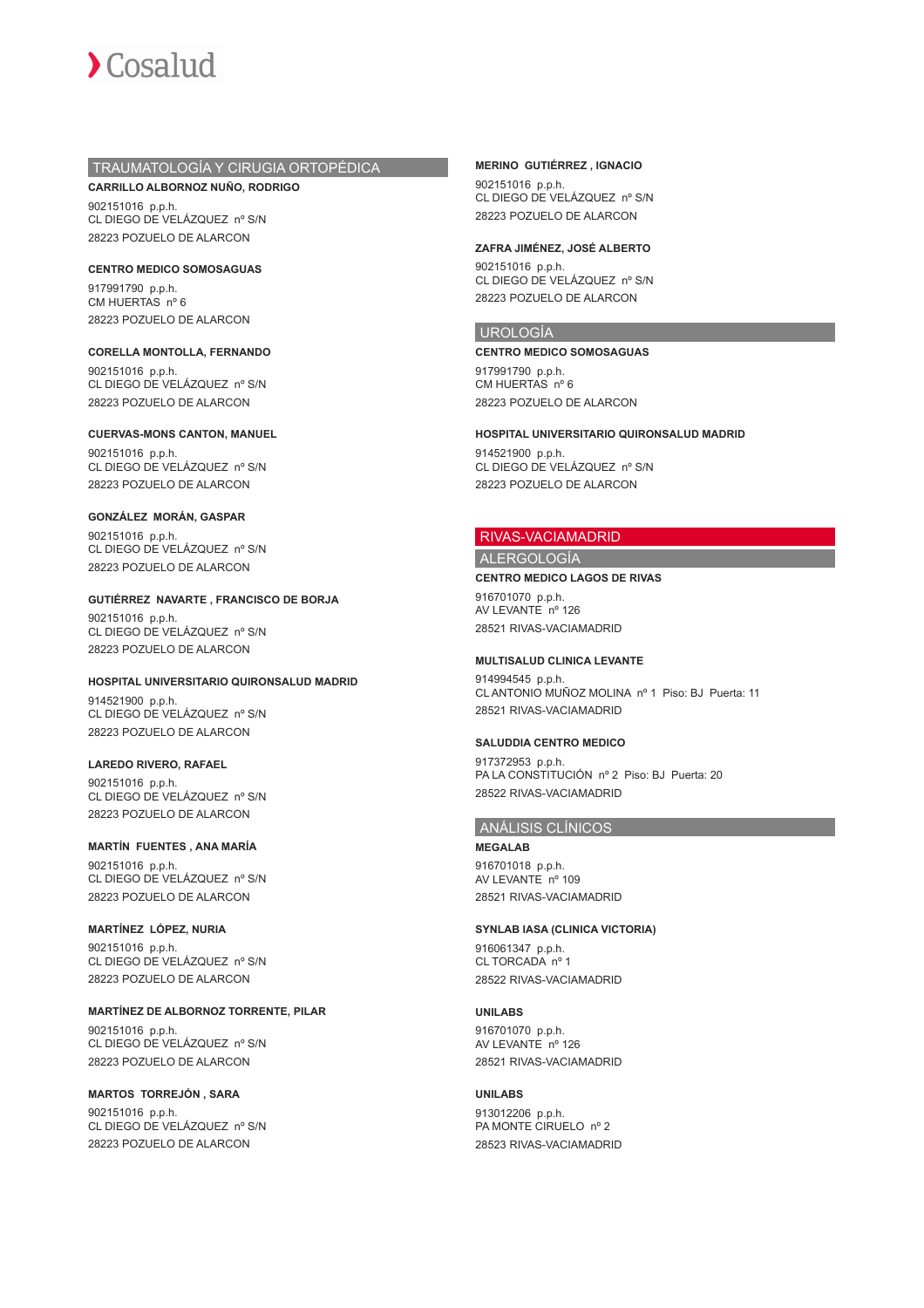## **UNILABS**

914994545 p.p.h. CL ANTONIO MUÑOZ MOLINA nº 1 Puerta: 11 28521 RIVAS-VACIAMADRID

## ANGIOLOGÍA Y CIRUGÍA VASCULAR

**CLINICA DE MEDICINA AVANZADA** 914853587 p.p.h. CL MARÍA ZAMBRANO nº 3 28522 RIVAS-VACIAMADRID

**SALUDDIA CENTRO MEDICO** 917372953 p.p.h. PA LA CONSTITUCIÓN nº 2 Piso: BJ Puerta: 20 28522 RIVAS-VACIAMADRID

## APARATO DIGESTIVO

## **CLINICA DE MEDICINA AVANZADA**

914853587 p.p.h. CL MARÍA ZAMBRANO nº 3 28522 RIVAS-VACIAMADRID

## **SALUDDIA CENTRO MEDICO**

917372953 p.p.h. PA LA CONSTITUCIÓN nº 2 Piso: BJ Puerta: 20 28522 RIVAS-VACIAMADRID

## CARDIOLOGÍA

## **CENTRO MEDICO LAGOS DE RIVAS**

916701070 p.p.h. AV LEVANTE nº 126 28521 RIVAS-VACIAMADRID

### **MULTISALUD CLINICA LEVANTE**

914994545 p.p.h. CL ANTONIO MUÑOZ MOLINA nº 1 Piso: BJ Puerta: 11 28521 RIVAS-VACIAMADRID

## **SALUDDIA CENTRO MEDICO**

917372953 p.p.h. PA LA CONSTITUCIÓN nº 2 Piso: BJ Puerta: 20 28522 RIVAS-VACIAMADRID

## CIRUGÍA GENERAL Y DEL APARATO DIGESTIVO

# **CENTRO MEDICO LAGOS DE RIVAS**

916701070 p.p.h. AV LEVANTE nº 126 28521 RIVAS-VACIAMADRID

**CLINICA DE MEDICINA AVANZADA**

914853587 p.p.h. CL MARÍA ZAMBRANO nº 3 28522 RIVAS-VACIAMADRID

## CIRUGÍA MAXILOFACIAL

## **SALUDDIA CENTRO MEDICO**

917372953 p.p.h. PA LA CONSTITUCIÓN nº 2 Piso: BJ Puerta: 20 28522 RIVAS-VACIAMADRID

## **DERMATOLOGÍA**

### **CENTRO MEDICO LAGOS DE RIVAS**

916701070 p.p.h. AV LEVANTE nº 126 28521 RIVAS-VACIAMADRID

## **CLINICA DE MEDICINA AVANZADA**

914853587 p.p.h. CL MARÍA ZAMBRANO nº 3 28522 RIVAS-VACIAMADRID

## **MULTISALUD CLINICA LEVANTE**

914994545 p.p.h. CL ANTONIO MUÑOZ MOLINA nº 1 Piso: BJ Puerta: 11 28521 RIVAS-VACIAMADRID

## **SALUDDIA CENTRO MEDICO**

917372953 p.p.h. PA LA CONSTITUCIÓN nº 2 Piso: BJ Puerta: 20 28522 RIVAS-VACIAMADRID

## ENDOCRINOLOGÍA

## **MULTISALUD CLINICA LEVANTE**

914994545 p.p.h. CL ANTONIO MUÑOZ MOLINA nº 1 Piso: BJ Puerta: 11 28521 RIVAS-VACIAMADRID

## **SALUDDIA CENTRO MEDICO**

917372953 p.p.h. PA LA CONSTITUCIÓN nº 2 Piso: BJ Puerta: 20 28522 RIVAS-VACIAMADRID

## ENFERMERÍA

### **CENTRO MEDICO LAGOS DE RIVAS**

916701070 p.p.h. AV LEVANTE nº 126

# 28521 RIVAS-VACIAMADRID

**MULTISALUD CLINICA LEVANTE** 914994545 p.p.h.

CL ANTONIO MUÑOZ MOLINA nº 1 Piso: BJ Puerta: 11 28521 RIVAS-VACIAMADRID

## **SALUDDIA CENTRO MEDICO**

917372953 p.p.h. PA LA CONSTITUCIÓN nº 2 Piso: BJ Puerta: 20 28522 RIVAS-VACIAMADRID

## ESTOMATOLOGÍA

## **CENTRO MEDICO LAGOS DE RIVAS**

916701070 p.p.h. AV LEVANTE nº 126 28521 RIVAS-VACIAMADRID

## **SALUDDIA CENTRO MEDICO**

917372953 p.p.h. PA LA CONSTITUCIÓN nº 2 Piso: BJ Puerta: 20 28522 RIVAS-VACIAMADRID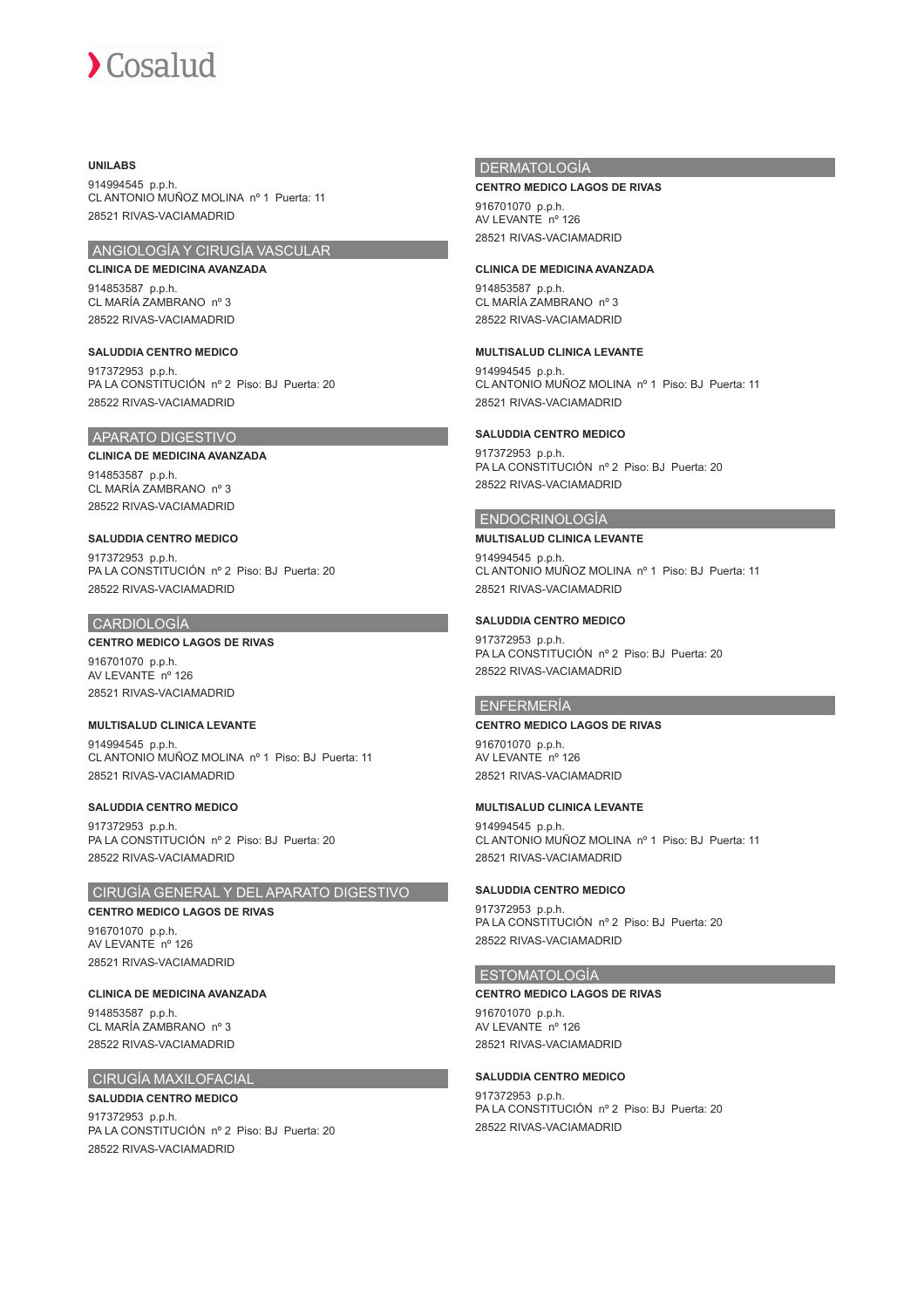

## FISIOTERAPIA

### **CENTRO MEDICO LAGOS DE RIVAS**

916701070 p.p.h. AV LEVANTE nº 126 28521 RIVAS-VACIAMADRID

**MULTISALUD CLINICA LEVANTE** 914994545 p.p.h. CL ANTONIO MUÑOZ MOLINA nº 1 Piso: BJ Puerta: 11 28521 RIVAS-VACIAMADRID

**SALUDDIA CENTRO MEDICO** 917372953 p.p.h. PA LA CONSTITUCIÓN nº 2 Piso: BJ Puerta: 20 28522 RIVAS-VACIAMADRID

## GINECOLOGÍA Y OBSTETRICIA

**CENTRO MEDICO LAGOS DE RIVAS** 916701070 p.p.h. AV LEVANTE nº 126 28521 RIVAS-VACIAMADRID

## **MULTISALUD CLINICA LEVANTE**

914994545 p.p.h. CL ANTONIO MUÑOZ MOLINA nº 1 Piso: BJ Puerta: 11 28521 RIVAS-VACIAMADRID

### **ROMÁN PINO, JUAN CARLOS**

913011816 p.p.h. CL TORCADA<sup>nº</sup> 1 28522 RIVAS-VACIAMADRID

## **SALUDDIA CENTRO MEDICO**

917372953 p.p.h. PA LA CONSTITUCIÓN nº 2 Piso: BJ Puerta: 20 28522 RIVAS-VACIAMADRID

## MEDICINA GENERAL

## **CENTRO MEDICO LAGOS DE RIVAS** 916701070 p.p.h. AV LEVANTE nº 126 28521 RIVAS-VACIAMADRID

**CLINICA DE MEDICINA AVANZADA** 914853587 p.p.h. CL MARÍA ZAMBRANO nº 3 28522 RIVAS-VACIAMADRID

## **MULTISALUD CLINICA LEVANTE**

914994545 p.p.h. CL ANTONIO MUÑOZ MOLINA nº 1 Piso: BJ Puerta: 11 28521 RIVAS-VACIAMADRID

### **SALUDDIA CENTRO MEDICO**

917372953 p.p.h. PA LA CONSTITUCIÓN nº 2 Piso: BJ Puerta: 20 28522 RIVAS-VACIAMADRID

## MEDICINA INTERNA

### **CENTRO MEDICO LAGOS DE RIVAS**

916701070 p.p.h. AV LEVANTE nº 126 28521 RIVAS-VACIAMADRID

## **SALUDDIA CENTRO MEDICO**

917372953 p.p.h. PA LA CONSTITUCIÓN nº 2 Piso: BJ Puerta: 20 28522 RIVAS-VACIAMADRID

### NEUMOLOGÍA

### **CENTRO MEDICO LAGOS DE RIVAS**

916701070 p.p.h. AV LEVANTE nº 126 28521 RIVAS-VACIAMADRID

### **SALUDDIA CENTRO MEDICO**

917372953 p.p.h. PA LA CONSTITUCIÓN nº 2 Piso: BJ Puerta: 20 28522 RIVAS-VACIAMADRID

### NEUROLOGÍA

### **CENTRO MEDICO LAGOS DE RIVAS**

916701070 p.p.h. AV LEVANTE nº 126 28521 RIVAS-VACIAMADRID

### **MULTISALUD CLINICA LEVANTE**

914994545 p.p.h. CL ANTONIO MUÑOZ MOLINA nº 1 Piso: BJ Puerta: 11 28521 RIVAS-VACIAMADRID

### OFTALMOLOGÍA

### **CENTRO MEDICO LAGOS DE RIVAS**

916701070 p.p.h. AV LEVANTE nº 126 28521 RIVAS-VACIAMADRID

### **MULTISALUD CLINICA LEVANTE**

914994545 p.p.h. CL ANTONIO MUÑOZ MOLINA nº 1 Piso: BJ Puerta: 11 28521 RIVAS-VACIAMADRID

## **SALUDDIA CENTRO MEDICO**

917372953 p.p.h. PA LA CONSTITUCIÓN nº 2 Piso: BJ Puerta: 20 28522 RIVAS-VACIAMADRID

### OTORRINOLARINGOLOGÍA

### **CENTRO MEDICO LAGOS DE RIVAS**

916701070 p.p.h. AV LEVANTE nº 126 28521 RIVAS-VACIAMADRID

## **MULTISALUD CLINICA LEVANTE**

914994545 p.p.h. CL ANTONIO MUÑOZ MOLINA nº 1 Piso: BJ Puerta: 11 28521 RIVAS-VACIAMADRID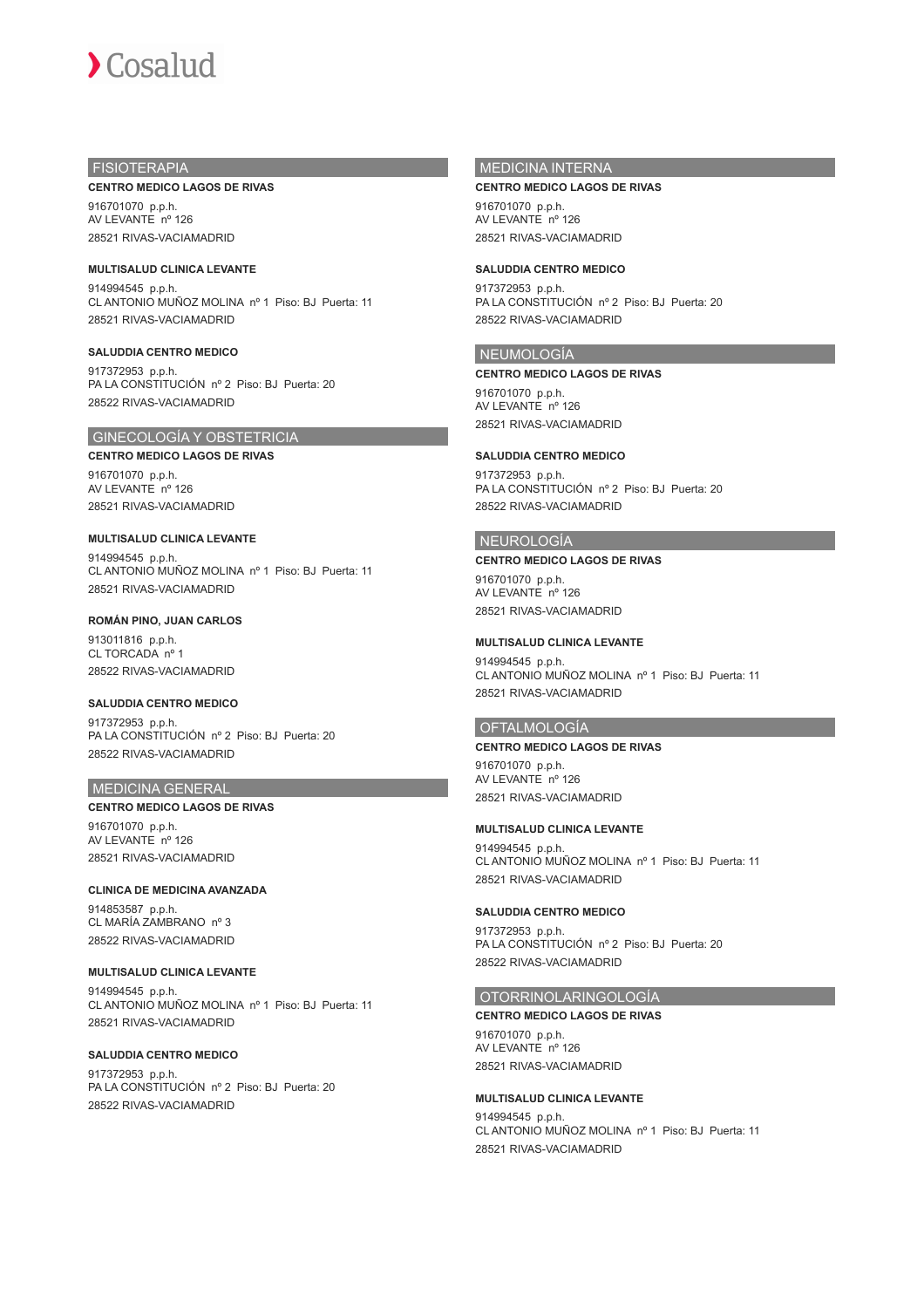### **SALUDDIA CENTRO MEDICO**

917372953 p.p.h. PA LA CONSTITUCIÓN nº 2 Piso: BJ Puerta: 20 28522 RIVAS-VACIAMADRID

## PEDIATRÍA

**CENTRO MEDICO LAGOS DE RIVAS** 916701070 p.p.h.

AV LEVANTE nº 126 28521 RIVAS-VACIAMADRID

**CLINICA DE MEDICINA AVANZADA** 914853587 p.p.h. CL MARÍA ZAMBRANO nº 3 28522 RIVAS-VACIAMADRID

## **MULTISALUD CLINICA LEVANTE**

914994545 p.p.h. CL ANTONIO MUÑOZ MOLINA nº 1 Piso: BJ Puerta: 11 28521 RIVAS-VACIAMADRID

## **SALUDDIA CENTRO MEDICO**

917372953 p.p.h. PA LA CONSTITUCIÓN nº 2 Piso: BJ Puerta: 20 28522 RIVAS-VACIAMADRID

## PODOLOGÍA

**CENTRO MEDICO LAGOS DE RIVAS**

916701070 p.p.h. AV LEVANTE nº 126 28521 RIVAS-VACIAMADRID

**CLINICA DE MEDICINA AVANZADA** 914853587 p.p.h. CL MARÍA ZAMBRANO nº 3 28522 RIVAS-VACIAMADRID

**MULTISALUD CLINICA LEVANTE** 914994545 p.p.h. CL ANTONIO MUÑOZ MOLINA nº 1 Piso: BJ Puerta: 11 28521 RIVAS-VACIAMADRID

## **SALUDDIA CENTRO MEDICO**

917372953 p.p.h. PA LA CONSTITUCIÓN nº 2 Piso: BJ Puerta: 20 28522 RIVAS-VACIAMADRID

## PREPARACIÓN AL PARTO

## **CENTRO MEDICO LAGOS DE RIVAS**

916701070 p.p.h. AV LEVANTE nº 126 28521 RIVAS-VACIAMADRID

## PSICOLOGÍA

## **CLINICA DE MEDICINA AVANZADA**

914853587 p.p.h. CL MARÍA ZAMBRANO nº 3 28522 RIVAS-VACIAMADRID

## **MULTISALUD CLINICA LEVANTE**

914994545 p.p.h. CL ANTONIO MUÑOZ MOLINA nº 1 Piso: BJ Puerta: 11 28521 RIVAS-VACIAMADRID

## **SALUDDIA CENTRO MEDICO**

917372953 p.p.h. PA LA CONSTITUCIÓN nº 2 Piso: BJ Puerta: 20 28522 RIVAS-VACIAMADRID

## PSIQUIATRÍA

**CLINICA DE MEDICINA AVANZADA** 914853587 p.p.h. CL MARÍA ZAMBRANO nº 3 28522 RIVAS-VACIAMADRID

# **MULTISALUD CLINICA LEVANTE**

914994545 p.p.h. CL ANTONIO MUÑOZ MOLINA nº 1 Piso: BJ Puerta: 11 28521 RIVAS-VACIAMADRID

## **SALUDDIA CENTRO MEDICO**

917372953 p.p.h. PA LA CONSTITUCIÓN nº 2 Piso: BJ Puerta: 20 28522 RIVAS-VACIAMADRID

# RADIODIAGNÓSTICO

**CENTRO MEDICO LAGOS DE RIVAS** 916701070 p.p.h. AV LEVANTE nº 126 28521 RIVAS-VACIAMADRID

## **DMI SALUD RIVAS**

912903037 p.p.h. CL ELECTRODO nº 32 28521 RIVAS-VACIAMADRID

## **MULTISALUD CLINICA LEVANTE**

914994545 p.p.h. CL ANTONIO MUÑOZ MOLINA nº 1 Piso: BJ Puerta: 11 28521 RIVAS-VACIAMADRID

## **SALUDDIA CENTRO MEDICO**

917372953 p.p.h. PA LA CONSTITUCIÓN nº 2 Piso: BJ Puerta: 20 28522 RIVAS-VACIAMADRID

## REHABILITACIÓN

**SALUDDIA CENTRO MEDICO** 917372953 p.p.h. PA LA CONSTITUCIÓN nº 2 Piso: BJ Puerta: 20

## REUMATOLOGÍA

28522 RIVAS-VACIAMADRID

## **MULTISALUD CLINICA LEVANTE**

914994545 p.p.h. CL ANTONIO MUÑOZ MOLINA nº 1 Piso: BJ Puerta: 11 28521 RIVAS-VACIAMADRID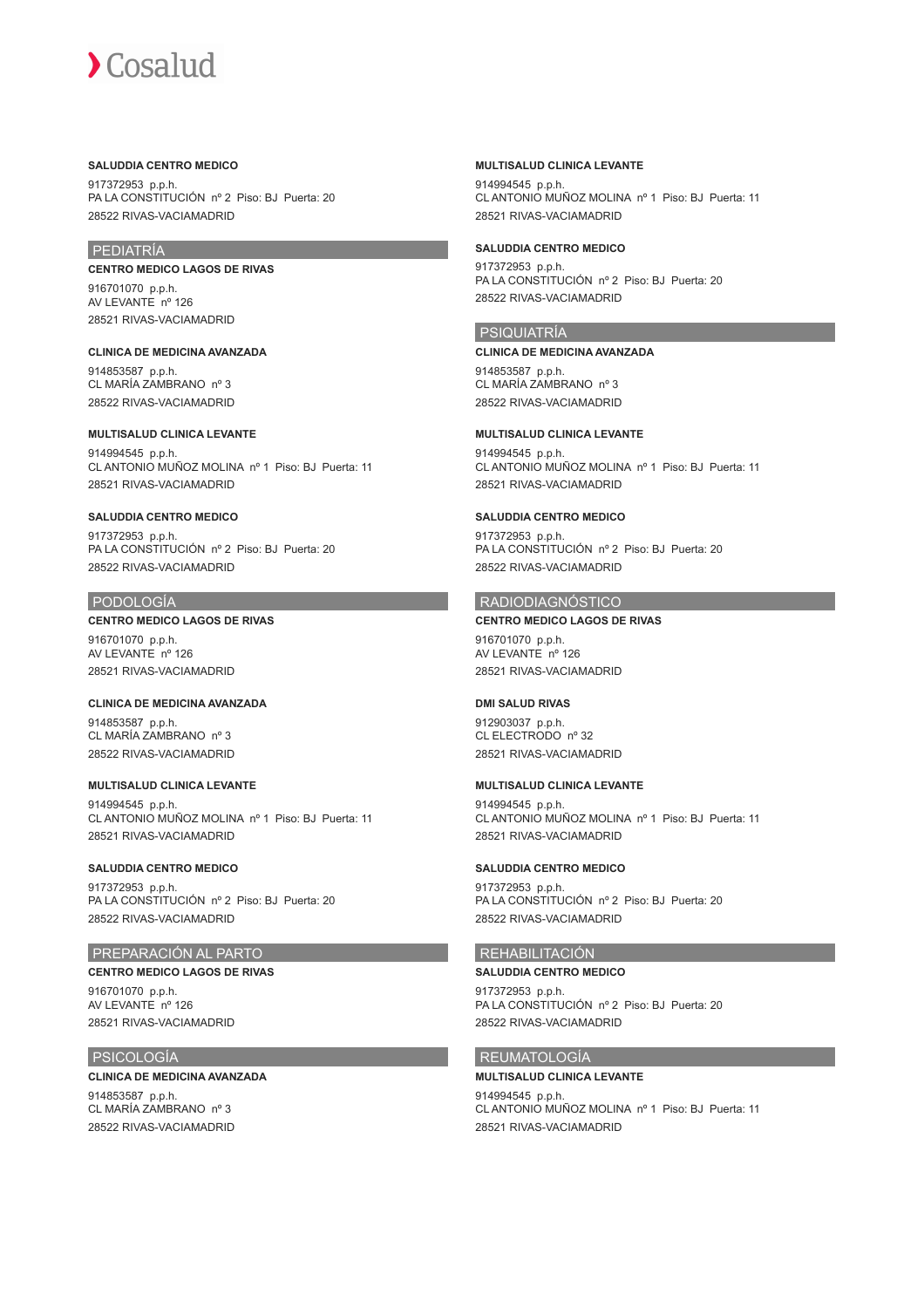## **SALUDDIA CENTRO MEDICO**

917372953 p.p.h. PA LA CONSTITUCIÓN nº 2 Piso: BJ Puerta: 20 28522 RIVAS-VACIAMADRID

## TRAUMATOLOGÍA Y CIRUGIA ORTOPÉDICA

**CENTRO MEDICO LAGOS DE RIVAS** 916701070 p.p.h. AV LEVANTE nº 126 28521 RIVAS-VACIAMADRID

**MULTISALUD CLINICA LEVANTE** 914994545 p.p.h. CL ANTONIO MUÑOZ MOLINA nº 1 Piso: BJ Puerta: 11 28521 RIVAS-VACIAMADRID

### **SALUDDIA CENTRO MEDICO**

917372953 p.p.h. PA LA CONSTITUCIÓN nº 2 Piso: BJ Puerta: 20 28522 RIVAS-VACIAMADRID

### UROLOGÍA

### **CENTRO MEDICO LAGOS DE RIVAS**

916701070 p.p.h. AV LEVANTE nº 126 28521 RIVAS-VACIAMADRID

### **SALUDDIA CENTRO MEDICO**

917372953 p.p.h. PA LA CONSTITUCIÓN nº 2 Piso: BJ Puerta: 20 28522 RIVAS-VACIAMADRID

## SAN AGUSTIN DEL GUADALIX

## APARATO DIGESTIVO

**CLINICA MEDICSAN**

918435319 CL FÉLIX SANZ nº 17 28750 SAN AGUSTIN DEL GUADALIX HORARIO 8-14 Y 16-20H

## CARDIOLOGÍA

## **CLINICA MEDICSAN**

918435319 CL FÉLIX SANZ nº 17 28750 SAN AGUSTIN DEL GUADALIX HORARIO 8-14 Y 16-20H

## CIRUGÍA GENERAL Y DEL APARATO DIGESTIVO

**CLINICA MEDICSAN** 918435319 CL FÉLIX SANZ nº 17 28750 SAN AGUSTIN DEL GUADALIX HORARIO 8-14 Y 16-20H

## **DERMATOLOGÍA**

## **CLINICA MEDICSAN**

918435319 CL FÉLIX SANZ nº 17 28750 SAN AGUSTIN DEL GUADALIX HORARIO 8-14 Y 16-20H

## ENDOCRINOLOGÍA

**CLINICA MEDICSAN** 918435319 CL FÉLIX SANZ nº 17 28750 SAN AGUSTIN DEL GUADALIX HORARIO 8-14 Y 16-20H

### ESTOMATOLOGÍA

**MARTINEZ ZARZUELA, ADORACION (SAN AGUSTIN)** 918419348 p.p.h. AV MADRID nº 8 28750 SAN AGUSTIN DEL GUADALIX

## GINECOLOGÍA Y OBSTETRICIA

### **CLINICA MEDICSAN**

918435319 CL FÉLIX SANZ nº 17 28750 SAN AGUSTIN DEL GUADALIX HORARIO 8-14 Y 16-20H

### MEDICINA GENERAL

**CLINICA MEDICSAN** 918435319 CL FÉLIX SANZ nº 17 28750 SAN AGUSTIN DEL GUADALIX HORARIO 8-14 Y 16-20H

### **DE GRADO PALOMARES, RESTITUTO**

918435541 p.p.h. PA JUAN CARLOS I nº 1 Piso: BJ 28750 SAN AGUSTIN DEL GUADALIX

## OTORRINOLARINGOLOGÍA

**CLINICA MEDICSAN** 918435319 CL FÉLIX SANZ nº 17 28750 SAN AGUSTIN DEL GUADALIX HORARIO 8-14 Y 16-20H

## PEDIATRÍA

## **CLINICA MEDICSAN**

918435319 CL FÉLIX SANZ nº 17 28750 SAN AGUSTIN DEL GUADALIX HORARIO 8-14 Y 16-20H

### **DE GRADO PALOMARES, RESTITUTO**

918435541 p.p.h. PA JUAN CARLOS I nº 1 Piso: BJ 28750 SAN AGUSTIN DEL GUADALIX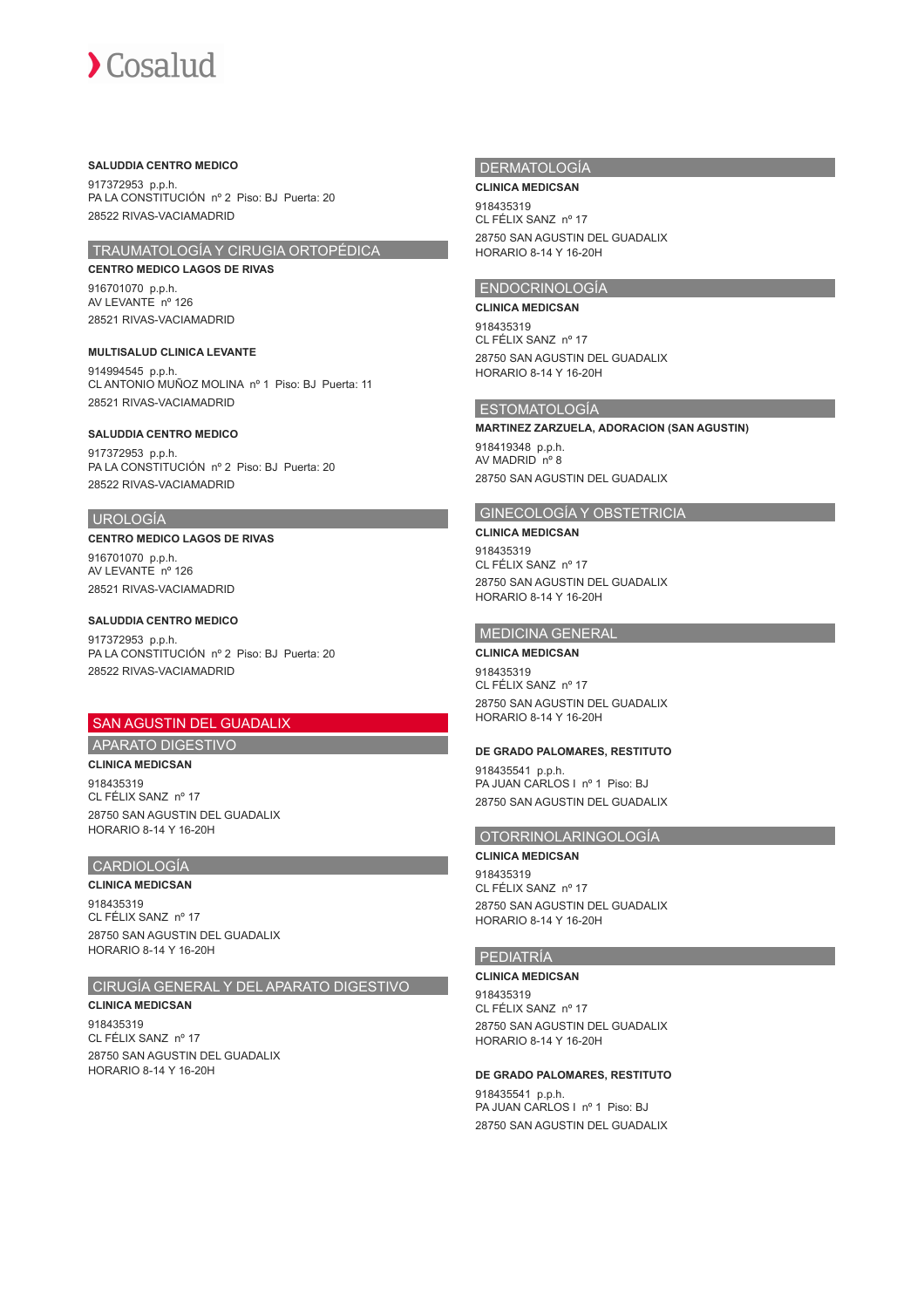## PSIQUIATRÍA

## **CLINICA MEDICSAN**

918435319 CL FÉLIX SANZ nº 17 28750 SAN AGUSTIN DEL GUADALIX HORARIO 8-14 Y 16-20H

## **PUERICULTURA**

### **CLINICA MEDICSAN**

918435319 CL FÉLIX SANZ nº 17 28750 SAN AGUSTIN DEL GUADALIX HORARIO 8-14 Y 16-20H

## TRAUMATOLOGÍA Y CIRUGIA ORTOPÉDICA

### **CLINICA MEDICSAN**

918435319 CL FÉLIX SANZ nº 17 28750 SAN AGUSTIN DEL GUADALIX HORARIO 8-14 Y 16-20H

# SAN LORENZO DE EL ESCORIAL

## ALERGOLOGÍA

**CENTRO MEDICO ESCORIAL** 918906000 p.p.h.

CL VELÁZQUEZ nº 17 28200 SAN LORENZO DE EL ESCORIAL

## APARATO DIGESTIVO

**CENTRO MEDICO ESCORIAL**

918906000 p.p.h. CL VELÁZQUEZ nº 17 28200 SAN LORENZO DE EL ESCORIAL

## CIRUGÍA GENERAL Y DEL APARATO DIGESTIVO

**CENTRO MEDICO ESCORIAL**

918906000 p.p.h. CL VELÁZQUEZ nº 17 28200 SAN LORENZO DE EL ESCORIAL

### DERMATOLOGÍA

### **CENTRO MEDICO ESCORIAL**

918906000 p.p.h. CL VELÁZQUEZ nº 17 28200 SAN LORENZO DE EL ESCORIAL

## FISIOTERAPIA

**CENTRO MEDICO ESCORIAL** 918906000 p.p.h. CL VELÁZQUEZ nº 17 28200 SAN LORENZO DE EL ESCORIAL

## GINECOLOGÍA Y OBSTETRICIA

**CENTRO MEDICO ESCORIAL** 918906000 p.p.h. CL VELÁZQUEZ nº 17 28200 SAN LORENZO DE EL ESCORIAL

## MEDICINA GENERAL

### **CENTRO MEDICO ESCORIAL**

918906000 p.p.h. CL VELÁZQUEZ nº 17 28200 SAN LORENZO DE EL ESCORIAL

## OFTALMOLOGÍA

**CENTRO MEDICO ESCORIAL** 918906000 p.p.h.

CL VELÁZQUEZ nº 17 28200 SAN LORENZO DE EL ESCORIAL

## OTORRINOLARINGOLOGÍA

**APARICIO FERNANDEZ, JOSE MIGUEL**

918902955 p.p.h. CL VELÁZQUEZ nº 17 28200 SAN LORENZO DE EL ESCORIAL

#### **CENTRO MEDICO ESCORIAL**

918906000 p.p.h. CL VELÁZQUEZ nº 17 28200 SAN LORENZO DE EL ESCORIAL

## PUERICULTURA

## **CENTRO MEDICO ESCORIAL**

918906000 p.p.h. CL VELÁZQUEZ nº 17 28200 SAN LORENZO DE EL ESCORIAL

## TRAUMATOLOGÍA Y CIRUGIA ORTOPÉDICA

## **CENTRO MEDICO ESCORIAL**

918906000 p.p.h. CL VELÁZQUEZ nº 17 28200 SAN LORENZO DE EL ESCORIAL

## SAN MARTIN DE LA VEGA

## ANÁLISIS CLÍNICOS

**MEGALAB** 918958295 CL GRECO nº 41

28330 SAN MARTIN DE LA VEGA MARTES Y JUEVES.

## **MEGALAB (SAN MARTIN DE LA VEGA)**

918958725 p.p.h. AV DOCE DE OCTUBRE nº 9 28330 SAN MARTIN DE LA VEGA

## MEDICINA GENERAL

**CLINICA PASILLO VERDE** 918958725 p.p.h. AV DOCE DE OCTUBRE nº 9 28330 SAN MARTIN DE LA VEGA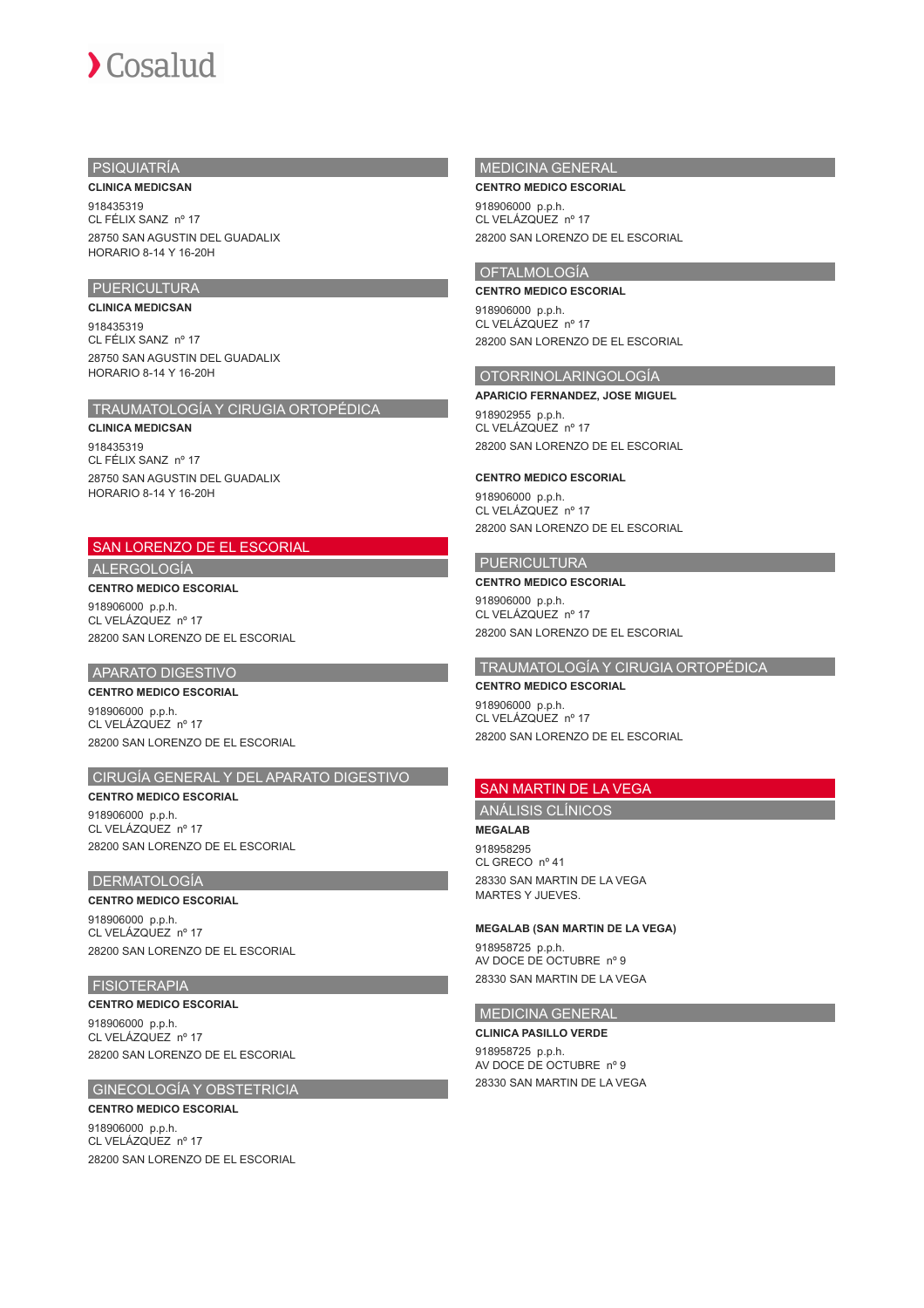### **CLINICA SAN MARTIN**

918958295 CL GRECO nº 41 28330 SAN MARTIN DE LA VEGA LUNES A VIERNES DE 10.00 A 14.00 Y DE 17.00 A 21.00. SABADOS DE 11.00 A 13.00

## SAN SEBASTIAN DE LOS REYES

## ALERGOLOGÍA

### **CENTRO MÉDICO VALDAVIA (SAN SEBASTIAN DE LOS REYES)** 902027807 p.p.h. AV CASTILLA LA MANCHA nº 164 28701 SAN SEBASTIAN DE LOS REYES

## **CLINICA MADRID (SAN SEBASTIAN DE LOS REYES)**

916540022 p.p.h. AV ESPAÑA nº 46 28701 SAN SEBASTIAN DE LOS REYES

## ANÁLISIS CLÍNICOS

**CENTRO MEDICO MEDICLINIQUE** 914444496 p.p.h. CL JULIO REY PASTOR nº 6 28702 SAN SEBASTIAN DE LOS REYES LUNES A VIERNES DE 8 A 20 Y SABADOS DE 10 A 14 H

#### **CENTRO MÉDICO VALDAVIA (SAN SEBASTIAN DE LOS REYES)**

902027807 p.p.h. AV CASTILLA LA MANCHA nº 164 28701 SAN SEBASTIAN DE LOS REYES

### **CLINAMAT**

916636142 p.p.h. AV CASTILLA LA MANCHA nº 164 28701 SAN SEBASTIAN DE LOS REYES

### **CLINICA MADRID (SAN SEBASTIAN DE LOS REYES)**

916540022 p.p.h. AV ESPAÑA nº 46 28701 SAN SEBASTIAN DE LOS REYES

## APARATO DIGESTIVO

### **CENTRO MEDICO MEDICLINIQUE**

914444496 p.p.h. CL JULIO REY PASTOR nº 6 28702 SAN SEBASTIAN DE LOS REYES LUNES A VIERNES DE 8 A 20 Y SABADOS DE 10 A 14 H

## **CENTRO MÉDICO VALDAVIA (SAN SEBASTIAN DE LOS**

**REYES)** 902027807 p.p.h. AV CASTILLA LA MANCHA nº 164 28701 SAN SEBASTIAN DE LOS REYES

### **CLINICA MADRID (SAN SEBASTIAN DE LOS REYES)**

916540022 p.p.h. AV ESPAÑA nº 46 28701 SAN SEBASTIAN DE LOS REYES

## **CARDIOLOGÍA**

**CLINICA MADRID (SAN SEBASTIAN DE LOS REYES)**

916540022 p.p.h. AV ESPAÑA nº 46 28701 SAN SEBASTIAN DE LOS REYES

## CIRUGÍA GENERAL Y DEL APARATO DIGESTIVO

## **CENTRO MÉDICO VALDAVIA (SAN SEBASTIAN DE LOS**

**REYES)** 902027807 p.p.h. AV CASTILLA LA MANCHA nº 164 28701 SAN SEBASTIAN DE LOS REYES

### **CLINICA MADRID (SAN SEBASTIAN DE LOS REYES)**

916540022 p.p.h. AV ESPAÑA nº 46 28701 SAN SEBASTIAN DE LOS REYES

### CIRUGÍA MAXILOFACIAL

## **CENTRO COLUMELA (SAN SEBASTIAN DE LOS REYES)** 916639924 AV MIGUEL RUIZ FELGUERA nº 3 Piso: BJ 28701 SAN SEBASTIAN DE LOS REYES

LUNES A VIERNES DE 10:00 A 14:00 Y 16:00 A 20:00 HS.

### DERMATOLOGÍA

### **CENTRO MEDICO MEDICLINIQUE**

914444496 p.p.h. CL JULIO REY PASTOR nº 6 28702 SAN SEBASTIAN DE LOS REYES LUNES A VIERNES DE 8 A 20 Y SABADOS DE 10 A 14 H

### ENDOCRINOLOGÍA

### **CENTRO MEDICO MEDICLINIQUE**

914444496 p.p.h. CL JULIO REY PASTOR nº 6 28702 SAN SEBASTIAN DE LOS REYES LUNES A VIERNES DE 8 A 20 Y SABADOS DE 10 A 14 H

## **CENTRO MÉDICO VALDAVIA (SAN SEBASTIAN DE LOS REYES)** 902027807 p.p.h.

AV CASTILLA LA MANCHA nº 164 28701 SAN SEBASTIAN DE LOS REYES

## **CLINICA MADRID (SAN SEBASTIAN DE LOS REYES)**

916540022 p.p.h. AV ESPAÑA nº 46 28701 SAN SEBASTIAN DE LOS REYES

## ENFERMERÍA

## **ANDRÉ CONSULTA DE ENFERMERÍA (SAN SEBASTIAN)** 916516552 CL VICENTE ALEIXANDRE nº 14 28702 SAN SEBASTIAN DE LOS REYES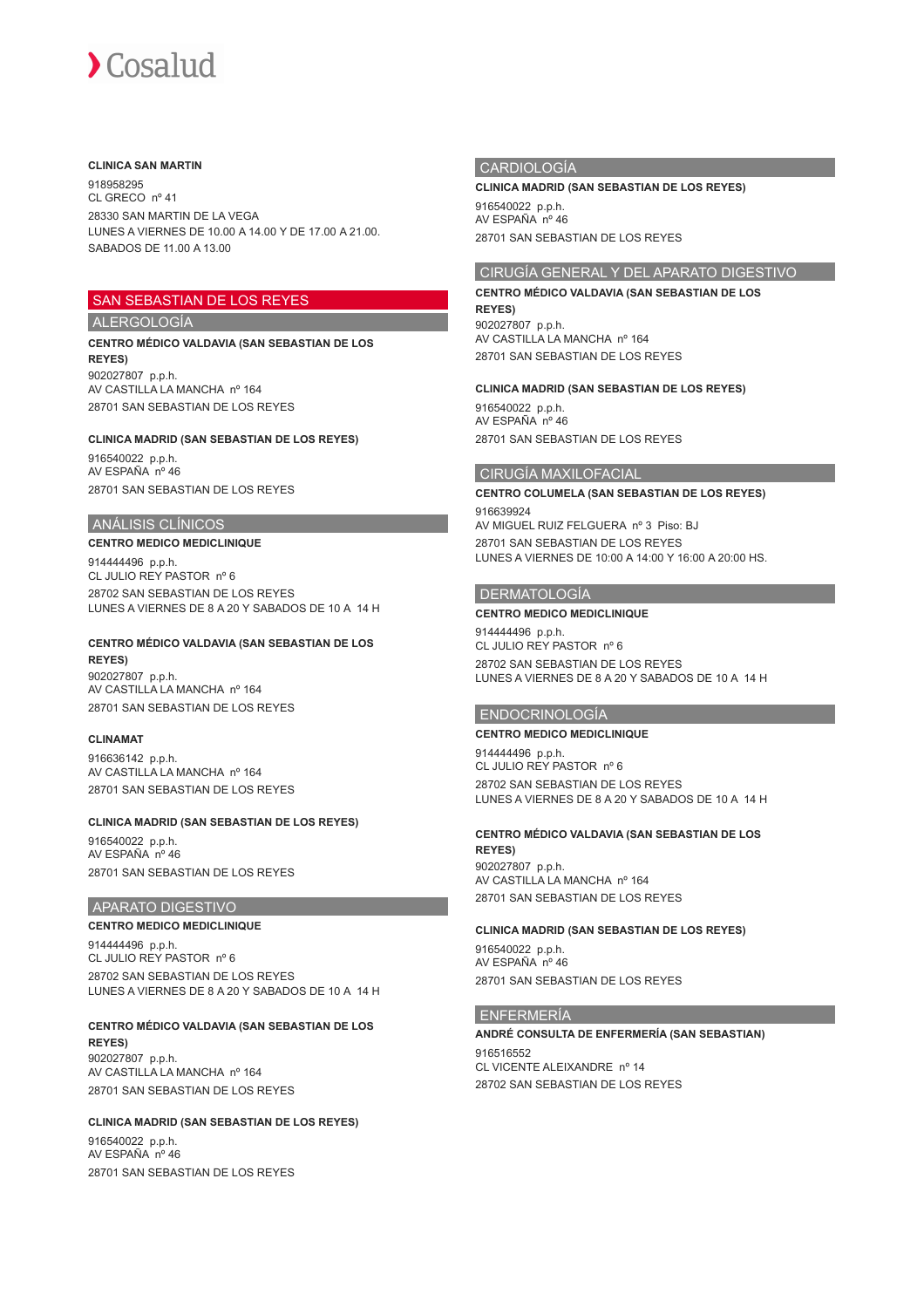### **CENTRO MEDICO MEDICLINIQUE**

914444496 p.p.h. CL JULIO REY PASTOR nº 6 28702 SAN SEBASTIAN DE LOS REYES LUNES A VIERNES DE 8 A 20 Y SABADOS DE 10 A 14 H

# **CENTRO MÉDICO VALDAVIA (SAN SEBASTIAN DE LOS**

**REYES)** 902027807 p.p.h. AV CASTILLA LA MANCHA nº 164 28701 SAN SEBASTIAN DE LOS REYES

### **CLINICA MADRID (SAN SEBASTIAN DE LOS REYES)**

916540022 p.p.h. AV ESPAÑA nº 46 28701 SAN SEBASTIAN DE LOS REYES

## ESTOMATOLOGÍA

## **CENTRO COLUMELA (SAN SEBASTIAN DE LOS REYES)** 916639924

AV MIGUEL RUIZ FELGUERA nº 3 Piso: BJ 28701 SAN SEBASTIAN DE LOS REYES LUNES A VIERNES DE 10:00 A 14:00 Y 16:00 A 20:00 HS.

## **CLINICA MADRID (SAN SEBASTIAN DE LOS REYES)**

916540022 p.p.h. AV ESPAÑA nº 46 28701 SAN SEBASTIAN DE LOS REYES

## **DENTALROSA**

916639985 p.p.h. CL REAL nº 10 28703 SAN SEBASTIAN DE LOS REYES

## **GARCIA MUÑOZ, EUSEBIO**

916530858 p.p.h. CL PRÍNCIPE nº 16 Piso: 01 28701 SAN SEBASTIAN DE LOS REYES

## **FISIOTERAPIA**

## **CENTRO MEDICO MEDICLINIQUE**

914444496 p.p.h. CL JULIO REY PASTOR nº 6 28702 SAN SEBASTIAN DE LOS REYES LUNES A VIERNES DE 8 A 20 Y SABADOS DE 10 A 14 H

# **CENTRO MÉDICO VALDAVIA (SAN SEBASTIAN DE LOS**

**REYES)** 902027807 p.p.h. AV CASTILLA LA MANCHA nº 164 28701 SAN SEBASTIAN DE LOS REYES

## **CLINICA MADRID (SAN SEBASTIAN DE LOS REYES)**

916540022 p.p.h.  $AY$  ESPAÑA  $n^{\circ}$  46 28701 SAN SEBASTIAN DE LOS REYES

## GINECOLOGÍA Y OBSTETRICIA

## **CENTRO MEDICO MEDICLINIQUE**

914444496 p.p.h. CL JULIO REY PASTOR nº 6 28702 SAN SEBASTIAN DE LOS REYES LUNES A VIERNES DE 8 A 20 Y SABADOS DE 10 A 14 H

## **CENTRO MÉDICO VALDAVIA (SAN SEBASTIAN DE LOS**

**REYES)** 902027807 p.p.h. AV CASTILLA LA MANCHA nº 164 28701 SAN SEBASTIAN DE LOS REYES

### **CLINICA MADRID (SAN SEBASTIAN DE LOS REYES)**

916540022 p.p.h. AV ESPAÑA nº 46 28701 SAN SEBASTIAN DE LOS REYES

## MEDICINA GENERAL

**CENTRO MEDICO MEDICLINIQUE** 914444496 p.p.h. CL JULIO REY PASTOR nº 6 28702 SAN SEBASTIAN DE LOS REYES LUNES A VIERNES DE 8 A 20 Y SABADOS DE 10 A 14 H

### **CENTRO MÉDICO VALDAVIA (SAN SEBASTIAN DE LOS REYES)**

902027807 p.p.h. AV CASTILLA LA MANCHA nº 164 28701 SAN SEBASTIAN DE LOS REYES

### **CLINICA MADRID (SAN SEBASTIAN DE LOS REYES)**

916540022 p.p.h. AV ESPAÑA nº 46 28701 SAN SEBASTIAN DE LOS REYES

### **VALERO DEL VALLE, ALVARO (EMEDSANSE)**

916531526 p.p.h. AV LA INDEPENDENCIA nº 43 Piso: BJ 28701 SAN SEBASTIAN DE LOS REYES

## NEUROLOGÍA

**CLINICA MADRID (SAN SEBASTIAN DE LOS REYES)** 916540022 p.p.h. AV ESPAÑA nº 46 28701 SAN SEBASTIAN DE LOS REYES

### **OFTALMOLOGÍA**

**CLINICA MADRID (SAN SEBASTIAN DE LOS REYES)** 916540022 p.p.h.

AV ESPAÑA nº 46 28701 SAN SEBASTIAN DE LOS REYES

## OTORRINOLARINGOLOGÍA

**CENTRO MÉDICO VALDAVIA (SAN SEBASTIAN DE LOS REYES)** 902027807 p.p.h. AV CASTILLA LA MANCHA nº 164 28701 SAN SEBASTIAN DE LOS REYES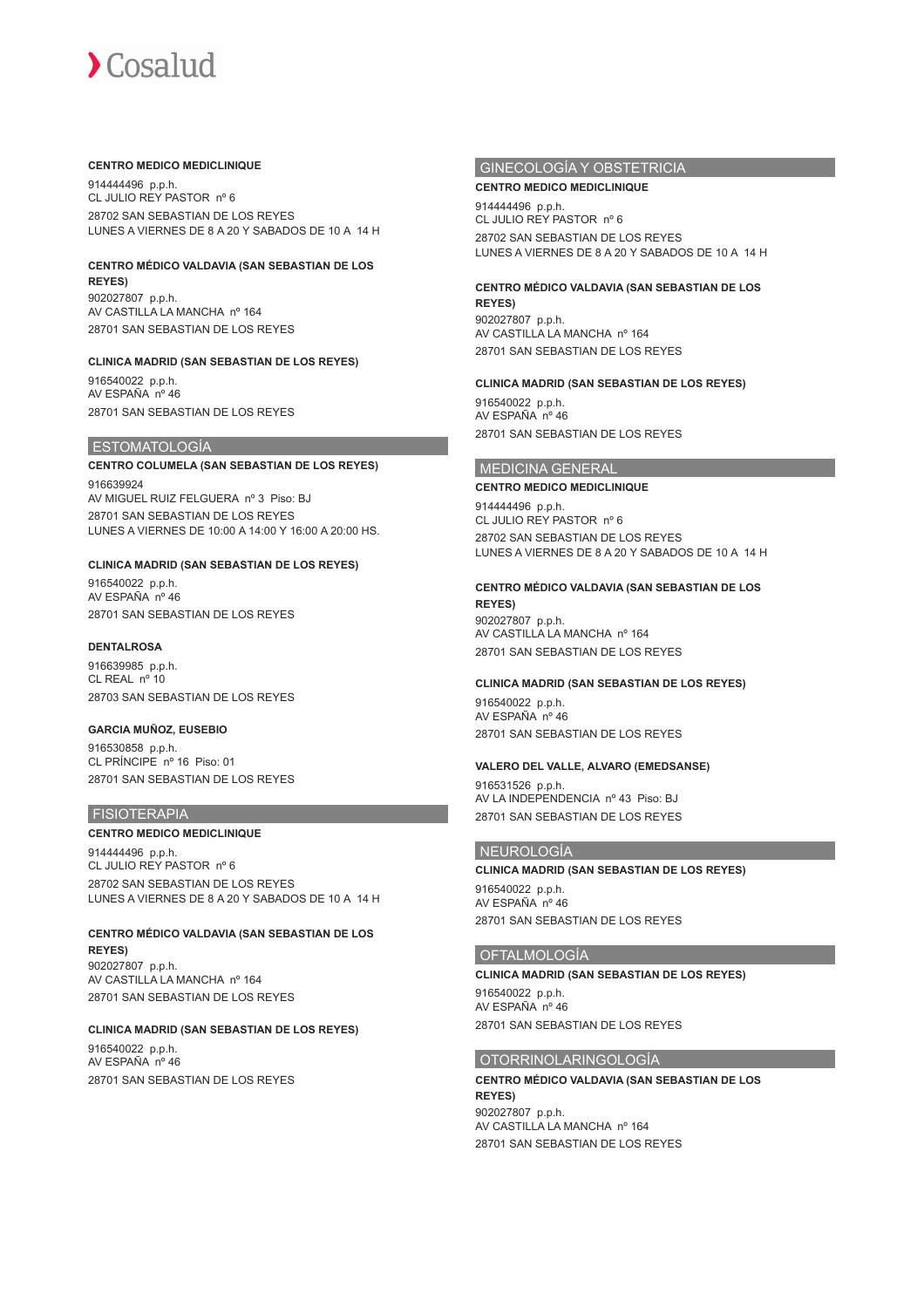### **CLINICA MADRID (SAN SEBASTIAN DE LOS REYES)**

916540022 p.p.h. AV ESPAÑA nº 46 28701 SAN SEBASTIAN DE LOS REYES

## PEDIATRÍA

**CENTRO MEDICO MEDICLINIQUE**

914444496 p.p.h. CL JULIO REY PASTOR nº 6 28702 SAN SEBASTIAN DE LOS REYES LUNES A VIERNES DE 8 A 20 Y SABADOS DE 10 A 14 H

### **CENTRO MÉDICO VALDAVIA (SAN SEBASTIAN DE LOS REYES)**

902027807 p.p.h. AV CASTILLA LA MANCHA nº 164 28701 SAN SEBASTIAN DE LOS REYES

## **CLINICA MADRID (SAN SEBASTIAN DE LOS REYES)**

916540022 p.p.h. AV ESPAÑA nº 46 28701 SAN SEBASTIAN DE LOS REYES

### **RUIZ MORENA, HUGO DANIEL**

916590955 p.p.h. CL VALLADOLID nº 24 28701 SAN SEBASTIAN DE LOS REYES

### PODOLOGÍA

**CENTRO MEDICO MEDICLINIQUE**

914444496 p.p.h. CL JULIO REY PASTOR nº 6 28702 SAN SEBASTIAN DE LOS REYES LUNES A VIERNES DE 8 A 20 Y SABADOS DE 10 A 14 H

### **CLINICA MADRID (SAN SEBASTIAN DE LOS REYES)**

916540022 p.p.h. AV ESPAÑA nº 46 28701 SAN SEBASTIAN DE LOS REYES

## PSICOLOGÍA

### **CENTRO MEDICO MEDICLINIQUE**

914444496 p.p.h. CL JULIO REY PASTOR nº 6 28702 SAN SEBASTIAN DE LOS REYES LUNES A VIERNES DE 8 A 20 Y SABADOS DE 10 A 14 H

### RADIODIAGNÓSTICO

## **CENTRO MÉDICO VALDAVIA (SAN SEBASTIAN DE LOS REYES)** 902027807 p.p.h.

AV CASTILLA LA MANCHA nº 164 28701 SAN SEBASTIAN DE LOS REYES

## **CLINICA MADRID (SAN SEBASTIAN DE LOS REYES)**

916540022 p.p.h. AV ESPAÑA nº 46 28701 SAN SEBASTIAN DE LOS REYES

## REHABILITACIÓN

**CENTRO MÉDICO VALDAVIA (SAN SEBASTIAN DE LOS REYES)** 902027807 p.p.h. AV CASTILLA LA MANCHA nº 164 28701 SAN SEBASTIAN DE LOS REYES

## TRAUMATOLOGÍA Y CIRUGIA ORTOPÉDICA

## **CENTRO MEDICO MEDICLINIQUE**

914444496 p.p.h. CL JULIO REY PASTOR nº 6 28702 SAN SEBASTIAN DE LOS REYES LUNES A VIERNES DE 8 A 20 Y SABADOS DE 10 A 14 H

### **CENTRO MÉDICO VALDAVIA (SAN SEBASTIAN DE LOS REYES)**

902027807 p.p.h. AV CASTILLA LA MANCHA nº 164 28701 SAN SEBASTIAN DE LOS REYES

### **CLINICA MADRID (SAN SEBASTIAN DE LOS REYES)**

916540022 p.p.h. AV ESPAÑA nº 46 28701 SAN SEBASTIAN DE LOS REYES

## UROLOGÍA

### **CENTRO MEDICO MEDICLINIQUE**

914444496 p.p.h. CL JULIO REY PASTOR nº 6 28702 SAN SEBASTIAN DE LOS REYES LUNES A VIERNES DE 8 A 20 Y SABADOS DE 10 A 14 H

## **CENTRO MÉDICO VALDAVIA (SAN SEBASTIAN DE LOS**

**REYES)** 902027807 p.p.h. AV CASTILLA LA MANCHA nº 164 28701 SAN SEBASTIAN DE LOS REYES

### **CLINICA MADRID (SAN SEBASTIAN DE LOS REYES)**

916540022 p.p.h. AV ESPAÑA nº 46 28701 SAN SEBASTIAN DE LOS REYES

## SEVILLA LA NUEVA

# ANÁLISIS CLÍNICOS

**CARMEN FREIJEIRO MARTÍNEZ** 918610468 p.p.h.

CL GENERAL ASENSIO nº 1 28609 SEVILLA LA NUEVA

## **ESTUDIOS ANALITICOS APLICADOS A LA CLINICA**

**(FARMACIA EL HORREO)** 918130026 p.p.h. CL GENERAL ASENSIO nº 1 28609 SEVILLA LA NUEVA

### **FRESEIRO MARTINEZ, M.CARMEN**

918128801 p.p.h. CL GENERAL ASENSIO nº 1 28609 SEVILLA LA NUEVA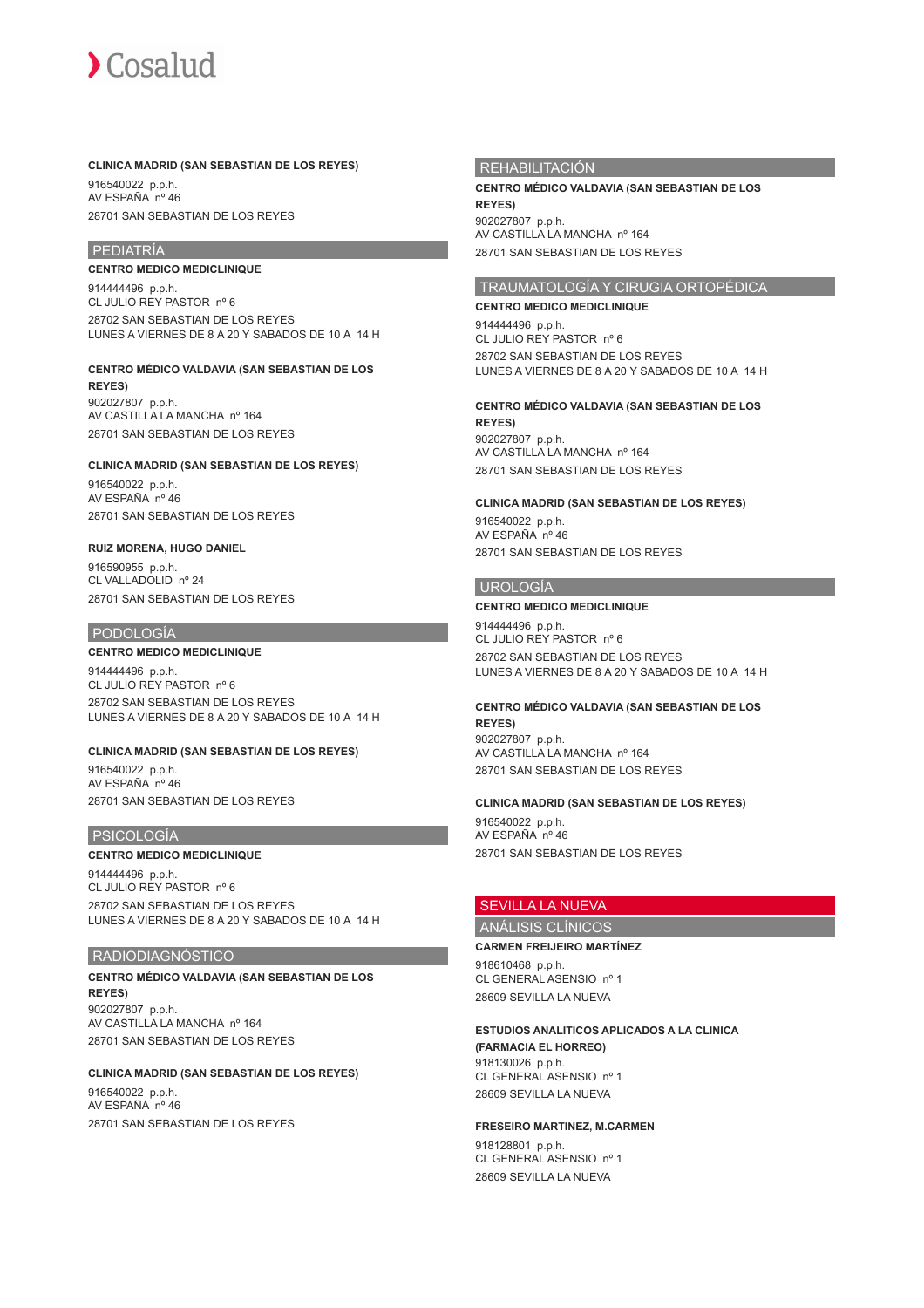## ESTOMATOLOGÍA

**CLÍNICA FIBEMEDIC** 918129400 CL DOÑA JUANA nº 2 Piso: BJ Puerta: 1 28609 SEVILLA LA NUEVA DE LUNES A VIERNES DE 09:30 A 13:30 Y DE 16:00 A 21:00 HS.

### FISIOTERAPIA

### **CENTRO MEDICO EL HORREO** 656881705 p.p.h. CL GENERAL ASENSIO nº 1

28609 SEVILLA LA NUEVA

## GINECOLOGÍA Y OBSTETRICIA

**CENTRO MEDICO EL HORREO** 656881705 p.p.h. CL GENERAL ASENSIO nº 1 28609 SEVILLA LA NUEVA

### LOGOFONIATRÍA

## **CENTRO MEDICO EL HORREO**

656881705 p.p.h. CL GENERAL ASENSIO nº 1 28609 SEVILLA LA NUEVA

## **MEDICINA GENERAL**

**CENTRO MEDICO EL HORREO** 656881705 p.p.h. CL GENERAL ASENSIO nº 1 28609 SEVILLA LA NUEVA

## **LUQUE LOPEZ, MARIA AUXILIADORA**

918130749 p.p.h. CL GENERAL ASENSIO nº 22 28609 SEVILLA LA NUEVA

### PEDIATRÍA

# **CENTRO MEDICO EL HORREO**

656881705 p.p.h. CL GENERAL ASENSIO nº 1 28609 SEVILLA LA NUEVA

## PODOLOGÍA

**CENTRO MEDICO EL HORREO** 656881705 p.p.h. CL GENERAL ASENSIO nº 1 28609 SEVILLA LA NUEVA

## PSICOLOGÍA

**CENTRO MEDICO EL HORREO** 656881705 p.p.h. CL GENERAL ASENSIO nº 1 28609 SEVILLA LA NUEVA

## TRAUMATOLOGÍA Y CIRUGIA ORTOPÉDICA **CENTRO MEDICO EL HORREO**

656881705 p.p.h. CL GENERAL ASENSIO nº 1 28609 SEVILLA LA NUEVA

## SOTO DEL REAL

MEDICINA GENERAL

## **AROSTEGUI SANCHEZ, FRANCISCO JAVIER**

918478838 p.p.h. CL LA ORDEN nº 3 28791 SOTO DEL REAL

## TORREJON DE ARDOZ

## ACUPUNTURA

**NOVACENSALUD (CELLOSA-TORREJON)**

916753072 p.p.h. CL SOLANA nº 12 28850 TORREJON DE ARDOZ

### ALERGOLOGÍA

#### **CABRERA SIERRA, MARTA**

CENTRO MEDICO DOCTOR HERMOSO 916750807 p.p.h. CL RAMÓN Y CAJAL nº 5 28850 TORREJON DE ARDOZ

### **CENTRO MEDICO DOCTOR HERMOSO**

916750807 p.p.h. CL RAMÓN Y CAJAL nº 5 28850 TORREJON DE ARDOZ

### **CENTRO MÉDICO INTEGRAL HENARES**

916487500 CL LONDRES nº 29 28850 TORREJON DE ARDOZ DE LUNES A VIERNES DE 8 A 21 Y SÁBADOS DE 9 A 14 H.

### **HOSPITAL QUIRONSALUD VALLE DE HENARES**

913333444 p.p.h. AV CONSTITUCIÓN nº 249 28850 TORREJON DE ARDOZ

### **NOVACENSALUD (CELLOSA-TORREJON)**

916753072 p.p.h. CL SOLANA nº 12 28850 TORREJON DE ARDOZ

#### **POLICLINICO HM LA PALOMA CENTRAL**

916562344 p.p.h. CL VIRGEN DE LA PALOMA nº 7 28850 TORREJON DE ARDOZ

## **POLICLINICO HM LA PALOMA HILADOS**

902998585 p.p.h. CL HILADOS nº 9 28850 TORREJON DE ARDOZ

## ANÁLISIS CLÍNICOS

# **ANALIZA (CENTRO MEDICO HERMOSO)**

916750807 p.p.h. CL RAMÓN Y CAJAL nº 5 28850 TORREJON DE ARDOZ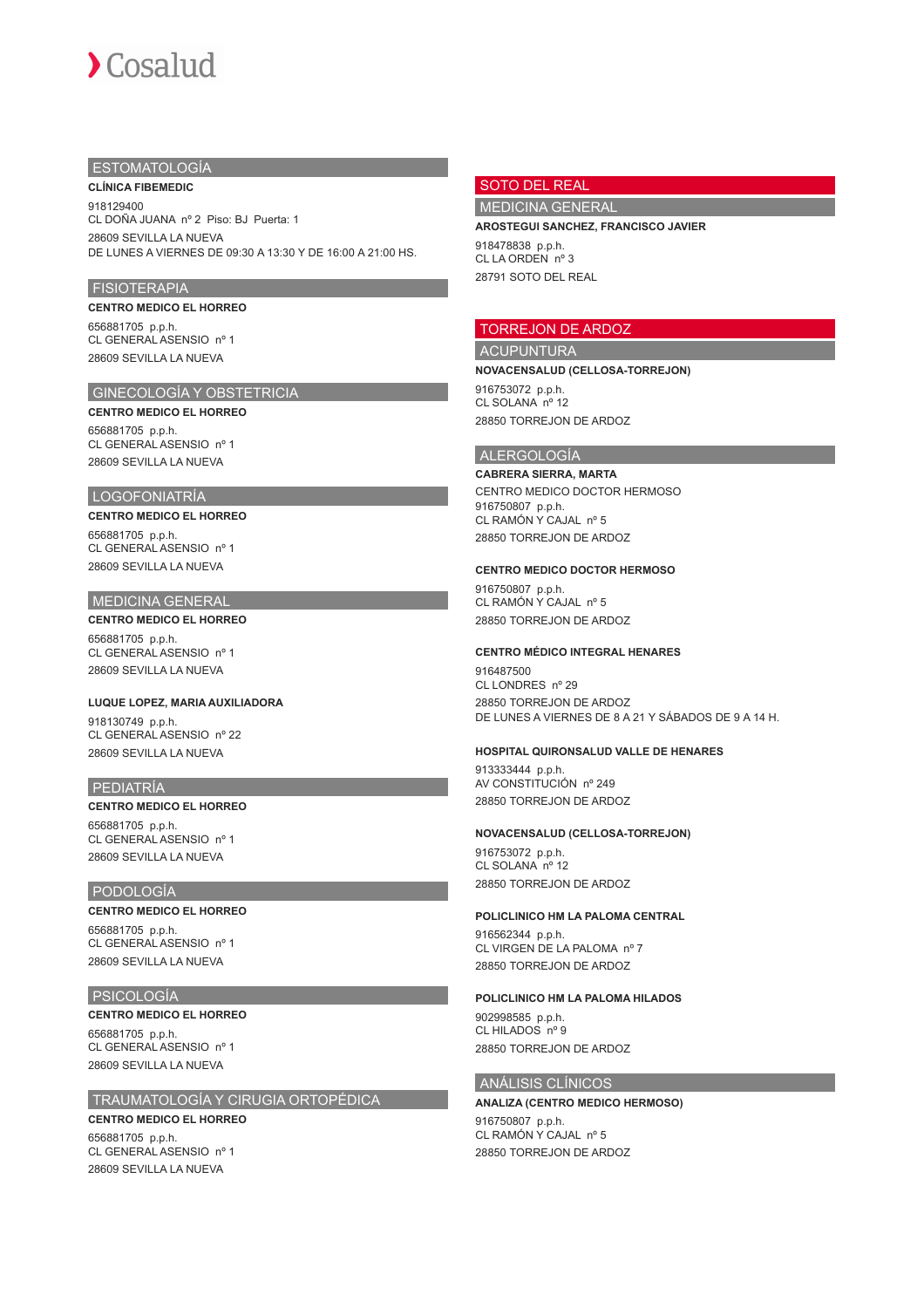## **GUISADO ESCOLAR-NORIEGA, RICARDO**

916561461 p.p.h. CL PUERTO DE LA BONAIGUA nº 4 Piso: 01 Puerta: B 28850 TORREJON DE ARDOZ

### **HOSPITAL QUIRONSALUD VALLE DE HENARES**

913333444 p.p.h. AV CONSTITUCIÓN nº 249 28850 TORREJON DE ARDOZ

### **NOVACENSALUD (CELLOSA-TORREJON)**

916753072 p.p.h. CL SOLANA nº 12 28850 TORREJON DE ARDOZ

## **SYNLAB IASA (CMIH)**

916487500 CL LONDRES nº 29 28850 TORREJON DE ARDOZ DE LUNES A VIERNES DE 8 A 13 H.

### **UNILABS**

916753072 p.p.h. CL SOLANA nº 12 28850 TORREJON DE ARDOZ

## ANGIOLOGÍA Y CIRUGÍA VASCULAR

## **HOSPITAL QUIRONSALUD VALLE DE HENARES**

913333444 p.p.h. AV CONSTITUCIÓN nº 249 28850 TORREJON DE ARDOZ

### **POLICLINICO HM LA PALOMA CENTRAL**

916562344 p.p.h. CL VIRGEN DE LA PALOMA nº 7 28850 TORREJON DE ARDOZ

### **POLICLINICO HM LA PALOMA HILADOS**

902998585 p.p.h. CL HILADOS nº 9 28850 TORREJON DE ARDOZ

## APARATO DIGESTIVO

### **CENTRO MÉDICO INTEGRAL HENARES**

916487500 CL LONDRES nº 29 28850 TORREJON DE ARDOZ DE LUNES A VIERNES DE 8 A 21 Y SÁBADOS DE 9 A 14 H.

### **HOSPITAL QUIRONSALUD VALLE DE HENARES**

913333444 p.p.h. AV CONSTITUCIÓN nº 249 28850 TORREJON DE ARDOZ

## CARDIOLOGÍA

## **CENTRO MÉDICO INTEGRAL HENARES**

916487500 CL LONDRES nº 29 28850 TORREJON DE ARDOZ DE LUNES A VIERNES DE 8 A 21 Y SÁBADOS DE 9 A 14 H.

## **HOSPITAL QUIRONSALUD VALLE DE HENARES**

913333444 p.p.h. AV CONSTITUCIÓN nº 249 28850 TORREJON DE ARDOZ

### **NOVACENSALUD (CELLOSA-TORREJON)**

916753072 p.p.h. CL SOLANA nº 12 28850 TORREJON DE ARDOZ

### **POLICLINICO HM LA PALOMA CARDOSO**

902998585 p.p.h. CL CARDOSO nº S/N 28850 TORREJON DE ARDOZ

### **POLICLINICO HM LA PALOMA CENTRAL**

916562344 p.p.h. CL VIRGEN DE LA PALOMA nº 7 28850 TORREJON DE ARDOZ

### **POLICLINICO HM LA PALOMA HILADOS**

902998585 p.p.h. CL HILADOS nº 9 28850 TORREJON DE ARDOZ

## CIRUGÍA GENERAL Y DEL APARATO DIGESTIVO

## **CENTRO MÉDICO INTEGRAL HENARES** 916487500

CL LONDRES nº 29 28850 TORREJON DE ARDOZ DE LUNES A VIERNES DE 8 A 21 Y SÁBADOS DE 9 A 14 H.

### **HOSPITAL QUIRONSALUD VALLE DE HENARES**

913333444 p.p.h. AV CONSTITUCIÓN nº 249 28850 TORREJON DE ARDOZ

### **NOVACENSALUD (CELLOSA-TORREJON)**

916753072 p.p.h. CL SOLANA nº 12 28850 TORREJON DE ARDOZ

### **POLICLINICO HM LA PALOMA CENTRAL**

916562344 p.p.h. CL VIRGEN DE LA PALOMA nº 7 28850 TORREJON DE ARDOZ

### **POLICLINICO HM LA PALOMA HILADOS**

902998585 p.p.h. CL HILADOS nº 9 28850 TORREJON DE ARDOZ

## CIRUGÍA MAXILOFACIAL

### **HOSPITAL QUIRONSALUD VALLE DE HENARES**

913333444 p.p.h. AV CONSTITUCIÓN nº 249 28850 TORREJON DE ARDOZ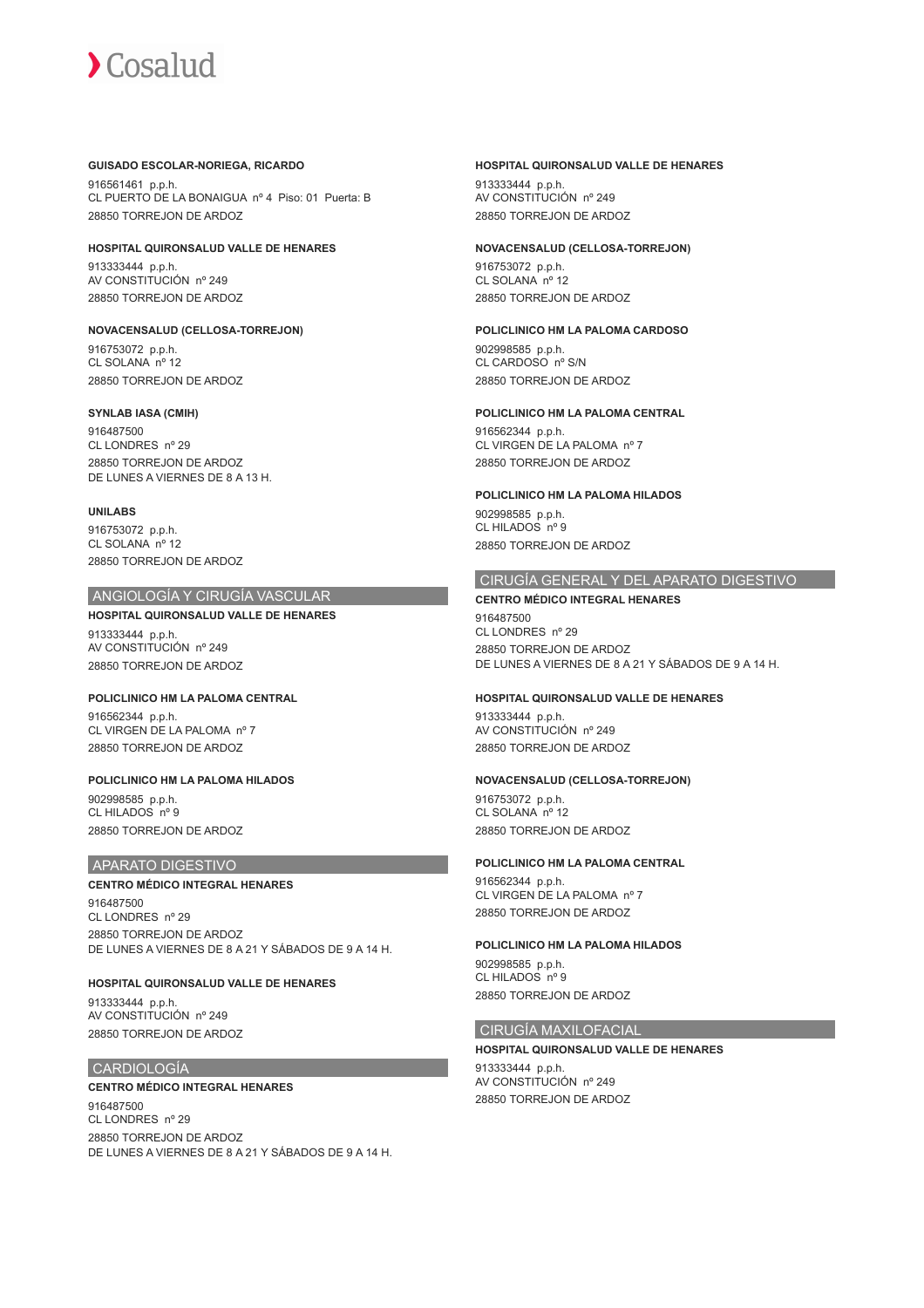

## CIRUGÍA PEDIÁTRICA

### **HOSPITAL QUIRONSALUD VALLE DE HENARES**

913333444 p.p.h. AV CONSTITUCIÓN nº 249 28850 TORREJON DE ARDOZ

## CIRUGÍA PLÁSTICA Y REPARADORA

**CENTRO MÉDICO INTEGRAL HENARES** 916487500 CL LONDRES nº 29 28850 TORREJON DE ARDOZ DE LUNES A VIERNES DE 8 A 21 Y SÁBADOS DE 9 A 14 H.

## **HOSPITAL QUIRONSALUD VALLE DE HENARES**

913333444 p.p.h. AV CONSTITUCIÓN nº 249 28850 TORREJON DE ARDOZ

### DERMATOLOGÍA

### **CENTRO MÉDICO INTEGRAL HENARES**

916487500 CL LONDRES nº 29 28850 TORREJON DE ARDOZ DE LUNES A VIERNES DE 8 A 21 Y SÁBADOS DE 9 A 14 H.

### **HOSPITAL QUIRONSALUD VALLE DE HENARES**

913333444 p.p.h. AV CONSTITUCIÓN nº 249 28850 TORREJON DE ARDOZ

### **NOVACENSALUD (CELLOSA-TORREJON)**

916753072 p.p.h. CL SOLANA nº 12 28850 TORREJON DE ARDOZ

### **POLICLINICO HM LA PALOMA CARDOSO**

902998585 p.p.h. CL CARDOSO nº S/N 28850 TORREJON DE ARDOZ

### **POLICLINICO HM LA PALOMA CENTRAL**

916562344 p.p.h. CL VIRGEN DE LA PALOMA nº 7 28850 TORREJON DE ARDOZ

## ENDOCRINOLOGÍA

#### **CENTRO MEDICO DOCTOR HERMOSO**

916750807 p.p.h. CL RAMÓN Y CAJAL nº 5 28850 TORREJON DE ARDOZ

### **CENTRO MÉDICO INTEGRAL HENARES**

916487500 CL LONDRES nº 29 28850 TORREJON DE ARDOZ DE LUNES A VIERNES DE 8 A 21 Y SÁBADOS DE 9 A 14 H.

### **HOSPITAL QUIRONSALUD VALLE DE HENARES**

913333444 p.p.h. AV CONSTITUCIÓN nº 249 28850 TORREJON DE ARDOZ

## **POLICLINICO HM LA PALOMA CARDOSO**

902998585 p.p.h. CL CARDOSO nº S/N 28850 TORREJON DE ARDOZ

### **POLICLINICO HM LA PALOMA CENTRAL**

916562344 p.p.h. CL VIRGEN DE LA PALOMA nº 7 28850 TORREJON DE ARDOZ

### **POLICLINICO HM LA PALOMA HILADOS**

902998585 p.p.h. CL HILADOS nº 9 28850 TORREJON DE ARDOZ

#### **RUBIO GARCÍA, JOSÉ ANTONIO**

CENTRO MEDICO DOCTOR HERMOSO 916750807 p.p.h. CL RAMÓN Y CAJAL nº 5 28850 TORREJON DE ARDOZ

### ENFERMERÍA

#### **CENTRO MÉDICO INTEGRAL HENARES**

916487500 CL LONDRES nº 29 28850 TORREJON DE ARDOZ DE LUNES A VIERNES DE 8 A 21 Y SÁBADOS DE 9 A 14 H.

### **NOVACENSALUD (CELLOSA-TORREJON)**

916753072 p.p.h. CL SOLANA nº 12 28850 TORREJON DE ARDOZ

### ESTOMATOLOGÍA

**NOVACENSALUD (CELLOSA-TORREJON)** 916753072 p.p.h. CL SOLANA nº 12

28850 TORREJON DE ARDOZ

## **FISIOTERAPIA**

## **CENTRO MEDICO MEDICAE**

914953872 p.p.h. CL PLATINO nº 2 28850 TORREJON DE ARDOZ

### **ENCADENATE FISIOTERAPIA**

910771378 p.p.h. CL SOLANA nº 12 28850 TORREJON DE ARDOZ

## **HOSPITAL QUIRONSALUD VALLE DE HENARES**

913333444 p.p.h. AV CONSTITUCIÓN nº 249 28850 TORREJON DE ARDOZ

### **POLICLINICO HM LA PALOMA HILADOS**

902998585 p.p.h.  $CI$  HII ADOS  $n^{\circ}$  9 28850 TORREJON DE ARDOZ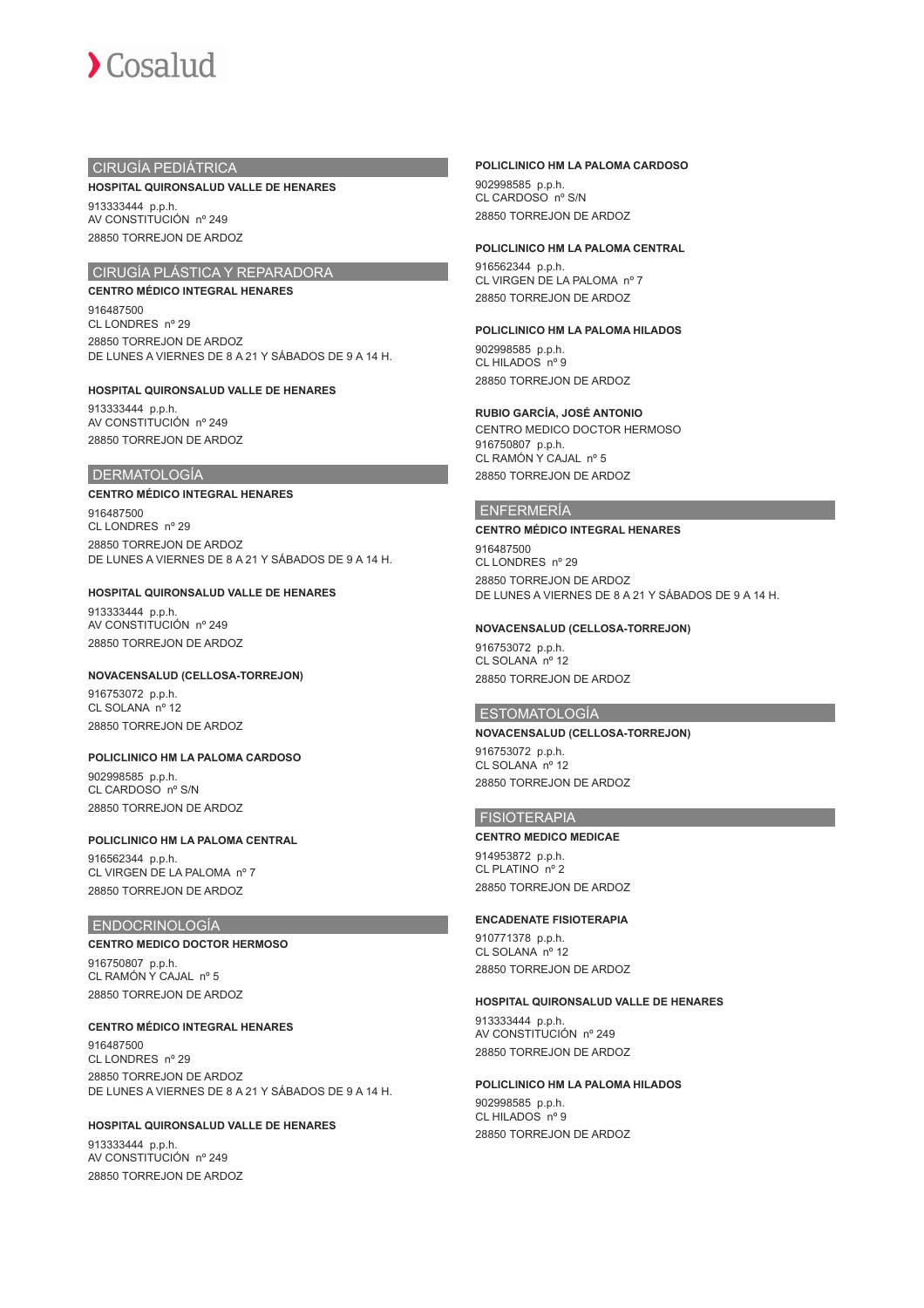

## GINECOLOGÍA Y OBSTETRICIA

### **CENTRO MÉDICO INTEGRAL HENARES**

916487500 CL LONDRES nº 29 28850 TORREJON DE ARDOZ DE LUNES A VIERNES DE 8 A 21 Y SÁBADOS DE 9 A 14 H.

### **HOSPITAL QUIRONSALUD VALLE DE HENARES**

913333444 p.p.h. AV CONSTITUCIÓN nº 249 28850 TORREJON DE ARDOZ

## **NOVACENSALUD (CELLOSA-TORREJON)**

916753072 p.p.h. CL SOLANA nº 12 28850 TORREJON DE ARDOZ

## **POLICLINICO HM LA PALOMA CARDOSO**

902998585 p.p.h. CL CARDOSO nº S/N 28850 TORREJON DE ARDOZ

### **POLICLINICO HM LA PALOMA CENTRAL**

916562344 p.p.h. CL VIRGEN DE LA PALOMA nº 7 28850 TORREJON DE ARDOZ

### **POLICLINICO HM LA PALOMA HILADOS**

902998585 p.p.h. CL HILADOS nº 9 28850 TORREJON DE ARDOZ

## **SALAZAR BURGOS, FERNANDO** 916568348 p.p.h.

CL CRISTO nº 56 28850 TORREJON DE ARDOZ

## HEMATOLOGÍA

## **HOSPITAL QUIRONSALUD VALLE DE HENARES** 913333444 p.p.h. AV CONSTITUCIÓN nº 249 28850 TORREJON DE ARDOZ

## LOGOFONIATRÍA

## **CENTRO MEDICO MEDICAE**

914953872 p.p.h. CL PLATINO nº 2 28850 TORREJON DE ARDOZ

### **NOVACENSALUD (CELLOSA-TORREJON)**

916753072 p.p.h. CL SOLANA nº 12 28850 TORREJON DE ARDOZ

## **MATRONAS**

## **HOSPITAL QUIRONSALUD VALLE DE HENARES**

913333444 p.p.h. AV CONSTITUCIÓN nº 249 28850 TORREJON DE ARDOZ

## MEDICINA GENERAL

### **CENTRO MEDICO DOCTOR HERMOSO**

916750807 p.p.h. CL RAMÓN Y CAJAL nº 5 28850 TORREJON DE ARDOZ

### **CENTRO MÉDICO INTEGRAL HENARES**

916487500 CL LONDRES nº 29 28850 TORREJON DE ARDOZ DE LUNES A VIERNES DE 8 A 21 Y SÁBADOS DE 9 A 14 H.

## **CENTRO MEDICO MEDICAE**

914953872 p.p.h. CL PLATINO nº 2 28850 TORREJON DE ARDOZ

### **HERMOSO IGLESISAS, JAVIER**

CENTRO MEDICO DOCTOR HERMOSO 916750807 p.p.h. CL RAMÓN Y CAJAL nº 5 28850 TORREJON DE ARDOZ

### **HOSPITAL QUIRONSALUD VALLE DE HENARES**

913333444 p.p.h. AV CONSTITUCIÓN nº 249 28850 TORREJON DE ARDOZ

### **NOVACENSALUD (CELLOSA-TORREJON)**

916753072 p.p.h. CL SOLANA nº 12 28850 TORREJON DE ARDOZ

## **POLICLINICO HM LA PALOMA CARDOSO**

902998585 p.p.h. CL CARDOSO nº S/N 28850 TORREJON DE ARDOZ

## **POLICLINICO HM LA PALOMA CENTRAL**

916562344 p.p.h. CL VIRGEN DE LA PALOMA nº 7 28850 TORREJON DE ARDOZ

## **POLICLINICO HM LA PALOMA HILADOS**

902998585 p.p.h. CL HILADOS nº 9 28850 TORREJON DE ARDOZ

## MEDICINA INTERNA

**HOSPITAL QUIRONSALUD VALLE DE HENARES** 913333444 p.p.h. AV CONSTITUCIÓN nº 249 28850 TORREJON DE ARDOZ

## **POLICLINICO HM LA PALOMA CENTRAL**

916562344 p.p.h. CL VIRGEN DE LA PALOMA nº 7 28850 TORREJON DE ARDOZ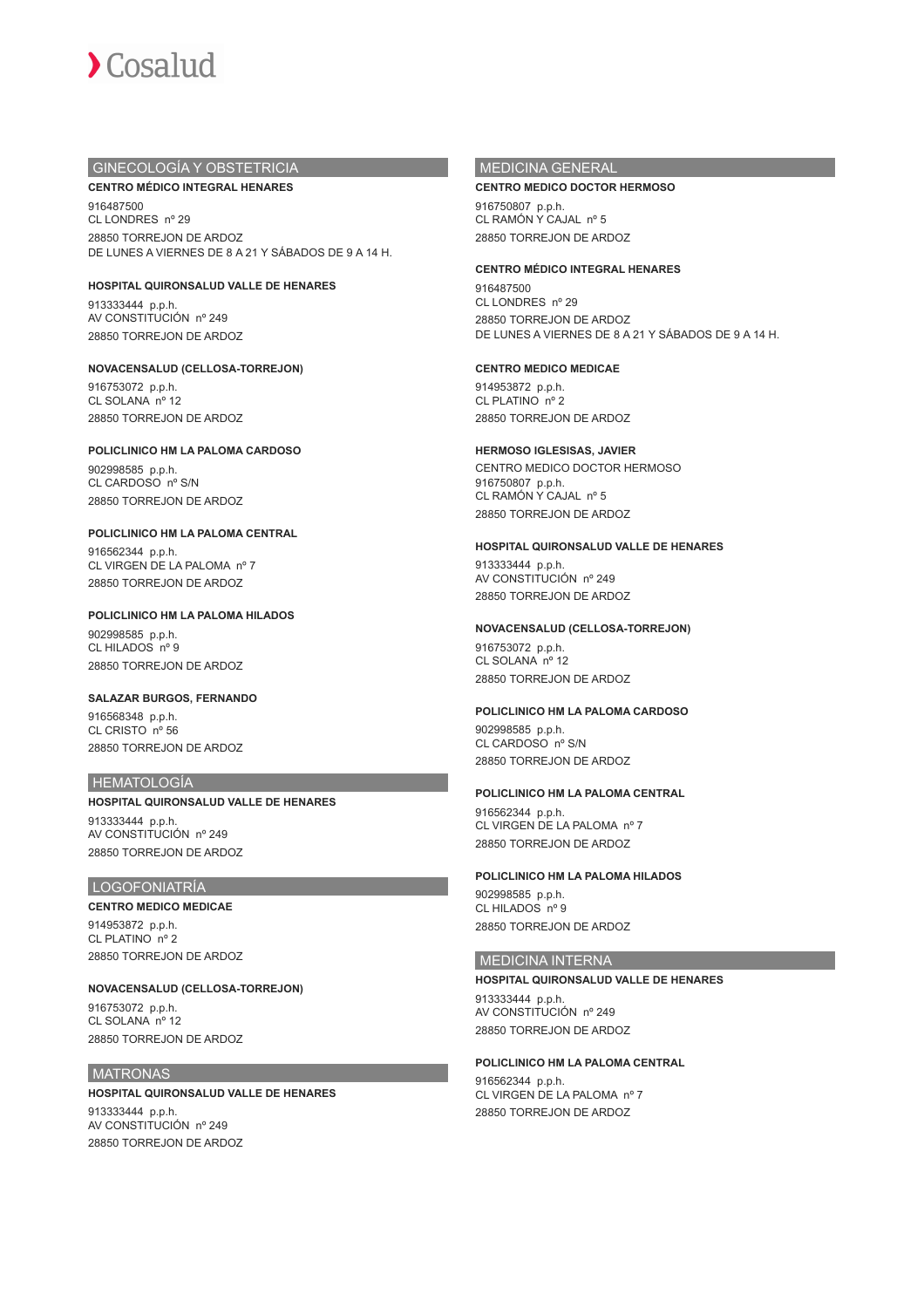## **NEFROLOGÍA**

#### **HOSPITAL QUIRONSALUD VALLE DE HENARES**

913333444 p.p.h. AV CONSTITUCIÓN nº 249 28850 TORREJON DE ARDOZ

# **NEUMOLOGÍA**

### **CENTRO MÉDICO INTEGRAL HENARES**

916487500 CL LONDRES nº 29 28850 TORREJON DE ARDOZ DE LUNES A VIERNES DE 8 A 21 Y SÁBADOS DE 9 A 14 H.

## **HOSPITAL QUIRONSALUD VALLE DE HENARES**

913333444 p.p.h. AV CONSTITUCIÓN nº 249 28850 TORREJON DE ARDOZ

### **NOVACENSALUD (CELLOSA-TORREJON)**

916753072 p.p.h. CL SOLANA nº 12 28850 TORREJON DE ARDOZ

## **POLICLINICO HM LA PALOMA CENTRAL**

916562344 p.p.h. CL VIRGEN DE LA PALOMA nº 7 28850 TORREJON DE ARDOZ

### NEUROCIRUGÍA

## **HOSPITAL QUIRONSALUD VALLE DE HENARES**

913333444 p.p.h. AV CONSTITUCIÓN nº 249 28850 TORREJON DE ARDOZ

## NEUROFISIOLOGÍA

## **HOSPITAL QUIRONSALUD VALLE DE HENARES**

913333444 p.p.h. AV CONSTITUCIÓN nº 249 28850 TORREJON DE ARDOZ

### NEUROLOGÍA

### **CENTRO MEDICO DOCTOR HERMOSO**

916750807 p.p.h. CL RAMÓN Y CAJAL nº 5 28850 TORREJON DE ARDOZ

### **CENTRO MÉDICO INTEGRAL HENARES**

916487500 CL LONDRES nº 29 28850 TORREJON DE ARDOZ DE LUNES A VIERNES DE 8 A 21 Y SÁBADOS DE 9 A 14 H.

### **HOSPITAL QUIRONSALUD VALLE DE HENARES**

913333444 p.p.h. AV CONSTITUCIÓN nº 249 28850 TORREJON DE ARDOZ

### **NOVACENSALUD (CELLOSA-TORREJON)**

916753072 p.p.h. CL SOLANA nº 12 28850 TORREJON DE ARDOZ

### **POLICLINICO HM LA PALOMA CENTRAL**

916562344 p.p.h. CL VIRGEN DE LA PALOMA nº 7 28850 TORREJON DE ARDOZ

## **OFTALMOLOGÍA**

### **CENTRO MÉDICO INTEGRAL HENARES**

916487500 CL LONDRES nº 29 28850 TORREJON DE ARDOZ DE LUNES A VIERNES DE 8 A 21 Y SÁBADOS DE 9 A 14 H.

### **HOSPITAL QUIRONSALUD VALLE DE HENARES**

913333444 p.p.h. AV CONSTITUCIÓN nº 249 28850 TORREJON DE ARDOZ

### **NOVACENSALUD (CELLOSA-TORREJON)**

916753072 p.p.h. CL SOLANA nº 12 28850 TORREJON DE ARDOZ

#### **POLICLINICO HM LA PALOMA CARDOSO**

902998585 p.p.h. CL CARDOSO nº S/N 28850 TORREJON DE ARDOZ

### **POLICLINICO HM LA PALOMA CENTRAL**

916562344 p.p.h. CL VIRGEN DE LA PALOMA nº 7 28850 TORREJON DE ARDOZ

#### **POLICLINICO HM LA PALOMA HILADOS**

902998585 p.p.h. CL HILADOS nº 9 28850 TORREJON DE ARDOZ

### ONCOLOGÍA MÉDICA

**HOSPITAL QUIRONSALUD VALLE DE HENARES** 913333444 p.p.h. AV CONSTITUCIÓN nº 249 28850 TORREJON DE ARDOZ

## OTORRINOLARINGOLOGÍA

### **CENTRO MÉDICO INTEGRAL HENARES**

916487500 CL LONDRES nº 29 28850 TORREJON DE ARDOZ DE LUNES A VIERNES DE 8 A 21 Y SÁBADOS DE 9 A 14 H.

### **HOSPITAL QUIRONSALUD VALLE DE HENARES**

913333444 p.p.h. AV CONSTITUCIÓN nº 249 28850 TORREJON DE ARDOZ

### **NOVACENSALUD (CELLOSA-TORREJON)**

916753072 p.p.h. CL SOLANA nº 12 28850 TORREJON DE ARDOZ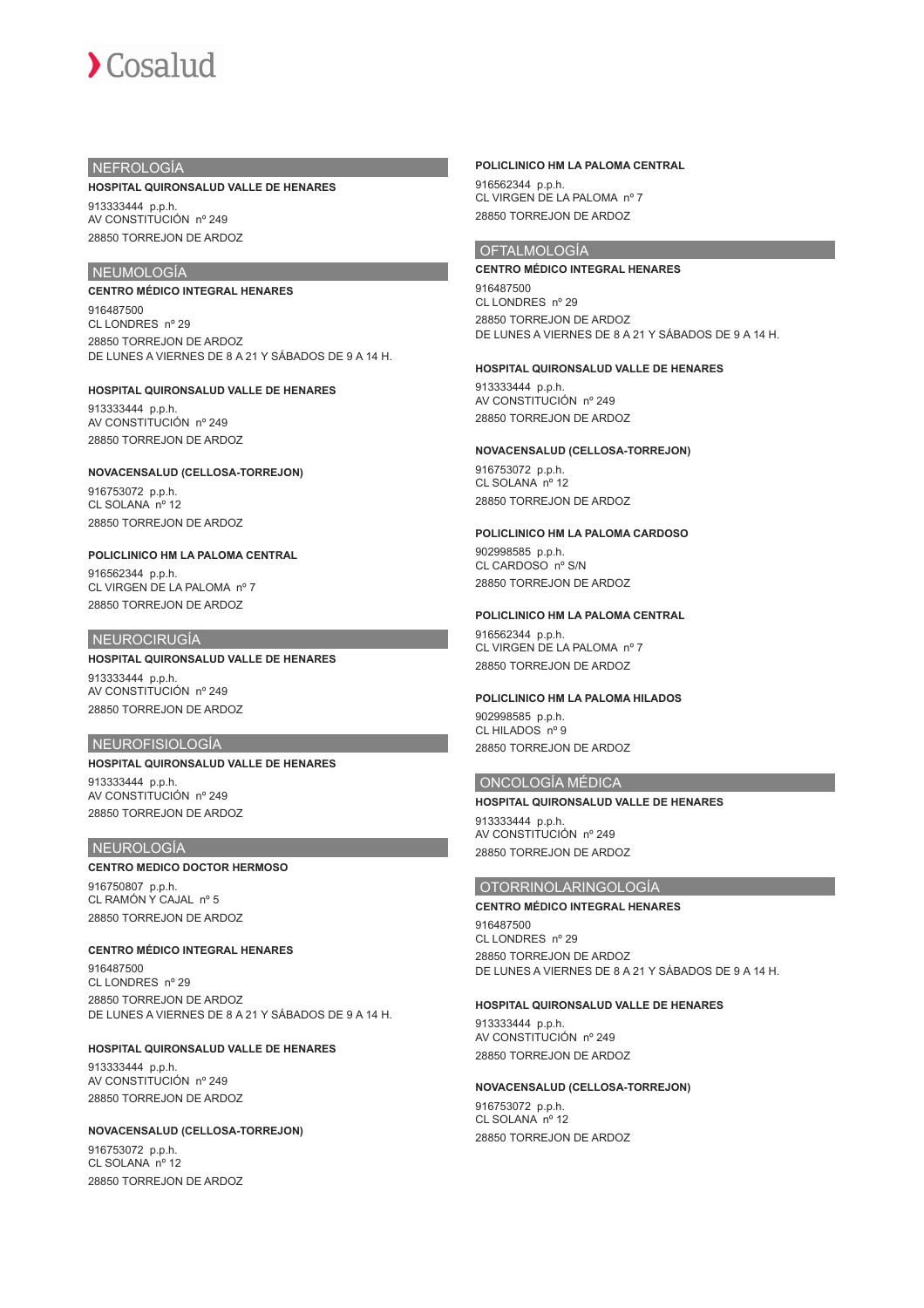### **POLICLINICO HM LA PALOMA CARDOSO**

902998585 p.p.h. CL CARDOSO nº S/N 28850 TORREJON DE ARDOZ

## **POLICLINICO HM LA PALOMA HILADOS**

902998585 p.p.h. CL HILADOS nº 9 28850 TORREJON DE ARDOZ

## PEDIATRÍA

**HOSPITAL QUIRONSALUD VALLE DE HENARES** 913333444 p.p.h. AV CONSTITUCIÓN nº 249 28850 TORREJON DE ARDOZ

**NOVACENSALUD (CELLOSA-TORREJON)** 916753072 p.p.h. CL SOLANA nº 12 28850 TORREJON DE ARDOZ

**POLICLINICO HM LA PALOMA CENTRAL** 916562344 p.p.h. CL VIRGEN DE LA PALOMA nº 7 28850 TORREJON DE ARDOZ

## **POLICLINICO HM LA PALOMA HILADOS** 902998585 p.p.h.

CL HILADOS nº 9 28850 TORREJON DE ARDOZ

## PODOLOGÍA

## **CENTRO MÉDICO INTEGRAL HENARES**

916487500 CL LONDRES nº 29 28850 TORREJON DE ARDOZ DE LUNES A VIERNES DE 8 A 21 Y SÁBADOS DE 9 A 14 H.

### **CENTRO MEDICO MEDICAE**

914953872 p.p.h. CL PLATINO nº 2 28850 TORREJON DE ARDOZ

## **NOVACENSALUD (CELLOSA-TORREJON)** 916753072 p.p.h. CL SOLANA nº 12

28850 TORREJON DE ARDOZ

# **POLICLINICO HM LA PALOMA CENTRAL**

916562344 p.p.h. CL VIRGEN DE LA PALOMA nº 7 28850 TORREJON DE ARDOZ

### **POLICLINICO HM LA PALOMA HILADOS**

902998585 p.p.h. CL HILADOS nº 9 28850 TORREJON DE ARDOZ

## PREPARACIÓN AL PARTO

### **NOVACENSALUD (CELLOSA-TORREJON)**

916753072 p.p.h. CL SOLANA nº 12 28850 TORREJON DE ARDOZ

## PSICOLOGÍA

## **CENTRO MEDICO MEDICAE**

914953872 p.p.h. CL PLATINO nº 2 28850 TORREJON DE ARDOZ

### **NOVACENSALUD (CELLOSA-TORREJON)**

916753072 p.p.h. CL SOLANA nº 12 28850 TORREJON DE ARDOZ

### **POLICLINICO HM LA PALOMA CARDOSO**

902998585 p.p.h. CL CARDOSO nº S/N 28850 TORREJON DE ARDOZ

## **POLICLINICO HM LA PALOMA CENTRAL**

916562344 p.p.h. CL VIRGEN DE LA PALOMA nº 7 28850 TORREJON DE ARDOZ

### **POLICLINICO HM LA PALOMA HILADOS**

902998585 p.p.h. CL HILADOS nº 9 28850 TORREJON DE ARDOZ

## PSIQUIATRÍA

## **CENTRO MÉDICO INTEGRAL HENARES**

916487500 CL LONDRES nº 29 28850 TORREJON DE ARDOZ DE LUNES A VIERNES DE 8 A 21 Y SÁBADOS DE 9 A 14 H.

### **CENTRO MEDICO MEDICAE**

914953872 p.p.h. CL PLATINO nº 2 28850 TORREJON DE ARDOZ

## **NOVACENSALUD (CELLOSA-TORREJON)**

916753072 p.p.h. CL SOLANA nº 12 28850 TORREJON DE ARDOZ

### **POLICLINICO HM LA PALOMA CENTRAL**

916562344 p.p.h. CL VIRGEN DE LA PALOMA nº 7 28850 TORREJON DE ARDOZ

### **POLICLINICO HM LA PALOMA HILADOS**

902998585 p.p.h. CL HILADOS nº 9 28850 TORREJON DE ARDOZ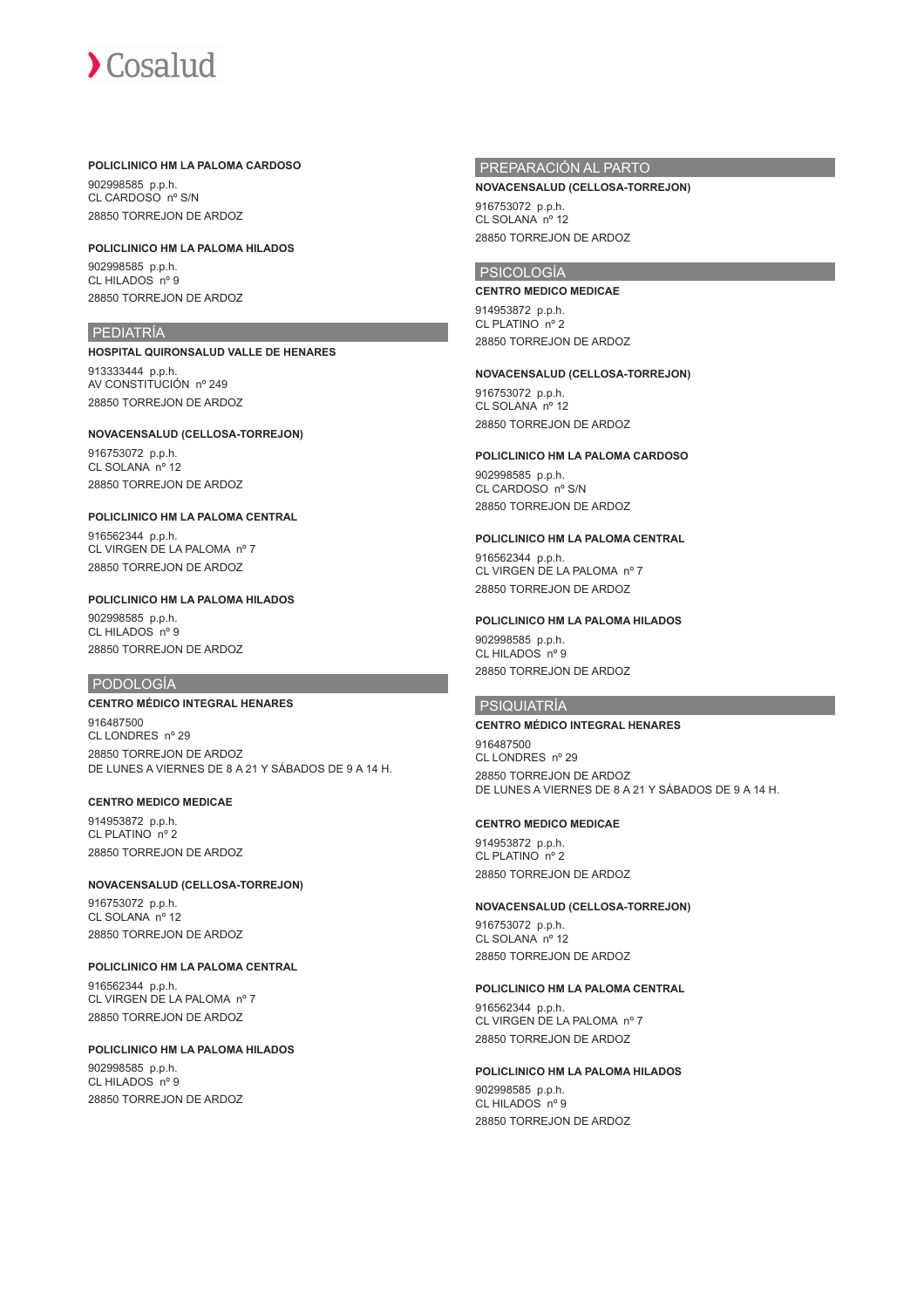

## PUERICULTURA

**CENTRO MEDICO MEDICAE** 914953872 p.p.h. CL PLATINO nº 2 28850 TORREJON DE ARDOZ

**POLICLINICO HM LA PALOMA CENTRAL** 916562344 p.p.h. CL VIRGEN DE LA PALOMA nº 7 28850 TORREJON DE ARDOZ

**POLICLINICO HM LA PALOMA HILADOS** 902998585 p.p.h. CL HILADOS nº 9 28850 TORREJON DE ARDOZ

## RADIODIAGNÓSTICO

### **CENTRO MÉDICO INTEGRAL HENARES**

916487500 CL LONDRES nº 29 28850 TORREJON DE ARDOZ DE LUNES A VIERNES DE 8 A 21 Y SÁBADOS DE 9 A 14 H.

## **HOSPITAL QUIRONSALUD VALLE DE HENARES**

913333444 p.p.h. AV CONSTITUCIÓN nº 249 28850 TORREJON DE ARDOZ

## **NOVACENSALUD (CELLOSA-TORREJON)**

916753072 p.p.h. CL SOLANA nº 12 28850 TORREJON DE ARDOZ

### **POLICLINICO HM LA PALOMA CARDOSO**

902998585 p.p.h. CL CARDOSO nº S/N 28850 TORREJON DE ARDOZ

### **POLICLINICO HM LA PALOMA CENTRAL**

916562344 p.p.h. CL VIRGEN DE LA PALOMA nº 7 28850 TORREJON DE ARDOZ

### **POLICLINICO HM LA PALOMA HILADOS**

902998585 p.p.h. CL HILADOS nº 9 28850 TORREJON DE ARDOZ

## REHABILITACIÓN

#### **HOSPITAL QUIRONSALUD VALLE DE HENARES**

913333444 p.p.h. AV CONSTITUCIÓN nº 249 28850 TORREJON DE ARDOZ

## **POLICLINICO HM LA PALOMA CARDOSO**

902998585 p.p.h. CL CARDOSO nº S/N 28850 TORREJON DE ARDOZ

### **POLICLINICO HM LA PALOMA HILADOS**

902998585 p.p.h. CL HILADOS nº 9 28850 TORREJON DE ARDOZ

## REUMATOLOGÍA

**HOSPITAL QUIRONSALUD VALLE DE HENARES** 913333444 p.p.h. AV CONSTITUCIÓN nº 249 28850 TORREJON DE ARDOZ

### **POLICLINICO HM LA PALOMA CENTRAL**

916562344 p.p.h. CL VIRGEN DE LA PALOMA nº 7 28850 TORREJON DE ARDOZ

## TRATAMIENTO DEL DOLOR

**HOSPITAL QUIRONSALUD VALLE DE HENARES** 913333444 p.p.h.

AV CONSTITUCIÓN nº 249 28850 TORREJON DE ARDOZ

## TRAUMATOLOGÍA Y CIRUGIA ORTOPÉDICA

**AYALA MEJÍAS, JUAN DIEGO** CENTRO MEDICO DOCTOR HERMOSO 916750807 p.p.h. CL RAMÓN Y CAJAL nº 5 28850 TORREJON DE ARDOZ

### **CENTRO MEDICO DOCTOR HERMOSO**

916750807 p.p.h. CL RAMÓN Y CAJAL nº 5 28850 TORREJON DE ARDOZ

## **CENTRO MÉDICO INTEGRAL HENARES**

916487500 CL LONDRES nº 29 28850 TORREJON DE ARDOZ DE LUNES A VIERNES DE 8 A 21 Y SÁBADOS DE 9 A 14 H.

### **HOSPITAL QUIRONSALUD VALLE DE HENARES**

913333444 p.p.h. AV CONSTITUCIÓN nº 249 28850 TORREJON DE ARDOZ

### **NOVACENSALUD (CELLOSA-TORREJON)**

916753072 p.p.h. CL SOLANA nº 12 28850 TORREJON DE ARDOZ

### **POLICLINICO HM LA PALOMA CARDOSO**

902998585 p.p.h. CL CARDOSO nº S/N 28850 TORREJON DE ARDOZ

## **POLICLINICO HM LA PALOMA CENTRAL**

916562344 p.p.h. CL VIRGEN DE LA PALOMA nº 7 28850 TORREJON DE ARDOZ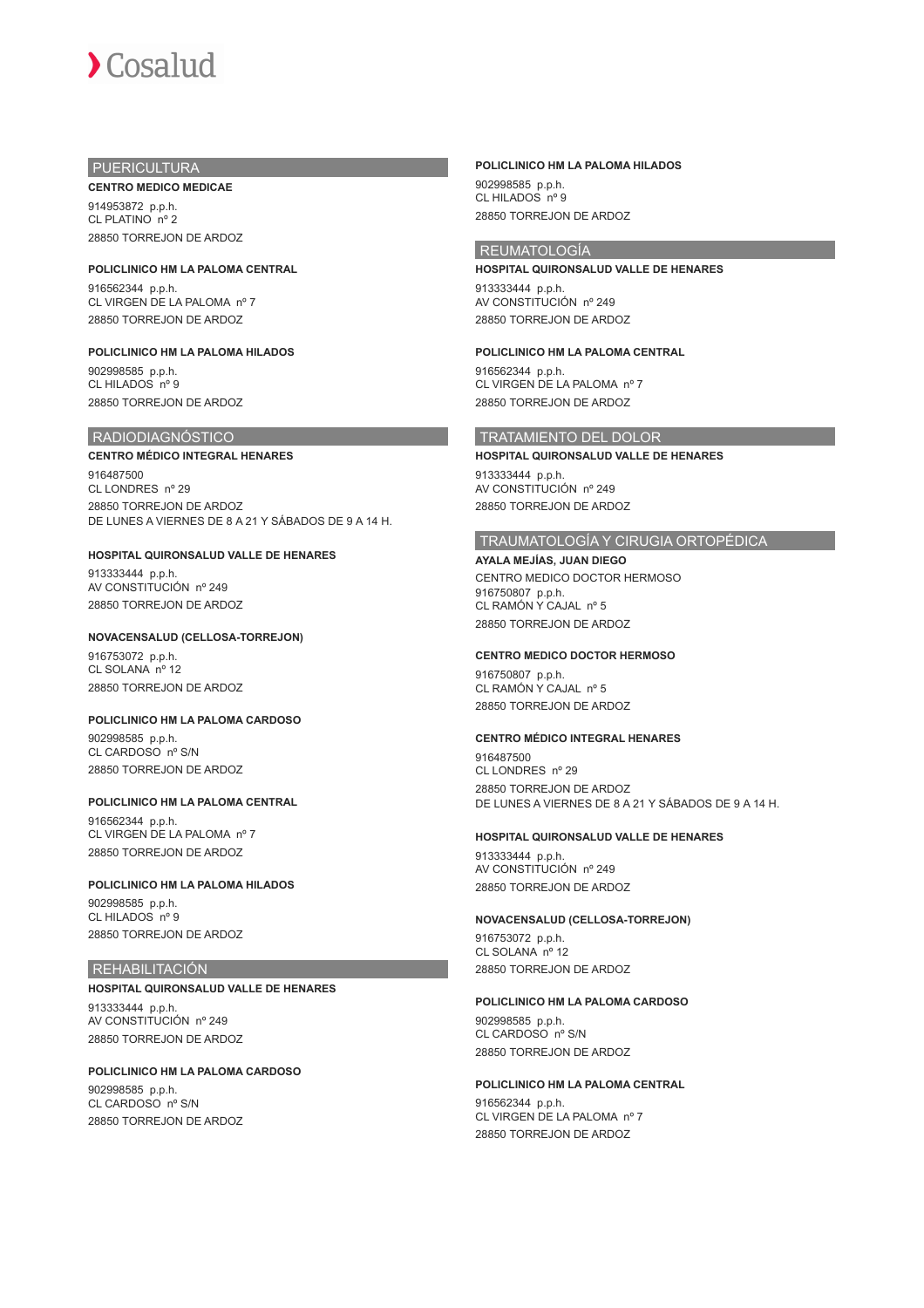### **POLICLINICO HM LA PALOMA HILADOS**

902998585 p.p.h. CL HILADOS nº 9 28850 TORREJON DE ARDOZ

## UROLOGÍA

**CENTRO MÉDICO INTEGRAL HENARES** 916487500 CL LONDRES nº 29

28850 TORREJON DE ARDOZ DE LUNES A VIERNES DE 8 A 21 Y SÁBADOS DE 9 A 14 H.

**HOSPITAL QUIRONSALUD VALLE DE HENARES** 913333444 p.p.h. AV CONSTITUCIÓN nº 249

28850 TORREJON DE ARDOZ

## **NOVACENSALUD (CELLOSA-TORREJON)**

916753072 p.p.h. CL SOLANA<sup>n°</sup> 12 28850 TORREJON DE ARDOZ

### **POLICLINICO HM LA PALOMA CENTRAL**

916562344 p.p.h. CL VIRGEN DE LA PALOMA nº 7 28850 TORREJON DE ARDOZ

### **POLICLINICO HM LA PALOMA HILADOS**

902998585 p.p.h. CL HILADOS nº 9 28850 TORREJON DE ARDOZ

## TORREJON DE LA CALZADA

ANÁLISIS CLÍNICOS **UNILABS**

918166425 p.p.h. CL CAMBRONERAS nº 1 Piso: BJ 28991 TORREJON DE LA CALZADA

## TORRELODONES

ALERGOLOGÍA

## **CONSULTORIO MEDICO TORRELODONES** 918591971 p.p.h. CL LOS ÁNGELES nº 16

28250 TORRELODONES

## **HOSPITAL UNIVERSITARIO HM TORRELODONES**

912675000 p.p.h. AV CASTILLO DE OLIVARES nº s/n 28250 TORRELODONES

## **MINGUEZ MARTIN, GEMMA (HM TORRELODONES)**

HOSPITAL UNIVERSITARIO HM TORRELODONES 912675000 p.p.h. AV CASTILLO DE OLIVARES nº S/N 28250 TORRELODONES

## ANÁLISIS CLÍNICOS

**DIAGNOSLAB (CEMECO)** 918594466 p.p.h. AV VALLADOLID nº 15 Piso: 02 28250 TORRELODONES

### **DIAGNOSLAB (CONSULTA MEDICA TORREDOLONES)**

918592621 p.p.h. CL LOS ÁNGELES nº 16 28250 TORRELODONES

## **HOSPITAL TORRELODONES (ABACID)**

HOSPITAL UNIVERSITARIO HM TORRELODONES 912675051 p.p.h. AV CASTILLO DE OLIVARES nº S/N 28250 TORRELODONES

## **UNILABS**

918592823 CL JULIO HERRERO nº 2 Piso: BJ 28250 TORRELODONES DE LUNES A VIERNES DE 10 A 11,30 H.

## ANGIOLOGÍA Y CIRUGÍA VASCULAR

**HOSPITAL UNIVERSITARIO HM TORRELODONES** 912675000 p.p.h. AV CASTILLO DE OLIVARES nº s/n 28250 TORRELODONES

### **MOÑUX DUCAJU, GUILLERMO (HM TORRELODONES)**

912675000 p.p.h. AV CASTILLO DE OLIVARES nº S/N 28250 TORRELODONES

## APARATO DIGESTIVO

**HOSPITAL UNIVERSITARIO HM TORRELODONES**

912675000 p.p.h. AV CASTILLO DE OLIVARES nº s/n 28250 TORRELODONES

## **MORENO ALMAZAN, LUIS (HM TORRELODONES)**

HOSPITAL UNIVERSITARIO HM TORRELODONES 912675000 p.p.h. AV CASTILLO DE OLIVARES nº S/N 28250 TORRELODONES

## APARATO DIGESTIVO PEDIÁTRICO

## **LAORDEN IZQUIERDO, ENRIQUE (HM TORRELODONES)**

912675000 p.p.h. AV CASTILLO DE OLIVARES nº S/N 28250 TORRELODONES

## CARDIOLOGÍA

### **HOSPITAL UNIVERSITARIO HM TORRELODONES**

912675000 p.p.h. AV CASTILLO DE OLIVARES nº s/n 28250 TORRELODONES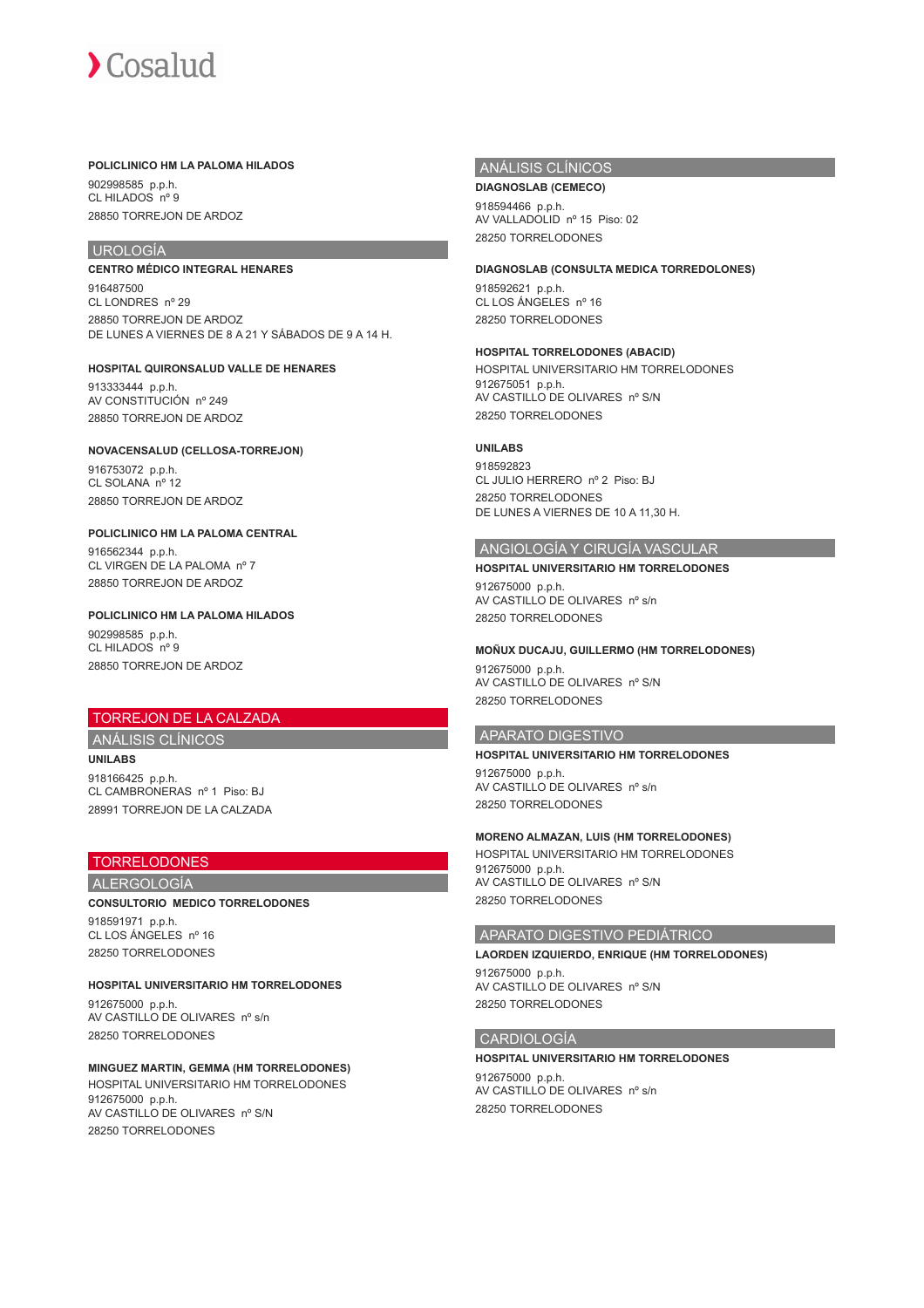### **RODRIGUEZ RODRIGO, FRANCISCO (HM TORRELODONES)**

HOSPITAL UNIVERSITARIO HM TORRELODONES 912675000 p.p.h. AV CASTILLO DE OLIVARES nº S/N 28250 TORRELODONES

## **RODRIGUEZ RODRIGO, FRANCISCO JOSE (HTAL.**

**TORRELODONES)** HOSPITAL UNIVERSITARIO HM TORRELODONES 912675072 p.p.h. AV CASTILLO DE OLIVARES nº S/N 28250 TORRELODONES

## CIRUGÍA GENERAL Y DEL APARATO DIGESTIVO

**CONSULTORIO MEDICO TORRELODONES**

918591971 p.p.h. CL LOS ÁNGELES nº 16 28250 TORRELODONES

## **HOSPITAL UNIVERSITARIO HM TORRELODONES**

912675000 p.p.h. AV CASTILLO DE OLIVARES nº s/n 28250 TORRELODONES

## **SAN ROMAN DIEGO, JUAN (HM TORRELODONES)**

HOSPITAL UNIVERSITARIO HM TORRELODONES 912675000 p.p.h. AV CASTILLO DE OLIVARES nº S/N 28250 TORRELODONES

## CIRUGÍA MAXILOFACIAL

**FERNANDEZ DOMINGUEZ, MANUEL (HM TORRELODONES)** HOSPITAL UNIVERSITARIO HM TORRELODONES 912675000 p.p.h. AV CASTILLO DE OLIVARES nº S/N 28250 TORRELODONES

## **HOSPITAL UNIVERSITARIO HM TORRELODONES**

912675000 p.p.h. AV CASTILLO DE OLIVARES nº s/n 28250 TORRELODONES

## CIRUGÍA PEDIÁTRICA

## **HOSPITAL UNIVERSITARIO HM TORRELODONES**

912675000 p.p.h. AV CASTILLO DE OLIVARES nº s/n 28250 TORRELODONES

## **MARTINEZ MARTINEZ, LEOPOLDO MARIA (HM**

**TORRELODONES)** HOSPITAL UNIVERSITARIO HM TORRELODONES 912675000 p.p.h. AV CASTILLO DE OLIVARES nº S/N 28250 TORRELODONES

## CIRUGÍA PLÁSTICA Y REPARADORA

**CASADO PEREZ, CESAR (HM TORRELODONES)**

912675000 p.p.h. AV CASTILLO DE OLIVARES nº S/N 28250 TORRELODONES

## **HOSPITAL UNIVERSITARIO HM TORRELODONES**

912675000 p.p.h. AV CASTILLO DE OLIVARES nº s/n 28250 TORRELODONES

## **RUIZ ALONSO, MARIA ELENA (HM TORRELODONES)**

912675000 p.p.h. AV CASTILLO DE OLIVARES nº S/N 28250 TORRELODONES

## CIRUGÍA TORÁCICA

## **HOSPITAL UNIVERSITARIO HM TORRELODONES** 912675000 p.p.h.

AV CASTILLO DE OLIVARES nº s/n 28250 TORRELODONES

## DERMATOLOGÍA

### **HOSPITAL UNIVERSITARIO HM TORRELODONES**

912675000 p.p.h. AV CASTILLO DE OLIVARES nº s/n 28250 TORRELODONES

## **MARTIN DORADO, MARIA DEL MAR (HM TORRELODONES)**

HOSPITAL UNIVERSITARIO HM TORRELODONES 912675000 p.p.h. AV CASTILLO DE OLIVARES nº S/N 28250 TORRELODONES

## **PEREZ-BEATO DE COS, MARIA PAZ (TORRELODONES)**

HOSPITAL UNIVERSITARIO HM TORRELODONES 912675000 AV CASTILLO DE OLIVARES nº s/n 28250 TORRELODONES LUNJES A JUEVES TARDES

## ENDOCRINOLOGÍA

### **GARCIA DE ALVARO, MARIA TERESA (HM**

**MONTEPRINCIPE)** HOSPITAL UNIVERSITARIO HM TORRELODONES 912675000 p.p.h. AV CASTILLO DE OLIVARES nº S/N 28250 TORRELODONES

## **GARCIA DURRUTI, PILAR (HM TORRELODONES)**

HOSPITAL UNIVERSITARIO HM TORRELODONES 912675000 p.p.h. AV CASTILLO DE OLIVARES nº S/N 28250 TORRELODONES

## **HERNANDO LOPEZ, MAR (HM TORRELODONES)**

912675000 p.p.h. AV CASTILLO DE OLIVARES nº S/N 28250 TORRELODONES

### **HOSPITAL UNIVERSITARIO HM TORRELODONES**

912675000 p.p.h. AV CASTILLO DE OLIVARES nº s/n 28250 TORRELODONES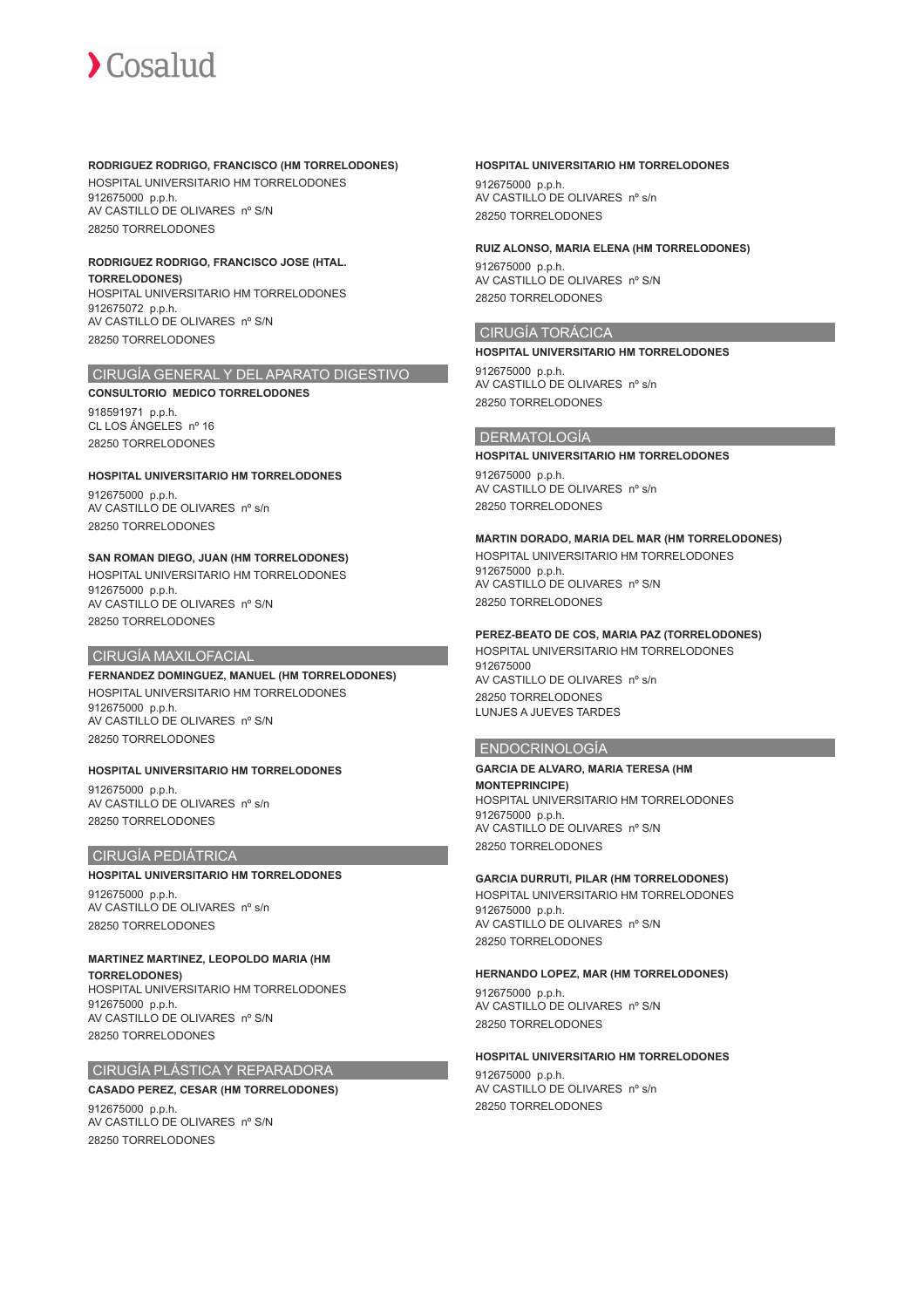

## ENFERMERÍA

### **CONSULTORIO MEDICO TORRELODONES**

918591971 p.p.h. CL LOS ÁNGELES nº 16 28250 TORRELODONES

## ESTOMATOLOGÍA

**HOSPITAL UNIVERSITARIO HM TORRELODONES**

912675000 p.p.h. AV CASTILLO DE OLIVARES nº s/n 28250 TORRELODONES

## **FISIOTERAPIA**

#### **ALFA REHABILITACIÓN**

918595685 p.p.h. AV VALLADOLID nº 14 28250 TORRELODONES

**CONSULTORIO MEDICO TORRELODONES** 918591971 p.p.h. CL LOS ÁNGELES nº 16 28250 TORRELODONES

**HOSPITAL UNIVERSITARIO HM TORRELODONES** 912675000 p.p.h.

AV CASTILLO DE OLIVARES nº s/n 28250 TORRELODONES

## GINECOLOGÍA Y OBSTETRICIA

**EQUIPO MEDICO DE GINECOLOGIA Y OBSTETRCIA EGOM (HTAL. MADRID TORRELODONES)** 912675077 p.p.h. AV CASTILLO DE OLIVARES nº S/N 28250 TORRELODONES

## **HOSPITAL UNIVERSITARIO HM TORRELODONES** 912675000 p.p.h.

AV CASTILLO DE OLIVARES nº s/n 28250 TORRELODONES

### **RODRIGUEZ ZAMBRANO, MIGUEL ANGEL (TORRELODONES)** HOSPITAL UNIVERSITARIO HM TORRELODONES 912675002 p.p.h.

AV CASTILLO DE OLIVARES nº S/N 28250 TORRELODONES

## HEMATOLOGÍA

**CALDERON LOPEZ, MARIA TERESA (HM TORRELODONES)** HOSPITAL UNIVERSITARIO HM TORRELODONES 912675000 p.p.h. AV CASTILLO DE OLIVARES nº S/N 28250 TORRELODONES

## **HOSPITAL UNIVERSITARIO HM TORRELODONES** 912675000 p.p.h. AV CASTILLO DE OLIVARES nº s/n

28250 TORRELODONES

## LOGOFONIATRÍA

#### **HOSPITAL UNIVERSITARIO HM TORRELODONES**

912675000 p.p.h. AV CASTILLO DE OLIVARES nº s/n 28250 TORRELODONES

**LOGOFONIATRIA (HM TORRELODONES)**

912675000 p.p.h. AV CASTILLO DE OLIVARES nº S/N 28250 TORRELODONES

## MEDICINA GENERAL

### **CONSULTORIO MEDICO TORRELODONES**

918591971 p.p.h. CL LOS ÁNGELES nº 16 28250 TORRELODONES

### **DIEZ ROMAN, ROSA**

918592823 p.p.h. CL JULIO HERRERO nº 2 28250 TORRELODONES

### **HOSPITAL UNIVERSITARIO HM TORRELODONES**

912675000 p.p.h. AV CASTILLO DE OLIVARES nº s/n 28250 TORRELODONES

### **MANZANO SANCHEZ-MIRANDA, SARA (HM**

**TORRELODONES)** 912675000 p.p.h. AV CASTILLO DE OLIVARES nº S/N 28250 TORRELODONES

## MEDICINA INTERNA

## **BARBERAN LOPEZ, JOSE (HM TORRELODONES)**

HOSPITAL UNIVERSITARIO HM TORRELODONES 912675000 p.p.h. AV CASTILLO DE OLIVARES nº S/N 28250 TORRELODONES

## **HOSPITAL UNIVERSITARIO HM TORRELODONES**

912675000 p.p.h. AV CASTILLO DE OLIVARES nº s/n 28250 TORRELODONES

### **MASA VÁZQUEZ, CÁNDIDO**

HOSPITAL UNIVERSITARIO HM TORRELODONES 902089800 p.p.h. AV CASTILLO DE OLIVARES nº S/N 28250 TORRELODONES

### NEFROLOGÍA

### **HOSPITAL UNIVERSITARIO HM TORRELODONES** 912675000 p.p.h. AV CASTILLO DE OLIVARES nº s/n

28250 TORRELODONES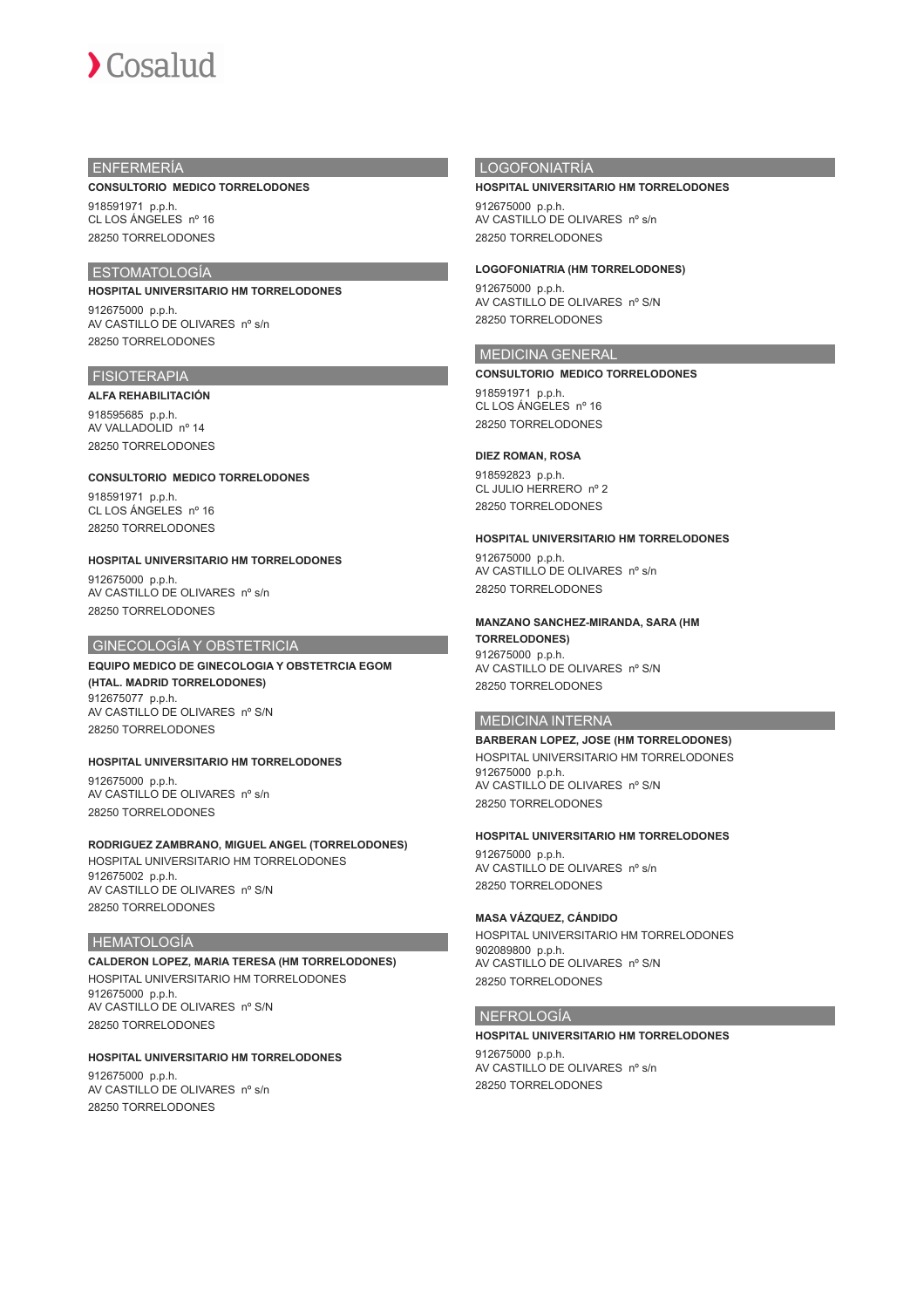## NEUMOLOGÍA

#### **GOMEZ FERNANDEZ, MAXIMO (HM TORRELODONES)**

912675000 p.p.h. AV CASTILLO DE OLIVARES nº S/N 28250 TORRELODONES

### **GUTIERREZ RODRIGUEZ, MARGARITA (HM TORRELODONES)**

912675000 p.p.h. AV CASTILLO DE OLIVARES nº S/N 28250 TORRELODONES

## **HOSPITAL UNIVERSITARIO HM TORRELODONES**

912675000 p.p.h. AV CASTILLO DE OLIVARES nº s/n 28250 TORRELODONES

## NEUROCIRUGÍA

## **DIAMANTOPOULOS FERNANDEZ, JORGE (HM TORRELODONES)** 912675000 AV CASTILLO DE OLIVARES nº S/N 28250 TORRELODONES

MARTES DE 12 A 14H

## **HOSPITAL UNIVERSITARIO HM TORRELODONES**

912675000 p.p.h. AV CASTILLO DE OLIVARES nº s/n 28250 TORRELODONES

## NEUROFISIOLOGÍA

## **HOSPITAL UNIVERSITARIO HM TORRELODONES**

912675000 p.p.h. AV CASTILLO DE OLIVARES nº s/n 28250 TORRELODONES

## **OCHOA MULAS, MARTA (HM TORRELODONES)**

HOSPITAL UNIVERSITARIO HM TORRELODONES 912675000 p.p.h. AV CASTILLO DE OLIVARES nº S/N 28250 TORRELODONES

## NEUROLOGÍA

### **HOSPITAL UNIVERSITARIO HM TORRELODONES**

912675000 p.p.h. AV CASTILLO DE OLIVARES nº s/n 28250 TORRELODONES

### **OCHOA MULAS, MARTA (HM TORRELODONES)**

HOSPITAL UNIVERSITARIO HM TORRELODONES 912675000 p.p.h. AV CASTILLO DE OLIVARES nº S/N 28250 TORRELODONES

## **OFTALMOLOGÍA**

**HERNAEZ MOLERA, JOSE MARIA (HM TORRELODONES)** HOSPITAL UNIVERSITARIO HM TORRELODONES 912675000 p.p.h. AV CASTILLO DE OLIVARES nº S/N 28250 TORRELODONES

### **HOSPITAL UNIVERSITARIO HM TORRELODONES**

912675000 p.p.h. AV CASTILLO DE OLIVARES nº s/n 28250 TORRELODONES

## ONCOLOGÍA MÉDICA

**GARCIA RICO, EDUARDO (HM TORRELODONES)** HOSPITAL UNIVERSITARIO HM TORRELODONES 912675000 p.p.h. AV CASTILLO DE OLIVARES nº S/N 28250 TORRELODONES

### **HOSPITAL UNIVERSITARIO HM TORRELODONES**

912675000 p.p.h. AV CASTILLO DE OLIVARES nº s/n 28250 TORRELODONES

## OTORRINOLARINGOLOGÍA

**BULLIDO GOMEZ HERA, EUSEBIO (HM TORRELODONES)** HOSPITAL UNIVERSITARIO HM TORRELODONES 912675000 p.p.h. AV CASTILLO DE OLIVARES nº S/N 28250 TORRELODONES

### **CLINICA ORL ANTOLI CANDELA (HTAL TORRELODONES)**

902088590 AV CASTILLO DE OLIVARES nº s/n 28250 TORRELODONES HORARIO DE LUNES A VIERNES DE 10-13H Y 16-19H

### **HOSPITAL UNIVERSITARIO HM TORRELODONES**

912675000 p.p.h. AV CASTILLO DE OLIVARES nº s/n 28250 TORRELODONES

### **IBAÑEZ MAYAYO, ANDRES**

915755786 p.p.h. AV VALLADOLID nº 15 Piso: 02 28250 TORRELODONES

## PEDIATRÍA

**BENEDIT SANCHEZ, MARIA (HM TORRELODONES)** HOSPITAL UNIVERSITARIO HM TORRELODONES 912675000 p.p.h. AV CASTILLO DE OLIVARES nº S/N

28250 TORRELODONES

## **CONSULTORIO MEDICO TORRELODONES**

918591971 p.p.h. CL LOS ÁNGELES nº 16 28250 TORRELODONES

### **DIAZ MARTIN, LOURDES**

918594466 p.p.h. AV VALLADOLID nº 15 28250 TORRELODONES

### **HOSPITAL UNIVERSITARIO HM TORRELODONES**

912675000 p.p.h. AV CASTILLO DE OLIVARES nº s/n 28250 TORRELODONES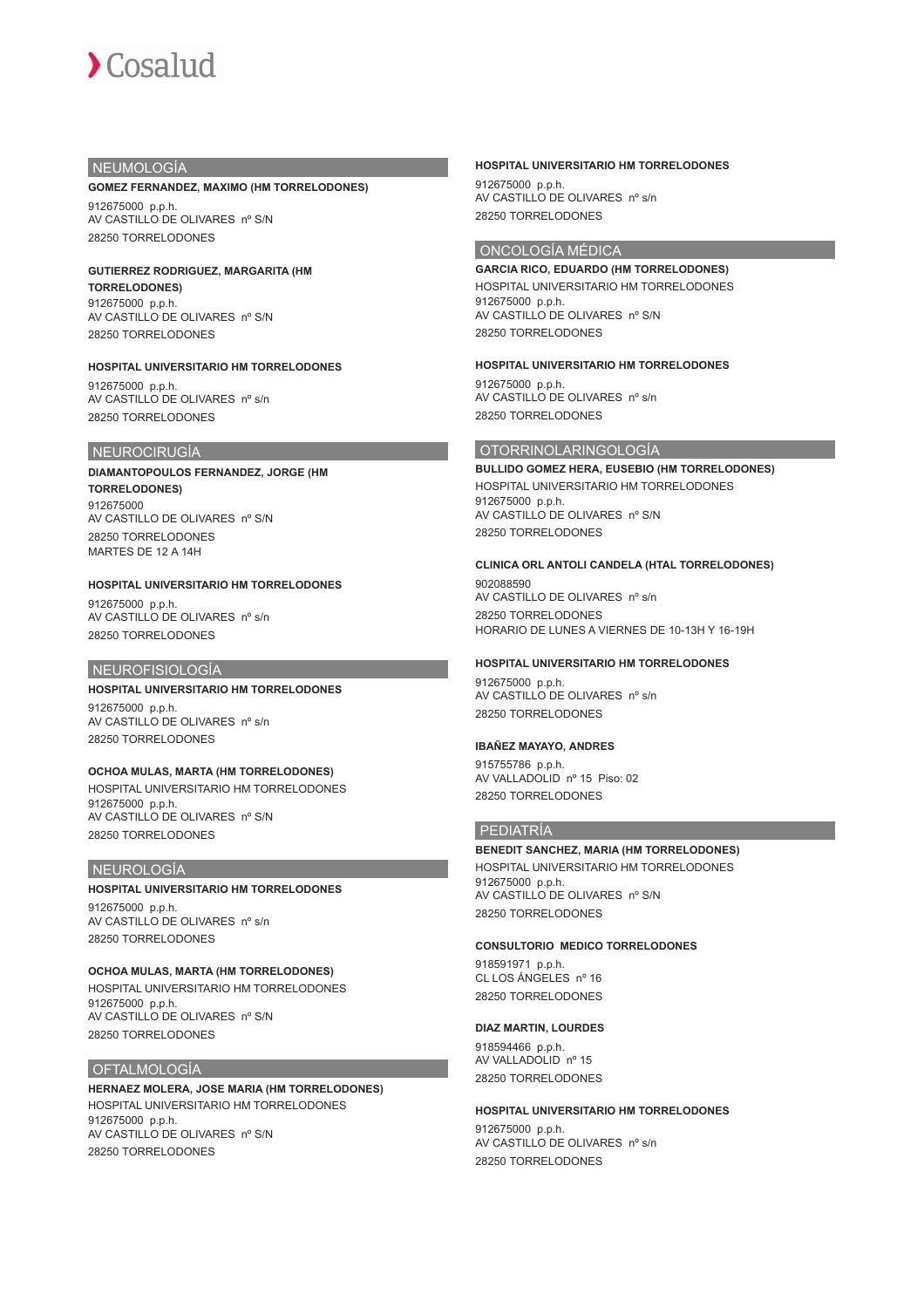## PSIQUIATRÍA

### **BOTELLA SERRANO, IGNACIO (TORRELODONES)**

918285075 p.p.h. CL LOS ÁNGELES nº 19 Piso: BJ 28250 TORRELODONES

### **HOSPITAL UNIVERSITARIO HM TORRELODONES**

912675000 p.p.h. AV CASTILLO DE OLIVARES nº s/n 28250 TORRELODONES

## **SUAREZ MENESES, JOSE ANTONIO (HM TORRELODONES)**

912675000 p.p.h. AV CASTILLO DE OLIVARES nº S/N 28250 TORRELODONES

## RADIODIAGNÓSTICO

**GUIJARRO SANCHEZ, GABRIEL (HM TORRELODONES)** HOSPITAL UNIVERSITARIO HM TORRELODONES 912675000 p.p.h. AV CASTILLO DE OLIVARES nº S/N 28250 TORRELODONES

## **HOSPITAL UNIVERSITARIO HM TORRELODONES**

912675000 p.p.h. AV CASTILLO DE OLIVARES nº s/n 28250 TORRELODONES

## **RADIOTERAPIA**

# **HOSPITAL UNIVERSITARIO HM TORRELODONES**

912675000 p.p.h. AV CASTILLO DE OLIVARES nº s/n 28250 TORRELODONES

## REHABILITACIÓN

**ALFA REHABILITACIÓN** 918595685 p.p.h. AV VALLADOLID nº 14 28250 TORRELODONES

### **CONSULTORIO MEDICO TORRELODONES**

918591971 p.p.h. CL LOS ÁNGELES nº 16 28250 TORRELODONES

## **HOSPITAL UNIVERSITARIO HM TORRELODONES** 912675000 p.p.h. AV CASTILLO DE OLIVARES nº s/n 28250 TORRELODONES

### **LLORCA PALOMARES, ROSA MARIA (HM TORRELODONES)**

HOSPITAL UNIVERSITARIO HM TORRELODONES 912675000 p.p.h. AV CASTILLO DE OLIVARES nº S/N 28250 TORRELODONES

## REUMATOLOGÍA

### **CRUZ MARTINEZ, JUAN (HTAL MONTEPRINCIPE)**

912675000 p.p.h. AV CASTILLO DE OLIVARES nº S/N 28250 TORRELODONES

## **HOSPITAL UNIVERSITARIO HM TORRELODONES**

912675000 p.p.h. AV CASTILLO DE OLIVARES nº s/n 28250 TORRELODONES

## TRATAMIENTO DEL DOLOR

**HOSPITAL UNIVERSITARIO HM TORRELODONES** 912675000 p.p.h. AV CASTILLO DE OLIVARES nº s/n 28250 TORRELODONES

## **PEREZ CAJARAVILLE, JUAN (HM TORRELODONES)**

HOSPITAL UNIVERSITARIO HM TORRELODONES 912675000 p.p.h. AV CASTILLO DE OLIVARES nº S/N 28250 TORRELODONES

## TRAUMATOLOGÍA Y CIRUGIA ORTOPÉDICA

**HOSPITAL UNIVERSITARIO HM TORRELODONES** 912675000 p.p.h. AV CASTILLO DE OLIVARES nº s/n 28250 TORRELODONES

## **RODRIGUEZ AROZENA, RICARDO (HM TORRELODONES)**

HOSPITAL UNIVERSITARIO HM TORRELODONES 912675000 p.p.h. AV CASTILLO DE OLIVARES nº S/N 28250 TORRELODONES

### **TRAESME (POLICLINICO TORRELODONES)**

918284342 AV CASTILLO DE OLIVARES nº S/N 28250 TORRELODONES MARTES Y MIERCOLES DE 17-19H

## UROLOGÍA

## **CONSULTORIO MEDICO TORRELODONES**

918591971 p.p.h. CL LOS ÁNGELES nº 16 28250 TORRELODONES

## **HERMIDA GUTIERREZ, JUAN FRANCISCO (HM**

**TORRELODONES)** HOSPITAL UNIVERSITARIO HM TORRELODONES 912675000 p.p.h. AV CASTILLO DE OLIVARES nº S/N 28250 TORRELODONES

## **HOSPITAL UNIVERSITARIO HM TORRELODONES**

912675000 p.p.h. AV CASTILLO DE OLIVARES nº s/n 28250 TORRELODONES

# TRES CANTOS

## ALERGOLOGÍA **CENTRO MÉDICO DESCUBRIDORES**

918033238 p.p.h. CL SECTOR DESCUBRIDORES nº 44 Piso: BJ Puerta: A 28760 TRES CANTOS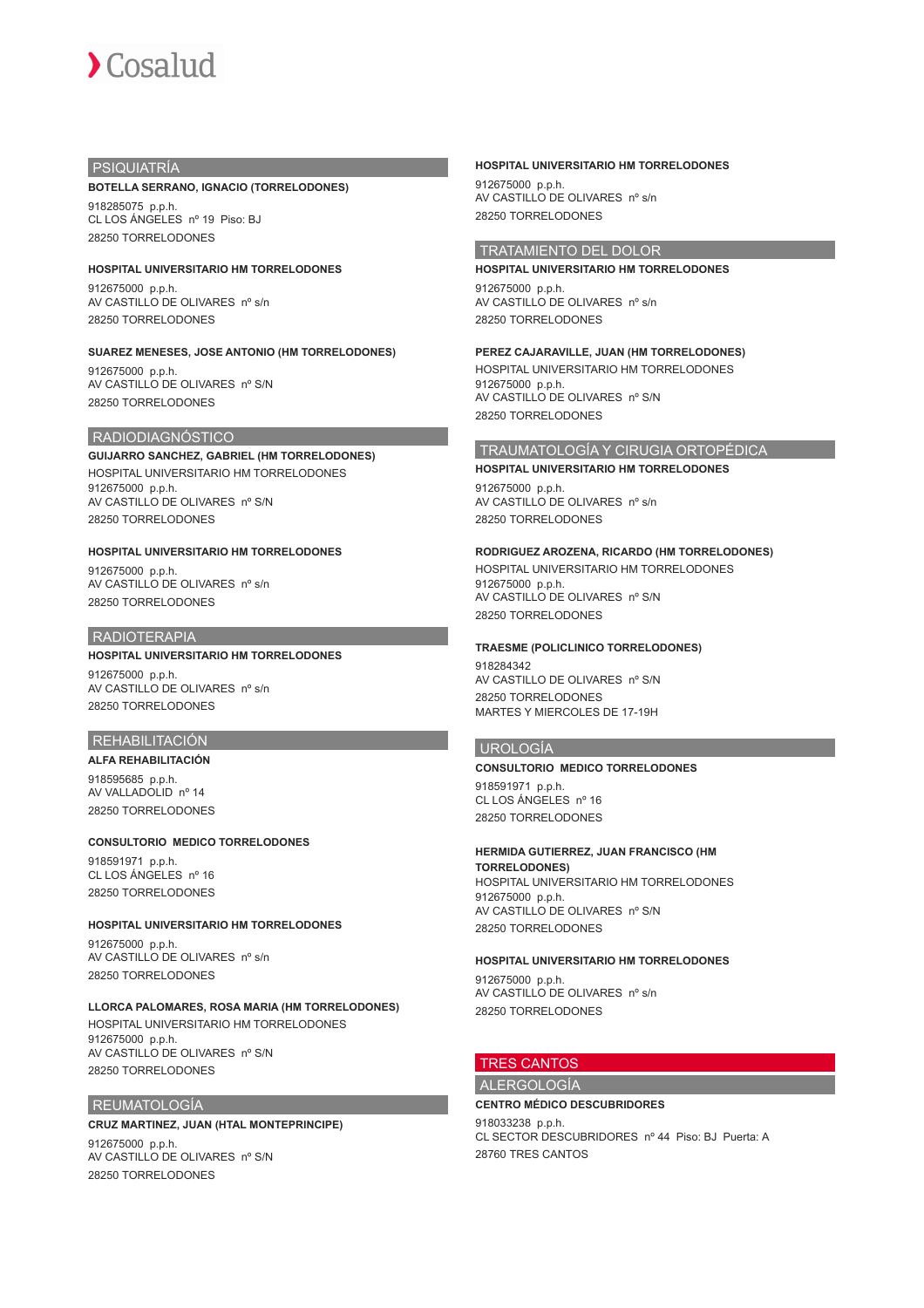### **CENTRO MEDICO QUIRONSALUD TRES CANTOS**

918060261 p.p.h. CL VIENTO nº 10 28760 TRES CANTOS

## **CLINICA ROIZ**

918043397 LG LITERATOS nº 25 28760 TRES CANTOS DE LUNES A SÁBADO DE 08:30 A 20:30 HS.

## ANÁLISIS CLÍNICOS

### **CENTRO MEDICO QUIRONSALUD TRES CANTOS**

918060261 p.p.h. CL VIENTO nº 10 28760 TRES CANTOS

## **CLINICA ROIZ**

918043397 LG LITERATOS nº 25 28760 TRES CANTOS DE LUNES A SÁBADO DE 08:30 A 20:30 HS.

### **LABORATORIO ANALISIS CLINICOS DR. P. ZAPICO**

918034564 AV VIÑUELAS nº 29 28760 TRES CANTOS DE LUNES A VIERNES DE 09:00 A 10:30 HS.

### **LABORATORIO ANALISIS CLINICOS DR. P. ZAPICO**

918030102 CL SECTOR DESCUBRIDORES nº 43 28760 TRES CANTOS DE LUNES A VIERNES DE 08:30 A 10:30 HS.

### **SYNLAB (CLINICA ROIZ)**

918043397 p.p.h. LG LITERATOS nº 25 28760 TRES CANTOS

### **SYNLAB IASA (TRES CANTOS)**

918030102 LG DESCUBRIDORES nº 43 28760 TRES CANTOS DE LUNES A VIERNES DE 8:30 A 11 H.

## **UNILABS**

918046591 AV VIÑUELAS nº 20 28760 TRES CANTOS DE LUNES A VIERNES DE 9 A 10,30 H.

## ANGIOLOGÍA Y CIRUGÍA VASCULAR

## **CENTRO MEDICO QUIRONSALUD TRES CANTOS**

918060261 p.p.h. CL VIENTO nº 10 28760 TRES CANTOS

### **CLINICA ROIZ**

918043397 LG LITERATOS nº 25 28760 TRES CANTOS DE LUNES A SÁBADO DE 08:30 A 20:30 HS.

## APARATO DIGESTIVO

#### **CLINICA ROIZ**

918043397 LG LITERATOS nº 25 28760 TRES CANTOS DE LUNES A SÁBADO DE 08:30 A 20:30 HS.

## CARDIOLOGÍA

## **CENTRO MÉDICO DESCUBRIDORES** 918033238 p.p.h. CL SECTOR DESCUBRIDORES nº 44 Piso: BJ Puerta: A 28760 TRES CANTOS

## **CENTRO MEDICO QUIRONSALUD TRES CANTOS**

918060261 p.p.h. CL VIENTO nº 10 28760 TRES CANTOS

## **CLINICA ROIZ**

918043397 LG LITERATOS nº 25 28760 TRES CANTOS DE LUNES A SÁBADO DE 08:30 A 20:30 HS.

## CIRUGÍA GENERAL Y DEL APARATO DIGESTIVO

## **CENTRO MÉDICO DESCUBRIDORES**

918033238 p.p.h. CL SECTOR DESCUBRIDORES nº 44 Piso: BJ Puerta: A 28760 TRES CANTOS

### **CENTRO MEDICO QUIRONSALUD TRES CANTOS**

918060261 p.p.h. CL VIENTO nº 10 28760 TRES CANTOS

### **CLINICA ROIZ**

918043397 LG LITERATOS nº 25 28760 TRES CANTOS DE LUNES A SÁBADO DE 08:30 A 20:30 HS.

### **VIVANCO CALDERON, FRANCISCO**

CLINICA ROIZ 918043397 p.p.h. LG LITERATOS nº 25 28760 TRES CANTOS

## CIRUGÍA PEDIÁTRICA

### **CLINICA ROIZ**

918043397 LG LITERATOS nº 25 28760 TRES CANTOS DE LUNES A SÁBADO DE 08:30 A 20:30 HS.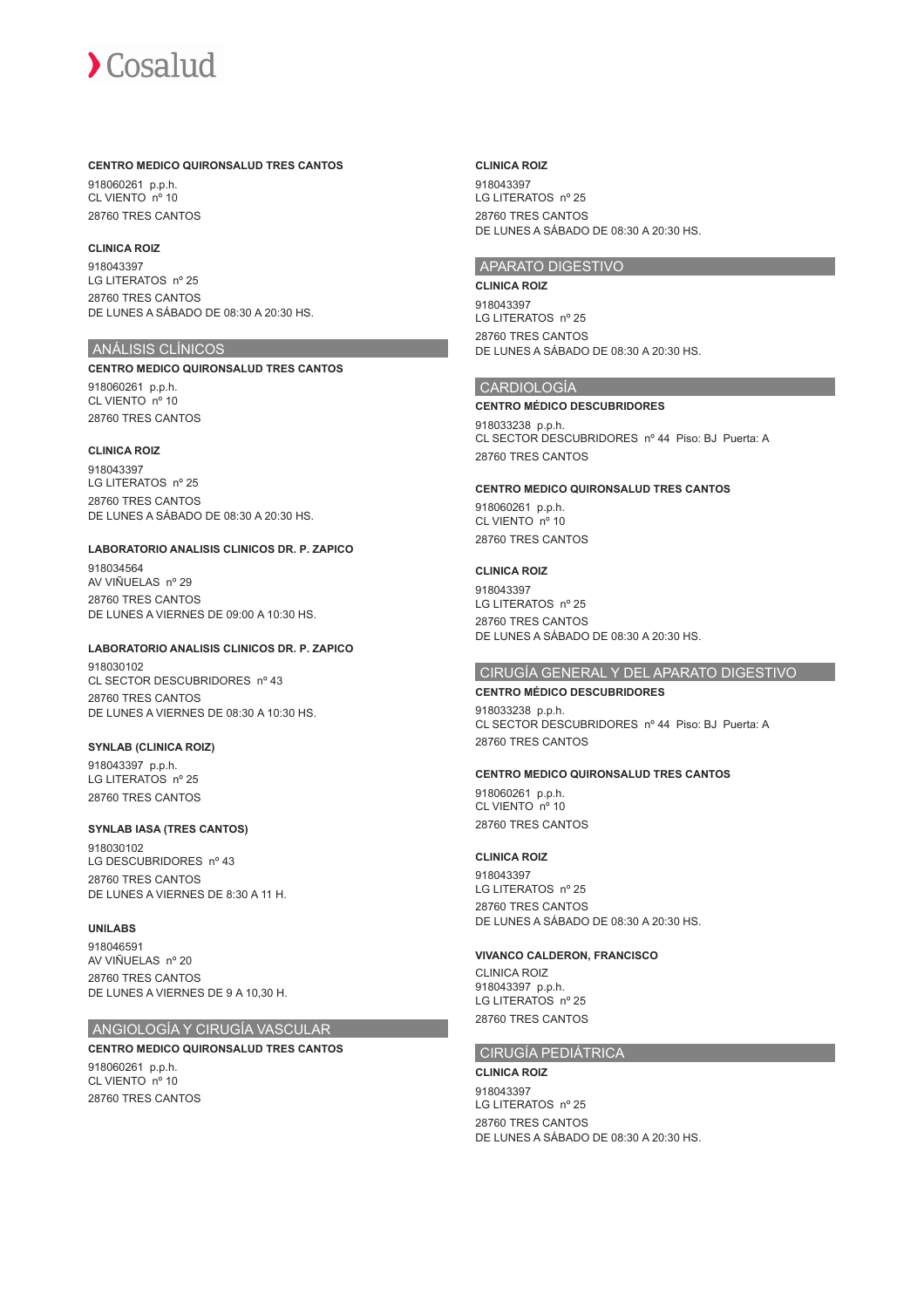

## CIRUGÍA PLÁSTICA Y REPARADORA

**CENTRO MÉDICO DESCUBRIDORES** 918033238 p.p.h. CL SECTOR DESCUBRIDORES nº 44 Piso: BJ Puerta: A 28760 TRES CANTOS

## DERMATOLOGÍA

### **CENTRO MÉDICO DESCUBRIDORES**

918033238 p.p.h. CL SECTOR DESCUBRIDORES nº 44 Piso: BJ Puerta: A 28760 TRES CANTOS

## **CENTRO MEDICO QUIRONSALUD TRES CANTOS**

918060261 p.p.h. CL VIENTO nº 10 28760 TRES CANTOS

### **CLINICA ROIZ**

918043397 LG LITERATOS nº 25 28760 TRES CANTOS DE LUNES A SÁBADO DE 08:30 A 20:30 HS.

### ENDOCRINOLOGÍA

## **CENTRO MÉDICO DESCUBRIDORES**

918033238 p.p.h. CL SECTOR DESCUBRIDORES nº 44 Piso: BJ Puerta: A 28760 TRES CANTOS

## **CENTRO MEDICO QUIRONSALUD TRES CANTOS**

918060261 p.p.h. CL VIENTO nº 10 28760 TRES CANTOS

## **CLINICA ROIZ**

918043397 LG LITERATOS nº 25 28760 TRES CANTOS DE LUNES A SÁBADO DE 08:30 A 20:30 HS

## ENFERMERÍA

### **CENTRO MEDICO QUIRONSALUD TRES CANTOS**

918060261 p.p.h. CL VIENTO nº 10 28760 TRES CANTOS

## **CLINICA ROIZ**

918043397 LG LITERATOS nº 25 28760 TRES CANTOS DE LUNES A SÁBADO DE 08:30 A 20:30 HS.

## ESTOMATOLOGÍA

## **CENTRO DENTAL CASTILLA**

918037227 p.p.h. AV COLMENAR VIEJO nº 37 28760 TRES CANTOS

## **FUTURE. CENTROS DENTALES AVANZADOS**

918036967 p.p.h. AV LOS LABRADORES nº 7 28760 TRES CANTOS

## GINECOLOGÍA Y OBSTETRICIA

**CENTRO MEDICO QUIRONSALUD TRES CANTOS** 918060261 p.p.h. CL VIENTO nº 10 28760 TRES CANTOS

### **CLINICA ROIZ**

918043397 LG LITERATOS nº 25 28760 TRES CANTOS DE LUNES A SÁBADO DE 08:30 A 20:30 HS.

## MEDICINA GENERAL

### **CENTRO MÉDICO DESCUBRIDORES**

918033238 p.p.h. CL SECTOR DESCUBRIDORES nº 44 Piso: BJ Puerta: A 28760 TRES CANTOS

### **CENTRO MEDICO QUIRONSALUD TRES CANTOS**

918060261 p.p.h. CL VIENTO nº 10 28760 TRES CANTOS

## **CLINICA ROIZ**

918043397 LG LITERATOS nº 25 28760 TRES CANTOS DE LUNES A SÁBADO DE 08:30 A 20:30 HS.

### **CUEVAS MORENO, FERNANDO**

CENTRO MÉDICO DESCUBRIDORES 918033238 CL SECTOR DESCUBRIDORES nº 44 Piso: BJ Puerta: A 28760 TRES CANTOS DE 17,00 A 20,00 H.

## **FERNANDEZ-ALVES ALCAZAR, ALEJANDRO**

CENTRO MÉDICO DESCUBRIDORES 918033238 CL SECTOR DESCUBRIDORES nº 44 Piso: BJ Puerta: A 28760 TRES CANTOS DE LUNES A VIERNES DE 18 A 20 H.

## **RODRIGUEZ BLANCO, JUAN FRANCISCO**

918033238 p.p.h. CL SECTOR DESCUBRIDORES nº 44 Piso: BJ 28760 TRES CANTOS

## MEDICINA INTERNA

## **CENTRO MÉDICO DESCUBRIDORES** 918033238 p.p.h.

CL SECTOR DESCUBRIDORES nº 44 Piso: BJ Puerta: A 28760 TRES CANTOS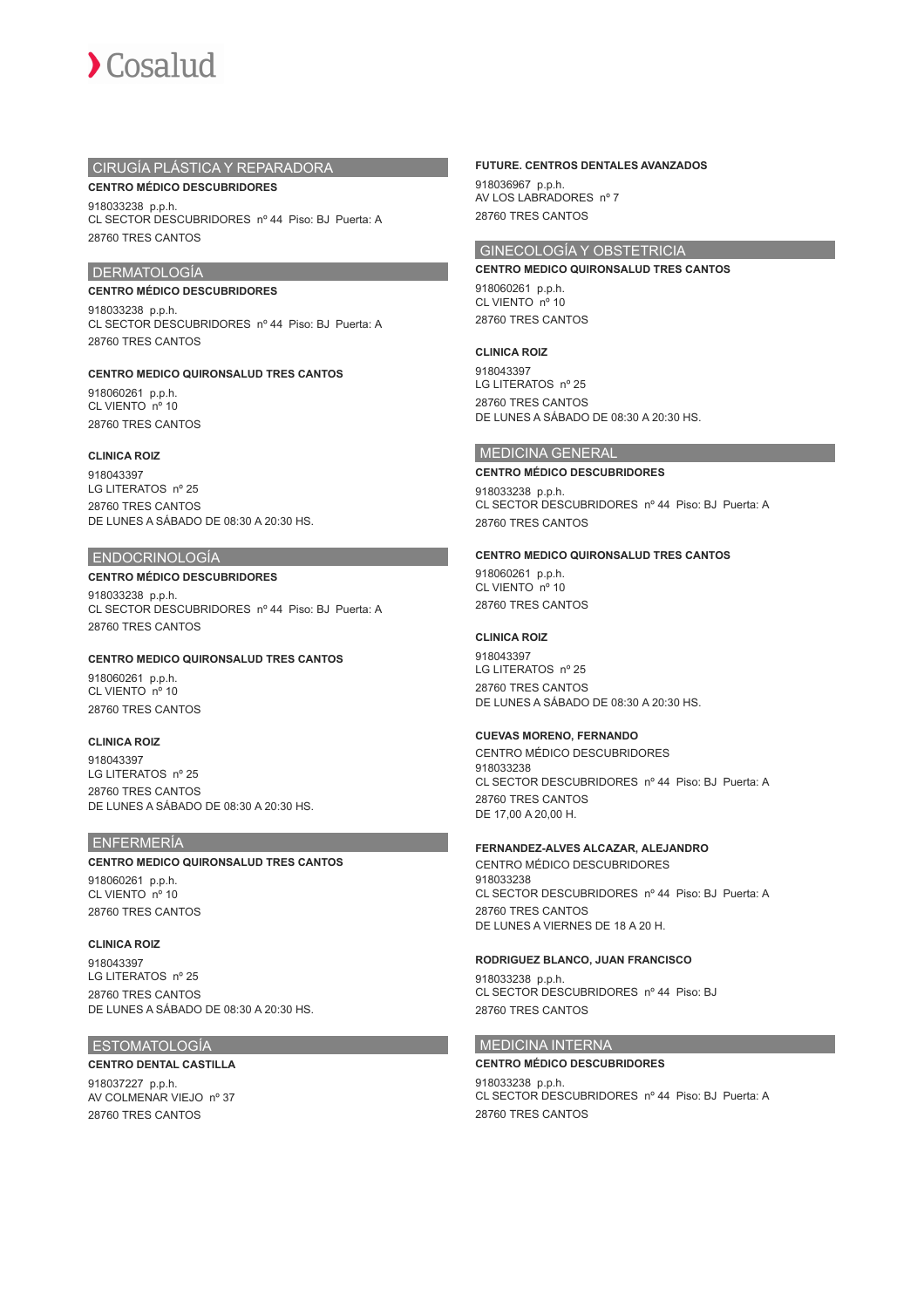### **CUEVAS MORENO, FERNANDO**

CENTRO MÉDICO DESCUBRIDORES 918033238 CL SECTOR DESCUBRIDORES nº 44 Piso: BJ Puerta: A 28760 TRES CANTOS DE 17,00 A 20,00 H.

## NEUROLOGÍA

## **CENTRO MÉDICO DESCUBRIDORES**

918033238 p.p.h. CL SECTOR DESCUBRIDORES nº 44 Piso: BJ Puerta: A 28760 TRES CANTOS

### **CLINICA ROIZ**

918043397 LG LITERATOS nº 25 28760 TRES CANTOS DE LUNES A SÁBADO DE 08:30 A 20:30 HS.

## **OFTALMOLOGÍA**

## **CENTRO MEDICO QUIRONSALUD TRES CANTOS**

918060261 p.p.h. CL VIENTO nº 10 28760 TRES CANTOS

### **CLINICA ROIZ**

918043397 LG LITERATOS nº 25 28760 TRES CANTOS DE LUNES A SÁBADO DE 08:30 A 20:30 HS.

### **GARCIA PEREZ, MARIA JOSE**

918034598 p.p.h. CL SECTOR LITERATOS nº 22 Piso: 01 Puerta: IZ 28760 TRES CANTOS

### OTORRINOLARINGOLOGÍA

## **CENTRO MEDICO QUIRONSALUD TRES CANTOS** 918060261 p.p.h.

CL VIENTO nº 10 28760 TRES CANTOS

## **CLINICA ROIZ**

918043397 LG LITERATOS nº 25 28760 TRES CANTOS DE LUNES A SÁBADO DE 08:30 A 20:30 HS.

### PEDIATRÍA

### **CENTRO MEDICO QUIRONSALUD TRES CANTOS**

918060261 p.p.h. CL VIENTO nº 10 28760 TRES CANTOS

## **CLINICA ROIZ**

918043397 LG LITERATOS nº 25 28760 TRES CANTOS DE LUNES A SÁBADO DE 08:30 A 20:30 HS

### RADIODIAGNÓSTICO

### **CENTRO DE RADIOLOGÍA Y ECOGRAFÍA TRES CANTOS**

918033238 p.p.h. CL SECTOR DESCUBRIDORES nº 44 28760 TRES CANTOS

### **CENTRO MÉDICO DESCUBRIDORES**

918033238 p.p.h. CL SECTOR DESCUBRIDORES nº 44 Piso: BJ Puerta: A 28760 TRES CANTOS

### **CENTRO MEDICO QUIRONSALUD TRES CANTOS**

918060261 p.p.h. CL VIENTO nº 10 28760 TRES CANTOS

## **CLINICA ROIZ**

918043397 LG LITERATOS nº 25 28760 TRES CANTOS DE LUNES A SÁBADO DE 08:30 A 20:30 HS.

### **CUEVAS IBAÑEZ, ALFREDO**

CENTRO MÉDICO DESCUBRIDORES 918033238 p.p.h. CL SECTOR DESCUBRIDORES nº 44 Piso: BJ Puerta: A 28760 TRES CANTOS

### REUMATOLOGÍA

**CENTRO MEDICO QUIRONSALUD TRES CANTOS** 918060261 p.p.h. CL VIENTO nº 10 28760 TRES CANTOS

### **CLINICA ROIZ**

918043397 LG LITERATOS nº 25 28760 TRES CANTOS DE LUNES A SÁBADO DE 08:30 A 20:30 HS.

## TRAUMATOLOGÍA Y CIRUGIA ORTOPÉDICA

**BARJA PEREIRO, ARTURO** HOSPITAL BEATA MARIA ANA DE JESUS 918033238 p.p.h. CL SECTOR DESCUBRIDORES nº 44 Piso: BJ 28760 TRES CANTOS

### **CENTRO MÉDICO DESCUBRIDORES**

918033238 p.p.h. CL SECTOR DESCUBRIDORES nº 44 Piso: BJ Puerta: A 28760 TRES CANTOS

### **CENTRO MEDICO QUIRONSALUD TRES CANTOS**

918060261 p.p.h. CL VIENTO nº 10 28760 TRES CANTOS

### **CLINICA ROIZ**

918043397 LG LITERATOS nº 25 28760 TRES CANTOS DE LUNES A SÁBADO DE 08:30 A 20:30 HS.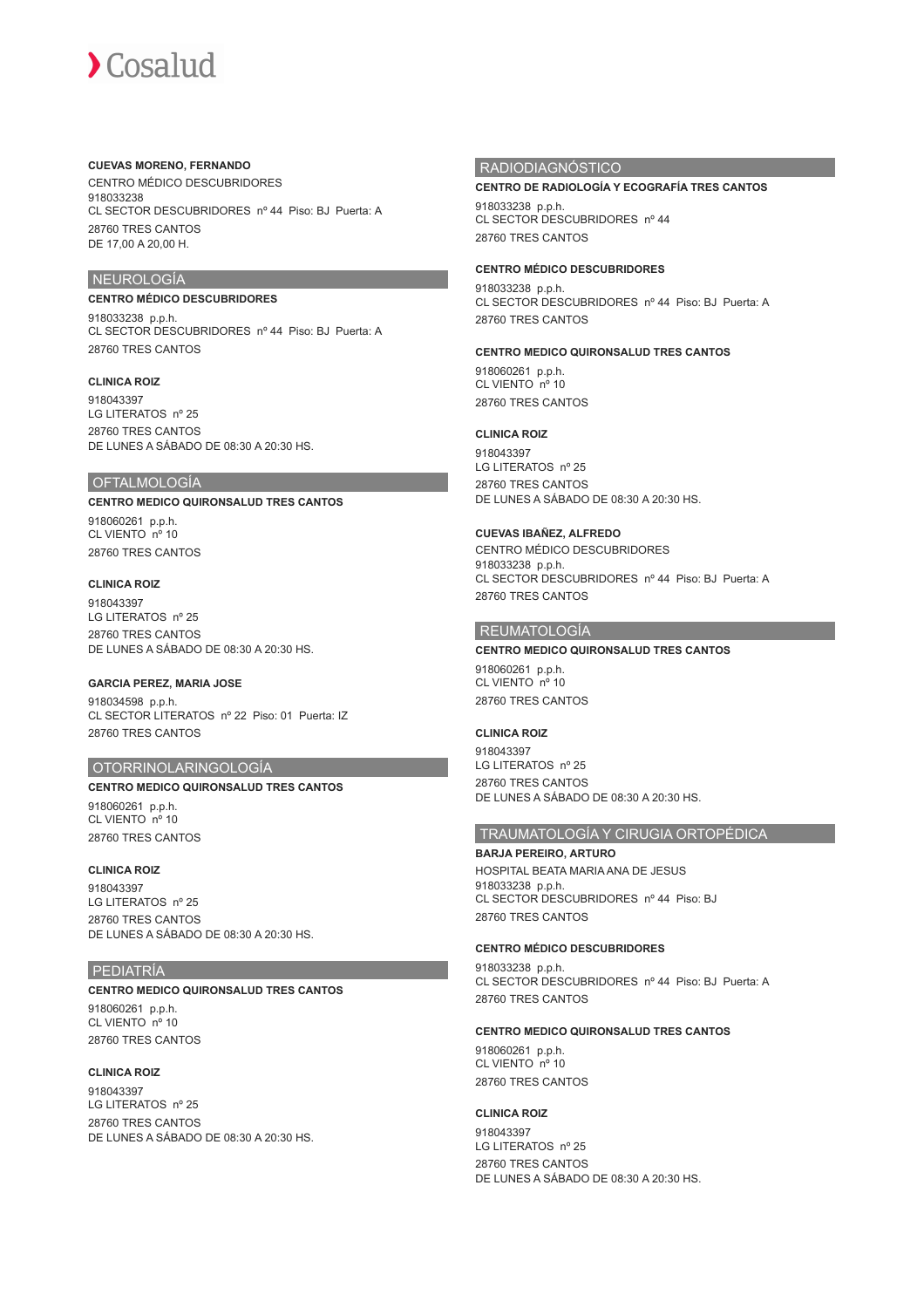## UROLOGÍA

### **CENTRO MÉDICO DESCUBRIDORES**

918033238 p.p.h. CL SECTOR DESCUBRIDORES nº 44 Piso: BJ Puerta: A 28760 TRES CANTOS

## **CENTRO MEDICO QUIRONSALUD TRES CANTOS**

918060261 p.p.h. CL VIENTO nº 10 28760 TRES CANTOS

## **CLINICA ROIZ**

918043397 LG LITERATOS nº 25 28760 TRES CANTOS DE LUNES A SÁBADO DE 08:30 A 20:30 HS

## VALDEMORILLO

### ALERGOLOGÍA **POLICLINICA CEMEI**

918977210 CL DALÍ nº 23 28210 VALDEMORILLO

## ANÁLISIS CLÍNICOS

**ESTUDIOS ANALÍTICOS APLICADOS A LA CLÍNICA** POLICLINICA CEMEI 918977210 CL DALÍ nº 21 28210 VALDEMORILLO LUNES A VIERNES DE 08.30 A 10.00 Y SABADOS DE 09.00 A 10.00

### **POLICLINICA CEMEI**

918977210 CL DALÍ nº 23 28210 VALDEMORILLO

## APARATO DIGESTIVO

**POLICLINICA CEMEI** 918977210 CL DALÍ nº 23 28210 VALDEMORILLO

## CARDIOLOGÍA

**POLICLINICA CEMEI** 918977210 CL DALÍ nº 23 28210 VALDEMORILLO

## CIRUGÍA GENERAL Y DEL APARATO DIGESTIVO

## **POLICLINICA CEMEI** 918977210 CL DALÍ nº 23 28210 VALDEMORILLO

## DERMATOLOGÍA

**POLICLINICA CEMEI** 918977210 CL DALÍ nº 23 28210 VALDEMORILLO

## ENDOCRINOLOGÍA

**POLICLINICA CEMEI** 918977210 CL DALÍ  $n^{\circ}$  23 28210 VALDEMORILLO

## ENFERMERÍA

**POLICLINICA CEMEI** 918977210 CL DALÍ nº 23 28210 VALDEMORILLO

## ESTOMATOLOGÍA

**POLICLINICA CEMEI** 918977210

CL DALÍ nº 23 28210 VALDEMORILLO

## GINECOLOGÍA Y OBSTETRICIA

**POLICLINICA CEMEI** 918977210 CL DALÍ nº 23 28210 VALDEMORILLO

## MEDICINA GENERAL

**POLICLINICA CEMEI** 918977210 CL DALÍ nº 23 28210 VALDEMORILLO

## MEDICINA INTERNA

**POLICLINICA CEMEI** 018077210 CL DALÍ nº 23 28210 VALDEMORILLO

## OFTALMOLOGÍA **POLICLINICA CEMEI**

918977210 CL DALÍ nº 23 28210 VALDEMORILLO

## OTORRINOLARINGOLOGÍA

**POLICLINICA CEMEI** 918977210 CL DALÍ nº 23 28210 VALDEMORILLO

# PEDIATRÍA

**POLICLINICA CEMEI** 918977210 CL DALÍ nº 23 28210 VALDEMORILLO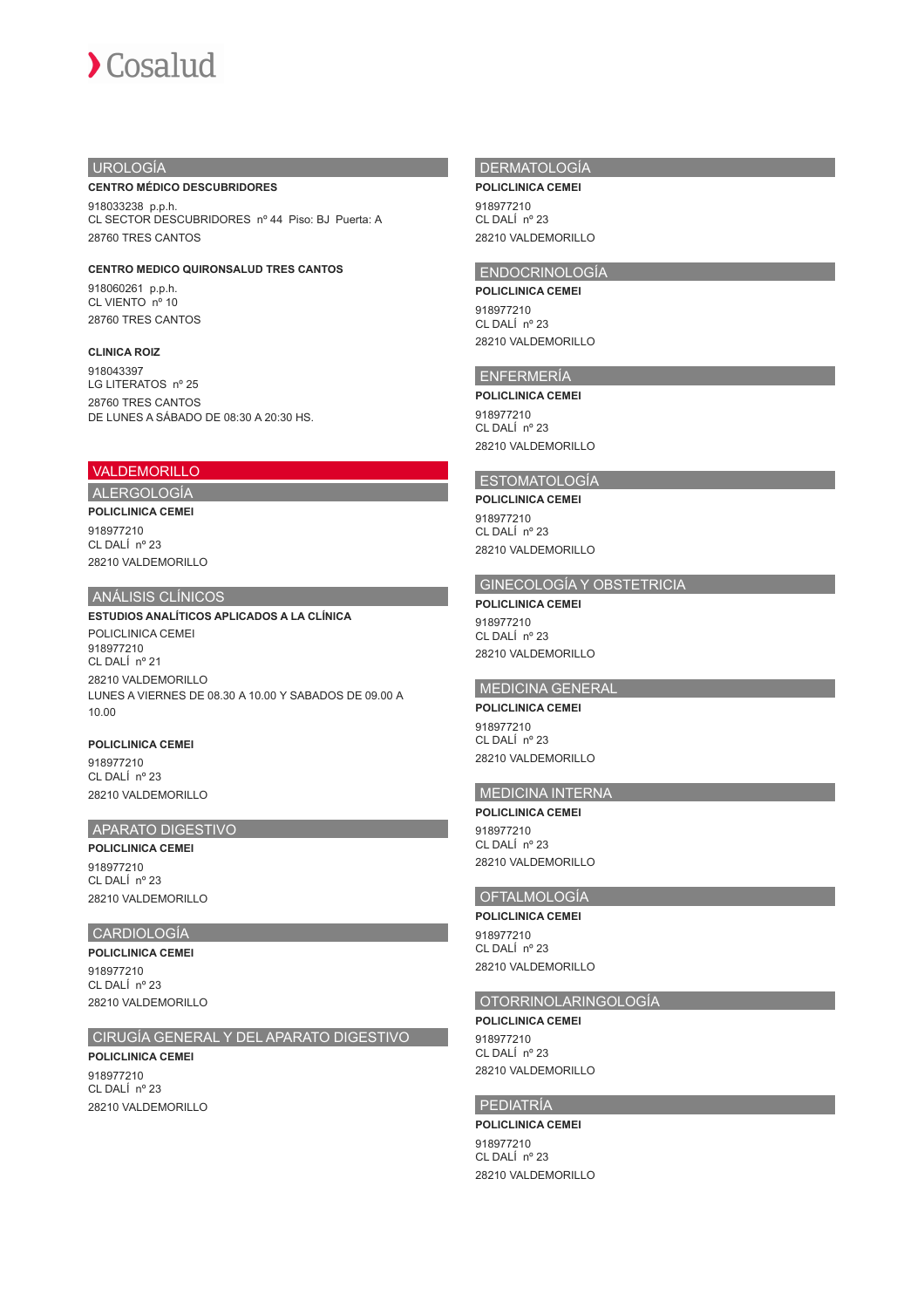## PODOLOGÍA

**POLICLINICA CEMEI** 918977210 CL DALÍ nº 23 28210 VALDEMORILLO

## PREPARACIÓN AL PARTO

**POLICLINICA CEMEI** 918977210 CL DALÍ nº 23 28210 VALDEMORILLO

## PSICOLOGÍA

**POLICLINICA CEMEI** 918977210 CL DALÍ nº 23 28210 VALDEMORILLO

## PSIQUIATRÍA

**POLICLINICA CEMEI** 918977210 CL DALÍ nº 23

28210 VALDEMORILLO

## PUERICULTURA

**POLICLINICA CEMEI** 918977210 CL DALÍ nº 23 28210 VALDEMORILLO

## RADIODIAGNÓSTICO

**POLICLINICA CEMEI** 918977210 CL DALÍ nº 23 28210 VALDEMORILLO

## REHABILITACIÓN

**POLICLINICA CEMEI** 018077210 CL DALÍ nº 23 28210 VALDEMORILIO

## TRAUMATOLOGÍA Y CIRUGIA ORTOPÉDICA

**POLICLINICA CEMEI** 918977210 CL DALÍ nº 23 28210 VALDEMORILLO

## **UROLOGÍA**

**POLICLINICA CEMEI** 918977210 CL DALÍ nº 23 28210 VALDEMORILLO

## VALDEMORO

## ALERGOLOGÍA

## **CLINICA EL RESTON. POLICLINICAS IBERICAS**

918954957 p.p.h. AV MAR MEDITERRANEO nº 3 28341 VALDEMORO

### **POLICLINICA VALDEMORO PLAZA**

902557322 p.p.h. PA LA CONSTITUCIÓN nº 2 28341 VALDEMORO

## ANÁLISIS CLÍNICOS

### **LABORATORIOS SURLAB (CLINICA PUERTA DEL MORO)**

918081420 CL SAN ISIDRO nº 7 28342 VALDEMORO DE LUNES A VIERNES DE 09:30 A 10:30 HS.

## **MEGALAB**

918085089 PS ESTACION nº 1 Piso: BJ Puerta: 1 28343 VALDEMORO LUNES, MIERCOLES Y VIERNES DE 09:00 A 10:30 HS.

## **MEGALAB**

918095089 PA AUTOS nº 13 28341 VALDEMORO DE LUNES A VIERNES DE 08:30 A 10:30; SÁBADOS DE 09:00 A 10:30 HS.

## **SYNLAB (C.M. VALDEMORO)**

918954957 p.p.h. AV MAR MEDITERRANEO nº 3 28341 VALDEMORO Lunes a viernes de 8:30 a 11:00 h

## **UNILABS**

902557322 p.p.h. PA LA CONSTITUCIÓN nº 2 28341 VALDEMORO

## ANGIOLOGÍA Y CIRUGÍA VASCULAR

### **CLINICA EL RESTON. POLICLINICAS IBERICAS**

918954957 p.p.h. AV MAR MEDITERRANEO nº 3 28341 VALDEMORO

## **POLICLINICA VALDEMORO PLAZA**

902557322 p.p.h. PA LA CONSTITUCIÓN nº 2 28341 VALDEMORO

## APARATO DIGESTIVO

**CLINICA EL RESTON. POLICLINICAS IBERICAS** 918954957 p.p.h. AV MAR MEDITERRANEO nº 3 28341 VALDEMORO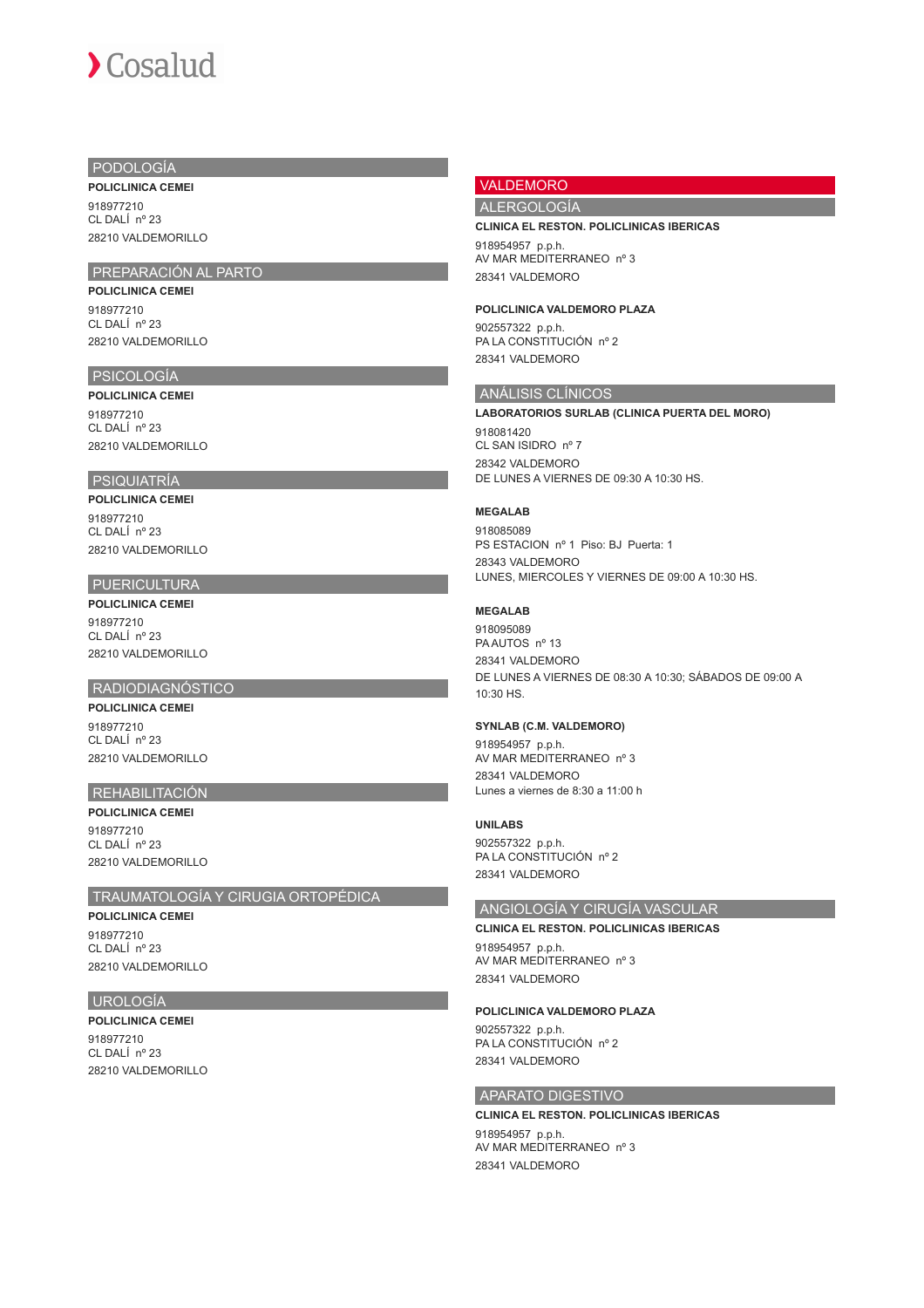## **POLICLINICA VALDEMORO PLAZA**

902557322 p.p.h. PA LA CONSTITUCIÓN nº 2 28341 VALDEMORO

## CARDIOLOGÍA

**CLINICA EL RESTON. POLICLINICAS IBERICAS** 918954957 p.p.h. AV MAR MEDITERRANEO nº 3 28341 VALDEMORO

**POLICLINICA VALDEMORO PLAZA** 902557322 p.p.h. PA LA CONSTITUCIÓN nº 2 28341 VALDEMORO

## CIRUGÍA GENERAL Y DEL APARATO DIGESTIVO

**CLINICA EL RESTON. POLICLINICAS IBERICAS** 918954957 p.p.h. AV MAR MEDITERRANEO nº 3 28341 VALDEMORO

## **POLICLINICA VALDEMORO PLAZA**

902557322 p.p.h. PA LA CONSTITUCIÓN nº 2 28341 VALDEMORO

## CIRUGÍA PLÁSTICA Y REPARADORA

## **POLICLINICA VALDEMORO PLAZA**

902557322 p.p.h. PA LA CONSTITUCIÓN nº 2 28341 VALDEMORO

### DERMATOLOGÍA

## **CLINICA EL RESTON. POLICLINICAS IBERICAS**

918954957 p.p.h. AV MAR MEDITERRANEO nº 3 28341 VALDEMORO

## **POLICLINICA VALDEMORO PLAZA**

902557322 p.p.h. PA LA CONSTITUCIÓN nº 2 28341 VALDEMORO

## ENDOCRINOLOGÍA

### **CLINICA EL RESTON. POLICLINICAS IBERICAS**

918954957 p.p.h. AV MAR MEDITERRANEO nº 3 28341 VALDEMORO

## **POLICLINICA VALDEMORO PLAZA**

902557322 p.p.h. PA LA CONSTITUCIÓN nº 2 28341 VALDEMORO

## ENFERMERÍA

## **CLINICA EL RESTON. POLICLINICAS IBERICAS** 918954957 p.p.h. AV MAR MEDITERRANEO nº 3 28341 VALDEMORO

### **POLICLINICA VALDEMORO PLAZA**

902557322 p.p.h. PA LA CONSTITUCIÓN nº 2 28341 VALDEMORO

## ESTOMATOLOGÍA

**POLICLINICA VALDEMORO PLAZA** 902557322 p.p.h. PA LA CONSTITUCIÓN nº 2 28341 VALDEMORO

### **FISIOTERAPIA**

**CLINICA EL RESTON. POLICLINICAS IBERICAS** 918954957 p.p.h. AV MAR MEDITERRANEO nº 3 28341 VALDEMORO

### GINECOLOGÍA Y OBSTETRICIA

### **CLINICA EL RESTON. POLICLINICAS IBERICAS**

918954957 p.p.h. AV MAR MEDITERRANEO nº 3 28341 VALDEMORO

### **POLICLINICA VALDEMORO PLAZA**

902557322 p.p.h. PA LA CONSTITUCIÓN nº 2 28341 VALDEMORO

### **RODRIGUEZ ZAMBRANO, MIGUEL ANGEL**

918085089 p.p.h. PS ESTACION nº 1 28343 VALDEMORO

### LOGOFONIATRÍA

## **CLINICA EL RESTON. POLICLINICAS IBERICAS**

918954957 p.p.h. AV MAR MEDITERRANEO nº 3 28341 VALDEMORO

## **POLICLINICA VALDEMORO PLAZA**

902557322 p.p.h. PA LA CONSTITUCIÓN nº 2 28341 VALDEMORO

## MEDICINA GENERAL

### **CLINICA EL RESTON. POLICLINICAS IBERICAS**

918954957 p.p.h. AV MAR MEDITERRANEO nº 3 28341 VALDEMORO

## **MEDIESTETIC (VALDEMORO)**

911346198 p.p.h. CL AGUADO nº 95 28341 VALDEMORO

## **POLICLINICA VALDEMORO PLAZA**

902557322 p.p.h. PA LA CONSTITUCIÓN nº 2 28341 VALDEMORO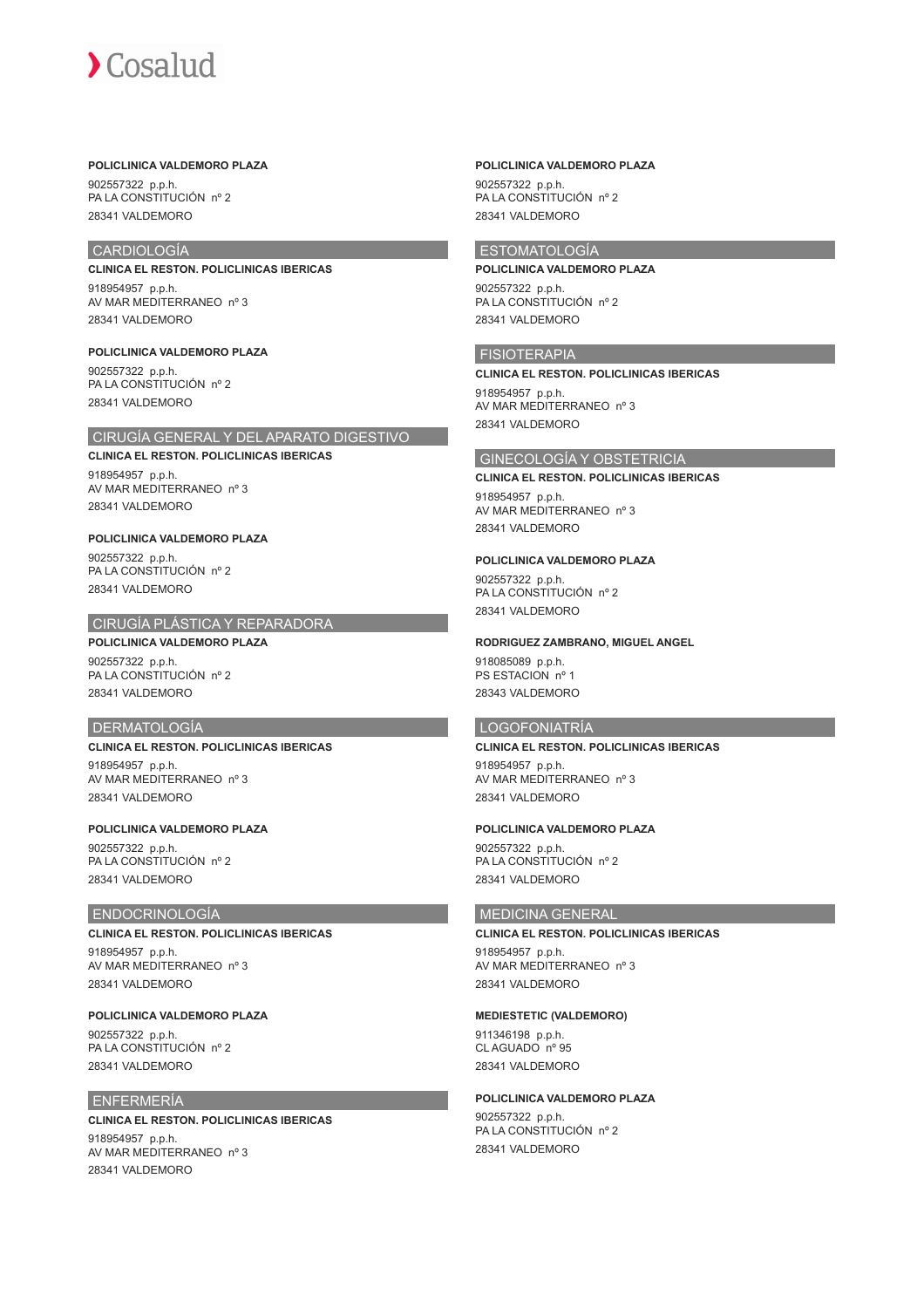## **SAMBLAS TILVE, PEDRO**

918085089 p.p.h. PS ESTACION nº 1 28343 VALDEMORO

## MEDICINA INTERNA

**CLINICA EL RESTON. POLICLINICAS IBERICAS** 918954957 p.p.h. AV MAR MEDITERRANEO nº 3 28341 VALDEMORO

**POLICLINICA VALDEMORO PLAZA** 902557322 p.p.h. PA LA CONSTITUCIÓN nº 2 28341 VALDEMORO

## NEFROLOGÍA

### **POLICLINICA VALDEMORO PLAZA**

902557322 p.p.h. PA LA CONSTITUCIÓN nº 2 28341 VALDEMORO

## NEUMOLOGÍA

**POLICLINICA VALDEMORO PLAZA** 902557322 p.p.h. PA LA CONSTITUCIÓN nº 2 28341 VALDEMORO

## NEUROLOGÍA

## **CLINICA EL RESTON. POLICLINICAS IBERICAS**

918954957 p.p.h. AV MAR MEDITERRANEO nº 3 28341 VALDEMORO

**POLICLINICA VALDEMORO PLAZA** 902557322 p.p.h. PA LA CONSTITUCIÓN nº 2 28341 VALDEMORO

### **OFTALMOLOGÍA**

### **CLINICA EL RESTON. POLICLINICAS IBERICAS**

918954957 p.p.h. AV MAR MEDITERRANEO nº 3 28341 VALDEMORO

**POLICLINICA VALDEMORO PLAZA** 902557322 p.p.h. PA LA CONSTITUCIÓN nº 2 28341 VALDEMORO

## OTORRINOLARINGOLOGÍA

**CLINICA EL RESTON. POLICLINICAS IBERICAS** 918954957 p.p.h.

AV MAR MEDITERRANEO nº 3 28341 VALDEMORO

**POLICLINICA VALDEMORO PLAZA** 902557322 p.p.h. PA LA CONSTITUCIÓN nº 2 28341 VALDEMORO

## PEDIATRÍA

### **CLINICA EL RESTON. POLICLINICAS IBERICAS**

918954957 p.p.h. AV MAR MEDITERRANEO nº 3 28341 VALDEMORO

**POLICLINICA VALDEMORO PLAZA** 902557322 p.p.h.

PA LA CONSTITUCIÓN nº 2 28341 VALDEMORO

## PODOLOGÍA

**CLINICA EL RESTON. POLICLINICAS IBERICAS** 918954957 p.p.h. AV MAR MEDITERRANEO nº 3 28341 VALDEMORO

### **POLICLINICA VALDEMORO PLAZA**

902557322 p.p.h. PA LA CONSTITUCIÓN nº 2 28341 VALDEMORO

## PREPARACIÓN AL PARTO

**CLINICA EL RESTON. POLICLINICAS IBERICAS** 918954957 p.p.h. AV MAR MEDITERRANEO nº 3

28341 VALDEMORO

## PSICOLOGÍA

## **CLINICA EL RESTON. POLICLINICAS IBERICAS** 918954957 p.p.h. AV MAR MEDITERRANEO nº 3 28341 VALDEMORO

### **POLICLINICA VALDEMORO PLAZA**

902557322 p.p.h. PA LA CONSTITUCIÓN nº 2 28341 VALDEMORO

## PSIQUIATRÍA

## **CLINICA EL RESTON. POLICLINICAS IBERICAS**

918954957 p.p.h. AV MAR MEDITERRANEO nº 3 28341 VALDEMORO

### **POLICLINICA VALDEMORO PLAZA**

902557322 p.p.h. PA LA CONSTITUCIÓN nº 2 28341 VALDEMORO

## RADIODIAGNÓSTICO

**CENTRO DE RADIOLOGIA Y RESONANCIA MAGNETICA ABIERTA VALDEMORO** 912481105 p.p.h. CL CRISTO DE LA SALUD nº 7 28342 VALDEMORO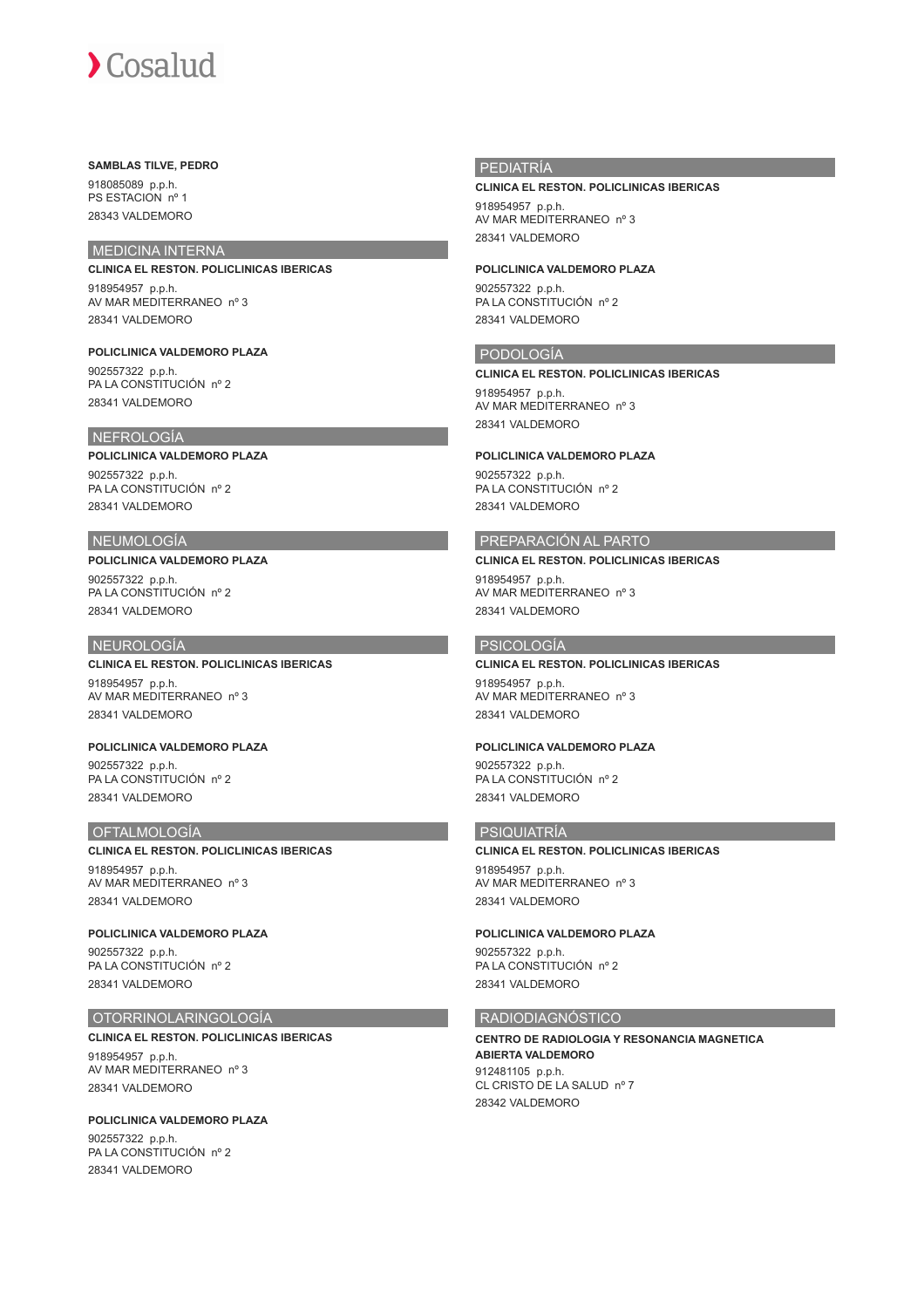

## **CLINICA EL RESTON. POLICLINICAS IBERICAS**

918954957 p.p.h. AV MAR MEDITERRANEO nº 3 28341 VALDEMORO

### **POLICLINICA VALDEMORO PLAZA**

902557322 p.p.h. PA LA CONSTITUCIÓN nº 2 28341 VALDEMORO

## REHABILITACIÓN

**CLINICA EL RESTON. POLICLINICAS IBERICAS** 918954957 p.p.h. AV MAR MEDITERRANEO nº 3 28341 VALDEMORO

## TRAUMATOLOGÍA Y CIRUGIA ORTOPÉDICA

**CLINICA EL RESTON. POLICLINICAS IBERICAS** 918954957 p.p.h. AV MAR MEDITERRANEO nº 3 28341 VALDEMORO

## **POLICLINICA VALDEMORO PLAZA**

902557322 p.p.h. PA LA CONSTITUCIÓN nº 2 28341 VALDEMORO

### **SELLERS RIPOLL, FERNANDO**

HOSPITAL UNIVERSITARIO HM TORRELODONES 918094059 CL TENERÍAS nº 12 28342 VALDEMORO

### UROLOGÍA

**CLINICA EL RESTON. POLICLINICAS IBERICAS**

918954957 p.p.h. AV MAR MEDITERRANEO nº 3 28341 VALDEMORO

## **POLICLINICA VALDEMORO PLAZA**

902557322 p.p.h. PA LA CONSTITUCIÓN nº 2 28341 VALDEMORO

## VILLANUEVA DE LA CAÑADA

### ALERGOLOGÍA

**CENTRO MEDICO VILLANUEVA DE LA CAÑADA**

918155210 p.p.h. CL ARQUITECTO JUAN DE HERRERA nº 2 28691 VILLANUEVA DE LA CAÑADA

## ANÁLISIS CLÍNICOS

## **DIAGNOSLAB (C.M. VILLANUEVA DE LA CAÑADA)**

918155210 p.p.h. CL ARQUITECTO JUAN DE HERRERA nº 2 28691 VILLANUEVA DE LA CAÑADA

## ANGIOLOGÍA Y CIRUGÍA VASCULAR

### **CENTRO MEDICO VILLANUEVA DE LA CAÑADA**

918155210 p.p.h. CL ARQUITECTO JUAN DE HERRERA nº 2 28691 VILLANUEVA DE LA CAÑADA

## CARDIOLOGÍA

### **CENTRO MEDICO VILLANUEVA DE LA CAÑADA**

918155210 p.p.h. CL ARQUITECTO JUAN DE HERRERA nº 2 28691 VILLANUEVA DE LA CAÑADA

## CIRUGÍA GENERAL Y DEL APARATO DIGESTIVO

**CENTRO MEDICO VILLANUEVA DE LA CAÑADA** 918155210 p.p.h.

CL ARQUITECTO JUAN DE HERRERA nº 2 28691 VILLANUEVA DE LA CAÑADA

## CIRUGÍA PLÁSTICA Y REPARADORA

### **CENTRO MEDICO VILLANUEVA DE LA CAÑADA**

918155210 p.p.h. CL ARQUITECTO JUAN DE HERRERA nº 2 28691 VILLANUEVA DE LA CAÑADA

### **SMD CLINIC**

918147486 p.p.h. CL CAMARGO nº 1 28691 VILLANUEVA DE LA CAÑADA

### DERMATOLOGÍA

## **CENTRO MEDICO VILLANUEVA DE LA CAÑADA**

918155210 p.p.h. CL ARQUITECTO JUAN DE HERRERA nº 2 28691 VILLANUEVA DE LA CAÑADA

## ENDOCRINOLOGÍA

## **CENTRO MEDICO VILLANUEVA DE LA CAÑADA** 918155210 p.p.h. CL ARQUITECTO JUAN DE HERRERA nº 2 28691 VILLANUEVA DE LA CAÑADA

## ESTOMATOLOGÍA

**CENTRO MEDICO VILLANUEVA DE LA CAÑADA** 918155210 p.p.h. CL ARQUITECTO JUAN DE HERRERA nº 2

28691 VILLANUEVA DE LA CAÑADA

## **SMD CLINIC**

918147486 p.p.h. CL CAMARGO nº 1 28691 VILLANUEVA DE LA CAÑADA

## FISIOTERAPIA

**CENTRO MEDICO LOS VALLES- FISIO AVANZA** 918102111 p.p.h. CL VALLE DEL RONCAL nº S/N 28692 VILLANUEVA DE LA CAÑADA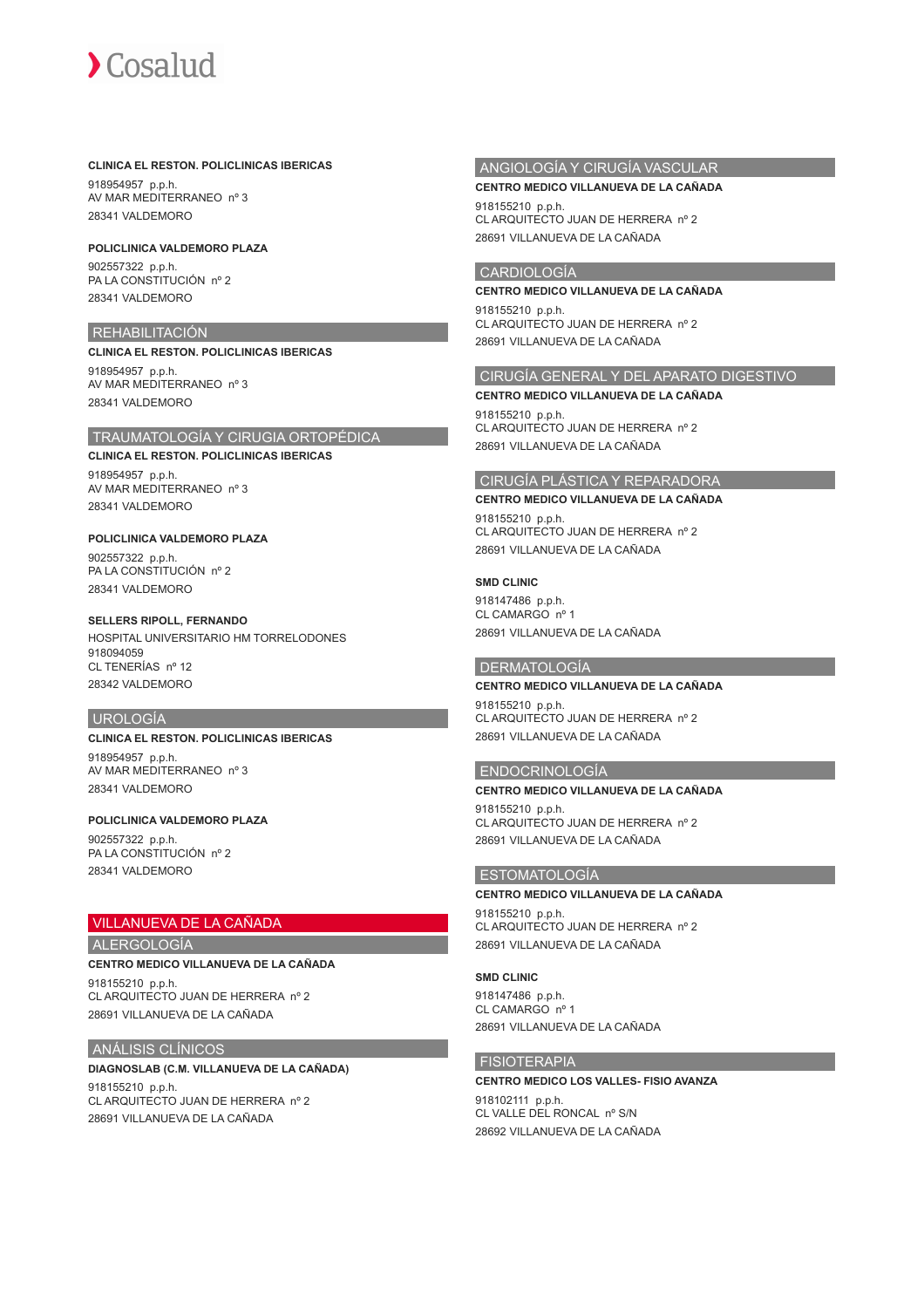## **CENTRO MEDICO VILLANUEVA DE LA CAÑADA**

918155210 p.p.h. CL LUNA nº 29 Piso: BJ 28691 VILLANUEVA DE LA CAÑADA

## **CENTRO MEDICO VILLANUEVA DE LA CAÑADA**

918155210 p.p.h. CL ARQUITECTO JUAN DE HERRERA nº 2 28691 VILLANUEVA DE LA CAÑADA

## GINECOLOGÍA Y OBSTETRICIA

**CENTRO MEDICO VILLANUEVA DE LA CAÑADA** 918155210 p.p.h. CL ARQUITECTO JUAN DE HERRERA nº 2 28691 VILLANUEVA DE LA CAÑADA

### **SMD CLINIC**

918147486 p.p.h. CL CAMARGO nº 1 28691 VILLANUEVA DE LA CAÑADA

## **TENA DE AGUILAR-AMAT, JOSE LUIS**

CENTRO MEDICO VILLANUEVA DE LA CAÑADA 918155210 p.p.h. CL ARQUITECTO JUAN DE HERRERA nº 2 28691 VILLANUEVA DE LA CAÑADA

## HEMATOLOGÍA

## **CENTRO MEDICO VILLANUEVA DE LA CAÑADA**

918155210 p.p.h. CL ARQUITECTO JUAN DE HERRERA nº 2 28691 VILLANUEVA DE LA CAÑADA

## LOGOFONIATRÍA

## **GABINETE PSICOPEDAGOGICO ADUNNA**

918157651 p.p.h. CL CAMARGO nº 4 Piso: BJ Puerta: A 28691 VILLANUEVA DE LA CAÑADA

### MEDICINA GENERAL

## **CENTRO MEDICO LOS VALLES- FISIO AVANZA** 918102111 p.p.h. CL VALLE DEL RONCAL nº S/N

28692 VILLANUEVA DE LA CAÑADA

## **CENTRO MEDICO VILLANUEVA DE LA CAÑADA** 918155210 p.p.h.

CL ARQUITECTO JUAN DE HERRERA nº 2 28691 VILLANUEVA DE LA CAÑADA

## NEUROFISIOLOGÍA

## **CENTRO MEDICO VILLANUEVA DE LA CAÑADA**

918155210 p.p.h. CL ARQUITECTO JUAN DE HERRERA nº 2 28691 VILLANUEVA DE LA CAÑADA

## NEUROLOGÍA

## **CENTRO MEDICO VILLANUEVA DE LA CAÑADA**

918155210 p.p.h. CL ARQUITECTO JUAN DE HERRERA nº 2 28691 VILLANUEVA DE LA CAÑADA

## OFTALMOLOGÍA

**CENTRO MEDICO VILLANUEVA DE LA CAÑADA** 918155210 p.p.h. CL ARQUITECTO JUAN DE HERRERA nº 2 28691 VILLANUEVA DE LA CAÑADA

## OTORRINOLARINGOLOGÍA

### **CENTRO MEDICO VILLANUEVA DE LA CAÑADA**

918155210 p.p.h. CL ARQUITECTO JUAN DE HERRERA nº 2 28691 VILLANUEVA DE LA CAÑADA

## PEDIATRÍA

## **CENTRO MEDICO VILLANUEVA DE LA CAÑADA**

918155210 p.p.h. CL ARQUITECTO JUAN DE HERRERA nº 2 28691 VILLANUEVA DE LA CAÑADA

## PODOLOGÍA

### **CENTRO MEDICO LOS VALLES- FISIO AVANZA**

918102111 p.p.h. CL VALLE DEL RONCAL nº S/N 28692 VILLANUEVA DE LA CAÑADA

## **CENTRO MEDICO VILLANUEVA DE LA CAÑADA**

918155210 p.p.h. CL ARQUITECTO JUAN DE HERRERA nº 2 28691 VILLANUEVA DE LA CAÑADA

## **SMD CLINIC**

918147486 p.p.h. CL CAMARGO nº 1 28691 VILLANUEVA DE LA CAÑADA

## PSICOLOGÍA

**CENTRO MEDICO VILLANUEVA DE LA CAÑADA** 918155210 p.p.h. CL ARQUITECTO JUAN DE HERRERA nº 2 28691 VILLANUEVA DE LA CAÑADA

## **TRIVIUM FILII**

918156261 p.p.h. AV JUAN GRIS nº 23 28691 VILLANUEVA DE LA CAÑADA

## PSIQUIATRÍA

## **CENTRO MEDICO VILLANUEVA DE LA CAÑADA** 918155210 p.p.h. CL ARQUITECTO JUAN DE HERRERA nº 2 28691 VILLANUEVA DE LA CAÑADA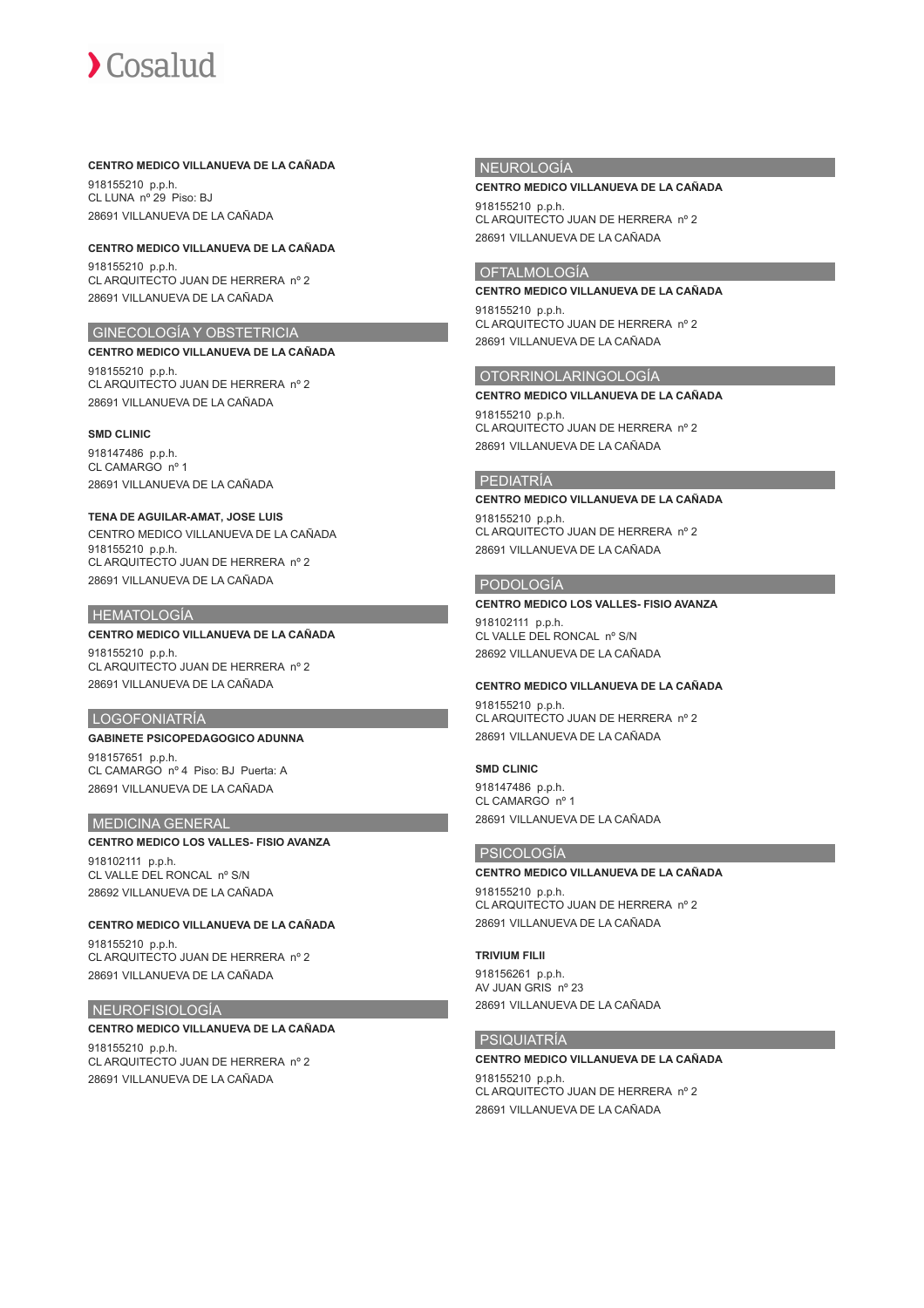### **TRIVIUM FILII**

918156261 p.p.h. AV JUAN GRIS nº 23 28691 VILLANUEVA DE LA CAÑADA

## RADIODIAGNÓSTICO

**CENTRO MEDICO VILLANUEVA DE LA CAÑADA** 918155210 p.p.h.

CL ARQUITECTO JUAN DE HERRERA nº 2 28691 VILLANUEVA DE LA CAÑADA

## TRAUMATOLOGÍA Y CIRUGIA ORTOPÉDICA

**CENTRO MEDICO VILLANUEVA DE LA CAÑADA** 918155210 p.p.h. CL ARQUITECTO JUAN DE HERRERA nº 2 28691 VILLANUEVA DE LA CAÑADA

## UROLOGÍA

### **CENTRO MEDICO VILLANUEVA DE LA CAÑADA**

918155210 p.p.h. CL ARQUITECTO JUAN DE HERRERA nº 2 28691 VILLANUEVA DE LA CAÑADA

## VILLANUEVA DEL PARDILLO

ALERGOLOGÍA

## **CENTRO MEDICO DR. GALLEGO**

911283850 p.p.h. CL JARAL nº 1 Piso: BJ Puerta: 2 28229 VILLANUEVA DEL PARDILLO

## **VILLA SALUD CENTRO MEDICO**

918151163 p.p.h. AV MADRID nº 4 28229 VILLANUEVA DEL PARDILLO

## ANÁLISIS CLÍNICOS

**MEGALAB** 918151163 p.p.h. AV MADRID nº 4 28229 VILLANUEVA DEL PARDILLO

## **SYNLAB. C.M.DR.GALLEGO EDEFELT**

911283850 p.p.h. CL JARAL nº 1 28229 VILLANUEVA DEL PARDILLO lunes a viernes de 8 a 10 h

## CARDIOLOGÍA

**CENTRO MEDICO DR. GALLEGO** 911283850 p.p.h. CL JARAL nº 1 Piso: BJ Puerta: 2 28229 VILLANUEVA DEL PARDILLO

## **VILLA SALUD CENTRO MEDICO**

918151163 p.p.h. AV MADRID nº 4 28229 VILLANUEVA DEL PARDILLO

# CIRUGÍA GENERAL Y DEL APARATO DIGESTIVO

**VILLA SALUD CENTRO MEDICO** 918151163 p.p.h. AV MADRID nº 4 28229 VILLANUEVA DEL PARDILLO

## DERMATOLOGÍA

**VILLA SALUD CENTRO MEDICO**

918151163 p.p.h. AV MADRID nº 4 28229 VILLANUEVA DEL PARDILLO

## ENDOCRINOLOGÍA

### **VILLA SALUD CENTRO MEDICO**

918151163 p.p.h. AV MADRID nº 4 28229 VILLANUEVA DEL PARDILLO

## ENFERMERÍA

## **CENTRO MEDICO DR. GALLEGO**

911283850 p.p.h. CL JARAL nº 1 Piso: BJ Puerta: 2 28229 VILLANUEVA DEL PARDILLO

## **VILLA SALUD CENTRO MEDICO**

918151163 p.p.h. AV MADRID nº 4 28229 VILLANUEVA DEL PARDILLO

## **FISIOTERAPIA**

### **CENTRO MEDICO NATURA**

918154388 CL CONCEPCIÓN nº S/N 28229 VILLANUEVA DEL PARDILLO 09.00 A 21.00

## GINECOLOGÍA Y OBSTETRICIA

**CENTRO GINECOLOGICO LAUSSEL** 918154214 CL CAMPO nº 32 Piso: BJ 28229 VILLANUEVA DEL PARDILLO MARTES DE 09:00 A 16:00; VIERNES DE 15:00 A 18:00 HS.

## **CENTRO MEDICO DR. GALLEGO**

911283850 p.p.h. CL JARAL nº 1 Piso: BJ Puerta: 2 28229 VILLANUEVA DEL PARDILLO

## **PULIDO RODRÍGUEZ, ALFONSO**

918154214 p.p.h. CL CAMPO nº 32 Piso: BJ 28229 VILLANUEVA DEL PARDILLO

## **VILLA SALUD CENTRO MEDICO**

918151163 p.p.h. AV MADRID nº 4 28229 VILLANUEVA DEL PARDILLO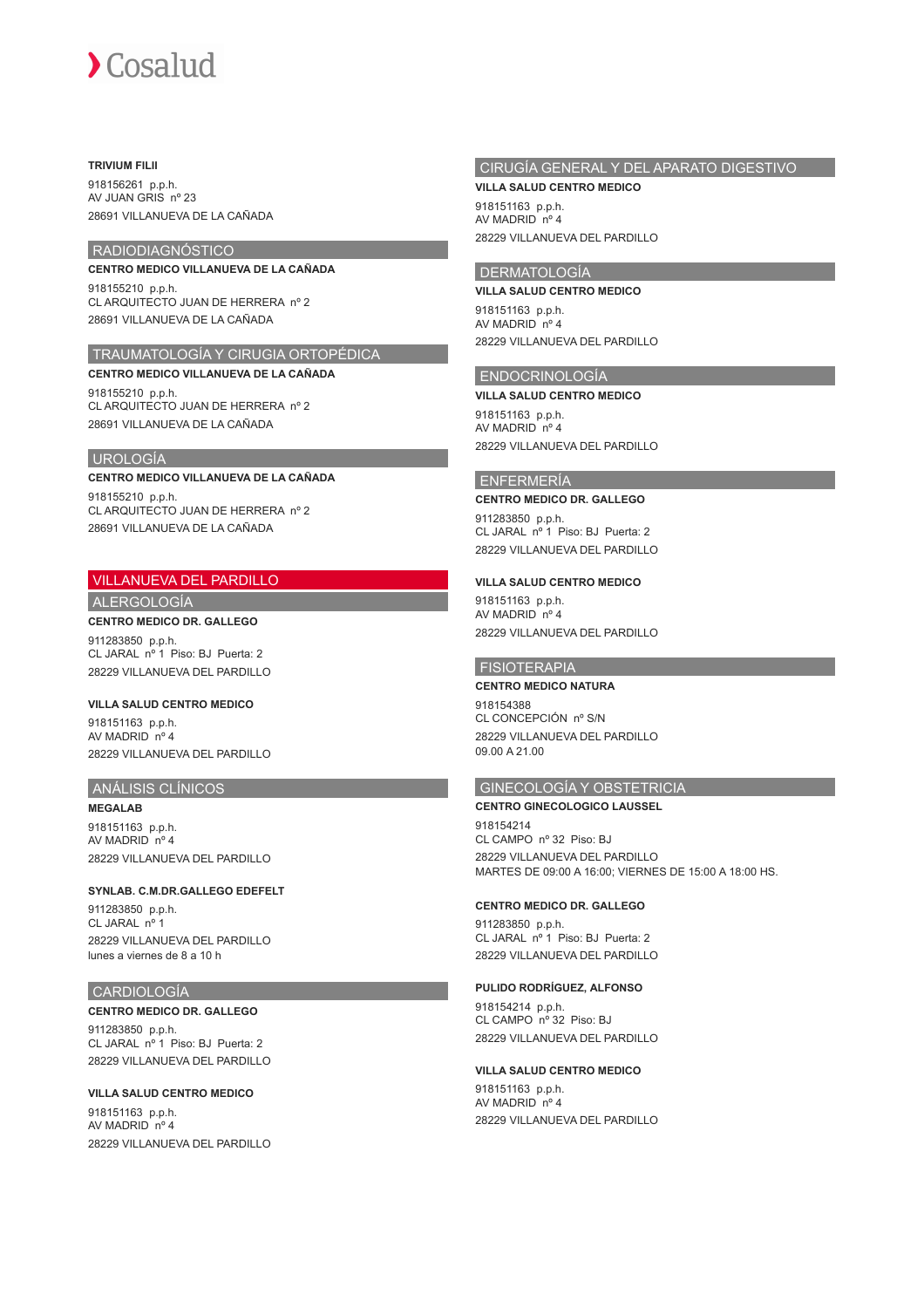## MEDICINA GENERAL

## **CENTRO MEDICO DR. GALLEGO**

911283850 p.p.h. CL JARAL nº 1 Piso: BJ Puerta: 2 28229 VILLANUEVA DEL PARDILLO

**VILLA SALUD CENTRO MEDICO** 918151163 p.p.h. AV MADRID nº 4 28229 VILLANUEVA DEL PARDILLO

## OFTALMOLOGÍA

**VILLA SALUD CENTRO MEDICO** 918151163 p.p.h. AV MADRID nº 4 28229 VILLANUEVA DEL PARDILLO

## OTORRINOLARINGOLOGÍA

**CENTRO MEDICO DR. GALLEGO** 911283850 p.p.h. CL JARAL nº 1 Piso: BJ Puerta: 2 28229 VILLANUEVA DEL PARDILLO

### **VILLA SALUD CENTRO MEDICO**

918151163 p.p.h. AV MADRID nº 4 28229 VILLANUEVA DEL PARDILLO

## PEDIATRÍA

## **CENTRO MEDICO DR. GALLEGO**

911283850 p.p.h. CL JARAL nº 1 Piso: BJ Puerta: 2 28229 VILLANUEVA DEL PARDILLO

**VILLA SALUD CENTRO MEDICO** 918151163 p.p.h. AV MADRID nº 4 28229 VILLANUEVA DEL PARDILLO

### PODOLOGÍA

### **CENTRO MEDICO DR. GALLEGO**

911283850 p.p.h. CL JARAL nº 1 Piso: BJ Puerta: 2 28229 VILLANUEVA DEL PARDILLO

**VILLA SALUD CENTRO MEDICO** 918151163 p.p.h. AV MADRID nº 4 28229 VILLANUEVA DEL PARDILLO

### PSICOLOGÍA

## **CENTRO MEDICO DR. GALLEGO** 911283850 p.p.h. CL JARAL nº 1 Piso: BJ Puerta: 2

28229 VILLANUEVA DEL PARDILLO

## RADIODIAGNÓSTICO

**VILLA SALUD CENTRO MEDICO** 918151163 p.p.h. AV MADRID nº 4 28229 VILLANUEVA DEL PARDILLO

## TRAUMATOLOGÍA Y CIRUGIA ORTOPÉDICA

**CENTRO MEDICO DR. GALLEGO** 911283850 p.p.h. CL JARAL nº 1 Piso: BJ Puerta: 2 28229 VILLANUEVA DEL PARDILLO

### **VILLA SALUD CENTRO MEDICO**

918151163 p.p.h. AV MADRID nº 4 28229 VILLANUEVA DEL PARDILLO

### UROLOGÍA

## **CENTRO MEDICO DR. GALLEGO**

911283850 p.p.h. CL JARAL nº 1 Piso: BJ Puerta: 2 28229 VILLANUEVA DEL PARDILLO

### VILLAVICIOSA DE ODON

ALERGOLOGÍA **CENTRO MÉDICO SUMMER**

916165656 p.p.h. CL FUENTECILLA nº 3 28670 VILLAVICIOSA DE ODON

## ANÁLISIS CLÍNICOS

**ESTUDIOS ANALITICOS APLICADOS A LA CLÍNICA (CENTRO MEDICO MEDICODON)** 916162012 p.p.h. TR ERAS nº 12 28670 VILLAVICIOSA DE ODON

## **ESTUDIOS ANALITICOS APLICADOS A LA CLINICA (CLINICA ILION)** 916162313 p.p.h.

CL FERNANDO III nº 10 28670 VILLAVICIOSA DE ODON

**ESTUDIOS ANALÍTICOS APLICADOS A LA CLÍNICA (PROSALUD)** 916169320 p.p.h. CL ERAS nº 8 28670 VILLAVICIOSA DE ODON

### **MEGALAB**

916168138 CL DUERO nº 33 28670 VILLAVICIOSA DE ODON MARTES Y JUEVES DE 08:30 A 09:30 HS.

### **UNILABS**

916652780 p.p.h. TR FUENTECILLA nº 3 28670 VILLAVICIOSA DE ODON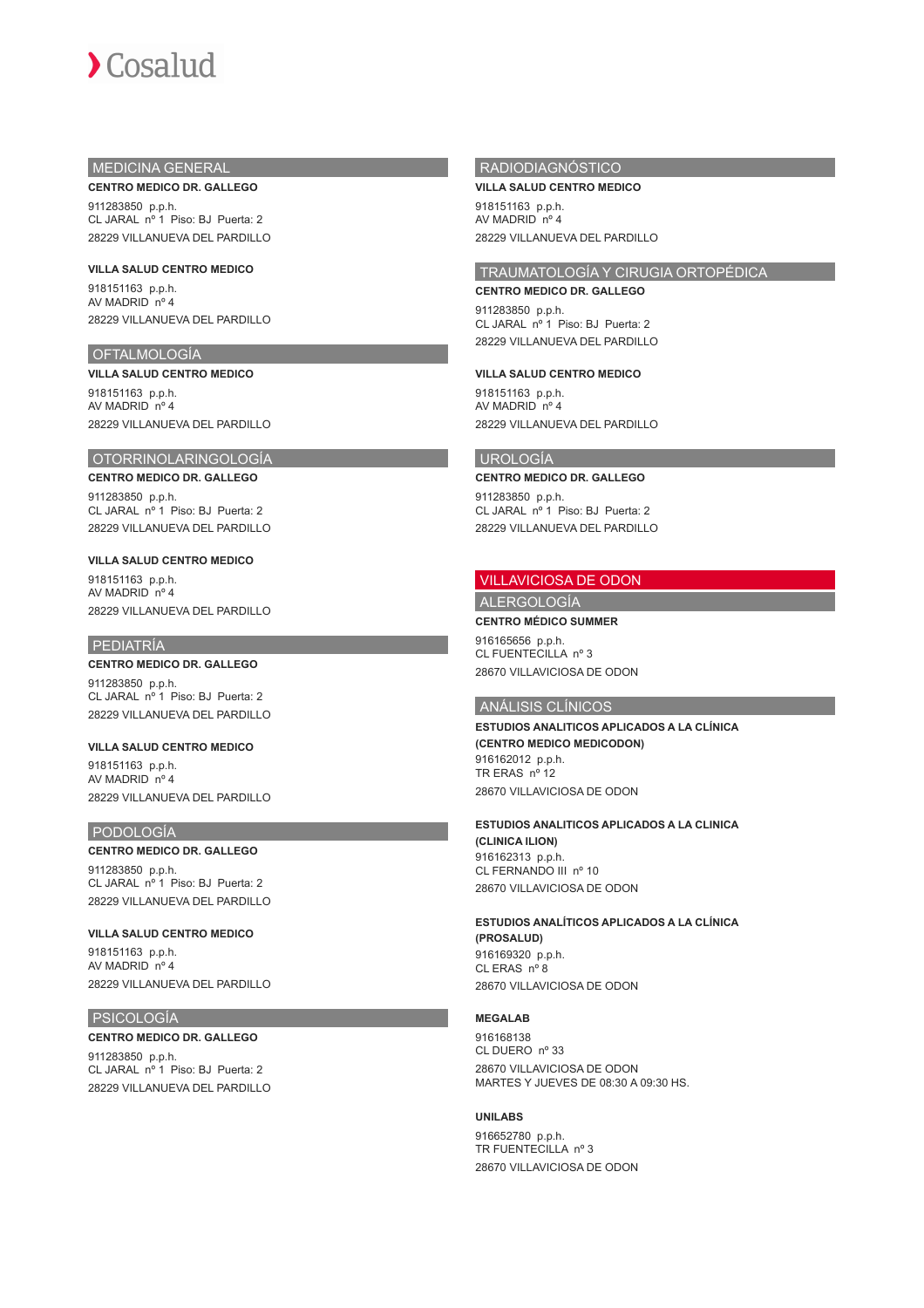

## ANGIOLOGÍA Y CIRUGÍA VASCULAR

**CENTRO MÉDICO SUMMER** 916165656 p.p.h. CL FUENTECILLA nº 3 28670 VILLAVICIOSA DE ODON

# APARATO DIGESTIVO

**CENTRO MÉDICO SUMMER** 916165656 p.p.h. CL FUENTECILLA nº 3 28670 VILLAVICIOSA DE ODON

## CARDIOLOGÍA

#### **CENTRO MÉDICO SUMMER**

916165656 p.p.h. CL FUENTECILLA nº 3 28670 VILLAVICIOSA DE ODON

## CIRUGÍA GENERAL Y DEL APARATO DIGESTIVO

### **CENTRO MÉDICO SUMMER**

916165656 p.p.h. CL FUENTECILLA nº 3 28670 VILLAVICIOSA DE ODON

## CIRUGÍA MAXILOFACIAL

### **CENTRO MÉDICO SUMMER**

916165656 p.p.h. CL FUENTECILLA nº 3 28670 VILLAVICIOSA DE ODON

## **DERMATOLOGÍA**

## **CENTRO MÉDICO SUMMER**

916165656 p.p.h. CL FUENTECILLA nº 3 28670 VILLAVICIOSA DE ODON

## **HIJAZI MOHARRAM, HAYTHAM**

916162012 p.p.h. TR ERAS nº 12 28670 VILLAVICIOSA DE ODON

## ENDOCRINOLOGÍA

**CENTRO MÉDICO SUMMER** 916165656 p.p.h. CL FUENTECILLA nº 3 28670 VILLAVICIOSA DE ODON

### ENFERMERÍA

## **BAEZA FERRER, PATRICIO**

916855043 AV QUITAPESARES 28670 VILLAVICIOSA DE ODON

## **CENTRO MÉDICO SUMMER**

916165656 p.p.h. CL FUENTECILLA nº 3 28670 VILLAVICIOSA DE ODON

## ESTOMATOLOGÍA

## **LEÓN RUBIO, CARMEN**

916160360 p.p.h. AV PRÍNCIPE DE ASTURIAS nº 129 Piso: BJ Puerta: 20 28670 VILLAVICIOSA DE ODON

## FISIOTERAPIA

## **CARMONA SANCHEZ, RAQUEL (VILLASALUD FISIOTERAPIA)** 916164135 CL FERNANDO III nº 8

28670 VILLAVICIOSA DE ODON DE 10.00 A 14.00H. Y DE 16.00 A 20.00H.

### **CEMESUR**

916165446 p.p.h. CL ERAS nº 60 Piso: BJ 28670 VILLAVICIOSA DE ODON

### **CENTRO MEDICO PROSALUD**

916169320 p.p.h. CL ERAS nº 8 28670 VILLAVICIOSA DE ODON 9:00 -14:00H Y 16:00-20:00H

## **CENTRO MÉDICO SUMMER**

916165656 p.p.h. CL FUENTECILLA nº 3 28670 VILLAVICIOSA DE ODON

## GINECOLOGÍA Y OBSTETRICIA

## **CENTRO MÉDICO SUMMER**

916165656 p.p.h. CL FUENTECILLA nº 3 28670 VILLAVICIOSA DE ODON

## MEDICINA GENERAL

### **BAEZA FERRER, PATRICIO**

916855043 AV QUITAPESARES 28670 VILLAVICIOSA DE ODON

## **CEMESUR**

916165446 p.p.h. CL ERAS nº 60 Piso: BJ 28670 VILLAVICIOSA DE ODON

## **CENTRO MEDICO PROSALUD**

916169320 p.p.h. CL ERAS nº 8 28670 VILLAVICIOSA DE ODON 9:00 -14:00H Y 16:00-20:00H

### **CENTRO MÉDICO SUMMER**

916165656 p.p.h. CL FUENTECILLA nº 3 28670 VILLAVICIOSA DE ODON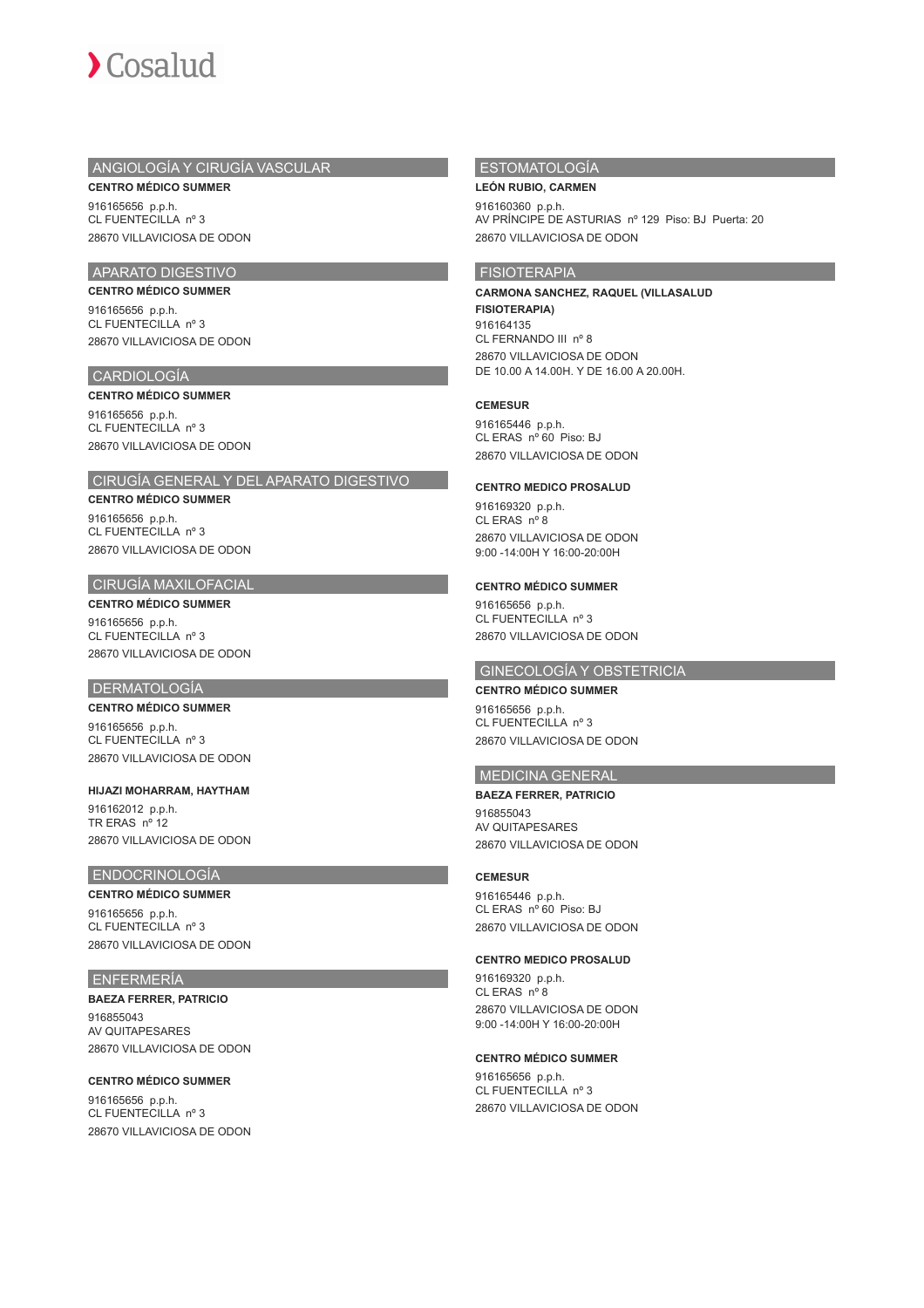

## MEDICINA INTERNA **CENTRO MÉDICO SUMMER**

916165656 p.p.h. CL FUENTECILLA nº 3 28670 VILLAVICIOSA DE ODON

## NEUMOLOGÍA

**CENTRO MÉDICO SUMMER** 916165656 p.p.h.

CL FUENTECILLA nº 3 28670 VILLAVICIOSA DE ODON

## NEUROLOGÍA

**CEMESUR** 916165446 p.p.h. CL ERAS nº 60 Piso: BJ 28670 VILLAVICIOSA DE ODON

#### **CENTRO MÉDICO SUMMER**

916165656 p.p.h. CL FUENTECILLA nº 3 28670 VILLAVICIOSA DE ODON

# OFTALMOLOGÍA

## **CENTRO MEDICO PROSALUD**

916169320 p.p.h. CL ERAS nº 8 28670 VILLAVICIOSA DE ODON 9:00 -14:00H Y 16:00-20:00H

### **CENTRO MÉDICO SUMMER**

916165656 p.p.h. CL FUENTECILLA nº 3 28670 VILLAVICIOSA DE ODON

## OTORRINOLARINGOLOGÍA

**CENTRO MÉDICO SUMMER** 916165656 p.p.h. CL FUENTECILLA nº 3 28670 VILLAVICIOSA DE ODON

# PEDIATRÍA

# **CENTRO MÉDICO SUMMER**

916165656 p.p.h. CL FUENTECILLA nº 3 28670 VILLAVICIOSA DE ODON

## PODOLOGÍA

**CEMESUR**

916165446 p.p.h. CL ERAS nº 60 Piso: BJ 28670 VILLAVICIOSA DE ODON

### **CENTRO MEDICO PROSALUD**

916169320 p.p.h. CL ERAS nº 8 28670 VILLAVICIOSA DE ODON 9:00 -14:00H Y 16:00-20:00H

## PSICOLOGÍA

**CEMESUR**

916165446 p.p.h. CL ERAS nº 60 Piso: BJ 28670 VILLAVICIOSA DE ODON

### **CENTRO MÉDICO SUMMER**

916165656 p.p.h. CL FUENTECILLA nº 3 28670 VILLAVICIOSA DE ODON

## PSIQUIATRÍA

**CENTRO MÉDICO SUMMER**

916165656 p.p.h. CL FUENTECILLA nº 3 28670 VILLAVICIOSA DE ODON

### PUERICULTURA

### **CENTRO MEDICO PROSALUD**

916169320 p.p.h. CL ERAS nº 8 28670 VILLAVICIOSA DE ODON 9:00 -14:00H Y 16:00-20:00H

### RADIODIAGNÓSTICO

**CENTRO MÉDICO SUMMER** 916165656 p.p.h. CL FUENTECILLA nº 3 28670 VILLAVICIOSA DE ODON

### REHABILITACIÓN

**CEMESUR** 916165446 p.p.h. CL ERAS nº 60 Piso: BJ 28670 VILLAVICIOSA DE ODON

### **CENTRO MEDICO PROSALUD**

916169320 p.p.h. CL ERAS nº 8 28670 VILLAVICIOSA DE ODON 9:00 -14:00H Y 16:00-20:00H

### **CENTRO MÉDICO SUMMER**

916165656 p.p.h. CL FUENTECILLA nº 3 28670 VILLAVICIOSA DE ODON

## REUMATOLOGÍA

### **CENTRO MÉDICO SUMMER**

916165656 p.p.h. CL FUENTECILLA nº 3 28670 VILLAVICIOSA DE ODON

## TRAUMATOLOGÍA Y CIRUGIA ORTOPÉDICA

### **CENTRO MEDICO PROSALUD**

916169320 p.p.h. CL ERAS nº 8 28670 VILLAVICIOSA DE ODON 9:00 -14:00H Y 16:00-20:00H